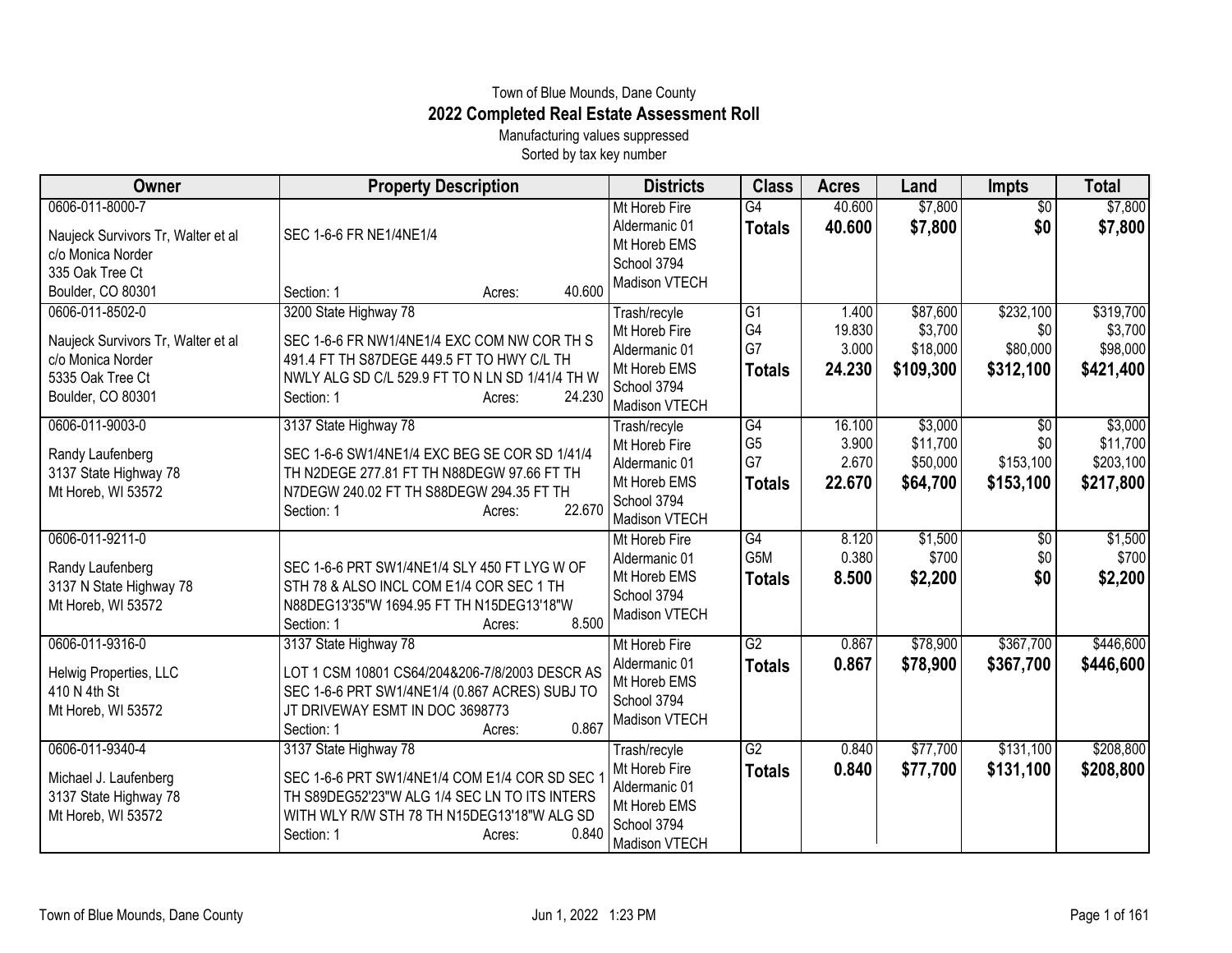| Owner                                                                                              | <b>Property Description</b>                                                                                                                                                  | <b>Districts</b>                                                               | <b>Class</b>                                 | <b>Acres</b>                        | Land                                          | <b>Impts</b>                         | <b>Total</b>                                   |
|----------------------------------------------------------------------------------------------------|------------------------------------------------------------------------------------------------------------------------------------------------------------------------------|--------------------------------------------------------------------------------|----------------------------------------------|-------------------------------------|-----------------------------------------------|--------------------------------------|------------------------------------------------|
| 0606-011-9360-0                                                                                    | 3100 State Highway 78                                                                                                                                                        | Trash/recyle                                                                   | $\overline{G1}$                              | 2.000                               | \$91,500                                      | \$216,500                            | \$308,000                                      |
| Jeffrey C. Ingebritsen<br>Barbara J. Ingebritsen<br>3100 State Highway 78<br>Mount Horeb, WI 53572 | SEC 1-6-6 PRT SW1/4NE1/4 BEG SE COR TH N2DEGE<br>277.81 FT TH N88DEGW 357.66 FT TH S15DEGE<br>291.05 FT TO S LN SEC TH S88DEGE 270.15 FT TO<br>2.000<br>Section: 1<br>Acres: | Mt Horeb Fire<br>Aldermanic 01<br>Mt Horeb EMS<br>School 3794<br>Madison VTECH | <b>Totals</b>                                | 2.000                               | \$91,500                                      | \$216,500                            | \$308,000                                      |
| 0606-011-9405-6                                                                                    | 3114 State Highway 78                                                                                                                                                        | Trash/recyle                                                                   | $\overline{G1}$                              | 1.200                               | \$86,300                                      | \$185,500                            | \$271,800                                      |
| Randall R. Hagen<br>Diane M. Hagen<br>3114 State Highway 78<br>Mt Horeb, WI 53572                  | SEC 1-6-6 PRT SW1/4 NE1/4 COM SE COR<br>SW1/4NE1/4 SD SEC 1 TH N2DEG00'E 277.81 FT TH<br>N88DEG08'W 97.66 FT TO POB TH CONT<br>1.200<br>Section: 1<br>Acres:                 | Mt Horeb Fire<br>Aldermanic 01<br>Mt Horeb EMS<br>School 3794<br>Madison VTECH | <b>Totals</b>                                | 1.200                               | \$86,300                                      | \$185,500                            | \$271,800                                      |
| 0606-011-9420-0                                                                                    |                                                                                                                                                                              | Mt Horeb Fire                                                                  | $\overline{G4}$                              | 2.130                               | \$400                                         | $\overline{50}$                      | \$400                                          |
| Randy Laufenberg<br>3137 State Highway 78<br>Mt Horeb, WI 53572                                    | LOT 1 CSM 9994 CS58/170&171-3/27/2001 DESCR AS<br>SEC 1-6-6 PRT SW1/4NE1/4 (2.13 ACRES)<br>2.130<br>Section: 1<br>Acres:                                                     | Aldermanic 01<br>Mt Horeb EMS<br>School 3794<br>Madison VTECH                  | <b>Totals</b>                                | 2.130                               | \$400                                         | \$0                                  | \$400                                          |
| 0606-011-9500-0                                                                                    |                                                                                                                                                                              | Mt Horeb Fire                                                                  | G4                                           | 40.100                              | \$8,800                                       | $\overline{50}$                      | \$8,800                                        |
| Randy Laufenberg<br>3137 State Highway 78<br>Mt Horeb, WI 53572                                    | SEC 1-6-6 SE1/4NE1/4<br>40.100<br>Section: 1                                                                                                                                 | Aldermanic 01<br>Mt Horeb EMS<br>School 3794<br>Madison VTECH                  | <b>Totals</b>                                | 40.100                              | \$8,800                                       | \$0                                  | \$8,800                                        |
| 0606-012-8501-0                                                                                    | Acres:<br>3203 State Highway 78                                                                                                                                              | Trash/recyle                                                                   | $\overline{G4}$                              | 71.310                              | \$14,900                                      | $\overline{30}$                      | \$14,900                                       |
| Duane I. Steinhauer<br>Steinhauer Farm, LLC<br>912 Erin St<br>Madison, WI 53715                    | SEC 1-6-6 PRT NW1/4 & PRT NW1/4NE1/4 DESCR AS<br>BEG AT NW COR OF SD SEC 1 TH S89DEG51'36"E<br>2643.51 FT TO N1/4 COR OF SD SEC 1 TH<br>114.260<br>Section: 1<br>Acres:      | Mt Horeb Fire<br>Aldermanic 01<br>Mt Horeb EMS<br>School 3794<br>Madison VTECH | G <sub>5</sub><br>G5M<br>G7<br><b>Totals</b> | 5.000<br>35.000<br>2.000<br>113.310 | \$15,000<br>\$63,000<br>\$46,000<br>\$138,900 | \$0<br>\$0<br>\$122,800<br>\$122,800 | \$15,000<br>\$63,000<br>\$168,800<br>\$261,700 |
| 0606-012-9220-8                                                                                    |                                                                                                                                                                              | Mt Horeb Fire                                                                  | $\overline{G6}$                              | 2.500                               | \$9,000                                       | $\overline{50}$                      | \$9,000                                        |
| John W. Cain<br>1718 Sylvan Way<br>West Bend, WI 53095                                             | SEC 1-6-6 PRT SW1/4NW1/4 SLY OF CTH JG EXC<br>R3742/69 & R4088/11<br>2.500<br>Section: 1<br>Acres:                                                                           | Aldermanic 01<br>Mt Horeb EMS<br>School 3794<br>Madison VTECH                  | <b>Totals</b>                                | 2.500                               | \$9,000                                       | \$0                                  | \$9,000                                        |
| 0606-012-9371-0<br>Ibinger Rev Tr, T Robert & Janet M<br>950 Norsk Rdg<br>Mt Horeb, WI 53572       | SEC 1-6-6 PRT SW1/4NW1/4 BEG NW COR<br>NE1/4SW1/4 TH N 16 RODS 13 FT ON 1/4 SEC LN TH<br>W 16 RODS TO A PT TH 7-1/2 RODS SW TO PUB HWY<br>1.970<br>Section: 1<br>Acres:      | Mt Horeb Fire<br>Aldermanic 01<br>Mt Horeb EMS<br>School 3794<br>Madison VTECH | $\overline{G6}$<br><b>Totals</b>             | 1.970<br>1.970                      | \$7,100<br>\$7,100                            | $\overline{50}$<br>\$0               | \$7,100<br>\$7,100                             |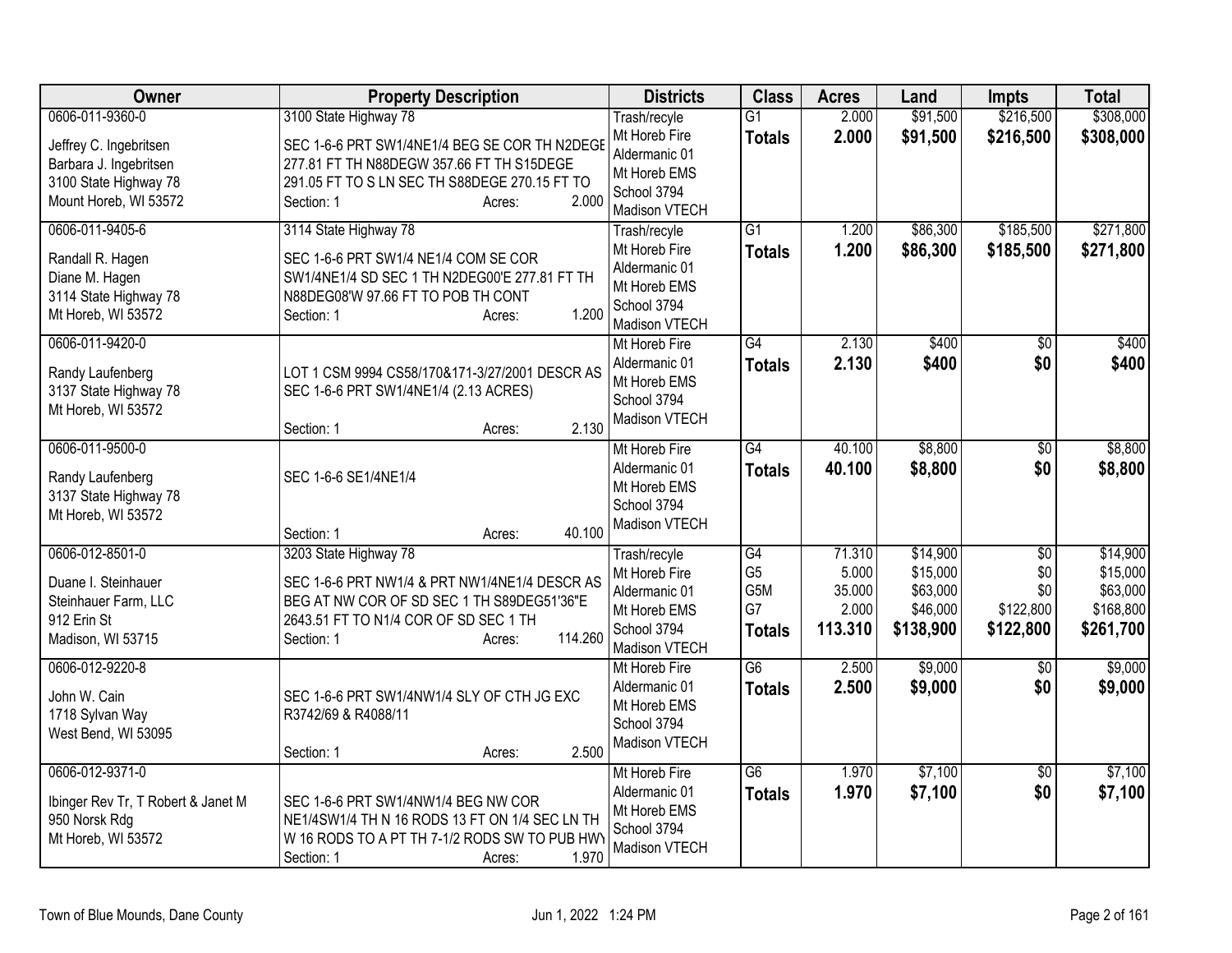| <b>Owner</b>                                                                                 | <b>Property Description</b>                                                                                                                                                    | <b>Districts</b>                                                               | <b>Class</b>                                  | <b>Acres</b>                       | Land                                         | <b>Impts</b>                                   | <b>Total</b>                                  |
|----------------------------------------------------------------------------------------------|--------------------------------------------------------------------------------------------------------------------------------------------------------------------------------|--------------------------------------------------------------------------------|-----------------------------------------------|------------------------------------|----------------------------------------------|------------------------------------------------|-----------------------------------------------|
| 0606-012-9502-0<br>Country Arms, LLC<br>912 Erin St<br>Madison, WI 53715                     | SEC 1-6-6 PRT NW1/4 & PRT NW1/4NE1/4 & PRT<br>NE1/4SW1/4 DESCR AS COM AT N1/4 COR OF SD<br>SEC 1 TH S0DEG28'04"W 496.85 FT TO POB TH<br>55.820<br>Section: 1<br>Acres:         | Mt Horeb Fire<br>Aldermanic 01<br>Mt Horeb EMS<br>School 3794<br>Madison VTECH | G4<br>G5M<br><b>Totals</b>                    | 40.820<br>15.000<br>55.820         | \$8,800<br>\$27,000<br>\$35,800              | $\overline{50}$<br>\$0<br>\$0                  | \$8,800<br>\$27,000<br>\$35,800               |
| 0606-012-9731-0<br>Ibinger Rev Tr, T Robert & Janet M<br>950 Norsk Rdg<br>Mt Horeb, WI 53572 | SEC 1-6-6 PRT SE1/4NW1/4 SWLY OF HWY EXC DOC<br>#4261440<br>1.520<br>Section: 1<br>Acres:                                                                                      | Mt Horeb Fire<br>Aldermanic 01<br>Mt Horeb EMS<br>School 3794<br>Madison VTECH | $\overline{G6}$<br><b>Totals</b>              | 1.520<br>1.520                     | \$5,500<br>\$5,500                           | \$0<br>\$0                                     | \$5,500<br>\$5,500                            |
| 0606-013-8081-0<br>Ibinger Rev Tr, T Robert & Janet M<br>950 Norsk Rdg<br>Mt Horeb, WI 53572 | North of 950 Norsk Ridge<br>SEC 1-6-6 NE1/4SW1/4 SWLY OF HWY EXC DOC<br>#4261440<br>37.340<br>Section: 1<br>Acres:                                                             | Mt Horeb Fire<br>Aldermanic 01<br>Mt Horeb EMS<br>School 3794<br>Madison VTECH | $\overline{G5}$<br>G5M<br>G7<br><b>Totals</b> | 9.850<br>27.340<br>0.150<br>37.340 | \$29,600<br>\$49,200<br>\$14,000<br>\$92,800 | $\overline{50}$<br>\$0<br>\$12,500<br>\$12,500 | \$29,600<br>\$49,200<br>\$26,500<br>\$105,300 |
| 0606-013-8500-0<br>John W. Cain<br>1718 Sylvan Way<br>West Bend, WI 53095                    | SEC 1-6-6 NW1/4 SW1/4 EXC COM SW COR, TH E 198<br>FT, N 785.2 FT, W 198 FT, S 785.2 FT TO POB<br>38.500<br>Section: 1<br>Acres:                                                | Mt Horeb Fire<br>Aldermanic 01<br>Mt Horeb EMS<br>School 3794<br>Madison VTECH | G5<br>G <sub>6</sub><br><b>Totals</b>         | 35.000<br>3.500<br>38.500          | \$52,200<br>\$12,600<br>\$64,800             | \$0<br>\$0<br>\$0                              | \$52,200<br>\$12,600<br>\$64,800              |
| 0606-013-8680-3<br>Dane County<br>210 Martin Luther King Jr Blvd<br>Madison, WI 53703-3342   | SEC 1-6-6 PRT NW1/4 SW1/4 COM SW COR, TH E 198<br>FT, N 785.2 FT, W 198 FT, S 785.2 FT TO POB<br>2.000<br>Section: 1<br>Acres:                                                 | Mt Horeb Fire<br>Aldermanic 01<br>Mt Horeb EMS<br>School 3794<br>Madison VTECH | $\overline{\text{X3}}$<br><b>Totals</b>       | 2.000<br>2.000                     | $\overline{50}$<br>\$0                       | $\overline{50}$<br>\$0                         | \$0<br>\$0                                    |
| 0606-013-9005-0<br>Dane County<br>210 Martin Luther King Jr Blvd<br>Madison, WI 53703-3342   | SEC 1-6-6 SW1/4 SW1/4 EXC COM NW COR TH E 198<br>FT TH S 1276.4 FT TH S33DEGE 119 FT TH W TO SW<br>COR THIN TO POB EXC PRT IN VIL OF MT HOREB<br>0.012<br>Section: 1<br>Acres: | Mt Horeb Fire<br>Aldermanic 01<br>Mt Horeb EMS<br>School 3794<br>Madison VTECH | $\overline{\text{X3}}$<br><b>Totals</b>       | 0.012<br>0.012                     | $\sqrt{30}$<br>\$0                           | $\overline{50}$<br>\$0                         | $\overline{50}$<br>\$0                        |
| 0606-013-9110-0<br>Dane County<br>210 Martin Luther King Jr Blvd<br>Madison, WI 53703-3342   | SEC 1-6-6 PRT SW1/4SW1/4 BEG NW COR TH E 99 F<br>TH S TO PT 247.5 FT N OF S LN TH SELY TO S LN<br>267 FT E OF SW COR TH W TO SW COR TH N TO<br>3.500<br>Section: 1<br>Acres:   | Mt Horeb Fire<br>Aldermanic 01<br>Mt Horeb EMS<br>School 3794<br>Madison VTECH | $\overline{\text{X3}}$<br><b>Totals</b>       | 2.600<br>2.600                     | $\sqrt{6}$<br>\$0                            | $\overline{50}$<br>\$0                         | $\overline{50}$<br>\$0                        |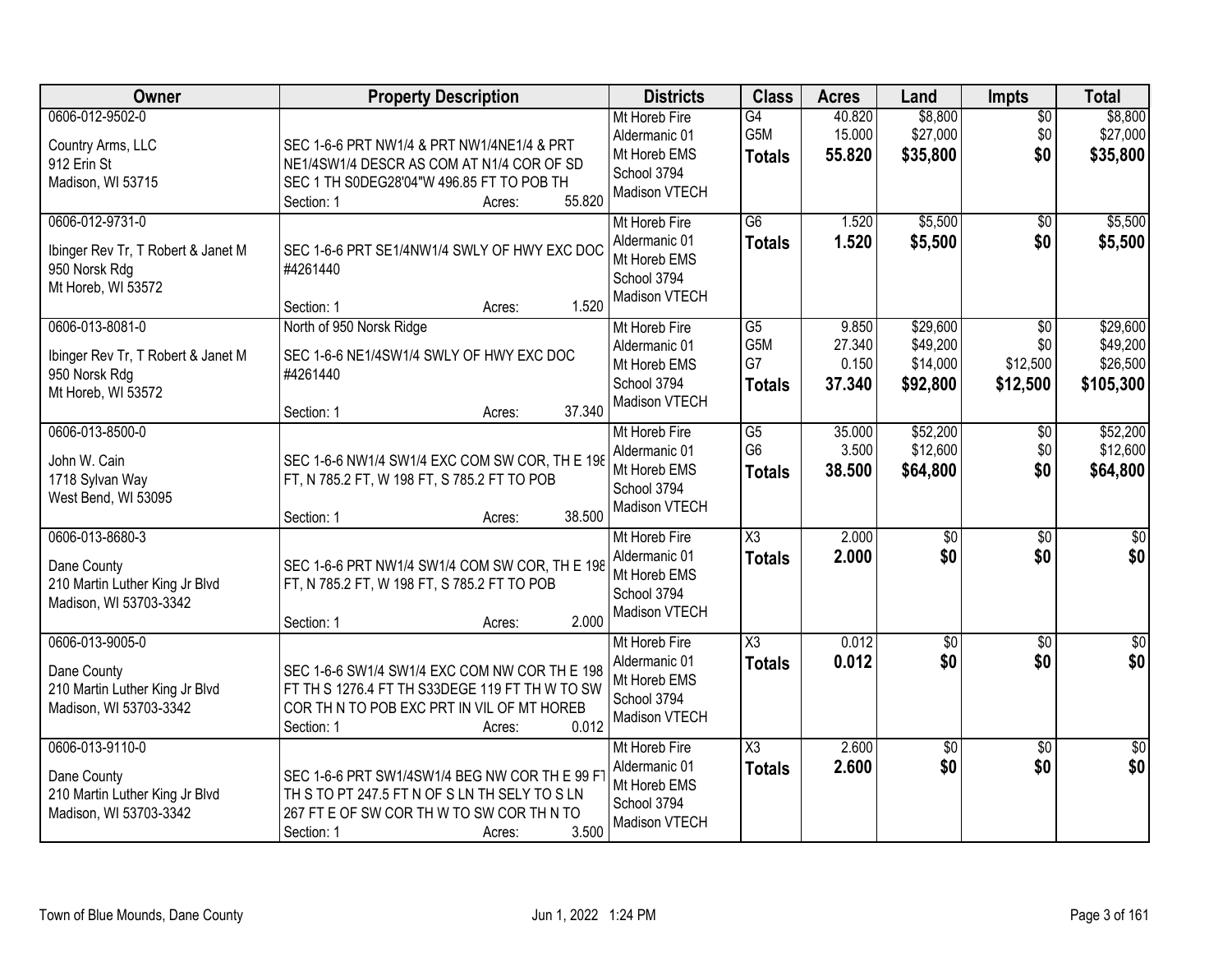| Owner                                                                                                                     | <b>Property Description</b>                                                                                                                                                                                       | <b>Districts</b>                                                                               | <b>Class</b>                     | <b>Acres</b>                       | Land                                      | <b>Impts</b>                                 | <b>Total</b>                               |
|---------------------------------------------------------------------------------------------------------------------------|-------------------------------------------------------------------------------------------------------------------------------------------------------------------------------------------------------------------|------------------------------------------------------------------------------------------------|----------------------------------|------------------------------------|-------------------------------------------|----------------------------------------------|--------------------------------------------|
| 0606-013-9500-8<br>John W. Cain<br>1718 Sylvan Way<br>West Bend, WI 53095                                                 | SEC 1-6-6 N 16.5 FT OF SE1/4 SW1/4<br>0.500<br>Section: 1<br>Acres:                                                                                                                                               | Mt Horeb Fire<br>Aldermanic 01<br>Mt Horeb EMS<br>School 3794<br>Madison VTECH                 | $\overline{G5}$<br><b>Totals</b> | 0.500<br>0.500                     | \$100<br>\$100                            | $\overline{50}$<br>\$0                       | \$100<br>\$100                             |
| 0606-014-8000-4<br>Randy Laufenberg<br>3137 State Highway 78<br>Mt Horeb, WI 53572                                        | SEC 1-6-6 PRT NE1/4SE1/4 N 1/4 THF<br>10.100<br>Section: 1<br>Acres:                                                                                                                                              | Mt Horeb Fire<br>Aldermanic 01<br>Mt Horeb EMS<br>School 3794<br>Madison VTECH                 | G4<br><b>Totals</b>              | 10.100<br>10.100                   | \$2,300<br>\$2,300                        | $\overline{50}$<br>\$0                       | \$2,300<br>\$2,300                         |
| 0606-014-8160-1<br>Berglund Living Tr, Carol A<br>2684 Berglund Dr<br>Verona, WI 53593                                    | South of 3036 State Hwy 7<br>SEC 1-6-6 PRT NE1/4SE1/4 S 30.3 ACRES THF & PRT<br>NW1/4SE1/4 COM 336 FT S OF NE COR NW1/4SE1/4<br>TH S 577.5 FT TO C/L HWY TH NWLY ALG SD C/L 604<br>25.000<br>Section: 1<br>Acres: | Mt Horeb Fire<br>Aldermanic 01<br>Mt Horeb EMS<br>School 3794<br>Madison VTECH                 | G4<br>G5M<br>G7<br><b>Totals</b> | 20.000<br>4.000<br>1.000<br>25.000 | \$3,700<br>\$7,200<br>\$6,000<br>\$16,900 | $\overline{50}$<br>\$0<br>\$4,600<br>\$4,600 | \$3,700<br>\$7,200<br>\$10,600<br>\$21,500 |
| 0606-014-8170-9<br>Johnson Rev Living Tr, George L &<br><b>Bernadine S</b><br>3066 State Highway 78<br>Mt Horeb, WI 53572 | 3066 State Highway 78<br>SEC 1-6-6 PRT N1/2 SE1/4 COM NW COR NE1/4 SE1/4<br>TH N88DEG8'W 270.15 FT TH S15DEG36'E 349.82 FT<br>TH S14DEG55'E 73.76 FT TO POB TH N81DEG56'E<br>1.100<br>Section: 1<br>Acres:        | Trash/recyle<br>Mt Horeb Fire<br>Aldermanic 01<br>Mt Horeb EMS<br>School 3794<br>Madison VTECH | $\overline{G1}$<br><b>Totals</b> | 1.100<br>1.100                     | \$85,600<br>\$85,600                      | \$140,600<br>\$140,600                       | \$226,200<br>\$226,200                     |
| 0606-014-8180-7<br>Christopher S. Kealy<br>Susan S. Kealy<br>3058 State Highway 78<br>Mt Horeb, WI 53572                  | 3058 State Highway 78<br>SEC 1-6-6 PRT N1/2 SE1/4 COM NW COR NE1/4SE1/4<br>TH N88DEG08'W 270.15 FT TH S15DEG36'E 349.82 FT<br>TH S14DEG55'E 250.02 FT TO POB TH CONT<br>1.058<br>Section: 1<br>Acres:             | Trash/recyle<br>Mt Horeb Fire<br>Aldermanic 01<br>Mt Horeb EMS<br>School 3794<br>Madison VTECH | $\overline{G1}$<br><b>Totals</b> | 1.058<br>1.058                     | \$85,400<br>\$85,400                      | \$170,900<br>\$170,900                       | \$256,300<br>\$256,300                     |
| 0606-014-8200-2<br>Kenneth E. Stamn<br>Nancy J. Stamn<br>3048 State Highway 78<br>Mt Horeb, WI 53572                      | 3048 State Highway 78<br>SEC 1-6-6 PRT NE1/4SE1/4 COM 270 FT W &<br>S15DEGE 349.8 FT & S14DEGE 431 FT FR NW COR<br>NE1/4 SE1/4 TH S8DEGE 180 FT N81DEG56'E 245 FT<br>Section: 1<br>1.000<br>Acres:                | Trash/recyle<br>Mt Horeb Fire<br>Aldermanic 01<br>Mt Horeb EMS<br>School 3794<br>Madison VTECH | $\overline{G1}$<br><b>Totals</b> | 1.000<br>1.000                     | \$85,000<br>\$85,000                      | \$212,300<br>\$212,300                       | \$297,300<br>\$297,300                     |
| 0606-014-8220-8<br>Rachel Babcock<br>Christopher Babcock<br>3036 N State Highway 78<br>Mount Horeb, WI 53572              | 3036 State Highway 78<br>SEC 1-6-6 PRT NE1/4 SE1/4 COM NW COR OF SD<br>NE1/4SE1/4 TH N88DEG08'W 270.15 FT TO C/L OF<br>STH 78 TH S15DEG36'E ALG C/L OF SD HWY 349.82<br>1.100<br>Section: 1<br>Acres:             | Trash/recyle<br>Mt Horeb Fire<br>Aldermanic 01<br>Mt Horeb EMS<br>School 3794<br>Madison VTECH | $\overline{G1}$<br><b>Totals</b> | 1.100<br>1.100                     | \$85,600<br>\$85,600                      | \$266,500<br>\$266,500                       | \$352,100<br>\$352,100                     |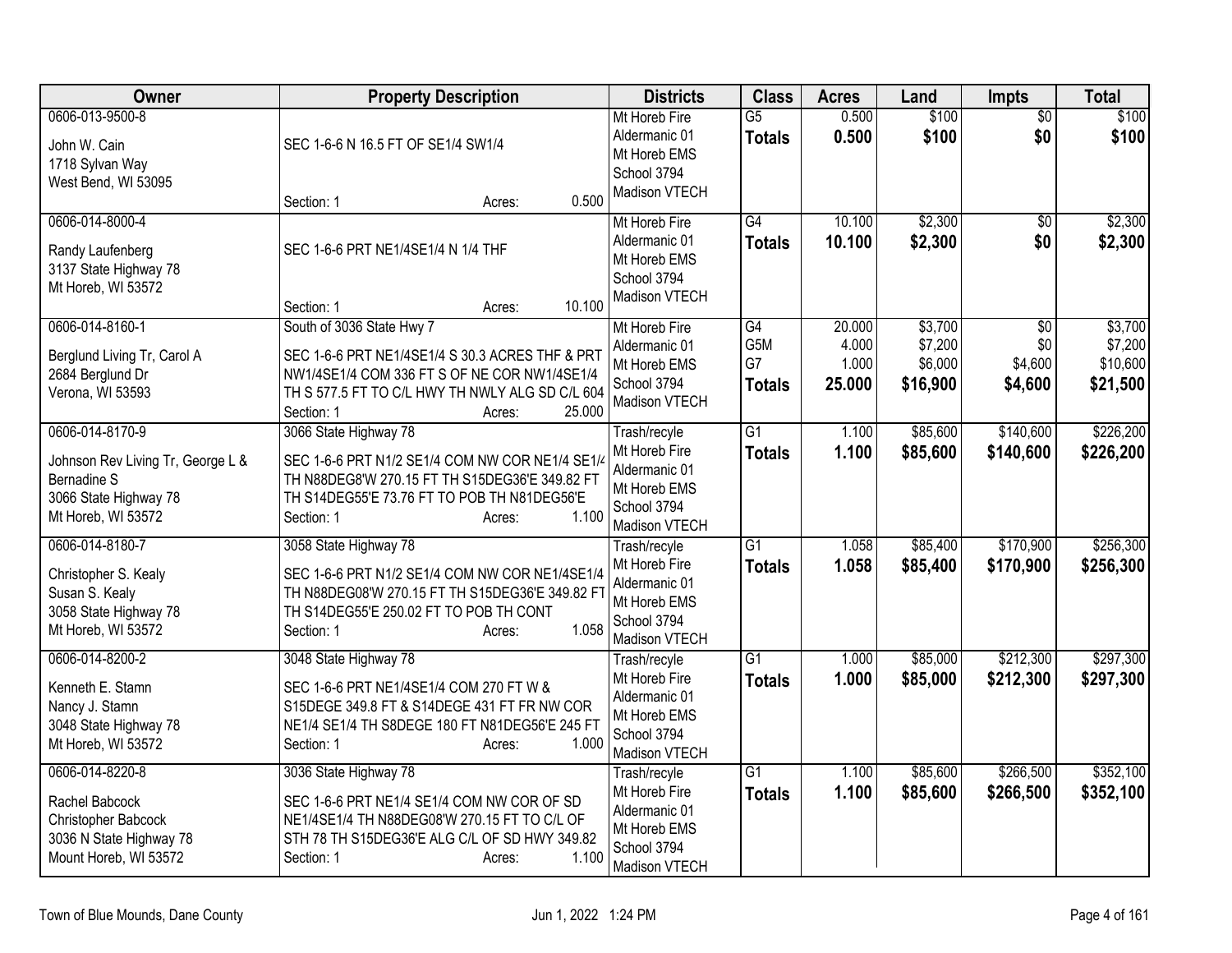| Owner                                                                                                   | <b>Property Description</b>                                                                                                                                                                              | <b>Districts</b>                                                                               | <b>Class</b>                                | <b>Acres</b>                       | Land                                       | <b>Impts</b>                         | <b>Total</b>                                |
|---------------------------------------------------------------------------------------------------------|----------------------------------------------------------------------------------------------------------------------------------------------------------------------------------------------------------|------------------------------------------------------------------------------------------------|---------------------------------------------|------------------------------------|--------------------------------------------|--------------------------------------|---------------------------------------------|
| 0606-014-8500-9<br>German Church & Cemetery<br>Not Provided<br>Mt Horeb, WI 53572                       | SEC 1-6-6 N 198 FT NW1/4 SE1/4 ELY OF HWY<br>1.000<br>Section: 1<br>Acres:                                                                                                                               | Mt Horeb Fire<br>Aldermanic 01<br>Mt Horeb EMS<br>School 3794<br>Madison VTECH                 | X4<br><b>Totals</b>                         | 1.000<br>1.000                     | $\overline{50}$<br>\$0                     | $\overline{50}$<br>\$0               | $\sqrt{50}$<br>\$0                          |
| 0606-014-8542-0<br>Randy Laufenberg<br>3137 N State Highway 78<br>Mt Horeb, WI 53572                    | SEC 1-6-6 PRT NW1/4SE1/4 BEG 61.5 FT N OF SE<br>COR TH W 643 FT TH S 61.5 FT TH W TO W LN TH N<br>TO NW COR THE TO C/L STH 78 TH SELY ALG SD<br>23.358<br>Section: 1<br>Acres:                           | Mt Horeb Fire<br>Aldermanic 01<br>Mt Horeb EMS<br>School 3794<br>Madison VTECH                 | G4<br>G5M<br><b>Totals</b>                  | 22.258<br>1.100<br>23.358          | \$4,100<br>\$2,000<br>\$6,100              | \$0<br>\$0<br>\$0                    | \$4,100<br>\$2,000<br>\$6,100               |
| 0606-014-8660-6<br>James O. Burns<br>Dixie A. Burns<br>3029 State Highway 78<br>Mt Horeb, WI 53572      | 3029 State Highway 78<br>LOT 1 CSM 3909 CS16/138-4/7/82 DESCR AS PRT<br>NW1/4SE1/4 11.479 ACRES<br>11.479<br>Section: 1<br>Acres:                                                                        | Trash/recyle<br>Mt Horeb Fire<br>Aldermanic 01<br>Mt Horeb EMS<br>School 3794<br>Madison VTECH | G1<br>G4<br>G <sub>6</sub><br><b>Totals</b> | 1.000<br>0.409<br>10.070<br>11.479 | \$85,000<br>\$100<br>\$36,300<br>\$121,400 | \$437,800<br>\$0<br>\$0<br>\$437,800 | \$522,800<br>\$100<br>\$36,300<br>\$559,200 |
| 0606-014-8811-3<br>Heidi Richardson et al<br>PO Box 362<br>Mt Horeb, WI 53572                           | SEC 1-6-6 PRT NW1/4SE1/4 COM ON S LN 190 FT W<br>OF SE COR TH W 503 FT N 61.5 FT E 503 FT S 61.5<br>FT TO POB EXC R31370/48<br>0.800<br>Section: 1<br>Acres:                                             | Mt Horeb Fire<br>Aldermanic 01<br>Mt Horeb EMS<br>School 3794<br>Madison VTECH                 | G4<br><b>Totals</b>                         | 0.800<br>0.800                     | \$100<br>\$100                             | $\overline{50}$<br>\$0               | \$100<br>\$100                              |
| 0606-014-8861-3<br>Kendall B. Gladem<br>Janice L. Gladem<br>3025 State Highway 78<br>Mt Horeb, WI 53572 | 3025 State Highway 78<br>SEC 1-6-6 PRT NW1/4SE1/4 & SW1/4SE1/4 DESCR AS<br>BEG SE COR CSM 3909 SD PT BEING ON WLY R/W<br>LN STH 78 TH S0DEG11'04"E ALG SD R/W LN 182.09<br>0.720<br>Section: 1<br>Acres: | Trash/recyle<br>Mt Horeb Fire<br>Aldermanic 01<br>Mt Horeb EMS<br>School 3794<br>Madison VTECH | $\overline{G1}$<br><b>Totals</b>            | 0.720<br>0.720                     | \$72,200<br>\$72,200                       | \$209,400<br>\$209,400               | \$281,600<br>\$281,600                      |
| 0606-014-8890-0<br>Gary L. Hamburg<br>Cynthia L. Hamburg<br>3049 State Highway 78<br>Mt Horeb, WI 53572 | 3049 State Highway 78<br>LOT 1 CSM 9816 CS57/18&19-9/11/2000 DESCR AS<br>SEC 1-6-6 PRT NW1/4SE1/4 (2.172 ACRES)<br>2.172<br>Section: 1<br>Acres:                                                         | Trash/recyle<br>Mt Horeb Fire<br>Aldermanic 01<br>Mt Horeb EMS<br>School 3794<br>Madison VTECH | $\overline{G1}$<br><b>Totals</b>            | 2.172<br>2.172                     | \$92,600<br>\$92,600                       | \$375,200<br>\$375,200               | \$467,800<br>\$467,800                      |
| 0606-014-8970-1<br>Randy Laufenberg<br>3137 State Highway 78<br>Mt Horeb, WI 53572                      | SEC 1-6-6 PRT NW1/4SE1/4 E OF STH 78 EXC<br>D79/132 EXC R834/229&231 EXC D752/467 EXC<br>R8223/33<br>0.370<br>Section: 1<br>Acres:                                                                       | Mt Horeb Fire<br>Aldermanic 01<br>Mt Horeb EMS<br>School 3794<br>Madison VTECH                 | $\overline{G4}$<br><b>Totals</b>            | 0.370<br>0.370                     | \$100<br>\$100                             | $\overline{50}$<br>\$0               | \$100<br>\$100                              |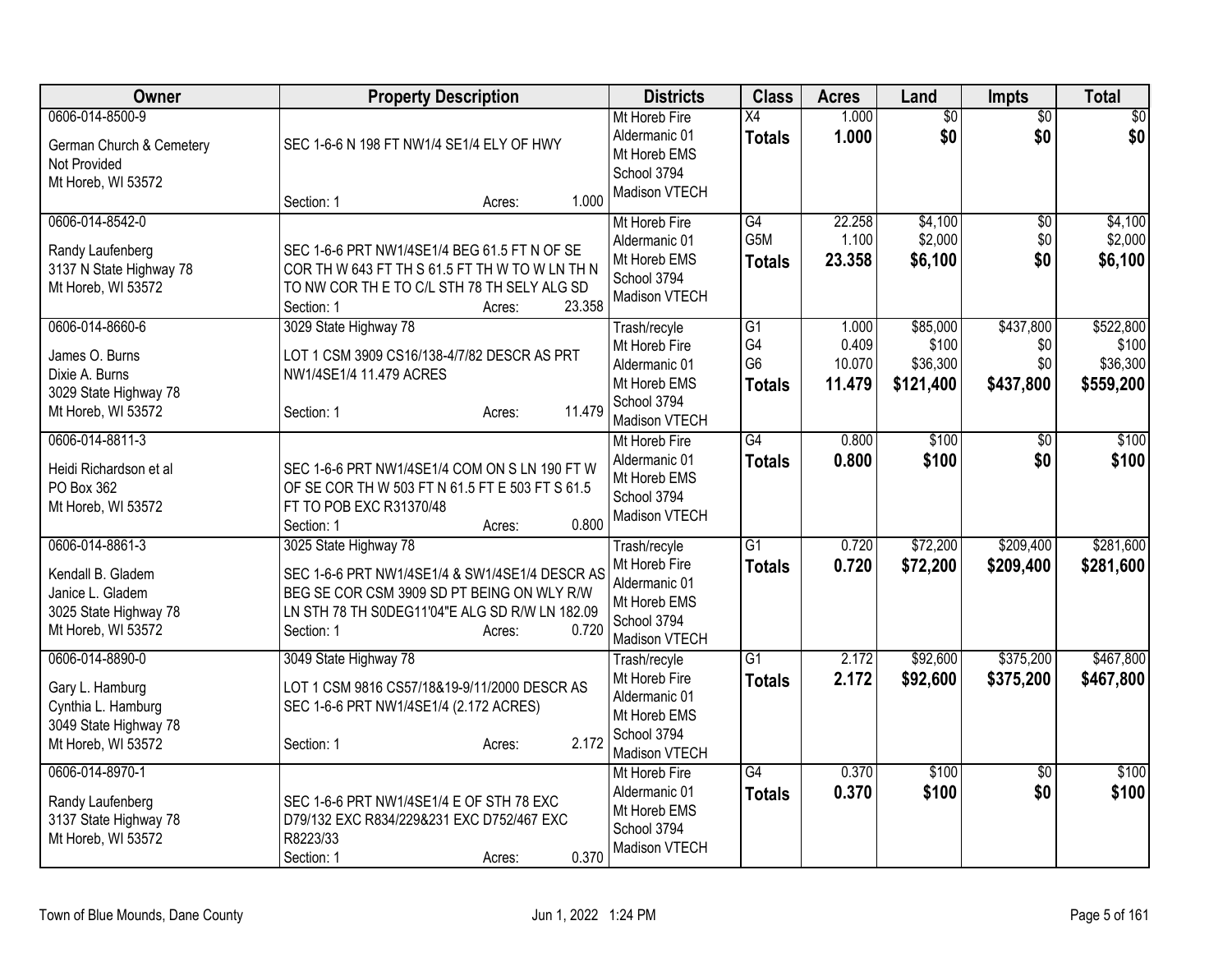| Owner                                                                                      | <b>Property Description</b>                                                                                                                                                                                    | <b>Districts</b>                                                                               | <b>Class</b>                                                    | <b>Acres</b>                                | Land                                                    | <b>Impts</b>                                | <b>Total</b>                                            |
|--------------------------------------------------------------------------------------------|----------------------------------------------------------------------------------------------------------------------------------------------------------------------------------------------------------------|------------------------------------------------------------------------------------------------|-----------------------------------------------------------------|---------------------------------------------|---------------------------------------------------------|---------------------------------------------|---------------------------------------------------------|
| 0606-014-9022-6<br>Heidi Richardson et al<br>PO Box 362<br>Mt Horeb, WI 53572              | 2961 State Highway 78<br>SEC 1-6-6 PRT SW1/4SE1/4 BEG 118.5 FT S OF NE<br>COR TH S 195.5 FT TH W 225 FT TH S 180 FT TH E<br>225 FT TH SLY ALG HWY TO PT 517.5 FT SWLY OF E<br>21.700<br>Section: 1<br>Acres:   | Trash/recyle<br>Mt Horeb Fire<br>Aldermanic 01<br>Mt Horeb EMS<br>School 3794<br>Madison VTECH | $\overline{G1}$<br>G4<br>G <sub>5</sub><br>G5M<br><b>Totals</b> | 5.000<br>10.500<br>1.500<br>4.700<br>21.700 | \$111,000<br>\$1,900<br>\$4,500<br>\$8,500<br>\$125,900 | \$237,900<br>\$0<br>\$0<br>\$0<br>\$237,900 | \$348,900<br>\$1,900<br>\$4,500<br>\$8,500<br>\$363,800 |
| 0606-014-9110-9<br>John W. Cain<br>1718 Sylvan Way<br>West Bend, WI 53095                  | SEC 1-6-6 PRT SW1/4SE1/4 WLY OF HWY EXC S 160<br><b>FT</b><br>11.000<br>Section: 1<br>Acres:                                                                                                                   | Mt Horeb Fire<br>Aldermanic 01<br>Mt Horeb EMS<br>School 3794<br>Madison VTECH                 | G4<br>G <sub>5</sub> M<br><b>Totals</b>                         | 9.170<br>1.830<br>11.000                    | \$1,700<br>\$1,600<br>\$3,300                           | \$0<br>\$0<br>\$0                           | \$1,700<br>\$1,600<br>\$3,300                           |
| 0606-014-9350-9<br>Mt Horeb, Village of<br>138 E Main St<br>Mt Horeb, WI 53572             | SEC 1-6-6 PRT SE1/4 COM SEC SE COR TH<br>S86DEGW 1201.37 FT TO POB TH S86DEGW 522 FT<br>TH N26DEGE 63 FT TH SE ON CRV TO L RAD 151.47<br>0.400<br>Section: 1<br>Acres:                                         | Mt Horeb Fire<br>Aldermanic 01<br>Mt Horeb EMS<br>School 3794<br>Madison VTECH                 | X4<br><b>Totals</b>                                             | 4.030<br>4.030                              | $\sqrt{$0}$<br>\$0                                      | $\overline{50}$<br>\$0                      | $\frac{1}{2}$<br>\$0                                    |
| 0606-014-9380-3<br>Rgl Farm Ltd Partnership<br>9541 County Highway S<br>Mt Horeb, WI 53572 | SEC 1-6-6 PRT SW1/4SE1/4 SELY OF HWY EXC TO<br>STATE IN 7/428 EXC TO VILLAGE IN R237/168 &<br>R257/114<br>Section: 1<br>1.900<br>Acres:                                                                        | Mt Horeb Fire<br>Aldermanic 01<br>Mt Horeb EMS<br>School 3794<br>Madison VTECH                 | G4<br><b>Totals</b>                                             | 1.900<br>1.900                              | \$400<br>\$400                                          | $\overline{50}$<br>\$0                      | \$400<br>\$400                                          |
| 0606-014-9461-5<br>Helms Living Tr, Janice A<br>1512 Dresden Rd<br>Davis, IL 61019         | 3009 State Highway 78<br>SEC 1-6-6 PRT SW1/4 SE1/4 BEG 313.5' & 9 3/7 IN S<br>OF NE COR TH W 225 FT TH S 180 FT TH E 225 FT<br>TH N 180 FT TO POB EXC TO STATE IN R7/428 ALSO<br>1.130<br>Section: 1<br>Acres: | Trash/recyle<br>Mt Horeb Fire<br>Aldermanic 01<br>Mt Horeb EMS<br>School 3794<br>Madison VTECH | $\overline{G1}$<br><b>Totals</b>                                | 1.130<br>1.130                              | \$85,800<br>\$85,800                                    | \$139,400<br>\$139,400                      | \$225,200<br>\$225,200                                  |
| 0606-014-9500-7<br>Berglund Living Tr, Carol A<br>2684 Berglund Dr<br>Verona, WI 53593     | 9534 County Highway S<br>SEC 1-6-6 PRT SE1/4 SE1/4 NWLY OF CTH S EXC<br>CSM 2477 & EXC CSM 2648<br>2.900<br>Section: 1<br>Acres:                                                                               | Mt Horeb Fire<br>Aldermanic 01<br>Mt Horeb EMS<br>School 3794<br>Madison VTECH                 | G4<br>G <sub>5</sub><br><b>Totals</b>                           | 1.900<br>0.880<br>2.780                     | \$500<br>\$500<br>\$1,000                               | $\overline{50}$<br>\$0<br>\$0               | \$500<br>\$500<br>\$1,000                               |
| 0606-014-9560-5<br>Michela Terrazino<br>9534 County Highway S<br>Mt Horeb, WI 53572        | 9534 County Highway S<br>LOT 1 CSM 2648 CS10/274&275-11/14/77 DESCR AS<br>SEC 1-6-6 PRT SE1/4SE1/4 (1.003 ACRES)<br>1.000<br>Section: 1<br>Acres:                                                              | Trash/recyle<br>Mt Horeb Fire<br>Aldermanic 01<br>Mt Horeb EMS<br>School 3794<br>Madison VTECH | $\overline{G1}$<br><b>Totals</b>                                | 1.003<br>1.003                              | \$85,000<br>\$85,000                                    | \$159,000<br>\$159,000                      | \$244,000<br>\$244,000                                  |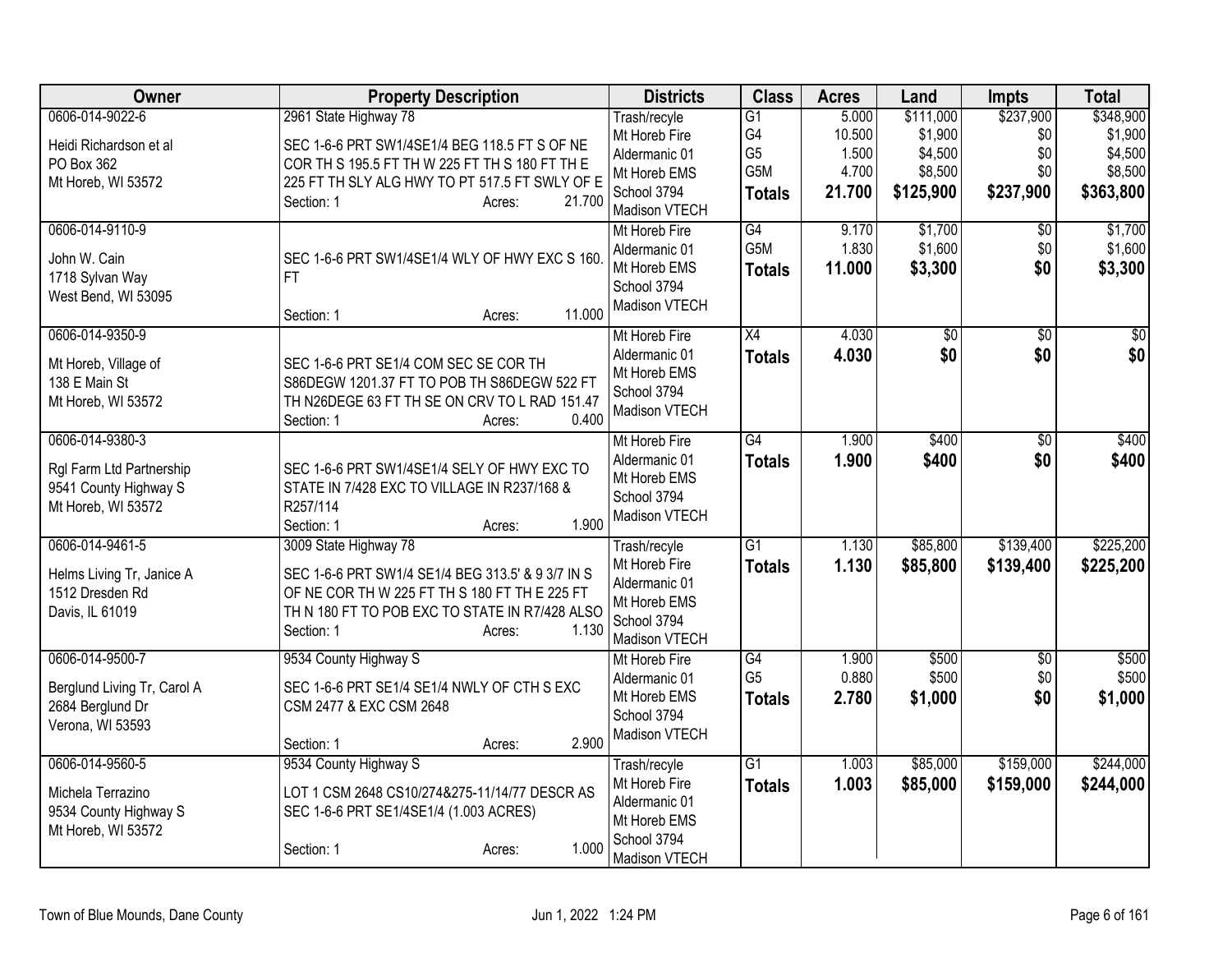| Owner                                       | <b>Property Description</b>                                        | <b>Districts</b>               | <b>Class</b>    | <b>Acres</b> | Land      | Impts           | <b>Total</b> |
|---------------------------------------------|--------------------------------------------------------------------|--------------------------------|-----------------|--------------|-----------|-----------------|--------------|
| 0606-014-9580-1                             | 9542 County Highway S                                              | Mt Horeb Fire                  | $\overline{X4}$ | 3.690        | \$0       | $\overline{50}$ | \$0          |
| Trustees of Mt Horeb United                 | LOT 1 CSM 2477 CS9/404&405-7/8/77 DESCR AS SEC                     | Aldermanic 01                  | <b>Totals</b>   | 3.690        | \$0       | \$0             | \$0          |
| Methodist Church                            | 1-6-6 PRT E1/2 SE1/4 3.69 ACRES                                    | Mt Horeb EMS<br>School 3794    |                 |              |           |                 |              |
| Mt Horeb, WI 53572                          |                                                                    | Madison VTECH                  |                 |              |           |                 |              |
|                                             | 3.690<br>Section: 1<br>Acres:                                      |                                |                 |              |           |                 |              |
| 0606-014-9695-3                             | 9543 County Highway S                                              | Trash/recyle                   | $\overline{G1}$ | 1.000        | \$85,000  | \$153,000       | \$238,000    |
| Rgl Farm Ltd Partnership                    | SEC 1-6-6 PRT SE1/4 SE1/4 COM 747.4 FT S OF NW                     | Mt Horeb Fire                  | <b>Totals</b>   | 1.000        | \$85,000  | \$153,000       | \$238,000    |
| 9541 County Highway S                       | COR TH N55DEG10'E ALG C/L HWY 64 FT TO POB TH                      | Aldermanic 01                  |                 |              |           |                 |              |
| Mt Horeb, WI 53572                          | S34DEG50'E 33 FT CONT S34DEG50'E 90 FT                             | Mt Horeb EMS<br>School 3794    |                 |              |           |                 |              |
|                                             | 1.000<br>Section: 1<br>Acres:                                      | Madison VTECH                  |                 |              |           |                 |              |
| 0606-014-9701-4                             | 9543 County Highway S                                              | Mt Horeb Fire                  | $\overline{G4}$ | 27.020       | \$5,000   | $\overline{30}$ | \$5,000      |
|                                             |                                                                    | Aldermanic 01                  | G7              | 1.280        | \$41,700  | \$27,100        | \$68,800     |
| RgI Farm Ltd Partnership                    | SEC 1-6-6 PRT SE1/4 SE1/4 SELY OF HWY EXC HWY                      | Mt Horeb EMS                   | <b>Totals</b>   | 28.300       | \$46,700  | \$27,100        | \$73,800     |
| 9541 County Highway S<br>Mt Horeb, WI 53572 | IN 7/430 & EXC TO VILLAGE IN R237/168 & R257/114<br>& EXC CSM 8312 | School 3794                    |                 |              |           |                 |              |
|                                             | 28.300<br>Section: 1<br>Acres:                                     | Madison VTECH                  |                 |              |           |                 |              |
| 0606-014-9775-6                             | 9541 County Highway S                                              | Trash/recyle                   | $\overline{G1}$ | 2.000        | \$91,500  | \$237,900       | \$329,400    |
|                                             |                                                                    | Mt Horeb Fire                  | <b>Totals</b>   | 2.000        | \$91,500  | \$237,900       | \$329,400    |
| Lukken Tr                                   | LOT 1 CSM 8312 CS45/60&62-8/19/96 DESCR AS SEC                     | Aldermanic 01                  |                 |              |           |                 |              |
| 9541 County Highway S<br>Mt Horeb, WI 53572 | 1-6-6 PRT SE1/4SE1/4 (2 ACRES)                                     | Mt Horeb EMS                   |                 |              |           |                 |              |
|                                             | 2.000<br>Section: 1<br>Acres:                                      | School 3794                    |                 |              |           |                 |              |
|                                             |                                                                    | Madison VTECH                  |                 |              |           |                 |              |
| 0606-021-8000-5                             | 3188 County Highway Jg                                             | Trash/recyle                   | $\overline{G1}$ | 1.000        | \$85,000  | \$215,900       | \$300,900    |
| Martin W. Frame                             | LOT 2 CSM 2986 CS11/408-9/29/78 DESCR AS SEC                       | Mt Horeb Fire                  | G <sub>6</sub>  | 6.570        | \$23,700  | \$0             | \$23,700     |
| <b>Christine Frame</b>                      | 2-6-6 PRT NE1/4NE1/4 CONT 7.57 ACRES INCL RD                       | Aldermanic 01<br>Mt Horeb EMS  | <b>Totals</b>   | 7.570        | \$108,700 | \$215,900       | \$324,600    |
| 3188 County Highway Jg                      | R/W                                                                | School 3794                    |                 |              |           |                 |              |
| Mt Horeb, WI 53572                          | 7.600<br>Section: 2<br>Acres:                                      | Madison VTECH                  |                 |              |           |                 |              |
| 0606-021-8020-1                             | 3192 County Highway Jg                                             | Trash/recyle                   | G1              | 5.560        | \$114,600 | \$366,200       | \$480,800    |
| Scott A. Holmstrom                          | LOT 1 CSM 2986 CS11/408-9/29/78 DESCR AS SEC                       | Mt Horeb Fire                  | <b>Totals</b>   | 5.560        | \$114,600 | \$366,200       | \$480,800    |
| Janelle H. Holmstrom                        | 2-6-6 PRT NE1/4NE1/4 (5.56 ACRES INCL RD R/W)                      | Aldermanic 01                  |                 |              |           |                 |              |
| 3192 County Highway Jg                      |                                                                    | Mt Horeb EMS                   |                 |              |           |                 |              |
| Mt Horeb, WI 53572                          | 5.600<br>Section: 2<br>Acres:                                      | School 3794                    |                 |              |           |                 |              |
| 0606-021-8120-0                             |                                                                    | Madison VTECH<br>Mt Horeb Fire | $\overline{G5}$ | 15.080       | \$9,000   | $\overline{50}$ | \$9,000      |
|                                             |                                                                    | Aldermanic 01                  | G <sub>6</sub>  | 3.020        | \$10,900  | \$0             | \$10,900     |
| Michael J. Cahill                           | SEC 2-6-6 FR NE1/4NE1/4 EXC PRT LYG N & E OF                       | Mt Horeb EMS                   | <b>Totals</b>   | 18.100       | \$19,900  | \$0             | \$19,900     |
| Nancy T. Cahill                             | HWY TOG W/DRIVEWAY ESMT AGRMT IN DOC                               | School 3794                    |                 |              |           |                 |              |
| PO Box 155                                  | #4035267 & #5228646 & #5252923                                     | Madison VTECH                  |                 |              |           |                 |              |
| Mount Horeb, WI 53572                       | 18.100<br>Section: 2<br>Acres:                                     |                                |                 |              |           |                 |              |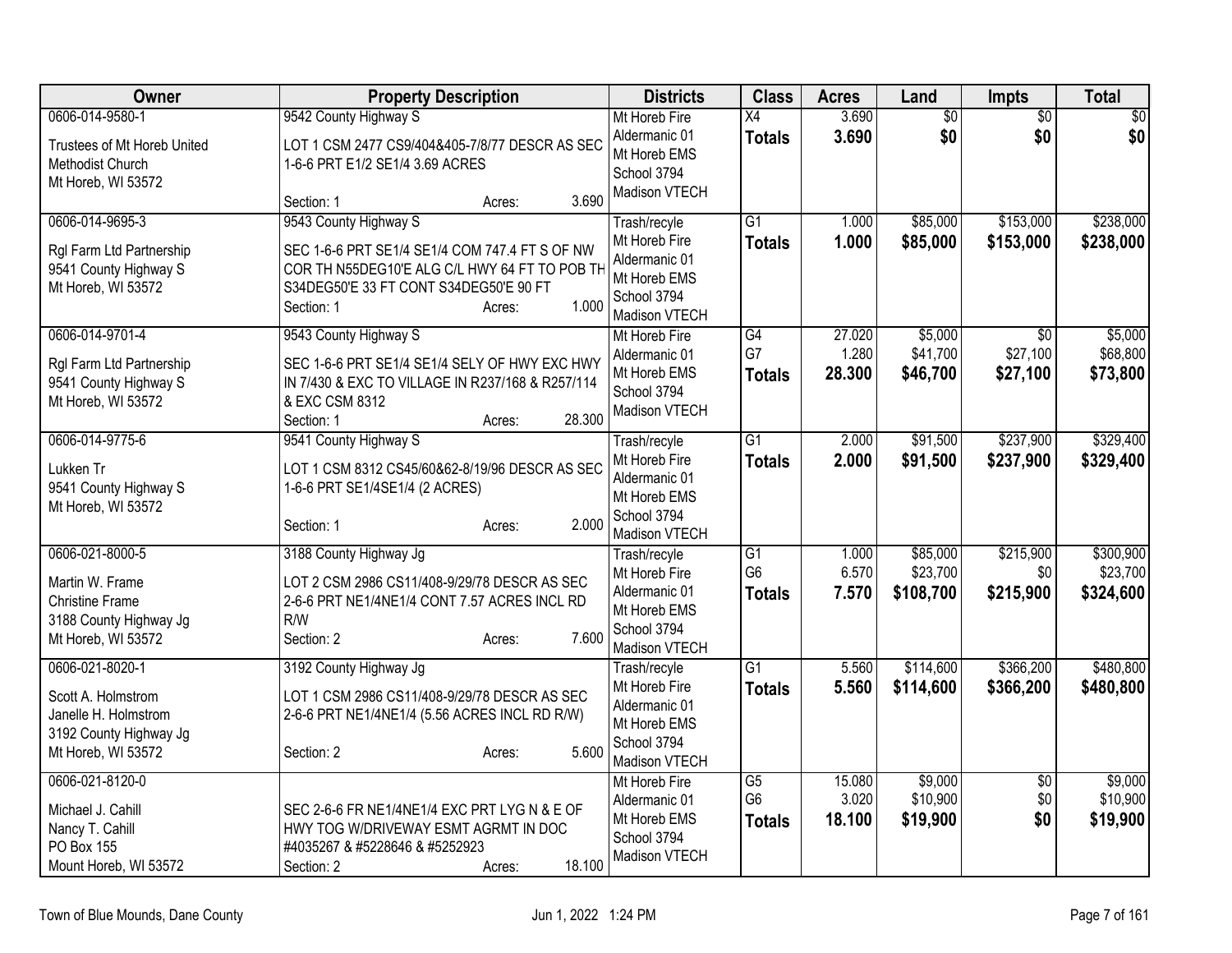| Owner                                                                            | <b>Property Description</b>                                                                                                                                                    | <b>Districts</b>                                              | <b>Class</b>                     | <b>Acres</b>    | Land                 | <b>Impts</b>     | <b>Total</b>          |
|----------------------------------------------------------------------------------|--------------------------------------------------------------------------------------------------------------------------------------------------------------------------------|---------------------------------------------------------------|----------------------------------|-----------------|----------------------|------------------|-----------------------|
| 0606-021-8360-0                                                                  | 3156 County Highway Jg                                                                                                                                                         | Trash/recyle<br>Mt Horeb Fire                                 | G1<br>G <sub>6</sub>             | 1.000<br>4.310  | \$85,000<br>\$15,500 | \$351,000<br>\$0 | \$436,000<br>\$15,500 |
| Jacqueline Landess<br>3156 County Highway Jg<br>Mt Horeb, WI 53572               | LOT 1 CSM 2319 CS9/168-3/23/77 DESCR AS SEC<br>2-6-6 PRT NE1/4NE1/4 5.31 ACRES INCL CTH JG R/W<br>SUBJ TO & TOG W/ESMT & JT DRIVEWAY AGRMT IN<br>5.300<br>Section: 2<br>Acres: | Aldermanic 01<br>Mt Horeb EMS<br>School 3794<br>Madison VTECH | <b>Totals</b>                    | 5.310           | \$100,500            | \$351,000        | \$451,500             |
| 0606-021-8395-9                                                                  | 3160 County Highway Jg                                                                                                                                                         | Mt Horeb Fire                                                 | G1                               | 1.000           | \$80,000             | \$358,200        | \$438,200             |
| Dennis P. Murphy<br>Deborah S. Murphy<br><b>PO Box 244</b><br>Mt Horeb, WI 53572 | SEC 2-6-6 PRT NE1/4NE1/4 COM SEC NE COR TH<br>S2DEGW 401.06 FT TH N89DEGW 250 FT TO POB TH<br>S29DEGW 531.59 FT TH S38DEGE 156.61 FT TH ALG<br>2.100<br>Section: 2<br>Acres:   | Aldermanic 01<br>Mt Horeb EMS<br>School 3794<br>Madison VTECH | G <sub>6</sub><br><b>Totals</b>  | 1.130<br>2.130  | \$4,100<br>\$84,100  | \$0<br>\$358,200 | \$4,100<br>\$442,300  |
| 0606-021-8501-0                                                                  | 3100 Bergum Rd                                                                                                                                                                 | Trash/recyle                                                  | G1                               | 3.000           | \$98,000             | \$548,400        | \$646,400             |
| Michael J. Cahill                                                                | SEC 2-6-6 FR NW1/4NE1/4 TOG W/DRIVEWAY ESMT                                                                                                                                    | Mt Horeb Fire<br>Aldermanic 01                                | G <sub>4</sub><br>G <sub>5</sub> | 13.400<br>5.000 | \$2,600<br>\$15,000  | \$0<br>\$0       | \$2,600<br>\$15,000   |
| Nancy T. Cahill                                                                  | AGRMT IN DOC #4035267 EXC CSM 14225 SUBJ TO                                                                                                                                    | Mt Horeb EMS                                                  | G5M                              | 11.600          | \$20,900             | \$0              | \$20,900              |
| PO Box 155<br>Mount Horeb, WI 53572                                              | & TOG W/SHARED DRIVEWAY ESMT AGRMT IN DOC<br>33.000<br>Section: 2<br>Acres:                                                                                                    | School 3794<br>Madison VTECH                                  | <b>Totals</b>                    | 33.000          | \$136,500            | \$548,400        | \$684,900             |
| 0606-021-8585-0                                                                  | Bergum Rd                                                                                                                                                                      | Mt Horeb Fire                                                 | G4                               | 3.600           | \$900                | \$0              | \$900                 |
| Nicolas T. Loger                                                                 | LOT 1 CSM 14225 CS96/235&236-4/21/2016 DESCR                                                                                                                                   | Aldermanic 01                                                 | G <sub>5</sub><br>G5M            | 2.000           | \$6,000              | \$0              | \$6,000               |
| Katie M. Loger                                                                   | AS SEC 2-6-6 PRT NW1/4NE1/4 (7.60 ACRES) TOG                                                                                                                                   | Mt Horeb EMS<br>School 3794                                   | <b>Totals</b>                    | 2.000<br>7.600  | \$3,600<br>\$10,500  | \$0<br>\$0       | \$3,600<br>\$10,500   |
| 311 Nesheim Trl<br>Mount Horeb, WI 53572                                         | W/SHARED DRIVEWAY ESMT AGRMT IN DOC<br>7.600<br>Section: 2<br>Acres:                                                                                                           | Madison VTECH                                                 |                                  |                 |                      |                  |                       |
| 0606-021-9001-0                                                                  |                                                                                                                                                                                | Mt Horeb Fire                                                 | G4                               | 30.300          | \$5,600              | $\overline{50}$  | \$5,600               |
| Wencel Farm, LLC                                                                 | SEC 2-6-6 SW1/4 NE1/4 EXC CSM 11957 SUBJ TO                                                                                                                                    | Aldermanic 01                                                 | G5M                              | 7.000           | \$12,600             | \$0              | \$12,600              |
| 3036 Bergum Rd                                                                   | CONSERVATION ESMT IN DOCS 4481316 & 4505799                                                                                                                                    | Mt Horeb EMS<br>School 3794                                   | <b>Totals</b>                    | 37.300          | \$18,200             | \$0              | \$18,200              |
| Mt Horeb, WI 53572                                                               | 37.300<br>Section: 2<br>Acres:                                                                                                                                                 | Madison VTECH                                                 |                                  |                 |                      |                  |                       |
| 0606-021-9240-0                                                                  |                                                                                                                                                                                | Mt Horeb Fire                                                 | G4                               | 1.428           | \$300                | \$0              | \$300                 |
| Wencel Farm, LLC                                                                 | LOT 1 CSM 11957 CS73/244&245-10/26/2006 DESCR                                                                                                                                  | Aldermanic 01<br>Mt Horeb EMS                                 | G <sub>5</sub>                   | 0.580<br>2.008  | \$1,700              | \$0<br>\$0       | \$1,700               |
| 3036 Bergum Rd                                                                   | AS SEC 2-6-6 PRT W1/2 SE1/4 & PRT SW1/4NE1/4                                                                                                                                   | School 3794                                                   | <b>Totals</b>                    |                 | \$2,000              |                  | \$2,000               |
| Mt Horeb, WI 53572                                                               | (2.008 ACRES EXCL R/W) SUBJ TO CONSERVATION<br>2.008<br>Section: 2<br>Acres:                                                                                                   | Madison VTECH                                                 |                                  |                 |                      |                  |                       |
| 0606-021-9501-0                                                                  |                                                                                                                                                                                | Mt Horeb Fire                                                 | $\overline{X4}$                  | 16.250          | $\overline{50}$      | $\overline{50}$  | $\overline{50}$       |
| Dane County                                                                      | SEC 2-6-6 PRT SE1/4 NE1/4 LYG ELY OF C/L OF CTH                                                                                                                                | Aldermanic 01<br>Mt Horeb EMS                                 | <b>Totals</b>                    | 16.250          | \$0                  | \$0              | \$0                   |
| 210 Martin Luther King Jr Blvd                                                   | JG & ALSO INCL PRT N 518.5 FT OF NE1/4SE1/4 LYG                                                                                                                                | School 3794                                                   |                                  |                 |                      |                  |                       |
| Madison, WI 53703-3342                                                           | ELY OF C/L OF CTH JG & ALSO INCL PRT NE1/4SE1/4                                                                                                                                | Madison VTECH                                                 |                                  |                 |                      |                  |                       |
|                                                                                  | 16.250<br>Section: 2<br>Acres:                                                                                                                                                 |                                                               |                                  |                 |                      |                  |                       |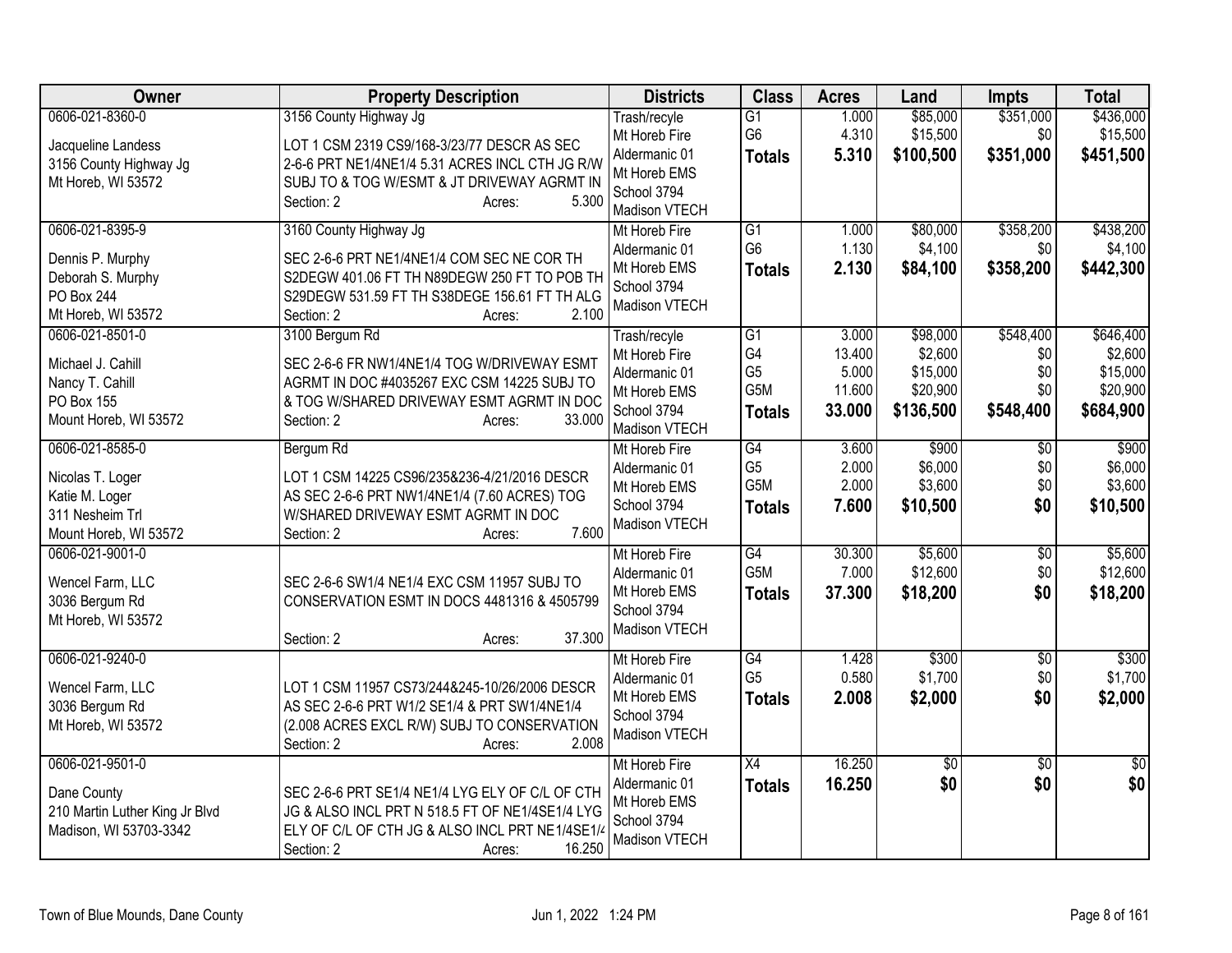| Owner                                                                                                   | <b>Property Description</b>                                                                                                                                                                                           | <b>Districts</b>                                                                               | <b>Class</b>                                                  | <b>Acres</b>                               | Land                                                  | <b>Impts</b>                                | <b>Total</b>                                           |
|---------------------------------------------------------------------------------------------------------|-----------------------------------------------------------------------------------------------------------------------------------------------------------------------------------------------------------------------|------------------------------------------------------------------------------------------------|---------------------------------------------------------------|--------------------------------------------|-------------------------------------------------------|---------------------------------------------|--------------------------------------------------------|
| 0606-021-9560-0<br>Wencel Farm, LLC<br>3036 Bergum Rd<br>Mt Horeb, WI 53572                             | SEC 2-6-6 SE1/4 NE1/4 EXC DOC #3180227 SUBJ TO<br>CONSERVATION ESMT IN DOCS 4481316 & 4505799<br>25.000<br>Section: 2<br>Acres:                                                                                       | Mt Horeb Fire<br>Aldermanic 01<br>Mt Horeb EMS<br>School 3794<br>Madison VTECH                 | $\overline{G4}$<br>G5M<br><b>Totals</b>                       | 4.280<br>20.720<br>25.000                  | \$800<br>\$37,300<br>\$38,100                         | $\overline{50}$<br>\$0<br>\$0               | \$800<br>\$37,300<br>\$38,100                          |
| 0606-022-8001-0<br>Μ<br>315 Hickory Dr<br>Mt Horeb, WI 53572                                            | Losenegger Living Tr, Richard A & Caro   SEC 2-6-6 NE1/4NW1/4 SUBJ TO JT DRIVEWAY ESMT<br>AGRMT IN DOC #4035267 EXC CSM 13900 SUBJ TO<br>SHARED DRIVEWAY ESMT AGRMT IN DOC #5228646<br>35.610<br>Section: 2<br>Acres: | Mt Horeb Fire<br>Aldermanic 01<br>Mt Horeb EMS<br>School 3794<br>Madison VTECH                 | G4<br>G5M<br><b>Totals</b>                                    | 31.610<br>4.000<br>35.610                  | \$5,600<br>\$7,200<br>\$12,800                        | \$0<br>\$0<br>\$0                           | \$5,600<br>\$7,200<br>\$12,800                         |
| 0606-022-8503-6<br>Losenegger Living Tr, Richard A & Caro<br>М<br>315 Hickory Dr<br>Mt Horeb, WI 53572  | SEC 2-6-6 FR NW1/4NW1/4 EXC CSM 8354 & EXC<br>DOC 2841849 & EXC DOC #2988815<br>13.000<br>Section: 2<br>Acres:                                                                                                        | Mt Horeb Fire<br>Aldermanic 01<br>Mt Horeb EMS<br>School 3794<br>Madison VTECH                 | G4<br><b>Totals</b>                                           | 13.000<br>13.000                           | \$1,000<br>\$1,000                                    | $\overline{50}$<br>\$0                      | \$1,000<br>\$1,000                                     |
| 0606-022-8600-8<br>Douglas H. Blankschein<br>Meg F. Blankschein<br>3201 Bergum Rd<br>Mt Horeb, WI 53572 | 3201 Bergum Rd<br>LOT 1 CSM 8354 CS45/165&166-9/23/96 DESCR AS<br>SEC 2-6-6 PRT NW1/4NW1/4 (14.167 ACRES) SUBJ<br>TO JT DRIVEWAY AGRMT IN DOC 2841851<br>14.167<br>Section: 2<br>Acres:                               | Trash/recyle<br>Mt Horeb Fire<br>Aldermanic 01<br>Mt Horeb EMS<br>School 3794<br>Madison VTECH | G1<br>G4<br>G <sub>5</sub><br>G <sub>6</sub><br><b>Totals</b> | 2.000<br>2.000<br>3.210<br>6.957<br>14.167 | \$91,500<br>\$400<br>\$9,600<br>\$25,000<br>\$126,500 | \$352,300<br>\$0<br>\$0<br>\$0<br>\$352,300 | \$443,800<br>\$400<br>\$9,600<br>\$25,000<br>\$478,800 |
| 0606-022-8650-8<br>Douglas H. Blankschein<br>Meg F. Blankschein<br>3201 Bergum Rd<br>Mt Horeb, WI 53572 | SEC 2-6-6 PRT NW1/4NW1/4 DESCR AS BEG MOST<br>ELY CORNER LOT 1 CSM 8354 IN C/L BERGUM RD<br>TH S82DEG22'W 378.27 FT TH S53DEG13'W 92.71 FT<br>2.830<br>Section: 2<br>Acres:                                           | Mt Horeb Fire<br>Aldermanic 01<br>Mt Horeb EMS<br>School 3794<br>Madison VTECH                 | $\overline{G4}$<br><b>Totals</b>                              | 2.836<br>2.836                             | \$200<br>\$200                                        | $\overline{30}$<br>\$0                      | \$200<br>\$200                                         |
| 0606-022-9001-1<br>М<br>315 Hickory Dr<br>Mt Horeb, WI 53572                                            | Losenegger Living Tr, Richard A & Caro   SEC 2-6-6 SW1/4NW1/4 EXC DOC #2988815<br>24.700<br>Section: 2<br>Acres:                                                                                                      | Mt Horeb Fire<br>Aldermanic 01<br>Mt Horeb EMS<br>School 3794<br>Madison VTECH                 | G4<br>G5M<br><b>Totals</b>                                    | 20.050<br>4.650<br>24.700                  | \$4,100<br>\$8,400<br>\$12,500                        | $\overline{50}$<br>\$0<br>\$0               | \$4,100<br>\$8,400<br>\$12,500                         |
| 0606-022-9080-6<br>Vicki Spellman<br>Eugene F. Spellman<br>3095 Bergum Rd<br>Mount Horeb, WI 53572      | 3095 Bergum Rd<br>SEC 2-6-6 PRT W1/2 NW1/4 & PRT SE1/4NW1/4<br>DESCR AS BEG AT W1/4 COR OF SEC 2 TH<br>N0DEG42'07"E ALG W LN OF SD NW1/4 1476.86 FT<br>17.000<br>Section: 2<br>Acres:                                 | Trash/recyle<br>Mt Horeb Fire<br>Aldermanic 01<br>Mt Horeb EMS<br>School 3794<br>Madison VTECH | $\overline{G1}$<br>G4<br>G5M<br><b>Totals</b>                 | 2.000<br>3.000<br>12.160<br>17.160         | \$91,500<br>\$900<br>\$21,900<br>\$114,300            | \$514,100<br>\$0<br>\$0<br>\$514,100        | \$605,600<br>\$900<br>\$21,900<br>\$628,400            |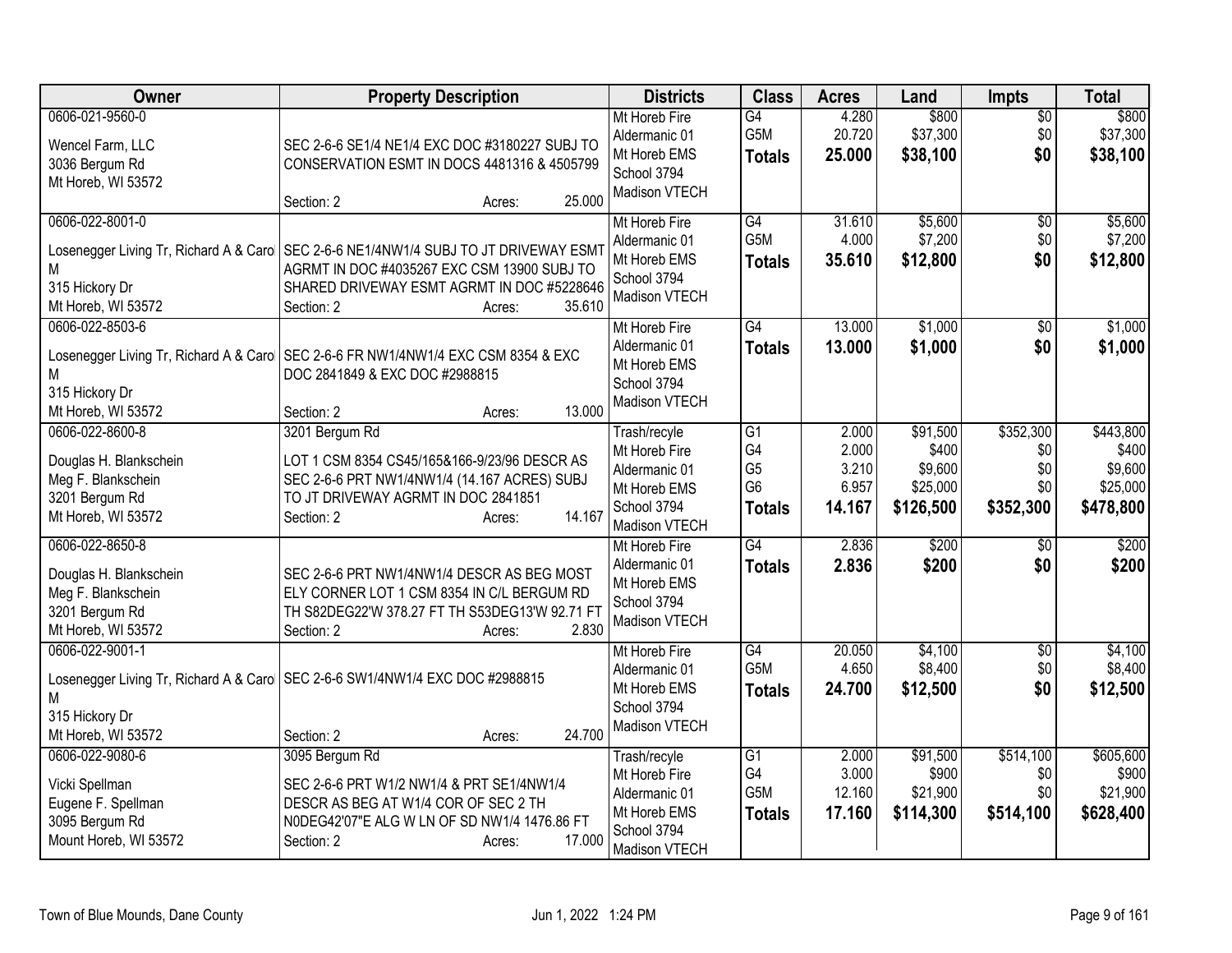| Owner                                                                                                | <b>Property Description</b>                                                                                                                                                                                      | <b>Districts</b>                                                                               | <b>Class</b>                                                              | <b>Acres</b>                                | Land                                                  | <b>Impts</b>                                            | <b>Total</b>                                           |
|------------------------------------------------------------------------------------------------------|------------------------------------------------------------------------------------------------------------------------------------------------------------------------------------------------------------------|------------------------------------------------------------------------------------------------|---------------------------------------------------------------------------|---------------------------------------------|-------------------------------------------------------|---------------------------------------------------------|--------------------------------------------------------|
| 0606-022-9502-0<br>315 Hickory Dr<br>Mt Horeb, WI 53572                                              | Losenegger Living Tr, Richard A & Caro   SEC 2-6-6 SE1/4NW1/4 EXC DOC #2988815 SUBJ TO<br>JT DRIVEWAY ESMT AGRMT IN DOC #4035267 EXC<br>CSM 13900 SUBJ TO SHARED DRIVEWAY ESMT<br>23.500<br>Section: 2<br>Acres: | Mt Horeb Fire<br>Aldermanic 01<br>Mt Horeb EMS<br>School 3794<br>Madison VTECH                 | G4<br><b>Totals</b>                                                       | 23.500<br>23.500                            | \$4,400<br>\$4,400                                    | \$0<br>\$0                                              | \$4,400<br>\$4,400                                     |
| 0606-022-9680-0<br>Chad M. Kitsemble<br>Lynn R. Kitsemble<br>3137 Bergum Rd<br>Mount Horeb, WI 53572 | 3137 Bergum Rd<br>LOT 1 CSM 13900 CS92/195&196-2/13/2015 DESCR<br>AS SEC 2-6-6 PRT NE1/4NW1/4 & PRT SE1/4NW1/4<br>(20.129 ACRES INCL R/W)<br>20.129<br>Section: 2<br>Acres:                                      | Trash/recyle<br>Mt Horeb Fire<br>Aldermanic 01<br>Mt Horeb EMS<br>School 3794<br>Madison VTECH | G1<br>G4<br>G <sub>6</sub><br><b>Totals</b>                               | 1.000<br>8.129<br>11.000<br>20.129          | \$85,000<br>\$1,500<br>\$39,600<br>\$126,100          | \$345,500<br>\$0<br>\$0<br>\$345,500                    | \$430,500<br>\$1,500<br>\$39,600<br>\$471,600          |
| 0606-023-8003-0<br>Bergum Living Tr, Milo & Dorothy<br>3033 Bergum Rd<br>Mt Horeb, WI 53572          | 3033 Bergum Rd<br>SEC 2-6-6 NE1/4SW1/4 EXC CSM 6214 & EXC 292265<br>& 2933021 EXC CSM 11432 & ALSO EXC DOC<br>#4122669<br>18.570<br>Section: 2<br>Acres:                                                         | Trash/recyle<br>Mt Horeb Fire<br>Aldermanic 01<br>Mt Horeb EMS<br>School 3794<br>Madison VTECH | $\overline{G4}$<br>G <sub>5</sub><br>G5M<br>G7<br><b>Totals</b>           | 4.780<br>2.100<br>9.670<br>2.020<br>18.570  | \$900<br>\$6,300<br>\$17,400<br>\$46,100<br>\$70,700  | $\overline{50}$<br>\$0<br>\$0<br>\$106,700<br>\$106,700 | \$900<br>\$6,300<br>\$17,400<br>\$152,800<br>\$177,400 |
| 0606-023-8030-0<br>William M. Snyder<br>Anne L. Snyder<br>3083 Bergum Rd<br>Mt Horeb, WI 53572       | 3083 Bergum Rd<br>LOT 1 CSM 11432 CS69/239&240-6/22/2005 DESCR<br>AS SEC 2-6-6 PRT NW1/4SW1/4 & PRT NE1/4SW1/4 &<br>PRT SE1/4SW1/4 (16.114 ACRES) TOG W/DRIVEWAY<br>Section: 2<br>16.114<br>Acres:               | Trash/recyle<br>Mt Horeb Fire<br>Aldermanic 01<br>Mt Horeb EMS<br>School 3794<br>Madison VTECH | $\overline{G1}$<br>G4<br>G5M<br><b>Totals</b>                             | 1.000<br>14.000<br>1.114<br>16.114          | \$85,000<br>\$1,700<br>\$2,000<br>\$88,700            | \$504,800<br>\$0<br>\$0<br>\$504,800                    | \$589,800<br>\$1,700<br>\$2,000<br>\$593,500           |
| 0606-023-8503-0<br>Bergum Living Tr, Milo & Dorothy<br>3033 Bergum Rd<br>Mt Horeb, WI 53572          | SEC 2-6-6 NW1/4SW1/4 EXC CSM 6214 & EXC<br>2922651 & 2933021 EXC CSM 11432<br>19.040<br>Section: 2<br>Acres:                                                                                                     | Mt Horeb Fire<br>Aldermanic 01<br>Mt Horeb EMS<br>School 3794<br>Madison VTECH                 | G4<br>G5M<br><b>Totals</b>                                                | 17.640<br>1.400<br>19.040                   | \$3,300<br>\$2,500<br>\$5,800                         | $\sqrt{6}$<br>\$0<br>\$0                                | \$3,300<br>\$2,500<br>\$5,800                          |
| 0606-023-8600-7<br>David Lois<br>Andrea M. Deau<br>3087 Bergum Rd<br>Mt Horeb, WI 53572              | 3087 Bergum Rd<br>SEC 2-6-6 PRT NE1/4SW1/4, NW1/4SW1/4 &<br>SW1/4SW1/4 DESCR AS BEG W1/4 COR SEC 2 TH<br>N89DEG45'42"E ALG N LN SD SW1/4 2642.26 FT TO<br>18.680<br>Section: 2<br>Acres:                         | Trash/recyle<br>Mt Horeb Fire<br>Aldermanic 01<br>Mt Horeb EMS<br>School 3794<br>Madison VTECH | G <sub>1</sub><br>G4<br>G <sub>5</sub><br>G <sub>6</sub><br><b>Totals</b> | 2.000<br>1.660<br>0.750<br>13.470<br>17.880 | \$91,500<br>\$500<br>\$2,200<br>\$48,500<br>\$142,700 | \$433,500<br>\$0<br>\$0<br>\$0<br>\$433,500             | \$525,000<br>\$500<br>\$2,200<br>\$48,500<br>\$576,200 |
| 0606-023-9200-0<br><b>Andrew Baack</b><br>2995 Bergum Rd<br>Mount Horeb, WI 53572                    | LOT 2 CSM 13573 CS88/324&326-8/21/2013 F/K/A LOT<br>1 CSM 6915 CS34/259&260-10/29/92 & F/K/A LOT 1<br>CSM 6214 CS30/56&57-9/24/90 DESCR AS SEC 2-6-6<br>40.268<br>Section: 2<br>Acres:                           | Mt Horeb Fire<br>Aldermanic 01<br>Mt Horeb EMS<br>School 3794<br>Madison VTECH                 | G4<br>G <sub>5</sub><br>G <sub>6</sub><br><b>Totals</b>                   | 11.000<br>10.000<br>19.268<br>40.268        | \$2,000<br>\$30,000<br>\$69,400<br>\$101,400          | $\overline{50}$<br>\$0<br>\$0<br>\$0                    | \$2,000<br>\$30,000<br>\$69,400<br>\$101,400           |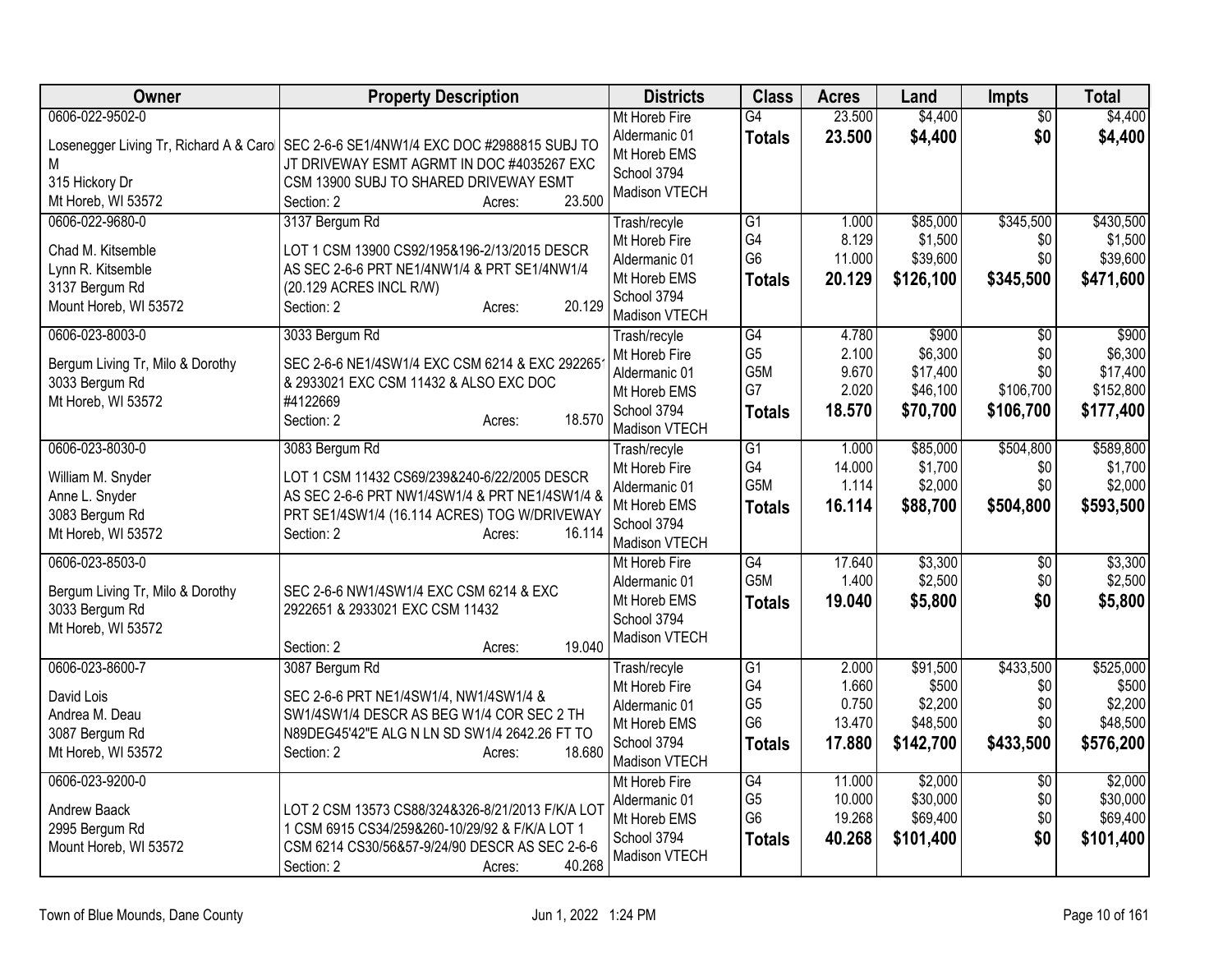| Owner                                                                                                   | <b>Property Description</b>                                                                                                                                                                             | <b>Districts</b>                                                                               | <b>Class</b>                                       | <b>Acres</b>                                | Land                                                    | Impts                                                   | <b>Total</b>                                              |
|---------------------------------------------------------------------------------------------------------|---------------------------------------------------------------------------------------------------------------------------------------------------------------------------------------------------------|------------------------------------------------------------------------------------------------|----------------------------------------------------|---------------------------------------------|---------------------------------------------------------|---------------------------------------------------------|-----------------------------------------------------------|
| 0606-023-9540-0<br>Bergum Living Tr, Milo & Dorothy<br>3033 Bergum Rd<br>Mt Horeb, WI 53572             | LOT 2 CSM 11432 CS69/239&240-6/22/2005 DESCR<br>AS SEC 2-6-6 PRT NW1/4SW1/4, PRT NE1/4SW1/4 &<br>PRT SE1/4SW1/4 (16.082 ACRES)<br>16.082<br>Section: 2<br>Acres:                                        | Mt Horeb Fire<br>Aldermanic 01<br>Mt Horeb EMS<br>School 3794<br>Madison VTECH                 | G4<br><b>Totals</b>                                | 16.082<br>16.082                            | \$3,000<br>\$3,000                                      | $\overline{50}$<br>\$0                                  | \$3,000<br>\$3,000                                        |
| 0606-023-9620-0<br>Andrew Baack<br>2995 Bergum Rd<br>Mount Horeb, WI 53572                              | 2995 Bergum Rd<br>LOT 1 CSM 13573 CS88/324&326-8/27/2013 F/K/A LOT<br>1 CSM 6915 CS34/259&260-10/29/92 & F/K/A LOT 1<br>CSM 6214 CS30/56&57-9/24/90 DESCR AS SEC 2-6-6<br>4.188<br>Section: 2<br>Acres: | Trash/recyle<br>Mt Horeb Fire<br>Aldermanic 01<br>Mt Horeb EMS<br>School 3794<br>Madison VTECH | G1<br><b>Totals</b>                                | 4.186<br>4.186                              | \$105,700<br>\$105,700                                  | \$471,300<br>\$471,300                                  | \$577,000<br>\$577,000                                    |
| 0606-023-9830-0<br>Joshua J. Straka<br>Sarah E. Straka<br>2985 Bergum Rd<br>Mount Horeb, WI 53572       | 2985 Bergum Rd<br>LOT 1 CSM 10190 CS59/304&306-10/2/2001 DESCR<br>AS SEC 2-6-6 PRT SE1/4SW1/4 (4.592 ACRES EXCL<br>$R/W$ )<br>4.592<br>Section: 2<br>Acres:                                             | Trash/recyle<br>Mt Horeb Fire<br>Aldermanic 01<br>Mt Horeb EMS<br>School 3794<br>Madison VTECH | $\overline{G1}$<br><b>Totals</b>                   | 4.592<br>4.592                              | \$108,300<br>\$108,300                                  | \$505,400<br>\$505,400                                  | \$613,700<br>\$613,700                                    |
| 0606-023-9860-0<br>Michele L. Pipp<br>2965 Bergum Rd<br>Mt Horeb, WI 53572                              | 2965 Bergum Rd<br>LOT 2 CSM 10190 CS59/304&306-10/2/2001 DESCR<br>AS SEC 2-6-6 PRT SE1/4SW1/4 (4.744 ACRES EXCL<br>$R/W$ )<br>4.744<br>Section: 2<br>Acres:                                             | Trash/recyle<br>Mt Horeb Fire<br>Aldermanic 01<br>Mt Horeb EMS<br>School 3794<br>Madison VTECH | $\overline{G1}$<br><b>Totals</b>                   | 4.744<br>4.744                              | \$109,300<br>\$109,300                                  | \$339,400<br>\$339,400                                  | \$448,700<br>\$448,700                                    |
| 0606-024-8035-0<br>Wencel Farm, LLC<br>3036 Bergum Rd<br>Mt Horeb, WI 53572                             | SEC 2-6-6 NE1/4 SE1/4 EXC COM SE COR TH N 785.2<br>FT S89DEGW 275.6 FT S23DEGW TO S LN E TO POB<br>& EXC DOC 3101999 & ALSO EXC DOC #3180227<br>27.500<br>Section: 2<br>Acres:                          | Mt Horeb Fire<br>Aldermanic 01<br>Mt Horeb EMS<br>School 3794<br>Madison VTECH                 | G4<br>G5M<br><b>Totals</b>                         | 13.000<br>14.500<br>27.500                  | \$2,500<br>\$26,100<br>\$28,600                         | \$0<br>\$0<br>\$0                                       | \$2,500<br>\$26,100<br>\$28,600                           |
| 0606-024-8320-5<br>Dane County Stewart Park<br>210 Martin Luther King Jr Blvd<br>Madison, WI 53703-3342 | 3130 County Highway Jg<br>SEC 2-6-6 PRT NE1/4SE1/4 COM SE COR TH N 785.2<br>FT TH S89DEGW 275.6 FT TH S23DEGW TO SLN TH<br>E TO POB<br>5.300<br>Section: 2<br>Acres:                                    | Mt Horeb Fire<br>Aldermanic 01<br>Mt Horeb EMS<br>School 3794<br>Madison VTECH                 | X3<br><b>Totals</b>                                | 5.300<br>5.300                              | $\overline{50}$<br>\$0                                  | $\sqrt[6]{30}$<br>\$0                                   | $\sqrt{50}$<br>\$0                                        |
| 0606-024-8501-0<br>Wencel Farm, LLC<br>3036 Bergum Rd<br>Mt Horeb, WI 53572                             | 3036 Bergum Rd<br>SEC 2-6-6 NW1/4 SE1/4 EXC CSM 11957 SUBJ TO<br>CONSERVATION ESMT IN DOCS 4481316 & 4505799<br>33.195<br>Section: 2<br>Acres:                                                          | Trash/recyle<br>Mt Horeb Fire<br>Aldermanic 01<br>Mt Horeb EMS<br>School 3794<br>Madison VTECH | G4<br>G <sub>5</sub><br>G5M<br>G7<br><b>Totals</b> | 20.945<br>4.500<br>5.555<br>2.195<br>33.195 | \$4,100<br>\$13,500<br>\$10,000<br>\$47,200<br>\$74,800 | $\overline{50}$<br>\$0<br>\$0<br>\$318,200<br>\$318,200 | \$4,100<br>\$13,500<br>\$10,000<br>\$365,400<br>\$393,000 |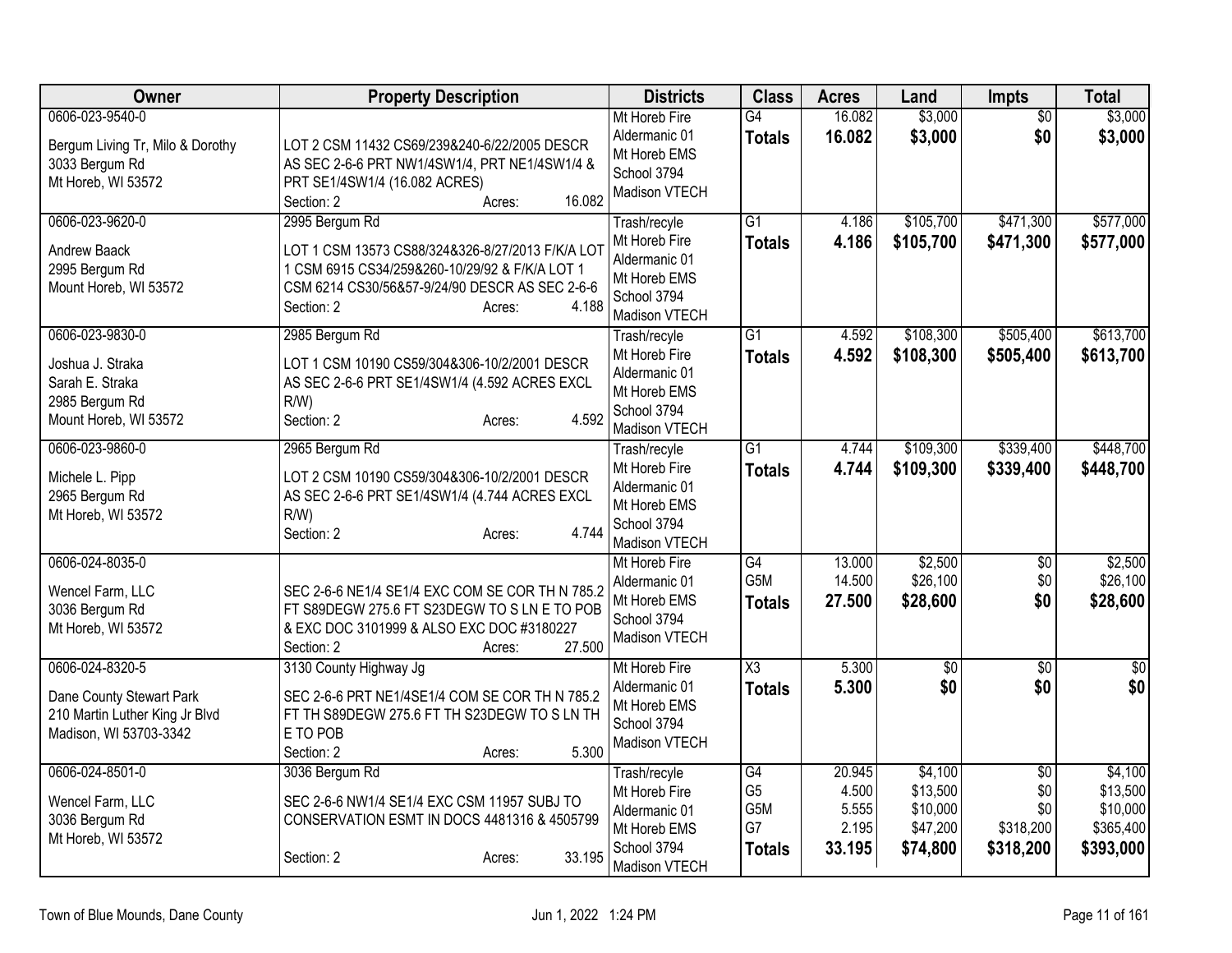| <b>Owner</b>                                                                                            | <b>Property Description</b>                                                                                                                                                                           | <b>Districts</b>                                                               | <b>Class</b>                          | <b>Acres</b>            | Land                        | <b>Impts</b>           | <b>Total</b>                |
|---------------------------------------------------------------------------------------------------------|-------------------------------------------------------------------------------------------------------------------------------------------------------------------------------------------------------|--------------------------------------------------------------------------------|---------------------------------------|-------------------------|-----------------------------|------------------------|-----------------------------|
| 0606-024-8640-0<br>Wencel Farm, LLC<br>3036 Bergum Rd<br>Mt Horeb, WI 53572                             | LOT 2 CSM 11957 CS73/244&245-10/26/2006 DESCR<br>AS SEC 2-6-6 PRT W1/2 SE1/4 & PRT SW1/4NE1/4<br>(2.008 ACRES EXCL R/W) SUBJ TO CONSERVATION<br>2.008<br>Section: 2<br>Acres:                         | Mt Horeb Fire<br>Aldermanic 01<br>Mt Horeb EMS<br>School 3794<br>Madison VTECH | $\overline{G4}$<br><b>Totals</b>      | 2.008<br>2.008          | \$400<br>\$400              | $\overline{50}$<br>\$0 | \$400<br>\$400              |
| 0606-024-8710-0<br>Wencel Farm, LLC<br>3036 Bergum Rd<br>Mt Horeb, WI 53572                             | LOT 3 CSM 11957 CS73/244&245-10/26/2006 DESCR<br>AS SEC 2-6-6 PRT W1/2 SE1/4 & PRT SW1/4NE1/4<br>(2.008 ACRES EXCL R/W) SUBJ TO CONSERVATION<br>2.008<br>Section: 2<br>Acres:                         | Mt Horeb Fire<br>Aldermanic 01<br>Mt Horeb EMS<br>School 3794<br>Madison VTECH | $\overline{G4}$<br><b>Totals</b>      | 2.008<br>2.008          | \$400<br>\$400              | \$0<br>\$0             | \$400<br>\$400              |
| 0606-024-8740-0<br>Wencel Farm, LLC<br>3036 Bergum Rd<br>Mt Horeb, WI 53572                             | LOT 4 CSM 11957 CS73/244&245-10/26/2006 DESCR<br>AS SEC 2-6-6 PRT W1/2 SE1/4 & PRT SW1/4NE1/4<br>(2.008 ACRES EXCL R/W) SUBJ TO CONSERVATION<br>2.008<br>Section: 2<br>Acres:                         | Mt Horeb Fire<br>Aldermanic 01<br>Mt Horeb EMS<br>School 3794<br>Madison VTECH | G4<br><b>Totals</b>                   | 2.008<br>2.008          | \$400<br>\$400              | \$0<br>\$0             | \$400<br>\$400              |
| 0606-024-9002-0<br>Wencel Farm, LLC<br>3036 Bergum Rd<br>Mt Horeb, WI 53572                             | SEC 2-6-6 SW1/4 SE1/4 EXC COM SE COR TH W 350<br>FT N8DEG50'E 155.2 FT N18DEG31'E 600 FT<br>N89DEG51'E TO E LN S TO POB EXC SLY 66 FT OF W<br>29.077<br>Section: 2<br>Acres:                          | Mt Horeb Fire<br>Aldermanic 01<br>Mt Horeb EMS<br>School 3794<br>Madison VTECH | G4<br><b>Totals</b>                   | 29.077<br>29.077        | \$5,800<br>\$5,800          | \$0<br>\$0             | \$5,800<br>\$5,800          |
| 0606-024-9250-8<br>Igl Living Tr, Charles J & Judith A<br>601 Bergum Rd<br>Mt Horeb, WI 53572           | SEC 2-6-6 SLY 66 FT OF W 690 FT OF SW1/4 SE1/4<br>1.000<br>Section: 2<br>Acres:                                                                                                                       | Mt Horeb Fire<br>Aldermanic 01<br>Mt Horeb EMS<br>School 3794<br>Madison VTECH | G4<br>G <sub>5</sub><br><b>Totals</b> | 0.580<br>0.420<br>1.000 | \$200<br>\$1,300<br>\$1,500 | \$0<br>\$0<br>\$0      | \$200<br>\$1,300<br>\$1,500 |
| 0606-024-9350-7<br>Dane County Stewart Park<br>210 Martin Luther King Jr Blvd<br>Madison, WI 53703-3342 | SEC 2-6-6 PRT SW1/4SE1/4 COM SE COR THW 350<br>FT TH N8DEG50'E 155.2 FT TH N18DEG31'E 600 FT<br>TH N89DEG51'E TO E LN TH S TO POB<br>4.100<br>Section: 2<br>Acres:                                    | Mt Horeb Fire<br>Aldermanic 01<br>Mt Horeb EMS<br>School 3794<br>Madison VTECH | X3<br><b>Totals</b>                   | 4.100<br>4.100          | $\sqrt{6}$<br>\$0           | \$0<br>\$0             | \$0<br>\$0                  |
| 0606-024-9500-5<br>Dane County Stewart Park<br>210 Martin Luther King Jr Blvd<br>Madison, WI 53703-3342 | 3106 County Highway Jg<br>SEC 2-6-6 SE1/4SE1/4 EXC COM NW COR TH S 610<br>FT TH N89DEG51'E 80 FT TH N79DEG02'E 388.2 FT<br>TH N23DEG28'E TO N LN TH W 670 FT TO POB<br>33.300<br>Section: 2<br>Acres: | Mt Horeb Fire<br>Aldermanic 01<br>Mt Horeb EMS<br>School 3794<br>Madison VTECH | X3<br><b>Totals</b>                   | 33.300<br>33.300        | $\overline{50}$<br>\$0      | $\overline{30}$<br>\$0 | $\overline{50}$<br>\$0      |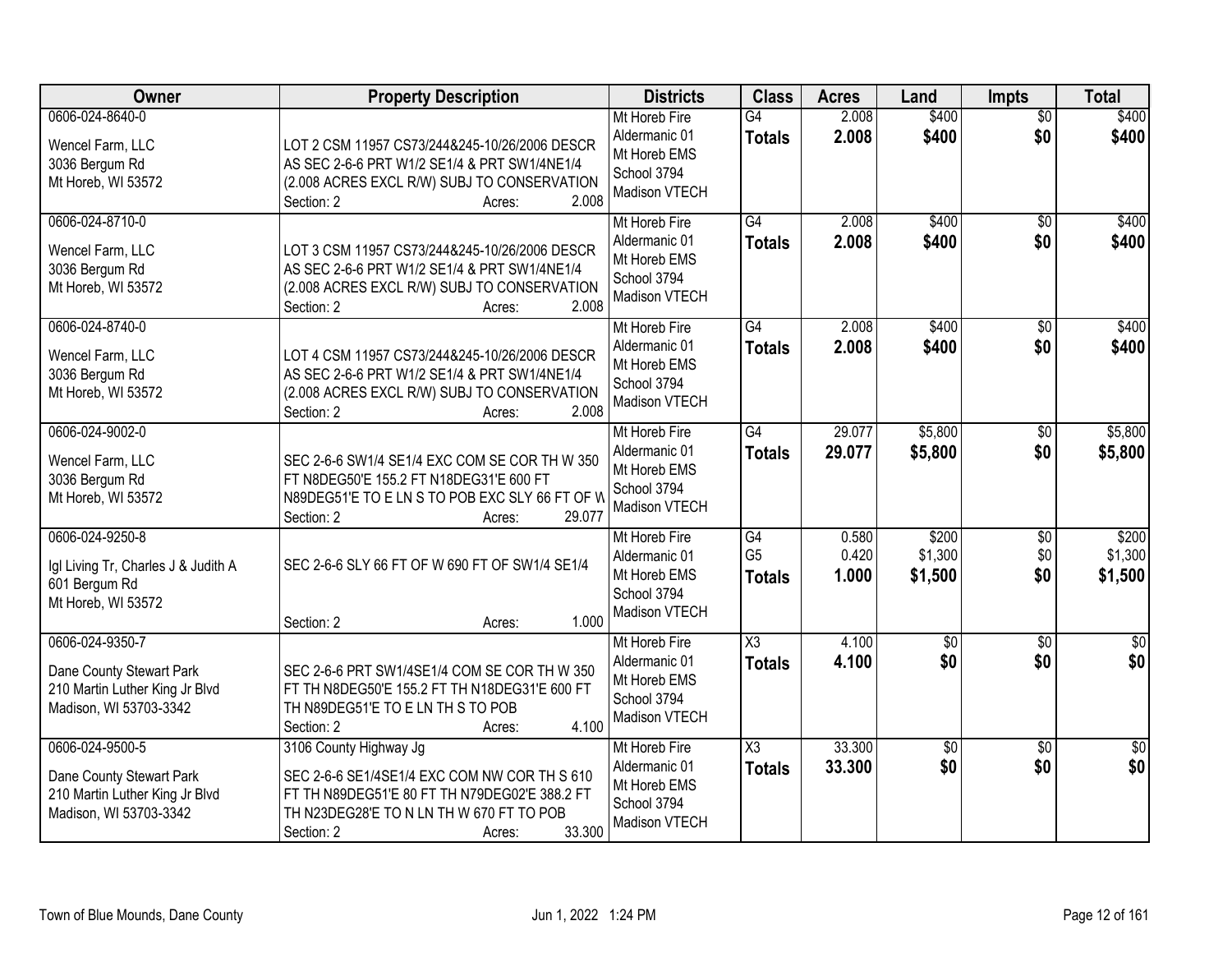| Owner                                                                                                | <b>Property Description</b>                                                                                                                                                | <b>Districts</b>                                                                               | <b>Class</b>                                      | <b>Acres</b>                                | Land                                                      | <b>Impts</b>                                     | <b>Total</b>                                        |
|------------------------------------------------------------------------------------------------------|----------------------------------------------------------------------------------------------------------------------------------------------------------------------------|------------------------------------------------------------------------------------------------|---------------------------------------------------|---------------------------------------------|-----------------------------------------------------------|--------------------------------------------------|-----------------------------------------------------|
| 0606-024-9561-2<br>Dane County<br>210 Martin Luther King Jr Blvd<br>Madison, WI 53703-3342           | SEC 2-6-6 PRT SE1/4 DESCR AS COM S1/4 COR SEC<br>2 TH S89DEG54'38"E 690.17 FT TO ELY R/W LN<br>HICKORY ST & POB TH S89DEG41'37"E ALG S LN<br>8.668<br>Section: 2<br>Acres: | Mt Horeb Fire<br>Aldermanic 01<br>Mt Horeb EMS<br>School 3794<br>Madison VTECH                 | X3<br><b>Totals</b>                               | 8.668<br>8.668                              | $\overline{50}$<br>\$0                                    | $\overline{50}$<br>\$0                           | $\sqrt{50}$<br>\$0                                  |
| 0606-024-9600-4<br>Wencel Farm, LLC<br>3036 Bergum Rd<br>Mt Horeb, WI 53572                          | SEC 2-6-6 PRT SE1/4 SE1/4 COM NW COR TH S 610<br>FT N89DEG51'E 80 FT N79DEG02'E 328.2 FT<br>N23DEG28'E TO N LN W 670 FT TO POB EXC DOC<br>5.720<br>Section: 2<br>Acres:    | Mt Horeb Fire<br>Aldermanic 01<br>Mt Horeb EMS<br>School 3794<br>Madison VTECH                 | G4<br><b>Totals</b>                               | 5.720<br>5.720                              | \$1,100<br>\$1,100                                        | $\sqrt{50}$<br>\$0                               | \$1,100<br>\$1,100                                  |
| 0606-031-8000-3<br>Michael S. Dillis<br>Lee A. Dillis<br>3205 Bergum Rd<br>Mt Horeb, WI 53572        | 3205 Bergum Rd<br>SEC 3-6-6 FR NE1/4NE1/4 TOG W/JT DRIVEWAY<br><b>AGRMT IN DOC 2841851</b><br>41.400<br>Section: 3<br>Acres:                                               | Trash/recyle<br>Mt Horeb Fire<br>Aldermanic 01<br>Mt Horeb EMS<br>School 3794<br>Madison VTECH | G1<br>G4<br>G <sub>5</sub><br>W8<br><b>Totals</b> | 0.500<br>5.900<br>3.000<br>32.000<br>41.400 | \$42,500<br>\$1,100<br>\$4,200<br>(\$115,200)<br>\$47,800 | \$794,600<br>\$0<br>\$0<br>\$0<br>\$794,600      | \$837,100<br>\$1,100<br>\$4,200<br>\$0<br>\$842,400 |
| 0606-031-8501-0<br>Deanna L. Opsal<br>2967 North Rd<br>Blue Mounds, WI 53517                         | 3210 North Rd<br>SEC 3-6-6 FR NW1/4NE1/4 EXC CSM 13506<br>26.623<br>Section: 3<br>Acres:                                                                                   | Mt Horeb Fire<br>Aldermanic 01<br>Mt Horeb EMS<br>School 3794<br>Madison VTECH                 | G4<br>G5M<br><b>Totals</b>                        | 23.223<br>3.400<br>26.623                   | \$4,800<br>\$6,100<br>\$10,900                            | \$0<br>\$0<br>\$0                                | \$4,800<br>\$6,100<br>\$10,900                      |
| 0606-031-8660-0<br>Robert J. Mazanet<br>Shirley A. Mazanet<br>3210 North Rd<br>Blue Mounds, WI 53517 | 3210 North Rd<br>LOT 1 CSM 13506 CS88/81&82-5/6/2013 DESCR AS<br>SEC 3-6-6 PRT NW1/4NE1/4 & PRT SW1/4NE1/4<br>(16.187 ACRES EXCL R/W)<br>16.187<br>Section: 3<br>Acres:    | Trash/recyle<br>Mt Horeb Fire<br>Aldermanic 01<br>Mt Horeb EMS<br>School 3794<br>Madison VTECH | G4<br>G5M<br>G7<br><b>Totals</b>                  | 2.677<br>12.330<br>1.180<br>16.187          | \$800<br>\$22,200<br>\$41,100<br>\$64,100                 | $\overline{50}$<br>\$0<br>\$130,400<br>\$130,400 | \$800<br>\$22,200<br>\$171,500<br>\$194,500         |
| 0606-031-9001-0<br>Deanna L. Opsal<br>2967 North Rd<br>Blue Mounds, WI 53517                         | SEC 3-6-6 SW1/4NE1/4 EXC S 16.5 FT THF & EXC<br><b>CSM 13506</b><br>38.290<br>Section: 3<br>Acres:                                                                         | Mt Horeb Fire<br>Aldermanic 01<br>Mt Horeb EMS<br>School 3794<br>Madison VTECH                 | $\overline{G4}$<br>G5M<br><b>Totals</b>           | 19.290<br>19.000<br>38.290                  | \$4,000<br>\$34,200<br>\$38,200                           | \$0<br>\$0<br>\$0                                | \$4,000<br>\$34,200<br>\$38,200                     |
| 0606-031-9240-1<br>Deanna L. Opsal<br>2967 North Rd<br>Blue Mounds, WI 53517                         | North Rd<br>SEC 3-6-6 PRT S1/2 NE1/4 S 16.5 FT THF LYG W OF<br><b>CREEK</b><br>0.250<br>Section: 3<br>Acres:                                                               | Mt Horeb Fire<br>Aldermanic 01<br>Mt Horeb EMS<br>School 3794<br>Madison VTECH                 | G4<br><b>Totals</b>                               | 1.300<br>1.300                              | \$200<br>\$200                                            | $\overline{30}$<br>\$0                           | \$200<br>\$200                                      |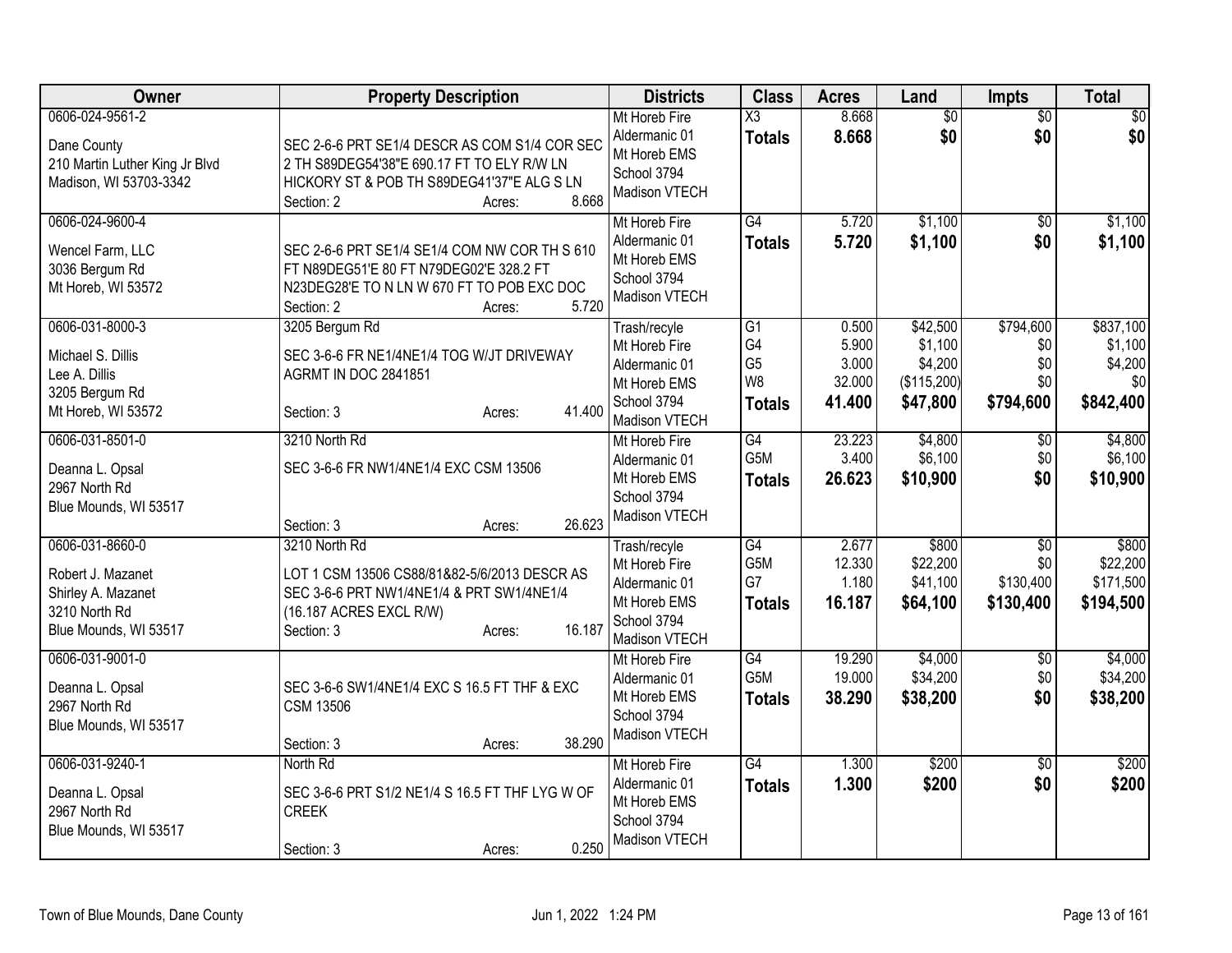| \$1,800<br>0606-031-9500-6<br>5.860<br>Mt Horeb Fire<br>$\overline{G4}$<br>$\overline{50}$<br>G <sub>5</sub><br>0.140<br>\$100<br>\$0<br>Aldermanic 01<br>Michael S. Dillis<br>SEC 3-6-6 SE1/4NE1/4 EXC TH PRT CONVEYED BY<br>W8<br>(\$122,400)<br>\$0<br>\$0<br>34.000<br>Mt Horeb EMS<br>Lee A. Dillis<br>TAX DEED IN R27782/11 TOG W/JT DRIVEWAY<br>\$1,900<br>\$0<br>\$1,900<br>School 3794<br>40.000<br><b>Totals</b><br>3205 Bergum Rd<br>AGRMT IN DOC 2841851<br>Madison VTECH<br>40.000<br>Mt Horeb, WI 53572<br>Section: 3<br>Acres:<br>0606-032-8015-0<br>G4<br>2.900<br>\$500<br>\$500<br>Mt Horeb Fire<br>\$0<br>G <sub>5</sub> M<br>7.100<br>\$12,800<br>\$0<br>Mt Horeb EMS<br>Coffin Rev Tr, John Magie & Christine<br>LOT 1 CSM 15516 CS112/60&61-10/12/2020 DESCR<br>\$0<br>School 3794<br>10.000<br>\$13,300<br>\$13,300<br><b>Totals</b><br>Mcintosh<br>AS SEC 3-6-6 PRT NE1/4NW1/4 (10.00 ACRES EXCL<br>Madison VTECH<br>3245 North Rd<br>R/W) SUBJ TO ESMT DOC 5686767<br>10.000<br>Blue Mounds, WI 53517<br>Section: 3<br>Acres:<br>\$1,500<br>0606-032-8185-0<br>G4<br>8.100<br>Mt Horeb Fire<br>\$0<br>G5M<br>\$0<br>22.300<br>\$40,200<br>Mt Horeb EMS<br>SEC 3-6-6 FR NE1/4NW1/4 EXC CSM 15516<br>Deanna L. Opsal<br>School 3794<br>\$41,700<br>\$0<br>30.400<br>\$41,700<br><b>Totals</b><br>2967 North Rd<br>Madison VTECH<br>Blue Mounds, WI 53517<br>0.000<br>Section: 3<br>Acres:<br>0606-032-8500-7<br>\$5,700<br>Mt Horeb Fire<br>G4<br>25.000<br>\$0<br>G5M<br>13.600<br>\$20,900<br>\$0<br>Aldermanic 01<br>SEC 3-6-6 FR NW1/4NW1/4 SUBJ TO DNR ESMT DOC<br>Gary F. Zwettler<br>\$0<br>Mt Horeb EMS<br>38.600<br>\$26,600<br>\$26,600<br><b>Totals</b><br>5144752<br>Connie Zwettler-Henderson<br>School 3794<br>3619 County Highway Jg<br>Madison VTECH<br>38.600<br>Blue Mounds, WI 53517<br>Section: 3<br>Acres:<br>\$2,700<br>\$2,700<br>0606-032-9000-0<br>$\overline{G4}$<br>13.000<br>Mt Horeb Fire<br>\$0<br>G <sub>5</sub> M<br>\$48,200<br>27.800<br>\$0<br>Aldermanic 01<br>Gary F. Zwettler<br>SEC 3-6-6 SW1/4NW1/4 SUBJ TO DNR ESMT DOC<br>Mt Horeb EMS<br>40.800<br>\$50,900<br>\$0<br>\$50,900<br><b>Totals</b><br>Connie Zwettler-Henderson<br>5144752<br>School 3794<br>3619 County Highway Jg<br>Madison VTECH<br>40.800<br>Blue Mounds, WI 53517<br>Section: 3<br>Acres:<br>0606-032-9500-5<br>G4<br>\$7,000<br>Mt Horeb Fire<br>33.000<br>$\sqrt{6}$<br>G5M<br>\$13,700<br>7.600<br>\$0<br>Aldermanic 01<br>Troy D. Opsal<br>SEC 3-6-6 SE1/4NW1/4<br>Mt Horeb EMS<br>40.600<br>\$20,700<br>\$0<br>\$20,700<br><b>Totals</b><br>3017 North Rd<br>School 3794<br>Blue Mounds, WI 53517 | Owner | <b>Property Description</b> | <b>Districts</b> | <b>Class</b> | <b>Acres</b> | Land | <b>Impts</b> | <b>Total</b>     |
|---------------------------------------------------------------------------------------------------------------------------------------------------------------------------------------------------------------------------------------------------------------------------------------------------------------------------------------------------------------------------------------------------------------------------------------------------------------------------------------------------------------------------------------------------------------------------------------------------------------------------------------------------------------------------------------------------------------------------------------------------------------------------------------------------------------------------------------------------------------------------------------------------------------------------------------------------------------------------------------------------------------------------------------------------------------------------------------------------------------------------------------------------------------------------------------------------------------------------------------------------------------------------------------------------------------------------------------------------------------------------------------------------------------------------------------------------------------------------------------------------------------------------------------------------------------------------------------------------------------------------------------------------------------------------------------------------------------------------------------------------------------------------------------------------------------------------------------------------------------------------------------------------------------------------------------------------------------------------------------------------------------------------------------------------------------------------------------------------------------------------------------------------------------------------------------------------------------------------------------------------------------------------------------------------------------------------------------------------------------------------------------------------------------------------------------------------------------------------------------------------------------------------------------------------------------------------------------------------------------------------------------------|-------|-----------------------------|------------------|--------------|--------------|------|--------------|------------------|
|                                                                                                                                                                                                                                                                                                                                                                                                                                                                                                                                                                                                                                                                                                                                                                                                                                                                                                                                                                                                                                                                                                                                                                                                                                                                                                                                                                                                                                                                                                                                                                                                                                                                                                                                                                                                                                                                                                                                                                                                                                                                                                                                                                                                                                                                                                                                                                                                                                                                                                                                                                                                                                             |       |                             |                  |              |              |      |              | \$1,800<br>\$100 |
|                                                                                                                                                                                                                                                                                                                                                                                                                                                                                                                                                                                                                                                                                                                                                                                                                                                                                                                                                                                                                                                                                                                                                                                                                                                                                                                                                                                                                                                                                                                                                                                                                                                                                                                                                                                                                                                                                                                                                                                                                                                                                                                                                                                                                                                                                                                                                                                                                                                                                                                                                                                                                                             |       |                             |                  |              |              |      |              |                  |
| \$12,800<br>\$1,500<br>\$40,200<br>\$5,700<br>\$20,900<br>\$7,000                                                                                                                                                                                                                                                                                                                                                                                                                                                                                                                                                                                                                                                                                                                                                                                                                                                                                                                                                                                                                                                                                                                                                                                                                                                                                                                                                                                                                                                                                                                                                                                                                                                                                                                                                                                                                                                                                                                                                                                                                                                                                                                                                                                                                                                                                                                                                                                                                                                                                                                                                                           |       |                             |                  |              |              |      |              |                  |
| \$48,200<br>\$13,700                                                                                                                                                                                                                                                                                                                                                                                                                                                                                                                                                                                                                                                                                                                                                                                                                                                                                                                                                                                                                                                                                                                                                                                                                                                                                                                                                                                                                                                                                                                                                                                                                                                                                                                                                                                                                                                                                                                                                                                                                                                                                                                                                                                                                                                                                                                                                                                                                                                                                                                                                                                                                        |       |                             |                  |              |              |      |              |                  |
|                                                                                                                                                                                                                                                                                                                                                                                                                                                                                                                                                                                                                                                                                                                                                                                                                                                                                                                                                                                                                                                                                                                                                                                                                                                                                                                                                                                                                                                                                                                                                                                                                                                                                                                                                                                                                                                                                                                                                                                                                                                                                                                                                                                                                                                                                                                                                                                                                                                                                                                                                                                                                                             |       |                             |                  |              |              |      |              |                  |
|                                                                                                                                                                                                                                                                                                                                                                                                                                                                                                                                                                                                                                                                                                                                                                                                                                                                                                                                                                                                                                                                                                                                                                                                                                                                                                                                                                                                                                                                                                                                                                                                                                                                                                                                                                                                                                                                                                                                                                                                                                                                                                                                                                                                                                                                                                                                                                                                                                                                                                                                                                                                                                             |       |                             |                  |              |              |      |              |                  |
|                                                                                                                                                                                                                                                                                                                                                                                                                                                                                                                                                                                                                                                                                                                                                                                                                                                                                                                                                                                                                                                                                                                                                                                                                                                                                                                                                                                                                                                                                                                                                                                                                                                                                                                                                                                                                                                                                                                                                                                                                                                                                                                                                                                                                                                                                                                                                                                                                                                                                                                                                                                                                                             |       |                             |                  |              |              |      |              |                  |
|                                                                                                                                                                                                                                                                                                                                                                                                                                                                                                                                                                                                                                                                                                                                                                                                                                                                                                                                                                                                                                                                                                                                                                                                                                                                                                                                                                                                                                                                                                                                                                                                                                                                                                                                                                                                                                                                                                                                                                                                                                                                                                                                                                                                                                                                                                                                                                                                                                                                                                                                                                                                                                             |       |                             |                  |              |              |      |              |                  |
|                                                                                                                                                                                                                                                                                                                                                                                                                                                                                                                                                                                                                                                                                                                                                                                                                                                                                                                                                                                                                                                                                                                                                                                                                                                                                                                                                                                                                                                                                                                                                                                                                                                                                                                                                                                                                                                                                                                                                                                                                                                                                                                                                                                                                                                                                                                                                                                                                                                                                                                                                                                                                                             |       |                             |                  |              |              |      |              |                  |
|                                                                                                                                                                                                                                                                                                                                                                                                                                                                                                                                                                                                                                                                                                                                                                                                                                                                                                                                                                                                                                                                                                                                                                                                                                                                                                                                                                                                                                                                                                                                                                                                                                                                                                                                                                                                                                                                                                                                                                                                                                                                                                                                                                                                                                                                                                                                                                                                                                                                                                                                                                                                                                             |       |                             |                  |              |              |      |              |                  |
|                                                                                                                                                                                                                                                                                                                                                                                                                                                                                                                                                                                                                                                                                                                                                                                                                                                                                                                                                                                                                                                                                                                                                                                                                                                                                                                                                                                                                                                                                                                                                                                                                                                                                                                                                                                                                                                                                                                                                                                                                                                                                                                                                                                                                                                                                                                                                                                                                                                                                                                                                                                                                                             |       |                             |                  |              |              |      |              |                  |
|                                                                                                                                                                                                                                                                                                                                                                                                                                                                                                                                                                                                                                                                                                                                                                                                                                                                                                                                                                                                                                                                                                                                                                                                                                                                                                                                                                                                                                                                                                                                                                                                                                                                                                                                                                                                                                                                                                                                                                                                                                                                                                                                                                                                                                                                                                                                                                                                                                                                                                                                                                                                                                             |       |                             |                  |              |              |      |              |                  |
|                                                                                                                                                                                                                                                                                                                                                                                                                                                                                                                                                                                                                                                                                                                                                                                                                                                                                                                                                                                                                                                                                                                                                                                                                                                                                                                                                                                                                                                                                                                                                                                                                                                                                                                                                                                                                                                                                                                                                                                                                                                                                                                                                                                                                                                                                                                                                                                                                                                                                                                                                                                                                                             |       |                             |                  |              |              |      |              |                  |
|                                                                                                                                                                                                                                                                                                                                                                                                                                                                                                                                                                                                                                                                                                                                                                                                                                                                                                                                                                                                                                                                                                                                                                                                                                                                                                                                                                                                                                                                                                                                                                                                                                                                                                                                                                                                                                                                                                                                                                                                                                                                                                                                                                                                                                                                                                                                                                                                                                                                                                                                                                                                                                             |       |                             |                  |              |              |      |              |                  |
|                                                                                                                                                                                                                                                                                                                                                                                                                                                                                                                                                                                                                                                                                                                                                                                                                                                                                                                                                                                                                                                                                                                                                                                                                                                                                                                                                                                                                                                                                                                                                                                                                                                                                                                                                                                                                                                                                                                                                                                                                                                                                                                                                                                                                                                                                                                                                                                                                                                                                                                                                                                                                                             |       |                             |                  |              |              |      |              |                  |
|                                                                                                                                                                                                                                                                                                                                                                                                                                                                                                                                                                                                                                                                                                                                                                                                                                                                                                                                                                                                                                                                                                                                                                                                                                                                                                                                                                                                                                                                                                                                                                                                                                                                                                                                                                                                                                                                                                                                                                                                                                                                                                                                                                                                                                                                                                                                                                                                                                                                                                                                                                                                                                             |       |                             |                  |              |              |      |              |                  |
|                                                                                                                                                                                                                                                                                                                                                                                                                                                                                                                                                                                                                                                                                                                                                                                                                                                                                                                                                                                                                                                                                                                                                                                                                                                                                                                                                                                                                                                                                                                                                                                                                                                                                                                                                                                                                                                                                                                                                                                                                                                                                                                                                                                                                                                                                                                                                                                                                                                                                                                                                                                                                                             |       |                             |                  |              |              |      |              |                  |
|                                                                                                                                                                                                                                                                                                                                                                                                                                                                                                                                                                                                                                                                                                                                                                                                                                                                                                                                                                                                                                                                                                                                                                                                                                                                                                                                                                                                                                                                                                                                                                                                                                                                                                                                                                                                                                                                                                                                                                                                                                                                                                                                                                                                                                                                                                                                                                                                                                                                                                                                                                                                                                             |       |                             |                  |              |              |      |              |                  |
|                                                                                                                                                                                                                                                                                                                                                                                                                                                                                                                                                                                                                                                                                                                                                                                                                                                                                                                                                                                                                                                                                                                                                                                                                                                                                                                                                                                                                                                                                                                                                                                                                                                                                                                                                                                                                                                                                                                                                                                                                                                                                                                                                                                                                                                                                                                                                                                                                                                                                                                                                                                                                                             |       |                             |                  |              |              |      |              |                  |
|                                                                                                                                                                                                                                                                                                                                                                                                                                                                                                                                                                                                                                                                                                                                                                                                                                                                                                                                                                                                                                                                                                                                                                                                                                                                                                                                                                                                                                                                                                                                                                                                                                                                                                                                                                                                                                                                                                                                                                                                                                                                                                                                                                                                                                                                                                                                                                                                                                                                                                                                                                                                                                             |       |                             |                  |              |              |      |              |                  |
|                                                                                                                                                                                                                                                                                                                                                                                                                                                                                                                                                                                                                                                                                                                                                                                                                                                                                                                                                                                                                                                                                                                                                                                                                                                                                                                                                                                                                                                                                                                                                                                                                                                                                                                                                                                                                                                                                                                                                                                                                                                                                                                                                                                                                                                                                                                                                                                                                                                                                                                                                                                                                                             |       |                             |                  |              |              |      |              |                  |
|                                                                                                                                                                                                                                                                                                                                                                                                                                                                                                                                                                                                                                                                                                                                                                                                                                                                                                                                                                                                                                                                                                                                                                                                                                                                                                                                                                                                                                                                                                                                                                                                                                                                                                                                                                                                                                                                                                                                                                                                                                                                                                                                                                                                                                                                                                                                                                                                                                                                                                                                                                                                                                             |       |                             |                  |              |              |      |              |                  |
|                                                                                                                                                                                                                                                                                                                                                                                                                                                                                                                                                                                                                                                                                                                                                                                                                                                                                                                                                                                                                                                                                                                                                                                                                                                                                                                                                                                                                                                                                                                                                                                                                                                                                                                                                                                                                                                                                                                                                                                                                                                                                                                                                                                                                                                                                                                                                                                                                                                                                                                                                                                                                                             |       |                             |                  |              |              |      |              |                  |
|                                                                                                                                                                                                                                                                                                                                                                                                                                                                                                                                                                                                                                                                                                                                                                                                                                                                                                                                                                                                                                                                                                                                                                                                                                                                                                                                                                                                                                                                                                                                                                                                                                                                                                                                                                                                                                                                                                                                                                                                                                                                                                                                                                                                                                                                                                                                                                                                                                                                                                                                                                                                                                             |       |                             |                  |              |              |      |              |                  |
|                                                                                                                                                                                                                                                                                                                                                                                                                                                                                                                                                                                                                                                                                                                                                                                                                                                                                                                                                                                                                                                                                                                                                                                                                                                                                                                                                                                                                                                                                                                                                                                                                                                                                                                                                                                                                                                                                                                                                                                                                                                                                                                                                                                                                                                                                                                                                                                                                                                                                                                                                                                                                                             |       |                             |                  |              |              |      |              |                  |
|                                                                                                                                                                                                                                                                                                                                                                                                                                                                                                                                                                                                                                                                                                                                                                                                                                                                                                                                                                                                                                                                                                                                                                                                                                                                                                                                                                                                                                                                                                                                                                                                                                                                                                                                                                                                                                                                                                                                                                                                                                                                                                                                                                                                                                                                                                                                                                                                                                                                                                                                                                                                                                             |       |                             |                  |              |              |      |              |                  |
|                                                                                                                                                                                                                                                                                                                                                                                                                                                                                                                                                                                                                                                                                                                                                                                                                                                                                                                                                                                                                                                                                                                                                                                                                                                                                                                                                                                                                                                                                                                                                                                                                                                                                                                                                                                                                                                                                                                                                                                                                                                                                                                                                                                                                                                                                                                                                                                                                                                                                                                                                                                                                                             |       |                             |                  |              |              |      |              |                  |
|                                                                                                                                                                                                                                                                                                                                                                                                                                                                                                                                                                                                                                                                                                                                                                                                                                                                                                                                                                                                                                                                                                                                                                                                                                                                                                                                                                                                                                                                                                                                                                                                                                                                                                                                                                                                                                                                                                                                                                                                                                                                                                                                                                                                                                                                                                                                                                                                                                                                                                                                                                                                                                             |       |                             |                  |              |              |      |              |                  |
| 40.600<br>Section: 3<br>Acres:                                                                                                                                                                                                                                                                                                                                                                                                                                                                                                                                                                                                                                                                                                                                                                                                                                                                                                                                                                                                                                                                                                                                                                                                                                                                                                                                                                                                                                                                                                                                                                                                                                                                                                                                                                                                                                                                                                                                                                                                                                                                                                                                                                                                                                                                                                                                                                                                                                                                                                                                                                                                              |       |                             | Madison VTECH    |              |              |      |              |                  |
| 0606-033-8001-0<br>34.100<br>\$7,200<br>\$7,200<br>3017 North Rd<br>Mt Horeb Fire<br>G4<br>$\overline{50}$                                                                                                                                                                                                                                                                                                                                                                                                                                                                                                                                                                                                                                                                                                                                                                                                                                                                                                                                                                                                                                                                                                                                                                                                                                                                                                                                                                                                                                                                                                                                                                                                                                                                                                                                                                                                                                                                                                                                                                                                                                                                                                                                                                                                                                                                                                                                                                                                                                                                                                                                  |       |                             |                  |              |              |      |              |                  |
| G5M<br>3.000<br>\$5,400<br>\$0<br>\$5,400<br>Aldermanic 01                                                                                                                                                                                                                                                                                                                                                                                                                                                                                                                                                                                                                                                                                                                                                                                                                                                                                                                                                                                                                                                                                                                                                                                                                                                                                                                                                                                                                                                                                                                                                                                                                                                                                                                                                                                                                                                                                                                                                                                                                                                                                                                                                                                                                                                                                                                                                                                                                                                                                                                                                                                  |       |                             |                  |              |              |      |              |                  |
| SEC 3-6-6 NE1/4SW1/4 EXC CSM 10914<br>Troy D. Opsal<br>G7<br>2.900<br>\$51,400<br>\$244,800<br>\$296,200<br>Mt Horeb EMS                                                                                                                                                                                                                                                                                                                                                                                                                                                                                                                                                                                                                                                                                                                                                                                                                                                                                                                                                                                                                                                                                                                                                                                                                                                                                                                                                                                                                                                                                                                                                                                                                                                                                                                                                                                                                                                                                                                                                                                                                                                                                                                                                                                                                                                                                                                                                                                                                                                                                                                    |       |                             |                  |              |              |      |              |                  |
| 3017 North Rd<br>School 3794<br>40.000<br>\$64,000<br>\$244,800<br>\$308,800<br><b>Totals</b><br>Blue Mounds, WI 53517                                                                                                                                                                                                                                                                                                                                                                                                                                                                                                                                                                                                                                                                                                                                                                                                                                                                                                                                                                                                                                                                                                                                                                                                                                                                                                                                                                                                                                                                                                                                                                                                                                                                                                                                                                                                                                                                                                                                                                                                                                                                                                                                                                                                                                                                                                                                                                                                                                                                                                                      |       |                             |                  |              |              |      |              |                  |
| Madison VTECH<br>40.000<br>Section: 3<br>Acres:                                                                                                                                                                                                                                                                                                                                                                                                                                                                                                                                                                                                                                                                                                                                                                                                                                                                                                                                                                                                                                                                                                                                                                                                                                                                                                                                                                                                                                                                                                                                                                                                                                                                                                                                                                                                                                                                                                                                                                                                                                                                                                                                                                                                                                                                                                                                                                                                                                                                                                                                                                                             |       |                             |                  |              |              |      |              |                  |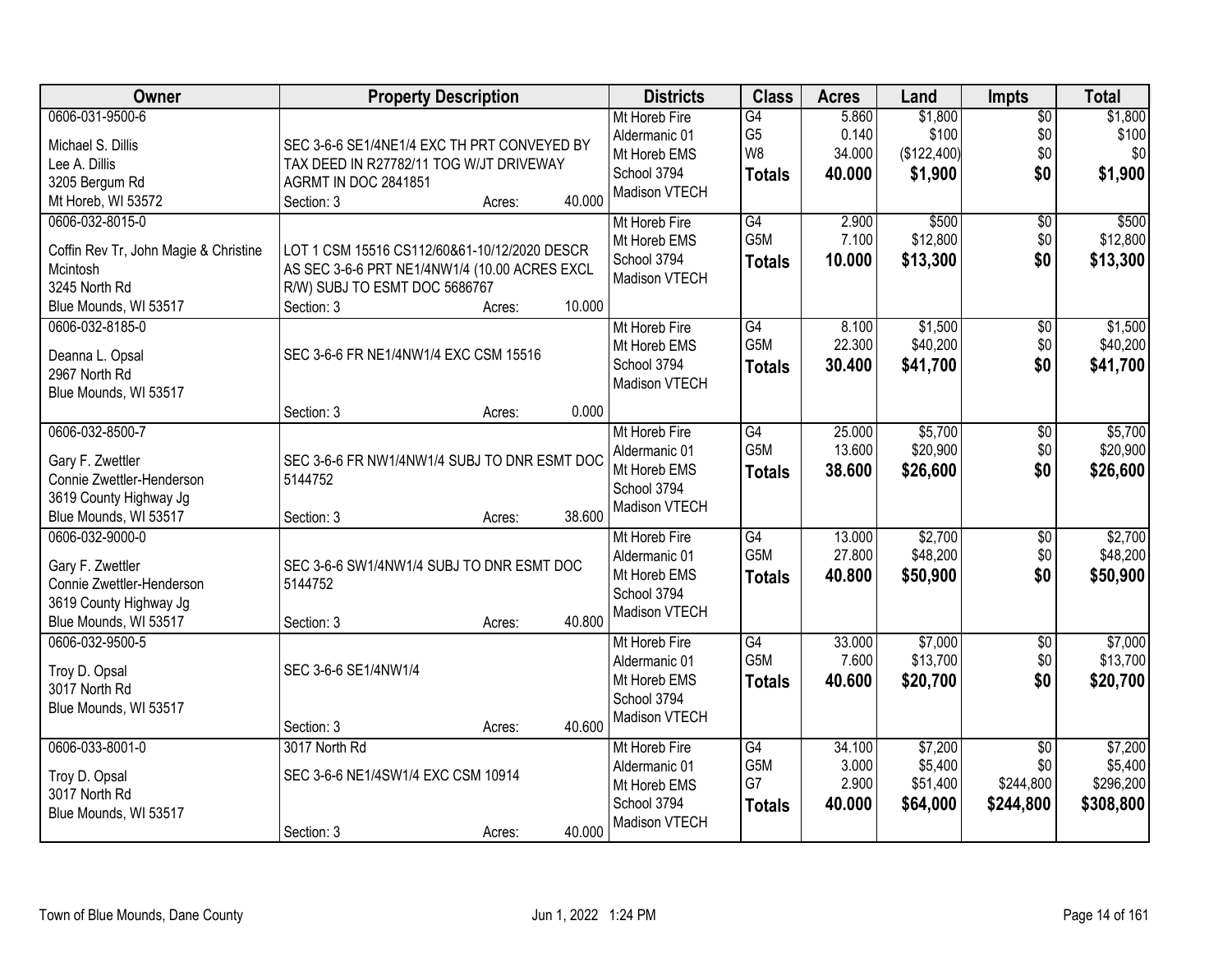| Owner                            | <b>Property Description</b>                    | <b>Districts</b>             | <b>Class</b>    | <b>Acres</b> | Land     | Impts           | <b>Total</b> |
|----------------------------------|------------------------------------------------|------------------------------|-----------------|--------------|----------|-----------------|--------------|
| 0606-033-8500-6                  |                                                | Mt Horeb Fire                | G4              | 4.800        | \$1,200  | $\overline{50}$ | \$1,200      |
| Gary F. Zwettler                 | SEC 3-6-6 NW1/4SW1/4 SUBJ TO DNR ESMT DOC      | Aldermanic 01                | G <sub>5</sub>  | 6.000        | \$3,600  | \$0             | \$3,600      |
| Connie Zwettler-Henderson        | 5144752                                        | Mt Horeb EMS                 | G5M             | 29.000       | \$48,600 | \$0             | \$48,600     |
| 3619 County Highway Jg           |                                                | School 3794                  | <b>Totals</b>   | 39.800       | \$53,400 | \$0             | \$53,400     |
| Blue Mounds, WI 53517            | 39.800<br>Section: 3<br>Acres:                 | Madison VTECH                |                 |              |          |                 |              |
| 0606-033-9000-9                  |                                                | Mt Horeb Fire                | $\overline{G4}$ | 5.400        | \$1,000  | \$0             | \$1,000      |
| Gary F. Zwettler                 | SEC 3-6-6 SW1/4SW1/4 SUBJ TO DNR ESMT DOC      | Aldermanic 01                | G5M             | 34.000       | \$57,600 | \$0             | \$57,600     |
| Connie Zwettler-Henderson        | 5144752                                        | Mt Horeb EMS                 | <b>Totals</b>   | 39.400       | \$58,600 | \$0             | \$58,600     |
| 3619 County Highway Jg           |                                                | School 3794                  |                 |              |          |                 |              |
| Blue Mounds, WI 53517            | 39.400<br>Section: 3<br>Acres:                 | Madison VTECH                |                 |              |          |                 |              |
| 0606-033-9502-0                  | 3013 North Rd                                  | Mt Horeb Fire                | G4              | 20.700       | \$3,800  | $\overline{50}$ | \$3,800      |
|                                  |                                                | Aldermanic 01                | G5M             | 10.200       | \$18,400 | \$0             | \$18,400     |
| Troy D. Opsal                    | SEC 3-6-6 SE1/4SW1/4 EXC R729/206 & EXC CSM    | Mt Horeb EMS                 | G7              | 0.300        | \$7,200  | \$43,900        | \$51,100     |
| 3017 North Rd                    | 6153 EXC CSM 10914                             | School 3794                  | <b>Totals</b>   | 31.200       | \$29,400 | \$43,900        | \$73,300     |
| Blue Mounds, WI 53517            | 31.200<br>Section: 3<br>Acres:                 | Madison VTECH                |                 |              |          |                 |              |
| 0606-033-9525-0                  | 3015 North Rd                                  | Trash/recyle                 | G7              | 1.483        | \$42,900 | \$149,700       | \$192,600    |
|                                  |                                                | Mt Horeb Fire                | <b>Totals</b>   | 1.483        | \$42,900 | \$149,700       | \$192,600    |
| Troy D. Opsal                    | LOT 1 CSM 10914 CS65/173&174-11/13/2003 DESCR  | Aldermanic 01                |                 |              |          |                 |              |
| 3017 North Rd                    | AS SEC 3-6-6 PRT NE1/4SW1/4 & PRT SE1/4SW1/4   | Mt Horeb EMS                 |                 |              |          |                 |              |
| Blue Mounds, WI 53517            | (1.483 ACRES)                                  | School 3794                  |                 |              |          |                 |              |
|                                  | 1.483<br>Section: 3<br>Acres:                  | Madison VTECH                |                 |              |          |                 |              |
| 0606-033-9840-3                  | 2967 North Rd                                  | Trash/recyle                 | $\overline{G1}$ | 0.750        | \$63,800 | \$220,600       | \$284,400    |
|                                  | LOT 1 CSM 6153 CS29/256-7/11/90 DESCR AS SEC   | Mt Horeb Fire                | G4              | 1.480        | \$400    | \$0             | \$400        |
| Deanna L. Opsal<br>2967 North Rd | 3-6-6 PRT SE1/4SW1/4 CONT 2.231 ACRES INCL RD  | Aldermanic 01                | <b>Totals</b>   | 2.230        | \$64,200 | \$220,600       | \$284,800    |
| Blue Mounds, WI 53517            | R/W                                            | Mt Horeb EMS                 |                 |              |          |                 |              |
|                                  | 2.230<br>Section: 3<br>Acres:                  | School 3794                  |                 |              |          |                 |              |
|                                  |                                                | Madison VTECH                |                 |              |          |                 |              |
| 0606-033-9920-6                  | 3011 North Rd                                  | Trash/recyle                 | $\overline{G1}$ | 2.400        | \$94,100 | \$139,400       | \$233,500    |
| James E. Opsal                   | SEC 3-6-6 PRT SE1/4SW1/4 COM SEC SE COR TH W   | Mt Horeb Fire                | <b>Totals</b>   | 2.400        | \$94,100 | \$139,400       | \$233,500    |
| Barbara L. Opsal                 | 2655.6 FT TO C/L NORTH RD TH N 487.2 FT TO POB | Aldermanic 01                |                 |              |          |                 |              |
| 155 Cherry St                    | TH CONT N 400 FT TH N30DEGW 230 FT TH          | Mt Horeb EMS                 |                 |              |          |                 |              |
| Cary, IL 60013                   | 33.200<br>Section: 3<br>Acres:                 | School 3794<br>Madison VTECH |                 |              |          |                 |              |
| 0606-034-8000-0                  |                                                | Mt Horeb Fire                | $\overline{G6}$ | 1.000        | \$3,600  | \$0             | \$3,600      |
|                                  |                                                | Aldermanic 01                |                 | 1.000        | \$3,600  | \$0             | \$3,600      |
| David Lois                       | SEC 3-6-6 PRT NE1/4SE1/4 COM NE COR, TH W 132  | Mt Horeb EMS                 | <b>Totals</b>   |              |          |                 |              |
| Andrea M. Deau                   | FT, SELY TO PT ON E LN 658.3 FT S OF NE COR, N | School 3794                  |                 |              |          |                 |              |
| 3087 Bergum Rd                   | TO POB SUBJ TO ESMT IN DOC 3931797 TOG         | Madison VTECH                |                 |              |          |                 |              |
| Mt Horeb, WI 53572               | 1.000<br>Section: 3<br>Acres:                  |                              |                 |              |          |                 |              |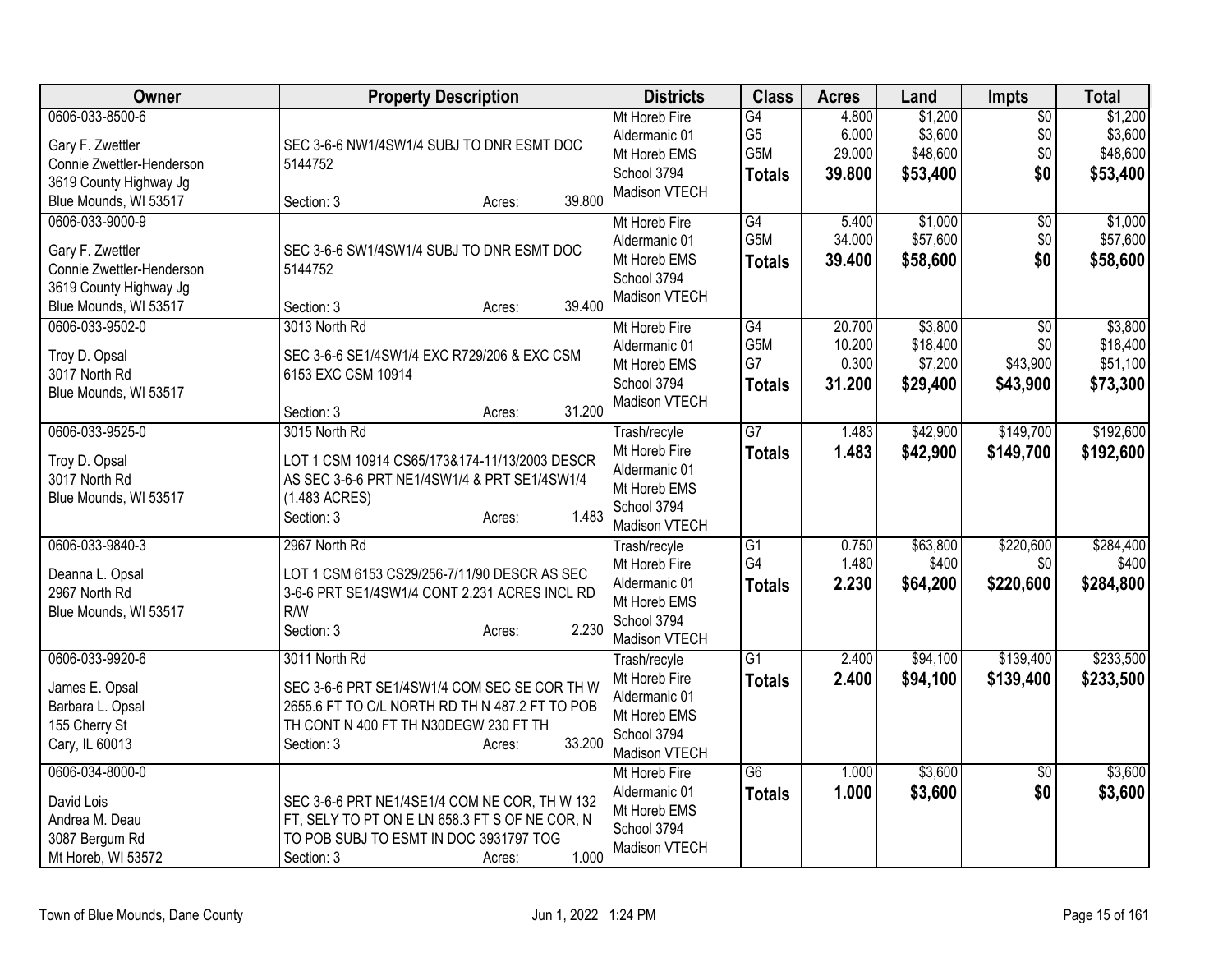| Owner                                                                                                               | <b>Property Description</b>                                                                                                                                                                  | <b>Districts</b>                                                                               | <b>Class</b>                                                         | <b>Acres</b>                                | Land                                                  | <b>Impts</b>                                | <b>Total</b>                                           |
|---------------------------------------------------------------------------------------------------------------------|----------------------------------------------------------------------------------------------------------------------------------------------------------------------------------------------|------------------------------------------------------------------------------------------------|----------------------------------------------------------------------|---------------------------------------------|-------------------------------------------------------|---------------------------------------------|--------------------------------------------------------|
| 0606-034-8020-6<br>Troy D. Opsal<br>3017 North Rd<br>Blue Mounds, WI 53517                                          | SEC 3-6-6 NE1/4SE1/4 EXC BEG NE COR, TH W 132<br>FT, SELY TO PT ON E LN 658.3 FT S OF NE COR, N<br>TO POB<br>39.100<br>Section: 3<br>Acres:                                                  | Mt Horeb Fire<br>Aldermanic 01<br>Mt Horeb EMS<br>School 3794<br>Madison VTECH                 | G4<br>G <sub>5</sub><br>G5M<br><b>Totals</b>                         | 3.200<br>33.300<br>2.600<br>39.100          | \$600<br>\$56,000<br>\$4,700<br>\$61,300              | $\overline{60}$<br>\$0<br>\$0<br>\$0        | \$600<br>\$56,000<br>\$4,700<br>\$61,300               |
| 0606-034-8500-5<br>Troy D. Opsal<br>3017 North Rd<br>Blue Mounds, WI 53517                                          | SEC 3-6-6 NW1/4SE1/4 SUBJ TO ESMT TO MT HOREE<br><b>TELE CO IN R7295/1</b><br>40.100<br>Section: 3<br>Acres:                                                                                 | Mt Horeb Fire<br>Aldermanic 01<br>Mt Horeb EMS<br>School 3794<br>Madison VTECH                 | G4<br>G <sub>5</sub><br>G5M<br><b>Totals</b>                         | 22.000<br>7.000<br>11.100<br>40.100         | \$4,800<br>\$4,200<br>\$20,000<br>\$29,000            | $\overline{60}$<br>\$0<br>\$0<br>\$0        | \$4,800<br>\$4,200<br>\$20,000<br>\$29,000             |
| 0606-034-9002-0<br>Deanna L. Opsal<br>2967 North Rd<br>Blue Mounds, WI 53517                                        | SEC 3-6-6 SW1/4SE1/4 EXC CSM 2057 & CSM 3816<br>ALSO PRT LOT 1 CSM 2057 BEG AT NW COR SD CSM<br>2057 WHICH IS 1058.00 FT N OF S1/4 COR TH E<br>31.892<br>Section: 3<br>Acres:                | Mt Horeb Fire<br>Aldermanic 01<br>Mt Horeb EMS<br>School 3794<br>Madison VTECH                 | G4<br>G5M<br><b>Totals</b>                                           | 31.592<br>0.300<br>31.892                   | \$8,100<br>\$500<br>\$8,600                           | \$0<br>\$0<br>\$0                           | \$8,100<br>\$500<br>\$8,600                            |
| 0606-034-9161-4<br>Rudi O. Christen<br>Donna E. Christen<br>3010 North Rd<br>Blue Mounds, WI 53517                  | 3010 North Rd<br>LOT 1 CSM 2057 CS8/239-6/17/76 DESCR AS SEC<br>3-6-6 PRT SW1/4SE1/4 & ALSO INCL ADDL LANDS<br>DESCR AS COM SEC S1/4 COR TH N 682.00 FT TO<br>2.000<br>Section: 3<br>Acres:  | Trash/recyle<br>Mt Horeb Fire<br>Aldermanic 01<br>Mt Horeb EMS<br>School 3794<br>Madison VTECH | G1<br><b>Totals</b>                                                  | 2.000<br>2.000                              | \$91,500<br>\$91,500                                  | \$254,200<br>\$254,200                      | \$345,700<br>\$345,700                                 |
| 0606-034-9501-0<br>Deanna L. Opsal<br>2967 North Rd<br>Blue Mounds, WI 53517                                        | SEC 3-6-6 SE1/4SE1/4 EXC CSM 3816 & ALSO EXC<br><b>CSM 14778</b><br>23.946<br>Section: 3<br>Acres:                                                                                           | Mt Horeb Fire<br>Aldermanic 01<br>Mt Horeb EMS<br>School 3794<br>Madison VTECH                 | G4<br>G <sub>5</sub><br>G5M<br><b>Totals</b>                         | 3.300<br>7.746<br>12.900<br>23.946          | \$600<br>\$4,600<br>\$23,200<br>\$28,400              | $\overline{30}$<br>\$0<br>\$0<br>\$0        | \$600<br>\$4,600<br>\$23,200<br>\$28,400               |
| 0606-034-9720-0<br>Justin J. Stauffer<br>Amanda B. Stauffer<br>3006 North Rd<br>Blue Mounds, WI 53517               | 3006 North Rd<br>LOT 1 CSM 14778 CS103/131&132-4/20/2018 F/K/A<br>LOT 1 CSM 3816 CS15/344-11/3/81 & ALSO INCL &<br>DESCR AS SEC 3-6-6 PRT SE1/4SE1/4 & PRT<br>20.850<br>Section: 3<br>Acres: | Trash/recyle<br>Mt Horeb Fire<br>Aldermanic 01<br>Mt Horeb EMS<br>School 3794<br>Madison VTECH | G1<br>G4<br>G <sub>5</sub><br>G5M<br><b>Totals</b>                   | 1.000<br>2.400<br>10.550<br>6.900<br>20.850 | \$85,000<br>\$600<br>\$6,400<br>\$12,400<br>\$104,400 | \$323,700<br>\$0<br>\$0<br>\$0<br>\$323,700 | \$408,700<br>\$600<br>\$6,400<br>\$12,400<br>\$428,100 |
| 0606-041-8000-1<br>Gary F. Zwettler<br>Connie Zwettler-Henderson<br>3619 County Highway Jg<br>Blue Mounds, WI 53517 | SEC 4-6-6 PRT FR NE1/4 NE1/4 COM NE COR TH S<br>TO SE COR TH W 528 FT TH NELY TO PT 264 FT W<br>OF NE COR THE TO POB<br>14.000<br>Section: 4<br>Acres:                                       | Mt Horeb Fire<br>Aldermanic 01<br>Mt Horeb EMS<br>School 3794<br>Madison VTECH                 | $\overline{G4}$<br>G <sub>5</sub><br>G <sub>6</sub><br><b>Totals</b> | 6.900<br>1.100<br>4.000<br>12.000           | \$1,300<br>\$3,300<br>\$14,400<br>\$19,000            | $\overline{30}$<br>\$0<br>\$0<br>\$0        | \$1,300<br>\$3,300<br>\$14,400<br>\$19,000             |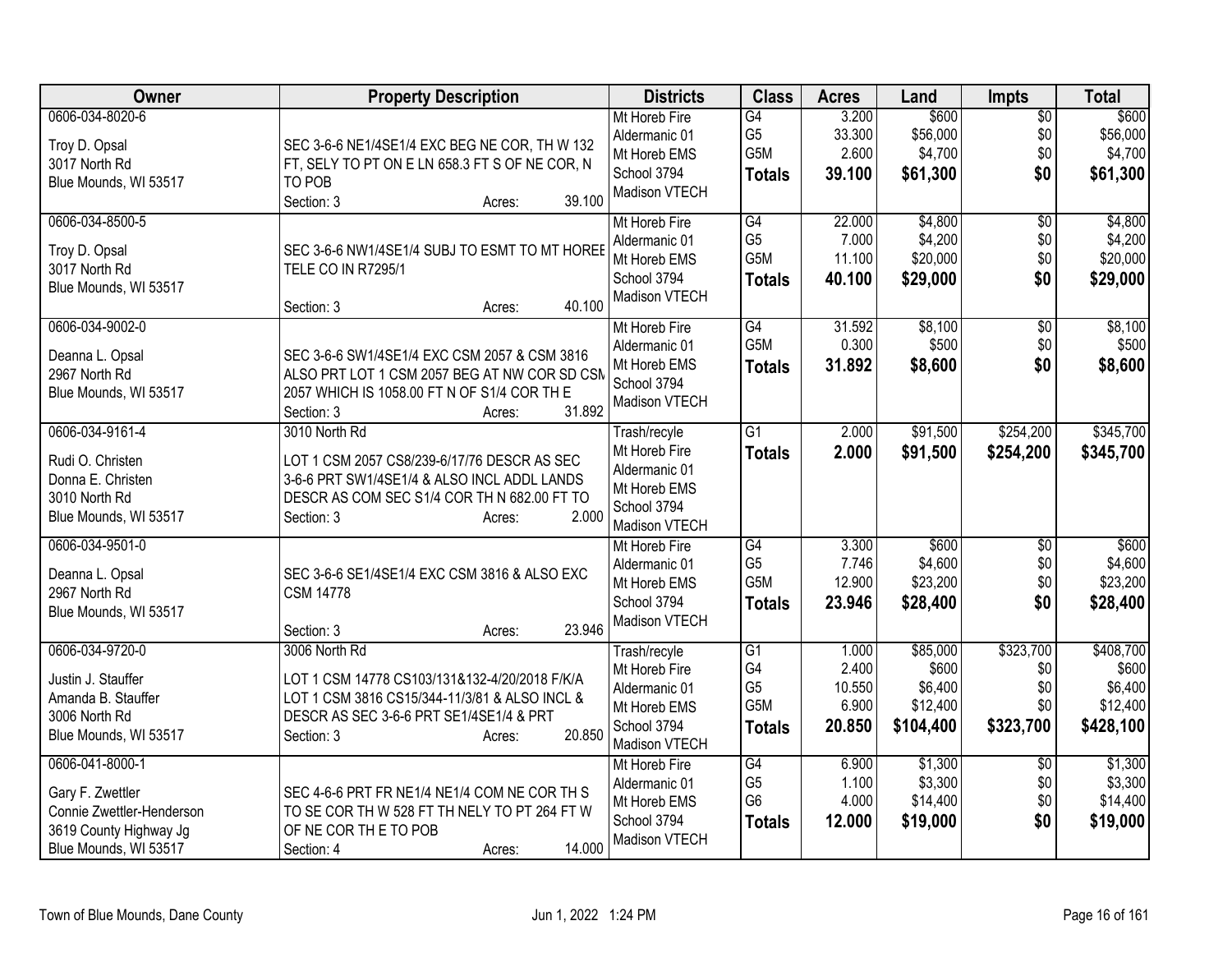| Owner                                                                                                               | <b>Property Description</b>                                                                                                                                                                                  | <b>Districts</b>                                                               | <b>Class</b>                            | <b>Acres</b>               | Land                            | Impts                         | <b>Total</b>                    |
|---------------------------------------------------------------------------------------------------------------------|--------------------------------------------------------------------------------------------------------------------------------------------------------------------------------------------------------------|--------------------------------------------------------------------------------|-----------------------------------------|----------------------------|---------------------------------|-------------------------------|---------------------------------|
| 0606-041-8030-5<br>Gary F. Zwettler<br>Connie Zwettler-Henderson<br>3619 County Highway Jg<br>Blue Mounds, WI 53517 | SEC 4-6-6 FR NE1/4NE1/4 EXC COM NE COR, TH S<br>TO SE COR, W 528 FT, NELY TO PT 264 FT W OF NE<br>COR, E TO POB<br>26.600<br>Section: 4<br>Acres:                                                            | Mt Horeb Fire<br>Aldermanic 01<br>Mt Horeb EMS<br>School 3794<br>Madison VTECH | G4<br>G5M<br><b>Totals</b>              | 16.000<br>10.600<br>26.600 | \$3,000<br>\$19,100<br>\$22,100 | $\overline{50}$<br>\$0<br>\$0 | \$3,000<br>\$19,100<br>\$22,100 |
| 0606-041-8500-6<br>Gary F. Zwettler<br>Connie Zwettler-Henderson<br>3619 County Highway Jg<br>Blue Mounds, WI 53517 | SEC 4-6-6 PRT NW1/4NE1/4 COM NE COR SD 1/41/4<br>TH W ALG SEC N LN TO PT 300 FT E OF INTERS<br>WITH SD N LN & C/L CTH JG TH SWLY PARA TO SD<br>6.700<br>Section: 4<br>Acres:                                 | Mt Horeb Fire<br>Aldermanic 01<br>Mt Horeb EMS<br>School 3794<br>Madison VTECH | $\overline{G4}$<br>G5M<br><b>Totals</b> | 3.000<br>3.700<br>6.700    | \$800<br>\$6,700<br>\$7,500     | \$0<br>\$0<br>\$0             | \$800<br>\$6,700<br>\$7,500     |
| 0606-041-8520-2<br>Little Norway, Inc<br>3576 County Highway Jg<br>Blue Mounds, WI 53517                            | SEC 4-6-6 FR NW1/4NE1/4 EXC PRT LYG E OF LN<br>LYG 300 FT E OF C/L CTH JG<br>33.300<br>Section: 4<br>Acres:                                                                                                  | Mt Horeb Fire<br>Aldermanic 01<br>Mt Horeb EMS<br>School 3794<br>Madison VTECH | G4<br>G5M<br><b>Totals</b>              | 11.000<br>22.300<br>33.300 | \$2,900<br>\$40,100<br>\$43,000 | \$0<br>\$0<br>\$0             | \$2,900<br>\$40,100<br>\$43,000 |
| 0606-041-9000-9<br>Gary F. Zwettler<br>Connie Zwettler-Henderson<br>3619 County Highway Jg<br>Blue Mounds, WI 53517 | SEC 4-6-6 PRT SW1/4NE1/4 LYG E OF LN LYG 300 FT<br>E OF C/L CTH JG<br>26.600<br>Section: 4<br>Acres:                                                                                                         | Mt Horeb Fire<br>Aldermanic 01<br>Mt Horeb EMS<br>School 3794<br>Madison VTECH | G4<br>G5M<br><b>Totals</b>              | 22.650<br>3.950<br>26.600  | \$4,200<br>\$7,100<br>\$11,300  | $\sqrt[6]{3}$<br>\$0<br>\$0   | \$4,200<br>\$7,100<br>\$11,300  |
| 0606-041-9040-1<br>Little Norway, Inc<br>3576 County Highway Jg<br>Blue Mounds, WI 53517                            | SEC 4-6-6 PRT SW1/4NE1/4 COM NE COR TH S 264<br>FT TH SWLY TO W LN TH N TO NW COR THE TO<br>POB EXC PRT SW1/4NE1/4 COM ON C/L HWY AT PT<br>1.900<br>Section: 4<br>Acres:                                     | Mt Horeb Fire<br>Aldermanic 01<br>Mt Horeb EMS<br>School 3794<br>Madison VTECH | $\overline{G6}$<br><b>Totals</b>        | 1.900<br>1.900             | \$6,800<br>\$6,800              | $\overline{50}$<br>\$0        | \$6,800<br>\$6,800              |
| 0606-041-9160-6<br>Little Norway, Inc<br>c/o Marcelaine H. Winner                                                   | 3576 County Highway Jg<br>SEC 4-6-6 PRT SW1/4NE1/4 & PRT SE1/4NW1/4 COM<br>C/L HWY 1684 FT SLY OF SEC N LN TH SLY ALG HWY<br>445.3 FT TH N86DEGW 170 FT TH N19DEGE 176.6 FT<br>1.000<br>Section: 4<br>Acres: | Mt Horeb Fire<br>Aldermanic 01<br>Mt Horeb EMS<br>School 3794<br>Madison VTECH | $\overline{G1}$<br><b>Totals</b>        | 1.000<br>1.000             | \$85,000<br>\$85,000            | \$350,400<br>\$350,400        | \$435,400<br>\$435,400          |
| 0606-041-9180-2<br>Little Norway, Inc<br>3576 County Highway Jg<br>Blue Mounds, WI 53517                            | SEC 4-6-6 PRT SW1/4NE1/4 ALL THAT PRT LYG S OF<br>A LINE COM 528 FT S OF 1/41/4 NW COR & RNG<br>NELY TO PT 264 FT S OF 1/41/4 NE COR & LYG W OF<br>10.000<br>Section: 4<br>Acres:                            | Mt Horeb Fire<br>Aldermanic 01<br>Mt Horeb EMS<br>School 3794<br>Madison VTECH | $\overline{G6}$<br><b>Totals</b>        | 10.000<br>10.000           | \$36,000<br>\$36,000            | $\overline{50}$<br>\$0        | \$36,000<br>\$36,000            |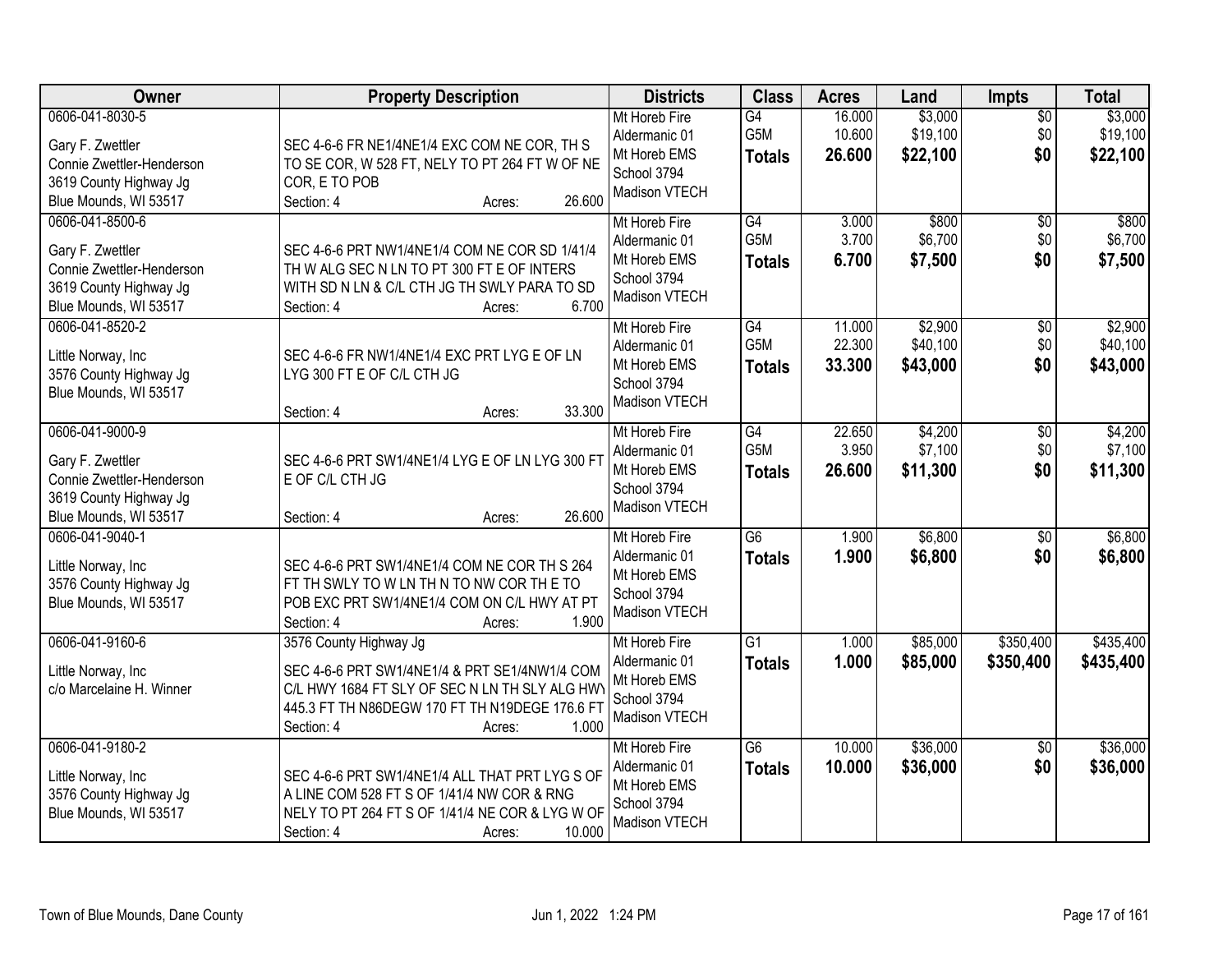| Owner                                                                                                                                        | <b>Property Description</b>                                                                                                                                                                        | <b>Districts</b>                                                                               | <b>Class</b>                                       | <b>Acres</b>               | Land                               | <b>Impts</b>                  | <b>Total</b>                       |
|----------------------------------------------------------------------------------------------------------------------------------------------|----------------------------------------------------------------------------------------------------------------------------------------------------------------------------------------------------|------------------------------------------------------------------------------------------------|----------------------------------------------------|----------------------------|------------------------------------|-------------------------------|------------------------------------|
| 0606-041-9501-3<br>Gary F. Zwettler<br>Connie Zwettler-Henderson<br>3619 County Highway Jg                                                   | SEC 4-6-6 SE1/4NE1/4 EXC W 538 FT EXC R17529/17<br>SUBJ TO DNR ESMT DOC 5144752                                                                                                                    | Mt Horeb Fire<br>Aldermanic 01<br>Mt Horeb EMS<br>School 3794<br>Madison VTECH                 | G4<br>G5M<br><b>Totals</b>                         | 4.700<br>17.000<br>21.700  | \$900<br>\$28,800<br>\$29,700      | $\overline{50}$<br>\$0<br>\$0 | \$900<br>\$28,800<br>\$29,700      |
| Blue Mounds, WI 53517<br>0606-041-9580-8<br>Gary F. Zwettler<br>Connie Zwettler-Henderson<br>3619 County Highway Jg<br>Blue Mounds, WI 53517 | 21.700<br>Section: 4<br>Acres:<br>SEC 4-6-6 W 538 FT OF SE1/4NE1/4<br>16.600<br>Section: 4<br>Acres:                                                                                               | Mt Horeb Fire<br>Aldermanic 01<br>Mt Horeb EMS<br>School 3794<br>Madison VTECH                 | G4<br>G <sub>5</sub> M<br><b>Totals</b>            | 10.000<br>6.600<br>16.600  | \$1,900<br>\$11,900<br>\$13,800    | $\overline{50}$<br>\$0<br>\$0 | \$1,900<br>\$11,900<br>\$13,800    |
| 0606-041-9810-9<br><b>Tedmg Trust</b><br>405 South Rd<br>Mount Horeb, WI 53572                                                               | 3014 Andrew Ln<br>SEC 4-6-6 PRT SE1/4NE1/4 COM SEC E1/4 COR TH<br>S89DEG49'12"W ALG SEC LN 330.00 FT TO POB TH<br>N69DEG34'00"W 137.61 FT TH N27DEG00'00"E 122.44<br>1.000<br>Section: 4<br>Acres: | Mt Horeb Fire<br>Aldermanic 01<br>Mt Horeb EMS<br>School 3794<br>Madison VTECH                 | $\overline{G1}$<br><b>Totals</b>                   | 1.700<br>1.700             | \$89,600<br>\$89,600               | \$100,100<br>\$100,100        | \$189,700<br>\$189,700             |
| 0606-042-8000-0<br>Little Norway, Inc<br>3576 County Highway Jg<br>Blue Mounds, WI 53517                                                     | SEC 4-6-6 FT NE1/4NW1/4 EXC COM NW COR, TH S<br>157 FT, N48DEGE 240.9 FT TO N LN, W 180 FT TO<br>POB<br>40.200<br>Section: 4<br>Acres:                                                             | Mt Horeb Fire<br>Aldermanic 01<br>Mt Horeb EMS<br>School 3794<br>Madison VTECH                 | $\overline{G4}$<br>G5M<br><b>Totals</b>            | 15.000<br>25.200<br>40.200 | \$2,800<br>\$45,400<br>\$48,200    | \$0<br>\$0<br>\$0             | \$2,800<br>\$45,400<br>\$48,200    |
| 0606-042-8110-7<br>Mary H. Gibson<br>3560 County Highway Jg<br>Blue Mounds, WI 53517                                                         | SEC 4-6-6 PRT FR NE1/4NW1/4 BEG NW COR TH S<br>157 FT, N48DEGE 240.9 FT TO N LN, W 180 FT TO<br>POB<br>0.300<br>Section: 4<br>Acres:                                                               | Mt Horeb Fire<br>Aldermanic 01<br>Mt Horeb EMS<br>School 3794<br>Madison VTECH                 | $\overline{G6}$<br><b>Totals</b>                   | 0.300<br>0.300             | \$1,100<br>\$1,100                 | \$0<br>\$0                    | \$1,100<br>\$1,100                 |
| 0606-042-8500-5<br>Mary H. Gibson<br>3560 County Highway Jg<br>Blue Mounds, WI 53517                                                         | 3566 County Highway Jg<br>SEC 4-6-6 N1/2 FR NW1/4NW1/4<br>20.400<br>Section: 4<br>Acres:                                                                                                           | Trash/recyle<br>Mt Horeb Fire<br>Aldermanic 01<br>Mt Horeb EMS<br>School 3794<br>Madison VTECH | $\overline{G1}$<br>G <sub>6</sub><br><b>Totals</b> | 3.400<br>17.000<br>20.400  | \$100,600<br>\$61,200<br>\$161,800 | \$199,400<br>\$0<br>\$199,400 | \$300,000<br>\$61,200<br>\$361,200 |
| 0606-042-8690-6<br>Little Norway, Inc<br>3576 County Highway Jg<br>Blue Mounds, WI 53517                                                     | SEC 4-6-6 S1/2 FR NW1/4NW1/4<br>20.400<br>Section: 4<br>Acres:                                                                                                                                     | Mt Horeb Fire<br>Aldermanic 01<br>Mt Horeb EMS<br>School 3794<br>Madison VTECH                 | $\overline{G4}$<br>G5M<br><b>Totals</b>            | 11.410<br>8.990<br>20.400  | \$2,100<br>\$16,200<br>\$18,300    | \$0<br>\$0<br>\$0             | \$2,100<br>\$16,200<br>\$18,300    |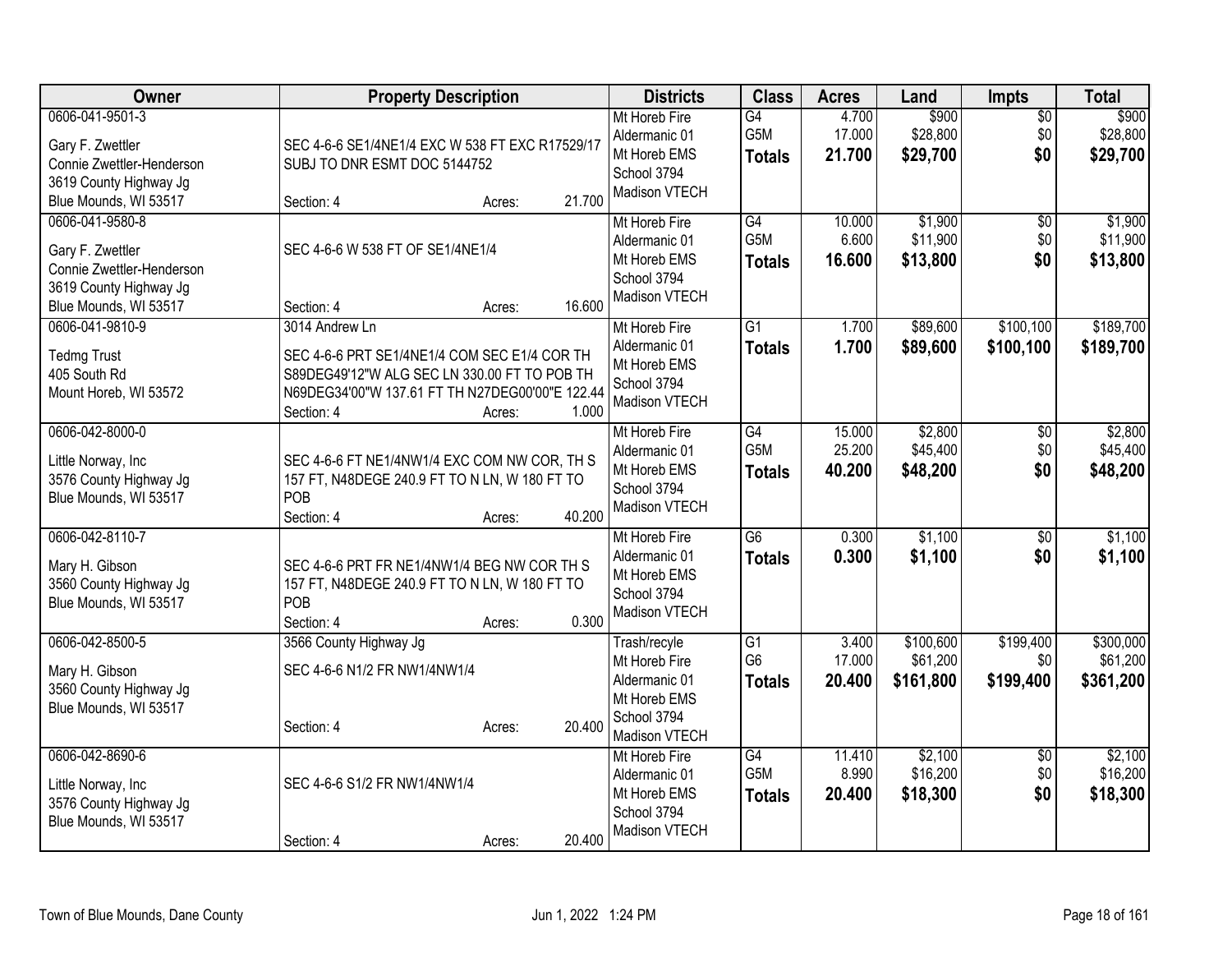| Owner                                                                                                       | <b>Property Description</b>                                                                                                                             | <b>Districts</b>                                                               | <b>Class</b>                                 | <b>Acres</b>                      | Land                                        | <b>Impts</b>                         | <b>Total</b>                                  |
|-------------------------------------------------------------------------------------------------------------|---------------------------------------------------------------------------------------------------------------------------------------------------------|--------------------------------------------------------------------------------|----------------------------------------------|-----------------------------------|---------------------------------------------|--------------------------------------|-----------------------------------------------|
| 0606-042-9000-8<br>Little Norway, Inc<br>3576 County Highway Jg<br>Blue Mounds, WI 53517                    | SEC 4-6-6 SW1/4NW1/4                                                                                                                                    | Mt Horeb Fire<br>Aldermanic 01<br>Mt Horeb EMS<br>School 3794<br>Madison VTECH | G5M<br>W8<br><b>Totals</b>                   | 10.500<br>30.000<br>40.500        | \$18,900<br>(\$108,000)<br>\$18,900         | $\overline{50}$<br>\$0<br>\$0        | \$18,900<br>\$0 <sub>1</sub><br>\$18,900      |
| 0606-042-9500-3<br>Little Norway, Inc                                                                       | 40.500<br>Section: 4<br>Acres:<br>3576 County Highway Jg<br>SEC 4-6-6 SE1/4NW1/4                                                                        | Trash/recyle<br>Mt Horeb Fire                                                  | G2<br>G <sub>6</sub>                         | 19.700<br>21.000                  | \$206,600<br>\$75,600                       | \$334,600<br>\$0                     | \$541,200<br>\$75,600                         |
| 3576 County Highway Jg<br>Blue Mounds, WI 53517                                                             | 40.700<br>Section: 4<br>Acres:                                                                                                                          | Aldermanic 01<br>Mt Horeb EMS<br>School 3794<br>Madison VTECH                  | <b>Totals</b>                                | 40.700                            | \$282,200                                   | \$334,600                            | \$616,800                                     |
| 0606-043-8001-0<br>Little Norway, Inc<br>3576 County Highway Jg<br>Blue Mounds, WI 53517                    | SEC 4-6-6 PRT NE1/4SW1/4 ALL THAT PRT LYG W OF<br>A LN LOC 300 FT E OF C/L CTH JG EXC PRT LYG<br>NWLY OF CTH JG<br>9.940<br>Section: 4<br>Acres:        | Mt Horeb Fire<br>Aldermanic 01<br>Mt Horeb EMS<br>School 3794<br>Madison VTECH | G <sub>5</sub> M<br><b>Totals</b>            | 9.940<br>9.940                    | \$17,900<br>\$17,900                        | $\overline{50}$<br>\$0               | \$17,900<br>\$17,900                          |
| 0606-043-8060-0<br>Scott P. Winner<br>Jennifer W. Winner<br>3576 County Highway Jg                          | SEC 4-6-6 PRT NE1/4SW1/4 LYG NWLY OF C/L OF<br>CTH JG                                                                                                   | Mt Horeb Fire<br>Aldermanic 01<br>Mt Horeb EMS<br>School 3794<br>Madison VTECH | $\overline{G4}$<br>G5M<br><b>Totals</b>      | 0.800<br>4.626<br>5.426           | \$100<br>\$8,300<br>\$8,400                 | $\overline{60}$<br>\$0<br>\$0        | \$100<br>\$8,300<br>\$8,400                   |
| Blue Mounds, WI 53517<br>0606-043-8230-1                                                                    | 5.426<br>Section: 4<br>Acres:<br>3619 County Highway Jg                                                                                                 | Trash/recyle                                                                   | G4                                           | 12.100                            | \$2,200                                     | $\overline{30}$                      | \$2,200                                       |
| Gary F. Zwettler<br>Connie Zwettler-Henderson<br>3619 County Highway Jg<br>Blue Mounds, WI 53517            | SEC 4-6-6 NE1/4SW1/4 EXC PRT LYG W OF LN LOC<br>300 FT E OF C/L CTH JG<br>23.200<br>Section: 4<br>Acres:                                                | Mt Horeb Fire<br>Aldermanic 01<br>Mt Horeb EMS<br>School 3794<br>Madison VTECH | G <sub>5</sub><br>G5M<br>G7<br><b>Totals</b> | 3.000<br>5.900<br>2.200<br>23.200 | \$9,000<br>\$10,600<br>\$47,200<br>\$69,000 | \$0<br>\$0<br>\$174,800<br>\$174,800 | \$9,000<br>\$10,600<br>\$222,000<br>\$243,800 |
| 0606-043-8501-0<br>Scott P. Winner<br>Jennifer W. Winner<br>3576 County Highway Jg<br>Blue Mounds, WI 53517 | SEC 4-6-6 PRT NW1/4SW1/4 LYG NWLY OF C/L OF<br>CTH JG SUBJ TO & TOG/W ESMT IN DOC #4185120<br>34.876<br>Section: 4<br>Acres:                            | Mt Horeb Fire<br>Aldermanic 01<br>Mt Horeb EMS<br>School 3794<br>Madison VTECH | G4<br>G5M<br><b>Totals</b>                   | 8.700<br>26.176<br>34.876         | \$1,600<br>\$47,100<br>\$48,700             | \$0<br>\$0<br>\$0                    | \$1,600<br>\$47,100<br>\$48,700               |
| 0606-043-8820-0<br>Little Norway, Inc<br>3576 County Highway Jg<br>Blue Mounds, WI 53517                    | SEC 4-6-6 PRT NW1/4SW1/4 ALL THAT PRT LYG W<br>OF A LN LOC 300 FT E OF C/L CTH JG EXC PRT LYG<br>NWLY OF C/L OF CTH JG<br>3.580<br>Section: 4<br>Acres: | Mt Horeb Fire<br>Aldermanic 01<br>Mt Horeb EMS<br>School 3794<br>Madison VTECH | $\overline{G6}$<br><b>Totals</b>             | 3.580<br>3.580                    | \$12,900<br>\$12,900                        | $\overline{50}$<br>\$0               | \$12,900<br>\$12,900                          |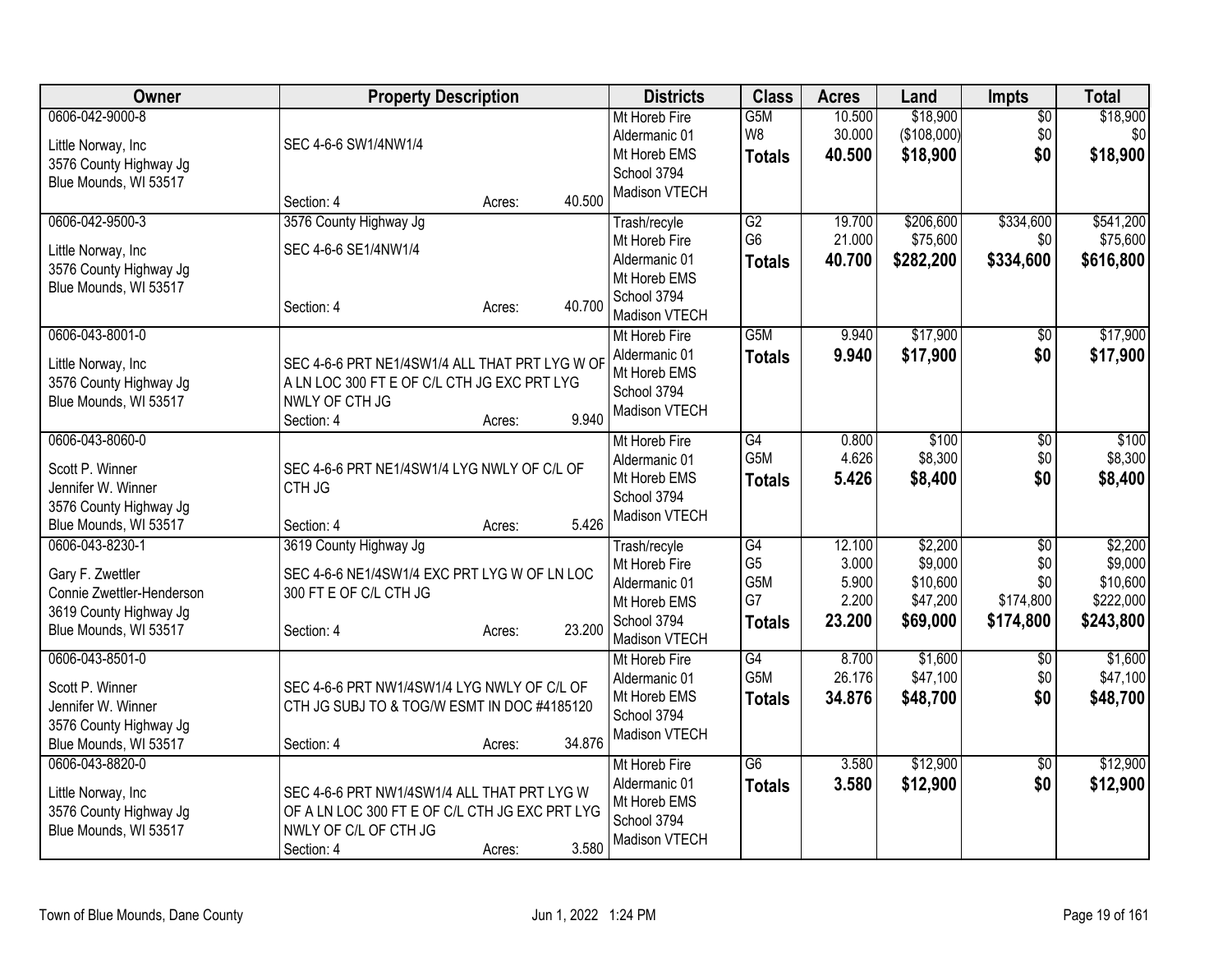| Owner                                                                                                               | <b>Property Description</b>                                                                                                                         | <b>Districts</b>                                                                               | <b>Class</b>                                                    | <b>Acres</b>                                 | Land                                                | <b>Impts</b>                                        | <b>Total</b>                                         |
|---------------------------------------------------------------------------------------------------------------------|-----------------------------------------------------------------------------------------------------------------------------------------------------|------------------------------------------------------------------------------------------------|-----------------------------------------------------------------|----------------------------------------------|-----------------------------------------------------|-----------------------------------------------------|------------------------------------------------------|
| 0606-043-8850-1<br>Gary F. Zwettler<br>Connie Zwettler-Henderson<br>3619 County Highway Jg<br>Blue Mounds, WI 53517 | SEC 4-6-6 NW1/4SW1/4 EXC PRT LYG W OF LN LOC<br>300 FT E OF CL CTH JG<br>1.000<br>Section: 4<br>Acres:                                              | Mt Horeb Fire<br>Aldermanic 01<br>Mt Horeb EMS<br>School 3794<br>Madison VTECH                 | $\overline{G6}$<br><b>Totals</b>                                | 1.000<br>1.000                               | \$3,600<br>\$3,600                                  | $\overline{50}$<br>\$0                              | \$3,600<br>\$3,600                                   |
| 0606-043-9000-7<br>Gary F. Zwettler<br>Connie Zwettler-Henderson<br>3619 County Highway Jg<br>Blue Mounds, WI 53517 | SEC 4-6-6 SW1/4SW1/4 EXC PRT LYG W OF LN LOC<br>300 FT E OF C/L CTH JG<br>20.200<br>Section: 4<br>Acres:                                            | Mt Horeb Fire<br>Aldermanic 01<br>Mt Horeb EMS<br>School 3794<br>Madison VTECH                 | $\overline{G4}$<br>G <sub>5</sub> M<br><b>Totals</b>            | 12.810<br>7.390<br>20.200                    | \$2,400<br>\$13,300<br>\$15,700                     | \$0<br>\$0<br>\$0                                   | \$2,400<br>\$13,300<br>\$15,700                      |
| 0606-043-9031-0<br>Little Norway, Inc<br>3576 County Highway Jg<br>Blue Mounds, WI 53517                            | SEC 4-6-6 PRT SW1/4SW1/4 ALL THAT PRT LYG W OI<br>LINE LOC 300 FT E OF C/L OF CTH JG EXC PRT LYG<br>NWLY OF CTH JG<br>6.768<br>Section: 4<br>Acres: | Mt Horeb Fire<br>Aldermanic 01<br>Mt Horeb EMS<br>School 3794<br>Madison VTECH                 | $\overline{G6}$<br><b>Totals</b>                                | 6.768<br>6.768                               | \$24,400<br>\$24,400                                | $\overline{50}$<br>\$0                              | \$24,400<br>\$24,400                                 |
| 0606-043-9080-0<br>Scott P. Winner<br>Jennifer W. Winner<br>3576 County Highway Jg<br>Blue Mounds, WI 53517         | SEC 4-6-6 PRT SW1/4SW1/4 LYG NWLY OF CTH JG<br>SUBJ TO & TOG/W ESMT IN DOC #4185120<br>9.155<br>Section: 4<br>Acres:                                | Mt Horeb Fire<br>Aldermanic 01<br>Mt Horeb EMS<br>School 3794<br>Madison VTECH                 | G <sub>6</sub><br><b>Totals</b>                                 | 9.155<br>9.155                               | \$33,000<br>\$33,000                                | \$0<br>\$0                                          | \$33,000<br>\$33,000                                 |
| 0606-043-9500-2<br>Gary F. Zwettler<br>Connie Zwettler-Henderson<br>3619 County Highway Jg<br>Blue Mounds, WI 53517 | SEC 4-6-6 SE1/4SW1/4<br>40.800<br>Section: 4<br>Acres:                                                                                              | Mt Horeb Fire<br>Aldermanic 01<br>Mt Horeb EMS<br>School 3794<br>Madison VTECH                 | $\overline{G4}$<br>G <sub>5</sub> M<br><b>Totals</b>            | 35.000<br>5.800<br>40,800                    | \$6,500<br>\$10,400<br>\$16,900                     | \$0<br>\$0<br>\$0                                   | \$6,500<br>\$10,400<br>\$16,900                      |
| 0606-044-8000-8<br><b>Tedmg Trust</b><br>405 South Rd<br>Mount Horeb, WI 53572                                      | 3014 Andrew Ln<br>SEC 4-6-6 NE1/4SE1/4 SUBJ TO DNR ESMT DOC<br>5144751<br>35.800<br>Section: 4<br>Acres:                                            | Trash/recyle<br>Mt Horeb Fire<br>Aldermanic 01<br>Mt Horeb EMS<br>School 3794<br>Madison VTECH | G4<br>G <sub>5</sub><br>G <sub>5</sub> M<br>G7<br><b>Totals</b> | 4.000<br>20.600<br>10.200<br>1.000<br>35.800 | \$700<br>\$6,200<br>\$18,400<br>\$6,000<br>\$31,300 | $\overline{50}$<br>\$0<br>\$0<br>\$7,100<br>\$7,100 | \$700<br>\$6,200<br>\$18,400<br>\$13,100<br>\$38,400 |
| 0606-044-8500-3<br>Gary F. Zwettler<br>Connie Zwettler-Henderson<br>3619 County Highway Jg<br>Blue Mounds, WI 53517 | SEC 4-6-6 NW1/4SE1/4 EXC R218/67<br>39.900<br>Section: 4<br>Acres:                                                                                  | Mt Horeb Fire<br>Aldermanic 01<br>Mt Horeb EMS<br>School 3794<br>Madison VTECH                 | $\overline{G4}$<br>G <sub>5</sub> M<br><b>Totals</b>            | 27.000<br>12.900<br>39.900                   | \$5,000<br>\$23,200<br>\$28,200                     | \$0<br>\$0<br>\$0                                   | \$5,000<br>\$23,200<br>\$28,200                      |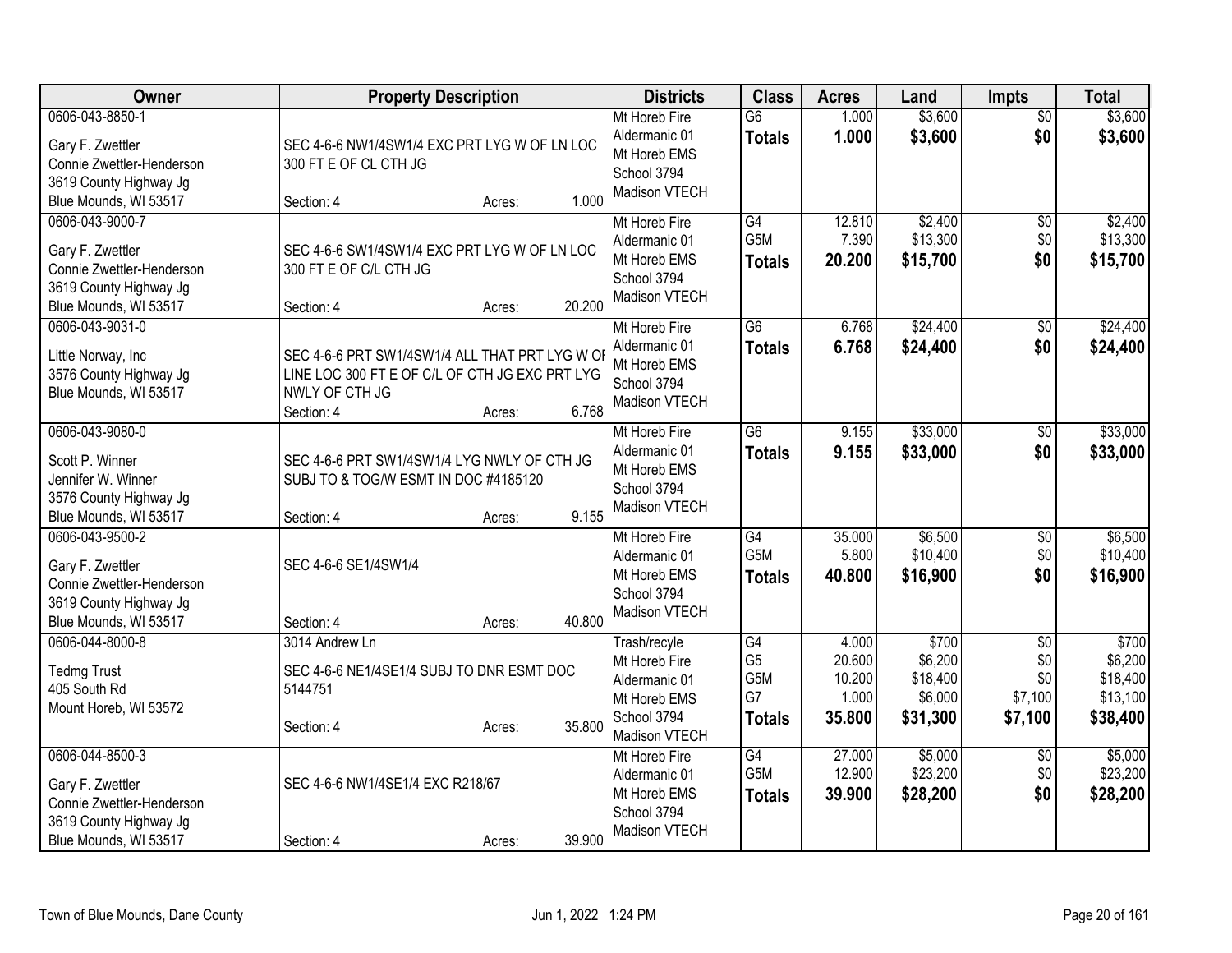| Owner                                                                                                | <b>Property Description</b>                                                                                                                                                                    | <b>Districts</b>                                                                               | <b>Class</b>                                              | <b>Acres</b>                       | Land                                          | <b>Impts</b>                         | <b>Total</b>                                   |
|------------------------------------------------------------------------------------------------------|------------------------------------------------------------------------------------------------------------------------------------------------------------------------------------------------|------------------------------------------------------------------------------------------------|-----------------------------------------------------------|------------------------------------|-----------------------------------------------|--------------------------------------|------------------------------------------------|
| 0606-044-8620-8<br>Little Norway, Inc<br>3576 County Highway Jg<br>Blue Mounds, WI 53517             | SEC 4-6-6 PRT NW1/4SE1/4 LYG W OF LN LOC 300 F<br>E OF C/L CTH JG<br>1.000<br>Section: 4<br>Acres:                                                                                             | Mt Horeb Fire<br>Aldermanic 01<br>Mt Horeb EMS<br>School 3794<br>Madison VTECH                 | $\overline{G6}$<br><b>Totals</b>                          | 1.000<br>1.000                     | \$3,600<br>\$3,600                            | $\overline{50}$<br>\$0               | \$3,600<br>\$3,600                             |
| 0606-044-9000-6<br>Alan S. Kaplan<br>Patricia J. Kaplan<br>7764 Betsy Ln<br>Verona, WI 53593         | SEC 4-6-6 PRT SW1/4SE1/4 E1/2 OF NE1/4 THF 5<br>ACRES M/L TOG W/ACCESS ESMT IN DOC #5238477<br>5.000<br>Section: 4<br>Acres:                                                                   | Mt Horeb Fire<br>Aldermanic 01<br>Mt Horeb EMS<br>School 3794<br>Madison VTECH                 | W8<br><b>Totals</b>                                       | 5.000<br>5.000                     | (\$18,000)<br>\$0                             | \$0<br>\$0                           | $\sqrt{50}$<br>\$0                             |
| 0606-044-9030-0<br>Alan S. Kaplan<br>Patricia J. Kaplan<br>7764 Betsy Ln<br>Verona, WI 53593         | SEC 4-6-6 SW1/4SE1/4 EXC E1/2 OF NE1/4 THF TOG<br>W/ACCESS ESMT IN DOC #5238477<br>35.000<br>Section: 4<br>Acres:                                                                              | Mt Horeb Fire<br>Aldermanic 01<br>Mt Horeb EMS<br>School 3794<br>Madison VTECH                 | W8<br><b>Totals</b>                                       | 35.000<br>35.000                   | (\$126,000)<br>\$0                            | $\overline{50}$<br>\$0               | $\sqrt{50}$<br>\$0                             |
| 0606-044-9500-1<br>Alan S. Kaplan<br>Patricia J. Kaplan<br>7764 Betsy Ln<br>Verona, WI 53593         | SEC 4-6-6 SE1/4 SE1/4 TOG W/ACCESS ESMT IN DOC<br>#5238477<br>40.000<br>Section: 4<br>Acres:                                                                                                   | Mt Horeb Fire<br>Aldermanic 01<br>Mt Horeb EMS<br>School 3794<br>Madison VTECH                 | $\overline{W8}$<br><b>Totals</b>                          | 40.000<br>40.000                   | (\$144,000)<br>\$0                            | $\overline{50}$<br>\$0               | $\sqrt{50}$<br>\$0                             |
| 0606-051-8000-9<br>Sirib Tr et al<br>2787 Cave of the Mounds Rd<br>Blue Mounds, WI 53517             | SEC 5-6-6 FR NE1/4NE1/4<br>40.360<br>Section: 5<br>Acres:                                                                                                                                      | Mt Horeb Fire<br>Aldermanic 01<br>Mt Horeb EMS<br>School 3794<br>Madison VTECH                 | $\overline{G6}$<br><b>Totals</b>                          | 40.360<br>40.360                   | \$145,300<br>\$145,300                        | $\overline{50}$<br>\$0               | \$145,300<br>\$145,300                         |
| 0606-051-8500-4<br>Hyuk Yu<br>3183 Danhouser Rd<br>Blue Mounds, WI 53517                             | 3183 Danhouser Rd<br>SEC 5-6-6 FR NW1/4NE1/4 EXC R66/48, R186/511 &<br>R6391/26<br>36.100<br>Section: 5<br>Acres:                                                                              | Trash/recyle<br>Mt Horeb Fire<br>Aldermanic 01<br>Mt Horeb EMS<br>School 3794<br>Madison VTECH | $\overline{G1}$<br>G <sub>5</sub><br>G5M<br><b>Totals</b> | 1.000<br>8.100<br>27.000<br>36.100 | \$85,000<br>\$24,300<br>\$48,600<br>\$157,900 | \$142,700<br>\$0<br>\$0<br>\$142,700 | \$227,700<br>\$24,300<br>\$48,600<br>\$300,600 |
| 0606-051-8620-9<br>Donald L. Meyer<br>Melissa G. Meyer<br>3217 Danhouser Rd<br>Blue Mounds, WI 53517 | 3217 Danhouser Rd<br>SEC 5-6-6 PRT NW1/4 NE1/4 LYG WITHIN FOL DESCF<br>COM SW COR TH N2DEGW 1160 FT TO POB TH<br>N57DEGE 126.9 FT TH N22DEGW 162.3 FT TH SWLY<br>1.000<br>Section: 5<br>Acres: | Trash/recyle<br>Mt Horeb Fire<br>Aldermanic 01<br>Mt Horeb EMS<br>School 3794<br>Madison VTECH | G1<br><b>Totals</b>                                       | 1.000<br>1.000                     | \$85,000<br>\$85,000                          | \$169,400<br>\$169,400               | \$254,400<br>\$254,400                         |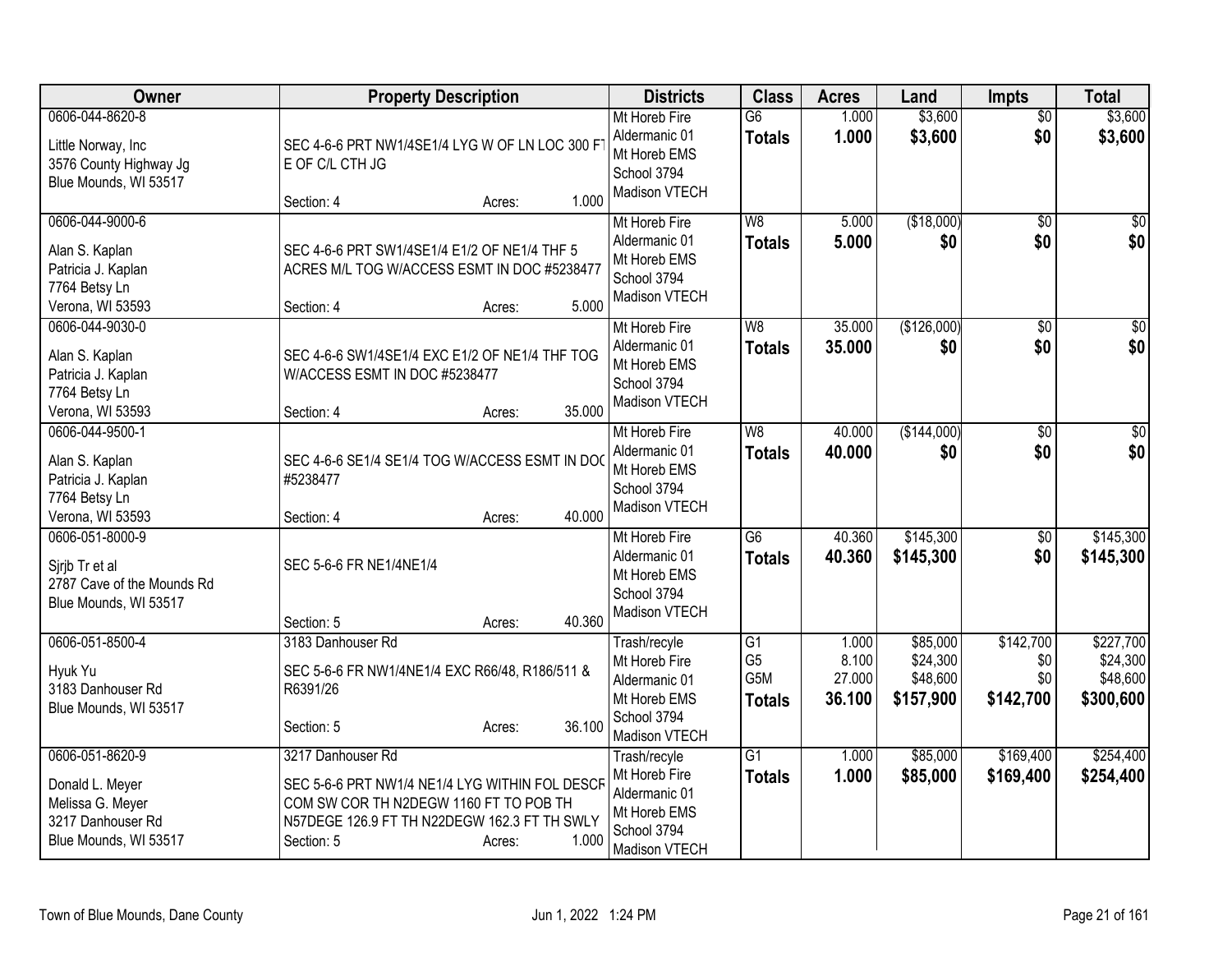| Owner                                                                                                   | <b>Property Description</b>                                                                                                                                                                     | <b>Districts</b>                                                                                      | <b>Class</b>                                            | <b>Acres</b>                        | Land                                        | <b>Impts</b>                         | <b>Total</b>                         |
|---------------------------------------------------------------------------------------------------------|-------------------------------------------------------------------------------------------------------------------------------------------------------------------------------------------------|-------------------------------------------------------------------------------------------------------|---------------------------------------------------------|-------------------------------------|---------------------------------------------|--------------------------------------|--------------------------------------|
| 0606-051-8640-5<br>Mark A. Statz<br>3209 Danhouser Rd<br>Blue Mounds, WI 53517                          | 3209 Danhouser Rd<br>SEC 5-6-6 PRT NW1/4NE1/4 DESCR AS BEG AT SW<br>COR OF NW1/4NE1/4 OF SD SEC 5 TH N2DEG09'W<br>1010 FT TO POB TH N87DEG51'E 131.5 FT TH<br>1.000<br>Section: 5<br>Acres:     | Trash/recyle<br>Mt Horeb Fire<br>Aldermanic 01<br>Mt Horeb EMS<br>School 3794<br><b>Madison VTECH</b> | $\overline{G1}$<br><b>Totals</b>                        | 1.000<br>1.000                      | \$85,000<br>\$85,000                        | \$50,300<br>\$50,300                 | \$135,300<br>\$135,300               |
| 0606-051-8660-1<br>Joseph G. Lemire<br>Maureen E. Frawley<br>3199 Danhouser Rd<br>Blue Mounds, WI 53517 | 3199 Danhouser Rd<br>SEC 5-6-6 PRT NW1/4 NE1/4 BEG AT SW COR SD<br>1/41/4 TH N2DEGW 817 FT TO POB TH N2DEGW 193<br>FT TH N87DEGE 131.5 FT TH S10DEGW 152 FT TH<br>1.000<br>Section: 5<br>Acres: | Trash/recyle<br>Mt Horeb Fire<br>Aldermanic 01<br>Mt Horeb EMS<br>School 3794<br>Madison VTECH        | $\overline{G1}$<br><b>Totals</b>                        | 1.000<br>1.000                      | \$85,000<br>\$85,000                        | \$239,500<br>\$239,500               | \$324,500<br>\$324,500               |
| 0606-051-9000-7<br>Ebeneezer Brigham, LLC<br>PO Box 148<br>Blue Mounds, WI 53517                        | SEC 5-6-6 SW1/4NE1/4 ALSO INGRESS-EGRESS<br><b>ESMT IN R8081/54</b><br>40.000<br>Section: 5<br>Acres:                                                                                           | Mt Horeb Fire<br>Aldermanic 01<br>Mt Horeb EMS<br>School 3794<br>Madison VTECH                        | G4<br>G <sub>5</sub><br>W <sub>6</sub><br><b>Totals</b> | 19.000<br>1.000<br>20.000<br>40.000 | \$3,500<br>\$3,000<br>(\$72,000)<br>\$6,500 | $\overline{50}$<br>\$0<br>\$0<br>\$0 | \$3,500<br>\$3,000<br>\$0<br>\$6,500 |
| 0606-051-9500-2<br>Amy A. Gribb et al<br>10012 Blue Valley Rd<br>Mount Horeb, WI 53572                  | SEC 5-6-6 SE1/4NE1/4 TOG WITH INGRESS-EGRESS<br>ESMT ALSO TOG W/ACCESS AGRMT IN R28259/56<br>40.000<br>Section: 5<br>Acres:                                                                     | Mt Horeb Fire<br>Aldermanic 01<br>Mt Horeb EMS<br>School 3794<br>Madison VTECH                        | W <sub>6</sub><br><b>Totals</b>                         | 40.000<br>40.000                    | (\$144,000)<br>\$0                          | $\overline{50}$<br>\$0               | \$0<br>\$0                           |
| 0606-052-0175-4<br>Dane County<br>210 Martin Luther King Jr Blvd<br>Madison, WI 53703-3342              | EBENEZER PLAT LOTS 15 & 16 & SEC 5-6-6 PRT<br>NE1/4NW1/4 COM SE COR LOT 16 TH S78DEGW 150<br>FT TH S77DEGW 150 FT TH S23DEGE 125 FT TH<br>0.430<br>Section: 5<br>Acres:                         | Mt Horeb Fire<br>Aldermanic 01<br>Mt Horeb EMS<br>School 3794<br>Madison VTECH                        | X3<br><b>Totals</b>                                     | 0.430<br>0.430                      | $\sqrt{6}$<br>\$0                           | $\overline{50}$<br>\$0               | $\overline{50}$<br>\$0               |
| 0606-052-0305-6<br>Martin Family Tr<br>219 Center St<br>Mount Horeb, WI 53572                           | 3184 County Highway F<br>EBENEZER PLAT LOT 14 & SEC 5-6-6 PRT<br>NE1/4NW1/4 BEG SW COR SD LOT 14 TH S24DEGE<br>125 FT TH N66DEGE 165 FT TH N23DEGW 125 FT TH<br>0.470<br>Section: 5<br>Acres:   | Mt Horeb Fire<br>Aldermanic 01<br>Mt Horeb EMS<br>School 3794<br>Madison VTECH                        | $\overline{G1}$<br><b>Totals</b>                        | 0.470<br>0.470                      | \$60,900<br>\$60,900                        | \$33,100<br>\$33,100                 | \$94,000<br>\$94,000                 |
| 0606-052-0655-3<br>Pamela J. Schmit<br>6447 Woodland Trl<br>Dane, WI 53529                              | 3180 County Highway F<br>EBENEZER PLAT LOT 13 & SEC 5-6-6 PRT NW1/4<br>COM SE COR SD LOT 13 TH S24DEGE 125 FT TH<br>S63DEG50'W 136 FT TH N29DEGW 125 FT TO SW<br>0.390<br>Section: 5<br>Acres:  | Mt Horeb Fire<br>Aldermanic 01<br>Mt Horeb EMS<br>School 3794<br>Madison VTECH                        | $\overline{G1}$<br><b>Totals</b>                        | 0.390<br>0.390                      | \$57,300<br>\$57,300                        | \$24,000<br>\$24,000                 | \$81,300<br>\$81,300                 |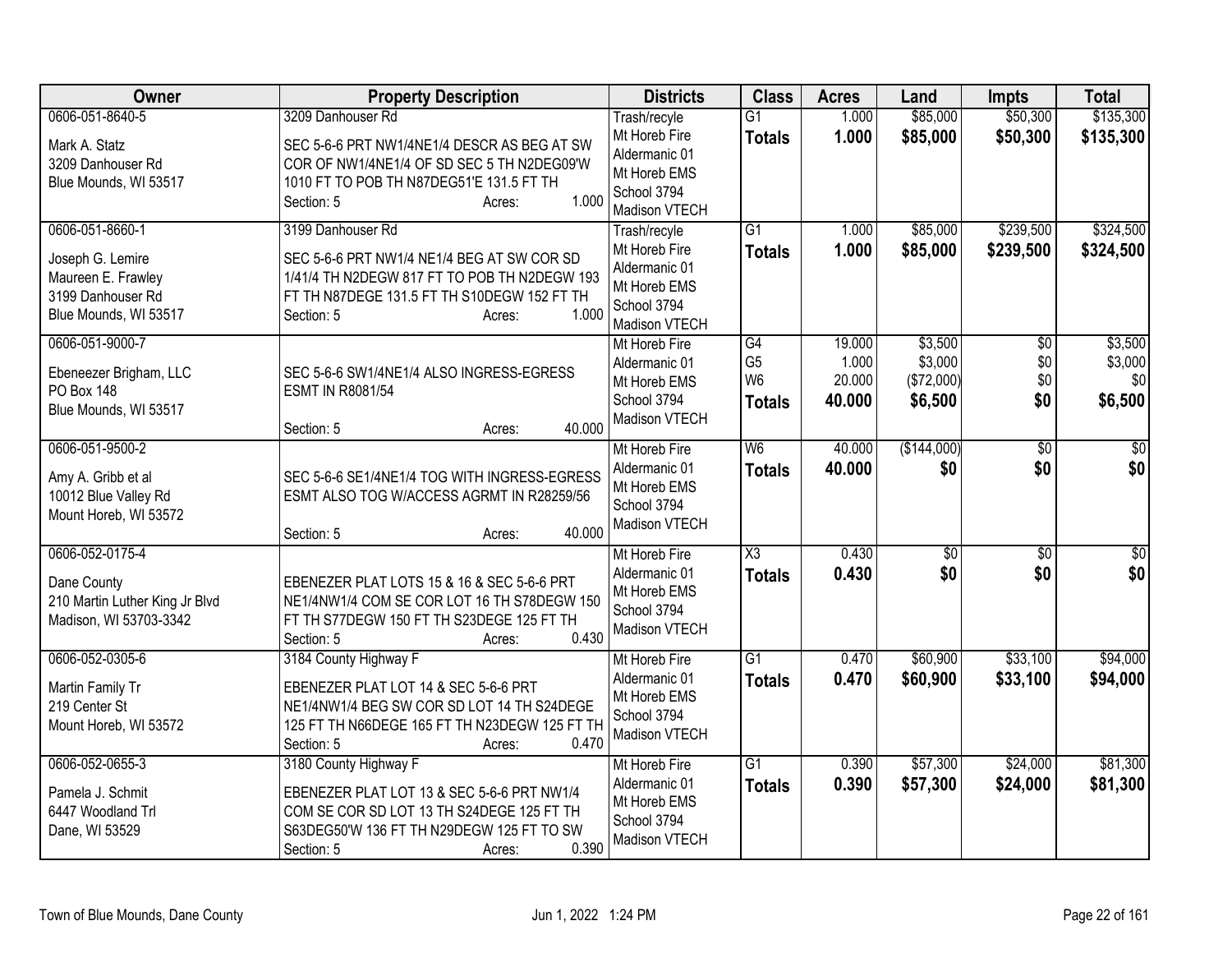| Owner                                                                                                        | <b>Property Description</b>                                                                                                                                                                              | <b>Districts</b>                                                               | <b>Class</b>                            | <b>Acres</b>     | Land                   | <b>Impts</b>           | <b>Total</b>           |
|--------------------------------------------------------------------------------------------------------------|----------------------------------------------------------------------------------------------------------------------------------------------------------------------------------------------------------|--------------------------------------------------------------------------------|-----------------------------------------|------------------|------------------------|------------------------|------------------------|
| 0606-052-8021-0<br>Sierra F. Matlock<br>Alexander M. Weldy<br>3225 County Highway F<br>Blue Mounds, WI 53517 | LOT 1 CSM 10625 CS63/73&74-12/23/2002 DESCR AS<br>SEC 32-7-6 PRT SE1/4SW1/4 & SEC 5-6-6 PRT<br>NE1/4NW1/4 EXC PRT IN TOWN OF VERMONT<br>0.200<br>Section: 5<br>Acres:                                    | Mt Horeb Fire<br>Aldermanic 01<br>Mt Horeb EMS<br>School 3794<br>Madison VTECH | G <sub>5</sub> M<br><b>Totals</b>       | 0.200<br>0.200   | \$400<br>\$400         | $\overline{50}$<br>\$0 | \$400<br>\$400         |
| 0606-052-8051-0<br>Edward C. Hill<br>Dana S. Garrison<br>3201 County Highway F<br>Blue Mounds, WI 53517      | 3201 County Highway F<br>SEC 5-6-6 PRT NE1/4NW1/4 DESCR AS COM N1/4<br>COR SEC 5 TH DUE WEST ALG SEC LN 79.09 FT TO<br>C/L CTH F & POB TH W 535.00 FT TH S 151.30 FT TO<br>0.996<br>Section: 5<br>Acres: | Mt Horeb Fire<br>Aldermanic 01<br>Mt Horeb EMS<br>School 3794<br>Madison VTECH | $\overline{G6}$<br><b>Totals</b>        | 0.996<br>0.996   | \$3,600<br>\$3,600     | $\overline{30}$<br>\$0 | \$3,600<br>\$3,600     |
| 0606-052-8150-0<br>Adam J. Kuen<br>Colleen R. Condon<br>3163 County Highway F<br>Blud Mounds, WI 53517       | 3163 County Highway F<br>LOT 2 CSM 11179 CS67/206&207-9/20/2004 DESCR<br>AS SEC 5-6-6 PRT N1/2 NW1/4 (5.724 ACRES)<br>5.724<br>Section: 5<br>Acres:                                                      | Mt Horeb Fire<br>Aldermanic 01<br>Mt Horeb EMS<br>School 3794<br>Madison VTECH | G1<br><b>Totals</b>                     | 5.724<br>5.724   | \$115,700<br>\$115,700 | \$313,900<br>\$313,900 | \$429,600<br>\$429,600 |
| 0606-052-8500-3<br>Dane County Parks<br>210 Martin Luther King Jr Blvd<br>Madison, WI 53703                  | 3172 County Highway F<br>SEC 5-6-6 PRT NW1/4 & EBENEZER PLAT LOTS 1<br>THRU 12 & 17 THRU 19 DESCR AS COM SEC N1/4<br>COR TH S1DEGE 1703.79 FT TH S85DEGW 2591.28<br>87.700<br>Section: 5<br>Acres:       | Mt Horeb Fire<br>Aldermanic 01<br>Mt Horeb EMS<br>School 3794<br>Madison VTECH | $\overline{\chi_3}$<br><b>Totals</b>    | 87.700<br>87.700 | $\overline{30}$<br>\$0 | \$0<br>\$0             | \$0<br>\$0             |
| 0606-052-8620-8<br>Cox Rev Tr, Larry & Karen<br>2999 Timber Ln<br>Verona, WI 53593                           | SEC 5-6-6 PRT W1/2 NW1/4 BEG NW COR TH<br>S0DEG41'E 1676.6 FT TH N14DEG08'E 161.4 FT TH<br>ALG CRV TO R RAD 341.88 FT L/C N25DEG50'E<br>2.200<br>Section: 5<br>Acres:                                    | Mt Horeb Fire<br>Aldermanic 01<br>Mt Horeb EMS<br>School 3794<br>Madison VTECH | $\overline{G5}$<br><b>Totals</b>        | 2.200<br>2.200   | \$600<br>\$600         | $\overline{50}$<br>\$0 | \$600<br>\$600         |
| 0606-052-9171-0<br>Dane County<br>210 Martin Luther King Jr Blvd<br>Madison, WI 53703-3342                   | 3160 County Highway F<br>SEC 5-6-6 PRT SE1/4NW1/4 & SW1/4NW1/4 COM SEC<br>N1/4 COR TH S00DEG47'12"W ALG N-S 1/4 SEC LN<br>SD SEC 1703.79 FT TO POB TH CONT<br>23.650<br>Section: 5<br>Acres:             | Mt Horeb Fire<br>Aldermanic 01<br>Mt Horeb EMS<br>School 3794<br>Madison VTECH | $\overline{\text{X3}}$<br><b>Totals</b> | 23.650<br>23.650 | $\sqrt{$0}$<br>\$0     | $\overline{50}$<br>\$0 | $\sqrt{50}$<br>\$0     |
| 0606-052-9920-3<br>Dane County<br>210 Martin Luther King Jr Blvd<br>Madison, WI 53703-3342                   | 3160 County Highway F<br>LOT 1 CSM 5370 CS24/259&260-10/12/87 DESCR AS<br>SEC 5-6-6 PRT SE1/4NW1/4 10.35 ACRES<br>10.350<br>Section: 5<br>Acres:                                                         | Mt Horeb Fire<br>Aldermanic 01<br>Mt Horeb EMS<br>School 3794<br>Madison VTECH | $\overline{\text{X3}}$<br><b>Totals</b> | 10.350<br>10.350 | $\overline{30}$<br>\$0 | $\overline{50}$<br>\$0 | $\overline{30}$<br>\$0 |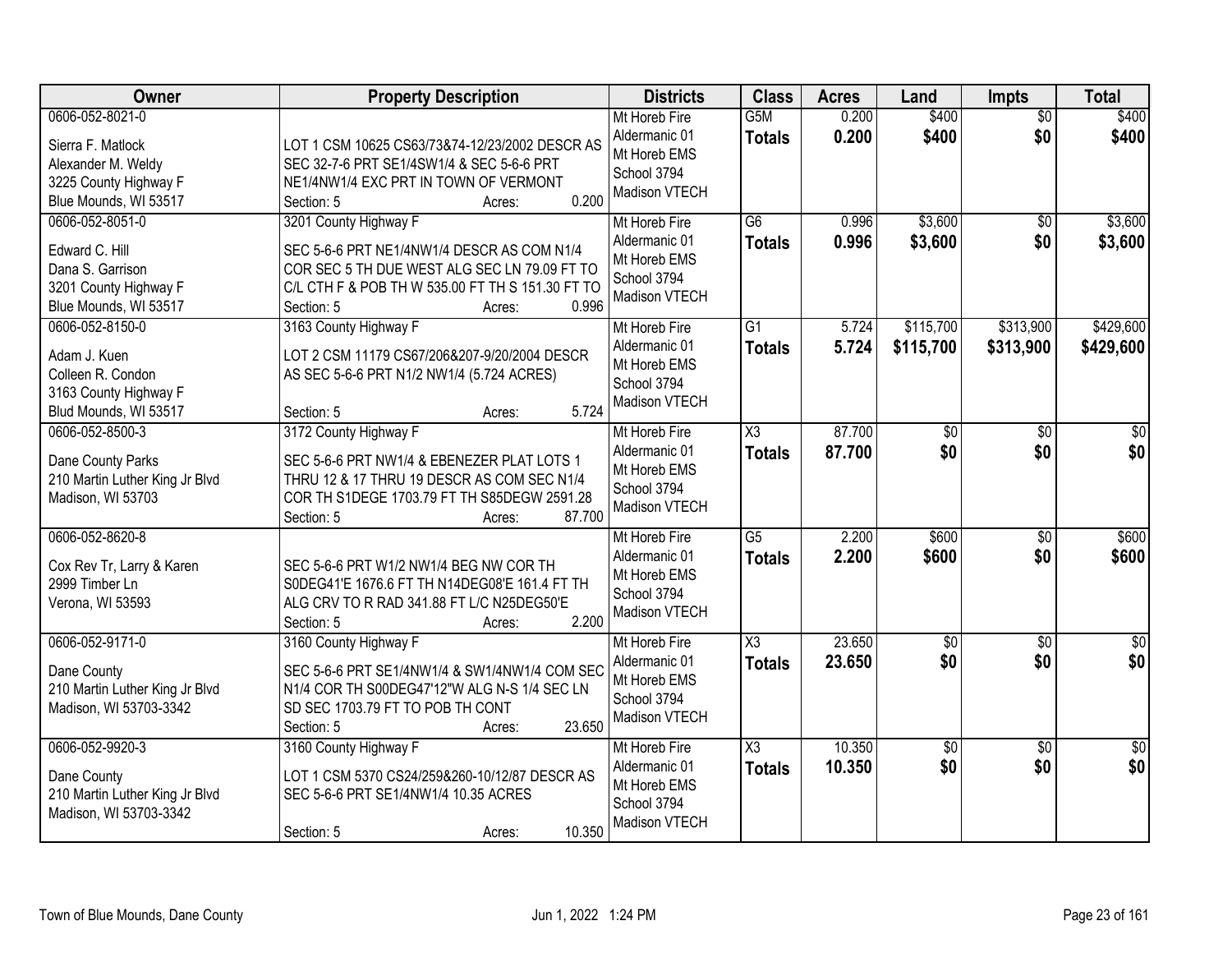| Owner                                                  | <b>Property Description</b>                                                                                      | <b>Districts</b>                               | <b>Class</b>           | <b>Acres</b>    | Land                | <b>Impts</b>           | <b>Total</b>        |
|--------------------------------------------------------|------------------------------------------------------------------------------------------------------------------|------------------------------------------------|------------------------|-----------------|---------------------|------------------------|---------------------|
| 0606-053-8510-0                                        |                                                                                                                  | Mt Horeb Fire<br>Aldermanic 01                 | G4<br>G5M              | 68.050<br>3.690 | \$20,500<br>\$6,600 | $\overline{50}$<br>\$0 | \$20,500<br>\$6,600 |
| Rolf S. Forshaug                                       | LOT 1 CSM 6054 CS29/42&43 R13942/62-3/13/90                                                                      | Mt Horeb EMS                                   | <b>Totals</b>          | 71.740          | \$27,100            | \$0                    | \$27,100            |
| Leigh A. Forshaug<br>3962 Forshaug Rd                  | DESCR AS SEC 5-6-6 PRT SW1/4NW1/4 PRT<br>SE1/4NW1/4 PRT NW1/4SW1/4 PRT NE1/4SW1/4 &                              | School 3794                                    |                        |                 |                     |                        |                     |
| Black Earth, WI 53515                                  | 71.740<br>Section: 5<br>Acres:                                                                                   | Madison VTECH                                  |                        |                 |                     |                        |                     |
| 0606-053-9026-5                                        | Cave of the Mounds Rd                                                                                            | Mt Horeb Fire                                  | G6                     | 0.500           | \$1,800             | \$0                    | \$1,800             |
|                                                        |                                                                                                                  | Aldermanic 01                                  | W <sub>6</sub>         | 21.500          | (\$79,200)          | \$0                    | \$0                 |
| Helmeid Irrev Tr                                       | LOT 1 CSM 5627 CS26/118&120-8/24/88 DESCR AS                                                                     | Mt Horeb EMS                                   | <b>Totals</b>          | 22.000          | \$1,800             | \$0                    | \$1,800             |
| 5742 Taft St                                           | SEC 5-6-6 PRT SW1/4SW1/4, PRT NW1/4SW1/4 & PRT                                                                   | School 3794                                    |                        |                 |                     |                        |                     |
| Middleton, WI 53562                                    | SE1/4SW1/4 21.61 ACRES EXC 1.49 ACRES ANNEXEI<br>22.000<br>Section: 5<br>Acres:                                  | Madison VTECH                                  |                        |                 |                     |                        |                     |
| 0606-053-9150-4                                        | 3100 County Highway F                                                                                            | Trash/recyle                                   | $\overline{G1}$        | 1.000           | \$85,000            | \$43,700               | \$128,700           |
| Joann Berg<br>1929 University Ave<br>Madison, WI 53726 | SEC 5-6-6 PRT SW1/4SW1/4 COM 887 FT N OF SW<br>COR TH E 288.8 FT TH N 165 FT TH W 288.8 FT TH S<br>165 FT TO POB | Mt Horeb Fire<br>Aldermanic 01<br>Mt Horeb EMS | <b>Totals</b>          | 1.000           | \$85,000            | \$43,700               | \$128,700           |
|                                                        | 1.000<br>Section: 5<br>Acres:                                                                                    | School 3794<br>Madison VTECH                   |                        |                 |                     |                        |                     |
| 0606-053-9405-0                                        |                                                                                                                  | Mt Horeb Fire                                  | $\overline{G4}$        | 0.130           | \$100               | $\overline{50}$        | \$100               |
| Ebeneezer Brigham, LLC                                 | SEC 5-6-6 PRT S1/2 SW1/4 & SEC 8-6-6 PRT N1/2                                                                    | Aldermanic 01                                  | G <sub>5</sub>         | 1.870           | \$5,600             | \$0                    | \$5,600             |
| PO Box 148                                             | NW1/4 COM SW COR SEC 5 TH N90DEG00'00"E ALG                                                                      | Mt Horeb EMS                                   | <b>Totals</b>          | 2.000           | \$5,700             | \$0                    | \$5,700             |
| Blue Mounds, WI 53517                                  | S LN SD SEC 900.00 FT TO POB TH N0DEG00'00"E                                                                     | School 3794                                    |                        |                 |                     |                        |                     |
|                                                        | 2.000<br>Section: 5<br>Acres:                                                                                    | Madison VTECH                                  |                        |                 |                     |                        |                     |
| 0606-053-9420-7                                        | 2994 Cave of the Mounds Rd                                                                                       | Trash/recyle                                   | $\overline{G1}$        | 3.000           | \$98,000            | \$61,300               | \$159,300           |
| Taylor R. Klarer                                       | LOT 2 CSM 5627 CS26/118&120-8/24/88 DESCR AS                                                                     | Mt Horeb Fire                                  | <b>Totals</b>          | 3.000           | \$98,000            | \$61,300               | \$159,300           |
| Sebastian H. Klarer                                    | SEC 5-6-6 PRT SW1/4SW1/4 & PRT NW1/4SW1/4 &                                                                      | Aldermanic 01                                  |                        |                 |                     |                        |                     |
| 2994 Cave of the Mounds Rd                             | PRT SE1/4SW1/4 3.00 ACRES                                                                                        | Mt Horeb EMS                                   |                        |                 |                     |                        |                     |
| Blue Mounds, WI 53517                                  | 3.000<br>Section: 5<br>Acres:                                                                                    | School 3794                                    |                        |                 |                     |                        |                     |
|                                                        |                                                                                                                  | Madison VTECH                                  |                        |                 |                     |                        |                     |
| 0606-053-9501-9                                        |                                                                                                                  | Mt Horeb Fire                                  | $\overline{\text{X3}}$ | 36.000          | $\sqrt{6}$          | $\overline{30}$        | $\overline{50}$     |
| Dane County                                            | SEC 5-6-6 PRT SE1/4NW1/4, NE1/4SW1/4,                                                                            | Aldermanic 01<br>Mt Horeb EMS                  | <b>Totals</b>          | 36.000          | \$0                 | \$0                    | \$0                 |
| 210 Martin Luther King Jr Blvd                         | SW1/4SW1/4 & SE1/4SW1/4 SEC 8-6-6 PRT                                                                            | School 3794                                    |                        |                 |                     |                        |                     |
| Madison, WI 53703-3342                                 | NE1/4NW1/4 BEG N1/4 COR SD SEC 8 TH                                                                              | Madison VTECH                                  |                        |                 |                     |                        |                     |
|                                                        | 36.000<br>Section: 5<br>Acres:                                                                                   |                                                |                        |                 |                     |                        |                     |
| 0606-053-9541-1                                        |                                                                                                                  | Mt Horeb Fire                                  | $\overline{G4}$        | 20.000          | \$5,700             | $\overline{50}$        | \$5,700             |
| Ebeneezer Brigham, LLC                                 | SEC 5-6-6 PRT NE1/4SW1/4, SW1/4SW1/4 &                                                                           | Aldermanic 01                                  | G5M                    | 1.650           | \$3,000             | \$0                    | \$3,000             |
| PO Box 148                                             | SE1/4SW1/4 COM N1/4 COR SEC 8-6-6 TH                                                                             | Mt Horeb EMS                                   | <b>Totals</b>          | 21.650          | \$8,700             | \$0                    | \$8,700             |
| Blue Mounds, WI 53517                                  | S00DEG03'27"E ALG N-S 1/4 SEC LN SD SEC 8 550.00<br>21.650<br>Section: 5<br>Acres:                               | School 3794<br>Madison VTECH                   |                        |                 |                     |                        |                     |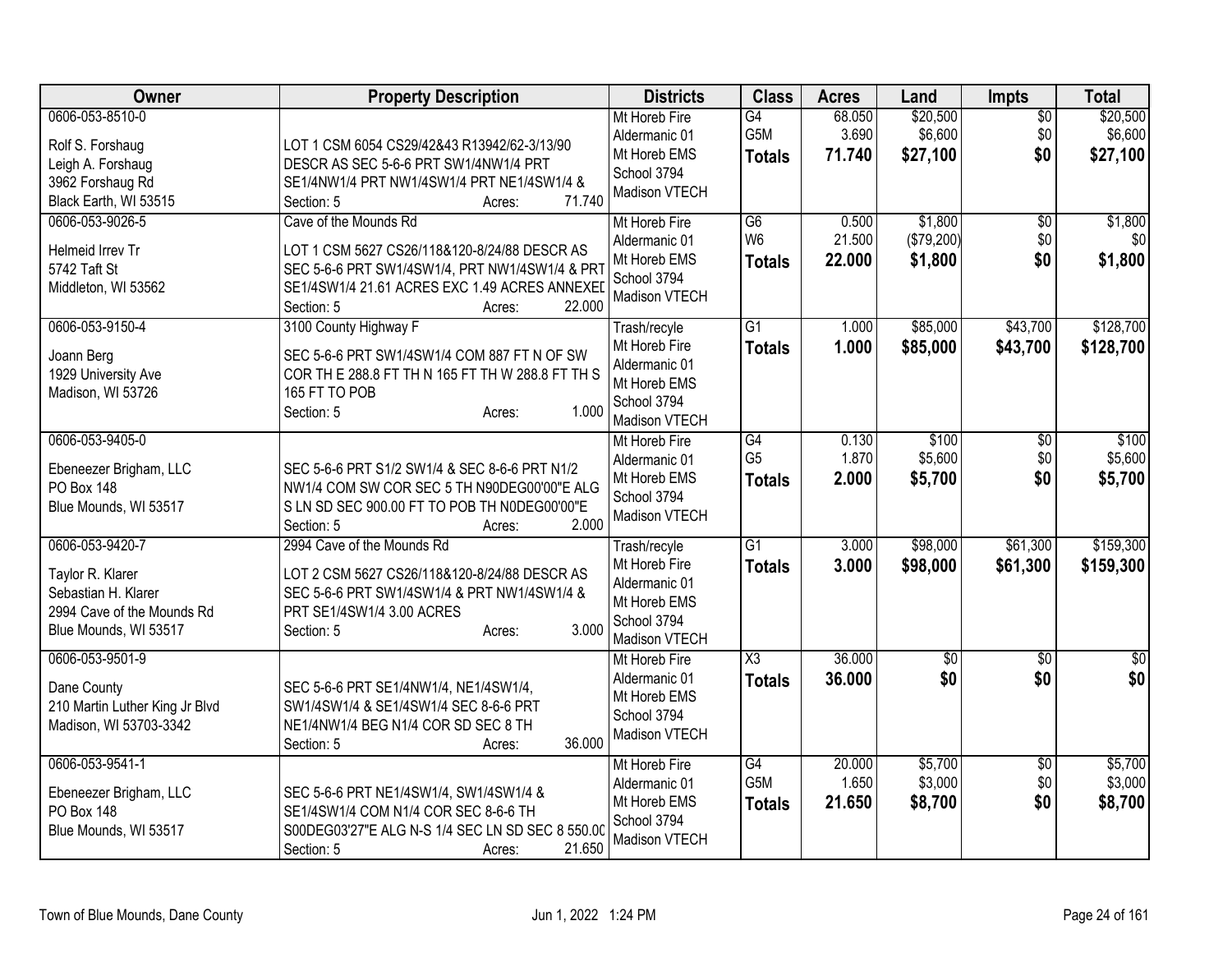| Owner                                                                                                        | <b>Property Description</b>                                                                                                                                                                                | <b>Districts</b>                                                                               | <b>Class</b>                          | <b>Acres</b>                       | Land                                       | Impts                                          | <b>Total</b>                                |
|--------------------------------------------------------------------------------------------------------------|------------------------------------------------------------------------------------------------------------------------------------------------------------------------------------------------------------|------------------------------------------------------------------------------------------------|---------------------------------------|------------------------------------|--------------------------------------------|------------------------------------------------|---------------------------------------------|
| 0606-053-9600-9<br>Rooney Rev Tr, Edwin J<br>6439 103 Bridge Rd<br>Madison, WI 53713                         | 2990 Cave of the Mounds Rd<br>SEC 5-6-6 PRT SW1/4 COM SEC SW COR TH E 900.00<br>FT TH N 100 FT TH N45DEG00'00"E 282.84 FT TH E<br>209.16 FT TH N23DEG47'38"W 72.60 FT TH<br>14.770<br>Section: 5<br>Acres: | Trash/recyle<br>Mt Horeb Fire<br>Aldermanic 01<br>Mt Horeb EMS<br>School 3794<br>Madison VTECH | G1<br>G4<br>G5M<br><b>Totals</b>      | 1.000<br>5.000<br>8.700<br>14.700  | \$85,000<br>\$900<br>\$15,700<br>\$101,600 | \$185,000<br>\$0<br>\$0<br>\$185,000           | \$270,000<br>\$900<br>\$15,700<br>\$286,600 |
| 0606-053-9710-6<br>Rooney Rev Tr, Edwin J<br>6439 103 Bridge Rd<br>Madison, WI 53713                         | SEC 5-6-6 PRT SE1/4SW1/4 & SW1/4SW1/4 COM SEC<br>S1/4 COR TH S89DEG46'40"W ALG S LN SD SW1/4<br>937.89 FT TH N00DEG15'26"W 100.25 FT TH<br>3.000<br>Section: 5<br>Acres:                                   | Mt Horeb Fire<br>Aldermanic 01<br>Mt Horeb EMS<br>School 3794<br>Madison VTECH                 | G4<br>G <sub>5</sub><br><b>Totals</b> | 2.750<br>0.260<br>3.010            | \$700<br>\$200<br>\$900                    | $\overline{50}$<br>\$0<br>\$0                  | \$700<br>\$200<br>\$900                     |
| 0606-054-8001-0<br>Jahn Rev Trust, Robert E & Margaret M<br>3602 County Highway Jg<br>Blue Mounds, WI 53517  | 3602 County Highway Jg<br>SEC 5-6-6 NE1/4SE1/4 TOG/W ACCESS ESMT IN DOC<br>#4185120 EXC DOC #4300562 SUBJ TO ESMT IN<br>DOC #4300562<br>37.000<br>Section: 5<br>Acres:                                     | Mt Horeb Fire<br>Aldermanic 01<br>Mt Horeb EMS<br>School 3794<br>Madison VTECH                 | G4<br>G7<br>W8<br><b>Totals</b>       | 2.630<br>0.370<br>34.000<br>37.000 | \$800<br>\$8,900<br>(\$122,400)<br>\$9,700 | $\overline{60}$<br>\$36,200<br>\$0<br>\$36,200 | \$800<br>\$45,100<br>\$0<br>\$45,900        |
| 0606-054-8065-0<br>Jahn Rev Trust, Robert E & Margaret M<br>3602 County Highway Jg<br>Blue Mounds, WI 53517  | 3602 County Highway Jg<br>SEC 5-6-6 PRT NE1/4SE1/4 DESCR AS COM AT E1/4<br>COR OF SD SEC 5 TH S01DEG08'59"W 561.26 FT TH<br>N88DEG51'01"W 503.26 FT TO POB TH<br>2.210<br>Section: 5<br>Acres:             | Trash/recyle<br>Mt Horeb Fire<br>Aldermanic 01<br>Mt Horeb EMS<br>School 3794<br>Madison VTECH | $\overline{G1}$<br><b>Totals</b>      | 2.210<br>2.210                     | \$92,900<br>\$92,900                       | \$474,200<br>\$474,200                         | \$567,100<br>\$567,100                      |
| 0606-054-8500-1<br>Amy A. Gribb et al<br>10012 Blue Valley Rd<br>Mount Horeb, WI 53572                       | SEC 5-6-6 NW1/4SE1/4 TOG W/ACCESS AGRMT IN<br>R28259/56<br>40.000<br>Section: 5<br>Acres:                                                                                                                  | Mt Horeb Fire<br>Aldermanic 01<br>Mt Horeb EMS<br>School 3794<br>Madison VTECH                 | W <sub>6</sub><br><b>Totals</b>       | 40.000<br>40.000                   | (\$144,000)<br>\$0                         | $\overline{30}$<br>\$0                         | $\overline{50}$<br>\$0                      |
| 0606-054-9000-4<br>Suter Investment Properties IX, LLC<br>2128 County Highway D<br>Lac Du Flambeau, WI 54538 | SEC 5-6-6 SW1/4SE1/4 EXC COM 330 FT S OF NE<br>COR TH W 101 FT TH S 202 FT TH SELY 207 FT TH N<br>383 FT TO POB TOG WITH INGRESS-EGRESS ESMT<br>39.370<br>Section: 5<br>Acres:                             | Mt Horeb Fire<br>Aldermanic 01<br>Mt Horeb EMS<br>School 3794<br>Madison VTECH                 | $\overline{G6}$<br><b>Totals</b>      | 39.370<br>39.370                   | \$141,700<br>\$141,700                     | $\overline{50}$<br>\$0                         | \$141,700<br>\$141,700                      |
| 0606-054-9430-4<br>James G. Murphy<br>3624 County Highway Jg<br>Blue Mounds, WI 53517                        | 3621 Cth Jg<br>SEC 5-6-6 PRT SW1/4SE1/4 COM 330 FT S OF NE<br>COR TH W 101 FT TH S 202 FT TH SELY 207 FT TH N<br>383 FT TO POB ALG W/ACCESS ESMT IN<br>0.700<br>Section: 5<br>Acres:                       | Mt Horeb Fire<br>Aldermanic 01<br>Mt Horeb EMS<br>School 3794<br>Madison VTECH                 | $\overline{G1}$<br><b>Totals</b>      | 0.700<br>0.700                     | \$71,300<br>\$71,300                       | \$102,600<br>\$102,600                         | \$173,900<br>\$173,900                      |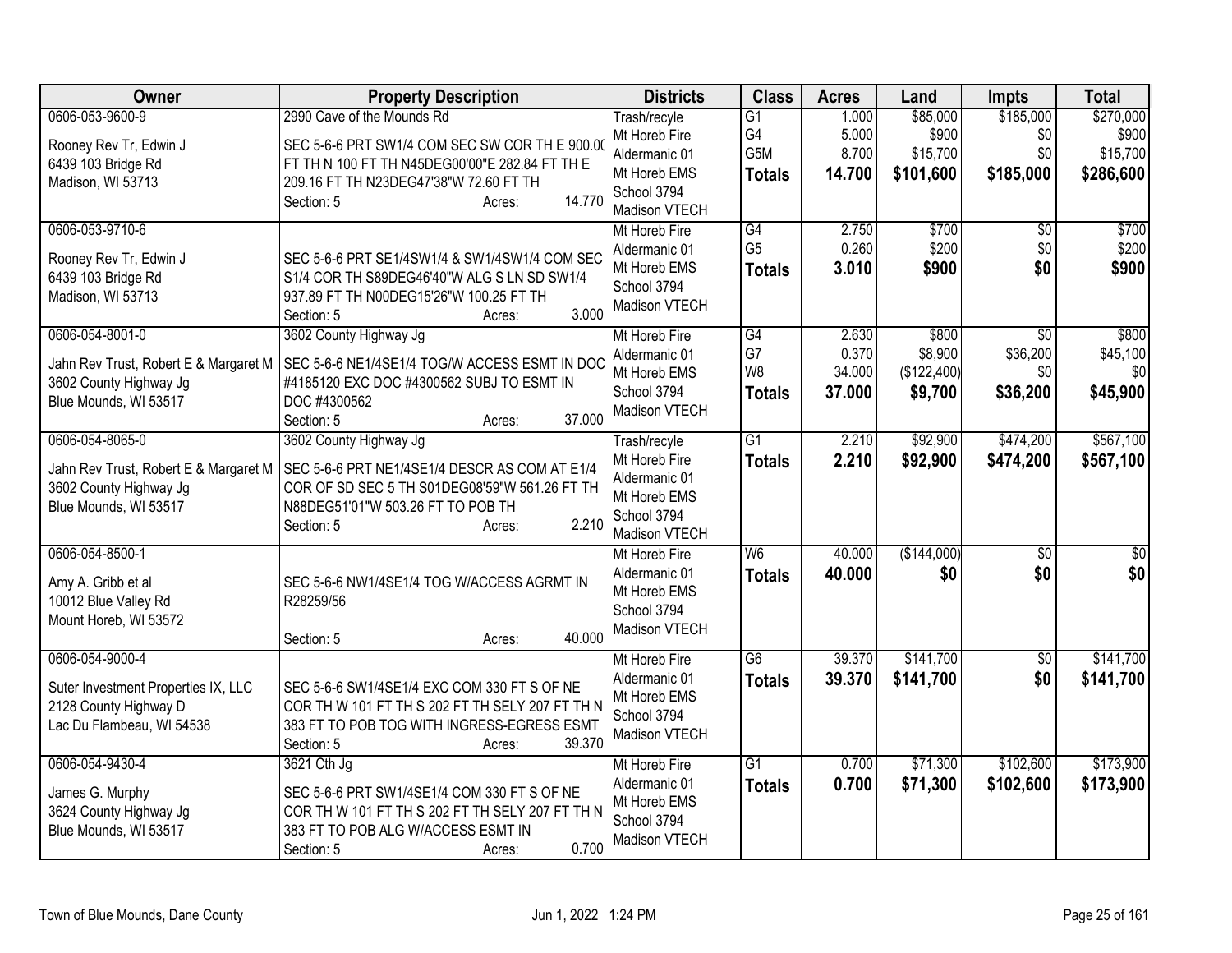| Owner                                               | <b>Property Description</b>                                                                    | <b>Districts</b>               | <b>Class</b>                     | <b>Acres</b>   | Land                   | Impts                  | <b>Total</b>           |
|-----------------------------------------------------|------------------------------------------------------------------------------------------------|--------------------------------|----------------------------------|----------------|------------------------|------------------------|------------------------|
| 0606-054-9500-9                                     | 3624 County Highway Jg                                                                         | Trash/recyle<br>Mt Horeb Fire  | G4<br>G <sub>5</sub>             | 5.500<br>2.600 | \$1,000<br>\$7,800     | $\overline{50}$<br>\$0 | \$1,000<br>\$7,800     |
| James G. Murphy<br>3624 County Highway Jg           | SEC 5-6-6 SE1/4SE1/4 EXC BEG SW COR TH N 198<br>FT TH NELY TO PT ON E LN 462 FT N OF SE COR TH | Aldermanic 01                  | G5M                              | 21.800         | \$39,200               | \$0                    | \$39,200               |
| Blue Mounds, WI 53517                               | S TO SE COR TH W TO POB ALG W/ACCESS ESMT II                                                   | Mt Horeb EMS                   | <b>Totals</b>                    | 29.900         | \$48,000               | \$0                    | \$48,000               |
|                                                     | 29.900<br>Section: 5<br>Acres:                                                                 | School 3794<br>Madison VTECH   |                                  |                |                        |                        |                        |
| 0606-054-9750-7                                     | 3622 County Highway Jg                                                                         | Trash/recyle                   | G1                               | 1.000          | \$85,000               | \$200,100              | \$285,100              |
| Jeffrey L. Waters                                   | SEC 5-6-6 THAT PRT OF FOLL DESCR PRCL LYG                                                      | Mt Horeb Fire<br>Aldermanic 01 | G <sub>6</sub>                   | 7.400<br>8.400 | \$26,600<br>\$111,600  | \$0                    | \$26,600               |
| Anna L. Waters                                      | NLY & WLY OF CTH JG PRT SE1/4SE1/4 COM AT A P                                                  | Mt Horeb EMS                   | <b>Totals</b>                    |                |                        | \$200,100              | \$311,700              |
| 3622 County Highway Jg<br>Blue Mounds, WI 53517     | 462 FT N FR SE COR SD SE1/4SE1/4 TH SWLY TO A<br>8.400                                         | School 3794                    |                                  |                |                        |                        |                        |
|                                                     | Section: 5<br>Acres:                                                                           | Madison VTECH                  |                                  |                |                        |                        |                        |
| 0606-054-9840-8                                     |                                                                                                | Mt Horeb Fire                  | G6                               | 1.500          | \$5,400                | $\frac{1}{20}$         | \$5,400                |
| Nortman Enterprises, LLC                            | SEC 5-6-6 PRT SE1/4SE1/4 BEG SE COR TH N 462 FT                                                | Aldermanic 01<br>Mt Horeb EMS  | <b>Totals</b>                    | 1.500          | \$5,400                | \$0                    | \$5,400                |
| 207 N 8th St                                        | TH SWLY TO W LN TH S 198 FT TO SW COR THE TO                                                   | School 3794                    |                                  |                |                        |                        |                        |
| Mount Horeb, WI 53572                               | POB SUBJ TO ACCESS ESMT IN R12271/45&46 EXC<br>1.500<br>Section: 5<br>Acres:                   | Madison VTECH                  |                                  |                |                        |                        |                        |
| 0606-061-8000-7                                     |                                                                                                | Mt Horeb Fire                  | $\overline{\text{X3}}$           | 40.200         | $\overline{50}$        | \$0                    | $\sqrt{50}$            |
| Dane County                                         | SEC 6-6-6 FR NE1/4NE1/4                                                                        | Aldermanic 01                  | <b>Totals</b>                    | 40.200         | \$0                    | \$0                    | \$0                    |
| c/o Dane County Parks                               |                                                                                                | Mt Horeb EMS                   |                                  |                |                        |                        |                        |
| 210 Martin Luther King Jr Blvd                      |                                                                                                | School 3794<br>Madison VTECH   |                                  |                |                        |                        |                        |
| Madison, WI 53703                                   | 40.200<br>Section: 6<br>Acres:                                                                 |                                |                                  |                |                        |                        |                        |
| 0606-061-8500-2                                     |                                                                                                | Mt Horeb Fire<br>Aldermanic 01 | $\overline{\text{X3}}$           | 40.200         | $\sqrt{$0}$            | $\overline{30}$        | $\sqrt{50}$            |
| Dane County                                         | SEC 6-6-6 FR NW1/4NE1/4                                                                        | Mt Horeb EMS                   | <b>Totals</b>                    | 40.200         | \$0                    | \$0                    | \$0                    |
| c/o Dane County Parks                               |                                                                                                | School 3794                    |                                  |                |                        |                        |                        |
| 210 Martin Luther King Jr Blvd<br>Madison, WI 53703 | 40.200<br>Section: 6<br>Acres:                                                                 | Madison VTECH                  |                                  |                |                        |                        |                        |
| 0606-061-9500-0                                     |                                                                                                | Mt Horeb Fire                  | $\overline{\text{X3}}$           | 22.800         | $\overline{50}$        | $\overline{30}$        | $\sqrt{$0]}$           |
| Dane County                                         | SEC 6-6-6 N1/2 SE1/4NE1/4 ALSO PRT S1/2 SD 1/41/4                                              | Aldermanic 01                  | <b>Totals</b>                    | 22.800         | \$0                    | \$0                    | \$0                    |
| c/o Dane County Parks                               | BEG 51.45 FT E OF NW COR SD S1/2 TH S 140.25 FT                                                | Mt Horeb EMS                   |                                  |                |                        |                        |                        |
| 210 Martin Luther King Jr Blvd                      | TH E 610.5 FT TH N 132 FT TH E TO E LN TH N 8.25                                               | School 3794<br>Madison VTECH   |                                  |                |                        |                        |                        |
| Madison, WI 53703                                   | 22.800<br>Section: 6<br>Acres:                                                                 |                                |                                  |                |                        |                        |                        |
| 0606-061-9820-3                                     | 3135 County Highway F                                                                          | Trash/recyle<br>Mt Horeb Fire  | $\overline{G1}$<br><b>Totals</b> | 9.920<br>9.920 | \$143,000<br>\$143,000 | \$259,000<br>\$259,000 | \$402,000<br>\$402,000 |
| Jean Hankel                                         | LOT 1 CSM 6641 CS32/320&321-1/27/92 DESCR AS                                                   | Aldermanic 01                  |                                  |                |                        |                        |                        |
| 3135 County Highway F<br>Blue Mounds, WI 53517      | SEC 6-6-6 PRT SE1/4SE1/4NE1/4 (9.92 ACRES)                                                     | Mt Horeb EMS                   |                                  |                |                        |                        |                        |
|                                                     | 9.900<br>Section: 6<br>Acres:                                                                  | School 3794                    |                                  |                |                        |                        |                        |
|                                                     |                                                                                                | Madison VTECH                  |                                  |                |                        |                        |                        |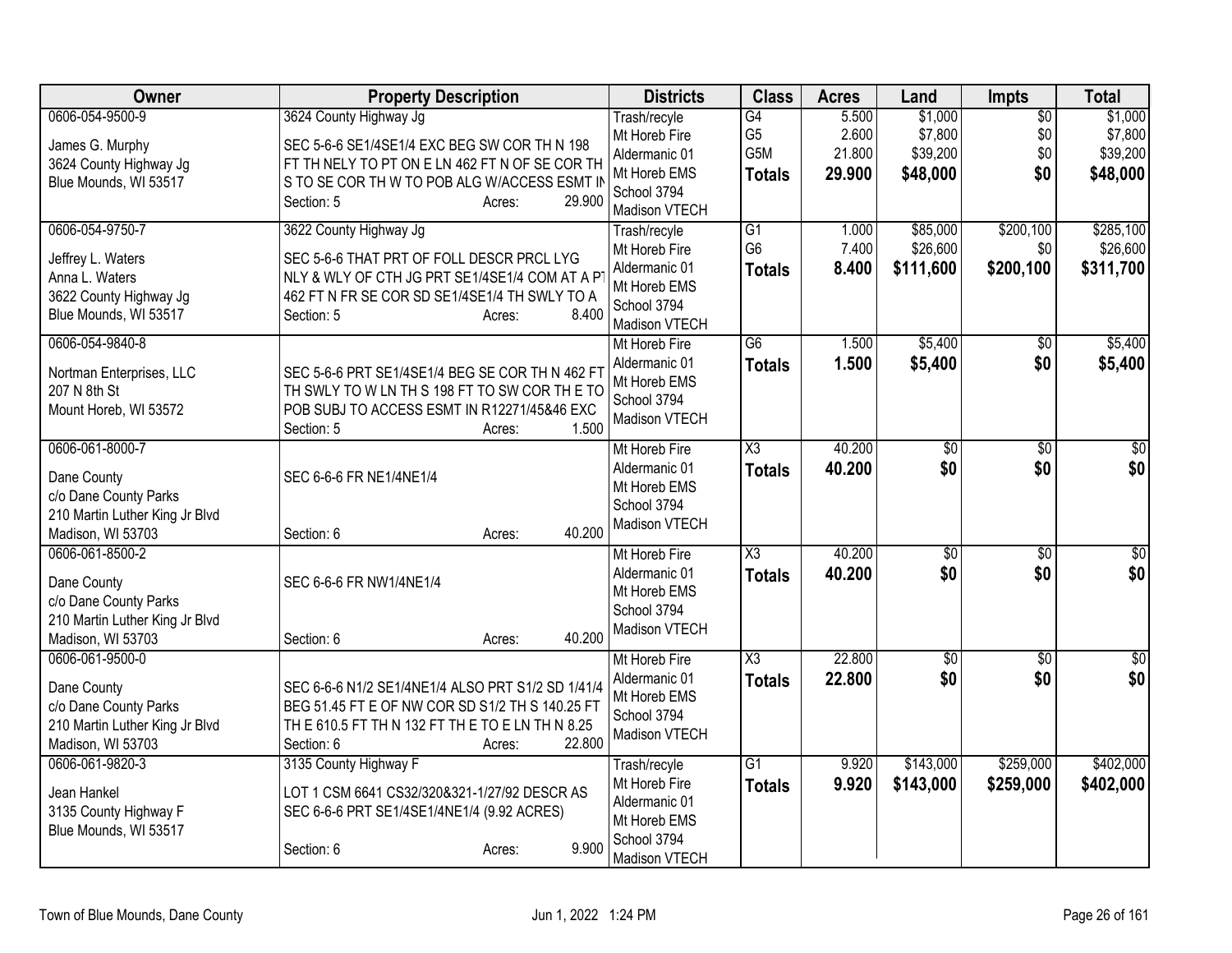| Owner                                                              | <b>Property Description</b>                                                                                                                                                      | <b>Districts</b>                                                               | <b>Class</b>                            | <b>Acres</b>     | Land                   | <b>Impts</b>           | <b>Total</b>            |
|--------------------------------------------------------------------|----------------------------------------------------------------------------------------------------------------------------------------------------------------------------------|--------------------------------------------------------------------------------|-----------------------------------------|------------------|------------------------|------------------------|-------------------------|
| 0606-062-8000-6<br>WI Dnr<br>PO Box 7921<br>Madison, WI 53701-7921 | SEC 6-6-6 NE1/4 NW1/4<br>40.000<br>Section: 6<br>Acres:                                                                                                                          | Mt Horeb Fire<br>Aldermanic 01<br>Mt Horeb EMS<br>School 3794<br>Madison VTECH | $\overline{\text{X2}}$<br><b>Totals</b> | 40.000<br>40.000 | $\overline{50}$<br>\$0 | $\overline{50}$<br>\$0 | \$0<br>\$0              |
| 0606-062-8500-1<br>WI Dnr<br>PO Box 7921<br>Madison, WI 53701-7921 | SEC 6-6-6 PRT FR NW1/4 NW1/4 COM NW COR TH S<br>825 FT TO C/L HWY TH E ALG HWY 118.8 FT TH<br>S12DEG30'E 561 FT TO PT ON S LN 316.8 FT E OF<br>31.700<br>Section: 6<br>Acres:    | Mt Horeb Fire<br>Aldermanic 01<br>Mt Horeb EMS<br>School 3794<br>Madison VTECH | $\overline{X2}$<br><b>Totals</b>        | 31.700<br>31.700 | $\overline{50}$<br>\$0 | $\overline{50}$<br>\$0 | \$0<br>\$0              |
| 0606-062-8710-7<br>WI Dnr<br>PO Box 7921<br>Madison, WI 53701-7921 | SEC 6-6-6 PRT FR NW1/4NW1/4 BEG INTERS SD<br>1/41/4 W LN & C/L HWY TH N82DEGE ALG HWY C/L<br>118.8 FT TH S19DEG30"E 561 FT TO PT ON S LN<br>2.400<br>Section: 6<br>Acres:        | Mt Horeb Fire<br>Aldermanic 01<br>Mt Horeb EMS<br>School 3794<br>Madison VTECH | $\overline{X2}$<br><b>Totals</b>        | 2.400<br>2.400   | $\overline{50}$<br>\$0 | \$0<br>\$0             | $\overline{\$0}$<br>\$0 |
| 0606-062-9000-4<br>WI Dnr<br>PO Box 7921<br>Madison, WI 53701-7921 | SEC 6-6-6 PRT FR SW1/4 NW1/4 COM 316.8 FT E OF<br>NW COR TH S63DEG40'E 402.6 FT TH S15DEGE<br>516.1 FT TH E 336.6 FT TO E LN TH N TO NE COR TH<br>7.100<br>Section: 6<br>Acres:  | Mt Horeb Fire<br>Aldermanic 01<br>Mt Horeb EMS<br>School 3794<br>Madison VTECH | X <sub>2</sub><br><b>Totals</b>         | 7.100<br>7.100   | \$0<br>\$0             | $\frac{1}{20}$<br>\$0  | $\sqrt{50}$<br>\$0      |
| 0606-062-9080-8<br>WI Dnr<br>PO Box 7921<br>Madison, WI 53701-7921 | SEC 6-6-6 PRT FR SW1/4 NW1/4 COM NW COR TH E<br>316.8 FT TH S63DEGE 402.6 FT TH S15DEGE 516.1<br>FT THE 336.6 FT TO ELN TH S TO SE COR TH W TO<br>23.600<br>Section: 6<br>Acres: | Mt Horeb Fire<br>Aldermanic 01<br>Mt Horeb EMS<br>School 3794<br>Madison VTECH | $\overline{X2}$<br><b>Totals</b>        | 23.600<br>23.600 | $\overline{50}$<br>\$0 | $\overline{30}$<br>\$0 | $\sqrt{50}$<br>\$0      |
| 0606-062-9500-9<br>WI Dnr<br>PO Box 7921<br>Madison, WI 53701-7921 | SEC 6-6-6 SE1/4 NW1/4 EXC COM SW COR TH N<br>610.5 FT TH E 463.75 FT TH S TO S LN TH W TO POB<br>33.500<br>Section: 6<br>Acres:                                                  | Mt Horeb Fire<br>Aldermanic 01<br>Mt Horeb EMS<br>School 3794<br>Madison VTECH | $\overline{X2}$<br><b>Totals</b>        | 33.500<br>33.500 | $\sqrt{6}$<br>\$0      | \$0<br>\$0             | $\overline{\$0}$<br>\$0 |
| 0606-062-9690-0<br>WI Dnr<br>PO Box 7921<br>Madison, WI 53701-7921 | SEC 6-6-6 PRT SE1/4 NW1/4 COM SW COR TH N<br>610.5 FT TH E 463.75 FT TH S TO S LN TH W TO POB<br>6.500<br>Section: 6<br>Acres:                                                   | Mt Horeb Fire<br>Aldermanic 01<br>Mt Horeb EMS<br>School 3794<br>Madison VTECH | $\overline{X2}$<br><b>Totals</b>        | 6.500<br>6.500   | $\overline{50}$<br>\$0 | $\overline{30}$<br>\$0 | $\overline{50}$<br>\$0  |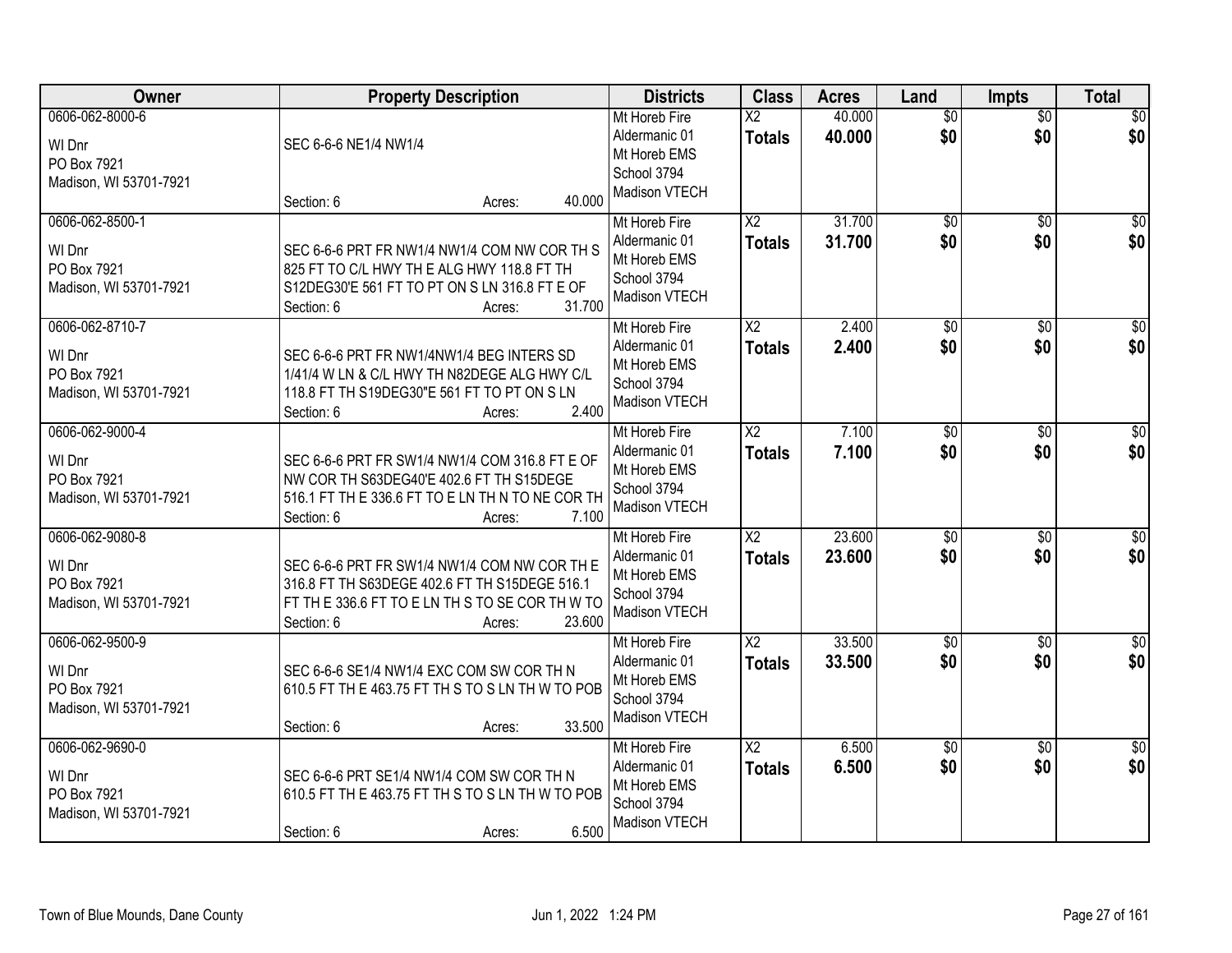| Owner                                                                                           | <b>Property Description</b>                                                                                                                                                   | <b>Districts</b>                                                               | <b>Class</b>                              | <b>Acres</b>     | Land                   | <b>Impts</b>           | <b>Total</b>       |
|-------------------------------------------------------------------------------------------------|-------------------------------------------------------------------------------------------------------------------------------------------------------------------------------|--------------------------------------------------------------------------------|-------------------------------------------|------------------|------------------------|------------------------|--------------------|
| 0606-063-8500-0<br>WI Dnr<br>PO Box 7921<br>Madison, WI 53701-7921                              | SEC 6-6-6 FR NW1/4 SW1/4 N OF RR EXC R2935/14<br>28.600<br>Section: 6<br>Acres:                                                                                               | Mt Horeb Fire<br>Aldermanic 01<br>Mt Horeb EMS<br>School 3794<br>Madison VTECH | $\overline{\mathsf{X2}}$<br><b>Totals</b> | 28.600<br>28.600 | $\overline{50}$<br>\$0 | $\overline{50}$<br>\$0 | $\sqrt{30}$<br>\$0 |
| 0606-063-8720-4<br>WI Dnr<br>PO Box 7921<br>Madison, WI 53701-7921                              | SEC 6-6-6 PRT NW1/4 SW1/4 100 FT STRIP RR R/W<br>ALSO COM SEC SW COR TH N 1626 FT TO POB TH<br>CONT N 150 FT THE 90 FT TH S 75 FT THE 100 FT<br>2.800<br>Section: 6<br>Acres: | Mt Horeb Fire<br>Aldermanic 01<br>Mt Horeb EMS<br>School 3794<br>Madison VTECH | $\overline{\text{X2}}$<br><b>Totals</b>   | 2.800<br>2.800   | $\overline{50}$<br>\$0 | $\overline{50}$<br>\$0 | $\sqrt{50}$<br>\$0 |
| 0606-063-8740-0<br>Oimoen Rev Tr, Dennis J & Kay F<br>4238 Bohle Rd<br>Blue Mounds, WI 53517    | SEC 6-6-6 FR NW1/4 SW1/4 S OF RR EXC E 588 FT<br><b>THF</b><br>1.900<br>Section: 6<br>Acres:                                                                                  | Mt Horeb Fire<br>Aldermanic 01<br>Mt Horeb EMS<br>School 3794<br>Madison VTECH | G4<br><b>Totals</b>                       | 1.900<br>1.900   | \$400<br>\$400         | $\overline{50}$<br>\$0 | \$400<br>\$400     |
| 0606-063-9060-1<br>Oimoen Rev Tr, Dennis J & Kay F<br>4238 Bohle Rd<br>Blue Mounds, WI 53517    | SEC 6-6-6 FR SW1/4SW1/4 EXC E 588 FT & EXC<br>R419/199 & SUBJ TO HWY AS DESCR IN M150/175<br>8.300<br>Section: 6<br>Acres:                                                    | Mt Horeb Fire<br>Aldermanic 01<br>Mt Horeb EMS<br>School 3794<br>Madison VTECH | $\overline{G4}$<br><b>Totals</b>          | 8.300<br>8.300   | \$1,500<br>\$1,500     | \$0<br>\$0             | \$1,500<br>\$1,500 |
| 0606-071-9040-5<br>Helmeid Irrev Tr<br>5742 Taft St<br>Middleton, WI 53562                      | SEC 7-6-6 SW1/4NE1/4 EXC BEG NE COR THW 202<br>FT TH S 117.1 FT TH E 202 FT TH N 117 FT TO POB<br>SUBJ TO ESMT TO MT HOREB TELE CO EXC TO<br>18.310<br>Section: 7<br>Acres:   | Mt Horeb Fire<br>Aldermanic 01<br>Mt Horeb EMS<br>School 3794<br>Madison VTECH | $\overline{G4}$<br><b>Totals</b>          | 18.310<br>18.310 | \$3,400<br>\$3,400     | \$0<br>\$0             | \$3,400<br>\$3,400 |
| 0606-072-8640-0<br>Tallard Farms & Land, LLC<br>2419 County Highway Jg<br>Mount Horeb, WI 53572 | SEC 7-6-6 FR NW1/4 NW1/4 EXC E 412.5 FT THF<br>SUBJ TO HWY DESCR IN M150/175<br>20.400<br>Section: 7<br>Acres:                                                                | Mt Horeb Fire<br>Aldermanic 01<br>Mt Horeb EMS<br>School 3794<br>Madison VTECH | $\overline{G4}$<br><b>Totals</b>          | 20.400<br>20.400 | \$3,900<br>\$3,900     | $\overline{60}$<br>\$0 | \$3,900<br>\$3,900 |
| 0606-072-8820-2<br>Helmeid Irrev Tr<br>5742 Taft St<br>Middleton, WI 53562                      | SEC 7-6-6 E 412.5 FT OF NW1/4 NW1/4 EXC CSM<br>2288<br>8.500<br>Section: 7<br>Acres:                                                                                          | Mt Horeb Fire<br>Aldermanic 01<br>Mt Horeb EMS<br>School 3794<br>Madison VTECH | G4<br><b>Totals</b>                       | 8.500<br>8.500   | \$600<br>\$600         | $\overline{30}$<br>\$0 | \$600<br>\$600     |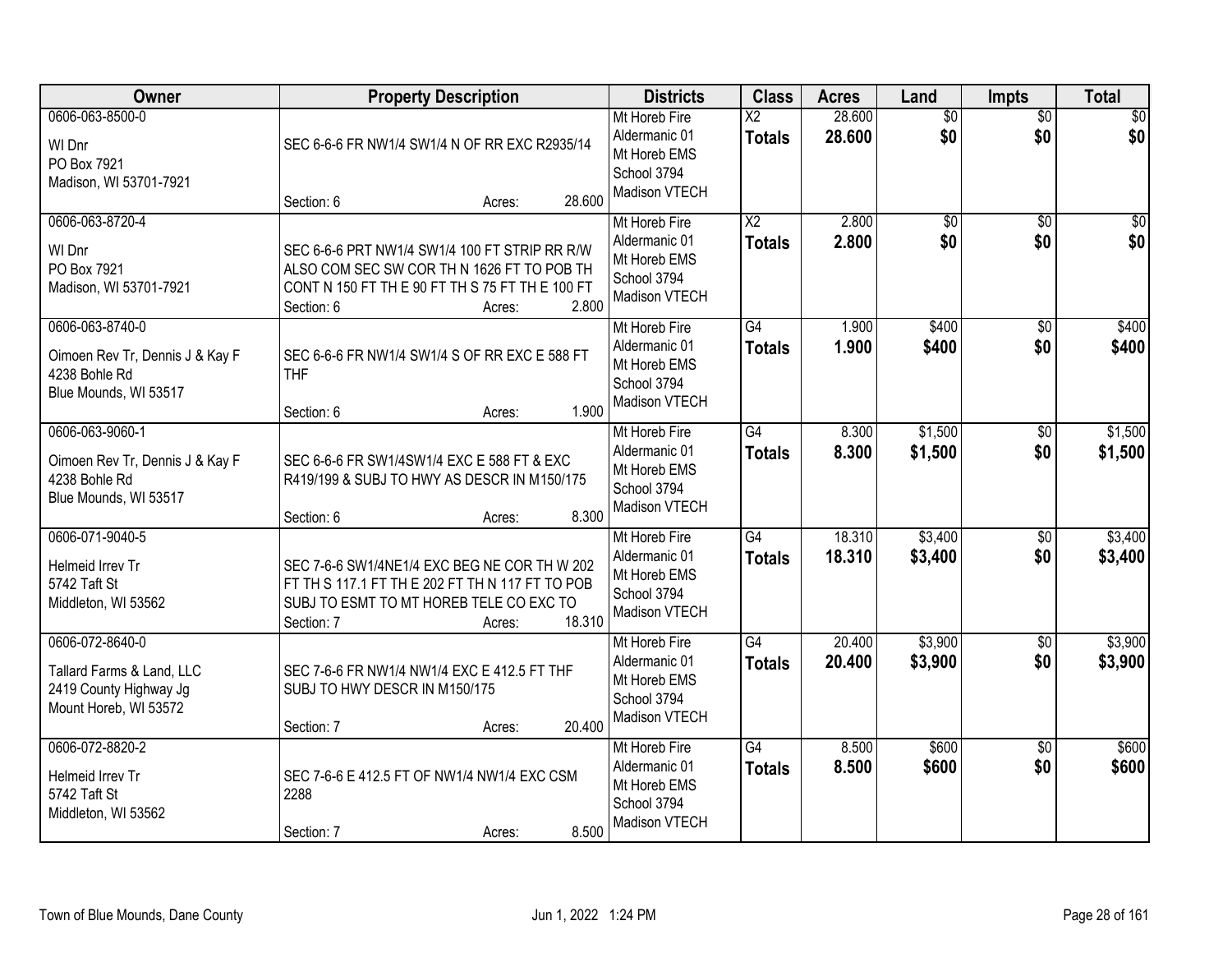| <b>Owner</b>                                                                                    | <b>Property Description</b>                                                                                                                                                  | <b>Districts</b>                                                               | <b>Class</b>                          | <b>Acres</b>              | Land                          | <b>Impts</b>                | <b>Total</b>                  |
|-------------------------------------------------------------------------------------------------|------------------------------------------------------------------------------------------------------------------------------------------------------------------------------|--------------------------------------------------------------------------------|---------------------------------------|---------------------------|-------------------------------|-----------------------------|-------------------------------|
| 0606-072-9000-2<br>Helmeid Irrev Tr<br>5742 Taft St<br>Middleton, WI 53562                      | SEC 7-6-6 PRT SW1/4NW1/4 E 412.5 FT THF EXC<br>CSM 2288 & TO STATE OF WIS DOT IN R3626/95 &<br>R419/165<br>7.400<br>Section: 7<br>Acres:                                     | Mt Horeb Fire<br>Aldermanic 01<br>Mt Horeb EMS<br>School 3794<br>Madison VTECH | $\overline{G4}$<br><b>Totals</b>      | 4.400<br>4.400            | \$800<br>\$800                | $\overline{50}$<br>\$0      | \$800<br>\$800                |
| 0606-072-9040-4<br>Tallard Farms & Land, LLC<br>2419 County Highway Jg<br>Mount Horeb, WI 53572 | SEC 7-6-6 FR SW1/4NW1/4 EXC E 412.5 FT & EXC<br>4.82 ACRES TO STATE FOR HWY DESCR IN<br>R413/376<br>20.600<br>Section: 7<br>Acres:                                           | Mt Horeb Fire<br>Aldermanic 01<br>Mt Horeb EMS<br>School 3794<br>Madison VTECH | G4<br><b>Totals</b>                   | 15.800<br>15.800          | \$3,400<br>\$3,400            | $\overline{50}$<br>\$0      | \$3,400<br>\$3,400            |
| 0606-072-9500-7<br>Helmeid Irrev Tr<br>5742 Taft St<br>Middleton, WI 53562                      | SEC 7-6-6 SE1/4NW1/4 EXC TO STATE OF WIS DOT<br>IN R3626/95 & R419/165<br>30.200<br>Section: 7<br>Acres:                                                                     | Mt Horeb Fire<br>Aldermanic 01<br>Mt Horeb EMS<br>School 3794<br>Madison VTECH | G4<br><b>Totals</b>                   | 27.000<br>27.000          | \$5,400<br>\$5,400            | \$0<br>\$0                  | \$5,400<br>\$5,400            |
| 0606-073-8500-8<br>Trout Creek Farms, LLC<br>4565 Oak Rd<br>Barneveld, WI 53507                 | SEC 7-6-6 FR NW1/4 SW1/4 EXC .58 ACRE HWY<br>DESCR IN R406/124 & .12 ACRE HWY DESCR IN<br>R2156/72-8/25/80<br>32.800<br>Section: 7<br>Acres:                                 | Mt Horeb Fire<br>Aldermanic 01<br>Mt Horeb EMS<br>School 3794<br>Madison VTECH | G4<br>G <sub>5</sub><br><b>Totals</b> | 29.210<br>3.070<br>32.280 | \$6,800<br>\$1,800<br>\$8,600 | $\sqrt[6]{3}$<br>\$0<br>\$0 | \$6,800<br>\$1,800<br>\$8,600 |
| 0606-073-8600-7<br>WI Dot<br>2101 Wright St<br>Madison, WI 53704                                | SEC 7-6-6 PRT NW1/4SW1/4 HWY REF LN DESCR AS<br>COM 101.28 FT N SEC W1/4 COR TH N85DEGE<br>778.25 FT ALL LAND LYG BETW 1/41/4 N LN & LN 160<br>0.000<br>Section: 7<br>Acres: | Mt Horeb Fire<br>Aldermanic 01<br>Mt Horeb EMS<br>School 3794<br>Madison VTECH | $\overline{X2}$<br><b>Totals</b>      | 0.000<br>0.000            | $\overline{50}$<br>\$0        | $\overline{50}$<br>\$0      | $\overline{50}$<br>\$0        |
| 0606-073-9000-1<br>Trout Creek Farms, LLC<br>4565 Oak Rd<br>Barneveld, WI 53507                 | SEC 7-6-6 FR SW1/4 SW1/4 EXC COM SW COR TH E<br>1094.3 FT N 49.5 FT W 750.75 FT SWLY TO POB<br>32.400<br>Section: 7<br>Acres:                                                | Mt Horeb Fire<br>Aldermanic 01<br>Mt Horeb EMS<br>School 3794<br>Madison VTECH | G4<br><b>Totals</b>                   | 32.400<br>32.400          | \$7,200<br>\$7,200            | \$0<br>\$0                  | \$7,200<br>\$7,200            |
| 0606-073-9270-5<br>Reini R. Straubhaar<br>11040 Straubhaar Rd<br>Blue Mounds, WI 53517          | SEC 7-6-6 PRT FR SW1/4 SW1/4 COM SW COR TH E<br>1094.3 FT N 49.5 FT W 750.75 FT SWLY TO POB<br>1.200<br>Section: 7<br>Acres:                                                 | Mt Horeb Fire<br>Aldermanic 01<br>Mt Horeb EMS<br>School 3794<br>Madison VTECH | G4<br><b>Totals</b>                   | 1.200<br>1.200            | \$100<br>\$100                | $\overline{30}$<br>\$0      | \$100<br>\$100                |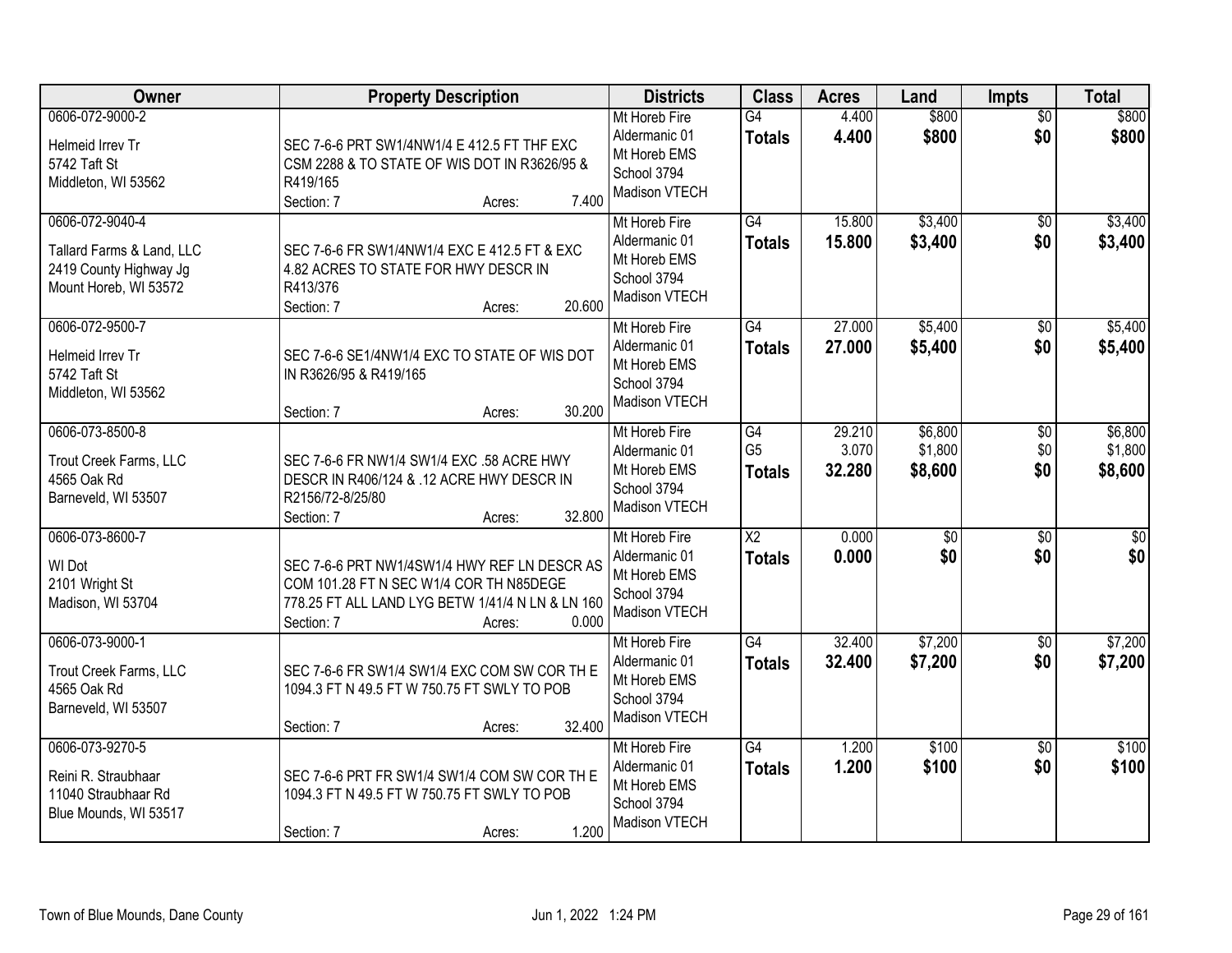| Owner                                                                                                          | <b>Property Description</b>                                                                                                                                                                                  | <b>Districts</b>                                                                               | <b>Class</b>                                       | <b>Acres</b>                       | Land                                     | <b>Impts</b>                                     | <b>Total</b>                               |
|----------------------------------------------------------------------------------------------------------------|--------------------------------------------------------------------------------------------------------------------------------------------------------------------------------------------------------------|------------------------------------------------------------------------------------------------|----------------------------------------------------|------------------------------------|------------------------------------------|--------------------------------------------------|--------------------------------------------|
| 0606-073-9965-0<br>Wisconsin State Historical Society<br>816 State St<br>Madison, WI 53703                     | SEC 7-6-6 PRT SW1/4SE1/4 & PRT SE1/4SW1/4<br>DESCR AS COM AT S1/4 COR OF SEC 7 TH W ALG<br>SEC LN 69.74 TH N 936.16 FT TO POB TH<br>0.250<br>Section: 7<br>Acres:                                            | Mt Horeb Fire<br>Aldermanic 01<br>Mt Horeb EMS<br>School 3794<br>Madison VTECH                 | $\overline{\text{X2}}$<br><b>Totals</b>            | 0.250<br>0.250                     | $\overline{50}$<br>\$0                   | $\overline{50}$<br>\$0                           | $\sqrt{30}$<br>\$0                         |
| 0606-074-8001-1<br>Van Camp Tr<br>837 Nordic Vw<br>Mount Horeb, WI 53572                                       | 2780 County Highway F<br>SEC 7-6-6 NE1/4 SE1/4 EXC HWY DESCR IN R411/339<br>& R7518/54-11/20/85 ALSO SEC 7-6-6 NE1/4 SE1/4<br>COM E1/4 COR SD SEC 7 TH N0DEG01'42"E 103.71<br>36.990<br>Section: 7<br>Acres: | Trash/recyle<br>Mt Horeb Fire<br>Aldermanic 01<br>Mt Horeb EMS<br>School 3794<br>Madison VTECH | G4<br>G <sub>5</sub><br>G7<br><b>Totals</b>        | 33.550<br>1.000<br>2.440<br>36.990 | \$6,700<br>\$600<br>\$48,600<br>\$55,900 | $\overline{50}$<br>\$0<br>\$156,600<br>\$156,600 | \$6,700<br>\$600<br>\$205,200<br>\$212,500 |
| 0606-074-9040-0<br>Kermicle Tr, Jerry L & Dorothea J<br>4261 Cleveland Rd<br>Cross Plains, WI 53528            | SEC 7-6-6 PRT E1/2 SW1/4 & PRT W1/2 SE1/4 DESCR<br>AS COM AT S1/4 COR OF SD SEC 7 TH<br>S89DEG52'10"E 1312.19 FT TH N0DEG06'49"E 287.05<br>41.250<br>Section: 7<br>Acres:                                    | Mt Horeb Fire<br>Aldermanic 01<br>Mt Horeb EMS<br>School 3794<br>Madison VTECH                 | $\overline{G4}$<br><b>Totals</b>                   | 41.250<br>41.250                   | \$10,500<br>\$10,500                     | \$0<br>\$0                                       | \$10,500<br>\$10,500                       |
| 0606-074-9180-3<br>Valonne C. Eckel<br>10952 Eckel Rd<br>Blue Mounds, WI 53517                                 | 10952 Eckel Rd<br>LOT 1 CSM 420 CS2/201&202-10/26/70 DESCR AS<br>SEC 7-6-6 PRT SW1/4SE1/4 & PRT SE1/4SW1/4 ALSO<br>COM AT PT A TH S28DEGE 60 FT TO PT TO INCL ALL<br>Section: 7<br>2.000<br>Acres:           | Trash/recyle<br>Mt Horeb Fire<br>Aldermanic 01<br>Mt Horeb EMS<br>School 3794<br>Madison VTECH | $\overline{G1}$<br>G <sub>6</sub><br><b>Totals</b> | 1.000<br>1.000<br>2.000            | \$85,000<br>\$3,600<br>\$88,600          | \$180,000<br>\$0<br>\$180,000                    | \$265,000<br>\$3,600<br>\$268,600          |
| 0606-074-9410-0<br>Grundahl Enterprise, LLC<br>10949 Blackhawk Dr<br>Blue Mounds, WI 53517                     | LOT 1 CSM 12321 CS76/220&221-11/21/2007 DESCR<br>AS SEC 7-6-6 PRT W1/2 SE1/4 (3.375 ACRES INCL<br>R/W) INCL EASE IN DOC 4637102<br>3.375<br>Section: 7<br>Acres:                                             | Mt Horeb Fire<br>Aldermanic 01<br>Mt Horeb EMS<br>School 3794<br>Madison VTECH                 | G4<br>G <sub>5</sub><br><b>Totals</b>              | 3.225<br>0.150<br>3.375            | \$1,000<br>\$100<br>\$1,100              | \$0<br>\$0<br>\$0                                | \$1,000<br>\$100<br>\$1,100                |
| 0606-074-9425-0<br>Grundahl Enterprise, LLC<br>10949 Blackhawk Dr<br>Blue Mounds, WI 53517                     | LOT 2 CSM 12321 CS76/220&221-11/21/2007 DESCR<br>AS SEC 7-6-6 PRT W1/2 SE1/4 (3.375 ACRES INCL<br>R/W) INCL EASE IN DOC 4637102<br>3.375<br>Section: 7<br>Acres:                                             | Mt Horeb Fire<br>Aldermanic 01<br>Mt Horeb EMS<br>School 3794<br>Madison VTECH                 | G4<br>G <sub>5</sub><br><b>Totals</b>              | 3.225<br>0.150<br>3.375            | \$1,000<br>\$100<br>\$1,100              | $\overline{50}$<br>\$0<br>\$0                    | \$1,000<br>\$100<br>\$1,100                |
| 0606-074-9440-0<br><b>Starlight Veterinary Properties, LLC</b><br>10542 County Highway A<br>Mt Horeb, WI 53572 | 10902 Eckel Rd<br>LOT 3 CSM 12321 CS76/220&221-11/21/2007 DESCR<br>AS SEC 7-6-6 PRT W1/2 SE1/4 (4.698 ACRES INCL<br>R/W) INCL EASE IN DOC 4637102<br>4.698<br>Section: 7<br>Acres:                           | Mt Horeb Fire<br>Aldermanic 01<br>Mt Horeb EMS<br>School 3794<br>Madison VTECH                 | $\overline{G2}$<br><b>Totals</b>                   | 4.698<br>4.698                     | \$109,000<br>\$109,000                   | \$357,600<br>\$357,600                           | \$466,600<br>\$466,600                     |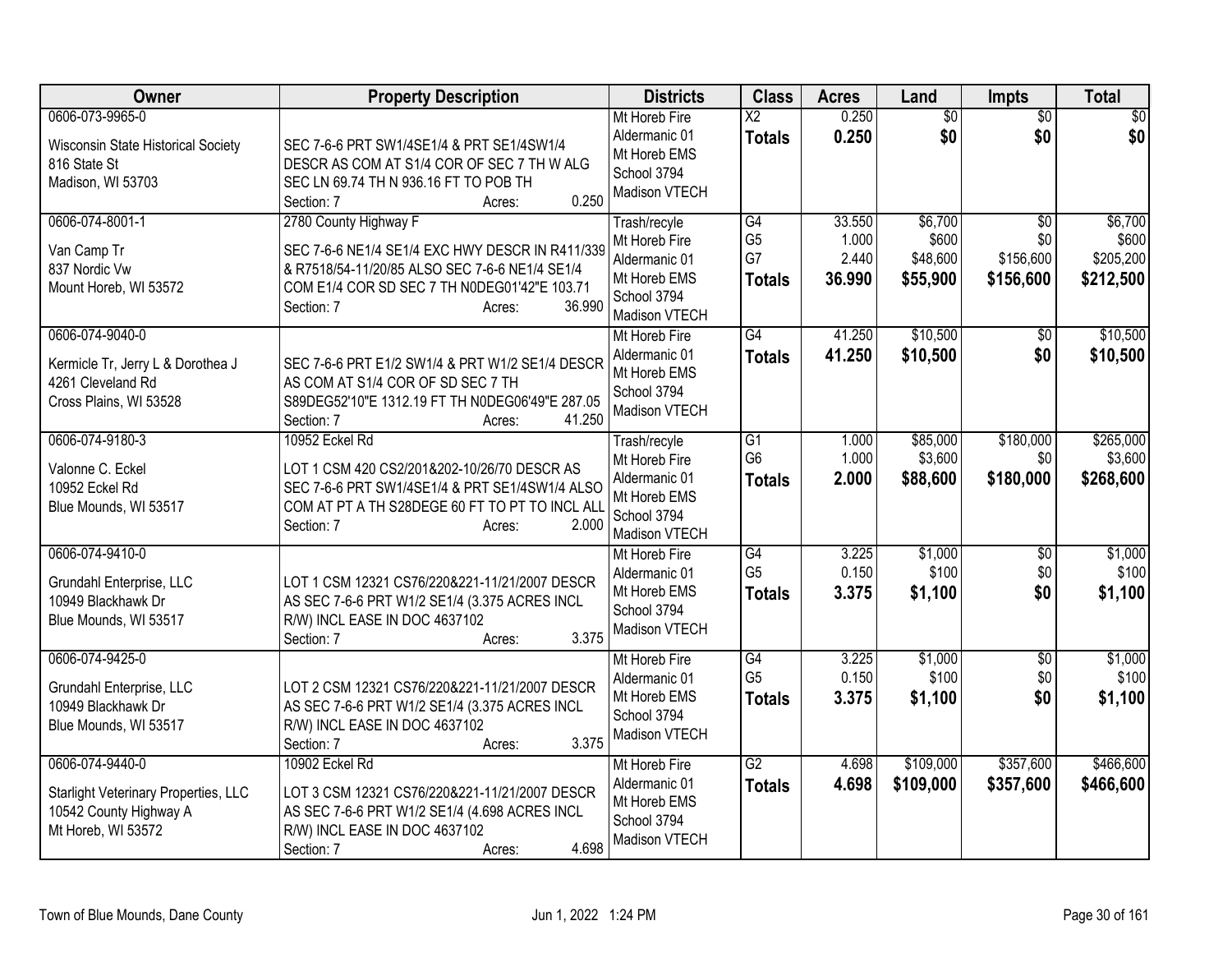| Owner                                                                                                               | <b>Property Description</b>                                                                                                                                                                               | <b>Districts</b>                                                                               | <b>Class</b>                                      | <b>Acres</b>                      | Land                                  | <b>Impts</b>                         | <b>Total</b>                          |
|---------------------------------------------------------------------------------------------------------------------|-----------------------------------------------------------------------------------------------------------------------------------------------------------------------------------------------------------|------------------------------------------------------------------------------------------------|---------------------------------------------------|-----------------------------------|---------------------------------------|--------------------------------------|---------------------------------------|
| 0606-074-9455-0<br>Kermicle Tr, Jerry L & Dorothea J<br>4261 Cleveland Rd<br>Cross Plains, WI 53528                 | LOT 4 CSM 12321 CS76/220&221-11/21/2007 DESCR<br>AS SEC 7-6-6 PRT W1/2 SE1/4 (4.312 ACRES INCL<br>R/W) INCL EASE IN DOC 4637102<br>4.312<br>Section: 7<br>Acres:                                          | Mt Horeb Fire<br>Aldermanic 01<br>Mt Horeb EMS<br>School 3794<br>Madison VTECH                 | $\overline{G4}$<br><b>Totals</b>                  | 4.312<br>4.312                    | \$1,300<br>\$1,300                    | $\overline{50}$<br>\$0               | \$1,300<br>\$1,300                    |
| 0606-074-9500-5<br>Van Camp Tr<br>837 Nordic Vw<br>Mount Horeb, WI 53572                                            | SEC 7-6-6 SE1/4 SE1/4<br>40.000<br>Section: 7<br>Acres:                                                                                                                                                   | Mt Horeb Fire<br>Aldermanic 01<br>Mt Horeb EMS<br>School 3794<br>Madison VTECH                 | G4<br><b>Totals</b>                               | 40.000<br>40.000                  | \$8,600<br>\$8,600                    | $\overline{50}$<br>\$0               | \$8,600<br>\$8,600                    |
| 0606-081-8010-0<br>Gary F. Zwettler<br>Connie Zwettler-Henderson<br>3619 County Highway Jg<br>Blue Mounds, WI 53517 | LOT 1 CSM 11746 CS72/46&47-4/27/2006 DESCR AS<br>SEC 8-6-6 PRT NE1/4NE1/4 (11.607 ACRES)<br>11.607<br>Section: 8<br>Acres:                                                                                | Mt Horeb Fire<br>Aldermanic 01<br>Mt Horeb EMS<br>School 3794<br>Madison VTECH                 | G4<br>G <sub>5</sub><br>G5M<br><b>Totals</b>      | 5.007<br>1.500<br>5.100<br>11.607 | \$900<br>\$900<br>\$9,200<br>\$11,000 | $\overline{30}$<br>\$0<br>\$0<br>\$0 | \$900<br>\$900<br>\$9,200<br>\$11,000 |
| 0606-081-8020-0<br>Blue Mounds, Town of<br>10560 Blue Rock Rd<br>Mt Horeb, WI 53572                                 | 10566 Blue Vista Rd<br>LOT 2 CSM 11746 CS72/46&47-4/27/2006 DESCR AS<br>SEC 8-6-6 PRT NE1/4NE1/4 (2.334 ACRES)<br>2.334<br>Section: 8<br>Acres:                                                           | Mt Horeb Fire<br>Aldermanic 01<br>Mt Horeb EMS<br>School 3794<br>Madison VTECH                 | X4<br><b>Totals</b>                               | 2.334<br>2.334                    | $\overline{30}$<br>\$0                | $\overline{50}$<br>\$0               | $\overline{50}$<br>\$0                |
| 0606-081-8050-3<br>Ronald L. Fargo<br>Joyce E. Fargo<br>3634 County Highway Jg<br>Blue Mounds, WI 53517             | 3634 County Highway Jg<br>SEC 8-6-6 PRT NE1/4NE1/4 COM SEC N1/4 COR TH<br>N89DEGE 1479.05 FT TO POB TH CONT N89DEGE<br>680 FT TO C/L CTH JG TH ALG SD C/L ON CRV TO L<br>6.600<br>Section: 8<br>Acres:    | Trash/recyle<br>Mt Horeb Fire<br>Aldermanic 01<br>Mt Horeb EMS<br>School 3794<br>Madison VTECH | G1<br>G <sub>6</sub><br><b>Totals</b>             | 1.000<br>5.600<br>6.600           | \$85,000<br>\$20,200<br>\$105,200     | \$226,000<br>\$0<br>\$226,000        | \$311,000<br>\$20,200<br>\$331,200    |
| 0606-081-8200-1<br>WI Dnr<br>PO Box 7921<br>Madison, WI 53701-7921                                                  | SEC 8-6-6 RR R/W THRU NE1/4NE1/4, NW1/4NE1/4,<br>NE1/4NW1/4 & NW1/4NW1/4 SUBJ TO ACCESS ESMT<br>IN DOC #3652144<br>19.000<br>Section: 8<br>Acres:                                                         | Mt Horeb Fire<br>Aldermanic 01<br>Mt Horeb EMS<br>School 3794<br>Madison VTECH                 | $\overline{X2}$<br><b>Totals</b>                  | 19.000<br>19,000                  | $\overline{50}$<br>\$0                | $\overline{50}$<br>\$0               | $\sqrt{50}$<br>\$0                    |
| 0606-081-8560-0<br>Stuart Hodgson<br>Lynn Hodgson<br>10642 County Highway Id<br>Blue Mounds, WI 53517               | 10642 County Highway Id<br>LOT 1 CSM 15212 CS108/120&122-8/19/2019 F/K/A<br>LOT 2 CSM 11154 CS67/141&142-8/20/2004 DESCR<br>AS SEC 8-6-8 PRT NW1/4NE1/4 & PRT NE1/4NE1/4<br>5.018<br>Section: 8<br>Acres: | Trash/recyle<br>Mt Horeb Fire<br>Aldermanic 01<br>Mt Horeb EMS<br>School 3794<br>Madison VTECH | G <sub>1</sub><br>G <sub>6</sub><br><b>Totals</b> | 3.018<br>2.000<br>5.018           | \$91,600<br>\$7,200<br>\$98,800       | \$470,700<br>\$0<br>\$470,700        | \$562,300<br>\$7,200<br>\$569,500     |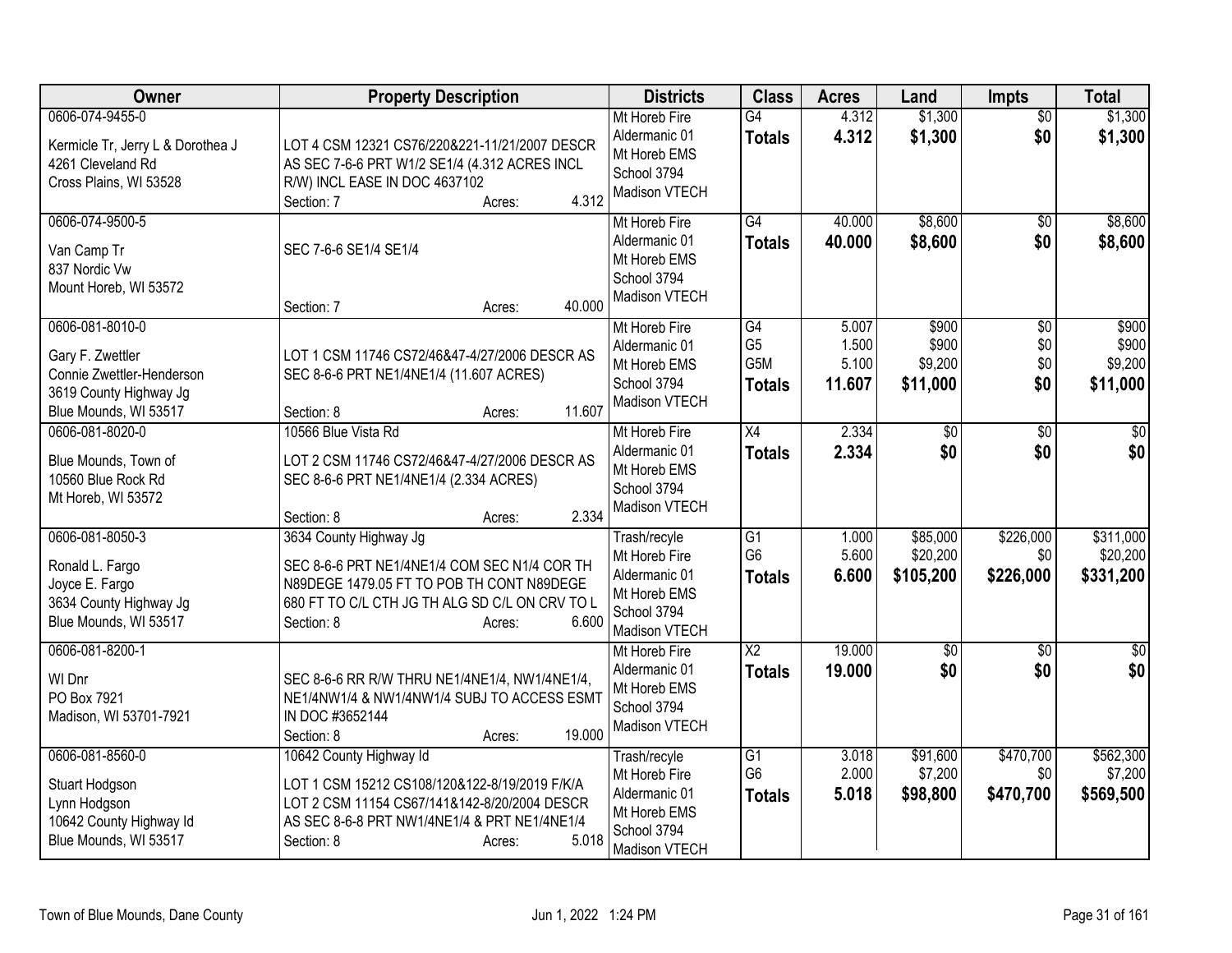| Owner                        | <b>Property Description</b>                       | <b>Districts</b>             | <b>Class</b>    | <b>Acres</b> | Land     | <b>Impts</b>    | <b>Total</b> |
|------------------------------|---------------------------------------------------|------------------------------|-----------------|--------------|----------|-----------------|--------------|
| 0606-081-8585-0              | County Highway Id                                 | Trash/recyle                 | $\overline{G4}$ | 5.500        | \$1,500  | $\overline{50}$ | \$1,500      |
| Stuart Hodgson               | LOT 2 CSM 15212 CS108/120&122-8/19/2019 F/K/A     | Mt Horeb Fire                | G <sub>5</sub>  | 6.395        | \$19,200 | \$0             | \$19,200     |
| Lynn Hodgson                 | LOT 2 CSM 11154 CS67/141&142-8/20/2004 DESCR      | Aldermanic 01                | G5M             | 1.000        | \$1,800  | \$0             | \$1,800      |
| 10642 County Highway Id      | AS SEC 8-6-8 PRT NW1/4NE1/4 & PRT NE1/4NE1/4      | Mt Horeb EMS                 | <b>Totals</b>   | 12.895       | \$22,500 | \$0             | \$22,500     |
| Blue Mounds, WI 53517        | 12.895<br>Section: 8<br>Acres:                    | School 3794                  |                 |              |          |                 |              |
|                              |                                                   | Madison VTECH                |                 |              |          |                 |              |
| 0606-081-8610-0              | 10676 County Highway Id                           | Trash/recyle                 | G1              | 1.000        | \$85,000 | \$148,500       | \$233,500    |
| Michael J. Zweifel           | LOT 1 CSM 11154 CS67/141&142-8/20/2004 DESCR      | Mt Horeb Fire                | G <sub>5</sub>  | 4.008        | \$12,000 | \$0             | \$12,000     |
| Tanya J. Zweifel             | AS SEC 8-6-8 PRT N1/2 NE1/4 (5.008 ACRES EXCL     | Aldermanic 01                | <b>Totals</b>   | 5.008        | \$97,000 | \$148,500       | \$245,500    |
| 10676 County Highway Id      | $R/W$ )                                           | Mt Horeb EMS                 |                 |              |          |                 |              |
| Blue Mounds, WI 53517        | 5.008<br>Section: 8<br>Acres:                     | School 3794<br>Madison VTECH |                 |              |          |                 |              |
| 0606-081-8660-0              |                                                   | Mt Horeb Fire                | G4              | 2.500        | \$600    | $\sqrt{6}$      | \$600        |
|                              |                                                   | Aldermanic 01                |                 |              |          |                 |              |
| Ronald L. Fargo              | PRT LOT 2 CSM 11154 CS67/141&142-8/20/2004        | Mt Horeb EMS                 | <b>Totals</b>   | 2.500        | \$600    | \$0             | \$600        |
| Joyce E. Fargo               | DESCR AS SEC 8-6-8 COM N1/4 COR SEC 8 TH          | School 3794                  |                 |              |          |                 |              |
| 3634 County Highway Jg       | N89DEG51'12"E 1479.05 FT TH S18 DEG W 417.10 FT   | Madison VTECH                |                 |              |          |                 |              |
| Blue Mounds, WI 53517        | 2.500<br>Section: 8<br>Acres:                     |                              |                 |              |          |                 |              |
| 0606-081-8680-1              | 2930 County Highway F                             | Trash/recyle                 | G1              | 2.300        | \$93,400 | \$147,700       | \$241,100    |
| Steven L. Tracy              | SEC 8-6-6 PRT NW1/4 NE1/4 BEG 560 FT S OF NW      | Mt Horeb Fire                | <b>Totals</b>   | 2.300        | \$93,400 | \$147,700       | \$241,100    |
| Nancy J. Tracy               | COR, TH E 142 FT, SELY 342 FT TO C/L USH 18       | Aldermanic 01                |                 |              |          |                 |              |
| 2930 County Highway F        | SWLY ALG SD C/L 322 FT TO W LN, N 485 FT TO POB   | Mt Horeb EMS                 |                 |              |          |                 |              |
| Blue Mounds, WI 53517        | Section: 8<br>2.300<br>Acres:                     | School 3794                  |                 |              |          |                 |              |
|                              |                                                   | Madison VTECH                |                 |              |          |                 |              |
| 0606-081-8720-2              | 2910 Cave of the Mounds Rd                        | Trash/recyle                 | $\overline{G1}$ | 1.000        | \$85,000 | \$111,400       | \$196,400    |
| Ludington Living Tr, Susan I | SEC 8-6-6 PRT NW1/4 NE1/4 COM AT INTS OF S LN     | Mt Horeb Fire                | <b>Totals</b>   | 1.000        | \$85,000 | \$111,400       | \$196,400    |
| 2910 Cave of the Mounds Rd   | HWY & W LN TH S 102 FT TH E 138.6 FT TH           | Aldermanic 01                |                 |              |          |                 |              |
| Blue Mounds, WI 53517        | N4DEG01'E 156.7 FT TO RR TH W TO POB ALSO TRI     | Mt Horeb EMS                 |                 |              |          |                 |              |
|                              | 1.000<br>Section: 8<br>Acres:                     | School 3794                  |                 |              |          |                 |              |
|                              |                                                   | Madison VTECH                |                 |              |          |                 |              |
| 0606-081-8725-7              |                                                   | Mt Horeb Fire                | $\overline{G4}$ | 0.330        | \$100    | $\overline{50}$ | \$100        |
| Ludington Living Tr, Susan I | SEC 8-6-6 PRT NW1/4NE1/4 COM SEC N1/4 COR TH      | Aldermanic 01                | <b>Totals</b>   | 0.330        | \$100    | \$0             | \$100        |
| 2910 Cave of the Mounds Rd   | S00DEG03'27"E ALG N-S 1/4 LN SD SEC 1067.94 FT    | Mt Horeb EMS<br>School 3794  |                 |              |          |                 |              |
| Blue Mounds, WI 53517        | TO S LN CTH ID & N LN OF PRCL DESCR IN            |                              |                 |              |          |                 |              |
|                              | 0.330<br>Section: 8<br>Acres:                     | Madison VTECH                |                 |              |          |                 |              |
| 0606-081-8761-3              | 10581 County Highway Id                           | Mt Horeb Fire                | $\overline{G2}$ | 0.250        | \$50,900 | $\overline{50}$ | \$50,900     |
| Rolf S. Forshaug             | SEC 8-6-6 PRT N1/2 NE1/4 LYG S OF RR R/W EXC      | Aldermanic 01                | G4              | 20.420       | \$6,200  | \$0             | \$6,200      |
| Leigh A. Forshaug            | D615/401, D616/372, D731/326, R213/233, & USH 151 | Mt Horeb EMS                 | <b>Totals</b>   | 20.670       | \$57,100 | \$0             | \$57,100     |
| 3962 Forshaug Rd             | IN R1773/25 EXC R16112/36 TOG W/ACCESS ESMT II    | School 3794                  |                 |              |          |                 |              |
| Black Earth, WI 53515        | 20.670<br>Section: 8<br>Acres:                    | Madison VTECH                |                 |              |          |                 |              |
|                              |                                                   |                              |                 |              |          |                 |              |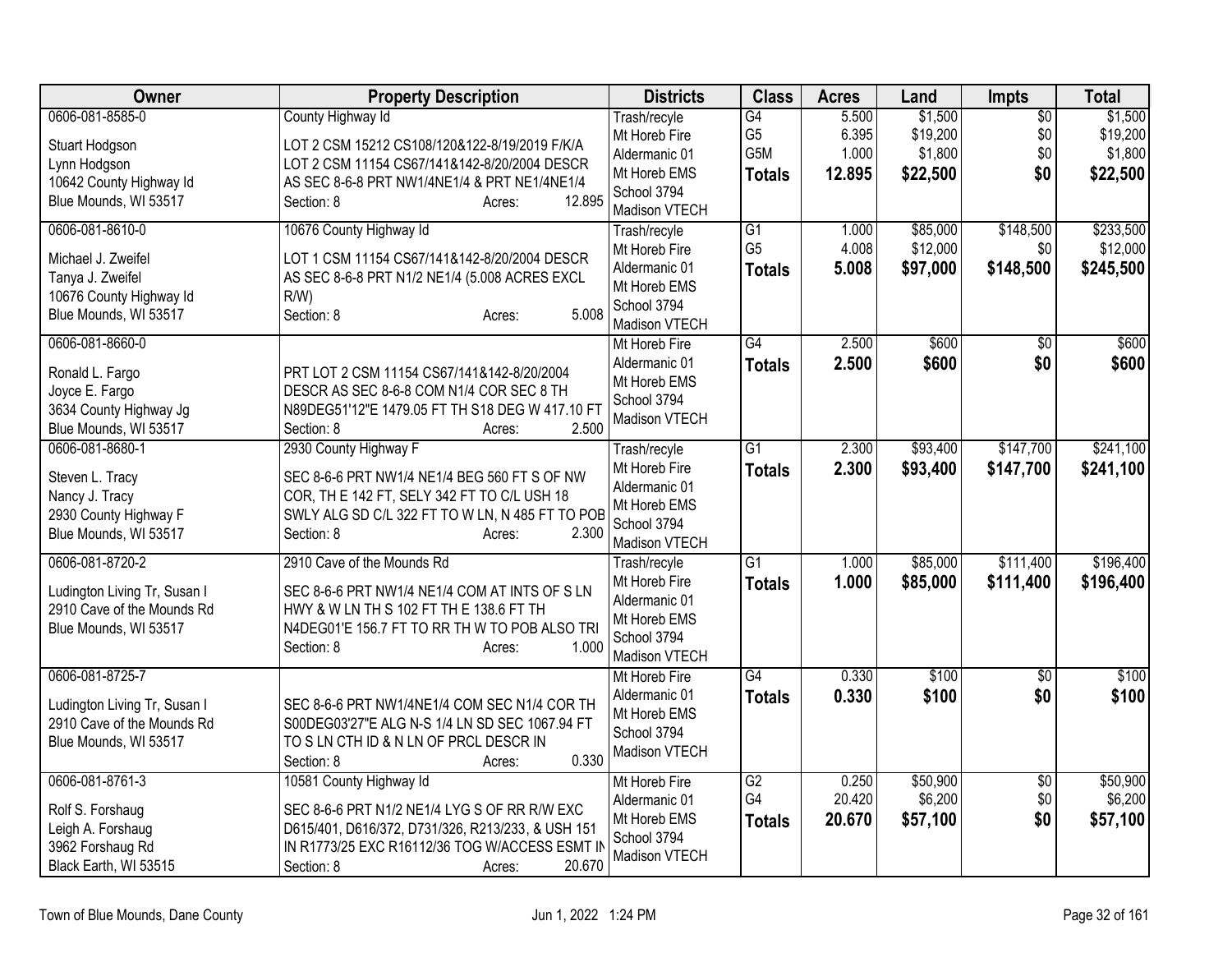| <b>Owner</b>                                                                                           | <b>Property Description</b>                                                                                                                                                                                | <b>Districts</b>                                                                               | <b>Class</b>                          | <b>Acres</b>              | Land                           | <b>Impts</b>           | <b>Total</b>                   |
|--------------------------------------------------------------------------------------------------------|------------------------------------------------------------------------------------------------------------------------------------------------------------------------------------------------------------|------------------------------------------------------------------------------------------------|---------------------------------------|---------------------------|--------------------------------|------------------------|--------------------------------|
| 0606-081-9000-1<br>Rolf S. Forshaug<br>Leigh A. Forshaug<br>3962 Forshaug Rd<br>Black Earth, WI 53515  | SEC 8-6-6 SW1/4 NE1/4 EXC 9.5A HWY IN R417/315 &<br>IN R1773/25<br>29.600<br>Section: 8<br>Acres:                                                                                                          | Mt Horeb Fire<br>Aldermanic 01<br>Mt Horeb EMS<br>School 3794<br>Madison VTECH                 | $\overline{G4}$<br><b>Totals</b>      | 29.600<br>29.600          | \$6,200<br>\$6,200             | $\overline{50}$<br>\$0 | \$6,200<br>\$6,200             |
| 0606-081-9500-6<br>Rolf S. Forshaug<br>Leigh A. Forshaug<br>3962 Forshaug Rd<br>Black Earth, WI 53515  | SEC 8-6-6 SE1/4 NE1/4 EXC 7.4A HWY IN R417/315 &<br>IN R1773/25<br>33.200<br>Section: 8<br>Acres:                                                                                                          | Mt Horeb Fire<br>Aldermanic 01<br>Mt Horeb EMS<br>School 3794<br>Madison VTECH                 | G4<br>G <sub>5</sub><br><b>Totals</b> | 27.980<br>5.220<br>33.200 | \$7,600<br>\$3,100<br>\$10,700 | \$0<br>\$0<br>\$0      | \$7,600<br>\$3,100<br>\$10,700 |
| 0606-082-8245-0<br>Burr Oak Savannah, LLC<br>1809 Springdale St Ste 204<br>Mount Horeb, WI 53572       | SEC 8-6-6 PRT NE1/4NW1/4, PRT SE1/4NW1/4, PRT<br>SW1/4NW1/4 & PRT NW1/4NW1/4 DESCR AS COM AT<br>W1/4 COR OF SD SEC 8 TH N0DEG00'22"W 1249.31<br>8.300<br>Section: 8<br>Acres:                              | Mt Horeb Fire<br>Aldermanic 01<br>Mt Horeb EMS<br>School 3794<br>Madison VTECH                 | $\overline{G6}$<br><b>Totals</b>      | 8.300<br>8.300            | \$29,900<br>\$29,900           | \$0<br>\$0             | \$29,900<br>\$29,900           |
| 0606-082-8430-2<br>Steven L. Tracy<br>Nancy J. Tracy<br>2930 County Highway F<br>Blue Mounds, WI 53517 | SEC 8-6-6 PRT NE1/4 NW1/4 BEG 550 FT S OF NE<br>COR TH W 177.2 FT TO C/L HWY SELY 301.3 FT TO E<br>LN N TO POB<br>2.000<br>Section: 8<br>Acres:                                                            | Mt Horeb Fire<br>Aldermanic 01<br>Mt Horeb EMS<br>School 3794<br>Madison VTECH                 | $\overline{G6}$<br><b>Totals</b>      | 2.000<br>2.000            | \$7,200<br>\$7,200             | $\overline{50}$<br>\$0 | \$7,200<br>\$7,200             |
| 0606-082-8700-0<br>Burr Oak Savannah, LLC<br><b>PO Box 148</b><br>Blue Mounds, WI 53517                | LOT 1 CSM 11578 CS70/293&296-10/28/2005 DESCR<br>AS SEC 5-6-6 PRT SW1/4SW1/4 & SEC 8-6-6 PRT<br>N1/2NW1/4 & PRT NW1/4NE1/4 (25.11 ACRES EXCL<br>25.110<br>Section: 8<br>Acres:                             | Mt Horeb Fire<br>Aldermanic 01<br>Mt Horeb EMS<br>School 3794<br>Madison VTECH                 | $\overline{G6}$<br><b>Totals</b>      | 25.110<br>25.110          | \$90,400<br>\$90,400           | $\overline{30}$<br>\$0 | \$90,400<br>\$90,400           |
| 0606-082-8740-0<br>Joseph M. Klimczak<br>Ann E. Wescott<br>PO Box 66<br>Blue Mounds, WI 53517          | 2951 Cave of the Mounds Rd<br>LOT 2 CSM 11578 CS70/293&296-10/28/2005 DESCR<br>AS SEC 5-6-6 PRT SW1/4SW1/4 & SEC 8-6-6 PRT<br>N1/2NW1/4 & PRT NW1/4NE1/4 (2.39 ACRES EXCL<br>2.390<br>Section: 8<br>Acres: | Trash/recyle<br>Mt Horeb Fire<br>Aldermanic 01<br>Mt Horeb EMS<br>School 3794<br>Madison VTECH | $\overline{G1}$<br><b>Totals</b>      | 2.390<br>2.390            | \$94,000<br>\$94,000           | \$269,300<br>\$269,300 | \$363,300<br>\$363,300         |
| 0606-082-8780-0<br>Joseph M. Klimczak<br>Ann E. Wescott<br>PO Box 66<br>Blue Mounds, WI 53517          | 2963 Cave of the Mounds Rd<br>LOT 3 CSM 11578 CS70/293&296-10/28/2005 DESCR<br>AS SEC 5-6-6 PRT SW1/4SW1/4 & SEC 8-6-6 PRT<br>N1/2NW1/4 & PRT NW1/4NE1/4 (2.95 ACRES EXCL<br>2.950<br>Section: 8<br>Acres: | Trash/recyle<br>Mt Horeb Fire<br>Aldermanic 01<br>Mt Horeb EMS<br>School 3794<br>Madison VTECH | $\overline{G1}$<br><b>Totals</b>      | 2.950<br>2.950            | \$97,700<br>\$97,700           | \$55,000<br>\$55,000   | \$152,700<br>\$152,700         |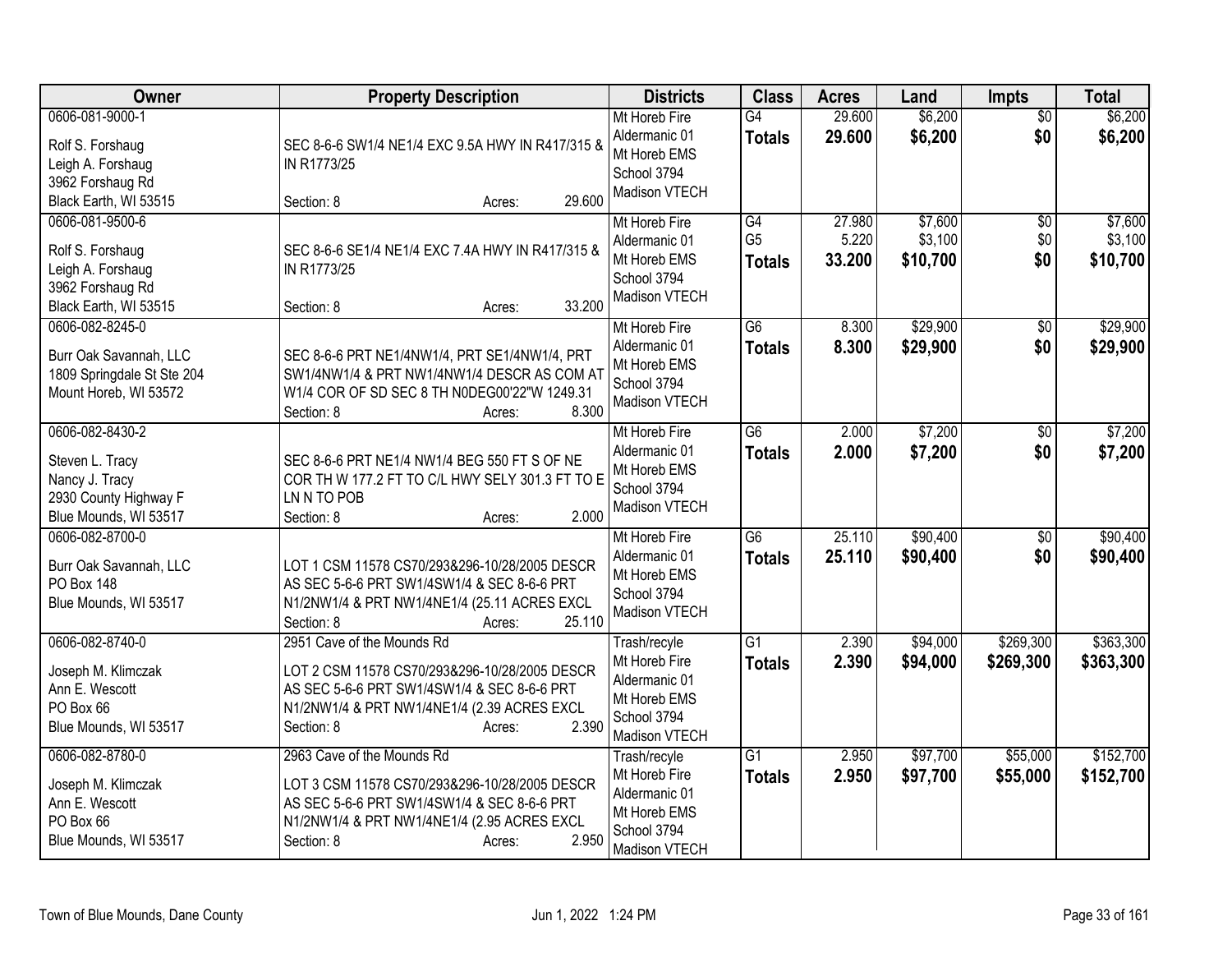| Owner                                                                                                              | <b>Property Description</b>                                                                                                                                                                             | <b>Districts</b>                                                                               | <b>Class</b>                                                    | <b>Acres</b>                               | Land                                                    | <b>Impts</b>                                | <b>Total</b>                                            |
|--------------------------------------------------------------------------------------------------------------------|---------------------------------------------------------------------------------------------------------------------------------------------------------------------------------------------------------|------------------------------------------------------------------------------------------------|-----------------------------------------------------------------|--------------------------------------------|---------------------------------------------------------|---------------------------------------------|---------------------------------------------------------|
| 0606-082-8820-0<br>Ebeneezer Brigham, LLC                                                                          | 2975 Cave of the Mounds Rd<br>LOT 4 CSM 11578 CS70/293&296-10/28/2005 DESCR                                                                                                                             | Mt Horeb Fire<br>Aldermanic 01                                                                 | G2<br><b>Totals</b>                                             | 15.830<br>15.830                           | \$393,900<br>\$393,900                                  | \$534,700<br>\$534,700                      | \$928,600<br>\$928,600                                  |
| PO Box 148<br>Blue Mounds, WI 53517                                                                                | AS SEC 5-6-6 PRT SW1/4SW1/4 & SEC 8-6-6 PRT N1/2<br>NW1/4 & PRT NW1/4NE1/4 (15.83 ACRES EXCL R/W)<br>15.830<br>Section: 5<br>Acres:                                                                     | Mt Horeb EMS<br>School 3794<br>Madison VTECH                                                   |                                                                 |                                            |                                                         |                                             |                                                         |
| 0606-082-9002-8<br>Rolf S. Forshaug<br>Leigh A. Forshaug<br>3962 Forshaug Rd<br>Black Earth, WI 53515              | SEC 8-6-6 SW14/NW1/4 EXC HWY IN M60/53.<br>M112/195, R1773/15 & R2935/14 EXC LOT 1 CSM 4164<br>& EXC CSM 6100 ALG W/ACCESS ESMT EXC CSM<br>22.780<br>Section: 8<br>Acres:                               | Mt Horeb Fire<br>Aldermanic 01<br>Mt Horeb EMS<br>School 3794<br>Madison VTECH                 | G4<br><b>Totals</b>                                             | 12.000<br>12.000                           | \$2,500<br>\$2,500                                      | \$0<br>\$0                                  | \$2,500<br>\$2,500                                      |
| 0606-082-9140-1<br>Steven D. Rosemeyer<br>Lindsay D. Rosemeyer<br>10801 County Highway Id<br>Blue Mounds, WI 53517 | 10801 County Highway Id<br>LOT 1 CSM 4164 CS17/251&252-7/29/83 DESCR AS<br>SEC 8-6-6 PRT SW1/4 NW1/4 SUBJ TO HWY IN<br>M112/195 ACROSS NLY 50 FT SUBJ TO ESMTS OF<br>3.760<br>Section: 8<br>Acres:      | Trash/recyle<br>Mt Horeb Fire<br>Aldermanic 01<br>Mt Horeb EMS<br>School 3794<br>Madison VTECH | $\overline{G1}$<br><b>Totals</b>                                | 2.900<br>2.900                             | \$97,400<br>\$97,400                                    | \$237,300<br>\$237,300                      | \$334,700<br>\$334,700                                  |
| 0606-082-9170-5<br>George L. Jensen<br>Cathie J. Jensen<br>10797 County Highway Id<br>Blue Mounds, WI 53517        | 10797 County Highway Id<br>LOT 1 CSM 6100 CS29/144&145-5/8/90 DESCR AS<br>SEC 8-6-6 PRT S1/2 NW1/4 CONT 6.06 ACRES SUBJ<br>TO ACCESS ESMT SUBJ TO JT DRIVEWAY AGRMT IN<br>6.060<br>Section: 8<br>Acres: | Trash/recyle<br>Mt Horeb Fire<br>Aldermanic 01<br>Mt Horeb EMS<br>School 3794<br>Madison VTECH | $\overline{G1}$<br>G <sub>6</sub><br><b>Totals</b>              | 1.000<br>5.060<br>6.060                    | \$85,000<br>\$18,200<br>\$103,200                       | \$258,500<br>\$0<br>\$258,500               | \$343,500<br>\$18,200<br>\$361,700                      |
| 0606-082-9200-8<br>James C. Ferrill et al<br>c/o Darcy Ferrill<br>2355 NE Arthur St<br>Minneapolis, MN 55418       | 10787 County Highway Id<br>LOT 2 CSM 6100 CS29/144&145-5/8/90 DESCR AS<br>SEC 8-6-6 PRT S1/2 NW1/4 CONT 4.63 ACRES ALG<br>W/ACCESS ESMT TOG W/JT DRIVEWAY AGRMT IN<br>Section: 8<br>4.630<br>Acres:     | Trash/recyle<br>Mt Horeb Fire<br>Aldermanic 01<br>Mt Horeb EMS<br>School 3794<br>Madison VTECH | $\overline{G1}$<br><b>Totals</b>                                | 3.900<br>3.900                             | \$103,800<br>\$103,800                                  | \$287,400<br>\$287,400                      | \$391,200<br>\$391,200                                  |
| 0606-082-9230-2<br>Jason A. Schisler<br>Kristine J. Schisler<br>10731 County Highway Id<br>Blue Mounds, WI 53517   | 10731 County Highway Id<br>LOT 3 CSM 6100 CS29/144&145-5/8/90 DESCR AS<br>SEC 8-6-6 PRT S1/2 NW1/4 CONT 4.59 ACRES SUBJ<br>TO ACCESS ESMT SUBJ TO JT DRIVEWAY AGRMT IN<br>Section: 8<br>4.590<br>Acres: | Trash/recyle<br>Mt Horeb Fire<br>Aldermanic 01<br>Mt Horeb EMS<br>School 3794<br>Madison VTECH | $\overline{G1}$<br><b>Totals</b>                                | 4.590<br>4.590                             | \$108,300<br>\$108,300                                  | \$382,300<br>\$382,300                      | \$490,600<br>\$490,600                                  |
| 0606-082-9510-3<br>Rolf S. Forshaug<br>Leigh A. Forshaug<br>3962 Forshaug Rd<br>Black Earth, WI 53515              | LOT 2 CSM 6464 CS31/257&259-7/9/91 DESCR AS<br>SEC 8-6-6 PRT NE1/4NW1/4, PRT SE1/4NW1/4, PRT<br>SW1/4NW1/4 (16.64 ACRES)<br>16.640<br>Section: 8<br>Acres:                                              | Mt Horeb Fire<br>Aldermanic 01<br>Mt Horeb EMS<br>School 3794<br>Madison VTECH                 | $\overline{G1}$<br>G4<br>G <sub>5</sub><br>G5M<br><b>Totals</b> | 2.000<br>3.980<br>6.770<br>3.890<br>16.640 | \$91,500<br>\$1,200<br>\$20,300<br>\$7,000<br>\$120,000 | $\overline{50}$<br>\$0<br>\$0<br>\$0<br>\$0 | \$91,500<br>\$1,200<br>\$20,300<br>\$7,000<br>\$120,000 |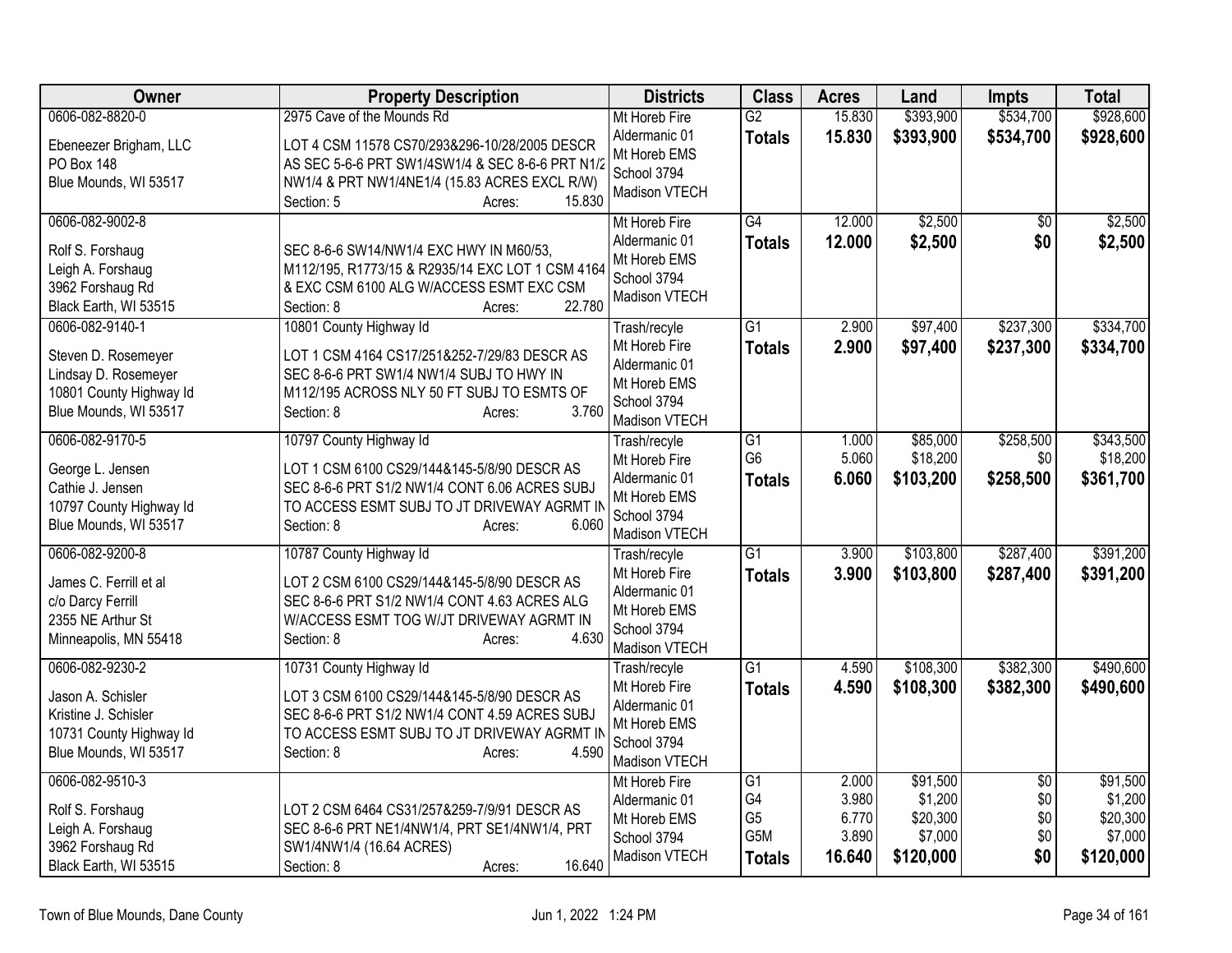| <b>Owner</b>                                                                                                  | <b>Property Description</b>                                                                                                                                                                                       | <b>Districts</b>                                                                               | <b>Class</b>                     | <b>Acres</b>              | Land                            | <b>Impts</b>                  | <b>Total</b>                      |
|---------------------------------------------------------------------------------------------------------------|-------------------------------------------------------------------------------------------------------------------------------------------------------------------------------------------------------------------|------------------------------------------------------------------------------------------------|----------------------------------|---------------------------|---------------------------------|-------------------------------|-----------------------------------|
| 0606-082-9550-5                                                                                               | 10715 County Highway Id                                                                                                                                                                                           | Trash/recyle                                                                                   | $\overline{G1}$                  | 3.010                     | \$98,100                        | \$344,900                     | \$443,000                         |
| Kafryn W. Lieder<br>Craig A. Katz<br>10715 County Highway Id                                                  | LOT 1 CSM 4539 CS20/4-11/26/84 DESCR AS SEC<br>8-6-6 PRT SE1/4NW1/4 3.01 ACRES<br>3.010                                                                                                                           | Mt Horeb Fire<br>Aldermanic 01<br>Mt Horeb EMS<br>School 3794                                  | <b>Totals</b>                    | 3.010                     | \$98,100                        | \$344,900                     | \$443,000                         |
| Blue Mounds, WI 53517                                                                                         | Section: 8<br>Acres:                                                                                                                                                                                              | Madison VTECH                                                                                  |                                  |                           |                                 |                               |                                   |
| 0606-082-9580-9<br>Patrick R. Carroll<br>Lynne K. Carroll<br>10727 County Highway Id<br>Blue Mounds, WI 53517 | 10727 County Highway Id<br>LOT 1 CSM 6464 CS31/257&259-7/9/91 DESCR AS<br>SEC 8-6-6 PRT NE1/4NW1/4, PRT SE1/4NW1/4, PRT<br>SW1/4NW1/4 (6.05 ACRES) SUBJ TO JT DRIVEWAY<br>6.050<br>Section: 8<br>Acres:           | Trash/recyle<br>Mt Horeb Fire<br>Aldermanic 01<br>Mt Horeb EMS<br>School 3794<br>Madison VTECH | $\overline{G1}$<br><b>Totals</b> | 6.050<br>6.050            | \$117,800<br>\$117,800          | \$329,800<br>\$329,800        | \$447,600<br>\$447,600            |
| 0606-082-9710-1<br>Rolf S. Forshaug<br>Leigh A. Forshaug<br>3962 Forshaug Rd<br>Black Earth, WI 53515         | SEC 8-6-6 SE1/4NW1/4 EXC HWY IN M112/195 &<br>R1773/15 EXC CSM 4539 & EXC CSM 6100 SUBJ TO<br>ACCESS ESMT EXC CSM 6464<br>4.400<br>Section: 8<br>Acres:                                                           | Mt Horeb Fire<br>Aldermanic 01<br>Mt Horeb EMS<br>School 3794<br>Madison VTECH                 | $\overline{G4}$<br><b>Totals</b> | 4.400<br>4.400            | \$1,100<br>\$1,100              | \$0<br>\$0                    | \$1,100<br>\$1,100                |
| 0606-083-8015-0<br>Bigler Tr Est, Jack J et al<br>2821 Cave of the Mounds Rd<br>Blue Mounds, WI 53517         | 2821 Cave of the Mounds Rd<br>LOT 1 CSM 14550 CS100/229&231-7/7/2017 DESCR<br>AS SEC 8-6-6 PRT NE1/4SW1/4 (5.60 ACRES)<br>5.600<br>Section: 8<br>Acres:                                                           | Trash/recyle<br>Mt Horeb Fire<br>Aldermanic 01<br>Mt Horeb EMS<br>School 3794<br>Madison VTECH | G5M<br>G7<br><b>Totals</b>       | 4.220<br>1.380<br>5.600   | \$7,600<br>\$42,300<br>\$49,900 | \$0<br>\$120,100<br>\$120,100 | \$7,600<br>\$162,400<br>\$170,000 |
| 0606-083-8050-1<br>State of Wisconsin<br>2101 Wright St<br>Madison, WI 53704                                  | SEC 8-6-6 PRT NE1/4SW1/4 HWY REF LN DESCR AS<br>COM 304.08 FT N OF SEC W1/4 COR TH S86DEGE<br>2640.47 FT TO POB TH S 350 FT TH N86DEGW 813.64<br>0.000<br>Section: 8<br>Acres:                                    | Mt Horeb Fire<br>Aldermanic 01<br>Mt Horeb EMS<br>School 3794<br><b>Madison VTECH</b>          | $\overline{X2}$<br><b>Totals</b> | 0.000<br>0.000            | $\overline{50}$<br>\$0          | $\overline{50}$<br>\$0        | $\overline{50}$<br>\$0            |
| 0606-083-8080-0<br>Bigler Tr Est, Jack J et al<br>2821 Cave of the Mounds Rd<br>Blue Mounds, WI 53517         | Cave of the Mounds Rd<br>SEC 8-6-6 NE1/4SW1/4 EXC R406/120 & STATE HWY<br>IN R3534/64-4/23/82 & ALSO EXC CSM 9227 & EXC<br>CSM 10527 & ALSO EXC CSM 14550<br>26.520<br>Section: 8<br>Acres:                       | Trash/recyle<br>Mt Horeb Fire<br>Aldermanic 01<br>Mt Horeb EMS<br>School 3794<br>Madison VTECH | G4<br>G5M<br><b>Totals</b>       | 21.612<br>4.908<br>26.520 | \$3,300<br>\$8,800<br>\$12,100  | $\overline{50}$<br>\$0<br>\$0 | \$3,300<br>\$8,800<br>\$12,100    |
| 0606-083-8432-0<br>Scott A. Bigler<br>Doreen E. Bigler<br>2797 Cave of the Mounds Rd<br>Blue Mounds, WI 53517 | 2797 Cave of the Mounds Rd<br>LOT 1 CSM 10527 CS62/174&175-9/10/2002 F/K/A LOT<br>1 CSM 9227 CS52/123&124-3/5/99 & SEC 8-6-6 PRT<br>NE1/4SW1/4 & SE1/4SW1/4 EXC COM AT NE COR OF<br>4.000<br>Section: 8<br>Acres: | Trash/recyle<br>Mt Horeb Fire<br>Aldermanic 01<br>Mt Horeb EMS<br>School 3794<br>Madison VTECH | $\overline{G1}$<br><b>Totals</b> | 4.000<br>4.000            | \$104,500<br>\$104,500          | \$374,200<br>\$374,200        | \$478,700<br>\$478,700            |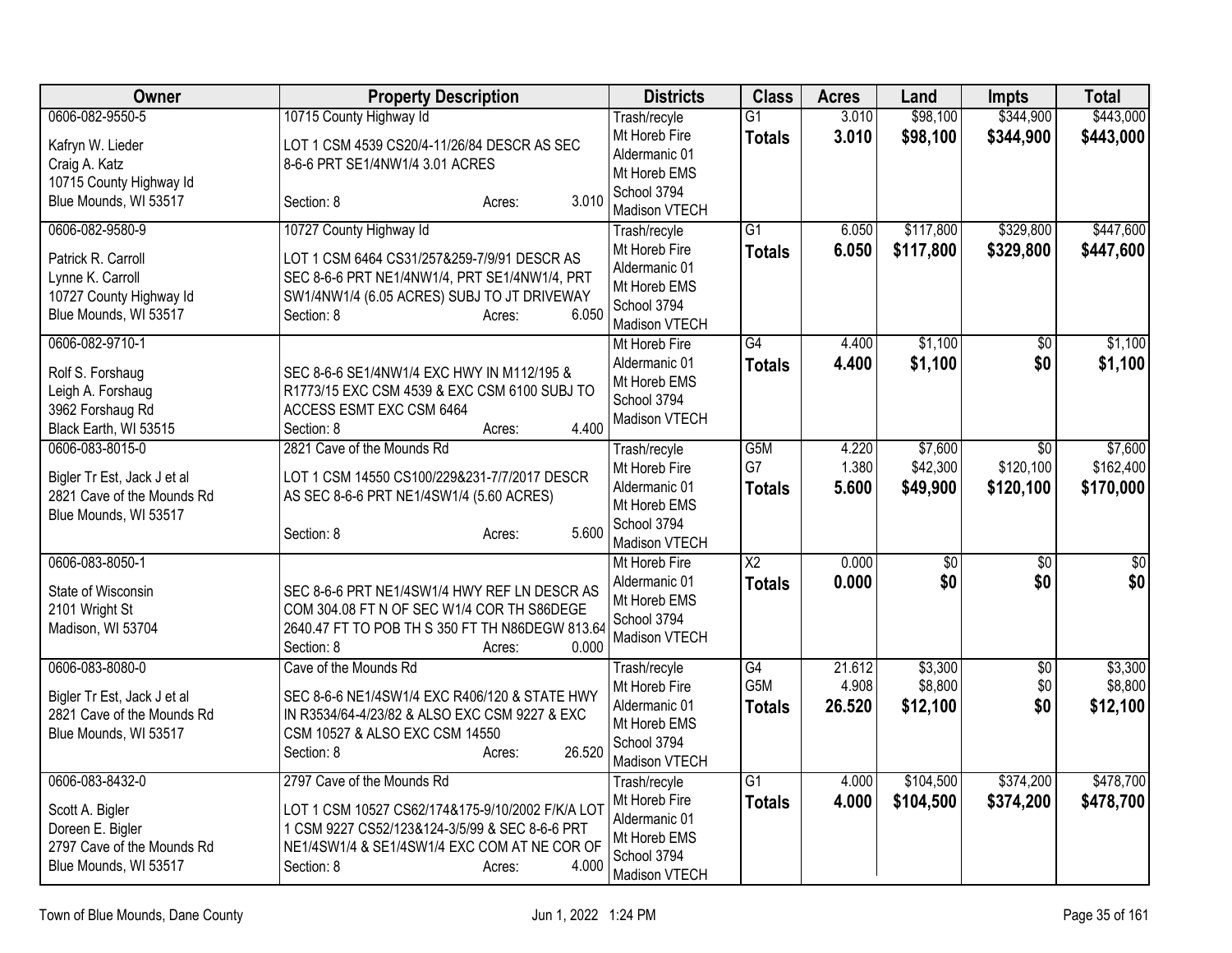| Owner                                                                                                              | <b>Property Description</b>                                                                                                                                                                                         | <b>Districts</b>                                                               | <b>Class</b>                                              | <b>Acres</b>                       | Land                                       | <b>Impts</b>                      | <b>Total</b>                               |
|--------------------------------------------------------------------------------------------------------------------|---------------------------------------------------------------------------------------------------------------------------------------------------------------------------------------------------------------------|--------------------------------------------------------------------------------|-----------------------------------------------------------|------------------------------------|--------------------------------------------|-----------------------------------|--------------------------------------------|
| 0606-083-8438-0<br>Bigler Tr Est, Jack J et al<br>2821 Cave of the Mounds Rd<br>Blue Mounds, WI 53517              | PRT OF LOT 1 CSM 10527 CS62/174&175-9/10/2002<br>F/K/A LOT 1 CSM 9227 CS52/123&124-3/5/99 & SEC<br>8-6-6 PRT NE1/4SW1/4 & SE1/4SW1/4 DESCR AS COM<br>0.331<br>Section: 8<br>Acres:                                  | Mt Horeb Fire<br>Aldermanic 01<br>Mt Horeb EMS<br>School 3794<br>Madison VTECH | $\overline{G5}$<br><b>Totals</b>                          | 0.331<br>0.331                     | \$200<br>\$200                             | $\overline{50}$<br>\$0            | \$200<br>\$200                             |
| 0606-083-8461-0<br>Sjrjb Tr<br>2787 Cave of the Mounds Rd<br>Blue Mounds, WI 53517                                 | 2787 Cave of the Mounds Rd<br>LOT 2 CSM 10527 CS62/174&175-9/10/2002 F/K/A LOT<br>1 CSM 9227 CS52/123&124-3/5/99 & SEC 8-6-6 PRT<br>NE1/4SW1/4 & SE1/4SW1/4 (3.882 ACRES EXCL R/W)<br>3.882<br>Section: 8<br>Acres: | Mt Horeb Fire<br>Aldermanic 01<br>Mt Horeb EMS<br>School 3794<br>Madison VTECH | $\overline{G1}$<br><b>Totals</b>                          | 3.882<br>3.882                     | \$103,700<br>\$103,700                     | \$285,000<br>\$285,000            | \$388,700<br>\$388,700                     |
| 0606-083-8500-6<br>Bigler Tr Est, Jack J et al<br>2821 Cave of the Mounds Rd<br>Blue Mounds, WI 53517              | SEC 8-6-6 NW1/4SW1/4<br>40.200<br>Section: 8<br>Acres:                                                                                                                                                              | Mt Horeb Fire<br>Aldermanic 01<br>Mt Horeb EMS<br>School 3794<br>Madison VTECH | G4<br>G <sub>5</sub><br>G <sub>5</sub> M<br><b>Totals</b> | 35.350<br>1.950<br>2.900<br>40.200 | \$7,000<br>\$5,800<br>\$5,200<br>\$18,000  | $\sqrt[6]{}$<br>\$0<br>\$0<br>\$0 | \$7,000<br>\$5,800<br>\$5,200<br>\$18,000  |
| 0606-083-9000-9<br>Bigler Tr Est, Jack J et al<br>2821 Cave of the Mounds Rd<br>Blue Mounds, WI 53517              | SEC 8-6-6 SW1/4SW1/4<br>40.300                                                                                                                                                                                      | Mt Horeb Fire<br>Aldermanic 01<br>Mt Horeb EMS<br>School 3794<br>Madison VTECH | G4<br>G <sub>5</sub><br>G5M<br><b>Totals</b>              | 30.520<br>3.170<br>6.610<br>40.300 | \$4,900<br>\$9,500<br>\$11,900<br>\$26,300 | \$0<br>\$0<br>\$0<br>\$0          | \$4,900<br>\$9,500<br>\$11,900<br>\$26,300 |
| 0606-083-9501-0<br>Bigler Tr Est, Jack J et al<br>2821 Cave of the Mounds Rd<br>Blue Mounds, WI 53517              | Section: 8<br>Acres:<br>SEC 8-6-6 SE1/4SW1/4 EXC CSM 10527<br>37.080<br>Section: 8<br>Acres:                                                                                                                        | Mt Horeb Fire<br>Aldermanic 01<br>Mt Horeb EMS<br>School 3794<br>Madison VTECH | G4<br><b>Totals</b>                                       | 37.080<br>37,080                   | \$6,700<br>\$6,700                         | \$0<br>\$0                        | \$6,700<br>\$6,700                         |
| 0606-084-8000-0<br>WI Dot<br>2101 Wright St<br>Madison, WI 53704                                                   | SEC 8-6-6 PRT N1/2 SE1/4 3.82 ACRES M/L EXC 3.26<br>ACRES M/L IN R12736/19<br>0.000<br>Section: 8<br>Acres:                                                                                                         | Mt Horeb Fire<br>Aldermanic 01<br>Mt Horeb EMS<br>School 3794<br>Madison VTECH | $\overline{X2}$<br><b>Totals</b>                          | 0.000<br>0.000                     | $\overline{50}$<br>\$0                     | $\overline{50}$<br>\$0            | $\overline{\$0}$<br>\$0                    |
| 0606-084-8031-0<br>Dennis P. Schlimgen<br>Lisa K. Schlimgen<br>2792 Cave of the Mounds Rd<br>Blue Mounds, WI 53517 | Us Hwy 18-151<br>SEC 8-6-6 NE1/4SE1/4 EXC USH 151 R/W, HWY R/W<br>DESCR IN R402/41, R415/515 & R1988/1 EXC CSM<br>15879<br>0.000<br>Section: 8<br>Acres:                                                            | Mt Horeb Fire<br>Mt Horeb EMS<br>School 3794<br>Madison VTECH                  | G4<br>G5M<br><b>Totals</b>                                | 35.194<br>1.500<br>36.694          | \$5,300<br>\$2,700<br>\$8,000              | $\overline{60}$<br>\$0<br>\$0     | \$5,300<br>\$2,700<br>\$8,000              |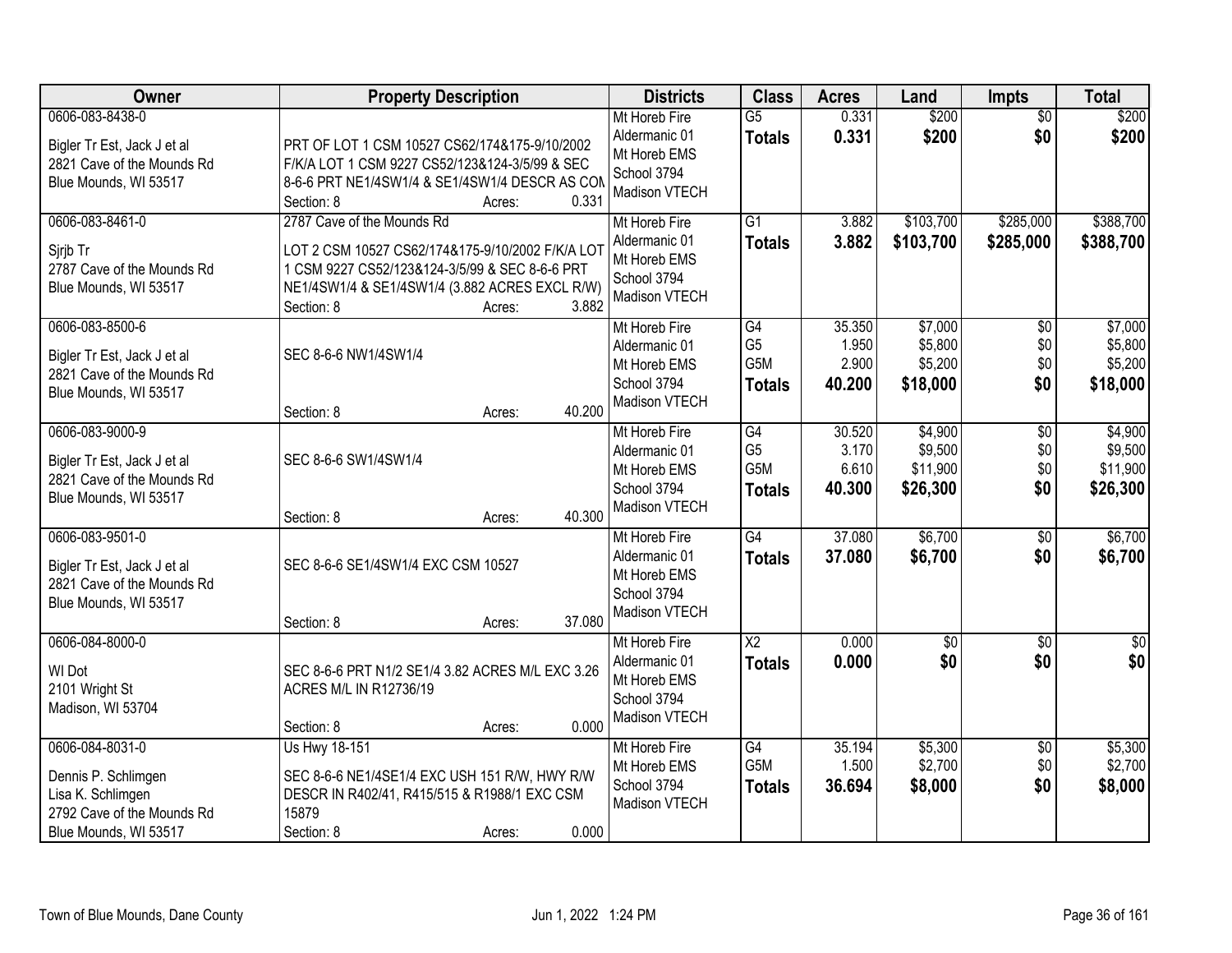| Owner                                                                                                              | <b>Property Description</b>                                                                                                                                                                                              | <b>Districts</b>                                                                               | <b>Class</b>                           | <b>Acres</b>              | Land                            | Impts                                     | <b>Total</b>                      |
|--------------------------------------------------------------------------------------------------------------------|--------------------------------------------------------------------------------------------------------------------------------------------------------------------------------------------------------------------------|------------------------------------------------------------------------------------------------|----------------------------------------|---------------------------|---------------------------------|-------------------------------------------|-----------------------------------|
| 0606-084-8480-0<br>Dennis P. Schlimgen<br>Lisa K. Schlimgen<br>2792 Cave of the Mounds Rd<br>Blue Mounds, WI 53517 | SEC 8-6-6 PRT NE1/4SE1/4 & PRT NW1/4SE1/4 COM<br>E1/4 COR SEC 8 TH S0DEG27'41"E 38.71 FT TO POB<br>TH CONT S0DEG27'41"E 195.56 FT TO PT OF CRV<br>3.260<br>Section: 8<br>Acres:                                          | Mt Horeb Fire<br>Aldermanic 01<br>Mt Horeb EMS<br>School 3794<br>Madison VTECH                 | G4<br>G5M<br><b>Totals</b>             | 2.760<br>0.500<br>3.260   | \$700<br>\$900<br>\$1,600       | $\overline{50}$<br>\$0<br>\$0             | \$700<br>\$900<br>\$1,600         |
| 0606-084-8561-2<br>Dennis P. Schlimgen<br>Lisa K. Schlimgen<br>2792 Cave of the Mounds Rd<br>Blue Mounds, WI 53517 | 2792 Cave of the Mounds Rd<br>SEC 8-6-6 NW1/4SE1/4 EXC USH 151, OVERPASS RD<br>& HWY DESCR IN R402/41, R415/515 & R1988/1 EXC<br>CSM 5970 SUBJ TO ACCESS ESMT DOC 5803519<br>38.300<br>Section: 8<br>Acres:              | Trash/recyle<br>Mt Horeb Fire<br>Aldermanic 01<br>Mt Horeb EMS<br>School 3794<br>Madison VTECH | $\overline{G4}$<br>G7<br><b>Totals</b> | 36.750<br>1.550<br>38.300 | \$6,200<br>\$43,300<br>\$49,500 | $\overline{30}$<br>\$330,200<br>\$330,200 | \$6,200<br>\$373,500<br>\$379,700 |
| 0606-084-8700-3<br>Dennis P. Schlimgen<br>Lisa K. Schlimgen<br>2792 Cave of the Mounds Rd<br>Blue Mounds, WI 53517 | 2790 Cave of the Mounds Rd<br>LOT 1 CSM 5970 CS28/211&212-10/19/89 DESCR AS<br>SEC 8-6-6 PRT NW1/4SE1/4 (42,899 SQ FT)<br>0.980<br>Section: 8<br>Acres:                                                                  | Mt Horeb Fire<br>Aldermanic 01<br>Mt Horeb EMS<br>School 3794<br>Madison VTECH                 | $\overline{G2}$<br><b>Totals</b>       | 0.985<br>0.985            | \$84,200<br>\$84,200            | \$125,900<br>\$125,900                    | \$210,100<br>\$210,100            |
| 0606-084-9000-8<br>Dennis P. Schlimgen<br>Lisa K. Schlimgen<br>2792 Cave of the Mounds Rd<br>Blue Mounds, WI 53517 | SEC 8-6-6 SW1/4 SE1/4 SUBJ TO ACCESS ESMT DOC<br>5803519<br>40.300<br>Section: 8<br>Acres:                                                                                                                               | Mt Horeb Fire<br>Aldermanic 01<br>Mt Horeb EMS<br>School 3794<br>Madison VTECH                 | $\overline{G4}$<br><b>Totals</b>       | 40.300<br>40.300          | \$6,700<br>\$6,700              | $\overline{50}$<br>\$0                    | \$6,700<br>\$6,700                |
| 0606-084-9501-0<br>Dennis P. Schlimgen<br>Lisa K. Schlimgen<br>2792 Cave of the Mounds Rd<br>Blue Mounds, WI 53517 | Us Hwy 18-151<br>SEC 8-6-6 SE1/4 SE1/4 EXC CSM 15879 SUBJ TO<br>ACCESS ESMT DOC 5803519<br>0.000<br>Section: 8<br>Acres:                                                                                                 | Mt Horeb Fire<br>Mt Horeb EMS<br>School 3794<br>Madison VTECH                                  | G4<br><b>Totals</b>                    | 35.139<br>35.139          | \$3,400<br>\$3,400              | \$0<br>\$0                                | \$3,400<br>\$3,400                |
| 0606-084-9610-0<br>Paul Jones<br>Julie Jones<br>605 Trotter Dr<br>Mount Horeb, WI 53572                            | 2804 Cave of the Mounds Rd<br>LOT 1 CSM 15879 CS116/92-94 12/16/2021 F/K/A SEC<br>8-6-6 SE1/4 SE1/4 & F/K/A SEC 8-6-6 NE1/4SE1/4 EXC<br>USH 151 R/W, HWY R/W DESCR IN R402/41, R415/515<br>Section: 8<br>5.153<br>Acres: | Mt Horeb Fire<br>Mt Horeb EMS<br>School 3794<br>Madison VTECH                                  | $\overline{G4}$<br><b>Totals</b>       | 5.153<br>5.153            | \$1,000<br>\$1,000              | \$0<br>\$0                                | \$1,000<br>\$1,000                |
| 0606-091-8000-1<br>Alan S. Kaplan<br>Patricia J. Kaplan<br>7764 Betsy Ln<br>Verona, WI 53593                       | SEC 9-6-6 N1/2 NE1/4NE1/4 TOG W/ACCESS ESMT IN<br>DOC #5238477<br>20.000<br>Section: 9<br>Acres:                                                                                                                         | Mt Horeb Fire<br>Aldermanic 01<br>Mt Horeb EMS<br>School 3794<br>Madison VTECH                 | W8<br><b>Totals</b>                    | 20.000<br>20.000          | (\$72,000)<br>\$0               | $\overline{50}$<br>\$0                    | $\overline{50}$<br>\$0            |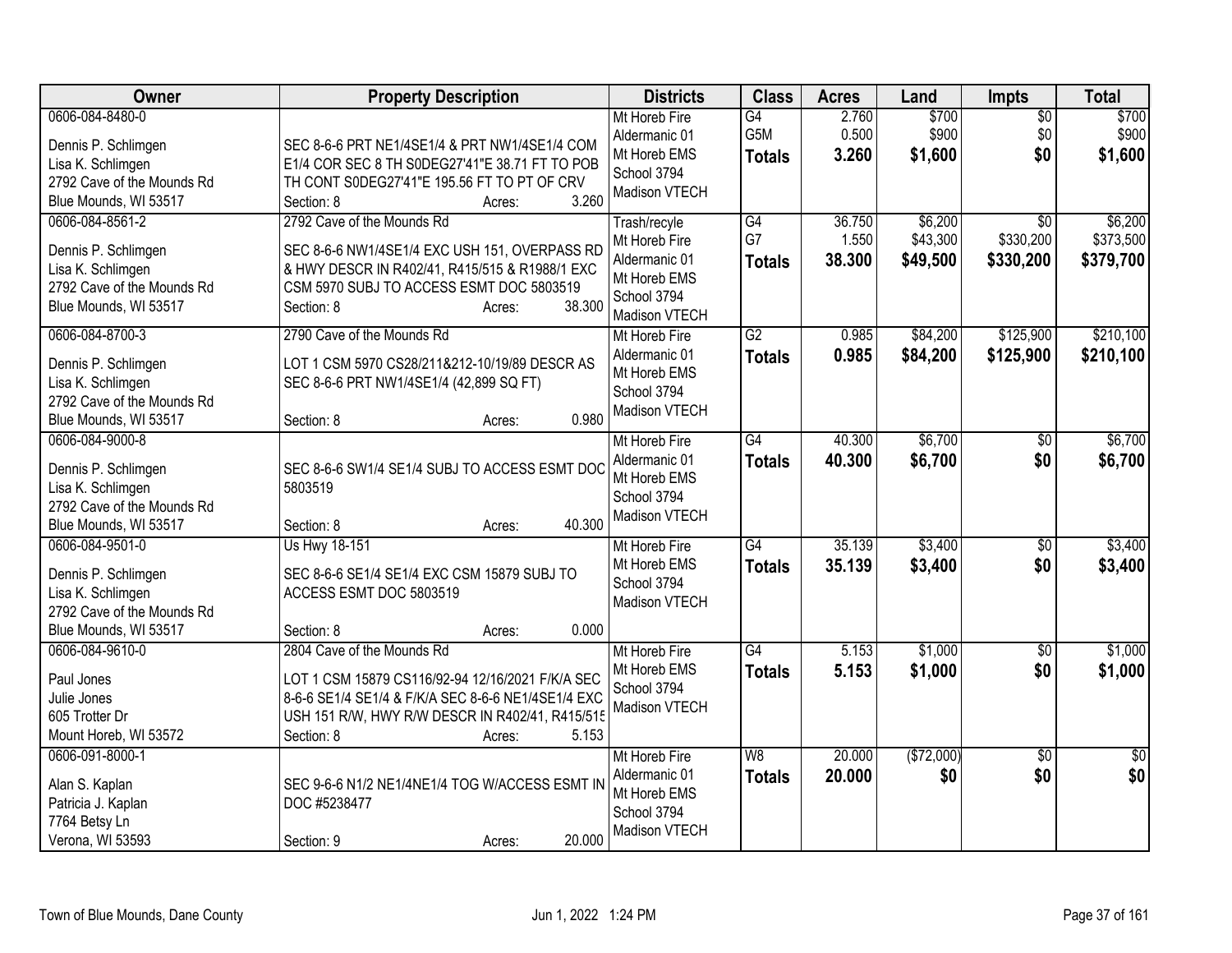| Owner                                            | <b>Property Description</b>                      | <b>Districts</b>              | <b>Class</b>                      | <b>Acres</b>   | Land                 | <b>Impts</b>    | <b>Total</b>          |
|--------------------------------------------------|--------------------------------------------------|-------------------------------|-----------------------------------|----------------|----------------------|-----------------|-----------------------|
| 0606-091-8190-2                                  | 2894 Erbe Rd                                     | Trash/recyle                  | G4                                | 14.690         | \$2,300              | $\overline{30}$ | \$2,300               |
| Ferron K. Havens                                 | SEC 9-6-6 S1/2 NE1/4NE1/4 SUBJ TO 24.75 FT R/W   | Mt Horeb Fire                 | G <sub>5</sub>                    | 2.100          | \$6,300              | \$0             | \$6,300               |
| Barbara J. Havens                                | C/L DESCR AS BEG 24.75 FT E OF SW COR TH W       | Aldermanic 01                 | G5M                               | 1.610          | \$2,900              | \$0             | \$2,900               |
| 2894 Erbe Rd                                     | 24.75 FT TO SD SW COR SUBJ TO ACCESS ESMT IN     | Mt Horeb EMS                  | G7                                | 1.700          | \$44,200             | \$120,500       | \$164,700             |
| Blue Mounds, WI 53517                            | 20.100<br>Section: 9<br>Acres:                   | School 3794                   | <b>Totals</b>                     | 20.100         | \$55,700             | \$120,500       | \$176,200             |
|                                                  |                                                  | Madison VTECH                 |                                   |                |                      |                 |                       |
| 0606-091-8510-0                                  | 2889 Erbe Rd                                     | Mt Horeb Fire                 | $\overline{G1}$<br>G <sub>6</sub> | 1.000<br>4.000 | \$85,000<br>\$14,400 | \$629,200       | \$714,200<br>\$14,400 |
| Alan S. Kaplan                                   | LOT 1 CSM 14380 CS98/199&202-11/10/2016 DESCR    | Aldermanic 01<br>Mt Horeb EMS | W8                                | 1.000          | (\$3,600)            | \$0<br>\$0      | \$0                   |
| Patricia J. Kaplan                               | AS SEC 9-6-6 PRT NW1/4NE1/4 (6.000 ACRES) TOG    | School 3794                   |                                   | 6.000          | \$99,400             | \$629,200       |                       |
| 7764 Betsy Ln                                    | W/ACCESS ESMT IN DOC #5238477                    | Madison VTECH                 | <b>Totals</b>                     |                |                      |                 | \$728,600             |
| Verona, WI 53593                                 | 6.000<br>Section: 9<br>Acres:                    |                               |                                   |                |                      |                 |                       |
| 0606-091-8550-0                                  |                                                  | Mt Horeb Fire                 | W8                                | 4.000          | (\$14,400)           | $\overline{30}$ | $\sqrt{50}$           |
| Alan S. Kaplan                                   | SEC 9-6-6 N1/2 NW1/4NE1/4 SUBJ TO R/W IN D99/160 | Aldermanic 01                 | <b>Totals</b>                     | 4.000          | \$0                  | \$0             | \$0                   |
| Patricia J. Kaplan                               | & ACCESS ESMT ACR S1/2 SD N1/2 NE1/4 EXC W1/2    | Mt Horeb EMS                  |                                   |                |                      |                 |                       |
| 7764 Betsy Ln                                    | SD N1/2 NW1/4NE1/4 TOG W/ACCESS ESMT IN DOC      | School 3794                   |                                   |                |                      |                 |                       |
| Verona, WI 53593                                 | 4.000<br>Section: 9<br>Acres:                    | Madison VTECH                 |                                   |                |                      |                 |                       |
| 0606-091-8570-2                                  |                                                  | Mt Horeb Fire                 | W8                                | 10.000         | ( \$36,000)          | $\overline{50}$ | $\sqrt{30}$           |
|                                                  |                                                  | Aldermanic 01                 | <b>Totals</b>                     | 10.000         | \$0                  | \$0             | \$0                   |
| Alan S. Kaplan                                   | SEC 9-6-6 W1/2 N1/2 NW1/4NE1/4 SUBJ TO R/W IN    | Mt Horeb EMS                  |                                   |                |                      |                 |                       |
| Patricia J. Kaplan                               | D99/160 & R/W OVER S1/2 NW1/4NE1/4 SD SEC IN     | School 3794                   |                                   |                |                      |                 |                       |
| 7764 Betsy Ln                                    | D99/160 TOG W/ACCESS ESMT IN DOC #5238477        | Madison VTECH                 |                                   |                |                      |                 |                       |
| Verona, WI 53593                                 | 10.000<br>Section: 9<br>Acres:                   |                               |                                   |                |                      |                 |                       |
| 0606-091-8690-7                                  |                                                  | Mt Horeb Fire                 | $\overline{G5}$                   | 2.000          | \$6,000              | $\overline{50}$ | \$6,000               |
| Ferron K. Havens                                 | SEC 9-6-6 S1/2 NW1/4NE1/4 SUBJ TO 24.75 FT R/W   | Aldermanic 01                 | G <sub>5</sub> M                  | 18.300         | \$32,900             | \$0             | \$32,900              |
| Barbara J. Havens                                | C/L DESCR AS BEG 24.75 FT E OF SE COR TH W 82.5  | Mt Horeb EMS                  | <b>Totals</b>                     | 20.300         | \$38,900             | \$0             | \$38,900              |
| 2894 Erbe Rd                                     | FT TH NWLY TO PT ON LEFT SIDE OF RAVINE          | School 3794                   |                                   |                |                      |                 |                       |
| Blue Mounds, WI 53517                            | 20.300<br>Section: 9<br>Acres:                   | Madison VTECH                 |                                   |                |                      |                 |                       |
| 0606-091-9001-0                                  |                                                  | Mt Horeb Fire                 | $\overline{G4}$                   | 12.310         | \$2,300              | \$0             | \$2,300               |
|                                                  |                                                  | Aldermanic 01                 | G <sub>5</sub>                    | 1.000          | \$600                | \$0             | \$600                 |
| Jason T. Ihm                                     | SEC 9-6-6 SW1/4NE1/4 EXC CSM 10913               | Mt Horeb EMS                  | G5M                               | 6.000          | \$10,800             | \$0             | \$10,800              |
| 10436 County Highway Id<br>Blue Mounds, WI 53517 |                                                  | School 3794                   | <b>Totals</b>                     | 19.310         | \$13,700             | \$0             | \$13,700              |
|                                                  | 19.310<br>Section: 9<br>Acres:                   | Madison VTECH                 |                                   |                |                      |                 |                       |
| 0606-091-9090-0                                  | Erbe Rd                                          | Mt Horeb Fire                 | $\overline{G1}$                   | 2.100          | \$92,200             | \$2,000         | \$94,200              |
|                                                  |                                                  | Aldermanic 01                 | G <sub>6</sub>                    | 5.952          | \$21,400             | \$0             | \$21,400              |
| Donald A. Steger                                 | LOT 4 CSM 10913 CS65/171&172-11/13/2003 DESCR    | Mt Horeb EMS                  |                                   | 8.052          | \$113,600            | \$2,000         | \$115,600             |
| 292 Cheeseburger Dr                              | AS SEC 9-6-6 PRT SW1/4NE1/4 (8.052 ACRES)        | School 3794                   | <b>Totals</b>                     |                |                      |                 |                       |
| Daytona Beach, FL 32124                          |                                                  | Madison VTECH                 |                                   |                |                      |                 |                       |
|                                                  | 8.052<br>Section: 9<br>Acres:                    |                               |                                   |                |                      |                 |                       |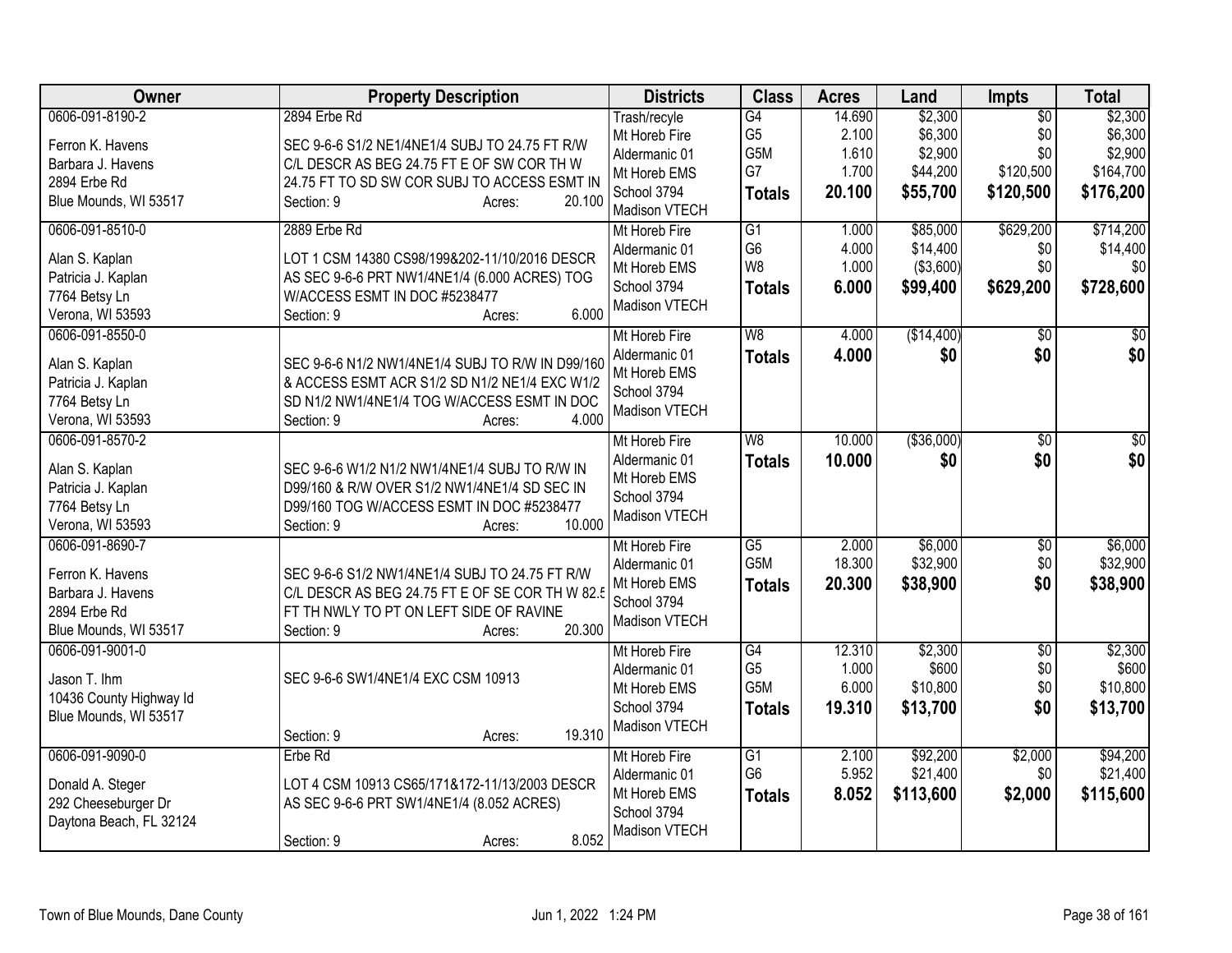| <b>Owner</b>                                                                                  | <b>Property Description</b>                                                                                                                                                    | <b>Districts</b>                                                               | <b>Class</b>                                       | <b>Acres</b>               | Land                            | Impts                   | <b>Total</b>                    |
|-----------------------------------------------------------------------------------------------|--------------------------------------------------------------------------------------------------------------------------------------------------------------------------------|--------------------------------------------------------------------------------|----------------------------------------------------|----------------------------|---------------------------------|-------------------------|---------------------------------|
| 0606-091-9440-0                                                                               | 2861 Erbe Rd                                                                                                                                                                   | Trash/recyle                                                                   | $\overline{G1}$                                    | 4.217                      | \$61,400                        | \$474,500               | \$535,900                       |
| Robert W. Marty<br>Theresa J. Marty<br>2861 Erbe Rd                                           | LOT 3 CSM 10913 CS65/171&172-11/13/2003 DESCR<br>AS SEC 9-6-6 PRT SW1/4 NE1/4 (4.217 ACRES)                                                                                    | Mt Horeb Fire<br>Aldermanic 01<br>Mt Horeb EMS                                 | <b>Totals</b>                                      | 4.217                      | \$61,400                        | \$474,500               | \$535,900                       |
| Blue Mounds, WI 53517                                                                         | 4.217<br>Section: 9<br>Acres:                                                                                                                                                  | School 3794<br>Madison VTECH                                                   |                                                    |                            |                                 |                         |                                 |
| 0606-091-9460-0                                                                               | 2879 Erbe Rd                                                                                                                                                                   | Trash/recyle                                                                   | $\overline{G1}$                                    | 4.234                      | \$106,000                       | \$401,800               | \$507,800                       |
| Arnston Living Tr<br>2879 Erbe Rd<br>Blue Mounds, WI 53517                                    | LOT 2 CSM 10913 CS65/171&172-11/13/2003 DESCR<br>AS SEC 9-6-6 PRT OF SW1/4 NE1/4 (4.234 ACRES)<br>4.234<br>Section: 9<br>Acres:                                                | Mt Horeb Fire<br>Aldermanic 01<br>Mt Horeb EMS<br>School 3794                  | <b>Totals</b>                                      | 4.234                      | \$106,000                       | \$401,800               | \$507,800                       |
|                                                                                               |                                                                                                                                                                                | Madison VTECH                                                                  |                                                    |                            |                                 |                         |                                 |
| 0606-091-9480-0<br>Tonia S. Schmitz<br>2883 Erbe Rd<br>Blue Mounds, WI 53517                  | 2883 Erbe Rd<br>LOT 1 CSM 10913 CS65/171&172-11/13/2003 DESCR<br>AS SEC 9-6-6 PRT SW1/4NE1/4 (4.214 ACRES)<br>4.214<br>Section: 9<br>Acres:                                    | Trash/recyle<br>Mt Horeb Fire<br>Aldermanic 01<br>Mt Horeb EMS<br>School 3794  | $\overline{G1}$<br><b>Totals</b>                   | 4.214<br>4.214             | \$105,900<br>\$105,900          | \$334,600<br>\$334,600  | \$440,500<br>\$440,500          |
| 0606-091-9500-4                                                                               |                                                                                                                                                                                | Madison VTECH                                                                  | $\overline{G2}$                                    | 10.000                     | \$143,500                       | \$932,100               | \$1,075,600                     |
| H&S Corp of America, Inc<br>7597 E Us Hwy 36<br>Avon, IN 46123                                | 10348 County Highway Id<br>SEC 9-6-6 SE1/4 NE1/4<br>40.100<br>Section: 9<br>Acres:                                                                                             | Mt Horeb Fire<br>Aldermanic 01<br>Mt Horeb EMS<br>School 3794<br>Madison VTECH | G4<br>G <sub>5</sub><br><b>Totals</b>              | 29.100<br>1.000<br>40.100  | \$7,100<br>\$100<br>\$150,700   | \$0<br>\$0<br>\$932,100 | \$7,100<br>\$100<br>\$1,082,800 |
| 0606-092-8002-0                                                                               |                                                                                                                                                                                | Mt Horeb Fire                                                                  | G4                                                 | 14.270                     | \$3,000                         | \$0                     | \$3,000                         |
| Craig E. Kittleson<br>Kerrie L. Kittleson<br>10490 County Highway Id<br>Blue Mounds, WI 53517 | SEC 9-6-6 PRT E1/2 NW1/4 DESCR AS BEG AT N1/4<br>COR OF SEC 9 TH W TO NW COR OF NE1/4NW1/4 TH<br>S ALG 40 LN TO INTERS WITH NWLY LN OF LOT 1<br>41.560<br>Section: 9<br>Acres: | Aldermanic 01<br>Mt Horeb EMS<br>School 3794<br>Madison VTECH                  | G5M<br><b>Totals</b>                               | 27.290<br>41.560           | \$49,100<br>\$52,100            | \$0<br>\$0              | \$49,100<br>\$52,100            |
| 0606-092-8500-5<br>Dairyfood Usa, Inc<br>2819 County Highway F<br>Blue Mounds, WI 53517       | SEC 9-6-6 NW1/4 NW1/4 EXC RR R/W & HWY IN<br>M112/253<br>39.600<br>Section: 9<br>Acres:                                                                                        | Mt Horeb Fire<br>Aldermanic 01<br>Mt Horeb EMS<br>School 3794<br>Madison VTECH | $\overline{G4}$<br>G5M<br><b>Totals</b>            | 26.820<br>12.780<br>39.600 | \$5,400<br>\$23,000<br>\$28,400 | \$0<br>\$0<br>\$0       | \$5,400<br>\$23,000<br>\$28,400 |
| 0606-092-9002-6<br>Dairyfood Usa, Inc<br>2819 County Highway F<br>Blue Mounds, WI 53517       | SEC 9-6-6 SW1/4NW1/4 EXC RR R/W, STATE DOT IN<br>R3473/76 & R416/132 EXC CSM 5623 EXC CSM 8815<br>24.700<br>Section: 9<br>Acres:                                               | Mt Horeb Fire<br>Aldermanic 01<br>Mt Horeb EMS<br>School 3794<br>Madison VTECH | $\overline{G4}$<br>G <sub>5</sub><br><b>Totals</b> | 22.700<br>2.000<br>24.700  | \$5,200<br>\$1,200<br>\$6,400   | \$0<br>\$0<br>\$0       | \$5,200<br>\$1,200<br>\$6,400   |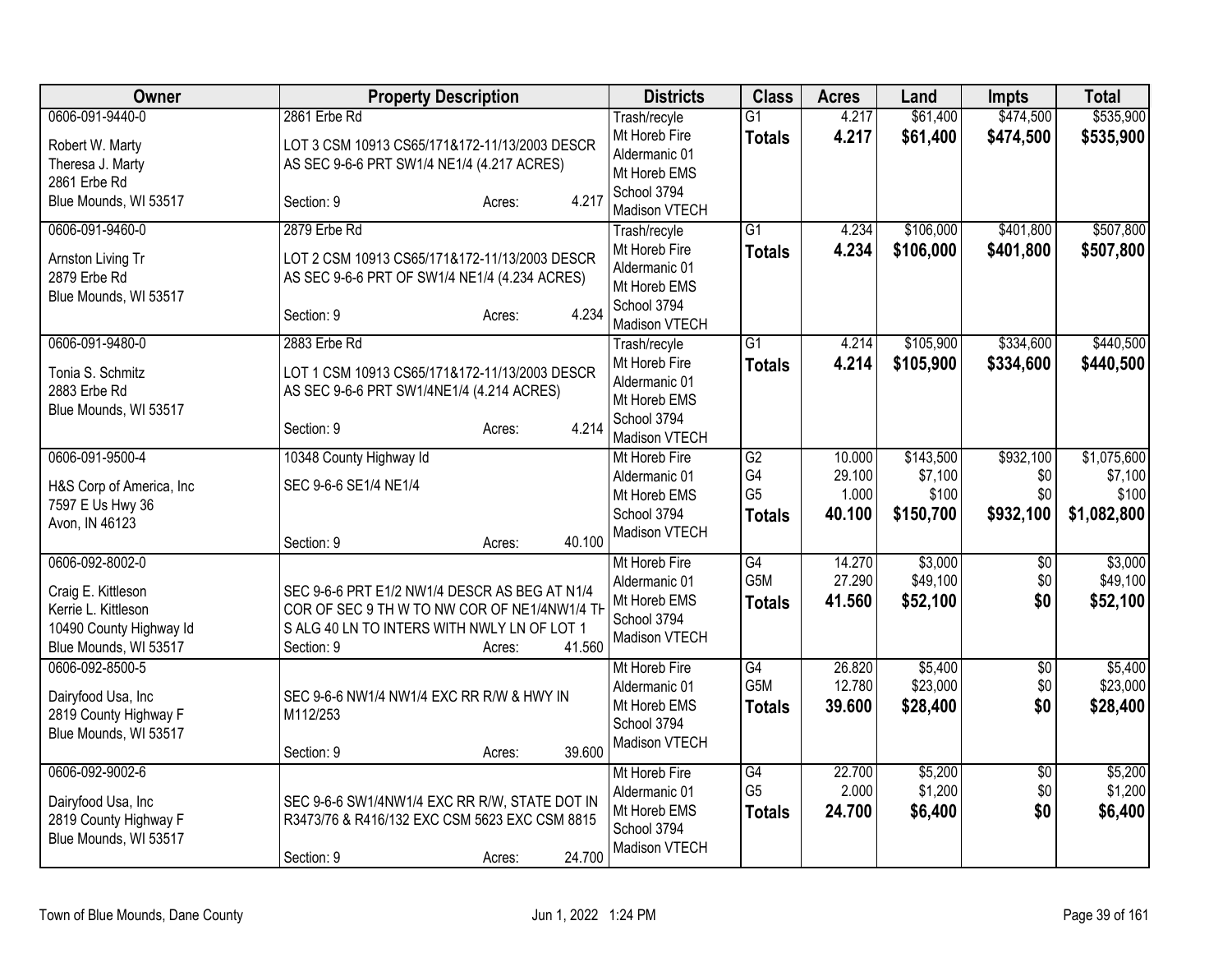| Owner                                                                                                            | <b>Property Description</b>                                                                                                                                                                               | <b>Districts</b>                                                                               | <b>Class</b>                                            | <b>Acres</b>                     | Land                                         | <b>Impts</b>                         | <b>Total</b>                                  |
|------------------------------------------------------------------------------------------------------------------|-----------------------------------------------------------------------------------------------------------------------------------------------------------------------------------------------------------|------------------------------------------------------------------------------------------------|---------------------------------------------------------|----------------------------------|----------------------------------------------|--------------------------------------|-----------------------------------------------|
| 0606-092-9090-0<br>WI Dnr<br>PO Box 7921<br>Madison, WI 53701-7921                                               | SEC 9-6-6 RR R/W THRU NW1/4NW1/4, SW1/4NW1/4,<br>SE1/4NW1/4, NE1/4SW1/4 EXC PRT LYG S OF<br>TRAVERSE LN DESCR IN R3350/58, NE1/4SE1/4 EXC<br>14.700<br>Section: 9<br>Acres:                               | Mt Horeb Fire<br>Aldermanic 01<br>Mt Horeb EMS<br>School 3794<br>Madison VTECH                 | $\overline{X2}$<br><b>Totals</b>                        | 14.700<br>14.700                 | $\overline{50}$<br>\$0                       | $\overline{50}$<br>\$0               | \$0<br>\$0                                    |
| 0606-092-9230-0<br>WI Dot<br>2101 Wright St<br>Madison, WI 53704                                                 | SEC 9-6-6 PRT SW1/4NW1/4 & SE1/4NW1/4 SD PRCL<br>INCL ALL LAND OF OWNER WITHIN FOLL DESCR<br>TRV BEG W1/4 COR SD SEC TH N0DEG11'55"W<br>7.930<br>Section: 9<br>Acres:                                     | Mt Horeb Fire<br>Aldermanic 01<br>Mt Horeb EMS<br>School 3794<br>Madison VTECH                 | $\overline{\text{X2}}$<br><b>Totals</b>                 | 7.930<br>7.930                   | $\overline{50}$<br>\$0                       | $\overline{50}$<br>\$0               | \$0<br>\$0                                    |
| 0606-092-9470-0<br>Dairyfood Usa, Inc<br>2819 County Highway F<br>Blue Mounds, WI 53517                          | LOT 1 CSM 5623 CS26/109&110-8/23/88 DESCR AS<br>SEC 9-6-6 PRT S1/2 NW1/4 4.93 ACRES<br>4.930<br>Section: 9<br>Acres:                                                                                      | Mt Horeb Fire<br>Aldermanic 01<br>Mt Horeb EMS<br>School 3794<br>Madison VTECH                 | G4<br>G <sub>5</sub><br><b>Totals</b>                   | 2.930<br>2.000<br>4.930          | \$900<br>\$6,000<br>\$6,900                  | $\sqrt[6]{}$<br>\$0<br>\$0           | \$900<br>\$6,000<br>\$6,900                   |
| 0606-092-9565-0<br>Craig E. Kittleson<br>Kerrie L. Kittleson<br>10490 County Highway Id<br>Blue Mounds, WI 53517 | SEC 9-6-6 PRT SE1/4NW1/4 DESCR AS BEG AT NE<br>COR OF LOT 1 CSM 12971 TH S39DEG00'32"W 587.77<br>FT TH S58DEG39'42"E 90 FT TH S35DEG14'02"E<br>2.500<br>Section: 9<br>Acres:                              | Mt Horeb Fire<br>Aldermanic 01<br>Mt Horeb EMS<br>School 3794<br>Madison VTECH                 | $\overline{G5}$<br><b>Totals</b>                        | 2.500<br>2.500                   | \$1,500<br>\$1,500                           | $\sqrt[6]{3}$<br>\$0                 | \$1,500<br>\$1,500                            |
| 0606-092-9640-0<br>Craig E. Kittleson<br>Kerrie L. Kittleson<br>10490 County Highway Id<br>Blue Mounds, WI 53517 | 10490 County Highway Id<br>LOT 1 CSM 12971 CS82/315&316-8/26/2010 F/K/A<br>LOTS 1 & 2 CSM 8815 CS49/47&48-2/6/98 & OTHER<br>LANDS ALL DESCR AS SEC 9-6-6 PRT NE1/4NW1/4,<br>8.734<br>Section: 9<br>Acres: | Trash/recyle<br>Mt Horeb Fire<br>Aldermanic 01<br>Mt Horeb EMS<br>School 3794<br>Madison VTECH | G1<br>G <sub>5</sub><br>G <sub>6</sub><br><b>Totals</b> | 2.000<br>1.734<br>5.000<br>8.734 | \$91,500<br>\$5,200<br>\$18,000<br>\$114,700 | \$359,500<br>\$0<br>\$0<br>\$359,500 | \$451,000<br>\$5,200<br>\$18,000<br>\$474,200 |
| 0606-092-9680-0<br>Craig E. Kittleson<br>Kerrie L. Kittleson<br>10490 County Highway Id<br>Blue Mounds, WI 53517 | 10486 County Highway Id<br>LOT 2 CSM 12971 CS82/315&316-8/26/2010 F/K/A<br>LOTS 1 & 2 CSM 8815 CS49/47&48-2/6/98 & OTHER<br>LANDS ALL DESCR AS SEC 9-6-6 PRT NE1/4NW1/4,<br>4.067<br>Section: 9<br>Acres: | Mt Horeb Fire<br>Aldermanic 01<br>Mt Horeb EMS<br>School 3794<br>Madison VTECH                 | $\overline{G2}$<br><b>Totals</b>                        | 4.067<br>4.067                   | \$104,900<br>\$104,900                       | \$346,300<br>\$346,300               | \$451,200<br>\$451,200                        |
| 0606-092-9840-2<br>Jason T. Ihm<br>10436 County Highway Id<br>Blue Mounds, WI 53517                              | 10436 County Hwy Id<br>SEC 9-6-6 PRT SE1/4NW1/4 BEG SE COR TH N 363<br>FT TH SW TO S LN THE 363 FT TO POB<br>1.500<br>Section: 9<br>Acres:                                                                | Mt Horeb Fire<br>Aldermanic 01<br>Mt Horeb EMS<br>School 3794<br>Madison VTECH                 | G4<br>G7<br><b>Totals</b>                               | 0.650<br>0.500<br>1.150          | \$100<br>\$12,000<br>\$12,100                | \$0<br>\$0<br>\$0                    | \$100<br>\$12,000<br>\$12,100                 |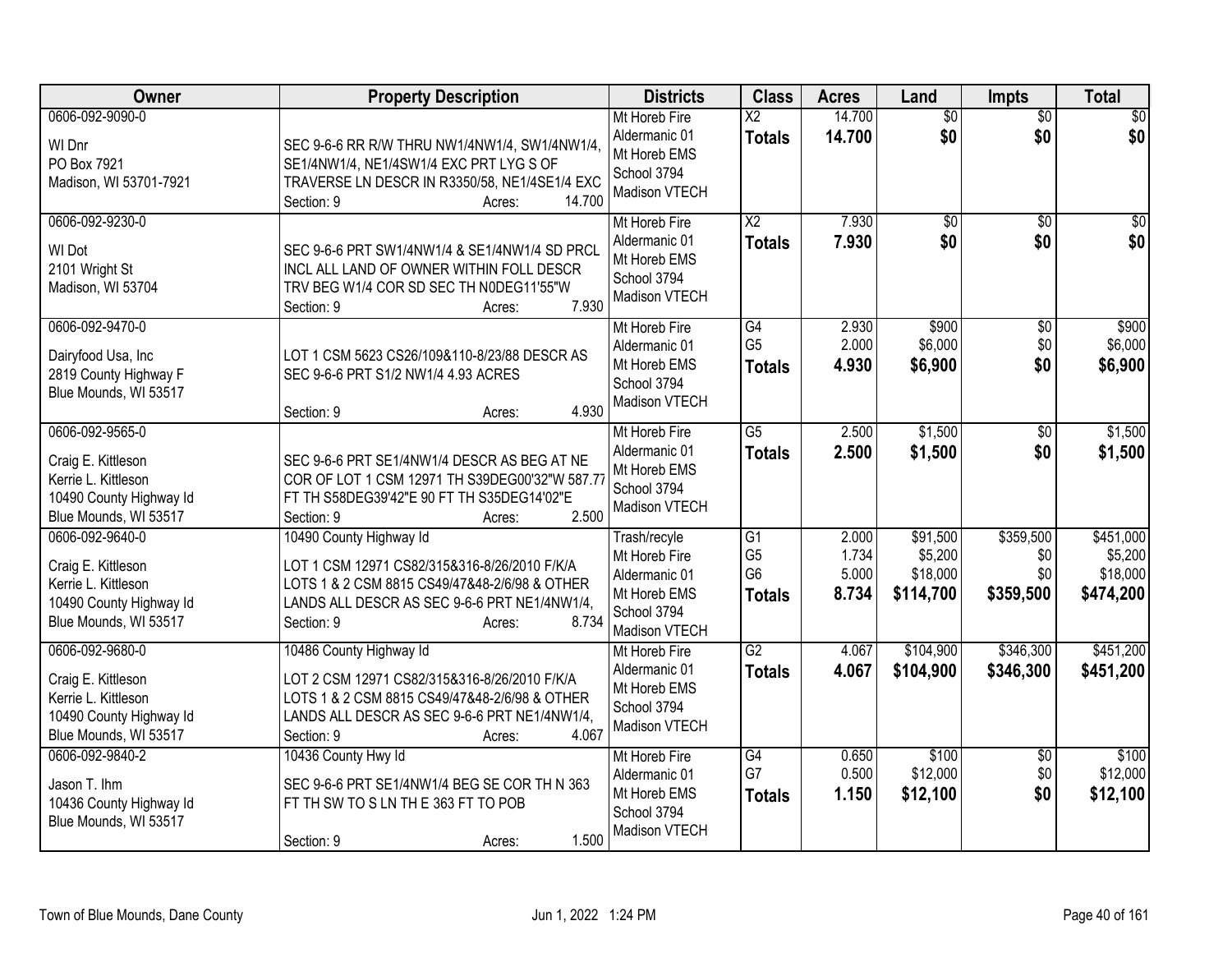| Owner                                                                               | <b>Property Description</b>                                                                                                                                                    | <b>Districts</b>                                                                               | <b>Class</b>                                            | <b>Acres</b>                      | Land                                      | <b>Impts</b>                              | <b>Total</b>                              |
|-------------------------------------------------------------------------------------|--------------------------------------------------------------------------------------------------------------------------------------------------------------------------------|------------------------------------------------------------------------------------------------|---------------------------------------------------------|-----------------------------------|-------------------------------------------|-------------------------------------------|-------------------------------------------|
| 0606-092-9925-0<br>Jason T. Ihm<br>10436 County Highway Id<br>Blue Mounds, WI 53517 | SEC 9-6-6 PRT SE1/4NW1/4 DESCR AS BEG AT NE<br>COR OF SD SE1/4NW1/4 TH WLY 522 FT M/L TO NE<br>COR OF CSM 12971 TH S9DEG09'20"W 757.51 FT TO<br>16.960<br>Section: 9<br>Acres: | Mt Horeb Fire<br>Aldermanic 01<br>Mt Horeb EMS<br>School 3794<br>Madison VTECH                 | G4<br>G <sub>5</sub><br>G <sub>6</sub><br><b>Totals</b> | 2.200<br>8.000<br>6.760<br>16.960 | \$600<br>\$24,000<br>\$24,300<br>\$48,900 | $\overline{50}$<br>\$0<br>\$0<br>\$0      | \$600<br>\$24,000<br>\$24,300<br>\$48,900 |
| 0606-093-8000-9<br>Jason T. Ihm<br>10436 County Highway Id<br>Blue Mounds, WI 53517 | 10436 County Highway Id<br>SEC 9-6-6 NE1/4SW1/4 EXC RR, STATE OF WIS DOT<br>IN R3490/70 & HWY IN M109/530<br>38.280<br>Section: 9<br>Acres:                                    | Trash/recyle<br>Mt Horeb Fire<br>Aldermanic 01<br>Mt Horeb EMS<br>School 3794<br>Madison VTECH | G4<br>G7<br><b>Totals</b>                               | 29.900<br>1.000<br>30.900         | \$6,800<br>\$40,000<br>\$46,800           | $\overline{30}$<br>\$208,100<br>\$208,100 | \$6,800<br>\$248,100<br>\$254,900         |
| 0606-093-8050-9<br>WI Dnr<br>PO Box 7921<br>Madison, WI 53701-7921                  | SEC 9-6-6 PRT NE1/4SW1/4 & N1/2SE1/4 LYG SLY OF<br>TRV LN DESCR AS FOLL COM W1/4 COR SD SEC 9<br>TH N0DEG11'55"W 101.29 FT TH N89DEG54'48"E<br>0.000<br>Section: 9<br>Acres:   | Mt Horeb Fire<br>Aldermanic 01<br>Mt Horeb EMS<br>School 3794<br>Madison VTECH                 | $\overline{\text{X2}}$<br>Totals                        | 0.000<br>0.000                    | $\overline{60}$<br>\$0                    | $\overline{50}$<br>\$0                    | \$0<br>\$0                                |
| 0606-093-8070-5<br>WI Dot<br>2101 Wright St<br>Madison, WI 53704                    | SEC 9-6-6 PRT NW1/4SW1/4 & NE1/4SW1/4 SD PRCL<br>INCL ALL LAND OF OWNER IN FOLL DESCR TRV<br>BEG AT W1/4 COR SD SEC TH N0DEG11'55"W 261.29<br>0.000<br>Section: 9<br>Acres:    | Mt Horeb Fire<br>Aldermanic 01<br>Mt Horeb EMS<br>School 3794<br>Madison VTECH                 | $\overline{\mathsf{X2}}$<br><b>Totals</b>               | 0.000<br>0.000                    | $\overline{60}$<br>\$0                    | $\overline{50}$<br>\$0                    | \$0<br>\$0                                |
| 0606-093-8501-0<br>Jason T. Ihm<br>10436 County Highway Id<br>Blue Mounds, WI 53517 | SEC 9-6-6 NW1/4SW1/4 EXC STATE OF WIS DOT IN<br>R349O/70 & ALSO EXC DOC #4873806<br>31.057<br>Section: 9<br>Acres:                                                             | Mt Horeb Fire<br>Aldermanic 01<br>Mt Horeb EMS<br>School 3794<br>Madison VTECH                 | G4<br>G5M<br><b>Totals</b>                              | 28.157<br>2.900<br>31.057         | \$6,100<br>\$5,200<br>\$11,300            | $\overline{50}$<br>\$0<br>\$0             | \$6,100<br>\$5,200<br>\$11,300            |
| 0606-093-9001-0<br>Jason T. Ihm<br>10436 County Highway Id<br>Blue Mounds, WI 53517 | SEC 9-6-6 SW1/4SW1/4 EXC DOC #4873806 SUBJ TO<br>ACCESS ESMT IN DOC #4900135<br>13.423<br>Section: 9<br>Acres:                                                                 | Mt Horeb Fire<br>Aldermanic 01<br>Mt Horeb EMS<br>School 3794<br>Madison VTECH                 | $\overline{G4}$<br><b>Totals</b>                        | 13.423<br>13.423                  | \$2,900<br>\$2,900                        | \$0<br>\$0                                | \$2,900<br>\$2,900                        |
| 0606-093-9095-0<br>The Prairie Enthusiasts, Inc.<br>PO Box 824<br>Viroqua, WI 54665 | SEC 9-6-6 PRT W1/2 SW1/4 & PRT SE1/4SW1/4<br>DESCR AS BEG AT SW COR OF SEC 9 TH<br>N0DEG18'25"E ALG SEC LN 2224.93 FT TH<br>36.389<br>Section: 9<br>Acres:                     | Mt Horeb Fire<br>Aldermanic 01<br>Mt Horeb EMS<br>School 3794<br>Madison VTECH                 | X4<br><b>Totals</b>                                     | 36.389<br>36.389                  | \$0<br>\$0                                | $\overline{50}$<br>\$0                    | $\overline{50}$<br>\$0                    |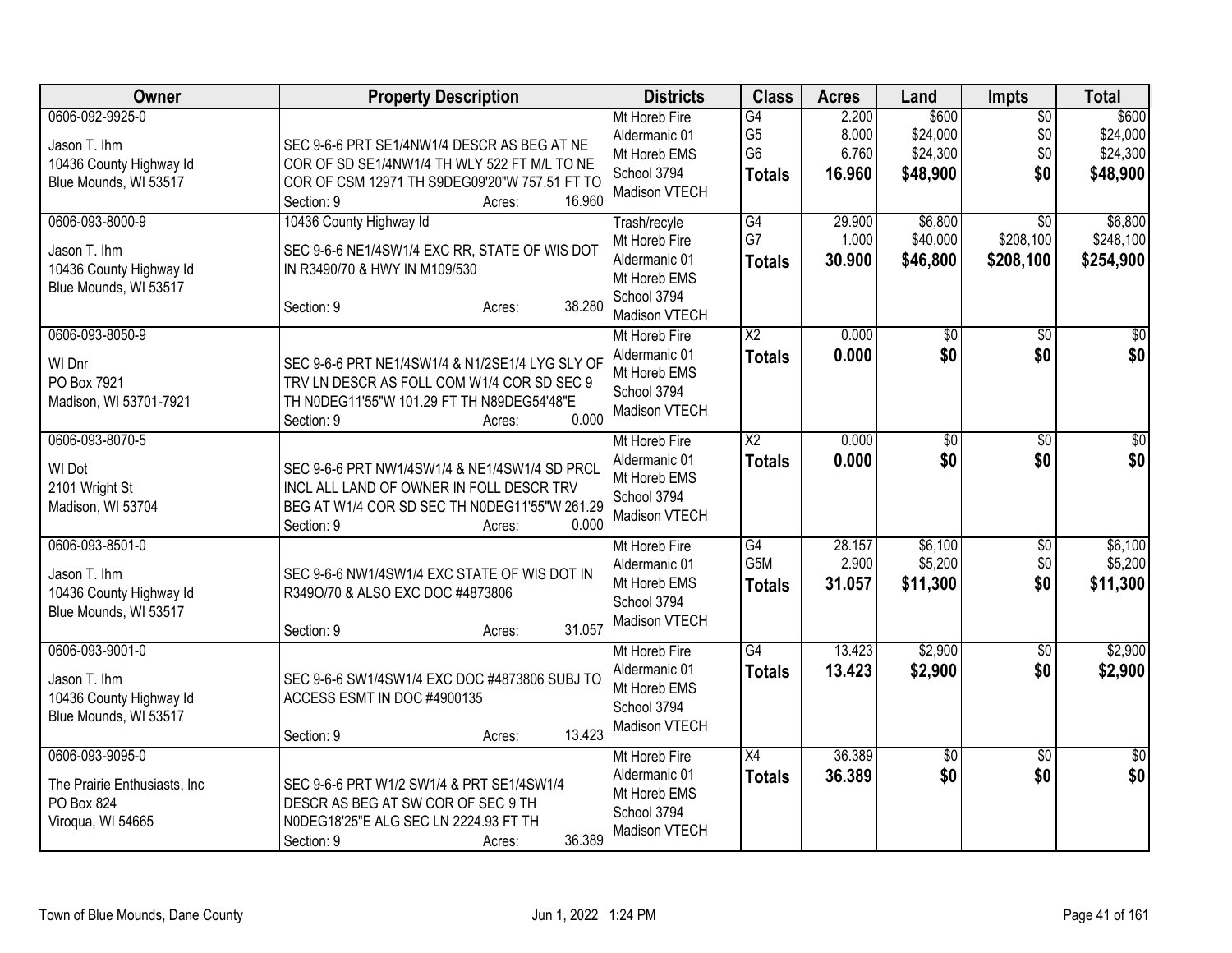| <b>Owner</b>                                                                                                         | <b>Property Description</b>                                                                                                                                                                                     | <b>Districts</b>                                                                               | <b>Class</b>                                | <b>Acres</b>                       | Land                                       | <b>Impts</b>                         | <b>Total</b>                               |
|----------------------------------------------------------------------------------------------------------------------|-----------------------------------------------------------------------------------------------------------------------------------------------------------------------------------------------------------------|------------------------------------------------------------------------------------------------|---------------------------------------------|------------------------------------|--------------------------------------------|--------------------------------------|--------------------------------------------|
| 0606-093-9501-0<br>Jason T. Ihm<br>10436 County Highway Id<br>Blue Mounds, WI 53517                                  | SEC 9-6-6 SE1/4SW1/4 EXC DOC #4873806 SUBJ TO<br>ACCESS ESMT IN DOC #4900135<br>39.199<br>Section: 9<br>Acres:                                                                                                  | Mt Horeb Fire<br>Aldermanic 01<br>Mt Horeb EMS<br>School 3794<br>Madison VTECH                 | G4<br>G <sub>5</sub><br><b>Totals</b>       | 38.000<br>1.199<br>39.199          | \$7,900<br>\$3,600<br>\$11,500             | \$0<br>\$0<br>\$0                    | \$7,900<br>\$3,600<br>\$11,500             |
| 0606-094-8001-0<br>H&S Corp of America, Inc.<br>7597 E Us Highway 36<br>Avon, IN 46123                               | 10342 County Highway Id<br>SEC 9-6-6 NE1/4 SE1/4 EXC BEG AT INTERS E LN &<br>HWY TH N 330 FT TH W 396 FT TH S 330 FT TO HWY<br>TH E TO POB EXC 5.28 ACRES TO STATE OF WIS<br>21.750<br>Section: 9<br>Acres:     | Trash/recyle<br>Mt Horeb Fire<br>Aldermanic 01<br>Mt Horeb EMS<br>School 3794<br>Madison VTECH | G2<br>G4<br>G <sub>5</sub><br><b>Totals</b> | 8.000<br>12.750<br>1.000<br>21.750 | \$130,500<br>\$1,200<br>\$600<br>\$132,300 | \$853,300<br>\$0<br>\$0<br>\$853,300 | \$983,800<br>\$1,200<br>\$600<br>\$985,600 |
| 0606-094-8200-6<br>Lease Properties I, LLC<br>10345 County Rd Id<br>Blue Mounds, WI 53517                            | 10345 County Highway Id<br>SEC 9-6-6 PRT NE1/4SE1/4 BEG INTERS W LN & USH<br>18 C/L TH S ALG SD W LN 388.5 FT TO N LN RR TH<br>S85DEG53'E 253 FT TH N89DEG27'E 124 FT TH N 305<br>3.000<br>Section: 9<br>Acres: | Trash/recyle<br>Mt Horeb Fire<br>Aldermanic 01<br>Mt Horeb EMS<br>School 3794<br>Madison VTECH | $\overline{G2}$<br><b>Totals</b>            | 2.000<br>2.000                     | \$91,500<br>\$91,500                       | \$198,500<br>\$198,500               | \$290,000<br>\$290,000                     |
| 0606-094-8295-3<br>Mount Horeb Farmers Co-Operative<br>501 W Main St<br>Mt Horeb, WI 53572                           | 10337 County Highway Id<br>SEC 9-6-6 PRT NE1/4SE1/4 BEG 1565 FT N & 762.2<br>FTW OF SEC SE COR TH S89DEGW 175 FT TH<br>N1DEGW 301.45 FT TH S74DEGE 182.7 FT TH<br>1.600<br>Section: 9<br>Acres:                 | Mt Horeb Fire<br>Aldermanic 01<br>Mt Horeb EMS<br>School 3794<br>Madison VTECH                 | $\overline{G2}$<br><b>Totals</b>            | 1.110<br>1.110                     | \$85,700<br>\$85,700                       | \$22,700<br>\$22,700                 | \$108,400<br>\$108,400                     |
| 0606-094-8305-0<br>George J. Stauffer<br>PO Box 37<br>Blue Mounds, WI 53517                                          | 10311 Us Highway 151<br>SEC 9-6-6 PRTS NE1/4SE1/4 COM INTS N LN RR & S<br>LN USH 18, 1565 FT N & 53 FT W OF SEC SE COR TH<br>W 475.5 FT ALG LN RR N13DEGE TO S LN HWY 18 TH<br>1.700<br>Section: 9<br>Acres:    | Trash/recyle<br>Mt Horeb Fire<br>Aldermanic 01<br>Mt Horeb EMS<br>School 3794<br>Madison VTECH | $\overline{G2}$<br><b>Totals</b>            | 1.700<br>1.700                     | \$89,600<br>\$89,600                       | \$318,600<br>\$318,600               | \$408,200<br>\$408,200                     |
| 0606-094-8415-0<br>Jacquelyn K. Hollfelder<br>Timothy A. Hollfelder<br>10288 County Highway Id<br>Mt Horeb, WI 53572 | 10288 Hwy Id<br>LOT 1 CSM 12296 CS76/137&138-10/23/2007 DESCR<br>AS SEC 9-6-6 PRT NE1/4SE1/4 & SEC 10-6-6 PRT<br>NW1/4SW1/4 (1.242 ACRES EXCL R/W)<br>1.242<br>Section: 9<br>Acres:                             | Mt Horeb Fire<br>Aldermanic 01<br>Mt Horeb EMS<br>School 3794<br>Madison VTECH                 | G2<br><b>Totals</b>                         | 1.242<br>1.242                     | \$86,600<br>\$86,600                       | \$8,000<br>\$8,000                   | \$94,600<br>\$94,600                       |
| 0606-094-8430-0<br>Jacquelyn K. Hollfelder<br>Timothy A. Hollfelder<br>10288 County Highway Id<br>Mt Horeb, WI 53572 | 10288 County Highway Id<br>LOT 2 CSM 12296 CS76/137&138-10/23/2007 DESCR<br>AS SEC 9-6-6 PRT NE1/4SE1/4 & SEC 10-6-6 PRT<br>NW1/4SW1/4 (1.279 ACRES EXCL R/W)<br>1.279<br>Section: 9<br>Acres:                  | Trash/recyle<br>Mt Horeb Fire<br>Aldermanic 01<br>Mt Horeb EMS<br>School 3794<br>Madison VTECH | $\overline{G1}$<br><b>Totals</b>            | 1.279<br>1.279                     | \$86,800<br>\$86,800                       | \$93,000<br>\$93,000                 | \$179,800<br>\$179,800                     |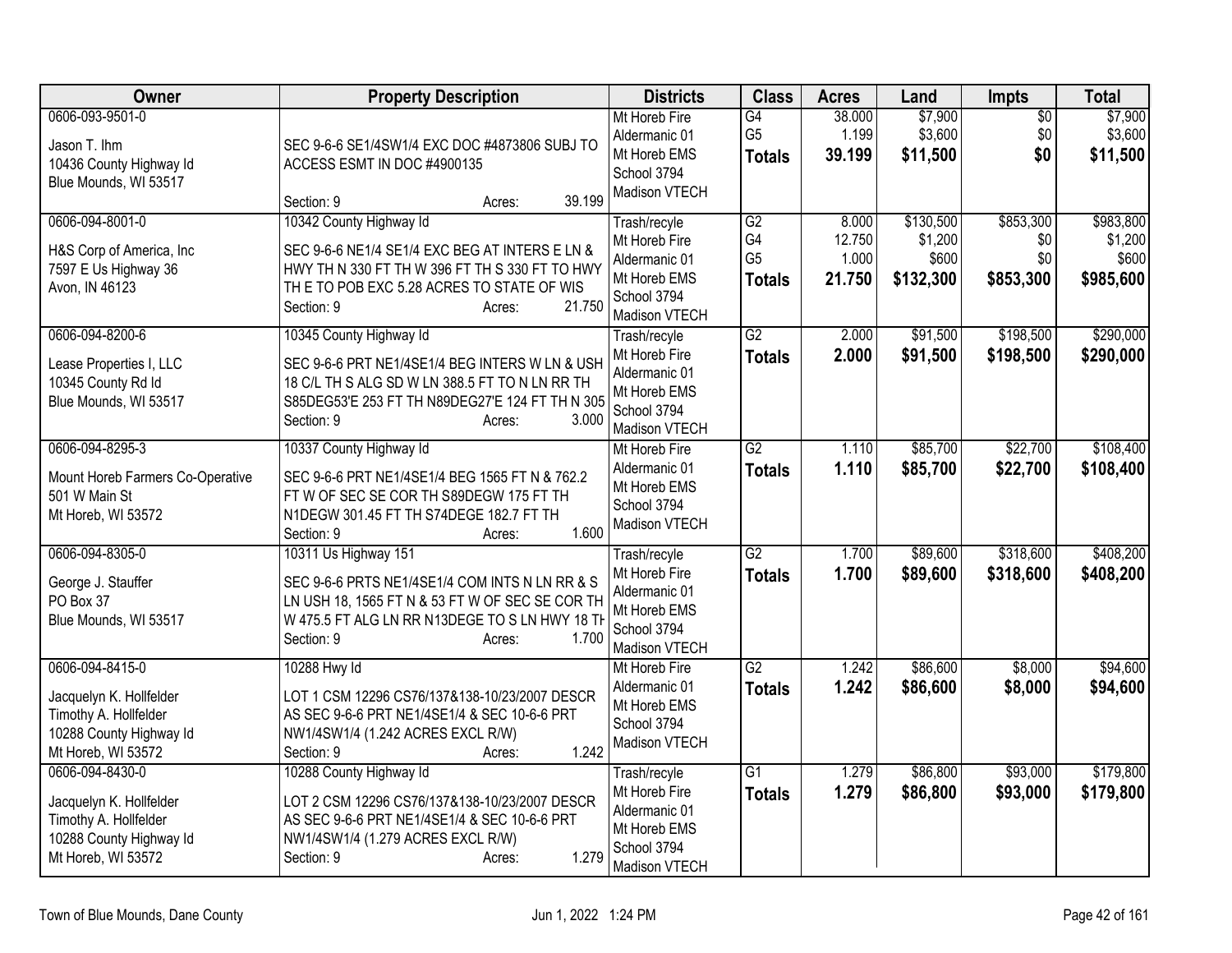| Owner                                                                                | <b>Property Description</b>                                                                                                                                                                            | <b>Districts</b>                                                                               | <b>Class</b>                                | <b>Acres</b>                       | Land                                       | <b>Impts</b>                                     | <b>Total</b>                                 |
|--------------------------------------------------------------------------------------|--------------------------------------------------------------------------------------------------------------------------------------------------------------------------------------------------------|------------------------------------------------------------------------------------------------|---------------------------------------------|------------------------------------|--------------------------------------------|--------------------------------------------------|----------------------------------------------|
| 0606-094-8500-3<br>Jason T. Ihm<br>10436 County Highway Id<br>Blue Mounds, WI 53517  | 10436 County Highway Id<br>SEC 9-6-6 NW1/4SE1/4 NLY OF RR EXC COM INTS<br>HWY & E LN TH S 149 FT TH NWLY 140 FT PARA TO<br>HWY TH N 149 FT TO HWY TH SELY TO POB EXC<br>21.800<br>Section: 9<br>Acres: | Mt Horeb Fire<br>Aldermanic 01<br>Mt Horeb EMS<br>School 3794<br>Madison VTECH                 | G4<br>G <sub>5</sub><br>G7<br><b>Totals</b> | 14.980<br>1.840<br>1.480<br>18.300 | \$2,500<br>\$5,500<br>\$42,900<br>\$50,900 | $\overline{50}$<br>\$0<br>\$144,700<br>\$144,700 | \$2,500<br>\$5,500<br>\$187,600<br>\$195,600 |
| 0606-094-8690-4<br>Jason T. Ihm<br>10436 County Highway Id<br>Blue Mounds, WI 53517  | SEC 9-6-6 NW1/4 SE1/4 SLY OF RR EXC 4.93 ACRES<br>TO STATE OF WIS DOT IN R3559/6<br>15.200<br>Section: 9<br>Acres:                                                                                     | Mt Horeb Fire<br>Aldermanic 01<br>Mt Horeb EMS<br>School 3794<br>Madison VTECH                 | G4<br><b>Totals</b>                         | 8.470<br>8.470                     | \$2,100<br>\$2,100                         | $\sqrt{6}$<br>\$0                                | \$2,100<br>\$2,100                           |
| 0606-094-8910-7<br>Mt Horeb Centennial Post<br>2787 Erbe Rd<br>Blue Mounds, WI 53517 | 2787 Erbe Rd<br>SEC 9-6-6 PRT NW1/4SE1/4 COM SEC SE COR TH N<br>1565 FT TH S89DEGW 1061 FT TH N85DEGW 253 FT<br>TO POB TH N 386.9 FT TH N73DEGW 137.3 FT TH<br>1.360<br>Section: 9<br>Acres:           | Trash/recyle<br>Mt Horeb Fire<br>Aldermanic 01<br>Mt Horeb EMS<br>School 3794<br>Madison VTECH | $\overline{X4}$<br><b>Totals</b>            | 1.360<br>1.360                     | $\overline{50}$<br>\$0                     | \$0<br>\$0                                       | $\sqrt{50}$<br>\$0                           |
| 0606-094-9001-0<br>Jason T. Ihm<br>10436 County Highway Id<br>Blue Mounds, WI 53517  | 2757 Erbe Rd<br>SEC 9-6-6 SW1/4 SE1/4 EXC 4.93 ACRES TO STATE<br>OF WIS DOT IN R3559/6 EXC CSM 12462<br>33.870<br>Section: 9<br>Acres:                                                                 | Trash/recyle<br>Mt Horeb Fire<br>Aldermanic 01<br>Mt Horeb EMS<br>School 3794<br>Madison VTECH | G4<br>G7<br><b>Totals</b>                   | 32.070<br>1.800<br>33.870          | \$7,200<br>\$44,800<br>\$52,000            | $\overline{50}$<br>\$99,300<br>\$99,300          | \$7,200<br>\$144,100<br>\$151,300            |
| 0606-094-9375-0<br>Travis C. Gudgeon<br>2701 Erbe Rd<br>Blue Mounds, WI 53517        | LOT 1 CSM 12462 CS78/13&14-5/21/2008 DESCR AS<br>SEC 9-6-6 PRT SW1/4 SE1/4 & SEC 16-6-6 PRT<br>NW1/4NE1/4 (3.276 ACRES INCL R/W)<br>3.276<br>Section: 9<br>Acres:                                      | Mt Horeb Fire<br>Aldermanic 01<br>Mt Horeb EMS<br>School 3794<br>Madison VTECH                 | $\overline{G4}$<br><b>Totals</b>            | 3.276<br>3.276                     | \$800<br>\$800                             | $\overline{30}$<br>\$0                           | \$800<br>\$800                               |
| 0606-094-9400-0<br>Travis C. Gudgeon<br>2701 Erbe Rd<br>Blue Mounds, WI 53517        | 2701 Erbe Rd<br>LOT 2 CSM 12462 CS78/13&14-5/21/2008 DESCR AS<br>SEC 9-6-6 PRT SW1/4 SE1/4 & SEC 16-6-6 PRT<br>NW1/4NE1/4 (4.830 ACRES INCL R/W)<br>4.830<br>Section: 9<br>Acres:                      | Trash/recyle<br>Mt Horeb Fire<br>Aldermanic 01<br>Mt Horeb EMS<br>School 3794<br>Madison VTECH | $\overline{G1}$<br>G4<br><b>Totals</b>      | 1.830<br>3.000<br>4.830            | \$90,400<br>\$600<br>\$91,000              | \$198,100<br>\$0<br>\$198,100                    | \$288,500<br>\$600<br>\$289,100              |
| 0606-094-9502-0<br>George Lazarus<br>PO Box 650<br>Platteville, WI 53818             | SEC 9-6-6 SE1/4SE1/4 & PRT NE1/4SE1/4 LYG S OF<br>RR R/W EXC R/W IN R3728/9 & ALSO EXC CSM 14968<br>29.896<br>Section: 9<br>Acres:                                                                     | Mt Horeb Fire<br>Aldermanic 01<br>Mt Horeb EMS<br>School 3794<br>Madison VTECH                 | $\overline{G4}$<br><b>Totals</b>            | 29.896<br>29.896                   | \$5,500<br>\$5,500                         | \$0<br>\$0                                       | \$5,500<br>\$5,500                           |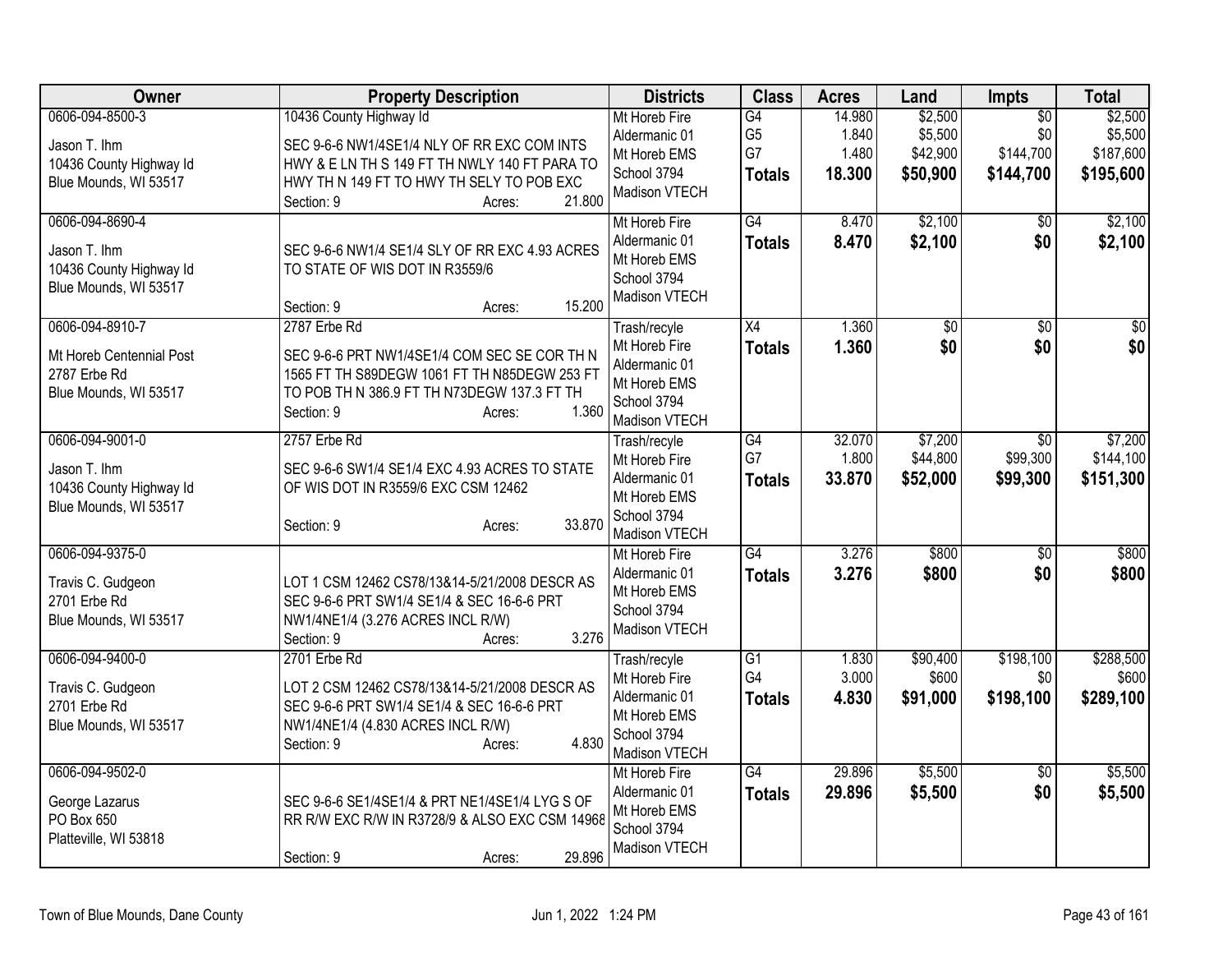| Owner                                                                                                      | <b>Property Description</b>                                                                                                                                                                        | <b>Districts</b>                                                                               | <b>Class</b>                     | <b>Acres</b>               | Land                            | <b>Impts</b>                  | <b>Total</b>                    |
|------------------------------------------------------------------------------------------------------------|----------------------------------------------------------------------------------------------------------------------------------------------------------------------------------------------------|------------------------------------------------------------------------------------------------|----------------------------------|----------------------------|---------------------------------|-------------------------------|---------------------------------|
| 0606-094-9580-0<br>George Lazarus<br>PO Box 650<br>Platteville, WI 53818                                   | LOT 1 CSM 14968 CS105/210&211-11/2/2018 DESCR<br>AS SEC 9-6-6 PRT SE1/4SE1/4 (2.000 ACRES)<br>2.000<br>Section: 9<br>Acres:                                                                        | Mt Horeb Fire<br>Aldermanic 01<br>Mt Horeb EMS<br>School 3794<br>Madison VTECH                 | $\overline{G4}$<br><b>Totals</b> | 2.000<br>2.000             | \$400<br>\$400                  | $\overline{50}$<br>\$0        | \$400<br>\$400                  |
| 0606-094-9600-0<br>George Lazarus<br>PO Box 650<br>Platteville, WI 53818                                   | LOT 2 CSM 14968 CS105/210&211-11/2/2018 DESCR<br>AS SEC 9-6-6 PRT SE1/4SE1/4 (2.000 ACRES)<br>2.000<br>Section: 9<br>Acres:                                                                        | Mt Horeb Fire<br>Aldermanic 01<br>Mt Horeb EMS<br>School 3794<br>Madison VTECH                 | $\overline{G4}$<br><b>Totals</b> | 1.991<br>1.991             | \$400<br>\$400                  | $\overline{50}$<br>\$0        | \$400<br>\$400                  |
| 0606-094-9620-0<br>George Lazarus<br>PO Box 650<br>Platteville, WI 53818                                   | LOT 3 CSM 14968 CS105/210&211-11/2/2018 DESCR<br>AS SEC 9-6-6 PRT SE1/4SE1/4 (2.000 ACRES)<br>2.000<br>Section: 9<br>Acres:                                                                        | Mt Horeb Fire<br>Aldermanic 01<br>Mt Horeb EMS<br>School 3794<br>Madison VTECH                 | G4<br><b>Totals</b>              | 1.844<br>1.844             | \$300<br>\$300                  | \$0<br>\$0                    | \$300<br>\$300                  |
| 0606-094-9640-0<br>George Lazarus<br>PO Box 650<br>Platteville, WI 53818                                   | LOT 4 CSM 14968 CS105/210&211-11/2/2018 DESCR<br>AS SEC 9-6-6 PRT SE1/4SE1/4 (2.000 ACRES)<br>2.000<br>Section: 9<br>Acres:                                                                        | Mt Horeb Fire<br>Aldermanic 01<br>Mt Horeb EMS<br>School 3794<br>Madison VTECH                 | G4<br><b>Totals</b>              | 2.001<br>2.001             | \$400<br>\$400                  | \$0<br>\$0                    | \$400<br>\$400                  |
| 0606-101-8000-8<br>Thompson Rev Tr, Violet M<br>2880 North Rd<br>Blue Mounds, WI 53517                     | SEC 10-6-6 NE1/4 NE1/4 EXC BEG NW COR, TH E<br>412.5 FT, S40DEGW 533.9 FT, N 379.5 FT TO POB<br>40.200<br>Section: 10<br>Acres:                                                                    | Mt Horeb Fire<br>Aldermanic 01<br>Mt Horeb EMS<br>School 3794<br>Madison VTECH                 | G4<br>G5M<br><b>Totals</b>       | 11.600<br>27.000<br>38.600 | \$2,600<br>\$48,600<br>\$51,200 | \$0<br>\$0<br>\$0             | \$2,600<br>\$48,600<br>\$51,200 |
| 0606-101-8500-3<br>Mark P. Peterson<br>Cathy J. Peterson<br>531 Brookstone Way<br>Watertown, WI 53094-5920 | LOT 2 CSM 1716 CS7/88-6/13/75 DESCR AS SEC<br>10-6-6 PRT NE1/4NW1/4 & PRT N1/2 NE1/4<br>6.900<br>Section: 10<br>Acres:                                                                             | Mt Horeb Fire<br>Aldermanic 01<br>Mt Horeb EMS<br>School 3794<br>Madison VTECH                 | G4<br>G5M<br><b>Totals</b>       | 2.000<br>4.900<br>6.900    | \$400<br>\$8,800<br>\$9,200     | $\overline{50}$<br>\$0<br>\$0 | \$400<br>\$8,800<br>\$9,200     |
| 0606-101-8640-0<br>Preston P. Mcmahan<br>Jennifer L. Mcmahan<br>2958 North Rd<br>Blue Mounds, WI 53517     | 2958 North Rd<br>LOT 1 CSM 9815 CS57/16&17-9/11/2000 F/K/A LOT 1<br>CSM 1716 CS7/88-6/13/75 & ALSO INCL & DESCR AS<br>SEC 10-6-6 PRT NW1/4NE1/4 & PRT NE1/4NW1/4<br>1.809<br>Section: 10<br>Acres: | Trash/recyle<br>Mt Horeb Fire<br>Aldermanic 01<br>Mt Horeb EMS<br>School 3794<br>Madison VTECH | $\overline{G1}$<br>Totals        | 1.809<br>1.809             | \$90,300<br>\$90,300            | \$332,100<br>\$332,100        | \$422,400<br>\$422,400          |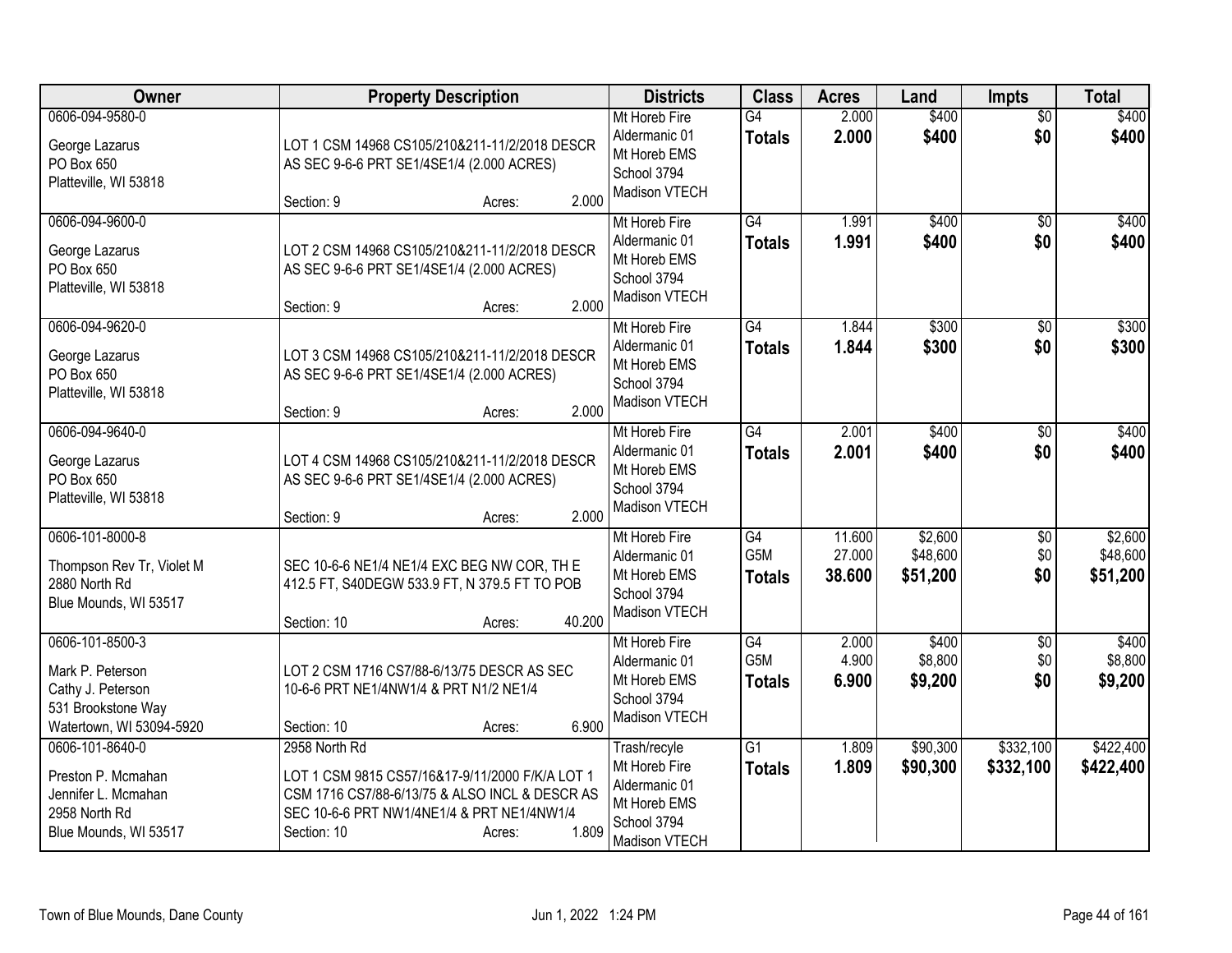| Owner                                      | <b>Property Description</b>                                          | <b>Districts</b>              | <b>Class</b>    | <b>Acres</b> | Land     | <b>Impts</b>    | <b>Total</b> |
|--------------------------------------------|----------------------------------------------------------------------|-------------------------------|-----------------|--------------|----------|-----------------|--------------|
| 0606-101-8670-0                            | 2954 North Rd                                                        | Trash/recyle                  | $\overline{G1}$ | 1.000        | \$85,000 | \$165,000       | \$250,000    |
| Matthew G. Smith                           | SEC 10-6-6 NW1/4 NE1/4 EXC CSM 1716 SUBJ TO                          | Mt Horeb Fire                 | G4              | 27.000       | \$5,600  | \$0             | \$5,600      |
| Susan L. Smith                             | ESMT TO MT HOREB TELE CO IN R7295/10 & ALSO                          | Aldermanic 01                 | G <sub>5</sub>  | 1.100        | \$700    | \$0             | \$700        |
| 2954 North Rd                              | <b>EXC CSM 9815</b>                                                  | Mt Horeb EMS                  | G5M             | 4.500        | \$8,100  | \$0             | \$8,100      |
| Blue Mounds, WI 53517                      | 33.600<br>Section: 10<br>Acres:                                      | School 3794<br>Madison VTECH  | <b>Totals</b>   | 33.600       | \$99,400 | \$165,000       | \$264,400    |
| 0606-101-9001-0                            | 2894 North Rd                                                        | Mt Horeb Fire                 | G4              | 19.200       | \$5,800  | \$0             | \$5,800      |
|                                            |                                                                      | Aldermanic 01                 | G <sub>6</sub>  | 20.000       | \$72,000 | \$0             | \$72,000     |
| Thompson Rev Tr, Violet M                  | SEC 10-6-6 SW1/4 NE1/4 EXC COM AT N1/4 COR OF                        | Mt Horeb EMS                  | <b>Totals</b>   | 39.200       | \$77,800 | \$0             | \$77,800     |
| 2880 North Rd                              | SD SEC 10 TH S0DEG03'23"W ALG N-S 1/4 SEC LN                         | School 3794                   |                 |              |          |                 |              |
| Blue Mounds, WI 53517                      | 1959.40 FT TO POB THIS EXC TH N86DEG38'15"E<br>38.200<br>Section: 10 | Madison VTECH                 |                 |              |          |                 |              |
| 0606-101-9190-0                            | Acres:<br>2880 North Rd                                              | Trash/recyle                  | $\overline{G1}$ | 2.120        | \$92,300 | \$410,000       | \$502,300    |
|                                            |                                                                      | Mt Horeb Fire                 | <b>Totals</b>   | 2.120        | \$92,300 | \$410,000       |              |
| Thompson Rev Tr, Violet M                  | SEC 10-6-6 PRT SW1/4NE1/4 & PRT SE1/4NW1/4                           | Aldermanic 01                 |                 |              |          |                 | \$502,300    |
| 2880 North Rd                              | DESCR AS COM AT N1/4 COR OF SD SEC 10 TH                             | Mt Horeb EMS                  |                 |              |          |                 |              |
| Blue Mounds, WI 53517                      | S0DEG03'23"W ALG N-S 1/4 SEC LN 1959.40 FT TO                        | School 3794                   |                 |              |          |                 |              |
|                                            | 2.120<br>Section: 10<br>Acres:                                       | Madison VTECH                 |                 |              |          |                 |              |
| 0606-101-9500-1                            |                                                                      | Mt Horeb Fire                 | G4              | 19.100       | \$4,600  | $\overline{60}$ | \$4,600      |
|                                            |                                                                      | Aldermanic 01                 | G <sub>6</sub>  | 21.000       | \$75,600 | \$0             | \$75,600     |
| Thompson Rev Tr, Violet M<br>2880 North Rd | SEC 10-6-6 SE1/4 NE1/4                                               | Mt Horeb EMS                  | <b>Totals</b>   | 40.100       | \$80,200 | \$0             | \$80,200     |
| Blue Mounds, WI 53517                      |                                                                      | School 3794                   |                 |              |          |                 |              |
|                                            | 40.100<br>Section: 10<br>Acres:                                      | Madison VTECH                 |                 |              |          |                 |              |
| 0606-102-8000-7                            |                                                                      | Mt Horeb Fire                 | G4              | 32.500       | \$6,000  | $\sqrt{6}$      | \$6,000      |
|                                            |                                                                      | Aldermanic 01                 | G5M             | 6.100        | \$11,000 | \$0             | \$11,000     |
| Barth Id Farm, LLC                         | SEC 10-6-6 NE1/4 NW1/4 WLY OF HWY C/L                                | Mt Horeb EMS                  | <b>Totals</b>   | 38.600       | \$17,000 | \$0             | \$17,000     |
| 9270 N Waverly Dr                          |                                                                      | School 3794                   |                 |              |          |                 |              |
| Bayside, WI 53217                          |                                                                      | Madison VTECH                 |                 |              |          |                 |              |
|                                            | 38.600<br>Section: 10<br>Acres:                                      |                               |                 |              |          |                 |              |
| 0606-102-8361-0                            |                                                                      | Mt Horeb Fire                 | $\overline{G4}$ | 1.400        | \$300    | \$0             | \$300        |
| Matthew G. Smith                           | SEC 10-6-6 NE1/4 NW1/4 ELY OF NORTH RD SUBJ                          | Aldermanic 01<br>Mt Horeb EMS | <b>Totals</b>   | 1.400        | \$300    | \$0             | \$300        |
| Susan L. Smith                             | TO ESMT TO MT HOREB TELE CO IN R7295/10 EXC                          | School 3794                   |                 |              |          |                 |              |
| 2954 North Rd                              | <b>CSM 9815</b>                                                      | Madison VTECH                 |                 |              |          |                 |              |
| Blue Mounds, WI 53517                      | 1.400<br>Section: 10<br>Acres:                                       |                               |                 |              |          |                 |              |
| 0606-102-8500-2                            |                                                                      | Mt Horeb Fire                 | G4              | 8.340        | \$1,500  | $\overline{30}$ | \$1,500      |
| Ferron K. Havens                           | SEC 10-6-6 NW1/4NW1/4 TOG W/ACCESS ESMT IN                           | Aldermanic 01                 | G5M             | 31.360       | \$56,400 | \$0             | \$56,400     |
| Barbara J. Havens                          | DOC 2926284 & 2926286                                                | Mt Horeb EMS                  | <b>Totals</b>   | 39.700       | \$57,900 | \$0             | \$57,900     |
| 2894 Erbe Rd                               |                                                                      | School 3794                   |                 |              |          |                 |              |
| Blue Mounds, WI 53517                      | 39.700<br>Section: 10<br>Acres:                                      | Madison VTECH                 |                 |              |          |                 |              |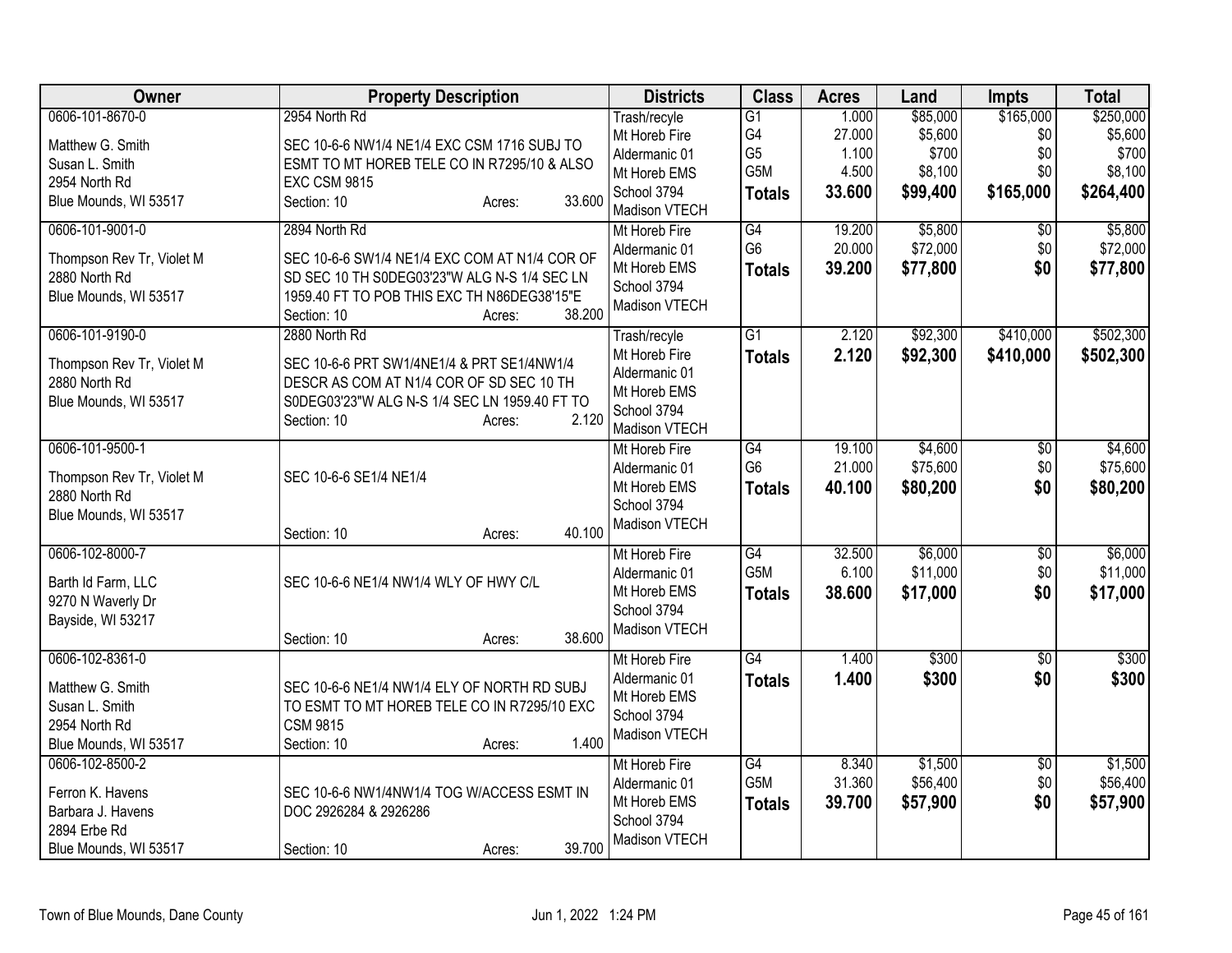| Owner                                   | <b>Property Description</b>                                                                      | <b>Districts</b>              | <b>Class</b>          | <b>Acres</b> | Land      | <b>Impts</b>    | <b>Total</b> |
|-----------------------------------------|--------------------------------------------------------------------------------------------------|-------------------------------|-----------------------|--------------|-----------|-----------------|--------------|
| 0606-102-9020-0                         | 10256 County Highway Id                                                                          | Trash/recyle                  | $\overline{G1}$       | 1.000        | \$85,000  | \$700,800       | \$785,800    |
| Corey Gilbertson                        | LOT 2 CSM 13463 CS87/277&278-3/1/2013 F/K/A LOT                                                  | Mt Horeb Fire                 | G <sub>5</sub>        | 7.000        | \$21,000  | \$0             | \$21,000     |
| Andrea Gilbertson                       | 1 CSM 11475 CS70/29&30-8/1/2005 F/K/A LOT 1 CSM                                                  | Aldermanic 01                 | G <sub>6</sub>        | 15.700       | \$56,500  | \$0             | \$56,500     |
| 10256 County Highway Id                 | 11275 CS68/119&120-12/9/2004 DESCR AS SEC                                                        | Mt Horeb EMS                  | <b>Totals</b>         | 23.700       | \$162,500 | \$700,800       | \$863,300    |
| Mt Horeb, WI 53572                      | 23.790<br>Section: 10<br>Acres:                                                                  | School 3794                   |                       |              |           |                 |              |
| 0606-102-9100-0                         |                                                                                                  | Madison VTECH                 |                       | 2.000        | \$91,500  | \$537,300       | \$628,800    |
|                                         | 10266 County Highway Id                                                                          | Trash/recyle<br>Mt Horeb Fire | $\overline{G1}$<br>G4 | 2.720        | \$500     | \$0             | \$500        |
| David Geisler                           | LOT 1 CSM 13463 CS87/277&278-3/1/2013 F/K/A LOT                                                  | Aldermanic 01                 | G <sub>5</sub>        | 10.360       | \$31,100  | \$0             | \$31,100     |
| Michelle Geisler                        | 1 CSM 11475 CS70/29&30-8/1/2005 F/K/A LOT 1 CSM                                                  | Mt Horeb EMS                  | G <sub>6</sub>        | 17.800       | \$64,100  | \$0             | \$64,100     |
| 10266 County Highway Id                 | 11275 CS68/119&120-12/9/2004 & ALSO INCL &                                                       | School 3794                   | <b>Totals</b>         | 32.880       | \$187,200 | \$537,300       | \$724,500    |
| Mt Horeb, WI 53572                      | 32.880<br>Section: 10<br>Acres:                                                                  | Madison VTECH                 |                       |              |           |                 |              |
| 0606-102-9501-0                         |                                                                                                  | Mt Horeb Fire                 | $\overline{G6}$       | 2.880        | \$10,400  | \$0             | \$10,400     |
| Thompson Rev Tr, Violet M               | SEC 10-6-6 SE1/4 NW1/4 ELY OF HWY EXC COM AT                                                     | Aldermanic 01                 | <b>Totals</b>         | 2.880        | \$10,400  | \$0             | \$10,400     |
| 2880 North Rd                           | N1/4 COR OF SD SEC 10 TH S0DEG03'23"W ALG N-S                                                    | Mt Horeb EMS                  |                       |              |           |                 |              |
| Blue Mounds, WI 53517                   | 1/4 SEC LN 1959.40 FT TO POB THIS EXC TH                                                         | School 3794                   |                       |              |           |                 |              |
|                                         | 2.880<br>Section: 10<br>Acres:                                                                   | Madison VTECH                 |                       |              |           |                 |              |
| 0606-102-9520-6                         |                                                                                                  | Mt Horeb Fire                 | $\overline{G4}$       | 26.000       | \$6,000   | $\overline{30}$ | \$6,000      |
|                                         |                                                                                                  | Aldermanic 01                 | G <sub>5</sub> M      | 8.800        | \$15,800  | \$0             | \$15,800     |
| Barth Id Farm, LLC<br>9270 N Waverly Dr | SEC 10-6-6 SE1/4 NW1/4 WLY OF HWY SUBJ TO<br>ESMT TO MT HOREB TELE IN R7428/67                   | Mt Horeb EMS                  | <b>Totals</b>         | 34.800       | \$21,800  | \$0             | \$21,800     |
| Bayside, WI 53217                       |                                                                                                  | School 3794                   |                       |              |           |                 |              |
|                                         | 38.100<br>Section: 10<br>Acres:                                                                  | Madison VTECH                 |                       |              |           |                 |              |
| 0606-103-8001-0                         | Cty Hwy Id North Rd                                                                              | Trash/recyle                  | G4                    | 23.000       | \$4,200   | $\overline{30}$ | \$4,200      |
|                                         |                                                                                                  | Mt Horeb Fire                 | G5M                   | 4.000        | \$7,200   | \$0             | \$7,200      |
| Barth Id Farm, LLC                      | SEC 10-6-6 NE1/4 SW1/4 EXC RR, 5.76 ACRES TO                                                     | Aldermanic 01                 | <b>Totals</b>         | 27,000       | \$11,400  | \$0             | \$11,400     |
| 9270 N Waverly Dr<br>Bayside, WI 53217  | STATE OF WIS DOT IN R3663/43 & HWY IN M60/54 &<br>M109/531 SUBJ TELE ESMT IN R3558/36 & ALSO EXC | Mt Horeb EMS                  |                       |              |           |                 |              |
|                                         | 27.000<br>Section: 10<br>Acres:                                                                  | School 3794                   |                       |              |           |                 |              |
|                                         |                                                                                                  | Madison VTECH                 |                       |              |           |                 |              |
| 0606-103-8360-0                         | 10188 County Highway Id                                                                          | Trash/recyle                  | G4                    | 3.500        | \$300     | \$0             | \$300        |
| Steven Ceithamer                        | LOT 1 CSM 15140 CS107/174&174-5/28/2019 DESCR                                                    | Mt Horeb Fire                 | G7                    | 2.500        | \$49,000  | \$178,600       | \$227,600    |
| Julie Ceithamer                         | AS SEC 10-6-6 PRT NE1/4SW1/4 & PRT SE1/4SW1/4                                                    | Aldermanic 01                 | <b>Totals</b>         | 6.000        | \$49,300  | \$178,600       | \$227,900    |
| 2613 County Highway Jg S                | (6.00 ACRES EXCL R/W)                                                                            | Mt Horeb EMS<br>School 3794   |                       |              |           |                 |              |
| Mount Horeb, WI 53572                   | 6.000<br>Section: 10<br>Acres:                                                                   | Madison VTECH                 |                       |              |           |                 |              |
| 0606-103-8520-0                         | 10250 County Highway Id                                                                          | Trash/recyle                  | G1                    | 2.000        | \$91,500  | \$488,300       | \$579,800    |
|                                         |                                                                                                  | Mt Horeb Fire                 | G <sub>5</sub>        | 4.467        | \$13,400  | \$0             | \$13,400     |
| Brad M. Junck<br>Nichole M. Junck       | LOT 2 CSM 11275 CS68/119&120-12/9/2004 DESCR<br>AS SEC 10-6-6 PRT NW1/4SW1/4 (11.467 ACRES)      | Aldermanic 01                 | G <sub>6</sub>        | 5.000        | \$18,000  | \$0             | \$18,000     |
| 10250 County Highway Id                 | TOG W/JT DRIVEWAY ESMT IN DOC #4203356                                                           | Mt Horeb EMS                  | <b>Totals</b>         | 11.467       | \$122,900 | \$488,300       | \$611,200    |
| Mt Horeb, WI 53572                      | 11.467<br>Section: 10<br>Acres:                                                                  | School 3794                   |                       |              |           |                 |              |
|                                         |                                                                                                  | Madison VTECH                 |                       |              |           |                 |              |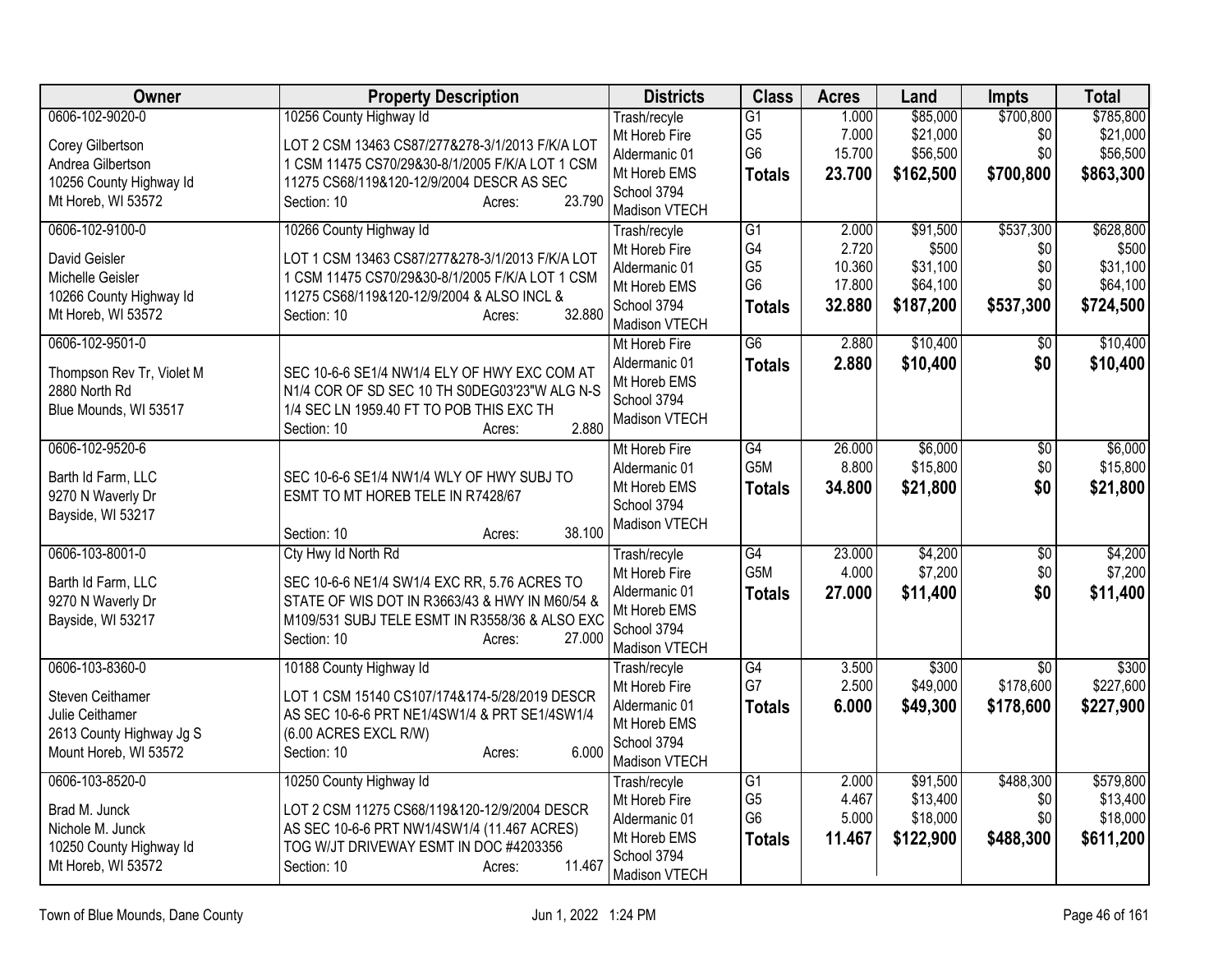| Owner                                                                                                 | <b>Property Description</b>                                                                                                                                                                                | <b>Districts</b>                                                                      | <b>Class</b>                            | <b>Acres</b>              | Land                           | <b>Impts</b>                  | <b>Total</b>                   |
|-------------------------------------------------------------------------------------------------------|------------------------------------------------------------------------------------------------------------------------------------------------------------------------------------------------------------|---------------------------------------------------------------------------------------|-----------------------------------------|---------------------------|--------------------------------|-------------------------------|--------------------------------|
| 0606-103-8625-0<br>Joseph M. John<br>Sara D. John<br>10262 County Highway Id<br>Mount Horeb, WI 53572 | 10262 County Highway Id<br>LOT 2 CSM 11475 CS70/29&30-8/1/2005 F/K/A LOT 1<br>CSM 11275 CS68/119&120-12/9/2004 DESCR AS SEC<br>10-6-6 PRT OF SW1/4NW1/4 & PRT NW1/4SW1/4<br>2.936<br>Section: 10<br>Acres: | Mt Horeb Fire<br>Aldermanic 01<br>Mt Horeb EMS<br>School 3794<br>Madison VTECH        | $\overline{G2}$<br><b>Totals</b>        | 3.200<br>3.200            | \$99,300<br>\$99,300           | \$527,100<br>\$527,100        | \$626,400<br>\$626,400         |
| 0606-103-8730-3<br>WI Dnr<br>PO Box 7921<br>Madison, WI 53701-7921                                    | SEC 10-6-6 RR R/W THRU NE1/4SW1/4, NW1/4SW1/4,<br>SE1/4 SW1/4, SW1/4SE1/4 & SE1/4 SE1/4 EXC PRT<br>LYG S OF TRAVERSE LN DESCR IN R3350/58-1/19/82<br>16.000<br>Section: 10<br>Acres:                       | Mt Horeb Fire<br>Aldermanic 01<br>Mt Horeb EMS<br>School 3794<br>Madison VTECH        | $\overline{\text{X2}}$<br><b>Totals</b> | 16.000<br>16.000          | \$0<br>\$0                     | $\overline{50}$<br>\$0        | $\overline{50}$<br>\$0         |
| 0606-103-9001-0<br>Sutter Living Tr<br>2230 State Highway 78<br>Mt Horeb, WI 53572                    | SEC 10-6-6 SW1/4SW1/4 EXC HWY IN R4099/83 &<br>ALSO EXC CSM 12115<br>27.680<br>Section: 10<br>Acres:                                                                                                       | Mt Horeb Fire<br>Aldermanic 01<br>Mt Horeb EMS<br>School 3794<br>Madison VTECH        | G4<br><b>Totals</b>                     | 27.680<br>27.680          | \$5,800<br>\$5,800             | $\overline{50}$<br>\$0        | \$5,800<br>\$5,800             |
| 0606-103-9110-0<br>Sutter Living Tr<br>2230 State Highway 78<br>Mt Horeb, WI 53572                    | LOT 1 CSM 12115 CS74/343&344-4/9/2007 DESCR AS<br>SEC 10-6-6 PRT SW1/4SW1/4 & SEC 15-6-6 PRT<br>NW1/4NW1/4 (4.12 ACRES)<br>4.120<br>Section: 10<br>Acres:                                                  | Mt Horeb Fire<br>Aldermanic 01<br>Mt Horeb EMS<br>School 3794<br><b>Madison VTECH</b> | $\overline{G4}$<br><b>Totals</b>        | 4.120<br>4.120            | \$1,200<br>\$1,200             | \$0<br>\$0                    | \$1,200<br>\$1,200             |
| 0606-103-9150-0<br>Sutter Living Tr<br>2230 State Highway 78<br>Mt Horeb, WI 53572                    | LOT 2 CSM 12115 CS74/343&344-4/9/2007 DESCR AS<br>SEC 10-6-6 PRT SW1/4SW1/4 & SEC 15-6-6 PRT<br>NW1/4NW1/4 (6.74 ACRES)<br>6.740<br>Section: 10<br>Acres:                                                  | Mt Horeb Fire<br>Aldermanic 01<br>Mt Horeb EMS<br>School 3794<br>Madison VTECH        | $\overline{G4}$<br><b>Totals</b>        | 6.740<br>6.740            | \$2,000<br>\$2,000             | \$0<br>\$0                    | \$2,000<br>\$2,000             |
| 0606-103-9610-0<br>Barth Id Farm, LLC<br>9270 N Waverly Dr<br>Bayside, WI 53217                       | County Hwy Id<br>SEC 10-6-6 SE1/4 SW1/4 EXC RR & 5.76 ACRES TO<br>STATE OF WIS DOT IN R3663/43 & ALSO EXC CSM<br>15140<br>34.400<br>Section: 10<br>Acres:                                                  | Mt Horeb Fire<br>Aldermanic 01<br>Mt Horeb EMS<br>School 3794<br>Madison VTECH        | G4<br><b>Totals</b>                     | 34.400<br>34.400          | \$9,000<br>\$9,000             | $\overline{50}$<br>\$0        | \$9,000<br>\$9,000             |
| 0606-104-8000-5<br><b>Brett Fink</b><br>Jane A. Fink<br>10052 County Highway Id<br>Mt Horeb, WI 53572 | SEC 10-6-6 E1/2 NE1/4 SE1/4<br>20.000<br>Section: 10<br>Acres:                                                                                                                                             | Mt Horeb Fire<br>Aldermanic 01<br>Mt Horeb EMS<br>School 3794<br>Madison VTECH        | $\overline{G4}$<br>G5M<br><b>Totals</b> | 15.000<br>5.000<br>20.000 | \$2,800<br>\$9,000<br>\$11,800 | $\overline{50}$<br>\$0<br>\$0 | \$2,800<br>\$9,000<br>\$11,800 |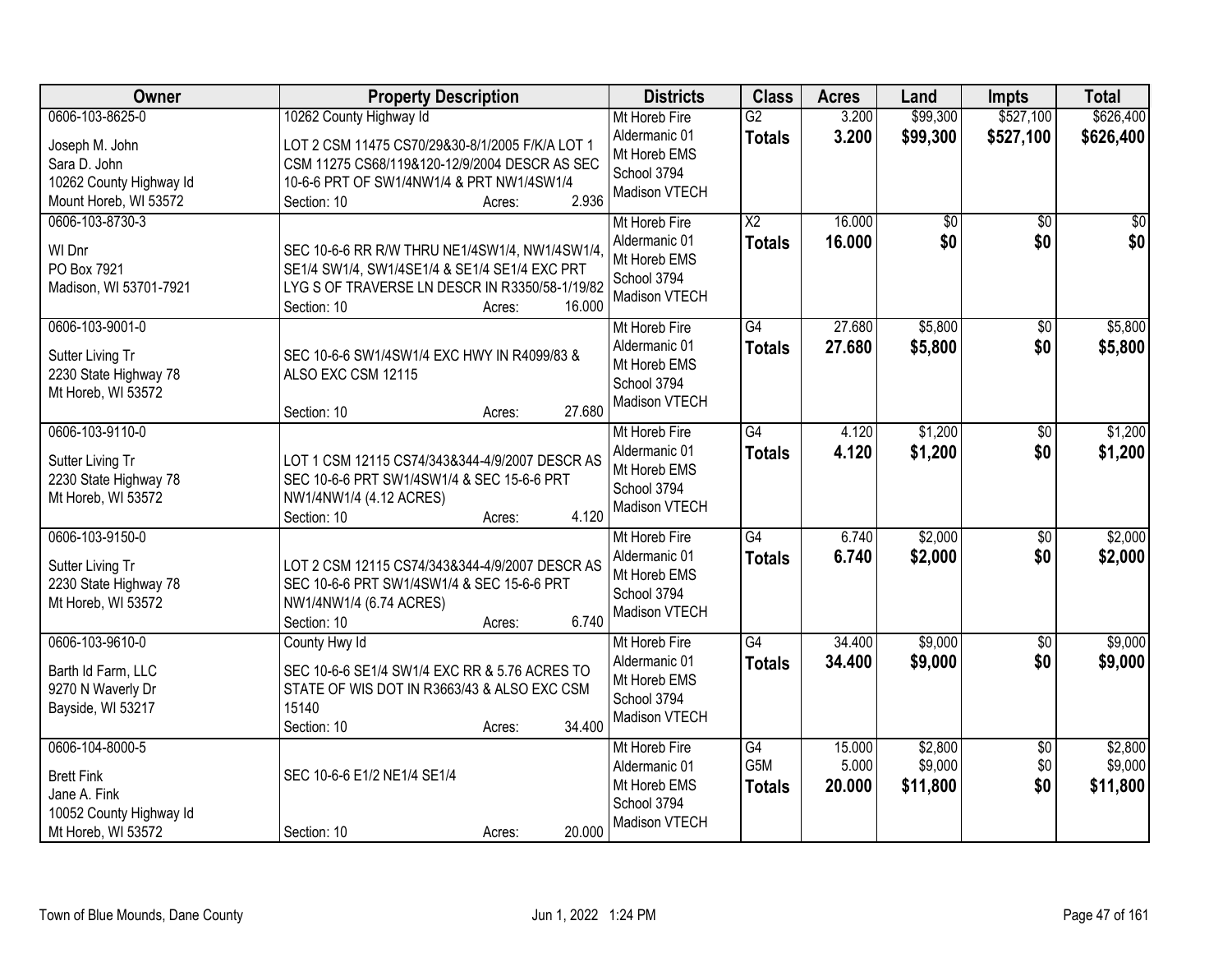| Owner                                                                                                   | <b>Property Description</b>                                                                                                                                                                                       | <b>Districts</b>                                                                               | <b>Class</b>                                                        | <b>Acres</b>                       | Land                                          | Impts                                | <b>Total</b>                                   |
|---------------------------------------------------------------------------------------------------------|-------------------------------------------------------------------------------------------------------------------------------------------------------------------------------------------------------------------|------------------------------------------------------------------------------------------------|---------------------------------------------------------------------|------------------------------------|-----------------------------------------------|--------------------------------------|------------------------------------------------|
| 0606-104-8062-0<br>Thompson Rev Tr, Mary S<br>5114 Comanche Way<br>Madison, WI 53704                    | SEC 10-6-6 PRT NE1/4SE1/4, PRT SE1/4SE1/4, PRT<br>SW1/4SE1/4 & PRT NW1/4SE1/4 DESCR AS COM AT<br>SE1/4 COR OF SEC 10 TH S89DEG23'50"W ALG S LN<br>18.350<br>Section: 10<br>Acres:                                 | Mt Horeb Fire<br>Aldermanic 01<br>Mt Horeb EMS<br>School 3794<br>Madison VTECH                 | G4<br>G5M<br><b>Totals</b>                                          | 14.250<br>4.100<br>18.350          | \$1,900<br>\$7,400<br>\$9,300                 | $\overline{50}$<br>\$0<br>\$0        | \$1,900<br>\$7,400<br>\$9,300                  |
| 0606-104-8540-2<br>Thompson Rev Tr, Mary S<br>5114 Comanche Way<br>Madison, WI 53704                    | SEC 10-6-6 PRT W1/2 SE1/4 DESCR AS COM E1/4<br>COR SD SEC 10 TH S89DEG40'28"W 670.98 FT TH<br>S89DEG40'28"W 964.00 FT TO POB TH<br>35.700<br>Section: 10<br>Acres:                                                | Mt Horeb Fire<br>Aldermanic 01<br>Mt Horeb EMS<br>School 3794<br>Madison VTECH                 | G4<br><b>Totals</b>                                                 | 35.700<br>35.700                   | \$3,500<br>\$3,500                            | \$0<br>\$0                           | \$3,500<br>\$3,500                             |
| 0606-104-8675-0<br>Thompson Rev Tr, Mary S<br>5114 Comanche Way<br>Madison, WI 53704                    | SEC 10-6-6 PRT SE1/4 DESCR AS COM AT S1/4 COR<br>OF SD SEC 10 TH N ALG N-S 1/4 SEC LN & C/L OF<br>NORTH RD 2098.95 FT TH S87DEG08'50"E 181.03 FT<br>0.500<br>Section: 10<br>Acres:                                | Mt Horeb Fire<br>Aldermanic 01<br>Mt Horeb EMS<br>School 3794<br>Madison VTECH                 | G5<br><b>Totals</b>                                                 | 0.500<br>0.500                     | \$300<br>\$300                                | \$0<br>\$0                           | \$300<br>\$300                                 |
| 0606-104-9500-8<br><b>Brett Fink</b><br>Jane A. Fink<br>10052 County Highway Id<br>Mt Horeb, WI 53572   | 10052 County Highway Id<br>SEC 10-6-6 E1/2 SE1/4SE1/4 EXC RR, ALSO EXC BEG<br>INTERS HWY N LN & E LN TH N 149 FT TH W 149 FT<br>TH S 149 FT TH E 149 FT TO POB, BEG INTERS STH<br>14.800<br>Section: 10<br>Acres: | Trash/recyle<br>Mt Horeb Fire<br>Aldermanic 01<br>Mt Horeb EMS<br>School 3794<br>Madison VTECH | G <sub>1</sub><br>G <sub>5</sub><br>G <sub>6</sub><br><b>Totals</b> | 1.000<br>8.800<br>5.000<br>14.800  | \$85,000<br>\$26,400<br>\$18,000<br>\$129,400 | \$182,900<br>\$0<br>\$0<br>\$182,900 | \$267,900<br>\$26,400<br>\$18,000<br>\$312,300 |
| 0606-104-9580-0<br>Randall S. Thompson<br>Amy Thompson<br>10086 County Highway Id<br>Mt Horeb, WI 53572 | 10086 County Highway Id<br>LOT 1 CSM 14061 CS94/176&179-9/3/2015 F/K/A LOT<br>1 CSM 4443 CS19/129-8/3/84 & ALSO INCL & DESCR<br>AS SEC 10-6-6 PRT NE1/4SE1/4, PRT SE1/4SE1/4 &<br>28.210<br>Section: 10<br>Acres: | Trash/recyle<br>Mt Horeb Fire<br>Aldermanic 01<br>Mt Horeb EMS<br>School 3794<br>Madison VTECH | $\overline{G1}$<br>G4<br>G <sub>5</sub><br><b>Totals</b>            | 1.940<br>25.770<br>0.500<br>28.210 | \$91,100<br>\$4,700<br>\$100<br>\$95,900      | \$272,300<br>\$0<br>\$0<br>\$272,300 | \$363,400<br>\$4,700<br>\$100<br>\$368,200     |
| 0606-104-9711-3<br>Thompson Rev Tr, Mary S<br>5114 Comanche Way<br>Madison, WI 53704                    | SEC 10-6-6 PRT SE1/4 & SEC 15-6-6 PRT NE1/4 4.73<br>ACRES BETW OLD & NEW HWYS DESCR AS COM AT<br>SE COR OF SD SEC 10 TH S89DEG23'50"W 671.82 FT<br>4.750<br>Section: 10<br>Acres:                                 | Mt Horeb Fire<br>Aldermanic 01<br>Mt Horeb EMS<br>School 3794<br>Madison VTECH                 | G4<br><b>Totals</b>                                                 | 4.750<br>4.750                     | \$1,200<br>\$1,200                            | $\overline{50}$<br>\$0               | \$1,200<br>\$1,200                             |
| 0606-104-9850-5<br>Blue Mounds, Town of<br>c/o Henry Eckel                                              | SEC 10-6-6 PRT SE1/4 SE1/4 COM INTS W LN HWY 78<br>& SLY LN RR TH S 90 FT W 208.9 FT N TO SLY LN RR<br>E TO POB<br>0.400<br>Section: 10<br>Acres:                                                                 | Mt Horeb Fire<br>Aldermanic 01<br>Mt Horeb EMS<br>School 3794<br>Madison VTECH                 | $\overline{X4}$<br><b>Totals</b>                                    | 0.400<br>0.400                     | $\sqrt{$0}$<br>\$0                            | $\overline{50}$<br>\$0               | $\overline{50}$<br>\$0                         |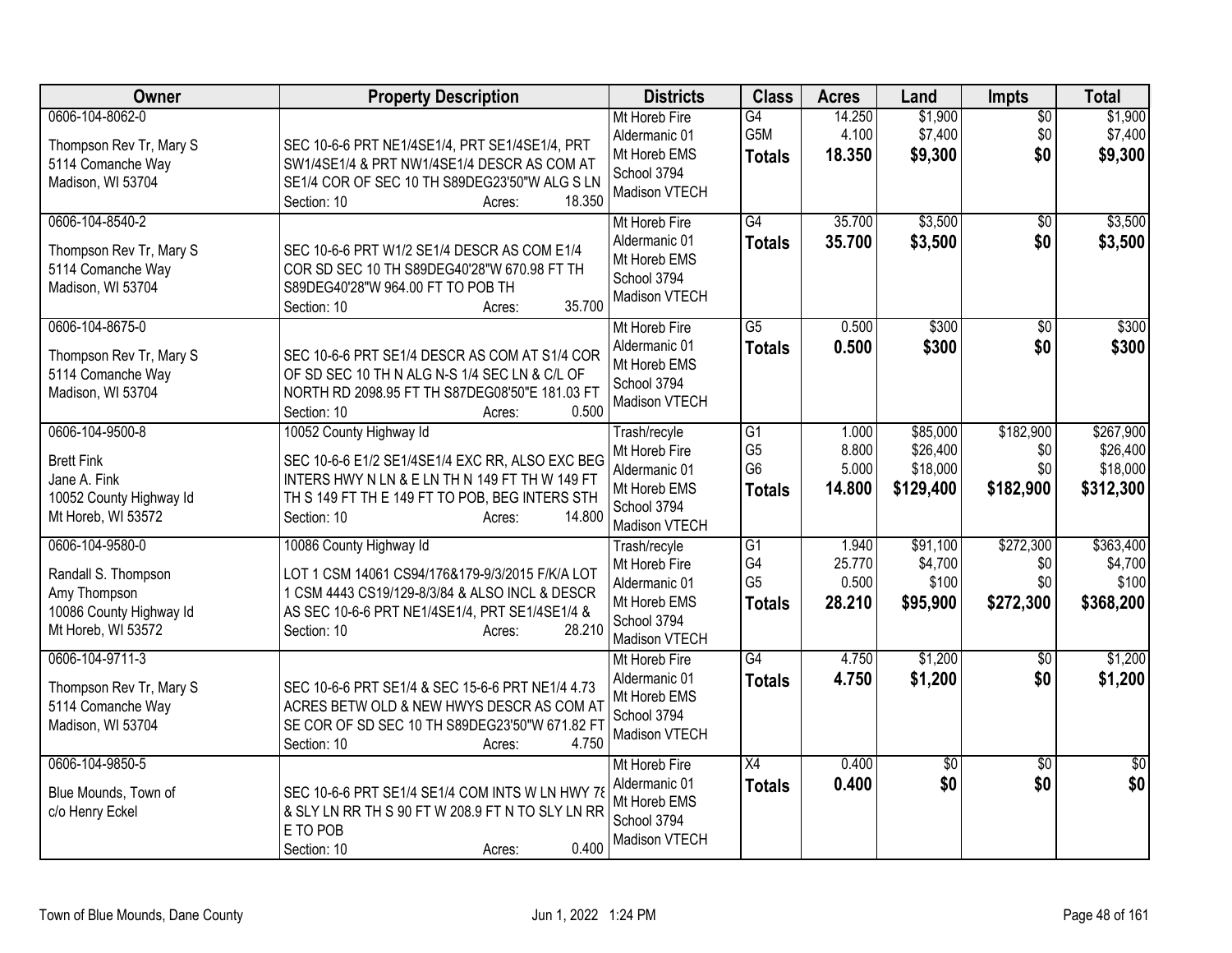| Owner                                  | <b>Property Description</b>                                                                   | <b>Districts</b> | <b>Class</b>    | <b>Acres</b> | Land     | <b>Impts</b>    | <b>Total</b> |
|----------------------------------------|-----------------------------------------------------------------------------------------------|------------------|-----------------|--------------|----------|-----------------|--------------|
| 0606-112-8001-0                        | 2953 Bergum Rd                                                                                | Mt Horeb Fire    | $\overline{G1}$ | 1.400        | \$87,600 | \$11,700        | \$99,300     |
| Allen Schmidt                          | PRT LOT 3 CSM 10190 CS59/304&306-10/2/2001                                                    | Aldermanic 01    | G4              | 3.600        | \$700    | \$0             | \$700        |
| Cheryl A. Schmidt                      | DESCR AS SEC 11-6-6 PRT E1/2 NW1/4 & SEC 2-6-6                                                | Mt Horeb EMS     | <b>Totals</b>   | 5.000        | \$88,300 | \$11,700        | \$100,000    |
| 133 Robyn Ridge                        | PRT SE1/4SW1/4 BEG NE COR LOT 3 TH                                                            | School 3794      |                 |              |          |                 |              |
| Mt Horeb, WI 53572                     | 5.000<br>Section: 11<br>Acres:                                                                | Madison VTECH    |                 |              |          |                 |              |
| 0606-112-8075-0                        | 9935 Arthur Ln                                                                                | Mt Horeb Fire    | G4              | 54.692       | \$10,100 | \$0             | \$10,100     |
|                                        |                                                                                               | Mt Horeb EMS     | G5M             | 1.000        | \$800    | \$0             | \$800        |
| Garfoot Tr, Dennis & Julie             | SEC 11-6-6 PRT NE1/4NW1/4, PRT SE1/4NW1/4, PRT<br>SW1/4NW1/4 & PRT NW1/4NW1/4 DESCR AS COM AT | School 3794      | G7              | 2.900        | \$37,600 | \$148,200       | \$185,800    |
| 11015 High St<br>Blue Mounds, WI 53517 | NW COR OF SD SEC 11 TH N89DEG58'31"E 1980.70                                                  | Madison VTECH    | <b>Totals</b>   | 58.592       | \$48,500 | \$148,200       | \$196,700    |
|                                        | 0.000<br>Section: 11<br>Acres:                                                                |                  |                 |              |          |                 |              |
| 0606-112-8675-0                        |                                                                                               | Trash/recyle     | G4              | 11.308       | \$2,100  | \$0             | \$2,100      |
|                                        |                                                                                               | Mt Horeb Fire    | G <sub>5</sub>  | 13.000       | \$24,000 | \$0             | \$24,000     |
| Andrew Baack                           | SEC 2-6-6 PRT SE1/4SW1/4 & PRT SW1/4SW1/4 & SE                                                | Mt Horeb EMS     | G5M             | 31.868       | \$26,500 | \$0             | \$26,500     |
| PO Box 346                             | 11-6-6 PRT NE1/4NW1/4, PRT SE1/4NW1/4, PRT                                                    | School 3794      | <b>Totals</b>   | 56.176       | \$52,600 | \$0             | \$52,600     |
| Mt Horeb, WI 53572                     | SW1/4NW1/4 & PRT NW1/4NW1/4 DESCR AS BEG AT                                                   | Madison VTECH    |                 |              |          |                 |              |
|                                        | 0.000<br>Section: 11<br>Acres:                                                                |                  |                 |              |          |                 |              |
| 0606-112-9080-7                        |                                                                                               | Mt Horeb Fire    | $\overline{G6}$ | 25.400       | \$91,400 | \$0             | \$91,400     |
| Diane V. Fink                          | SEC 11-6-6 SW1/4 NW1/4 EXC COM SE COR, TH W TO                                                | Aldermanic 01    | <b>Totals</b>   | 25.400       | \$91,400 | \$0             | \$91,400     |
| 2732 State Highway 78                  | PT 990 FT E OF SW COR, N 528 FT, NWLY TO PT 495                                               | Mt Horeb EMS     |                 |              |          |                 |              |
| Mt Horeb, WI 53572                     | FT E OF NW COR, E TO NE COR, S TO POB                                                         | School 3794      |                 |              |          |                 |              |
|                                        | 25.400<br>Section: 11<br>Acres:                                                               | Madison VTECH    |                 |              |          |                 |              |
| 0606-112-9511-0                        | 9914 Arthur Ln                                                                                | Mt Horeb Fire    | G4              | 20.110       | \$3,700  | $\overline{50}$ | \$3,700      |
| Nortman Enterprises, LLC               | LOT 3 CSM 10190 CS59/304&306-10/2/2001 DESCR                                                  | Aldermanic 01    | G <sub>5</sub>  | 2.463        | \$7,400  | \$0             | \$7,400      |
| 207 N 8th St                           | AS SEC 11-6-6 PRT E1/2 NW1/4 & SEC 2-6-6 PRT                                                  | Mt Horeb EMS     | G7              | 1.000        | \$6,000  | \$8,100         | \$14,100     |
| Mount Horeb, WI 53572                  | SE1/4SW1/4 (23.573 ACRES EXCL R/W) EXC DOC                                                    | School 3794      | <b>Totals</b>   | 23.573       | \$17,100 | \$8,100         | \$25,200     |
|                                        | 23.573<br>Section: 11<br>Acres:                                                               | Madison VTECH    |                 |              |          |                 |              |
| 0606-112-9550-0                        | 9913 Arthur Ln                                                                                | Trash/recyle     | G4              | 2.603        | \$500    | $\overline{30}$ | \$500        |
|                                        |                                                                                               | Mt Horeb Fire    | G7              | 2.300        | \$47,800 | \$122,800       | \$170,600    |
| Nortman Enterprises, LLC               | LOT 4 CSM 10190 CS59/304&306-10/2/2001 DESCR                                                  | Aldermanic 01    | <b>Totals</b>   | 4.903        | \$48,300 | \$122,800       | \$171,100    |
| 207 N 8th St                           | AS SEC 11-6-6 PRT E1/2NW1/4 (4.903 ACRES EXCL                                                 | Mt Horeb EMS     |                 |              |          |                 |              |
| Mount Horeb, WI 53572                  | $R/W$ )                                                                                       | School 3794      |                 |              |          |                 |              |
|                                        | 4.903<br>Section: 11<br>Acres:                                                                | Madison VTECH    |                 |              |          |                 |              |
| 0606-113-8000-4                        |                                                                                               | Mt Horeb Fire    | G4              | 19.000       | \$3,500  | \$0             | \$3,500      |
|                                        |                                                                                               | Aldermanic 01    | G5M             | 8.500        | \$15,300 | \$0             | \$15,300     |
| Life Church                            | SEC 11-6-6 PRT NE1/4SW1/4 COM NW COR TH S 759                                                 | Mt Horeb EMS     | <b>Totals</b>   | 27.500       | \$18,800 | \$0             | \$18,800     |
| 2770 Brandywine Trl                    | FT TH E 660 FT TH S 330 FT TH E TO E LN TH N TO                                               | School 3794      |                 |              |          |                 |              |
| Mount Horeb, WI 53572                  | NE COR TH W TO POB<br>27.500                                                                  | Madison VTECH    |                 |              |          |                 |              |
|                                        | Section: 11<br>Acres:                                                                         |                  |                 |              |          |                 |              |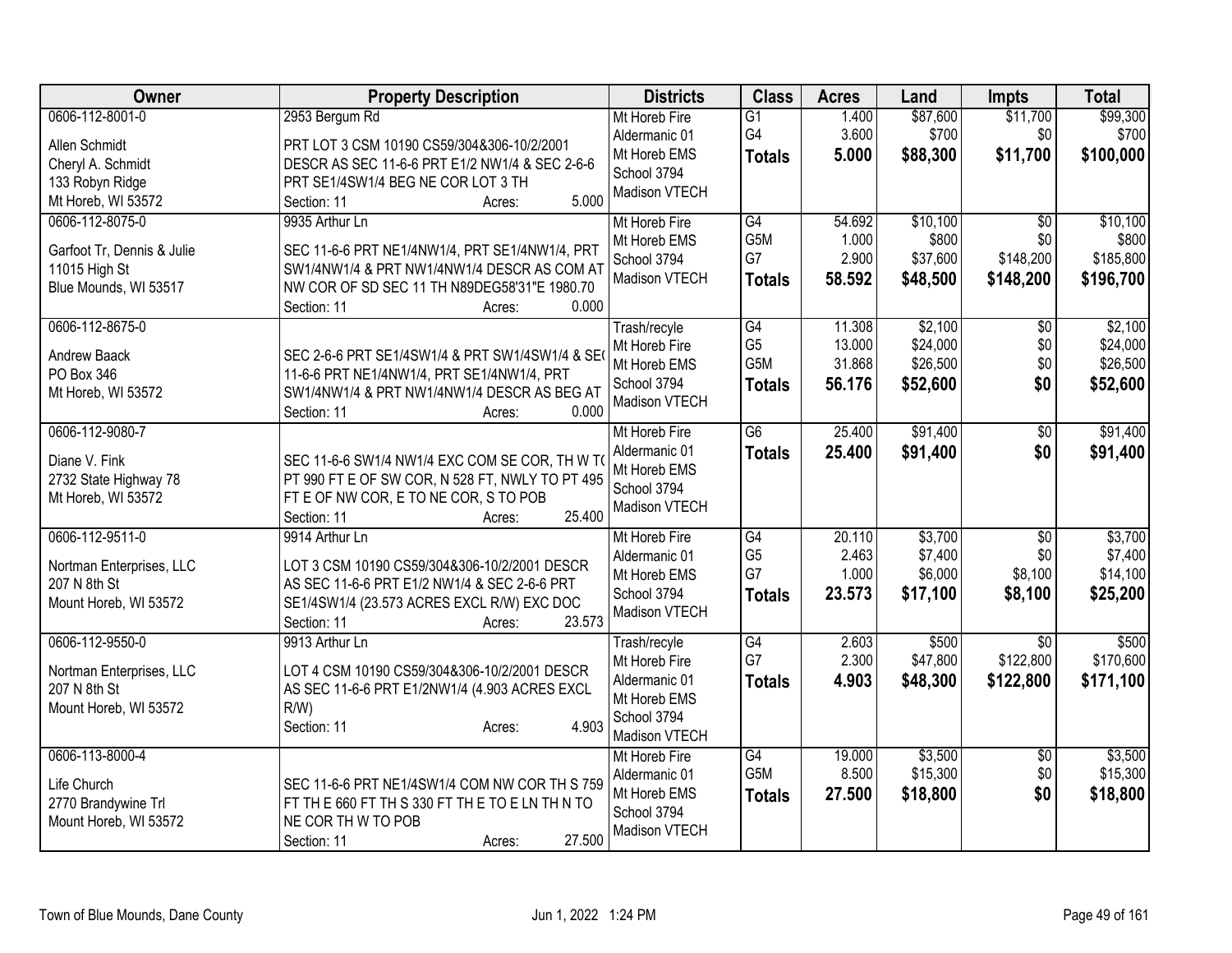| Owner                                                                                             | <b>Property Description</b>                                                                                                                                                                                     | <b>Districts</b>                                                                               | <b>Class</b>                     | <b>Acres</b>              | Land                          | <b>Impts</b>             | Total                         |
|---------------------------------------------------------------------------------------------------|-----------------------------------------------------------------------------------------------------------------------------------------------------------------------------------------------------------------|------------------------------------------------------------------------------------------------|----------------------------------|---------------------------|-------------------------------|--------------------------|-------------------------------|
| 0606-113-8210-0<br>Life Church<br>2770 Brandywein Trl<br>Mt Horeb, WI 53572                       | 2770 Brandywein Trl<br>LOT 1 CSM 6217 CS30/60&61-9/26/90 F/K/A LOT 1<br>CSM 2711 CS10/378&379-1/5/78 DESCR AS SEC<br>11-6-6 PRT E1/2 SW1/4 (302,880 SQ FT)<br>6.953<br>Section: 11<br>Acres:                    | Mt Horeb Fire<br>Aldermanic 01<br>Mt Horeb EMS<br>School 3794<br>Madison VTECH                 | $\overline{X4}$<br><b>Totals</b> | 6.953<br>6.953            | $\overline{50}$<br>\$0        | $\overline{50}$<br>\$0   | $\overline{50}$<br>\$0        |
| 0606-113-8241-3<br>Gavilon Grain, LLC<br>Attn: 11-160<br>1331 Capitol Ave<br>Omaha, NE 68102-1106 | 2741 State Highway 78<br>LOT 2 CSM 6217 CS30/60&61-9/26/90 F/K/A LOT 1<br>CSM 2711 CS10/378&379-1/5/78 DESCR AS SEC<br>11-6-6 PRT E1/2 SW1/4 EXC R5781/10 & EXC DOC<br>4.920<br>Section: 11<br>Acres:           | Trash/recyle<br>Mt Horeb Fire<br>Aldermanic 01<br>Mt Horeb EMS<br>School 3794<br>Madison VTECH | $\overline{G2}$<br><b>Totals</b> | 4.920<br>4.920            | \$110,500<br>\$110,500        | \$524,300<br>\$524,300   | \$634,800<br>\$634,800        |
| 0606-113-8295-0<br>Mounds View Properties, LLC<br>2766 Brandywein Trl<br>Mount Horeb, WI 53572    | 2766 Brandywein Trl<br>LOT 1 CSM 12090 CS74/275&276-3/15/2007 F/K/A PR1<br>LOT 2 CSM 6217 CS30/60&61-9/26/90 & F/K/A LOT 1 &<br>PRT LOTS 2 & 4 CSM 2711 CS10/378&379-1/5/78 &<br>0.845<br>Section: 11<br>Acres: | Mt Horeb Fire<br>Aldermanic 01<br>Mt Horeb EMS<br>School 3794<br>Madison VTECH                 | $\overline{G2}$<br><b>Totals</b> | 0.845<br>0.845            | \$77,900<br>\$77,900          | $\overline{30}$<br>\$0   | \$77,900<br>\$77,900          |
| 0606-113-8298-0<br>Mounds View Properties, LLC<br>2766 Brandywein Trl<br>Mount Horeb, WI 53572    | 2766 Brandywein Trl<br>LOT 2 CSM 12090 CS74/275&276-3/15/2007 F/K/A PR1<br>LOT 2 CSM 6217 CS30/60&61-9/26/90 & F/K/A LOT 1 &<br>PRT LOTS 2 & 4 CSM 2711 CS10/378&379-1/5/78 &<br>1.261<br>Section: 11<br>Acres: | Trash/recyle<br>Mt Horeb Fire<br>Aldermanic 01<br>Mt Horeb EMS<br>School 3794<br>Madison VTECH | G2<br><b>Totals</b>              | 1.261<br>1.261            | \$86,700<br>\$86,700          | \$240,000<br>\$240,000   | \$326,700<br>\$326,700        |
| 0606-113-8500-9<br>Diane V. Fink<br>2732 State Highway 78<br>Mt Horeb, WI 53572                   | SEC 11-6-6 E 10 ACRES OF NW1/4 SW1/4 & ROW<br>10.000<br>Section: 11<br>Acres:                                                                                                                                   | Mt Horeb Fire<br>Aldermanic 01<br>Mt Horeb EMS<br>School 3794<br>Madison VTECH                 | $\overline{G6}$<br><b>Totals</b> | 10.000<br>10.000          | \$36,000<br>\$36,000          | \$0<br>\$0               | \$36,000<br>\$36,000          |
| 0606-113-8530-3<br>Diane V. Fink<br>2732 State Highway 78<br>Mt Horeb, WI 53572                   | SEC 11-6-6 W 30 A OF NW1/4 SW1/4<br>30.000<br>Section: 11<br>Acres:                                                                                                                                             | Mt Horeb Fire<br>Aldermanic 01<br>Mt Horeb EMS<br>School 3794<br>Madison VTECH                 | G4<br>G5M<br><b>Totals</b>       | 5.000<br>25.000<br>30.000 | \$900<br>\$45,000<br>\$45,900 | $\sqrt{6}$<br>\$0<br>\$0 | \$900<br>\$45,000<br>\$45,900 |
| 0606-113-9015-0<br>Diane V. Fink<br>2732 State Highway 78<br>Mt Horeb, WI 53572                   | State Highway 78<br>LOT 1 CSM 15667 CS113/273&276-3/30/2021 DESCR<br>AS SEC 11-6-6 PRT SW1/4SW1/4 (2.24 ACRES)<br>2.240<br>Section: 11<br>Acres:                                                                | Mt Horeb Fire<br>Mt Horeb EMS<br>School 3794<br>Madison VTECH                                  | $\overline{G4}$<br><b>Totals</b> | 2.240<br>2.240            | \$400<br>\$400                | $\overline{50}$<br>\$0   | \$400<br>\$400                |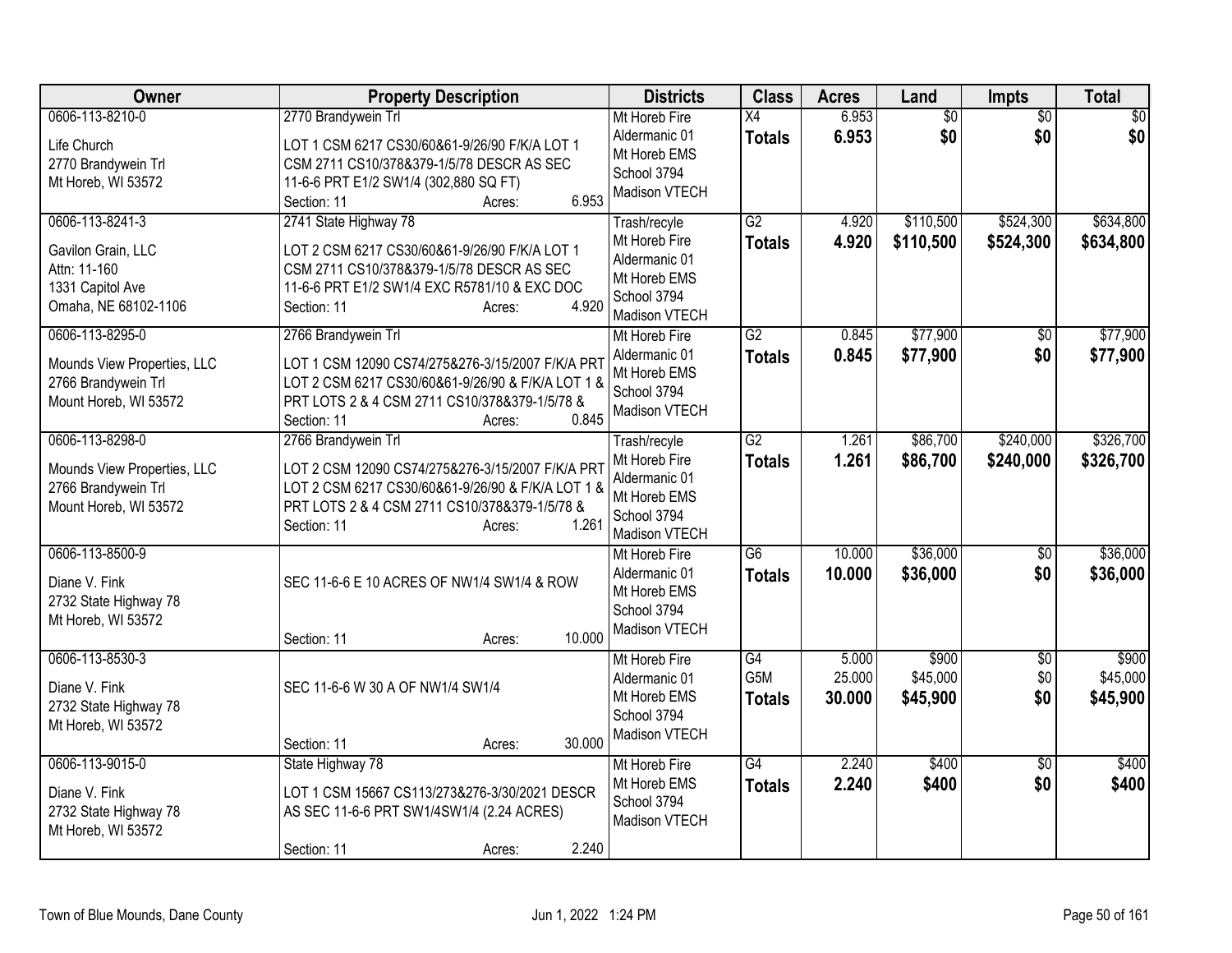| Owner                                                                                             | <b>Property Description</b>                                                                                                                                                                                | <b>Districts</b>                                                               | <b>Class</b>                            | <b>Acres</b>     | Land                   | <b>Impts</b>           | <b>Total</b>            |
|---------------------------------------------------------------------------------------------------|------------------------------------------------------------------------------------------------------------------------------------------------------------------------------------------------------------|--------------------------------------------------------------------------------|-----------------------------------------|------------------|------------------------|------------------------|-------------------------|
| 0606-113-9030-0<br>Good News Lutheran, Inc<br>1217 Springdale St<br>Mount Horeb, WI 53572         | 9975 Pepper Dr<br>LOT 2 CSM 15667 CS113/273&276-3/30/2021 DESCR<br>AS SEC 11-6-6 PRT SW1/4SW1/4 (5.84 ACRES)                                                                                               | Mt Horeb Fire<br>Mt Horeb EMS<br>School 3794<br>Madison VTECH                  | $\overline{G4}$<br><b>Totals</b>        | 5.840<br>5.840   | \$1,100<br>\$1,100     | $\overline{50}$<br>\$0 | \$1,100<br>\$1,100      |
|                                                                                                   | 5.840<br>Section: 11<br>Acres:                                                                                                                                                                             |                                                                                |                                         |                  |                        |                        |                         |
| 0606-113-9100-0<br>Diane V. Fink<br>2732 State Highway 78<br>Mt Horeb, WI 53572                   | State Highway 78<br>SEC 11-6-6 SW1/4SW1/4 EXC RR IN D112/530 & CO<br>HWY IN M60/51 SUBJ TELE ESMT IN R3707/17 TOG<br>W/ACCESS ESMT IN DOC #5153010 & ALSO EXC<br>0.000<br>Section: 11<br>Acres:            | Mt Horeb Fire<br>Mt Horeb EMS<br>School 3794<br>Madison VTECH                  | G4<br>Totals                            | 26.360<br>26.360 | \$2,200<br>\$2,200     | $\overline{50}$<br>\$0 | \$2,200<br>\$2,200      |
| 0606-113-9230-4<br>WI Dnr<br>PO Box 7921<br>Madison, WI 53701-7921                                | SEC 11-6-6 RR R/W THRU SW1/4 SW1/4 & SE1/4<br>SW1/4 SUBJ TO ACCESS ESMT IN DOC #5153010<br>6.500<br>Section: 11<br>Acres:                                                                                  | Mt Horeb Fire<br>Aldermanic 01<br>Mt Horeb EMS<br>School 3794<br>Madison VTECH | $\overline{\text{X2}}$<br><b>Totals</b> | 6.500<br>6.500   | $\overline{50}$<br>\$0 | $\overline{50}$<br>\$0 | $\overline{30}$<br>\$0  |
| 0606-113-9500-7<br>Kathleen A. Post<br>2749 State Highway 78<br>Mt Horeb, WI 53572                | SEC 11-6-6 PRT SW1/4 COM SEC S1/4 COR TH<br>N3DEGW 1302.1 FT TO POB TH N3DEGW 77.4 FT TH<br>S69DEGW 188 FT TH S3DEGE 77.4 FT TH N69DEGE<br>Section: 11<br>0.000<br>Acres:                                  | Mt Horeb Fire<br>Aldermanic 01<br>Mt Horeb EMS<br>School 3794<br>Madison VTECH | <b>Assessed with</b>                    |                  |                        |                        |                         |
| 0606-113-9525-8<br>Gavilon Grain, LLC<br>Attn: 11-160<br>1331 Capitol Ave<br>Omaha, NE 68102-1106 | 2745 State Highway 78<br>PRT LOT 2 CSM 6217 CS30/60&61-9/26/90 F/K/A LOT<br>1 CSM 2711 CS10/378&379-1/5/78 DESCR AS SEC<br>11-6-6 PRT E1/2 SW1/4 COM S1/4 COR SEC 11 TH<br>0.431<br>Section: 11<br>Acres:  | Mt Horeb Fire<br>Aldermanic 01<br>Mt Horeb EMS<br>School 3794<br>Madison VTECH | $\overline{G1}$<br>Totals               | 0.431<br>0.431   | \$59,100<br>\$59,100   | \$132,900<br>\$132,900 | \$192,000<br>\$192,000  |
| 0606-113-9540-9<br>Dane County<br>210 Martin Luther King Jr Blvd<br>Madison, WI 53703-3342        | 2737 State Highway 78<br>SEC 11-6-6 PRT E1/2 SW1/4 COM AT PT 635.3 FT E<br>OF NW COR, TH S 396 FT TO N LN HWY, NE ALG<br>HWY 305.1 FT, NWLY 337.22 FT, SWLY 250.27 FT TO<br>1.500<br>Section: 11<br>Acres: | Mt Horeb Fire<br>Aldermanic 01<br>Mt Horeb EMS<br>School 3794<br>Madison VTECH | $\overline{\text{X3}}$<br><b>Totals</b> | 1.500<br>1.500   | $\overline{60}$<br>\$0 | $\overline{50}$<br>\$0 | $\overline{\$0}$<br>\$0 |
| 0606-113-9571-2<br>Dane County<br>210 Martin Luther King Jr Blvd<br>Madison, WI 53703-3342        | LOT 4 CSM 2711 CS10/378&379-1/5/78 F/K/A LOT 4<br>CSM 2571 CS10/149&150-9/9/77 DESCR AS SEC<br>11-6-6 PRT SE1/4 SW1/4 EXC N 80.98 FT IN<br>0.000<br>Section: 11<br>Acres:                                  | Mt Horeb Fire<br>Aldermanic 01<br>Mt Horeb EMS<br>School 3794<br>Madison VTECH | X3<br><b>Totals</b>                     | 0.000<br>0.000   | $\overline{50}$<br>\$0 | $\overline{30}$<br>\$0 | $\overline{50}$<br>\$0  |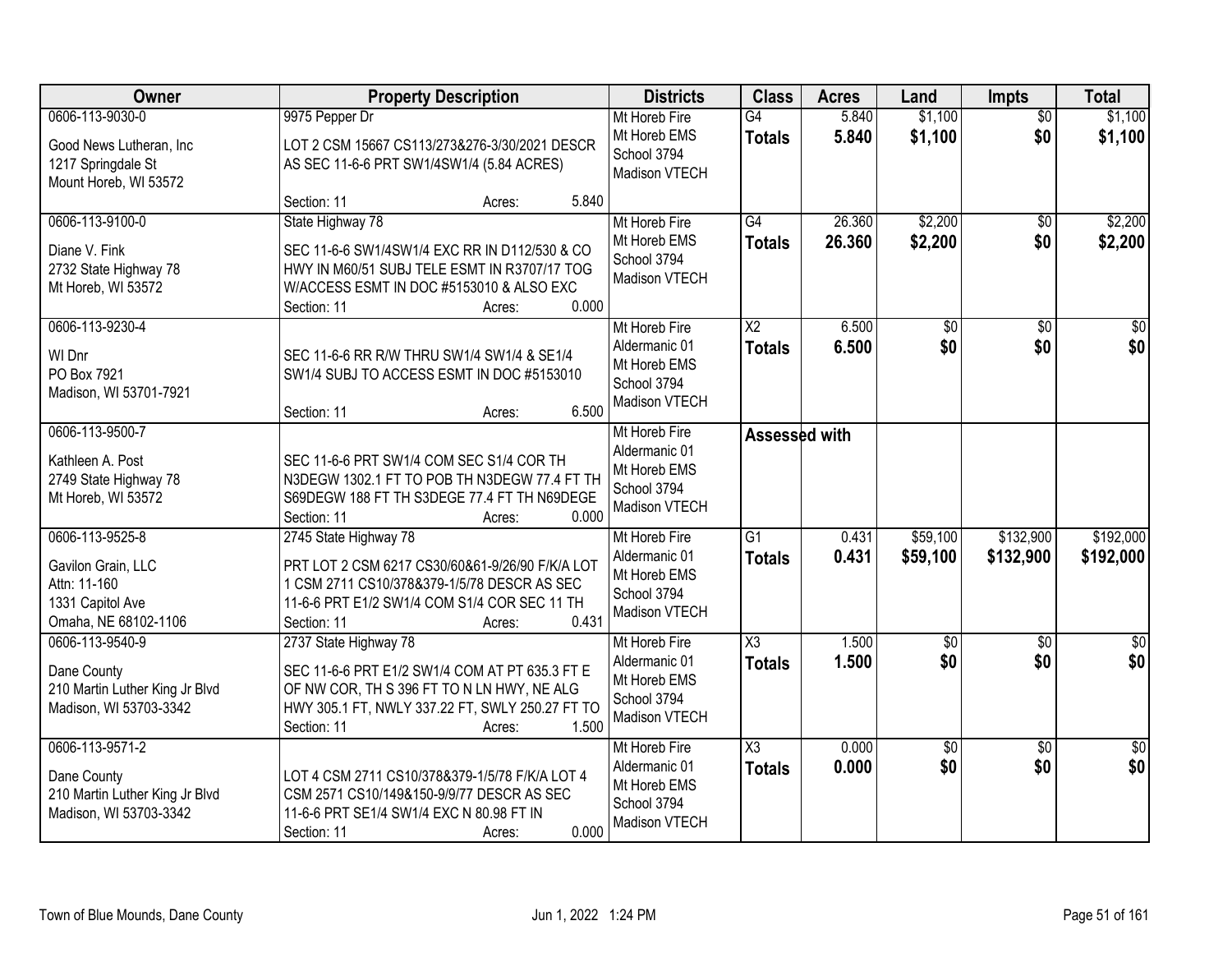| Owner                                                                              | <b>Property Description</b>                                                                                                                                                                                    | <b>Districts</b>                                                                               | <b>Class</b>                           | <b>Acres</b>              | Land                              | <b>Impts</b>                  | <b>Total</b>                      |
|------------------------------------------------------------------------------------|----------------------------------------------------------------------------------------------------------------------------------------------------------------------------------------------------------------|------------------------------------------------------------------------------------------------|----------------------------------------|---------------------------|-----------------------------------|-------------------------------|-----------------------------------|
| 0606-113-9610-4<br>Diane V. Fink<br>2732 State Highway 78<br>Mt Horeb, WI 53572    | LOT 1 CSM 7037 CS35/207&208-3/11/93 F/K/A LOT 3<br>CSM 2711 CS10/378&379-1/5/78 F/K/A PRT LOT 3<br>CSM 2571 CS10/149&150-9/9/77 DESCR AS SEC<br>1.092<br>Section: 11<br>Acres:                                 | Mt Horeb Fire<br>Aldermanic 01<br>Mt Horeb EMS<br>School 3794<br>Madison VTECH                 | $\overline{G4}$<br><b>Totals</b>       | 1.092<br>1.092            | \$300<br>\$300                    | $\overline{50}$<br>\$0        | \$300<br>\$300                    |
| 0606-113-9620-2<br>Diane V. Fink<br>2732 State Highway 78<br>Mt Horeb, WI 53572    | LOT 2 CSM 7037 CS35/207&208-3/11/93 F/K/A LOT 3<br>CSM 2711 CS10/378&379-1/5/78 F/K/A PRT LOT 3<br>CSM 2571 CS10/149&150-9/9/77 DESCR AS SEC<br>1.301<br>Section: 11<br>Acres:                                 | Mt Horeb Fire<br>Aldermanic 01<br>Mt Horeb EMS<br>School 3794<br>Madison VTECH                 | G4<br><b>Totals</b>                    | 1.301<br>1.301            | \$400<br>\$400                    | $\overline{50}$<br>\$0        | \$400<br>\$400                    |
| 0606-113-9630-0<br>Diane V. Fink<br>2732 State Highway 78<br>Mt Horeb, WI 53572    | LOT 3 CSM 7037 CS35/207&208-3/11/93 F/K/A LOT 3<br>CSM 2711 CS10/378&379-1/5/78 F/K/A PRT LOT 3<br>CSM 2571 CS10/149&150-9/9/77 DESCR AS SEC<br>1.198<br>Section: 11<br>Acres:                                 | Mt Horeb Fire<br>Aldermanic 01<br>Mt Horeb EMS<br>School 3794<br>Madison VTECH                 | $\overline{G4}$<br><b>Totals</b>       | 1.198<br>1.198            | \$400<br>\$400                    | \$0<br>\$0                    | \$400<br>\$400                    |
| 0606-113-9640-8<br>Diane V. Fink<br>2732 State Highway 78<br>Mt Horeb, WI 53572    | <b>Brandywein Trl</b><br>LOT 4 CSM 7037 CS35/207&208-3/11/93 F/K/A LOT 3<br>CSM 2711 CS10/378&379-1/5/78 F/K/A PRT LOT 3<br>CSM 2571 CS10/149&150-9/9/77 DESCR AS SEC<br>1.231<br>Section: 11<br>Acres:        | Mt Horeb Fire<br>Aldermanic 01<br>Mt Horeb EMS<br>School 3794<br>Madison VTECH                 | G4<br><b>Totals</b>                    | 1.231<br>1.231            | \$100<br>\$100                    | $\overline{30}$<br>\$0        | \$100<br>\$100                    |
| 0606-113-9710-3<br>Diane V. Fink<br>2732 State Highway 78<br>Mt Horeb, WI 53572    | 2732 State Highway 78<br>SEC 11-6-6 SE1/4SW1/4 EXC E 660 FT OF SD 1/41/4<br>LYG N OF RR R/W, RR R/W, & CSM 2571 TOG<br>W/ACCESS ESMT IN DOC #5153010<br>25.600<br>Section: 11<br>Acres:                        | Trash/recyle<br>Mt Horeb Fire<br>Aldermanic 01<br>Mt Horeb EMS<br>School 3794<br>Madison VTECH | $\overline{G2}$<br>G4<br><b>Totals</b> | 4.000<br>20.600<br>24.600 | \$104,500<br>\$5,500<br>\$110,000 | \$412,200<br>\$0<br>\$412,200 | \$516,700<br>\$5,500<br>\$522,200 |
| 0606-113-9990-5<br>Kathleen A. Post<br>2749 State Highway 78<br>Mt Horeb, WI 53572 | 2749 State Highway 78<br>SEC 11-6-6 PRT E1/2 SW1/4 BEG INTERS SD 1/41/4 E<br>LN & USH 18 N LN TH SW ALG SD HWY 246.8 FT TH<br>N12DEGW 97.5 FT TH N71DEGE 259 FT TH S 79.5 FT<br>1.000<br>Section: 11<br>Acres: | Trash/recyle<br>Mt Horeb Fire<br>Aldermanic 01<br>Mt Horeb EMS<br>School 3794<br>Madison VTECH | $\overline{G1}$<br><b>Totals</b>       | 1.000<br>1.000            | \$85,000<br>\$85,000              | \$97,000<br>\$97,000          | \$182,000<br>\$182,000            |
| 0606-131-9000-0<br>Barth Jg Farm, LLC<br>9270 N Waverly Dr<br>Bayside, WI 53217    | SEC 13-6-6 SW1/4NE1/4 EXC 0.33 ACRE TO STATE<br>OF WIS DOT IN R3663/47<br>40.200<br>Section: 13<br>Acres:                                                                                                      | Mt Horeb Fire<br>Aldermanic 01<br>Mt Horeb EMS<br>School 3794<br>Madison VTECH                 | $\overline{G4}$<br><b>Totals</b>       | 40.200<br>40.200          | \$8,000<br>\$8,000                | $\overline{50}$<br>\$0        | \$8,000<br>\$8,000                |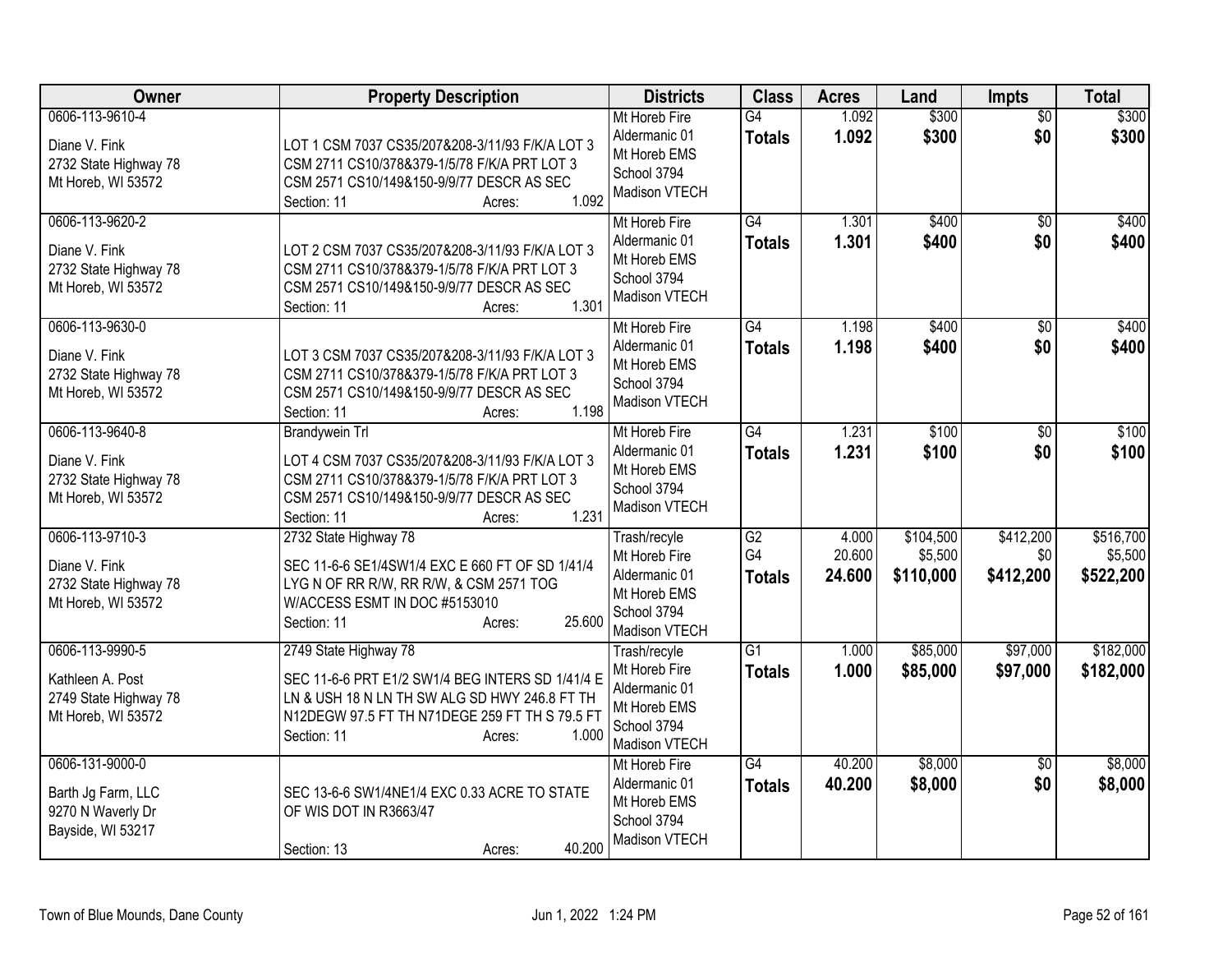| Owner                                    | <b>Property Description</b>                                 | <b>Districts</b>               | <b>Class</b>          | <b>Acres</b>   | Land                | <b>Impts</b>     | <b>Total</b>         |
|------------------------------------------|-------------------------------------------------------------|--------------------------------|-----------------------|----------------|---------------------|------------------|----------------------|
| 0606-131-9801-0<br>Z & L Properties, LLC | Us Hwy 18-151<br>SEC 13-6-6 PRT SE1/4NE1/4 THAT PRT OF S 23 | Mt Horeb Fire<br>Aldermanic 01 | $\overline{G2}$<br>G4 | 1.110<br>3.500 | \$85,700<br>\$1,100 | \$422,200<br>\$0 | \$507,900<br>\$1,100 |
| 2581 State Highway 92                    | ACRES LYG S OF HWY SUBJ TO HWY IN R4202/45                  | Mt Horeb EMS                   | <b>Totals</b>         | 4.610          | \$86,800            | \$422,200        | \$509,000            |
| Mount Horeb, WI 53572                    | <b>EXC CSM 13959</b>                                        | School 3794                    |                       |                |                     |                  |                      |
|                                          | 4.610<br>Section: 13<br>Acres:                              | Madison VTECH                  |                       |                |                     |                  |                      |
| 0606-131-9910-0                          | 2581 State Highway 92                                       | Mt Horeb Fire                  | $\overline{G2}$       | 4.198          | \$105,800           | \$460,100        | \$565,900            |
| Z & L Properties, LLC                    | LOT 1 CSM 13959 CS93/102&104-5/6/2015 DESCR AS              | Aldermanic 01                  | <b>Totals</b>         | 4.198          | \$105,800           | \$460,100        | \$565,900            |
| 2581 State Highway 92                    | SEC 13-6-6 PRT SE1/4NE1/4 & PRT NE1/4SE1/4                  | Mt Horeb EMS                   |                       |                |                     |                  |                      |
| Mount Horeb, WI 53572                    | (4.198 ACRES M/L) SUBJ TO & TOG W/ACCESS ESM1               | School 3794<br>Madison VTECH   |                       |                |                     |                  |                      |
|                                          | 4.198<br>Section: 13<br>Acres:                              |                                |                       |                |                     |                  |                      |
| 0606-132-9000-9                          |                                                             | Mt Horeb Fire                  | $\overline{G5}$       | 0.500          | \$1,500             | \$0              | \$1,500              |
| Richard L. Powell                        | LOT 1 CSM 2793 CS11/108-4/28/78 F/K/A LOT 1 CSM             | Aldermanic 01                  | G <sub>6</sub>        | 4.500          | \$16,200            | \$0              | \$16,200             |
| Joanne M. Powell                         | 2743 CS11/31-2/10/78 DESCR AS SEC 13-6-6 PRT                | Mt Horeb EMS                   | <b>Totals</b>         | 5.000          | \$17,700            | \$0              | \$17,700             |
| 603 Wilson Ave                           | SW1/4NW1/4 (5.00 ACRES)                                     | School 3794<br>Madison VTECH   |                       |                |                     |                  |                      |
| Edgerton, WI 53534                       | 5.000<br>Section: 13<br>Acres:                              |                                |                       |                |                     |                  |                      |
| 0606-132-9021-4                          |                                                             | Mt Horeb Fire                  | G5                    | 4.000          | \$12,000            | \$0              | \$12,000             |
| Helen M. Witte                           | LOT 2 CSM 5492 CS25/79&81-3/11/88 DESCR AS SEC              | Aldermanic 01                  | G <sub>6</sub>        | 6.440          | \$23,200            | \$0              | \$23,200             |
| 801 Hamilton Dr                          | 13-6-6 PRT SW1/4NW1/4 10.440 ACRES                          | Mt Horeb EMS                   | <b>Totals</b>         | 10.440         | \$35,200            | \$0              | \$35,200             |
| Mount Horeb, WI 53572                    |                                                             | School 3794<br>Madison VTECH   |                       |                |                     |                  |                      |
|                                          | 10.400<br>Section: 13<br>Acres:                             |                                |                       |                |                     |                  |                      |
| 0606-132-9050-9                          |                                                             | Mt Horeb Fire                  | $\overline{G5}$       | 4.000          | \$12,000            | \$0              | \$12,000             |
| Mark J. Johnson                          | LOT 1 CSM 5492 CS25/79&81-3/11/88 DESCR AS SEC              | Aldermanic 01                  | G <sub>6</sub>        | 3.443          | \$12,400            | \$0              | \$12,400             |
| Barbara K. Johnson                       | 13-6-6 PRT SW1/4NW1/4 (7.443 ACRES)                         | Mt Horeb EMS                   | <b>Totals</b>         | 7.443          | \$24,400            | \$0              | \$24,400             |
| 801 View Ct                              |                                                             | School 3794<br>Madison VTECH   |                       |                |                     |                  |                      |
| Mt Horeb, WI 53572                       | 7.300<br>Section: 13<br>Acres:                              |                                |                       |                |                     |                  |                      |
| 0606-132-9500-4                          | 2613 County Highway Jg                                      | Trash/recyle                   | G4                    | 30.500         | \$5,400             | $\overline{30}$  | \$5,400              |
| Barth Jg Farm, LLC                       | SEC 13-6-6 SE1/4 NW1/4 EXC S 5 ACRES THF                    | Mt Horeb Fire                  | G5M                   | 3.000          | \$5,400             | \$0              | \$5,400              |
| 9270 N Waverly Dr                        |                                                             | Aldermanic 01                  | G7                    | 1.700          | \$44,200            | \$87,900         | \$132,100            |
| Bayside, WI 53217                        |                                                             | Mt Horeb EMS<br>School 3794    | <b>Totals</b>         | 35.200         | \$55,000            | \$87,900         | \$142,900            |
|                                          | 35.200<br>Section: 13<br>Acres:                             | Madison VTECH                  |                       |                |                     |                  |                      |
| 0606-132-9740-4                          | 2557 County Highway Jg                                      | Mt Horeb Fire                  | $\overline{G5}$       | 4.100          | \$12,300            | \$0              | \$12,300             |
| Underwood Jones Family Tr                | SEC 13-6-6 PRT SE1/4NW1/4 COM SEC N1/4 COR TH               | Aldermanic 01                  | <b>Totals</b>         | 4.100          | \$12,300            | \$0              | \$12,300             |
| c/o Chester Underwood E. Tre             | S 2485.23 FT ALG E LN SD NW1/4 TO POB TH                    | Mt Horeb EMS                   |                       |                |                     |                  |                      |
| 2557 County Highway Jg                   | N89DEG56'13"W 1334.28 FT TO W LN SE1/4NW1/4 SD              | School 3794                    |                       |                |                     |                  |                      |
| Mt Horeb, WI 53572                       | 5.000<br>Section: 13<br>Acres:                              | Madison VTECH                  |                       |                |                     |                  |                      |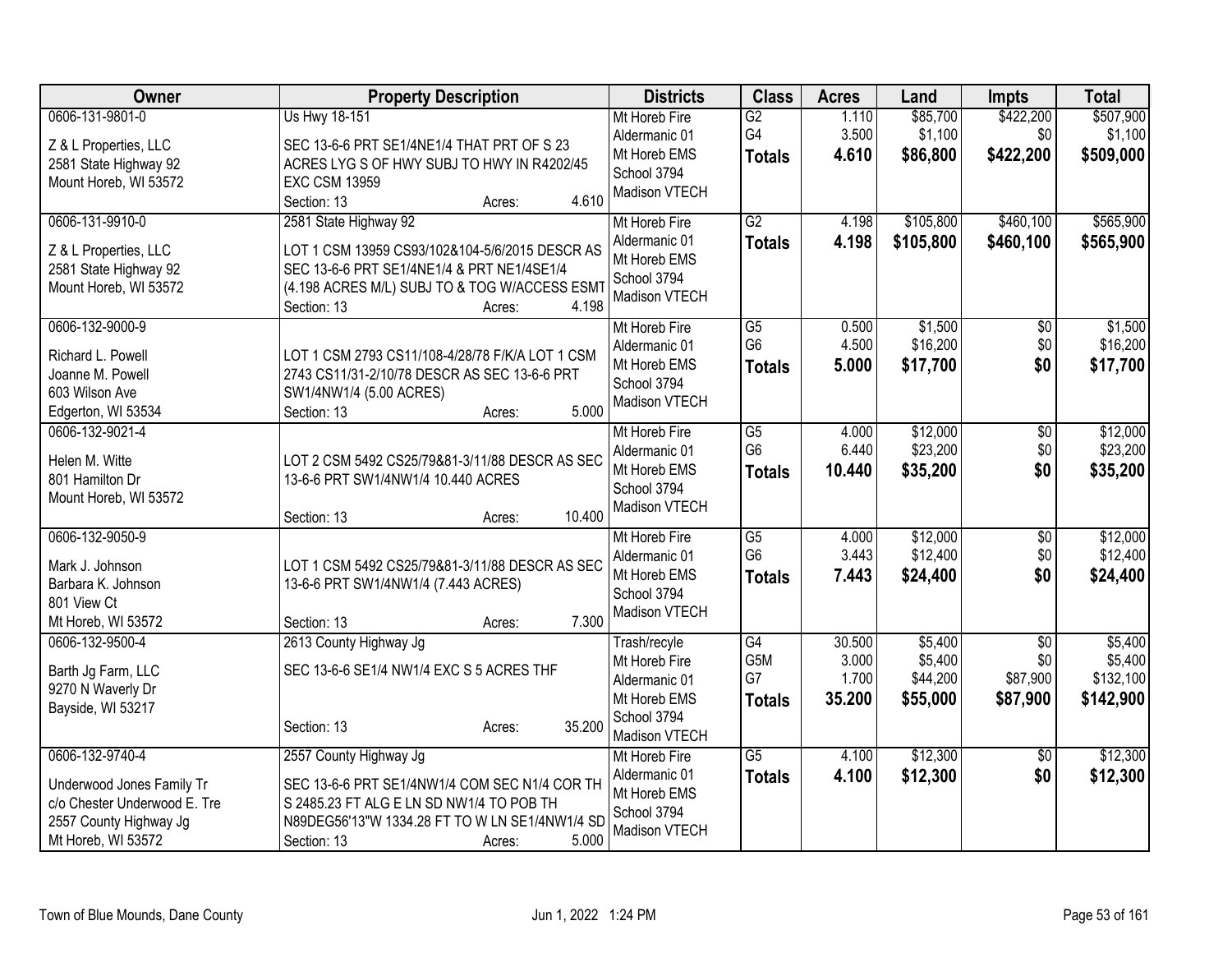| Owner                                                                                                   | <b>Property Description</b>                                                                                                                                                                                    | <b>Districts</b>                                                                               | <b>Class</b>                          | <b>Acres</b>              | Land                        | <b>Impts</b>                  | <b>Total</b>                |
|---------------------------------------------------------------------------------------------------------|----------------------------------------------------------------------------------------------------------------------------------------------------------------------------------------------------------------|------------------------------------------------------------------------------------------------|---------------------------------------|---------------------------|-----------------------------|-------------------------------|-----------------------------|
| 0606-133-8000-0<br>Underwood Family Tr, C & L<br>2557 County Highway Jg<br>Mt Horeb, WI 53572           | 2557 County Highway Jg<br>SEC 13-6-6 PRT NE1/4SW1/4 N 208.75 FT OF E 208.75<br>FT THF EXC .02 ACRE M/L HWY AS DESCR IN<br>R3086/21<br>1.000<br>Section: 13<br>Acres:                                           | Trash/recyle<br>Mt Horeb Fire<br>Aldermanic 01<br>Mt Horeb EMS<br>School 3794<br>Madison VTECH | $\overline{G1}$<br><b>Totals</b>      | 1.000<br>1.000            | \$85,000<br>\$85,000        | \$166,000<br>\$166,000        | \$251,000<br>\$251,000      |
| 0606-133-8020-6<br>Jerry N. Meyer<br>Julie A. Meyer<br>2563 County Highway Jg<br>Mt Horeb, WI 53572     | 2563 County Highway Jg<br>SEC 13-6-6 PRT NE1/4SW1/4 DESCR AS COM ON N<br>LN OF SD NE1/4SW1/4 208.75 FT W OF NE COR THF<br>TH CONT W ALG SD N LN 182 FT TH S PARA WITH E<br>1.000<br>Section: 13<br>Acres:      | Trash/recyle<br>Mt Horeb Fire<br>Aldermanic 01<br>Mt Horeb EMS<br>School 3794<br>Madison VTECH | $\overline{G1}$<br><b>Totals</b>      | 1.000<br>1.000            | \$85,000<br>\$85,000        | \$158,300<br>\$158,300        | \$243,300<br>\$243,300      |
| 0606-133-8300-7<br>Mathew R. Oimoen<br>2511 County Highway Jg<br>Blue Mounds, WI 53572                  | 2511 County Highway Jg<br>LOT 1 CSM 5064 CS23/12-10/7/86 DESCR AS SEC<br>13-6-6 PRT NE1/4SW1/4 5.944 ACRES<br>5.940<br>Section: 13<br>Acres:                                                                   | Trash/recyle<br>Mt Horeb Fire<br>Aldermanic 01<br>Mt Horeb EMS<br>School 3794<br>Madison VTECH | $\overline{G1}$<br><b>Totals</b>      | 5.944<br>5.944            | \$117,100<br>\$117,100      | \$134,500<br>\$134,500        | \$251,600<br>\$251,600      |
| 0606-133-9500-3<br>Tallard Farms & Land, LLC<br>2419 County Highway Jg<br>Mount Horeb, WI 53572         | SEC 13-6-6 E 14 A OF SE1/4 SW1/4<br>14.000<br>Section: 13<br>Acres:                                                                                                                                            | Mt Horeb Fire<br>Aldermanic 01<br>Mt Horeb EMS<br>School 3794<br>Madison VTECH                 | G4<br>G <sub>5</sub><br><b>Totals</b> | 13.000<br>1.000<br>14.000 | \$2,900<br>\$100<br>\$3,000 | $\overline{50}$<br>\$0<br>\$0 | \$2,900<br>\$100<br>\$3,000 |
| 0606-133-9540-0<br>Tallard Farms & Land, LLC<br>2419 County Highway Jg<br>Mount Horeb, WI 53572         | SEC 13-6-6 PRT SE1/4SW1/4 DESCR AS COM AT S1/4<br>COR OF SD SEC 13 TH S89DEG54'00"W ALG S LN OF<br>SW1/4 OF SD SEC 13 460.53 FT TO POB TH CONT<br>0.225<br>Section: 13<br>Acres:                               | Mt Horeb Fire<br>Aldermanic 01<br>Mt Horeb EMS<br>School 3794<br>Madison VTECH                 | $\overline{G5}$<br><b>Totals</b>      | 0.225<br>0.225            | \$100<br>\$100              | $\overline{50}$<br>\$0        | \$100<br>\$100              |
| 0606-133-9960-7<br>Flom Living Tr, David L & Patricia L<br>2547 County Highway Jg<br>Mt Horeb, WI 53572 | 2547 County Highway Jg<br>SEC 13-6-6 S 208.75 FT OF N 417.5 FT OF E 390.75<br>FT OF NE1/4SW1/4 EXC 0.08 ACRE TO STATE OF WIS<br>DEPT OF TRANS IN R4248/72,73 SUBJ TO ESMT TO<br>2.060<br>Section: 13<br>Acres: | Trash/recyle<br>Mt Horeb Fire<br>Aldermanic 01<br>Mt Horeb EMS<br>School 3794<br>Madison VTECH | $\overline{G1}$<br><b>Totals</b>      | 1.820<br>1.820            | \$90,300<br>\$90,300        | \$201,700<br>\$201,700        | \$292,000<br>\$292,000      |
| 0606-134-8040-0<br>Tallard Farms & Land, LLC<br>2419 County Highway Jg<br>Mount Horeb, WI 53572         | State Highway 92<br>SEC 13-6-6 NE1/4SE1/4 SUBJ TO HWY IN R4202/45<br><b>EXC CSM 13959</b><br>36.600<br>Section: 13<br>Acres:                                                                                   | Mt Horeb Fire<br>Aldermanic 01<br>Mt Horeb EMS<br>School 3794<br>Madison VTECH                 | G4<br><b>Totals</b>                   | 36.600<br>36.600          | \$7,300<br>\$7,300          | $\overline{50}$<br>\$0        | \$7,300<br>\$7,300          |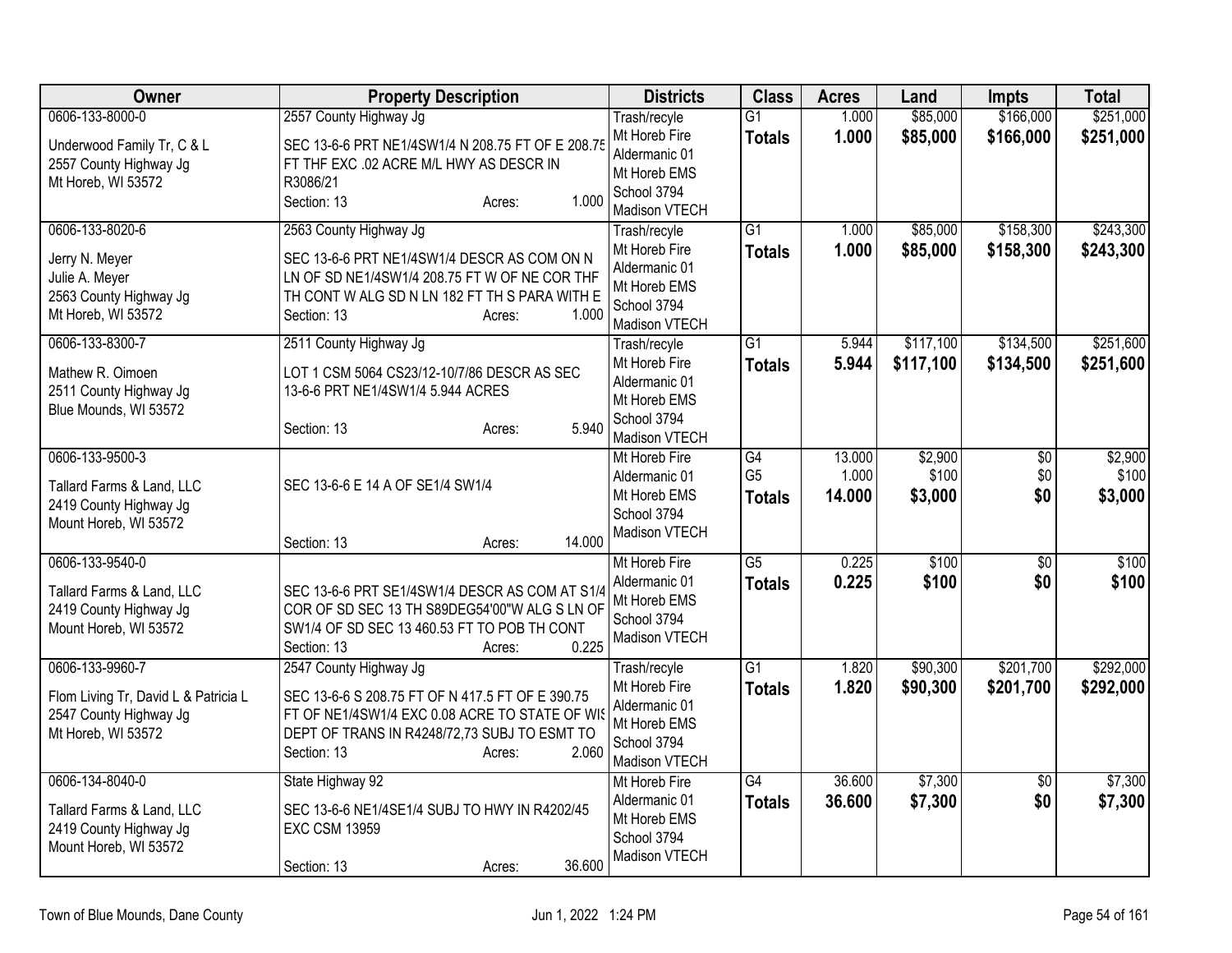| Owner                                                                                           | <b>Property Description</b>                                                                                                                                                              | <b>Districts</b>                                                               | <b>Class</b>                     | <b>Acres</b>            | Land                              | <b>Impts</b>                  | <b>Total</b>                      |
|-------------------------------------------------------------------------------------------------|------------------------------------------------------------------------------------------------------------------------------------------------------------------------------------------|--------------------------------------------------------------------------------|----------------------------------|-------------------------|-----------------------------------|-------------------------------|-----------------------------------|
| 0606-134-8520-0<br>Barth Jg Farm, LLC<br>9270 N Waverly Dr<br>Bayside, WI 53217                 | SEC 13-6-6 PRT NW1/4SE1/4 DESCR AS COM AT E1/4<br>COR OF SD SEC 13 TH S89DEG58'16"W 1592.99 FT<br>TO POB TH S64DEG42'45"W 469.43 FT TH<br>5.470<br>Section: 13<br>Acres:                 | Mt Horeb Fire<br>Aldermanic 01<br>Mt Horeb EMS<br>School 3794<br>Madison VTECH | G4<br><b>Totals</b>              | 5.470<br>5.470          | \$1,700<br>\$1,700                | $\overline{30}$<br>\$0        | \$1,700<br>\$1,700                |
| 0606-134-8800-0<br>Tallard Farms & Land, LLC<br>2419 County Highway Jg<br>Mount Horeb, WI 53572 | SEC 13-6-6 PRT NW1/4SE1/4 DESCR AS COM S1/4<br>COR SEC 13 TH N00DEG14'52"W 1324.00 FT TO SW<br>COR NW1/4SE1/4 & POB TH N00DEG14'52"W 5.14 FT<br>0.350<br>Section: 13<br>Acres:           | Mt Horeb Fire<br>Aldermanic 01<br>Mt Horeb EMS<br>School 3794<br>Madison VTECH | $\overline{G5}$<br><b>Totals</b> | 0.350<br>0.350          | \$200<br>\$200                    | $\overline{50}$<br>\$0        | \$200<br>\$200                    |
| 0606-134-8810-0<br>Z & L Properties, LLC<br>2581 State Highway 92<br>Mount Horeb, WI 53572      | 9621 Red Fox Dr<br>LOT 1 CSM 15586 CS112/312&317-1/22/2021 DESCR<br>AS SEC 13-6-6 PRT NW1/4SE1/4 (4.000 ACRES)<br>4.000<br>Section: 13<br>Acres:                                         | Mt Horeb Fire<br>Mt Horeb EMS<br>School 3794<br>Madison VTECH                  | G2<br>G4<br><b>Totals</b>        | 0.000<br>4.000<br>4.000 | $\overline{50}$<br>\$700<br>\$700 | $\overline{50}$<br>\$0<br>\$0 | $\overline{30}$<br>\$700<br>\$700 |
| 0606-134-8820-0<br>Mount Horeb Self Storage, LLC<br>2315 Manley Dr<br>Sun Prairie, WI 53590     | 9618 Red Fox Dr<br>LOT 2 CSM 15586 CS112/312&317-1/22/2021 DESCR<br>AS SEC 13-6-6 PRT NW1/4SE1/4 (5.146 ACRES)<br>5.146<br>Section: 13<br>Acres:                                         | Mt Horeb Fire<br>Mt Horeb EMS<br>School 3794<br>Madison VTECH                  | $\overline{G4}$<br><b>Totals</b> | 5.146<br>5.146          | \$1,000<br>\$1,000                | $\sqrt[6]{}$<br>\$0           | \$1,000<br>\$1,000                |
| 0606-134-8840-0<br>Z & L Properties, LLC<br>2581 State Highway 92<br>Mount Horeb, WI 53572      | County Rd Jg<br>OUTLOT 1 CSM 15586 CS112/312&317-1/22/2021<br>DESCR AS SEC 13-6-6 PRT NW1/4SE1/4 (0.416<br>ACRES)<br>0.416<br>Section: 13<br>Acres:                                      | Mt Horeb Fire<br>Mt Horeb EMS<br>School 3794<br>Madison VTECH                  | $\overline{G4}$<br><b>Totals</b> | 0.416<br>0.416          | \$100<br>\$100                    | $\overline{50}$<br>\$0        | \$100<br>\$100                    |
| 0606-134-8890-0<br>Z & L Properties, LLC<br>2581 State Highway 92<br>Mount Horeb, WI 53572      | Red Fox Dr<br>LOT 1 CSM 15681 CS114/1&5-4/20/2021 F/K/A LOT 3<br>CSM 15586 CS112/312&317-1/22/2021 DESCR AS SEC<br>13-6-6 PRT NW1/4SE1/4 (8.174 ACRES)<br>8.174<br>Section: 13<br>Acres: | Mt Horeb Fire<br>Mt Horeb EMS<br>School 3794<br>Madison VTECH                  | $\overline{G4}$<br><b>Totals</b> | 8.174<br>8.174          | \$2,100<br>\$2,100                | $\sqrt{$0}$<br>\$0            | \$2,100<br>\$2,100                |
| 0606-134-8905-0<br>Z & L Properties, LLC<br>2581 State Highway 92<br>Mount Horeb, WI 53572      | Red Fox Dr<br>LOT 2 CSM 15681 CS114/1&5-4/20/2021 F/K/A LOT 3<br>CSM 15586 CS112/312&317-1/22/2021 DESCR AS SEC<br>13-6-6 PRT NW1/4SE1/4 (5.223 ACRES)<br>5.223<br>Section: 13<br>Acres: | Mt Horeb Fire<br>Mt Horeb EMS<br>School 3794<br>Madison VTECH                  | $\overline{G4}$<br><b>Totals</b> | 5.223<br>5.223          | \$1,300<br>\$1,300                | $\overline{30}$<br>\$0        | \$1,300<br>\$1,300                |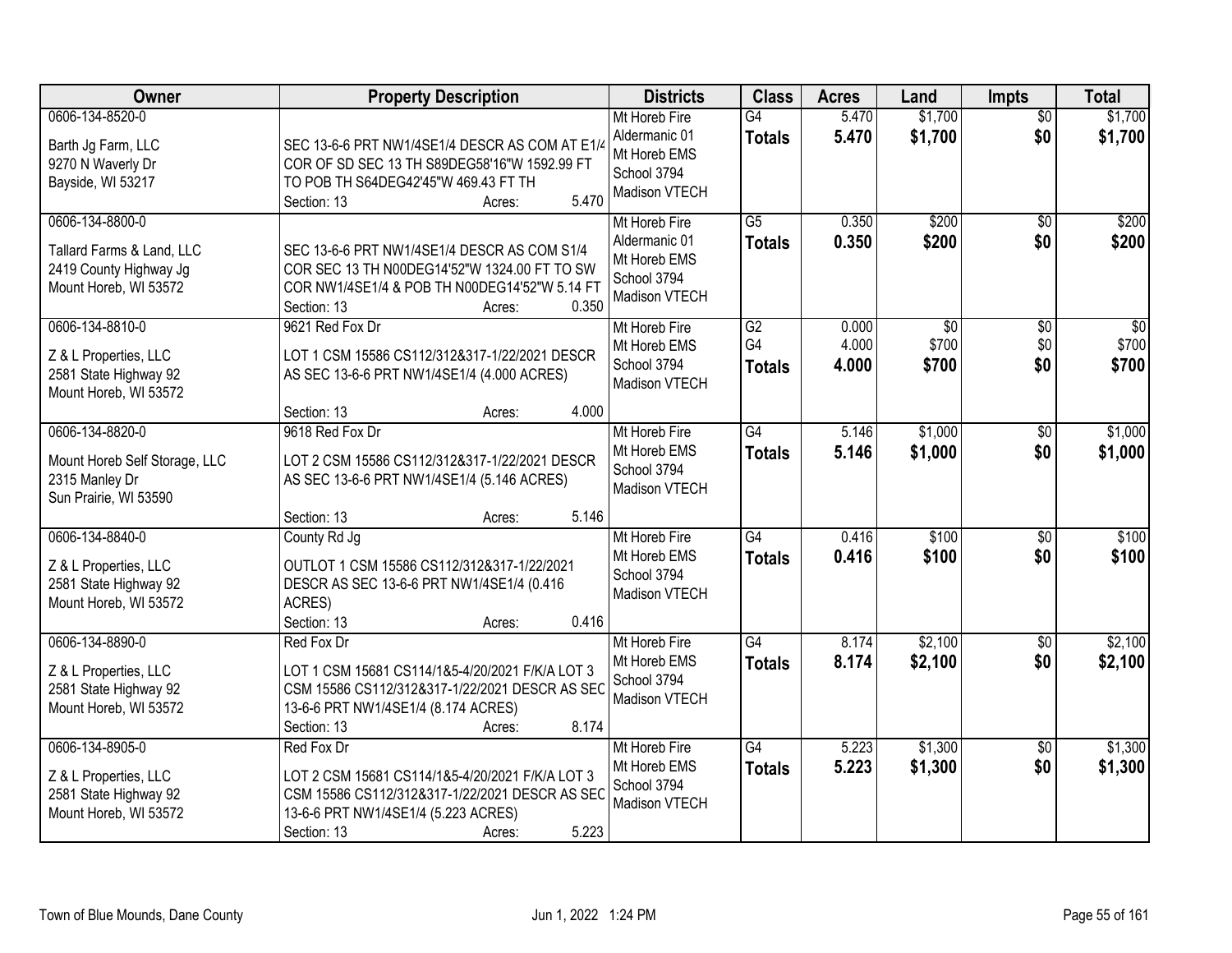| <b>Owner</b>                                                                                    | <b>Property Description</b>                                                                                                                                                                 | <b>Districts</b>                                                                               | <b>Class</b>                                                         | <b>Acres</b>                                 | Land                                                    | <b>Impts</b>                                            | <b>Total</b>                                             |
|-------------------------------------------------------------------------------------------------|---------------------------------------------------------------------------------------------------------------------------------------------------------------------------------------------|------------------------------------------------------------------------------------------------|----------------------------------------------------------------------|----------------------------------------------|---------------------------------------------------------|---------------------------------------------------------|----------------------------------------------------------|
| 0606-134-8920-0<br>Blue Mounds, Town of<br>10566 Blue Vista Rd<br>Blue Mounds, WI 53517         | Red Fox Dr<br>OUTLOT 1 CSM 15681 CS114/1&5-4/20/2021 F/K/A<br>LOT 3 CSM 15586 CS112/312&317-1/22/2021 DESCR<br>AS SEC 13-6-6 PRT NW1/4SE1/4 (0.235 ACRES)<br>0.235<br>Section: 13<br>Acres: | Mt Horeb Fire<br>Mt Horeb EMS<br>School 3794<br>Madison VTECH                                  | $\overline{X4}$<br><b>Totals</b>                                     | 0.235<br>0.235                               | $\overline{50}$<br>\$0                                  | $\overline{50}$<br>\$0                                  | \$0<br>\$0                                               |
| 0606-134-8935-0<br>Blue Mounds, Town of<br>10566 Blue Vista Rd<br>Blue Mounds, WI 53517         | Red Fox Dr<br>OUTLOT 2 CSM 15681 CS114/1&5-4/20/2021 F/K/A<br>LOT 3 CSM 15586 CS112/312&317-1/22/2021 DESCR<br>AS SEC 13-6-6 PRT NW1/4SE1/4 (0.384 ACRES)<br>0.384<br>Section: 13<br>Acres: | Mt Horeb Fire<br>Mt Horeb EMS<br>School 3794<br>Madison VTECH                                  | X4<br><b>Totals</b>                                                  | 0.384<br>0.384                               | $\overline{50}$<br>\$0                                  | $\overline{50}$<br>\$0                                  | \$0<br>\$0                                               |
| 0606-134-9000-7<br>Tallard Farms & Land, LLC<br>2419 County Highway Jg<br>Mount Horeb, WI 53572 | SEC 13-6-6 SW1/4SE1/4<br>40.000<br>Section: 13<br>Acres:                                                                                                                                    | Mt Horeb Fire<br>Aldermanic 01<br>Mt Horeb EMS<br>School 3794<br>Madison VTECH                 | $\overline{G4}$<br>G <sub>5</sub><br>G <sub>6</sub><br><b>Totals</b> | 38.000<br>1.000<br>1.000<br>40.000           | \$8,100<br>\$400<br>\$3,600<br>\$12,100                 | $\overline{50}$<br>\$0<br>\$0<br>\$0                    | \$8,100<br>\$400<br>\$3,600<br>\$12,100                  |
| 0606-134-9500-2<br>Tallard Farms & Land, LLC<br>2419 County Highway Jg<br>Mount Horeb, WI 53572 | SEC 13-6-6 SE1/4SE1/4 SUBJ TO R/W<br>40.000<br>Section: 13<br>Acres:                                                                                                                        | Mt Horeb Fire<br>Aldermanic 01<br>Mt Horeb EMS<br>School 3794<br>Madison VTECH                 | G4<br>G <sub>5</sub><br><b>Totals</b>                                | 39.000<br>1.000<br>40.000                    | \$8,200<br>\$3,000<br>\$11,200                          | $\overline{60}$<br>\$0<br>\$0                           | \$8,200<br>\$3,000<br>\$11,200                           |
| 0606-141-9050-8<br>Diane V. Fink<br>2732 State Highway 78<br>Mt Horeb, WI 53572                 | SEC 14-6-6 PRT SW1/4NE1/4 LYG N OF LANDS IN<br>R2879/81 EXC R12789/27-29 SUBJ TO ROADWAY<br>ESMT IN DOC #3006346<br>9.100<br>Section: 14<br>Acres:                                          | Mt Horeb Fire<br>Aldermanic 01<br>Mt Horeb EMS<br>School 3794<br>Madison VTECH                 | G4<br>G <sub>5</sub><br><b>Totals</b>                                | 10.200<br>5.300<br>15.500                    | \$1,900<br>\$3,200<br>\$5,100                           | \$0<br>\$0<br>\$0                                       | \$1,900<br>\$3,200<br>\$5,100                            |
| 0606-142-8000-9<br>Diane V. Fink<br>2732 State Highway 78<br>Mt Horeb, WI 53572                 | SEC 14-6-6 NE1/4 NW1/4 EXC TO STATE OF WIS DOT<br>IN R3627/1<br>40.000<br>Section: 14<br>Acres:                                                                                             | Mt Horeb Fire<br>Aldermanic 01<br>Mt Horeb EMS<br>School 3794<br>Madison VTECH                 | G4<br>G <sub>5</sub><br><b>Totals</b>                                | 38.400<br>1.600<br>40.000                    | \$8,700<br>\$1,000<br>\$9,700                           | $\overline{50}$<br>\$0<br>\$0                           | \$8,700<br>\$1,000<br>\$9,700                            |
| 0606-142-8500-4<br>Diane V. Fink<br>2732 State Highway 78<br>Mt Horeb, WI 53572                 | 2696 State Highway 78<br>SEC 14-6-6 NW1/4 NW1/4 EXC TO STATE OF WIS DO<br>IN R3627/1 & R418/289<br>40.000<br>Section: 14<br>Acres:                                                          | Trash/recyle<br>Mt Horeb Fire<br>Aldermanic 01<br>Mt Horeb EMS<br>School 3794<br>Madison VTECH | G2<br>G4<br>G <sub>5</sub><br>G7<br><b>Totals</b>                    | 10.000<br>2.780<br>15.270<br>1.950<br>30.000 | \$143,500<br>\$800<br>\$45,800<br>\$45,700<br>\$235,800 | $\overline{50}$<br>\$0<br>\$0<br>\$137,300<br>\$137,300 | \$143,500<br>\$800<br>\$45,800<br>\$183,000<br>\$373,100 |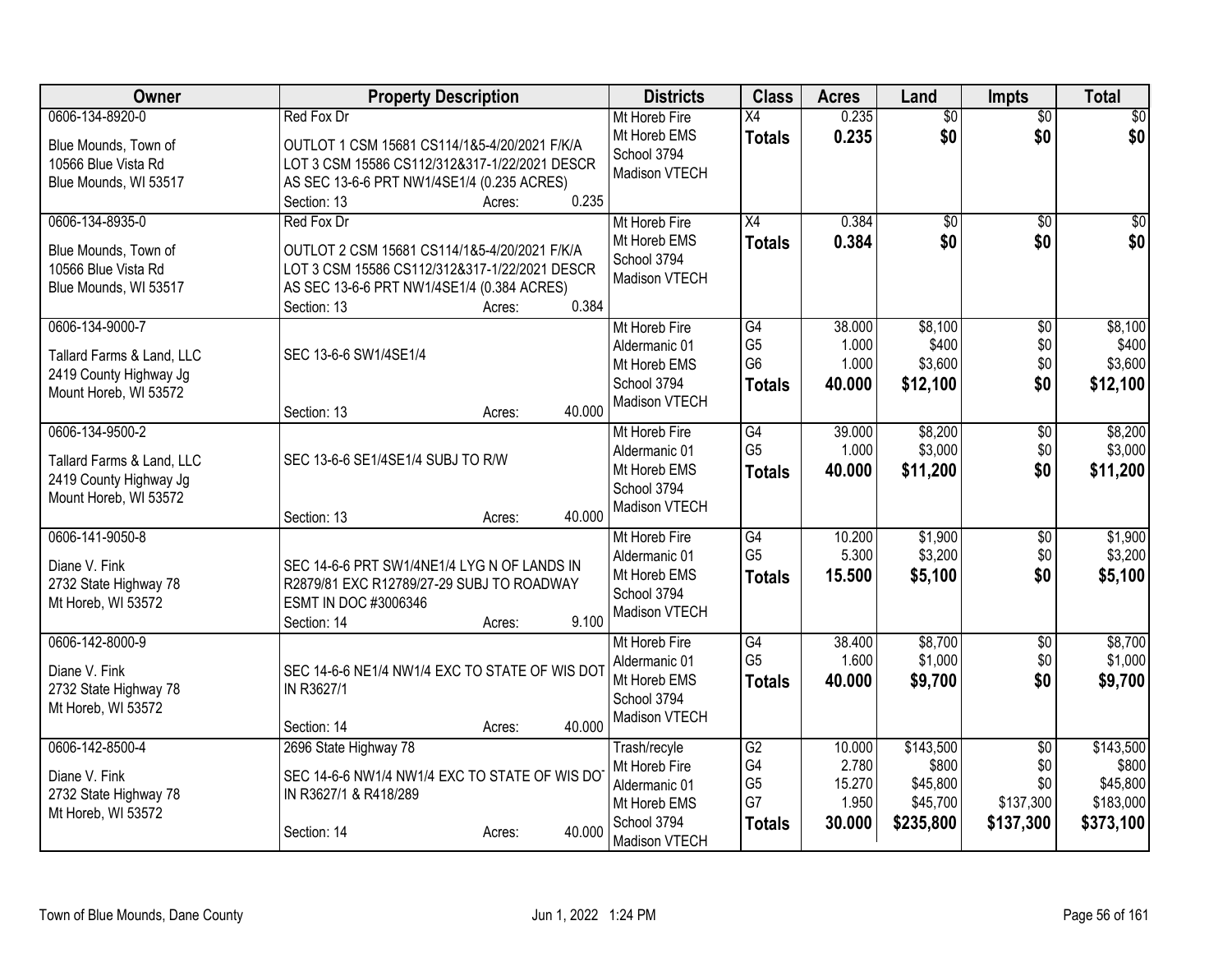| Owner                                                                                              | <b>Property Description</b>                                                                                                                                                                          | <b>Districts</b>                                                                               | <b>Class</b>                            | <b>Acres</b>                | Land                              | Impts                             | <b>Total</b>                          |
|----------------------------------------------------------------------------------------------------|------------------------------------------------------------------------------------------------------------------------------------------------------------------------------------------------------|------------------------------------------------------------------------------------------------|-----------------------------------------|-----------------------------|-----------------------------------|-----------------------------------|---------------------------------------|
| 0606-142-9063-0<br>Wingra Real Estate, LLC<br>PO Box 44284<br>Madison, WI 53744-4284               | 2584 State Highway 78<br>SEC 14-6-6 W1/2 NW1/4 LYG S & E R/W EXC TO<br>STATE OF WIS DOT IN R3627/1 & R418/289 & EXC<br>DOC 4192381 EXC DOC 5357391<br>15.900<br>Section: 14<br>Acres:                | Mt Horeb Fire<br>Aldermanic 01<br>Mt Horeb EMS<br>School 3794<br>Madison VTECH                 | G4<br>G <sub>5</sub><br><b>Totals</b>   | 3.700<br>12.200<br>15.900   | \$900<br>\$7,300<br>\$8,200       | $\overline{50}$<br>\$0<br>\$0     | \$900<br>\$7,300<br>\$8,200           |
| 0606-142-9140-0<br>Marilu, LLC<br>PO Box 113<br>Mount Horeb, WI 53572                              | 2600 State Highway 78<br>LOT 1 CSM 14815 CS103/279&281-5/25/2018 DESCR<br>AS SEC 14-6-6 PRT NW1/4NW1/4, PRT SW1/4NW1/4 8<br>PRT SE1/4NW1/4 (22.139 ACRES)<br>22.139<br>Section: 14<br>Acres:         | Mt Horeb Fire<br>Aldermanic 01<br>Mt Horeb EMS<br>School 3794<br>Madison VTECH                 | G2<br>G <sub>5</sub><br><b>Totals</b>   | 15.139<br>7.000<br>22.139   | \$176,900<br>\$4,200<br>\$181,100 | \$2,000,000<br>\$0<br>\$2,000,000 | \$2,176,900<br>\$4,200<br>\$2,181,100 |
| 0606-142-9550-0<br>Diane V. Fink<br>2732 State Highway 78<br>Mt Horeb, WI 53572                    | SEC 14-6-6 THAT PRT N 18 ACRES OF SE1/4 NW1/4<br>LYG N HWY SD HWY DESC IN DOC 1742058<br>11.632<br>Section: 14<br>Acres:                                                                             | Mt Horeb Fire<br>Aldermanic 01<br>Mt Horeb EMS<br>School 3794<br>Madison VTECH                 | G4<br>G <sub>5</sub><br><b>Totals</b>   | 7.732<br>3.900<br>11.632    | \$2,000<br>\$11,700<br>\$13,700   | \$0<br>\$0<br>\$0                 | \$2,000<br>\$11,700<br>\$13,700       |
| 0606-142-9621-0<br>WI Dot<br>2101 Wright St<br>Madison, WI 53704                                   | SEC 14-6-6 PRT SE1/4NW1/4 SD PRCL INCLUDES<br>ALL LAND OF OWNER IN THE FOLL DESCR TRV<br>COM N1/4 COR SD SEC TH S0DEG07'14"E 2161.43 FT<br>Section: 14<br>5.810<br>Acres:                            | Mt Horeb Fire<br>Aldermanic 01<br>Mt Horeb EMS<br>School 3794<br>Madison VTECH                 | $\overline{\text{X2}}$<br><b>Totals</b> | 5.810<br>5.810              | \$0<br>\$0                        | $\overline{50}$<br>\$0            | $\overline{50}$<br>\$0                |
| 0606-143-8210-0<br>Timothy A. Isely<br>Dinah L. Isely<br>9807 Roger Rd<br>Mt Horeb, WI 53572       | 9807 Roger Rd<br>LOT 1 CSM 13470 CS87/306&307-3/13/2013 F/K/A LOT<br>2 CSM 13163 CS84/263&265-9/13/2011 DESCR AS<br>SEC 14-6-6 PRT NE1/4SW1/4, PRT SE1/4SW1/4, PRT<br>Section: 14<br>4.595<br>Acres: | Trash/recyle<br>Mt Horeb Fire<br>Aldermanic 01<br>Mt Horeb EMS<br>School 3794<br>Madison VTECH | $\overline{G1}$<br>G4<br><b>Totals</b>  | 1.595<br>3.000<br>4.595     | \$88,900<br>\$600<br>\$89,500     | \$287,600<br>\$0<br>\$287,600     | \$376,500<br>\$600<br>\$377,100       |
| 0606-143-8220-0<br>Randy W. Docken<br>1124 Temple Dr<br>Mount Horeb, WI 53572                      | Roger Rd<br>LOT 2 CSM 13470 CS87/306&307-3/13/2013 F/K/A LOT<br>2 CSM 13163 CS84/263&265-9/13/2011 DESCR AS<br>SEC 14-6-6 PRT NE1/4SW1/4, PRT SE1/4SW1/4, PRT<br>102.895<br>Section: 14<br>Acres:    | Mt Horeb Fire<br>Aldermanic 01<br>Mt Horeb EMS<br>School 3794<br>Madison VTECH                 | G4<br>G5M<br><b>Totals</b>              | 77.535<br>25.360<br>102.895 | \$14,900<br>\$45,600<br>\$60,500  | $\sqrt[6]{}$<br>\$0<br>\$0        | \$14,900<br>\$45,600<br>\$60,500      |
| 0606-143-8500-3<br>Fertile Ridge Real Estate, LLC<br>2230 State Highway 78 S<br>Mt Horeb, WI 53572 | SEC 14-6-6 NW1/4 SW1/4 EXC STATE HWY IN<br>R413/218<br>39.900<br>Section: 14<br>Acres:                                                                                                               | Mt Horeb Fire<br>Aldermanic 01<br>Mt Horeb EMS<br>School 3794<br>Madison VTECH                 | G4<br>G <sub>5</sub> M<br><b>Totals</b> | 38.140<br>1.760<br>39.900   | \$8,800<br>\$3,200<br>\$12,000    | \$0<br>\$0<br>\$0                 | \$8,800<br>\$3,200<br>\$12,000        |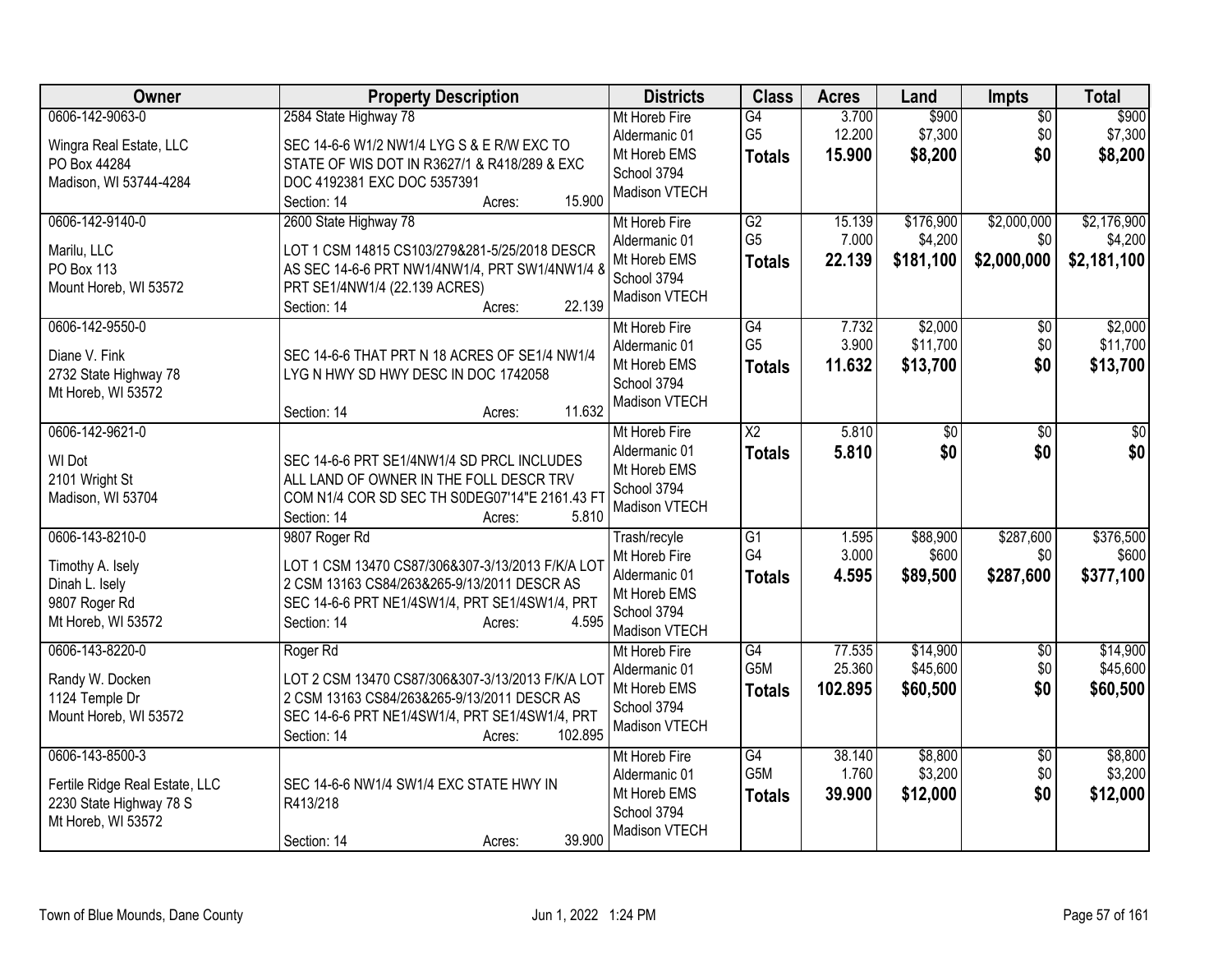| Owner                       | <b>Property Description</b>                                       | <b>Districts</b>              | <b>Class</b>    | <b>Acres</b> | Land     | Impts                  | <b>Total</b>     |
|-----------------------------|-------------------------------------------------------------------|-------------------------------|-----------------|--------------|----------|------------------------|------------------|
| 0606-143-9000-6             | 2456 State Highway 78                                             | Trash/recyle                  | G4              | 33.000       | \$6,900  | $\overline{50}$        | \$6,900          |
| Scott Johanning             | SEC 14-6-6 SW1/4 SW1/4                                            | Mt Horeb Fire                 | G <sub>5</sub>  | 4.600        | \$13,800 | \$0                    | \$13,800         |
| Roxanne Johanning           |                                                                   | Aldermanic 01                 | G7              | 2.500        | \$49,000 | \$184,700              | \$233,700        |
| 2456 State Highway 78       |                                                                   | Mt Horeb EMS                  | <b>Totals</b>   | 40.100       | \$69,700 | \$184,700              | \$254,400        |
| Mount Horeb, WI 53572       | 40.100<br>Section: 14<br>Acres:                                   | School 3794                   |                 |              |          |                        |                  |
| 0606-143-9950-0             |                                                                   | Madison VTECH                 | G4              | 2.390        | \$400    |                        |                  |
|                             | 9895 Roger Rd                                                     | Trash/recyle<br>Mt Horeb Fire | G <sub>5</sub>  | 1.880        | \$5,600  | $\overline{50}$<br>\$0 | \$400<br>\$5,600 |
| Docken Living Tr            | LOT 1 CSM 13163 CS84/263&265-9/13/2011 DESCR                      | Aldermanic 01                 | G5M             | 0.710        | \$1,300  | \$0                    | \$1,300          |
| 9895 Roger Rd               | AS SEC 14-6-6 PRT NE1/4SW1/4, PRT SE1/4SW1/4 &                    | Mt Horeb EMS                  | G7              | 2.020        | \$46,100 | \$388,800              | \$434,900        |
| Mt Horeb, WI 53572          | PRT NW1/4SE1/4 & PRT SW1/4SE1/4 & PRT SE1/4                       | School 3794                   | <b>Totals</b>   | 7.000        | \$53,400 | \$388,800              | \$442,200        |
|                             | Section: 14<br>7.928<br>Acres:                                    | Madison VTECH                 |                 |              |          |                        |                  |
| 0606-144-0094-0             |                                                                   | Mt Horeb Fire                 | $\overline{G5}$ | 0.005        | \$100    | $\overline{50}$        | \$100            |
|                             |                                                                   | Aldermanic 01                 | <b>Totals</b>   | 0.005        | \$100    | \$0                    | \$100            |
| Mickelson Rev Tr, Gaylord O | VALLEY VIEW HEIGHTS-1ST ADDITION PRT LOT 88                       | Mt Horeb EMS                  |                 |              |          |                        |                  |
| 50 Kings Cross Dr           | DESCR AS COM AT S1/4 COR OF SEC 14-6-6 TH                         | School 3794                   |                 |              |          |                        |                  |
| Lincolnshire, IL 60069      | N00DEG03'40"W 2649.09 FT TH N89DEG46'50"E<br>0.005<br>Section: 14 | <b>Madison VTECH</b>          |                 |              |          |                        |                  |
| 0606-144-0123-0             | Acres:                                                            | Mt Horeb Fire                 | $\overline{G5}$ | 0.100        | \$100    | $\overline{50}$        | \$100            |
|                             |                                                                   | Aldermanic 01                 | <b>Totals</b>   | 0.100        | \$100    | \$0                    | \$100            |
| <b>Timothy York</b>         | VALLEY VIEW HEIGHTS-1ST ADDITION PRT OUTLOT                       | Mt Horeb EMS                  |                 |              |          |                        |                  |
| 2564 Sand Rock Rd           | 11 DESCR AS COM AT S1/4 COR OF SEC 14-6-6 TH                      | School 3794                   |                 |              |          |                        |                  |
| Mt Horeb, WI 53572          | N00DEG03'40'W 2649.09 FT TH N89DEG46'50"E                         | Madison VTECH                 |                 |              |          |                        |                  |
|                             | 0.100<br>Section: 14<br>Acres:                                    |                               |                 |              |          |                        |                  |
| 0606-144-0135-0             |                                                                   | Mt Horeb Fire                 | $\overline{G5}$ | 0.018        | \$100    | $\overline{50}$        | \$100            |
| <b>Tyler Ravet</b>          | VALLEY VIEW HEIGHTS-1ST ADDITION PRT OUTLOT                       | Aldermanic 01                 | <b>Totals</b>   | 0.018        | \$100    | \$0                    | \$100            |
| 2570 Sand Rock Rd           | 11 DESCR AS COM AT S1/4 COR OF SEC 14-6-6 TH                      | Mt Horeb EMS                  |                 |              |          |                        |                  |
| Mt Horeb, WI 53572          | N00DEG03'40"W 2649.09 FT TH N89DEG46'50"E                         | School 3794                   |                 |              |          |                        |                  |
|                             | 0.018<br>Section: 14<br>Acres:                                    | Madison VTECH                 |                 |              |          |                        |                  |
| 0606-144-0146-0             |                                                                   | Mt Horeb Fire                 | $\overline{G5}$ | 0.100        | \$100    | $\overline{50}$        | \$100            |
| Mickelson Rev Tr, Gaylord O | VALLEY VIEW HEIGHTS-1ST ADDITION PRT LOTS 81                      | Aldermanic 01                 | <b>Totals</b>   | 0.100        | \$100    | \$0                    | \$100            |
| 50 Kings Cross Dr           | 82, 83, 84, 85, 86, 87 & OUTLOT 11 DESCR AS COM                   | Mt Horeb EMS                  |                 |              |          |                        |                  |
| Lincolnshire, IL 60069      | AT S1/4 COR SEC 14-6-6 TH N00DEG03'40"W 2649.09                   | School 3794                   |                 |              |          |                        |                  |
|                             | 0.100<br>Section: 14<br>Acres:                                    | Madison VTECH                 |                 |              |          |                        |                  |
| 0606-144-8091-0             | 2570 Sand Rock Rd                                                 | Trash/recyle                  | $\overline{G1}$ | 0.600        | \$66,800 | \$55,400               | \$122,200        |
|                             |                                                                   | Mt Horeb Fire                 | <b>Totals</b>   | 0.600        | \$66,800 | \$55,400               | \$122,200        |
| <b>Tyler Ravet</b>          | LOT 1 CSM 10436 CS61/284&285-6/26/2002 DESCR                      | Aldermanic 01                 |                 |              |          |                        |                  |
| 2570 Sand Rock Rd           | AS SEC 14-6-6 PRT NE1/4SE1/4 (0.600 ACRES EXCL                    | Mt Horeb EMS                  |                 |              |          |                        |                  |
| Mt Horeb, WI 53572          | $R/W$ )<br>0.600<br>Section: 14                                   | School 3794                   |                 |              |          |                        |                  |
|                             | Acres:                                                            | Madison VTECH                 |                 |              |          |                        |                  |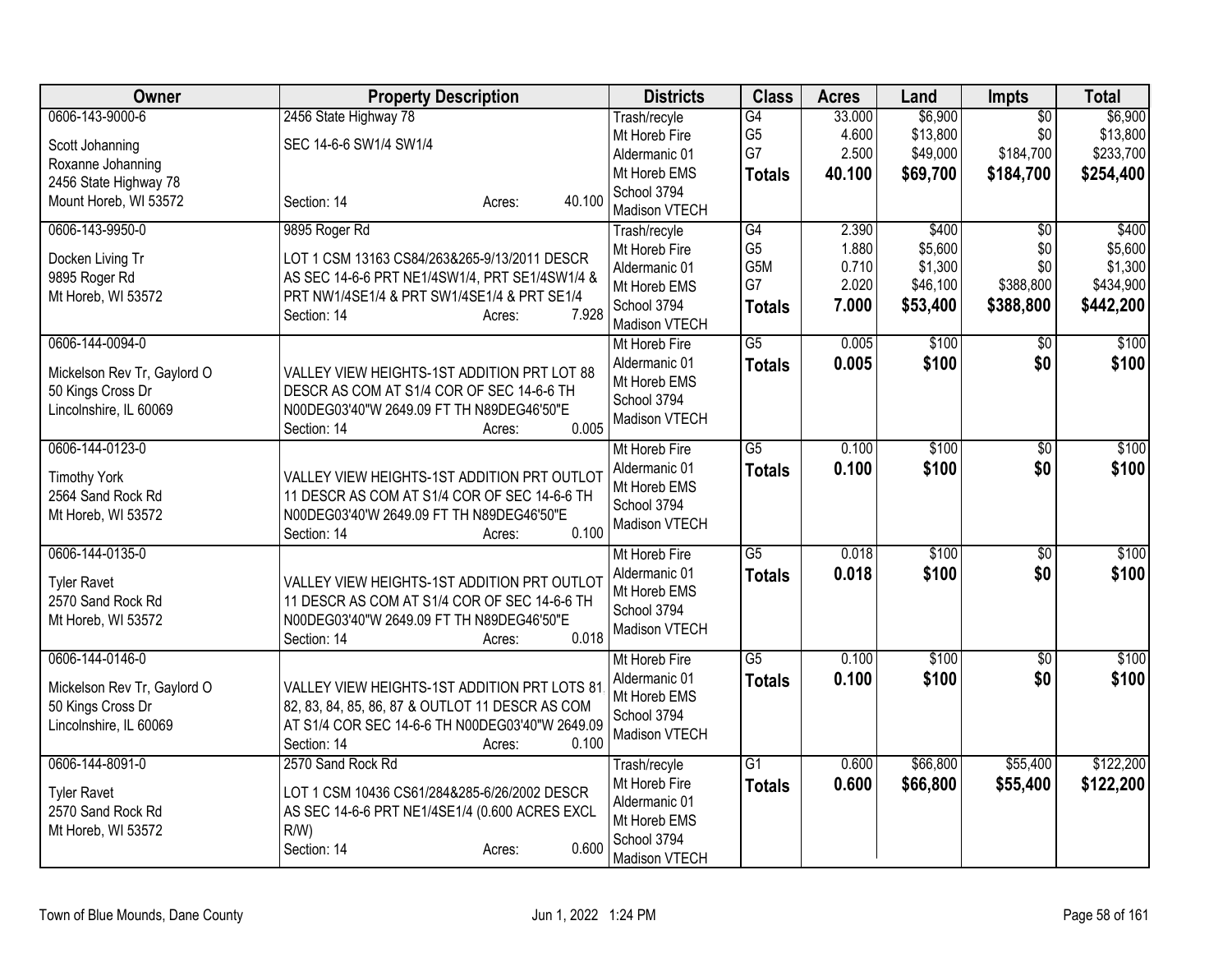| <b>Owner</b>                           | <b>Property Description</b>                                                         | <b>Districts</b>               | <b>Class</b>                        | <b>Acres</b>   | Land                   | <b>Impts</b>           | <b>Total</b>           |
|----------------------------------------|-------------------------------------------------------------------------------------|--------------------------------|-------------------------------------|----------------|------------------------|------------------------|------------------------|
| 0606-144-8141-0<br><b>Timothy York</b> | 2564 Sand Rock Rd<br>LOT 2 CSM 10436 CS61/284&285-6/26/2002 DESCR                   | Trash/recyle<br>Mt Horeb Fire  | $\overline{G1}$<br><b>Totals</b>    | 1.241<br>1.241 | \$86,600<br>\$86,600   | \$161,800<br>\$161,800 | \$248,400<br>\$248,400 |
| 2564 Sand Rock Rd                      | AS SEC 14-6-6 PRT NE1/4SE1/4 (1.322 ACRES EXCL                                      | Aldermanic 01<br>Mt Horeb EMS  |                                     |                |                        |                        |                        |
| Mt Horeb, WI 53572                     | $R/W$ )                                                                             | School 3794                    |                                     |                |                        |                        |                        |
|                                        | 1.241<br>Section: 14<br>Acres:                                                      | Madison VTECH                  |                                     |                |                        |                        |                        |
| 0606-144-8560-0                        |                                                                                     | Mt Horeb Fire                  | $\overline{\text{X2}}$              | 10.060         | $\overline{60}$<br>\$0 | $\overline{50}$        | $\overline{50}$<br>\$0 |
| WI Dot                                 | SEC 14-6-6 PRT SW1/4NE1/4 & NW1/4SE1/4 SD PRCL                                      | Aldermanic 01<br>Mt Horeb EMS  | <b>Totals</b>                       | 10.060         |                        | \$0                    |                        |
| 2101 Wright St                         | INCL ALL LAND OF OWNER WITHIN FOLL DESCR<br>TRV COM N1/4 COR SD SEC TH S0DEG07'14"E | School 3794                    |                                     |                |                        |                        |                        |
| Madison, WI 53704                      | 10.060<br>Section: 14<br>Acres:                                                     | Madison VTECH                  |                                     |                |                        |                        |                        |
| 0606-144-9085-0                        | 2483 Docken Rd                                                                      | Mt Horeb Fire                  | $\overline{G1}$                     | 5.003          | \$111,000              | \$415,700              | \$526,700              |
| Justin Bell                            | LOT 1 CSM 12948 CS82/241&243-7/28/2010 DESCR                                        | Aldermanic 01                  | <b>Totals</b>                       | 5.003          | \$111,000              | \$415,700              | \$526,700              |
| Amber Bell                             | AS SEC 14-6-6 PRT E1/2 SW1/4, PRT W1/2 SE1/4, PRT                                   | Mt Horeb EMS<br>School 3794    |                                     |                |                        |                        |                        |
| 2483 Docken Rd                         | NE1/4SE1/4 (5.003 ACRES)                                                            | Madison VTECH                  |                                     |                |                        |                        |                        |
| Mount Horeb, WI 53572                  | 5.003<br>Section: 14<br>Acres:                                                      |                                |                                     |                |                        |                        |                        |
| 0606-144-9110-0                        | 9787 Roger Rd                                                                       | Mt Horeb Fire                  | $\overline{G1}$                     | 5.023          | \$111,100              | \$412,300              | \$523,400              |
| Samantha A. Steinich                   | LOT 2 CSM 12948 CS82/241&243-7/28/2010 DESCR                                        | Aldermanic 01<br>Mt Horeb EMS  | <b>Totals</b>                       | 5.023          | \$111,100              | \$412,300              | \$523,400              |
| Jonathan R. Steinich                   | AS SEC 14-6-6 PRT E1/2 SW1/4, PRT W1/2 SE1/4, PRT                                   | School 3794                    |                                     |                |                        |                        |                        |
| 9787 Roger Rd                          | NE1/4SE1/4 (5.023 ACRES INCL R/W)                                                   | Madison VTECH                  |                                     |                |                        |                        |                        |
| Mt Horeb, WI 53572                     | 5.023<br>Section: 14<br>Acres:                                                      |                                |                                     |                |                        |                        |                        |
| 0606-144-9135-0                        | 9799 Roger Rd                                                                       | Mt Horeb Fire<br>Aldermanic 01 | $\overline{G5}$                     | 5.018<br>5.018 | \$15,100               | $\overline{50}$<br>\$0 | \$15,100               |
| Jeremy L. Charles                      | LOT 3 CSM 12948 CS82/241&243-7/28/2010 DESCR                                        | Mt Horeb EMS                   | <b>Totals</b>                       |                | \$15,100               |                        | \$15,100               |
| <b>Crystal Charles</b>                 | AS SEC 14-6-6 PRT E1/2 SW1/4, PRT W1/2 SE1/4, PRT                                   | School 3794                    |                                     |                |                        |                        |                        |
| 9799 Roger Rd                          | NE1/4SE1/4 (5.018 ACRES INCL R/W)                                                   | Madison VTECH                  |                                     |                |                        |                        |                        |
| Mount Horeb, WI 53572                  | 5.018<br>Section: 14<br>Acres:                                                      |                                |                                     |                |                        |                        |                        |
| 0606-144-9175-0                        |                                                                                     | Mt Horeb Fire<br>Mt Horeb EMS  | $\overline{G4}$<br>G <sub>5</sub> M | 8.225<br>3.500 | \$1,800<br>\$6,300     | \$0<br>\$0             | \$1,800<br>\$6,300     |
| Timothy C. Wipperfurth                 | LOT 1 CSM 15454 CS111/112&114-7/21/2020 F/K/A                                       | School 3794                    | <b>Totals</b>                       | 11.725         | \$8,100                | \$0                    | \$8,100                |
| 925 S Blue Mounds St                   | LOT 4 CSM 12948 CS82/241&243-7/28/2010 DESCR                                        | Madison VTECH                  |                                     |                |                        |                        |                        |
| Mount Horeb, WI 53572                  | AS SEC 14-6-6 PRT E1/2 SW1/4, PRT W1/2 SE1/4, PRT                                   |                                |                                     |                |                        |                        |                        |
|                                        | Section: 14<br>11.725<br>Acres:                                                     |                                |                                     |                | \$1,600                |                        |                        |
| 0606-144-9190-0                        |                                                                                     | Mt Horeb Fire<br>Mt Horeb EMS  | $\overline{G4}$<br>G5M              | 7.072<br>5.000 | \$9,000                | \$0<br>\$0             | \$1,600<br>\$9,000     |
| <b>Renee Endres</b>                    | LOT 2 CSM 15454 CS111/112&114-7/21/2020 F/K/A                                       | School 3794                    | <b>Totals</b>                       | 12.072         | \$10,600               | \$0                    | \$10,600               |
| <b>Ted Anderson</b>                    | LOT 4 CSM 12948 CS82/241&243-7/28/2010 DESCR                                        | Madison VTECH                  |                                     |                |                        |                        |                        |
| 503 Valley Rd                          | AS SEC 14-6-6 PRT E1/2 SW1/4, PRT W1/2 SE1/4, PRT                                   |                                |                                     |                |                        |                        |                        |
| Dane, WI 53593                         | 12.072<br>Section: 14<br>Acres:                                                     |                                |                                     |                |                        |                        |                        |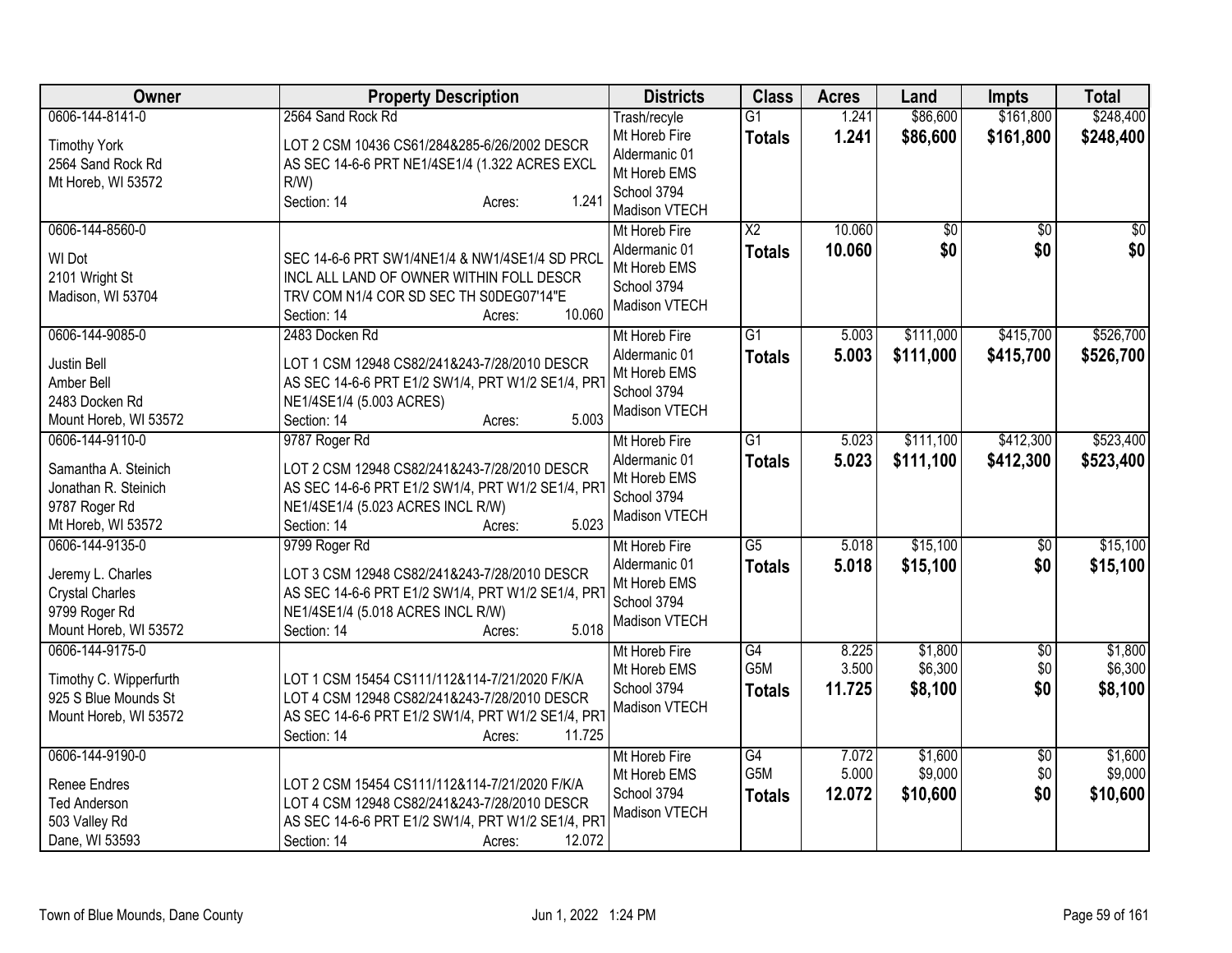| Owner                                                                                                     | <b>Property Description</b>                                                                                                                                                                                 | <b>Districts</b>                                                                               | <b>Class</b>                                       | <b>Acres</b>              | Land                              | Impts                             | <b>Total</b>                          |
|-----------------------------------------------------------------------------------------------------------|-------------------------------------------------------------------------------------------------------------------------------------------------------------------------------------------------------------|------------------------------------------------------------------------------------------------|----------------------------------------------------|---------------------------|-----------------------------------|-----------------------------------|---------------------------------------|
| 0606-144-9205-0<br>Trenton B. Snyder<br>Cristina Snyder<br>6310 Dylyn Dr<br>Madison, WI 53719-1913        | LOT 3 CSM 15454 CS111/112&114-7/21/2020 F/K/A<br>LOT 4 CSM 12948 CS82/241&243-7/28/2010 DESCR<br>AS SEC 14-6-6 PRT E1/2 SW1/4, PRT W1/2 SE1/4, PRT<br>Section: 14<br>13.351<br>Acres:                       | Mt Horeb Fire<br>Mt Horeb EMS<br>School 3794<br>Madison VTECH                                  | G4<br>G5M<br><b>Totals</b>                         | 5.851<br>7.500<br>13.351  | \$1,300<br>\$13,500<br>\$14,800   | $\overline{30}$<br>\$0<br>\$0     | \$1,300<br>\$13,500<br>\$14,800       |
| 0606-151-8010-6<br>Blue Mounds, Town of<br>c/o Henry Eckel                                                | 2701 State Highway 78<br>SEC 10-6-6 PRT SE1/4SE1/4 DESCR AS COM AT PT<br>OF INTERS OF W LN HWY 78 & SLY LN RR R/W TH S<br>ALG W LN HWY 78 90 FT TH W 208.9 FT TH N TO SLY<br>0.300<br>Section: 15<br>Acres: | Mt Horeb Fire<br>Aldermanic 01<br>Mt Horeb EMS<br>School 3794<br>Madison VTECH                 | X4<br><b>Totals</b>                                | 0.300<br>0.300            | $\overline{50}$<br>\$0            | $\overline{30}$<br>\$0            | $\overline{50}$<br>\$0                |
| 0606-151-8020-4<br>Diane V. Fink<br>2732 State Highway 78<br>Mt Horeb, WI 53572                           | SEC 15-6-6 PRT NE1/4NE1/4 BEG NE COR TH W<br>241.9 FT TH S 208.9 FT TH E 241.9 FT TH N 208.9 FT<br>TO POB EXC N 52 FT OF E 208.9 FT EXC TO STATE<br>1.200<br>Section: 15<br>Acres:                          | Mt Horeb Fire<br>Aldermanic 01<br>Mt Horeb EMS<br>School 3794<br>Madison VTECH                 | G6<br><b>Totals</b>                                | 1.200<br>1.200            | \$4,300<br>\$4,300                | $\overline{50}$<br>\$0            | \$4,300<br>\$4,300                    |
| 0606-151-8031-1<br><b>Mount Horeb Utilities</b><br>138 E Main St<br>Mount Horeb, WI 53572                 | LOT 2 CSM 8792 CS48/300&303-1/9/98 DESCR AS<br>SEC 10-6-6 PRT SE1/4SE1/4 & SEC 15-6-6 PRT<br>NE1/4NE1/4 (1.965 ACRES)<br>1.965<br>Section: 15<br>Acres:                                                     | Mt Horeb Fire<br>Aldermanic 01<br>Mt Horeb EMS<br>School 3794<br>Madison VTECH                 | G4<br><b>Totals</b>                                | 1.965<br>1.965            | \$600<br>\$600                    | $\overline{50}$<br>\$0            | \$600<br>\$600                        |
| 0606-151-8053-0<br>Huckleberry Farms, LLC<br>300 Technology Sq Ste 301<br>Cambridge, MA 02139             | LOT 1 CSM 8792 CS48/300&303-1/9/98 DESCR AS<br>SEC 10-6-6 PRT SE1/4SE1/4 & SEC 15-6-6 PRT<br>NE1/4NE1/4 EXC TO WI DOT IN DOC #4966521<br>0.920<br>Section: 15<br>Acres:                                     | Mt Horeb Fire<br>Aldermanic 01<br>Mt Horeb EMS<br>School 3794<br>Madison VTECH                 | $\overline{G4}$<br><b>Totals</b>                   | 0.920<br>0.920            | \$200<br>\$200                    | $\overline{50}$<br>\$0            | \$200<br>\$200                        |
| 0606-151-8076-0<br>Huckleberry Farms, LLC<br>300 Technology Sq Ste 301<br>Cambridge, MA 02139             | 2706 County Highway E<br>SEC 10-6-6 PRT SE1/4 & SEC 15-6-6 PRT NE1/4<br>DESCR AS COM AT N1/4 COR OF SD SEC 15 & POB<br>TH N0DEG17'27"W 185.30 FT TH N89DEG42'33"E<br>41.684<br>Section: 10<br>Acres:        | Mt Horeb Fire<br>Aldermanic 01<br>Mt Horeb EMS<br>School 3794<br>Madison VTECH                 | $\overline{G2}$<br>G <sub>4</sub><br><b>Totals</b> | 5.500<br>36.184<br>41.684 | \$114,200<br>\$6,700<br>\$120,900 | \$5,300,000<br>\$0<br>\$5,300,000 | \$5,414,200<br>\$6,700<br>\$5,420,900 |
| 0606-151-8700-1<br>Ryan W. Cassidy<br>Danyel J. Cassidy<br>2670 County Highway E<br>Mount Horeb, WI 53572 | 2670 County Highway E<br>LOT 2 CSM 4444 CS19/130-8/3/84 DESCR AS SEC<br>15-6-6 PRT NW1/4 NE1/4 5.41 ACRES INCL RD R/W<br>SUBJ TO PUB RD OVER WLY 33 FT<br>5.410<br>Section: 15<br>Acres:                    | Trash/recyle<br>Mt Horeb Fire<br>Aldermanic 01<br>Mt Horeb EMS<br>School 3794<br>Madison VTECH | $\overline{G1}$<br><b>Totals</b>                   | 5.410<br>5.410            | \$113,700<br>\$113,700            | \$205,800<br>\$205,800            | \$319,500<br>\$319,500                |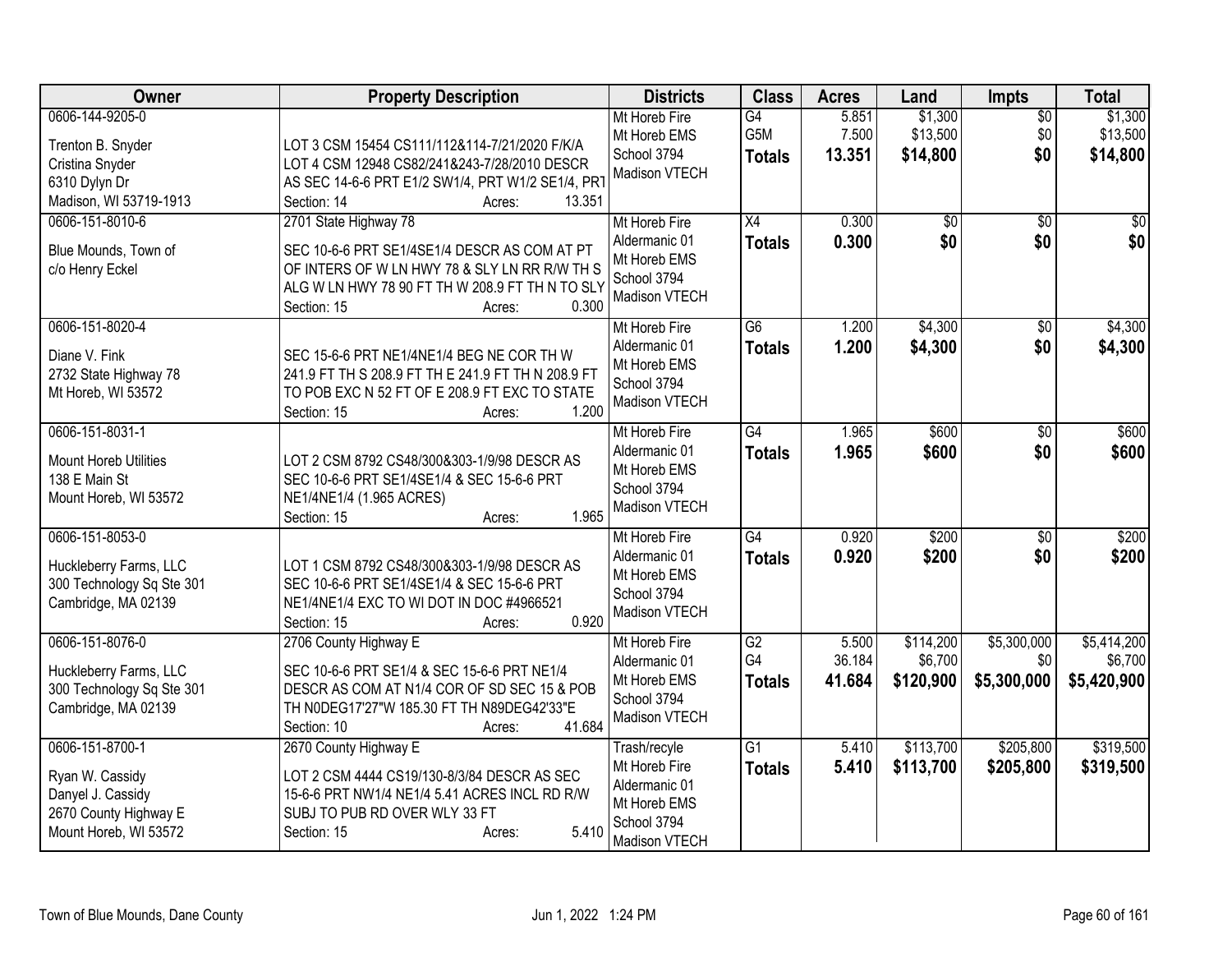| <b>Owner</b>                                                                                                        | <b>Property Description</b>                                                                                                                                                                              | <b>Districts</b>                                                                               | <b>Class</b>                                           | <b>Acres</b>                              | Land                                                | <b>Impts</b>                                | <b>Total</b>                                         |
|---------------------------------------------------------------------------------------------------------------------|----------------------------------------------------------------------------------------------------------------------------------------------------------------------------------------------------------|------------------------------------------------------------------------------------------------|--------------------------------------------------------|-------------------------------------------|-----------------------------------------------------|---------------------------------------------|------------------------------------------------------|
| 0606-151-8710-9<br>Ryan W. Cassidy<br>Danyel J. Cassidy<br>2670 County Highway E<br>Mount Horeb, WI 53572           | LOT 1 CSM 4444 CS19/130-8/3/84 DESCR AS SEC<br>15-6-6 PRT NW1/4NE1/4 3.00 ACRES INCL RD R/W<br>SUBJ TO PUB RD OVER WLY 33 FT<br>3.000<br>Section: 15<br>Acres:                                           | Mt Horeb Fire<br>Aldermanic 01<br>Mt Horeb EMS<br>School 3794<br>Madison VTECH                 | $\overline{G5}$<br><b>Totals</b>                       | 3.000<br>3.000                            | \$9,000<br>\$9,000                                  | $\overline{50}$<br>\$0                      | \$9,000<br>\$9,000                                   |
| 0606-151-9000-6<br>Huckleberry Farms, LLC<br>300 Technology Sq Ste 301<br>Cambridge, MA 02139                       | SEC 15-6-6 PRT W1/2 E1/2 COM SEC NE COR TH S<br>1326.05 FT TH S89DEGW 1320.16 FT TO POB TH S<br>1321.2 FT TH S 1321.6 FT TH S89DEGW 1212 FT TH<br>57.700<br>Section: 15<br>Acres:                        | Mt Horeb Fire<br>Aldermanic 01<br>Mt Horeb EMS<br>School 3794<br>Madison VTECH                 | G4<br>G5M<br><b>Totals</b>                             | 43.000<br>14.740<br>57.740                | \$8,700<br>\$26,500<br>\$35,200                     | $\sqrt{6}$<br>\$0<br>\$0                    | \$8,700<br>\$26,500<br>\$35,200                      |
| 0606-151-9071-0<br>Keith A. Gunby<br>Jessica M. Gunby<br>2644 County Highway E<br>Mt Horeb, WI 53572                | 2644 County Highway E<br>LOT 1 CSM 10232 CS60/64&65-11/14/2001 F/K/A LOT<br>1 CSM 7050 CS35/237&239-3/22/93 DESCR AS SEC<br>15-6-6 PRT W1/2 NE1/4 PRT NW1/4SE1/4 & PRT<br>7.464<br>Section: 15<br>Acres: | Trash/recyle<br>Mt Horeb Fire<br>Aldermanic 01<br>Mt Horeb EMS<br>School 3794<br>Madison VTECH | G1<br>G4<br>G <sub>5</sub><br>G <sub>6</sub><br>Totals | 2.000<br>1.000<br>1.464<br>3.000<br>7.464 | \$91,500<br>\$200<br>\$900<br>\$10,800<br>\$103,400 | \$183,600<br>\$0<br>\$0<br>\$0<br>\$183,600 | \$275,100<br>\$200<br>\$900<br>\$10,800<br>\$287,000 |
| 0606-151-9085-0<br>Hale Qual Terminable Int in Property Tr,<br>John<br>2517 Elmwood Cir W<br>Cross Plains, WI 53528 | LOT 2 CSM 10232 CS60/64&65-11/14/2001 F/K/A LOT<br>1 CSM 7050 CS35/237&239-3/22/93 DESCR AS SEC<br>15-6-6 PRT W1/2 NE1/4 PRT NW1/4SE1/4 & PRT<br>7.060<br>Section: 15<br>Acres:                          | Mt Horeb Fire<br>Aldermanic 01<br>Mt Horeb EMS<br>School 3794<br>Madison VTECH                 | G4<br>G <sub>6</sub><br><b>Totals</b>                  | 4.000<br>3.606<br>7.606                   | \$700<br>\$13,000<br>\$13,700                       | $\overline{60}$<br>\$0<br>\$0               | \$700<br>\$13,000<br>\$13,700                        |
| 0606-151-9100-5<br>Craig Hanson<br>Linda L. Hanson<br>2550 County Highway E D<br>Mt Horeb, WI 53572                 | 2550 County Highway E<br>LOT 2 CSM 7050 CS35/237&239-3/22/93 DESCR AS<br>SEC 15-6-6 PRT W1/2 NE1/4 PRT NW1/4SE1/4 & PRT<br>NE1/4SW1/4 (15.288 ACRES)<br>15.280<br>Section: 15<br>Acres:                  | Trash/recyle<br>Mt Horeb Fire<br>Aldermanic 01<br>Mt Horeb EMS<br>School 3794<br>Madison VTECH | G1<br>G <sub>6</sub><br><b>Totals</b>                  | 1.000<br>14.288<br>15.288                 | \$85,000<br>\$51,400<br>\$136,400                   | \$401,100<br>\$0<br>\$401,100               | \$486,100<br>\$51,400<br>\$537,500                   |
| 0606-151-9501-0<br>Huckleberry Farms, LLC<br>300 Technology Sq Ste 301<br>Cambridge, MA 02139                       | SEC 15-6-6 THOSE PARTS OF NE1/4 & SE1/4 OF<br>NE1/4 DESC AS COM E1/4 SEC 15 TH N0DEG04'37"E<br>621.58 FT TH S87DEG21'15"W 110.12 FT TO POB TH<br>6.030<br>Section: 15<br>Acres:                          | Mt Horeb Fire<br>Aldermanic 01<br>Mt Horeb EMS<br>School 3794<br>Madison VTECH                 | $\overline{G5}$<br><b>Totals</b>                       | 6.030<br>6.030                            | \$18,100<br>\$18,100                                | $\overline{30}$<br>\$0                      | \$18,100<br>\$18,100                                 |
| 0606-151-9580-5<br>Jtt1,, LLC<br>4729 Chantrey Pl<br>Minnetonka, MN 55345                                           | SEC 15-6-6 SE1/4NE1/4 EXC S 700 FT OF E 497.8 FT,<br>EXC TO STATE OF WIS DOT IN R421/125<br>24.700<br>Section: 15<br>Acres:                                                                              | Mt Horeb Fire<br>Aldermanic 01<br>Mt Horeb EMS<br>School 3794<br>Madison VTECH                 | $\overline{G4}$<br><b>Totals</b>                       | 23.700<br>23.700                          | \$5,300<br>\$5,300                                  | $\overline{50}$<br>\$0                      | \$5,300<br>\$5,300                                   |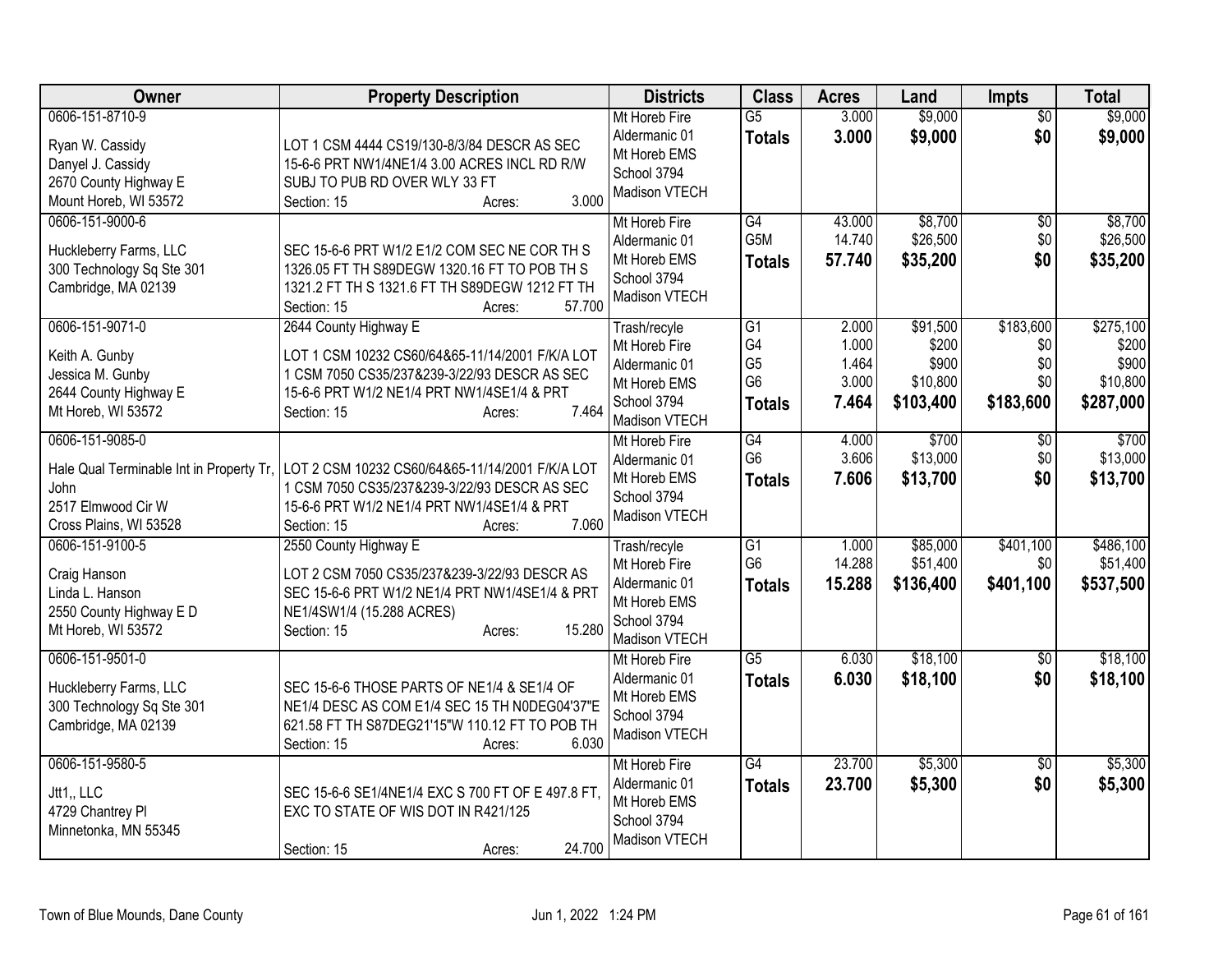| Owner                                                                                        | <b>Property Description</b>                                                                                                                                                                           | <b>Districts</b>                                                                               | <b>Class</b>                                                         | <b>Acres</b>                     | Land                                         | <b>Impts</b>                         | <b>Total</b>                                  |
|----------------------------------------------------------------------------------------------|-------------------------------------------------------------------------------------------------------------------------------------------------------------------------------------------------------|------------------------------------------------------------------------------------------------|----------------------------------------------------------------------|----------------------------------|----------------------------------------------|--------------------------------------|-----------------------------------------------|
| 0606-151-9830-2<br>Jtt1,, LLC<br>4729 Chantrey Pl<br>Minnetonka, MN 55345                    | SEC 15-6-6 PRT SE1/4NE1/4 S 700 FT OF E 497.8 FT<br>THF EXC TO STATE OF WIS DOT IN R421/125<br>6.600<br>Section: 15<br>Acres:                                                                         | Mt Horeb Fire<br>Aldermanic 01<br>Mt Horeb EMS<br>School 3794<br>Madison VTECH                 | G4<br><b>Totals</b>                                                  | 6.600<br>6.600                   | \$1,700<br>\$1,700                           | $\overline{50}$<br>\$0               | \$1,700<br>\$1,700                            |
| 0606-151-9900-0<br>WI Dot<br>2101 Wright St<br>Madison, WI 53704                             | 2731 County Highway E<br>SEC 15-6-6 E1/2 NE1/4 EXC D680/519 & 520,<br>R1038/391, CSM 8792, DOC 3676157, R21207/68 &<br>DOC 4043320 (WI DOT PARK AND RIDE LOT 13-10)<br>0.000<br>Section: 15<br>Acres: | Mt Horeb Fire<br>Aldermanic 01<br>Mt Horeb EMS<br>School 3794<br>Madison VTECH                 | $\overline{\text{X2}}$<br><b>Totals</b>                              | 0.000<br>0.000                   | $\overline{50}$<br>\$0                       | $\overline{50}$<br>\$0               | $\overline{50}$<br>\$0                        |
| 0606-152-8000-7<br>Barth Id Farm, LLC<br>9270 N Waverly Dr<br>Bayside, WI 53217              | SEC 15-6-6 NE1/4 NW1/4<br>39.900<br>Section: 15<br>Acres:                                                                                                                                             | Mt Horeb Fire<br>Aldermanic 01<br>Mt Horeb EMS<br>School 3794<br>Madison VTECH                 | $\overline{G4}$<br><b>Totals</b>                                     | 39.900<br>39.900                 | \$8,200<br>\$8,200                           | \$0<br>\$0                           | \$8,200<br>\$8,200                            |
| 0606-152-8501-0<br>Sutter Living Tr<br>2230 State Highway 78<br>Mt Horeb, WI 53572           | SEC 15-6-6 NW1/4NW1/4 EXC TO STATE OF WIS DO<br>IN R412/484 & ALSO EXC CSM 12115<br>17.000<br>Section: 15<br>Acres:                                                                                   | Mt Horeb Fire<br>Aldermanic 01<br>Mt Horeb EMS<br>School 3794<br>Madison VTECH                 | $\overline{G4}$<br><b>Totals</b>                                     | 17.000<br>17.000                 | \$3,400<br>\$3,400                           | $\overline{50}$<br>\$0               | \$3,400<br>\$3,400                            |
| 0606-152-8601-0<br>Sutter Living Tr<br>2230 State Highway 78<br>Mt Horeb, WI 53572           | SEC 15-6-6 PRT NW1/4NW1/4 & SEC 10-6-6 PRT<br>SW1/4SW1/4 DESCR AS A PARCEL OF LAND<br>LOCATED FROM A HIGHWAY REFERENCE LINE:<br>16.000<br>Section: 10<br>Acres:                                       | Mt Horeb Fire<br>Aldermanic 01<br>Mt Horeb EMS<br>School 3794<br>Madison VTECH                 | G4<br><b>Totals</b>                                                  | 16.000<br>16.000                 | \$3,000<br>\$3,000                           | \$0<br>\$0                           | \$3,000<br>\$3,000                            |
| 0606-152-9000-5<br>Uren Rev Tr<br>c/o Greer Deneen<br>10240 Sandy Cir<br>Mazomanie, WI 53560 | SEC 15-6-6 SW1/4 NW1/4<br>39.800<br>Section: 15<br>Acres:                                                                                                                                             | Mt Horeb Fire<br>Aldermanic 01<br>Mt Horeb EMS<br>School 3794<br>Madison VTECH                 | $\overline{G4}$<br><b>Totals</b>                                     | 39.800<br>39.800                 | \$8,100<br>\$8,100                           | $\overline{50}$<br>\$0               | \$8,100<br>\$8,100                            |
| 0606-152-9510-8<br>U'Ren Tr, Jeannie<br>2573 County Highway E<br>Mount Horeb, WI 53572       | 2573 County Highway E<br>LOT 1 CSM 6529 CS32/59&60-9/12/91 DESCR AS SEC<br>15-6-6 PRT SE1/4NW1/4 (7.525 ACRES)<br>7.520<br>Section: 15<br>Acres:                                                      | Trash/recyle<br>Mt Horeb Fire<br>Aldermanic 01<br>Mt Horeb EMS<br>School 3794<br>Madison VTECH | $\overline{G1}$<br>G <sub>5</sub><br>G <sub>6</sub><br><b>Totals</b> | 1.350<br>3.135<br>3.040<br>7.525 | \$87,300<br>\$9,400<br>\$10,900<br>\$107,600 | \$226,300<br>\$0<br>\$0<br>\$226,300 | \$313,600<br>\$9,400<br>\$10,900<br>\$333,900 |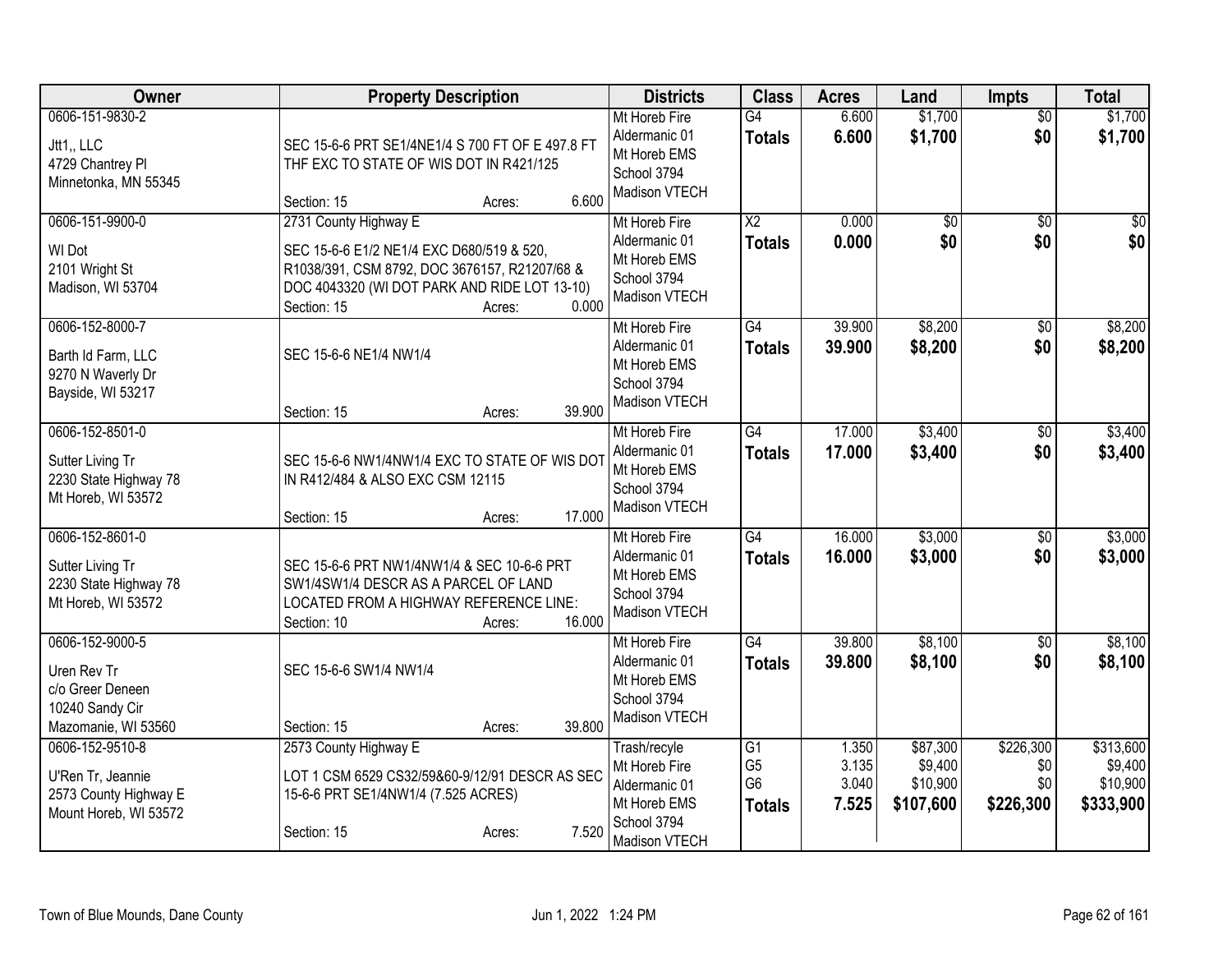| Owner                        | <b>Property Description</b>                   |        |        | <b>Districts</b>              | <b>Class</b>    | <b>Acres</b> | Land      | <b>Impts</b>    | <b>Total</b> |
|------------------------------|-----------------------------------------------|--------|--------|-------------------------------|-----------------|--------------|-----------|-----------------|--------------|
| 0606-152-9530-4              |                                               |        |        | Mt Horeb Fire                 | $\overline{G4}$ | 31.000       | \$6,000   | $\sqrt{$0}$     | \$6,000      |
| Uren Rev Tr                  | SEC 15-6-6 SE1/4 NW1/4 EXC HWY IN R417/90 EXC |        |        | Aldermanic 01                 | G5M             | 1.380        | \$2,500   | \$0             | \$2,500      |
| c/o Greer Deneen             | <b>CSM 6529</b>                               |        |        | Mt Horeb EMS                  | <b>Totals</b>   | 32.380       | \$8,500   | \$0             | \$8,500      |
| 10240 Sandy Cir              |                                               |        |        | School 3794                   |                 |              |           |                 |              |
| Mazomanie, WI 53560          | Section: 15                                   | Acres: | 32.380 | Madison VTECH                 |                 |              |           |                 |              |
| 0606-153-8000-6              |                                               |        |        | Mt Horeb Fire                 | G4              | 21.640       | \$4,000   | \$0             | \$4,000      |
| Barth Id Farm, LLC           | SEC 15-6-6 PRT NE1/4SW1/4 LYG W OF CTH E C/L  |        |        | Aldermanic 01                 | G5M             | 11.460       | \$20,600  | \$0             | \$20,600     |
| 9270 N Waverly Dr            |                                               |        |        | Mt Horeb EMS                  | <b>Totals</b>   | 33.100       | \$24,600  | \$0             | \$24,600     |
| Bayside, WI 53217            |                                               |        |        | School 3794                   |                 |              |           |                 |              |
|                              | Section: 15                                   | Acres: | 33.100 | Madison VTECH                 |                 |              |           |                 |              |
| 0606-153-8500-1              | 2571 County Highway E                         |        |        | Trash/recyle                  | G4              | 25.040       | \$4,600   | \$0             | \$4,600      |
| Uren Rev Tr                  | SEC 15-6-6 NW1/4 SW1/4                        |        |        | Mt Horeb Fire                 | G <sub>5</sub>  | 11.110       | \$23,700  | \$0             | \$23,700     |
| c/o Greer Deneen             |                                               |        |        | Aldermanic 01                 | G5M             | 1.850        | \$3,300   | \$0             | \$3,300      |
| 10240 Sandy Cir              |                                               |        |        | Mt Horeb EMS                  | G7              | 1.800        | \$44,800  | \$108,700       | \$153,500    |
| Mazomanie, WI 53560          | Section: 15                                   | Acres: | 39.800 | School 3794                   | <b>Totals</b>   | 39.800       | \$76,400  | \$108,700       | \$185,100    |
|                              |                                               |        |        | Madison VTECH                 |                 |              |           |                 |              |
| 0606-153-9000-4              |                                               |        |        | Mt Horeb Fire                 | G4              | 22.000       | \$4,100   | $\overline{60}$ | \$4,100      |
| Uren Rev Tr                  | SEC 15-6-6 SW1/4 SW1/4                        |        |        | Aldermanic 01                 | G5M             | 17.900       | \$32,200  | \$0             | \$32,200     |
| c/o Greer Deneen             |                                               |        |        | Mt Horeb EMS                  | <b>Totals</b>   | 39.900       | \$36,300  | \$0             | \$36,300     |
| 10240 Sandy Cir              |                                               |        |        | School 3794<br>Madison VTECH  |                 |              |           |                 |              |
| Mazomanie, WI 53560          | Section: 15                                   | Acres: | 39.900 |                               |                 |              |           |                 |              |
| 0606-153-9500-9              |                                               |        |        | Mt Horeb Fire                 | G4              | 1.000        | \$300     | \$0             | \$300        |
| Huckleberry Farms, LLC       | SEC 15-6-6 PRT SE1/4SW1/4 COM NE COR TH S 231 |        |        | Aldermanic 01                 | <b>Totals</b>   | 1.000        | \$300     | \$0             | \$300        |
| 300 Technology Sq Ste 301    | FT TH W 577.5 FT TO HWY TH NELY ALG HWY TO N  |        |        | Mt Horeb EMS                  |                 |              |           |                 |              |
| Cambridge, MA 02139          | LN TH E TO POB EXC CSM 2236                   |        |        | School 3794                   |                 |              |           |                 |              |
|                              | Section: 15                                   | Acres: | 1.000  | Madison VTECH                 |                 |              |           |                 |              |
| 0606-153-9510-7              | 2486 County Highway E                         |        |        | Trash/recyle                  | $\overline{G1}$ | 2.080        | \$92,000  | \$156,600       | \$248,600    |
| Werndli 2011 Rev Tr, Ralph M | LOT 1 CSM 2236 CS9/36-11/30/76 DESCR AS SEC   |        |        | Mt Horeb Fire                 | <b>Totals</b>   | 2.080        | \$92,000  | \$156,600       | \$248,600    |
| 2486 County Highway E        | 15-6-6 PRT SE1/4SW1/4 (2.08 ACRES)            |        |        | Aldermanic 01                 |                 |              |           |                 |              |
| Mount Horeb, WI 53572        |                                               |        |        | Mt Horeb EMS                  |                 |              |           |                 |              |
|                              | Section: 15                                   | Acres: | 2.080  | School 3794                   |                 |              |           |                 |              |
|                              |                                               |        |        | Madison VTECH                 |                 |              |           |                 |              |
| 0606-153-9550-9              | 2483 County Highway E                         |        |        | Trash/recyle                  | $\overline{G1}$ | 6.234        | \$119,000 | \$648,000       | \$767,000    |
| Shawn K. Cannon              | LOT 1 CSM 4889 CS21/329&330-3/17/86 DESCR AS  |        |        | Mt Horeb Fire                 | <b>Totals</b>   | 6.234        | \$119,000 | \$648,000       | \$767,000    |
| Sandra J. Cannon             | SEC 15-6-6 PRT SE1/4SW1/4 6.234 ACRES         |        |        | Aldermanic 01<br>Mt Horeb EMS |                 |              |           |                 |              |
| 2483 County Highway E        |                                               |        |        | School 3794                   |                 |              |           |                 |              |
| Mt Horeb, WI 53572           | Section: 15                                   | Acres: | 6.230  | Madison VTECH                 |                 |              |           |                 |              |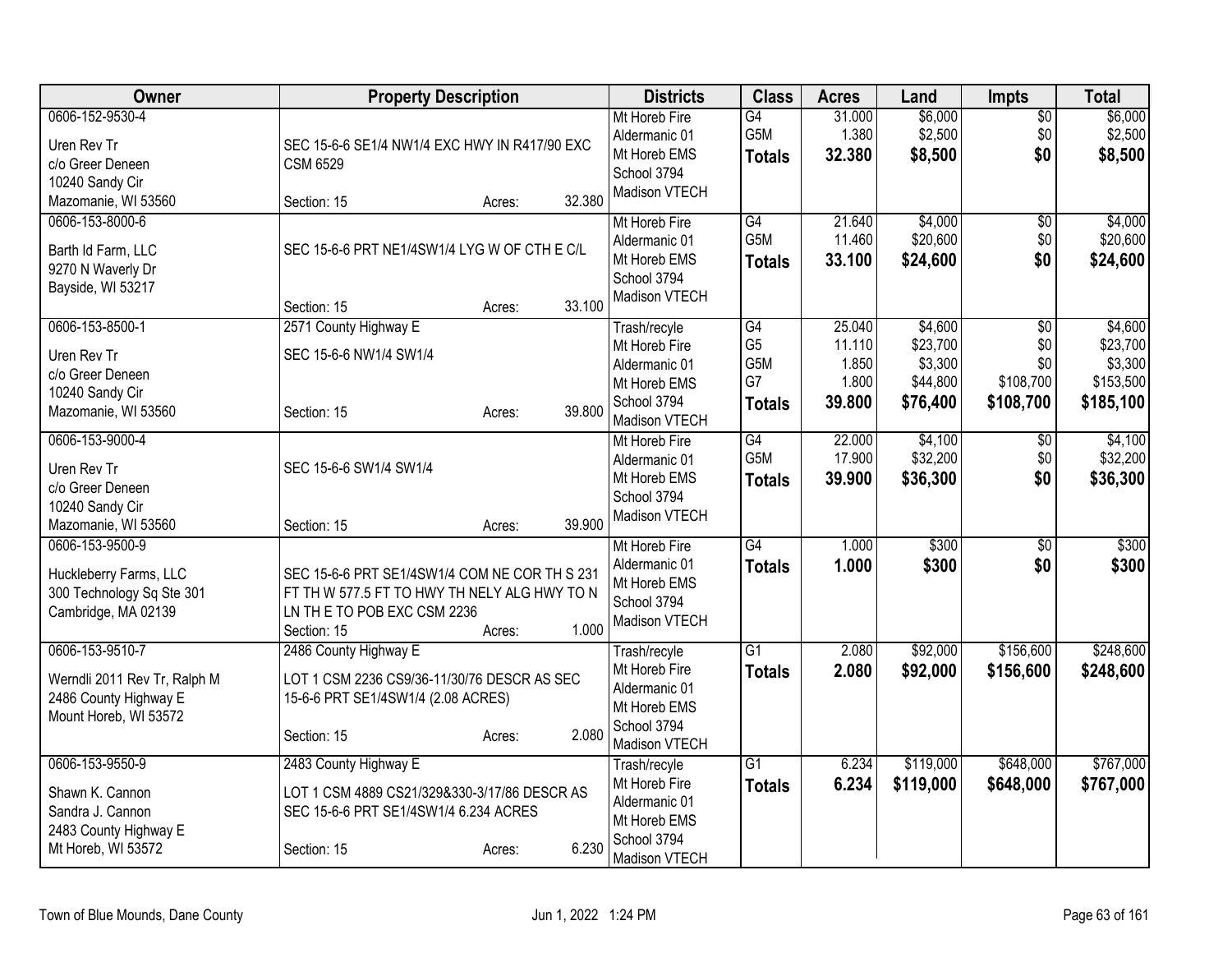| Owner                                                                                                 | <b>Property Description</b>                                                                                                                         | <b>Districts</b>                                                                               | <b>Class</b>                                         | <b>Acres</b>                                | Land                                                    | <b>Impts</b>                                            | <b>Total</b>                                              |
|-------------------------------------------------------------------------------------------------------|-----------------------------------------------------------------------------------------------------------------------------------------------------|------------------------------------------------------------------------------------------------|------------------------------------------------------|---------------------------------------------|---------------------------------------------------------|---------------------------------------------------------|-----------------------------------------------------------|
| 0606-153-9670-4<br>Sandra J. Cannon<br>Shawn K. Cannon<br>2483 County Highway E<br>Mt Horeb, WI 53572 | LOT 2 CSM 4889 CS21/329&330-3/17/86 DESCR AS<br>SEC 15-6-6 PRT SE1/4SW1/4 5.184 ACRES<br>5.180<br>Section: 15<br>Acres:                             | Mt Horeb Fire<br>Aldermanic 01<br>Mt Horeb EMS<br>School 3794<br>Madison VTECH                 | G4<br>G <sub>5</sub><br>G5M<br><b>Totals</b>         | 1.910<br>1.000<br>2.274<br>5.184            | \$400<br>\$3,000<br>\$4,100<br>\$7,500                  | $\overline{50}$<br>\$0<br>\$0<br>\$0                    | \$400<br>\$3,000<br>\$4,100<br>\$7,500                    |
| 0606-153-9770-3<br>Ryan C. Arneson<br>10147 Blessingway Rd<br>Mount Horeb, WI 53572                   | SEC 15-6-6 PRT SE1/4SW1/4 LYG ELY OF HWY EXC I<br>231 FT THF SUBJ TO MT HOREB TELE CO ESMT IN<br>R3558/30<br>24.800<br>Section: 15<br>Acres:        | Mt Horeb Fire<br>Aldermanic 01<br>Mt Horeb EMS<br>School 3794<br>Madison VTECH                 | G4<br>G <sub>5</sub><br>G5M<br><b>Totals</b>         | 3.500<br>4.500<br>16.800<br>24.800          | \$600<br>\$13,500<br>\$30,200<br>\$44,300               | $\overline{50}$<br>\$0<br>\$0<br>\$0                    | \$600<br>\$13,500<br>\$30,200<br>\$44,300                 |
| 0606-154-8000-5<br>Huckleberry Farms, LLC<br>300 Technology Sq Ste 301<br>Cambridge, MA 02139         | 2505 State Highway 78<br>SEC 15-6-6 NE1/4 SE1/4 EXC STATE HWY LN SUBJ<br>TO ESMT TO MT HOREB TELE CO IN R7260/26<br>39.500<br>Section: 15<br>Acres: | Trash/recyle<br>Mt Horeb Fire<br>Aldermanic 01<br>Mt Horeb EMS<br>School 3794<br>Madison VTECH | $\overline{G2}$<br>G4<br><b>Totals</b>               | 5.000<br>34.500<br>39.500                   | \$111,000<br>\$8,800<br>\$119,800                       | \$1,473,900<br>\$0<br>\$1,473,900                       | \$1,584,900<br>\$8,800<br>\$1,593,700                     |
| 0606-154-9000-3<br>Huckleberry Farms, LLC<br>300 Technology Sq Ste 301<br>Cambridge, MA 02139         | SEC 15-6-6 N 264 FT OF SW1/4 SE1/4<br>8.000<br>Section: 15<br>Acres:                                                                                | Mt Horeb Fire<br>Aldermanic 01<br>Mt Horeb EMS<br>School 3794<br>Madison VTECH                 | $\overline{G4}$<br>G <sub>5</sub> M<br><b>Totals</b> | 6.000<br>2.000<br>8.000                     | \$1,100<br>\$3,600<br>\$4,700                           | $\overline{50}$<br>\$0<br>\$0                           | \$1,100<br>\$3,600<br>\$4,700                             |
| 0606-154-9185-0<br>Ryan C. Arneson<br>10147 Blessingway Rd<br>Mount Horeb, WI 53572                   | 10147 Blessingway Rd<br>SEC 15-6-6 SW1/4 SE1/4 EXC N 264 FT & ALSO EXC<br><b>CSM 15575</b><br>0.000<br>Section: 15<br>Acres:                        | Trash/recyle<br>Mt Horeb Fire<br>Mt Horeb EMS<br>School 3794<br>Madison VTECH                  | G4<br>G <sub>5</sub><br>G5M<br>G7<br><b>Totals</b>   | 14.900<br>3.470<br>7.000<br>0.530<br>25.900 | \$3,100<br>\$10,400<br>\$12,600<br>\$28,700<br>\$54,800 | $\overline{50}$<br>\$0<br>\$0<br>\$130,100<br>\$130,100 | \$3,100<br>\$10,400<br>\$12,600<br>\$158,800<br>\$184,900 |
| 0606-154-9435-0<br>Ryan C. Arneson<br>805 Alaska Ave<br>Mount Horeb, WI 53572                         | LOT 1 CSM 15575 CS112/267&268-1/8/2021 DESCR<br>AS SEC 15-6-6 PRT SW1/4SE1/4 (6.00 ACRES EXCL<br>$R/W$ )<br>6.000<br>Section: 15<br>Acres:          | Trash/recyle<br>Mt Horeb Fire<br>Mt Horeb EMS<br>School 3794<br>Madison VTECH                  | G4<br><b>Totals</b>                                  | 6.000<br>6.000                              | \$1,100<br>\$1,100                                      | $\overline{30}$<br>\$0                                  | \$1,100<br>\$1,100                                        |
| 0606-154-9501-0<br>Huckleberry Farms, LLC<br>300 Technology Sq Ste 301<br>Cambridge, MA 02139         | SEC 15-6-6 SE1/4 SE1/4 SUBJ TO ESMT TO MT<br>HOREB TELE CO IN R7260/26 EXC CSM 11381<br>20.600<br>Section: 15<br>Acres:                             | Mt Horeb Fire<br>Aldermanic 01<br>Mt Horeb EMS<br>School 3794<br>Madison VTECH                 | $\overline{G4}$<br>G <sub>5</sub><br><b>Totals</b>   | 19.600<br>1.000<br>20.600                   | \$3,600<br>\$600<br>\$4,200                             | \$0<br>\$0<br>\$0                                       | \$3,600<br>\$600<br>\$4,200                               |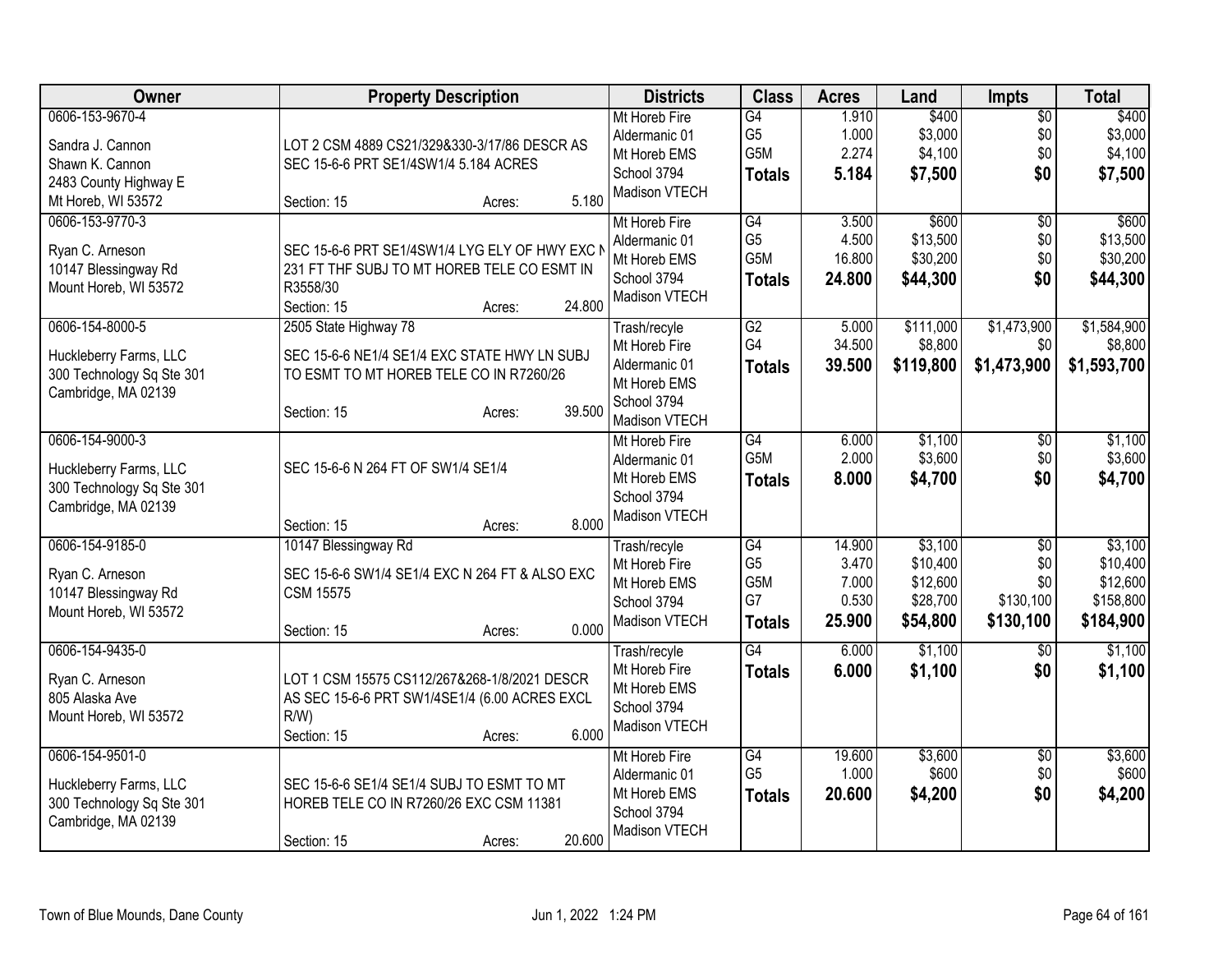| <b>Owner</b>                                                                                    | <b>Property Description</b>                                                                                                                                                        | <b>Districts</b>                                                                               | <b>Class</b>                                                         | <b>Acres</b>                     | Land                                          | <b>Impts</b>                         | <b>Total</b>                                   |
|-------------------------------------------------------------------------------------------------|------------------------------------------------------------------------------------------------------------------------------------------------------------------------------------|------------------------------------------------------------------------------------------------|----------------------------------------------------------------------|----------------------------------|-----------------------------------------------|--------------------------------------|------------------------------------------------|
| 0606-154-9700-0<br>Huckleberry Farms, LLC<br>300 Technology Sq Ste 301<br>Cambridge, MA 02139   | LOT 1 CSM 11381 CS69/78&79-4/15/2005 DESCR AS<br>SEC 15-6-6 PRT SE1/4SE1/4 (4.826 ACRES INCL R/W)<br>4.826<br>Section: 15<br>Acres:                                                | Mt Horeb Fire<br>Aldermanic 01<br>Mt Horeb EMS<br>School 3794<br>Madison VTECH                 | G4<br><b>Totals</b>                                                  | 4.826<br>4.826                   | \$900<br>\$900                                | $\overline{50}$<br>\$0               | \$900<br>\$900                                 |
| 0606-154-9730-0<br>Huckleberry Farms, LLC<br>300 Technology Sq Ste 301<br>Cambridge, MA 02139   | LOT 2 CSM 11381 CS69/78&79-4/15/2005 DESCR AS<br>SEC 15-6-6 PRT SE1/4SE1/4 (5.338 ACRES INCL R/W)<br>5.338<br>Section: 15<br>Acres:                                                | Mt Horeb Fire<br>Aldermanic 01<br>Mt Horeb EMS<br>School 3794<br>Madison VTECH                 | G4<br><b>Totals</b>                                                  | 5.338<br>5.338                   | \$1,400<br>\$1,400                            | \$0<br>\$0                           | \$1,400<br>\$1,400                             |
| 0606-154-9760-0<br>Huckleberry Farms, LLC<br>300 Technology Sq Ste 301<br>Cambridge, MA 02139   | LOT 3 CSM 11381 CS69/78&79-4/15/2005 DESCR AS<br>SEC 15-6-6 PRT SE1/4SE1/4 (4.149 ACRES INCL R/W)<br>4.149<br>Section: 15<br>Acres:                                                | Mt Horeb Fire<br>Aldermanic 01<br>Mt Horeb EMS<br>School 3794<br>Madison VTECH                 | G4<br><b>Totals</b>                                                  | 4.149<br>4.149                   | \$800<br>\$800                                | $\overline{50}$<br>\$0               | \$800<br>\$800                                 |
| 0606-154-9790-0<br>Huckleberry Farms, LLC<br>300 Technology Sq Ste 301<br>Cambridge, MA 02139   | LOT 4 CSM 11381 CS69/78&79-4/15/2005 DESCR AS<br>SEC 15-6-6 PRT SE1/4SE1/4 (5.157 ACRES INCL R/W)<br>5.157<br>Section: 15<br>Acres:                                                | Mt Horeb Fire<br>Aldermanic 01<br>Mt Horeb EMS<br>School 3794<br>Madison VTECH                 | G4<br><b>Totals</b>                                                  | 5.157<br>5.157                   | \$1,000<br>\$1,000                            | $\sqrt[6]{}$<br>\$0                  | \$1,000<br>\$1,000                             |
| 0606-161-8001-0<br>WI Dot<br>2101 Wright St<br>Madison, WI 53704                                | SEC 16-6-6 PRT NE1/4NE1/4 ALL LANDS LYG BETW N<br>LN OF SD 1/4 1/4 & LN LYG 33 FT SLY OF & PARA TO<br>FOLL REF LN: COM AT NE COR OF SEC 16 TH TH<br>2.350<br>Section: 16<br>Acres: | Mt Horeb Fire<br>Aldermanic 01<br>Mt Horeb EMS<br>School 3794<br>Madison VTECH                 | $\overline{\text{X2}}$<br><b>Totals</b>                              | 2.350<br>2.350                   | \$0<br>\$0                                    | \$0<br>\$0                           | $\overline{50}$<br>\$0                         |
| 0606-161-8130-9<br>Uren Rev Tr<br>c/o Greer Deneen<br>10240 Sandy Cir<br>Mazomanie, WI 53560    | SEC 16-6-6 NE1/4NE1/4 EXC 2.09 ACRES TO ST DOT<br>IN R417/90<br>37.300<br>Section: 16<br>Acres:                                                                                    | Mt Horeb Fire<br>Aldermanic 01<br>Mt Horeb EMS<br>School 3794<br>Madison VTECH                 | G4<br>G <sub>5</sub><br><b>Totals</b>                                | 36.800<br>0.500<br>37.300        | \$7,200<br>\$100<br>\$7,300                   | \$0<br>\$0<br>\$0                    | \$7,200<br>\$100<br>\$7,300                    |
| 0606-161-8501-0<br>Knudson Living Tr, Wayne A & Mary A<br>2626 Erbe Rd<br>Blue Mounds, WI 53517 | 2626 Erbe Rd<br>SEC 16-6-6 THAT PRT NW1/4NE1/4 LYG ELY C/L<br><b>ERBE RD</b><br>10.000<br>Section: 16<br>Acres:                                                                    | Trash/recyle<br>Mt Horeb Fire<br>Aldermanic 01<br>Mt Horeb EMS<br>School 3794<br>Madison VTECH | $\overline{G1}$<br>G <sub>5</sub><br>G <sub>6</sub><br><b>Totals</b> | 2.000<br>4.000<br>2.860<br>8.860 | \$91,500<br>\$12,000<br>\$10,300<br>\$113,800 | \$234,500<br>\$0<br>\$0<br>\$234,500 | \$326,000<br>\$12,000<br>\$10,300<br>\$348,300 |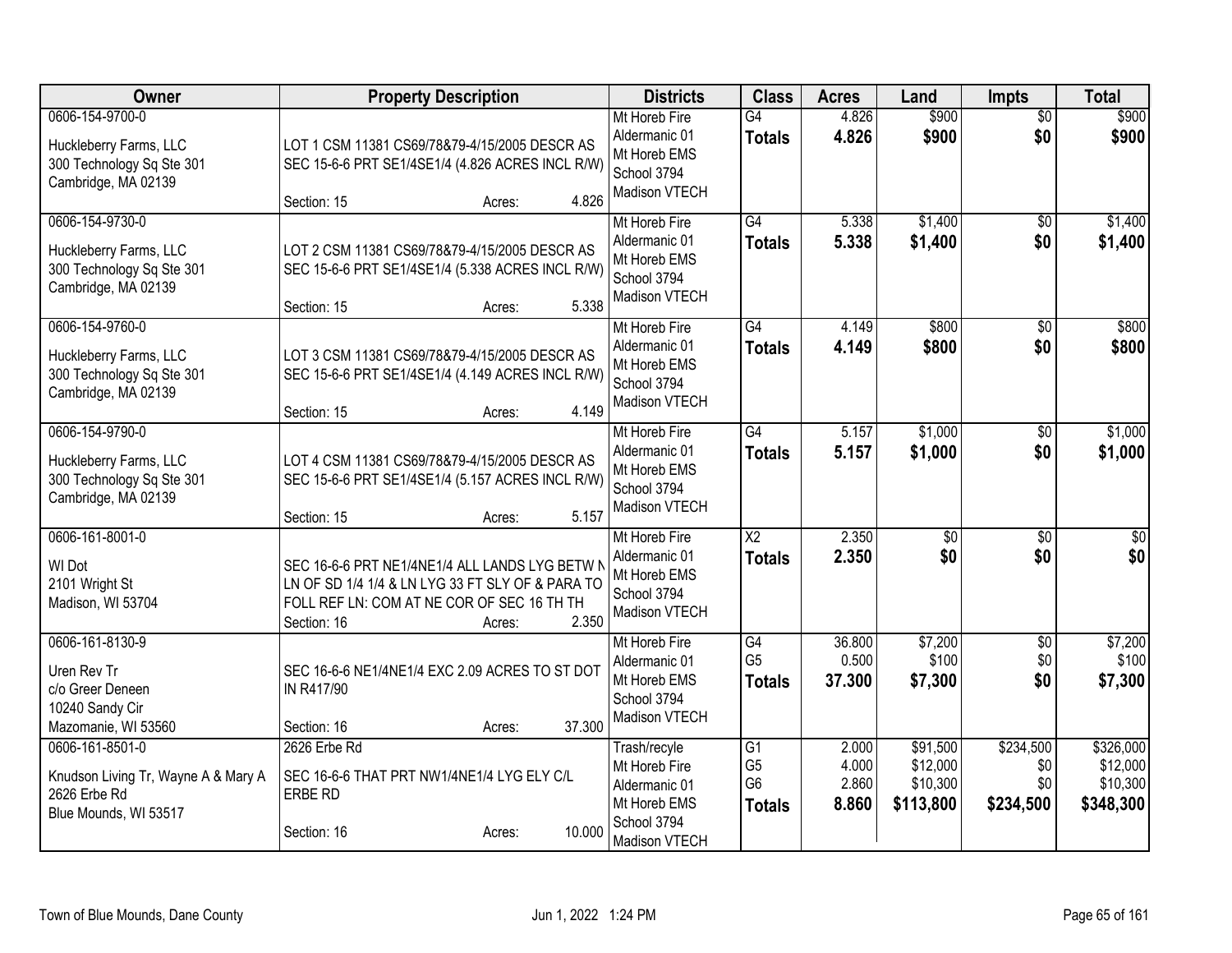| Owner                                                                                            | <b>Property Description</b>                                                                                                                                                  | <b>Districts</b>                                                               | <b>Class</b>                                 | <b>Acres</b>                       | Land                                      | <b>Impts</b>                         | <b>Total</b>                              |
|--------------------------------------------------------------------------------------------------|------------------------------------------------------------------------------------------------------------------------------------------------------------------------------|--------------------------------------------------------------------------------|----------------------------------------------|------------------------------------|-------------------------------------------|--------------------------------------|-------------------------------------------|
| 0606-161-8565-0<br>Jason T. Ihm<br>10436 County Highway Id<br>Blue Mounds, WI 53517              | SEC 16-6-6 THAT PRT NW1/4NE1/4 LYG WLY C/L<br>ERBE RD EXC CSM 11248 & ALSO EXC CSM 12462                                                                                     | Mt Horeb Fire<br>Aldermanic 01<br>Mt Horeb EMS<br>School 3794<br>Madison VTECH | $\overline{G4}$<br><b>Totals</b>             | 3.570<br>3.570                     | \$700<br>\$700                            | $\overline{50}$<br>\$0               | \$700<br>\$700                            |
|                                                                                                  | 3.570<br>Section: 16<br>Acres:                                                                                                                                               |                                                                                |                                              |                                    |                                           |                                      |                                           |
| 0606-161-9000-4<br>Eddie D. Goplin<br>Cheryle L. Goplin<br>2577 Erbe Rd<br>Blue Mounds, WI 53517 | SEC 16-6-6 N 30 A OF SW1/4NE1/4<br>30.000<br>Section: 16<br>Acres:                                                                                                           | Mt Horeb Fire<br>Aldermanic 01<br>Mt Horeb EMS<br>School 3794<br>Madison VTECH | G4<br>G <sub>5</sub><br>G5M<br><b>Totals</b> | 18.100<br>9.530<br>2.370<br>30.000 | \$5,200<br>\$5,700<br>\$4,300<br>\$15,200 | $\overline{50}$<br>\$0<br>\$0<br>\$0 | \$5,200<br>\$5,700<br>\$4,300<br>\$15,200 |
| 0606-161-9220-8<br>James H. Millar<br>7985 County Highway K<br>Cross Plains, WI 53528            | SEC 16-6-6 PRT SW1/4 NE1/4 S 10 ACRES THF<br>9.900<br>Section: 16<br>Acres:                                                                                                  | Mt Horeb Fire<br>Aldermanic 01<br>Mt Horeb EMS<br>School 3794<br>Madison VTECH | G4<br><b>Totals</b>                          | 10.000<br>10.000                   | \$1,900<br>\$1,900                        | \$0<br>\$0                           | \$1,900<br>\$1,900                        |
| 0606-161-9500-9<br>Uren Rev Tr<br>c/o Greer Deneen<br>10240 Sandy Cir<br>Mazomanie, WI 53560     | SEC 16-6-6 SE1/4 NE1/4<br>39.800<br>Section: 16<br>Acres:                                                                                                                    | Mt Horeb Fire<br>Aldermanic 01<br>Mt Horeb EMS<br>School 3794<br>Madison VTECH | G4<br>G <sub>5</sub><br><b>Totals</b>        | 39.000<br>0.800<br>39.800          | \$7,700<br>\$500<br>\$8,200               | \$0<br>\$0<br>\$0                    | \$7,700<br>\$500<br>\$8,200               |
| 0606-162-8010-0<br>The Prairie Enthusiasts, Inc<br>PO Box 824<br>Viroqua, WI 54665               | LOT 2 CSM 11248 CS68/43&44-11/8/2004 DESCR AS<br>SEC 16-6-6 PRT NW1/4NE1/4 & PRT NE1/4NW1/4<br>(31.37 ACRES) SUBJ TO ESMT IN DOC #4361455<br>31.370<br>Section: 16<br>Acres: | Mt Horeb Fire<br>Aldermanic 01<br>Mt Horeb EMS<br>School 3794<br>Madison VTECH | $\overline{X4}$<br><b>Totals</b>             | 31.370<br>31.370                   | $\overline{50}$<br>\$0                    | $\overline{50}$<br>\$0               | $\sqrt{50}$<br>\$0                        |
| 0606-162-8210-0<br>The Prairie Enthusiasts, Inc.<br>PO Box 824<br>Viroqua, WI 54665              | LOT 1 CSM 11248 CS68/43&44-11/8/2004 DESCR AS<br>SEC 16-6-6 PRT NW1/4NE1/4 & PRT NE1/4NW1/4<br>(31.49 ACRES) SUBJ TO ESMT IN DOC #4361455<br>31.490<br>Section: 16<br>Acres: | Mt Horeb Fire<br>Aldermanic 01<br>Mt Horeb EMS<br>School 3794<br>Madison VTECH | X4<br><b>Totals</b>                          | 31.490<br>31.490                   | $\sqrt{6}$<br>\$0                         | $\overline{50}$<br>\$0               | \$0<br>\$0                                |
| 0606-162-8250-3<br>Prairie Enthusiasts, Inc<br>PO Box 824<br>Viroqua, WI 54665                   | SEC 16-6-6 PRT NE1/4 NW1/4 BEG 12 FT E OF SW<br>COR TH W 12 FT N 48 FT SELY TO POB SUBJ TO<br><b>ESMT DOC 5829561</b><br>0.100<br>Section: 16<br>Acres:                      | Mt Horeb Fire<br>Aldermanic 01<br>Mt Horeb EMS<br>School 3794<br>Madison VTECH | G4<br><b>Totals</b>                          | 0.100<br>0.100                     | \$100<br>\$100                            | $\overline{30}$<br>\$0               | \$100<br>\$100                            |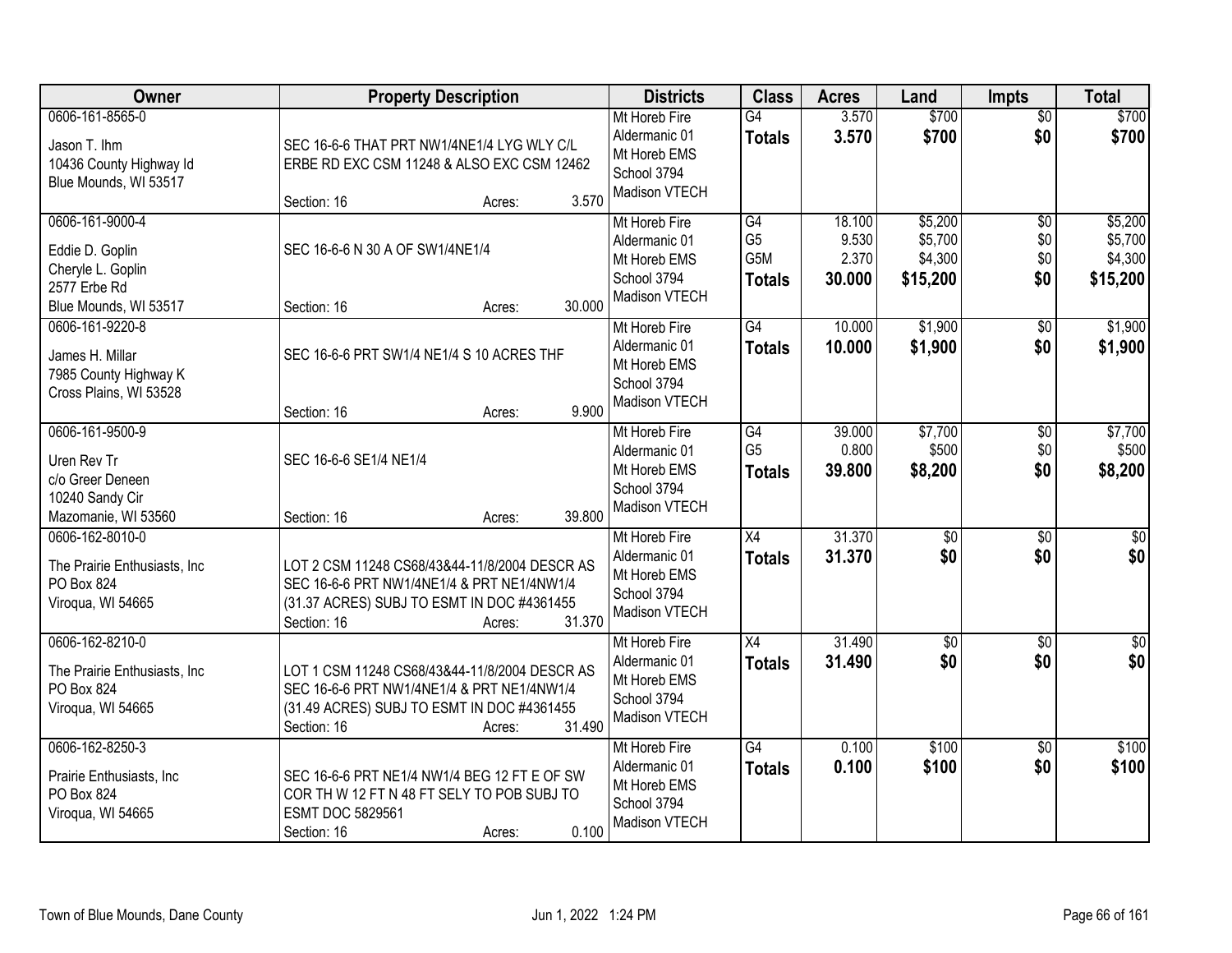| Owner                                                                                                | <b>Property Description</b>                                                                                                                                                                      | <b>Districts</b>                                                                               | <b>Class</b>                                            | <b>Acres</b>                        | Land                                           | Impts                                            | <b>Total</b>                                    |
|------------------------------------------------------------------------------------------------------|--------------------------------------------------------------------------------------------------------------------------------------------------------------------------------------------------|------------------------------------------------------------------------------------------------|---------------------------------------------------------|-------------------------------------|------------------------------------------------|--------------------------------------------------|-------------------------------------------------|
| 0606-162-8500-0<br>Prairie Enthusiasts, Inc<br>PO Box 824<br>Viroqua, WI 54665                       | SEC 16-6-6 NW1/4 NW1/4 SUBJ TO ESMT DOC<br>5829561<br>39.900<br>Section: 16<br>Acres:                                                                                                            | Mt Horeb Fire<br>Aldermanic 01<br>Mt Horeb EMS<br>School 3794<br>Madison VTECH                 | G4<br><b>Totals</b>                                     | 39.900<br>39.900                    | \$7,400<br>\$7,400                             | \$0<br>\$0                                       | \$7,400<br>\$7,400                              |
| 0606-162-9000-3<br>Dale Mickelson<br>10529 W Erbe Rd<br>Blue Mounds, WI 53517                        | SEC 16-6-6 SW1/4NW1/4 EXC SW1/4 THF<br>30.000<br>Section: 16<br>Acres:                                                                                                                           | Mt Horeb Fire<br>Aldermanic 01<br>Mt Horeb EMS<br>School 3794<br>Madison VTECH                 | G4<br><b>Totals</b>                                     | 30.000<br>30.000                    | \$5,000<br>\$5,000                             | \$0<br>\$0                                       | \$5,000<br>\$5,000                              |
| 0606-162-9150-0<br>Geraldine L. Huseth<br>10538 W Erbe Rd<br>Blue Mounds, WI 53517                   | 10538 W Erbe Rd<br>LOT 1 CSM 14912 CS105/13&15-9/11/2018 F/K/A LOT<br>1 CSM 3477 CS14/33&34-5/13/80 & ALSO INCL &<br>DESCR AS SEC 16-6-6 PRT SW1/4NW1/4 & PRT<br>15.310<br>Section: 16<br>Acres: | Trash/recyle<br>Mt Horeb Fire<br>Aldermanic 01<br>Mt Horeb EMS<br>School 3794<br>Madison VTECH | G1<br>G <sub>2</sub><br>G <sub>5</sub><br><b>Totals</b> | 2.000<br>7.300<br>6.010<br>15.310   | \$91,500<br>\$126,000<br>\$18,000<br>\$235,500 | \$395,500<br>\$0<br>\$0<br>\$395,500             | \$487,000<br>\$126,000<br>\$18,000<br>\$631,000 |
| 0606-162-9170-0<br>Dale Hansen<br>10540 W Erbe Rd<br>Blue Mounds, WI 53517                           | 10536 W Erbe Rd<br>LOT 2 CSM 14912 CS105/13&15-9/11/2018 F/K/A LOT<br>1 CSM 3477 CS14/33&34-5/13/80 & ALSO INCL &<br>DESCR AS SEC 16-6-6 PRT SW1/4NW1/4 & PRT<br>2.420<br>Section: 16<br>Acres:  | Mt Horeb Fire<br>Aldermanic 01<br>Mt Horeb EMS<br>School 3794<br>Madison VTECH                 | G2<br><b>Totals</b>                                     | 2.420<br>2.420                      | \$127,200<br>\$127,200                         | \$9,400<br>\$9,400                               | \$136,600<br>\$136,600                          |
| 0606-162-9500-8<br>Eddie D. Goplin<br>Cheryle L. Goplin<br>2577 Erbe Rd<br>Blue Mounds, WI 53517     | 2577 Erbe Rd<br>SEC 16-6-6 SE1/4 NW1/4 EXC BEG 1318.75 FT W OF<br>SE COR SW1/4 NE1/4 TH W 49.5 FT TH W 127.45 FT<br>N6DEGE 104.7 FT S78DEG35'E 105.35 FT<br>39.900<br>Section: 16<br>Acres:      | Trash/recyle<br>Mt Horeb Fire<br>Aldermanic 01<br>Mt Horeb EMS<br>School 3794<br>Madison VTECH | G4<br>G <sub>5</sub><br>G7<br><b>Totals</b>             | 17.500<br>21.400<br>1.000<br>39.900 | \$4,500<br>\$12,900<br>\$40,000<br>\$57,400    | $\overline{50}$<br>\$0<br>\$158,000<br>\$158,000 | \$4,500<br>\$12,900<br>\$198,000<br>\$215,400   |
| 0606-162-9860-3<br>Jeffrey L. Johnson<br>Georgia G. Johnson<br>2571 Erbe Rd<br>Blue Mounds, WI 53517 | 2571 Erbe Rd<br>SEC 16-6-6 PRT SE1/4 NW1/4 BEG SEC CTR TH W<br>176.95 FT TH N6DEGE 104.7 FT S78DEGE 168 FT S<br>70.7 FT TO POB<br>0.700<br>Section: 16<br>Acres:                                 | Trash/recyle<br>Mt Horeb Fire<br>Aldermanic 01<br>Mt Horeb EMS<br>School 3794<br>Madison VTECH | $\overline{G1}$<br><b>Totals</b>                        | 0.700<br>0.700                      | \$71,300<br>\$71,300                           | \$106,000<br>\$106,000                           | \$177,300<br>\$177,300                          |
| 0606-163-8000-4<br>Dale Mickelson<br>10529 W Erbe Rd<br>Blue Mounds, WI 53517                        | SEC 16-6-6 NE1/4SW1/4 EXC TO TOWN OF BLUE<br><b>MOUNDS IN M168/492</b><br>40.000<br>Section: 16<br>Acres:                                                                                        | Mt Horeb Fire<br>Aldermanic 01<br>Mt Horeb EMS<br>School 3794<br>Madison VTECH                 | G4<br>G <sub>5</sub><br><b>Totals</b>                   | 37.000<br>3.000<br>40.000           | \$8,000<br>\$9,000<br>\$17,000                 | \$0<br>\$0<br>\$0                                | \$8,000<br>\$9,000<br>\$17,000                  |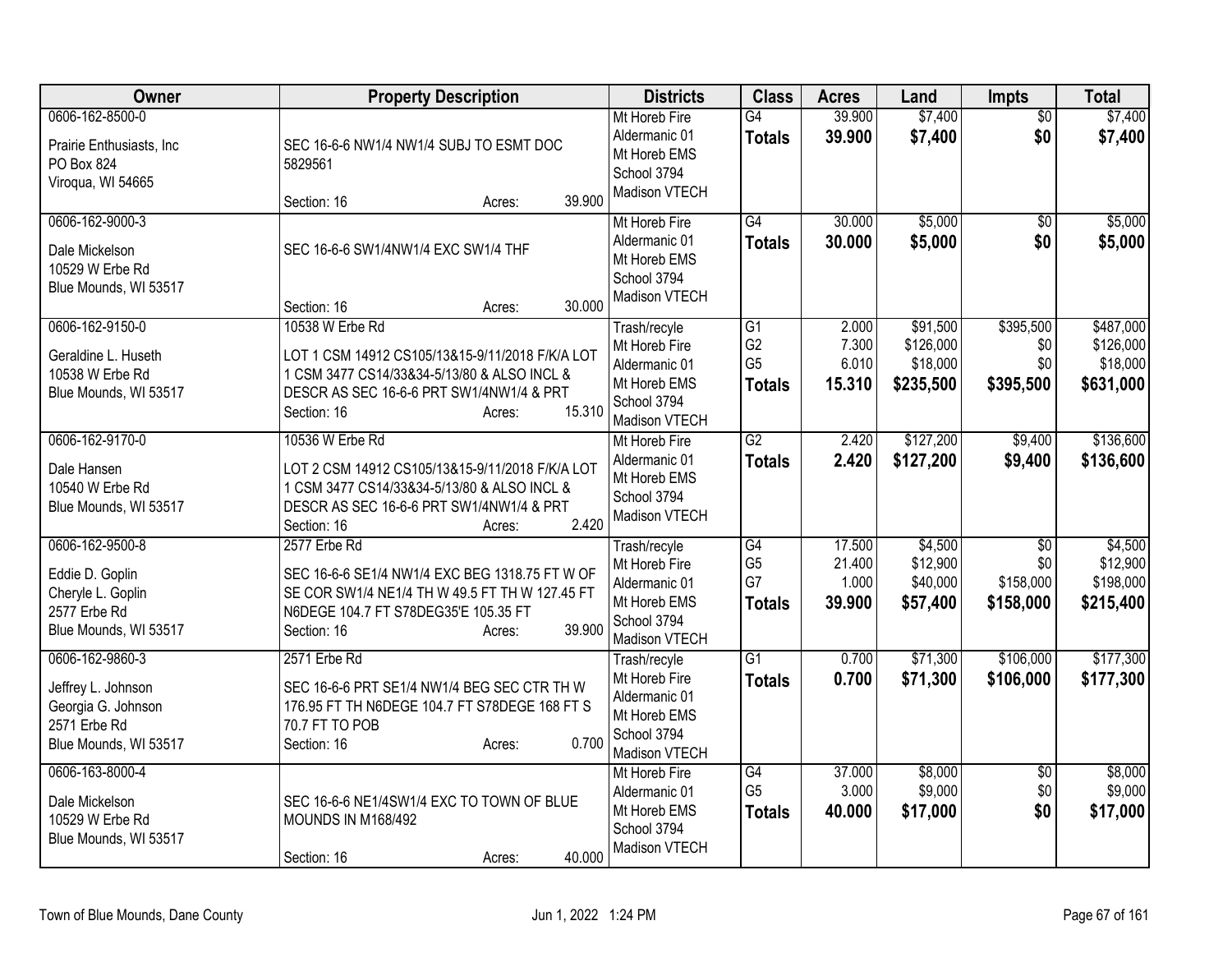| Owner                                                                                          | <b>Property Description</b>                                                                                                                                                                                   | <b>Districts</b>                                                                               | <b>Class</b>                                 | <b>Acres</b>                        | Land                                         | <b>Impts</b>                                     | <b>Total</b>                                  |
|------------------------------------------------------------------------------------------------|---------------------------------------------------------------------------------------------------------------------------------------------------------------------------------------------------------------|------------------------------------------------------------------------------------------------|----------------------------------------------|-------------------------------------|----------------------------------------------|--------------------------------------------------|-----------------------------------------------|
| 0606-163-8500-9<br>Dale Mickelson<br>10529 W Erbe Rd<br>Blue Mounds, WI 53517                  | 10529 W Erbe Rd<br>SEC 16-6-6 E1/2 NW1/4SW1/4 EXC TO TOWN OF<br>BLUE MOUNDS IN DOC 673263 (M168/492)<br>20.000<br>Section: 16<br>Acres:                                                                       | Trash/recyle<br>Mt Horeb Fire<br>Aldermanic 01<br>Mt Horeb EMS<br>School 3794<br>Madison VTECH | G4<br>G5M<br>G7<br><b>Totals</b>             | 17.880<br>1.000<br>1.120<br>20.000  | \$3,400<br>\$1,800<br>\$40,700<br>\$45,900   | $\overline{50}$<br>\$0<br>\$104,400<br>\$104,400 | \$3,400<br>\$1,800<br>\$145,100<br>\$150,300  |
| 0606-163-8685-7<br>Dale Mickelson<br>10529 W Erbe Rd<br>Blue Mounds, WI 53517                  | West of 10529 W Erbe Rd<br>SEC 16-6-6 PRT NW1/4SW1/4 BEG INTERS C/L W<br>ERBE RD & E LN W1/2 SD 1/4 1/4 TH S 290.4 FT TH W<br>150 FT TH N TO C/L SD RD TH ELY ALG SD C/L TO<br>1.000<br>Section: 16<br>Acres: | Mt Horeb Fire<br>Aldermanic 01<br>Mt Horeb EMS<br>School 3794<br>Madison VTECH                 | $\overline{G7}$<br><b>Totals</b>             | 1.000<br>1.000                      | \$6,000<br>\$6,000                           | \$10,600<br>\$10,600                             | \$16,600<br>\$16,600                          |
| 0606-163-9000-2<br>Dale Mickelson<br>10529 W Erbe Rd<br>Blue Mounds, WI 53517                  | SEC 16-6-6 E1/2 SW1/4SW1/4<br>20.000<br>Section: 16<br>Acres:                                                                                                                                                 | Mt Horeb Fire<br>Aldermanic 01<br>Mt Horeb EMS<br>School 3794<br>Madison VTECH                 | G4<br>G5M<br><b>Totals</b>                   | 19.000<br>1.000<br>20.000           | \$3,500<br>\$1,800<br>\$5,300                | $\overline{50}$<br>\$0<br>\$0                    | \$3,500<br>\$1,800<br>\$5,300                 |
| 0606-163-9070-8<br>Van Haren Rev Living Tr, Gail G<br>10555 W Erbe Rd<br>Blue Mounds, WI 53517 | 10555 W Erbe Rd<br>SEC 16-6-6 W1/4 SW1/4 LYG S OF WEST ERBE RD C<br>EXC R919/173 SUBJ TO ESMT TO MT HOREB TELE<br>CO IN R3650/53<br>30.000<br>Section: 16<br>Acres:                                           | Trash/recyle<br>Mt Horeb Fire<br>Aldermanic 01<br>Mt Horeb EMS<br>School 3794<br>Madison VTECH | G1<br>G4<br>G <sub>5</sub><br><b>Totals</b>  | 1.000<br>16.300<br>12.700<br>30.000 | \$85,000<br>\$4,900<br>\$38,100<br>\$128,000 | \$208,900<br>\$0<br>\$0<br>\$208,900             | \$293,900<br>\$4,900<br>\$38,100<br>\$336,900 |
| 0606-163-9500-7<br>Dale Mickelson<br>10529 W Erbe Rd<br>Blue Mounds, WI 53517                  | SEC 16-6-6 SE1/4SW1/4<br>39.900<br>Section: 16<br>Acres:                                                                                                                                                      | Mt Horeb Fire<br>Aldermanic 01<br>Mt Horeb EMS<br>School 3794<br>Madison VTECH                 | G4<br>G <sub>5</sub><br>G5M<br><b>Totals</b> | 36.590<br>1.410<br>1.900<br>39.900  | \$6,900<br>\$4,200<br>\$3,400<br>\$14,500    | $\overline{50}$<br>\$0<br>\$0<br>\$0             | \$6,900<br>\$4,200<br>\$3,400<br>\$14,500     |
| 0606-164-8000-3<br>Donald B. Runde<br>2423 County Highway E<br>Mt Horeb, WI 53572              | SEC 16-6-6 NE1/4 SE1/4<br>40.000<br>Section: 16<br>Acres:                                                                                                                                                     | Mt Horeb Fire<br>Aldermanic 01<br>Mt Horeb EMS<br>School 3794<br>Madison VTECH                 | G4<br>G5M<br><b>Totals</b>                   | 37.000<br>3.000<br>40.000           | \$7,400<br>\$5,400<br>\$12,800               | $\overline{50}$<br>\$0<br>\$0                    | \$7,400<br>\$5,400<br>\$12,800                |
| 0606-164-8501-0<br>James H. Millar<br>7985 County Highway K<br>Cross Plains, WI 53528          | 2554 Erbe Rd<br>SEC 16-6-6 PRT NW1/4 SE1/4 DESCR AS COM AT<br>S1/4 COR OF SD SEC 16 TH N01DEG17'42"E ALG W<br>LN OF SE1/4 OF SD SEC 16 1725.15 FT TO POB TH<br>28.090<br>Section: 16<br>Acres:                | Mt Horeb Fire<br>Aldermanic 01<br>Mt Horeb EMS<br>School 3794<br>Madison VTECH                 | G1<br>G4<br><b>Totals</b>                    | 1.000<br>26.630<br>27.630           | \$85,000<br>\$8,000<br>\$93,000              | \$96,200<br>\$0<br>\$96,200                      | \$181,200<br>\$8,000<br>\$189,200             |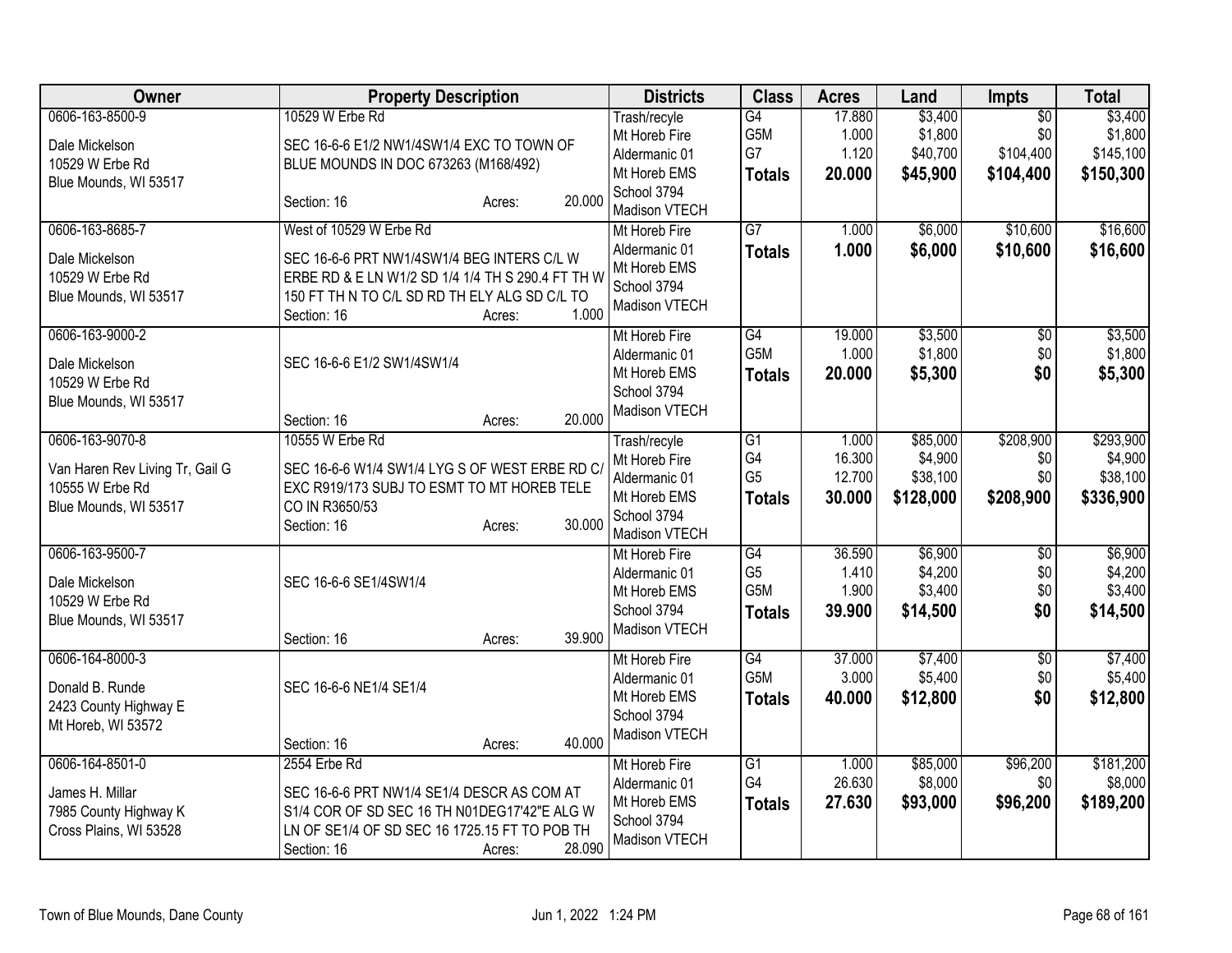| Owner                                                                                                              | <b>Property Description</b>                                                                                                                                                               | <b>Districts</b>                                                                               | <b>Class</b>                                         | <b>Acres</b>               | Land                               | <b>Impts</b>                  | <b>Total</b>                       |
|--------------------------------------------------------------------------------------------------------------------|-------------------------------------------------------------------------------------------------------------------------------------------------------------------------------------------|------------------------------------------------------------------------------------------------|------------------------------------------------------|----------------------------|------------------------------------|-------------------------------|------------------------------------|
| 0606-164-9001-0<br>Kabler Living Tr<br>2490 Erbe Rd<br>Blue Mounds, WI 53517                                       | 2490 Erbe Rd<br>SEC 16-6-6 PRT NW1/4SE1/4 & PRT SW1/4SE1/4<br>DESCR AS COM AT S1/4 COR OF SD SEC 16 TH<br>N01DEG17'42"E ALG W LN OF SE1/4 OF SD SEC 16<br>40.000<br>Section: 16<br>Acres: | Trash/recyle<br>Mt Horeb Fire<br>Aldermanic 01<br>Mt Horeb EMS<br>School 3794<br>Madison VTECH | $\overline{G1}$<br>G4<br><b>Totals</b>               | 2.000<br>38.000<br>40.000  | \$91,500<br>\$7,300<br>\$98,800    | \$399,900<br>\$0<br>\$399,900 | \$491,400<br>\$7,300<br>\$498,700  |
| 0606-164-9500-6<br>Donald B. Runde<br>2423 County Highway E<br>Mt Horeb, WI 53572                                  | SEC 16-6-6 SE1/4 SE1/4<br>40.000<br>Section: 16<br>Acres:                                                                                                                                 | Mt Horeb Fire<br>Aldermanic 01<br>Mt Horeb EMS<br>School 3794<br>Madison VTECH                 | G4<br>G5M<br><b>Totals</b>                           | 28.000<br>12.000<br>40.000 | \$6,100<br>\$21,600<br>\$27,700    | $\overline{50}$<br>\$0<br>\$0 | \$6,100<br>\$21,600<br>\$27,700    |
| 0606-171-8000-4<br>Dennis P. Schlimgen<br>Lisa K. Schlimgen<br>2792 Cave of the Mounds Rd<br>Blue Mounds, WI 53517 | SEC 17-6-6 NE1/4 NE1/4<br>40.400<br>Section: 17<br>Acres:                                                                                                                                 | Mt Horeb Fire<br>Aldermanic 01<br>Mt Horeb EMS<br>School 3794<br>Madison VTECH                 | $\overline{G4}$<br><b>Totals</b>                     | 40.400<br>40.400           | \$5,200<br>\$5,200                 | $\overline{50}$<br>\$0        | \$5,200<br>\$5,200                 |
| 0606-171-8500-9<br>Dennis P. Schlimgen<br>Lisa K. Schlimgen<br>2792 Cave of the Mounds Rd<br>Blue Mounds, WI 53517 | SEC 17-6-6 NW1/4 NE1/4<br>40.400<br>Section: 17<br>Acres:                                                                                                                                 | Mt Horeb Fire<br>Aldermanic 01<br>Mt Horeb EMS<br>School 3794<br>Madison VTECH                 | G4<br><b>Totals</b>                                  | 40.400<br>40.400           | \$7,700<br>\$7,700                 | $\overline{50}$<br>\$0        | \$7,700<br>\$7,700                 |
| 0606-171-9000-2<br>Dennis P. Schlimgen<br>Lisa K. Schlimgen<br>2792 Cave of the Mounds Rd<br>Blue Mounds, WI 53517 | SEC 17-6-6 SW1/4 NE1/4<br>40.100<br>Section: 17<br>Acres:                                                                                                                                 | Mt Horeb Fire<br>Aldermanic 01<br>Mt Horeb EMS<br>School 3794<br>Madison VTECH                 | $\overline{G4}$<br><b>Totals</b>                     | 40.100<br>40.100           | \$3,600<br>\$3,600                 | $\overline{30}$<br>\$0        | \$3,600<br>\$3,600                 |
| 0606-171-9500-7<br>Dale Mickelson<br>10529 W Erbe Rd<br>Blue Mounds, WI 53517                                      | SEC 17-6-6 N1/2 SE1/4NE1/4<br>20.000<br>Section: 17<br>Acres:                                                                                                                             | Mt Horeb Fire<br>Aldermanic 01<br>Mt Horeb EMS<br>School 3794<br>Madison VTECH                 | G4<br>G <sub>5</sub> M<br><b>Totals</b>              | 3.000<br>17.000<br>20.000  | \$600<br>\$30,600<br>\$31,200      | $\overline{50}$<br>\$0<br>\$0 | \$600<br>\$30,600<br>\$31,200      |
| 0606-171-9690-8<br>Royce A. Hansen<br>Kay Hansen<br>10540 W Erbe Rd<br>Blue Mounds, WI 53517                       | 10540 W Erbe Rd<br>SEC 17-6-6 S1/2 SE1/4 NE1/4 TOG W/ACCESS ESMT<br>IN DOC #5424424<br>20.000<br>Section: 17<br>Acres:                                                                    | Trash/recyle<br>Mt Horeb Fire<br>Aldermanic 01<br>Mt Horeb EMS<br>School 3794<br>Madison VTECH | $\overline{G1}$<br>G <sub>5</sub> M<br><b>Totals</b> | 4.000<br>16.000<br>20.000  | \$104,500<br>\$28,800<br>\$133,300 | \$170,100<br>\$0<br>\$170,100 | \$274,600<br>\$28,800<br>\$303,400 |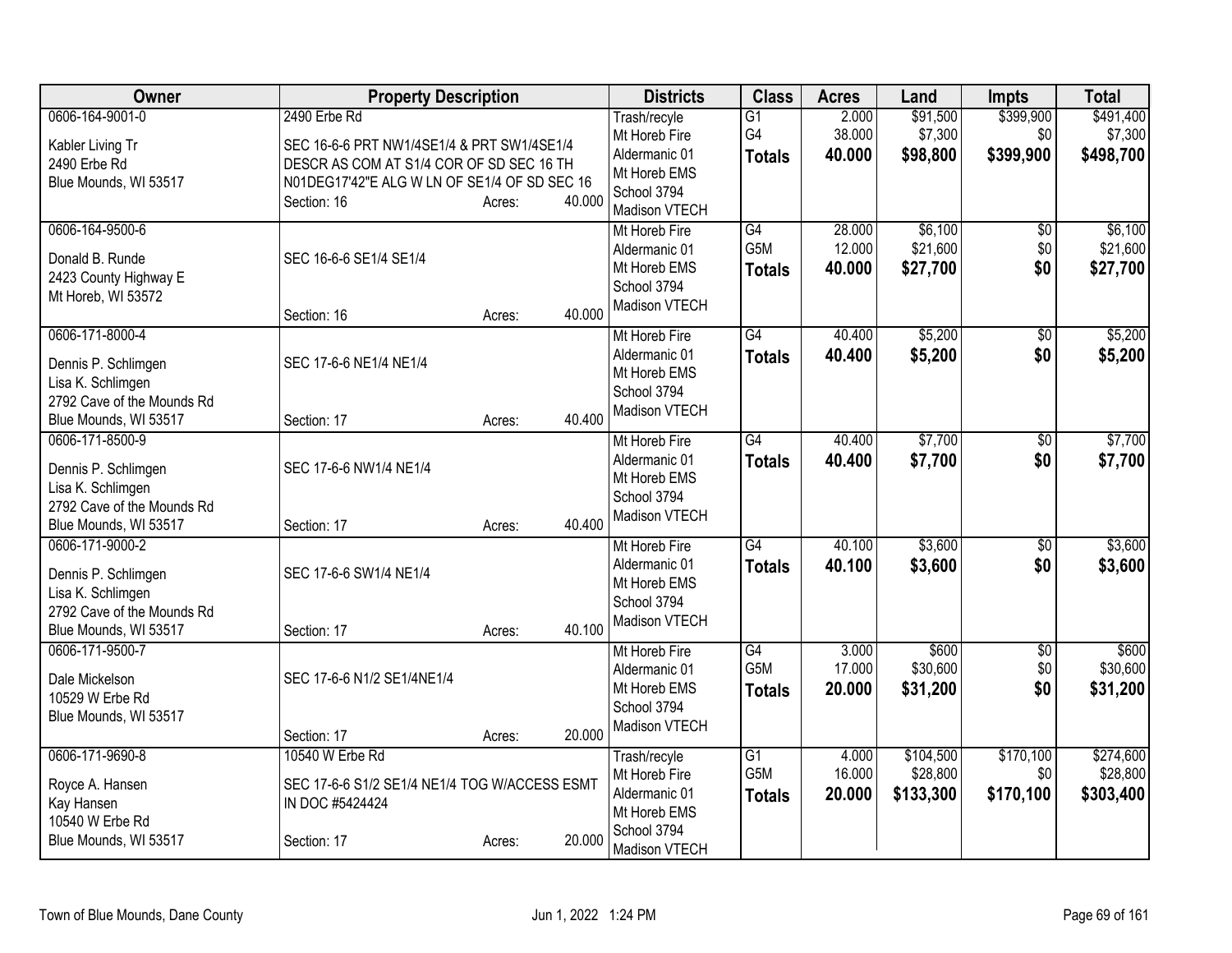| Owner                                                                                                    | <b>Property Description</b>                                                                                                                                                                            | <b>Districts</b>                                                                               | <b>Class</b>                                       | <b>Acres</b>                                | Land                                                    | <b>Impts</b>                                | <b>Total</b>                                             |
|----------------------------------------------------------------------------------------------------------|--------------------------------------------------------------------------------------------------------------------------------------------------------------------------------------------------------|------------------------------------------------------------------------------------------------|----------------------------------------------------|---------------------------------------------|---------------------------------------------------------|---------------------------------------------|----------------------------------------------------------|
| 0606-172-8000-3<br>Bigler Tr Est, Jack J et al<br>2821 Cave of the Mounds Rd<br>Blue Mounds, WI 53517    | SEC 17-6-6 NE1/4NW1/4                                                                                                                                                                                  | Mt Horeb Fire<br>Aldermanic 01<br>Mt Horeb EMS<br>School 3794<br>Madison VTECH                 | G4<br>G5M<br><b>Totals</b>                         | 28.148<br>12.252<br>40.400                  | \$2,900<br>\$22,100<br>\$25,000                         | $\overline{50}$<br>\$0<br>\$0               | \$2,900<br>\$22,100<br>\$25,000                          |
| 0606-172-8500-8<br>Bigler Tr Est, Jack J et al<br>2821 Cave of the Mounds Rd<br>Blue Mounds, WI 53517    | 40.400<br>Section: 17<br>Acres:<br>SEC 17-6-6 NW1/4NW1/4<br>40.400<br>Section: 17<br>Acres:                                                                                                            | Mt Horeb Fire<br>Aldermanic 01<br>Mt Horeb EMS<br>School 3794<br>Madison VTECH                 | G4<br>G <sub>5</sub><br>G5M<br><b>Totals</b>       | 13.140<br>2.690<br>24.570<br>40.400         | \$2,400<br>\$8,100<br>\$44,200<br>\$54,700              | \$0<br>\$0<br>\$0<br>\$0                    | \$2,400<br>\$8,100<br>\$44,200<br>\$54,700               |
| 0606-172-9005-0<br>Jeffrey T. Rossing<br>1008 Gas Light Dr<br>Sun Prairie, WI 53590                      | 10798 Topper Rd<br>SEC 17-6-6 PRT S1/2 NW1/4 DESCR AS COM AT NW<br>COR OF CSM 8291 TH S89DEG44'49"E 1133.00 FT TO<br>POB TH S89DEG44'49"E 418.20 FT TH N0DEG14'10"W<br>11.860<br>Section: 17<br>Acres: | Mt Horeb Fire<br>Aldermanic 01<br>Mt Horeb EMS<br>School 3794<br>Madison VTECH                 | G4<br>G <sub>5</sub><br>G5M<br><b>Totals</b>       | 2.000<br>4.860<br>5.000<br>11.860           | \$400<br>\$14,600<br>\$9,000<br>\$24,000                | \$0<br>\$0<br>\$0<br>\$0                    | \$400<br>\$14,600<br>\$9,000<br>\$24,000                 |
| 0606-172-9050-0<br>Terry M. Evans<br>Darci A. Evans<br>10798 Topper Rd<br>Blue Mounds, WI 53517          | 10798 Topper Rd<br>SEC 17-6-6 PRT S1/2NW1/4 & SEC 18-6-6 PRT<br>SE1/4NE1/4 DESCR AS BEG NW COR CSM 8291 TH<br>S89DEG44'49"E ALG N LN OF SD CSM 8291 & EXT<br>33.740<br>Section: 17<br>Acres:           | Trash/recyle<br>Mt Horeb Fire<br>Aldermanic 01<br>Mt Horeb EMS<br>School 3794<br>Madison VTECH | G1<br>G4<br>G <sub>5</sub><br>G5M<br><b>Totals</b> | 1.000<br>26.740<br>4.000<br>2.000<br>33.740 | \$85,000<br>\$5,800<br>\$12,000<br>\$3,600<br>\$106,400 | \$279,000<br>\$0<br>\$0<br>\$0<br>\$279,000 | \$364,000<br>\$5,800<br>\$12,000<br>\$3,600<br>\$385,400 |
| 0606-172-9240-1<br>Larry Acker<br>Mary K. Acker<br>10790 Topper Rd<br>Blue Mounds, WI 53517              | 10790 Topper Rd<br>LOT 1 CSM 8291 CS45/3&4-8/1/96 DESCR AS SEC<br>17-6-6 PRT SW1/4NW1/4 & SE1/4NW1/4 & SEC 18-6-6<br>PRT SE1/4NE1/4 (4.664 ACRES) SUBJ TO JT<br>4.664<br>Section: 17<br>Acres:         | Trash/recyle<br>Mt Horeb Fire<br>Aldermanic 01<br>Mt Horeb EMS<br>School 3794<br>Madison VTECH | G1<br>G <sub>4</sub><br><b>Totals</b>              | 3.464<br>1.200<br>4.664                     | \$101,000<br>\$400<br>\$101,400                         | \$287,900<br>\$0<br>\$287,900               | \$388,900<br>\$400<br>\$389,300                          |
| 0606-172-9300-8<br>Samuel M. Krejcarek<br>Samantha A. Gibson<br>10784 Topper Rd<br>Blue Mounds, WI 53517 | 10784 Topper Rd<br>LOT 2 CSM 8291 CS45/3&4-8/1/96 DESCR AS SEC<br>17-6-6 PRT SW1/4NW1/4 & SE1/4NW1/4 & SEC 18-6-6<br>PRT SE1/4NE1/4 (4.944 ACRES) TOG W/JT DRIVEWAY<br>4.944<br>Section: 17<br>Acres:  | Trash/recyle<br>Mt Horeb Fire<br>Aldermanic 01<br>Mt Horeb EMS<br>School 3794<br>Madison VTECH | $\overline{G1}$<br><b>Totals</b>                   | 4.944<br>4.944                              | \$110,600<br>\$110,600                                  | \$319,300<br>\$319,300                      | \$429,900<br>\$429,900                                   |
| 0606-172-9502-0<br>Jeffrey T. Rossing<br>1008 Gas Light Dr<br>Sun Prairie, WI 53590                      | SEC 17-6-6 PRT S1/2NW1/4 DESCR AS BEG SE COR<br>CSM 8291 SD PT BEING ON S LN SD S1/2 NW1/4 TH<br>S89DEG44'49"E ALG SD S LN 1052.48 FT TO SE COR<br>40.070<br>Section: 17<br>Acres:                     | Mt Horeb Fire<br>Aldermanic 01<br>Mt Horeb EMS<br>School 3794<br><b>Madison VTECH</b>          | G4<br>G <sub>5</sub><br>G5M<br><b>Totals</b>       | 3.700<br>12.370<br>24.000<br>40.070         | \$700<br>\$37,100<br>\$43,200<br>\$81,000               | \$0<br>\$0<br>\$0<br>\$0                    | \$700<br>\$37,100<br>\$43,200<br>\$81,000                |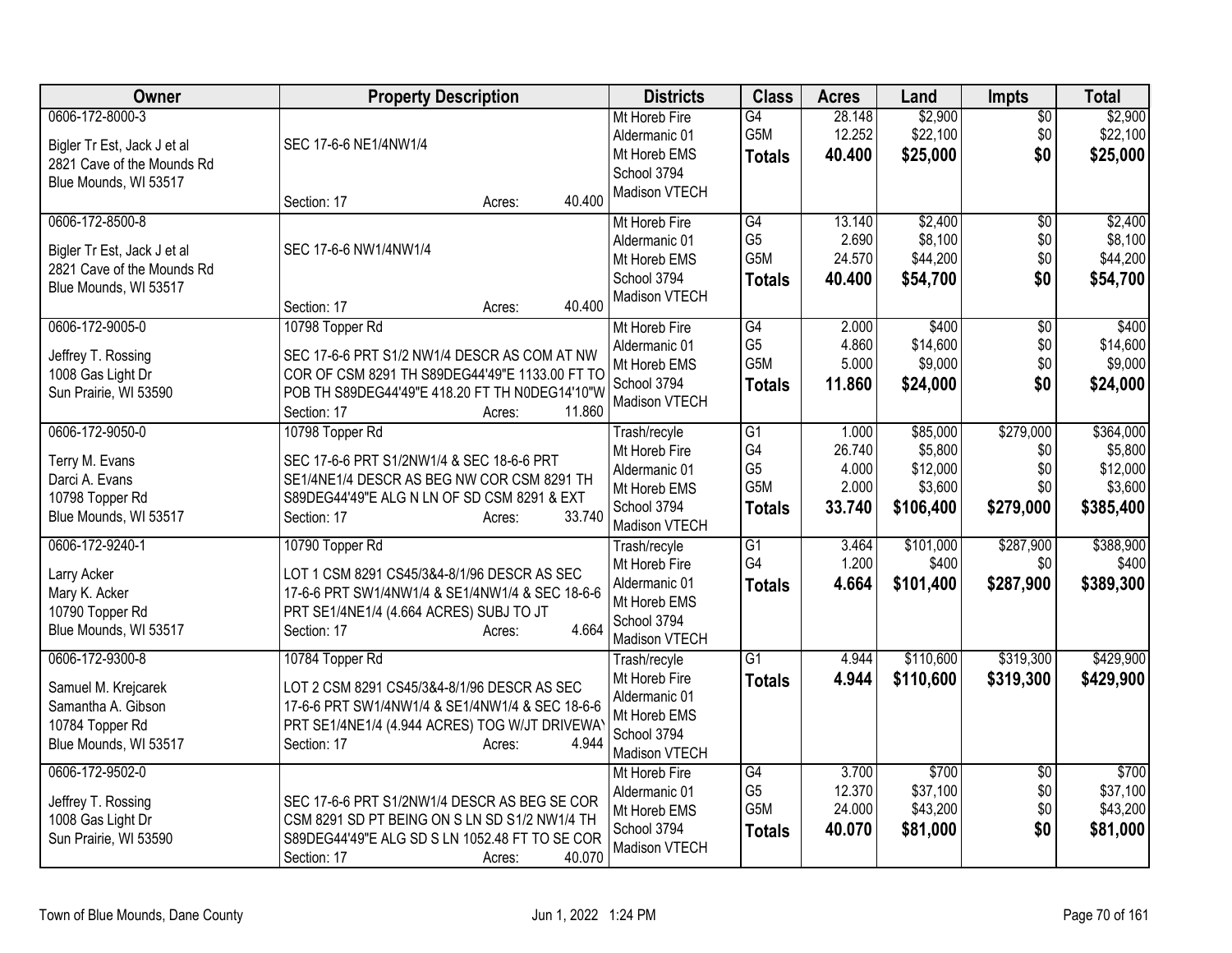| Owner                                                                                                  | <b>Property Description</b>                                                                                                                               | <b>Districts</b>                                                                               | <b>Class</b>                                              | <b>Acres</b>                        | Land                                       | <b>Impts</b>                     | <b>Total</b>                                |
|--------------------------------------------------------------------------------------------------------|-----------------------------------------------------------------------------------------------------------------------------------------------------------|------------------------------------------------------------------------------------------------|-----------------------------------------------------------|-------------------------------------|--------------------------------------------|----------------------------------|---------------------------------------------|
| 0606-173-8000-2<br>Dsg-Evergreen Family Ltd Partnership<br>1261 County Highway Z<br>Mt Horeb, WI 53572 | SEC 17-6-6 NE1/4 SW1/4 EXC R3236/79                                                                                                                       | Mt Horeb Fire<br>Aldermanic 01<br>Mt Horeb EMS<br>School 3794<br>Madison VTECH                 | G4<br>G5M<br><b>Totals</b>                                | 16.000<br>19.000<br>35.000          | \$3,000<br>\$34,200<br>\$37,200            | $\overline{60}$<br>\$0<br>\$0    | \$3,000<br>\$34,200<br>\$37,200             |
|                                                                                                        | 35.000<br>Section: 17<br>Acres:                                                                                                                           |                                                                                                |                                                           |                                     |                                            |                                  |                                             |
| 0606-173-8160-9<br><b>JIs Trust</b><br>c/o Mike Doud<br>10758 Topper Rd<br>Blue Mounds, WI 53713       | 2566 County Rd Z<br>SEC 17-6-6 SW1/4NW1/4 OF NE1/4SW1/4 THF 2.5<br>ACRES M/L SUBJ TO AFF OF INTEREST IN DOC<br>#4693977<br>2.500<br>Section: 17<br>Acres: | Mt Horeb Fire<br>Aldermanic 01<br>Mt Horeb EMS<br>School 3794<br>Madison VTECH                 | $\overline{G1}$<br><b>Totals</b>                          | 2.500<br>2.500                      | \$16,200<br>\$16,200                       | \$14,200<br>\$14,200             | \$30,400<br>\$30,400                        |
| 0606-173-8190-3<br>Jls Trust<br>c/o Mike Doud<br>10758 Topper Rd<br>Blue Mounds, WI 53713              | 10758 Topper Rd<br>SEC 17-6-6 NW1/4SW1/4 OF NE1/4SW1/4 THF 2.5<br>ACRES M/L SUBJ TO AFF OF INTEREST IN DOC<br>#4693977<br>2.500<br>Section: 17<br>Acres:  | Trash/recyle<br>Mt Horeb Fire<br>Aldermanic 01<br>Mt Horeb EMS<br>School 3794<br>Madison VTECH | $\overline{G1}$<br><b>Totals</b>                          | 2.500<br>2.500                      | \$94,800<br>\$94,800                       | \$222,400<br>\$222,400           | \$317,200<br>\$317,200                      |
| 0606-173-8501-0<br>Dsg-Evergreen Family Ltd Partnership<br>1261 County Highway Z<br>Mt Horeb, WI 53572 | <b>Topper Rd</b><br>SEC 17-6-6 NW1/4 SW1/4 EXC CSM 10005<br>37.200<br>Section: 17<br>Acres:                                                               | Mt Horeb Fire<br>Aldermanic 01<br>Mt Horeb EMS<br>School 3794<br>Madison VTECH                 | $\overline{G1}$<br>G <sub>4</sub><br>G5M<br><b>Totals</b> | 1.300<br>18.900<br>17.000<br>37.200 | \$8,400<br>\$3,700<br>\$30,600<br>\$42,700 | \$4,900<br>\$0<br>\$0<br>\$4,900 | \$13,300<br>\$3,700<br>\$30,600<br>\$47,600 |
| 0606-173-8840-0                                                                                        | 10739 Topper Rd                                                                                                                                           | Trash/recyle                                                                                   | $\overline{G1}$                                           | 2.905                               | \$97,400                                   | \$368,000                        | \$465,400                                   |
| Kevin M. Fassbender<br>Jayne D. Fassbender<br>10739 Topper Rd<br>Blue Mounds, WI 53517                 | LOT 1 CSM 10005 CS58/196&197-4/4/2001 DESCR AS<br>SEC 17-6-6 PRT NW1/4SW1/4 (2.905 ACRES EXCL<br>R/W<br>2.905<br>Section: 17<br>Acres:                    | Mt Horeb Fire<br>Aldermanic 01<br>Mt Horeb EMS<br>School 3794<br>Madison VTECH                 | <b>Totals</b>                                             | 2.905                               | \$97,400                                   | \$368,000                        | \$465,400                                   |
| 0606-173-9000-0<br>Dsg-Evergreen Family Ltd Partnership<br>1261 County Highway Z<br>Mt Horeb, WI 53572 | SEC 17-6-6 SW1/4 SW1/4<br>40.200                                                                                                                          | Mt Horeb Fire<br>Aldermanic 01<br>Mt Horeb EMS<br>School 3794<br>Madison VTECH                 | G4<br>G5M<br><b>Totals</b>                                | 39.200<br>1.000<br>40.200           | \$7,300<br>\$1,800<br>\$9,100              | $\overline{50}$<br>\$0<br>\$0    | \$7,300<br>\$1,800<br>\$9,100               |
| 0606-173-9500-5                                                                                        | Section: 17<br>Acres:                                                                                                                                     | Mt Horeb Fire                                                                                  | G4                                                        | 36.100                              | \$6,900                                    | $\overline{30}$                  | \$6,900                                     |
| Dsg-Evergreen Family Ltd Partnership<br>1261 County Highway Z<br>Mt Horeb, WI 53572                    | SEC 17-6-6 SE1/4 SW1/4                                                                                                                                    | Aldermanic 01<br>Mt Horeb EMS<br>School 3794<br>Madison VTECH                                  | G5M<br><b>Totals</b>                                      | 4.000<br>40.100                     | \$7,200<br>\$14,100                        | \$0<br>\$0                       | \$7,200<br>\$14,100                         |
|                                                                                                        | 40.100<br>Section: 17<br>Acres:                                                                                                                           |                                                                                                |                                                           |                                     |                                            |                                  |                                             |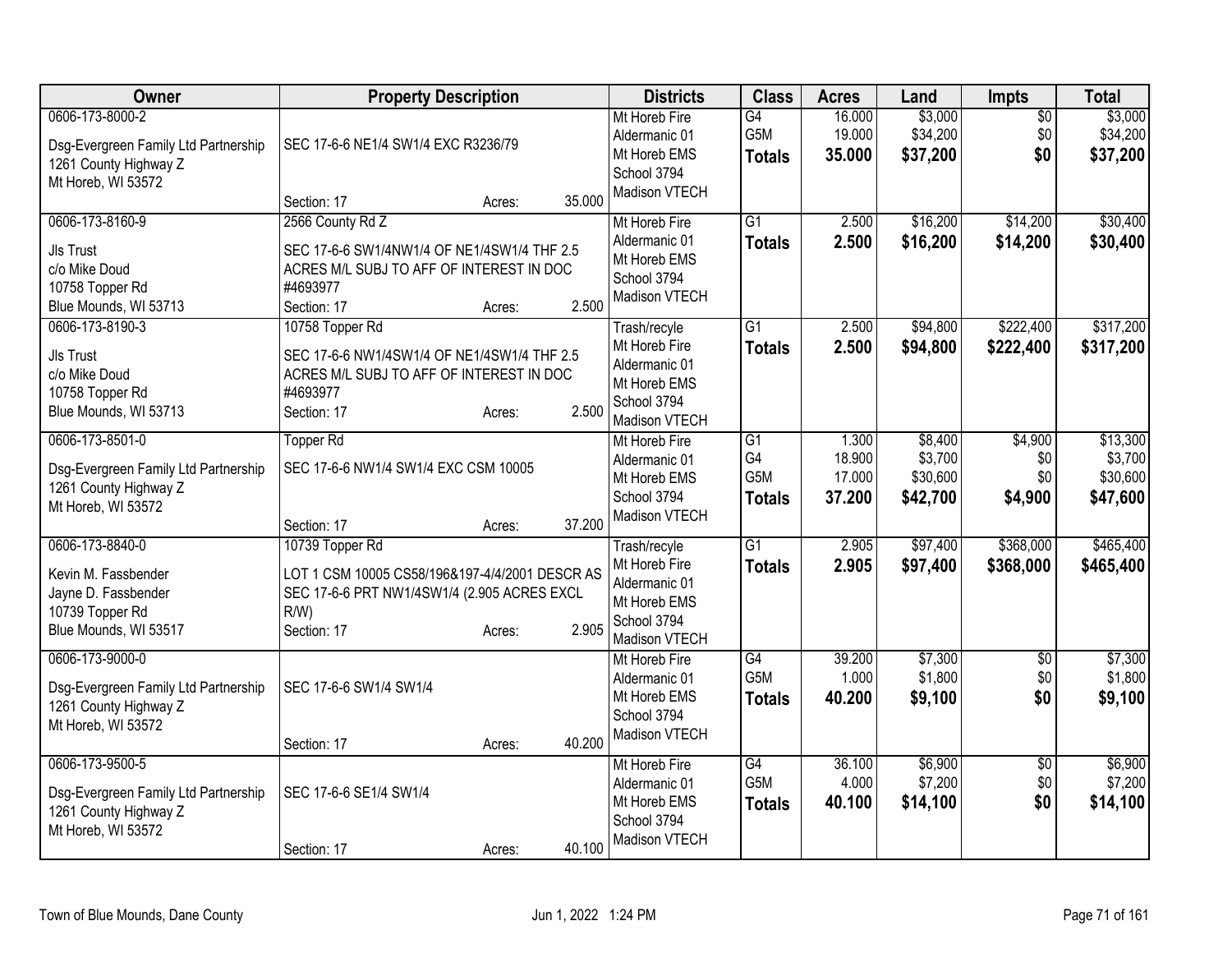| Owner                                                                                                         | <b>Property Description</b>                                                                                                                                                                           | <b>Districts</b>                                                                               | <b>Class</b>                                       | <b>Acres</b>                                | Land                                                   | <b>Impts</b>                                | <b>Total</b>                                           |
|---------------------------------------------------------------------------------------------------------------|-------------------------------------------------------------------------------------------------------------------------------------------------------------------------------------------------------|------------------------------------------------------------------------------------------------|----------------------------------------------------|---------------------------------------------|--------------------------------------------------------|---------------------------------------------|--------------------------------------------------------|
| 0606-174-8000-1<br>Royce A. Hansen<br>Kay Hansen<br>10540 W Erbe Rd<br>Blue Mounds, WI 53517                  | SEC 17-6-6 NE1/4SE1/4 EXC R1472/29 & EXC<br>R7099/68<br>4.000<br>Section: 17<br>Acres:                                                                                                                | Mt Horeb Fire<br>Aldermanic 01<br>Mt Horeb EMS<br>School 3794<br>Madison VTECH                 | $\overline{G5}$<br><b>Totals</b>                   | 4.000<br>4.000                              | \$2,400<br>\$2,400                                     | $\overline{50}$<br>\$0                      | \$2,400<br>\$2,400                                     |
| 0606-174-8040-3<br>Kathleen L. Brock et al<br>c/o Gerard P. Brock<br>10561 W Erbe Rd<br>Blue Mounds, WI 53517 | 10594 W Erbe Rd<br>SEC 17-6-6 PRT NE1/4SE1/4 COM SEC E1/4 COR TH<br>N89DEG55'59"W 329.98 FT TO POB TH<br>N89DEG55'59"W 991.07 FT TO NW COR SD<br>28.750<br>Section: 17<br>Acres:                      | Trash/recyle<br>Mt Horeb Fire<br>Aldermanic 01<br>Mt Horeb EMS<br>School 3794<br>Madison VTECH | G4<br>G <sub>5</sub><br>G5M<br>G7<br><b>Totals</b> | 11.850<br>8.650<br>7.100<br>1.150<br>28.750 | \$2,400<br>\$5,200<br>\$12,800<br>\$40,900<br>\$61,300 | $\overline{50}$<br>\$0<br>\$0<br>\$0<br>\$0 | \$2,400<br>\$5,200<br>\$12,800<br>\$40,900<br>\$61,300 |
| 0606-174-8320-4<br>Gerard P. Brock<br>Kathleen L. Brock<br>10561 W Erbe Rd<br>Blue Mounds, WI 53517           | 10561 W Erbe Rd<br>SEC 17-6-6 PRT NE1/4SE1/4 COM SEC E1/4 COR TH<br>S 546.55 FT TO C/L WEST ERBE RD & POB TH CONT<br>S 766.21 FT TO SE COR SD 1/41/4 TH W 648 FT TH<br>7.000<br>Section: 17<br>Acres: | Trash/recyle<br>Mt Horeb Fire<br>Aldermanic 01<br>Mt Horeb EMS<br>School 3794<br>Madison VTECH | $\overline{G1}$<br><b>Totals</b>                   | 7.000<br>7.000                              | \$124,000<br>\$124,000                                 | \$291,700<br>\$291,700                      | \$415,700<br>\$415,700                                 |
| 0606-174-8500-6<br>Kathleen L. Brock et al<br>c/o Gerard P. Brock<br>10561 W Erbe Rd<br>Blue Mounds, WI 53517 | SEC 17-6-6 PRT NW1/4 SE1/4 COM NE COR TH W TO<br>E LN OF RD TH SLY ALG RD TO CENTER OF BRIDGE<br>TH W TO W LN RD TH SLY ALG W LN RD TO PT 49.5<br>17.000<br>Section: 17<br>Acres:                     | Mt Horeb Fire<br>Aldermanic 01<br>Mt Horeb EMS<br>School 3794<br>Madison VTECH                 | G4<br>G5M<br><b>Totals</b>                         | 3.000<br>14.000<br>17.000                   | \$600<br>\$25,200<br>\$25,800                          | $\overline{50}$<br>\$0<br>\$0               | \$600<br>\$25,200<br>\$25,800                          |
| 0606-174-8580-0<br>Dsg-Evergreen Family Ltd Partnership<br>1261 County Highway Z<br>Mt Horeb, WI 53572        | SEC 17-6-6 NW1/4 SE1/4 EXC COM NE COR TH W TO<br>E LN OF RD TH SLY ALG RD TO CENTER OF BRIDGE<br>TH W TO W LN RD TH SLY ALG W LN RD TO PT 49.5<br>22.900<br>Section: 17<br>Acres:                     | Mt Horeb Fire<br>Aldermanic 01<br>Mt Horeb EMS<br>School 3794<br>Madison VTECH                 | G4<br>G <sub>5</sub><br>G5M<br><b>Totals</b>       | 6.700<br>4.200<br>12.000<br>22,900          | \$1,200<br>\$1,300<br>\$21,600<br>\$24,100             | $\overline{50}$<br>\$0<br>\$0<br>\$0        | \$1,200<br>\$1,300<br>\$21,600<br>\$24,100             |
| 0606-174-9000-9<br>Dsg-Evergreen Family Ltd Partnership<br>1261 County Highway Z<br>Mt Horeb, WI 53572        | SEC 17-6-6 SW1/4 SE1/4<br>39.900<br>Section: 17<br>Acres:                                                                                                                                             | Mt Horeb Fire<br>Aldermanic 01<br>Mt Horeb EMS<br>School 3794<br>Madison VTECH                 | G4<br>G5M<br><b>Totals</b>                         | 5.900<br>34.000<br>39.900                   | \$1,100<br>\$61,200<br>\$62,300                        | $\sqrt{6}$<br>\$0<br>\$0                    | \$1,100<br>\$61,200<br>\$62,300                        |
| 0606-174-9500-4<br>Gerard P. Brock<br>Kathleen L. Brock<br>10561 W Erbe Rd<br>Blue Mounds, WI 53517           | SEC 17-6-6 SE1/4SE1/4<br>39.800<br>Section: 17<br>Acres:                                                                                                                                              | Mt Horeb Fire<br>Aldermanic 01<br>Mt Horeb EMS<br>School 3794<br>Madison VTECH                 | G4<br>G5M<br><b>Totals</b>                         | 20.000<br>19.800<br>39.800                  | \$3,700<br>\$35,600<br>\$39,300                        | $\overline{30}$<br>\$0<br>\$0               | \$3,700<br>\$35,600<br>\$39,300                        |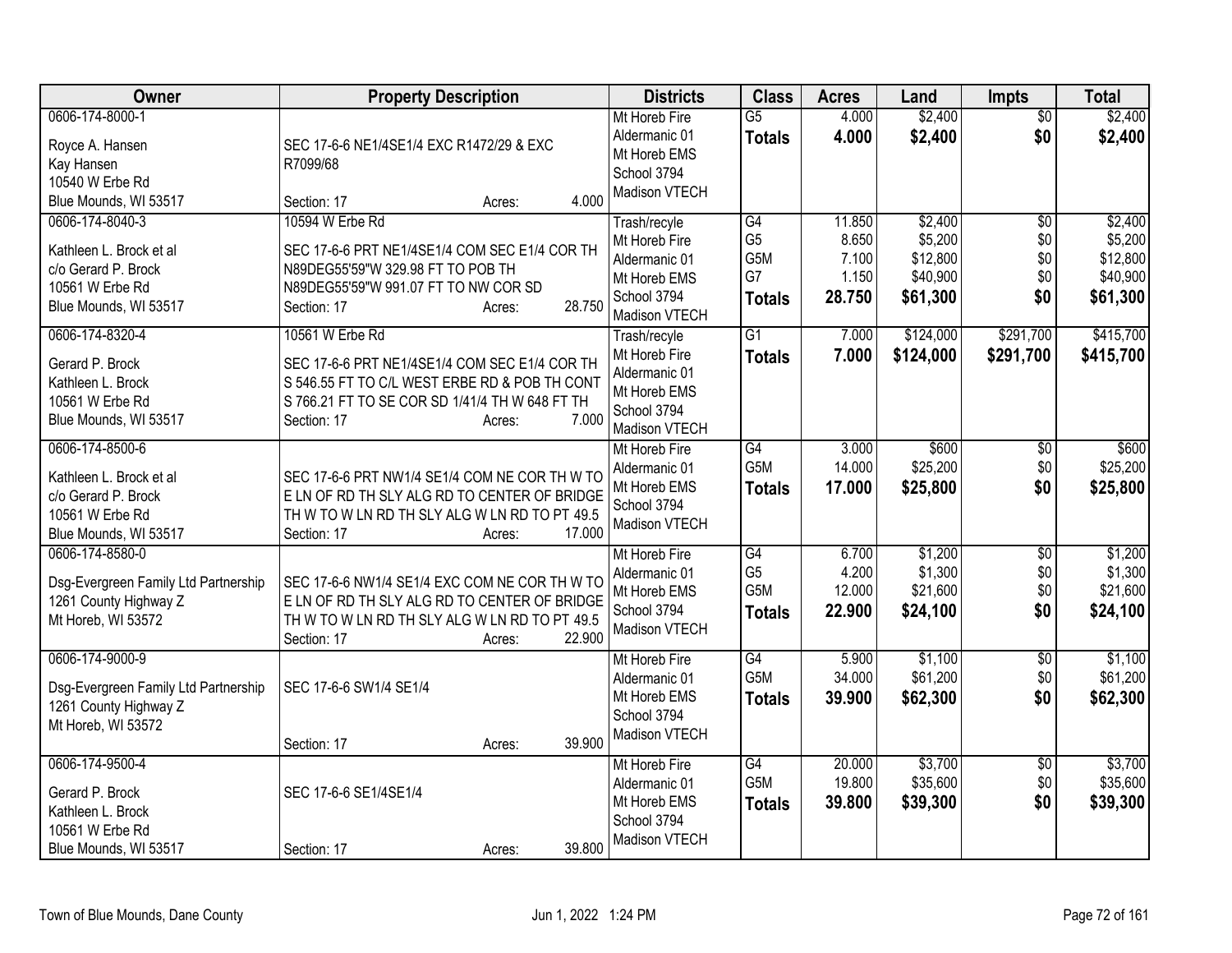| 0606-181-8001-1<br>2694 County Highway F<br>$\overline{G1}$<br>4.407<br>\$107,100<br>Trash/recyle<br>G <sub>2</sub><br>0.700<br>\$59,500<br>\$59,500<br>Mt Horeb Fire<br>\$0<br>Brian R. Droessler<br>LOT 1 CSM 8290 CS45/1&2-8/1/96 DESCR AS SEC<br>5.107<br>\$166,600<br>\$388,000<br>Aldermanic 01<br><b>Totals</b><br>Tanya M. Droessler<br>18-6-6 PRT NE1/4NE1/4 (5.107 ACRES) SUBJ TO<br>Mt Horeb EMS<br>2694 County Highway F<br>ACCESS ESMT IN DOC 2822644<br>School 3794<br>5.107<br>Blue Mounds, WI 53517<br>Section: 18<br>Acres:<br>Madison VTECH<br>\$330,900<br>0606-181-8160-0<br>2692 County Highway F<br>$\overline{G1}$<br>\$117,500<br>6.000<br>Trash/recyle<br>G4<br>9.460<br>\$2,400<br>\$0<br>Mt Horeb Fire<br>LOT 1 CSM 12659 CS79/327&328-3/25/2009 F/K/A LOT<br>Zenz Living Tr<br>\$330,900<br>Aldermanic 01<br>15.460<br>\$119,900<br><b>Totals</b><br>2692 County Highway F<br>2 CSM 8290 CS45/1&2-8/1/96 & ALSO INCL & DESCR<br>Mt Horeb EMS<br>Blue Mounds, WI 53517<br>AS SEC 18-6-6 PRT NE1/4NE1/4 (5.682 ACRES)<br>School 3794<br>5.682<br>Section: 18<br>Acres:<br>Madison VTECH<br>\$2,400<br>19.310<br>0606-181-8200-0<br>G4<br>Mt Horeb Fire<br>\$0<br>19.310<br>\$2,400<br>\$0<br>Aldermanic 01<br><b>Totals</b><br>John Field<br>SEC 18-6-6 NE1/4NE1/4 EXC CSM 8290 & EXC DOC<br>Mt Horeb EMS<br>Katie Field<br>3185946<br>School 3794<br>2616 County Highway F<br>Madison VTECH<br>19.310<br>Blue Mounds, WI 53517<br>Section: 18<br>Acres:<br>$\overline{G4}$<br>32.800<br>\$7,000<br>0606-181-8501-0<br>Straubhaar Rd<br>\$0<br>Trash/recyle<br>32.800<br>\$7,000<br>\$0<br>Mt Horeb Fire<br><b>Totals</b><br>SEC 18-6-6 NW1/4 NE1/4 EXC S 24.75 FT SUBJ TO<br>Vadney C. Hanson<br>Aldermanic 01<br>Nickie R. Hanson<br>ESMT TO MT HOREB TELE CO IN R3413/87-2/23/82 &<br>Mt Horeb EMS<br>10930 Straubhaar Rd<br>ALSO EXC CSM 15057<br>School 3794<br>32.800<br>Section: 18<br>Blue Mounds, WI 53517<br>Acres:<br>Madison VTECH<br>0606-181-8770-0<br>\$300<br>10930 Straubhaar Rd<br>$\overline{G4}$<br>1.005<br>$\overline{30}$<br>\$300<br>Trash/recyle<br>G7<br>2.000<br>\$46,000<br>\$224,300<br>Mt Horeb Fire<br>LOT 1 CSM 15057 CS106/222&223-2/21/2019 DESCR<br>Vadney C. Hanson et al<br>Aldermanic 01<br>3.005<br>\$46,300<br>\$224,300<br><b>Totals</b><br>10930 Straubhaar Rd<br>AS SEC 18-6-6 PRT NW1/4NE1/4 (3.005 ACRES INCL<br>Mt Horeb EMS<br>$R/W$ )<br>Blue Mounds, WI 53517<br>School 3794<br>3.005<br>Section: 18<br>Acres:<br>Madison VTECH<br>$\overline{G7}$<br>\$52,000<br>\$35,400<br>0606-181-8785-0<br>3.005<br>Straubhaar Rd<br>Trash/recyle<br>3.005<br>\$52,000<br>Mt Horeb Fire<br>\$35,400<br><b>Totals</b><br>Vadney C. Hanson et al<br>LOT 2 CSM 15057 CS106/222&223-2/21/2019 DESCR<br>Aldermanic 01<br>10930 Straubhaar Rd<br>AS SEC 18-6-6 PRT NW1/4NE1/4 (3.005 ACRES INCL<br>Mt Horeb EMS<br>Blue Mounds, WI 53517<br>$R/W$ )<br>School 3794<br>3.005<br>Section: 18<br>Acres:<br>Madison VTECH<br>\$62,300<br>0606-181-8840-0<br>Straubhaar Rd<br>$\overline{G1}$<br>0.500<br>$\overline{50}$<br>Mt Horeb Fire<br>Aldermanic 01<br>0.500<br>\$62,300<br>\$0<br><b>Totals</b><br>Reini R. Straubhaar<br>SEC 18-6-6 S 24.75 FT (1 1/2 RODS) OF NW1/4 NE1/4<br>Mt Horeb EMS<br>11040 Straubhaar Rd<br><b>EXC CSM 15057</b><br>School 3794<br>Blue Mounds, WI 53517<br>Madison VTECH<br>0.500<br>Section: 18<br>Acres: | Owner | <b>Property Description</b> | <b>Districts</b> | <b>Class</b> | <b>Acres</b> | Land | <b>Impts</b> | <b>Total</b> |
|------------------------------------------------------------------------------------------------------------------------------------------------------------------------------------------------------------------------------------------------------------------------------------------------------------------------------------------------------------------------------------------------------------------------------------------------------------------------------------------------------------------------------------------------------------------------------------------------------------------------------------------------------------------------------------------------------------------------------------------------------------------------------------------------------------------------------------------------------------------------------------------------------------------------------------------------------------------------------------------------------------------------------------------------------------------------------------------------------------------------------------------------------------------------------------------------------------------------------------------------------------------------------------------------------------------------------------------------------------------------------------------------------------------------------------------------------------------------------------------------------------------------------------------------------------------------------------------------------------------------------------------------------------------------------------------------------------------------------------------------------------------------------------------------------------------------------------------------------------------------------------------------------------------------------------------------------------------------------------------------------------------------------------------------------------------------------------------------------------------------------------------------------------------------------------------------------------------------------------------------------------------------------------------------------------------------------------------------------------------------------------------------------------------------------------------------------------------------------------------------------------------------------------------------------------------------------------------------------------------------------------------------------------------------------------------------------------------------------------------------------------------------------------------------------------------------------------------------------------------------------------------------------------------------------------------------------------------------------------------------------------------------------------------------------------------------------------------------------------------------------------------------------------------------------------------------------------------------------------------------------------------------------------------------------------------------------------------------------------------------------------------------------|-------|-----------------------------|------------------|--------------|--------------|------|--------------|--------------|
| \$554,600                                                                                                                                                                                                                                                                                                                                                                                                                                                                                                                                                                                                                                                                                                                                                                                                                                                                                                                                                                                                                                                                                                                                                                                                                                                                                                                                                                                                                                                                                                                                                                                                                                                                                                                                                                                                                                                                                                                                                                                                                                                                                                                                                                                                                                                                                                                                                                                                                                                                                                                                                                                                                                                                                                                                                                                                                                                                                                                                                                                                                                                                                                                                                                                                                                                                                                                                                                                            |       |                             |                  |              |              |      | \$388,000    | \$495,100    |
|                                                                                                                                                                                                                                                                                                                                                                                                                                                                                                                                                                                                                                                                                                                                                                                                                                                                                                                                                                                                                                                                                                                                                                                                                                                                                                                                                                                                                                                                                                                                                                                                                                                                                                                                                                                                                                                                                                                                                                                                                                                                                                                                                                                                                                                                                                                                                                                                                                                                                                                                                                                                                                                                                                                                                                                                                                                                                                                                                                                                                                                                                                                                                                                                                                                                                                                                                                                                      |       |                             |                  |              |              |      |              |              |
| \$448,400<br>\$450,800<br>\$270,300<br>\$270,600<br>\$62,300<br>\$62,300                                                                                                                                                                                                                                                                                                                                                                                                                                                                                                                                                                                                                                                                                                                                                                                                                                                                                                                                                                                                                                                                                                                                                                                                                                                                                                                                                                                                                                                                                                                                                                                                                                                                                                                                                                                                                                                                                                                                                                                                                                                                                                                                                                                                                                                                                                                                                                                                                                                                                                                                                                                                                                                                                                                                                                                                                                                                                                                                                                                                                                                                                                                                                                                                                                                                                                                             |       |                             |                  |              |              |      |              |              |
|                                                                                                                                                                                                                                                                                                                                                                                                                                                                                                                                                                                                                                                                                                                                                                                                                                                                                                                                                                                                                                                                                                                                                                                                                                                                                                                                                                                                                                                                                                                                                                                                                                                                                                                                                                                                                                                                                                                                                                                                                                                                                                                                                                                                                                                                                                                                                                                                                                                                                                                                                                                                                                                                                                                                                                                                                                                                                                                                                                                                                                                                                                                                                                                                                                                                                                                                                                                                      |       |                             |                  |              |              |      |              |              |
|                                                                                                                                                                                                                                                                                                                                                                                                                                                                                                                                                                                                                                                                                                                                                                                                                                                                                                                                                                                                                                                                                                                                                                                                                                                                                                                                                                                                                                                                                                                                                                                                                                                                                                                                                                                                                                                                                                                                                                                                                                                                                                                                                                                                                                                                                                                                                                                                                                                                                                                                                                                                                                                                                                                                                                                                                                                                                                                                                                                                                                                                                                                                                                                                                                                                                                                                                                                                      |       |                             |                  |              |              |      |              |              |
| \$2,400<br>\$2,400<br>\$2,400<br>\$7,000<br>\$7,000<br>\$87,400<br>\$87,400                                                                                                                                                                                                                                                                                                                                                                                                                                                                                                                                                                                                                                                                                                                                                                                                                                                                                                                                                                                                                                                                                                                                                                                                                                                                                                                                                                                                                                                                                                                                                                                                                                                                                                                                                                                                                                                                                                                                                                                                                                                                                                                                                                                                                                                                                                                                                                                                                                                                                                                                                                                                                                                                                                                                                                                                                                                                                                                                                                                                                                                                                                                                                                                                                                                                                                                          |       |                             |                  |              |              |      |              |              |
|                                                                                                                                                                                                                                                                                                                                                                                                                                                                                                                                                                                                                                                                                                                                                                                                                                                                                                                                                                                                                                                                                                                                                                                                                                                                                                                                                                                                                                                                                                                                                                                                                                                                                                                                                                                                                                                                                                                                                                                                                                                                                                                                                                                                                                                                                                                                                                                                                                                                                                                                                                                                                                                                                                                                                                                                                                                                                                                                                                                                                                                                                                                                                                                                                                                                                                                                                                                                      |       |                             |                  |              |              |      |              |              |
|                                                                                                                                                                                                                                                                                                                                                                                                                                                                                                                                                                                                                                                                                                                                                                                                                                                                                                                                                                                                                                                                                                                                                                                                                                                                                                                                                                                                                                                                                                                                                                                                                                                                                                                                                                                                                                                                                                                                                                                                                                                                                                                                                                                                                                                                                                                                                                                                                                                                                                                                                                                                                                                                                                                                                                                                                                                                                                                                                                                                                                                                                                                                                                                                                                                                                                                                                                                                      |       |                             |                  |              |              |      |              |              |
|                                                                                                                                                                                                                                                                                                                                                                                                                                                                                                                                                                                                                                                                                                                                                                                                                                                                                                                                                                                                                                                                                                                                                                                                                                                                                                                                                                                                                                                                                                                                                                                                                                                                                                                                                                                                                                                                                                                                                                                                                                                                                                                                                                                                                                                                                                                                                                                                                                                                                                                                                                                                                                                                                                                                                                                                                                                                                                                                                                                                                                                                                                                                                                                                                                                                                                                                                                                                      |       |                             |                  |              |              |      |              |              |
|                                                                                                                                                                                                                                                                                                                                                                                                                                                                                                                                                                                                                                                                                                                                                                                                                                                                                                                                                                                                                                                                                                                                                                                                                                                                                                                                                                                                                                                                                                                                                                                                                                                                                                                                                                                                                                                                                                                                                                                                                                                                                                                                                                                                                                                                                                                                                                                                                                                                                                                                                                                                                                                                                                                                                                                                                                                                                                                                                                                                                                                                                                                                                                                                                                                                                                                                                                                                      |       |                             |                  |              |              |      |              |              |
|                                                                                                                                                                                                                                                                                                                                                                                                                                                                                                                                                                                                                                                                                                                                                                                                                                                                                                                                                                                                                                                                                                                                                                                                                                                                                                                                                                                                                                                                                                                                                                                                                                                                                                                                                                                                                                                                                                                                                                                                                                                                                                                                                                                                                                                                                                                                                                                                                                                                                                                                                                                                                                                                                                                                                                                                                                                                                                                                                                                                                                                                                                                                                                                                                                                                                                                                                                                                      |       |                             |                  |              |              |      |              |              |
|                                                                                                                                                                                                                                                                                                                                                                                                                                                                                                                                                                                                                                                                                                                                                                                                                                                                                                                                                                                                                                                                                                                                                                                                                                                                                                                                                                                                                                                                                                                                                                                                                                                                                                                                                                                                                                                                                                                                                                                                                                                                                                                                                                                                                                                                                                                                                                                                                                                                                                                                                                                                                                                                                                                                                                                                                                                                                                                                                                                                                                                                                                                                                                                                                                                                                                                                                                                                      |       |                             |                  |              |              |      |              |              |
|                                                                                                                                                                                                                                                                                                                                                                                                                                                                                                                                                                                                                                                                                                                                                                                                                                                                                                                                                                                                                                                                                                                                                                                                                                                                                                                                                                                                                                                                                                                                                                                                                                                                                                                                                                                                                                                                                                                                                                                                                                                                                                                                                                                                                                                                                                                                                                                                                                                                                                                                                                                                                                                                                                                                                                                                                                                                                                                                                                                                                                                                                                                                                                                                                                                                                                                                                                                                      |       |                             |                  |              |              |      |              |              |
|                                                                                                                                                                                                                                                                                                                                                                                                                                                                                                                                                                                                                                                                                                                                                                                                                                                                                                                                                                                                                                                                                                                                                                                                                                                                                                                                                                                                                                                                                                                                                                                                                                                                                                                                                                                                                                                                                                                                                                                                                                                                                                                                                                                                                                                                                                                                                                                                                                                                                                                                                                                                                                                                                                                                                                                                                                                                                                                                                                                                                                                                                                                                                                                                                                                                                                                                                                                                      |       |                             |                  |              |              |      |              |              |
|                                                                                                                                                                                                                                                                                                                                                                                                                                                                                                                                                                                                                                                                                                                                                                                                                                                                                                                                                                                                                                                                                                                                                                                                                                                                                                                                                                                                                                                                                                                                                                                                                                                                                                                                                                                                                                                                                                                                                                                                                                                                                                                                                                                                                                                                                                                                                                                                                                                                                                                                                                                                                                                                                                                                                                                                                                                                                                                                                                                                                                                                                                                                                                                                                                                                                                                                                                                                      |       |                             |                  |              |              |      |              |              |
|                                                                                                                                                                                                                                                                                                                                                                                                                                                                                                                                                                                                                                                                                                                                                                                                                                                                                                                                                                                                                                                                                                                                                                                                                                                                                                                                                                                                                                                                                                                                                                                                                                                                                                                                                                                                                                                                                                                                                                                                                                                                                                                                                                                                                                                                                                                                                                                                                                                                                                                                                                                                                                                                                                                                                                                                                                                                                                                                                                                                                                                                                                                                                                                                                                                                                                                                                                                                      |       |                             |                  |              |              |      |              |              |
|                                                                                                                                                                                                                                                                                                                                                                                                                                                                                                                                                                                                                                                                                                                                                                                                                                                                                                                                                                                                                                                                                                                                                                                                                                                                                                                                                                                                                                                                                                                                                                                                                                                                                                                                                                                                                                                                                                                                                                                                                                                                                                                                                                                                                                                                                                                                                                                                                                                                                                                                                                                                                                                                                                                                                                                                                                                                                                                                                                                                                                                                                                                                                                                                                                                                                                                                                                                                      |       |                             |                  |              |              |      |              |              |
|                                                                                                                                                                                                                                                                                                                                                                                                                                                                                                                                                                                                                                                                                                                                                                                                                                                                                                                                                                                                                                                                                                                                                                                                                                                                                                                                                                                                                                                                                                                                                                                                                                                                                                                                                                                                                                                                                                                                                                                                                                                                                                                                                                                                                                                                                                                                                                                                                                                                                                                                                                                                                                                                                                                                                                                                                                                                                                                                                                                                                                                                                                                                                                                                                                                                                                                                                                                                      |       |                             |                  |              |              |      |              |              |
|                                                                                                                                                                                                                                                                                                                                                                                                                                                                                                                                                                                                                                                                                                                                                                                                                                                                                                                                                                                                                                                                                                                                                                                                                                                                                                                                                                                                                                                                                                                                                                                                                                                                                                                                                                                                                                                                                                                                                                                                                                                                                                                                                                                                                                                                                                                                                                                                                                                                                                                                                                                                                                                                                                                                                                                                                                                                                                                                                                                                                                                                                                                                                                                                                                                                                                                                                                                                      |       |                             |                  |              |              |      |              |              |
|                                                                                                                                                                                                                                                                                                                                                                                                                                                                                                                                                                                                                                                                                                                                                                                                                                                                                                                                                                                                                                                                                                                                                                                                                                                                                                                                                                                                                                                                                                                                                                                                                                                                                                                                                                                                                                                                                                                                                                                                                                                                                                                                                                                                                                                                                                                                                                                                                                                                                                                                                                                                                                                                                                                                                                                                                                                                                                                                                                                                                                                                                                                                                                                                                                                                                                                                                                                                      |       |                             |                  |              |              |      |              |              |
|                                                                                                                                                                                                                                                                                                                                                                                                                                                                                                                                                                                                                                                                                                                                                                                                                                                                                                                                                                                                                                                                                                                                                                                                                                                                                                                                                                                                                                                                                                                                                                                                                                                                                                                                                                                                                                                                                                                                                                                                                                                                                                                                                                                                                                                                                                                                                                                                                                                                                                                                                                                                                                                                                                                                                                                                                                                                                                                                                                                                                                                                                                                                                                                                                                                                                                                                                                                                      |       |                             |                  |              |              |      |              |              |
|                                                                                                                                                                                                                                                                                                                                                                                                                                                                                                                                                                                                                                                                                                                                                                                                                                                                                                                                                                                                                                                                                                                                                                                                                                                                                                                                                                                                                                                                                                                                                                                                                                                                                                                                                                                                                                                                                                                                                                                                                                                                                                                                                                                                                                                                                                                                                                                                                                                                                                                                                                                                                                                                                                                                                                                                                                                                                                                                                                                                                                                                                                                                                                                                                                                                                                                                                                                                      |       |                             |                  |              |              |      |              |              |
|                                                                                                                                                                                                                                                                                                                                                                                                                                                                                                                                                                                                                                                                                                                                                                                                                                                                                                                                                                                                                                                                                                                                                                                                                                                                                                                                                                                                                                                                                                                                                                                                                                                                                                                                                                                                                                                                                                                                                                                                                                                                                                                                                                                                                                                                                                                                                                                                                                                                                                                                                                                                                                                                                                                                                                                                                                                                                                                                                                                                                                                                                                                                                                                                                                                                                                                                                                                                      |       |                             |                  |              |              |      |              |              |
|                                                                                                                                                                                                                                                                                                                                                                                                                                                                                                                                                                                                                                                                                                                                                                                                                                                                                                                                                                                                                                                                                                                                                                                                                                                                                                                                                                                                                                                                                                                                                                                                                                                                                                                                                                                                                                                                                                                                                                                                                                                                                                                                                                                                                                                                                                                                                                                                                                                                                                                                                                                                                                                                                                                                                                                                                                                                                                                                                                                                                                                                                                                                                                                                                                                                                                                                                                                                      |       |                             |                  |              |              |      |              |              |
|                                                                                                                                                                                                                                                                                                                                                                                                                                                                                                                                                                                                                                                                                                                                                                                                                                                                                                                                                                                                                                                                                                                                                                                                                                                                                                                                                                                                                                                                                                                                                                                                                                                                                                                                                                                                                                                                                                                                                                                                                                                                                                                                                                                                                                                                                                                                                                                                                                                                                                                                                                                                                                                                                                                                                                                                                                                                                                                                                                                                                                                                                                                                                                                                                                                                                                                                                                                                      |       |                             |                  |              |              |      |              |              |
|                                                                                                                                                                                                                                                                                                                                                                                                                                                                                                                                                                                                                                                                                                                                                                                                                                                                                                                                                                                                                                                                                                                                                                                                                                                                                                                                                                                                                                                                                                                                                                                                                                                                                                                                                                                                                                                                                                                                                                                                                                                                                                                                                                                                                                                                                                                                                                                                                                                                                                                                                                                                                                                                                                                                                                                                                                                                                                                                                                                                                                                                                                                                                                                                                                                                                                                                                                                                      |       |                             |                  |              |              |      |              |              |
|                                                                                                                                                                                                                                                                                                                                                                                                                                                                                                                                                                                                                                                                                                                                                                                                                                                                                                                                                                                                                                                                                                                                                                                                                                                                                                                                                                                                                                                                                                                                                                                                                                                                                                                                                                                                                                                                                                                                                                                                                                                                                                                                                                                                                                                                                                                                                                                                                                                                                                                                                                                                                                                                                                                                                                                                                                                                                                                                                                                                                                                                                                                                                                                                                                                                                                                                                                                                      |       |                             |                  |              |              |      |              |              |
|                                                                                                                                                                                                                                                                                                                                                                                                                                                                                                                                                                                                                                                                                                                                                                                                                                                                                                                                                                                                                                                                                                                                                                                                                                                                                                                                                                                                                                                                                                                                                                                                                                                                                                                                                                                                                                                                                                                                                                                                                                                                                                                                                                                                                                                                                                                                                                                                                                                                                                                                                                                                                                                                                                                                                                                                                                                                                                                                                                                                                                                                                                                                                                                                                                                                                                                                                                                                      |       |                             |                  |              |              |      |              |              |
|                                                                                                                                                                                                                                                                                                                                                                                                                                                                                                                                                                                                                                                                                                                                                                                                                                                                                                                                                                                                                                                                                                                                                                                                                                                                                                                                                                                                                                                                                                                                                                                                                                                                                                                                                                                                                                                                                                                                                                                                                                                                                                                                                                                                                                                                                                                                                                                                                                                                                                                                                                                                                                                                                                                                                                                                                                                                                                                                                                                                                                                                                                                                                                                                                                                                                                                                                                                                      |       |                             |                  |              |              |      |              |              |
|                                                                                                                                                                                                                                                                                                                                                                                                                                                                                                                                                                                                                                                                                                                                                                                                                                                                                                                                                                                                                                                                                                                                                                                                                                                                                                                                                                                                                                                                                                                                                                                                                                                                                                                                                                                                                                                                                                                                                                                                                                                                                                                                                                                                                                                                                                                                                                                                                                                                                                                                                                                                                                                                                                                                                                                                                                                                                                                                                                                                                                                                                                                                                                                                                                                                                                                                                                                                      |       |                             |                  |              |              |      |              |              |
|                                                                                                                                                                                                                                                                                                                                                                                                                                                                                                                                                                                                                                                                                                                                                                                                                                                                                                                                                                                                                                                                                                                                                                                                                                                                                                                                                                                                                                                                                                                                                                                                                                                                                                                                                                                                                                                                                                                                                                                                                                                                                                                                                                                                                                                                                                                                                                                                                                                                                                                                                                                                                                                                                                                                                                                                                                                                                                                                                                                                                                                                                                                                                                                                                                                                                                                                                                                                      |       |                             |                  |              |              |      |              |              |
|                                                                                                                                                                                                                                                                                                                                                                                                                                                                                                                                                                                                                                                                                                                                                                                                                                                                                                                                                                                                                                                                                                                                                                                                                                                                                                                                                                                                                                                                                                                                                                                                                                                                                                                                                                                                                                                                                                                                                                                                                                                                                                                                                                                                                                                                                                                                                                                                                                                                                                                                                                                                                                                                                                                                                                                                                                                                                                                                                                                                                                                                                                                                                                                                                                                                                                                                                                                                      |       |                             |                  |              |              |      |              |              |
|                                                                                                                                                                                                                                                                                                                                                                                                                                                                                                                                                                                                                                                                                                                                                                                                                                                                                                                                                                                                                                                                                                                                                                                                                                                                                                                                                                                                                                                                                                                                                                                                                                                                                                                                                                                                                                                                                                                                                                                                                                                                                                                                                                                                                                                                                                                                                                                                                                                                                                                                                                                                                                                                                                                                                                                                                                                                                                                                                                                                                                                                                                                                                                                                                                                                                                                                                                                                      |       |                             |                  |              |              |      |              |              |
|                                                                                                                                                                                                                                                                                                                                                                                                                                                                                                                                                                                                                                                                                                                                                                                                                                                                                                                                                                                                                                                                                                                                                                                                                                                                                                                                                                                                                                                                                                                                                                                                                                                                                                                                                                                                                                                                                                                                                                                                                                                                                                                                                                                                                                                                                                                                                                                                                                                                                                                                                                                                                                                                                                                                                                                                                                                                                                                                                                                                                                                                                                                                                                                                                                                                                                                                                                                                      |       |                             |                  |              |              |      |              |              |
|                                                                                                                                                                                                                                                                                                                                                                                                                                                                                                                                                                                                                                                                                                                                                                                                                                                                                                                                                                                                                                                                                                                                                                                                                                                                                                                                                                                                                                                                                                                                                                                                                                                                                                                                                                                                                                                                                                                                                                                                                                                                                                                                                                                                                                                                                                                                                                                                                                                                                                                                                                                                                                                                                                                                                                                                                                                                                                                                                                                                                                                                                                                                                                                                                                                                                                                                                                                                      |       |                             |                  |              |              |      |              |              |
|                                                                                                                                                                                                                                                                                                                                                                                                                                                                                                                                                                                                                                                                                                                                                                                                                                                                                                                                                                                                                                                                                                                                                                                                                                                                                                                                                                                                                                                                                                                                                                                                                                                                                                                                                                                                                                                                                                                                                                                                                                                                                                                                                                                                                                                                                                                                                                                                                                                                                                                                                                                                                                                                                                                                                                                                                                                                                                                                                                                                                                                                                                                                                                                                                                                                                                                                                                                                      |       |                             |                  |              |              |      |              |              |
|                                                                                                                                                                                                                                                                                                                                                                                                                                                                                                                                                                                                                                                                                                                                                                                                                                                                                                                                                                                                                                                                                                                                                                                                                                                                                                                                                                                                                                                                                                                                                                                                                                                                                                                                                                                                                                                                                                                                                                                                                                                                                                                                                                                                                                                                                                                                                                                                                                                                                                                                                                                                                                                                                                                                                                                                                                                                                                                                                                                                                                                                                                                                                                                                                                                                                                                                                                                                      |       |                             |                  |              |              |      |              |              |
|                                                                                                                                                                                                                                                                                                                                                                                                                                                                                                                                                                                                                                                                                                                                                                                                                                                                                                                                                                                                                                                                                                                                                                                                                                                                                                                                                                                                                                                                                                                                                                                                                                                                                                                                                                                                                                                                                                                                                                                                                                                                                                                                                                                                                                                                                                                                                                                                                                                                                                                                                                                                                                                                                                                                                                                                                                                                                                                                                                                                                                                                                                                                                                                                                                                                                                                                                                                                      |       |                             |                  |              |              |      |              |              |
|                                                                                                                                                                                                                                                                                                                                                                                                                                                                                                                                                                                                                                                                                                                                                                                                                                                                                                                                                                                                                                                                                                                                                                                                                                                                                                                                                                                                                                                                                                                                                                                                                                                                                                                                                                                                                                                                                                                                                                                                                                                                                                                                                                                                                                                                                                                                                                                                                                                                                                                                                                                                                                                                                                                                                                                                                                                                                                                                                                                                                                                                                                                                                                                                                                                                                                                                                                                                      |       |                             |                  |              |              |      |              |              |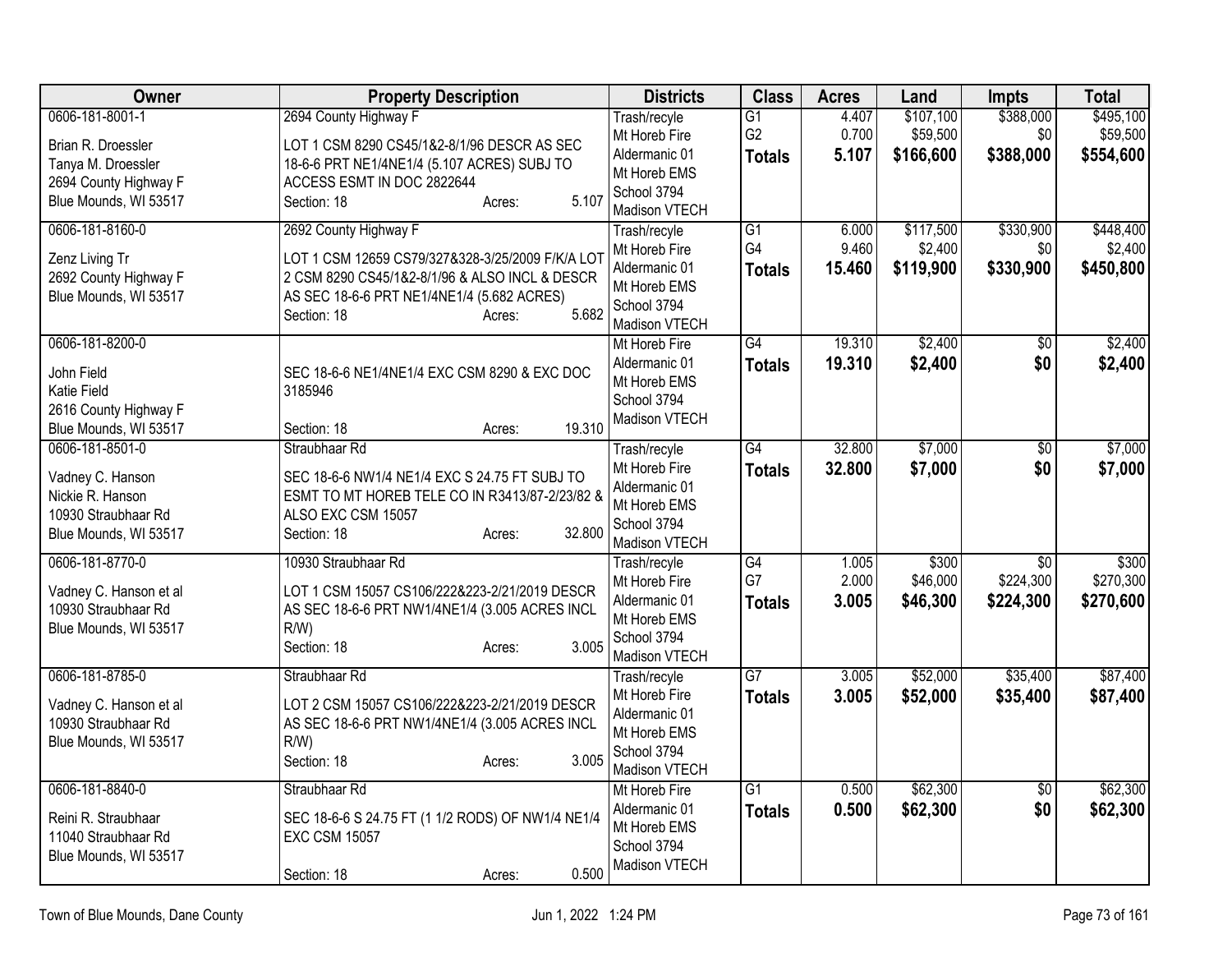| 1.000<br>Trash/recyle<br>$\overline{G1}$<br>G4<br>39.000<br>\$8,000<br>\$0<br>\$8,000<br>Mt Horeb Fire<br>SEC 18-6-6 SW1/4 NE1/4 SUBJ TO ESMT TO MT<br>Mcmeen Auguston-Mcmeen Rev Living<br>Aldermanic 01<br>40.000<br>\$93,000<br>\$211,200<br>\$304,200<br><b>Totals</b><br>Tr, Daniel E & Carol<br>HOREB TELE CO IN R3413/87-2/23/82<br>Mt Horeb EMS<br>10945 Straubhaar Rd<br>School 3794<br>40.000<br>Blue Mounds, WI 53517<br>Section: 18<br>Acres:<br>Madison VTECH<br>0606-181-9502-3<br>2616 County Highway F<br>$\overline{G4}$<br>20.500<br>\$4,300<br>\$4,300<br>$\overline{50}$<br>Trash/recyle<br>G5M<br>2.100<br>\$3,800<br>\$0<br>Mt Horeb Fire<br>John Field<br>SEC 18-6-6 SE1/4 NE1/4 EXC S 33 FT & EXC CSM<br>2.900<br>\$121,800<br>G7<br>\$51,400<br>Aldermanic 01<br><b>Katie Field</b><br>8291 & ALSO EXC DOC #3088274<br>25.500<br>\$59,500<br>\$121,800<br>Mt Horeb EMS<br><b>Totals</b><br>2616 County Highway F<br>School 3794<br>25.500<br>Blue Mounds, WI 53517<br>Section: 18<br>Acres:<br>Madison VTECH<br>0606-181-9740-5<br>X4<br>1.000<br>\$0<br>\$0<br>Mt Horeb Fire<br>\$0<br>\$0<br>1.000<br>\$0<br>\$0<br>Aldermanic 01<br><b>Totals</b><br>Blue Mounds, Town of<br>SEC 18-6-6 PRT SE1/4NE1/4 S 49.5 FT THF (TOWN<br>Mt Horeb EMS<br>c/o Henry Eckel<br>RD R/W)<br>School 3794<br>Madison VTECH<br>1.000<br>Section: 18<br>Acres:<br>10949 Eckel Rd<br>\$14,600<br>0606-182-8002-0<br>Mt Horeb Fire<br>G4<br>73.500<br>\$0<br>\$11,400<br>G <sub>5</sub><br>3.800<br>\$0<br>Aldermanic 01<br>SEC 7-6-6 PRT SE1/4SW1/4 & PRT SW1/4SE1/4 & SEC<br>Jesse H. Straubhaar<br>G7<br>\$42,400<br>\$47,600<br>1.400<br>Mt Horeb EMS<br>18-6-6 PRT NE1/4NW1/4 DESCR AS BEG AT S1/4 COF<br>10949 Eckel Rd<br>School 3794<br>78.700<br>\$68,400<br>\$47,600<br>\$116,000<br><b>Totals</b><br>Blue Mounds, WI 53517<br>OF SD SEC 7 TH S89DEG52'10"E 1312.19 FT TH<br>Madison VTECH<br>78.700<br>Section: 7<br>Acres:<br>0606-182-8320-0<br>10980 Straubhaar Rd<br>G1<br>\$95,900<br>\$304,000<br>\$399,900<br>Trash/recyle<br>2.683<br>Mt Horeb Fire<br>2.683<br>\$95,900<br>\$304,000<br><b>Totals</b><br>Neal E. Kalscheur<br>LOT 1 CSM 11862 CS72/330&331-7/24/2006 DESCR<br>Aldermanic 01<br>Peggy A. Kalscheur<br>AS SEC 18-6-6 PRT NE1/4NW1/4 (2.683 ACRES)<br>Mt Horeb EMS<br>10980 Straubhaar Rd<br>School 3794<br>2.683<br>Blue Mounds, WI 53517<br>Section: 18<br>Acres:<br>Madison VTECH<br>0606-182-8350-8<br>$\overline{G1}$<br>2.584<br>\$95,300<br>\$211,000<br>\$306,300<br>10960 Straubhaar Rd<br>Trash/recyle<br>Mt Horeb Fire<br>2.584<br><b>Totals</b><br>\$95,300<br>\$211,000<br>LOT 1 CSM 2594 CS10/185-9/23/77 DESCR AS SEC<br>Michael D. Gordon<br>Aldermanic 01<br>10960 Straubhaar Rd<br>18-6-6 PRT NE1/4NW1/4 (2.584 ACRES INCL RD R/W)<br>Mt Horeb EMS<br>Blue Mounds, WI 53517<br>School 3794<br>Section: 18<br>2.600<br>Acres:<br>Madison VTECH<br>0606-182-8501-0<br>11040 Straubhaar Rd<br>23.300<br>\$4,900<br>G4<br>$\overline{50}$<br>Trash/recyle | Owner           | <b>Property Description</b> | <b>Districts</b> | <b>Class</b>   | <b>Acres</b> | Land     | <b>Impts</b> | <b>Total</b> |
|----------------------------------------------------------------------------------------------------------------------------------------------------------------------------------------------------------------------------------------------------------------------------------------------------------------------------------------------------------------------------------------------------------------------------------------------------------------------------------------------------------------------------------------------------------------------------------------------------------------------------------------------------------------------------------------------------------------------------------------------------------------------------------------------------------------------------------------------------------------------------------------------------------------------------------------------------------------------------------------------------------------------------------------------------------------------------------------------------------------------------------------------------------------------------------------------------------------------------------------------------------------------------------------------------------------------------------------------------------------------------------------------------------------------------------------------------------------------------------------------------------------------------------------------------------------------------------------------------------------------------------------------------------------------------------------------------------------------------------------------------------------------------------------------------------------------------------------------------------------------------------------------------------------------------------------------------------------------------------------------------------------------------------------------------------------------------------------------------------------------------------------------------------------------------------------------------------------------------------------------------------------------------------------------------------------------------------------------------------------------------------------------------------------------------------------------------------------------------------------------------------------------------------------------------------------------------------------------------------------------------------------------------------------------------------------------------------------------------------------------------------------------------------------------------------------------------------------------------------------------------------------------------------------------------------------------------------------------------------------------------------------|-----------------|-----------------------------|------------------|----------------|--------------|----------|--------------|--------------|
|                                                                                                                                                                                                                                                                                                                                                                                                                                                                                                                                                                                                                                                                                                                                                                                                                                                                                                                                                                                                                                                                                                                                                                                                                                                                                                                                                                                                                                                                                                                                                                                                                                                                                                                                                                                                                                                                                                                                                                                                                                                                                                                                                                                                                                                                                                                                                                                                                                                                                                                                                                                                                                                                                                                                                                                                                                                                                                                                                                                                                | 0606-181-9000-0 | 10945 Straubhaar Rd         |                  |                |              | \$85,000 | \$211,200    | \$296,200    |
|                                                                                                                                                                                                                                                                                                                                                                                                                                                                                                                                                                                                                                                                                                                                                                                                                                                                                                                                                                                                                                                                                                                                                                                                                                                                                                                                                                                                                                                                                                                                                                                                                                                                                                                                                                                                                                                                                                                                                                                                                                                                                                                                                                                                                                                                                                                                                                                                                                                                                                                                                                                                                                                                                                                                                                                                                                                                                                                                                                                                                |                 |                             |                  |                |              |          |              |              |
|                                                                                                                                                                                                                                                                                                                                                                                                                                                                                                                                                                                                                                                                                                                                                                                                                                                                                                                                                                                                                                                                                                                                                                                                                                                                                                                                                                                                                                                                                                                                                                                                                                                                                                                                                                                                                                                                                                                                                                                                                                                                                                                                                                                                                                                                                                                                                                                                                                                                                                                                                                                                                                                                                                                                                                                                                                                                                                                                                                                                                |                 |                             |                  |                |              |          |              |              |
|                                                                                                                                                                                                                                                                                                                                                                                                                                                                                                                                                                                                                                                                                                                                                                                                                                                                                                                                                                                                                                                                                                                                                                                                                                                                                                                                                                                                                                                                                                                                                                                                                                                                                                                                                                                                                                                                                                                                                                                                                                                                                                                                                                                                                                                                                                                                                                                                                                                                                                                                                                                                                                                                                                                                                                                                                                                                                                                                                                                                                |                 |                             |                  |                |              |          |              |              |
|                                                                                                                                                                                                                                                                                                                                                                                                                                                                                                                                                                                                                                                                                                                                                                                                                                                                                                                                                                                                                                                                                                                                                                                                                                                                                                                                                                                                                                                                                                                                                                                                                                                                                                                                                                                                                                                                                                                                                                                                                                                                                                                                                                                                                                                                                                                                                                                                                                                                                                                                                                                                                                                                                                                                                                                                                                                                                                                                                                                                                |                 |                             |                  |                |              |          |              |              |
| \$3,800<br>\$173,200<br>\$181,300<br>\$14,600<br>\$90,000<br>\$399,900<br>\$306,300<br>\$4,900                                                                                                                                                                                                                                                                                                                                                                                                                                                                                                                                                                                                                                                                                                                                                                                                                                                                                                                                                                                                                                                                                                                                                                                                                                                                                                                                                                                                                                                                                                                                                                                                                                                                                                                                                                                                                                                                                                                                                                                                                                                                                                                                                                                                                                                                                                                                                                                                                                                                                                                                                                                                                                                                                                                                                                                                                                                                                                                 |                 |                             |                  |                |              |          |              |              |
|                                                                                                                                                                                                                                                                                                                                                                                                                                                                                                                                                                                                                                                                                                                                                                                                                                                                                                                                                                                                                                                                                                                                                                                                                                                                                                                                                                                                                                                                                                                                                                                                                                                                                                                                                                                                                                                                                                                                                                                                                                                                                                                                                                                                                                                                                                                                                                                                                                                                                                                                                                                                                                                                                                                                                                                                                                                                                                                                                                                                                |                 |                             |                  |                |              |          |              |              |
|                                                                                                                                                                                                                                                                                                                                                                                                                                                                                                                                                                                                                                                                                                                                                                                                                                                                                                                                                                                                                                                                                                                                                                                                                                                                                                                                                                                                                                                                                                                                                                                                                                                                                                                                                                                                                                                                                                                                                                                                                                                                                                                                                                                                                                                                                                                                                                                                                                                                                                                                                                                                                                                                                                                                                                                                                                                                                                                                                                                                                |                 |                             |                  |                |              |          |              |              |
|                                                                                                                                                                                                                                                                                                                                                                                                                                                                                                                                                                                                                                                                                                                                                                                                                                                                                                                                                                                                                                                                                                                                                                                                                                                                                                                                                                                                                                                                                                                                                                                                                                                                                                                                                                                                                                                                                                                                                                                                                                                                                                                                                                                                                                                                                                                                                                                                                                                                                                                                                                                                                                                                                                                                                                                                                                                                                                                                                                                                                |                 |                             |                  |                |              |          |              |              |
|                                                                                                                                                                                                                                                                                                                                                                                                                                                                                                                                                                                                                                                                                                                                                                                                                                                                                                                                                                                                                                                                                                                                                                                                                                                                                                                                                                                                                                                                                                                                                                                                                                                                                                                                                                                                                                                                                                                                                                                                                                                                                                                                                                                                                                                                                                                                                                                                                                                                                                                                                                                                                                                                                                                                                                                                                                                                                                                                                                                                                |                 |                             |                  |                |              |          |              |              |
|                                                                                                                                                                                                                                                                                                                                                                                                                                                                                                                                                                                                                                                                                                                                                                                                                                                                                                                                                                                                                                                                                                                                                                                                                                                                                                                                                                                                                                                                                                                                                                                                                                                                                                                                                                                                                                                                                                                                                                                                                                                                                                                                                                                                                                                                                                                                                                                                                                                                                                                                                                                                                                                                                                                                                                                                                                                                                                                                                                                                                |                 |                             |                  |                |              |          |              |              |
|                                                                                                                                                                                                                                                                                                                                                                                                                                                                                                                                                                                                                                                                                                                                                                                                                                                                                                                                                                                                                                                                                                                                                                                                                                                                                                                                                                                                                                                                                                                                                                                                                                                                                                                                                                                                                                                                                                                                                                                                                                                                                                                                                                                                                                                                                                                                                                                                                                                                                                                                                                                                                                                                                                                                                                                                                                                                                                                                                                                                                |                 |                             |                  |                |              |          |              |              |
|                                                                                                                                                                                                                                                                                                                                                                                                                                                                                                                                                                                                                                                                                                                                                                                                                                                                                                                                                                                                                                                                                                                                                                                                                                                                                                                                                                                                                                                                                                                                                                                                                                                                                                                                                                                                                                                                                                                                                                                                                                                                                                                                                                                                                                                                                                                                                                                                                                                                                                                                                                                                                                                                                                                                                                                                                                                                                                                                                                                                                |                 |                             |                  |                |              |          |              |              |
|                                                                                                                                                                                                                                                                                                                                                                                                                                                                                                                                                                                                                                                                                                                                                                                                                                                                                                                                                                                                                                                                                                                                                                                                                                                                                                                                                                                                                                                                                                                                                                                                                                                                                                                                                                                                                                                                                                                                                                                                                                                                                                                                                                                                                                                                                                                                                                                                                                                                                                                                                                                                                                                                                                                                                                                                                                                                                                                                                                                                                |                 |                             |                  |                |              |          |              |              |
| \$11,400                                                                                                                                                                                                                                                                                                                                                                                                                                                                                                                                                                                                                                                                                                                                                                                                                                                                                                                                                                                                                                                                                                                                                                                                                                                                                                                                                                                                                                                                                                                                                                                                                                                                                                                                                                                                                                                                                                                                                                                                                                                                                                                                                                                                                                                                                                                                                                                                                                                                                                                                                                                                                                                                                                                                                                                                                                                                                                                                                                                                       |                 |                             |                  |                |              |          |              |              |
|                                                                                                                                                                                                                                                                                                                                                                                                                                                                                                                                                                                                                                                                                                                                                                                                                                                                                                                                                                                                                                                                                                                                                                                                                                                                                                                                                                                                                                                                                                                                                                                                                                                                                                                                                                                                                                                                                                                                                                                                                                                                                                                                                                                                                                                                                                                                                                                                                                                                                                                                                                                                                                                                                                                                                                                                                                                                                                                                                                                                                |                 |                             |                  |                |              |          |              |              |
|                                                                                                                                                                                                                                                                                                                                                                                                                                                                                                                                                                                                                                                                                                                                                                                                                                                                                                                                                                                                                                                                                                                                                                                                                                                                                                                                                                                                                                                                                                                                                                                                                                                                                                                                                                                                                                                                                                                                                                                                                                                                                                                                                                                                                                                                                                                                                                                                                                                                                                                                                                                                                                                                                                                                                                                                                                                                                                                                                                                                                |                 |                             |                  |                |              |          |              |              |
|                                                                                                                                                                                                                                                                                                                                                                                                                                                                                                                                                                                                                                                                                                                                                                                                                                                                                                                                                                                                                                                                                                                                                                                                                                                                                                                                                                                                                                                                                                                                                                                                                                                                                                                                                                                                                                                                                                                                                                                                                                                                                                                                                                                                                                                                                                                                                                                                                                                                                                                                                                                                                                                                                                                                                                                                                                                                                                                                                                                                                |                 |                             |                  |                |              |          |              |              |
|                                                                                                                                                                                                                                                                                                                                                                                                                                                                                                                                                                                                                                                                                                                                                                                                                                                                                                                                                                                                                                                                                                                                                                                                                                                                                                                                                                                                                                                                                                                                                                                                                                                                                                                                                                                                                                                                                                                                                                                                                                                                                                                                                                                                                                                                                                                                                                                                                                                                                                                                                                                                                                                                                                                                                                                                                                                                                                                                                                                                                |                 |                             |                  |                |              |          |              |              |
|                                                                                                                                                                                                                                                                                                                                                                                                                                                                                                                                                                                                                                                                                                                                                                                                                                                                                                                                                                                                                                                                                                                                                                                                                                                                                                                                                                                                                                                                                                                                                                                                                                                                                                                                                                                                                                                                                                                                                                                                                                                                                                                                                                                                                                                                                                                                                                                                                                                                                                                                                                                                                                                                                                                                                                                                                                                                                                                                                                                                                |                 |                             |                  |                |              |          |              |              |
|                                                                                                                                                                                                                                                                                                                                                                                                                                                                                                                                                                                                                                                                                                                                                                                                                                                                                                                                                                                                                                                                                                                                                                                                                                                                                                                                                                                                                                                                                                                                                                                                                                                                                                                                                                                                                                                                                                                                                                                                                                                                                                                                                                                                                                                                                                                                                                                                                                                                                                                                                                                                                                                                                                                                                                                                                                                                                                                                                                                                                |                 |                             |                  |                |              |          |              |              |
|                                                                                                                                                                                                                                                                                                                                                                                                                                                                                                                                                                                                                                                                                                                                                                                                                                                                                                                                                                                                                                                                                                                                                                                                                                                                                                                                                                                                                                                                                                                                                                                                                                                                                                                                                                                                                                                                                                                                                                                                                                                                                                                                                                                                                                                                                                                                                                                                                                                                                                                                                                                                                                                                                                                                                                                                                                                                                                                                                                                                                |                 |                             |                  |                |              |          |              |              |
|                                                                                                                                                                                                                                                                                                                                                                                                                                                                                                                                                                                                                                                                                                                                                                                                                                                                                                                                                                                                                                                                                                                                                                                                                                                                                                                                                                                                                                                                                                                                                                                                                                                                                                                                                                                                                                                                                                                                                                                                                                                                                                                                                                                                                                                                                                                                                                                                                                                                                                                                                                                                                                                                                                                                                                                                                                                                                                                                                                                                                |                 |                             |                  |                |              |          |              |              |
|                                                                                                                                                                                                                                                                                                                                                                                                                                                                                                                                                                                                                                                                                                                                                                                                                                                                                                                                                                                                                                                                                                                                                                                                                                                                                                                                                                                                                                                                                                                                                                                                                                                                                                                                                                                                                                                                                                                                                                                                                                                                                                                                                                                                                                                                                                                                                                                                                                                                                                                                                                                                                                                                                                                                                                                                                                                                                                                                                                                                                |                 |                             |                  |                |              |          |              |              |
|                                                                                                                                                                                                                                                                                                                                                                                                                                                                                                                                                                                                                                                                                                                                                                                                                                                                                                                                                                                                                                                                                                                                                                                                                                                                                                                                                                                                                                                                                                                                                                                                                                                                                                                                                                                                                                                                                                                                                                                                                                                                                                                                                                                                                                                                                                                                                                                                                                                                                                                                                                                                                                                                                                                                                                                                                                                                                                                                                                                                                |                 |                             |                  |                |              |          |              |              |
|                                                                                                                                                                                                                                                                                                                                                                                                                                                                                                                                                                                                                                                                                                                                                                                                                                                                                                                                                                                                                                                                                                                                                                                                                                                                                                                                                                                                                                                                                                                                                                                                                                                                                                                                                                                                                                                                                                                                                                                                                                                                                                                                                                                                                                                                                                                                                                                                                                                                                                                                                                                                                                                                                                                                                                                                                                                                                                                                                                                                                |                 |                             |                  |                |              |          |              |              |
|                                                                                                                                                                                                                                                                                                                                                                                                                                                                                                                                                                                                                                                                                                                                                                                                                                                                                                                                                                                                                                                                                                                                                                                                                                                                                                                                                                                                                                                                                                                                                                                                                                                                                                                                                                                                                                                                                                                                                                                                                                                                                                                                                                                                                                                                                                                                                                                                                                                                                                                                                                                                                                                                                                                                                                                                                                                                                                                                                                                                                |                 |                             |                  |                |              |          |              |              |
|                                                                                                                                                                                                                                                                                                                                                                                                                                                                                                                                                                                                                                                                                                                                                                                                                                                                                                                                                                                                                                                                                                                                                                                                                                                                                                                                                                                                                                                                                                                                                                                                                                                                                                                                                                                                                                                                                                                                                                                                                                                                                                                                                                                                                                                                                                                                                                                                                                                                                                                                                                                                                                                                                                                                                                                                                                                                                                                                                                                                                |                 |                             |                  |                |              |          |              |              |
|                                                                                                                                                                                                                                                                                                                                                                                                                                                                                                                                                                                                                                                                                                                                                                                                                                                                                                                                                                                                                                                                                                                                                                                                                                                                                                                                                                                                                                                                                                                                                                                                                                                                                                                                                                                                                                                                                                                                                                                                                                                                                                                                                                                                                                                                                                                                                                                                                                                                                                                                                                                                                                                                                                                                                                                                                                                                                                                                                                                                                |                 |                             |                  |                |              |          |              |              |
|                                                                                                                                                                                                                                                                                                                                                                                                                                                                                                                                                                                                                                                                                                                                                                                                                                                                                                                                                                                                                                                                                                                                                                                                                                                                                                                                                                                                                                                                                                                                                                                                                                                                                                                                                                                                                                                                                                                                                                                                                                                                                                                                                                                                                                                                                                                                                                                                                                                                                                                                                                                                                                                                                                                                                                                                                                                                                                                                                                                                                |                 |                             |                  |                |              |          |              |              |
|                                                                                                                                                                                                                                                                                                                                                                                                                                                                                                                                                                                                                                                                                                                                                                                                                                                                                                                                                                                                                                                                                                                                                                                                                                                                                                                                                                                                                                                                                                                                                                                                                                                                                                                                                                                                                                                                                                                                                                                                                                                                                                                                                                                                                                                                                                                                                                                                                                                                                                                                                                                                                                                                                                                                                                                                                                                                                                                                                                                                                |                 |                             |                  |                |              |          |              |              |
|                                                                                                                                                                                                                                                                                                                                                                                                                                                                                                                                                                                                                                                                                                                                                                                                                                                                                                                                                                                                                                                                                                                                                                                                                                                                                                                                                                                                                                                                                                                                                                                                                                                                                                                                                                                                                                                                                                                                                                                                                                                                                                                                                                                                                                                                                                                                                                                                                                                                                                                                                                                                                                                                                                                                                                                                                                                                                                                                                                                                                |                 |                             |                  |                |              |          |              |              |
|                                                                                                                                                                                                                                                                                                                                                                                                                                                                                                                                                                                                                                                                                                                                                                                                                                                                                                                                                                                                                                                                                                                                                                                                                                                                                                                                                                                                                                                                                                                                                                                                                                                                                                                                                                                                                                                                                                                                                                                                                                                                                                                                                                                                                                                                                                                                                                                                                                                                                                                                                                                                                                                                                                                                                                                                                                                                                                                                                                                                                |                 |                             |                  |                |              |          |              |              |
|                                                                                                                                                                                                                                                                                                                                                                                                                                                                                                                                                                                                                                                                                                                                                                                                                                                                                                                                                                                                                                                                                                                                                                                                                                                                                                                                                                                                                                                                                                                                                                                                                                                                                                                                                                                                                                                                                                                                                                                                                                                                                                                                                                                                                                                                                                                                                                                                                                                                                                                                                                                                                                                                                                                                                                                                                                                                                                                                                                                                                |                 |                             |                  |                |              |          |              |              |
|                                                                                                                                                                                                                                                                                                                                                                                                                                                                                                                                                                                                                                                                                                                                                                                                                                                                                                                                                                                                                                                                                                                                                                                                                                                                                                                                                                                                                                                                                                                                                                                                                                                                                                                                                                                                                                                                                                                                                                                                                                                                                                                                                                                                                                                                                                                                                                                                                                                                                                                                                                                                                                                                                                                                                                                                                                                                                                                                                                                                                |                 |                             | Mt Horeb Fire    | G <sub>5</sub> | 4.000        | \$12,000 | \$0          | \$12,000     |
| SEC 18-6-6 FR NW1/4 NW1/4 EXC DOC #4722075<br>Reini R. Straubhaar<br>G7<br>5.300<br>\$65,800<br>\$153,700<br>\$219,500<br>Aldermanic 01                                                                                                                                                                                                                                                                                                                                                                                                                                                                                                                                                                                                                                                                                                                                                                                                                                                                                                                                                                                                                                                                                                                                                                                                                                                                                                                                                                                                                                                                                                                                                                                                                                                                                                                                                                                                                                                                                                                                                                                                                                                                                                                                                                                                                                                                                                                                                                                                                                                                                                                                                                                                                                                                                                                                                                                                                                                                        |                 |                             |                  |                |              |          |              |              |
| 11040 Straubhaar Rd<br>32.600<br>\$82,700<br>\$153,700<br>\$236,400<br>Mt Horeb EMS                                                                                                                                                                                                                                                                                                                                                                                                                                                                                                                                                                                                                                                                                                                                                                                                                                                                                                                                                                                                                                                                                                                                                                                                                                                                                                                                                                                                                                                                                                                                                                                                                                                                                                                                                                                                                                                                                                                                                                                                                                                                                                                                                                                                                                                                                                                                                                                                                                                                                                                                                                                                                                                                                                                                                                                                                                                                                                                            |                 |                             |                  |                |              |          |              |              |
| <b>Totals</b><br>Blue Mounds, WI 53517<br>School 3794                                                                                                                                                                                                                                                                                                                                                                                                                                                                                                                                                                                                                                                                                                                                                                                                                                                                                                                                                                                                                                                                                                                                                                                                                                                                                                                                                                                                                                                                                                                                                                                                                                                                                                                                                                                                                                                                                                                                                                                                                                                                                                                                                                                                                                                                                                                                                                                                                                                                                                                                                                                                                                                                                                                                                                                                                                                                                                                                                          |                 |                             |                  |                |              |          |              |              |
| 32.600<br>Section: 18<br>Acres:<br>Madison VTECH                                                                                                                                                                                                                                                                                                                                                                                                                                                                                                                                                                                                                                                                                                                                                                                                                                                                                                                                                                                                                                                                                                                                                                                                                                                                                                                                                                                                                                                                                                                                                                                                                                                                                                                                                                                                                                                                                                                                                                                                                                                                                                                                                                                                                                                                                                                                                                                                                                                                                                                                                                                                                                                                                                                                                                                                                                                                                                                                                               |                 |                             |                  |                |              |          |              |              |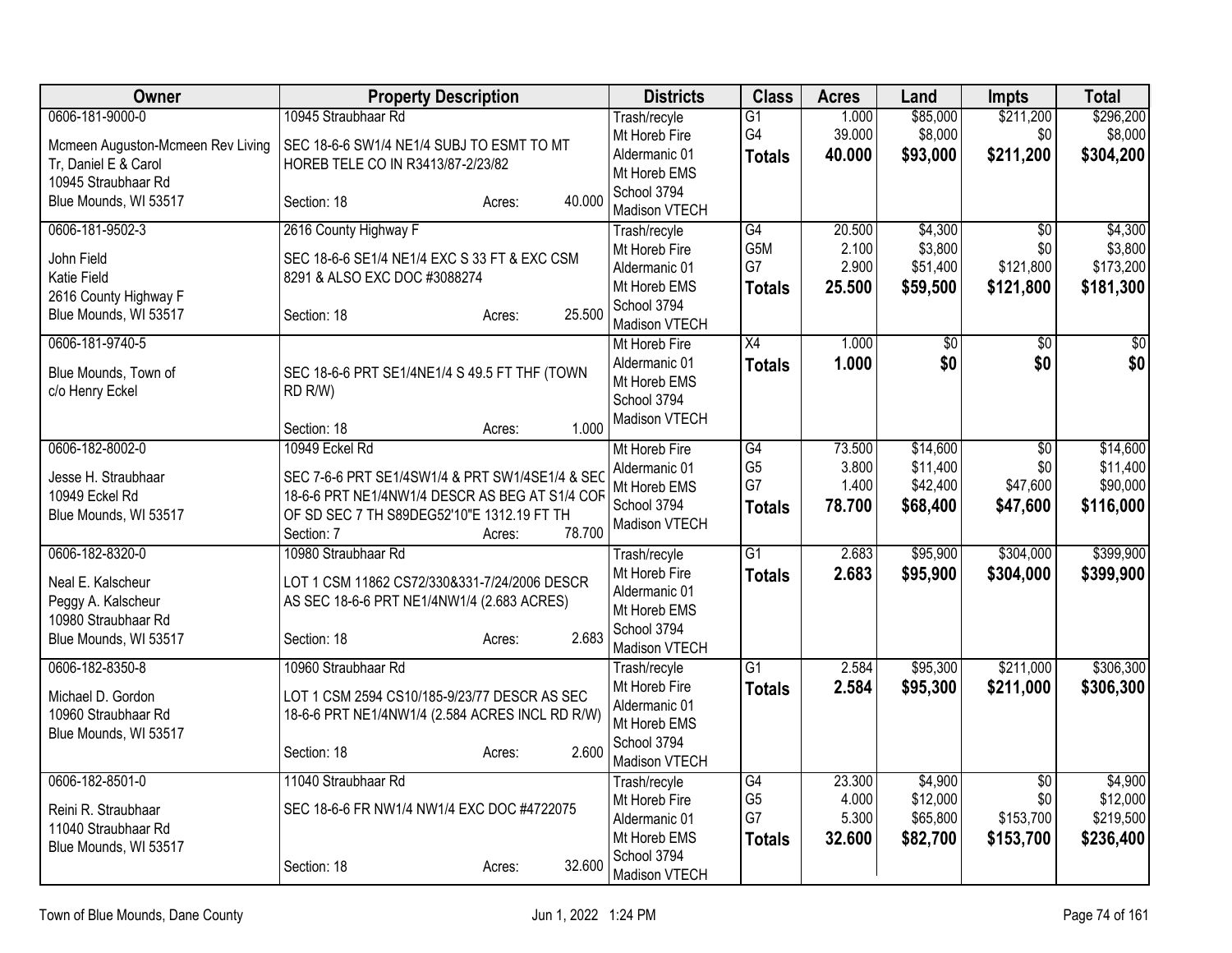| Owner                                                                                                  | <b>Property Description</b>                                                                                                                        |        |        | <b>Districts</b>                                                               | <b>Class</b>                     | <b>Acres</b>     | Land                 | Impts                  | <b>Total</b>          |
|--------------------------------------------------------------------------------------------------------|----------------------------------------------------------------------------------------------------------------------------------------------------|--------|--------|--------------------------------------------------------------------------------|----------------------------------|------------------|----------------------|------------------------|-----------------------|
| 0606-182-9001-0<br>Reini R. Straubhaar<br>11040 Straubhaar Rd<br>Blue Mounds, WI 53517                 | SEC 18-6-6 FR SW1/4 NW1/4 EXC DOC #4722075                                                                                                         |        |        | Mt Horeb Fire<br>Aldermanic 01<br>Mt Horeb EMS<br>School 3794<br>Madison VTECH | $\overline{G4}$<br><b>Totals</b> | 3.200<br>3.200   | \$800<br>\$800       | $\overline{50}$<br>\$0 | \$800<br>\$800        |
| 0606-182-9670-0                                                                                        | Section: 18<br>11040 Straubhaar Rd                                                                                                                 | Acres: | 3.200  | Mt Horeb Fire                                                                  | G4                               | 70.900           | \$21,400             | $\sqrt{50}$            | \$21,400              |
| Nature Conservancy<br>633 W Main St<br>Madison, WI 53703                                               | SEC 18-6-6 PRT NW1/4 DESC AS COM W1/4 COR SD<br>SEC 18 THS89DEG58'17"E 2451.30 FT TO CTR SD<br>SEC 18 TH N0DEG14'20"W 1322.76 FT TH<br>Section: 18 | Acres: | 70.900 | Aldermanic 01<br>Mt Horeb EMS<br>School 3794<br>Madison VTECH                  | <b>Totals</b>                    | 70.900           | \$21,400             | \$0                    | \$21,400              |
| 0606-183-8010-8                                                                                        | 2531 County Highway F                                                                                                                              |        |        | Trash/recyle                                                                   | G4                               | 30.000           | \$3,400              | \$0                    | \$3,400               |
| Erik A. Goplin                                                                                         | SEC 18-6-6 PRT NE1/4SW1/4 & PRT NW1/4SE1/4 COM                                                                                                     |        |        | Mt Horeb Fire<br>Aldermanic 01                                                 | G <sub>5</sub><br>G7             | 8.300<br>1.700   | \$24,900<br>\$44,200 | \$0<br>\$138,600       | \$24,900<br>\$182,800 |
| Nancy L. Goplin<br>2531 County Highway F<br>Blue Mounds, WI 53517                                      | SEC E1/4 COR TH S89DEG53'55"W ALG E-W 1/4 LN<br>1590.65 FT TO C/L CTH F & POB TH S44DEG08'W<br>Section: 18                                         | Acres: | 40.000 | Mt Horeb EMS<br>School 3794<br>Madison VTECH                                   | <b>Totals</b>                    | 40.000           | \$72,500             | \$138,600              | \$211,100             |
| 0606-183-8070-6                                                                                        |                                                                                                                                                    |        |        | Mt Horeb Fire                                                                  | X4                               | 16.500           | $\overline{50}$      | $\overline{50}$        | \$0                   |
| Nature Conservancy<br>633 W Main St<br>Madison, WI 53703                                               | SEC 18-6-6 NE1/4 SW1/4 EXC R13644/18 SUBJ TO<br>CONSERVATION ESMT IN DOC 3717427                                                                   |        |        | Aldermanic 01<br>Mt Horeb EMS<br>School 3794<br>Madison VTECH                  | <b>Totals</b>                    | 16.500           | \$0                  | \$0                    | \$0                   |
| 0606-183-8500-5                                                                                        | Section: 18                                                                                                                                        | Acres: | 16.500 | Mt Horeb Fire                                                                  | X4                               | 34.700           | $\overline{50}$      | \$0                    | $\overline{50}$       |
| Nature Conservancy<br>633 W Main St<br>Madison, WI 53703                                               | SEC 18-6-6 FR NW1/4 SW1/4 SUBJ TO<br>CONSERVATION ESMT IN DOC 3717427<br>Section: 18                                                               | Acres: | 34.700 | Aldermanic 01<br>Mt Horeb EMS<br>School 3794<br>Madison VTECH                  | <b>Totals</b>                    | 34.700           | \$0                  | \$0                    | \$0                   |
| 0606-183-9000-8                                                                                        |                                                                                                                                                    |        |        | Mt Horeb Fire                                                                  | X4                               | 34.500           | $\overline{50}$      | \$0                    | \$0                   |
| Nature Conservancy<br>633 W Main St<br>Madison, WI 53703                                               | SEC 18-6-6 FR SW1/4SW1/4 SUBJ TO<br>CONSERVATION ESMT IN DOC 3717427                                                                               |        |        | Aldermanic 01<br>Mt Horeb EMS<br>School 3794<br>Madison VTECH                  | <b>Totals</b>                    | 34.500           | \$0                  | \$0                    | \$0                   |
| 0606-183-9501-0                                                                                        | Section: 18                                                                                                                                        | Acres: | 34.500 |                                                                                |                                  |                  |                      |                        |                       |
| Voss Farms, LLC<br>Dsg-Evergreen Family Ltd Partnership<br>1261 County Highway Z<br>Mt Horeb, WI 53572 | SEC 18-6-6 PRT SE1/4SW1/4 LYG N & W OF CTH F<br>EXC D771/451<br>Section: 18                                                                        | Acres: | 20.100 | Mt Horeb Fire<br>Aldermanic 01<br>Mt Horeb EMS<br>School 3794<br>Madison VTECH | $\overline{G4}$<br><b>Totals</b> | 20.100<br>20.100 | \$5,100<br>\$5,100   | \$0<br>\$0             | \$5,100<br>\$5,100    |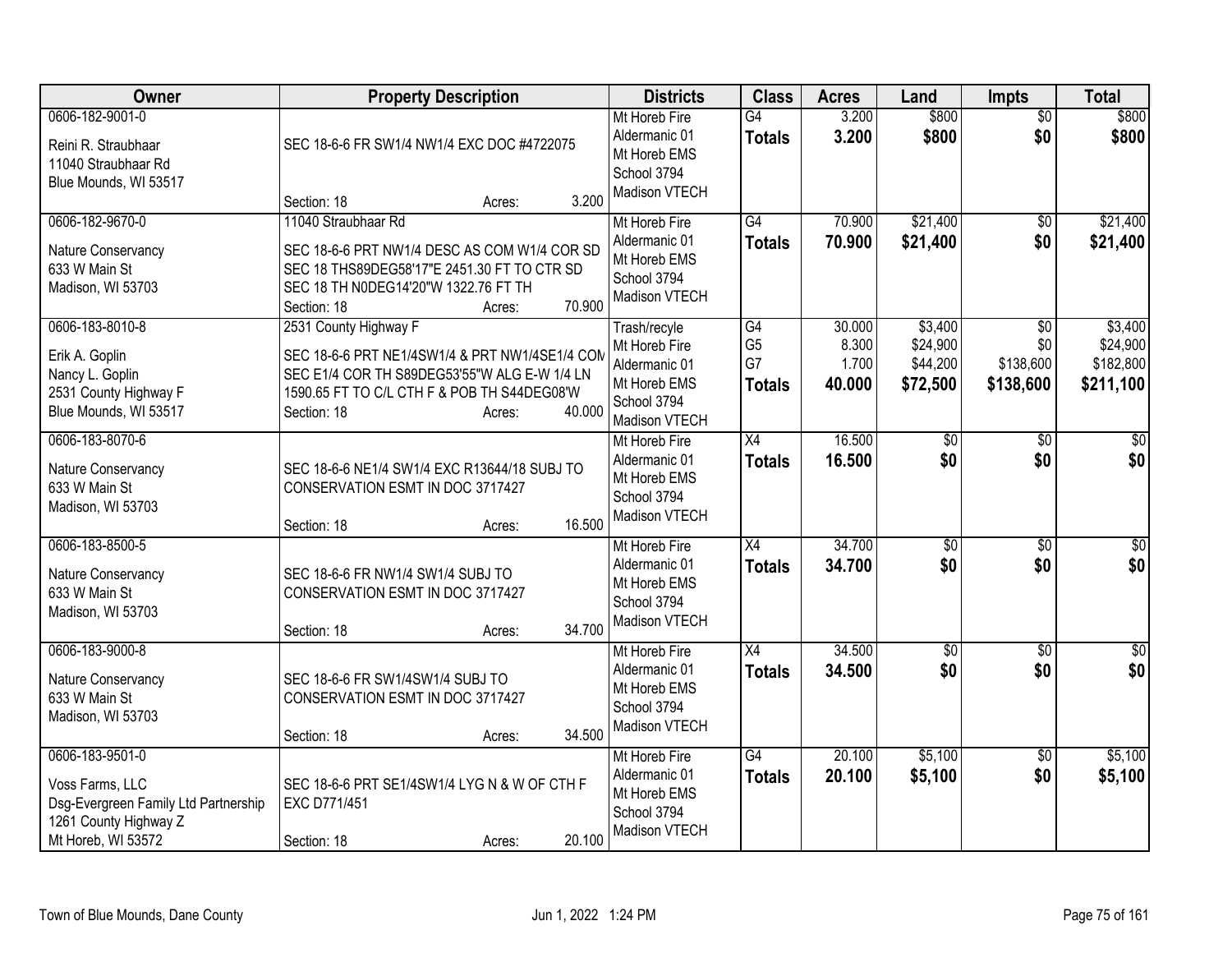| Owner                                                                                                       | <b>Property Description</b>                                                                                                                                                                                | <b>Districts</b>                                                                               | <b>Class</b>                     | <b>Acres</b>            | Land                              | <b>Impts</b>                  | <b>Total</b>                      |
|-------------------------------------------------------------------------------------------------------------|------------------------------------------------------------------------------------------------------------------------------------------------------------------------------------------------------------|------------------------------------------------------------------------------------------------|----------------------------------|-------------------------|-----------------------------------|-------------------------------|-----------------------------------|
| 0606-183-9800-0<br>Voss Farms, LLC<br>1261 County Highway Z<br>Mt Horeb, WI 53572                           | SEC 18-6-6 PRT SE1/4SW1/4 LYG S & E OF CTH F<br>EXC D771/451<br>18.250<br>Section: 18<br>Acres:                                                                                                            | Mt Horeb Fire<br>Aldermanic 01<br>Mt Horeb EMS<br>School 3794<br>Madison VTECH                 | G4<br><b>Totals</b>              | 18.250<br>18.250        | \$4,700<br>\$4,700                | \$0<br>\$0                    | \$4,700<br>\$4,700                |
| 0606-183-9960-7<br>Nature Conservancy<br>633 W Main St<br>Madison, WI 53703                                 | SEC 18-6-6 PRT SE1/4SW1/4 COM SEC S1/4 COR TH<br>N ALG N&S1/4 LN 1222.46 FT TO C/L CTH F & POB<br>TH S31DEGW ALG SD C/L 199.3 FT TH S35DEGW<br>1.392<br>Section: 18<br>Acres:                              | Mt Horeb Fire<br>Aldermanic 01<br>Mt Horeb EMS<br>School 3794<br>Madison VTECH                 | $\overline{X4}$<br><b>Totals</b> | 1.392<br>1.392          | \$0<br>\$0                        | \$0<br>\$0                    | \$0<br>\$0                        |
| 0606-184-8001-0<br>Paul E. Bell<br>Christina L. Bell<br>509 Bergum Rd<br>Mt Horeb, WI 53572                 | SEC 18-6-6 NE1/4SE1/4 EXC CSM 4685 & ALSO EXC<br><b>CSM 15332</b><br>0.000<br>Section: 18<br>Acres:                                                                                                        | Mt Horeb Fire<br>Mt Horeb EMS<br>School 3794<br>Madison VTECH                                  | $\overline{G4}$<br><b>Totals</b> | 31.650<br>31.650        | \$6,800<br>\$6,800                | \$0<br>\$0                    | \$6,800<br>\$6,800                |
| 0606-184-8075-0<br>Paul E. Bell<br>Christina L. Bell<br>509 Bergum Rd<br>Mt Horeb, WI 53572                 | 10867 Topper Rd<br>LOT 1 CSM 15332 CS109/294&295-1/27/2020 DESCR<br>AS SEC 18-6-6 PRT NE1/4SE1/4 (3.45 ACRES EXCL<br>$R/W$ )<br>3.450<br>Section: 18<br>Acres:                                             | Mt Horeb Fire<br>Mt Horeb EMS<br>School 3794<br>Madison VTECH                                  | $\overline{G4}$<br><b>Totals</b> | 3.450<br>3.450          | \$900<br>\$900                    | $\overline{50}$<br>\$0        | \$900<br>\$900                    |
| 0606-184-8210-5<br>Jason J. Baumgart<br>Terra M. Baumgart<br>2502 County Highway Z<br>Blue Mounds, WI 53517 | 2502 County Highway Z<br>LOT 1 CSM 4685 CS20/282-6/20/85 DESCR AS SEC<br>18-6-6 PRT E1/2 SE1/4 9.00 ACRES<br>9.000<br>Section: 18<br>Acres:                                                                | Trash/recyle<br>Mt Horeb Fire<br>Aldermanic 01<br>Mt Horeb EMS<br>School 3794<br>Madison VTECH | G1<br>G4<br><b>Totals</b>        | 5.000<br>4.000<br>9.000 | \$111,000<br>\$1,000<br>\$112,000 | \$242,900<br>\$0<br>\$242,900 | \$353,900<br>\$1,000<br>\$354,900 |
| 0606-184-8500-4<br>David G. Walker<br>Susan M. Walker<br>PO Box 24<br>Blue Mounds, WI 53517                 | 2565 County Highway Z<br>SEC 18-6-6 PRT NW1/4 SE1/4 BEG AT INTERS N LN<br>SD NW1/4 SE1/4 & C/L CTH Z TH W ALG SD N LN<br>149.5 TH S PARA SD C/L 170 FT TH E PARA SD N LN<br>0.770<br>Section: 18<br>Acres: | Trash/recyle<br>Mt Horeb Fire<br>Aldermanic 01<br>Mt Horeb EMS<br>School 3794<br>Madison VTECH | $\overline{G1}$<br><b>Totals</b> | 0.770<br>0.770          | \$74,500<br>\$74,500              | \$256,600<br>\$256,600        | \$331,100<br>\$331,100            |
| 0606-184-8770-8<br>Nature Conservancy<br>633 W Main St<br>Madison, WI 53703                                 | SEC 18-6-6 NW1/4SE1/4 EXC BEG AT INTERS N LN<br>SD NW1/4 SE1/4 & C/L CTH Z TH W ALG SD N LN<br>149.5 FT TH S PARA SD C/L 170 FT TH E PARA SD N<br>22.730<br>Section: 18<br>Acres:                          | Mt Horeb Fire<br>Aldermanic 01<br>Mt Horeb EMS<br>School 3794<br>Madison VTECH                 | X4<br><b>Totals</b>              | 22.730<br>22.730        | \$0<br>\$0                        | $\overline{30}$<br>\$0        | $\overline{50}$<br>\$0            |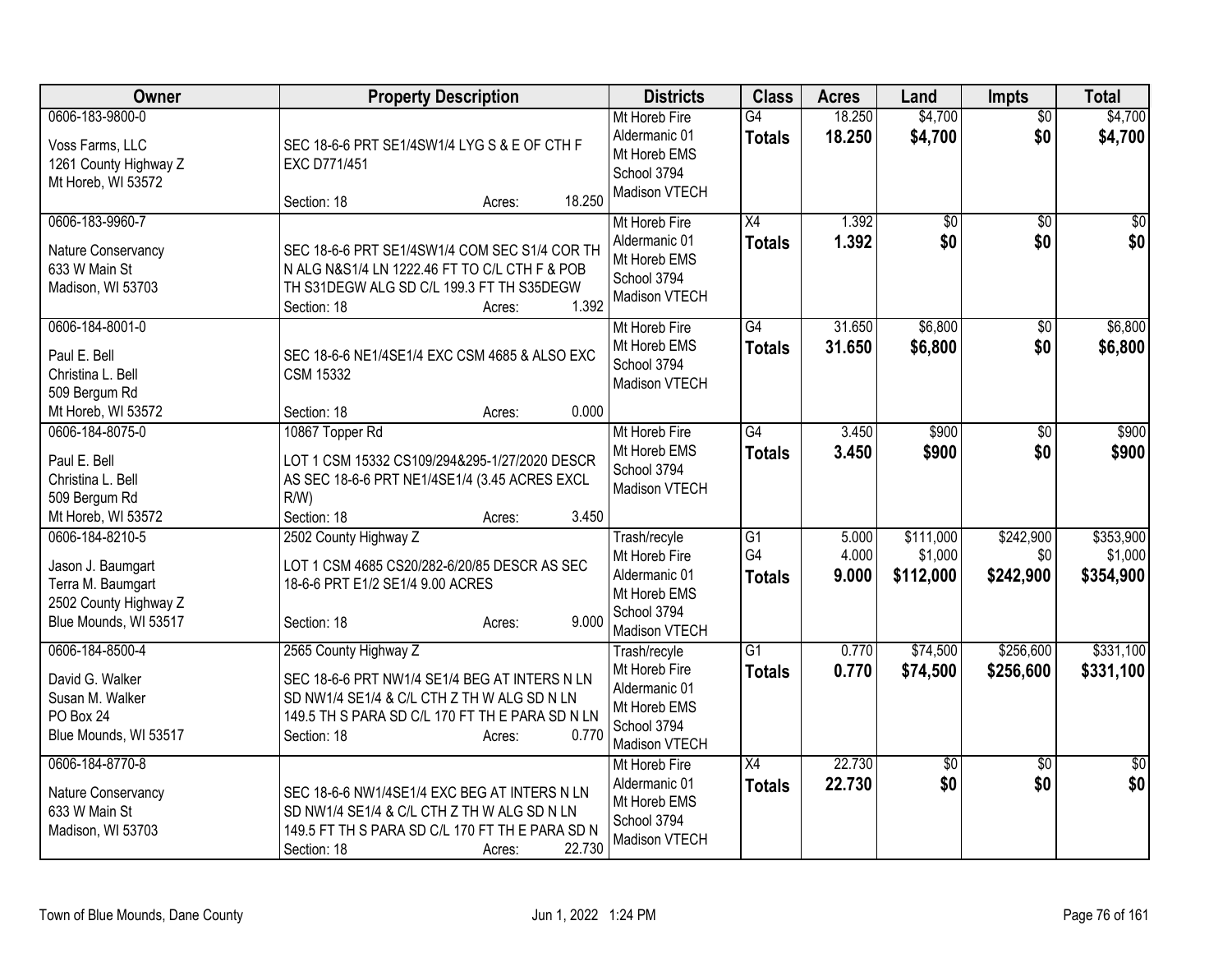| Owner                                                                                                 | <b>Property Description</b>                                                                                                                                                                    | <b>Districts</b>                                                                               | <b>Class</b>                                 | <b>Acres</b>                       | Land                                   | <b>Impts</b>                         | <b>Total</b>                           |
|-------------------------------------------------------------------------------------------------------|------------------------------------------------------------------------------------------------------------------------------------------------------------------------------------------------|------------------------------------------------------------------------------------------------|----------------------------------------------|------------------------------------|----------------------------------------|--------------------------------------|----------------------------------------|
| 0606-184-9000-7<br>Nature Conservancy<br>633 W Main St<br>Madison, WI 53703                           | SEC 18-6-6 SW1/4SE1/4 SUBJ TO CONSERVATION<br><b>ESMT IN DOC 3717427</b><br>40.100<br>Section: 18<br>Acres:                                                                                    | Mt Horeb Fire<br>Aldermanic 01<br>Mt Horeb EMS<br>School 3794<br>Madison VTECH                 | $\overline{X4}$<br><b>Totals</b>             | 40.100<br>40.100                   | $\overline{50}$<br>\$0                 | $\overline{50}$<br>\$0               | $\overline{50}$<br>\$0                 |
| 0606-184-9502-0<br>Paul E. Bell<br>Christina L. Bell<br>509 Bergum Rd<br>Mt Horeb, WI 53572           | SEC 18-6-6 SE1/4SE1/4 EXC CSM 2394 & EXC CSM<br>4685 & EXC CSM 7887 & EXC 2830877<br>23.700<br>Section: 18<br>Acres:                                                                           | Mt Horeb Fire<br>Aldermanic 01<br>Mt Horeb EMS<br>School 3794<br>Madison VTECH                 | G4<br>G <sub>5</sub><br>G5M<br><b>Totals</b> | 21.300<br>1.400<br>1.000<br>23.700 | \$4,200<br>\$800<br>\$1,800<br>\$6,800 | $\overline{50}$<br>\$0<br>\$0<br>\$0 | \$4,200<br>\$800<br>\$1,800<br>\$6,800 |
| 0606-184-9700-0<br>Andrea E. Seidl<br>Robert M. Seidl<br>10870 Kingland Rd<br>Blue Mounds, WI 53517   | SEC 18-6-6 PRT SE1/4SE1/4 DESCR AS COM SE COR<br>SEC 18 TH DUE WEST 234.57 FT ALG SEC LN TO<br>POB TH DUE WEST 563.75 FT TH N00DEG26'48"W<br>9.000<br>Section: 18<br>Acres:                    | Mt Horeb Fire<br>Aldermanic 01<br>Mt Horeb EMS<br>School 3794<br>Madison VTECH                 | $\overline{G4}$<br><b>Totals</b>             | 9.000<br>9.000                     | \$1,700<br>\$1,700                     | \$0<br>\$0                           | \$1,700<br>\$1,700                     |
| 0606-184-9730-4<br>Andrea E. Seidl<br>Robert M. Seidl<br>10870 Kingland Rd<br>Blue Mounds, WI 53517   | 10870 Kingsland Rd<br>LOT 1 CSM 7887 CS41/298&299-7/11/95 DESCR AS<br>SEC 18-6-6 PRT SE1/4SE1/4 (2.702 ACRES)<br>27.000<br>Section: 18<br>Acres:                                               | Trash/recyle<br>Mt Horeb Fire<br>Aldermanic 01<br>Mt Horeb EMS<br>School 3794<br>Madison VTECH | $\overline{G1}$<br><b>Totals</b>             | 2.702<br>2.702                     | \$96,100<br>\$96,100                   | \$433,700<br>\$433,700               | \$529,800<br>\$529,800                 |
| 0606-184-9850-9<br>Ray D. Fuhrman<br>10828 Kingsland Rd<br>Blue Mounds, WI 53517                      | 10828 Kingsland Rd<br>LOT 1 CSM 2394 CS9/281-5/18/77 DESCR AS SEC<br>18-6-6 PRT SE1/4SE1/4 .798 ACRE SUBJ TO ESMT TC<br>MT HOREB TELE CO IN R3413/89-2/23/82<br>0.798<br>Section: 18<br>Acres: | Trash/recyle<br>Mt Horeb Fire<br>Aldermanic 01<br>Mt Horeb EMS<br>School 3794<br>Madison VTECH | $\overline{G1}$<br><b>Totals</b>             | 0.798<br>0.798                     | \$75,800<br>\$75,800                   | \$130,300<br>\$130,300               | \$206,100<br>\$206,100                 |
| 0606-191-8000-0<br>Blue Mounds, Town of<br>c/o Henry Eckel                                            | SEC 19-6-6 N 49.5 FT OF NE1/4 NE1/4<br>0.800<br>Section: 19<br>Acres:                                                                                                                          | Mt Horeb Fire<br>Aldermanic 01<br>Mt Horeb EMS<br>School 3794<br>Madison VTECH                 | X4<br><b>Totals</b>                          | 0.800<br>0.800                     | $\overline{50}$<br>\$0                 | \$0<br>\$0                           | $\frac{1}{2}$<br>\$0                   |
| 0606-191-8141-0<br>Olivier L. Dupuy<br>Haidy S. Ear-Dupuy<br>340 S Lemon Ave 2366<br>Walnut, CA 91789 | SEC 19-6-6 NE1/4 NE1/4 EXC N 49.5 FT & EXC CSM<br>10626<br>33.217<br>Section: 19<br>Acres:                                                                                                     | Mt Horeb Fire<br>Aldermanic 01<br>Mt Horeb EMS<br>School 3794<br>Madison VTECH                 | G4<br>G <sub>5</sub> M<br><b>Totals</b>      | 29.000<br>4.217<br>33.217          | \$5,400<br>\$7,600<br>\$13,000         | $\overline{30}$<br>\$0<br>\$0        | \$5,400<br>\$7,600<br>\$13,000         |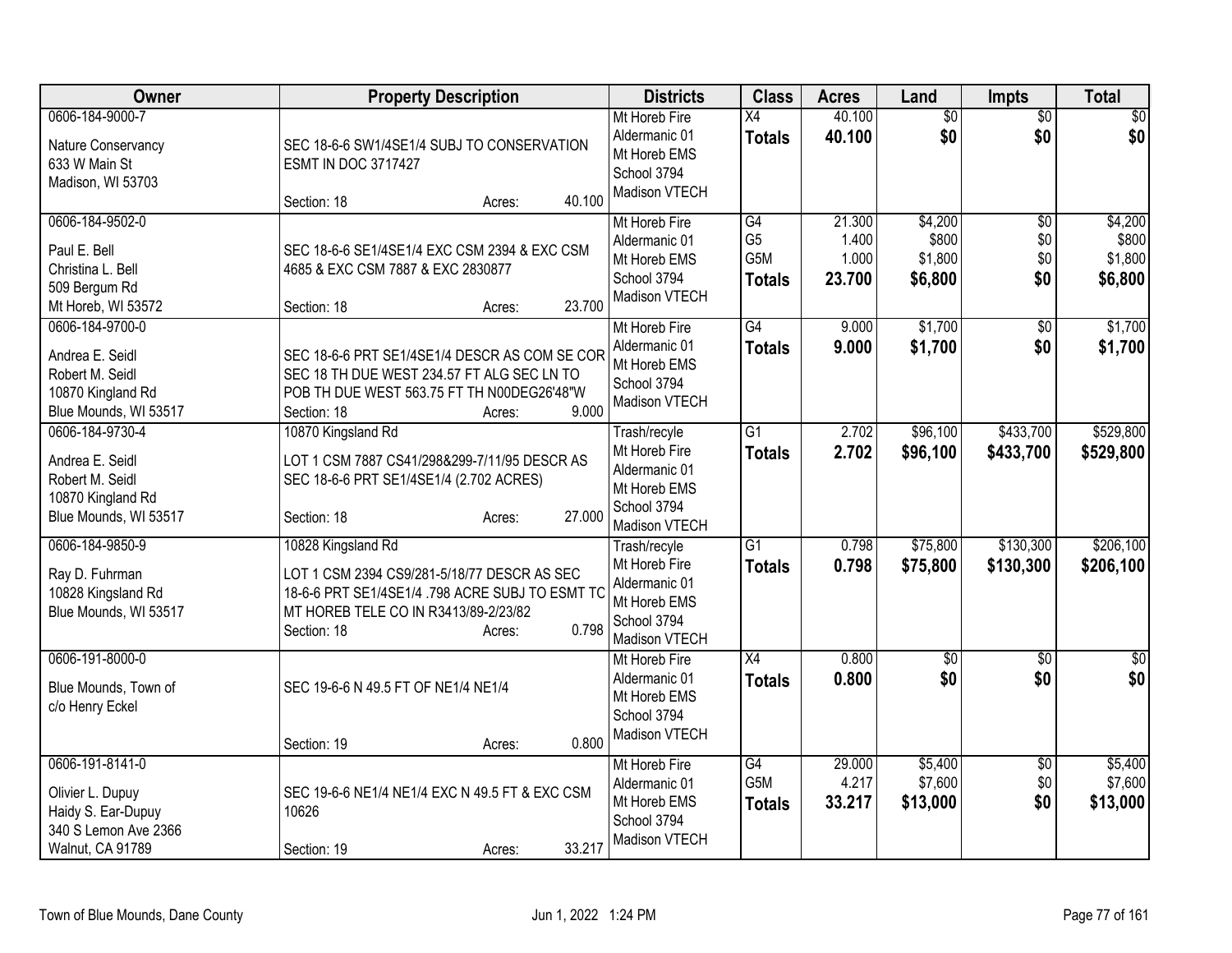| Owner                             | <b>Property Description</b>                                                     | <b>Districts</b>              | <b>Class</b>          | <b>Acres</b>   | Land                | <b>Impts</b>     | <b>Total</b>         |
|-----------------------------------|---------------------------------------------------------------------------------|-------------------------------|-----------------------|----------------|---------------------|------------------|----------------------|
| 0606-191-8460-0                   | 10825 Kingsland Rd                                                              | Trash/recyle<br>Mt Horeb Fire | $\overline{G1}$<br>G4 | 1.083<br>3.000 | \$85,500<br>\$900   | \$881,900<br>\$0 | \$967,400<br>\$900   |
| Joel Craven                       | LOT 1 CSM 10626 CS63/75&76-12/23/2002 DESCR AS                                  | Aldermanic 01                 | <b>Totals</b>         | 4.083          | \$86,400            | \$881,900        | \$968,300            |
| Kara Craven<br>10825 Kingsland Rd | SEC 19-6-6 PRT NE1/4NE1/4 & SEC 20-6-6 PRT<br>NW1/4NW1/4 (4.083 ACRES EXCL R/W) | Mt Horeb EMS                  |                       |                |                     |                  |                      |
| Blue Mounds, WI 53517             | 4.083<br>Section: 19<br>Acres:                                                  | School 3794                   |                       |                |                     |                  |                      |
|                                   |                                                                                 | Madison VTECH                 |                       |                |                     |                  |                      |
| 0606-191-8500-5                   |                                                                                 | Mt Horeb Fire                 | $\overline{G4}$       | 20.000         | \$4,000             | $\overline{50}$  | \$4,000              |
| Voss Farms, LLC                   | SEC 19-6-6 NW1/4NE1/4 EXC R745/532 SUBJ TO                                      | Aldermanic 01<br>Mt Horeb EMS | <b>Totals</b>         | 20.000         | \$4,000             | \$0              | \$4,000              |
| 1261 County Highway Z             | ESMT TO MT HOREB TELE CO IN R3558/22                                            | School 3794                   |                       |                |                     |                  |                      |
| Mt Horeb, WI 53572                |                                                                                 | Madison VTECH                 |                       |                |                     |                  |                      |
|                                   | 20.000<br>Section: 19<br>Acres:                                                 |                               |                       |                |                     |                  |                      |
| 0606-191-8880-6                   | 2415 County Highway Z                                                           | Trash/recyle<br>Mt Horeb Fire | $\overline{G1}$<br>G4 | 1.000<br>9.750 | \$85,000<br>\$1,800 | \$168,000<br>\$0 | \$253,000<br>\$1,800 |
| Daniel J. Rottinger               | SEC 19-6-6 PRT NW1/4 NE1/4 DESCR AS COM AT                                      | Aldermanic 01                 | G <sub>5</sub>        | 5.250          | \$15,800            | \$0              | \$15,800             |
| Adena R. Rottinger                | N1/4 COR OF SD SEC 19 TH S89DEG18'41"E 1317.83                                  | Mt Horeb EMS                  | G <sub>6</sub>        | 4.000          | \$14,400            | \$0              | \$14,400             |
| 2415 County Highway Z             | FT TH S0DEG28'21"W 425.00 FT TO POB TH                                          | School 3794                   | <b>Totals</b>         | 20.000         | \$117,000           | \$168,000        | \$285,000            |
| Blue Mounds, WI 53517             | 20.000<br>Section: 19<br>Acres:                                                 | Madison VTECH                 |                       |                |                     |                  |                      |
| 0606-191-9000-8                   | 2363 County Highway Z                                                           | Mt Horeb Fire                 | $\overline{G4}$       | 18.400         | \$3,400             | $\overline{30}$  | \$3,400              |
| Voss Farms, LLC                   | SEC 19-6-6 SW1/4NE1/4 SUBJ TO ESMT TO MT                                        | Aldermanic 01                 | G <sub>5</sub>        | 6.200          | \$3,700             | \$0              | \$3,700              |
| 1261 County Highway Z             | HOREB TELE CO IN R3558/22                                                       | Mt Horeb EMS                  | G <sub>5</sub> M      | 14.400         | \$25,900            | \$0              | \$25,900             |
| Mt Horeb, WI 53572                |                                                                                 | School 3794                   | G7                    | 1.000          | \$6,000             | \$39,100         | \$45,100             |
|                                   | 40.000<br>Section: 19<br>Acres:                                                 | Madison VTECH                 | <b>Totals</b>         | 40.000         | \$39,000            | \$39,100         | \$78,100             |
| 0606-191-9500-3                   | 2366 County Highway Z                                                           | Trash/recyle                  | G4                    | 35.330         | \$6,800             | $\overline{50}$  | \$6,800              |
| Olivier L. Dupuy                  | SEC 19-6-6 SE1/4 NE1/4 EXC S 16.5 FT                                            | Mt Horeb Fire                 | G <sub>5</sub> M      | 3.190          | \$5,700             | \$0              | \$5,700              |
| Haidy S. Ear-Dupuy                |                                                                                 | Aldermanic 01                 | G7                    | 0.980          | \$39,500            | \$117,500        | \$157,000            |
| 340 S Lemon Ave 2366              |                                                                                 | Mt Horeb EMS<br>School 3794   | <b>Totals</b>         | 39.500         | \$52,000            | \$117,500        | \$169,500            |
| Walnut, CA 91789                  | 39.500<br>Section: 19<br>Acres:                                                 | Madison VTECH                 |                       |                |                     |                  |                      |
| 0606-191-9751-0                   | County Rd Z                                                                     | Mt Horeb Fire                 | $\overline{G5}$       | 0.290          | \$200               | $\overline{50}$  | \$200                |
| Bo-Joy Acres, LLC                 | SEC 19-6-6 S 16.5 FT OF SE1/4 NE1/4 EXC CSM                                     | Aldermanic 01                 | <b>Totals</b>         | 0.290          | \$200               | \$0              | \$200                |
| 813 Maple Dr                      | 14239                                                                           | Mt Horeb EMS                  |                       |                |                     |                  |                      |
| Mount Horeb, WI 53572             |                                                                                 | School 3794                   |                       |                |                     |                  |                      |
|                                   | 0.290<br>Section: 19<br>Acres:                                                  | Madison VTECH                 |                       |                |                     |                  |                      |
| 0606-192-8000-9                   |                                                                                 | Mt Horeb Fire                 | G4                    | 39.800         | \$7,600             | $\overline{50}$  | \$7,600              |
| Voss Farms, LLC                   | SEC 19-6-6 NE1/4 NW1/4                                                          | Aldermanic 01                 | <b>Totals</b>         | 39.800         | \$7,600             | \$0              | \$7,600              |
| 1261 County Highway Z             |                                                                                 | Mt Horeb EMS                  |                       |                |                     |                  |                      |
| Mt Horeb, WI 53572                |                                                                                 | School 3794<br>Madison VTECH  |                       |                |                     |                  |                      |
|                                   | 39.800<br>Section: 19<br>Acres:                                                 |                               |                       |                |                     |                  |                      |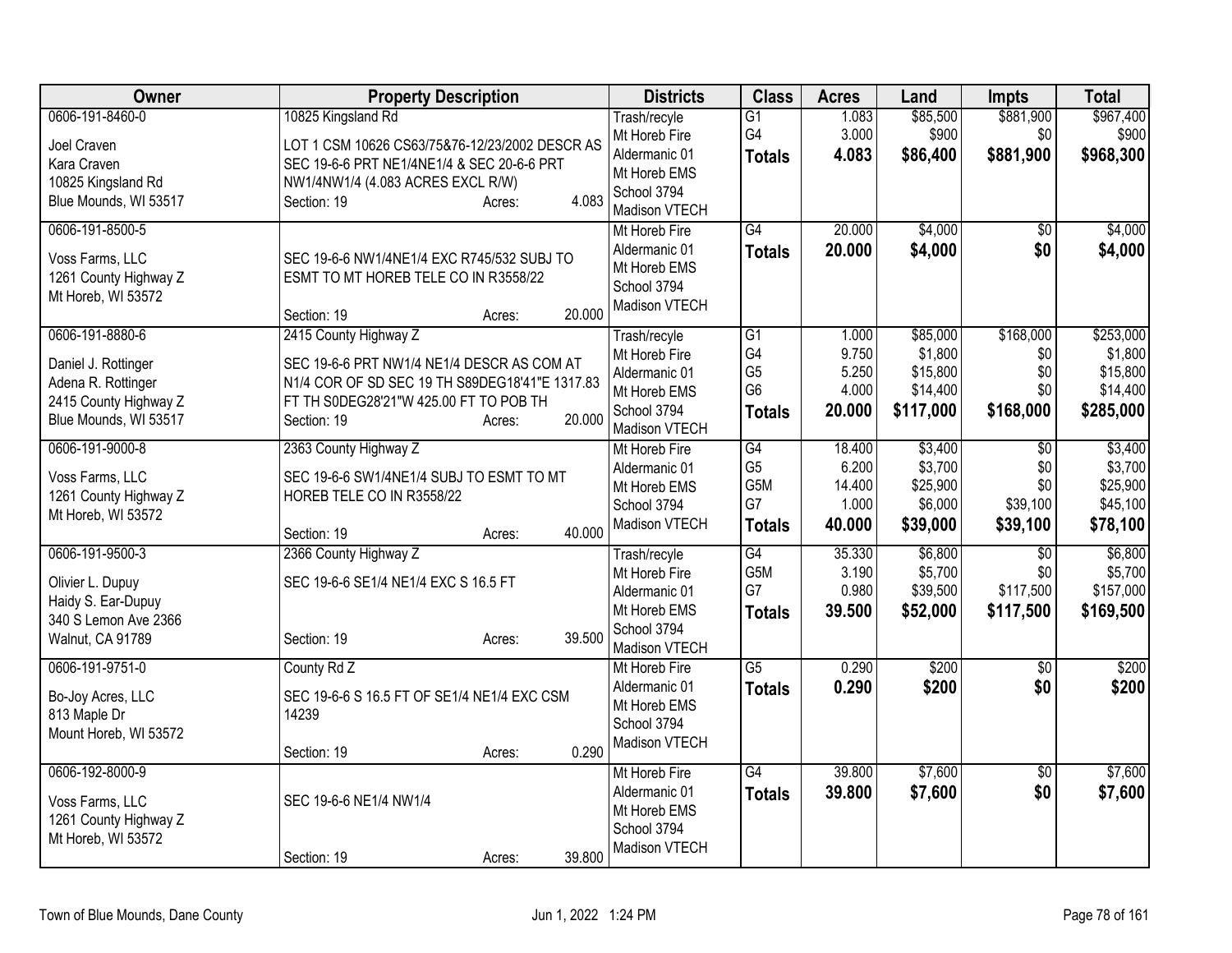| Owner                                                                                                              | <b>Property Description</b>                                                                                          | <b>Districts</b>                                                                                       | <b>Class</b>                           | <b>Acres</b>               | Land                            | <b>Impts</b>                  | <b>Total</b>                      |
|--------------------------------------------------------------------------------------------------------------------|----------------------------------------------------------------------------------------------------------------------|--------------------------------------------------------------------------------------------------------|----------------------------------------|----------------------------|---------------------------------|-------------------------------|-----------------------------------|
| 0606-192-8501-3<br>Nature Conservancy<br>633 W Main St<br>Madison, WI 53703                                        | SEC 19-6-6 PRT FR NW1/4NW1/4 N 500 FT LYG NWLY<br>OF HWY SUBJ TO ACCESS ESMT IN DOC 3425063<br>Section: 19<br>Acres: | Mt Horeb Fire<br>Aldermanic 01<br>Mt Horeb EMS<br>School 3794<br>Madison VTECH<br>12.500               | $\overline{X4}$<br><b>Totals</b>       | 12.500<br>12.500           | $\overline{50}$<br>\$0          | $\overline{50}$<br>\$0        | \$0<br>\$0                        |
| 0606-192-8680-7<br>Nature Conservancy<br>633 W Main St<br>Madison, WI 53703                                        | SEC 19-6-6 PRT FR NW1/4NW1/4 LYG NWLY OF HWY<br>EXC R14372/19<br>Section: 19<br>Acres:                               | Mt Horeb Fire<br>Aldermanic 01<br>Mt Horeb EMS<br>School 3794<br>Madison VTECH<br>7.500                | X4<br><b>Totals</b>                    | 7.500<br>7.500             | $\overline{50}$<br>\$0          | $\overline{50}$<br>\$0        | \$0<br>\$0                        |
| 0606-192-8770-8<br>Voss Farms, LLC<br>1261 County Highway Z<br>Mt Horeb, WI 53572                                  | SEC 19-6-6 PRT FR NW1/4 NW1/4 SELY OF HWY C/L<br>Section: 19<br>Acres:                                               | Mt Horeb Fire<br>Aldermanic 01<br>Mt Horeb EMS<br>School 3794<br>Madison VTECH<br>15.200               | $\overline{G4}$<br><b>Totals</b>       | 15.200<br>15.200           | \$2,800<br>\$2,800              | \$0<br>\$0                    | \$2,800<br>\$2,800                |
| 0606-192-9000-7<br>Rule Living Tr, Charles Y<br>Harris Le, Joyce A<br>2324 County Highway F<br>Barneveld, WI 53507 | 2324 County Highway F<br>SEC 19-6-6 FR SW1/4 NW1/4<br>Section: 19<br>Acres:                                          | Trash/recyle<br>Mt Horeb Fire<br>Aldermanic 01<br>Mt Horeb EMS<br>School 0287<br>35.400<br>SW WI VTECH | $\overline{G1}$<br>G4<br><b>Totals</b> | 1.000<br>34.400<br>35,400  | \$85,000<br>\$6,400<br>\$91,400 | \$306,700<br>\$0<br>\$306,700 | \$391,700<br>\$6,400<br>\$398,100 |
| 0606-192-9500-2<br>Voss Farms, LLC<br>1261 County Highway Z<br>Mt Horeb, WI 53572                                  | SEC 19-6-6 PRT SE1/4 NW1/4 E 35 ACRES THF<br>Section: 19<br>Acres:                                                   | Mt Horeb Fire<br>Aldermanic 01<br>Mt Horeb EMS<br>School 3794<br>Madison VTECH<br>35.000               | G4<br>G5M<br><b>Totals</b>             | 12.000<br>23.000<br>35.000 | \$2,200<br>\$41,400<br>\$43,600 | \$0<br>\$0<br>\$0             | \$2,200<br>\$41,400<br>\$43,600   |
| 0606-192-9600-1<br>Rule Living Tr, Charles Y<br>Harris Le, Joyce A<br>2324 County Highway F<br>Barneveld, WI 53507 | SEC 19-6-6 W 4.7 A OF SE1/4 NW1/4<br>Section: 19<br>Acres:                                                           | Mt Horeb Fire<br>Aldermanic 01<br>Mt Horeb EMS<br>School 0287<br>SW WI VTECH<br>4.700                  | $\overline{G4}$<br><b>Totals</b>       | 4.700<br>4.700             | \$800<br>\$800                  | $\sqrt{6}$<br>\$0             | \$800<br>\$800                    |
| 0606-193-8000-8<br>Paul Markhardt Properties, LLC<br>8980 Prairie Grove Rd<br>Barneveld, WI 53507                  | SEC 19-6-6 NE1/4SW1/4<br>Section: 19<br>Acres:                                                                       | Mt Horeb Fire<br>Aldermanic 01<br>Mt Horeb EMS<br>School 3794<br>Madison VTECH<br>39.600               | G4<br><b>Totals</b>                    | 39.600<br>39.600           | \$7,300<br>\$7,300              | \$0<br>\$0                    | \$7,300<br>\$7,300                |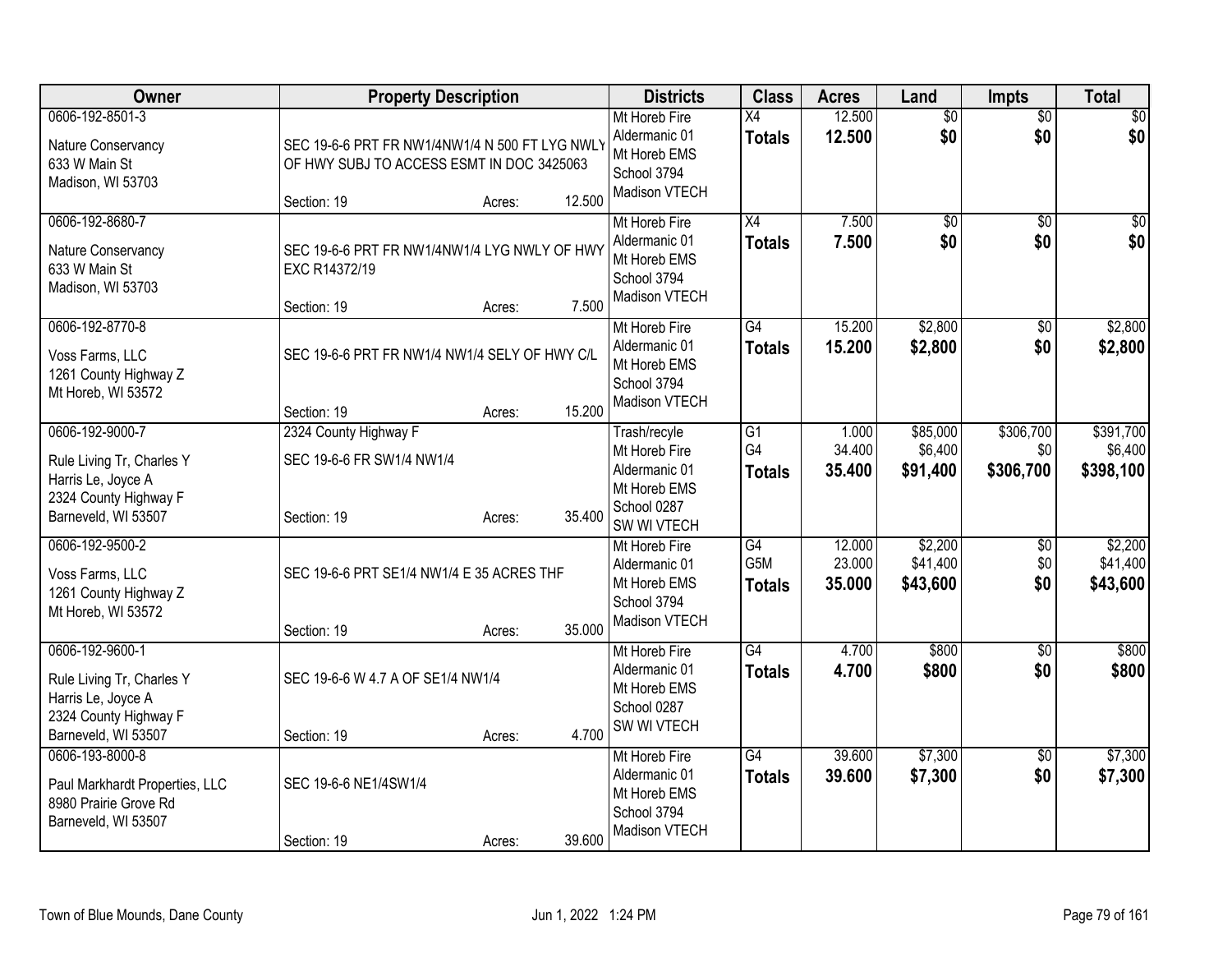| Owner                                                                                             | <b>Property Description</b>                                                                                                                                                  | <b>Districts</b>                                                               | <b>Class</b>                           | <b>Acres</b>             | Land                           | <b>Impts</b>           | <b>Total</b>                   |
|---------------------------------------------------------------------------------------------------|------------------------------------------------------------------------------------------------------------------------------------------------------------------------------|--------------------------------------------------------------------------------|----------------------------------------|--------------------------|--------------------------------|------------------------|--------------------------------|
| 0606-193-8500-3<br>Paul Markhardt Properties, LLC<br>8980 Prairie Grove Rd<br>Barneveld, WI 53507 | SEC 19-6-6 FR NW1/4SW1/4                                                                                                                                                     | Mt Horeb Fire<br>Aldermanic 01<br>Mt Horeb EMS<br>School 3794<br>Madison VTECH | $\overline{G4}$<br><b>Totals</b>       | 35.600<br>35.600         | \$6,600<br>\$6,600             | $\overline{50}$<br>\$0 | \$6,600<br>\$6,600             |
| 0606-193-9010-4                                                                                   | 35.600<br>Section: 19<br>Acres:<br>2240 County Highway F                                                                                                                     | Trash/recyle                                                                   | G1                                     | 1.160                    | \$98,600                       | \$118,000              | \$216,600                      |
| Mieden House, LLC<br>2240 County Highway F<br>Barneveld, WI 53507                                 | LOT 1 CSM 7065 CS35/276&281-4/6/93 DESCR AS<br>SEC 19-6-6 PRT S1/2 SW1/4 (486,413 SQ FT)<br>11.160<br>Section: 19<br>Acres:                                                  | Mt Horeb Fire<br>Aldermanic 01<br>Mt Horeb EMS<br>School 0287<br>SW WI VTECH   | W <sub>6</sub><br><b>Totals</b>        | 10.000<br>11.160         | ( \$36,000)<br>\$98,600        | \$0<br>\$118,000       | \$0 <sub>1</sub><br>\$216,600  |
| 0606-193-9151-0                                                                                   | 2226 County Highway F                                                                                                                                                        | Trash/recyle                                                                   | G1                                     | 7.799                    | \$129,200                      | \$221,000              | \$350,200                      |
| Margaret Huebner<br>2226 County Highway F<br>Barneveld, WI 53507                                  | LOT 1 CSM 11007 CS66/71&72-3/18/2004 DESCR AS<br>SEC 19-6-6 PRT S1/2 SW1/4 (7.799 ACRES SUBJ TO<br>R/W) SUBJ TO DRIVEWAY ESMT AGRMT IN DOC<br>7.799<br>Section: 19<br>Acres: | Mt Horeb Fire<br>Aldermanic 01<br>Mt Horeb EMS<br>School 0287<br>SW WI VTECH   | <b>Totals</b>                          | 7.799                    | \$129,200                      | \$221,000              | \$350,200                      |
| 0606-193-9175-0                                                                                   | County Hwy F                                                                                                                                                                 | Mt Horeb Fire                                                                  | G4                                     | 29.715                   | \$5,500                        | $\sqrt[6]{30}$         | \$5,500                        |
| Steve Addison<br>PO Box 46073<br>Madison, WI 53744                                                | LOT 2 CSM 11007 CS66/71&72-3/18/2004 DESCR AS<br>SEC 19-6-6 PRT S1/2 SW1/4 (29.715 ACRES) TOG<br>W/DRIVEWAY ESMT AGRMT IN DOC #4125572<br>29.715<br>Section: 19<br>Acres:    | Aldermanic 01<br>Mt Horeb EMS<br>School 0287<br>SW WI VTECH                    | <b>Totals</b>                          | 29.715                   | \$5,500                        | \$0                    | \$5,500                        |
| 0606-193-9210-2<br>Paul J. Markhardt<br>8980 Prairie Grove<br>Barneveld, WI 53707                 | SEC 19-6-6 FR SW1/4 SW1/4 EXC CSM 7065 EXC<br>R22143/12<br>12.640<br>Section: 19<br>Acres:                                                                                   | Mt Horeb Fire<br>Aldermanic 01<br>Mt Horeb EMS<br>School 0287<br>SW WI VTECH   | G4<br><b>Totals</b>                    | 12.640<br>12.640         | \$2,300<br>\$2,300             | $\overline{50}$<br>\$0 | \$2,300<br>\$2,300             |
| 0606-193-9710-7<br>Paul J. Markhardt<br>8980 Prairie Grove<br>Barneveld, WI 53707                 | SEC 19-6-6 SE1/4 SW1/4 EXC CSM 7065 EXC<br>R22143/12<br>13.900<br>Section: 19<br>Acres:                                                                                      | Mt Horeb Fire<br>Aldermanic 01<br>Mt Horeb EMS<br>School 0287<br>SW WI VTECH   | G4<br>G <sub>5</sub><br><b>Totals</b>  | 8.980<br>4.920<br>13.900 | \$1,700<br>\$3,000<br>\$4,700  | \$0<br>\$0<br>\$0      | \$1,700<br>\$3,000<br>\$4,700  |
| 0606-194-8001-0                                                                                   | County Rd Z                                                                                                                                                                  | Mt Horeb Fire                                                                  | G4                                     | 22.860                   | \$4,200                        | $\overline{50}$        | \$4,200                        |
| Bo-Joy Acres, LLC<br>813 Maple Dr<br>Mount Horeb, WI 53572                                        | SEC 19-6-6 NE1/4SE1/4 EXC CSM 14239<br>27.770<br>Section: 19<br>Acres:                                                                                                       | Aldermanic 01<br>Mt Horeb EMS<br>School 3794<br>Madison VTECH                  | G <sub>5</sub><br>G5M<br><b>Totals</b> | 1.900<br>3.010<br>27.770 | \$5,700<br>\$5,400<br>\$15,300 | \$0<br>\$0<br>\$0      | \$5,700<br>\$5,400<br>\$15,300 |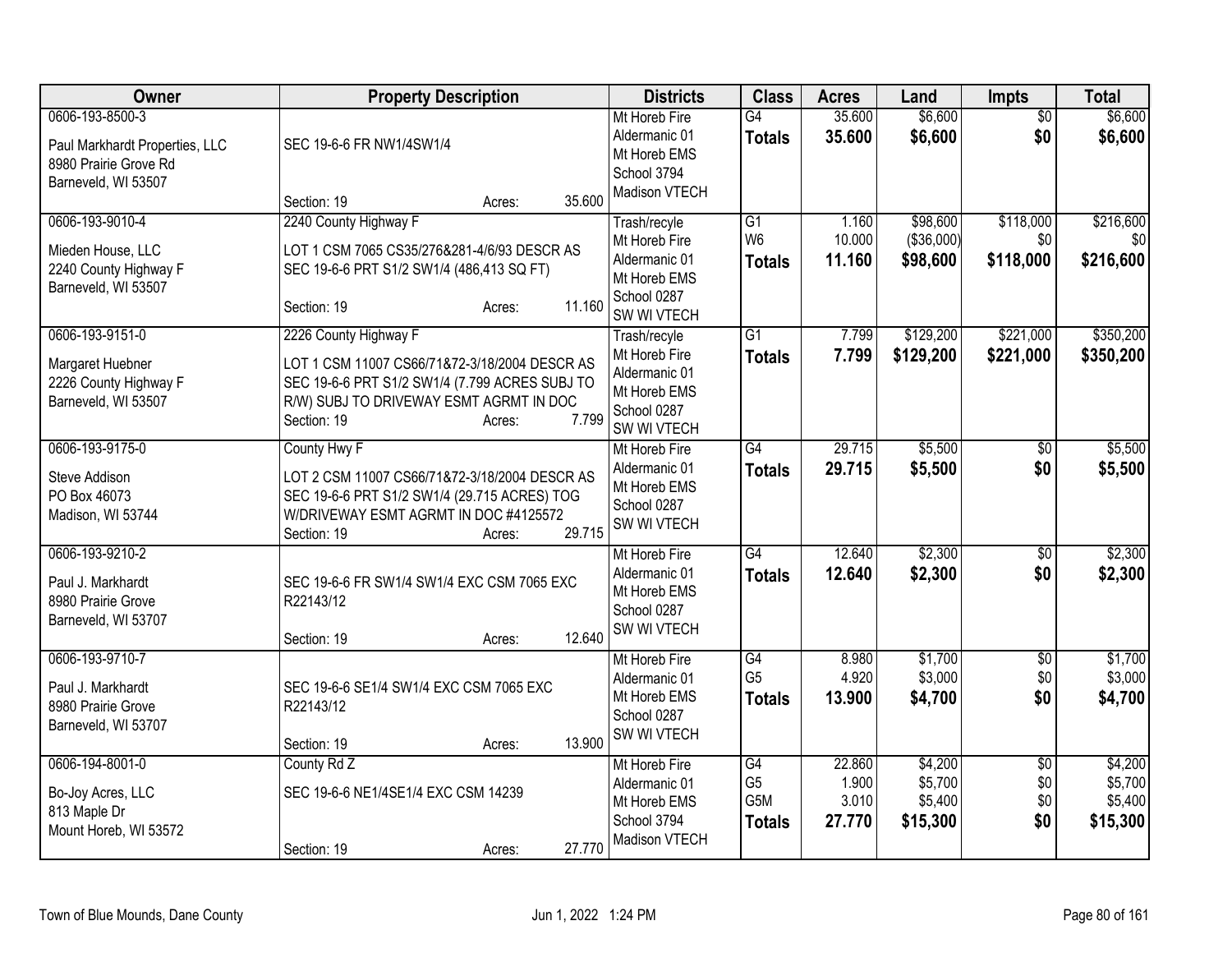| Owner                          | <b>Property Description</b>                     | <b>Districts</b>             | <b>Class</b>    | <b>Acres</b> | Land      | Impts           | <b>Total</b> |
|--------------------------------|-------------------------------------------------|------------------------------|-----------------|--------------|-----------|-----------------|--------------|
| 0606-194-8100-0                | 2292 County Highway Z                           | Trash/recyle                 | $\overline{G5}$ | 7.440        | \$19,900  | $\overline{50}$ | \$19,900     |
| Alex R. Fruit                  | LOT 1 CSM 14239 CS96/296&299-5/11/2016 DESCR    | Mt Horeb Fire                | G <sub>6</sub>  | 3.400        | \$12,200  | \$0             | \$12,200     |
| Madeline R. Magee              | AS SEC 19-6-6 PRT NE1/4SE1/4 & PRT SE1/4NE1/4   | Aldermanic 01                | G7              | 1.600        | \$43,600  | \$288,300       | \$331,900    |
| 2292 County Highway Z          | (12.440 ACRES EXCL R/W)                         | Mt Horeb EMS                 | <b>Totals</b>   | 12.440       | \$75,700  | \$288,300       | \$364,000    |
| Blue Mounds, WI 53517          | 12.440<br>Section: 19                           | School 3794                  |                 |              |           |                 |              |
|                                | Acres:                                          | Madison VTECH                |                 |              |           |                 |              |
| 0606-194-8515-0                | 2263 County Highway Z                           | Trash/recyle                 | $\overline{G4}$ | 1.400        | \$400     | $\overline{30}$ | \$400        |
| Paul Markhardt Properties, LLC | LOT 1 CSM 14500 CS100/35&39-4/27/2017 DESCR AS  | Mt Horeb Fire                | G <sub>5</sub>  | 3.110        | \$2,300   | \$0             | \$2,300      |
| 8980 Prairie Grove Rd          | SEC 19-6-6 PRT NW1/4SE1/4 (8.98 ACRES EXCL R/W) | Aldermanic 01                | G5M             | 3.070        | \$5,500   | \$0             | \$5,500      |
| Barneveld, WI 53507            |                                                 | Mt Horeb EMS                 | G7              | 1.400        | \$8,400   | \$20,900        | \$29,300     |
|                                | 8.980<br>Section: 19<br>Acres:                  | School 3794                  | <b>Totals</b>   | 8.980        | \$16,600  | \$20,900        | \$37,500     |
|                                |                                                 | Madison VTECH                |                 |              |           |                 |              |
| 0606-194-8545-0                | 2263 County Highway Z                           | Trash/recyle                 | $\overline{G4}$ | 1.370        | \$300     | \$0             | \$300        |
| Paul Markhardt Properties, LLC | LOT 2 CSM 14500 CS100/35&39-4/27/2017 DESCR AS  | Mt Horeb Fire                | G5M             | 0.450        | \$800     | \$0             | \$800        |
| 8980 Prairie Grove Rd          | SEC 19-6-6 PRT NW1/4SE1/4 (2.71 ACRES EXCL R/W) | Aldermanic 01                | G7              | 0.890        | \$35,600  | \$136,300       | \$171,900    |
| Barneveld, WI 53507            |                                                 | Mt Horeb EMS                 | <b>Totals</b>   | 2.710        | \$36,700  | \$136,300       | \$173,000    |
|                                | 2.710<br>Section: 19<br>Acres:                  | School 3794<br>Madison VTECH |                 |              |           |                 |              |
| 0606-194-8620-0                | County Highway Z                                | Trash/recyle                 | $\overline{G4}$ | 20.960       | \$5,300   | $\overline{50}$ | \$5,300      |
| Paul Markhardt Properties, LLC | SEC 19-6-6 NW1/4SE1/4 EXC BEG 330 FT N OF SE    | Mt Horeb Fire                | G <sub>5</sub>  | 1.780        | \$5,300   | \$0             | \$5,300      |
| 8980 Prairie Grove Rd          | COR TH N 198 FT TH W 115.5 FT TH S 198 FT TH E  | Aldermanic 01                | G5M             | 1.410        | \$2,500   | \$0             | \$2,500      |
| Barneveld, WI 53507            | 115.5 FT TO POB & ALSO EXC DOC #3797561 & ALSC  | Mt Horeb EMS                 | <b>Totals</b>   | 24.150       | \$13,100  | \$0             | \$13,100     |
|                                | Section: 19<br>24.150                           | School 3794                  |                 |              |           |                 |              |
|                                | Acres:                                          | Madison VTECH                |                 |              |           |                 |              |
| 0606-194-8890-0                |                                                 | Mt Horeb Fire                | G6              | 1.500        | \$5,400   | $\overline{50}$ | \$5,400      |
| Corey M. Hart                  | SEC 19-6-6 PRT N1/2 SE1/4 DESCR AS COM AT SE    | Aldermanic 01                | <b>Totals</b>   | 1.500        | \$5,400   | \$0             | \$5,400      |
| Ambra L. Baldwin Hart          | COR OF SD SEC 19 TH N0DEG07'18"E ALG E LN THF   | Mt Horeb EMS                 |                 |              |           |                 |              |
| 2255 County Highway Z          | 1678.36 FT TH N89DEG52'42"W 1306.47 FT TH       | School 3794                  |                 |              |           |                 |              |
| Blue Mounds, WI 53517          | 1.500<br>Section: 19<br>Acres:                  | Madison VTECH                |                 |              |           |                 |              |
| 0606-194-8910-6                | 2255 County Highway Z                           | Trash/recyle                 | $\overline{G1}$ | 0.520        | \$63,200  | \$212,500       | \$275,700    |
|                                |                                                 | Mt Horeb Fire                | <b>Totals</b>   | 0.520        | \$63,200  | \$212,500       | \$275,700    |
| Corey M. Hart                  | SEC 19-6-6 PRT NW1/4SE1/4 DESCR AS COM AT PT    | Aldermanic 01                |                 |              |           |                 |              |
| Ambra L. Baldwin Hart          | 330 FT N OF SE COR OF NW1/4SE1/4 OF SD SEC TH   | Mt Horeb EMS                 |                 |              |           |                 |              |
| 2255 County Highway Z          | N 181.5 FT TH W 115.5 FT TH S18DEG22'E 185.5 FT | School 3794                  |                 |              |           |                 |              |
| Blue Mounds, WI 53517          | Section: 19<br>0.520<br>Acres:                  | Madison VTECH                |                 |              |           |                 |              |
| 0606-194-9001-4                | 2203 County Highway Z                           | Trash/recyle                 | $\overline{G1}$ | 5.395        | \$113,600 | \$112,000       | \$225,600    |
|                                |                                                 | Mt Horeb Fire                | <b>Totals</b>   | 5.395        | \$113,600 | \$112,000       | \$225,600    |
| King W. Mahoney                | LOT 1 CSM 7711 CS40/203&204-1/18/95 DESCR AS    | Aldermanic 01                |                 |              |           |                 |              |
| Sharon K. Mahoney              | SEC 19-6-6 PRT SW1/4SE1/4 & SE1/4SE1/4 (5.395   | Mt Horeb EMS                 |                 |              |           |                 |              |
| 2203 County Highway Z          | ACRES INCL R/W)                                 | School 3794                  |                 |              |           |                 |              |
| Blue Mounds, WI 53517          | Section: 19<br>5.390<br>Acres:                  | Madison VTECH                |                 |              |           |                 |              |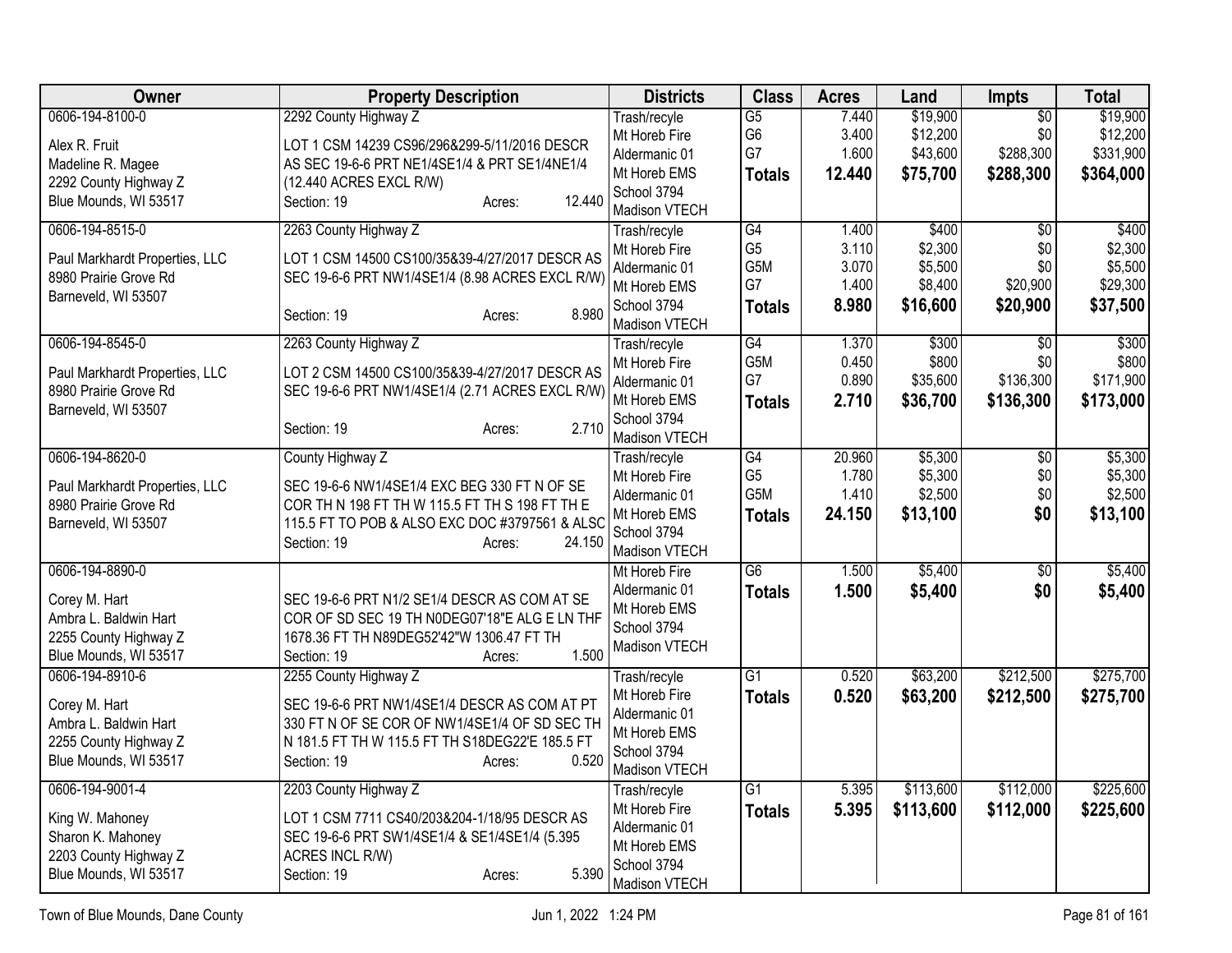| <b>Owner</b>                         | <b>Property Description</b>                     |        | <b>Districts</b>              | <b>Class</b>                     | <b>Acres</b>     | Land      | Impts           | <b>Total</b>         |
|--------------------------------------|-------------------------------------------------|--------|-------------------------------|----------------------------------|------------------|-----------|-----------------|----------------------|
| 0606-194-9050-5                      | 2195 County Highway Z                           |        | Trash/recyle                  | $\overline{G1}$                  | 2.000            | \$91,500  | \$505,600       | \$597,100            |
| Stephen W. Addison                   | SEC 19-6-6 SW1/4 SE1/4 EXC CSM 7711             |        | Mt Horeb Fire                 | G <sub>5</sub><br>G <sub>6</sub> | 23.000<br>12.600 | \$69,000  | \$0<br>\$0      | \$69,000<br>\$45,400 |
| 2195 County Highway Z                |                                                 |        | Aldermanic 01<br>Mt Horeb EMS |                                  | 37.600           | \$45,400  |                 |                      |
| Blue Mounds, WI 53517                |                                                 |        | School 3794                   | <b>Totals</b>                    |                  | \$205,900 | \$505,600       | \$711,500            |
|                                      | Section: 19<br>Acres:                           | 37.600 | Madison VTECH                 |                                  |                  |           |                 |                      |
| 0606-194-9502-0                      |                                                 |        | Mt Horeb Fire                 | G4                               | 12.160           | \$1,700   | $\overline{50}$ | \$1,700              |
| King W. Mahoney                      | SEC 19-6-6 SE1/4SE1/4 EXC CSM 7711 & EXC TH     |        | Aldermanic 01                 | G <sub>5</sub>                   | 12.619           | \$18,100  | \$0             | \$18,100             |
| Sharon K. Mahoney                    | PRT LYG W OF CTH Z IN R29310/12 EXC CSM 11332   |        | Mt Horeb EMS                  | G5M                              | 4.420            | \$8,000   | \$0             | \$8,000              |
| 2203 County Highway Z                | SUBJ TO & TOG W/ACCESS ESMT IN DOC #4298120     |        | School 3794<br>Madison VTECH  | <b>Totals</b>                    | 29.199           | \$27,800  | \$0             | \$27,800             |
| Blue Mounds, WI 53517                | Section: 19<br>Acres:                           | 29.199 |                               |                                  |                  |           |                 |                      |
| 0606-194-9550-0                      |                                                 |        | Mt Horeb Fire                 | $\overline{G5}$                  | 3.801            | \$11,400  | $\overline{50}$ | \$11,400             |
| John W. Mahoney                      | LOT 1 CSM 11332 CS68/287&288-2/21/2005 DESCR    |        | Aldermanic 01                 | <b>Totals</b>                    | 3.801            | \$11,400  | \$0             | \$11,400             |
| Lisa M. Mahoney                      | AS SEC 19-6-6 PRT SE1/4SE1/4 (3.801 ACRES) SUBJ |        | Mt Horeb EMS                  |                                  |                  |           |                 |                      |
| 304 Golf View Dr                     | TO & TOG W/ACCESS ESMT IN DOC #4298120          |        | School 3794<br>Madison VTECH  |                                  |                  |           |                 |                      |
| Mt Horeb, WI 53572                   | Section: 19<br>Acres:                           | 3.801  |                               |                                  |                  |           |                 |                      |
| 0606-194-9700-8                      |                                                 |        | Mt Horeb Fire                 | $\overline{G5}$                  | 4.000            | \$12,000  | $\overline{50}$ | \$12,000             |
| Stephen W. Addison                   | SEC 19-6-6 PRT SE1/4SE1/4 LYG WLY OF C/L CTH Z  |        | Aldermanic 01                 | G <sub>6</sub>                   | 4.000            | \$14,400  | \$0             | \$14,400             |
| 2195 County Highway Z                | <b>EXC CSM 7711</b>                             |        | Mt Horeb EMS                  | <b>Totals</b>                    | 8.000            | \$26,400  | \$0             | \$26,400             |
| Blue Mounds, WI 53517                |                                                 |        | School 3794<br>Madison VTECH  |                                  |                  |           |                 |                      |
|                                      | Section: 19<br>Acres:                           | 4.000  |                               |                                  |                  |           |                 |                      |
| 0606-201-8000-7                      |                                                 |        | Mt Horeb Fire                 | G4                               | 16.200           | \$3,000   | $\overline{50}$ | \$3,000              |
| Dsg-Evergreen Family Ltd Partnership | SEC 20-6-6 NE1/4 NE1/4                          |        | Aldermanic 01                 | G5M                              | 24.000           | \$43,200  | \$0             | \$43,200             |
| 1261 County Highway Z                |                                                 |        | Mt Horeb EMS                  | <b>Totals</b>                    | 40.200           | \$46,200  | \$0             | \$46,200             |
| Mt Horeb, WI 53572                   |                                                 |        | School 3794<br>Madison VTECH  |                                  |                  |           |                 |                      |
|                                      | Section: 20<br>Acres:                           | 40.200 |                               |                                  |                  |           |                 |                      |
| 0606-201-8500-2                      | Aavang Rd                                       |        | Mt Horeb Fire                 | G4                               | 11.200           | \$2,100   | \$0             | \$2,100              |
| Dsg-Evergreen Family Ltd Partnership | SEC 20-6-6 NW1/4 NE1/4 EXC COM 264 FT E OF SW   |        | Aldermanic 01                 | G <sub>5</sub> M                 | 23.400           | \$42,100  | \$0             | \$42,100             |
| 1261 County Highway Z                | COR TH W 264 FT TO SW COR TH N 264 FT TH SELY   |        | Mt Horeb EMS                  | <b>Totals</b>                    | 34.600           | \$44,200  | \$0             | \$44,200             |
| Mt Horeb, WI 53572                   | TO POB & EXC S 466.8 FT OF E 466.8 FT THF       |        | School 3794<br>Madison VTECH  |                                  |                  |           |                 |                      |
|                                      | Section: 20<br>Acres:                           | 34.600 |                               |                                  |                  |           |                 |                      |
| 0606-201-8730-4                      |                                                 |        | Mt Horeb Fire                 | G4                               | 0.500            | \$100     | $\overline{50}$ | \$100                |
| King W. Mahoney                      | SEC 20-6-6 PRT NW1/4 NE1/4 COM 264 FT E OF SW   |        | Aldermanic 01                 | <b>Totals</b>                    | 0.500            | \$100     | \$0             | \$100                |
| Sharon K. Mahoney                    | COR, TH W 264 FT TO SW COR, N 264 FT, SELY TO   |        | Mt Horeb EMS<br>School 3794   |                                  |                  |           |                 |                      |
| 2203 County Highway Z                | POB TOG W/DRIVEWAY ESMT IN DOC #3257351         |        | Madison VTECH                 |                                  |                  |           |                 |                      |
| Blue Mounds, WI 53517                | Section: 20<br>Acres:                           | 0.500  |                               |                                  |                  |           |                 |                      |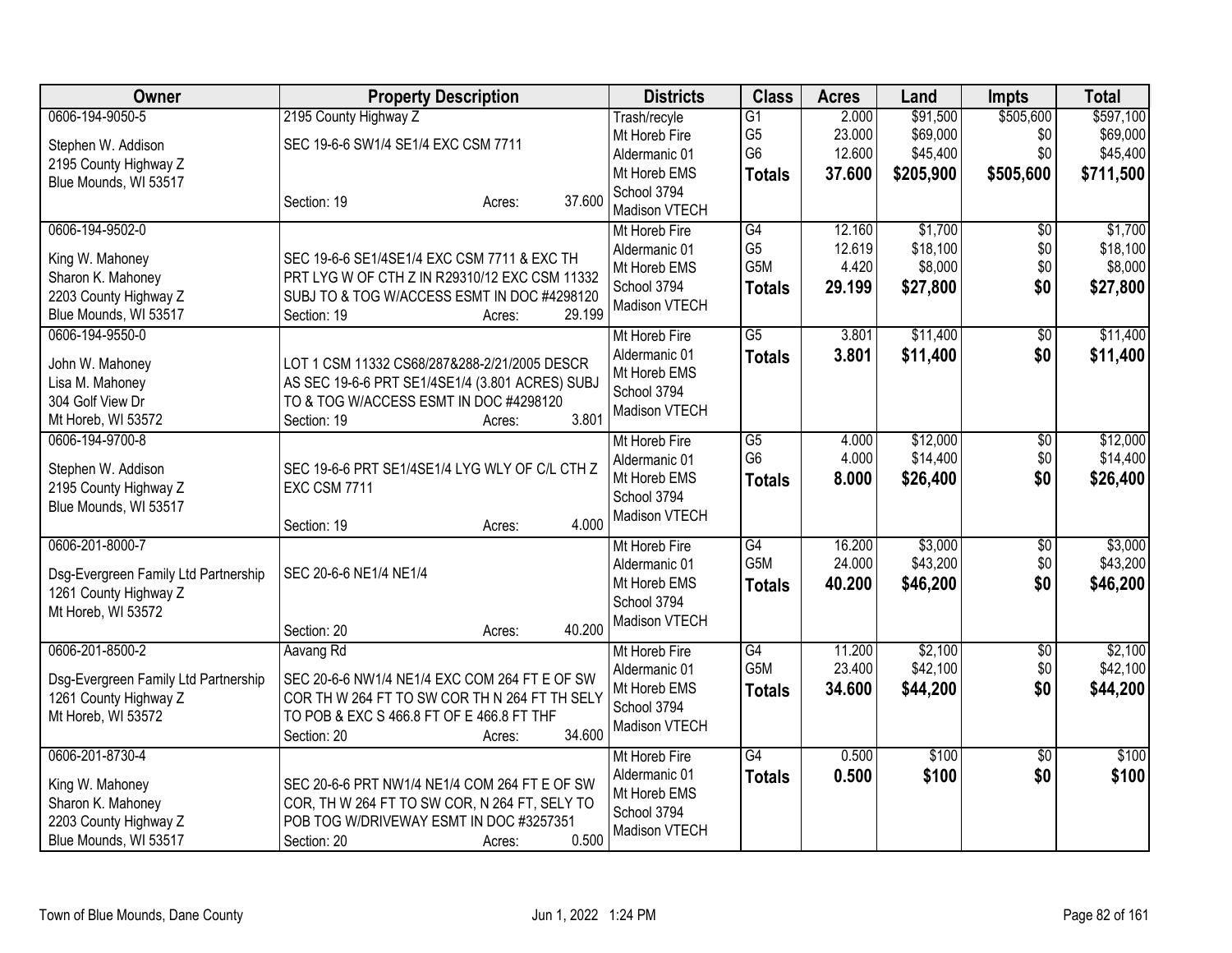| Owner                                                                                  | <b>Property Description</b>                                                                                                                                                       | <b>Districts</b>                                              | <b>Class</b>         | <b>Acres</b>    | Land                  | <b>Impts</b>     | <b>Total</b>          |
|----------------------------------------------------------------------------------------|-----------------------------------------------------------------------------------------------------------------------------------------------------------------------------------|---------------------------------------------------------------|----------------------|-----------------|-----------------------|------------------|-----------------------|
| 0606-201-8830-3                                                                        | 2367 Aavang Rd                                                                                                                                                                    | Trash/recyle                                                  | $\overline{G1}$      | 5.000           | \$111,000             | \$107,800        | \$218,800             |
| Ernest O. Gilbertson Jr<br>2367 Aavang Rd<br>Blue Mounds, WI 53517                     | SEC 20-6-6 PRT NW1/4NE1/4 S 466.8 FT OF E 466.8<br>FT THF<br>5.000<br>Section: 20<br>Acres:                                                                                       | Mt Horeb Fire<br>Aldermanic 01<br>Mt Horeb EMS<br>School 3794 | <b>Totals</b>        | 5.000           | \$111,000             | \$107,800        | \$218,800             |
| 0606-201-9000-5                                                                        |                                                                                                                                                                                   | Madison VTECH<br>Mt Horeb Fire                                | $\overline{G5}$      | 0.500           | \$800                 | $\overline{50}$  | \$800                 |
| Dsg-Evergreen Family Ltd Partnership<br>1261 County Highway Z<br>Mt Horeb, WI 53572    | SEC 20-6-6 PRT SW1/4 NE1/4 COM IN C/L HWY ON N<br>LN THE TO NE COR TH SWLY 297 FT TO PT IN C/L<br>HWY 8 FT N OF BRIDGE TH NELY ALG HWY TO POB<br>1.000<br>Section: 20<br>Acres:   | Aldermanic 01<br>Mt Horeb EMS<br>School 3794<br>Madison VTECH | G5M<br><b>Totals</b> | 0.500<br>1.000  | \$900<br>\$1,700      | \$0<br>\$0       | \$900<br>\$1,700      |
| 0606-201-9051-4                                                                        |                                                                                                                                                                                   | Mt Horeb Fire                                                 | $\overline{G1}$      | 2.000           | \$91,500              | $\overline{50}$  | \$91,500              |
| King W. Mahoney                                                                        | LOT 1 CSM 7712 CS40/205&206-1/18/95 SEC 20-6-6                                                                                                                                    | Aldermanic 01                                                 | G4<br>G5M            | 9.219<br>10.000 | \$2,000<br>\$18,000   | \$0<br>\$0       | \$2,000               |
| Sharon K. Mahoney                                                                      | PRT SW1/4NE1/4 (21.219 ACRES INCL R/W) TOG                                                                                                                                        | Mt Horeb EMS<br>School 3794                                   |                      | 21.219          | \$111,500             | \$0              | \$18,000<br>\$111,500 |
| 2203 County Highway Z                                                                  | W/DRIVEWAY ESMT IN DOC #3257351                                                                                                                                                   | Madison VTECH                                                 | Totals               |                 |                       |                  |                       |
| Blue Mounds, WI 53517                                                                  | 21.220<br>Section: 20<br>Acres:                                                                                                                                                   |                                                               |                      |                 |                       |                  |                       |
| 0606-201-9072-9                                                                        | 2332 Aavang Rd                                                                                                                                                                    | Trash/recyle                                                  | $\overline{G1}$      | 2.000           | \$91,500              | \$273,400        | \$364,900             |
| Brian J. Mrochek                                                                       | LOT 2 CSM 7712 CS40/205&206-1/18/95 DESCR AS                                                                                                                                      | Mt Horeb Fire                                                 | G4<br>G5M            | 5.000<br>7.045  | \$900                 | \$0              | \$900                 |
| Jill I. Mrochek                                                                        | SEC 20-6-6 PRT SW1/4NE1/4 (14.045 ACRES INCL                                                                                                                                      | Aldermanic 01<br>Mt Horeb EMS                                 |                      | 14.045          | \$12,700<br>\$105,100 | \$0<br>\$273,400 | \$12,700<br>\$378,500 |
| 2332 Aavang Rd                                                                         | $R/W$ )                                                                                                                                                                           | School 3794                                                   | Totals               |                 |                       |                  |                       |
| Blue Mounds, WI 53517                                                                  | 14.045<br>Section: 20<br>Acres:                                                                                                                                                   | Madison VTECH                                                 |                      |                 |                       |                  |                       |
| 0606-201-9100-4                                                                        |                                                                                                                                                                                   | Mt Horeb Fire                                                 | $\overline{G4}$      | 4.130           | \$300                 | \$0              | \$300                 |
| King W. Mahoney<br>Sharon K. Mahoney<br>2203 County Highway Z<br>Blue Mounds, WI 53517 | SEC 20-6-6 SW1/4 NE1/4 EXC COM IN C/L HWY ON N<br>LN THE TO NE COR TH SWLY 297 FT TO PT IN C/L<br>HWY 8 FT N OF BRIDGE TH N & NE ALG C/L HWY TO<br>4.130<br>Section: 20<br>Acres: | Aldermanic 01<br>Mt Horeb EMS<br>School 3794<br>Madison VTECH | <b>Totals</b>        | 4.130           | \$300                 | \$0              | \$300                 |
| 0606-201-9500-0                                                                        |                                                                                                                                                                                   | Mt Horeb Fire                                                 | G4                   | 10.000          | \$1,900               | \$0              | \$1,900               |
| Thomas L. Sutter                                                                       | SEC 20-6-6 N 18.5 A OF SE1/4 NE1/4                                                                                                                                                | Aldermanic 01                                                 | G5M                  | 8.500           | \$15,300              | \$0              | \$15,300              |
| Nancy E. Sutter                                                                        |                                                                                                                                                                                   | Mt Horeb EMS                                                  | <b>Totals</b>        | 18.500          | \$17,200              | \$0              | \$17,200              |
| 2183 Tomnan Rd                                                                         |                                                                                                                                                                                   | School 3794<br>Madison VTECH                                  |                      |                 |                       |                  |                       |
| Blue Mounds, WI 53517                                                                  | 18.500<br>Section: 20<br>Acres:                                                                                                                                                   |                                                               |                      |                 |                       |                  |                       |
| 0606-201-9690-1                                                                        |                                                                                                                                                                                   | Mt Horeb Fire                                                 | G4                   | 19.400          | \$3,600               | $\overline{60}$  | \$3,600               |
| Ridglan Farms, Inc                                                                     | SEC 20-6-6 SE1/4NE1/4 EXC N 18.5 ACRES & EXC                                                                                                                                      | Aldermanic 01                                                 | G5M                  | 0.500           | \$900                 | \$0              | \$900                 |
| PO Box 318                                                                             | <b>CSM 4027</b>                                                                                                                                                                   | Mt Horeb EMS                                                  | <b>Totals</b>        | 19.900          | \$4,500               | \$0              | \$4,500               |
| Mt Horeb, WI 53572                                                                     |                                                                                                                                                                                   | School 3794<br>Madison VTECH                                  |                      |                 |                       |                  |                       |
|                                                                                        | 19.900<br>Section: 20<br>Acres:                                                                                                                                                   |                                                               |                      |                 |                       |                  |                       |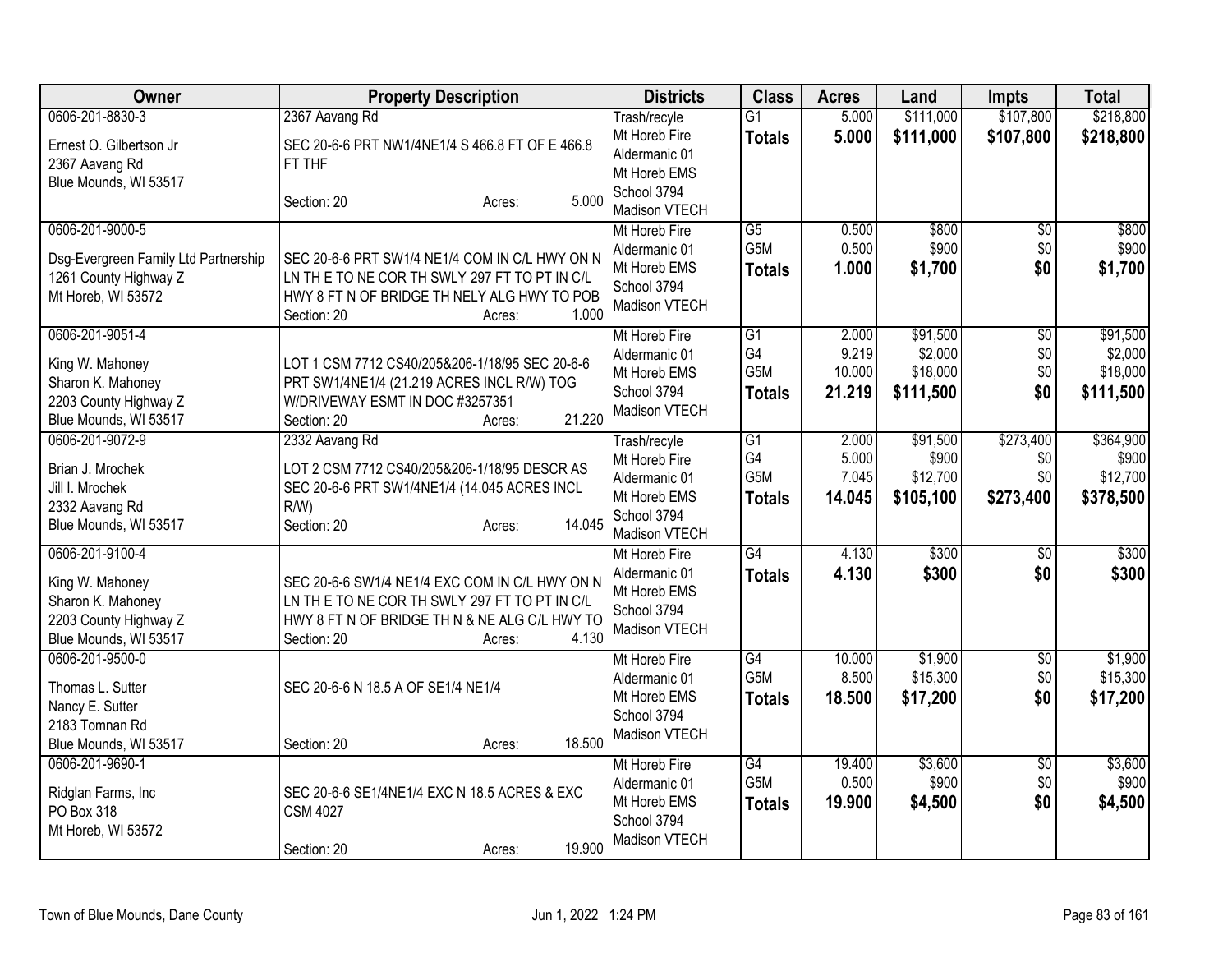| Owner                                                                                                 | <b>Property Description</b>                                                                                                                                                                         | <b>Districts</b>                                                                               | <b>Class</b>                                | <b>Acres</b>                       | Land                                         | <b>Impts</b>                                 | <b>Total</b>                                 |
|-------------------------------------------------------------------------------------------------------|-----------------------------------------------------------------------------------------------------------------------------------------------------------------------------------------------------|------------------------------------------------------------------------------------------------|---------------------------------------------|------------------------------------|----------------------------------------------|----------------------------------------------|----------------------------------------------|
| 0606-201-9790-0<br>Molly M. Gribb<br>10012 Blue Valley Rd                                             | LOT 1 CSM 4027 CS17/16-12/15/82 DESCR AS SEC<br>20-6-6 PRT SE1/4NE1/4 2 ACRES (SUBJ TO LEASE                                                                                                        | Mt Horeb Fire<br>Aldermanic 01<br>Mt Horeb EMS<br>School 3794                                  | G1<br>G4<br><b>Totals</b>                   | 0.300<br>1.700<br>2.000            | \$53,200<br>\$400<br>\$53,600                | $\overline{50}$<br>\$0<br>\$0                | \$53,200<br>\$400<br>\$53,600                |
| Mount Horeb, WI 53572                                                                                 | W/PAUL BOLLIG(S) TERM 2/28/86)<br>2.000<br>Section: 20<br>Acres:                                                                                                                                    | Madison VTECH                                                                                  |                                             |                                    |                                              |                                              |                                              |
| 0606-202-8025-0<br>Gregory D. Jones<br>Traci J. Jones<br>10804 Kingsland Rd<br>Blue Mounds, WI 53517  | 10804 Kingsland Rd<br>LOT 1 CSM 14325 CS98/4&6-8/29/2016 F/K/A LOT 1<br>CSM 9779 CS56/261&262-8/8/2000 & ALSO INCL &<br>DESCR AS SEC 20-6-6 PRT NE1/4NW1/4 & PRT<br>17.062<br>Section: 20<br>Acres: | Trash/recyle<br>Mt Horeb Fire<br>Aldermanic 01<br>Mt Horeb EMS<br>School 3794<br>Madison VTECH | G1<br>G4<br>G5M<br><b>Totals</b>            | 7.000<br>9.392<br>0.670<br>17.062  | \$124,000<br>\$1,700<br>\$1,200<br>\$126,900 | \$702,700<br>\$0<br>\$0<br>\$702,700         | \$826,700<br>\$1,700<br>\$1,200<br>\$829,600 |
| 0606-202-8081-0<br>Patrick L. Bushert<br>10760 Kingsland Rd<br>Blue Mounds, WI 53517                  | 10760 Kingsland Rd<br>LOT 1 CSM 9988 CS58/154&155-3/19/2001 F/K/A LOT<br>2 CSM 9779 CS56/261&262-8/8/2000 DESCR AS SEC<br>20-6-6 PRT NW1/4 (8.379 ACRES)<br>8.379<br>Section: 20<br>Acres:          | Trash/recyle<br>Mt Horeb Fire<br>Aldermanic 01<br>Mt Horeb EMS<br>School 3794<br>Madison VTECH | $\overline{G1}$<br><b>Totals</b>            | 8.379<br>8.379                     | \$133,000<br>\$133,000                       | \$266,700<br>\$266,700                       | \$399,700<br>\$399,700                       |
| 0606-202-8142-0<br>Thomas L. Sutter<br>Nancy E. Sutter<br>2183 Tomnan Rd<br>Blue Mounds, WI 53517     | 10748 Kingsland Rd<br>SEC 20-6-6 NE1/4 NW1/4 EXC CSM 9779 & ALSO EXC<br>DOC #3263701 & EXC CSM 9988 & ALSO EXC CSM<br>14325<br>16.300<br>Section: 20<br>Acres:                                      | Mt Horeb Fire<br>Aldermanic 01<br>Mt Horeb EMS<br>School 3794<br>Madison VTECH                 | $\overline{G4}$<br><b>Totals</b>            | 16.300<br>16.300                   | \$4,200<br>\$4,200                           | \$0<br>\$0                                   | \$4,200<br>\$4,200                           |
| 0606-202-8200-0<br>Thomas L. Sutter<br>Nancy E. Sutter<br>2183 Tomnan Rd<br>Blue Mounds, WI 53517     | LOT 2 CSM 9779 CS56/261&262-8/8/2000 DESCR AS<br>SEC 20-6-6 PRT NW1/4 (8.099 ACRES) SUBJ TO<br>DRIVEWAY ESMT IN DOC #3257351 EXC CSM 9988<br>1.440<br>Section: 20<br>Acres:                         | Mt Horeb Fire<br>Aldermanic 01<br>Mt Horeb EMS<br>School 3794<br>Madison VTECH                 | $\overline{G5}$<br><b>Totals</b>            | 1.440<br>1.440                     | \$900<br>\$900                               | $\overline{50}$<br>\$0                       | \$900<br>\$900                               |
| 0606-202-8600-0<br>Thomas L. Sutter<br>Nancy E. Sutter<br>2183 Tomnan Rd<br>Blue Mounds, WI 53517     | 10748 Kingsland Rd<br>SEC 20-6-6 NW1/4 NW1/4 EXC W 40.5 FT OF S 1270.5<br>FT THE SUBJ TO ESMT TO MT HOREB TELE CO IN<br>R3558/17 & ALSO EXC CSM 9779<br>24.900<br>Section: 20<br>Acres:             | Mt Horeb Fire<br>Aldermanic 01<br>Mt Horeb EMS<br>School 3794<br>Madison VTECH                 | G4<br>G <sub>5</sub><br>G7<br><b>Totals</b> | 23.550<br>0.350<br>1.000<br>24.900 | \$4,400<br>\$200<br>\$6,000<br>\$10,600      | $\overline{50}$<br>\$0<br>\$6,000<br>\$6,000 | \$4,400<br>\$200<br>\$12,000<br>\$16,600     |
| 0606-202-8680-0<br>Olivier L. Dupuy<br>Haidy S. Ear-Dupuy<br>340 S Lemon Ave 2366<br>Walnut, CA 91789 | SEC 20-6-6 PRT W1/2 NW1/4 COM 49.5 FT S OF NW<br>COR TH S 1614 FT TH E 40.5 FT TH N 1614 FT TH W<br>40.5 FT TO POB EXC CSM 10626<br>1.480<br>Section: 20<br>Acres:                                  | Mt Horeb Fire<br>Aldermanic 01<br>Mt Horeb EMS<br>School 3794<br>Madison VTECH                 | $\overline{G5}$<br><b>Totals</b>            | 1.480<br>1.480                     | \$400<br>\$400                               | $\overline{30}$<br>\$0                       | \$400<br>\$400                               |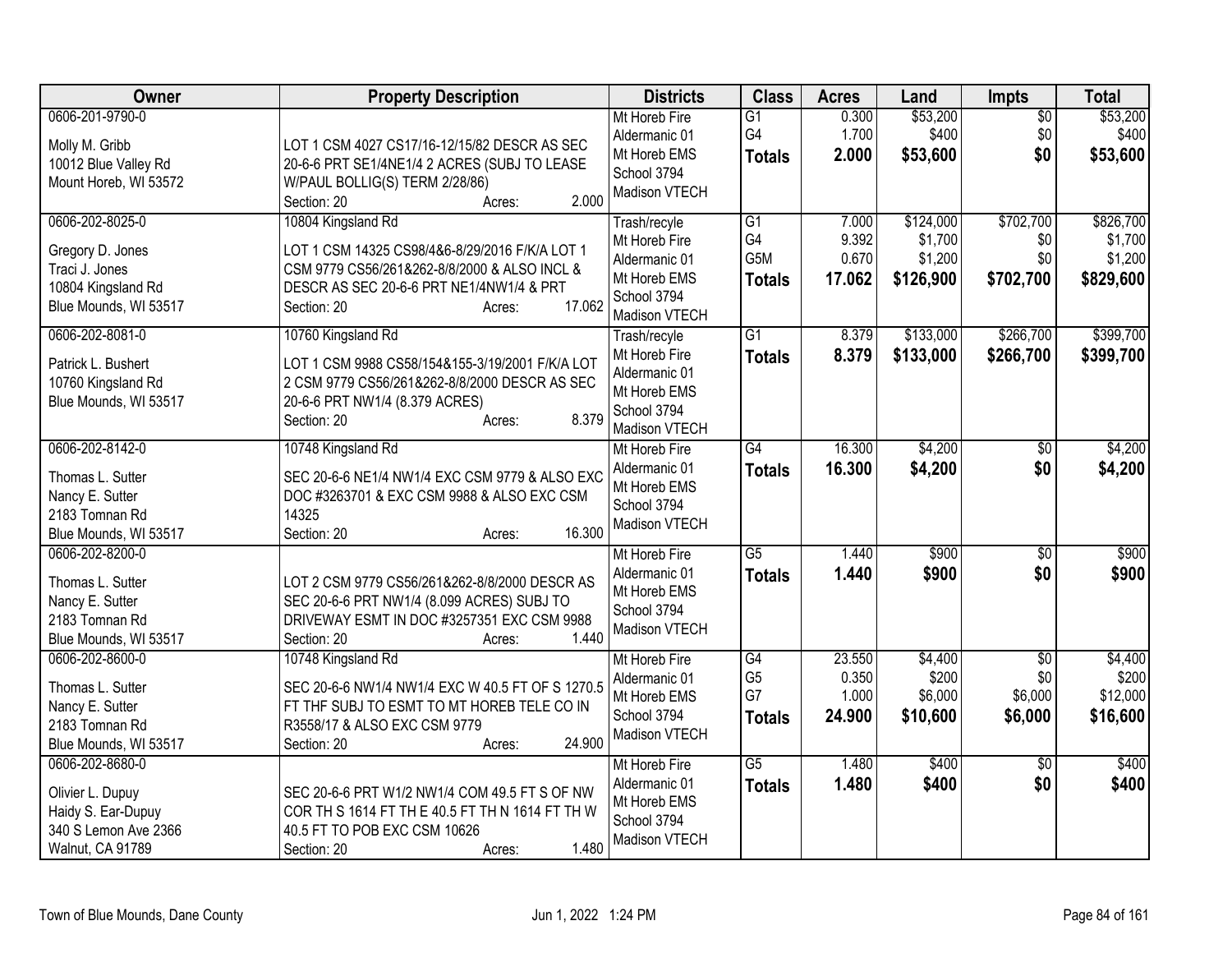| <b>Owner</b>                                                                                                              | <b>Property Description</b>                                                                                                                                                                         | <b>Districts</b>                                                               | <b>Class</b>                                              | <b>Acres</b>                        | Land                                       | Impts                                     | <b>Total</b>                               |
|---------------------------------------------------------------------------------------------------------------------------|-----------------------------------------------------------------------------------------------------------------------------------------------------------------------------------------------------|--------------------------------------------------------------------------------|-----------------------------------------------------------|-------------------------------------|--------------------------------------------|-------------------------------------------|--------------------------------------------|
| 0606-202-9000-4<br>Thomas L. Sutter<br>Nancy E. Sutter<br>2183 Tomnan Rd<br>Blue Mounds, WI 53517                         | 10748 Kingsland Rd<br>SEC 20-6-6 PRT SW1/4 NW1/4 COM NE COR, TH W<br>TO PT 40.5 E OF NW COR, S 330 FT, SELY TO PT ON<br>E LN 495 FT S OF NE COR, N 495 FT TO POB<br>12.100<br>Section: 20<br>Acres: | Mt Horeb Fire<br>Aldermanic 01<br>Mt Horeb EMS<br>School 3794<br>Madison VTECH | G4<br>G7<br><b>Totals</b>                                 | 10.000<br>2.100<br>12.100           | \$1,600<br>\$46,600<br>\$48,200            | $\overline{50}$<br>\$112,900<br>\$112,900 | \$1,600<br>\$159,500<br>\$161,100          |
| 0606-202-9160-1<br>Bo-Joy Acres, LLC<br>813 Maple Dr<br>Mount Horeb, WI 53572                                             | County Rd Z<br>SEC 20-6-6 SW1/4 NW1/4 EXC BEG NW COR TH S 330<br>FT TH SE TO E LN TH N 495 FT TO NE COR TH W TO<br>POB<br>27.600<br>Section: 20<br>Acres:                                           | Mt Horeb Fire<br>Aldermanic 01<br>Mt Horeb EMS<br>School 3794<br>Madison VTECH | G4<br><b>Totals</b>                                       | 27.600<br>27.600                    | \$5,100<br>\$5,100                         | \$0<br>\$0                                | \$5,100<br>\$5,100                         |
| 0606-202-9540-0<br>Thomas L. Sutter<br>Nancy E. Sutter<br>2183 Tomnan Rd<br>Blue Mounds, WI 53517                         | SEC 20-6-6 PRT SE1/4 NW1/4 COM NW COR, TH S<br>495 FT, SE TO E LN, N 660 FT TO NE COR, W TO POB<br><b>EXC CSM 9779</b><br>16.740<br>Section: 20<br>Acres:                                           | Mt Horeb Fire<br>Aldermanic 01<br>Mt Horeb EMS<br>School 3794<br>Madison VTECH | $\overline{G4}$<br><b>Totals</b>                          | 16.740<br>16.740                    | \$3,100<br>\$3,100                         | $\overline{50}$<br>\$0                    | \$3,100<br>\$3,100                         |
| 0606-202-9670-4<br>Voss Farms, LLC<br>Dsg-Evergreen Family Ltd Partnership<br>1261 County Highway Z<br>Mt Horeb, WI 53572 | SEC 20-6-6 SE1/4 NW1/4 EXC COM NW COR TH S 495<br>FT TH SE TO E LN TH N 660 FT TO NE COR TH W TO<br>POB<br>Section: 20<br>22.600<br>Acres:                                                          | Mt Horeb Fire<br>Aldermanic 01<br>Mt Horeb EMS<br>School 3794<br>Madison VTECH | $\overline{G4}$<br><b>Totals</b>                          | 22.600<br>22.600                    | \$4,200<br>\$4,200                         | \$0<br>\$0                                | \$4,200<br>\$4,200                         |
| 0606-203-8000-5<br>Voss Farms, LLC<br>Dsg-Evergreen Family Ltd Partnership<br>1261 County Highway Z<br>Mt Horeb, WI 53572 | W Blue Mounds Rd<br>SEC 20-6-6 NE1/4 SW1/4<br>40.300<br>Section: 20<br>Acres:                                                                                                                       | Mt Horeb Fire<br>Aldermanic 01<br>Mt Horeb EMS<br>School 3794<br>Madison VTECH | $\overline{G4}$<br>G <sub>5</sub><br>G5M<br><b>Totals</b> | 32.000<br>2.000<br>5.800<br>39.800  | \$5,900<br>\$1,200<br>\$10,400<br>\$17,500 | $\overline{50}$<br>\$0<br>\$0<br>\$0      | \$5,900<br>\$1,200<br>\$10,400<br>\$17,500 |
| 0606-203-8500-0<br>Bo-Joy Acres, LLC<br>813 Maple Dr<br>Mount Horeb, WI 53572                                             | County Rd Z<br>SEC 20-6-6 NW1/4 SW1/4<br>40.200<br>Section: 20<br>Acres:                                                                                                                            | Mt Horeb Fire<br>Aldermanic 01<br>Mt Horeb EMS<br>School 3794<br>Madison VTECH | G4<br>G5M<br><b>Totals</b>                                | 35.000<br>5.200<br>40.200           | \$6,900<br>\$9,400<br>\$16,300             | $\overline{50}$<br>\$0<br>\$0             | \$6,900<br>\$9,400<br>\$16,300             |
| 0606-203-9000-3<br>King W. Mahoney<br>Sharon K. Mahoney<br>2203 County Highway Z<br>Blue Mounds, WI 53517                 | SEC 20-6-6 SW1/4 SW1/4 WLY OF HWY<br>38.800<br>Section: 20<br>Acres:                                                                                                                                | Mt Horeb Fire<br>Aldermanic 01<br>Mt Horeb EMS<br>School 3794<br>Madison VTECH | G4<br>G <sub>5</sub><br>G5M<br><b>Totals</b>              | 28.200<br>0.500<br>10.100<br>38.800 | \$5,200<br>\$300<br>\$18,200<br>\$23,700   | $\overline{30}$<br>\$0<br>\$0<br>\$0      | \$5,200<br>\$300<br>\$18,200<br>\$23,700   |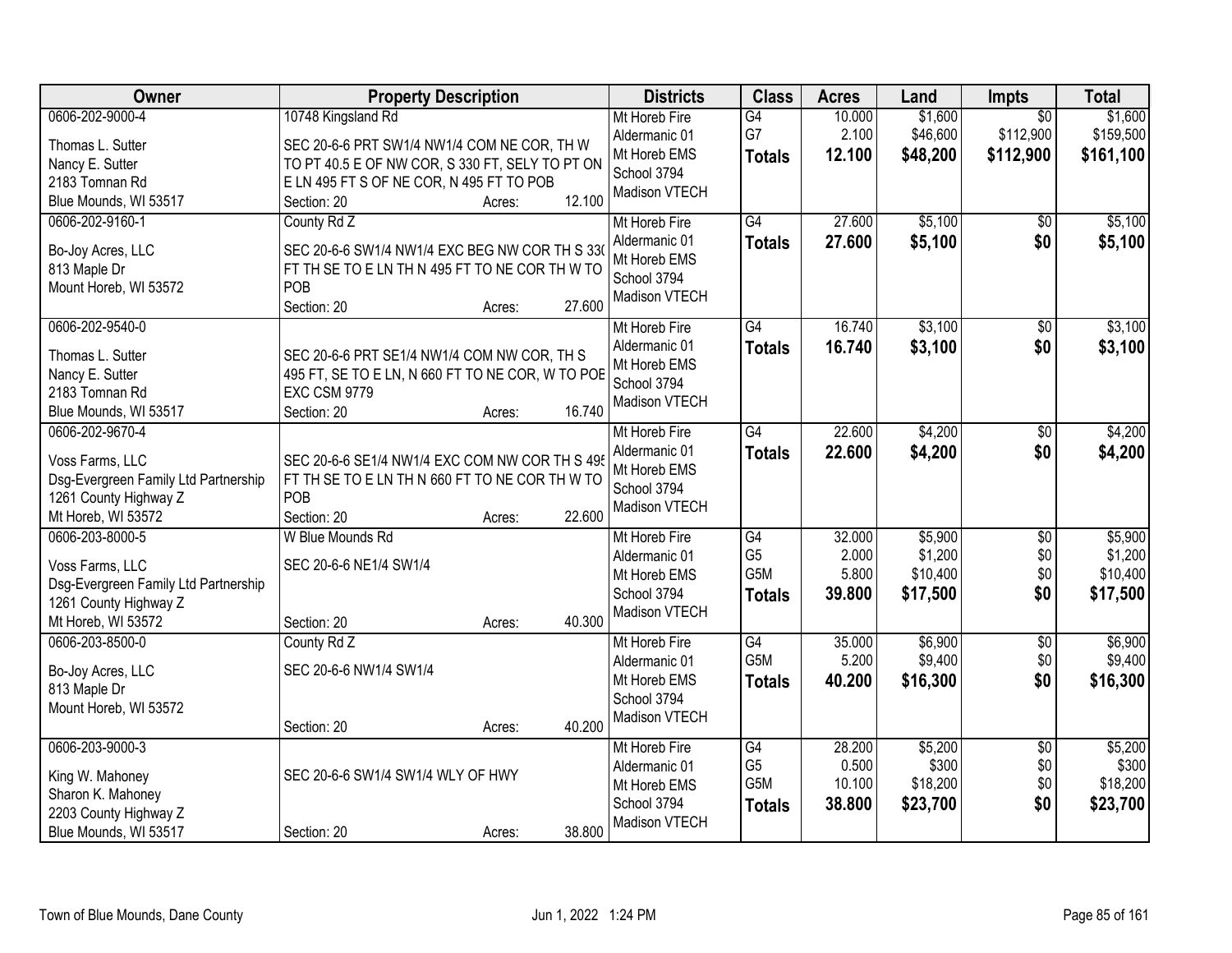| Owner                                | <b>Property Description</b>                       | <b>Districts</b>               | <b>Class</b>                      | <b>Acres</b>   | Land                 | <b>Impts</b>     | <b>Total</b>         |
|--------------------------------------|---------------------------------------------------|--------------------------------|-----------------------------------|----------------|----------------------|------------------|----------------------|
| 0606-203-9360-8                      | W Blue Mounds Rd                                  | Mt Horeb Fire                  | $\overline{G4}$                   | 1.250          | \$200                | $\overline{50}$  | \$200                |
| Voss Farms, LLC                      | SEC 20-6-6 PRT SW1/4 SW1/4 LYG SE OF HWY C/L      | Aldermanic 01                  | G5M                               | 0.150          | \$300                | \$0              | \$300                |
| Dsg-Evergreen Family Ltd Partnership |                                                   | Mt Horeb EMS                   | <b>Totals</b>                     | 1.400          | \$500                | \$0              | \$500                |
| 1261 County Highway Z                |                                                   | School 3794                    |                                   |                |                      |                  |                      |
| Mt Horeb, WI 53572                   | 1.400<br>Section: 20<br>Acres:                    | Madison VTECH                  |                                   |                |                      |                  |                      |
| 0606-203-9500-8                      |                                                   | Mt Horeb Fire                  | G4                                | 6.600          | \$1,200              | $\overline{50}$  | \$1,200              |
| Voss Farms, LLC                      | SEC 20-6-6 SE1/4SW1/4 EXC R952/688 SUBJ TO        | Aldermanic 01                  | G <sub>5</sub>                    | 10.300         | \$3,300              | \$0              | \$3,300              |
| Dsg-Evergreen Family Ltd Partnership | ESMT TO MT HOREB TELE CO IN R3558/22              | Mt Horeb EMS                   | G5M                               | 7.000          | \$12,600             | \$0              | \$12,600             |
| 1261 County Highway Z                |                                                   | School 3794                    | Totals                            | 23.900         | \$17,100             | \$0              | \$17,100             |
| Mt Horeb, WI 53572                   | 23.900<br>Section: 20<br>Acres:                   | Madison VTECH                  |                                   |                |                      |                  |                      |
| 0606-203-9525-9                      | 10706 W Blue Mounds Rd                            | Mt Horeb Fire                  | $\overline{G}$                    | 2.800          | \$16,800             | \$14,200         | \$31,000             |
|                                      | LOT 2 CSM 5651 CS26/167&168-10/14/88 DESCR AS     | Aldermanic 01                  | <b>Totals</b>                     | 2.800          | \$16,800             | \$14,200         | \$31,000             |
| Emily R. Haga<br>Levi M. Haga        | SEC 20-6-6 PRT SE1/4SW1/4 2.860 ACRES             | Mt Horeb EMS                   |                                   |                |                      |                  |                      |
| 10706 W Blue Mounds Rd               |                                                   | School 3794                    |                                   |                |                      |                  |                      |
| Blue Mounds, WI 53517                | 2.800<br>Section: 20<br>Acres:                    | Madison VTECH                  |                                   |                |                      |                  |                      |
| 0606-203-9530-2                      | 10706 W Blue Mounds Rd                            | Trash/recyle                   | G1                                | 1.000          | \$85,000             | \$214,800        | \$299,800            |
|                                      |                                                   | Mt Horeb Fire                  | G <sub>5</sub>                    | 3.000          | \$9,000              | \$0              | \$9,000              |
| Emily R. Haga                        | LOT 1 CSM 5651 CS26/167&168-10/14/88 DESCR AS     | Aldermanic 01                  | G5M                               | 9.900          | \$17,800             | \$0              | \$17,800             |
| Levi M. Haga                         | SEC 20-6-6 PRT SE1/4SW1/4 13.7 ACRES              | Mt Horeb EMS                   | <b>Totals</b>                     | 13.900         | \$111,800            | \$214,800        | \$326,600            |
| 10706 W Blue Mounds Rd               | 13.900                                            | School 3794                    |                                   |                |                      |                  |                      |
| Blue Mounds, WI 53517                | Section: 20<br>Acres:                             | Madison VTECH                  |                                   |                |                      |                  |                      |
| 0606-204-8001-3                      |                                                   | Mt Horeb Fire                  | G4                                | 27.480         | \$5,100              | \$0              | \$5,100              |
| Thomas L. Sutter                     | SEC 20-6-6 PRT NE1/4SE1/4 LYG S OF BLUE           | Aldermanic 01                  | <b>Totals</b>                     | 27.480         | \$5,100              | \$0              | \$5,100              |
| Nancy E. Sutter                      | MOUNDS RD EXC CSM 8300                            | Mt Horeb EMS                   |                                   |                |                      |                  |                      |
| 2183 Tomnan Rd                       |                                                   | School 3794                    |                                   |                |                      |                  |                      |
| Blue Mounds, WI 53517                | 27.480<br>Section: 20<br>Acres:                   | Madison VTECH                  |                                   |                |                      |                  |                      |
| 0606-204-8110-0                      | 10620 W Blue Mounds Rd                            | Trash/recyle                   | $\overline{G1}$                   | 2.781          | \$72,500             | \$285,000        | \$357,500            |
| Andrew J. Davis                      | LOT 1 CSM 13951 CS93/80&81-4/29/2015 DESCR AS     | Mt Horeb Fire                  | <b>Totals</b>                     | 2.781          | \$72,500             | \$285,000        | \$357,500            |
| Kristin E. Davis                     | SEC 20-6-6 PRT NE1/4SE1/4 & PRT NW1/4SE1/4        | Aldermanic 01                  |                                   |                |                      |                  |                      |
| 10620 W Blue Mounds Rd               | (2.781 ACRES EXCL R/W)                            | Mt Horeb EMS                   |                                   |                |                      |                  |                      |
| Blue Mounds, WI 53517                | 2.781<br>Section: 20<br>Acres:                    | School 3794                    |                                   |                |                      |                  |                      |
|                                      |                                                   | Madison VTECH                  |                                   |                |                      |                  |                      |
| 0606-204-8165-0                      | 10627 W Blue Mounds Rd                            | Trash/recyle                   | $\overline{G1}$<br>G <sub>5</sub> | 3.847<br>2.133 | \$103,500<br>\$6,400 | \$336,800<br>\$0 | \$440,300<br>\$6,400 |
| Paul R. Blair                        | LOT 1 CSM 11752 CS72/70&71-5/1/2006 F/K/A LOT 1 8 | Mt Horeb Fire<br>Aldermanic 01 |                                   | 5.980          |                      |                  |                      |
| Theresa O. Blair                     | PRT OF LOT 2 CSM 8300 CS45/27&28-8/8/96 DESCR     | Mt Horeb EMS                   | <b>Totals</b>                     |                | \$109,900            | \$336,800        | \$446,700            |
| 10627 W Blue Mounds Rd               | AS SEC 20-6-6 PRT NE1/4SE1/4 & NW1/4SE1/4 (5.98   | School 3794                    |                                   |                |                      |                  |                      |
| Blue Mounds, WI 53517                | 5.980<br>Section: 20<br>Acres:                    | Madison VTECH                  |                                   |                |                      |                  |                      |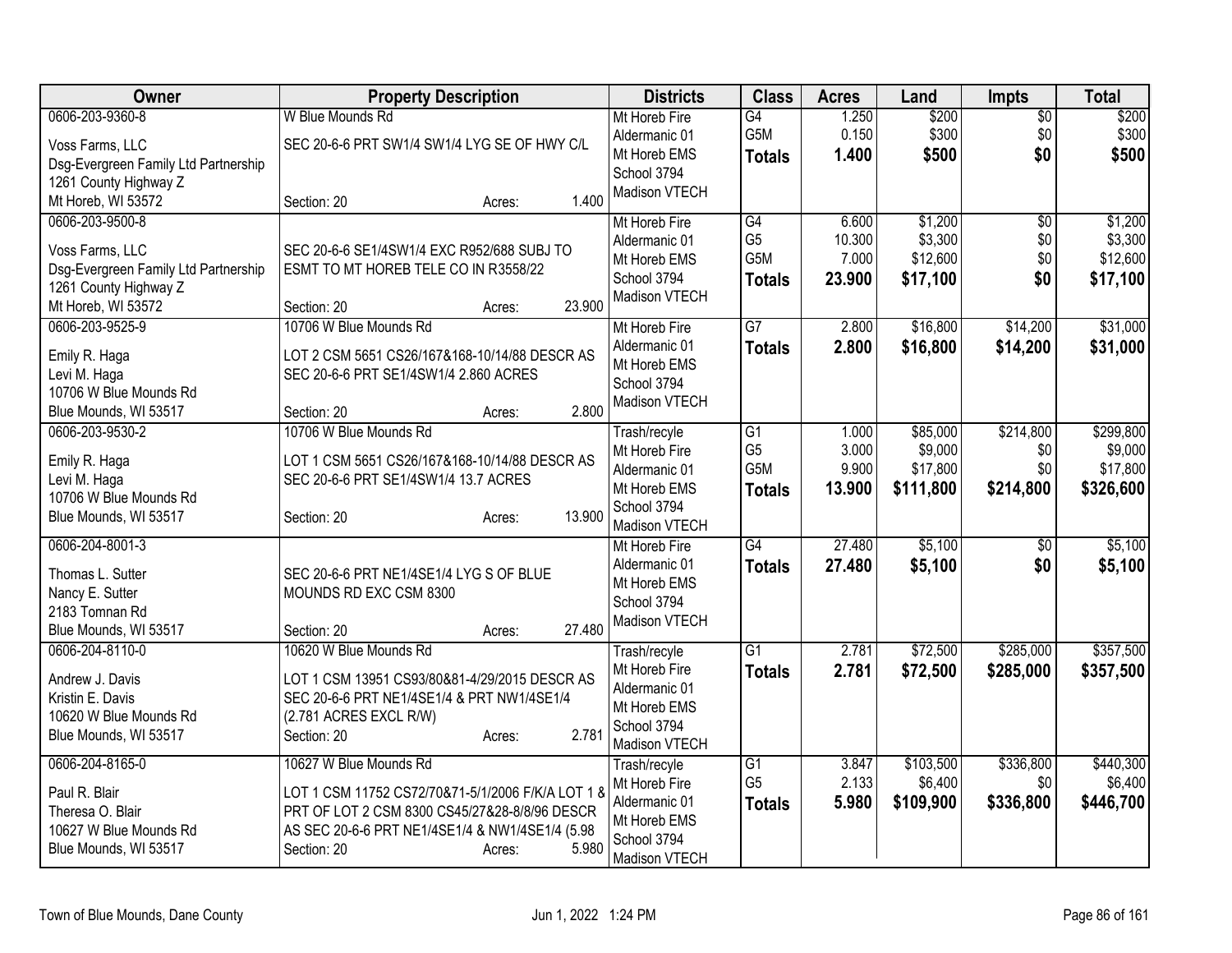| Owner                                                         | <b>Property Description</b>                             | <b>Districts</b>               | <b>Class</b>                      | <b>Acres</b>   | Land      | <b>Impts</b>    | <b>Total</b> |
|---------------------------------------------------------------|---------------------------------------------------------|--------------------------------|-----------------------------------|----------------|-----------|-----------------|--------------|
| 0606-204-8183-4                                               | 10621 W Blue Mounds Rd                                  | Mt Horeb Fire                  | $\overline{G1}$                   | 3.410          | \$22,200  | $\overline{50}$ | \$22,200     |
| Jared Parmley                                                 | PRT LOT 2 CSM 8300 CS45/27&28-8/8/96 DESCR AS           | Aldermanic 01                  | <b>Totals</b>                     | 3.410          | \$22,200  | \$0             | \$22,200     |
| <b>Christine Parmley</b>                                      | BEG SE COR SD LOT 2 TH N85DEG14'36"W 282.53 FT          | Mt Horeb EMS                   |                                   |                |           |                 |              |
| 10621 W Blue Mounds Rd                                        | TH N15DEG08'29"E 433.97 FT TH S60DEG12'27"E             | School 3794                    |                                   |                |           |                 |              |
| Blue Mounds, WI 53517                                         | 2.294<br>Section: 20<br>Acres:                          | Madison VTECH                  |                                   |                |           |                 |              |
| 0606-204-8193-2                                               | 10621 W Blue Mounds Rd                                  | Trash/recyle                   | $\overline{G1}$                   | 3.556          | \$101,600 | \$399,200       | \$500,800    |
| Jared Parmley                                                 | LOT 3 CSM 8300 CS45/27&28-8/8/96 DESCR AS SEC           | Mt Horeb Fire                  | <b>Totals</b>                     | 3.556          | \$101,600 | \$399,200       | \$500,800    |
| <b>Christine Parmley</b>                                      | 20-6-6 PRT NE1/4SE1/4 & NW1/4SE1/4 (3.556 ACRES)        | Aldermanic 01                  |                                   |                |           |                 |              |
| 10621 W Blue Mounds Rd                                        | SUBJ TO & TOG W/ESMT & JT DRIVEWAY AGRMT IN             | Mt Horeb EMS                   |                                   |                |           |                 |              |
| Blue Mounds, WI 53517                                         | 3.556<br>Section: 20<br>Acres:                          | School 3794                    |                                   |                |           |                 |              |
|                                                               |                                                         | Madison VTECH                  |                                   |                |           |                 |              |
| 0606-204-8214-6                                               | 10617 W Blue Mounds Rd                                  | Trash/recyle                   | $\overline{G1}$<br>G <sub>5</sub> | 1.768<br>1.800 | \$90,000  | \$273,600       | \$363,600    |
| Howard F. Loomis III                                          | LOT 4 CSM 8300 CS45/27&28-8/8/96 DESCR AS SEC           | Mt Horeb Fire<br>Aldermanic 01 |                                   |                | \$5,400   | \$0             | \$5,400      |
| Shannon R. Loomis                                             | 20-6-6 PRT NE1/4SE1/4 & NW1/4SE1/4 (3.568 ACRES)        | Mt Horeb EMS                   | <b>Totals</b>                     | 3.568          | \$95,400  | \$273,600       | \$369,000    |
| 10617 W Blue Mounds Rd                                        | TOG W/ESMT & JT DRIVEWAY AGRMT IN DOC                   | School 3794                    |                                   |                |           |                 |              |
| Blue Mounds, WI 53517                                         | 3.568<br>Section: 20<br>Acres:                          | Madison VTECH                  |                                   |                |           |                 |              |
| 0606-204-8515-2                                               | 10663 W Blue Mounds Rd                                  | Trash/recyle                   | $\overline{G1}$                   | 5.720          | \$115,700 | \$320,300       | \$436,000    |
|                                                               |                                                         | Mt Horeb Fire                  | G <sub>5</sub>                    | 7.500          | \$15,300  | \$0             | \$15,300     |
| Travis C. Helin                                               | SEC 20-6-6 PRT NW1/4SE1/4 ALL LAND LYG NW OF            | Aldermanic 01                  | <b>Totals</b>                     | 13.220         | \$131,000 | \$320,300       | \$451,300    |
| Renee M. Helin                                                | BLUE MOUNDS RD & W OF AAVANG RD ALSO COM                | Mt Horeb EMS                   |                                   |                |           |                 |              |
| 10663 W Blue Mounds Rd                                        | NW COR SD 1/41/4 TH E 740 FT TH S11DEGW 84 FT<br>13.220 | School 3794                    |                                   |                |           |                 |              |
| Blue Mounds, WI 53517                                         | Section: 20<br>Acres:                                   | Madison VTECH                  |                                   |                |           |                 |              |
| 0606-204-8561-6                                               |                                                         | Mt Horeb Fire                  | G4                                | 9.610          | \$1,800   | \$0             | \$1,800      |
| Thomas L. Sutter                                              | SEC 20-6-6 NW1/4SE1/4 EXC R2850/1 EXC THAT PRT          | Aldermanic 01                  | G <sub>5</sub>                    | 0.500          | \$300     | \$0             | \$300        |
| Nancy E. Sutter                                               | N BLUE MOUNDS RD & E OF AAVANG RD & EXC                 | Mt Horeb EMS                   | G <sub>5</sub> M                  | 4.110          | \$7,400   | \$0             | \$7,400      |
| 2183 Tomnan Rd                                                | <b>CSM 8300</b>                                         | School 3794                    | <b>Totals</b>                     | 14.220         | \$9,500   | \$0             | \$9,500      |
| Blue Mounds, WI 53517                                         | 23.150<br>Section: 20<br>Acres:                         | Madison VTECH                  |                                   |                |           |                 |              |
| 0606-204-9000-2                                               |                                                         | Mt Horeb Fire                  | G4                                | 22.800         | \$4,200   | $\overline{50}$ | \$4,200      |
|                                                               | SEC 20-6-6 SW1/4 SE1/4                                  | Aldermanic 01                  | G <sub>5</sub>                    | 8.800          | \$13,200  | \$0             | \$13,200     |
| Voss Farms, LLC                                               |                                                         | Mt Horeb EMS                   | G5M                               | 9.000          | \$16,200  | \$0             | \$16,200     |
| Dsg-Evergreen Family Ltd Partnership<br>1261 County Highway Z |                                                         | School 3794                    | <b>Totals</b>                     | 40.600         | \$33,600  | \$0             | \$33,600     |
| Mt Horeb, WI 53572                                            | 40.600<br>Section: 20<br>Acres:                         | Madison VTECH                  |                                   |                |           |                 |              |
| 0606-204-9500-7                                               | 2183 Tomnan Rd                                          | Trash/recyle                   | $\overline{G4}$                   | 33.160         | \$6,300   | $\overline{50}$ | \$6,300      |
|                                                               |                                                         | Mt Horeb Fire                  | G <sub>5</sub>                    | 3.640          | \$2,200   | \$0             | \$2,200      |
| Thomas L. Sutter                                              | SEC 20-6-6 SE1/4 SE1/4                                  | Aldermanic 01                  | G7                                | 3.500          | \$55,000  | \$405,800       | \$460,800    |
| Nancy E. Sutter                                               |                                                         | Mt Horeb EMS                   | <b>Totals</b>                     | 40.300         | \$63,500  | \$405,800       | \$469,300    |
| 2183 Tomnan Rd                                                |                                                         | School 3794                    |                                   |                |           |                 |              |
| Blue Mounds, WI 53517                                         | 40.300<br>Section: 20<br>Acres:                         | Madison VTECH                  |                                   |                |           |                 |              |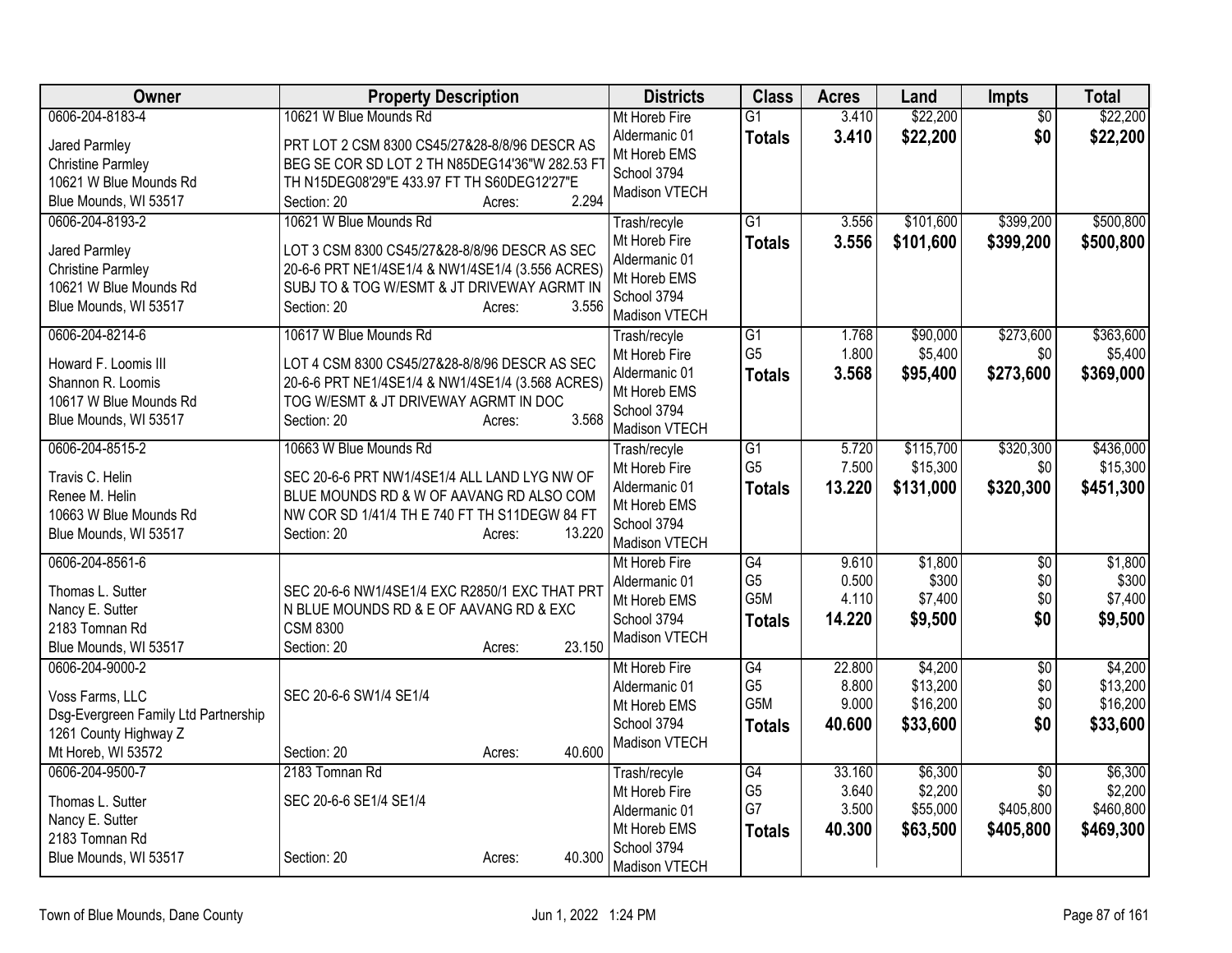| Owner                                    | <b>Property Description</b>                                                                        | <b>Districts</b>              | <b>Class</b>     | <b>Acres</b> | Land      | Impts           | Total     |
|------------------------------------------|----------------------------------------------------------------------------------------------------|-------------------------------|------------------|--------------|-----------|-----------------|-----------|
| 0606-211-8000-5                          |                                                                                                    | Mt Horeb Fire                 | G4               | 0.300        | \$100     | $\sqrt{6}$      | \$100     |
| Donald B. Runde                          | SEC 21-6-6 PRT NE1/4 NE1/4 COM NE COR, TH S 165                                                    | Aldermanic 01                 | <b>Totals</b>    | 0.300        | \$100     | \$0             | \$100     |
| 2423 County Highway E                    | FT. TH W 66 FT, TH N 165 FT, TH E 66 FT TO POB                                                     | Mt Horeb EMS                  |                  |              |           |                 |           |
| Mt Horeb, WI 53572                       |                                                                                                    | School 3794<br>Madison VTECH  |                  |              |           |                 |           |
|                                          | 0.300<br>Section: 21<br>Acres:                                                                     |                               |                  |              |           |                 |           |
| 0606-211-8013-0                          | 10320 Brattlie Rd                                                                                  | Trash/recyle                  | G <sub>1</sub>   | 2.000        | \$91,500  | \$343,800       | \$435,300 |
| Bryan K. Palchik                         | SEC 21-6-6 PRT NW1/4NE1/4, PRT NE1/4NE1/4, PRT                                                     | Mt Horeb Fire                 | G4               | 20.840       | \$4,000   | \$0             | \$4,000   |
| Annette R. Palchik                       | SW1/4NE1/4 & PRT SE1/4NE1/4 DESCR AS COM AT                                                        | Aldermanic 01                 | G <sub>5</sub>   | 10.860       | \$32,600  | \$0<br>\$0      | \$32,600  |
| 10320 Brattlie Rd                        | NE COR OF SD SEC 21 TH S0DEG52'16"EW ALG E LN                                                      | Mt Horeb EMS                  | G5M              | 6.100        | \$11,000  |                 | \$11,000  |
| Mt Horeb, WI 53572                       | Section: 21<br>39.800<br>Acres:                                                                    | School 3794<br>Madison VTECH  | <b>Totals</b>    | 39.800       | \$139,100 | \$343,800       | \$482,900 |
| 0606-211-8501-0                          | 10326 Brattlie Rd                                                                                  | Trash/recyle                  | G4               | 57.010       | \$12,700  | $\overline{30}$ | \$12,700  |
| Leland W. Dochterman                     | SEC 16-6-6 PRT SW1/4SE1/4 & SEC 21-6-6 PRT                                                         | Mt Horeb Fire                 | G <sub>5</sub>   | 7.000        | \$21,000  | \$0             | \$21,000  |
| Donna J. Dochterman                      | NW1/4NE1/4 & PRT NE1/4NE1/4 & PRT SW1/4NE1/4                                                       | Aldermanic 01                 | G5M              | 2.590        | \$4,700   | \$0             | \$4,700   |
| 10326 Brattlie Rd                        | DESCR AS COM AT S1/4 COR OF SD SEC 16 (ALSO                                                        | Mt Horeb EMS                  | G7               | 2.400        | \$48,400  | \$138,400       | \$186,800 |
| Mt Horeb, WI 53572                       | 69.000<br>Section: 16<br>Acres:                                                                    | School 3794                   | <b>Totals</b>    | 69.000       | \$86,800  | \$138,400       | \$225,200 |
| 0606-211-9160-0                          | 2348 Erbe Rd                                                                                       | Madison VTECH<br>Trash/recyle | $\overline{G1}$  | 2.000        | \$91,500  | \$274,200       | \$365,700 |
|                                          |                                                                                                    | Mt Horeb Fire                 | G4               | 4.000        | \$1,200   | \$0             | \$1,200   |
| Orville R. Phillips                      | LOT 1 CSM 7949 CS42/127&128-9/11/95 DESCR AS                                                       | Aldermanic 01                 | <b>Totals</b>    | 6.000        | \$92,700  | \$274,200       | \$366,900 |
| Patricia L. Phillips                     | SEC 21-6-6 PRT SW1/4NE1/4 (6 ACRES INCL R/W)                                                       | Mt Horeb EMS                  |                  |              |           |                 |           |
| 2348 Erbe Rd                             | 6.000                                                                                              | School 3794                   |                  |              |           |                 |           |
| Blue Mounds, WI 53517                    | Section: 21<br>Acres:                                                                              | Madison VTECH                 |                  |              |           |                 |           |
| 0606-211-9190-4                          |                                                                                                    | Mt Horeb Fire                 | G4               | 18.000       | \$3,600   | \$0             | \$3,600   |
| Ridglan Farms, Inc                       | SEC 21-6-6 S1/2 SW1/4 NE1/4 ALSO INCL PRT OF                                                       | Aldermanic 01                 | G <sub>5</sub> M | 1.900        | \$3,400   | \$0             | \$3,400   |
| PO Box 318                               | UNKOWN ROAD DISCONTINUED IN DOC #4454527                                                           | Mt Horeb EMS                  | <b>Totals</b>    | 19.900       | \$7,000   | \$0             | \$7,000   |
| Mt Horeb, WI 53572                       |                                                                                                    | School 3794<br>Madison VTECH  |                  |              |           |                 |           |
|                                          | 19.900<br>Section: 21<br>Acres:                                                                    |                               |                  |              |           |                 |           |
| 0606-211-9520-4                          | 10333 Brattlie Rd                                                                                  | Trash/recyle                  | $\overline{G1}$  | 5.000        | \$111,000 | \$352,700       | \$463,700 |
| Kevin R. Depies                          | LOT 1 CSM 7506 CS39/25&27-7/6/94 F/K/A LOTS 1, 2 8                                                 | Mt Horeb Fire                 | G4               | 0.677        | \$200     | \$0             | \$200     |
| Danielle S. Depies                       | 3 CSM 7401 CS38/81&83-3/24/94 DESCR AS SEC                                                         | Aldermanic 01                 | G5M              | 4.410        | \$7,900   | \$0             | \$7,900   |
| 10333 Brattlie Rd                        | 21-6-6 PRT E1/2 NE1/4 & SW1/4NE1/4 & SEC 22-6-6                                                    | Mt Horeb EMS<br>School 3794   | <b>Totals</b>    | 10.087       | \$119,100 | \$352,700       | \$471,800 |
| Mt Horeb, WI 53572                       | 10.087<br>Section: 21<br>Acres:                                                                    | Madison VTECH                 |                  |              |           |                 |           |
| 0606-211-9540-0                          | 10366 Brattlie Rd                                                                                  | Trash/recyle                  | $\overline{G1}$  | 6.086        | \$118,100 | \$288,400       | \$406,500 |
|                                          |                                                                                                    | Mt Horeb Fire                 | <b>Totals</b>    | 6.086        | \$118,100 | \$288,400       | \$406,500 |
| Dale R. Holthusen<br>Connie S. Holthusen | LOT 2 CSM 7506 CS39/25&27-7/6/94 F/K/A CSM 7401<br>CS38/81&83-3/24/94 DESCR AS SEC 21-6-6 PRT E1/2 | Aldermanic 01                 |                  |              |           |                 |           |
| 10366 Brattlie Rd                        | NE1/4 & SW1/4NE1/4 & SEC 22-6-6 PRT SW1/4NW1/4                                                     | Mt Horeb EMS                  |                  |              |           |                 |           |
| Mt Horeb, WI 53572                       | 6.086<br>Section: 21<br>Acres:                                                                     | School 3794                   |                  |              |           |                 |           |
|                                          |                                                                                                    | Madison VTECH                 |                  |              |           |                 |           |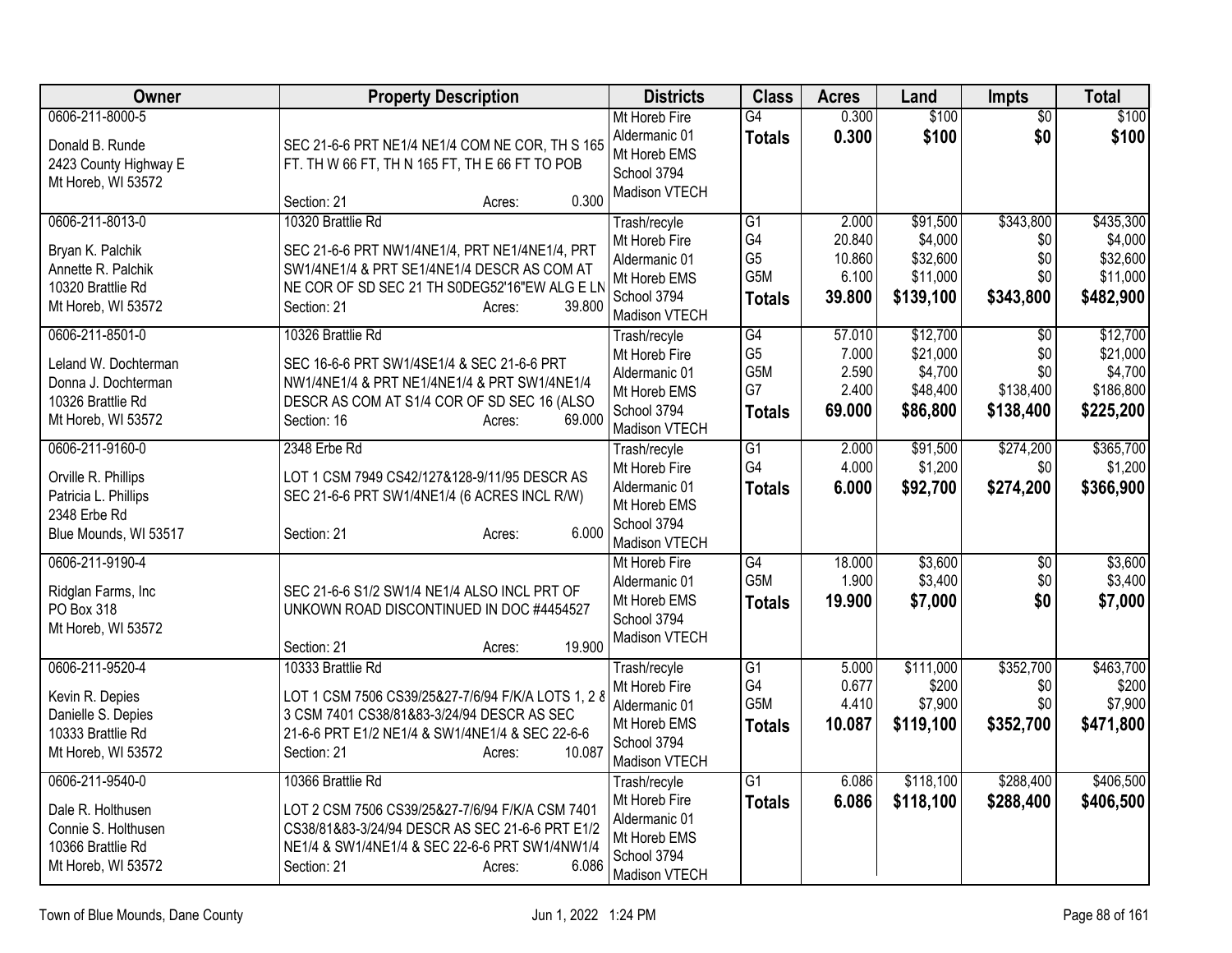| Owner                  | <b>Property Description</b>                     | <b>Districts</b>              | <b>Class</b>    | <b>Acres</b> | Land            | Impts           | <b>Total</b>    |
|------------------------|-------------------------------------------------|-------------------------------|-----------------|--------------|-----------------|-----------------|-----------------|
| 0606-211-9561-0        | 10370 Brattlie Rd                               | Trash/recyle                  | $\overline{G1}$ | 1.790        | \$90,100        | \$320,900       | \$411,000       |
| Wienkes Jt Rev Tr      | LOT 3 CSM 7506 CS39/25&27-7/6/94 F/K/A CSM 7401 | Mt Horeb Fire                 | G4              | 5.690        | \$1,500         | \$0             | \$1,500         |
| 10370 Brattlie Rd      | CS38/81&83-3/24/94 DESCR AS SEC 21-6-6 PRT E1/2 | Aldermanic 01                 | G <sub>5</sub>  | 0.835        | \$2,500         | \$0             | \$2,500         |
| Mount Horeb, WI 53572  | NE1/4 & SW1/4NE1/4 & SEC 22-6-6 PRT SW1/4NW1/4  | Mt Horeb EMS                  | G5M             | 4.940        | \$8,900         | \$0             | \$8,900         |
|                        | 13.255<br>Section: 21<br>Acres:                 | School 3794                   | <b>Totals</b>   | 13.255       | \$103,000       | \$320,900       | \$423,900       |
| 0606-211-9825-6        | 10368 Brattlie Rd                               | Madison VTECH                 | $\overline{G1}$ | 3.249        |                 | \$183,100       | \$282,700       |
|                        |                                                 | Trash/recyle<br>Mt Horeb Fire |                 |              | \$99,600        |                 |                 |
| Stephen S. Robey       | LOT 1 CSM 1266 CS5/193-9/6/73 DESCR AS SEC      | Aldermanic 01                 | <b>Totals</b>   | 3.249        | \$99,600        | \$183,100       | \$282,700       |
| Theresa L. Robey       | 21-6-6 PRT SE1/4NE1/4 3.249 ACRES               | Mt Horeb EMS                  |                 |              |                 |                 |                 |
| 10368 Brattlie Rd      |                                                 | School 3794                   |                 |              |                 |                 |                 |
| Mount Horeb, WI 53572  | 3.300<br>Section: 21<br>Acres:                  | Madison VTECH                 |                 |              |                 |                 |                 |
| 0606-211-9850-5        |                                                 | Mt Horeb Fire                 | $\overline{G6}$ | 1.000        | \$3,600         | $\overline{50}$ | \$3,600         |
|                        |                                                 | Aldermanic 01                 | <b>Totals</b>   | 1.000        | \$3,600         | \$0             | \$3,600         |
| Todd P. Schultz        | SEC 21-6-6 PRT SE1/4 NE1/4 LYG SELY OF CTH E    | Mt Horeb EMS                  |                 |              |                 |                 |                 |
| Ann L. Schultz         |                                                 | School 3794                   |                 |              |                 |                 |                 |
| 10261 Fertile Ridge Rd |                                                 | Madison VTECH                 |                 |              |                 |                 |                 |
| Mt Horeb, WI 53572     | 1.000<br>Section: 21<br>Acres:                  |                               |                 |              |                 |                 |                 |
| 0606-212-8010-0        |                                                 | Mt Horeb Fire                 | $\overline{X4}$ | 0.750        | $\overline{50}$ | $\overline{50}$ | $\overline{50}$ |
| Blue Mounds, Town of   | CSM 9584 CS55/64&65-1/19/2000 DESCR AS SEC      | Aldermanic 01                 | <b>Totals</b>   | 0.750        | \$0             | \$0             | \$0             |
| Alan D. Strauss        | 21-6-6 PRT NE1/4NW1/4 ROAD PARCEL               | Mt Horeb EMS                  |                 |              |                 |                 |                 |
| 10486 W Blue Mounds Rd |                                                 | School 3794<br>Madison VTECH  |                 |              |                 |                 |                 |
| Blue Mounds, WI 53517  | 0.750<br>Section: 21<br>Acres:                  |                               |                 |              |                 |                 |                 |
| 0606-212-8011-0        | 2377 Erbe Rd                                    | Trash/recyle                  | $\overline{G1}$ | 4.478        | \$107,600       | \$434,600       | \$542,200       |
| Gustav R. Schultz      | LOT 1 CSM 10308 CS60/259&260-2/4/2002 F/K/A LOT | Mt Horeb Fire                 | <b>Totals</b>   | 4.478        | \$107,600       | \$434,600       | \$542,200       |
| Julieanne J. Schultz   | 1 CSM 9584 CS55/64&65-1/19/2000 & ALSO INCL &   | Aldermanic 01                 |                 |              |                 |                 |                 |
| 2377 Erbe Rd           | DESCR AS SEC 21-6-6 PRT NE1/4NW1/4 (4.478       | Mt Horeb EMS                  |                 |              |                 |                 |                 |
| Blue Mounds, WI 53517  | 4.478<br>Section: 21<br>Acres:                  | School 3794                   |                 |              |                 |                 |                 |
|                        |                                                 | Madison VTECH                 |                 |              |                 |                 |                 |
| 0606-212-8051-0        |                                                 | Mt Horeb Fire                 | G4              | 0.709        | \$200           | \$0             | \$200           |
| Joseph D. Trainor      | LOT 2 CSM 10308 CS60/259&260-2/4/2002 F/K/A LOT | Aldermanic 01                 | <b>Totals</b>   | 0.709        | \$200           | \$0             | \$200           |
| Susan K. Trainor       | 1 CSM 9584 CS55/64&65-1/19/2000 & ALSO INCL &   | Mt Horeb EMS                  |                 |              |                 |                 |                 |
| 2423 Erbe Rd           | DESCR AS SEC 21-6-6 PRT NE1/4NW1/4 (0.709       | School 3794<br>Madison VTECH  |                 |              |                 |                 |                 |
| Blue Mounds, WI 53517  | 0.709<br>Section: 21<br>Acres:                  |                               |                 |              |                 |                 |                 |
| 0606-212-8101-0        | 2423 Erbe Rd                                    | Trash/recyle                  | G1              | 6.226        | \$119,000       | \$450,300       | \$569,300       |
| Joseph D. Trainor      | LOT 3 CSM 10308 CS60/259&260-2/4/2002 F/K/A LOT | Mt Horeb Fire                 | <b>Totals</b>   | 6.226        | \$119,000       | \$450,300       | \$569,300       |
| Susan K. Trainor       | 1 CSM 9584 CS55/64&65-1/19/2000 & ALSO INCL &   | Aldermanic 01                 |                 |              |                 |                 |                 |
| 2423 Erbe Rd           | DESCR AS SEC 21-6-6 PRT NE1/4NW1/4 (6.226       | Mt Horeb EMS                  |                 |              |                 |                 |                 |
| Blue Mounds, WI 53517  | 6.226<br>Section: 21<br>Acres:                  | School 3794                   |                 |              |                 |                 |                 |
|                        |                                                 | Madison VTECH                 |                 |              |                 |                 |                 |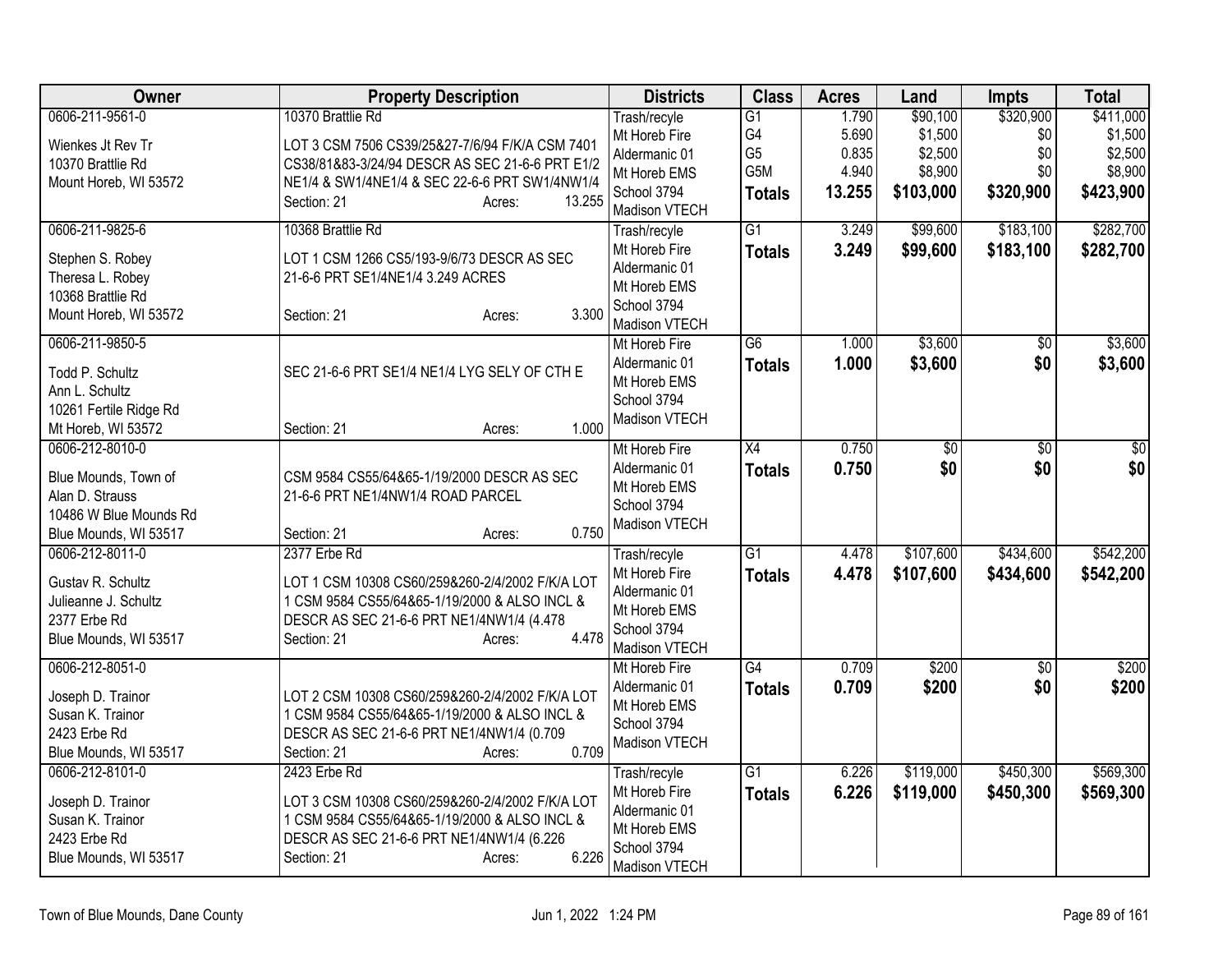| Owner                                                                                                      | <b>Property Description</b>                                                                                                                                                                                  | <b>Districts</b>                                                                               | <b>Class</b>                     | <b>Acres</b>                       | Land                                       | <b>Impts</b>                                     | <b>Total</b>                                 |
|------------------------------------------------------------------------------------------------------------|--------------------------------------------------------------------------------------------------------------------------------------------------------------------------------------------------------------|------------------------------------------------------------------------------------------------|----------------------------------|------------------------------------|--------------------------------------------|--------------------------------------------------|----------------------------------------------|
| 0606-212-8201-0<br>Thomas L. Sutter<br>Nancy E. Sutter<br>2214 Tomnan Rd<br>Blue Mounds, WI 53517          | SEC 21-6-6 NE1/4NW1/4 EXC R8337/60 & EXC CSM<br>9584 & EXC DOC 3440114<br>22.000<br>Section: 21<br>Acres:                                                                                                    | Mt Horeb Fire<br>Aldermanic 01<br>Mt Horeb EMS<br>School 3794<br>Madison VTECH                 | $\overline{G4}$<br><b>Totals</b> | 22.000<br>22.000                   | \$4,100<br>\$4,100                         | $\overline{50}$<br>\$0                           | \$4,100<br>\$4,100                           |
| 0606-212-8500-9<br>Dsg-Evergreen Family Ltd Partnership<br>1261 County Highway Z<br>Mt Horeb, WI 53572     | SEC 21-6-6 NW1/4 NW1/4<br>40.100<br>Section: 21<br>Acres:                                                                                                                                                    | Mt Horeb Fire<br>Aldermanic 01<br>Mt Horeb EMS<br>School 3794<br>Madison VTECH                 | G4<br>G5M<br><b>Totals</b>       | 39.100<br>1.000<br>40.100          | \$7,100<br>\$1,800<br>\$8,900              | $\overline{50}$<br>\$0<br>\$0                    | \$7,100<br>\$1,800<br>\$8,900                |
| 0606-212-9001-0<br>Thomas L. Sutter<br>Nancy E. Sutter<br>2214 Tomnan Rd<br>Blue Mounds, WI 53517          | SEC 21-6-6 SW1/4NW1/4 EXC CSM 9972<br>28.930<br>Section: 21<br>Acres:                                                                                                                                        | Mt Horeb Fire<br>Aldermanic 01<br>Mt Horeb EMS<br>School 3794<br>Madison VTECH                 | G4<br><b>Totals</b>              | 28.930<br>28.930                   | \$5,400<br>\$5,400                         | \$0<br>\$0                                       | \$5,400<br>\$5,400                           |
| 0606-212-9300-0<br>John L. Jones<br>Michelle M. Jones<br>10542 W Blue Mounds Rd<br>Blue Mounds, WI 53517   | 10542 W Blue Mounds Rd<br>LOT 1 CSM 9972 CS58/116&117-3/6/2001 DESCR AS<br>SEC 21-6-6 PRT SW1/4NW1/4 (5.01 ACRES) SUBJ TO<br>& TOG W/JT DRIVEWAY AGRMT IN DOC #3319402<br>4.600<br>Section: 21<br>Acres:     | Trash/recyle<br>Mt Horeb Fire<br>Aldermanic 01<br>Mt Horeb EMS<br>School 3794<br>Madison VTECH | G1<br>G4<br><b>Totals</b>        | 2.500<br>2.510<br>5.010            | \$94,800<br>\$500<br>\$95,300              | \$377,600<br>\$0<br>\$377,600                    | \$472,400<br>\$500<br>\$472,900              |
| 0606-212-9350-0<br>Steven J. Jansen<br>Lorelie M. Lynch<br>10548 W Blue Mounds Rd<br>Blue Mounds, WI 53517 | 10548 W Blue Mounds Rd<br>LOT 2 CSM 9972 CS58/116&117-3/6/2001 DESCR AS<br>SEC 21-6-6 PRT SW1/4NW1/4 (5.01 ACRES) SUBJ TO<br>& TOG W/JT DRIVEWAY AGRMT IN DOC #3319402<br>Section: 21<br>5.010<br>Acres:     | Trash/recyle<br>Mt Horeb Fire<br>Aldermanic 01<br>Mt Horeb EMS<br>School 3794<br>Madison VTECH | $\overline{G1}$<br><b>Totals</b> | 5.010<br>5.010                     | \$111,100<br>\$111,100                     | \$300,200<br>\$300,200                           | \$411,300<br>\$411,300                       |
| 0606-212-9502-0<br>Strauss Living Tr, Alan S<br>10486 W Blue Mounds Rd<br>Blue Mounds, WI 53517            | 10486 W Blue Mounds Rd<br>SEC 21-6-6 PRT E1/2 NW1/4 & PRT NE1/4SW1/4 COM<br>SEC N1/4 COR TH S0DEG45'07"E 803.34 FT TO POB<br>TH CONT S0DEG45'07"E 1840.09 FT TO CTR OF SD<br>37.270<br>Section: 21<br>Acres: | Trash/recyle<br>Mt Horeb Fire<br>Aldermanic 01<br>Mt Horeb EMS<br>School 3794<br>Madison VTECH | G4<br>G5M<br>G7<br><b>Totals</b> | 32.420<br>3.250<br>1.600<br>37.270 | \$5,600<br>\$5,800<br>\$43,600<br>\$55,000 | $\overline{50}$<br>\$0<br>\$290,900<br>\$290,900 | \$5,600<br>\$5,800<br>\$334,500<br>\$345,900 |
| 0606-212-9540-0<br>Alan D. Strauss<br>10486 W Blue Mounds Rd<br>Blue Mounds, WI 53517                      | SEC 21-6-6 PRT NE1/4NW1/4 & PRT SE1/4NW1/4<br>DESCR AS COM N1/4 COR SEC 21 TH<br>N89DEG26'45"W 33.00 FT TH S0DEG26'15"E 1164.57<br>3.000<br>Section: 21<br>Acres:                                            | Mt Horeb Fire<br>Aldermanic 01<br>Mt Horeb EMS<br>School 3794<br>Madison VTECH                 | $\overline{G4}$<br><b>Totals</b> | 3.000<br>3.000                     | \$600<br>\$600                             | \$0<br>\$0                                       | \$600<br>\$600                               |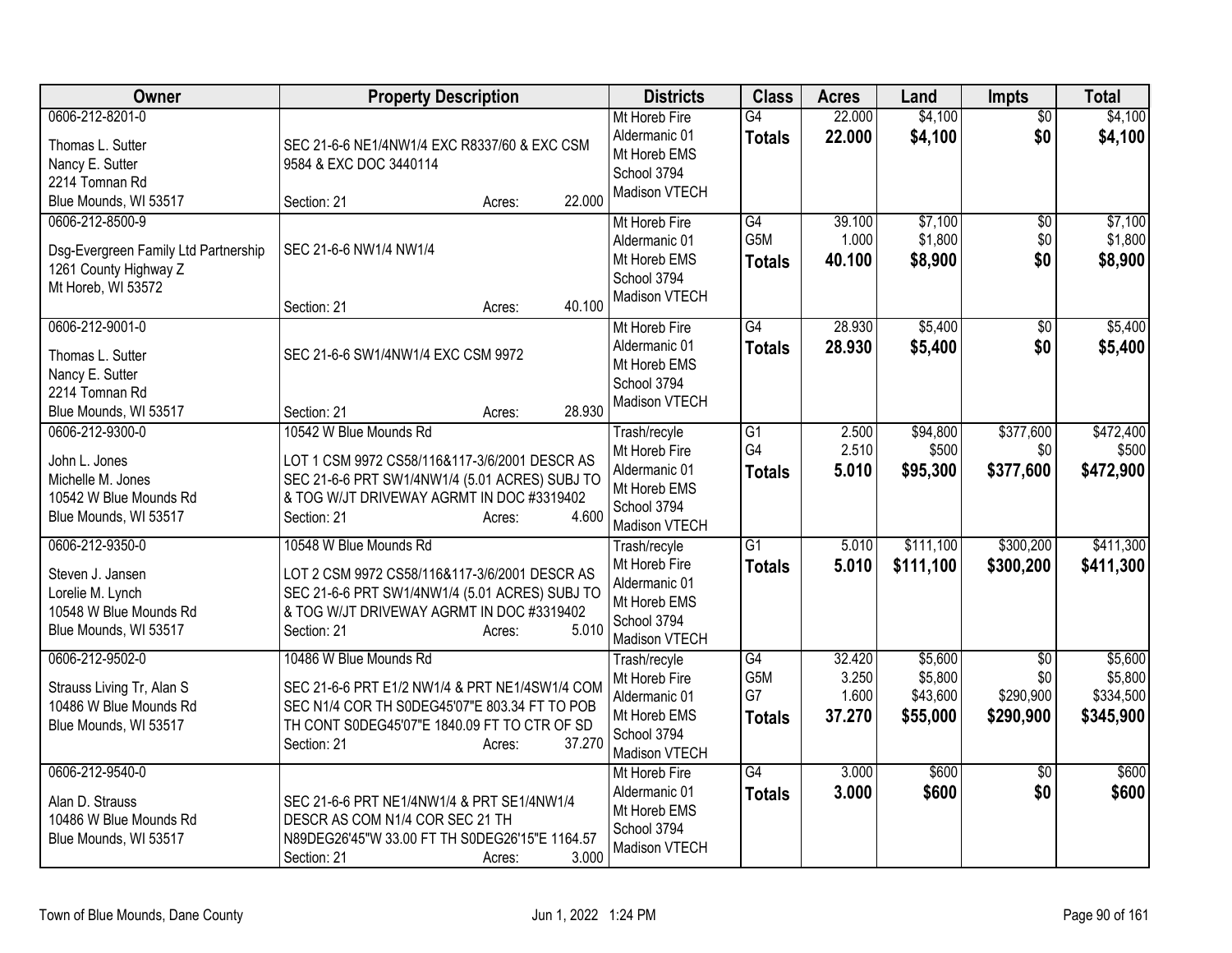| <b>Owner</b>                                                                                      | <b>Property Description</b>                                                                                                                                                                                  | <b>Districts</b>                                                                               | <b>Class</b>                                       | <b>Acres</b>                                | Land                                                      | Impts                                           | <b>Total</b>                                                  |
|---------------------------------------------------------------------------------------------------|--------------------------------------------------------------------------------------------------------------------------------------------------------------------------------------------------------------|------------------------------------------------------------------------------------------------|----------------------------------------------------|---------------------------------------------|-----------------------------------------------------------|-------------------------------------------------|---------------------------------------------------------------|
| 0606-212-9561-0<br>Thomas L. Sutter<br>Nancy E. Sutter<br>2214 Tomnan Rd<br>Blue Mounds, WI 53517 | SEC 21-6-6 SE1/4NW1/4 EXC PRT LYG S OF EGRE<br>RD C/L EXC R8337/60 & EXC DOC #3440114<br>9.400<br>Section: 21<br>Acres:                                                                                      | Mt Horeb Fire<br>Aldermanic 01<br>Mt Horeb EMS<br>School 3794<br>Madison VTECH                 | $\overline{G4}$<br><b>Totals</b>                   | 9.400<br>9.400                              | \$2,400<br>\$2,400                                        | $\overline{50}$<br>\$0                          | \$2,400<br>\$2,400                                            |
| 0606-212-9820-0<br>Ridglan Farms, Inc<br>PO Box 318<br>Mt Horeb, WI 53572                         | SEC 21-6-6 PRT SE1/4NW1/4 LYG S OF EGRE RD C/L<br>0.400<br>Section: 21<br>Acres:                                                                                                                             | Mt Horeb Fire<br>Aldermanic 01<br>Mt Horeb EMS<br>School 3794<br>Madison VTECH                 | $\overline{G5}$<br><b>Totals</b>                   | 0.100<br>0.100                              | \$300<br>\$300                                            | $\overline{50}$<br>\$0                          | \$300<br>\$300                                                |
| 0606-213-8040-5<br>Ridglan Farms, Inc<br>PO Box 318<br>Mt Horeb, WI 53572                         | 10489 W Blue Mounds Rd<br>SEC 21-6-6 NE1/4SW1/4 EXC PRTS BDD BY N LN SD<br>1/41/4 & C/L BLUE MOUNDS RD & C/L EGRE RD SUB.<br>TO ESMT TO MT HOREB TELE CO IN<br>32.270<br>Section: 21<br>Acres:               | Trash/recyle<br>Mt Horeb Fire<br>Aldermanic 01<br>Mt Horeb EMS<br>School 3794<br>Madison VTECH | G2<br>G4<br>G <sub>5</sub><br>G5M<br><b>Totals</b> | 6.000<br>11.270<br>7.000<br>8.000<br>32.270 | \$117,500<br>\$2,100<br>\$15,600<br>\$14,400<br>\$149,600 | \$1,294,700<br>\$0<br>\$0<br>\$0<br>\$1,294,700 | \$1,412,200<br>\$2,100<br>\$15,600<br>\$14,400<br>\$1,444,300 |
| 0606-213-8500-8<br>Ridglan Farms, Inc<br>PO Box 318<br>Mt Horeb, WI 53572                         | SEC 21-6-6 NW1/4SW1/4 EXC E 322.67 FT OF W<br>502.67 FT OF S 270 FT OF N 303 FT THF & EXC<br>R983/338 SUBJ TO ESMT TO MT HOREB TELE CO IN<br>32,900<br>Section: 21<br>Acres:                                 | Mt Horeb Fire<br>Aldermanic 01<br>Mt Horeb EMS<br>School 3794<br>Madison VTECH                 | G4<br><b>Totals</b>                                | 32.900<br>32.900                            | \$6,500<br>\$6,500                                        | $\overline{50}$<br>\$0                          | \$6,500<br>\$6,500                                            |
| 0606-213-8570-4<br>Bernadine R. Jones<br>10539 W Blue Mounds Rd<br>Blue Mounds, WI 53517          | SEC 21-6-6 PRT NW1/4SW1/4 COM SEC W1/4 COR TH<br>S 33 FT TO POB TH CONT S 363.05 FT TH E 600 FT<br>TH N 363.05 FT TH W 97.33 FT TH S 270 FT TH W<br>Section: 21<br>3.000<br>Acres:                           | Mt Horeb Fire<br>Aldermanic 01<br>Mt Horeb EMS<br>School 3794<br>Madison VTECH                 | G4<br><b>Totals</b>                                | 3.000<br>3.000                              | \$600<br>\$600                                            | $\overline{30}$<br>\$0                          | \$600<br>\$600                                                |
| 0606-213-8580-2<br>Bernadine R. Jones<br>10539 W Blue Mounds Rd<br>Blue Mounds, WI 53517          | 10539 W Blue Mounds Rd<br>SEC 21-6-6 PRT NW1/4 SW1/4 COM W1/4 COR TH S<br>33 FT TH E 180 FT TO POB TH E 322.67 FT TH S 270<br>FT TH W 322.67 FT TH N 270 FT TO POB SUBJ TO<br>2.000<br>Section: 21<br>Acres: | Trash/recyle<br>Mt Horeb Fire<br>Aldermanic 01<br>Mt Horeb EMS<br>School 3794<br>Madison VTECH | $\overline{G1}$<br><b>Totals</b>                   | 2.000<br>2.000                              | \$91,500<br>\$91,500                                      | \$318,400<br>\$318,400                          | \$409,900<br>\$409,900                                        |
| 0606-213-9000-1<br>Thomas L. Sutter<br>Nancy E. Sutter<br>2183 Tomnan Rd<br>Blue Mounds, WI 53517 | 2214 Tomnan Rd<br>SEC 21-6-6 SW1/4 SW1/4<br>39.800<br>Section: 21<br>Acres:                                                                                                                                  | Mt Horeb Fire<br>Aldermanic 01<br>Mt Horeb EMS<br>School 3794<br>Madison VTECH                 | $\overline{G1}$<br>G4<br><b>Totals</b>             | 2.000<br>37.800<br>39.800                   | \$91,500<br>\$7,600<br>\$99,100                           | \$258,600<br>\$0<br>\$258,600                   | \$350,100<br>\$7,600<br>\$357,700                             |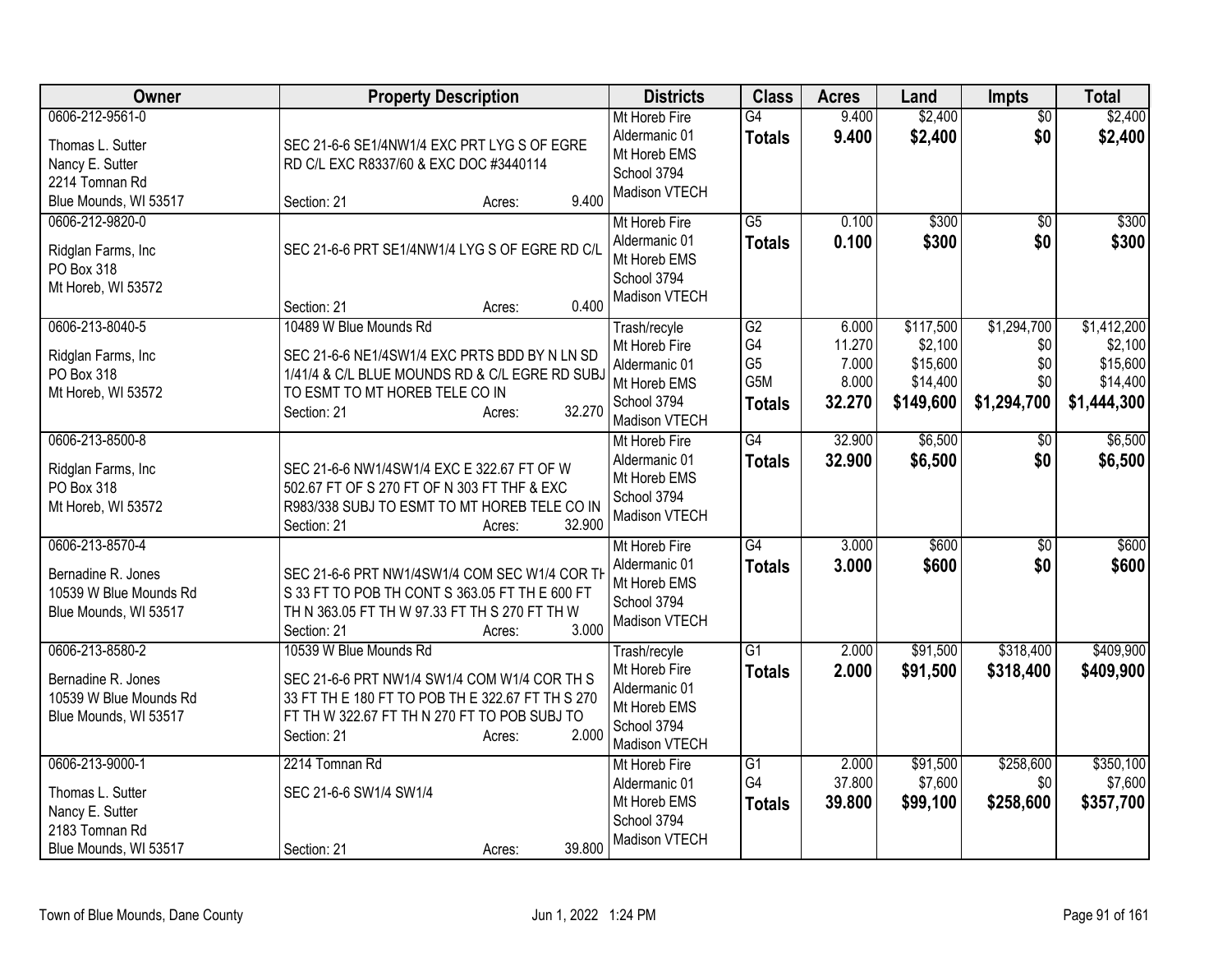| <b>Owner</b>                  | <b>Property Description</b>                      | <b>Districts</b> | <b>Class</b>     | <b>Acres</b> | Land     | <b>Impts</b>    | <b>Total</b> |
|-------------------------------|--------------------------------------------------|------------------|------------------|--------------|----------|-----------------|--------------|
| 0606-213-9501-0               |                                                  | Mt Horeb Fire    | G4               | 23.500       | \$4,700  | $\overline{50}$ | \$4,700      |
| Thomas L. Sutter              | SEC 21-6-6 SE1/4SW1/4 SUBJ TO ESMT TO MT         | Aldermanic 01    | G <sub>5</sub>   | 2.000        | \$6,000  | \$0             | \$6,000      |
| Nancy E. Sutter               | HOREB TELE CO IN R3414/26-2/23/82 EXC CSM        | Mt Horeb EMS     | G5M              | 5.000        | \$9,000  | \$0             | \$9,000      |
| 2183 Tomnan Rd                | 11892                                            | School 3794      | <b>Totals</b>    | 30.500       | \$19,700 | \$0             | \$19,700     |
| Blue Mounds, WI 53517         | 30.500<br>Section: 21<br>Acres:                  | Madison VTECH    |                  |              |          |                 |              |
| 0606-213-9900-0               |                                                  | Mt Horeb Fire    | G4               | 1.277        | \$200    | $\overline{50}$ | \$200        |
|                               |                                                  | Aldermanic 01    | G <sub>5</sub> M | 5.000        | \$9,000  | \$0             | \$9,000      |
| Abigail A. Trainor            | LOT 1 CSM 11892 CS73/59&61-8/21/2006 DESCR AS    | Mt Horeb EMS     | <b>Totals</b>    | 6.277        | \$9,200  | \$0             | \$9,200      |
| Peter J. Trainor              | SEC 21-6-6 PRT SE1/4SW1/4 & PRT SW1/4SE1/4 &     | School 3794      |                  |              |          |                 |              |
| 6575 Moon Rd                  | SEC 28-6-6 PRT NE1/4 NW1/4 & PRT NW1/4NE1/4      | Madison VTECH    |                  |              |          |                 |              |
| Ridgeway, WI 53582            | 6.277<br>Section: 21<br>Acres:                   |                  |                  |              |          |                 |              |
| 0606-213-9950-0               |                                                  | Mt Horeb Fire    | G4               | 2.262        | \$400    | \$0             | \$400        |
| Thomas L. Sutter              | LOT 2 CSM 11892 CS73/59&61-8/21/2006 DESCR AS    | Aldermanic 01    | G <sub>5</sub> M | 3.000        | \$5,400  | \$0             | \$5,400      |
| Nancy E. Sutter               | SEC 21-6-6 PRT SE1/4SW1/4 & PRT SW1/4SE1/4 &     | Mt Horeb EMS     | <b>Totals</b>    | 5.262        | \$5,800  | \$0             | \$5,800      |
| 2183 Tomnan Rd                | SEC 28-6-6 PRT NE1/4 NW1/4 & PRT NW1/4NE1/4      | School 3794      |                  |              |          |                 |              |
| Blue Mounds, WI 53517         | 5.262<br>Section: 21<br>Acres:                   | Madison VTECH    |                  |              |          |                 |              |
| 0606-214-8030-0               | 2302 Valdres Ln                                  | Trash/recyle     | G4               | 20.500       | \$2,200  | \$0             | \$2,200      |
|                               |                                                  | Mt Horeb Fire    | G <sub>5</sub>   | 3.500        | \$2,100  | \$0             | \$2,100      |
| Merodee J. Buechner et al     | SEC 21-6-6 NE1/4 SE1/4 SUBJ TO ESMT TO MT        | Aldermanic 01    | G5M              | 10.000       | \$18,000 | \$0             | \$18,000     |
| 2308 Valdres Ln               | HOREB TELE CO IN R7260/40 EXC CSM 9843           | Mt Horeb EMS     | G7               | 1.500        | \$43,000 | \$102,600       | \$145,600    |
| Mt Horeb, WI 53572            | 39.420                                           | School 3794      | <b>Totals</b>    | 35.500       | \$65,300 | \$102,600       | \$167,900    |
|                               | Section: 21<br>Acres:                            | Madison VTECH    |                  |              |          |                 |              |
| 0606-214-8501-6               |                                                  | Mt Horeb Fire    | G4               | 22.820       | \$4,700  | \$0             | \$4,700      |
| Dana J. Bowar                 | SEC 21-6-6 NW1/4SE1/4 NWLY OF HWY EXC COM NV     | Aldermanic 01    | G5M              | 6.720        | \$12,100 | \$0             | \$12,100     |
| Christine M. Bowar            | COR TH S 412.5 FT TH E 264 FT TH N 412.5 FT TH W | Mt Horeb EMS     | G <sub>6</sub>   | 1.260        | \$4,500  | \$0             | \$4,500      |
| 8209 W Mineral Point Rd       | 264 FT TO POB ALSO EXC R251/17 & EXC R15089/31   | School 3794      | <b>Totals</b>    | 30.800       | \$21,300 | \$0             | \$21,300     |
| Cross Plains, WI 53528        | 30.800<br>Section: 21<br>Acres:                  | Madison VTECH    |                  |              |          |                 |              |
| 0606-214-8600-6               | 2294 Erbe Rd                                     | Mt Horeb Fire    | X4               | 2.500        | \$0      | \$0             | \$0          |
|                               |                                                  | Aldermanic 01    | <b>Totals</b>    | 2.500        | \$0      | \$0             | \$0          |
| German Lutheran Church Site & | SEC 21-6-6 PRT NW1/4 SE1/4 COM NW COR, TH S      | Mt Horeb EMS     |                  |              |          |                 |              |
| Cemetery                      | 412.5 FT, E 264 FT, N 412.5 FT, W 264 FT TO POB  | School 3794      |                  |              |          |                 |              |
| 2294 Erbe Rd                  |                                                  | Madison VTECH    |                  |              |          |                 |              |
| Mt Horeb, WI 53572            | 2.500<br>Section: 21<br>Acres:                   |                  |                  |              |          |                 |              |
| 0606-214-8835-3               | 2247 County Hwy E                                | Mt Horeb Fire    | $\overline{G4}$  | 0.560        | \$200    | \$0             | \$200        |
| Kerry R. Johnson              | SEC 21-6-6 PRT NW1/4SE1/4 COM INTERSECTION       | Aldermanic 01    | G5M              | 3.654        | \$6,600  | \$0             | \$6,600      |
| Sharon L. Johnson             | OF E LN SD 1/41/4 & C/L CTH E TH S54DEG48'W      | Mt Horeb EMS     | G7               | 0.630        | \$25,200 | \$11,700        | \$36,900     |
| 2247 County Highway E         | 114.4 FT TO PT IN C/L TH S57DEG51'W 169.4 FT TO  | School 3794      | <b>Totals</b>    | 4.844        | \$32,000 | \$11,700        | \$43,700     |
| Mt Horeb, WI 53572            | 4.800<br>Section: 21<br>Acres:                   | Madison VTECH    |                  |              |          |                 |              |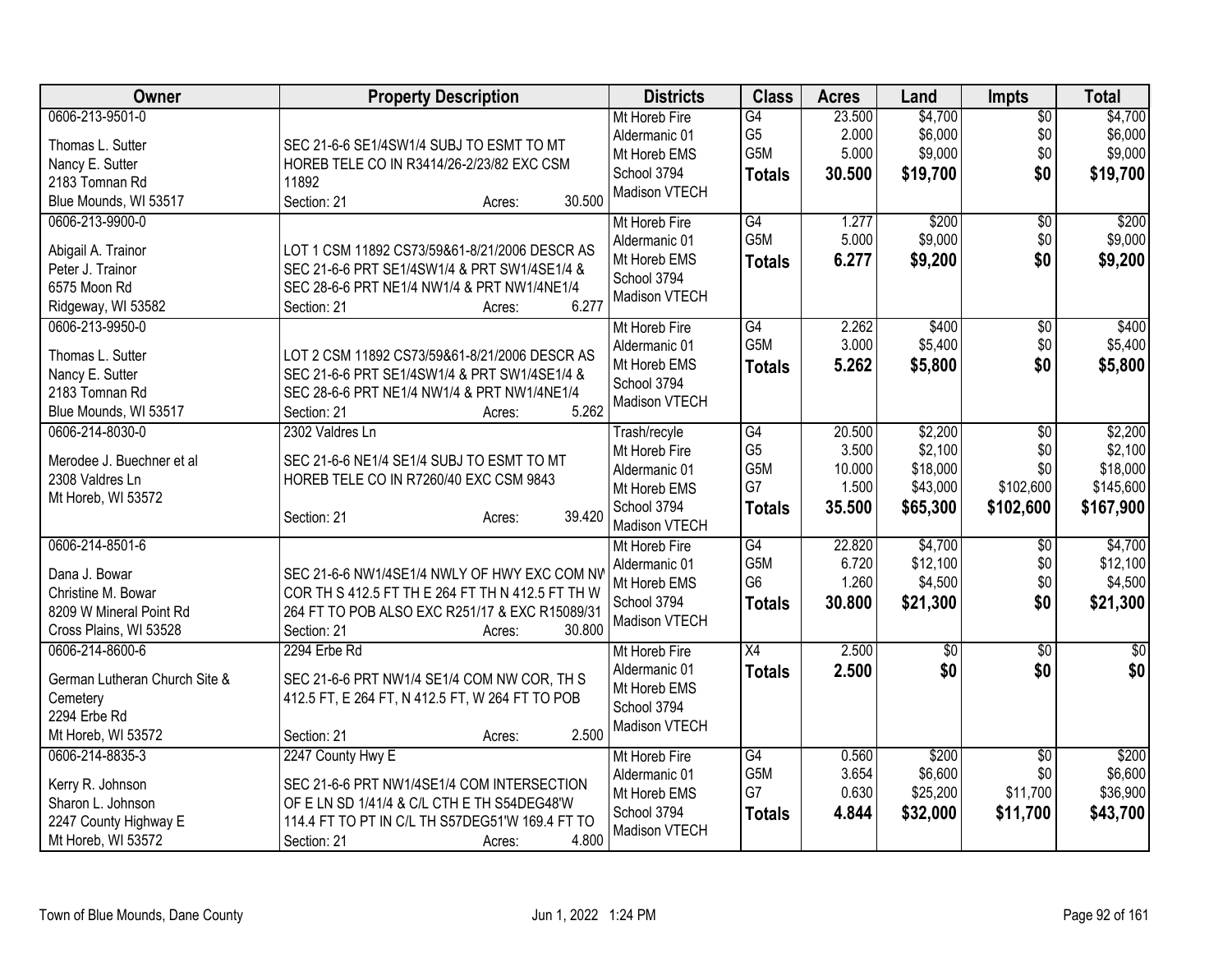| <b>Owner</b>                                                                                                | <b>Property Description</b>                                                                                                                                                                             | <b>Districts</b>                                                                               | <b>Class</b>                          | <b>Acres</b>              | Land                        | <b>Impts</b>             | <b>Total</b>                |
|-------------------------------------------------------------------------------------------------------------|---------------------------------------------------------------------------------------------------------------------------------------------------------------------------------------------------------|------------------------------------------------------------------------------------------------|---------------------------------------|---------------------------|-----------------------------|--------------------------|-----------------------------|
| 0606-214-8845-1                                                                                             | 2247 County Highway E                                                                                                                                                                                   | Trash/recyle                                                                                   | $\overline{G1}$                       | 0.400                     | \$57,700                    | \$116,400                | \$174,100                   |
| Kerry R. Johnson<br>Sharon L. Johnson<br>2247 County Highway E<br>Mt Horeb, WI 53572                        | SEC 21-6-6 PRT NW1/4SE1/4 COM INTERS SD 1/4 1/4<br>E LN & C/L CTH E TH ALG SD C/L S54DEGW 114.4 FT<br>& S57DEGW 169.4 FT TO POB TH CONT ALG SD C/L<br>0.400<br>Section: 21<br>Acres:                    | Mt Horeb Fire<br>Aldermanic 01<br>Mt Horeb EMS<br>School 3794<br>Madison VTECH                 | <b>Totals</b>                         | 0.400                     | \$57,700                    | \$116,400                | \$174,100                   |
| 0606-214-9000-0<br>Merodee J. Buechner et al<br>2308 Valdres Ln<br>Mt Horeb, WI 53572                       | SEC 21-6-6 PRT W1/2 SE1/4 LYG SE C/L CTH E & N<br>OF LN DESCR AS FOL COM SE COR SD 1/21/4 TH<br>S41DEGW 417.85 FT TH N73DEGW 568.15 FT TH<br>24.100<br>Section: 21<br>Acres:                            | Mt Horeb Fire<br>Aldermanic 01<br>Mt Horeb EMS<br>School 3794<br>Madison VTECH                 | G4<br>G <sub>5</sub><br><b>Totals</b> | 22.100<br>2.000<br>24.100 | \$2,600<br>\$600<br>\$3,200 | $\sqrt{6}$<br>\$0<br>\$0 | \$2,600<br>\$600<br>\$3,200 |
| 0606-214-9051-0<br>Dana J. Bowar<br>Christine M. Bowar<br>8209 W Mineral Point Rd<br>Cross Plains, WI 53528 | SEC 21-6-6 PRT SW1/4SE1/4 LYG NWLY OF C/L OF<br>CTH E & NELY OF C/L OF WEST BLUE MOUNDS RD<br>EXC COM 181.5 FT E OF PT 330 FT S OF NW COR,<br>4.000<br>Section: 21<br>Acres:                            | Mt Horeb Fire<br>Aldermanic 01<br>Mt Horeb EMS<br>School 3794<br>Madison VTECH                 | G6<br><b>Totals</b>                   | 4.000<br>4.000            | \$14,400<br>\$14,400        | $\overline{50}$<br>\$0   | \$14,400<br>\$14,400        |
| 0606-214-9095-7<br>Dana J. Bowar<br>Christine M. Bowar<br>8209 W Mineral Point Rd<br>Cross Plains, WI 53528 | SEC 21-6-6 PRT SW1/4 SE1/4 COM 181.5 FT E OF PT<br>330 FT S OF NW COR, TH SELY 132 FT TO PT 260.5<br>FT E OF W LN, NELY AT R < 82.5 FT, NWLY 132 FT,<br>0.300<br>Section: 21<br>Acres:                  | Mt Horeb Fire<br>Aldermanic 01<br>Mt Horeb EMS<br>School 3794<br>Madison VTECH                 | G6<br><b>Totals</b>                   | 0.300<br>0.300            | \$1,100<br>\$1,100          | $\overline{50}$<br>\$0   | \$1,100<br>\$1,100          |
| 0606-214-9151-0<br>Thomas L. Sutter<br>Nancy E. Sutter<br>2183 Tomnan Rd<br>Blue Mounds, WI 53517           | SEC 21-6-6 PRT SW1/4SE1/4 WLY CTH E EXC BEG<br>313.5 FT N OF SW COR TH N 165 FT E 132 FT S 165<br>FT W 132 FT TO POB ALSO EXC COM 181.5 FT E OF<br>3.000<br>Section: 21<br>Acres:                       | Mt Horeb Fire<br>Aldermanic 01<br>Mt Horeb EMS<br>School 3794<br>Madison VTECH                 | $\overline{G5}$<br><b>Totals</b>      | 3.000<br>3.000            | \$9,000<br>\$9,000          | $\overline{50}$<br>\$0   | \$9,000<br>\$9,000          |
| 0606-214-9210-6<br>Alison L. Lowry<br>William T. Lowry<br>2179 County Highway E<br>Mount Horeb, WI 53572    | 2179 County Highway E<br>SEC 21-6-6 PRT SW1/4SE1/4 COM 313.5 FT N OF SW<br>COR TH N 165 FT TH E 132 FT TH S 165 FT TH W 132<br>FT TO POB<br>0.500<br>Section: 21<br>Acres:                              | Trash/recyle<br>Mt Horeb Fire<br>Aldermanic 01<br>Mt Horeb EMS<br>School 3794<br>Madison VTECH | $\overline{G1}$<br><b>Totals</b>      | 0.500<br>0.500            | \$62,300<br>\$62,300        | \$176,500<br>\$176,500   | \$238,800<br>\$238,800      |
| 0606-214-9215-1<br>Mark A. Opsal<br>Anita L. Opsal<br>2176 County Highway E<br>Mt Horeb, WI 53572           | 2176 County Highway E<br>SEC 21-6-6 PRT SW1/4 SE1/4 COM SE COR SD1/41/4<br>TH S41DEGW 417.85 FT TH N73DEGW 568.15 FT TH<br>N39DEGW 404.57 FT TO POB TH N70DEGW 117 FT<br>0.500<br>Section: 21<br>Acres: | Trash/recyle<br>Mt Horeb Fire<br>Aldermanic 01<br>Mt Horeb EMS<br>School 3794<br>Madison VTECH | $\overline{G1}$<br><b>Totals</b>      | 0.500<br>0.500            | \$62,300<br>\$62,300        | \$133,500<br>\$133,500   | \$195,800<br>\$195,800      |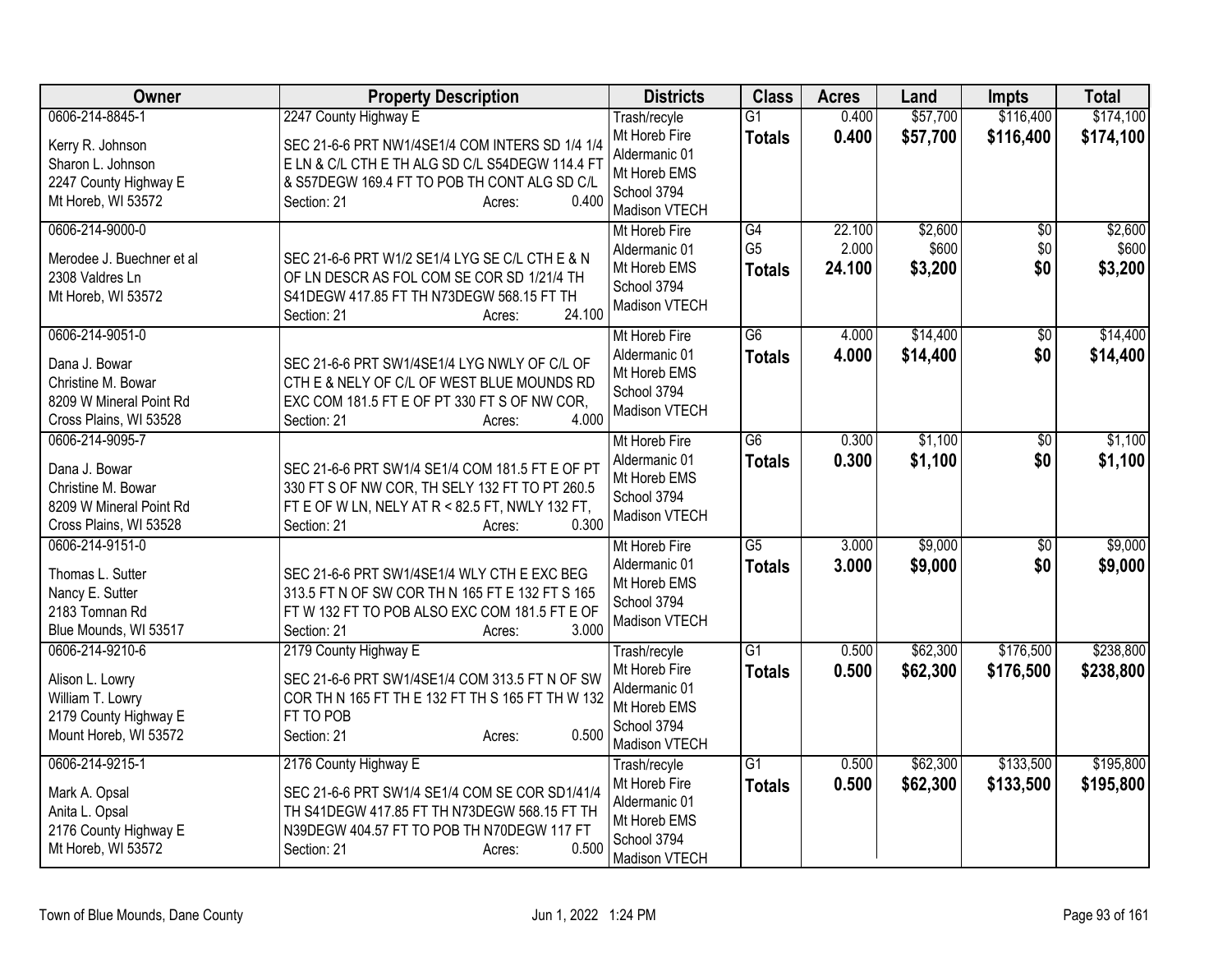| <b>Owner</b>                                                                           | <b>Property Description</b>                                                                                                                                                             | <b>Districts</b>                                                               | <b>Class</b>                     | <b>Acres</b>            | Land                        | Impts                         | <b>Total</b>                |
|----------------------------------------------------------------------------------------|-----------------------------------------------------------------------------------------------------------------------------------------------------------------------------------------|--------------------------------------------------------------------------------|----------------------------------|-------------------------|-----------------------------|-------------------------------|-----------------------------|
| 0606-214-9261-0<br>Kasa Properties, LLC<br>6300 Enterprise Ln<br>Madison, WI 53719     | SEC 21-6-6 SW1/4 SE1/4 SELY OF HWY EXC R248/54<br>& EXC R511/505 & EXC R25345/1<br>13.030<br>Section: 21<br>Acres:                                                                      | Mt Horeb Fire<br>Aldermanic 01<br>Mt Horeb EMS<br>School 3794<br>Madison VTECH | G4<br>G5M<br><b>Totals</b>       | 7.000<br>1.100<br>8.100 | \$500<br>\$2,000<br>\$2,500 | $\overline{50}$<br>\$0<br>\$0 | \$500<br>\$2,000<br>\$2,500 |
| 0606-214-9300-0<br>Merodee J. Buechner et al<br>2308 Valdres Ln<br>Mt Horeb, WI 53572  | SEC 21-6-6 PRT SW1/4SE1/4 DESCR AS BEG SE COR<br>SW1/4SE1/4 SD SEC 21 TH W ALG S SEC LN 350 FT<br>TH N 300 FT TO A PT 300 FT N AND 350 FT W OF SE<br>1.210<br>Section: 21<br>Acres:     | Mt Horeb Fire<br>Aldermanic 01<br>Mt Horeb EMS<br>School 3794<br>Madison VTECH | G4<br><b>Totals</b>              | 1.210<br>1.210          | \$200<br>\$200              | $\overline{50}$<br>\$0        | \$200<br>\$200              |
| 0606-214-9500-5<br>Merodee J. Buechner et al<br>2308 Valdres Ln<br>Mt Horeb, WI 53572  | SEC 21-6-6 SE1/4SE1/4<br>40.200<br>Section: 21<br>Acres:                                                                                                                                | Mt Horeb Fire<br>Aldermanic 01<br>Mt Horeb EMS<br>School 3794<br>Madison VTECH | $\overline{G4}$<br><b>Totals</b> | 40.200<br>40.200        | \$6,900<br>\$6,900          | $\overline{50}$<br>\$0        | \$6,900<br>\$6,900          |
| 0606-221-8010-0<br>Jesse Schauf et al<br>10040 Blessingway Rd<br>Mount Horeb, WI 53572 | 10040 Blessingway Rd<br>LOT 1 CSM 14933 CS105/87&88-9/27/2018 DESCR AS<br>SEC 22-6-6 PRT NE1/4NE1/4 (0.63 ACRES EXCL R/W)<br>0.630<br>Section: 22<br>Acres:                             | Mt Horeb Fire<br>Aldermanic 01<br>Mt Horeb EMS<br>School 3794<br>Madison VTECH | $\overline{G1}$<br><b>Totals</b> | 0.630<br>0.630          | \$68,100<br>\$68,100        | \$230,100<br>\$230,100        | \$298,200<br>\$298,200      |
| 0606-221-8025-0<br>Jesse Schauf et al<br>10040 Blessingway Rd<br>Mount Horeb, WI 53572 | 10044 Blessingway Rd<br>LOT 2 CSM 14933 CS105/87&88-9/27/2018 DESCR AS<br>SEC 22-6-6 PRT NE1/4NE1/4 (1.30 ACRES EXCL R/W)<br>1.300<br>Section: 22<br>Acres:                             | Mt Horeb Fire<br>Aldermanic 01<br>Mt Horeb EMS<br>School 3794<br>Madison VTECH | $\overline{G2}$<br><b>Totals</b> | 1.300<br>1.300          | \$87,000<br>\$87,000        | \$58,900<br>\$58,900          | \$145,900<br>\$145,900      |
| 0606-221-8043-0<br>MIsna Rentals, LLC<br>10097 Blessing Way Rd<br>Mt Horeb, WI 53572   | LOT 1 CSM 10980 CS66/1&2-2/10/2004 F/K/A LOTS 1 8<br>2 CSM 10553 CS62/245&246-10/10/2002 DESCR AS<br>SEC 22-6-6 PRT NE1/4NE1/4 (4.779 ACRES INCL R/W)<br>4.779<br>Section: 22<br>Acres: | Mt Horeb Fire<br>Aldermanic 01<br>Mt Horeb EMS<br>School 3794<br>Madison VTECH | $\overline{G4}$<br><b>Totals</b> | 4.779<br>4.779          | \$900<br>\$900              | $\overline{50}$<br>\$0        | \$900<br>\$900              |
| 0606-221-8065-0<br>MIsna Rentals, LLC<br>10097 Blessing Way Rd<br>Mt Horeb, WI 53572   | LOT 2 CSM 10980 CS66/1&2-2/10/2004 F/K/A LOTS 1 8<br>2 CSM 10553 CS62/245&246-10/10/2002 DESCR AS<br>SEC 22-6-6 PRT NE1/4NE1/4 (9.304 ACRES INCL R/W)<br>9.304<br>Section: 22<br>Acres: | Mt Horeb Fire<br>Aldermanic 01<br>Mt Horeb EMS<br>School 3794<br>Madison VTECH | $\overline{G4}$<br><b>Totals</b> | 9.304<br>9.304          | \$2,100<br>\$2,100          | $\overline{50}$<br>\$0        | \$2,100<br>\$2,100          |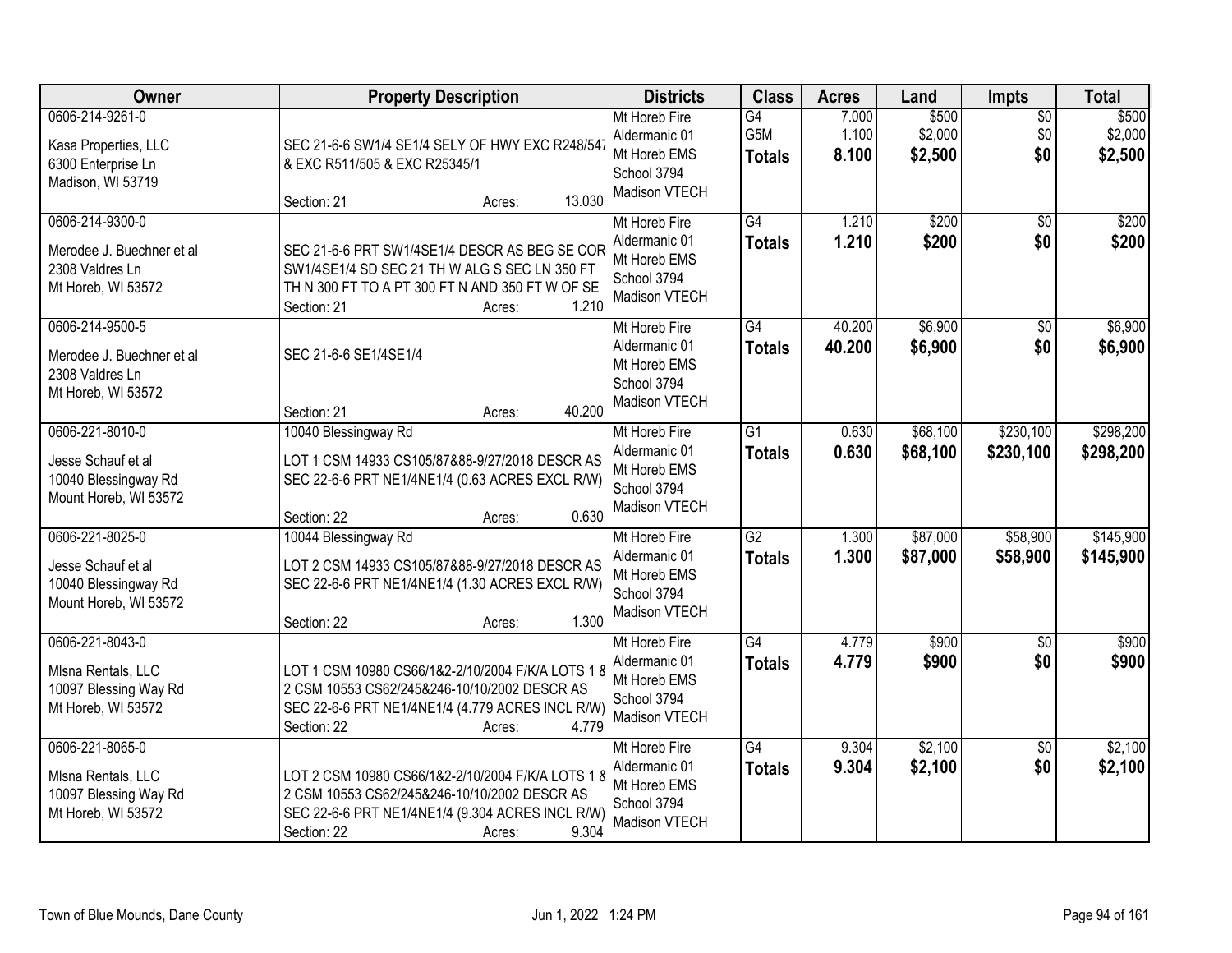| <b>Owner</b>                                                                                             | <b>Property Description</b>                                                                                                                                                                                     | <b>Districts</b>                                                                               | <b>Class</b>                                 | <b>Acres</b>                       | Land                                      | <b>Impts</b>                         | <b>Total</b>                              |
|----------------------------------------------------------------------------------------------------------|-----------------------------------------------------------------------------------------------------------------------------------------------------------------------------------------------------------------|------------------------------------------------------------------------------------------------|----------------------------------------------|------------------------------------|-------------------------------------------|--------------------------------------|-------------------------------------------|
| 0606-221-8085-0<br>Third Door, LLC<br>1523 State Highway 78<br>Mt Horeb, WI 53572                        | 10043 Blessingway Rd<br>LOT 3 CSM 10980 CS66/1&2-2/10/2004 F/K/A LOTS 1 8<br>2 CSM 10553 CS62/245&246-10/10/2002 DESCR AS<br>SEC 22-6-6 PRT NE1/4NE1/4 (3.194 ACRES INCL R/W)<br>3.194<br>Section: 22<br>Acres: | Mt Horeb Fire<br>Aldermanic 01<br>Mt Horeb EMS<br>School 3794<br>Madison VTECH                 | G2<br>G4<br><b>Totals</b>                    | 2.794<br>0.400<br>3.194            | \$237,500<br>\$100<br>\$237,600           | \$310,100<br>\$0<br>\$310,100        | \$547,600<br>\$100<br>\$547,700           |
| 0606-221-8190-4<br>Dreger Farm, LLC<br>2334 State Highway 78<br>Mt Horeb, WI 53572                       | SEC 22-6-6 S1/2 NE1/4 NE1/4 SUBJ TO ESMT TO MT<br>HOREB TELE CO IN R7260/30<br>19.900<br>Section: 22<br>Acres:                                                                                                  | Mt Horeb Fire<br>Aldermanic 01<br>Mt Horeb EMS<br>School 3794<br>Madison VTECH                 | G4<br><b>Totals</b>                          | 19.900<br>19.900                   | \$4,400<br>\$4,400                        | $\sqrt{6}$<br>\$0                    | \$4,400<br>\$4,400                        |
| 0606-221-8501-7<br>MIsna Living Tr<br>10097 Blessing Way Rd<br>Mt Horeb, WI 53572                        | 10097 Blessingway Rd<br>LOT 1 CSM 7991 CS42/232&233-10/24/95 DESCR AS<br>SEC 22-6-6 PRT N1/2 NE1/4 (5.014 ACRES INCL R/W)<br>5.014<br>Section: 22<br>Acres:                                                     | Trash/recyle<br>Mt Horeb Fire<br>Aldermanic 01<br>Mt Horeb EMS<br>School 3794<br>Madison VTECH | G1<br><b>Totals</b>                          | 5.014<br>5.014                     | \$111,100<br>\$111,100                    | \$303,900<br>\$303,900               | \$415,000<br>\$415,000                    |
| 0606-221-8530-2<br>Sutter Living Tr<br>2230 State Highway 78<br>Mt Horeb, WI 53572                       | SEC 22-6-6 NW1/4NE1/4 EXC CSM 7991<br>34.700<br>Section: 22<br>Acres:                                                                                                                                           | Mt Horeb Fire<br>Aldermanic 01<br>Mt Horeb EMS<br>School 3794<br>Madison VTECH                 | G4<br>G <sub>5</sub><br>G5M<br><b>Totals</b> | 30.000<br>2.000<br>2.700<br>34.700 | \$7,100<br>\$6,000<br>\$4,900<br>\$18,000 | $\overline{50}$<br>\$0<br>\$0<br>\$0 | \$7,100<br>\$6,000<br>\$4,900<br>\$18,000 |
| 0606-221-9001-0<br>Sutter Living Tr<br>2230 State Highway 78<br>Mt Horeb, WI 53572                       | SEC 22-6-6 SW1/4NE1/4 EXC CSM 7981<br>34.610<br>Section: 22<br>Acres:                                                                                                                                           | Mt Horeb Fire<br>Aldermanic 01<br>Mt Horeb EMS<br>School 3794<br>Madison VTECH                 | $\overline{G4}$<br><b>Totals</b>             | 34.610<br>34.610                   | \$7,500<br>\$7,500                        | $\overline{30}$<br>\$0               | \$7,500<br>\$7,500                        |
| 0606-221-9200-9<br>Robert E. Boelkes<br>Wendy K. Boelkes<br>10160 Fertile Ridge Rd<br>Mt Horeb, WI 53572 | 10160 Fertile Ridge Rd<br>LOT 1 CSM 7981 CS42/208&209-10/11/95 DESCR AS<br>SEC 22-6-6 PRT SW1/4NE1/4 (4.889 ACRES)<br>4.890<br>Section: 22<br>Acres:                                                            | Trash/recyle<br>Mt Horeb Fire<br>Aldermanic 01<br>Mt Horeb EMS<br>School 3794<br>Madison VTECH | $\overline{G1}$<br>G4<br><b>Totals</b>       | 1.000<br>3.889<br>4.889            | \$85,000<br>\$1,200<br>\$86,200           | \$285,500<br>\$0<br>\$285,500        | \$370,500<br>\$1,200<br>\$371,700         |
| 0606-221-9500-6<br>Dreger Farm, LLC<br>2334 State Highway 78<br>Mt Horeb, WI 53572                       | SEC 22-6-6 SE1/4 NE1/4 SUBJ TO ESMT TO MT<br>HOREB TELE CO IN R7260/30<br>39.500<br>Section: 22<br>Acres:                                                                                                       | Mt Horeb Fire<br>Aldermanic 01<br>Mt Horeb EMS<br>School 3794<br>Madison VTECH                 | $\overline{G4}$<br><b>Totals</b>             | 39.500<br>39.500                   | \$9,200<br>\$9,200                        | $\overline{50}$<br>\$0               | \$9,200<br>\$9,200                        |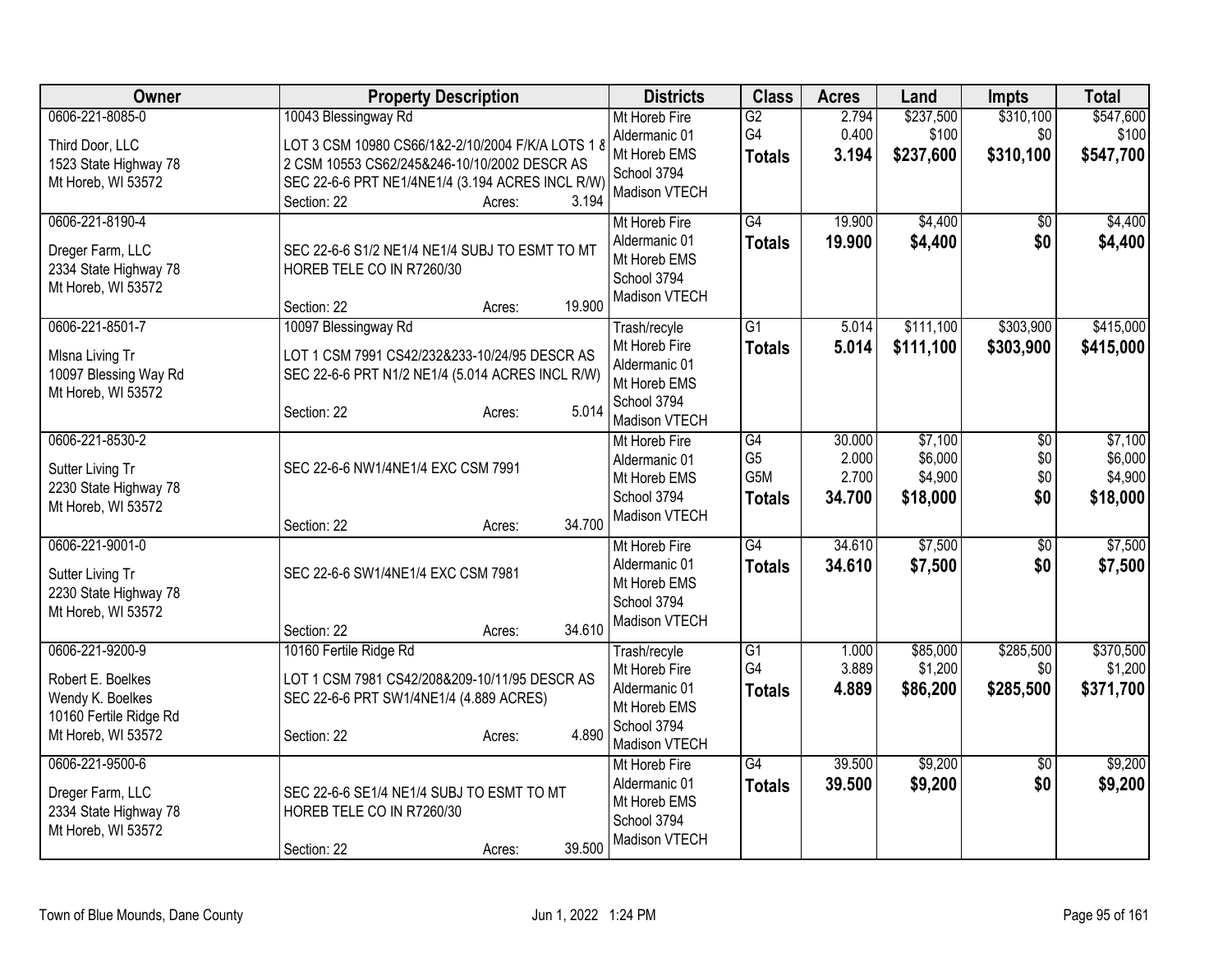| Owner                   | <b>Property Description</b>                      | <b>Districts</b>             | <b>Class</b>          | <b>Acres</b>    | Land                 | Impts           | <b>Total</b>          |
|-------------------------|--------------------------------------------------|------------------------------|-----------------------|-----------------|----------------------|-----------------|-----------------------|
| 0606-222-8050-0         | County Highway E                                 | Mt Horeb Fire                | $\overline{G1}$       | 2.000           | \$45,700             | $\overline{50}$ | \$45,700              |
| Andrew K. Davidson      | LOT 1 CSM 12887 CS82/17&18-04/21/2010 DESCR AS   | Aldermanic 01                | G4                    | 1.500           | \$400                | \$0             | \$400                 |
| Marie E. Wilhelm        | SEC 22-6-6 PRT N1/2 NW1/4 (5.417 ACRES EXCL      | Mt Horeb EMS                 | G5M                   | 1.917           | \$3,500              | \$0             | \$3,500               |
| 2402 County Highway E   | R/W                                              | School 3794                  | <b>Totals</b>         | 5.417           | \$49,600             | \$0             | \$49,600              |
| Mt Horeb, WI 53572      | 5.417<br>Section: 22<br>Acres:                   | Madison VTECH                |                       |                 |                      |                 |                       |
| 0606-222-8200-0         | 2402 County Highway E                            | Trash/recyle                 | G1                    | 2.000           | \$91,500             | \$295,700       | \$387,200             |
| Andrew K. Davidson      | LOT 2 CSM 12887 CS82/17&18-04/21/2010 DESCR AS   | Mt Horeb Fire                | G4                    | 18.613          | \$3,400              | \$0             | \$3,400               |
| Marie E. Wilhelm        | SEC 22-6-6 PRT N1/2 NW1/4 (33.613 ACRES EXCL     | Aldermanic 01                | G5M                   | 13.000          | \$23,400             | \$0             | \$23,400              |
| 2402 County Highway E   | R/W                                              | Mt Horeb EMS                 | <b>Totals</b>         | 33.613          | \$118,300            | \$295,700       | \$414,000             |
| Mt Horeb, WI 53572      | Section: 22<br>33.613<br>Acres:                  | School 3794                  |                       |                 |                      |                 |                       |
|                         |                                                  | Madison VTECH                |                       |                 |                      |                 |                       |
| 0606-222-8501-0         | 2401 County Highway E                            | Mt Horeb Fire                | $\overline{G4}$       | 1.060           | \$100                | $\overline{50}$ | \$100                 |
| Donald B. Runde         | SEC 22-6-6 NW1/4 NW1/4 SUBJ TO ESMT TO MT        | Aldermanic 01                | G <sub>6</sub>        | 1.235           | \$4,400              | \$0             | \$4,400               |
| 2423 County Highway E   | HOREB TELE CO IN R3414/29-2/23/82 EXC CSM        | Mt Horeb EMS                 | <b>Totals</b>         | 2.295           | \$4,500              | \$0             | \$4,500               |
| Mt Horeb, WI 53572      | 11542 & ALSO EXC DOC #4125233                    | School 3794<br>Madison VTECH |                       |                 |                      |                 |                       |
|                         | 2.295<br>Section: 22<br>Acres:                   |                              |                       |                 |                      |                 |                       |
| 0606-222-8550-0         | 2423 County Highway E                            | Trash/recyle                 | $\overline{G1}$       | 5.000           | \$111,000            | \$672,600       | \$783,600             |
| Donald B. Runde         | LOT 1 CSM 11542 CS70/197&198-9/29/2005 DESCR     | Mt Horeb Fire                | G <sub>6</sub>        | 4.213           | \$15,200             | \$0             | \$15,200              |
| 2423 County Highway E   | AS SEC 22-6-6 PRT NW1/4NW1/4 & PRT NE1/4NW1/4    | Aldermanic 01                | <b>Totals</b>         | 9.213           | \$126,200            | \$672,600       | \$798,800             |
| Mt Horeb, WI 53572      | (9.213 ACRES)                                    | Mt Horeb EMS                 |                       |                 |                      |                 |                       |
|                         | 9.213<br>Section: 22<br>Acres:                   | School 3794                  |                       |                 |                      |                 |                       |
|                         |                                                  | Madison VTECH                |                       |                 |                      |                 |                       |
| 0606-222-8690-0         | 2401 County Highway E                            | Trash/recyle                 | G4                    | 5.310           | \$1,000              | $\overline{50}$ | \$1,000               |
| Donald B. Runde         | LOT 2 CSM 11542 CS70/197&198-9/29/2005 DESCR     | Mt Horeb Fire                | G <sub>5</sub><br>G5M | 1.850<br>18.270 | \$1,100              | \$0<br>\$0      | \$1,100               |
| 2423 County Highway E   | AS SEC 22-6-6 PRT NW1/4NW1/4 & PRT NE1/4NW1/4    | Aldermanic 01                | G7                    | 1.120           | \$32,900<br>\$40,700 | \$112,700       | \$32,900<br>\$153,400 |
| Mt Horeb, WI 53572      | (26.550 ACRES)                                   | Mt Horeb EMS<br>School 3794  | <b>Totals</b>         | 26.550          | \$75,700             | \$112,700       | \$188,400             |
|                         | 26.550<br>Section: 22<br>Acres:                  | Madison VTECH                |                       |                 |                      |                 |                       |
| 0606-222-9001-0         | 10260 Fertile Ridge Rd                           | Trash/recyle                 | $\overline{G1}$       | 4.237           | \$106,000            | \$731,500       | \$837,500             |
|                         |                                                  | Mt Horeb Fire                | G <sub>6</sub>        | 7.342           | \$26,400             | \$0             | \$26,400              |
| Casey D. Preimesberger  | LOT 1 CSM 10751 CS64/57&58-5/14/2003 F/K/A LOT 1 | Aldermanic 01                | <b>Totals</b>         | 11.579          | \$132,400            | \$731,500       | \$863,900             |
| Amanda R. Preimesberger | CSM 3965 CS16/245-9/7/82 DESCR AS SEC 22-6-6     | Mt Horeb EMS                 |                       |                 |                      |                 |                       |
| 10260 Fertile Ridge Rd  | PRT SW1/4NW1/4 (11.579 ACRES EXCL R/W) TOG       | School 3794                  |                       |                 |                      |                 |                       |
| Mt Horeb, WI 53572      | 11.579<br>Section: 22<br>Acres:                  | Madison VTECH                |                       |                 |                      |                 |                       |
| 0606-222-9160-7         | 2359 County Highway E                            | Trash/recyle                 | G1                    | 1.000           | \$85,000             | \$267,800       | \$352,800             |
| Roland G. Scott         | LOT 1 CSM 4514 CS19/265-10/26/84 F/K/A CSM 648   | Mt Horeb Fire                | G <sub>5</sub>        | 4.340           | \$8,600              | \$0             | \$8,600               |
| Lisa M. Scott           | CS3/165-9/10/71 & ALSO INCL & DESCR AS SEC       | Aldermanic 01                | G <sub>6</sub>        | 3.604           | \$13,000             | \$0             | \$13,000              |
| 2359 County Highway E   | 22-6-6 PRT SW1/4NW1/4 8.944 ACRES SUBJ TO MT     | Mt Horeb EMS                 | <b>Totals</b>         | 8.944           | \$106,600            | \$267,800       | \$374,400             |
| Mt Horeb, WI 53572      | 8.944<br>Section: 22<br>Acres:                   | School 3794                  |                       |                 |                      |                 |                       |
|                         |                                                  | Madison VTECH                |                       |                 |                      |                 |                       |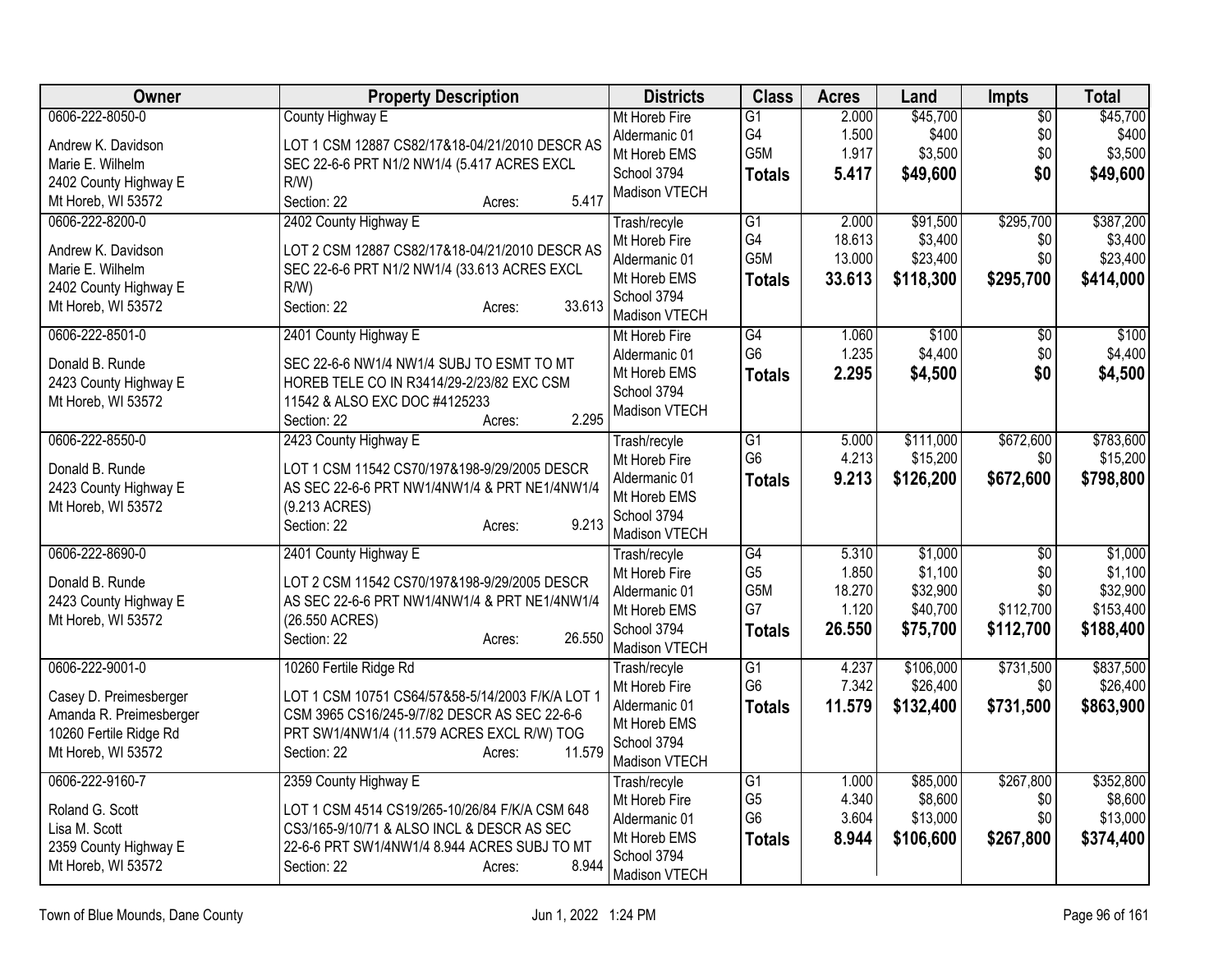| Owner                             | <b>Property Description</b>                      | <b>Districts</b>              | <b>Class</b>    | <b>Acres</b>    | Land                 | <b>Impts</b>    | <b>Total</b>         |
|-----------------------------------|--------------------------------------------------|-------------------------------|-----------------|-----------------|----------------------|-----------------|----------------------|
| 0606-222-9220-4                   | 10261 Fertile Ridge Rd                           | Trash/recyle                  | $\overline{G1}$ | 1.000           | \$85,000             | \$172,600       | \$257,600            |
| Todd P. Schultz                   | SEC 22-6-6 PRT SW1/4 NW1/4 LYG SE OF CTH E &     | Mt Horeb Fire                 | G <sub>6</sub>  | 11.800          | \$42,500             | \$0             | \$42,500             |
| Ann L. Schultz                    | SW OF FERTILE RIDGE RD                           | Aldermanic 01                 | <b>Totals</b>   | 12.800          | \$127,500            | \$172,600       | \$300,100            |
| 10261 Fertile Ridge Rd            |                                                  | Mt Horeb EMS                  |                 |                 |                      |                 |                      |
| Mt Horeb, WI 53572                | 12.800<br>Section: 22<br>Acres:                  | School 3794                   |                 |                 |                      |                 |                      |
|                                   |                                                  | Madison VTECH                 |                 |                 |                      |                 |                      |
| 0606-222-9675-0                   |                                                  | Mt Horeb Fire                 | $\overline{G1}$ | 4.109           | \$105,200            | $\overline{50}$ | \$105,200            |
| Casey D. Preimesberger            | LOT 1 CSM 14575 CS100/324&326-8/4/2017 F/K/A LOT | Aldermanic 01                 | G <sub>5</sub>  | 15.151          | \$45,500             | \$0             | \$45,500             |
| Amanda R. Preimesberger           | 2 CSM 10751 CS64/57&58-5/14/2003 F/K/A LOT 1 CSM | Mt Horeb EMS                  | G5M             | 5.000           | \$9,000              | \$0             | \$9,000              |
| 10260 Fertile Ridge Rd            | 3965 CS16/245-9/7/82 & ALSO INCL & DESCR AS SEC  | School 3794                   | <b>Totals</b>   | 24.260          | \$159,700            | \$0             | \$159,700            |
| Mount Horeb, WI 53572             | 24.260<br>Section: 22<br>Acres:                  | Madison VTECH                 |                 |                 |                      |                 |                      |
| 0606-222-9720-0                   |                                                  | Mt Horeb Fire                 | G4              | 1.420           | \$400                | $\overline{50}$ | \$400                |
|                                   |                                                  | Aldermanic 01                 | G <sub>5</sub>  | 12.710          | \$27,900             | \$0             | \$27,900             |
| Amanda R. Preimesberger           | LOT 2 CSM 14575 CS100/324&326-8/4/2017 F/K/A LOT | Mt Horeb EMS                  | G5M             | 5.700           | \$10,300             | \$0             | \$10,300             |
| Casey D. Preimesberger            | 2 CSM 10751 CS64/57&58-5/14/2003 F/K/A LOT 1 CSM | School 3794                   | <b>Totals</b>   | 19.830          | \$38,600             | \$0             | \$38,600             |
| 10260 Fertile Ridge Rd            | 3965 CS16/245-9/7/82 & ALSO INCL & DESCR AS SEC  | Madison VTECH                 |                 |                 |                      |                 |                      |
| Mount Horeb, WI 53572             | 19.830<br>Section: 22<br>Acres:                  |                               |                 |                 |                      |                 |                      |
| 0606-223-8000-1                   | 10195 Fertile Ridge Rd                           | Trash/recyle                  | $\overline{G4}$ | 29.000          | \$7,000              | $\overline{50}$ | \$7,000              |
| Oimoen Family Tr Under L W Oimoen | SEC 22-6-6 NE1/4 SW1/4                           | Mt Horeb Fire                 | G <sub>5</sub>  | 8.970           | \$26,900             | \$0             | \$26,900             |
| Rev Tr                            |                                                  | Aldermanic 01                 | G7              | 1.430           | \$42,600             | \$104,300       | \$146,900            |
| Oimoen Rev Tr, Hilda A            |                                                  | Mt Horeb EMS                  | <b>Totals</b>   | 39.400          | \$76,500             | \$104,300       | \$180,800            |
| 10170 Sharp Rd                    | 39.400<br>Section: 22<br>Acres:                  | School 3794                   |                 |                 |                      |                 |                      |
| Mt Horeb, WI 53572                |                                                  | Madison VTECH                 |                 |                 |                      |                 |                      |
| 0606-223-8500-6                   |                                                  | Mt Horeb Fire                 | G4              | 19.700          | \$3,900              | $\overline{30}$ | \$3,900              |
|                                   |                                                  | Aldermanic 01                 | <b>Totals</b>   | 19.700          | \$3,900              | \$0             | \$3,900              |
| Oimoen Family Tr Under L W Oimoen | SEC 22-6-6 E1/2 NW1/4 SW1/4                      | Mt Horeb EMS                  |                 |                 |                      |                 |                      |
| Rev Tr                            |                                                  | School 3794                   |                 |                 |                      |                 |                      |
| Oimoen Rev Tr, Hilda A            |                                                  | Madison VTECH                 |                 |                 |                      |                 |                      |
| 10170 Sharp Rd                    | 19.700<br>Section: 22<br>Acres:                  |                               |                 |                 |                      |                 |                      |
| Mt Horeb, WI 53572                | 2308 Valdres Ln                                  |                               | $\overline{G1}$ |                 |                      |                 |                      |
| 0606-223-8575-0                   |                                                  | Trash/recyle<br>Mt Horeb Fire | G4              | 5.000<br>12.530 | \$111,000<br>\$2,800 | \$563,800       | \$674,800<br>\$2,800 |
| Jerome D. Buechner                | LOT 1 CSM 9843 CS57/91&92-10/12/2000 DESCR AS    | Aldermanic 01                 | G5M             | 1.700           | \$3,100              | \$0<br>\$0      | \$3,100              |
| Merodee J. Buechner               | SEC 21-6-6 PRT NE1/4SE1/4 & SEC 22-6-6 PRT       | Mt Horeb EMS                  |                 | 19.230          |                      |                 |                      |
| 2308 Valdres Ln                   | NW1/4SW1/4 & PRT SW1/4SW1/4 (19.23 ACRES)        | School 3794                   | <b>Totals</b>   |                 | \$116,900            | \$563,800       | \$680,700            |
| Mt Horeb, WI 53572                | 19.300<br>Section: 21<br>Acres:                  | Madison VTECH                 |                 |                 |                      |                 |                      |
| 0606-223-8650-0                   |                                                  | Mt Horeb Fire                 | $\overline{G4}$ | 12.000          | \$2,400              | $\overline{50}$ | \$2,400              |
|                                   |                                                  | Aldermanic 01                 | <b>Totals</b>   | 12.000          | \$2,400              | \$0             | \$2,400              |
| Merodee J. Buechner et al         | SEC 22-6-6 W1/2 NW1/4SW1/4 EXC CSM 9843          | Mt Horeb EMS                  |                 |                 |                      |                 |                      |
| 2308 Valdres Ln                   |                                                  | School 3794                   |                 |                 |                      |                 |                      |
| Mt Horeb, WI 53572                |                                                  | Madison VTECH                 |                 |                 |                      |                 |                      |
|                                   | 12.000<br>Section: 22<br>Acres:                  |                               |                 |                 |                      |                 |                      |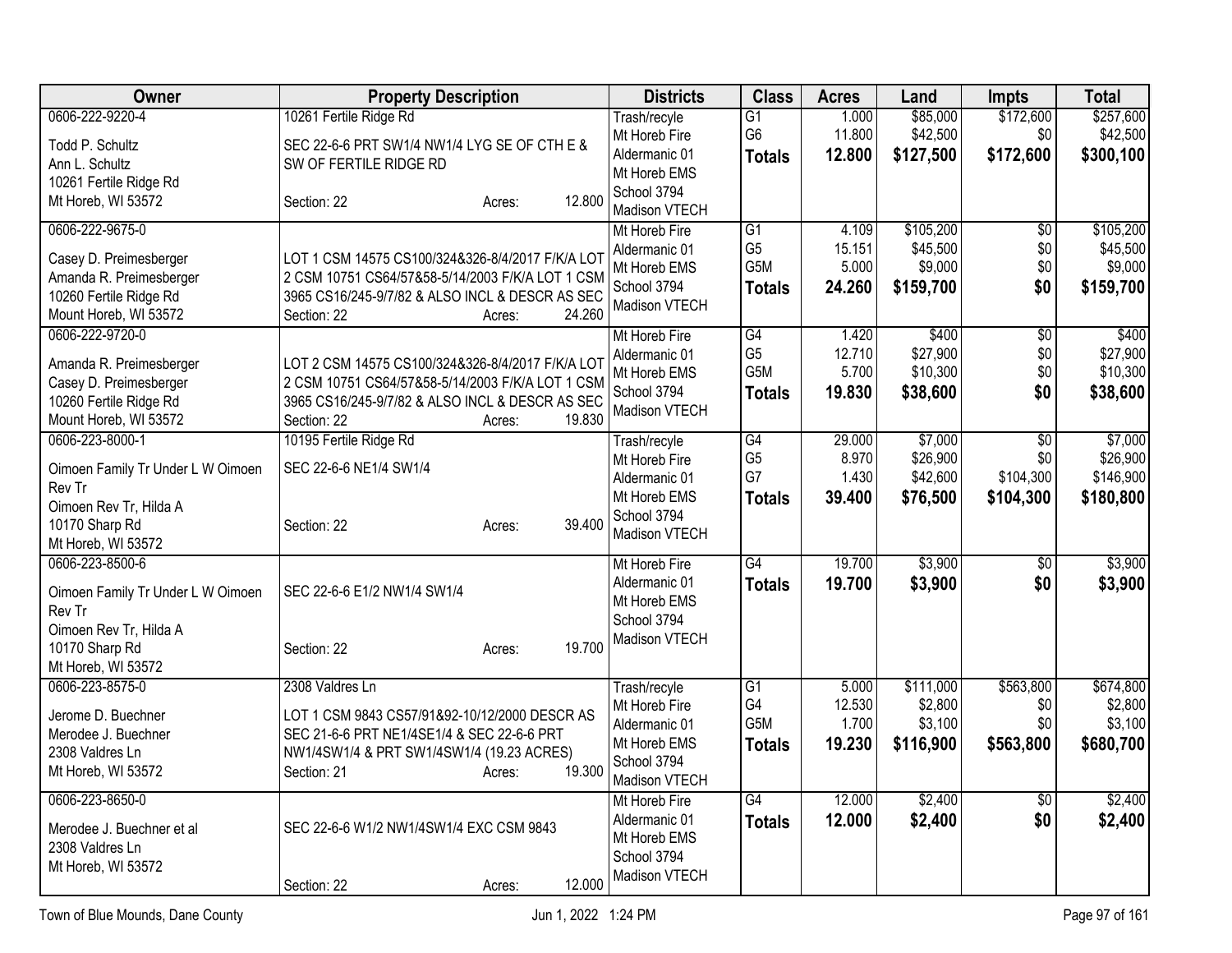| Owner                                                                                                                            | <b>Property Description</b>                                                                                                                                                                             | <b>Districts</b>                                                                               | <b>Class</b>                            | <b>Acres</b>              | Land                           | Impts                     | <b>Total</b>                   |
|----------------------------------------------------------------------------------------------------------------------------------|---------------------------------------------------------------------------------------------------------------------------------------------------------------------------------------------------------|------------------------------------------------------------------------------------------------|-----------------------------------------|---------------------------|--------------------------------|---------------------------|--------------------------------|
| 0606-223-9080-0<br>Merodee J. Buechner et al<br>2308 Valdres Ln<br>Mt Horeb, WI 53572                                            | SEC 22-6-6 SW1/4SW1/4 EXC CSM 9843                                                                                                                                                                      | Mt Horeb Fire<br>Aldermanic 01<br>Mt Horeb EMS<br>School 3794<br>Madison VTECH                 | $\overline{G4}$<br>G5M<br><b>Totals</b> | 28.180<br>0.200<br>28.380 | \$4,900<br>\$400<br>\$5,300    | $\sqrt{$0}$<br>\$0<br>\$0 | \$4,900<br>\$400<br>\$5,300    |
|                                                                                                                                  | 28.380<br>Section: 22<br>Acres:                                                                                                                                                                         |                                                                                                |                                         |                           |                                |                           |                                |
| 0606-223-9500-4<br>Oimoen Family Tr Under L W Oimoen<br>Rev Tr<br>Oimoen Rev Tr, Hilda A<br>10170 Sharp Rd<br>Mt Horeb, WI 53572 | SEC 22-6-6 SE1/4 SW1/4<br>39.300<br>Section: 22<br>Acres:                                                                                                                                               | Mt Horeb Fire<br>Aldermanic 01<br>Mt Horeb EMS<br>School 3794<br>Madison VTECH                 | G4<br>G5M<br><b>Totals</b>              | 37.000<br>2.300<br>39.300 | \$7,700<br>\$4,100<br>\$11,800 | \$0<br>\$0<br>\$0         | \$7,700<br>\$4,100<br>\$11,800 |
| 0606-224-8000-0<br>Blue Mounds, Town of<br>c/o Henry Eckel                                                                       | SEC 22-6-6 N 16.5 FT OF NE1/4 SE1/4 (NOW FERTILE<br>RIDGE ROAD)<br>0.000<br>Section: 22<br>Acres:                                                                                                       | Mt Horeb Fire<br>Aldermanic 01<br>Mt Horeb EMS<br>School 3794<br>Madison VTECH                 | X4<br><b>Totals</b>                     | 0.000<br>0.000            | \$0<br>\$0                     | \$0<br>\$0                | \$0<br>\$0                     |
| 0606-224-8140-1<br>Sutter Living Tr<br>2230 State Highway 78<br>Mt Horeb, WI 53572                                               | SEC 22-6-6 NE1/4SE1/4 EXC N 16.5 FT THF SUBJ TO<br>MT HOREB TELE CO R/W ESMT AS DESCR IN<br>R7384/53<br>39.100<br>Section: 22<br>Acres:                                                                 | Mt Horeb Fire<br>Aldermanic 01<br>Mt Horeb EMS<br>School 3794<br>Madison VTECH                 | G4<br><b>Totals</b>                     | 39.100<br>39.100          | \$8,800<br>\$8,800             | \$0<br>\$0                | \$8,800<br>\$8,800             |
| 0606-224-8500-5<br>Blue Mounds, Town of<br>c/o Henry Eckel                                                                       | SEC 22-6-6 N 16.5 FT OF NW1/4 SE1/4 (NOW FERTILE<br>RIDGE ROAD)<br>0.000<br>Section: 22<br>Acres:                                                                                                       | Mt Horeb Fire<br>Aldermanic 01<br>Mt Horeb EMS<br>School 3794<br>Madison VTECH                 | $\overline{X4}$<br><b>Totals</b>        | 0.000<br>0.000            | $\overline{50}$<br>\$0         | \$0<br>\$0                | $\sqrt{50}$<br>\$0             |
| 0606-224-8541-6<br>Peter Ewenko<br>Teresa K. Pazderski<br>10155 Fertile Ridge Rd<br>Mt Horeb, WI 53572                           | 10155 Fertile Ridge Rd<br>LOT 1 CSM 8939 CS50/33&34-6/8/98 DESCR AS SEC<br>22-6-6 PRT SE1/4 (5.85 ACRES)<br>5.850<br>Section: 22<br>Acres:                                                              | Trash/recyle<br>Mt Horeb Fire<br>Aldermanic 01<br>Mt Horeb EMS<br>School 3794<br>Madison VTECH | $\overline{G1}$<br><b>Totals</b>        | 5.850<br>5.850            | \$116,500<br>\$116,500         | \$253,800<br>\$253,800    | \$370,300<br>\$370,300         |
| 0606-224-8575-0<br><b>Dcbf Transitions Tr</b><br>10123 Fertile Ridge Rd<br>Mt Horeb, WI 53572                                    | 10123 Fertile Ridge Rd<br>LOT 1 CSM 14437 CS99/114&115-2/13/2017 F/K/A LOT<br>2 CSM 8939 CS50/33&36-6/8/98 & ALSO INCL &<br>DESCR AS SEC 22-6-6 PRT NW1/4SE1/4 (7.175<br>7.175<br>Section: 22<br>Acres: | Mt Horeb Fire<br>Aldermanic 01<br>Mt Horeb EMS<br>School 3794<br>Madison VTECH                 | $\overline{G1}$<br><b>Totals</b>        | 7.175<br>7.175            | \$125,100<br>\$125,100         | \$373,900<br>\$373,900    | \$499,000<br>\$499,000         |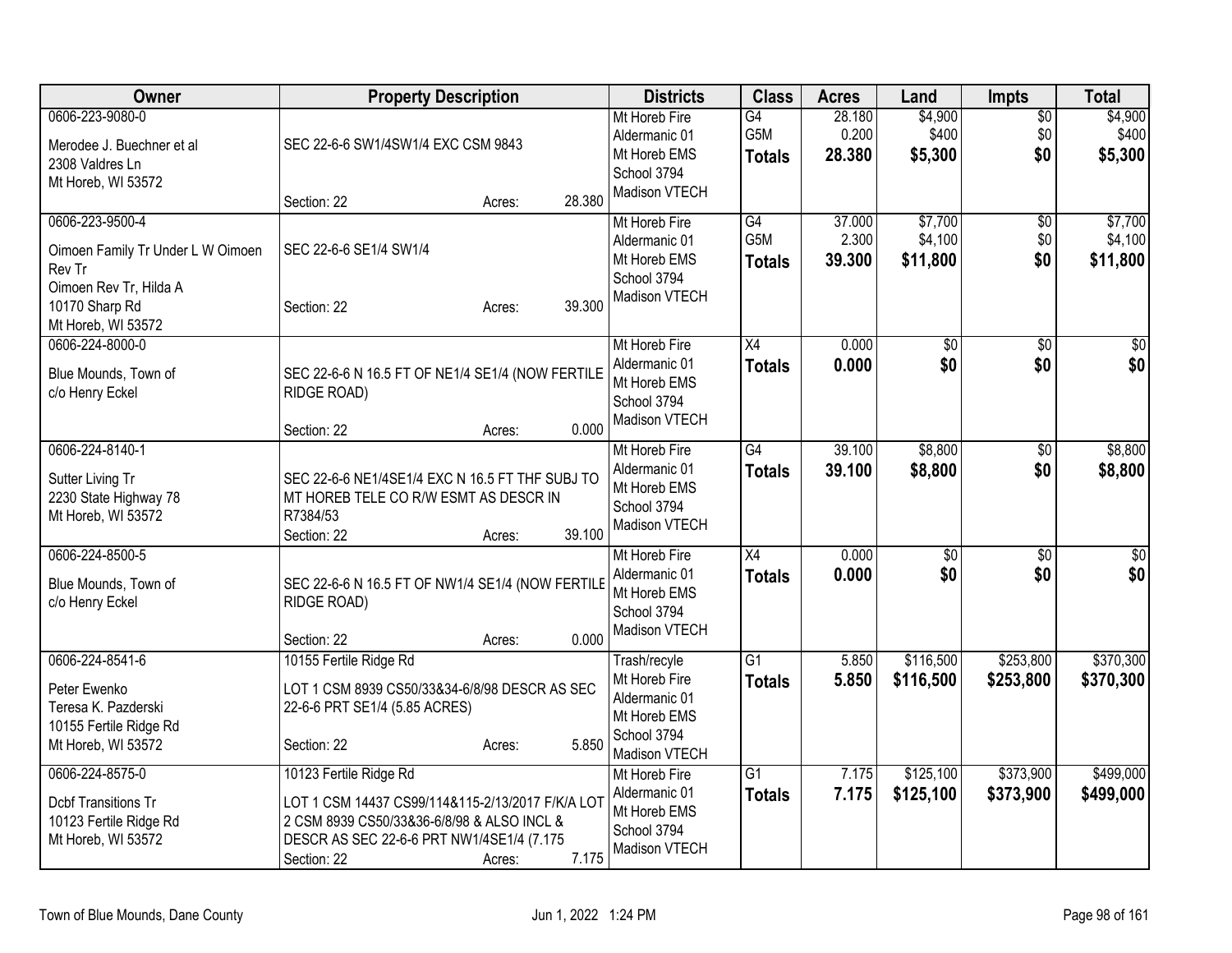| Owner                                                                                                   | <b>Property Description</b>                                                                                                                                                                    | <b>Districts</b>                                                                               | <b>Class</b>                                | <b>Acres</b>                              | Land                                                | <b>Impts</b>                                | <b>Total</b>                                        |
|---------------------------------------------------------------------------------------------------------|------------------------------------------------------------------------------------------------------------------------------------------------------------------------------------------------|------------------------------------------------------------------------------------------------|---------------------------------------------|-------------------------------------------|-----------------------------------------------------|---------------------------------------------|-----------------------------------------------------|
| 0606-224-8721-0<br>Sutter Living Tr<br>2230 State Highway 78<br>Mt Horeb, WI 53572                      | SEC 22-6-6 NW1/4SE1/4 EXC N 16.5 FT THF SUBJ TO<br>MT HOREB TELE CO R/W ESMT AS DESCR IN<br>R7384/53 & EXC CSM 8939 EXC DOC #5290304<br>26.000<br>Section: 22<br>Acres:                        | Mt Horeb Fire<br>Aldermanic 01<br>Mt Horeb EMS<br>School 3794<br>Madison VTECH                 | G4<br><b>Totals</b>                         | 26.000<br>26.000                          | \$5,100<br>\$5,100                                  | $\overline{50}$<br>\$0                      | \$5,100<br>\$5,100                                  |
| 0606-224-9020-0<br>Hustad Living Tr<br>5531 Pahl Rd<br>Middleton, WI 53562                              | LOT 1 CSM 9432 CS53/295&296-9/8/99 DESCR AS<br>SEC 22-6-6 PRT SW1/4SE1/4 & SEC 27-6-6 PRT<br>NW1/4NE1/4 (29.480 ACRES) SUBJ TO DRIVEWAY<br>29.480<br>Section: 22<br>Acres:                     | Mt Horeb Fire<br>Aldermanic 01<br>Mt Horeb EMS<br>School 3794<br>Madison VTECH                 | G1<br>G4<br>G5M<br><b>Totals</b>            | 2.000<br>26.480<br>1.000<br>29.480        | \$91,500<br>\$5,400<br>\$1,800<br>\$98,700          | \$0<br>\$0<br>\$0<br>\$0                    | \$91,500<br>\$5,400<br>\$1,800<br>\$98,700          |
| 0606-224-9200-0<br>D C. Weisskopf<br>10102 Barton Rd<br>Mt Horeb, WI 53572                              | 10102 Barton Rd<br>LOT 2 CSM 9432 CS53/295&296-9/8/99 DESCR AS<br>SEC 22-6-6 PRT SW1/4SE1/4 & SEC 27-6-6 PRT<br>NW1/4NE1/4 (9.713 ACRES) TOG W/DRIVEWAY ESM1<br>9.713<br>Section: 22<br>Acres: | Trash/recyle<br>Mt Horeb Fire<br>Aldermanic 01<br>Mt Horeb EMS<br>School 3794<br>Madison VTECH | G1<br>G4<br>G <sub>5</sub><br>G5M<br>Totals | 5.000<br>2.103<br>0.630<br>1.980<br>9.713 | \$111,000<br>\$600<br>\$400<br>\$3,600<br>\$115,600 | \$266,100<br>\$0<br>\$0<br>\$0<br>\$266,100 | \$377,100<br>\$600<br>\$400<br>\$3,600<br>\$381,700 |
| 0606-224-9501-2<br>Sutter Living Tr<br>2230 State Highway 78<br>Mt Horeb, WI 53572                      | SEC 22-6-6 SE1/4SE1/4 SUBJ TO MT HOREB TELE<br>CO R/W ESMT AS DESCR IN R7384/53 EXC CSM 8939<br>21.161<br>Section: 22<br>Acres:                                                                | Mt Horeb Fire<br>Aldermanic 01<br>Mt Horeb EMS<br>School 3794<br>Madison VTECH                 | G4<br><b>Totals</b>                         | 21.161<br>21.161                          | \$5,100<br>\$5,100                                  | \$0<br>\$0                                  | \$5,100<br>\$5,100                                  |
| 0606-224-9570-9<br>Kimberly P. Winskell<br>4425 N Frederick Ave<br>Shorewood, WI 53211                  | LOT 3 CSM 8939 CS50/33&34-6/8/98 DESCR AS SEC<br>22-6-6 PRT SE1/4 (9.538 ACRES INCL R/W)<br>9.538<br>Section: 22<br>Acres:                                                                     | Mt Horeb Fire<br>Aldermanic 01<br>Mt Horeb EMS<br>School 3794<br>Madison VTECH                 | G4<br><b>Totals</b>                         | 9.538<br>9.538                            | \$2,400<br>\$2,400                                  | \$0<br>\$0                                  | \$2,400<br>\$2,400                                  |
| 0606-224-9680-6<br>Anastasia M. Warpinski<br>Charles A. Gilles<br>10082 Barton Rd<br>Mt Horeb, WI 53572 | 10082 Barton Rd<br>LOT 4 CSM 8939 CS50/33&34-6/8/98 DESCR AS SEC<br>22-6-6 PRT SE1/4 (10.001 ACRES INCL R/W)<br>10.001<br>Section: 22<br>Acres:                                                | Trash/recyle<br>Mt Horeb Fire<br>Aldermanic 01<br>Mt Horeb EMS<br>School 3794<br>Madison VTECH | G1<br>G <sub>5</sub><br><b>Totals</b>       | 2.000<br>8.001<br>10.001                  | \$91,500<br>\$21,100<br>\$112,600                   | \$145,900<br>\$0<br>\$145,900               | \$237,400<br>\$21,100<br>\$258,500                  |
| 0606-231-8000-1<br>Tallard Farms & Land, LLC<br>2419 County Highway Jg<br>Mount Horeb, WI 53572         | SEC 23-6-6 NE1/4NE1/4 EXC PRT LYG W OF BLUE<br>MOUNDS ST (AKA SAND ROCK RD)<br>19.900<br>Section: 23<br>Acres:                                                                                 | Mt Horeb Fire<br>Aldermanic 01<br>Mt Horeb EMS<br>School 3794<br>Madison VTECH                 | G4<br>G5M<br><b>Totals</b>                  | 3.100<br>16.800<br>19.900                 | \$600<br>\$30,200<br>\$30,800                       | $\overline{60}$<br>\$0<br>\$0               | \$600<br>\$30,200<br>\$30,800                       |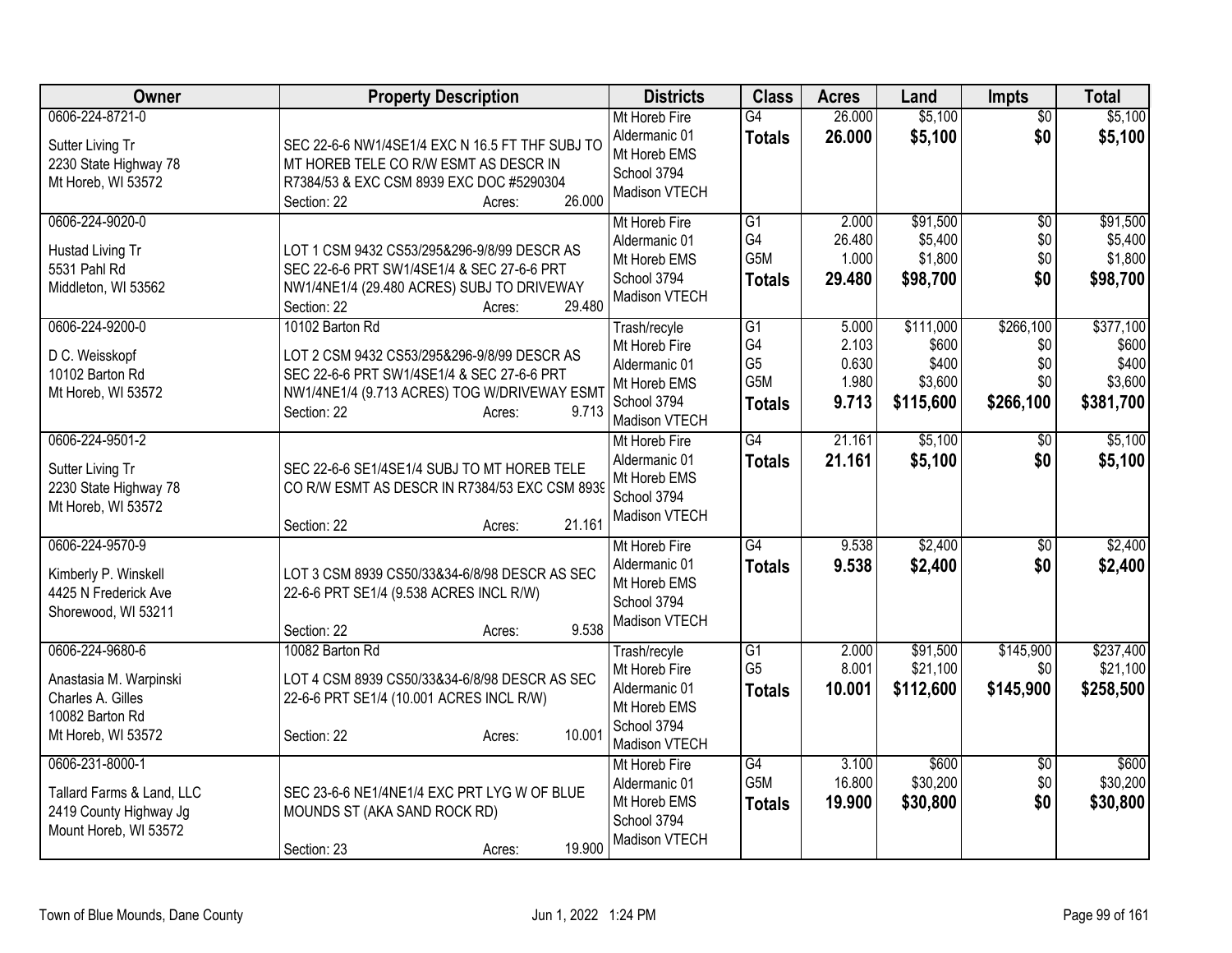| Owner                                                                                       | <b>Property Description</b>                                                                                                                                                          | <b>Districts</b>                                                               | <b>Class</b>                      | <b>Acres</b>    | Land                | <b>Impts</b>    | <b>Total</b>        |
|---------------------------------------------------------------------------------------------|--------------------------------------------------------------------------------------------------------------------------------------------------------------------------------------|--------------------------------------------------------------------------------|-----------------------------------|-----------------|---------------------|-----------------|---------------------|
| 0606-231-8500-6                                                                             | 2419 Docken Rd                                                                                                                                                                       | Trash/recyle                                                                   | $\overline{G1}$                   | 3.944           | \$104,100           | \$334,700       | \$438,800           |
| Craig A. Dalton<br>Rhea M. Dalton                                                           | LOT 1 CSM 4098 CS17/139-5/12/83 DESCR AS SEC<br>23-6-6 PRT NW1/4 NE1/4 (171,793 SQ FT)                                                                                               | Mt Horeb Fire<br>Aldermanic 01<br>Mt Horeb EMS                                 | <b>Totals</b>                     | 3.944           | \$104,100           | \$334,700       | \$438,800           |
| 2419 Docken Rd<br>Mt Horeb, WI 53572                                                        | 3.890<br>Section: 23<br>Acres:                                                                                                                                                       | School 3794<br>Madison VTECH                                                   |                                   |                 |                     |                 |                     |
| 0606-231-8940-4                                                                             |                                                                                                                                                                                      | Mt Horeb Fire                                                                  | $\overline{G1}$                   | 3.520           | \$22,900            | $\sqrt{6}$      | \$22,900            |
| Michael D. Killingbeck<br>Jessica A. Killingbeck<br>2415 Docken Rd<br>Mount Horeb, WI 53572 | SEC 23-6-6 PRT NW1/4NE1/4 DESCR AS BEG NW<br>COR LOT 1 CSM 3295 TH S0DEG12'16"E 128.00 FT<br>TO SW COR THF TH N89DEG51'18"E 185.00 FT TO<br>3.520<br>Section: 23<br>Acres:           | Aldermanic 01<br>Mt Horeb EMS<br>School 3794<br>Madison VTECH                  | <b>Totals</b>                     | 3.520           | \$22,900            | \$0             | \$22,900            |
| 0606-231-8970-8                                                                             | 2415 Docken Rd                                                                                                                                                                       | Trash/recyle                                                                   | $\overline{G1}$                   | 0.650           | \$69,000            | \$281,000       | \$350,000           |
| Michael D. Killingbeck<br>Jessica A. Killingbeck<br>2415 Docken Rd<br>Mount Horeb, WI 53572 | LOT 1 CSM 3295 CS13/33&34-9/13/79 DESCR AS SEC<br>23-6-6 PRT NW1/4NE1/4 (0.544 ACRE) & ALSO LOT 2<br>CSM 4098 CS17/139-5/12/83 DESCR AS SEC 23-6-6<br>0.650<br>Section: 23<br>Acres: | Mt Horeb Fire<br>Aldermanic 01<br>Mt Horeb EMS<br>School 3794<br>Madison VTECH | <b>Totals</b>                     | 0.650           | \$69,000            | \$281,000       | \$350,000           |
| 0606-231-9000-9                                                                             |                                                                                                                                                                                      | Mt Horeb Fire                                                                  | $\overline{G4}$                   | 36.900          | \$7,100             | \$0             | \$7,100             |
| Darlene J. Shelstad                                                                         | SEC 23-6-6 SW1/4NE1/4                                                                                                                                                                | Aldermanic 01<br>Mt Horeb EMS                                                  | G <sub>5</sub> M<br><b>Totals</b> | 3.000<br>39.900 | \$5,400<br>\$12,500 | \$0<br>\$0      | \$5,400<br>\$12,500 |
| 9888 Barton Rd                                                                              |                                                                                                                                                                                      | School 3794                                                                    |                                   |                 |                     |                 |                     |
| Mt Horeb, WI 53572                                                                          | 39.900<br>Section: 23<br>Acres:                                                                                                                                                      | Madison VTECH                                                                  |                                   |                 |                     |                 |                     |
| 0606-231-9560-2                                                                             |                                                                                                                                                                                      | Mt Horeb Fire                                                                  | G4<br>G5M                         | 6.900<br>3.000  | \$500               | $\overline{50}$ | \$500               |
| Antonnin M. Vermaak                                                                         | LOT 1 CSM 3329 CS13/97-10/12/79 DESCR AS SEC                                                                                                                                         | Aldermanic 01<br>Mt Horeb EMS                                                  | <b>Totals</b>                     | 9.900           | \$5,400<br>\$5,900  | \$0<br>\$0      | \$5,400<br>\$5,900  |
| Jennifer E. Forman                                                                          | 23-6-6PRT SE1/4NE1/4 EXC R1230/9 & R/W DESCR IN                                                                                                                                      | School 3794                                                                    |                                   |                 |                     |                 |                     |
| 2381 Sand Rock Rd<br>Mount Horeb, WI 53572                                                  | R1230/10<br>9.900<br>Section: 23                                                                                                                                                     | Madison VTECH                                                                  |                                   |                 |                     |                 |                     |
| 0606-231-9660-1                                                                             | Acres:<br>2381 Sand Rock Rd                                                                                                                                                          | Trash/recyle                                                                   | $\overline{G1}$                   | 2.000           | \$91,500            | \$244,200       | \$335,700           |
| Antonnin M. Vermaak<br>Jennifer E. Forman<br>2381 Sand Rock Rd<br>Mount Horeb, WI 53572     | PRT LOT 1 CSM 3329 CS13/97-10/12/79 DESCR AS<br>SEC 23-6-6 PRT SE1/4NE1/4 COM SEC N1/4 COR TH<br>N89DEGE 1321.2 FT TH S 1669.85 FT TO POB TH<br>2.000<br>Section: 23<br>Acres:       | Mt Horeb Fire<br>Aldermanic 01<br>Mt Horeb EMS<br>School 3794<br>Madison VTECH | <b>Totals</b>                     | 2.000           | \$91,500            | \$244,200       | \$335,700           |
| 0606-231-9780-6                                                                             |                                                                                                                                                                                      | Mt Horeb Fire<br>Aldermanic 01                                                 | $\overline{G4}$<br>G <sub>5</sub> | 10.000<br>2.900 | \$700<br>\$1,700    | \$0<br>\$0      | \$700<br>\$1,700    |
| Catherine M. Latus                                                                          | SEC 23-6-6 THAT PRT SE1/4NE1/4 LYG S & WLY OF                                                                                                                                        | Mt Horeb EMS                                                                   | G5M                               | 6.000           | \$10,800            | \$0             | \$10,800            |
| Julie A. Kennedy                                                                            | C/L OF SAND ROCK RD EXC CSM 3329                                                                                                                                                     | School 3794                                                                    | <b>Totals</b>                     | 18.900          | \$13,200            | \$0             | \$13,200            |
| 2301 Sand Rock Rd<br>Mt Horeb, WI 53572                                                     | 18.900<br>Section: 23<br>Acres:                                                                                                                                                      | Madison VTECH                                                                  |                                   |                 |                     |                 |                     |
|                                                                                             |                                                                                                                                                                                      |                                                                                |                                   |                 |                     |                 |                     |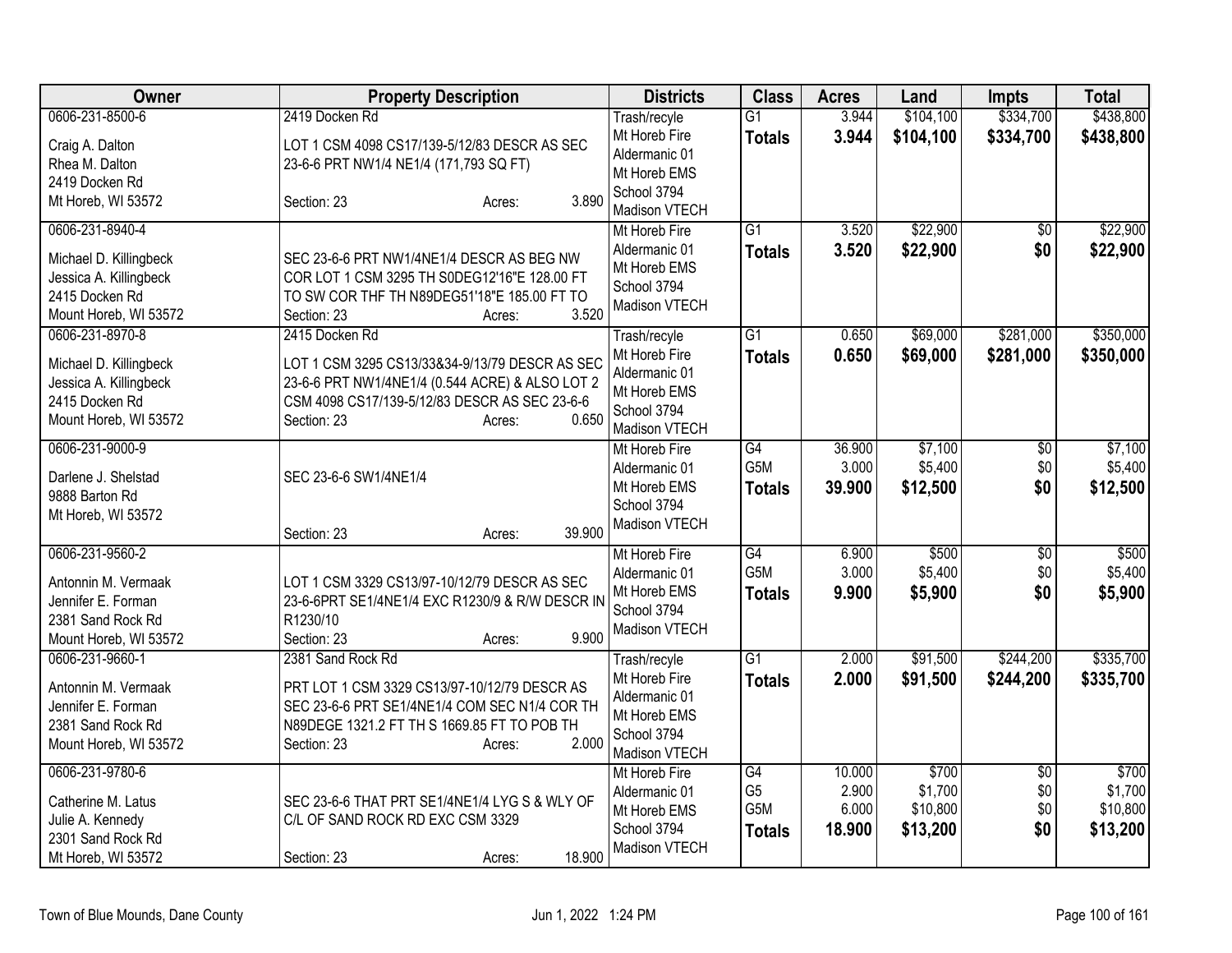| Owner                                                                                                                    | <b>Property Description</b>                                                                                                                                                                    | <b>Districts</b>                                                                               | <b>Class</b>                                         | <b>Acres</b>                                  | Land                                                    | <b>Impts</b>                                     | <b>Total</b>                                              |
|--------------------------------------------------------------------------------------------------------------------------|------------------------------------------------------------------------------------------------------------------------------------------------------------------------------------------------|------------------------------------------------------------------------------------------------|------------------------------------------------------|-----------------------------------------------|---------------------------------------------------------|--------------------------------------------------|-----------------------------------------------------------|
| 0606-232-8275-0<br>April Ridge Genetic Center, LLC<br>Jon W. Brakebill<br>100 Wisconsin Ave Apt 502<br>Madison, WI 53703 | 2380 State Hwy 78<br>LOT 1 CSM 15717 CS114/155&158-5/24/2021 F/K/A<br>LOT 1 & PRT LOT 2 CSM 13356<br>CS86/244&245-9/7/2012 DESCR AS SEC 23-6-6 PRT<br>7.391<br>Section: 23<br>Acres:           | Trash/recyle<br>Mt Horeb Fire<br>Mt Horeb EMS<br>School 3794<br>Madison VTECH                  | G4<br>G5M<br>G7<br><b>Totals</b>                     | 4.568<br>1.823<br>1.000<br>7.391              | \$300<br>\$3,300<br>\$40,000<br>\$43,600                | $\overline{50}$<br>\$0<br>\$152,200<br>\$152,200 | \$300<br>\$3,300<br>\$192,200<br>\$195,800                |
| 0606-232-8290-0<br>Jon W. Brakebill<br>Edward C. Peck<br>100 Wisconsin Ave Apt 502<br>Madison, WI 53703                  | LOT 2 CSM 15717 CS114/155&158-5/24/2021 F/K/A<br>LOT 1 & PRT LOT 2 CSM 13356<br>CS86/244&245-9/7/2012 DESCR AS SEC 23-6-6 PRT<br>2.008<br>Section: 23<br>Acres:                                | Trash/recyle<br>Mt Horeb Fire<br>Mt Horeb EMS<br>School 3794<br>Madison VTECH                  | $\overline{G1}$<br><b>Totals</b>                     | 2.008<br>2.008                                | \$91,600<br>\$91,600                                    | \$50,000<br>\$50,000                             | \$141,600<br>\$141,600                                    |
| 0606-232-8746-0<br>Joel T. Sutter<br>2432 State Highway 78<br>Mount Horeb, WI 53572                                      | 2432 State Highway 78<br>LOT 2 CSM 13356 CS86/244&245-9/7/2012 DESCR AS<br>SEC 23-6-6 PRT N1/2 NW1/4 & PRT NW1/4NE1/4 EXC<br>COM AT W1/4 COR OF SD SEC 23 TH<br>0.000<br>Section: 23<br>Acres: | Trash/recyle<br>Mt Horeb Fire<br>Mt Horeb EMS<br>School 3794<br>Madison VTECH                  | G4<br>G <sub>5</sub><br>G5M<br>G7<br><b>Totals</b>   | 79.540<br>3.000<br>17.940<br>0.900<br>101.380 | \$14,900<br>\$9,000<br>\$35,700<br>\$21,600<br>\$81,200 | \$0<br>\$0<br>\$0<br>\$143,500<br>\$143,500      | \$14,900<br>\$9,000<br>\$35,700<br>\$165,100<br>\$224,700 |
| 0606-232-9000-8<br>Dreger Farm, LLC<br>2334 State Highway 78<br>Mt Horeb, WI 53572                                       | 2334 State Highway 78<br>SEC 23-6-6 SW1/4 NW1/4<br>39.900<br>Section: 23<br>Acres:                                                                                                             | Trash/recyle<br>Mt Horeb Fire<br>Aldermanic 01<br>Mt Horeb EMS<br>School 3794<br>Madison VTECH | $\overline{G4}$<br>G7<br><b>Totals</b>               | 37.900<br>2.000<br>39.900                     | \$6,200<br>\$46,000<br>\$52,200                         | $\overline{30}$<br>\$193,900<br>\$193,900        | \$6,200<br>\$239,900<br>\$246,100                         |
| 0606-232-9500-3<br>Dreger Farm, LLC<br>2334 State Highway 78<br>Mt Horeb, WI 53572                                       | SEC 23-6-6 SE1/4 NW1/4<br>39.800<br>Section: 23<br>Acres:                                                                                                                                      | Mt Horeb Fire<br>Aldermanic 01<br>Mt Horeb EMS<br>School 3794<br>Madison VTECH                 | G4<br>G5M<br><b>Totals</b>                           | 35.950<br>3.850<br>39.800                     | \$6,400<br>\$5,100<br>\$11,500                          | \$0<br>\$0<br>\$0                                | \$6,400<br>\$5,100<br>\$11,500                            |
| 0606-233-8000-9<br>Sutter Living Tr<br>2230 State Highway 78<br>Mt Horeb, WI 53572                                       | SEC 23-6-6 NE1/4 SW1/4<br>Section: 23<br>39.800<br>Acres:                                                                                                                                      | Mt Horeb Fire<br>Aldermanic 01<br>Mt Horeb EMS<br>School 3794<br>Madison VTECH                 | $\overline{G4}$<br>G <sub>5</sub> M<br><b>Totals</b> | 30.000<br>9.800<br>39.800                     | \$5,600<br>\$17,600<br>\$23,200                         | $\overline{50}$<br>\$0<br>\$0                    | \$5,600<br>\$17,600<br>\$23,200                           |
| 0606-233-8502-0<br>Sutter Living Tr<br>2230 State Highway 78<br>Mt Horeb, WI 53572                                       | 2230 State Highway 78<br>SEC 23-6-6 NW1/4 SW1/4 EXC CSM 10554 & ALSO<br>EXC DOC #3809145<br>21.193<br>Section: 23<br>Acres:                                                                    | Trash/recyle<br>Mt Horeb Fire<br>Aldermanic 01<br>Mt Horeb EMS<br>School 3794<br>Madison VTECH | G4<br>G7<br><b>Totals</b>                            | 19.713<br>1.480<br>21.193                     | \$4,000<br>\$42,900<br>\$46,900                         | $\overline{50}$<br>\$160,900<br>\$160,900        | \$4,000<br>\$203,800<br>\$207,800                         |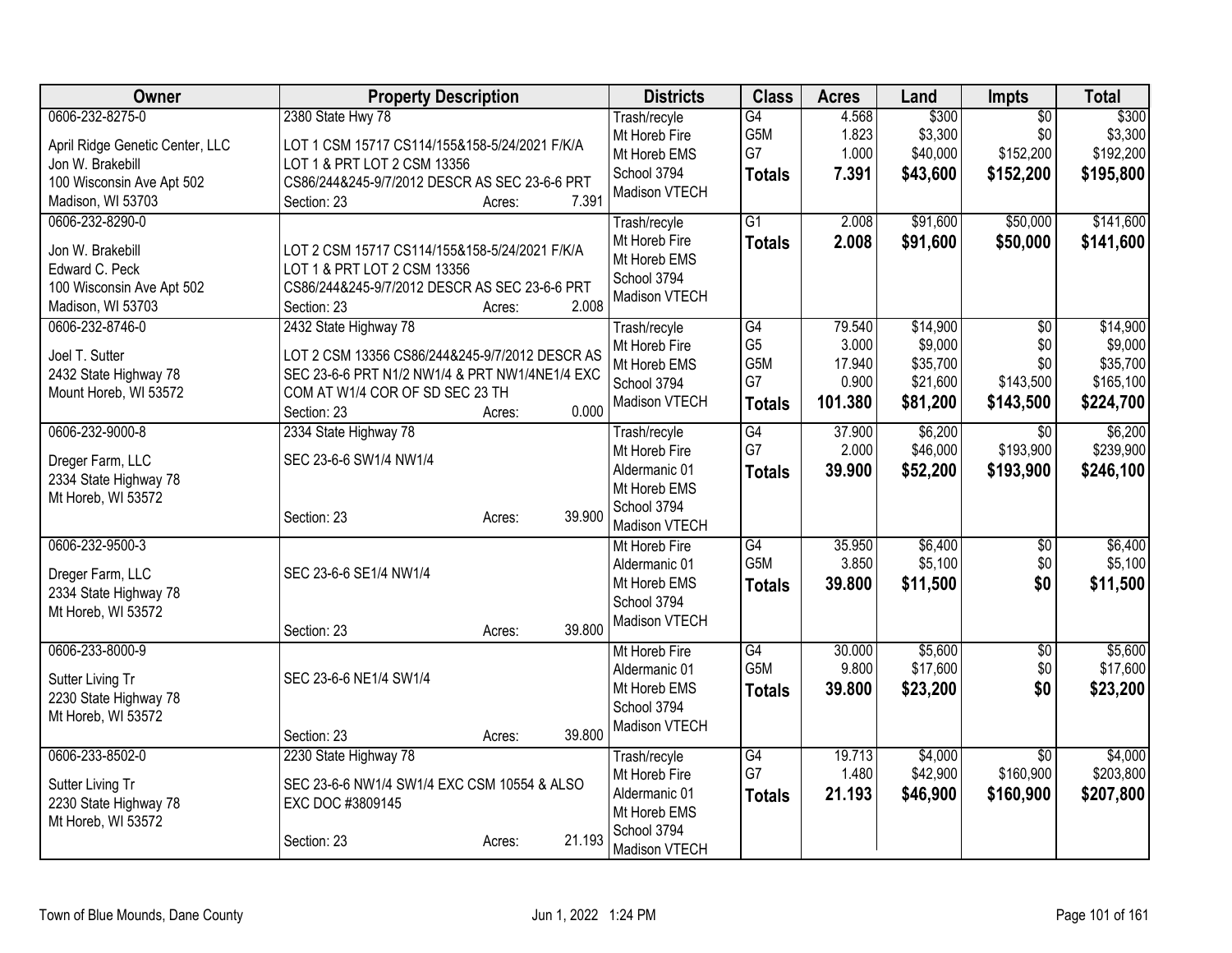| <b>Owner</b>                                                                                         | <b>Property Description</b>                                                                                                                                                                               | <b>Districts</b>                                                                               | <b>Class</b>                                | <b>Acres</b>                       | Land                                       | <b>Impts</b>                               | <b>Total</b>                                 |
|------------------------------------------------------------------------------------------------------|-----------------------------------------------------------------------------------------------------------------------------------------------------------------------------------------------------------|------------------------------------------------------------------------------------------------|---------------------------------------------|------------------------------------|--------------------------------------------|--------------------------------------------|----------------------------------------------|
| 0606-233-8530-0<br>Sutter Living Tr<br>2230 State Highway 78<br>Mt Horeb, WI 53572                   | LOT 3 CSM 10554 CS62/247&248-10/10/2002 DESCR<br>AS SEC 23-6-6 PRT NW1/4 SW1/4 (4.104 ACRES INCL<br>R/W) SUBJ TO ACCESS ESMT IN DOC 3564203<br>4.104<br>Section: 23<br>Acres:                             | Mt Horeb Fire<br>Aldermanic 01<br>Mt Horeb EMS<br>School 3794<br>Madison VTECH                 | $\overline{G4}$<br><b>Totals</b>            | 4.104<br>4.104                     | \$800<br>\$800                             | $\overline{50}$<br>\$0                     | \$800<br>\$800                               |
| 0606-233-8560-0<br>Sutter Living Tr<br>2230 State Highway 78<br>Mt Horeb, WI 53572                   | LOT 2 CSM 10554 CS62/247&248-10/10/2002 DESCR<br>AS SEC 23-6-6 PRT NW1/4SW1/4 (4.101 ACRES INCL<br>R/W) SUBJ TO ACCESS ESMT IN DOC 3564203<br>4.101<br>Section: 23<br>Acres:                              | Mt Horeb Fire<br>Aldermanic 01<br>Mt Horeb EMS<br>School 3794<br>Madison VTECH                 | $\overline{G4}$<br><b>Totals</b>            | 4.101<br>4.101                     | \$800<br>\$800                             | \$0<br>\$0                                 | \$800<br>\$800                               |
| 0606-233-8590-0<br>Sutter Living Tr<br>2230 State Highway 78<br>Mt Horeb, WI 53572                   | LOT 1 CSM 10554 CS62/247&248-10/10/2002 DESCR<br>AS SEC 23-6-6 PRT NW1/4SW1/4 (4.302 ACRES INCL<br>R/W) TOG W/ACCESS ESMT IN DOC 3564203<br>4.302<br>Section: 23<br>Acres:                                | Mt Horeb Fire<br>Aldermanic 01<br>Mt Horeb EMS<br>School 3794<br>Madison VTECH                 | $\overline{G4}$<br><b>Totals</b>            | 4.302<br>4.302                     | \$800<br>\$800                             | \$0<br>\$0                                 | \$800<br>\$800                               |
| 0606-233-9040-0<br>Sutter Living Tr<br>2230 State Highway 78<br>Mt Horeb, WI 53572                   | SEC 23-6-6 SW1/4 SW1/4 EXC DOC #3809145<br>3.520<br>Section: 23<br>Acres:                                                                                                                                 | Mt Horeb Fire<br>Aldermanic 01<br>Mt Horeb EMS<br>School 3794<br>Madison VTECH                 | G4<br>G <sub>5</sub><br>G7<br><b>Totals</b> | 1.800<br>0.720<br>1.000<br>3.520   | \$300<br>\$2,200<br>\$6,000<br>\$8,500     | $\sqrt[6]{3}$<br>\$0<br>\$6,600<br>\$6,600 | \$300<br>\$2,200<br>\$12,600<br>\$15,100     |
| 0606-233-9160-0<br>Fertile Ridge Real Estate, LLC<br>2230 State Highway 78 S<br>Mt Horeb, WI 53572   | 2190 State Highway 78<br>SEC 23-6-6 PRT W1/2 SW1/4 DESCR AS BEG AT SW<br>COR OF SD SEC 23 TH N0DEG18'36"W ALG SEC LN<br>1093.00 FT TH E 500.00 FT TH N62DEG02'E 910 FT<br>28.700<br>Section: 23<br>Acres: | Mt Horeb Fire<br>Aldermanic 01<br>Mt Horeb EMS<br>School 3794<br>Madison VTECH                 | G4<br>G7<br><b>Totals</b>                   | 20.100<br>8.600<br>28.700          | \$4,800<br>\$85,600<br>\$90,400            | $\overline{30}$<br>\$905,900<br>\$905,900  | \$4,800<br>\$991,500<br>\$996,300            |
| 0606-233-9500-2<br>Darlene J. Shelstad<br>9888 Barton Rd<br>Mt Horeb, WI 53572                       | 9888 Barton Rd<br>SEC 23-6-6 SE1/4SW1/4<br>39,800<br>Section: 23<br>Acres:                                                                                                                                | Trash/recyle<br>Mt Horeb Fire<br>Aldermanic 01<br>Mt Horeb EMS<br>School 3794<br>Madison VTECH | G4<br>G5M<br>G7<br><b>Totals</b>            | 36.400<br>2.600<br>0.800<br>39.800 | \$8,400<br>\$4,700<br>\$35,200<br>\$48,300 | \$0<br>\$0<br>\$113,300<br>\$113,300       | \$8,400<br>\$4,700<br>\$148,500<br>\$161,600 |
| 0606-234-8000-8<br>Catherine M. Latus<br>Julie A. Kennedy<br>2301 Sand Rock Rd<br>Mt Horeb, WI 53572 | SEC 23-6-6 PRT NE1/4SE1/4 COM NE COR TH S<br>448.8 FT TH NW TO PT ON N LN 396 FT W OF NE<br>COR THE TO POB<br>2.100<br>Section: 23<br>Acres:                                                              | Mt Horeb Fire<br>Aldermanic 01<br>Mt Horeb EMS<br>School 3794<br>Madison VTECH                 | G5<br>G <sub>6</sub><br><b>Totals</b>       | 1.000<br>1.100<br>2.100            | \$600<br>\$4,000<br>\$4,600                | \$0<br>\$0<br>\$0                          | \$600<br>\$4,000<br>\$4,600                  |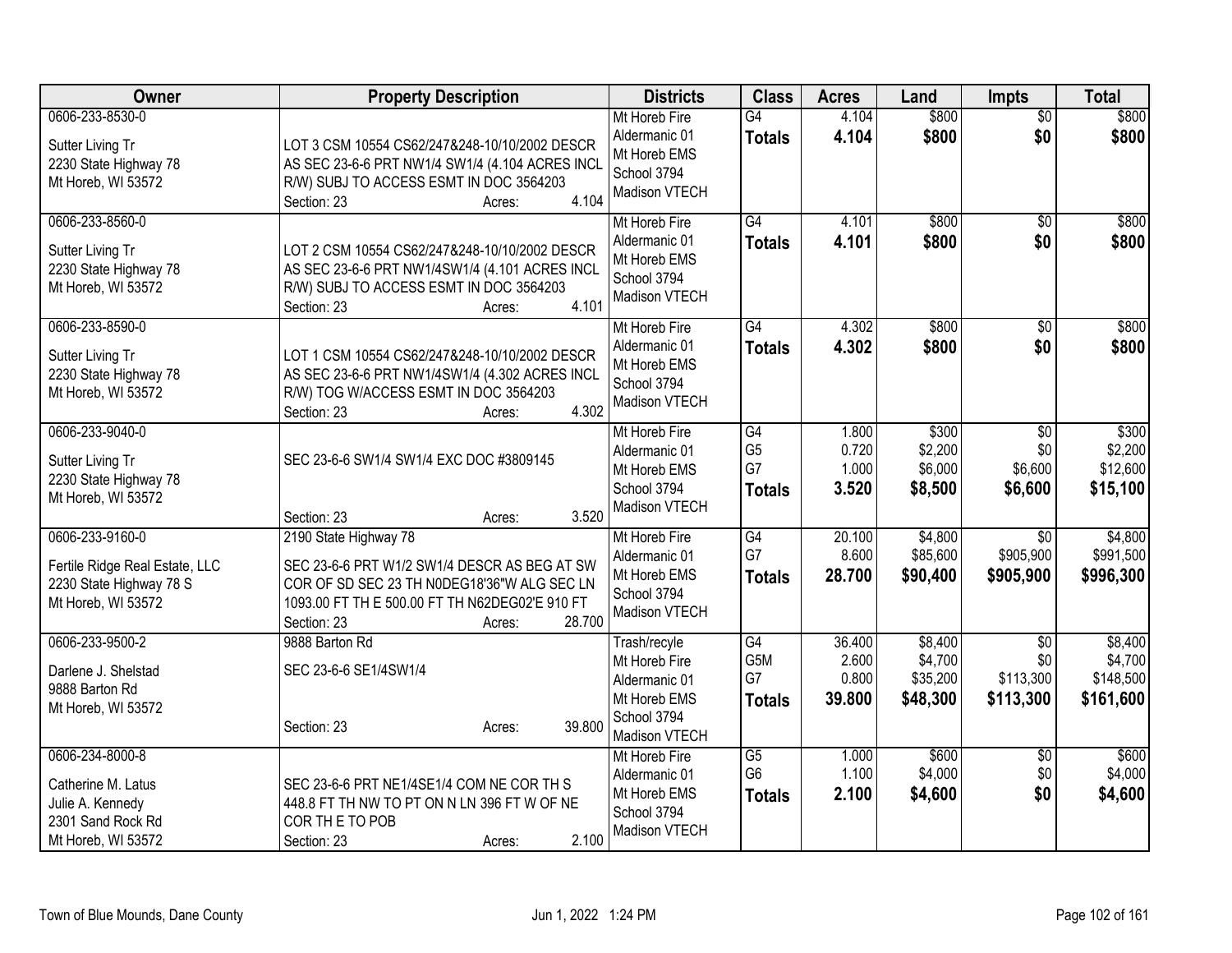| Owner                                                                                                                | <b>Property Description</b>                                                                                                                                                                             | <b>Districts</b>                                                                               | <b>Class</b>                                  | <b>Acres</b>                        | Land                                        | <b>Impts</b>                                   | <b>Total</b>                                  |
|----------------------------------------------------------------------------------------------------------------------|---------------------------------------------------------------------------------------------------------------------------------------------------------------------------------------------------------|------------------------------------------------------------------------------------------------|-----------------------------------------------|-------------------------------------|---------------------------------------------|------------------------------------------------|-----------------------------------------------|
| 0606-234-8040-0<br>Darlene J. Shelstad<br>9888 Barton Rd<br>Mt Horeb, WI 53572                                       | SEC 23-6-6 NE1/SE1/4 EXC BEG NE COR TH S 440.8<br>FT TH NW TO PT ON N LN 396 FT W OF NE COR TH<br>E TO POB<br>38.000<br>Section: 23<br>Acres:                                                           | Mt Horeb Fire<br>Aldermanic 01<br>Mt Horeb EMS<br>School 3794<br>Madison VTECH                 | $\overline{G4}$<br>G5M<br><b>Totals</b>       | 31.340<br>6.660<br>38.000           | \$5,800<br>\$12,000<br>\$17,800             | $\overline{50}$<br>\$0<br>\$0                  | \$5,800<br>\$12,000<br>\$17,800               |
| 0606-234-8500-3<br>Darlene J. Shelstad<br>9888 Barton Rd<br>Mt Horeb, WI 53572                                       | SEC 23-6-6 NW1/4SE1/4<br>39.800<br>Section: 23<br>Acres:                                                                                                                                                | Mt Horeb Fire<br>Aldermanic 01<br>Mt Horeb EMS<br>School 3794<br>Madison VTECH                 | G4<br>G <sub>5</sub><br>G5M<br><b>Totals</b>  | 35.900<br>2.900<br>1.000<br>39.800  | \$8,000<br>\$8,700<br>\$1,800<br>\$18,500   | $\overline{50}$<br>\$0<br>\$0<br>\$0           | \$8,000<br>\$8,700<br>\$1,800<br>\$18,500     |
| 0606-234-9000-6<br>Darlene J. Shelstad<br>9888 Barton Rd<br>Mt Horeb, WI 53572                                       | SEC 23-6-6 SW1/4SE1/4 EXC BEG 33 FT N & 49.5 FT E<br>OF SW COR TH N 264 FT THE TO ELN TH S TO SE<br>COR TH W TO PT 379.5 FT E OF SW COR TH N 33 FT<br>31.800<br>Section: 23<br>Acres:                   | Mt Horeb Fire<br>Aldermanic 01<br>Mt Horeb EMS<br>School 3794<br>Madison VTECH                 | G4<br>G <sub>5</sub> M<br>G7<br><b>Totals</b> | 14.000<br>12.800<br>5.000<br>31.800 | \$2,300<br>\$23,000<br>\$30,000<br>\$55,300 | $\overline{50}$<br>\$0<br>\$0<br>\$0           | \$2,300<br>\$23,000<br>\$30,000<br>\$55,300   |
| 0606-234-9260-2<br>Mt Horeb Lutheran Church<br><b>Cemetary Association</b><br>Mt Horeb, WI 53572                     | SEC 23-6-6 PRT SW1/2 SE1/4 COM AT S1/4 TH E 49.5<br>FT N 33 FT E 166.52 FT TH N 175 FT W 166.52 FT S<br>175 FT<br>0.000<br>Section: 23<br>Acres:                                                        | Mt Horeb Fire<br>Aldermanic 01<br>Mt Horeb EMS<br>School 3794<br>Madison VTECH                 | $\overline{X4}$<br><b>Totals</b>              | 0.000<br>0.000                      | $\overline{50}$<br>\$0                      | $\overline{50}$<br>\$0                         | $\overline{30}$<br>\$0                        |
| 0606-234-9270-0<br>East Blue Mounds Norwegian Lutheran<br>Church and Cemetery<br>None Provided<br>Mt Horeb, WI 53572 | 9882 Barton Rd<br>SEC 23-6-6 PRT SW1/4 SE1/4 COM 33 FT N AND 49.5<br>FT E OF SW COR TH N 264 FT E 476.5 FT S 297 FT W<br>146.5 FT N 33 FT W 330 FT TO POB EXC R43/227<br>3.000<br>Section: 23<br>Acres: | Mt Horeb Fire<br>Aldermanic 01<br>Mt Horeb EMS<br>School 3794<br>Madison VTECH                 | X4<br><b>Totals</b>                           | 3.000<br>3.000                      | \$0<br>\$0                                  | \$0<br>\$0                                     | $\overline{\$0}$<br>\$0                       |
| 0606-234-9300-3<br>Darlene J. Shelstad<br>9888 Barton Rd<br>Mt Horeb, WI 53572                                       | SEC 23-6-6 PRT SW1/4SE1/4 BEG SE COR TH W 793.<br>FT TH N 297 FT TH E 793.5 FT TH S 297 FT TO POB<br>5.000<br>Section: 23<br>Acres:                                                                     | Mt Horeb Fire<br>Aldermanic 01<br>Mt Horeb EMS<br>School 3794<br>Madison VTECH                 | G4<br><b>Totals</b>                           | 5.000<br>5.000                      | \$900<br>\$900                              | $\overline{50}$<br>\$0                         | \$900<br>\$900                                |
| 0606-234-9500-1<br>Darlene J. Shelstad<br>9888 Barton Rd<br>Mt Horeb, WI 53572                                       | 9778 Barton Rd<br>SEC 23-6-6 SE1/4SE1/4 EXC BEG 50 FT W OF SE COF<br>THE 50 FT THN 33 FT TH SW TO POB<br>39.700<br>Section: 23<br>Acres:                                                                | Trash/recyle<br>Mt Horeb Fire<br>Aldermanic 01<br>Mt Horeb EMS<br>School 3794<br>Madison VTECH | G4<br>G <sub>5</sub><br>G7<br><b>Totals</b>   | 33.000<br>5.000<br>1.700<br>39.700  | \$4,700<br>\$15,000<br>\$44,200<br>\$63,900 | $\overline{30}$<br>\$0<br>\$85,700<br>\$85,700 | \$4,700<br>\$15,000<br>\$129,900<br>\$149,600 |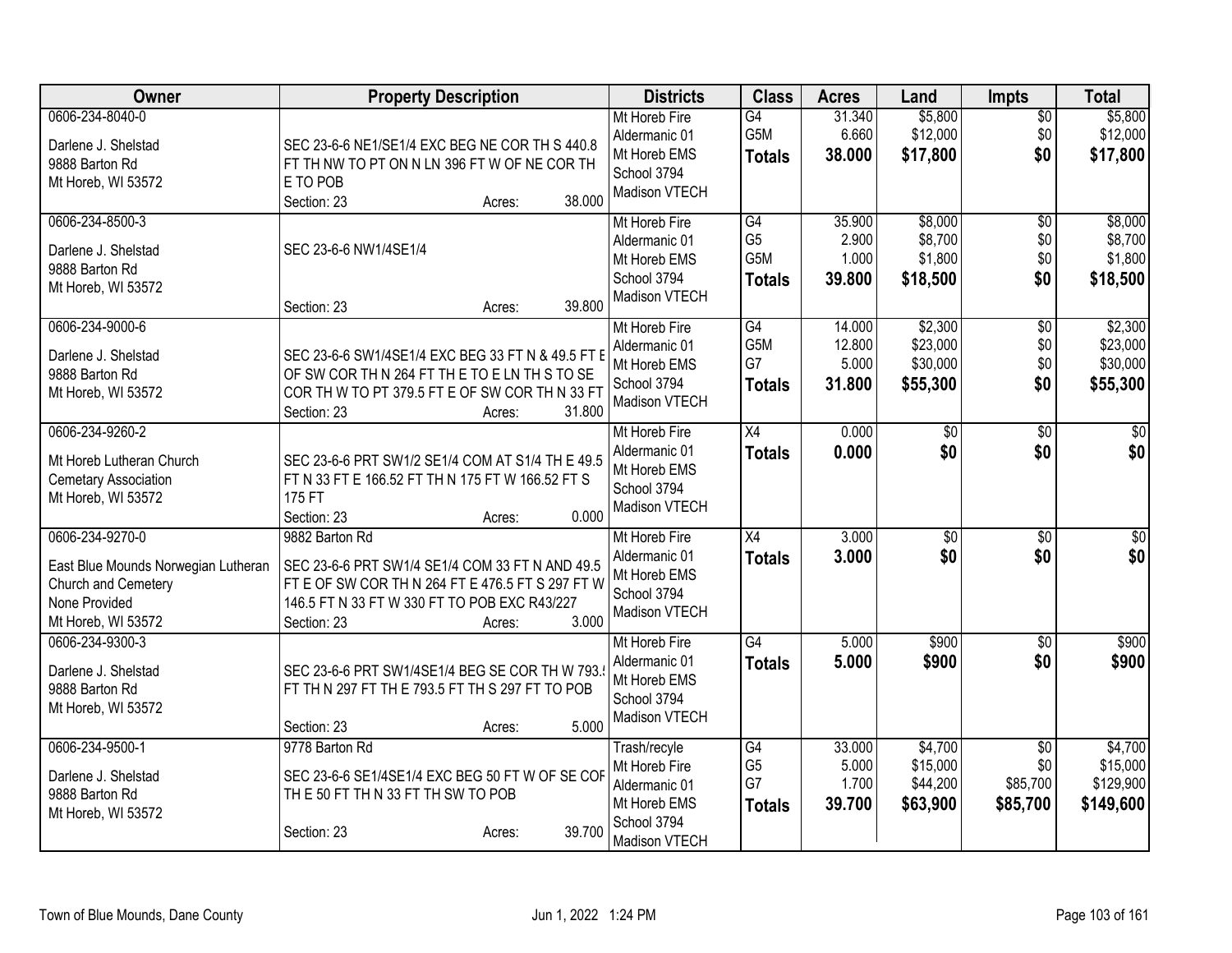| Owner                                                                                                  | <b>Property Description</b>                                                                                  |        | <b>Districts</b>                                                                               | <b>Class</b>                                  | <b>Acres</b>                       | Land                                       | Impts                                            | <b>Total</b>                                 |
|--------------------------------------------------------------------------------------------------------|--------------------------------------------------------------------------------------------------------------|--------|------------------------------------------------------------------------------------------------|-----------------------------------------------|------------------------------------|--------------------------------------------|--------------------------------------------------|----------------------------------------------|
| 0606-234-9870-4<br>Peterson Le, Jeffrey A<br>2121 Culleens Way<br>Mt Horeb, WI 53572                   | SEC 23-6-6 PRT SE1/4 SE1/4BEG 50 FT W OF SE COF<br>THE 50 FT THN 33 FT TH SW TO POB<br>Section: 23<br>Acres: | 0.100  | Mt Horeb Fire<br>Aldermanic 01<br>Mt Horeb EMS<br>School 3794<br>Madison VTECH                 | $\overline{G5}$<br><b>Totals</b>              | 0.100<br>0.100                     | \$100<br>\$100                             | $\overline{50}$<br>\$0                           | \$100<br>\$100                               |
| 0606-241-8000-9<br>David J. Powell<br>Mary A. Powell<br>2435 State Highway 92<br>Mt Horeb, WI 53572    | SEC 24-6-6 NE1/4 NE1/4<br>Section: 24<br>Acres:                                                              | 39.600 | Mt Horeb Fire<br>Aldermanic 01<br>Mt Horeb EMS<br>School 3794<br>Madison VTECH                 | G4<br>G5M<br><b>Totals</b>                    | 33.000<br>6.600<br>39.600          | \$6,600<br>\$11,900<br>\$18,500            | \$0<br>\$0<br>\$0                                | \$6,600<br>\$11,900<br>\$18,500              |
| 0606-241-8500-4<br>Tallard Farms & Land, LLC<br>2419 County Highway Jg<br>Mount Horeb, WI 53572        | SEC 24-6-6 NW1/4 NE1/4 SUBJ TO ESMT TO MT<br>HOREB TELE CO IN R7260/35<br>Section: 24<br>Acres:              | 39.800 | Mt Horeb Fire<br>Aldermanic 01<br>Mt Horeb EMS<br>School 3794<br>Madison VTECH                 | G4<br>G5M<br><b>Totals</b>                    | 38.000<br>1.800<br>39.800          | \$7,800<br>\$3,200<br>\$11,000             | \$0<br>\$0<br>\$0                                | \$7,800<br>\$3,200<br>\$11,000               |
| 0606-241-9000-7<br>Harlan C. Olson<br>Gwen E. Olson<br>2330 County Highway Jg<br>Mt Horeb, WI 53572    | 2330 County Highway Jg<br>SEC 24-6-6 SW1/4NE1/4<br>Section: 24<br>Acres:                                     | 39,800 | Trash/recyle<br>Mt Horeb Fire<br>Aldermanic 01<br>Mt Horeb EMS<br>School 3794<br>Madison VTECH | $\overline{G4}$<br>G5M<br>G7<br><b>Totals</b> | 33.670<br>4.330<br>1.800<br>39.800 | \$6,200<br>\$7,800<br>\$44,800<br>\$58,800 | $\overline{50}$<br>\$0<br>\$165,800<br>\$165,800 | \$6,200<br>\$7,800<br>\$210,600<br>\$224,600 |
| 0606-241-9500-2<br>Harlan C. Olson<br>Gwen E. Olson<br>2330 County Highway Jg So<br>Mt Horeb, WI 53572 | SEC 24-6-6 SE1/4NE1/4<br>Section: 24<br>Acres:                                                               | 39.600 | Mt Horeb Fire<br>Aldermanic 01<br>Mt Horeb EMS<br>School 3794<br>Madison VTECH                 | G4<br>G5M<br><b>Totals</b>                    | 24.180<br>15.420<br>39.600         | \$4,500<br>\$27,800<br>\$32,300            | $\overline{60}$<br>\$0<br>\$0                    | \$4,500<br>\$27,800<br>\$32,300              |
| 0606-242-8000-8<br>Tallard Farms & Land, LLC<br>2419 County Highway Jg<br>Mount Horeb, WI 53572        | 2419 County Highway Jg<br>SEC 24-6-6 NE1/4 NW1/4<br>Section: 24<br>Acres:                                    | 40.000 | Trash/recyle<br>Mt Horeb Fire<br>Aldermanic 01<br>Mt Horeb EMS<br>School 3794<br>Madison VTECH | G4<br>G7<br><b>Totals</b>                     | 38.000<br>2.000<br>40.000          | \$7,300<br>\$46,000<br>\$53,300            | $\overline{30}$<br>\$184,800<br>\$184,800        | \$7,300<br>\$230,800<br>\$238,100            |
| 0606-242-8500-3<br>Tallard Farms & Land, LLC<br>2419 County Highway Jg<br>Mount Horeb, WI 53572        | SEC 24-6-6 NW1/4NW1/4<br>Section: 24<br>Acres:                                                               | 39.900 | Mt Horeb Fire<br>Aldermanic 01<br>Mt Horeb EMS<br>School 3794<br>Madison VTECH                 | G4<br>G5M<br><b>Totals</b>                    | 31.000<br>8.900<br>39.900          | \$6,100<br>\$16,000<br>\$22,100            | $\overline{50}$<br>\$0<br>\$0                    | \$6,100<br>\$16,000<br>\$22,100              |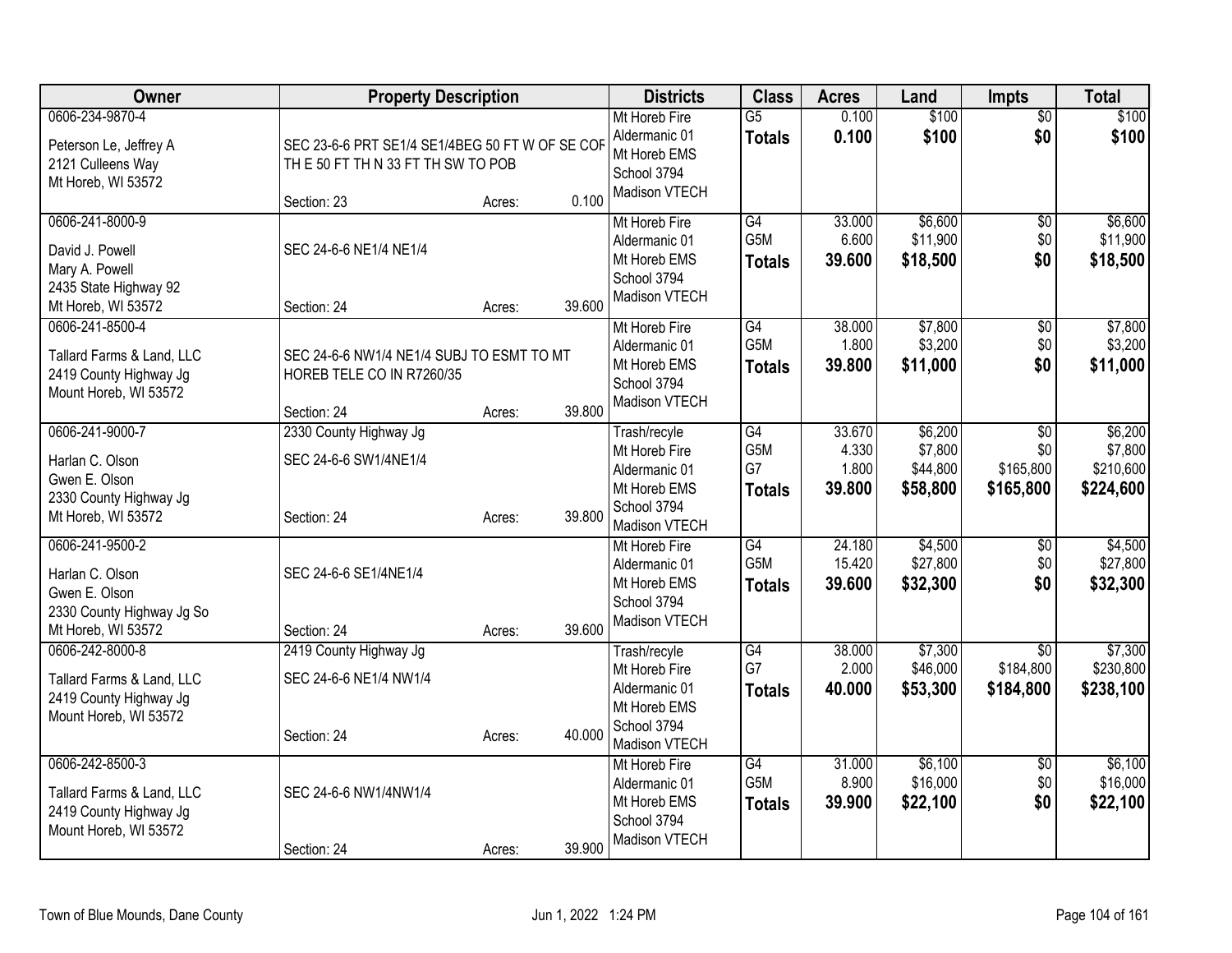| $\overline{G1}$<br>Trash/recyle<br>G <sub>5</sub><br>23.870<br>\$71,600<br>\$0<br>\$71,600<br>Mt Horeb Fire<br>Michelle Trimble<br>LOT 1 CSM 6621 CS32/267&269-12/26/91 DESCR AS<br>Aldermanic 01<br>24.870<br>\$156,600<br>\$355,400<br><b>Totals</b><br>SEC 23-6-6 PRT SE1/4NE1/4 & SEC 24-6-6 PRT<br>Daniel Trimble<br>Mt Horeb EMS<br>2314 Sand Rock Rd<br>SW1/4NW1/4 & PRT NW1/4SW1/4 (24.877 ACRES)<br>School 3794<br>24.870<br>Mount Horeb, WI 53572<br>Section: 24<br>Acres:<br>Madison VTECH<br>\$295,500<br>0606-242-9030-0<br>2310 Sand Rock Rd<br>$\overline{G1}$<br>\$85,000<br>1.000<br>Trash/recyle<br>G4<br>15.200<br>\$4,600<br>\$0<br>Mt Horeb Fire<br>LOT 2 CSM 6621 CS32/267&269-12/26/91 DESCR AS<br>Gay Living Tr, Donald C<br>G <sub>5</sub> M<br>3.630<br>\$6,500<br>\$0<br>Aldermanic 01<br>SEC 23-6-6 PRT SE1/4NE1/4 & SEC 24-6-6 PRT<br>Lord Living Tr, Katherine D<br>19.830<br>\$295,500<br>\$96,100<br>Mt Horeb EMS<br><b>Totals</b><br>2310 Sand Rock Rd<br>SW1/4NW1/4 & PRT NW1/4SW1/4 (19.830 ACRES)<br>School 3794<br>19.830<br>Mt Horeb, WI 53572<br>Section: 24<br>Acres:<br>Madison VTECH<br>0606-242-9050-6<br>2270 Sand Rock Rd<br>\$115,300<br>\$249,200<br>\$364,500<br>G1<br>5.667<br>Trash/recyle<br>5.667<br>Mt Horeb Fire<br>\$115,300<br>\$249,200<br><b>Totals</b><br>LOT 3 CSM 6621 CS32/267&269-12/26/91 DESCR AS<br>Ashley Tarkenton<br>Aldermanic 01<br>SEC 23-6-6 PRT SE1/4NE1/4 & SEC 24-6-6 PRT<br>Joshua Tarkenton<br>Mt Horeb EMS<br>2270 Sand Rock Rd<br>SW1/4NW1/4 & PRT NW1/4SW1/4 (5.667 ACRES) SUB<br>School 3794<br>5.660<br>Mt Horeb, WI 53572<br>Section: 24<br>Acres:<br>Madison VTECH<br>\$91,500<br>0606-242-9070-2<br>$\overline{G1}$<br>2.000<br>$\overline{50}$<br>Mt Horeb Fire<br>G <sub>6</sub><br>3.630<br>\$13,100<br>\$0<br>Aldermanic 01<br>William W. Kalscheur<br>LOT 4 CSM 6621 CS32/267&269-12/26/91 DESCR AS<br>5.630<br>\$0<br>Mt Horeb EMS<br>\$104,600<br><b>Totals</b><br>701 Reid Dr<br>SEC 23-6-6 PRT SE1/4NE1/4 & SEC 24-6-6 PRT<br>School 3794<br>Mount Horeb, WI 53572<br>SW1/4NW1/4 & PRT NW1/4SW1/4 (5.635 ACRES) SUB<br>Madison VTECH<br>5.630<br>Section: 24<br>Acres:<br>\$118,000<br>0606-242-9230-8<br>2301 Sand Rock Rd<br>$\overline{G1}$<br>2.000<br>\$91,500<br>Trash/recyle<br>\$118,000<br>Mt Horeb Fire<br>2.000<br>\$91,500<br><b>Totals</b><br>Catherine M. Latus<br>SEC 24-6-6 THAT PRT SW1/4NW1/4 LYG S & WLY OF<br>Aldermanic 01<br>Julie A. Kennedy<br>C/L OF SAND ROCK RD<br>Mt Horeb EMS<br>2301 Sand Rock Rd<br>School 3794<br>2.000<br>Mt Horeb, WI 53572<br>Section: 24<br>Acres:<br>Madison VTECH<br>0606-242-9500-1<br>\$6,300<br>\$6,300<br>$\overline{G4}$<br>29.000<br>$\overline{50}$<br>Mt Horeb Fire<br>G <sub>5</sub><br>9.000<br>\$27,000<br>\$0<br>\$27,000<br>Aldermanic 01<br>SEC 24-6-6 SE1/4 NW1/4<br>Tallard Farms & Land, LLC<br>G5M<br>2.000<br>\$3,600<br>\$0<br>Mt Horeb EMS<br>2419 County Highway Jg<br>\$36,900<br>\$0<br>School 3794<br>40.000<br><b>Totals</b><br>Mount Horeb, WI 53572<br>Madison VTECH<br>40.000<br>Section: 24<br>Acres:<br>0606-243-8215-0<br>\$91,500<br>\$50,000<br>2273 County Highway Jg<br>$\overline{G1}$<br>2.000<br>Mt Horeb Fire<br>G4<br>28.230<br>\$6,200<br>\$0<br>Aldermanic 01<br>LOT 1 CSM 14749 CS103/17&19-3/27/2018 DESCR AS<br>Gregory K. Miller<br>\$97,700<br>\$50,000<br>Mt Horeb EMS<br>30.230<br>\$147,700<br><b>Totals</b><br>Miller Living Tr, Lisa Janell<br>SEC 24-6-6 PRT NE1/4SW1/4, PRT NW1/4SW1/4 &<br>School 3794<br>2273 County Highway Jg<br>PRT SW1/4NW1/4 (30.23 ACRES INCL R/W) | Owner           | <b>Property Description</b> | <b>Districts</b> | <b>Class</b> | <b>Acres</b> | Land     | <b>Impts</b> | <b>Total</b> |
|----------------------------------------------------------------------------------------------------------------------------------------------------------------------------------------------------------------------------------------------------------------------------------------------------------------------------------------------------------------------------------------------------------------------------------------------------------------------------------------------------------------------------------------------------------------------------------------------------------------------------------------------------------------------------------------------------------------------------------------------------------------------------------------------------------------------------------------------------------------------------------------------------------------------------------------------------------------------------------------------------------------------------------------------------------------------------------------------------------------------------------------------------------------------------------------------------------------------------------------------------------------------------------------------------------------------------------------------------------------------------------------------------------------------------------------------------------------------------------------------------------------------------------------------------------------------------------------------------------------------------------------------------------------------------------------------------------------------------------------------------------------------------------------------------------------------------------------------------------------------------------------------------------------------------------------------------------------------------------------------------------------------------------------------------------------------------------------------------------------------------------------------------------------------------------------------------------------------------------------------------------------------------------------------------------------------------------------------------------------------------------------------------------------------------------------------------------------------------------------------------------------------------------------------------------------------------------------------------------------------------------------------------------------------------------------------------------------------------------------------------------------------------------------------------------------------------------------------------------------------------------------------------------------------------------------------------------------------------------------------------------------------------------------------------------------------------------------------------------------------------------------------------------------------------------------------------------------------------------------------------------------------------------------------------------------------------------------------------------------------------------------------------------------------------------------------------------------------------------------------------------------------------------------------------------------------------------------|-----------------|-----------------------------|------------------|--------------|--------------|----------|--------------|--------------|
| \$512,000                                                                                                                                                                                                                                                                                                                                                                                                                                                                                                                                                                                                                                                                                                                                                                                                                                                                                                                                                                                                                                                                                                                                                                                                                                                                                                                                                                                                                                                                                                                                                                                                                                                                                                                                                                                                                                                                                                                                                                                                                                                                                                                                                                                                                                                                                                                                                                                                                                                                                                                                                                                                                                                                                                                                                                                                                                                                                                                                                                                                                                                                                                                                                                                                                                                                                                                                                                                                                                                                                                                                                                              | 0606-242-9010-4 | 2314 Sand Rock Rd           |                  |              | 1.000        | \$85,000 | \$355,400    | \$440,400    |
| \$380,500<br>\$4,600<br>\$6,500<br>\$391,600<br>\$364,500<br>\$104,600<br>\$3,600<br>\$36,900<br>\$141,500<br>\$6,200                                                                                                                                                                                                                                                                                                                                                                                                                                                                                                                                                                                                                                                                                                                                                                                                                                                                                                                                                                                                                                                                                                                                                                                                                                                                                                                                                                                                                                                                                                                                                                                                                                                                                                                                                                                                                                                                                                                                                                                                                                                                                                                                                                                                                                                                                                                                                                                                                                                                                                                                                                                                                                                                                                                                                                                                                                                                                                                                                                                                                                                                                                                                                                                                                                                                                                                                                                                                                                                                  |                 |                             |                  |              |              |          |              |              |
|                                                                                                                                                                                                                                                                                                                                                                                                                                                                                                                                                                                                                                                                                                                                                                                                                                                                                                                                                                                                                                                                                                                                                                                                                                                                                                                                                                                                                                                                                                                                                                                                                                                                                                                                                                                                                                                                                                                                                                                                                                                                                                                                                                                                                                                                                                                                                                                                                                                                                                                                                                                                                                                                                                                                                                                                                                                                                                                                                                                                                                                                                                                                                                                                                                                                                                                                                                                                                                                                                                                                                                                        |                 |                             |                  |              |              |          |              |              |
|                                                                                                                                                                                                                                                                                                                                                                                                                                                                                                                                                                                                                                                                                                                                                                                                                                                                                                                                                                                                                                                                                                                                                                                                                                                                                                                                                                                                                                                                                                                                                                                                                                                                                                                                                                                                                                                                                                                                                                                                                                                                                                                                                                                                                                                                                                                                                                                                                                                                                                                                                                                                                                                                                                                                                                                                                                                                                                                                                                                                                                                                                                                                                                                                                                                                                                                                                                                                                                                                                                                                                                                        |                 |                             |                  |              |              |          |              |              |
|                                                                                                                                                                                                                                                                                                                                                                                                                                                                                                                                                                                                                                                                                                                                                                                                                                                                                                                                                                                                                                                                                                                                                                                                                                                                                                                                                                                                                                                                                                                                                                                                                                                                                                                                                                                                                                                                                                                                                                                                                                                                                                                                                                                                                                                                                                                                                                                                                                                                                                                                                                                                                                                                                                                                                                                                                                                                                                                                                                                                                                                                                                                                                                                                                                                                                                                                                                                                                                                                                                                                                                                        |                 |                             |                  |              |              |          |              |              |
|                                                                                                                                                                                                                                                                                                                                                                                                                                                                                                                                                                                                                                                                                                                                                                                                                                                                                                                                                                                                                                                                                                                                                                                                                                                                                                                                                                                                                                                                                                                                                                                                                                                                                                                                                                                                                                                                                                                                                                                                                                                                                                                                                                                                                                                                                                                                                                                                                                                                                                                                                                                                                                                                                                                                                                                                                                                                                                                                                                                                                                                                                                                                                                                                                                                                                                                                                                                                                                                                                                                                                                                        |                 |                             |                  |              |              |          |              |              |
|                                                                                                                                                                                                                                                                                                                                                                                                                                                                                                                                                                                                                                                                                                                                                                                                                                                                                                                                                                                                                                                                                                                                                                                                                                                                                                                                                                                                                                                                                                                                                                                                                                                                                                                                                                                                                                                                                                                                                                                                                                                                                                                                                                                                                                                                                                                                                                                                                                                                                                                                                                                                                                                                                                                                                                                                                                                                                                                                                                                                                                                                                                                                                                                                                                                                                                                                                                                                                                                                                                                                                                                        |                 |                             |                  |              |              |          |              |              |
|                                                                                                                                                                                                                                                                                                                                                                                                                                                                                                                                                                                                                                                                                                                                                                                                                                                                                                                                                                                                                                                                                                                                                                                                                                                                                                                                                                                                                                                                                                                                                                                                                                                                                                                                                                                                                                                                                                                                                                                                                                                                                                                                                                                                                                                                                                                                                                                                                                                                                                                                                                                                                                                                                                                                                                                                                                                                                                                                                                                                                                                                                                                                                                                                                                                                                                                                                                                                                                                                                                                                                                                        |                 |                             |                  |              |              |          |              |              |
|                                                                                                                                                                                                                                                                                                                                                                                                                                                                                                                                                                                                                                                                                                                                                                                                                                                                                                                                                                                                                                                                                                                                                                                                                                                                                                                                                                                                                                                                                                                                                                                                                                                                                                                                                                                                                                                                                                                                                                                                                                                                                                                                                                                                                                                                                                                                                                                                                                                                                                                                                                                                                                                                                                                                                                                                                                                                                                                                                                                                                                                                                                                                                                                                                                                                                                                                                                                                                                                                                                                                                                                        |                 |                             |                  |              |              |          |              |              |
|                                                                                                                                                                                                                                                                                                                                                                                                                                                                                                                                                                                                                                                                                                                                                                                                                                                                                                                                                                                                                                                                                                                                                                                                                                                                                                                                                                                                                                                                                                                                                                                                                                                                                                                                                                                                                                                                                                                                                                                                                                                                                                                                                                                                                                                                                                                                                                                                                                                                                                                                                                                                                                                                                                                                                                                                                                                                                                                                                                                                                                                                                                                                                                                                                                                                                                                                                                                                                                                                                                                                                                                        |                 |                             |                  |              |              |          |              |              |
|                                                                                                                                                                                                                                                                                                                                                                                                                                                                                                                                                                                                                                                                                                                                                                                                                                                                                                                                                                                                                                                                                                                                                                                                                                                                                                                                                                                                                                                                                                                                                                                                                                                                                                                                                                                                                                                                                                                                                                                                                                                                                                                                                                                                                                                                                                                                                                                                                                                                                                                                                                                                                                                                                                                                                                                                                                                                                                                                                                                                                                                                                                                                                                                                                                                                                                                                                                                                                                                                                                                                                                                        |                 |                             |                  |              |              |          |              |              |
|                                                                                                                                                                                                                                                                                                                                                                                                                                                                                                                                                                                                                                                                                                                                                                                                                                                                                                                                                                                                                                                                                                                                                                                                                                                                                                                                                                                                                                                                                                                                                                                                                                                                                                                                                                                                                                                                                                                                                                                                                                                                                                                                                                                                                                                                                                                                                                                                                                                                                                                                                                                                                                                                                                                                                                                                                                                                                                                                                                                                                                                                                                                                                                                                                                                                                                                                                                                                                                                                                                                                                                                        |                 |                             |                  |              |              |          |              |              |
|                                                                                                                                                                                                                                                                                                                                                                                                                                                                                                                                                                                                                                                                                                                                                                                                                                                                                                                                                                                                                                                                                                                                                                                                                                                                                                                                                                                                                                                                                                                                                                                                                                                                                                                                                                                                                                                                                                                                                                                                                                                                                                                                                                                                                                                                                                                                                                                                                                                                                                                                                                                                                                                                                                                                                                                                                                                                                                                                                                                                                                                                                                                                                                                                                                                                                                                                                                                                                                                                                                                                                                                        |                 |                             |                  |              |              |          |              |              |
| \$91,500<br>\$13,100<br>\$209,500<br>\$209,500                                                                                                                                                                                                                                                                                                                                                                                                                                                                                                                                                                                                                                                                                                                                                                                                                                                                                                                                                                                                                                                                                                                                                                                                                                                                                                                                                                                                                                                                                                                                                                                                                                                                                                                                                                                                                                                                                                                                                                                                                                                                                                                                                                                                                                                                                                                                                                                                                                                                                                                                                                                                                                                                                                                                                                                                                                                                                                                                                                                                                                                                                                                                                                                                                                                                                                                                                                                                                                                                                                                                         |                 |                             |                  |              |              |          |              |              |
|                                                                                                                                                                                                                                                                                                                                                                                                                                                                                                                                                                                                                                                                                                                                                                                                                                                                                                                                                                                                                                                                                                                                                                                                                                                                                                                                                                                                                                                                                                                                                                                                                                                                                                                                                                                                                                                                                                                                                                                                                                                                                                                                                                                                                                                                                                                                                                                                                                                                                                                                                                                                                                                                                                                                                                                                                                                                                                                                                                                                                                                                                                                                                                                                                                                                                                                                                                                                                                                                                                                                                                                        |                 |                             |                  |              |              |          |              |              |
|                                                                                                                                                                                                                                                                                                                                                                                                                                                                                                                                                                                                                                                                                                                                                                                                                                                                                                                                                                                                                                                                                                                                                                                                                                                                                                                                                                                                                                                                                                                                                                                                                                                                                                                                                                                                                                                                                                                                                                                                                                                                                                                                                                                                                                                                                                                                                                                                                                                                                                                                                                                                                                                                                                                                                                                                                                                                                                                                                                                                                                                                                                                                                                                                                                                                                                                                                                                                                                                                                                                                                                                        |                 |                             |                  |              |              |          |              |              |
|                                                                                                                                                                                                                                                                                                                                                                                                                                                                                                                                                                                                                                                                                                                                                                                                                                                                                                                                                                                                                                                                                                                                                                                                                                                                                                                                                                                                                                                                                                                                                                                                                                                                                                                                                                                                                                                                                                                                                                                                                                                                                                                                                                                                                                                                                                                                                                                                                                                                                                                                                                                                                                                                                                                                                                                                                                                                                                                                                                                                                                                                                                                                                                                                                                                                                                                                                                                                                                                                                                                                                                                        |                 |                             |                  |              |              |          |              |              |
|                                                                                                                                                                                                                                                                                                                                                                                                                                                                                                                                                                                                                                                                                                                                                                                                                                                                                                                                                                                                                                                                                                                                                                                                                                                                                                                                                                                                                                                                                                                                                                                                                                                                                                                                                                                                                                                                                                                                                                                                                                                                                                                                                                                                                                                                                                                                                                                                                                                                                                                                                                                                                                                                                                                                                                                                                                                                                                                                                                                                                                                                                                                                                                                                                                                                                                                                                                                                                                                                                                                                                                                        |                 |                             |                  |              |              |          |              |              |
|                                                                                                                                                                                                                                                                                                                                                                                                                                                                                                                                                                                                                                                                                                                                                                                                                                                                                                                                                                                                                                                                                                                                                                                                                                                                                                                                                                                                                                                                                                                                                                                                                                                                                                                                                                                                                                                                                                                                                                                                                                                                                                                                                                                                                                                                                                                                                                                                                                                                                                                                                                                                                                                                                                                                                                                                                                                                                                                                                                                                                                                                                                                                                                                                                                                                                                                                                                                                                                                                                                                                                                                        |                 |                             |                  |              |              |          |              |              |
|                                                                                                                                                                                                                                                                                                                                                                                                                                                                                                                                                                                                                                                                                                                                                                                                                                                                                                                                                                                                                                                                                                                                                                                                                                                                                                                                                                                                                                                                                                                                                                                                                                                                                                                                                                                                                                                                                                                                                                                                                                                                                                                                                                                                                                                                                                                                                                                                                                                                                                                                                                                                                                                                                                                                                                                                                                                                                                                                                                                                                                                                                                                                                                                                                                                                                                                                                                                                                                                                                                                                                                                        |                 |                             |                  |              |              |          |              |              |
|                                                                                                                                                                                                                                                                                                                                                                                                                                                                                                                                                                                                                                                                                                                                                                                                                                                                                                                                                                                                                                                                                                                                                                                                                                                                                                                                                                                                                                                                                                                                                                                                                                                                                                                                                                                                                                                                                                                                                                                                                                                                                                                                                                                                                                                                                                                                                                                                                                                                                                                                                                                                                                                                                                                                                                                                                                                                                                                                                                                                                                                                                                                                                                                                                                                                                                                                                                                                                                                                                                                                                                                        |                 |                             |                  |              |              |          |              |              |
|                                                                                                                                                                                                                                                                                                                                                                                                                                                                                                                                                                                                                                                                                                                                                                                                                                                                                                                                                                                                                                                                                                                                                                                                                                                                                                                                                                                                                                                                                                                                                                                                                                                                                                                                                                                                                                                                                                                                                                                                                                                                                                                                                                                                                                                                                                                                                                                                                                                                                                                                                                                                                                                                                                                                                                                                                                                                                                                                                                                                                                                                                                                                                                                                                                                                                                                                                                                                                                                                                                                                                                                        |                 |                             |                  |              |              |          |              |              |
|                                                                                                                                                                                                                                                                                                                                                                                                                                                                                                                                                                                                                                                                                                                                                                                                                                                                                                                                                                                                                                                                                                                                                                                                                                                                                                                                                                                                                                                                                                                                                                                                                                                                                                                                                                                                                                                                                                                                                                                                                                                                                                                                                                                                                                                                                                                                                                                                                                                                                                                                                                                                                                                                                                                                                                                                                                                                                                                                                                                                                                                                                                                                                                                                                                                                                                                                                                                                                                                                                                                                                                                        |                 |                             |                  |              |              |          |              |              |
|                                                                                                                                                                                                                                                                                                                                                                                                                                                                                                                                                                                                                                                                                                                                                                                                                                                                                                                                                                                                                                                                                                                                                                                                                                                                                                                                                                                                                                                                                                                                                                                                                                                                                                                                                                                                                                                                                                                                                                                                                                                                                                                                                                                                                                                                                                                                                                                                                                                                                                                                                                                                                                                                                                                                                                                                                                                                                                                                                                                                                                                                                                                                                                                                                                                                                                                                                                                                                                                                                                                                                                                        |                 |                             |                  |              |              |          |              |              |
|                                                                                                                                                                                                                                                                                                                                                                                                                                                                                                                                                                                                                                                                                                                                                                                                                                                                                                                                                                                                                                                                                                                                                                                                                                                                                                                                                                                                                                                                                                                                                                                                                                                                                                                                                                                                                                                                                                                                                                                                                                                                                                                                                                                                                                                                                                                                                                                                                                                                                                                                                                                                                                                                                                                                                                                                                                                                                                                                                                                                                                                                                                                                                                                                                                                                                                                                                                                                                                                                                                                                                                                        |                 |                             |                  |              |              |          |              |              |
|                                                                                                                                                                                                                                                                                                                                                                                                                                                                                                                                                                                                                                                                                                                                                                                                                                                                                                                                                                                                                                                                                                                                                                                                                                                                                                                                                                                                                                                                                                                                                                                                                                                                                                                                                                                                                                                                                                                                                                                                                                                                                                                                                                                                                                                                                                                                                                                                                                                                                                                                                                                                                                                                                                                                                                                                                                                                                                                                                                                                                                                                                                                                                                                                                                                                                                                                                                                                                                                                                                                                                                                        |                 |                             |                  |              |              |          |              |              |
|                                                                                                                                                                                                                                                                                                                                                                                                                                                                                                                                                                                                                                                                                                                                                                                                                                                                                                                                                                                                                                                                                                                                                                                                                                                                                                                                                                                                                                                                                                                                                                                                                                                                                                                                                                                                                                                                                                                                                                                                                                                                                                                                                                                                                                                                                                                                                                                                                                                                                                                                                                                                                                                                                                                                                                                                                                                                                                                                                                                                                                                                                                                                                                                                                                                                                                                                                                                                                                                                                                                                                                                        |                 |                             |                  |              |              |          |              |              |
|                                                                                                                                                                                                                                                                                                                                                                                                                                                                                                                                                                                                                                                                                                                                                                                                                                                                                                                                                                                                                                                                                                                                                                                                                                                                                                                                                                                                                                                                                                                                                                                                                                                                                                                                                                                                                                                                                                                                                                                                                                                                                                                                                                                                                                                                                                                                                                                                                                                                                                                                                                                                                                                                                                                                                                                                                                                                                                                                                                                                                                                                                                                                                                                                                                                                                                                                                                                                                                                                                                                                                                                        |                 |                             |                  |              |              |          |              |              |
|                                                                                                                                                                                                                                                                                                                                                                                                                                                                                                                                                                                                                                                                                                                                                                                                                                                                                                                                                                                                                                                                                                                                                                                                                                                                                                                                                                                                                                                                                                                                                                                                                                                                                                                                                                                                                                                                                                                                                                                                                                                                                                                                                                                                                                                                                                                                                                                                                                                                                                                                                                                                                                                                                                                                                                                                                                                                                                                                                                                                                                                                                                                                                                                                                                                                                                                                                                                                                                                                                                                                                                                        |                 |                             |                  |              |              |          |              |              |
|                                                                                                                                                                                                                                                                                                                                                                                                                                                                                                                                                                                                                                                                                                                                                                                                                                                                                                                                                                                                                                                                                                                                                                                                                                                                                                                                                                                                                                                                                                                                                                                                                                                                                                                                                                                                                                                                                                                                                                                                                                                                                                                                                                                                                                                                                                                                                                                                                                                                                                                                                                                                                                                                                                                                                                                                                                                                                                                                                                                                                                                                                                                                                                                                                                                                                                                                                                                                                                                                                                                                                                                        |                 |                             |                  |              |              |          |              |              |
|                                                                                                                                                                                                                                                                                                                                                                                                                                                                                                                                                                                                                                                                                                                                                                                                                                                                                                                                                                                                                                                                                                                                                                                                                                                                                                                                                                                                                                                                                                                                                                                                                                                                                                                                                                                                                                                                                                                                                                                                                                                                                                                                                                                                                                                                                                                                                                                                                                                                                                                                                                                                                                                                                                                                                                                                                                                                                                                                                                                                                                                                                                                                                                                                                                                                                                                                                                                                                                                                                                                                                                                        |                 |                             |                  |              |              |          |              |              |
|                                                                                                                                                                                                                                                                                                                                                                                                                                                                                                                                                                                                                                                                                                                                                                                                                                                                                                                                                                                                                                                                                                                                                                                                                                                                                                                                                                                                                                                                                                                                                                                                                                                                                                                                                                                                                                                                                                                                                                                                                                                                                                                                                                                                                                                                                                                                                                                                                                                                                                                                                                                                                                                                                                                                                                                                                                                                                                                                                                                                                                                                                                                                                                                                                                                                                                                                                                                                                                                                                                                                                                                        |                 |                             |                  |              |              |          |              |              |
|                                                                                                                                                                                                                                                                                                                                                                                                                                                                                                                                                                                                                                                                                                                                                                                                                                                                                                                                                                                                                                                                                                                                                                                                                                                                                                                                                                                                                                                                                                                                                                                                                                                                                                                                                                                                                                                                                                                                                                                                                                                                                                                                                                                                                                                                                                                                                                                                                                                                                                                                                                                                                                                                                                                                                                                                                                                                                                                                                                                                                                                                                                                                                                                                                                                                                                                                                                                                                                                                                                                                                                                        |                 |                             |                  |              |              |          |              |              |
|                                                                                                                                                                                                                                                                                                                                                                                                                                                                                                                                                                                                                                                                                                                                                                                                                                                                                                                                                                                                                                                                                                                                                                                                                                                                                                                                                                                                                                                                                                                                                                                                                                                                                                                                                                                                                                                                                                                                                                                                                                                                                                                                                                                                                                                                                                                                                                                                                                                                                                                                                                                                                                                                                                                                                                                                                                                                                                                                                                                                                                                                                                                                                                                                                                                                                                                                                                                                                                                                                                                                                                                        |                 |                             |                  |              |              |          |              |              |
|                                                                                                                                                                                                                                                                                                                                                                                                                                                                                                                                                                                                                                                                                                                                                                                                                                                                                                                                                                                                                                                                                                                                                                                                                                                                                                                                                                                                                                                                                                                                                                                                                                                                                                                                                                                                                                                                                                                                                                                                                                                                                                                                                                                                                                                                                                                                                                                                                                                                                                                                                                                                                                                                                                                                                                                                                                                                                                                                                                                                                                                                                                                                                                                                                                                                                                                                                                                                                                                                                                                                                                                        |                 |                             |                  |              |              |          |              |              |
|                                                                                                                                                                                                                                                                                                                                                                                                                                                                                                                                                                                                                                                                                                                                                                                                                                                                                                                                                                                                                                                                                                                                                                                                                                                                                                                                                                                                                                                                                                                                                                                                                                                                                                                                                                                                                                                                                                                                                                                                                                                                                                                                                                                                                                                                                                                                                                                                                                                                                                                                                                                                                                                                                                                                                                                                                                                                                                                                                                                                                                                                                                                                                                                                                                                                                                                                                                                                                                                                                                                                                                                        |                 |                             |                  |              |              |          |              |              |
|                                                                                                                                                                                                                                                                                                                                                                                                                                                                                                                                                                                                                                                                                                                                                                                                                                                                                                                                                                                                                                                                                                                                                                                                                                                                                                                                                                                                                                                                                                                                                                                                                                                                                                                                                                                                                                                                                                                                                                                                                                                                                                                                                                                                                                                                                                                                                                                                                                                                                                                                                                                                                                                                                                                                                                                                                                                                                                                                                                                                                                                                                                                                                                                                                                                                                                                                                                                                                                                                                                                                                                                        |                 |                             |                  |              |              |          |              |              |
| 30.230<br>Mount Horeb, WI 53572<br>Section: 24<br>Acres:                                                                                                                                                                                                                                                                                                                                                                                                                                                                                                                                                                                                                                                                                                                                                                                                                                                                                                                                                                                                                                                                                                                                                                                                                                                                                                                                                                                                                                                                                                                                                                                                                                                                                                                                                                                                                                                                                                                                                                                                                                                                                                                                                                                                                                                                                                                                                                                                                                                                                                                                                                                                                                                                                                                                                                                                                                                                                                                                                                                                                                                                                                                                                                                                                                                                                                                                                                                                                                                                                                                               |                 |                             | Madison VTECH    |              |              |          |              |              |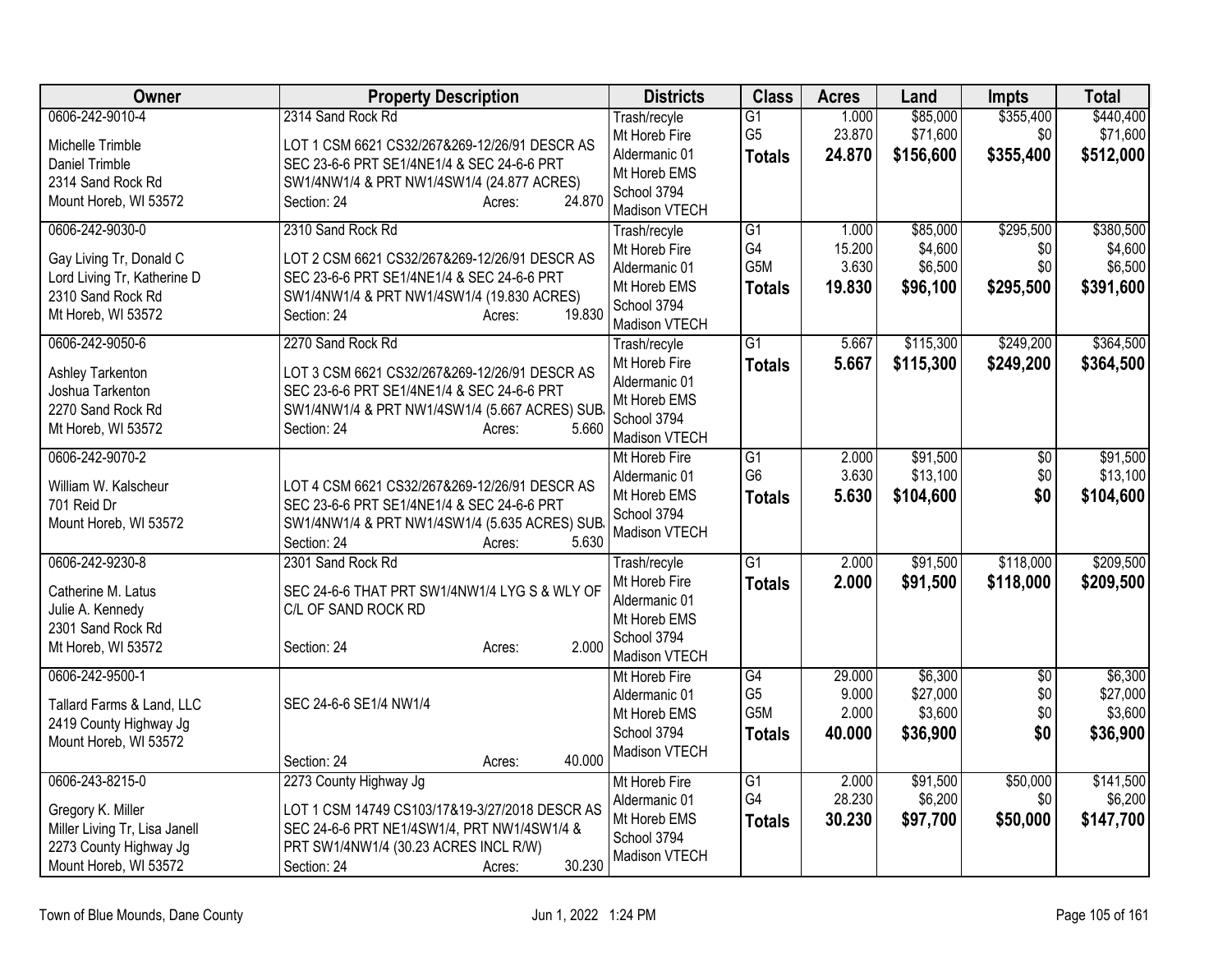| Owner                                                                                                    | <b>Property Description</b>                                                                                                                                                                             | <b>Districts</b>                                                                               | <b>Class</b>                                                           | <b>Acres</b>                        | Land                                         | <b>Impts</b>                         | <b>Total</b>                                  |
|----------------------------------------------------------------------------------------------------------|---------------------------------------------------------------------------------------------------------------------------------------------------------------------------------------------------------|------------------------------------------------------------------------------------------------|------------------------------------------------------------------------|-------------------------------------|----------------------------------------------|--------------------------------------|-----------------------------------------------|
| 0606-243-8250-0<br>Amrc Properties, LLC<br>703 Prospect St<br>Blanchardville, WI 53516                   | LOT 2 CSM 14749 CS103/17&19-3/27/2018 DESCR AS<br>SEC 24-6-6 PRT NE1/4SW1/4, PRT NW1/4SW1/4 &<br>PRT SW1/4NW1/4 (12.19 ACRES INCL R/W) SUBJ TO<br>12.190<br>Section: 24<br>Acres:                       | Mt Horeb Fire<br>Aldermanic 01<br>Mt Horeb EMS<br>School 3794<br>Madison VTECH                 | $\overline{G4}$<br>G5M<br><b>Totals</b>                                | 11.190<br>1.000<br>12.190           | \$2,300<br>\$1,800<br>\$4,100                | $\overline{50}$<br>\$0<br>\$0        | \$2,300<br>\$1,800<br>\$4,100                 |
| 0606-243-8600-1<br>Catherine M. Latus<br>Julie A. Kennedy<br>2301 Sand Rock Rd<br>Mt Horeb, WI 53572     | SEC 24-6-6 THAT PRT NW1/4SW1/4 LYG S & WLY OF<br>C/L OF SAND ROCK RD<br>29.000<br>Section: 24<br>Acres:                                                                                                 | Mt Horeb Fire<br>Aldermanic 01<br>Mt Horeb EMS<br>School 3794<br>Madison VTECH                 | G4<br>G <sub>5</sub><br>G <sub>6</sub><br><b>Totals</b>                | 17.000<br>2.770<br>9.230<br>29.000  | \$3,200<br>\$8,300<br>\$33,200<br>\$44,700   | $\overline{50}$<br>\$0<br>\$0<br>\$0 | \$3,200<br>\$8,300<br>\$33,200<br>\$44,700    |
| 0606-243-8880-3<br>James J. Treu<br>2246 Sand Rock Rd<br>Mount Horeb, WI 53572                           | 2246 Sand Rock Rd<br>LOT 1 CSM 2657 CS10/286-11/22/77 DESCR AS SEC<br>24-6-6 PRT N1/2 SW1/4 (5.623 ACRES TO C/L RD) &<br>ALSO INCL ADDL LANDS BETW S LN SD 1/21/4 & S<br>5.600<br>Section: 24<br>Acres: | Trash/recyle<br>Mt Horeb Fire<br>Aldermanic 01<br>Mt Horeb EMS<br>School 3794<br>Madison VTECH | $\overline{G1}$<br><b>Totals</b>                                       | 5.600<br>5.600                      | \$114,900<br>\$114,900                       | \$220,700<br>\$220,700               | \$335,600<br>\$335,600                        |
| 0606-243-9000-5<br>Peterson Le, Jeffrey A<br>2121 Culleens Way<br>Mt Horeb, WI 53572                     | SEC 24-6-6 SW1/4SW1/4 SUBJ TO ESMT TO MT<br>HOREB TELE CO IN R3414/6-2/23/82<br>39.900<br>Section: 24<br>Acres:                                                                                         | Mt Horeb Fire<br>Aldermanic 01<br>Mt Horeb EMS<br>School 3794<br>Madison VTECH                 | $\overline{G4}$<br>G <sub>5</sub><br>G <sub>5</sub> M<br><b>Totals</b> | 24.880<br>4.390<br>10.630<br>39.900 | \$4,600<br>\$2,600<br>\$19,100<br>\$26,300   | $\overline{50}$<br>\$0<br>\$0<br>\$0 | \$4,600<br>\$2,600<br>\$19,100<br>\$26,300    |
| 0606-243-9511-7<br>Amrc Properties, LLC<br>703 Prospect St<br>Blanchardville, WI 53516                   | LOT 2 CSM 6223 CS30/73&74-10/1/90 DESCR AS SEC<br>24-6-6 PRT SE1/4SW1/4 EXC BEG AT SE COR LOT 3<br>SD CSM 6223 TH W 300.00 FT TH S00DEG17'14"E<br>Section: 24<br>14.550<br>Acres:                       | Mt Horeb Fire<br>Aldermanic 01<br>Mt Horeb EMS<br>School 3794<br>Madison VTECH                 | $\overline{G4}$<br>G <sub>6</sub><br><b>Totals</b>                     | 13.550<br>1.000<br>14.550           | \$4,100<br>\$1,800<br>\$5,900                | \$0<br>\$0<br>\$0                    | \$4,100<br>\$1,800<br>\$5,900                 |
| 0606-243-9550-0<br><b>Heather Ryks</b><br>Daniel Ryks<br>2235 County Highway Jg<br>Mount Horeb, WI 53572 | 2235 County Highway Jg<br>LOT 1 CSM 6223 CS30/73&74-10/1/90 DESCR AS SEC<br>24-6-6 PRT SE1/4SW1/4 (15.429 ACRES) TOG<br>W/ESMT AGRMT IN DOC #5725003<br>15.420<br>Section: 24<br>Acres:                 | Trash/recyle<br>Mt Horeb Fire<br>Aldermanic 01<br>Mt Horeb EMS<br>School 3794<br>Madison VTECH | G1<br>G4<br>G <sub>5</sub> M<br><b>Totals</b>                          | 2.000<br>4.210<br>9.219<br>15.429   | \$91,500<br>\$1,300<br>\$16,600<br>\$109,400 | \$453,200<br>\$0<br>\$0<br>\$453,200 | \$544,700<br>\$1,300<br>\$16,600<br>\$562,600 |
| 0606-243-9660-7<br>Kenneth J. Kane<br>Beatrice A. Kane<br>6405 De Marco Trl<br>Verona, WI 53593          | LOT 1 CSM 6222 CS30/71&72-10/1/90 DESCR AS SEC<br>24-6-6 PRT SE1/4SW1/4 (5.013 ACRES)<br>5.000<br>Section: 24<br>Acres:                                                                                 | Mt Horeb Fire<br>Aldermanic 01<br>Mt Horeb EMS<br>School 3794<br>Madison VTECH                 | $\overline{G5}$<br><b>Totals</b>                                       | 5.013<br>5.013                      | \$3,000<br>\$3,000                           | $\overline{30}$<br>\$0               | \$3,000<br>\$3,000                            |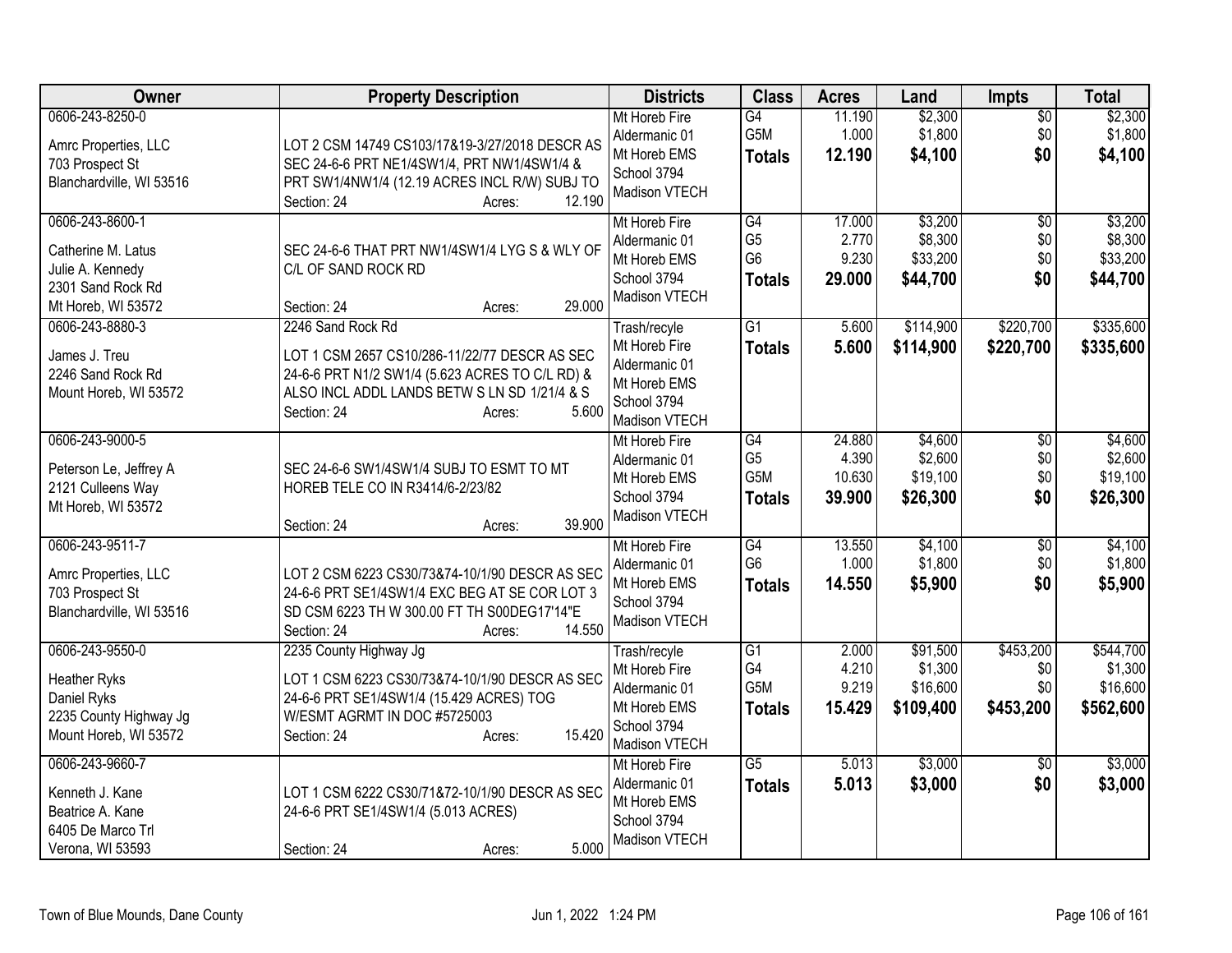| Owner                                                                                                                   | <b>Property Description</b>                                                                                                                                                                                     | <b>Districts</b>                                                                               | <b>Class</b>                            | <b>Acres</b>               | Land                            | <b>Impts</b>                  | <b>Total</b>                    |
|-------------------------------------------------------------------------------------------------------------------------|-----------------------------------------------------------------------------------------------------------------------------------------------------------------------------------------------------------------|------------------------------------------------------------------------------------------------|-----------------------------------------|----------------------------|---------------------------------|-------------------------------|---------------------------------|
| 0606-243-9740-0<br>Kenneth J. Kane<br>Beatrice A. Kane<br>6405 De Marco Trl<br>Verona, WI 53593                         | LOT 2 CSM 6222 CS30/71&72-10/1/90 DESCR AS SEC<br>24-6-6 PRT SE1/4SW1/4 (2.513 ACRES)<br>2.510<br>Section: 24<br>Acres:                                                                                         | Mt Horeb Fire<br>Aldermanic 01<br>Mt Horeb EMS<br>School 3794<br>Madison VTECH                 | $\overline{G5}$<br><b>Totals</b>        | 2.513<br>2.513             | \$1,500<br>\$1,500              | $\overline{50}$<br>\$0        | \$1,500<br>\$1,500              |
| 0606-243-9911-3<br>Daniel E. Rosseter<br>Cherie L. Rosseter<br>2203 County Highway Jg<br>Mt Horeb, WI 53572             | 2203 County Highway Jg<br>LOT 3 CSM 6223 CS30/73&74-10/1/90 DESCR AS SEC<br>24-6-6 PRT SE1/4SW1/4 & ALSO INCL PRT LOT 2 CSM<br>6223 CS30/73&74-10/1/90 DESCR AS BEG AT SE COR<br>2.861<br>Section: 24<br>Acres: | Trash/recyle<br>Mt Horeb Fire<br>Aldermanic 01<br>Mt Horeb EMS<br>School 3794<br>Madison VTECH | $\overline{G1}$<br><b>Totals</b>        | 2.861<br>2.861             | \$97,100<br>\$97,100            | \$316,800<br>\$316,800        | \$413,900<br>\$413,900          |
| 0606-244-8000-6<br>Harlan C. Olson<br>Gwen E. Olson<br>2330 County Highway Jg So<br>Mt Horeb, WI 53572                  | SEC 24-6-6 NE1/4SE1/4<br>39.800<br>Section: 24<br>Acres:                                                                                                                                                        | Mt Horeb Fire<br>Aldermanic 01<br>Mt Horeb EMS<br>School 3794<br>Madison VTECH                 | G4<br>G5M<br><b>Totals</b>              | 18.800<br>21.000<br>39.800 | \$3,500<br>\$37,800<br>\$41,300 | $\overline{50}$<br>\$0<br>\$0 | \$3,500<br>\$37,800<br>\$41,300 |
| 0606-244-8500-1<br>Harlan C. Olson<br>Gwen E. Olson<br>2330 County Highway Jg So<br>Mt Horeb, WI 53572                  | SEC 24-6-6 NW1/4SE1/4<br>39.900<br>Section: 24<br>Acres:                                                                                                                                                        | Mt Horeb Fire<br>Aldermanic 01<br>Mt Horeb EMS<br>School 3794<br>Madison VTECH                 | G4<br>G <sub>5</sub> M<br><b>Totals</b> | 38.780<br>1.120<br>39.900  | \$7,200<br>\$2,000<br>\$9,200   | $\overline{50}$<br>\$0<br>\$0 | \$7,200<br>\$2,000<br>\$9,200   |
| 0606-244-9150-0<br>Dal Cuore, LLC<br>500 S Burr Oak Ave<br>Oregon, WI 53575                                             | 2212 County Highway Jg<br>LOT 1 CSM 15084 CS106/309&310-3/29/2019 DESCR<br>AS SEC 24-6-6 PRT SW1/4SE1/4 (6.57 ACRES EXCL<br>$R/W$ )<br>6.570<br>Section: 24<br>Acres:                                           | Mt Horeb Fire<br>Aldermanic 01<br>Mt Horeb EMS<br>School 3794<br>Madison VTECH                 | G4<br><b>Totals</b>                     | 6.570<br>6.570             | \$1,700<br>\$1,700              | \$0<br>\$0                    | \$1,700<br>\$1,700              |
| 0606-244-9230-0<br>Ben Martinelli<br>Stacey Martinelli<br>100 E Middlefield Rd Apt 4a<br>Mountain View, CA 94043        | 2182 County Highway Jg<br>LOT 2 CSM 15084 CS106/309&310-3/29/2019 DESCR<br>AS SEC 24-6-6 PRT SW1/4SE1/4 (7.95 ACRES EXCL<br>$R/W$ )<br>7.950<br>Section: 24<br>Acres:                                           | Mt Horeb Fire<br>Aldermanic 01<br>Mt Horeb EMS<br>School 3794<br>Madison VTECH                 | $\overline{G4}$<br><b>Totals</b>        | 7.950<br>7.950             | \$2,000<br>\$2,000              | \$0<br>\$0                    | \$2,000<br>\$2,000              |
| 0606-244-9330-0<br><b>Ben Martinelli</b><br>Stacey Martinelli<br>100 E Middlefield Rd Apt 4a<br>Mountain View, CA 94043 | County Hwy Jg<br>LOT 3 CSM 15084 CS106/309&310-3/29/2019 DESCR<br>AS SEC 24-6-6 PRT SW1/4SE1/4 (24.77 ACRES EXCL<br>$R/W$ )<br>24.770<br>Section: 24<br>Acres:                                                  | Mt Horeb Fire<br>Aldermanic 01<br>Mt Horeb EMS<br>School 3794<br>Madison VTECH                 | G4<br>W <sub>8</sub><br><b>Totals</b>   | 4.770<br>20.000<br>24.770  | \$900<br>(\$72,000)<br>\$900    | \$0<br>\$0<br>\$0             | \$900<br>\$0<br>\$900           |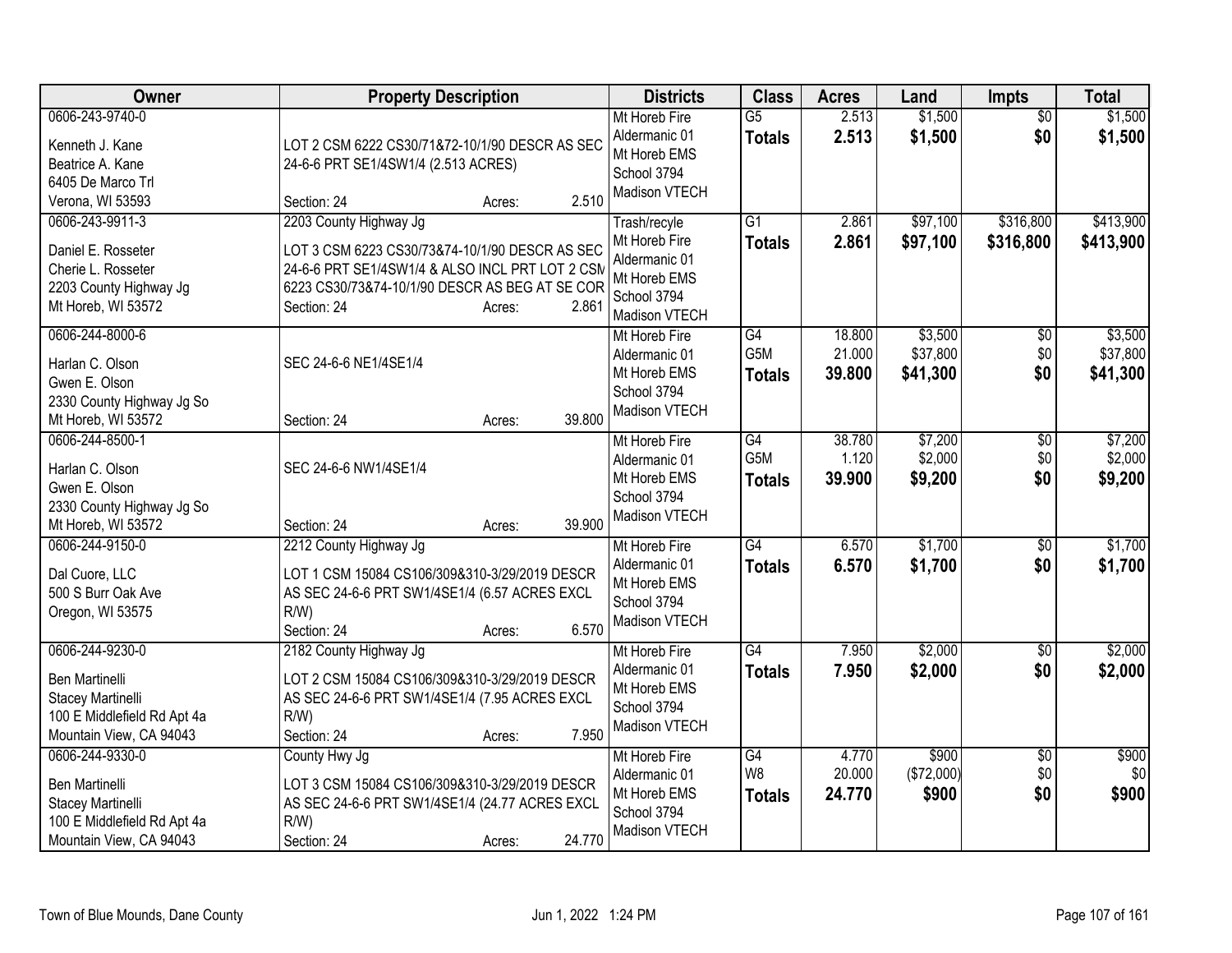| <b>Owner</b>                                                                                                               | <b>Property Description</b>                                                                                                                                                                                                              | <b>Districts</b>                                                                               | <b>Class</b>                                                         | <b>Acres</b>                        | Land                                          | Impts                                | <b>Total</b>                                   |
|----------------------------------------------------------------------------------------------------------------------------|------------------------------------------------------------------------------------------------------------------------------------------------------------------------------------------------------------------------------------------|------------------------------------------------------------------------------------------------|----------------------------------------------------------------------|-------------------------------------|-----------------------------------------------|--------------------------------------|------------------------------------------------|
| 0606-244-9500-9<br>Dale L. Selvig<br>Luann C. Eggimann<br>9393 Malone Rd                                                   | SEC 24-6-6 SE1/4 SE1/4                                                                                                                                                                                                                   | Mt Horeb Fire<br>Aldermanic 01<br>Mt Horeb EMS<br>School 3794<br>Madison VTECH                 | G4<br>G5M<br><b>Totals</b>                                           | 4.000<br>35.800<br>39,800           | \$700<br>\$64,400<br>\$65,100                 | $\overline{50}$<br>\$0<br>\$0        | \$700<br>\$64,400<br>\$65,100                  |
| Mt Horeb, WI 53572<br>0606-251-8010-5<br>Warren O. Myers<br>Becky R. Myers<br>2162 County Highway Jg<br>Mt Horeb, WI 53572 | 39.800<br>Section: 24<br>Acres:<br>2162 County Highway Jg<br>SEC 25-6-6 PRT N1/2 NE1/4 COM AT NE COR SD SEC<br>25 & POB TH S4DEG35'33"E 623.97 FT TH<br>S85DEG22'16"W 2592.66 FT TO ELY R/W CTH JG TH<br>37.200<br>Section: 25<br>Acres: | Trash/recyle<br>Mt Horeb Fire<br>Aldermanic 01<br>Mt Horeb EMS<br>School 3794<br>Madison VTECH | G1<br>G4<br>G5M<br><b>Totals</b>                                     | 1.000<br>22.000<br>14.200<br>37.200 | \$85,000<br>\$4,600<br>\$25,600<br>\$115,200  | \$386,800<br>\$0<br>\$0<br>\$386,800 | \$471,800<br>\$4,600<br>\$25,600<br>\$502,000  |
| 0606-251-8306-0<br>Alicia E. Casey et al<br>9600 Malone Rd<br>Mt Horeb, WI 53572                                           | SEC 25-6-6 PRT NE1/4 DESCR AS COM AT NE COR<br>SD SEC 25 TH S04DEG35'53"E 623.97 FT TO POB TH<br>CONT S04DEG35'33"E 2015.22 FT TO E1/4 COR SD<br>33.350<br>Section: 25<br>Acres:                                                         | Mt Horeb Fire<br>Aldermanic 01<br>Mt Horeb EMS<br>School 3794<br>Madison VTECH                 | $\overline{G4}$<br><b>Totals</b>                                     | 33.350<br>33.350                    | \$6,200<br>\$6,200                            | $\overline{50}$<br>\$0               | \$6,200<br>\$6,200                             |
| 0606-251-8325-0<br>Alicia E. Szekeres et al<br>9526 Malone Rd<br>Mt Horeb, WI 53572                                        | 9526 Malone Rd<br>LOT 1 CSM 14415 CS99/30&31-12/30/2016 DESCR AS<br>SEC 25-6-6 PRT SE1/4NE1/4 (2.20 ACRES EXCL R/W)<br>2.200<br>Section: 25<br>Acres:                                                                                    | Trash/recyle<br>Mt Horeb Fire<br>Aldermanic 01<br>Mt Horeb EMS<br>School 3794<br>Madison VTECH | $\overline{G1}$<br><b>Totals</b>                                     | 2.200<br>2.200                      | \$92,800<br>\$92,800                          | \$290,600<br>\$290,600               | \$383,400<br>\$383,400                         |
| 0606-251-8691-2<br>T C. Miles<br>Tammy A. Reilly Miles<br>2132 County Highway Jg<br>Mt Horeb, WI 53572                     | 2132 County Highway Jg<br>SEC 25-6-6 PRT NE1/4 DESCR AS COM NE COR SEC<br>25 TH S4DEG35'33"E 623.97 FT TH S85DEG22'16"W<br>781.68 FT TO POB TH S3DEG53'28"E 1095.49 FT TH<br>37.100<br>Section: 25<br>Acres:                             | Trash/recyle<br>Mt Horeb Fire<br>Aldermanic 01<br>Mt Horeb EMS<br>School 3794<br>Madison VTECH | $\overline{G1}$<br>G <sub>5</sub><br>G <sub>6</sub><br><b>Totals</b> | 1.000<br>22.800<br>13.300<br>37.100 | \$85,000<br>\$55,900<br>\$47,900<br>\$188,800 | \$325,300<br>\$0<br>\$0<br>\$325,300 | \$410,300<br>\$55,900<br>\$47,900<br>\$514,100 |
| 0606-251-9001-4<br>Alicia E. Casey et al<br>9600 Malone Rd<br>Mt Horeb, WI 53572                                           | SEC 25-6-6 PRT NE1/4 DESCR AS COM CENTER SEC<br>25 TH N85DEG27'48"E 50 FT TO POB TH CONT<br>N85DEG27'48"E 473.57 FT TO C/L MALONE RD TH<br>36.030<br>Section: 25<br>Acres:                                                               | Mt Horeb Fire<br>Aldermanic 01<br>Mt Horeb EMS<br>School 3794<br>Madison VTECH                 | G4<br>G <sub>5</sub><br>G5M<br><b>Totals</b>                         | 24.930<br>5.500<br>6.600<br>37.030  | \$5,100<br>\$16,500<br>\$11,900<br>\$33,500   | $\overline{50}$<br>\$0<br>\$0<br>\$0 | \$5,100<br>\$16,500<br>\$11,900<br>\$33,500    |
| 0606-251-9050-5<br>Karl Zelle<br>Katie Zelle<br>9620 Malone Rd<br>Mount Horeb, WI 53572                                    | 9620 Malone Rd<br>SEC 25-6-6 PRT W1/2 NE1/4 DESCR AS COM N1/4<br>COR SEC 25 TH S05DEG12'39"E ALG N-S 1/4 LN SD<br>SEC 25 1900 FT TO C/L MALONE RD TH<br>6.100<br>Section: 25<br>Acres:                                                   | Trash/recyle<br>Mt Horeb Fire<br>Aldermanic 01<br>Mt Horeb EMS<br>School 3794<br>Madison VTECH | G7<br><b>Totals</b>                                                  | 6.100<br>6.100                      | \$70,600<br>\$70,600                          | \$122,700<br>\$122,700               | \$193,300<br>\$193,300                         |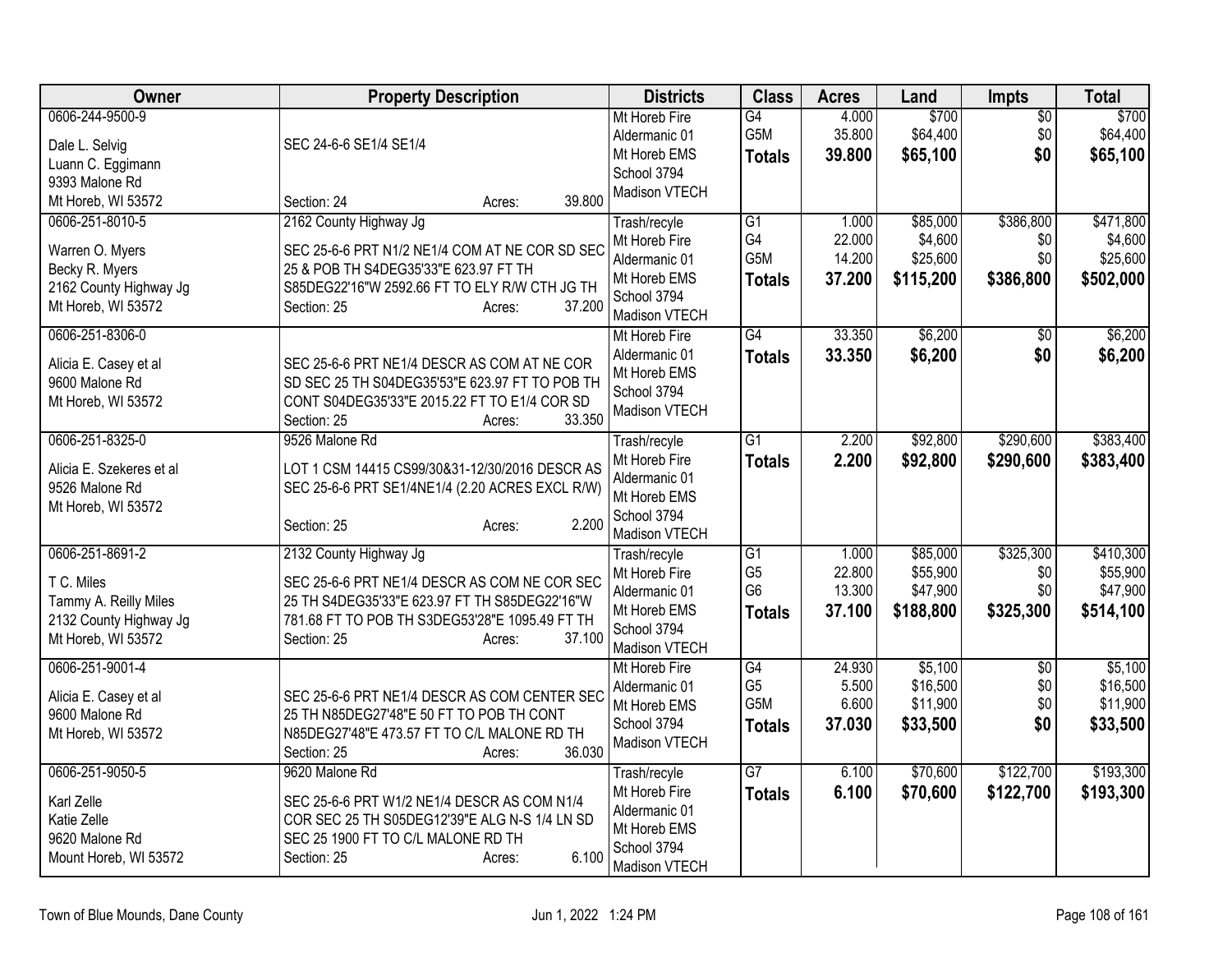| Owner                                 | <b>Property Description</b>                      | <b>Districts</b>               | <b>Class</b>    | <b>Acres</b> | Land      | <b>Impts</b>           | <b>Total</b> |
|---------------------------------------|--------------------------------------------------|--------------------------------|-----------------|--------------|-----------|------------------------|--------------|
| 0606-251-9300-2                       | 9606 Malone Rd                                   | Trash/recyle                   | $\overline{G1}$ | 1.000        | \$85,000  | \$79,000               | \$164,000    |
| Paul A. Carden                        | SEC 25-6-6 PRT SW1/4 NE1/4 COM INTS E LN HWY     | Mt Horeb Fire                  | <b>Totals</b>   | 1.000        | \$85,000  | \$79,000               | \$164,000    |
| Sunni S. Burger                       | AND S LN, TH W 32.6 FT TO C/L HWY TH             | Aldermanic 01                  |                 |              |           |                        |              |
| 9606 Malone Rd                        | N41DEG35'W 188.1 FT TH N23DEG18'W 61.9 FT TH E   | Mt Horeb EMS                   |                 |              |           |                        |              |
| Mt Horeb, WI 53572                    | 1.000<br>Section: 25<br>Acres:                   | School 3794                    |                 |              |           |                        |              |
|                                       |                                                  | Madison VTECH                  |                 |              |           |                        |              |
| 0606-252-8005-1                       | 2161 County Highway Jg                           | Trash/recyle                   | $\overline{G1}$ | 2.000        | \$91,500  | \$465,700              | \$557,200    |
| John E. Brixy                         | LOT 1 CSM 8006 CS42/266&267-11/2/95 DESCR AS     | Mt Horeb Fire                  | G <sub>5</sub>  | 3.500        | \$10,500  | \$0                    | \$10,500     |
| 2161 County Highway Jg                | SEC 25-6-6 PRT E1/2NW1/4 (15.05 ACRES INCL R/W)  | Aldermanic 01                  | G <sub>6</sub>  | 9.550        | \$34,400  | \$0                    | \$34,400     |
| Mt Horeb, WI 53572                    |                                                  | Mt Horeb EMS                   | <b>Totals</b>   | 15.050       | \$136,400 | \$465,700              | \$602,100    |
|                                       | 15.050<br>Section: 25<br>Acres:                  | School 3794<br>Madison VTECH   |                 |              |           |                        |              |
| 0606-252-8100-5                       | 2121 Sand Rock Rd                                | Trash/recyle                   | G <sub>1</sub>  | 1.000        | \$85,000  | \$332,300              | \$417,300    |
|                                       |                                                  | Mt Horeb Fire                  | G4              | 2.960        | \$500     | \$0                    | \$500        |
| Shane A. Mesenberg                    | LOT 1 CSM 7961 CS42/156&157-9/18/95 DESCR AS     | Aldermanic 01                  | G <sub>5</sub>  | 6.538        | \$3,900   | \$0                    | \$3,900      |
| Amanda M. Mesenberg                   | SEC 25-6-6 PRT NW1/4 (17.528 ACRES INCL R/W)     | Mt Horeb EMS                   | G5M             | 7.030        | \$12,700  | \$0                    | \$12,700     |
| 2121 Sand Rock Rd                     | SUBJ TO JT DRIVEWAY AGRMT IN R31057/68           | School 3794                    | <b>Totals</b>   | 17.528       | \$102,100 | \$332,300              | \$434,400    |
| Mt Horeb, WI 53572                    | 17.528<br>Section: 25<br>Acres:                  | Madison VTECH                  |                 |              |           |                        |              |
| 0606-252-8150-5                       | 2127 Sand Rock Rd                                | Trash/recyle                   | G1              | 1.000        | \$85,000  | \$361,100              | \$446,100    |
|                                       |                                                  | Mt Horeb Fire                  | G <sub>5</sub>  | 8.932        | \$10,600  | \$0                    | \$10,600     |
| John M. Jones                         | LOT 2 CSM 7961 CS42/156&157-9/18/95 DESCR AS     | Aldermanic 01                  | G <sub>6</sub>  | 9.800        | \$35,300  | \$0                    | \$35,300     |
| Kathleen O'Connell-Jones              | SEC 25-6-6 PRT NW1/4 (19.732 ACRES INCL R/W)     | Mt Horeb EMS                   | <b>Totals</b>   | 19.732       | \$130,900 | \$361,100              | \$492,000    |
| 2127 Sand Rock Rd                     | SUBJ TO JT DRIVEWAY AGRMT IN R31057/68<br>19.732 | School 3794                    |                 |              |           |                        |              |
| Mt Horeb, WI 53572                    | Section: 25<br>Acres:                            | Madison VTECH                  |                 |              |           |                        |              |
| 0606-252-8520-7                       |                                                  | Mt Horeb Fire                  | G4              | 24.490       | \$4,700   | $\overline{50}$        | \$4,700      |
| Peterson Le, Jeffrey A                | SEC 25-6-6 NW1/4NW1/4 EXC E 132 FT THF SUBJ TO   | Aldermanic 01                  | G <sub>5</sub>  | 8.100        | \$21,900  | \$0                    | \$21,900     |
| 2121 Culleens Way                     | ESMT TO MT HOREB TELE CO IN R3414/6-2/23/82      | Mt Horeb EMS                   | G5M             | 3.710        | \$6,700   | \$0                    | \$6,700      |
| Mt Horeb, WI 53572                    |                                                  | School 3794                    | <b>Totals</b>   | 36.300       | \$33,300  | \$0                    | \$33,300     |
|                                       | 36.300<br>Section: 25<br>Acres:                  | Madison VTECH                  |                 |              |           |                        |              |
| 0606-252-9003-0                       |                                                  | Mt Horeb Fire                  | $\overline{G4}$ | 17.900       | \$4,500   | $\overline{50}$        | \$4,500      |
|                                       |                                                  | Aldermanic 01                  | G5M             | 9.000        | \$16,200  | \$0                    | \$16,200     |
| David E. Meylor                       | SEC 25-6-6 SW1/4 NW1/4 EXC CSM 10638 & ALSO      | Mt Horeb EMS                   | <b>Totals</b>   | 26.900       | \$20,700  | \$0                    | \$20,700     |
| Joen E. Meylor                        | EXC CSM 13289 EXC CSM 13819                      | School 3794                    |                 |              |           |                        |              |
| 2090 Blue Mounds Rd                   | 26.900                                           | Madison VTECH                  |                 |              |           |                        |              |
| Mt Horeb, WI 53572<br>0606-252-9701-0 | Section: 25<br>Acres:                            |                                | $\overline{G5}$ | 3.000        | \$1,800   |                        | \$1,800      |
|                                       |                                                  | Mt Horeb Fire<br>Aldermanic 01 | G5M             | 4.000        | \$7,200   | $\overline{50}$<br>\$0 | \$7,200      |
| Wind Haven Tr                         | SEC 25-6-6 PRT NE1/4NW1/4 LYG W OF RD EXC CSM    | Mt Horeb EMS                   |                 | 7.000        |           | \$0                    |              |
| 2002 E Blue Mounds Rd                 | 7961 & ALSO PRT SE1/4NW1/4 LYG W OF RD EXC       | School 3794                    | <b>Totals</b>   |              | \$9,000   |                        | \$9,000      |
| Mount Horeb, WI 53572                 | CSM 7961 EXC DOC 5241115                         | Madison VTECH                  |                 |              |           |                        |              |
|                                       | 7.000<br>Section: 25<br>Acres:                   |                                |                 |              |           |                        |              |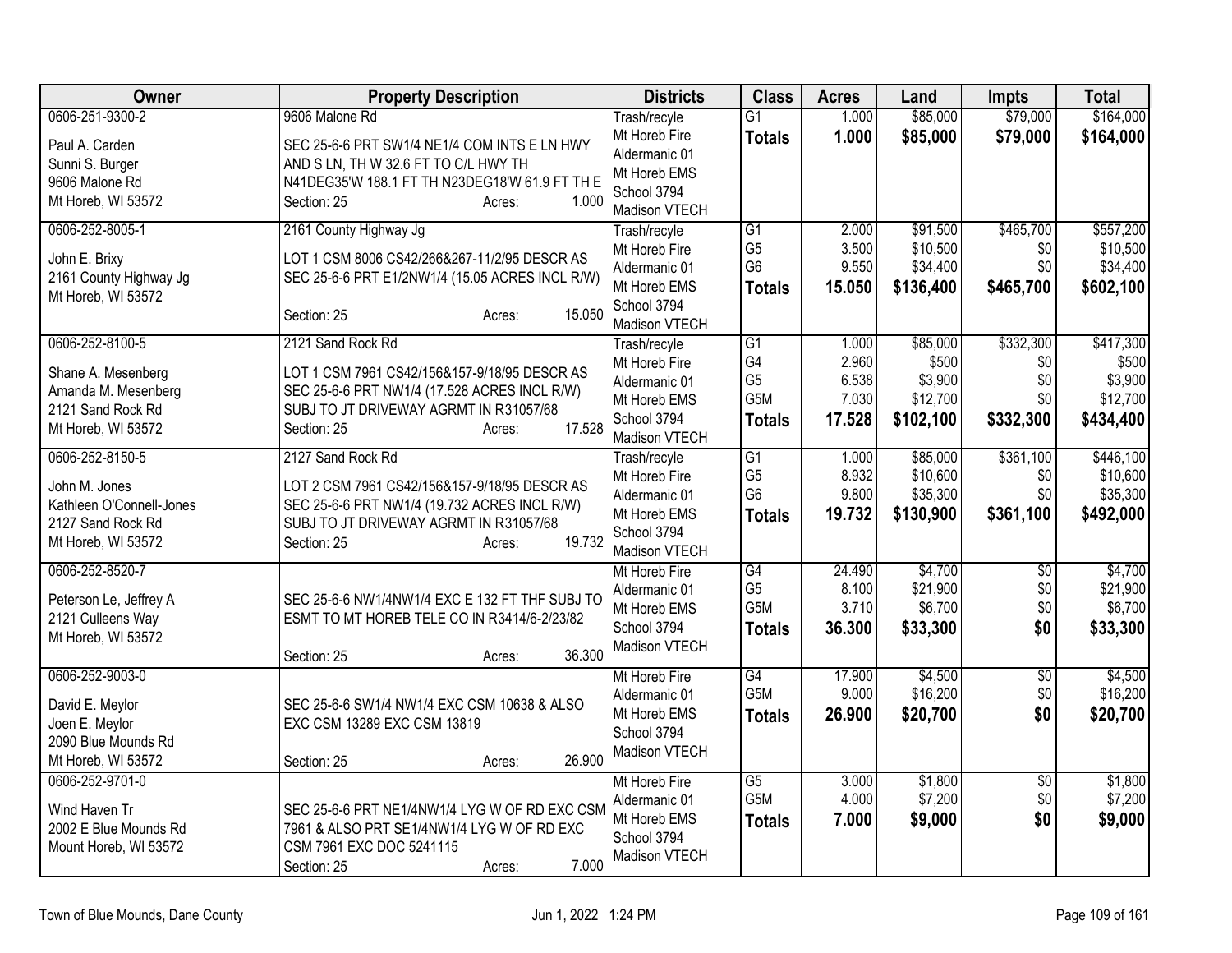| Owner                                                                                                | <b>Property Description</b>                                                                                                                                                                                    | <b>Districts</b>                                                                               | <b>Class</b>                                         | <b>Acres</b>                                 | Land                                                     | <b>Impts</b>                                    | <b>Total</b>                                                 |
|------------------------------------------------------------------------------------------------------|----------------------------------------------------------------------------------------------------------------------------------------------------------------------------------------------------------------|------------------------------------------------------------------------------------------------|------------------------------------------------------|----------------------------------------------|----------------------------------------------------------|-------------------------------------------------|--------------------------------------------------------------|
| 0606-253-8001-0<br>Wind Haven Tr<br>2002 E Blue Mounds Rd                                            | E Blue Mounds Rd<br>SEC 25-6-6 NE1/4 SW1/4 EXC DOC 5241115                                                                                                                                                     | Mt Horeb Fire<br>Aldermanic 01<br>Mt Horeb EMS                                                 | $\overline{G6}$<br><b>Totals</b>                     | 24.000<br>24.000                             | \$86,400<br>\$86,400                                     | $\overline{50}$<br>\$0                          | \$86,400<br>\$86,400                                         |
| Mount Horeb, WI 53572                                                                                | 24.000<br>Section: 25<br>Acres:                                                                                                                                                                                | School 3794<br>Madison VTECH                                                                   |                                                      |                                              |                                                          |                                                 |                                                              |
| 0606-253-8120-0<br>Hiddendale Tr<br>2002 E Blue Mounds Rd<br>Mount Horeb, WI 53572                   | 2002 E Blue Mounds Rd<br>SEC 25-6-6 PRT E1/2 NW1/4 & N1/2 SW1/4 & SEC<br>26-6-6 PRT NE1/4SE1/4 DESCR AS COM AT W1/4<br>COR SEC 25 TH S89DEG53'39"E 1315.53 FT TO POB<br>41.500<br>Section: 25<br>Acres:        | Trash/recyle<br>Mt Horeb Fire<br>Aldermanic 01<br>Mt Horeb EMS<br>School 3794<br>Madison VTECH | G1<br>G4<br>G <sub>5</sub><br>G5M<br><b>Totals</b>   | 5.000<br>21.500<br>5.000<br>10.000<br>41.500 | \$111,000<br>\$4,400<br>\$3,000<br>\$18,000<br>\$136,400 | \$1,752,000<br>\$0<br>\$0<br>\$0<br>\$1,752,000 | \$1,863,000<br>\$4,400<br>\$3,000<br>\$18,000<br>\$1,888,400 |
| 0606-253-8503-0<br>John J. Parrish<br>Joan L. Parrish<br>2046 E Blue Mounds Rd<br>Mt Horeb, WI 53572 | 2046 E Blue Mounds Rd<br>LOT 1 CSM 10638 CS63/114&115-1/7/2003 DESCR AS<br>SEC 25-6-6 NW1/4SW1/4, SW1/4NW1/4 & SEC 26-6-6<br>PRT SE1/4NE1/4 & NE1/4SE1/4 (19.696 ACRES INCL<br>19.696<br>Section: 25<br>Acres: | Trash/recyle<br>Mt Horeb Fire<br>Aldermanic 01<br>Mt Horeb EMS<br>School 3794<br>Madison VTECH | G4<br>G7<br><b>Totals</b>                            | 16.696<br>3.000<br>19.696                    | \$4,100<br>\$52,000<br>\$56,100                          | $\overline{30}$<br>\$191,600<br>\$191,600       | \$4,100<br>\$243,600<br>\$247,700                            |
| 0606-253-8672-0<br>Wind Haven Tr<br>2002 E Blue Mounds Rd<br>Mount Horeb, WI 53572                   | SEC 26-6-6 PRT NE1/4SE1/4 & SEC 25-6-6 PRT<br>SW1/4SW1/4 DESCR AS COM AT W1/4 COR SD SEC<br>25 TH N89DEG46'33"E 1315.57 FT TH S00DEG01'22"E<br>1.000<br>Section: 25<br>Acres:                                  | Mt Horeb Fire<br>Aldermanic 01<br>Mt Horeb EMS<br>School 3794<br>Madison VTECH                 | $\overline{G4}$<br><b>Totals</b>                     | 1.000<br>1.000                               | \$200<br>\$200                                           | \$0<br>\$0                                      | \$200<br>\$200                                               |
| 0606-253-8701-0<br>Wind Haven Tr<br>2002 E Blue Mounds Rd<br>Mount Horeb, WI 53572                   | SEC 25-6-6 PRT NW1/4SW1/4 & SEC 26-6-6 PRT<br>NE1/4SE1/4 DESCR AS COM W1/4 COR SEC 25 TH<br>N89DEG46'33"E 1315.57 FT TO 40 COR TH<br>18.500<br>Section: 25<br>Acres:                                           | Mt Horeb Fire<br>Aldermanic 01<br>Mt Horeb EMS<br>School 3794<br>Madison VTECH                 | $\overline{G4}$<br>G <sub>5</sub> M<br><b>Totals</b> | 17.000<br>1.500<br>18.500                    | \$3,500<br>\$2,700<br>\$6,200                            | $\overline{50}$<br>\$0<br>\$0                   | \$3,500<br>\$2,700<br>\$6,200                                |
| 0606-253-8800-0<br>David E. Meylor<br>Joen E. Meylor<br>2090 E Blue Mounds Rd<br>Mt Horeb, WI 53572  | SEC 25-6-6 NW1/4 SW1/4 SUBJ TO RD ESMT TO T<br>BLUE MOUNDS IN R8307/72 EXC R29218/62 & EXC<br>R31761/52 & EXC CSM 10638 (THIS LEAVES A STRIP<br>0.200<br>Section: 25<br>Acres:                                 | Mt Horeb Fire<br>Aldermanic 01<br>Mt Horeb EMS<br>School 3794<br>Madison VTECH                 | $\overline{G5}$<br><b>Totals</b>                     | 0.200<br>0.200                               | \$100<br>\$100                                           | $\overline{50}$<br>\$0                          | \$100<br>\$100                                               |
| 0606-253-9001-0<br>John M. Chancellor<br>1323 Spaight St<br>Madison, WI 53703                        | 1968 E Blue Mounds Rd<br>SEC 25-6-6 PRT SW1/4SW1/4 DESCR AS COM AT SW<br>COR OF SD SEC 25 TH N00DEG31'50"E 1323.04 FT<br>TO NW COR OF SW1/SW1/4 OF SEC 25 TH<br>8.097<br>Section: 25<br>Acres:                 | Trash/recyle<br>Mt Horeb Fire<br>Aldermanic 01<br>Mt Horeb EMS<br>School 3794<br>Madison VTECH | G1<br>G4<br><b>Totals</b>                            | 2.000<br>6.097<br>8.097                      | \$91,500<br>\$1,100<br>\$92,600                          | \$112,000<br>\$0<br>\$112,000                   | \$203,500<br>\$1,100<br>\$204,600                            |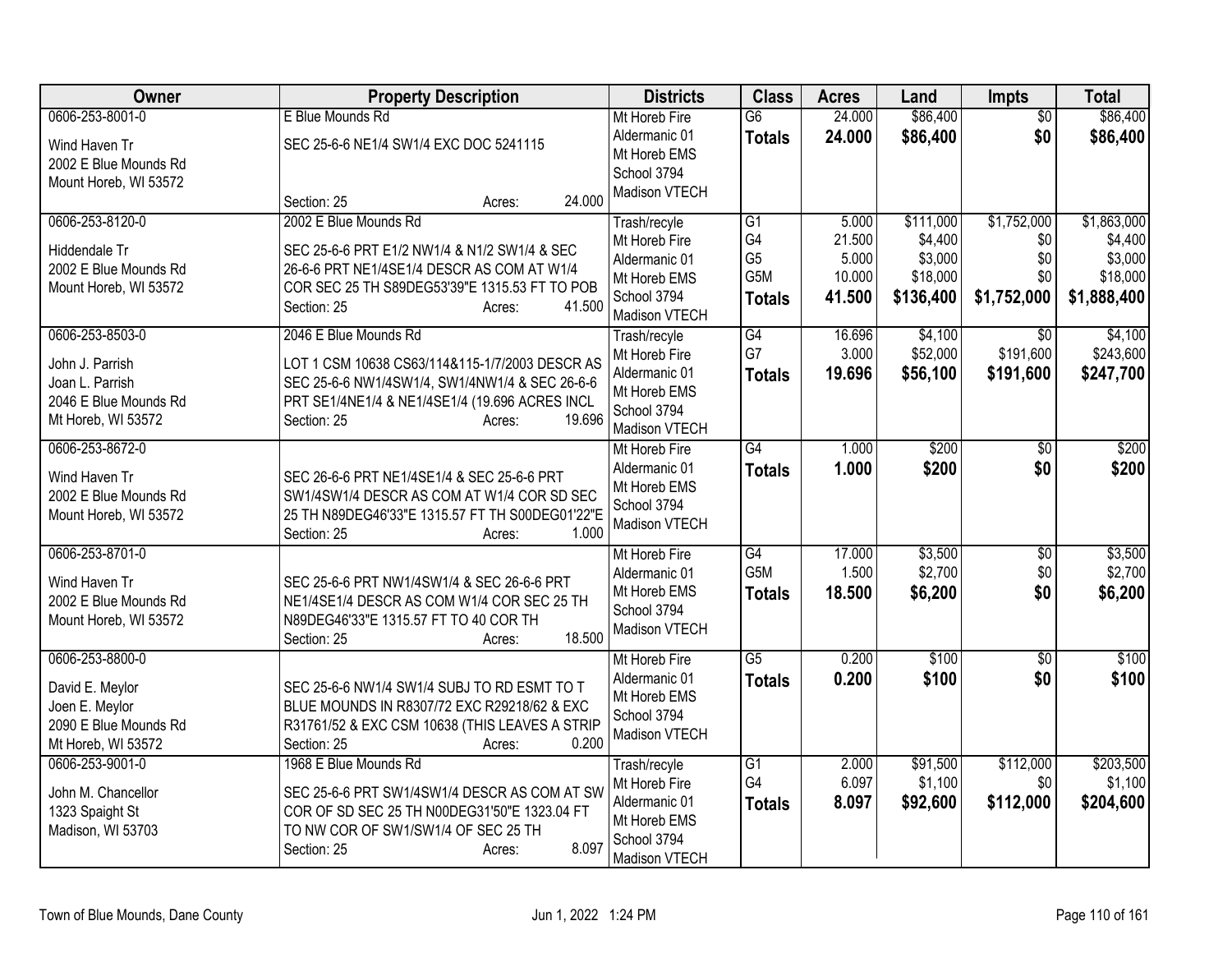| Owner                                                                                                    | <b>Property Description</b>                                                                                                                                                | <b>Districts</b>                                                                               | <b>Class</b>                     | <b>Acres</b>              | Land                           | <b>Impts</b>                  | <b>Total</b>                   |
|----------------------------------------------------------------------------------------------------------|----------------------------------------------------------------------------------------------------------------------------------------------------------------------------|------------------------------------------------------------------------------------------------|----------------------------------|---------------------------|--------------------------------|-------------------------------|--------------------------------|
| 0606-253-9110-0<br>Jeffery A. Sutter<br>Candace J. Sutter<br>1968 E Blue Mounds Rd<br>Mt Horeb, WI 53572 | SEC 25-6-6 PRT SW1/4SW1/4 COM AT SW COR OF SI<br>SEC 25 TH N00DEG31'50"E 661.52 FT TO SW COR OF<br>N1/2 OF SW1/4SW1/4 OF SEC 25 & POB TH<br>9.672<br>Section: 25<br>Acres: | Trash/recyle<br>Mt Horeb Fire<br>Aldermanic 01<br>Mt Horeb EMS<br>School 3794<br>Madison VTECH | $\overline{G4}$<br><b>Totals</b> | 9.672<br>9.672            | \$1,800<br>\$1,800             | $\overline{50}$<br>\$0        | \$1,800<br>\$1,800             |
| 0606-253-9190-4<br>Jeffery A. Sutter<br>Candace J. Sutter<br>1921 E Blue Mound Rd<br>Mt Horeb, WI 53572  | SEC 25-6-6 S1/2 SW1/4 SW1/4 W OF HWY<br>17.000<br>Section: 25<br>Acres:                                                                                                    | Mt Horeb Fire<br>Aldermanic 01<br>Mt Horeb EMS<br>School 3794<br>Madison VTECH                 | $\overline{G4}$<br><b>Totals</b> | 17.000<br>17.000          | \$3,200<br>\$3,200             | $\overline{30}$<br>\$0        | \$3,200<br>\$3,200             |
| 0606-253-9370-6<br>Randall S. Skogen<br>1808 Three Wood Dr<br>Mt Horeb, WI 53572                         | SEC 25-6-6 PRT S1/2 SW1/4 SW1/4 E OF HWY SUBJ<br>TO ESMT TO MT HOREB TELE CO IN R3414/4-2/23/82<br>3.200<br>Section: 25<br>Acres:                                          | Mt Horeb Fire<br>Aldermanic 01<br>Mt Horeb EMS<br>School 3794<br>Madison VTECH                 | G4<br><b>Totals</b>              | 3.200<br>3.200            | \$600<br>\$600                 | $\overline{50}$<br>\$0        | \$600<br>\$600                 |
| 0606-253-9445-6<br>Nancy M. Osborne<br>1944 E Blue Mounds Rd<br>Mt Horeb, WI 53572                       | 1944 E Blue Mounds Rd<br>LOT 1 CSM 533 CS3/27-5/20/71 DESCR AS SEC<br>25-6-6 PRT N1/2 SW1/4SW1/4<br>1.000<br>Section: 25<br>Acres:                                         | Trash/recyle<br>Mt Horeb Fire<br>Aldermanic 01<br>Mt Horeb EMS<br>School 3794<br>Madison VTECH | $\overline{G1}$<br><b>Totals</b> | 1.000<br>1.000            | \$85,000<br>\$85,000           | \$163,000<br>\$163,000        | \$248,000<br>\$248,000         |
| 0606-253-9500-8<br>John F. Erb<br>Diane E. Erb<br>1886 County Highway Jg<br>Mt Horeb, WI 53572           | SEC 25-6-6 N1/2 SE1/4SW1/4<br>20.100<br>Section: 25<br>Acres:                                                                                                              | Mt Horeb Fire<br>Aldermanic 01<br>Mt Horeb EMS<br>School 3794<br>Madison VTECH                 | G4<br>G5M<br><b>Totals</b>       | 15.700<br>4.400<br>20.100 | \$3,000<br>\$7,900<br>\$10,900 | $\sqrt{6}$<br>\$0<br>\$0      | \$3,000<br>\$7,900<br>\$10,900 |
| 0606-253-9535-7<br>Randall S. Skogen<br>1808 Three Wood Dr<br>Mt Horeb, WI 53572                         | SEC 25-6-6 S1/2 SE1/4 SW1/4 SUBJ TO ESMT TO MT<br>HOREB TELE COIN R3414/4-2/23/82<br>20.100<br>Section: 25<br>Acres:                                                       | Mt Horeb Fire<br>Aldermanic 01<br>Mt Horeb EMS<br>School 3794<br>Madison VTECH                 | $\overline{G4}$<br><b>Totals</b> | 20.100<br>20.100          | \$3,700<br>\$3,700             | \$0<br>\$0                    | \$3,700<br>\$3,700             |
| 0606-254-8000-4<br>Larry L. Dietrich<br>Audrey Y. Dietrich<br>9493 Malone Rd<br>Mt Horeb, WI 53572       | SEC 25-6-6 NE1/4 SE1/4 EXC R35/58 SUBJ TO ESMT<br>TO MT HOREB TELE CO IN R3707/28<br>38.100<br>Section: 25<br>Acres:                                                       | Mt Horeb Fire<br>Aldermanic 01<br>Mt Horeb EMS<br>School 3794<br>Madison VTECH                 | G4<br>G5M<br><b>Totals</b>       | 34.000<br>4.100<br>38.100 | \$6,300<br>\$7,400<br>\$13,700 | $\overline{60}$<br>\$0<br>\$0 | \$6,300<br>\$7,400<br>\$13,700 |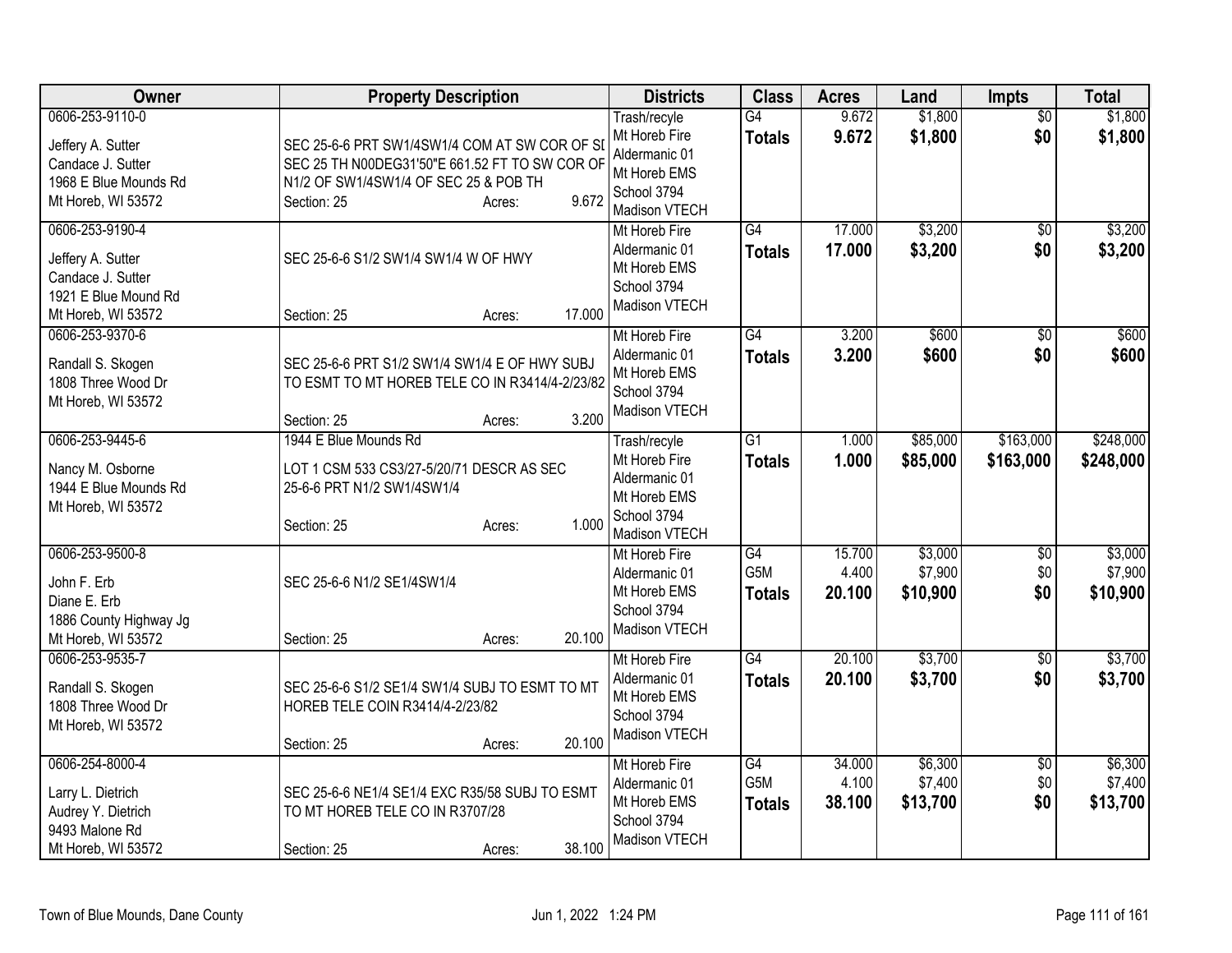| Owner                         | <b>Property Description</b>                     | <b>Districts</b>              | <b>Class</b>           | <b>Acres</b>   | Land                | <b>Impts</b>     | <b>Total</b>         |
|-------------------------------|-------------------------------------------------|-------------------------------|------------------------|----------------|---------------------|------------------|----------------------|
| 0606-254-8500-9               | 9600 Malone Rd                                  | Trash/recyle                  | $\overline{G1}$        | 4.000          | \$104,500           | \$132,400        | \$236,900            |
| Casey Homestead Trust         | SEC 25-6-6 PRT N1/2 SE1/4 COM SEC E1/4 COR TH   | Mt Horeb Fire                 | <b>Totals</b>          | 4.000          | \$104,500           | \$132,400        | \$236,900            |
| c/o Jenny Casey L. Trustee    | W 1080.8 FT TO POB TH W 1022.16 FT TH S47DEGE   | Aldermanic 01                 |                        |                |                     |                  |                      |
| 9600 Malone Rd                | 468.8 FT TH ALG C/L CRV TO L RAD 225.05 FT L/C  | Mt Horeb EMS                  |                        |                |                     |                  |                      |
| Mt Horeb, WI 53572            | 4.000<br>Section: 25<br>Acres:                  | School 3794                   |                        |                |                     |                  |                      |
|                               |                                                 | Madison VTECH                 |                        |                |                     |                  |                      |
| 0606-254-8580-3               |                                                 | Mt Horeb Fire                 | G4                     | 18.000         | \$5,200             | $\overline{50}$  | \$5,200              |
| Larry L. Dietrich             | SEC 25-6-6 NW1/4 SE1/4 EXC R35/58 SUBJ TO ESMT  | Aldermanic 01                 | G <sub>5</sub><br>G5M  | 12.000         | \$7,200             | \$0              | \$7,200              |
| Audrey Y. Dietrich            | TO MT HOREB TELE CO IN R3707/28                 | Mt Horeb EMS                  |                        | 5.400          | \$9,700             | \$0              | \$9,700              |
| 9493 Malone Rd                |                                                 | School 3794                   | <b>Totals</b>          | 35.400         | \$22,100            | \$0              | \$22,100             |
| Mt Horeb, WI 53572            | 35.400<br>Section: 25<br>Acres:                 | Madison VTECH                 |                        |                |                     |                  |                      |
| 0606-254-9000-2               |                                                 | Mt Horeb Fire                 | G4                     | 10.760         | \$2,000             | $\overline{50}$  | \$2,000              |
| John F. Erb                   | SEC 25-6-6 SW1/4SE1/4                           | Aldermanic 01                 | G <sub>5</sub>         | 16.240         | \$9,700             | \$0              | \$9,700              |
| Diane E. Erb                  |                                                 | Mt Horeb EMS                  | G <sub>5</sub> M       | 13.000         | \$23,400            | \$0              | \$23,400             |
| 1886 County Highway Jg        |                                                 | School 3794                   | <b>Totals</b>          | 40.000         | \$35,100            | \$0              | \$35,100             |
| Mt Horeb, WI 53572            | 40.000<br>Section: 25<br>Acres:                 | Madison VTECH                 |                        |                |                     |                  |                      |
| 0606-254-9500-7               | 1900 County Highway Jg                          | Mt Horeb Fire                 | $\overline{G4}$        | 25.100         | \$4,700             | $\overline{50}$  | \$4,700              |
|                               |                                                 | Aldermanic 01                 | G <sub>5</sub>         | 2.000          | \$1,200             | \$0              | \$1,200              |
| Michael R. Walsh              | SEC 25-6-6 SE1/4 SE1/4                          | Mt Horeb EMS                  | G5M                    | 13.000         | \$23,400            | \$0              | \$23,400             |
| Yvonne M. Walsh               |                                                 | School 3794                   | <b>Totals</b>          | 40.100         | \$29,300            | \$0              | \$29,300             |
| 1900 County Highway Jg        |                                                 | Madison VTECH                 |                        |                |                     |                  |                      |
| Mt Horeb, WI 53572            | 40.100<br>Section: 25<br>Acres:                 |                               |                        |                |                     |                  |                      |
| 0606-261-8002-0               | 2128 Culleens Way                               | Trash/recyle                  | G4                     | 28.500         | \$5,300             | $\overline{50}$  | \$5,300              |
| Peterson Le, Jeffrey A        | SEC 26-6-6 NE1/4NE1/4 SUBJ TO ESMT TO MT        | Mt Horeb Fire                 | G <sub>5</sub> M<br>G7 | 5.000<br>1.000 | \$9,000<br>\$40,000 | \$0<br>\$137,800 | \$9,000<br>\$177,800 |
| 2121 Culleens Way             | HOREB TELE CO IN R3414/6-2/23/82 EXC CSM 8403 8 | Aldermanic 01<br>Mt Horeb EMS |                        |                |                     |                  |                      |
| Mt Horeb, WI 53572            | <b>EXC CSM 13149</b>                            | School 3794                   | <b>Totals</b>          | 34.500         | \$54,300            | \$137,800        | \$192,100            |
|                               | 34.500<br>Section: 26<br>Acres:                 | Madison VTECH                 |                        |                |                     |                  |                      |
| 0606-261-8160-0               | 2121 Culleens Way                               | Trash/recyle                  | G1                     | 2.075          | \$92,000            | \$285,800        | \$377,800            |
|                               |                                                 | Mt Horeb Fire                 | <b>Totals</b>          | 2.075          | \$92,000            | \$285,800        | \$377,800            |
| Jeffrey A. Peterson           | LOT 1 CSM 13149 CS84/219&221-8/19/2011 DESCR    | Aldermanic 01                 |                        |                |                     |                  |                      |
| Nanette M. Peterson           | AS SEC 26-6-6 PRT NW1/4NE1/4 & PRT NE1/4NE1/4   | Mt Horeb EMS                  |                        |                |                     |                  |                      |
| 2121 Culleens Way             | (2.075 ACRES)                                   | School 3794                   |                        |                |                     |                  |                      |
| Mt Horeb, WI 53572            | 2.075<br>Section: 26<br>Acres:                  | Madison VTECH                 |                        |                |                     |                  |                      |
| 0606-261-8210-1               | 2107 E Blue Mounds Rd                           | Trash/recyle                  | $\overline{G1}$        | 2.750          | \$96,400            | \$366,600        | \$463,000            |
|                               |                                                 | Mt Horeb Fire                 | <b>Totals</b>          | 2.750          | \$96,400            | \$366,600        | \$463,000            |
| Albrecht Living Tr, Jeffrey N | LOT 1 CSM 8403 CS45/291&292-11/12/96 DESCR AS   | Aldermanic 01                 |                        |                |                     |                  |                      |
| Albrecht Family Tr            | SEC 26-6-6 PRT NE1/4NE1/4 (2.754 ACRES)         | Mt Horeb EMS                  |                        |                |                     |                  |                      |
| 2107 E Blue Mounds Rd         |                                                 | School 3794                   |                        |                |                     |                  |                      |
| Mt Horeb, WI 53572            | 2.750<br>Section: 26<br>Acres:                  | Madison VTECH                 |                        |                |                     |                  |                      |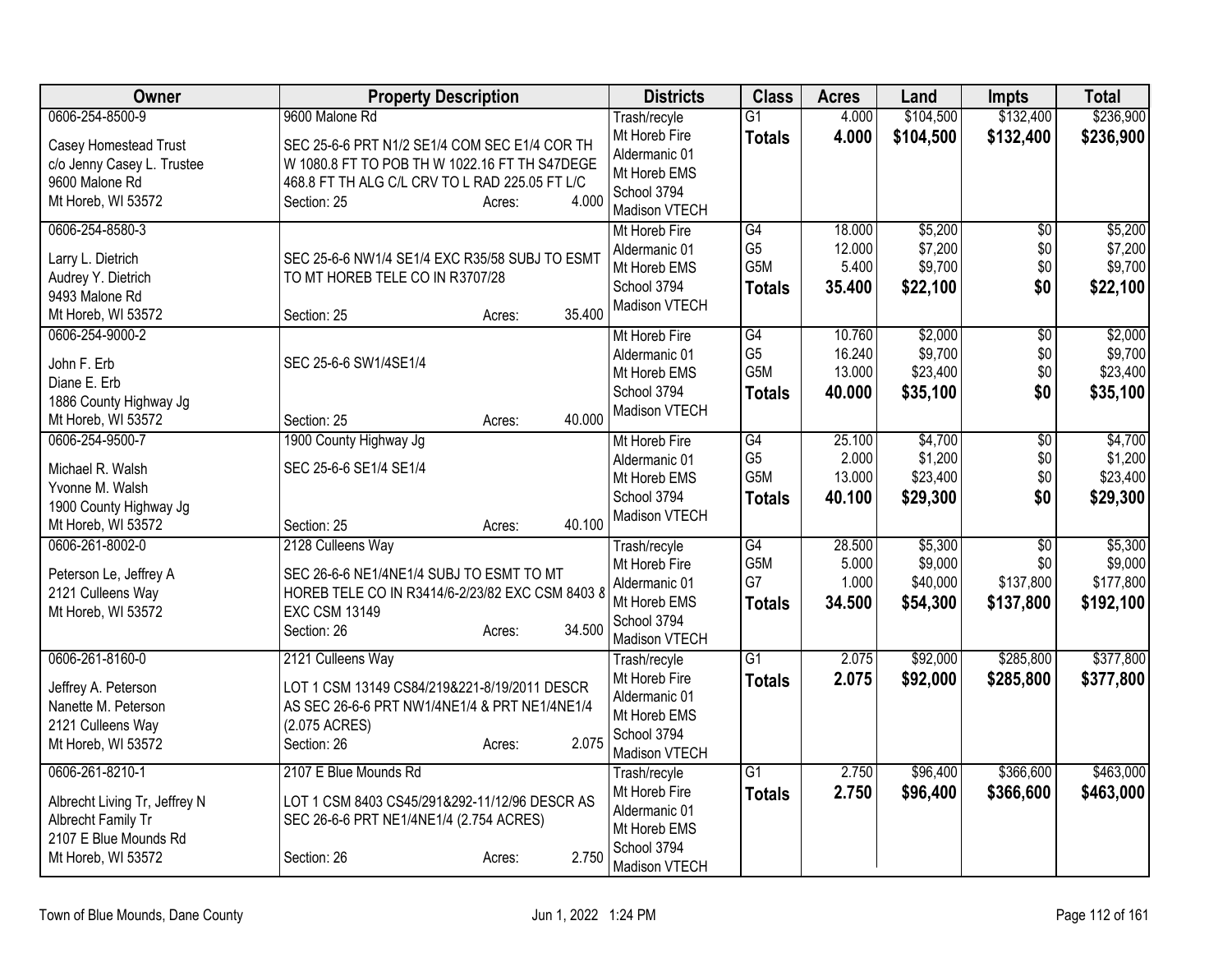| Owner                                                                                                 | <b>Property Description</b>                                                                                                                                                                                      | <b>Districts</b>                                                                               | <b>Class</b>                                                    | <b>Acres</b>                                 | Land                                                    | Impts                                       | <b>Total</b>                                             |
|-------------------------------------------------------------------------------------------------------|------------------------------------------------------------------------------------------------------------------------------------------------------------------------------------------------------------------|------------------------------------------------------------------------------------------------|-----------------------------------------------------------------|----------------------------------------------|---------------------------------------------------------|---------------------------------------------|----------------------------------------------------------|
| 0606-261-8501-0<br>Peterson Le, Jeffrey A<br>2121 Culleens Way<br>Mt Horeb, WI 53572                  | SEC 26-6-6 PRT NW1/4NE1/4 ELY OF HWY SUBJ TO<br>ESMT TO MT HOREB TELE CO IN R3414/6-2/23/82<br><b>EXC CSM 13149</b><br>6.500<br>Section: 26<br>Acres:                                                            | Mt Horeb Fire<br>Aldermanic 01<br>Mt Horeb EMS<br>School 3794<br>Madison VTECH                 | G4<br><b>Totals</b>                                             | 6.500<br>6.500                               | \$1,700<br>\$1,700                                      | $\overline{50}$<br>\$0                      | \$1,700<br>\$1,700                                       |
| 0606-261-8591-1<br>Michael L. Herfel<br>Laura E. Herfel<br>521 Harvest Ln<br>Verona, WI 53593         | SEC 26-6-6 NW1/4 NE1/4 EXC PRT ELY OF HWY &<br><b>EXC CSM 8295</b><br>30.690<br>Section: 26<br>Acres:                                                                                                            | Mt Horeb Fire<br>Aldermanic 01<br>Mt Horeb EMS<br>School 3794<br>Madison VTECH                 | G4<br>G <sub>5</sub><br><b>Totals</b>                           | 29.000<br>1.690<br>30.690                    | \$5,900<br>\$1,000<br>\$6,900                           | $\overline{50}$<br>\$0<br>\$0               | \$5,900<br>\$1,000<br>\$6,900                            |
| 0606-261-9003-0<br>Marvin J. Kelly<br>Bonnie M. Herfel<br>2127 E Blue Mounds Rd<br>Mt Horeb, WI 53572 | 2127 E Blue Mounds Rd<br>LOT 1 CSM 9890 CS57/222&223-11/29/2000 F/K/A LOT<br>1 CSM 8399 CS45/282&283-11/7/96 F/K/A LOT 1 CSM<br>8295 CS45/12&13-8/2/96 & ALSO INCL & DESCR AS<br>11.840<br>Section: 26<br>Acres: | Trash/recyle<br>Mt Horeb Fire<br>Aldermanic 01<br>Mt Horeb EMS<br>School 3794<br>Madison VTECH | $\overline{G1}$<br>G <sub>5</sub><br><b>Totals</b>              | 2.000<br>9.840<br>11.840                     | \$91,500<br>\$29,500<br>\$121,000                       | \$296,200<br>\$0<br>\$296,200               | \$387,700<br>\$29,500<br>\$417,200                       |
| 0606-261-9031-0<br>Michael L. Herfel<br>Laura E. Herfel<br>521 Harvest Ln<br>Verona, WI 53593         | SEC 26-6-6 SW1/4NE1/4 EXC CSM 8295 & ALSO EXC<br><b>CSM 9890</b><br>29.490<br>Section: 26<br>Acres:                                                                                                              | Mt Horeb Fire<br>Aldermanic 01<br>Mt Horeb EMS<br>School 3794<br>Madison VTECH                 | G4<br>G5M<br><b>Totals</b>                                      | 18.580<br>10.910<br>29.490                   | \$4,100<br>\$19,600<br>\$23,700                         | $\overline{50}$<br>\$0<br>\$0               | \$4,100<br>\$19,600<br>\$23,700                          |
| 0606-261-9506-0<br>David E. Meylor<br>Joen E. Meylor<br>2090 E Blue Mounds Rd<br>Mt Horeb, WI 53572   | SEC 26-6-6 SE1/4NE1/4 EXC R17032/69 & EXC CSM<br>8079 & EXC CSM 10526 & EXC CSM 10638 EXC CSM<br>13289 EXC CSM 13819<br>4.250<br>Section: 26<br>Acres:                                                           | Mt Horeb Fire<br>Aldermanic 01<br>Mt Horeb EMS<br>School 3794<br>Madison VTECH                 | G4<br><b>Totals</b>                                             | 4.250<br>4.250                               | \$800<br>\$800                                          | \$0<br>\$0                                  | \$800<br>\$800                                           |
| 0606-261-9541-0<br>David E. Meylor<br>Joen E. Meylor<br>2090 E Blue Mounds Rd<br>Mt Horeb, WI 53572   | 2090 E Blue Mounds Rd<br>LOT 1 CSM 10526 CS62/172&173-9/6/2002 F/K/A LOT<br>1 CSM 8079 CS43/121&122-1/22/96 & ALSO INCL &<br>DESCR AS SEC 26-6-6 PRT SE1/4NE1/4 (3.830<br>3.830<br>Section: 26<br>Acres:         | Trash/recyle<br>Mt Horeb Fire<br>Aldermanic 01<br>Mt Horeb EMS<br>School 3794<br>Madison VTECH | G1<br><b>Totals</b>                                             | 3.830<br>3.830                               | \$103,400<br>\$103,400                                  | \$389,200<br>\$389,200                      | \$492,600<br>\$492,600                                   |
| 0606-261-9580-2<br>Roy H. Lassen<br>Kia H. Lassen<br>2077 E Blue Mounds Rd<br>Mt Horeb, WI 53572      | 2077 E Blue Mounds Rd<br>SEC 26-6-6 PRT SE1/4NE1/4, NW1/4SE1/4 & PRT<br>NE1/4SE1/4 BEG AT THE CENTER OF SEC 26 TH<br>N89DEG45'27"E ALG E-W 1/4 LN 1331.61 FT TH<br>62.000<br>Section: 26<br>Acres:               | Trash/recyle<br>Mt Horeb Fire<br>Aldermanic 01<br>Mt Horeb EMS<br>School 3794<br>Madison VTECH | $\overline{G1}$<br>G4<br>G <sub>5</sub><br>G5M<br><b>Totals</b> | 1.000<br>39.430<br>14.690<br>6.880<br>62.000 | \$85,000<br>\$7,700<br>\$8,800<br>\$12,400<br>\$113,900 | \$364,900<br>\$0<br>\$0<br>\$0<br>\$364,900 | \$449,900<br>\$7,700<br>\$8,800<br>\$12,400<br>\$478,800 |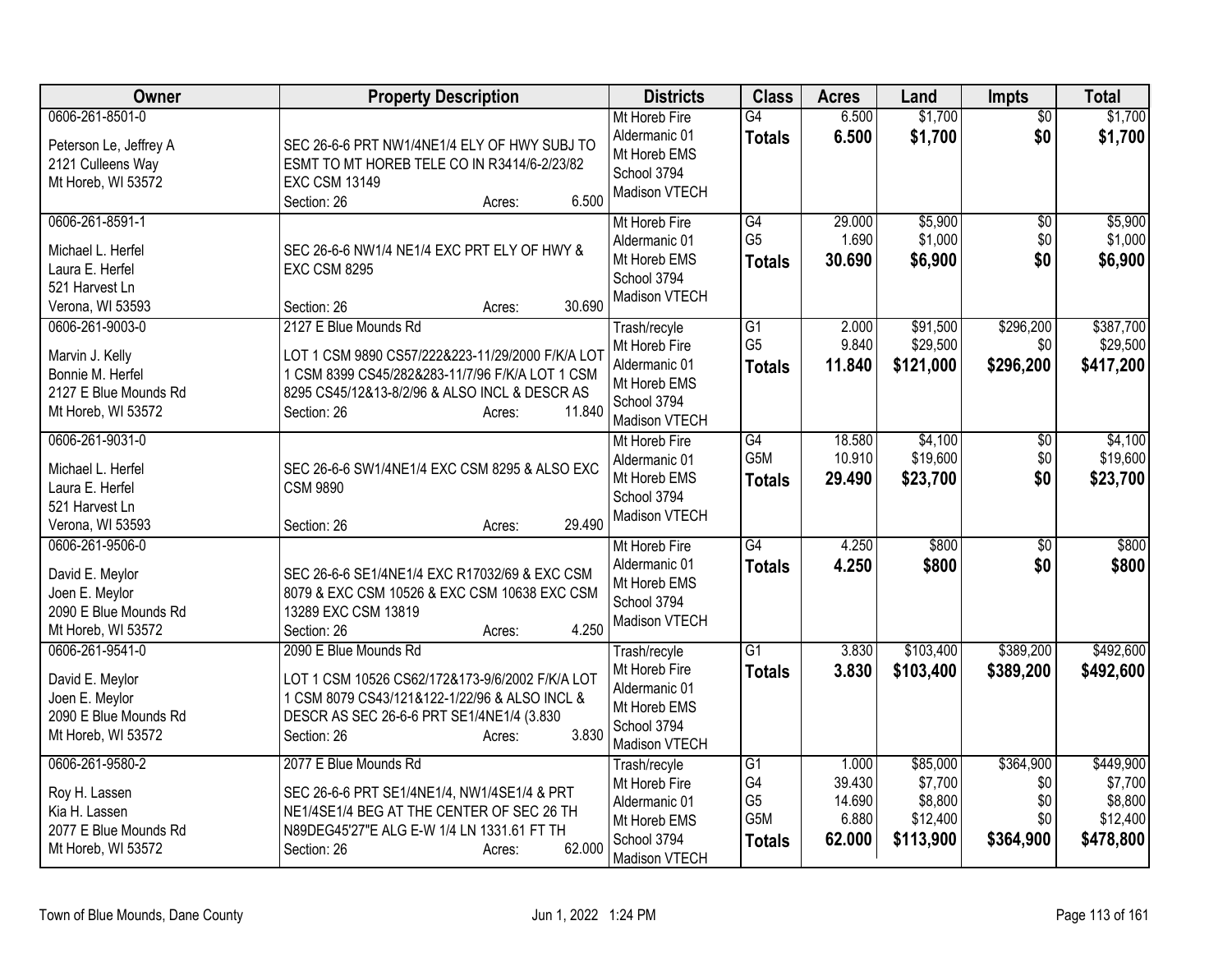| Owner                   | <b>Property Description</b>                      | <b>Districts</b>     | <b>Class</b>    | <b>Acres</b> | Land     | <b>Impts</b>    | <b>Total</b> |
|-------------------------|--------------------------------------------------|----------------------|-----------------|--------------|----------|-----------------|--------------|
| 0606-261-9910-0         |                                                  | Mt Horeb Fire        | G4              | 8.000        | \$1,500  | $\overline{50}$ | \$1,500      |
| Scott T. Bjorge         | LOT 1 CSM 13819 CS91/245&246-10/03/2014 F/K/A    | Aldermanic 01        | G5M             | 2.000        | \$3,600  | \$0             | \$3,600      |
| Jennifer L. Casper      | ALL OF LOT 1 CSM 13289 CS85/334&335-5/16/2012 &  | Mt Horeb EMS         | <b>Totals</b>   | 10.000       | \$5,100  | \$0             | \$5,100      |
| 5501 Joplin St          | SEC 26-6-6 PRT SE1/4NE1/4 & SEC 25-6-6 PRT SW1/4 | School 3794          |                 |              |          |                 |              |
| Springfield, VA 22151   | Section: 26<br>10.000<br>Acres:                  | <b>Madison VTECH</b> |                 |              |          |                 |              |
| 0606-262-8000-4         | 9921 Barton Rd                                   | Trash/recyle         | G4              | 33.500       | \$5,100  | \$0             | \$5,100      |
| Michael L. Herfel       | SEC 26-6-6 NE1/4 NW1/4 EXC BEG 705 FT E OF NW    | Mt Horeb Fire        | G7              | 5.000        | \$64,000 | \$128,100       | \$192,100    |
| Laura E. Herfel         | COR TH N87DEGE 163.2 FT S6DEGE 226 FT            | Aldermanic 01        | <b>Totals</b>   | 38.500       | \$69,100 | \$128,100       | \$197,200    |
| 521 Harvest Ln          | S87DEGW 148.5 FT N10DEGW 226 FT TO POB EXC       | Mt Horeb EMS         |                 |              |          |                 |              |
| Verona, WI 53593        | 38.500<br>Section: 26<br>Acres:                  | School 3794          |                 |              |          |                 |              |
|                         |                                                  | Madison VTECH        |                 |              |          |                 |              |
| 0606-262-8040-6         | 9911 Barton Rd                                   | Trash/recyle         | $\overline{G1}$ | 0.800        | \$68,000 | \$60,800        | \$128,800    |
| Jesse Gantz             | SEC 26-6-6 PRT NE1/4 NW1/4 BEG N87DEGE 705 FT    | Mt Horeb Fire        | <b>Totals</b>   | 0.800        | \$68,000 | \$60,800        | \$128,800    |
| Annie R. Gillaume-Gantz | FR NW COR TH CONT N87DEGE 163.2 FT S6DEGE        | Aldermanic 01        |                 |              |          |                 |              |
| 9911 Barton Rd          | 226 FT S87DEGW 148.5 FT N10DEGW 226 FT TO POE    | Mt Horeb EMS         |                 |              |          |                 |              |
| Mount Horeb, WI 53572   | 0.800<br>Section: 26<br>Acres:                   | School 3794          |                 |              |          |                 |              |
|                         |                                                  | Madison VTECH        |                 |              |          |                 |              |
| 0606-262-8060-2         |                                                  | Mt Horeb Fire        | $\overline{G1}$ | 0.700        | \$59,500 | \$3,600         | \$63,100     |
| Michael L. Herfel       | SEC 26-6-6 PRT NE1/4NW1/4 COM 553 FT E OF NW     | Aldermanic 01        | <b>Totals</b>   | 0.700        | \$59,500 | \$3,600         | \$63,100     |
| Laura E. Herfel         | COR SD 1/41/4 TH E 152 FT TH S10DEGE 172 FT TH   | Mt Horeb EMS         |                 |              |          |                 |              |
| 521 Harvest Ln          | S80DEGW 186 FT TH N 190 FT TO POB                | School 3794          |                 |              |          |                 |              |
| Verona, WI 53593        | 0.700<br>Section: 26<br>Acres:                   | Madison VTECH        |                 |              |          |                 |              |
| 0606-262-8500-9         |                                                  | Mt Horeb Fire        | $\overline{G4}$ | 39.900       | \$8,800  | $\overline{30}$ | \$8,800      |
| Michael L. Herfel       | SEC 26-6-6 NW1/4 NW1/4                           | Aldermanic 01        | <b>Totals</b>   | 39.900       | \$8,800  | \$0             | \$8,800      |
| Laura E. Herfel         |                                                  | Mt Horeb EMS         |                 |              |          |                 |              |
| 521 Harvest Ln          |                                                  | School 3794          |                 |              |          |                 |              |
| Verona, WI 53593        | 39.900<br>Section: 26<br>Acres:                  | Madison VTECH        |                 |              |          |                 |              |
| 0606-262-9000-2         | 2104 State Highway 78                            | Trash/recyle         | $\overline{G4}$ | 38.330       | \$7,600  | $\overline{30}$ | \$7,600      |
|                         |                                                  | Mt Horeb Fire        | G7              | 1.670        | \$44,000 | \$107,600       | \$151,600    |
| John W. Scheidegger     | SEC 26-6-6 SW1/4NW1/4                            | Aldermanic 01        | <b>Totals</b>   | 40.000       | \$51,600 | \$107,600       | \$159,200    |
| Beverly C. Scheidegger  |                                                  | Mt Horeb EMS         |                 |              |          |                 |              |
| 2104 State Highway 78   |                                                  | School 3794          |                 |              |          |                 |              |
| Mt Horeb, WI 53572      | 40.000<br>Section: 26<br>Acres:                  | Madison VTECH        |                 |              |          |                 |              |
| 0606-262-9500-7         |                                                  | Mt Horeb Fire        | $\overline{G4}$ | 36.000       | \$7,700  | \$0             | \$7,700      |
|                         |                                                  | Aldermanic 01        | G5M             | 4.000        | \$7,200  | \$0             | \$7,200      |
| Michael L. Herfel       | SEC 26-6-6 SE1/4 NW1/4                           | Mt Horeb EMS         | <b>Totals</b>   | 40.000       | \$14,900 | \$0             | \$14,900     |
| Laura E. Herfel         |                                                  | School 3794          |                 |              |          |                 |              |
| 521 Harvest Ln          |                                                  | Madison VTECH        |                 |              |          |                 |              |
| Verona, WI 53593        | 40.000<br>Section: 26<br>Acres:                  |                      |                 |              |          |                 |              |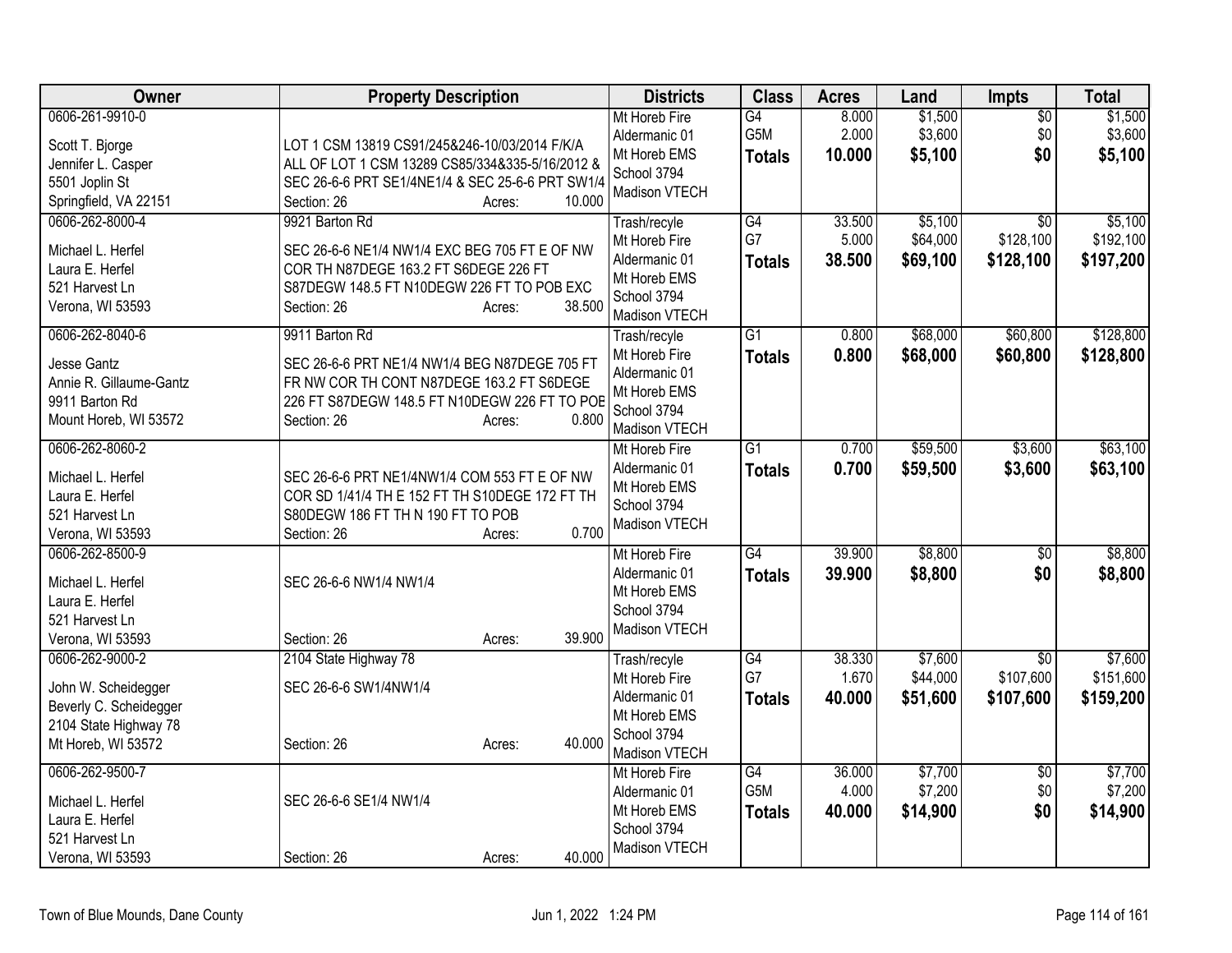| Owner                                                                                                           | <b>Property Description</b>                                                                                                                                                                           | <b>Districts</b>                                                                               | <b>Class</b>                                       | <b>Acres</b>                                | Land                                                  | <b>Impts</b>                        | <b>Total</b>                                          |
|-----------------------------------------------------------------------------------------------------------------|-------------------------------------------------------------------------------------------------------------------------------------------------------------------------------------------------------|------------------------------------------------------------------------------------------------|----------------------------------------------------|---------------------------------------------|-------------------------------------------------------|-------------------------------------|-------------------------------------------------------|
| 0606-263-8000-3<br>John W. Scheidegger<br>Beverly C. Scheidegger<br>2104 State Highway 78                       | SEC 26-6-6 N1/2 NE1/4SW1/4                                                                                                                                                                            | Mt Horeb Fire<br>Aldermanic 01<br>Mt Horeb EMS<br>School 3794<br>Madison VTECH                 | G4<br>G5M<br><b>Totals</b>                         | 11.000<br>9.000<br>20.000                   | \$1,800<br>\$16,200<br>\$18,000                       | $\overline{50}$<br>\$0<br>\$0       | \$1,800<br>\$16,200<br>\$18,000                       |
| Mt Horeb, WI 53572                                                                                              | 20.000<br>Section: 26<br>Acres:                                                                                                                                                                       |                                                                                                |                                                    |                                             |                                                       |                                     |                                                       |
| 0606-263-8190-4<br>Nicholson Farms, LLC<br>1928 Syvrud Rd<br>Mt Horeb, WI 53572                                 | SEC 26-6-6 S1/2 NE1/4 SW1/4<br>20,000<br>Section: 26<br>Acres:                                                                                                                                        | Mt Horeb Fire<br>Aldermanic 01<br>Mt Horeb EMS<br>School 3794<br>Madison VTECH                 | G4<br><b>Totals</b>                                | 20.000<br>20.000                            | \$1,500<br>\$1,500                                    | \$0<br>\$0                          | \$1,500<br>\$1,500                                    |
| 0606-263-8500-8<br>John W. Scheidegger<br>Beverly C. Scheidegger<br>2104 State Highway 78<br>Mt Horeb, WI 53572 | SEC 26-6-6 N3/4 NW1/4 SW1/4 EXC COM 3646 FT S<br>OF NW COR SEC THE 690 FT TO POB THE 240 FT N<br>70 FT S73 DEG W 250 FT TO POB<br>30.000<br>Section: 26<br>Acres:                                     | Mt Horeb Fire<br>Aldermanic 01<br>Mt Horeb EMS<br>School 3794<br>Madison VTECH                 | G4<br>G <sub>5</sub><br>G5M<br>G7<br><b>Totals</b> | 25.100<br>2.100<br>2.600<br>0.200<br>30.000 | \$5,000<br>\$1,300<br>\$4,700<br>\$18,700<br>\$29,700 | \$0<br>\$0<br>\$0<br>\$500<br>\$500 | \$5,000<br>\$1,300<br>\$4,700<br>\$19,200<br>\$30,200 |
| 0606-263-8721-0<br>Nicholson Farms, LLC<br>1928 Syvrud Rd<br>Mt Horeb, WI 53572                                 | SEC 26-6-6 S1/2 S1/2 NW1/4SW1/4 & N1/2 SW1/4SW1<br>& PRT N1/2 S1/2 NW1/4SW1/4 DESCR AS COM AT NW<br>COR OF SEC 26 TH S ALG W LN OF SD SEC 26<br>30.400<br>Section: 26<br>Acres:                       | Mt Horeb Fire<br>Aldermanic 01<br>Mt Horeb EMS<br>School 3794<br>Madison VTECH                 | G4<br>G7<br><b>Totals</b>                          | 30.100<br>0.300<br>30.400                   | \$4,200<br>\$7,200<br>\$11,400                        | \$0<br>\$2,700<br>\$2,700           | \$4,200<br>\$9,900<br>\$14,100                        |
| 0606-263-9195-0<br>Nicholson Farms, LLC<br>1928 Syvrud Rd<br>Mt Horeb, WI 53572                                 | LOT 1 CSM 11947 CS73/216&217-10/19/2007 DESCR<br>AS SEC 26-6-6 PRT S1/2 SW1/4 & SEC 27-6-6 PRT<br>SE1/4SE1/4 & SEC 35-6-6 PRT NE1/4NW1/4 SUBJ TO<br>Section: 26<br>30.196<br>Acres:                   | Mt Horeb Fire<br>Aldermanic 01<br>Mt Horeb EMS<br>School 3794<br>Madison VTECH                 | G4<br><b>Totals</b>                                | 30.196<br>30.196                            | \$5,000<br>\$5,000                                    | $\sqrt[6]{}$<br>\$0                 | \$5,000<br>\$5,000                                    |
| 0606-263-9210-0<br>Nicholson Farms, LLC<br>1928 Syvrud Rd<br>Mt Horeb, WI 53572                                 | 1928 Syvrud Rd<br>LOT 2 CSM 11947 CS73/216&217-10/19/2007 DESCR<br>AS SEC 26-6-6 PRT S1/2 SW1/4 & SEC 27-6-6 PRT<br>SE1/4SE1/4 & SEC 35-6-6 PRT NE1/4NW1/4 SUBJ TO<br>31.279<br>Section: 26<br>Acres: | Mt Horeb Fire<br>Aldermanic 01<br>Mt Horeb EMS<br>School 3794<br>Madison VTECH                 | G2<br>G4<br><b>Totals</b>                          | 1.000<br>30.279<br>31.279                   | \$85,000<br>\$5,300<br>\$90,300                       | \$520,400<br>\$0<br>\$520,400       | \$605,400<br>\$5,300<br>\$610,700                     |
| 0606-263-9225-0<br>Aaron P. Whaley<br>Becky J. Whaley<br>1926 Syvrud Rd<br>Mount Horeb, WI 53572                | 1926 Syvrud Rd<br>LOT 3 CSM 11947 CS73/216&217-10/19/2007 DESCR<br>AS SEC 26-6-6 PRT S1/2 SW1/4 & SEC 27-6-6 PRT<br>SE1/4SE1/4 & SEC 35-6-6 PRT NE1/4NW1/4 SUBJ TO<br>30.349<br>Section: 26<br>Acres: | Trash/recyle<br>Mt Horeb Fire<br>Aldermanic 01<br>Mt Horeb EMS<br>School 3794<br>Madison VTECH | $\overline{G1}$<br>G4<br><b>Totals</b>             | 1.000<br>29.349<br>30.349                   | \$85,000<br>\$4,400<br>\$89,400                       | \$537,000<br>\$0<br>\$537,000       | \$622,000<br>\$4,400<br>\$626,400                     |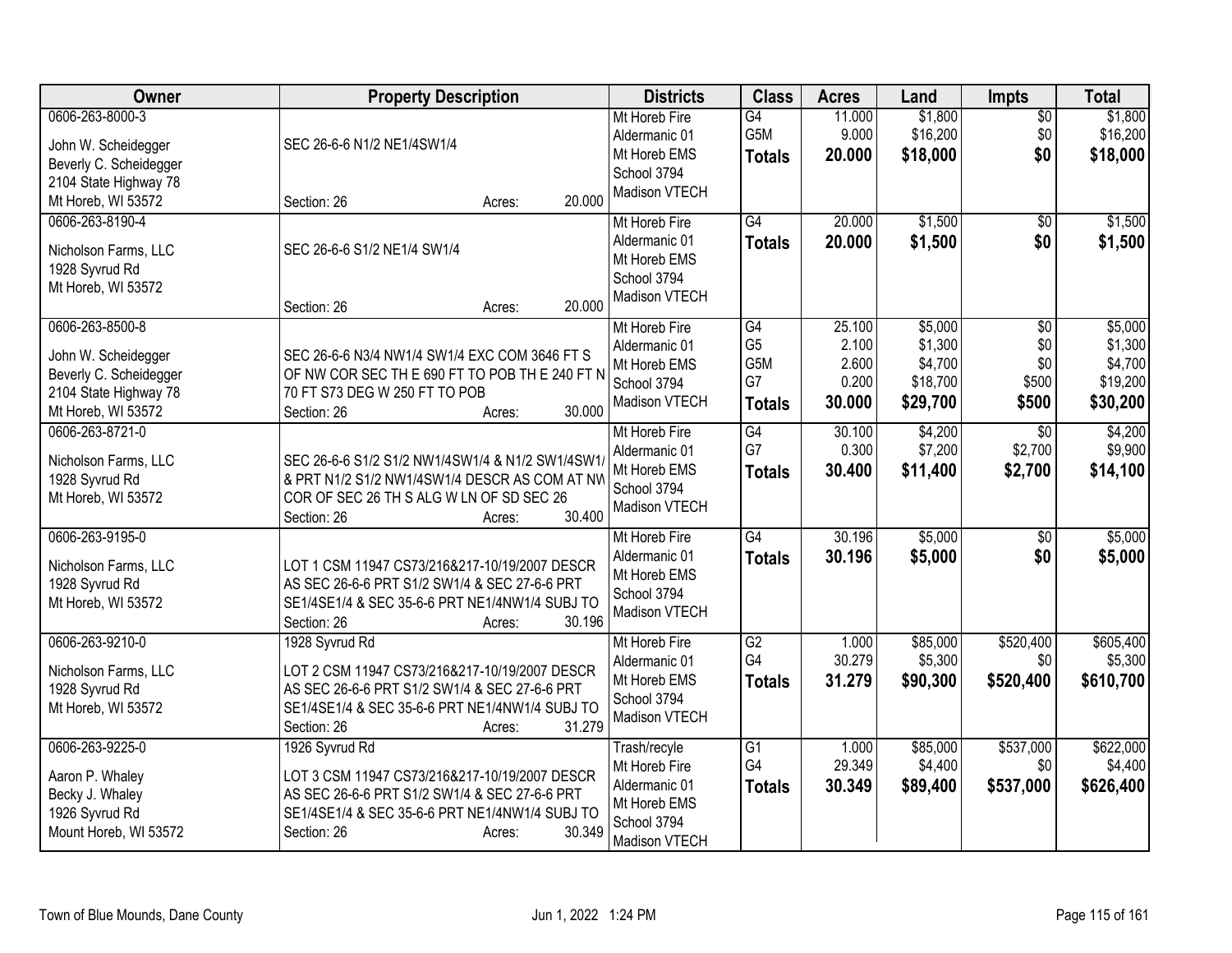| <b>Owner</b>                | <b>Property Description</b>                      | <b>Districts</b>               | <b>Class</b>          | <b>Acres</b>    | Land                | <b>Impts</b>     | <b>Total</b>         |
|-----------------------------|--------------------------------------------------|--------------------------------|-----------------------|-----------------|---------------------|------------------|----------------------|
| 0606-263-9240-0             | 1910 Syvrud Rd                                   | Trash/recyle                   | G4                    | 7.000           | \$1,600             | $\overline{50}$  | \$1,600              |
| Richard J. Vandomelen       | LOT 4 CSM 11947 CS73/216&217-10/19/2007 DESCR    | Mt Horeb Fire                  | G <sub>5</sub>        | 4.787           | \$14,400            | \$0              | \$14,400             |
| Susan M. Vandomelen         | AS SEC 26-6-6 PRT S1/2 SW1/4 & SEC 27-6-6 PRT    | Aldermanic 01                  | G7                    | 3.000           | \$52,000            | \$132,700        | \$184,700            |
| 1910 Syvrud Rd              | SE1/4SE1/4 & SEC 35-6-6 PRT NE1/4NW1/4 (14.787   | Mt Horeb EMS                   | <b>Totals</b>         | 14.787          | \$68,000            | \$132,700        | \$200,700            |
| Mt Horeb, WI 53572          | 14.787<br>Section: 26<br>Acres:                  | School 3794                    |                       |                 |                     |                  |                      |
|                             |                                                  | Madison VTECH                  |                       |                 |                     |                  |                      |
| 0606-264-8020-8             | 1989 E Blue Mounds Rd                            | Trash/recyle                   | $\overline{G1}$<br>G4 | 1.000<br>29.460 | \$85,000<br>\$5,500 | \$296,000<br>\$0 | \$381,000<br>\$5,500 |
| James E. Morse              | SEC 25-6-6 PRT NW1/4SW1/4 & SEC 26-6-6 PRT       | Mt Horeb Fire<br>Aldermanic 01 | G <sub>5</sub> M      | 3.010           | \$5,400             | \$0              | \$5,400              |
| Faye E. Morse               | NE1/4SE1/4 DESCR AS COM AT SE COR SD SEC 26      | Mt Horeb EMS                   | <b>Totals</b>         | 33.470          | \$95,900            | \$296,000        | \$391,900            |
| 1989 E Blue Mounds Rd       | TH N00DEG07'13"E ALG E LN SD SE COR SD           | School 3794                    |                       |                 |                     |                  |                      |
| Mt Horeb, WI 53572          | 33.470<br>Section: 25<br>Acres:                  | Madison VTECH                  |                       |                 |                     |                  |                      |
| 0606-264-9001-9             |                                                  | Mt Horeb Fire                  | $\overline{G6}$       | 7.500           | \$27,000            | \$0              | \$27,000             |
|                             |                                                  | Aldermanic 01                  | <b>Totals</b>         | 7.500           | \$27,000            | \$0              | \$27,000             |
| Paul A. Mason               | SEC 26-6-6 SW1/4SE1/4 EXC W 1052.75 FT & EXC     | Mt Horeb EMS                   |                       |                 |                     |                  |                      |
| Laura J. Mason              | R14284/35 TOG WITH R/W ESMT IN DOC #4204204 &    | School 3794                    |                       |                 |                     |                  |                      |
| 1981 E Blue Mounds Rd       | DOC #4204205<br>4.000                            | Madison VTECH                  |                       |                 |                     |                  |                      |
| Mt Horeb, WI 53572          | Section: 26<br>Acres:                            |                                |                       |                 |                     |                  |                      |
| 0606-264-9030-4             |                                                  | Mt Horeb Fire                  | G4<br>G5M             | 22.950<br>9.050 | \$4,300<br>\$16,300 | \$0<br>\$0       | \$4,300<br>\$16,300  |
| Thomas R. Sutter            | SEC 26-6-6 PRT SW1/4SE1/4 W 1052.75 FT DESCR AS  | Aldermanic 01<br>Mt Horeb EMS  |                       |                 |                     | \$0              |                      |
| Kathryn E. Sutter           | FOLL BEG AT SEC S1/4 COR TH N89DEG38'06"E        | School 3794                    | <b>Totals</b>         | 32.000          | \$20,600            |                  | \$20,600             |
| 9768 Blue Valley Rd         | 1052.75 FT TH N0DEG26'02"W 1324.60 FT TH         | Madison VTECH                  |                       |                 |                     |                  |                      |
| Mt Horeb, WI 53572          | 32.000<br>Section: 26<br>Acres:                  |                                |                       |                 |                     |                  |                      |
| 0606-264-9350-7             |                                                  | Mt Horeb Fire                  | $\overline{G5}$       | 2.600           | \$7,800             | $\overline{30}$  | \$7,800              |
| Reeson Living Tr, Darlene K | SEC 26-6-6 PRT S1/2 SE1/4 COM S1/4 COR SEC 26    | Aldermanic 01                  | G <sub>6</sub>        | 4.200           | \$15,100            | \$0              | \$15,100             |
| 1983 E Blue Mounds Rd       | TH N89DEG38'06"E ALG SEC LN 1052.75 FT TO POB    | Mt Horeb EMS                   | <b>Totals</b>         | 6.800           | \$22,900            | \$0              | \$22,900             |
| Mt Horeb, WI 53572          | TH N89DEG38'06"E 464.17 FT TO SW COR CSM 5034    | School 3794                    |                       |                 |                     |                  |                      |
|                             | Section: 26<br>6.800<br>Acres:                   | Madison VTECH                  |                       |                 |                     |                  |                      |
| 0606-264-9502-3             | 1981 E Blue Mounds Rd                            | Trash/recyle                   | $\overline{G1}$       | 2.000           | \$91,500            | \$279,900        | \$371,400            |
| Paul A. Mason               | SEC 26-6-6 SE1/4 SE1/4 EXC R61/283 EXC R10510/73 | Mt Horeb Fire                  | G4                    | 1.500           | \$500               | \$0              | \$500                |
| Laura J. Mason              | & EXC CSM 5034 & EXC R14284/35 SUBJ TO R/W       | Aldermanic 01                  | G <sub>6</sub>        | 5.100           | \$18,400            | \$0              | \$18,400             |
| 1981 E Blue Mounds Rd       | ESMT IN DOC #4204206 TOG WITH R/W ESMT IN        | Mt Horeb EMS                   | <b>Totals</b>         | 8.600           | \$110,400           | \$279,900        | \$390,300            |
| Mt Horeb, WI 53572          | 8.600<br>Section: 26<br>Acres:                   | School 3794                    |                       |                 |                     |                  |                      |
|                             |                                                  | Madison VTECH                  |                       |                 |                     |                  |                      |
| 0606-264-9771-0             | 1983 E Blue Mounds Rd                            | Trash/recyle                   | G1                    | 2.000           | \$91,500            | \$237,400        | \$328,900            |
| Reeson Living Tr, Darlene K | LOT 1 CSM 5034 CS22/259&260-9/9/86 DESCR AS      | Mt Horeb Fire                  | G <sub>5</sub>        | 2.017           | \$6,100             | \$0              | \$6,100              |
| 1983 E Blue Mounds Rd       | SEC 26-6-6 PRT SE1/4SE1/4 EXC BEG AT SE COR OF   | Aldermanic 01                  | G <sub>5</sub> M      | 6.000           | \$10,800            | \$0              | \$10,800             |
| Mt Horeb, WI 53572          | SD LOT 1 TH N0DEG09'28"W (ALSO REC AS            | Mt Horeb EMS                   | <b>Totals</b>         | 10.017          | \$108,400           | \$237,400        | \$345,800            |
|                             | 10.017<br>Section: 26<br>Acres:                  | School 3794                    |                       |                 |                     |                  |                      |
|                             |                                                  | Madison VTECH                  |                       |                 |                     |                  |                      |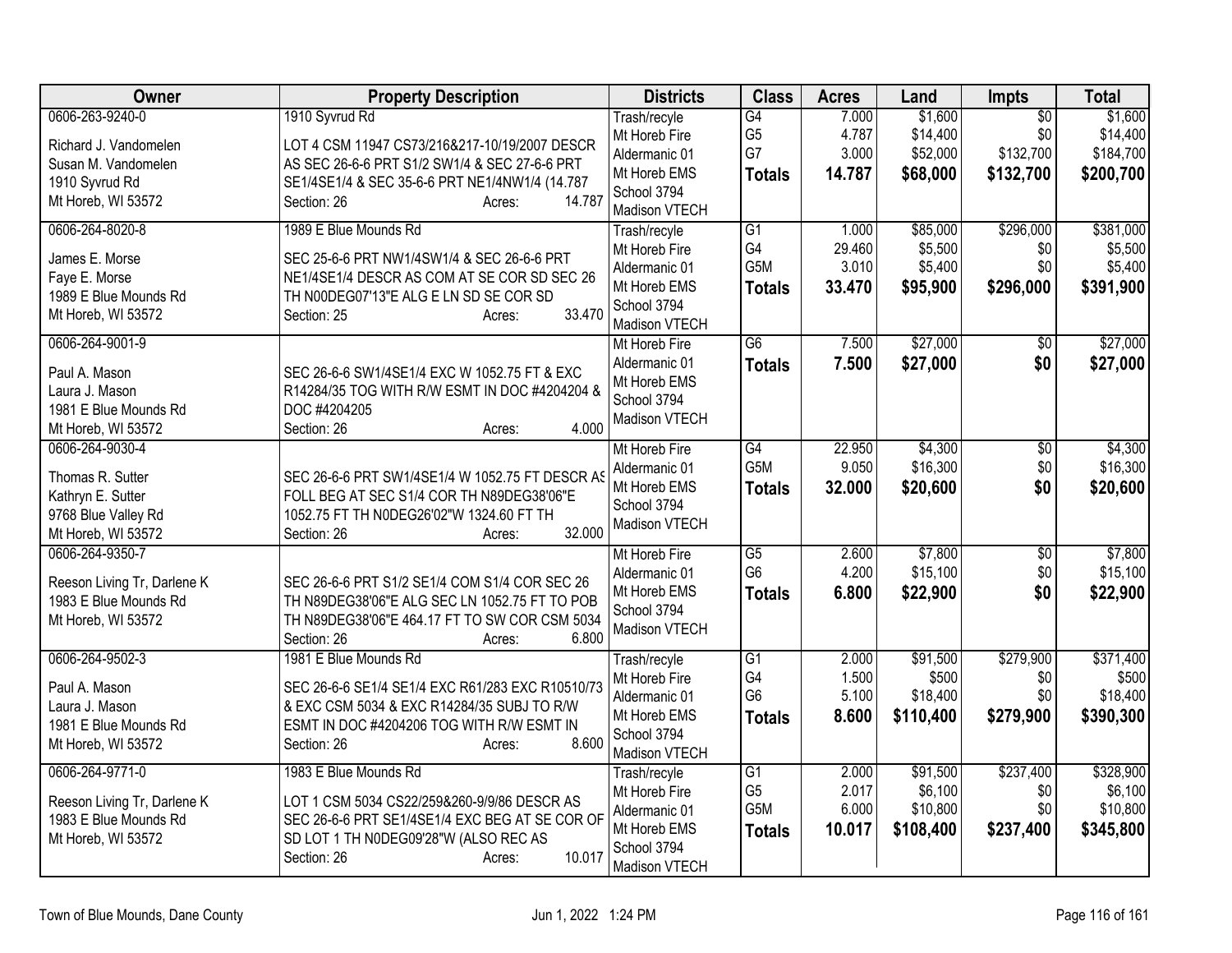| Owner                                                                                                           | <b>Property Description</b>                                                                                                                                                                                 | <b>Districts</b>                                                                               | <b>Class</b>                                                         | <b>Acres</b>                     | Land                                         | <b>Impts</b>                         | <b>Total</b>                                  |
|-----------------------------------------------------------------------------------------------------------------|-------------------------------------------------------------------------------------------------------------------------------------------------------------------------------------------------------------|------------------------------------------------------------------------------------------------|----------------------------------------------------------------------|----------------------------------|----------------------------------------------|--------------------------------------|-----------------------------------------------|
| 0606-264-9841-0<br>John C. Falligant<br>Stephanie A. Freeman<br>1987 E Blue Mounds Rd<br>Mount Horeb, WI 53572  | 1987 E Blue Mounds Rd<br>SEC 26-6-6 SE1/4SE1/4SE1/4 EXC W 200 FT THF &<br>ALSO INCL ADDL LANDS DESCR AS PRT OF LOT 1<br>CSM 5034 CS22/259&260 R8761/70-9/9/86 BEG AT SE<br>Section: 26<br>7.000<br>Acres:   | Trash/recyle<br>Mt Horeb Fire<br>Aldermanic 01<br>Mt Horeb EMS<br>School 3794<br>Madison VTECH | $\overline{G1}$<br>G <sub>6</sub><br><b>Totals</b>                   | 2.000<br>5.000<br>7.000          | \$91,500<br>\$18,000<br>\$109,500            | \$246,200<br>\$0<br>\$246,200        | \$337,700<br>\$18,000<br>\$355,700            |
| 0606-264-9940-3<br>Ladwig Survivors Tr<br>1985 E Blue Mounds Rd<br>Mt Horeb, WI 53572                           | 1985 E Blue Mounds Rd<br>SEC 26-6-6 PRT SE1/4 SE1/4 ALL PRT N 660 FT OF E<br>660 FT LYG S & E OF R/W DESCR AS FOL-COM 16 FT<br>S OF NE COR SD 1/41/4 TH S87DEGW 420 FT TH<br>8.600<br>Section: 26<br>Acres: | Trash/recyle<br>Mt Horeb Fire<br>Aldermanic 01<br>Mt Horeb EMS<br>School 3794<br>Madison VTECH | $\overline{G1}$<br>G <sub>5</sub><br>G <sub>6</sub><br><b>Totals</b> | 2.000<br>5.040<br>1.560<br>8.600 | \$91,500<br>\$15,100<br>\$5,600<br>\$112,200 | \$196,100<br>\$0<br>\$0<br>\$196,100 | \$287,600<br>\$15,100<br>\$5,600<br>\$308,300 |
| 0606-271-8000-3<br>John W. Scheidegger<br>Beverly C. Scheidegger<br>2104 State Highway 78<br>Mt Horeb, WI 53572 | SEC 27-6-6 NE1/4NE1/4<br>40.000<br>Section: 27<br>Acres:                                                                                                                                                    | Mt Horeb Fire<br>Aldermanic 01<br>Mt Horeb EMS<br>School 3794<br>Madison VTECH                 | G4<br><b>Totals</b>                                                  | 40.000<br>40.000                 | \$9,400<br>\$9,400                           | \$0<br>\$0                           | \$9,400<br>\$9,400                            |
| 0606-271-8532-0<br>Jelle Sunny Ridge, LLC<br>2000 State Highway 78<br>Mount Horeb, WI 53572                     | SEC 27-6-6 NW1/4 NE1/4 EXC CSM 9432 & ALSO EXC<br>CSM 12585 & ALSO EXC DOC #5194345 & ALSO EXC<br><b>CSM 14249</b><br>26.000<br>Section: 27<br>Acres:                                                       | Mt Horeb Fire<br>Aldermanic 01<br>Mt Horeb EMS<br>School 3794<br>Madison VTECH                 | $\overline{G4}$<br>G <sub>5</sub><br><b>Totals</b>                   | 24.000<br>2.000<br>26.000        | \$6,700<br>\$6,000<br>\$12,700               | \$0<br>\$0<br>\$0                    | \$6,700<br>\$6,000<br>\$12,700                |
| 0606-271-8600-0<br>Grundahl Rev Tr, Jeffrey A & Mary L<br>10101 Barton Rd<br>Mount Horeb, WI 53572              | 10101 Barton Rd<br>LOT 1 CSM 12585 CS79/77&78-11-24-2008 DESCR AS<br>SEC 27-6-6 PRT NW1/4NE1/4 (6.171 ACRES)<br>6.171<br>Section: 27<br>Acres:                                                              | Trash/recyle<br>Mt Horeb Fire<br>Aldermanic 01<br>Mt Horeb EMS<br>School 3794<br>Madison VTECH | $\overline{G1}$<br>G4<br><b>Totals</b>                               | 5.171<br>1.000<br>6.171          | \$112,100<br>\$300<br>\$112,400              | \$824,000<br>\$0<br>\$824,000        | \$936,100<br>\$300<br>\$936,400               |
| 0606-271-8730-0<br>Grundahl Rev Tr, Jeffrey A & Mary L<br>10101 Barton Rd<br>Mount Horeb, WI 53572              | LOT 1 CSM 14249 CS97/27&29-5/25/2016 DESCR AS<br>SEC 27-6-6 PRT NW1/4NE1/4 & PRT SW1/4NE1/4 (8.4<br>ACRES)<br>8.450<br>Section: 27<br>Acres:                                                                | Mt Horeb Fire<br>Aldermanic 01<br>Mt Horeb EMS<br>School 3794<br>Madison VTECH                 | $\overline{G4}$<br>G <sub>6</sub><br><b>Totals</b>                   | 1.850<br>6.600<br>8.450          | \$600<br>\$7,100<br>\$7,700                  | \$0<br>\$0<br>\$0                    | \$600<br>\$7,100<br>\$7,700                   |
| 0606-271-9002-0<br>Jelle Sunny Ridge, LLC<br>2000 State Highway 78<br>Mount Horeb, WI 53572                     | SEC 27-6-6 SW1/4 NE1/4 EXC CSM 12154 & ALSO<br>EXC DOC #5194345<br>36.830<br>Section: 27<br>Acres:                                                                                                          | Mt Horeb Fire<br>Aldermanic 01<br>Mt Horeb EMS<br>School 3794<br>Madison VTECH                 | G4<br><b>Totals</b>                                                  | 36.830<br>36.830                 | \$7,600<br>\$7,600                           | \$0<br>\$0                           | \$7,600<br>\$7,600                            |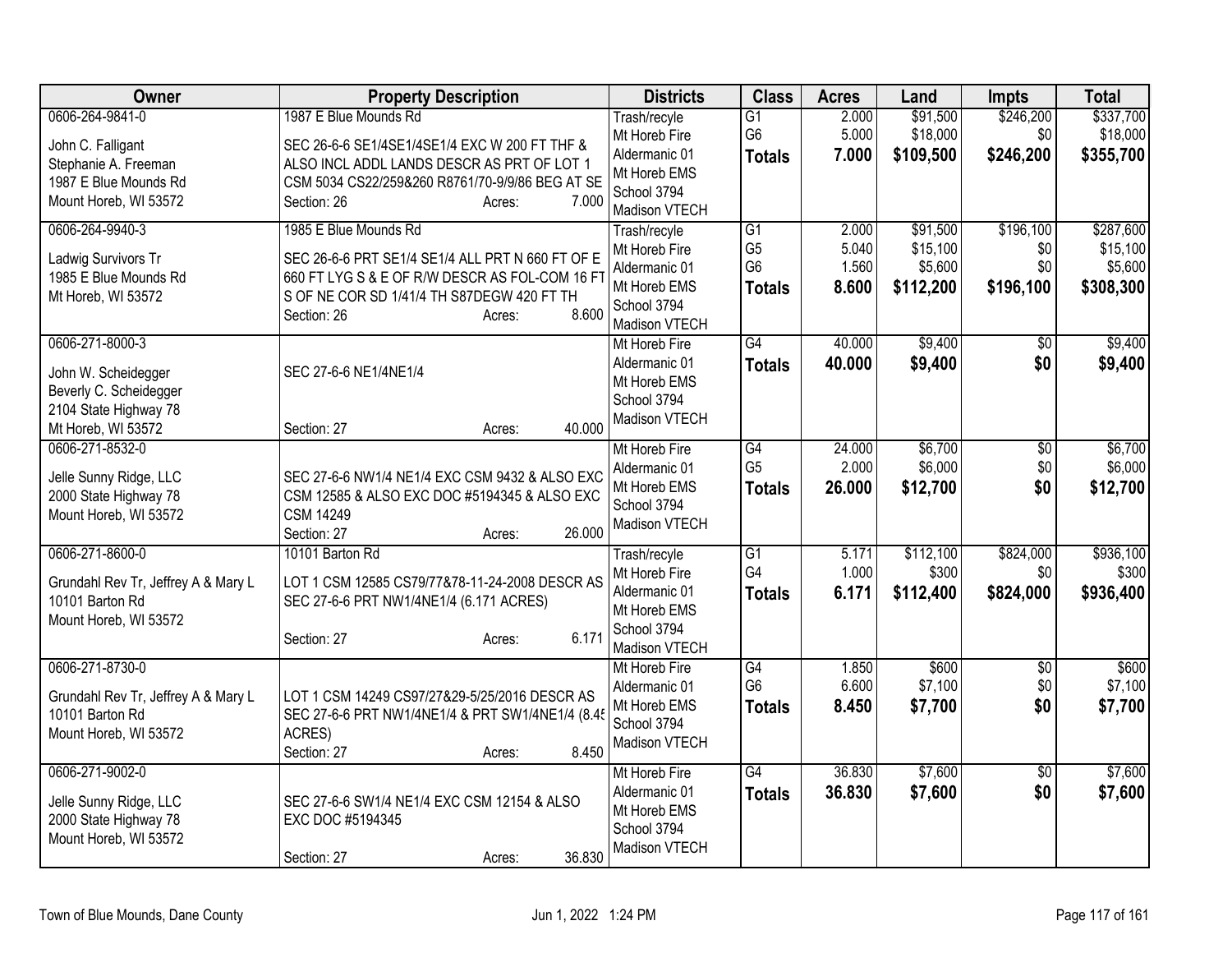| 0606-271-9415-0<br>\$162,900<br>$\overline{G1}$<br>Trash/recyle<br>2.262<br>2.262<br>\$93,200<br>\$162,900<br>Mt Horeb Fire<br>\$256,100<br><b>Totals</b><br>LOT 1 CSM 12154 CS75/69&70-5/16/2007 DESCR AS<br>Daniel S. Peterson<br>Aldermanic 01<br>SEC 27-6-6 PRT SW1/4NE1/4 (2.262 ACRES INCL<br>Hayley K. Peterson<br>Mt Horeb EMS<br>2053 State Highway 78<br>$R/W$ )<br>School 3794<br>2.262<br>Mt Horeb, WI 53572<br>Section: 27<br>Acres:<br>Madison VTECH<br>\$9,100<br>0606-271-9500-6<br>G4<br>40.000<br>Mt Horeb Fire<br>\$0<br>\$9,100<br>\$0<br>40.000<br>Aldermanic 01<br><b>Totals</b><br>SEC 27-6-6 SE1/4NE1/4<br>John W. Scheidegger<br>Mt Horeb EMS<br>Beverly C. Scheidegger<br>School 3794<br>2104 State Highway 78<br>Madison VTECH<br>40.000<br>Mt Horeb, WI 53572<br>Section: 27<br>Acres:<br>0606-272-8000-2<br>G4<br>16.920<br>\$3,400<br>Mt Horeb Fire<br>$\overline{50}$<br>G <sub>5</sub> M<br>22.780<br>\$41,000<br>\$0<br>Aldermanic 01<br>Oimoen Family Tr Under L W Oimoen<br>SEC 27-6-6 NE1/4 NW1/4<br>39.700<br>\$44,400<br>\$0<br>Mt Horeb EMS<br>\$44,400<br><b>Totals</b><br>Rev Tr<br>School 3794<br>Oimoen Rev Tr, Hilda A<br>Madison VTECH<br>39.700<br>10170 Sharp Rd<br>Section: 27<br>Acres:<br>Mt Horeb, WI 53572<br>\$3,500<br>G4<br>0606-272-8500-7<br>Mt Horeb Fire<br>18.000<br>$\overline{50}$<br>G5M<br>\$39,100<br>21.700<br>\$0<br>Aldermanic 01<br>SEC 27-6-6 NW1/4NW1/4<br>Merodee J. Buechner et al<br>39.700<br>\$42,600<br>\$0<br>Mt Horeb EMS<br>\$42,600<br><b>Totals</b><br>2308 Valdres Ln<br>School 3794<br>Mt Horeb, WI 53572<br>Madison VTECH<br>39.700<br>Section: 27<br>Acres:<br>0606-272-9000-0<br>G4<br>\$1,000<br>$\overline{60}$<br>Mt Horeb Fire<br>4.980<br>G5M<br>\$36,600<br>20.320<br>\$0<br>Aldermanic 01<br>SEC 27-6-6 SW1/4 NW1/4 EXC R444/24<br>Oimoen Family Tr Under L W Oimoen<br>\$0<br>25.300<br>\$37,600<br>Mt Horeb EMS<br><b>Totals</b><br>Rev Tr<br>School 3794<br>Oimoen Rev Tr, Hilda A<br>Madison VTECH<br>25.300<br>10170 Sharp Rd<br>Section: 27<br>Acres:<br>Mt Horeb, WI 53572<br>10229 Sharp Rd<br>\$85,000<br>\$250,500<br>0606-272-9200-8<br>Trash/recyle<br>G1<br>1.000<br>G4<br>\$2,800<br>15.700<br>\$0<br>Mt Horeb Fire<br>SEC 27-6-6 PRT W1/2 COM SEC SW COR TH N<br>Bellazzini Jt Rev Tr<br>G5M<br>\$7,200<br>\$0<br>4.000<br>Aldermanic 01<br>2641.97 FT TH S88DEG59'19"E 1311.26 FT TO POB<br>10229 Sharp Rd<br>\$250,500<br>Mt Horeb EMS<br>20.700<br>\$95,000<br>\$345,500<br><b>Totals</b><br>TH N88DEG59'19"W 1311.26 FT TH N 491.09 FT TH<br>Mt Horeb, WI 53572<br>School 3794<br>20.700<br>Section: 27<br>Acres:<br>Madison VTECH | Owner | <b>Property Description</b> | <b>Districts</b> | <b>Class</b> | <b>Acres</b> | Land     | <b>Impts</b> | <b>Total</b> |
|-----------------------------------------------------------------------------------------------------------------------------------------------------------------------------------------------------------------------------------------------------------------------------------------------------------------------------------------------------------------------------------------------------------------------------------------------------------------------------------------------------------------------------------------------------------------------------------------------------------------------------------------------------------------------------------------------------------------------------------------------------------------------------------------------------------------------------------------------------------------------------------------------------------------------------------------------------------------------------------------------------------------------------------------------------------------------------------------------------------------------------------------------------------------------------------------------------------------------------------------------------------------------------------------------------------------------------------------------------------------------------------------------------------------------------------------------------------------------------------------------------------------------------------------------------------------------------------------------------------------------------------------------------------------------------------------------------------------------------------------------------------------------------------------------------------------------------------------------------------------------------------------------------------------------------------------------------------------------------------------------------------------------------------------------------------------------------------------------------------------------------------------------------------------------------------------------------------------------------------------------------------------------------------------------------------------------------------------------------------------------------------------------------------------------------------------------------------------------------------------------------------------------------------------------------------------------------------------------------------------------------------------------------|-------|-----------------------------|------------------|--------------|--------------|----------|--------------|--------------|
|                                                                                                                                                                                                                                                                                                                                                                                                                                                                                                                                                                                                                                                                                                                                                                                                                                                                                                                                                                                                                                                                                                                                                                                                                                                                                                                                                                                                                                                                                                                                                                                                                                                                                                                                                                                                                                                                                                                                                                                                                                                                                                                                                                                                                                                                                                                                                                                                                                                                                                                                                                                                                                                     |       | 2053 State Highway 78       |                  |              |              | \$93,200 |              | \$256,100    |
|                                                                                                                                                                                                                                                                                                                                                                                                                                                                                                                                                                                                                                                                                                                                                                                                                                                                                                                                                                                                                                                                                                                                                                                                                                                                                                                                                                                                                                                                                                                                                                                                                                                                                                                                                                                                                                                                                                                                                                                                                                                                                                                                                                                                                                                                                                                                                                                                                                                                                                                                                                                                                                                     |       |                             |                  |              |              |          |              |              |
| \$9,100<br>\$9,100<br>\$3,400<br>\$3,500<br>\$1,000<br>\$37,600<br>\$335,500<br>\$7,200                                                                                                                                                                                                                                                                                                                                                                                                                                                                                                                                                                                                                                                                                                                                                                                                                                                                                                                                                                                                                                                                                                                                                                                                                                                                                                                                                                                                                                                                                                                                                                                                                                                                                                                                                                                                                                                                                                                                                                                                                                                                                                                                                                                                                                                                                                                                                                                                                                                                                                                                                             |       |                             |                  |              |              |          |              |              |
|                                                                                                                                                                                                                                                                                                                                                                                                                                                                                                                                                                                                                                                                                                                                                                                                                                                                                                                                                                                                                                                                                                                                                                                                                                                                                                                                                                                                                                                                                                                                                                                                                                                                                                                                                                                                                                                                                                                                                                                                                                                                                                                                                                                                                                                                                                                                                                                                                                                                                                                                                                                                                                                     |       |                             |                  |              |              |          |              |              |
|                                                                                                                                                                                                                                                                                                                                                                                                                                                                                                                                                                                                                                                                                                                                                                                                                                                                                                                                                                                                                                                                                                                                                                                                                                                                                                                                                                                                                                                                                                                                                                                                                                                                                                                                                                                                                                                                                                                                                                                                                                                                                                                                                                                                                                                                                                                                                                                                                                                                                                                                                                                                                                                     |       |                             |                  |              |              |          |              |              |
|                                                                                                                                                                                                                                                                                                                                                                                                                                                                                                                                                                                                                                                                                                                                                                                                                                                                                                                                                                                                                                                                                                                                                                                                                                                                                                                                                                                                                                                                                                                                                                                                                                                                                                                                                                                                                                                                                                                                                                                                                                                                                                                                                                                                                                                                                                                                                                                                                                                                                                                                                                                                                                                     |       |                             |                  |              |              |          |              |              |
|                                                                                                                                                                                                                                                                                                                                                                                                                                                                                                                                                                                                                                                                                                                                                                                                                                                                                                                                                                                                                                                                                                                                                                                                                                                                                                                                                                                                                                                                                                                                                                                                                                                                                                                                                                                                                                                                                                                                                                                                                                                                                                                                                                                                                                                                                                                                                                                                                                                                                                                                                                                                                                                     |       |                             |                  |              |              |          |              |              |
|                                                                                                                                                                                                                                                                                                                                                                                                                                                                                                                                                                                                                                                                                                                                                                                                                                                                                                                                                                                                                                                                                                                                                                                                                                                                                                                                                                                                                                                                                                                                                                                                                                                                                                                                                                                                                                                                                                                                                                                                                                                                                                                                                                                                                                                                                                                                                                                                                                                                                                                                                                                                                                                     |       |                             |                  |              |              |          |              |              |
|                                                                                                                                                                                                                                                                                                                                                                                                                                                                                                                                                                                                                                                                                                                                                                                                                                                                                                                                                                                                                                                                                                                                                                                                                                                                                                                                                                                                                                                                                                                                                                                                                                                                                                                                                                                                                                                                                                                                                                                                                                                                                                                                                                                                                                                                                                                                                                                                                                                                                                                                                                                                                                                     |       |                             |                  |              |              |          |              |              |
|                                                                                                                                                                                                                                                                                                                                                                                                                                                                                                                                                                                                                                                                                                                                                                                                                                                                                                                                                                                                                                                                                                                                                                                                                                                                                                                                                                                                                                                                                                                                                                                                                                                                                                                                                                                                                                                                                                                                                                                                                                                                                                                                                                                                                                                                                                                                                                                                                                                                                                                                                                                                                                                     |       |                             |                  |              |              |          |              |              |
|                                                                                                                                                                                                                                                                                                                                                                                                                                                                                                                                                                                                                                                                                                                                                                                                                                                                                                                                                                                                                                                                                                                                                                                                                                                                                                                                                                                                                                                                                                                                                                                                                                                                                                                                                                                                                                                                                                                                                                                                                                                                                                                                                                                                                                                                                                                                                                                                                                                                                                                                                                                                                                                     |       |                             |                  |              |              |          |              |              |
|                                                                                                                                                                                                                                                                                                                                                                                                                                                                                                                                                                                                                                                                                                                                                                                                                                                                                                                                                                                                                                                                                                                                                                                                                                                                                                                                                                                                                                                                                                                                                                                                                                                                                                                                                                                                                                                                                                                                                                                                                                                                                                                                                                                                                                                                                                                                                                                                                                                                                                                                                                                                                                                     |       |                             |                  |              |              |          |              | \$41,000     |
|                                                                                                                                                                                                                                                                                                                                                                                                                                                                                                                                                                                                                                                                                                                                                                                                                                                                                                                                                                                                                                                                                                                                                                                                                                                                                                                                                                                                                                                                                                                                                                                                                                                                                                                                                                                                                                                                                                                                                                                                                                                                                                                                                                                                                                                                                                                                                                                                                                                                                                                                                                                                                                                     |       |                             |                  |              |              |          |              |              |
|                                                                                                                                                                                                                                                                                                                                                                                                                                                                                                                                                                                                                                                                                                                                                                                                                                                                                                                                                                                                                                                                                                                                                                                                                                                                                                                                                                                                                                                                                                                                                                                                                                                                                                                                                                                                                                                                                                                                                                                                                                                                                                                                                                                                                                                                                                                                                                                                                                                                                                                                                                                                                                                     |       |                             |                  |              |              |          |              |              |
|                                                                                                                                                                                                                                                                                                                                                                                                                                                                                                                                                                                                                                                                                                                                                                                                                                                                                                                                                                                                                                                                                                                                                                                                                                                                                                                                                                                                                                                                                                                                                                                                                                                                                                                                                                                                                                                                                                                                                                                                                                                                                                                                                                                                                                                                                                                                                                                                                                                                                                                                                                                                                                                     |       |                             |                  |              |              |          |              |              |
|                                                                                                                                                                                                                                                                                                                                                                                                                                                                                                                                                                                                                                                                                                                                                                                                                                                                                                                                                                                                                                                                                                                                                                                                                                                                                                                                                                                                                                                                                                                                                                                                                                                                                                                                                                                                                                                                                                                                                                                                                                                                                                                                                                                                                                                                                                                                                                                                                                                                                                                                                                                                                                                     |       |                             |                  |              |              |          |              |              |
| \$39,100<br>\$36,600<br>\$2,800                                                                                                                                                                                                                                                                                                                                                                                                                                                                                                                                                                                                                                                                                                                                                                                                                                                                                                                                                                                                                                                                                                                                                                                                                                                                                                                                                                                                                                                                                                                                                                                                                                                                                                                                                                                                                                                                                                                                                                                                                                                                                                                                                                                                                                                                                                                                                                                                                                                                                                                                                                                                                     |       |                             |                  |              |              |          |              |              |
|                                                                                                                                                                                                                                                                                                                                                                                                                                                                                                                                                                                                                                                                                                                                                                                                                                                                                                                                                                                                                                                                                                                                                                                                                                                                                                                                                                                                                                                                                                                                                                                                                                                                                                                                                                                                                                                                                                                                                                                                                                                                                                                                                                                                                                                                                                                                                                                                                                                                                                                                                                                                                                                     |       |                             |                  |              |              |          |              |              |
|                                                                                                                                                                                                                                                                                                                                                                                                                                                                                                                                                                                                                                                                                                                                                                                                                                                                                                                                                                                                                                                                                                                                                                                                                                                                                                                                                                                                                                                                                                                                                                                                                                                                                                                                                                                                                                                                                                                                                                                                                                                                                                                                                                                                                                                                                                                                                                                                                                                                                                                                                                                                                                                     |       |                             |                  |              |              |          |              |              |
|                                                                                                                                                                                                                                                                                                                                                                                                                                                                                                                                                                                                                                                                                                                                                                                                                                                                                                                                                                                                                                                                                                                                                                                                                                                                                                                                                                                                                                                                                                                                                                                                                                                                                                                                                                                                                                                                                                                                                                                                                                                                                                                                                                                                                                                                                                                                                                                                                                                                                                                                                                                                                                                     |       |                             |                  |              |              |          |              |              |
|                                                                                                                                                                                                                                                                                                                                                                                                                                                                                                                                                                                                                                                                                                                                                                                                                                                                                                                                                                                                                                                                                                                                                                                                                                                                                                                                                                                                                                                                                                                                                                                                                                                                                                                                                                                                                                                                                                                                                                                                                                                                                                                                                                                                                                                                                                                                                                                                                                                                                                                                                                                                                                                     |       |                             |                  |              |              |          |              |              |
|                                                                                                                                                                                                                                                                                                                                                                                                                                                                                                                                                                                                                                                                                                                                                                                                                                                                                                                                                                                                                                                                                                                                                                                                                                                                                                                                                                                                                                                                                                                                                                                                                                                                                                                                                                                                                                                                                                                                                                                                                                                                                                                                                                                                                                                                                                                                                                                                                                                                                                                                                                                                                                                     |       |                             |                  |              |              |          |              |              |
|                                                                                                                                                                                                                                                                                                                                                                                                                                                                                                                                                                                                                                                                                                                                                                                                                                                                                                                                                                                                                                                                                                                                                                                                                                                                                                                                                                                                                                                                                                                                                                                                                                                                                                                                                                                                                                                                                                                                                                                                                                                                                                                                                                                                                                                                                                                                                                                                                                                                                                                                                                                                                                                     |       |                             |                  |              |              |          |              |              |
|                                                                                                                                                                                                                                                                                                                                                                                                                                                                                                                                                                                                                                                                                                                                                                                                                                                                                                                                                                                                                                                                                                                                                                                                                                                                                                                                                                                                                                                                                                                                                                                                                                                                                                                                                                                                                                                                                                                                                                                                                                                                                                                                                                                                                                                                                                                                                                                                                                                                                                                                                                                                                                                     |       |                             |                  |              |              |          |              |              |
|                                                                                                                                                                                                                                                                                                                                                                                                                                                                                                                                                                                                                                                                                                                                                                                                                                                                                                                                                                                                                                                                                                                                                                                                                                                                                                                                                                                                                                                                                                                                                                                                                                                                                                                                                                                                                                                                                                                                                                                                                                                                                                                                                                                                                                                                                                                                                                                                                                                                                                                                                                                                                                                     |       |                             |                  |              |              |          |              |              |
|                                                                                                                                                                                                                                                                                                                                                                                                                                                                                                                                                                                                                                                                                                                                                                                                                                                                                                                                                                                                                                                                                                                                                                                                                                                                                                                                                                                                                                                                                                                                                                                                                                                                                                                                                                                                                                                                                                                                                                                                                                                                                                                                                                                                                                                                                                                                                                                                                                                                                                                                                                                                                                                     |       |                             |                  |              |              |          |              |              |
|                                                                                                                                                                                                                                                                                                                                                                                                                                                                                                                                                                                                                                                                                                                                                                                                                                                                                                                                                                                                                                                                                                                                                                                                                                                                                                                                                                                                                                                                                                                                                                                                                                                                                                                                                                                                                                                                                                                                                                                                                                                                                                                                                                                                                                                                                                                                                                                                                                                                                                                                                                                                                                                     |       |                             |                  |              |              |          |              |              |
|                                                                                                                                                                                                                                                                                                                                                                                                                                                                                                                                                                                                                                                                                                                                                                                                                                                                                                                                                                                                                                                                                                                                                                                                                                                                                                                                                                                                                                                                                                                                                                                                                                                                                                                                                                                                                                                                                                                                                                                                                                                                                                                                                                                                                                                                                                                                                                                                                                                                                                                                                                                                                                                     |       |                             |                  |              |              |          |              |              |
|                                                                                                                                                                                                                                                                                                                                                                                                                                                                                                                                                                                                                                                                                                                                                                                                                                                                                                                                                                                                                                                                                                                                                                                                                                                                                                                                                                                                                                                                                                                                                                                                                                                                                                                                                                                                                                                                                                                                                                                                                                                                                                                                                                                                                                                                                                                                                                                                                                                                                                                                                                                                                                                     |       |                             |                  |              |              |          |              |              |
|                                                                                                                                                                                                                                                                                                                                                                                                                                                                                                                                                                                                                                                                                                                                                                                                                                                                                                                                                                                                                                                                                                                                                                                                                                                                                                                                                                                                                                                                                                                                                                                                                                                                                                                                                                                                                                                                                                                                                                                                                                                                                                                                                                                                                                                                                                                                                                                                                                                                                                                                                                                                                                                     |       |                             |                  |              |              |          |              |              |
|                                                                                                                                                                                                                                                                                                                                                                                                                                                                                                                                                                                                                                                                                                                                                                                                                                                                                                                                                                                                                                                                                                                                                                                                                                                                                                                                                                                                                                                                                                                                                                                                                                                                                                                                                                                                                                                                                                                                                                                                                                                                                                                                                                                                                                                                                                                                                                                                                                                                                                                                                                                                                                                     |       |                             |                  |              |              |          |              |              |
|                                                                                                                                                                                                                                                                                                                                                                                                                                                                                                                                                                                                                                                                                                                                                                                                                                                                                                                                                                                                                                                                                                                                                                                                                                                                                                                                                                                                                                                                                                                                                                                                                                                                                                                                                                                                                                                                                                                                                                                                                                                                                                                                                                                                                                                                                                                                                                                                                                                                                                                                                                                                                                                     |       |                             |                  |              |              |          |              |              |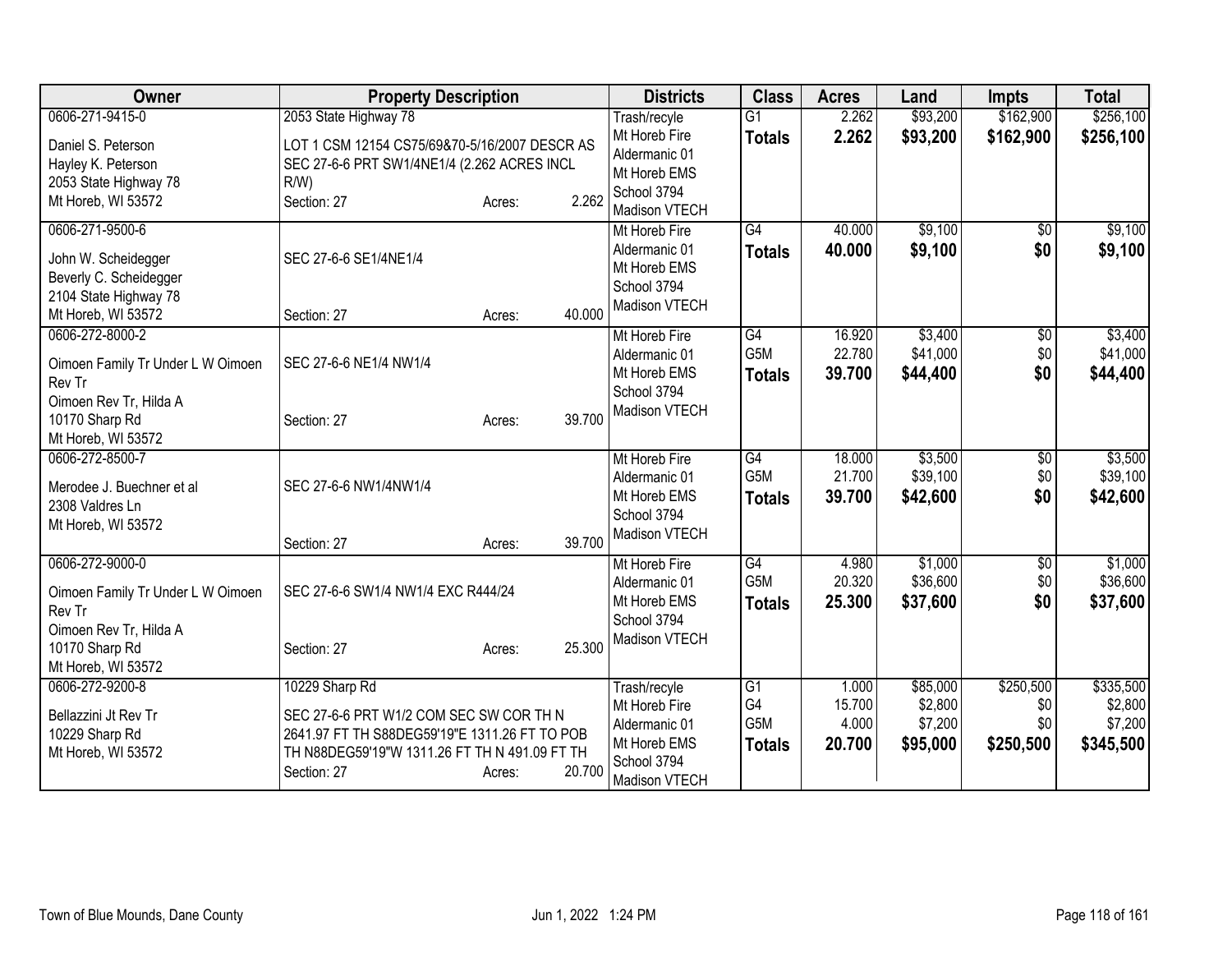| Owner                             | <b>Property Description</b>                                         | <b>Districts</b>               | <b>Class</b>    | <b>Acres</b> | Land      | <b>Impts</b>    | <b>Total</b> |
|-----------------------------------|---------------------------------------------------------------------|--------------------------------|-----------------|--------------|-----------|-----------------|--------------|
| 0606-272-9501-0                   | Sharp Rd                                                            | Mt Horeb Fire                  | G1              | 0.200        | \$9,100   | \$15,800        | \$24,900     |
| Oimoen Family Tr Under L W Oimoen | SEC 27-6-6 SE1/4 NW1/4 EXC R444/24, R535/312 &                      | Aldermanic 01                  | G4              | 25.350       | \$6,000   | \$0             | \$6,000      |
| Rev Tr                            | CSM 2905 & ALSO EXC CSM 10195                                       | Mt Horeb EMS                   | G <sub>5</sub>  | 4.150        | \$12,500  | \$0             | \$12,500     |
| Oimoen Rev Tr, Hilda A            |                                                                     | School 3794                    | <b>Totals</b>   | 29.700       | \$27,600  | \$15,800        | \$43,400     |
| 10170 Sharp Rd                    | 29.700<br>Section: 27<br>Acres:                                     | Madison VTECH                  |                 |              |           |                 |              |
| Mt Horeb, WI 53572                |                                                                     |                                |                 |              |           |                 |              |
| 0606-272-9840-0                   | 10170 Sharp Rd                                                      | Trash/recyle                   | $\overline{G1}$ | 1.975        | \$91,300  | \$331,900       | \$423,200    |
| Oimoen Rev Tr, Hilda A            | LOT 1 CSM 10195 CS59/318&319-10/4/2001 DESCR                        | Mt Horeb Fire                  | <b>Totals</b>   | 1.975        | \$91,300  | \$331,900       | \$423,200    |
| 10170 Sharp Rd                    | AS SEC 27-6-6 PRT SE1/4NW1/4 (1.975 ACRES INCL                      | Aldermanic 01                  |                 |              |           |                 |              |
| Mt Horeb, WI 53572                | $R/W$ )                                                             | Mt Horeb EMS                   |                 |              |           |                 |              |
|                                   | 1.975<br>Section: 27<br>Acres:                                      | School 3794                    |                 |              |           |                 |              |
|                                   |                                                                     | Madison VTECH                  |                 |              |           |                 |              |
| 0606-272-9880-6                   | 10148 Sharp Rd                                                      | Trash/recyle                   | $\overline{G1}$ | 3.200        | \$99,300  | \$203,300       | \$302,600    |
| Gary L. Oimoen                    | LOT 1 CSM 2905 CS11/284-7/27/78 DESCR AS SEC                        | Mt Horeb Fire<br>Aldermanic 01 | <b>Totals</b>   | 3.200        | \$99,300  | \$203,300       | \$302,600    |
| 10148 Sharp Rd                    | 27-6-6 PRT SE1/4NW1/4 3.165 ACRES                                   | Mt Horeb EMS                   |                 |              |           |                 |              |
| Mt Horeb, WI 53572                |                                                                     | School 3794                    |                 |              |           |                 |              |
|                                   | 3.200<br>Section: 27<br>Acres:                                      | Madison VTECH                  |                 |              |           |                 |              |
| 0606-273-8000-1                   | 10141 Sharp Rd                                                      | Trash/recyle                   | $\overline{G1}$ | 2.000        | \$91,500  | \$131,200       | \$222,700    |
|                                   |                                                                     | Mt Horeb Fire                  | G <sub>5</sub>  | 2.000        | \$6,000   | \$0             | \$6,000      |
| Jeffrey R. Kundert                | LOT 1 CSM 2964 CS11/373-9/18/78 DESCR AS SEC                        | Aldermanic 01                  | G5M             | 3.400        | \$6,100   | \$0             | \$6,100      |
| 10141 Sharp Rd                    | 27-6-6 PRT SE1/4NW1/4 & NE1/4SW1/4 7.4 ACRES<br>SUBJ TO ACCESS ESMT | Mt Horeb EMS                   | <b>Totals</b>   | 7.400        | \$103,600 | \$131,200       | \$234,800    |
| Mt Horeb, WI 53572                | 7.400<br>Section: 27<br>Acres:                                      | School 3794                    |                 |              |           |                 |              |
|                                   |                                                                     | Madison VTECH                  |                 |              |           |                 |              |
| 0606-273-8010-9                   |                                                                     | Mt Horeb Fire                  | G4              | 5.700        | \$1,100   | $\overline{50}$ | \$1,100      |
| Jeffrey R. Kundert                | LOT 2 CSM 2964 CS11/373-9/18/78 DESCR AS SEC                        | Aldermanic 01                  | <b>Totals</b>   | 5.700        | \$1,100   | \$0             | \$1,100      |
| 10141 Sharp Rd                    | 27-6-6 PRT SE1/4NW1/4 & NE1/4SW1/4 5.7 ACRES                        | Mt Horeb EMS                   |                 |              |           |                 |              |
| Mt Horeb, WI 53572                |                                                                     | School 3794                    |                 |              |           |                 |              |
|                                   | 5.700<br>Section: 27<br>Acres:                                      | Madison VTECH                  |                 |              |           |                 |              |
| 0606-273-8130-4                   | 10145 Sharp Rd                                                      | Trash/recyle                   | G1              | 5.000        | \$111,000 | \$249,600       | \$360,600    |
| Hannah L. Tanner                  | SEC 27-6-6 PRT NE1/4SW1/4 COM SW COR SD SEC                         | Mt Horeb Fire                  | G <sub>6</sub>  | 4.000        | \$14,400  | \$0             | \$14,400     |
| 10145 Sharp Rd                    | TH N0DEG20'59" E 2641.97 FT TH S88DEG59'19"E                        | Aldermanic 01                  | <b>Totals</b>   | 9.000        | \$125,400 | \$249,600       | \$375,000    |
| Mt Horeb, WI 53572                | 1311.26 FT TO POB TH S0DEG45'15"E 840.28 FT TH                      | Mt Horeb EMS                   |                 |              |           |                 |              |
|                                   | 9.000<br>Section: 27<br>Acres:                                      | School 3794                    |                 |              |           |                 |              |
|                                   |                                                                     | Madison VTECH                  |                 |              |           |                 |              |
| 0606-273-8200-9                   |                                                                     | Mt Horeb Fire                  | $\overline{G4}$ | 10.100       | \$2,100   | $\overline{50}$ | \$2,100      |
| Jelle Sunny Ridge, LLC            | SEC 27-6-6 PRT NE1/4SW1/4 LYG NW OF STH 78 C/L                      | Aldermanic 01<br>Mt Horeb EMS  | <b>Totals</b>   | 10.100       | \$2,100   | \$0             | \$2,100      |
| 2000 State Highway 78             | EXC R4436/14 & EXC CSM 2964                                         | School 3794                    |                 |              |           |                 |              |
| Mount Horeb, WI 53572             |                                                                     | Madison VTECH                  |                 |              |           |                 |              |
|                                   | 10.100<br>Section: 27<br>Acres:                                     |                                |                 |              |           |                 |              |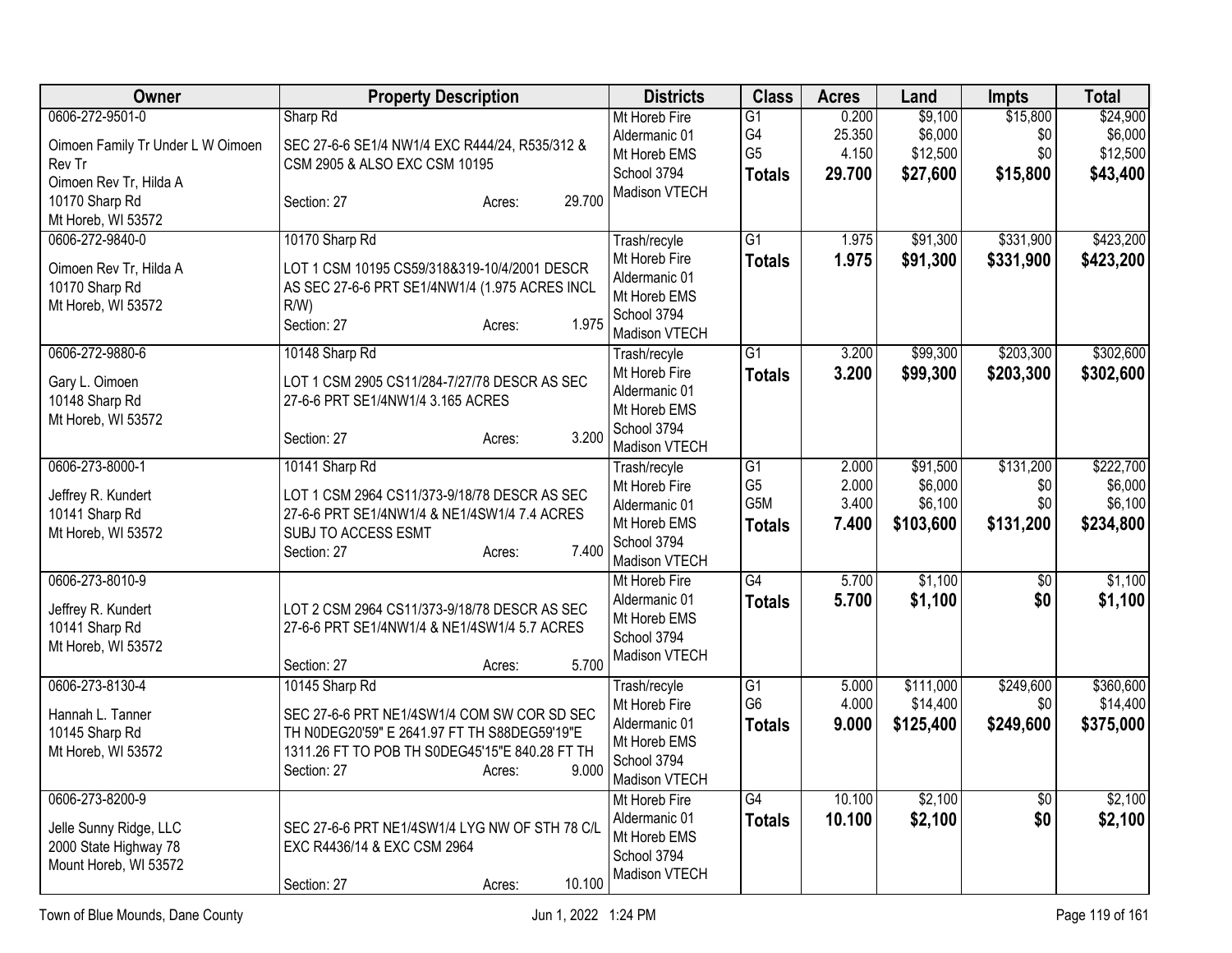| Owner                                                                                                     | <b>Property Description</b>                                                                                                                                                                         | <b>Districts</b>                                                                               | <b>Class</b>                                                    | <b>Acres</b>                                 | Land                                                    | <b>Impts</b>                                            | <b>Total</b>                                              |
|-----------------------------------------------------------------------------------------------------------|-----------------------------------------------------------------------------------------------------------------------------------------------------------------------------------------------------|------------------------------------------------------------------------------------------------|-----------------------------------------------------------------|----------------------------------------------|---------------------------------------------------------|---------------------------------------------------------|-----------------------------------------------------------|
| 0606-273-8310-6<br>Jelle Sunny Ridge, LLC<br>2000 State Highway 78<br>Mount Horeb, WI 53572               | SEC 27-6-6 PRT NE1/4SW1/4 LYG SE OF C/L STH 78<br>6.000<br>Section: 27<br>Acres:                                                                                                                    | Mt Horeb Fire<br>Aldermanic 01<br>Mt Horeb EMS<br>School 3794<br>Madison VTECH                 | $\overline{G4}$<br><b>Totals</b>                                | 6.000<br>6.000                               | \$1,100<br>\$1,100                                      | $\overline{50}$<br>\$0                                  | \$1,100<br>\$1,100                                        |
| 0606-273-8500-6<br>James J. Holmes<br><b>Christine Holmes</b><br>10475 Blue Rock Rd<br>Mt Horeb, WI 53572 | 10266 Blue Rock Rd<br>SEC 27-6-6 NW1/4SW1/4<br>40.100<br>Section: 27<br>Acres:                                                                                                                      | Trash/recyle<br>Mt Horeb Fire<br>Aldermanic 01<br>Mt Horeb EMS<br>School 3794<br>Madison VTECH | $\overline{G4}$<br>G <sub>5</sub><br>G5M<br>G7<br><b>Totals</b> | 20.830<br>5.980<br>11.000<br>2.290<br>40.100 | \$5,300<br>\$17,900<br>\$19,800<br>\$47,700<br>\$90,700 | \$0<br>\$0<br>\$0<br>\$106,300<br>\$106,300             | \$5,300<br>\$17,900<br>\$19,800<br>\$154,000<br>\$197,000 |
| 0606-273-9000-9<br>James J. Holmes<br><b>Christine Holmes</b><br>10475 Blue Rock Rd<br>Mt Horeb, WI 53572 | SEC 27-6-6 SW1/4SW1/4 LYG N BLUE ROCK RD<br>20.100<br>Section: 27<br>Acres:                                                                                                                         | Mt Horeb Fire<br>Aldermanic 01<br>Mt Horeb EMS<br>School 3794<br>Madison VTECH                 | G1<br>G4<br>G <sub>5</sub><br><b>Totals</b>                     | 0.100<br>19.740<br>0.260<br>20.100           | \$4,500<br>\$4,000<br>\$200<br>\$8,700                  | \$13,100<br>\$0<br>\$0<br>\$13,100                      | \$17,600<br>\$4,000<br>\$200<br>\$21,800                  |
| 0606-273-9200-7<br>Huseth Tr, Douglas K<br>N7119 N Shore Rd<br>Lake Mills, WI 53551                       | SEC 27-6-6 SW1/4SW1/4 LYG S BLUE ROCK RD<br>20.000<br>Section: 27<br>Acres:                                                                                                                         | Mt Horeb Fire<br>Aldermanic 01<br>Mt Horeb EMS<br>School 3794<br>Madison VTECH                 | $\overline{G4}$<br><b>Totals</b>                                | 20.000<br>20.000                             | \$5,100<br>\$5,100                                      | $\overline{30}$<br>\$0                                  | \$5,100<br>\$5,100                                        |
| 0606-273-9502-0<br>Hefty Living Tr<br>1924 State Highway 78<br>Mt Horeb, WI 53572                         | 1924 State Highway 78<br>SEC 27-6-6 SE1/4SW1/4 EXC PRT NWLY OF HWYS<br>EXC PRT LYG W OF BLUE ROCK RD TOG W/VAC RD<br>R/W IN DOC #4264545 & ALSO EXC DOC #4412401<br>23.740<br>Section: 27<br>Acres: | Trash/recyle<br>Mt Horeb Fire<br>Aldermanic 01<br>Mt Horeb EMS<br>School 3794<br>Madison VTECH | $\overline{G4}$<br>G <sub>5</sub><br>G5M<br>G7<br><b>Totals</b> | 18.840<br>2.000<br>1.640<br>1.260<br>23.740  | \$3,800<br>\$600<br>\$3,000<br>\$41,600<br>\$49,000     | $\overline{30}$<br>\$0<br>\$0<br>\$281,200<br>\$281,200 | \$3,800<br>\$600<br>\$3,000<br>\$322,800<br>\$330,200     |
| 0606-273-9540-0<br>Jelle Sunny Ridge, LLC<br>2000 State Highway 78<br>Mount Horeb, WI 53572               | SEC 27-6-6 PRT SE1/4SW1/4 DESCR AS COM AT S1/4<br>COR OF SEC 27 TH N0DEG22'04"W 1322.46 FT TH<br>N89DEG47'32"W ALG N LN OF SD SE1/4SW1/4 413.40<br>2.090<br>Section: 27<br>Acres:                   | Mt Horeb Fire<br>Aldermanic 01<br>Mt Horeb EMS<br>School 3794<br>Madison VTECH                 | $\overline{G4}$<br><b>Totals</b>                                | 2.090<br>2.090                               | \$600<br>\$600                                          | $\overline{30}$<br>\$0                                  | \$600<br>\$600                                            |
| 0606-273-9580-8<br>Jelle Sunny Ridge, LLC<br>2000 State Highway 78<br>Mount Horeb, WI 53572               | SEC 27-6-6 SE1/4 SW1/4 NWLY OF HWYS<br>6.000<br>Section: 27<br>Acres:                                                                                                                               | Mt Horeb Fire<br>Aldermanic 01<br>Mt Horeb EMS<br>School 3794<br>Madison VTECH                 | G4<br><b>Totals</b>                                             | 6.000<br>6.000                               | \$1,100<br>\$1,100                                      | $\overline{50}$<br>\$0                                  | \$1,100<br>\$1,100                                        |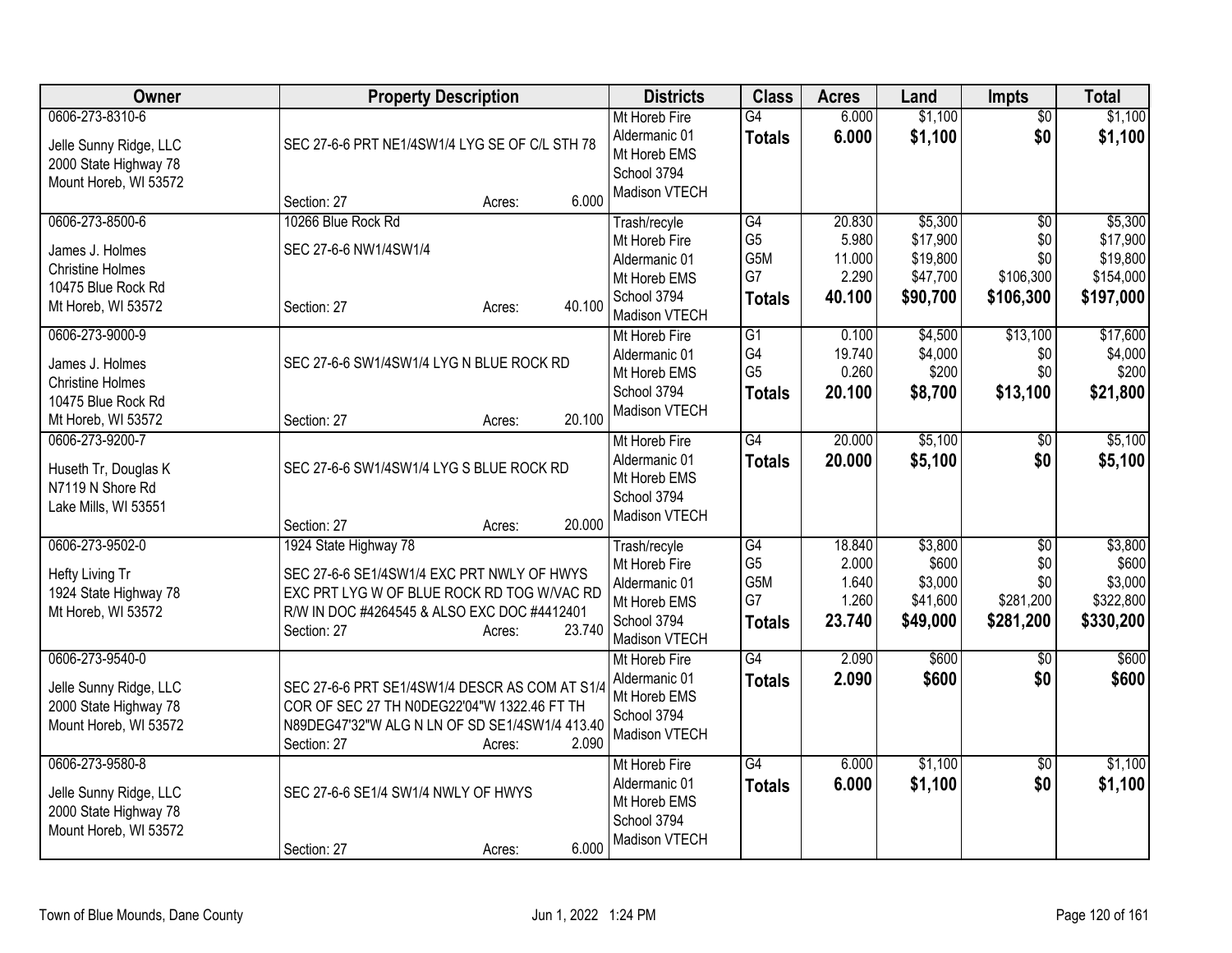| <b>Owner</b>                                                                                | <b>Property Description</b>                                                                                                                    | <b>Districts</b>                                                                               | <b>Class</b>                                                    | <b>Acres</b>                                | Land                                              | Impts                                                   | <b>Total</b>                                        |
|---------------------------------------------------------------------------------------------|------------------------------------------------------------------------------------------------------------------------------------------------|------------------------------------------------------------------------------------------------|-----------------------------------------------------------------|---------------------------------------------|---------------------------------------------------|---------------------------------------------------------|-----------------------------------------------------|
| 0606-274-8000-0<br>John W. Scheidegger<br>Beverly C. Scheidegger<br>2104 State Highway 78   | SEC 27-6-6 N3/4 NE1/4SE1/4                                                                                                                     | Mt Horeb Fire<br>Aldermanic 01<br>Mt Horeb EMS<br>School 3794<br>Madison VTECH                 | G4<br>G5M<br><b>Totals</b>                                      | 26.800<br>3.200<br>30.000                   | \$5,500<br>\$5,800<br>\$11,300                    | $\overline{50}$<br>\$0<br>\$0                           | \$5,500<br>\$5,800<br>\$11,300                      |
| Mt Horeb, WI 53572                                                                          | 30.000<br>Section: 27<br>Acres:                                                                                                                |                                                                                                |                                                                 |                                             |                                                   |                                                         |                                                     |
| 0606-274-8220-4<br>Nicholson Farms, LLC<br>1928 Syvrud Rd<br>Mt Horeb, WI 53572             | SEC 27-6-6 S1/4 NE1/4 SE1/4<br>10.000<br>Section: 27<br>Acres:                                                                                 | Mt Horeb Fire<br>Aldermanic 01<br>Mt Horeb EMS<br>School 3794<br>Madison VTECH                 | G4<br><b>Totals</b>                                             | 10.000<br>10.000                            | \$1,900<br>\$1,900                                | \$0<br>\$0                                              | \$1,900<br>\$1,900                                  |
| 0606-274-8500-5<br>Jelle Sunny Ridge, LLC<br>2000 State Highway 78<br>Mount Horeb, WI 53572 | SEC 27-6-6 NW1/4 SE1/4 EXC RD SUBJ TO ESMT TO<br>MT HOREB TELE CO IN R3707/23<br>40.100<br>Section: 27<br>Acres:                               | Mt Horeb Fire<br>Aldermanic 01<br>Mt Horeb EMS<br>School 3794<br>Madison VTECH                 | G4<br><b>Totals</b>                                             | 40.100<br>40.100                            | \$9,400<br>\$9,400                                | $\overline{50}$<br>\$0                                  | \$9,400<br>\$9,400                                  |
| 0606-274-9001-0<br>Jelle Sunny Ridge, LLC<br>2000 State Highway 78<br>Mount Horeb, WI 53572 | 1937 Jelle Rd<br>SEC 27-6-6 SW1/4 SE1/4 EXC R/W EXC CSM 14607<br>38.000<br>Section: 27<br>Acres:                                               | Trash/recyle<br>Mt Horeb Fire<br>Aldermanic 01<br>Mt Horeb EMS<br>School 3794<br>Madison VTECH | $\overline{G4}$<br>G <sub>5</sub><br>G5M<br>G7<br><b>Totals</b> | 32.900<br>1.480<br>0.500<br>3.120<br>38.000 | \$5,600<br>\$900<br>\$900<br>\$52,700<br>\$60,100 | $\overline{50}$<br>\$0<br>\$0<br>\$181,800<br>\$181,800 | \$5,600<br>\$900<br>\$900<br>\$234,500<br>\$241,900 |
| 0606-274-9070-0<br>Melanie R. Jelle<br>1959 Jelle Rd<br>Mount Horeb, WI 53572               | 1959 Jelle Rd<br>LOT 1 CSM 14607 CS101/111&113-9/15/2017 DESCR<br>AS SEC 27-6-6 PRT SW1/4SE1/4 (2.000 ACRES)<br>2.000<br>Section: 27<br>Acres: | Trash/recyle<br>Mt Horeb Fire<br>Aldermanic 01<br>Mt Horeb EMS<br>School 3794<br>Madison VTECH | $\overline{G1}$<br><b>Totals</b>                                | 2.000<br>2.000                              | \$91,500<br>\$91,500                              | \$191,400<br>\$191,400                                  | \$282,900<br>\$282,900                              |
| 0606-274-9500-3<br>Nicholson Farms, LLC<br>1928 Syvrud Rd<br>Mt Horeb, WI 53572             | SEC 27-6-6 N1/2 SE1/4 SE1/4 (EXC S 330 FT EXC E<br>330 FT)<br>12.500<br>Section: 27<br>Acres:                                                  | Mt Horeb Fire<br>Aldermanic 01<br>Mt Horeb EMS<br>School 3794<br>Madison VTECH                 | $\overline{G4}$<br><b>Totals</b>                                | 12.500<br>12.500                            | \$2,700<br>\$2,700                                | $\overline{50}$<br>\$0                                  | \$2,700<br>\$2,700                                  |
| 0606-274-9660-0<br>Nicholson Farms, LLC<br>1928 Syvrud Rd<br>Mt Horeb, WI 53572             | 1934 Syvrud Rd<br>SEC 27-6-6 PRT SE1/4SE1/4 S 330 FT OF N1/2 SD<br>1/41/4 EXC E 330 FT THF<br>7.500<br>Section: 27<br>Acres:                   | Trash/recyle<br>Mt Horeb Fire<br>Aldermanic 01<br>Mt Horeb EMS<br>School 3794<br>Madison VTECH | G4<br>G7<br><b>Totals</b>                                       | 6.100<br>1.400<br>7.500                     | \$1,300<br>\$56,000<br>\$57,300                   | $\overline{30}$<br>\$177,000<br>\$177,000               | \$1,300<br>\$233,000<br>\$234,300                   |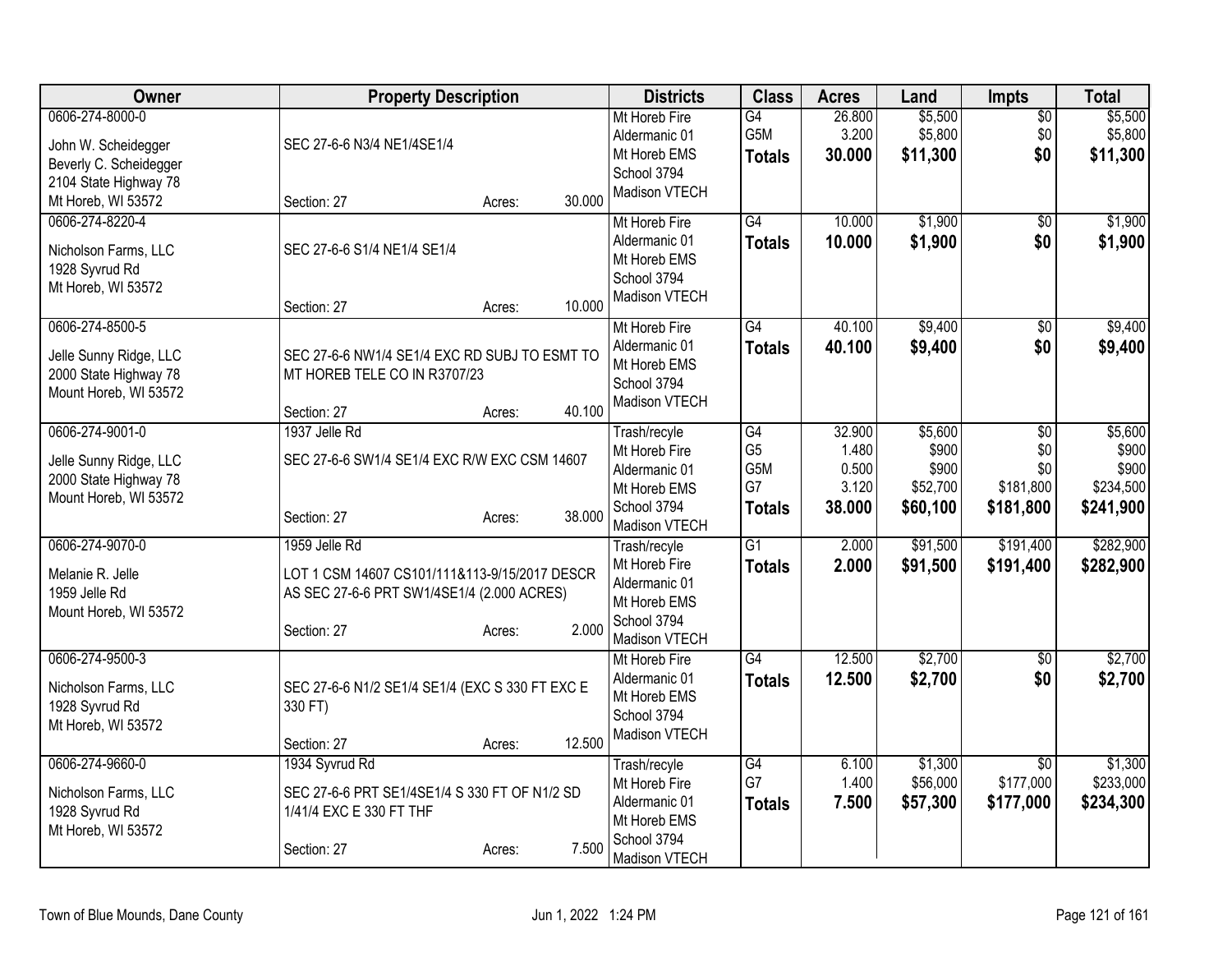| Owner                                                                                             | <b>Property Description</b>                                                                                                                                                         | <b>Districts</b>                                                                               | <b>Class</b>                                | <b>Acres</b>                                 | Land                                                    | <b>Impts</b>                                | <b>Total</b>                                              |
|---------------------------------------------------------------------------------------------------|-------------------------------------------------------------------------------------------------------------------------------------------------------------------------------------|------------------------------------------------------------------------------------------------|---------------------------------------------|----------------------------------------------|---------------------------------------------------------|---------------------------------------------|-----------------------------------------------------------|
| 0606-274-9690-4<br>Jelle Sunny Ridge, LLC<br>2000 State Highway 78<br>Mount Horeb, WI 53572       | SEC 27-6-6 S1/2 SE1/4 SE1/4 WLY OF HWY CL SUBJ<br>TO ESMT TO MT HOREB TELE CO IN R3707/23<br>15.000<br>Section: 27<br>Acres:                                                        | Mt Horeb Fire<br>Aldermanic 01<br>Mt Horeb EMS<br>School 3794<br>Madison VTECH                 | $\overline{G4}$<br><b>Totals</b>            | 15.000<br>15.000                             | \$2,800<br>\$2,800                                      | $\overline{50}$<br>\$0                      | \$2,800<br>\$2,800                                        |
| 0606-274-9851-0<br>Nicholson Farms, LLC<br>1928 Syvrud Rd<br>Mt Horeb, WI 53572                   | SEC 27-6-6 S1/2 SE1/4 SE1/4 ELY OF HWY EXC CSM<br>11947<br>0.040<br>Section: 27<br>Acres:                                                                                           | Mt Horeb Fire<br>Aldermanic 01<br>Mt Horeb EMS<br>School 3794<br>Madison VTECH                 | $\overline{G5}$<br><b>Totals</b>            | 0.040<br>0.040                               | \$100<br>\$100                                          | $\overline{50}$<br>\$0                      | \$100<br>\$100                                            |
| 0606-281-8001-0<br>Merodee J. Buechner et al<br>2308 Valdres Ln<br>Mt Horeb, WI 53572             | SEC 28-6-6 PRT NE1/4NE1/4 BEG SEC NE COR TH W<br>TO PT 225 E OF NW COR SD 1/41/4 TH SW TO PT 25<br>FT E OF SW COR TH ALG S LN E TO SE COR SD<br>35.000<br>Section: 28<br>Acres:     | Mt Horeb Fire<br>Aldermanic 01<br>Mt Horeb EMS<br>School 3794<br>Madison VTECH                 | G4<br>G <sub>5</sub> M<br><b>Totals</b>     | 27.110<br>7.890<br>35.000                    | \$5,000<br>\$14,200<br>\$19,200                         | \$0<br>\$0<br>\$0                           | \$5,000<br>\$14,200<br>\$19,200                           |
| 0606-281-8101-9<br>Kasa Properties, LLC<br>6300 Enterprise Ln<br>Madison, WI 53719                | SEC 28-6-6 PRT NE1/4NE1/4 BEG NW COR SD 1/41/4<br>THE 225 FT TH SWLY TO PT 25 FT E OF SW COR SD<br>1/41/4 TH W 25 FT TH N TO POB & ALSO PRT<br>5.700<br>Section: 28<br>Acres:       | Mt Horeb Fire<br>Aldermanic 01<br>Mt Horeb EMS<br>School 3794<br>Madison VTECH                 | G4<br>G <sub>5</sub><br><b>Totals</b>       | 4.770<br>0.930<br>5.700                      | \$900<br>\$2,800<br>\$3,700                             | $\sqrt[6]{3}$<br>\$0<br>\$0                 | \$900<br>\$2,800<br>\$3,700                               |
| 0606-281-8500-6<br>Kasa Properties, LLC<br>6300 Enterprise Ln<br>Madison, WI 53719                | 2158 County Highway E<br>SEC 28-6-6 NW1/4NE1/4 EXC PRT LYG NW OF HWY<br>40.700<br>Section: 28<br>Acres:                                                                             | Trash/recyle<br>Mt Horeb Fire<br>Aldermanic 01<br>Mt Horeb EMS<br>School 3794<br>Madison VTECH | G4<br>G <sub>5</sub><br>G5M<br>G7<br>Totals | 15.640<br>17.060<br>6.000<br>2.000<br>40.700 | \$2,900<br>\$12,600<br>\$10,800<br>\$43,000<br>\$69,300 | \$0<br>\$0<br>\$0<br>\$118,500<br>\$118,500 | \$2,900<br>\$12,600<br>\$10,800<br>\$161,500<br>\$187,800 |
| 0606-281-8621-0<br>Thomas L. Sutter<br>Nancy E. Sutter<br>2183 Tomnan Rd<br>Blue Mounds, WI 53517 | SEC 28-6-6 PRT NW1/4NE1/4 BEG NW COR SD 1/41/4<br>TH S ALG W LN SD 1/41/4 273.4 FT TH N19DEGE ALG<br>C/L RD TO N LN SD 1/41/4 TH W TO POB EXC CSM<br>0.052<br>Section: 28<br>Acres: | Mt Horeb Fire<br>Aldermanic 01<br>Mt Horeb EMS<br>School 3794<br>Madison VTECH                 | $\overline{G6}$<br><b>Totals</b>            | 0.052<br>0.052                               | \$200<br>\$200                                          | $\overline{50}$<br>\$0                      | \$200<br>\$200                                            |
| 0606-281-9000-9<br>Kasa Properties, LLC<br>6300 Enterprise Ln<br>Madison, WI 53719                | SEC 28-6-6 PRT SW1/4 NE1/4 COM NE COR, TH<br>S2DEG17'W 303 FT S88DEG37'W 825 FT N68DEG38'V<br>118.5 FT N33DEG33'W 118.5 FT N15DEG25'E 191.5 FT<br>7.000<br>Section: 28<br>Acres:    | Mt Horeb Fire<br>Aldermanic 01<br>Mt Horeb EMS<br>School 3794<br>Madison VTECH                 | $\overline{G4}$<br><b>Totals</b>            | 7.000<br>7.000                               | \$1,300<br>\$1,300                                      | \$0<br>\$0                                  | \$1,300<br>\$1,300                                        |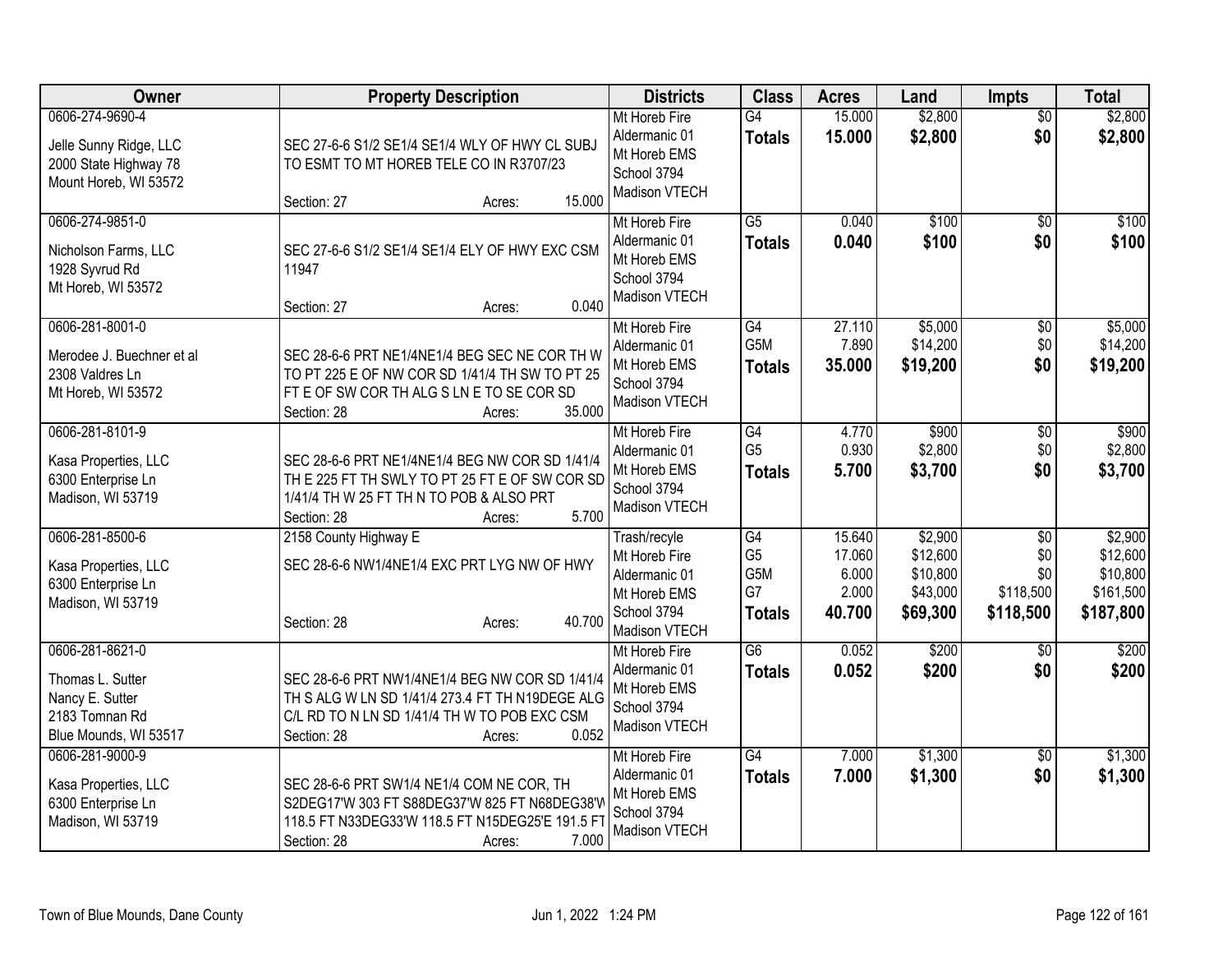| Owner                                                                                                     | <b>Property Description</b>                                                                                                                                                                            | <b>Districts</b>                                                                                                | <b>Class</b>                                       | <b>Acres</b>                       | Land                                         | <b>Impts</b>                         | <b>Total</b>                                  |
|-----------------------------------------------------------------------------------------------------------|--------------------------------------------------------------------------------------------------------------------------------------------------------------------------------------------------------|-----------------------------------------------------------------------------------------------------------------|----------------------------------------------------|------------------------------------|----------------------------------------------|--------------------------------------|-----------------------------------------------|
| 0606-281-9090-1<br>E                                                                                      | Grundahl Rev Tr, Stephen B & Suzanne   SEC 28-6-6 PRT S1/2 NE1/4 BEG NW COR SD 1/21/4<br>TH N89DEG41'E 394.5 FT TH S14DEG06'W 191.5 FT                                                                 | Mt Horeb Fire<br>Aldermanic 01<br>Mt Horeb EMS                                                                  | G4<br>G <sub>5</sub><br>G5M                        | 3.000<br>1.020<br>14.700           | \$600<br>\$600<br>\$26,500                   | \$0<br>\$0<br>\$0                    | \$600<br>\$600<br>\$26,500                    |
| 2060 County Highway E<br>Blue Mound, WI 53517                                                             | TH S30DEG52'E 118.5 FT TH S65DEG59'E 118.5 FT<br>18.700<br>Section: 28<br>Acres:                                                                                                                       | School 3794<br>Madison VTECH                                                                                    | <b>Totals</b>                                      | 18.720                             | \$27,700                                     | \$0                                  | \$27,700                                      |
| 0606-281-9210-5<br>Mary Connery-Krogh<br>2054 County Highway E<br>Blue Mounds, WI 53517                   | 2054 County Highway E<br>SEC 28-6-6 PRT S1/2NE1/4 COM SW COR SD 1/21/4<br>TH N1DEGW 442 FT TH S86DEGE 1809 FT TH<br>S25DEGE 460.4 FT TO S LN SD 1/4 TH N87DEGW<br>18.480<br>Section: 28<br>Acres:      | Trash/recyle<br>Mt Horeb Fire<br>Aldermanic 01<br>Mt Horeb EMS<br>School 3794                                   | $\overline{G1}$<br>G <sub>6</sub><br><b>Totals</b> | 2.000<br>16.480<br>18.480          | \$91,500<br>\$59,300<br>\$150,800            | \$230,600<br>\$0<br>\$230,600        | \$322,100<br>\$59,300<br>\$381,400            |
| 0606-281-9510-2<br>Grundahl Tr, Stephen & Suzanne<br>2060 County Highway E<br>Blue Mounds, WI 53517       | 2060 County Highway E<br>LOT 1 CSM 7463 CS38/246&247-5/31/94 DESCR AS<br>SEC 28-6-6 PRT S1/2 NE1/4 (36.476 ACRES)<br>36.476<br>Section: 28<br>Acres:                                                   | Madison VTECH<br>Trash/recyle<br>Mt Horeb Fire<br>Aldermanic 01<br>Mt Horeb EMS<br>School 3794<br>Madison VTECH | $\overline{G1}$<br>G4<br>G5M<br><b>Totals</b>      | 2.000<br>8.500<br>25.976<br>36.476 | \$91,500<br>\$1,600<br>\$46,800<br>\$139,900 | \$344,100<br>\$0<br>\$0<br>\$344,100 | \$435,600<br>\$1,600<br>\$46,800<br>\$484,000 |
| 0606-282-8001-0<br>Thomas L. Sutter<br>Nancy E. Sutter<br>2183 Tomnan Rd<br>Blue Mounds, WI 53517         | 2113 County Highway E<br>SEC 28-6-6 NE1/4NW1/4 EXC CSM 11892 SUBJ TO<br>INGRESS-EGRESS ESMT IN DOC #4444769 &<br>#4444770<br>26.000<br>Section: 28<br>Acres:                                           | Trash/recyle<br>Mt Horeb Fire<br>Aldermanic 01<br>Mt Horeb EMS<br>School 3794<br>Madison VTECH                  | G4<br>G5M<br>G7<br><b>Totals</b>                   | 20.180<br>5.000<br>0.820<br>26,000 | \$4,000<br>\$9,000<br>\$35,600<br>\$48,600   | \$0<br>\$0<br>\$62,800<br>\$62,800   | \$4,000<br>\$9,000<br>\$98,400<br>\$111,400   |
| 0606-282-8300-0<br><b>Thane Sutter</b><br>Pamela Sutter<br>2119 County Highway E<br>Mount Horeb, WI 53572 | 2119 County Highway E<br>LOT 3 CSM 11892 CS73/59&61-8/21/2006 DESCR AS<br>SEC 21-6-6 PRT SE1/4SW1/4 & PRT SW1/4SE1/4 &<br>SEC 28-6-6 PRT NE1/4NW1/4 & PRT NW1/4NE1/4<br>6.430<br>Section: 28<br>Acres: | Mt Horeb Fire<br>Aldermanic 01<br>Mt Horeb EMS<br>School 3794<br>Madison VTECH                                  | $\overline{G1}$<br><b>Totals</b>                   | 6.430<br>6.430                     | \$120,300<br>\$120,300                       | \$321,700<br>\$321,700               | \$442,000<br>\$442,000                        |
| 0606-282-8340-0<br>Alec G. Newman<br>Joy L. Newman<br>2115 County Highway E<br>Mt Horeb, WI 53572         | 2115 County Highway E<br>LOT 4 CSM 11892 CS73/59&61-8/21/2006 DESCR AS<br>SEC 21-6-6 PRT SE1/4SW1/4 & PRT SW1/4SE1/4 &<br>SEC 28-6-6 PRT NE1/4NW1/4 & PRT NW1/4NE1/4<br>5.170<br>Section: 28<br>Acres: | Trash/recyle<br>Mt Horeb Fire<br>Aldermanic 01<br>Mt Horeb EMS<br>School 3794<br>Madison VTECH                  | $\overline{G1}$<br><b>Totals</b>                   | 5.170<br>5.170                     | \$112,100<br>\$112,100                       | \$322,000<br>\$322,000               | \$434,100<br>\$434,100                        |
| 0606-282-8500-5<br>Thomas L. Sutter<br>Nancy E. Sutter<br>2183 Tomnan Rd<br>Blue Mounds, WI 53517         | SEC 28-6-6 PRT NW1/4NW1/4 COM SEC NW COR TH<br>N89DEGE 667.08 FT TO POB TH CON N89DEGE<br>653.43 FT TO NE COR SD 1/41/4 TH S 1322.7 FT TO<br>20.000<br>Section: 28<br>Acres:                           | Mt Horeb Fire<br>Aldermanic 01<br>Mt Horeb EMS<br>School 3794<br>Madison VTECH                                  | G4<br><b>Totals</b>                                | 20.000<br>20.000                   | \$4,700<br>\$4,700                           | $\overline{50}$<br>\$0               | \$4,700<br>\$4,700                            |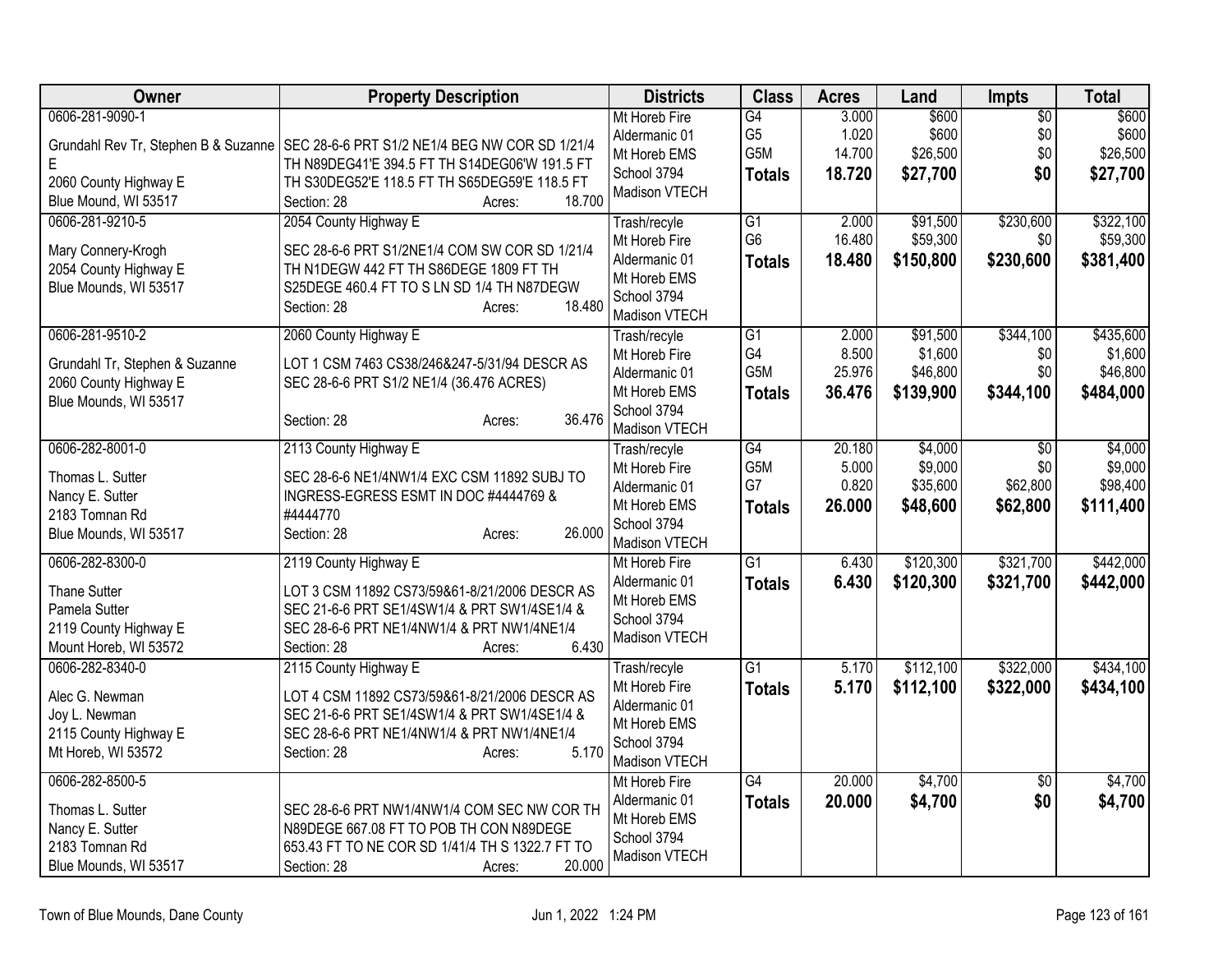| Owner                                                                                                  | <b>Property Description</b>                                                                                                                                                                                | <b>Districts</b>                                                                               | <b>Class</b>                                                         | <b>Acres</b>                        | Land                                         | <b>Impts</b>                                   | <b>Total</b>                                  |
|--------------------------------------------------------------------------------------------------------|------------------------------------------------------------------------------------------------------------------------------------------------------------------------------------------------------------|------------------------------------------------------------------------------------------------|----------------------------------------------------------------------|-------------------------------------|----------------------------------------------|------------------------------------------------|-----------------------------------------------|
| 0606-282-8560-3<br>Larry G. Haas<br>2099 County Highway E<br>Blue Mounds, WI 53517                     | 2099 County Highway E<br>SEC 28-6-6 NW1/4NW1/4 EXC R1833/44                                                                                                                                                | Trash/recyle<br>Mt Horeb Fire<br>Aldermanic 01<br>Mt Horeb EMS<br>School 3794                  | G4<br>G <sub>5</sub><br>G7<br><b>Totals</b>                          | 5.000<br>13.500<br>1.500<br>20.000  | \$900<br>\$8,100<br>\$43,000<br>\$52,000     | $\overline{50}$<br>\$0<br>\$44,400<br>\$44,400 | \$900<br>\$8,100<br>\$87,400<br>\$96,400      |
|                                                                                                        | 20.000<br>Section: 28<br>Acres:                                                                                                                                                                            | Madison VTECH                                                                                  |                                                                      |                                     |                                              |                                                |                                               |
| 0606-282-9000-8<br>Larry G. Haas<br>2099 County Highway E<br>Blue Mounds, WI 53517                     | SEC 28-6-6 SW1/4NW1/4 EXC R1833/44<br>31.400<br>Section: 28<br>Acres:                                                                                                                                      | Mt Horeb Fire<br>Aldermanic 01<br>Mt Horeb EMS<br>School 3794<br>Madison VTECH                 | G4<br>G <sub>5</sub><br>G7<br><b>Totals</b>                          | 4.000<br>26.400<br>1.000<br>31.400  | \$700<br>\$33,500<br>\$6,000<br>\$40,200     | \$0<br>\$0<br>\$52,200<br>\$52,200             | \$700<br>\$33,500<br>\$58,200<br>\$92,400     |
| 0606-282-9140-9<br>Thomas L. Sutter<br>Nancy E. Sutter<br>2183 Tomnan Rd<br>Blue Mounds, WI 53517      | SEC 28-6-6 PRT SW1/4NW1/4 COM SEC W1/4 COR TH<br>N 1140.68 FT TH S29DEGE 1319.73 FT TO S LN SD<br>1/4 TH N89DEGW 658.67 FT TO POB<br>8.600<br>Section: 28<br>Acres:                                        | Mt Horeb Fire<br>Aldermanic 01<br>Mt Horeb EMS<br>School 3794<br>Madison VTECH                 | $\overline{G4}$<br><b>Totals</b>                                     | 8.600<br>8.600                      | \$1,600<br>\$1,600                           | $\overline{50}$<br>\$0                         | \$1,600<br>\$1,600                            |
| 0606-282-9500-3<br>Larry G. Haas<br>2099 County Highway E<br>Blue Mounds, WI 53517                     | SEC 28-6-6 SE1/4NW1/4 EXC R816/270 & EXC<br>R9474/60<br>29.500<br>Section: 28<br>Acres:                                                                                                                    | Mt Horeb Fire<br>Aldermanic 01<br>Mt Horeb EMS<br>School 3794<br>Madison VTECH                 | G4<br>G <sub>5</sub><br>G5M<br><b>Totals</b>                         | 1.640<br>11.000<br>16.860<br>29.500 | \$300<br>\$21,000<br>\$15,200<br>\$36,500    | $\overline{30}$<br>\$0<br>\$0<br>\$0           | \$300<br>\$21,000<br>\$15,200<br>\$36,500     |
| 0606-282-9830-4<br>Johnson Rev Tr<br>3361 N Rd<br>Blue Mounds, WI 53517                                | SEC 28-6-6 PRT SE1/4NW1/4 LYG S & E OF CTH E<br>3.300<br>Section: 28<br>Acres:                                                                                                                             | Mt Horeb Fire<br>Aldermanic 01<br>Mt Horeb EMS<br>School 3794<br>Madison VTECH                 | G <sub>5</sub> M<br><b>Totals</b>                                    | 3.300<br>3.300                      | \$5,900<br>\$5,900                           | $\overline{50}$<br>\$0                         | \$5,900<br>\$5,900                            |
| 0606-282-9950-9<br>Larry J. Thompson<br>Sue C. Thompson<br>2097 County Highway E<br>Mt Horeb, WI 53572 | 2097 County Highway E<br>SEC 28-6-6 PRT SE1/4NW1/4 COM NW COR SD 1/41/4<br>TH S 363.4 FT TH N71DEGE 221.1 FT TH S82DEGE<br>143.5 FT THS56DEGE 288.75 FT TO POB IN RD C/L<br>7.200<br>Section: 28<br>Acres: | Trash/recyle<br>Mt Horeb Fire<br>Aldermanic 01<br>Mt Horeb EMS<br>School 3794<br>Madison VTECH | $\overline{G1}$<br>G <sub>5</sub><br>G <sub>6</sub><br><b>Totals</b> | 1.000<br>4.010<br>2.200<br>7.210    | \$85,000<br>\$12,000<br>\$7,900<br>\$104,900 | \$195,600<br>\$0<br>\$0<br>\$195,600           | \$280,600<br>\$12,000<br>\$7,900<br>\$300,500 |
| 0606-283-8000-9<br>Kahl Living Tr<br>120 Jennifer Cir<br>Mount Horeb, WI 53572                         | SEC 28-6-6 NE1/4SW1/4 SUBJ TO ESMT IN M90/46<br>SUBJ TO CONSERVATION ESMT IN DOC #4092865 &<br>DOC 4408435 AND STREAMBANK ESMT IN DOC<br>40.100<br>Section: 28<br>Acres:                                   | Mt Horeb Fire<br>Aldermanic 01<br>Mt Horeb EMS<br>School 3794<br>Madison VTECH                 | G4<br>G5M<br><b>Totals</b>                                           | 15.200<br>24.900<br>40.100          | \$3,400<br>\$44,800<br>\$48,200              | $\overline{50}$<br>\$0<br>\$0                  | \$3,400<br>\$44,800<br>\$48,200               |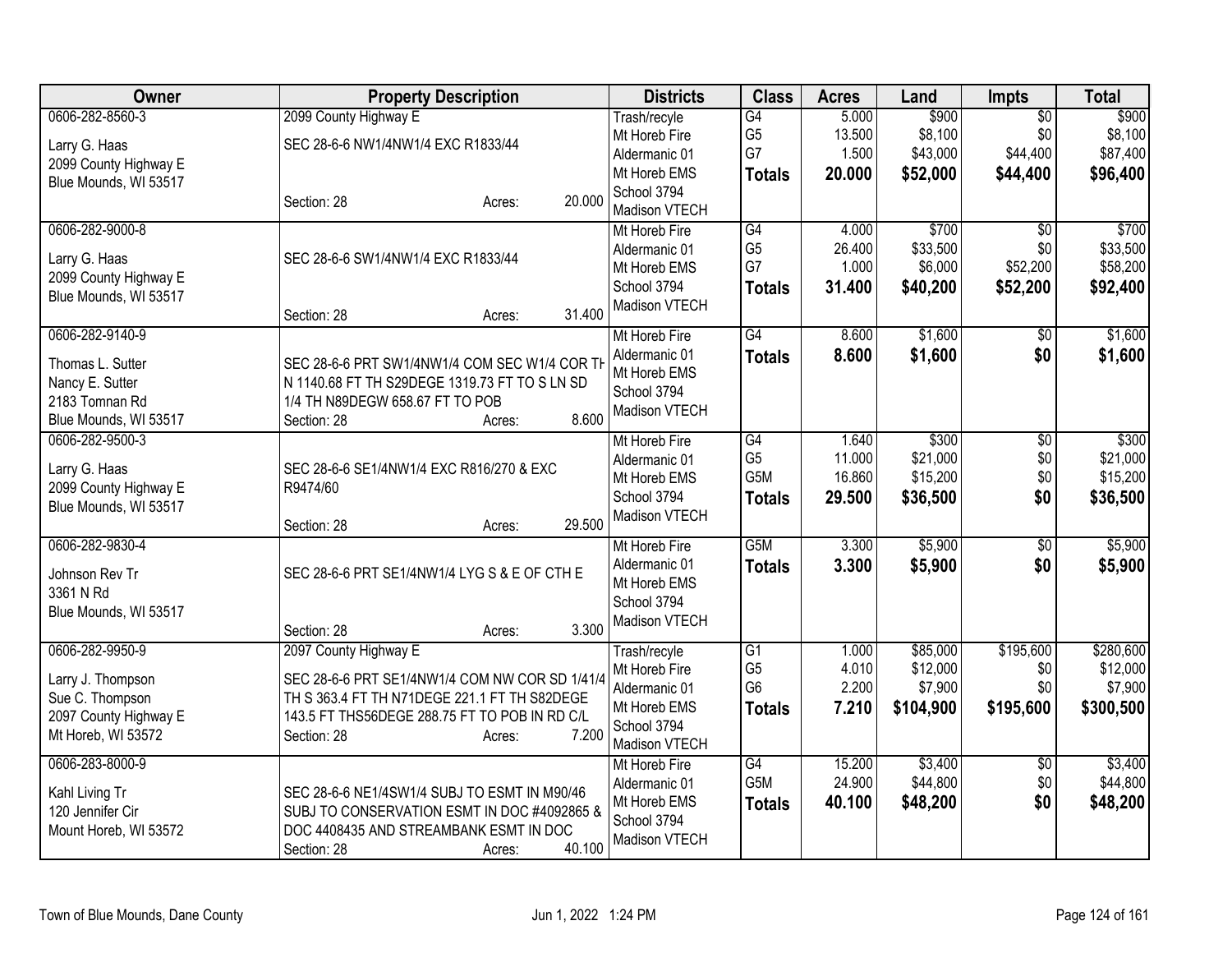| Owner                                                                                                               | <b>Property Description</b>                                                                                                                                                                                                | <b>Districts</b>                                                                                                                 | <b>Class</b>                                             | <b>Acres</b>                                                     | Land                                                                          | <b>Impts</b>                                                    | <b>Total</b>                                                                   |
|---------------------------------------------------------------------------------------------------------------------|----------------------------------------------------------------------------------------------------------------------------------------------------------------------------------------------------------------------------|----------------------------------------------------------------------------------------------------------------------------------|----------------------------------------------------------|------------------------------------------------------------------|-------------------------------------------------------------------------------|-----------------------------------------------------------------|--------------------------------------------------------------------------------|
| 0606-283-8500-4<br>Kahl Living Tr<br>120 Jennifer Cir<br>Mount Horeb, WI 53572<br>0606-283-9000-7<br>Kahl Living Tr | SEC 28-6-6 NW1/4 SW1/4 SUBJ TO CONSERVATION<br>ESMT IN DOC #4092865 & DOC 4408435 AND<br>STREAMBANK ESMT IN DOC 4712841<br>40.100<br>Section: 28<br>Acres:<br>10560 Blue Rock Rd<br>SEC 28-6-6 SW1/4 SW1/4 EXC HWY SUBJ TO | Mt Horeb Fire<br>Aldermanic 01<br>Mt Horeb EMS<br>School 3794<br>Madison VTECH<br>Trash/recyle<br>Mt Horeb Fire<br>Aldermanic 01 | G4<br>G <sub>5</sub><br>G5M<br>Totals<br>G4<br>G5M<br>G7 | 13.750<br>8.340<br>18.010<br>40.100<br>18.570<br>19.200<br>2.330 | \$2,900<br>\$5,000<br>\$32,400<br>\$40,300<br>\$2,600<br>\$34,600<br>\$48,000 | $\overline{50}$<br>\$0<br>\$0<br>\$0<br>\$0<br>\$0<br>\$231,100 | \$2,900<br>\$5,000<br>\$32,400<br>\$40,300<br>\$2,600<br>\$34,600<br>\$279,100 |
| 120 Jennifer Cir<br>Mount Horeb, WI 53572                                                                           | CONSERVATION ESMT IN DOC #4092865 & #4092867<br>& 4408435 AND STREAMBANK ESMT IN DOC 4712841<br>40.100<br>Section: 28<br>Acres:                                                                                            | Mt Horeb EMS<br>School 3794<br>Madison VTECH                                                                                     | <b>Totals</b>                                            | 40.100                                                           | \$85,200                                                                      | \$231,100                                                       | \$316,300                                                                      |
| 0606-283-9500-2<br>Kahl Living Tr<br>120 Jennifer Cir<br>Mount Horeb, WI 53572                                      | SEC 28-6-6 SE1/4 SW1/4<br>40.100<br>Section: 28<br>Acres:                                                                                                                                                                  | Mt Horeb Fire<br>Aldermanic 01<br>Mt Horeb EMS<br>School 3794<br>Madison VTECH                                                   | G4<br>G5M<br><b>Totals</b>                               | 33.330<br>6.770<br>40.100                                        | \$6,200<br>\$12,200<br>\$18,400                                               | $\overline{50}$<br>\$0<br>\$0                                   | \$6,200<br>\$12,200<br>\$18,400                                                |
| 0606-284-8000-8<br>James J. Holmes<br><b>Christine Holmes</b><br>10475 Blue Rock Rd<br>Mt Horeb, WI 53572           | SEC 28-6-6 NE1/4SE1/4<br>40.100<br>Section: 28<br>Acres:                                                                                                                                                                   | Mt Horeb Fire<br>Aldermanic 01<br>Mt Horeb EMS<br>School 3794<br>Madison VTECH                                                   | G4<br>G <sub>5</sub><br>G5M<br><b>Totals</b>             | 8.910<br>12.000<br>19.190<br>40.100                              | \$1,700<br>\$36,000<br>\$34,500<br>\$72,200                                   | $\overline{50}$<br>\$0<br>\$0<br>\$0                            | \$1,700<br>\$36,000<br>\$34,500<br>\$72,200                                    |
| 0606-284-8500-3<br>Kahl Living Tr<br>120 Jennifer Cir<br>Mount Horeb, WI 53572                                      | SEC 28-6-6 NW1/4SE1/4 SUBJ TO ESMT IN M90/46<br>40.100<br>Section: 28<br>Acres:                                                                                                                                            | Mt Horeb Fire<br>Aldermanic 01<br>Mt Horeb EMS<br>School 3794<br>Madison VTECH                                                   | G4<br>G5M<br><b>Totals</b>                               | 28.000<br>12.100<br>40.100                                       | \$5,400<br>\$21,800<br>\$27,200                                               | $\overline{60}$<br>\$0<br>\$0                                   | \$5,400<br>\$21,800<br>\$27,200                                                |
| 0606-284-9001-5<br>Kahl Living Tr<br>120 Jennifer Cir<br>Mount Horeb, WI 53572                                      | SEC 28-6-6 SW1/4SE1/4 EXC CSM 8933<br>37.832<br>Section: 28<br>Acres:                                                                                                                                                      | Mt Horeb Fire<br>Aldermanic 01<br>Mt Horeb EMS<br>School 3794<br>Madison VTECH                                                   | G4<br>G <sub>5</sub><br><b>Totals</b>                    | 36.832<br>1.000<br>37.832                                        | \$7,100<br>\$100<br>\$7,200                                                   | $\overline{50}$<br>\$0<br>\$0                                   | \$7,100<br>\$100<br>\$7,200                                                    |
| 0606-284-9370-9<br>Jesse R. Dumke<br>10362 Blue Rock Rd<br>Mt Horeb, WI 53572                                       | 10362 Blue Rock Rd<br>LOT 1 CSM 8933 CS50/17&18-6/2/98 DESCR AS SEC<br>28-6-6 PRT SW1/4SE1/4 (2.268 ACRES)<br>2.268<br>Section: 28<br>Acres:                                                                               | Trash/recyle<br>Mt Horeb Fire<br>Aldermanic 01<br>Mt Horeb EMS<br>School 3794<br>Madison VTECH                                   | $\overline{G1}$<br><b>Totals</b>                         | 2.268<br>2.268                                                   | \$93,200<br>\$93,200                                                          | \$221,800<br>\$221,800                                          | \$315,000<br>\$315,000                                                         |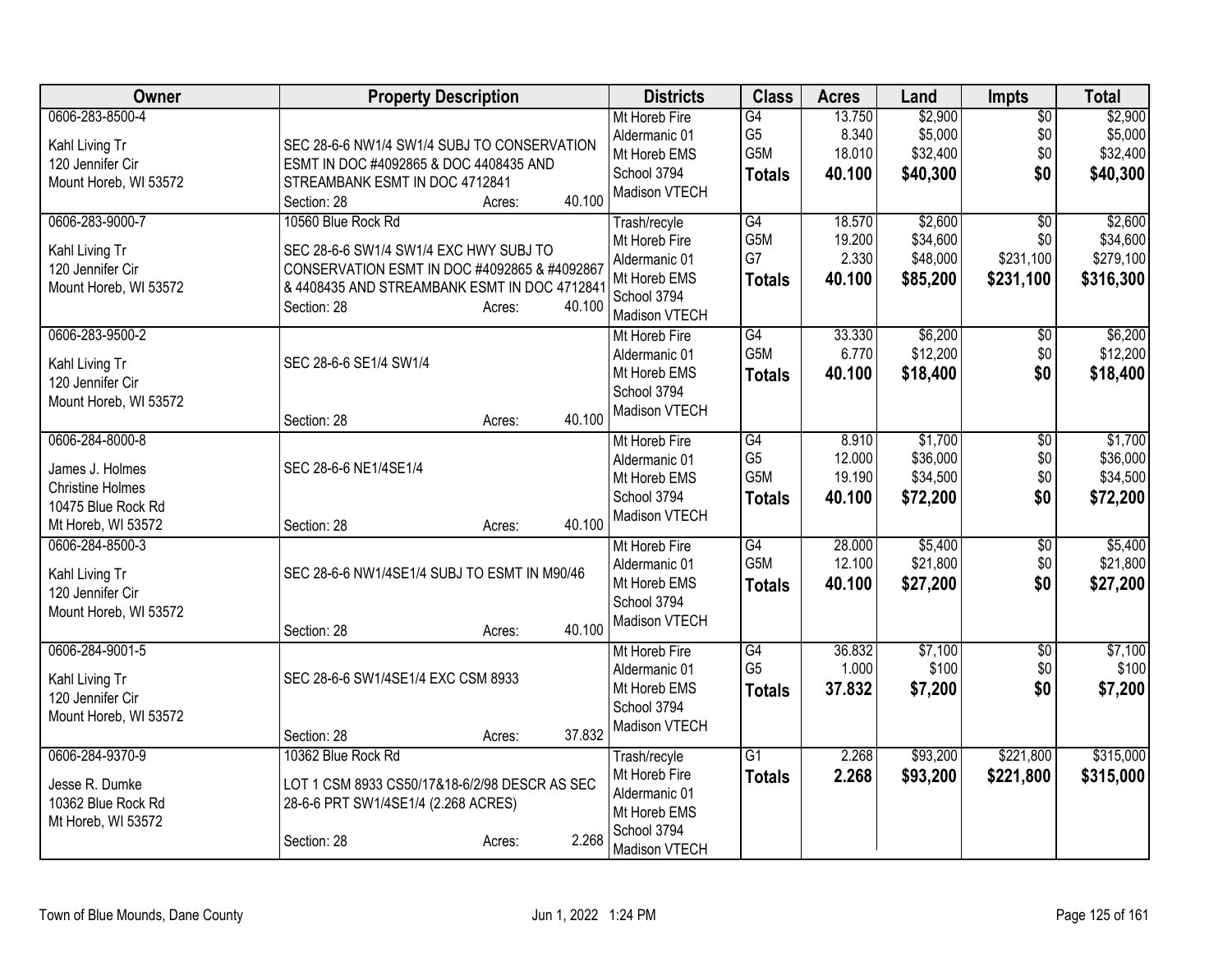| Owner                                                         | <b>Property Description</b>                       |        |        | <b>Districts</b>               | <b>Class</b>     | <b>Acres</b> | Land     | <b>Impts</b>    | <b>Total</b> |
|---------------------------------------------------------------|---------------------------------------------------|--------|--------|--------------------------------|------------------|--------------|----------|-----------------|--------------|
| 0606-284-9500-1                                               | 10280 Blue Rock Rd                                |        |        | Trash/recyle                   | $\overline{G1}$  | 2.000        | \$91,500 | \$232,800       | \$324,300    |
| James J. Holmes                                               | SEC 28-6-6 N1/2 SE1/4SE1/4                        |        |        | Mt Horeb Fire                  | G4               | 18.000       | \$3,300  | \$0             | \$3,300      |
| <b>Christine Holmes</b>                                       |                                                   |        |        | Aldermanic 01                  | <b>Totals</b>    | 20.000       | \$94,800 | \$232,800       | \$327,600    |
| 10475 Blue Rock Rd                                            |                                                   |        |        | Mt Horeb EMS                   |                  |              |          |                 |              |
| Mt Horeb, WI 53572                                            | Section: 28                                       | Acres: | 20.000 | School 3794                    |                  |              |          |                 |              |
| 0606-284-9690-2                                               |                                                   |        |        | Madison VTECH<br>Mt Horeb Fire | G4               | 20.000       | \$3,700  | \$0             | \$3,700      |
|                                                               |                                                   |        |        | Aldermanic 01                  | <b>Totals</b>    | 20.000       | \$3,700  | \$0             | \$3,700      |
| Huseth Tr, Douglas K                                          | SEC 28-6-6 S1/2 SE1/4SE1/4 EXC BEG SW COR SD      |        |        | Mt Horeb EMS                   |                  |              |          |                 |              |
| N7119 N Shore Rd                                              | 1/41/4 TH N 66 FT TH E 148.5 FT TH S 66 FT TH W   |        |        | School 3794                    |                  |              |          |                 |              |
| Lake Mills, WI 53551                                          | 148.5 FT TO POB                                   |        |        | Madison VTECH                  |                  |              |          |                 |              |
|                                                               | Section: 28                                       | Acres: | 20.000 |                                |                  |              |          |                 |              |
| 0606-284-9740-1                                               |                                                   |        |        | Mt Horeb Fire                  | G4               | 0.200        | \$100    | $\overline{50}$ | \$100        |
| Blue Rock Cheese Factory Co                                   | SEC 28-6-6 PRT SE1/4SE1/4 BEG SW COR SD 1/41/4    |        |        | Aldermanic 01                  | <b>Totals</b>    | 0.200        | \$100    | \$0             | \$100        |
| Not Provided                                                  | TH N 66 FT TH E 148.5 FT TH S 66 FT TH W 148.5 FT |        |        | Mt Horeb EMS<br>School 3794    |                  |              |          |                 |              |
| Blue Mounds, WI 53517                                         | TO POB                                            |        |        | Madison VTECH                  |                  |              |          |                 |              |
|                                                               | Section: 28                                       | Acres: | 0.200  |                                |                  |              |          |                 |              |
| 0606-291-8000-9                                               |                                                   |        |        | Mt Horeb Fire                  | G4               | 20.200       | \$3,700  | $\overline{50}$ | \$3,700      |
| Thomas L. Sutter                                              | SEC 29-6-6 N1/2 NE1/4 NE1/4                       |        |        | Aldermanic 01                  | <b>Totals</b>    | 20.200       | \$3,700  | \$0             | \$3,700      |
| Nancy E. Sutter                                               |                                                   |        |        | Mt Horeb EMS                   |                  |              |          |                 |              |
| 2183 Tomnan Rd                                                |                                                   |        |        | School 3794                    |                  |              |          |                 |              |
| Blue Mounds, WI 53517                                         | Section: 29                                       | Acres: | 20.200 | Madison VTECH                  |                  |              |          |                 |              |
| 0606-291-8190-0                                               |                                                   |        |        | Mt Horeb Fire                  | G4               | 17.450       | \$3,200  | \$0             | \$3,200      |
| Thomas L. Sutter                                              | SEC 29-6-6 S1/2 NE1/4 NE1/4                       |        |        | Aldermanic 01                  | G <sub>5</sub>   | 1.000        | \$600    | \$0             | \$600        |
| Nancy E. Sutter                                               |                                                   |        |        | Mt Horeb EMS                   | G <sub>5</sub> M | 1.750        | \$3,200  | \$0             | \$3,200      |
| 2183 Tomnan Rd                                                |                                                   |        |        | School 3794                    | <b>Totals</b>    | 20.200       | \$7,000  | \$0             | \$7,000      |
| Blue Mounds, WI 53517                                         | Section: 29                                       | Acres: | 20.200 | Madison VTECH                  |                  |              |          |                 |              |
| 0606-291-8500-4                                               |                                                   |        |        | Mt Horeb Fire                  | G4               | 37.800       | \$7,000  | \$0             | \$7,000      |
|                                                               |                                                   |        |        | Aldermanic 01                  | G5M              | 1.000        | \$1,800  | \$0             | \$1,800      |
| Voss Farms, LLC                                               | SEC 29-6-6 NW1/4NE1/4 EXC R1943/64 & EXC          |        |        | Mt Horeb EMS                   | <b>Totals</b>    | 38,800       | \$8,800  | \$0             | \$8,800      |
| Dsg-Evergreen Family Ltd Partnership<br>1261 County Highway Z | R6301/20                                          |        |        | School 3794                    |                  |              |          |                 |              |
| Mt Horeb, WI 53572                                            | Section: 29                                       | Acres: | 38.800 | Madison VTECH                  |                  |              |          |                 |              |
| 0606-291-9000-7                                               |                                                   |        |        | Mt Horeb Fire                  | G4               | 28.000       | \$8,400  | \$0             | \$8,400      |
|                                                               |                                                   |        |        | Aldermanic 01                  | G5M              | 9.000        | \$16,200 | \$0             | \$16,200     |
| Voss Farms, LLC                                               | SEC 29-6-6 SW1/4NE1/4 EXC R1943/64 & EXC          |        |        | Mt Horeb EMS                   | <b>Totals</b>    | 37.000       | \$24,600 | \$0             | \$24,600     |
| Dsg-Evergreen Family Ltd Partnership                          | R6301/20                                          |        |        | School 3794                    |                  |              |          |                 |              |
| 1261 County Highway Z                                         |                                                   |        |        | Madison VTECH                  |                  |              |          |                 |              |
| Mt Horeb, WI 53572                                            | Section: 29                                       | Acres: | 38.700 |                                |                  |              |          |                 |              |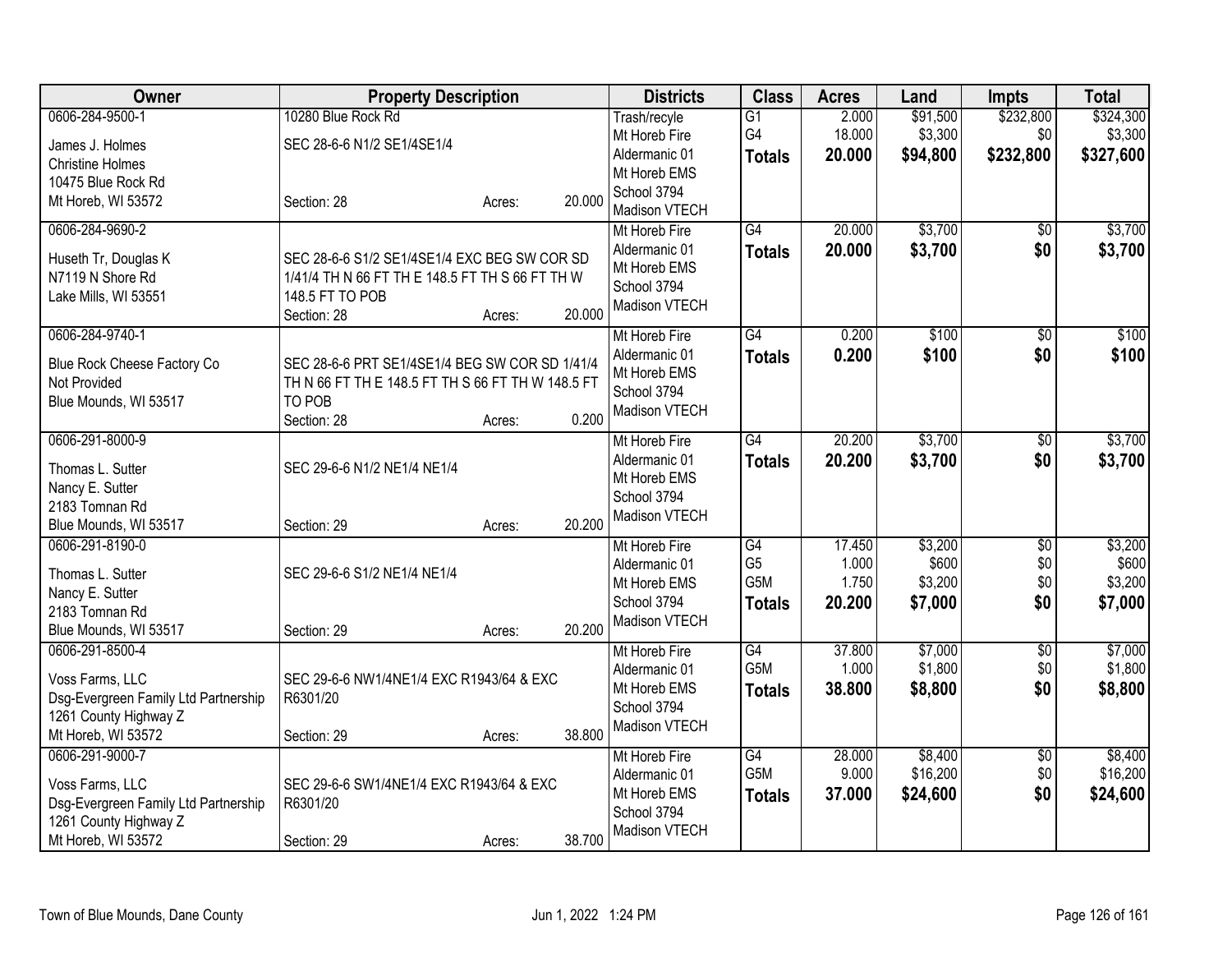| Owner                                                                                                                     | <b>Property Description</b>                                                                                                                                                                     | <b>Districts</b>                                                                               | <b>Class</b>                                              | <b>Acres</b>                        | Land                                       | <b>Impts</b>                         | <b>Total</b>                               |
|---------------------------------------------------------------------------------------------------------------------------|-------------------------------------------------------------------------------------------------------------------------------------------------------------------------------------------------|------------------------------------------------------------------------------------------------|-----------------------------------------------------------|-------------------------------------|--------------------------------------------|--------------------------------------|--------------------------------------------|
| 0606-291-9500-2<br>Thomas L. Sutter<br>Nancy E. Sutter                                                                    | SEC 29-6-6 SE1/4 NE1/4                                                                                                                                                                          | Mt Horeb Fire<br>Aldermanic 01<br>Mt Horeb EMS<br>School 3794                                  | $\overline{G4}$<br>G5M<br><b>Totals</b>                   | 39.200<br>1.000<br>40.200           | \$7,300<br>\$1,800<br>\$9,100              | $\overline{50}$<br>\$0<br>\$0        | \$7,300<br>\$1,800<br>\$9,100              |
| 2183 Tomnan Rd<br>Blue Mounds, WI 53517                                                                                   | 40.200<br>Section: 29<br>Acres:                                                                                                                                                                 | Madison VTECH                                                                                  |                                                           |                                     |                                            |                                      |                                            |
| 0606-292-8000-8<br>Voss Farms, LLC<br>Dsg-Evergreen Family Ltd Partnership<br>1261 County Highway Z<br>Mt Horeb, WI 53572 | <b>Rowley Rd</b><br>SEC 29-6-6 NE1/4NW1/4 EXC R1943/64 & EXC<br>R6301/20<br>37.700<br>Section: 29<br>Acres:                                                                                     | Mt Horeb Fire<br>Aldermanic 01<br>Mt Horeb EMS<br>School 3794<br>Madison VTECH                 | G4<br>G <sub>5</sub><br>G5M<br><b>Totals</b>              | 24.000<br>2.700<br>11.000<br>37.700 | \$4,400<br>\$1,600<br>\$19,800<br>\$25,800 | \$0<br>\$0<br>\$0<br>\$0             | \$4,400<br>\$1,600<br>\$19,800<br>\$25,800 |
| 0606-292-8390-0<br>Benjamin A. Rowley<br>10686 Rowley Rd<br>Blue Mounds, WI 53517                                         | 10686 Rowley Rd<br>LOT 2 CSM 10846 CS64/328&329-9/4/2003 DESCR AS<br>SEC 29-6-6 PRT W1/2 NE1/4 & PRT E1/2 NW1/4 (2.91<br>ACRES) SUBJ TO AGRMNT DOC 5822797<br>2.910<br>Section: 29<br>Acres:    | Trash/recyle<br>Mt Horeb Fire<br>Aldermanic 01<br>Mt Horeb EMS<br>School 3794<br>Madison VTECH | $\overline{G1}$<br><b>Totals</b>                          | 2.910<br>2.910                      | \$97,400<br>\$97,400                       | \$132,200<br>\$132,200               | \$229,600<br>\$229,600                     |
| 0606-292-8500-3<br>Voss Farms, LLC<br>Dsg-Evergreen Family Ltd Partnership<br>1261 County Highway Z<br>Mt Horeb, WI 53572 | <b>Rowley Rd</b><br>SEC 29-6-6 NW1/4NW1/4 EXC THAT PRT S & W OF<br>CTH Z & EXC TO TOWN FOR RD IN R30880/51 &<br>R31636/32 & ALSO INCL ADDL LAND DESCR AS COM<br>32.100<br>Section: 29<br>Acres: | Mt Horeb Fire<br>Aldermanic 01<br>Mt Horeb EMS<br>School 3794<br>Madison VTECH                 | G4<br>G <sub>5</sub><br>G5M<br><b>Totals</b>              | 12.880<br>15.220<br>4.000<br>32.100 | \$2,600<br>\$9,100<br>\$7,200<br>\$18,900  | $\overline{50}$<br>\$0<br>\$0<br>\$0 | \$2,600<br>\$9,100<br>\$7,200<br>\$18,900  |
| 0606-292-8670-8<br>David R. Stiennon<br>2812 Marshall Ct<br>Madison, WI 53705                                             | 2121 County Highway Z<br>SEC 29-6-6 PRT NW1/4 LYG S & W CTH Z<br>3.000<br>Section: 29<br>Acres:                                                                                                 | Mt Horeb Fire<br>Aldermanic 01<br>Mt Horeb EMS<br>School 3794<br>Madison VTECH                 | G1<br>G <sub>6</sub><br><b>Totals</b>                     | 1.000<br>2.000<br>3.000             | \$6,500<br>\$7,200<br>\$13,700             | \$2,500<br>\$0<br>\$2,500            | \$9,000<br>\$7,200<br>\$16,200             |
| 0606-292-8750-1<br>Blue Mounds, Town of<br>c/o Henry Eckel                                                                | SEC 29-6-6 PRT NW1/4NW1/4 DESCR AS COM W1/4<br>COR SEC 29 TH N00DEG00'00"E 2592.14 FT TO NW<br>COR SEC 29 TH S35DEG39'55"E 930.29 FT TO PT ON<br>1.060<br>Section: 29<br>Acres:                 | Mt Horeb Fire<br>Aldermanic 01<br>Mt Horeb EMS<br>School 3794<br>Madison VTECH                 | X4<br><b>Totals</b>                                       | 1.060<br>1.060                      | \$0<br>\$0                                 | $\overline{50}$<br>\$0               | \$0<br>\$0                                 |
| 0606-292-9000-6<br>Voss Farms, LLC<br>Dsg-Evergreen Family Ltd Partnership<br>1261 County Highway Z<br>Mt Horeb, WI 53572 | County Rd Z<br>SEC 29-6-6 SW1/4NW1/4 SUBJ TO ESMT TO MT<br>HOREB TELE CO IN R3558/22<br>36.600<br>Section: 29<br>Acres:                                                                         | Mt Horeb Fire<br>Aldermanic 01<br>Mt Horeb EMS<br>School 3794<br>Madison VTECH                 | $\overline{G4}$<br>G <sub>5</sub><br>G5M<br><b>Totals</b> | 16.300<br>7.400<br>16.000<br>39.700 | \$3,800<br>\$4,400<br>\$28,800<br>\$37,000 | \$0<br>\$0<br>\$0<br>\$0             | \$3,800<br>\$4,400<br>\$28,800<br>\$37,000 |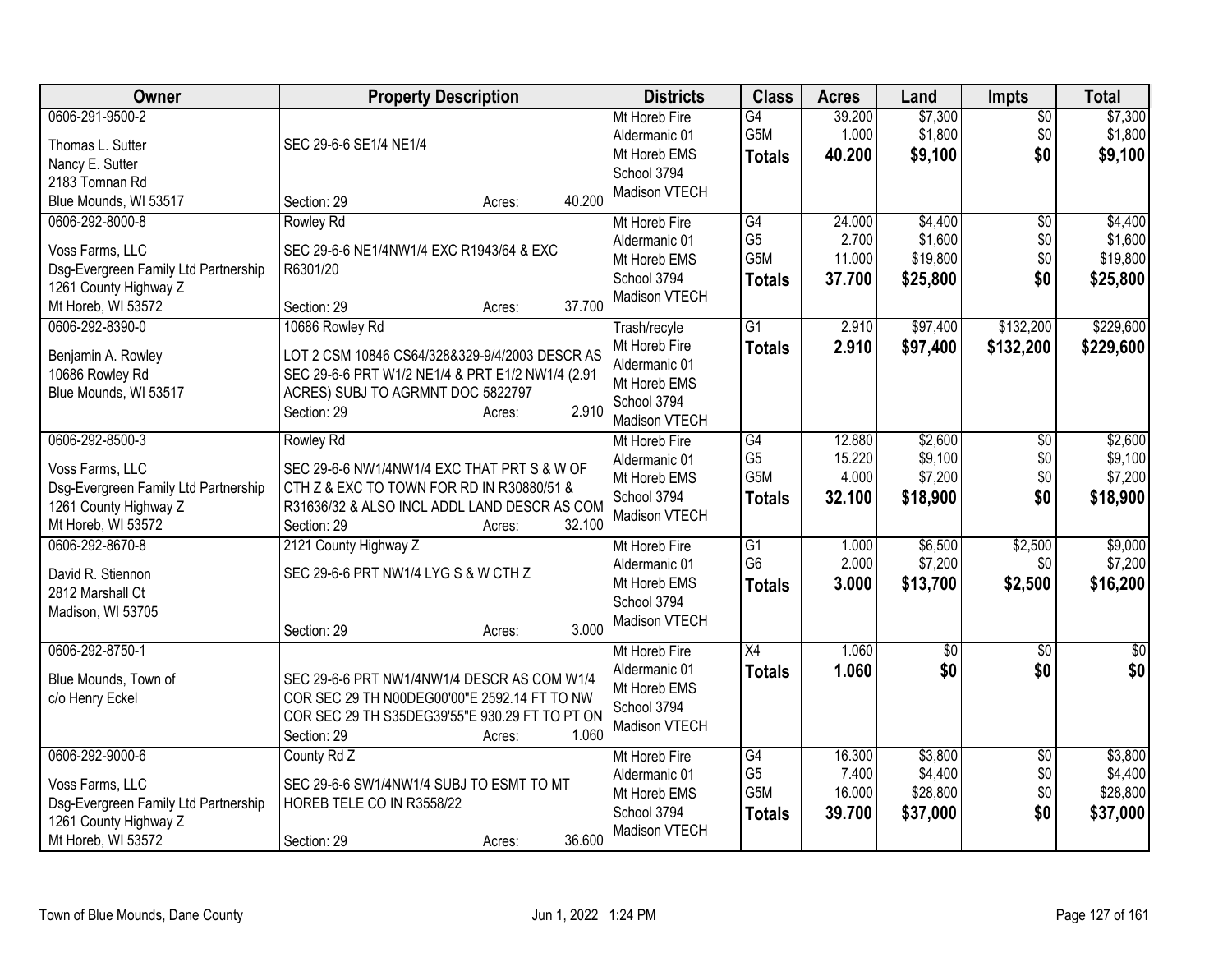| Owner                                | <b>Property Description</b>                      | <b>Districts</b> | <b>Class</b>     | <b>Acres</b>    | Land                | <b>Impts</b>    | <b>Total</b>         |
|--------------------------------------|--------------------------------------------------|------------------|------------------|-----------------|---------------------|-----------------|----------------------|
| 0606-292-9530-5                      |                                                  | Mt Horeb Fire    | G4               | 13.800          | \$2,600             | $\overline{50}$ | \$2,600              |
| Voss Farms, LLC                      | SEC 29-6-6 SE1/4NW1/4 EXC R1943/64 & EXC         | Aldermanic 01    | G5M              | 22.000          | \$39,600            | \$0             | \$39,600             |
| Dsg-Evergreen Family Ltd Partnership | R6301/20 SUBJ TO ESMT AGRMT IN DOC #4993237      | Mt Horeb EMS     | <b>Totals</b>    | 35.800          | \$42,200            | \$0             | \$42,200             |
| 1261 County Highway Z                |                                                  | School 3794      |                  |                 |                     |                 |                      |
| Mt Horeb, WI 53572                   | 35.800<br>Section: 29<br>Acres:                  | Madison VTECH    |                  |                 |                     |                 |                      |
| 0606-292-9550-0                      | 10696 Rowley Rd                                  | Trash/recyle     | $\overline{G1}$  | 1.000           | \$85,000            | \$268,100       | \$353,100            |
| Gary R. Rowley                       | LOT 1 CSM 10846 CS64/328&329-9/4/2003 DESCR AS   | Mt Horeb Fire    | G4               | 1.200           | \$400               | \$0             | \$400                |
| Laurie A. Rowley                     | SEC 29-6-6 PRT W1/2 NE1/4 & PRT E1/2 NW1/4 (6.88 | Aldermanic 01    | G <sub>5</sub>   | 1.700           | \$5,100             | \$0             | \$5,100              |
| 10696 Rowley Rd                      | ACRES) TOG W/ESMT AGRMT IN DOC #4993237          | Mt Horeb EMS     | G <sub>5</sub> M | 2.980           | \$5,400             | \$0             | \$5,400              |
| Blue Mounds, WI 53517                | 6.880<br>Section: 29<br>Acres:                   | School 3794      | <b>Totals</b>    | 6.880           | \$95,900            | \$268,100       | \$364,000            |
|                                      |                                                  | Madison VTECH    |                  |                 |                     |                 |                      |
| 0606-293-8000-7                      |                                                  | Mt Horeb Fire    | $\overline{G4}$  | 38.260          | \$7,100             | \$0             | \$7,100              |
| Voss Farms, LLC                      | SEC 29-6-6 NE1/4 SW1/4                           | Aldermanic 01    | G <sub>5</sub> M | 2.400           | \$4,300             | \$0             | \$4,300              |
| Dsg-Evergreen Family Ltd Partnership |                                                  | Mt Horeb EMS     | <b>Totals</b>    | 40.660          | \$11,400            | \$0             | \$11,400             |
| 1261 County Highway Z                |                                                  | School 3794      |                  |                 |                     |                 |                      |
| Mt Horeb, WI 53572                   | 40.400<br>Section: 29<br>Acres:                  | Madison VTECH    |                  |                 |                     |                 |                      |
| 0606-293-8500-2                      |                                                  | Mt Horeb Fire    | G4               | 20.000          | \$3,700             | $\overline{50}$ | \$3,700              |
| Voss Farms, LLC                      | SEC 29-6-6 NW1/4 SW1/4 EXC R484/369              | Aldermanic 01    | G <sub>5</sub>   | 5.000           | \$3,000             | \$0             | \$3,000              |
| Dsg-Evergreen Family Ltd Partnership |                                                  | Mt Horeb EMS     | G <sub>5</sub> M | 10.000          | \$18,000            | \$0             | \$18,000             |
| 1261 County Highway Z                |                                                  | School 3794      | <b>Totals</b>    | 35.000          | \$24,700            | \$0             | \$24,700             |
| Mt Horeb, WI 53572                   | 35.100<br>Section: 29<br>Acres:                  | Madison VTECH    |                  |                 |                     |                 |                      |
| 0606-293-8570-8                      | 2020 County Highway Z                            | Trash/recyle     | $\overline{G1}$  | 5.000           | \$111,000           | \$230,700       | \$341,700            |
|                                      |                                                  | Mt Horeb Fire    | <b>Totals</b>    | 5.000           | \$111,000           | \$230,700       | \$341,700            |
| Peter F. Nelles                      | LOT 1 CSM 6630 CS32/296&297-1/3/92 DESCR AS      | Aldermanic 01    |                  |                 |                     |                 |                      |
| Kelly L. Kruse-Nelles                | SEC 29-6-6 PRT NW1/4SW1/4 (5.00 ACRES)           | Mt Horeb EMS     |                  |                 |                     |                 |                      |
| 2020 County Highway Z                |                                                  | School 3794      |                  |                 |                     |                 |                      |
| Blue Mounds, WI 53517                | 5.000<br>Section: 29<br>Acres:                   | Madison VTECH    |                  |                 |                     |                 |                      |
| 0606-293-9100-0                      | 1972 County Highway Z                            | Trash/recyle     | $\overline{G4}$  | 39.000          | \$6,300             | $\overline{50}$ | \$6,300              |
| Tracy A. Thronson                    | SEC 29-6-6 PRT S1/2 SW1/4 & SEC 30-6-6 PRT       | Mt Horeb Fire    | G <sub>5</sub>   | 18.440          | \$50,700            | \$0             | \$50,700             |
| Kathy L. Thronson                    | SE1/4SE1/4 & SEC 31-6-6 PRT NE1/4NE1/4 & SEC     | Aldermanic 01    | G5M              | 12.500          | \$22,500            | \$0             | \$22,500             |
| 1972 County Highway Z                | 32-6-6 PRT NW1/4NW1/4 DESCR AS COM AT W1/4 OF    | Mt Horeb EMS     | G7               | 1.620           | \$43,700            | \$146,400       | \$190,100            |
| Blue Mounds, WI 53517                | 71.560<br>Section: 29<br>Acres:                  | School 3794      | <b>Totals</b>    | 71.560          | \$123,200           | \$146,400       | \$269,600            |
|                                      |                                                  | Madison VTECH    |                  |                 |                     |                 |                      |
| 0606-293-9515-0                      | County Hwy Z                                     | Mt Horeb Fire    | $\overline{G4}$  | 87.824          | \$17,600            | $\overline{50}$ | \$17,600             |
| Kurth Farm, LLC                      | SEC 29-6-6 PRT SW1/4SE1/4, PRT SE1/4SW1/4, PRT   | Aldermanic 01    | G <sub>5</sub>   | 2.800           | \$1,700             | \$0             | \$1,700              |
| 1791 County Highway E                | SW1/4SW1/4 & SEC 31-6-6 PRT NE1/4NE1/4 & SEC     | Mt Horeb EMS     | G5M<br>G7        | 16.400<br>0.200 | \$29,500<br>\$4,800 | \$0<br>\$6,500  | \$29,500<br>\$11,300 |
| Blue Mounds, WI 53517                | 32-6-6 PRT NE1/4NW1/4 & PRT NW1/4NW1/4 DESCR     | School 3794      |                  |                 |                     |                 |                      |
|                                      | 107.224<br>Section: 29<br>Acres:                 | Madison VTECH    | <b>Totals</b>    | 107.224         | \$53,600            | \$6,500         | \$60,100             |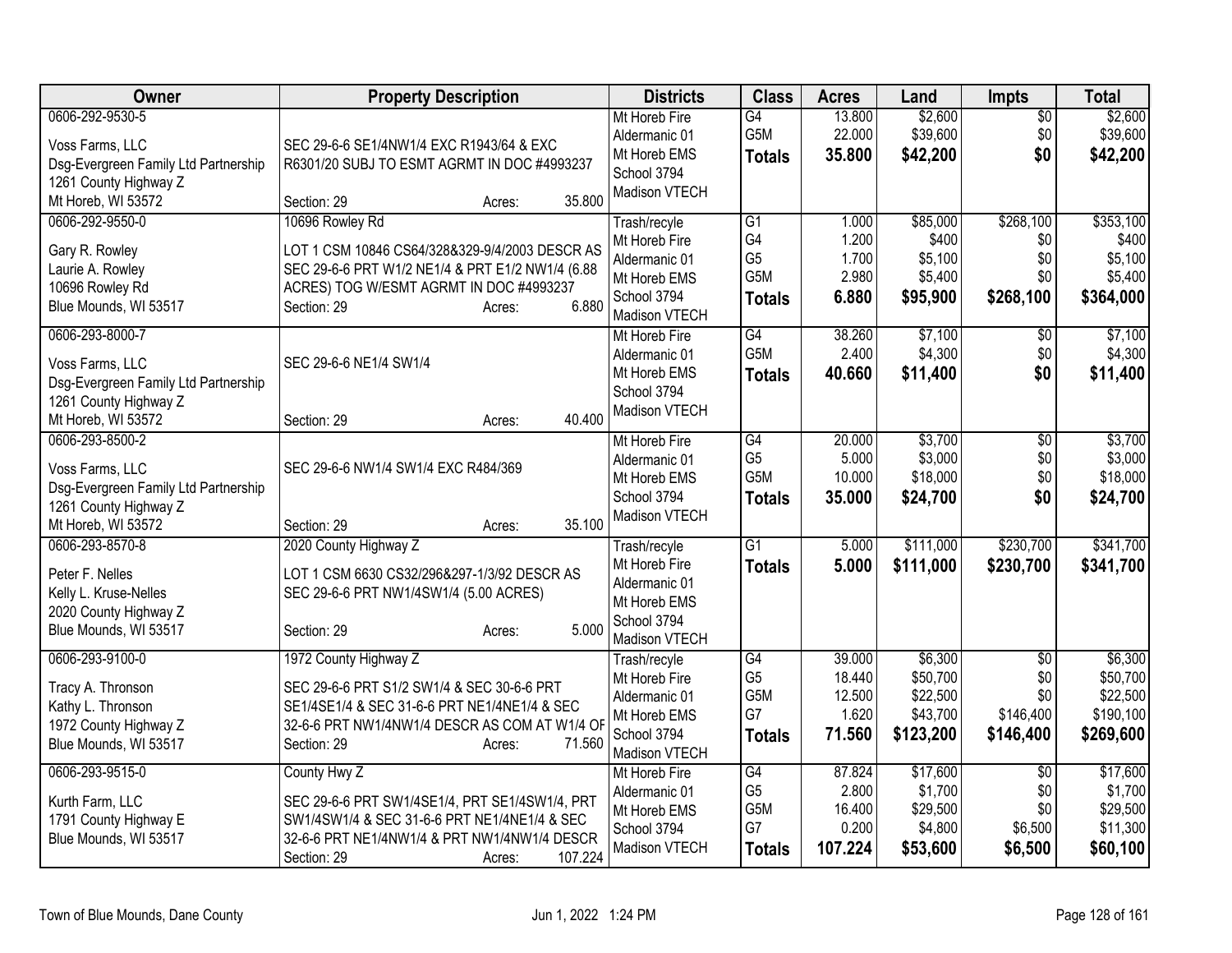| Owner                                                                                                                     | <b>Property Description</b>                                                                                                                                                    | <b>Districts</b>                                                                               | <b>Class</b>                                                    | <b>Acres</b>                                 | Land                                                  | <b>Impts</b>                                          | <b>Total</b>                                           |
|---------------------------------------------------------------------------------------------------------------------------|--------------------------------------------------------------------------------------------------------------------------------------------------------------------------------|------------------------------------------------------------------------------------------------|-----------------------------------------------------------------|----------------------------------------------|-------------------------------------------------------|-------------------------------------------------------|--------------------------------------------------------|
| 0606-293-9840-9<br>Andrew J. Kurth<br>Nicole L. Kurth<br>1791 County Highway E<br>Blue Mounds, WI 53517                   | SEC 29-6-6 PRT SE1/4SW1/4 BEG S 1/4 COR SEC 29<br>TH W ON SEC LN 339.9 FT TH NELY TO PT IN<br>CENTER OF E LN SD SE1/4SW1/4 TH S ALG SD E LN<br>2.900<br>Section: 29<br>Acres:  | Mt Horeb Fire<br>Aldermanic 01<br>Mt Horeb EMS<br>School 3794<br>Madison VTECH                 | $\overline{G4}$<br><b>Totals</b>                                | 2.900<br>2.900                               | \$500<br>\$500                                        | $\overline{50}$<br>\$0                                | \$500<br>\$500                                         |
| 0606-294-8000-6<br>Kahl Living Tr<br>120 Jennifer Cir<br>Mount Horeb, WI 53572                                            | SEC 29-6-6 NE1/4 SE1/4<br>40.100<br>Section: 29<br>Acres:                                                                                                                      | Mt Horeb Fire<br>Aldermanic 01<br>Mt Horeb EMS<br>School 3794<br>Madison VTECH                 | $\overline{G4}$<br>G <sub>5</sub> M<br><b>Totals</b>            | 31.900<br>8.200<br>40.100                    | \$5,900<br>\$14,800<br>\$20,700                       | \$0<br>\$0<br>\$0                                     | \$5,900<br>\$14,800<br>\$20,700                        |
| 0606-294-8500-1<br>Voss Farms, LLC<br>Dsg-Evergreen Family Ltd Partnership<br>1261 County Highway Z<br>Mt Horeb, WI 53572 | SEC 29-6-6 NW1/4 SE1/4<br>40.100<br>Section: 29<br>Acres:                                                                                                                      | Mt Horeb Fire<br>Aldermanic 01<br>Mt Horeb EMS<br>School 3794<br>Madison VTECH                 | $\overline{G4}$<br>G <sub>5</sub> M<br><b>Totals</b>            | 39.000<br>1.100<br>40.100                    | \$7,200<br>\$2,000<br>\$9,200                         | $\overline{50}$<br>\$0<br>\$0                         | \$7,200<br>\$2,000<br>\$9,200                          |
| 0606-294-9080-0<br>Andrew J. Kurth<br>Nicole L. Kurth<br>1791 County Highway E<br>Blue Mounds, WI 53517                   | SEC 29-6-6 SW1/4SE1/4 EXC BEG NW COR TH E<br>339.9 FT TH SWLY TO A PT IN CENTER OF W LN SD<br>SW1/4SE1/4 TH N ALG SD W LN TO POB & ALSO EXC<br>Section: 29<br>39.400<br>Acres: | Mt Horeb Fire<br>Aldermanic 01<br>Mt Horeb EMS<br>School 3794<br>Madison VTECH                 | G4<br><b>Totals</b>                                             | 15.000<br>15.000                             | \$2,800<br>\$2,800                                    | $\sqrt[6]{3}$<br>\$0                                  | \$2,800<br>\$2,800                                     |
| 0606-294-9500-9<br>Kahl Living Tr<br>120 Jennifer Cir<br>Mount Horeb, WI 53572                                            | SEC 29-6-6 SE1/4 SE1/4 SUBJ TO CONSERVATION<br>ESMT IN DOC #4092865 & #4092867 & 4408435 AND<br>STREAMBANK ESMT IN DOC 4712841<br>40.200<br>Section: 29<br>Acres:              | Mt Horeb Fire<br>Aldermanic 01<br>Mt Horeb EMS<br>School 3794<br>Madison VTECH                 | $\overline{G4}$<br>G <sub>5</sub> M<br><b>Totals</b>            | 24.000<br>16.200<br>40.200                   | \$3,700<br>\$29,200<br>\$32,900                       | \$0<br>\$0<br>\$0                                     | \$3,700<br>\$29,200<br>\$32,900                        |
| 0606-301-8000-6<br>Voss Farms, LLC<br>Dsg-Evergreen Family Ltd Partnership<br>1261 County Highway Z<br>Mt Horeb, WI 53572 | 10900 W Blue Mounds Rd<br>SEC 30-6-6 NE1/4NE1/4 SUBJ TO ESMT TO MT<br>HOREB TELE CO IN R3558/22<br>40.000<br>Section: 30<br>Acres:                                             | Trash/recyle<br>Mt Horeb Fire<br>Aldermanic 01<br>Mt Horeb EMS<br>School 3794<br>Madison VTECH | G4<br>G <sub>5</sub><br>G <sub>5</sub> M<br>G7<br><b>Totals</b> | 15.000<br>3.000<br>19.000<br>0.200<br>37.200 | \$2,800<br>\$1,800<br>\$34,200<br>\$8,000<br>\$46,800 | $\overline{50}$<br>\$0<br>\$0<br>\$44,400<br>\$44,400 | \$2,800<br>\$1,800<br>\$34,200<br>\$52,400<br>\$91,200 |
| 0606-301-8500-1<br>Voss Farms, LLC<br>1261 County Highway Z<br>Mt Horeb, WI 53572                                         | SEC 30-6-6 NW1/4 NE1/4<br>39.900<br>Section: 30<br>Acres:                                                                                                                      | Mt Horeb Fire<br>Aldermanic 01<br>Mt Horeb EMS<br>School 3794<br>Madison VTECH                 | $\overline{G4}$<br>G <sub>5</sub> M<br><b>Totals</b>            | 38.000<br>1.900<br>39.900                    | \$7,000<br>\$3,400<br>\$10,400                        | \$0<br>\$0<br>\$0                                     | \$7,000<br>\$3,400<br>\$10,400                         |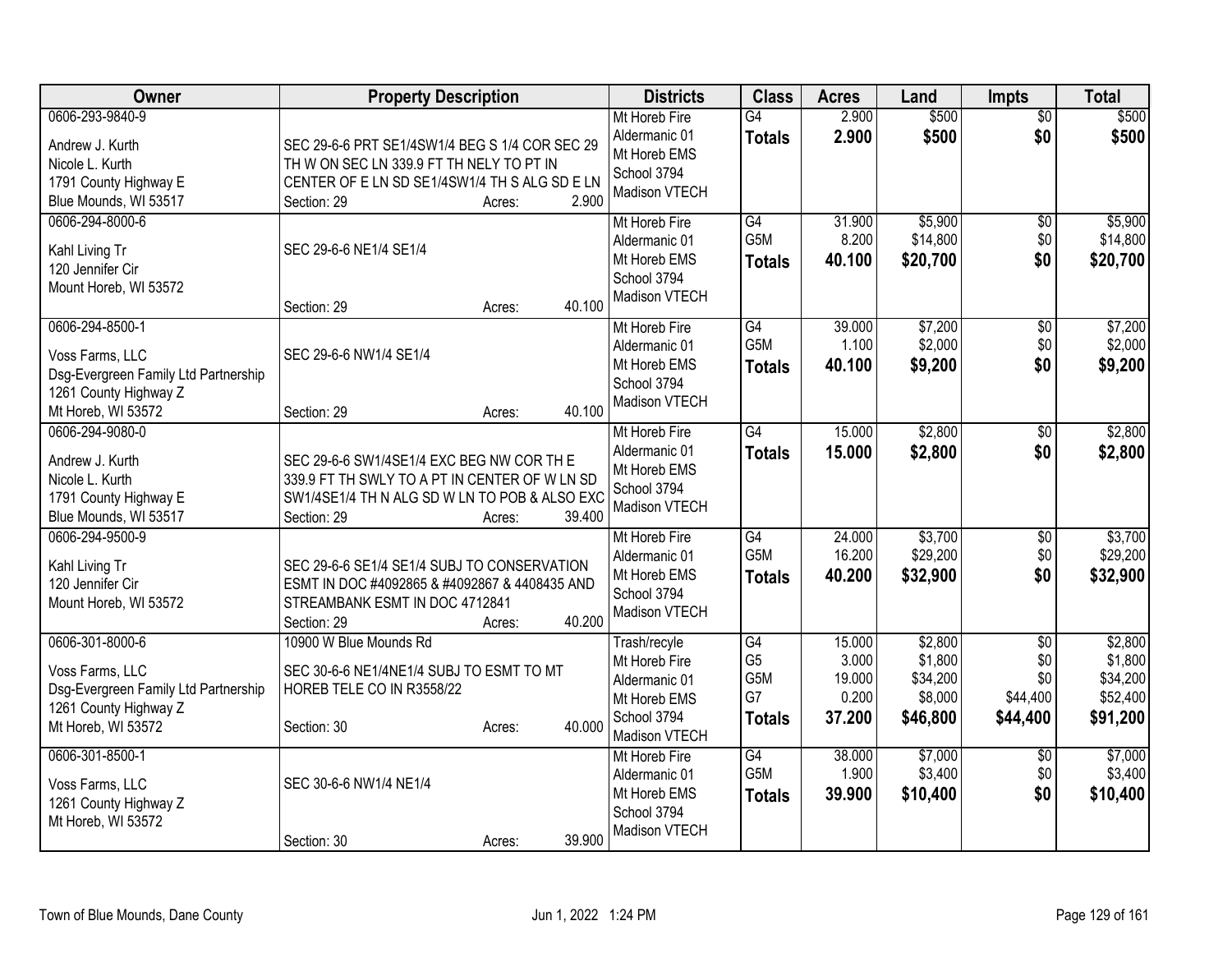| Owner                                                                                                                     | <b>Property Description</b>                                                                                                                                                                                | <b>Districts</b>                                                                               | <b>Class</b>                                 | <b>Acres</b>                       | Land                                      | <b>Impts</b>                  | <b>Total</b>                              |
|---------------------------------------------------------------------------------------------------------------------------|------------------------------------------------------------------------------------------------------------------------------------------------------------------------------------------------------------|------------------------------------------------------------------------------------------------|----------------------------------------------|------------------------------------|-------------------------------------------|-------------------------------|-------------------------------------------|
| 0606-301-9000-4<br>Slate Havens et al<br>11003 W Blue Mounds Rd<br>Barneveld, WI 53507                                    | SEC 30-6-6 SW1/4NE1/4                                                                                                                                                                                      | Mt Horeb Fire<br>Aldermanic 01<br>Mt Horeb EMS<br>School 3794<br>Madison VTECH                 | G4<br>G5M<br><b>Totals</b>                   | 35.000<br>4.700<br>39.700          | \$6,900<br>\$8,500<br>\$15,400            | $\overline{30}$<br>\$0<br>\$0 | \$6,900<br>\$8,500<br>\$15,400            |
|                                                                                                                           | 39.700<br>Section: 30<br>Acres:                                                                                                                                                                            |                                                                                                |                                              |                                    |                                           |                               |                                           |
| 0606-301-9501-0<br>Dsg-Evergreen Family Ltd Partnership<br>Voss Farms, LLC<br>1261 County Highway Z<br>Mt Horeb, WI 53572 | SEC 30-6-6 PRT SE1/4NE1/4 LYG N OF WEST BLUE<br><b>MOUNDS RD</b><br>0.340<br>Section: 30<br>Acres:                                                                                                         | Mt Horeb Fire<br>Aldermanic 01<br>Mt Horeb EMS<br>School 3794<br>Madison VTECH                 | G5<br><b>Totals</b>                          | 0.340<br>0.340                     | \$200<br>\$200                            | $\overline{50}$<br>\$0        | \$200<br>\$200                            |
| 0606-301-9550-0<br>Dsg-Evergreen Family Ltd Partnership<br>1261 County Highway Z<br>Mt Horeb, WI 53572                    | SEC 30-6-6 SE1/4NE1/4 EXC ELY OF C/L HWY Z &<br>ALSO EXC N 155 FT OF E 192 FT LYG W OF CTH Z &<br>S OF W BLUE MOUNDS RD & ALSO EXC THE PRT<br>32.300<br>Section: 30<br>Acres:                              | Mt Horeb Fire<br>Aldermanic 01<br>Mt Horeb EMS<br>School 3794<br>Madison VTECH                 | G4<br>G <sub>5</sub><br>G5M<br><b>Totals</b> | 20.000<br>9.300<br>3.000<br>32.300 | \$3,700<br>\$5,600<br>\$5,400<br>\$14,700 | \$0<br>\$0<br>\$0<br>\$0      | \$3,700<br>\$5,600<br>\$5,400<br>\$14,700 |
| 0606-301-9850-6<br>Voss Farms, LLC<br>Dsg-Evergreen Family Ltd Partnership<br>1261 County Highway Z<br>Mt Horeb, WI 53572 | SEC 30-6-6 PRT SE1/4 NE1/4 LYG ELY OF C/L HWY Z<br>SUBJ TO ESMT TO MT HOREB TELE CO IN R3558/22<br>3.100<br>Section: 30<br>Acres:                                                                          | Mt Horeb Fire<br>Aldermanic 01<br>Mt Horeb EMS<br>School 3794<br>Madison VTECH                 | $\overline{G4}$<br><b>Totals</b>             | 3.100<br>3.100                     | \$800<br>\$800                            | \$0<br>\$0                    | \$800<br>\$800                            |
| 0606-301-9980-9<br>Ryan Vartanian<br>2093 County Highway Z<br>Blue Mounds, WI 53517                                       | 2093 County Highway Z<br>SEC 30-6-6 PRT SE1/4NE1/4 BEG JCT C/LS CTH Z &<br>W BLUE MOUNDS RD TH SLY 155 FT TH WLY 192 FT<br>TH NLY 155 FT TH ELY ALG C/L RD 192 FT TO POB<br>0.430<br>Section: 30<br>Acres: | Trash/recyle<br>Mt Horeb Fire<br>Aldermanic 01<br>Mt Horeb EMS<br>School 3794<br>Madison VTECH | G1<br><b>Totals</b>                          | 0.430<br>0.430                     | \$93,700<br>\$93,700                      | \$135,100<br>\$135,100        | \$228,800<br>\$228,800                    |
| 0606-302-8000-5<br>Paul J. Markhardt<br>8980 Prairie Grove<br>Barneveld, WI 53707                                         | SEC 30-6-6 NE1/4 NW1/4 NELY OF HWY<br>38.200<br>Section: 30<br>Acres:                                                                                                                                      | Mt Horeb Fire<br>Aldermanic 01<br>Mt Horeb EMS<br>School 0287<br>SW WI VTECH                   | $\overline{G4}$<br><b>Totals</b>             | 38.200<br>38.200                   | \$7,100<br>\$7,100                        | \$0<br>\$0                    | \$7,100<br>\$7,100                        |
| 0606-302-8230-7<br>Slate Havens et al<br>11003 W Blue Mounds Rd<br>Barneveld, WI 53507                                    | SEC 30-6-6 PRT NE1/4NW1/4 LYG SWLY OF HWY<br>1.300<br>Section: 30<br>Acres:                                                                                                                                | Mt Horeb Fire<br>Aldermanic 01<br>Mt Horeb EMS<br>School 3794<br>Madison VTECH                 | G4<br><b>Totals</b>                          | 1.300<br>1.300                     | \$200<br>\$200                            | \$0<br>\$0                    | \$200<br>\$200                            |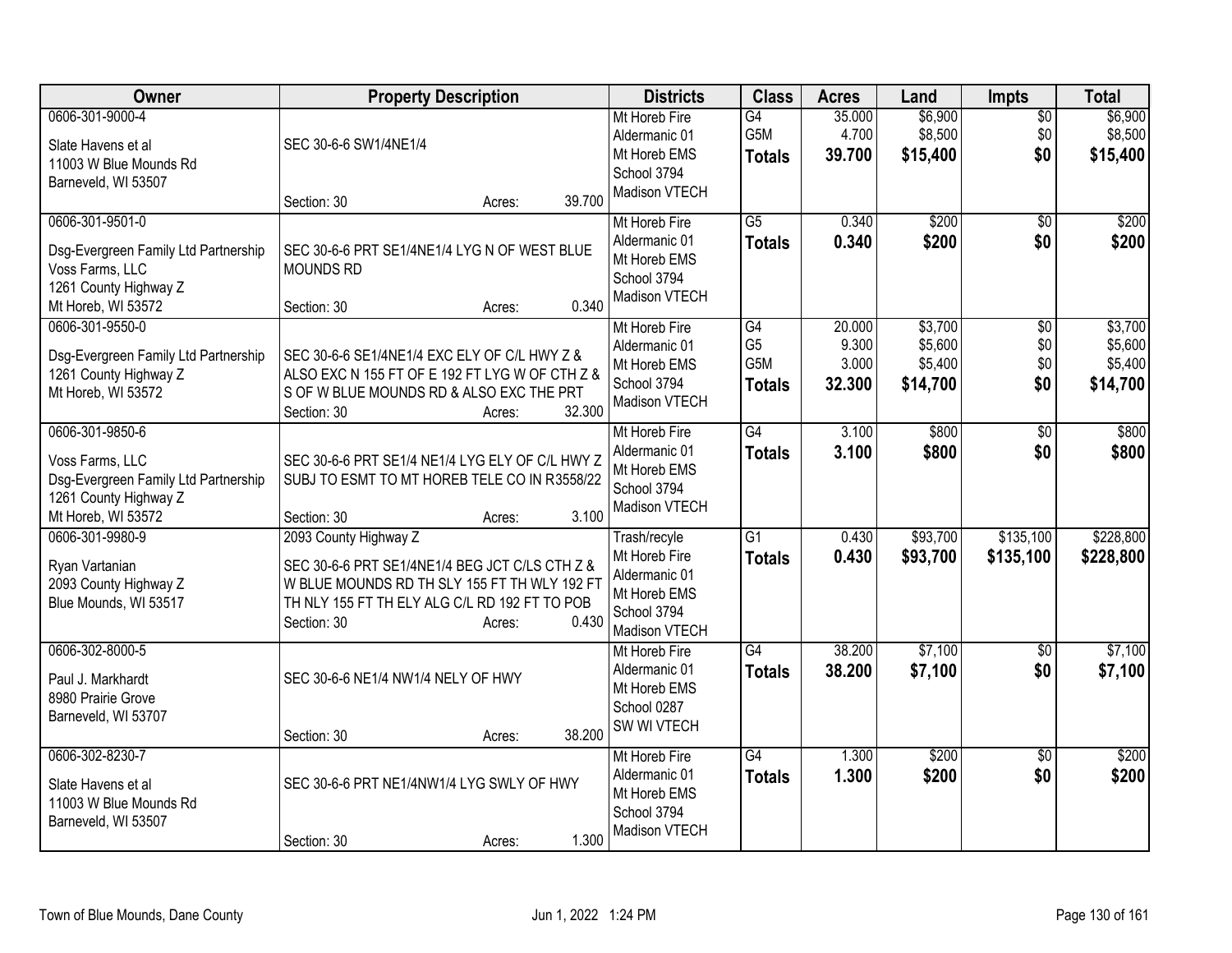| Owner                                                                                                       | <b>Property Description</b>                                                                                          |        |        | <b>Districts</b>                                                                             | <b>Class</b>                                                         | <b>Acres</b>                        | Land                                          | <b>Impts</b>                         | <b>Total</b>                                   |
|-------------------------------------------------------------------------------------------------------------|----------------------------------------------------------------------------------------------------------------------|--------|--------|----------------------------------------------------------------------------------------------|----------------------------------------------------------------------|-------------------------------------|-----------------------------------------------|--------------------------------------|------------------------------------------------|
| 0606-302-8501-9<br>Paul J. Markhardt<br>8980 Prairie Grove<br>Barneveld, WI 53707                           | SEC 30-6-6 PRT FR NW1/4NW1/4 LYG N & E OF C/L<br>OF W BLUE MOUNDS RD                                                 |        |        | Mt Horeb Fire<br>Aldermanic 01<br>Mt Horeb EMS<br>School 0287                                | $\overline{G4}$<br>G <sub>5</sub><br><b>Totals</b>                   | 17.000<br>1.000<br>18.000           | \$3,700<br>\$100<br>\$3,800                   | $\sqrt{6}$<br>\$0<br>\$0             | \$3,700<br>\$100<br>\$3,800                    |
|                                                                                                             | Section: 30                                                                                                          | Acres: | 18.000 | SW WI VTECH                                                                                  |                                                                      |                                     |                                               |                                      |                                                |
| 0606-302-8701-7<br><b>Patrick Averill</b><br>Lindsey Rundle<br>2132 County Highway F<br>Barneveld, WI 53507 | SEC 30-6-6 PRT FR NW1/4NW1/4 LYG S & W C/L<br>WEST BLUE MOUNDS RD EXC CSM 9197<br>Section: 30                        | Acres: | 14.973 | Mt Horeb Fire<br>Aldermanic 01<br>Mt Horeb EMS<br>School 0287<br>SW WI VTECH                 | G1<br>G <sub>5</sub><br><b>Totals</b>                                | 1.600<br>13.373<br>14.973           | \$10,400<br>\$40,100<br>\$50,500              | \$6,500<br>\$0<br>\$6,500            | \$16,900<br>\$40,100<br>\$57,000               |
| 0606-302-8850-7<br>Regina M. Howell<br>Jason W. Howell<br>8251 County Highway A<br>Hollandale, WI 53544     | LOT 1 CSM 9197 CS52/48&49-2/9/99 DESCR AS SEC<br>30-6-6 PRT NW1/4NW1/4 & SW1/4NW1/4 (12.602<br>ACRES)<br>Section: 30 | Acres: | 12.602 | Mt Horeb Fire<br>Aldermanic 01<br>Mt Horeb EMS<br>School 0287<br>SW WI VTECH                 | $\overline{G5}$<br>G <sub>6</sub><br><b>Totals</b>                   | 11.602<br>1.000<br>12.602           | \$34,800<br>\$3,600<br>\$38,400               | \$0<br>\$0<br>\$0                    | \$34,800<br>\$3,600<br>\$38,400                |
| 0606-302-9050-3<br><b>Patrick Averill</b><br>Lindsey Rundle<br>2132 County Highway F<br>Barneveld, WI 53507 | 2132 County Highway F<br>SEC 30-6-6 FR SW1/4NW1/4 EXC CSM 9197<br>Section: 30                                        | Acres: | 6.326  | Trash/recyle<br>Mt Horeb Fire<br>Aldermanic 01<br>Mt Horeb EMS<br>School 0287<br>SW WI VTECH | $\overline{G1}$<br>G <sub>5</sub><br>G <sub>6</sub><br><b>Totals</b> | 2.000<br>11.055<br>13.000<br>26.055 | \$91,500<br>\$30,300<br>\$46,800<br>\$168,600 | \$556,300<br>\$0<br>\$0<br>\$556,300 | \$647,800<br>\$30,300<br>\$46,800<br>\$724,900 |
| 0606-302-9500-8<br>Slate Havens et al<br>11003 W Blue Mounds Rd<br>Barneveld, WI 53507                      | SEC 30-6-6 SE1/4NW1/4<br>Section: 30                                                                                 | Acres: | 39.500 | Mt Horeb Fire<br>Aldermanic 01<br>Mt Horeb EMS<br>School 3794<br>Madison VTECH               | G4<br>G <sub>5</sub><br>G5M<br><b>Totals</b>                         | 36.000<br>3.000<br>0.500<br>39.500  | \$6,800<br>\$9,000<br>\$900<br>\$16,700       | \$0<br>\$0<br>\$0<br>\$0             | \$6,800<br>\$9,000<br>\$900<br>\$16,700        |
| 0606-303-8001-3<br>Slate Havens et al<br>11003 W Blue Mounds Rd<br>Barneveld, WI 53507                      | SEC 30-6-6 NE1/4SW1/4 EXC R32075/18<br>Section: 30                                                                   | Acres: | 22.000 | Mt Horeb Fire<br>Aldermanic 01<br>Mt Horeb EMS<br>School 3794<br>Madison VTECH               | G4<br>G <sub>5</sub> M<br><b>Totals</b>                              | 19.000<br>3.000<br>22.000           | \$3,500<br>\$5,400<br>\$8,900                 | \$0<br>\$0<br>\$0                    | \$3,500<br>\$5,400<br>\$8,900                  |
| 0606-303-8501-8<br>Slate Havens et al<br>11003 W Blue Mounds Rd<br>Barneveld, WI 53507                      | SEC 30-6-6 FR NW1/4SW1/4 EXC R32075/18<br>Section: 30                                                                | Acres: | 31.100 | Mt Horeb Fire<br>Aldermanic 01<br>Mt Horeb EMS<br>School 3794<br>Madison VTECH               | $\overline{G4}$<br>G <sub>5</sub><br>G5M<br><b>Totals</b>            | 3.500<br>10.600<br>17.000<br>31.100 | \$600<br>\$16,000<br>\$30,600<br>\$47,200     | \$0<br>\$0<br>\$0<br>\$0             | \$600<br>\$16,000<br>\$30,600<br>\$47,200      |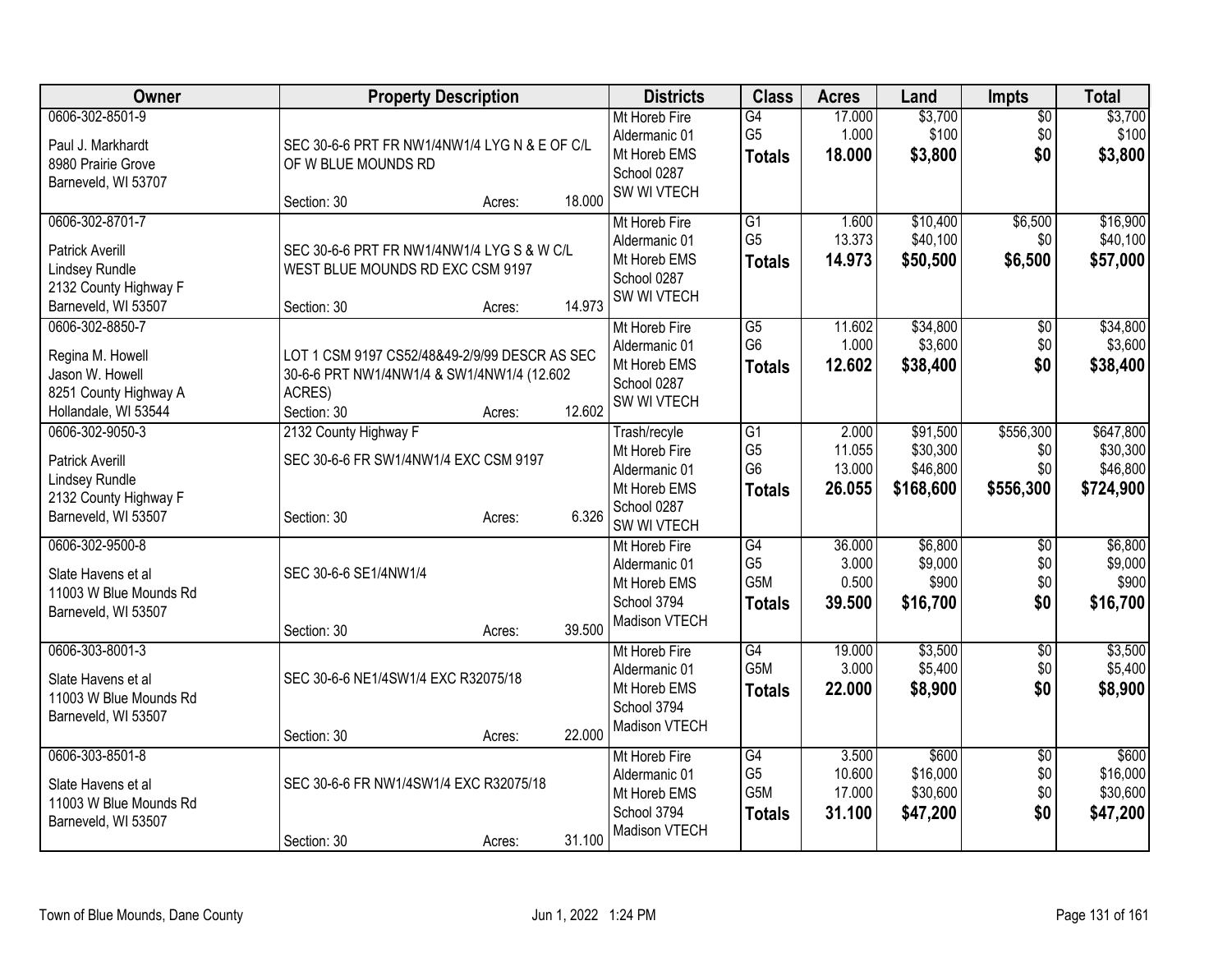| <b>Owner</b>                                                                                                              | <b>Property Description</b>                                                                                                                                                                                  | <b>Districts</b>                                                                               | <b>Class</b>                                         | <b>Acres</b>                                 | Land                                                   | <b>Impts</b>                                            | <b>Total</b>                                             |
|---------------------------------------------------------------------------------------------------------------------------|--------------------------------------------------------------------------------------------------------------------------------------------------------------------------------------------------------------|------------------------------------------------------------------------------------------------|------------------------------------------------------|----------------------------------------------|--------------------------------------------------------|---------------------------------------------------------|----------------------------------------------------------|
| 0606-303-9035-1<br>Slate Havens et al<br>11003 W Blue Mounds Rd<br>Barneveld, WI 53507                                    | SEC 30-6-6 FR SW1/4SW1/4 EXC S 792 FT & EXC<br>R32075/18                                                                                                                                                     | Mt Horeb Fire<br>Aldermanic 01<br>Mt Horeb EMS<br>School 3794<br>Madison VTECH                 | $\overline{G4}$<br><b>Totals</b>                     | 9.100<br>9.100                               | \$1,700<br>\$1,700                                     | $\overline{50}$<br>\$0                                  | \$1,700<br>\$1,700                                       |
| 0606-303-9180-5<br>Zachary K. Havens<br>Jami K. Havens<br>401 4th Ave<br>New Glarus, WI 53574                             | 9.100<br>Section: 30<br>Acres:<br>SEC 30-6-6 PRT FR SW1/4 SW1/4 S 792 FT THF 24<br><b>ACRES M/L</b><br>22.200<br>Section: 30<br>Acres:                                                                       | Mt Horeb Fire<br>Aldermanic 01<br>Mt Horeb EMS<br>School 3794<br>Madison VTECH                 | $\overline{G4}$<br><b>Totals</b>                     | 24.000<br>24.000                             | \$4,800<br>\$4,800                                     | \$0<br>\$0                                              | \$4,800<br>\$4,800                                       |
| 0606-303-9501-6<br>Slate Havens<br>Sue Havens<br>11003 W Blue Mounds Rd<br>Barneveld, WI 53507                            | 11003 W Blue Mounds Rd<br>SEC 30-6-6 PRT NW1/4SW1/4, PRT NE1/4SW1/4, PRT<br>SW1/4SW1/4 & PRT SE1/4SW1/4 DESCR AS COM AT<br>W1/4 COR SEC 30 TH S00DEG19'04"W 1850.13 FT TH<br>40.000<br>Section: 30<br>Acres: | Trash/recyle<br>Mt Horeb Fire<br>Aldermanic 01<br>Mt Horeb EMS<br>School 3794<br>Madison VTECH | G4<br>G <sub>5</sub><br>G5M<br>G7<br><b>Totals</b>   | 10.960<br>5.000<br>22.080<br>1.960<br>40.000 | \$1,900<br>\$3,000<br>\$39,700<br>\$45,800<br>\$90,400 | $\overline{50}$<br>\$0<br>\$0<br>\$194,400<br>\$194,400 | \$1,900<br>\$3,000<br>\$39,700<br>\$240,200<br>\$284,800 |
| 0606-303-9680-0<br>Zachary K. Havens<br>Jami K. Havens<br>401 4th Ave<br>New Glarus, WI 53574                             | SEC 30-6-6 PRT SE1/4 SW1/4 COM SW COR TH N 792<br>FT TH E 742.5 FT TH SE TO PT ON S LN 2337.5 FT E<br>OF SEC SW COR TH W TO POB 16 ACRES M/L<br>17.000<br>Section: 30<br>Acres:                              | Mt Horeb Fire<br>Aldermanic 01<br>Mt Horeb EMS<br>School 0287<br>SW WI VTECH                   | G4<br>G <sub>5</sub><br><b>Totals</b>                | 13.000<br>3.000<br>16.000                    | \$1,100<br>\$1,800<br>\$2,900                          | $\overline{50}$<br>\$0<br>\$0                           | \$1,100<br>\$1,800<br>\$2,900                            |
| 0606-303-9855-9<br>Slate Havens et al<br>11003 W Blue Mounds Rd<br>Barneveld, WI 53507                                    | SEC 30-6-6 SE1/4SW1/4 EXC COM ON W LN 792 FT N<br>OF SW ACOR THE 825 FT SE TO PT ON S LN 2307.5<br>FT E OF SW COR OF SW1/4 W TO SW COR OF SE1/4<br>8.500<br>Section: 30<br>Acres:                            | Mt Horeb Fire<br>Aldermanic 01<br>Mt Horeb EMS<br>School 3794<br>Madison VTECH                 | G6<br><b>Totals</b>                                  | 8.500<br>8.500                               | \$30,600<br>\$30,600                                   | \$0<br>\$0                                              | \$30,600<br>\$30,600                                     |
| 0606-304-8001-0<br>Dsg-Evergreen Family Ltd Partnership<br>Voss Farms, LLC<br>1261 County Highway Z<br>Mt Horeb, WI 53572 | County Hwy Z<br>SEC 30-6-6 NE1/4SE1/4 LYG ELY OF CTH Z<br>17.800<br>Section: 30<br>Acres:                                                                                                                    | Mt Horeb Fire<br>Aldermanic 01<br>Mt Horeb EMS<br>School 3794<br>Madison VTECH                 | G4<br>G <sub>5</sub><br><b>Totals</b>                | 13.800<br>4.000<br>17.800                    | \$2,800<br>\$1,700<br>\$4,500                          | \$0<br>\$0<br>\$0                                       | \$2,800<br>\$1,700<br>\$4,500                            |
| 0606-304-8100-0<br>Dsg-Evergreen Family Ltd Partnership<br>1261 County Highway Z<br>Mt Horeb, WI 53572                    | SEC 30-6-6 NE1/4SE1/4 LYG WLY OF CTH Z<br>19.700<br>Section: 30<br>Acres:                                                                                                                                    | Mt Horeb Fire<br>Aldermanic 01<br>Mt Horeb EMS<br>School 3794<br>Madison VTECH                 | $\overline{G4}$<br>G <sub>5</sub> M<br><b>Totals</b> | 7.000<br>12.700<br>19.700                    | \$2,100<br>\$22,900<br>\$25,000                        | \$0<br>\$0<br>\$0                                       | \$2,100<br>\$22,900<br>\$25,000                          |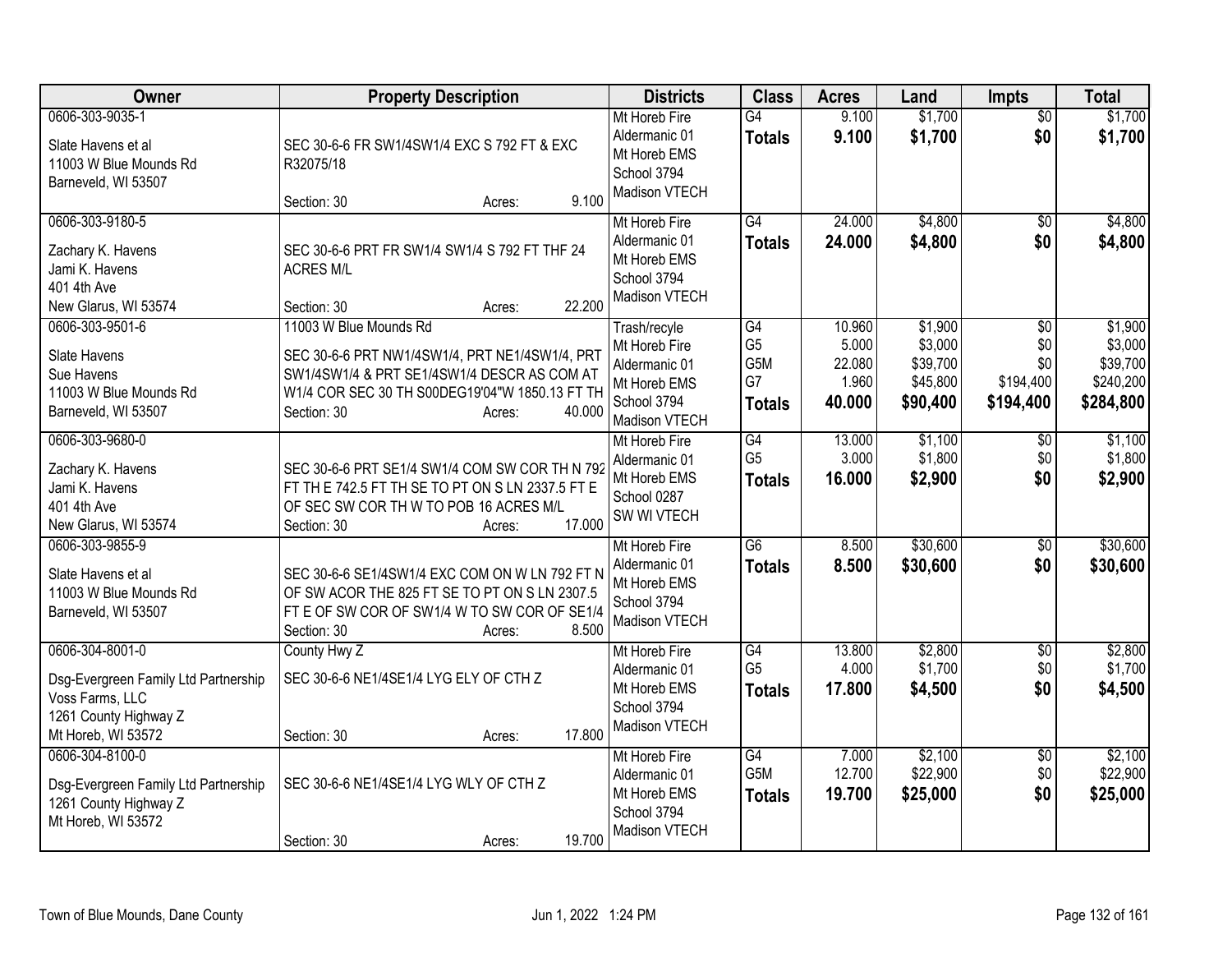| Owner                                                                                                  | <b>Property Description</b>                                                                                                                 |                  | <b>Districts</b>                                                                         | <b>Class</b>                                 | <b>Acres</b>                      | Land                                     | Impts                                | <b>Total</b>                             |
|--------------------------------------------------------------------------------------------------------|---------------------------------------------------------------------------------------------------------------------------------------------|------------------|------------------------------------------------------------------------------------------|----------------------------------------------|-----------------------------------|------------------------------------------|--------------------------------------|------------------------------------------|
| 0606-304-8500-8<br>Dsg-Evergreen Family Ltd Partnership<br>1261 County Highway Z<br>Mt Horeb, WI 53572 | SEC 30-6-6 E1/2 NW1/4 SE1/4                                                                                                                 |                  | Mt Horeb Fire<br>Aldermanic 01<br>Mt Horeb EMS<br>School 3794<br>Madison VTECH           | G4<br>G5M<br><b>Totals</b>                   | 18.800<br>1.000<br>19.800         | \$3,500<br>\$1,800<br>\$5,300            | $\overline{50}$<br>\$0<br>\$0        | \$3,500<br>\$1,800<br>\$5,300            |
|                                                                                                        | Section: 30                                                                                                                                 | Acres:           | 19.800                                                                                   |                                              |                                   |                                          |                                      |                                          |
| 0606-304-8560-6<br>Slate Havens et al<br>11003 W Blue Mounds Rd<br>Barneveld, WI 53507                 | SEC 30-6-6 W1/2 NW1/4 SE1/4<br>Section: 30                                                                                                  | Acres:           | Mt Horeb Fire<br>Aldermanic 01<br>Mt Horeb EMS<br>School 3794<br>Madison VTECH<br>19.800 | $\overline{G4}$<br><b>Totals</b>             | 19.800<br>19.800                  | \$3,700<br>\$3,700                       | \$0<br>\$0                           | \$3,700<br>\$3,700                       |
| 0606-304-9000-1                                                                                        |                                                                                                                                             |                  | Mt Horeb Fire                                                                            | $\overline{G4}$                              | 33.000                            | \$6,100                                  | $\overline{50}$                      | \$6,100                                  |
| Slate Havens et al<br>11003 W Blue Mounds Rd<br>Barneveld, WI 53507                                    | SEC 30-6-6 SW1/4SE1/4                                                                                                                       |                  | Aldermanic 01<br>Mt Horeb EMS<br>School 3794                                             | G5M<br><b>Totals</b>                         | 6.700<br>39.700                   | \$12,100<br>\$18,200                     | \$0<br>\$0                           | \$12,100<br>\$18,200                     |
|                                                                                                        | Section: 30                                                                                                                                 | Acres:           | Madison VTECH<br>39.700                                                                  |                                              |                                   |                                          |                                      |                                          |
| 0606-304-9590-8<br>Slate Havens et al<br>11003 W Blue Mounds Rd<br>Barneveld, WI 53507                 | SEC 30-6-6 PRT SE1/4 SE1/4 WLY OF HWY                                                                                                       |                  | Mt Horeb Fire<br>Aldermanic 01<br>Mt Horeb EMS<br>School 3794                            | G4<br>G5M<br><b>Totals</b>                   | 4.000<br>8.300<br>12.300          | \$700<br>\$14,900<br>\$15,600            | \$0<br>\$0<br>\$0                    | \$700<br>\$14,900<br>\$15,600            |
|                                                                                                        | Section: 30                                                                                                                                 | Acres:           | Madison VTECH<br>12.300                                                                  |                                              |                                   |                                          |                                      |                                          |
| 0606-304-9785-0<br>Thronson Jt Rev Tr, Paul A & Alona J<br>206 Ellen Ct<br>Mount Horeb, WI 53572       | SEC 30-6-6 SE1/4SE1/4 ELY OF HWY EXC DOC<br>#4998431 ESMT AGRMNT DOC 5426941 & 5426942 &<br>5426943<br>Section: 30                          | Acres:           | Mt Horeb Fire<br>Aldermanic 01<br>Mt Horeb EMS<br>School 3794<br>Madison VTECH<br>12.000 | G4<br><b>Totals</b>                          | 12.000<br>12.000                  | \$2,500<br>\$2,500                       | $\overline{50}$<br>\$0               | \$2,500<br>\$2,500                       |
| 0606-311-8051-0<br>Thronson Jt Rev Tr, Paul A & Alona J<br>206 Ellen Ct<br>Mount Horeb, WI 53572       | SEC 31-6-6 PRT NE1/4NE1/4 LYG ELY OF HWY EXC<br>DOC #4998431 ESMT AGRMNT DOC 5426941 &<br>5426942 & 5426943 EXC DOC #5427213<br>Section: 31 | 10.027<br>Acres: | Mt Horeb Fire<br>Aldermanic 01<br>Mt Horeb EMS<br>School 3794<br>Madison VTECH           | G4<br>G <sub>5</sub><br>G5M<br><b>Totals</b> | 7.127<br>1.600<br>1.300<br>10.027 | \$1,300<br>\$1,000<br>\$2,300<br>\$4,600 | $\overline{60}$<br>\$0<br>\$0<br>\$0 | \$1,300<br>\$1,000<br>\$2,300<br>\$4,600 |
| 0606-311-8100-3<br>Slate Havens et al<br>11003 W Blue Mounds Rd<br>Barneveld, WI 53507                 | SEC 31-6-6 PRT NE1/4 NE1/4 LYG NW OF HWY<br>Section: 31                                                                                     | Acres:           | Mt Horeb Fire<br>Aldermanic 01<br>Mt Horeb EMS<br>School 3794<br>Madison VTECH<br>1.000  | $\overline{G6}$<br><b>Totals</b>             | 1.000<br>1.000                    | \$0<br>\$0                               | $\overline{50}$<br>\$0               | $\overline{50}$<br>\$0                   |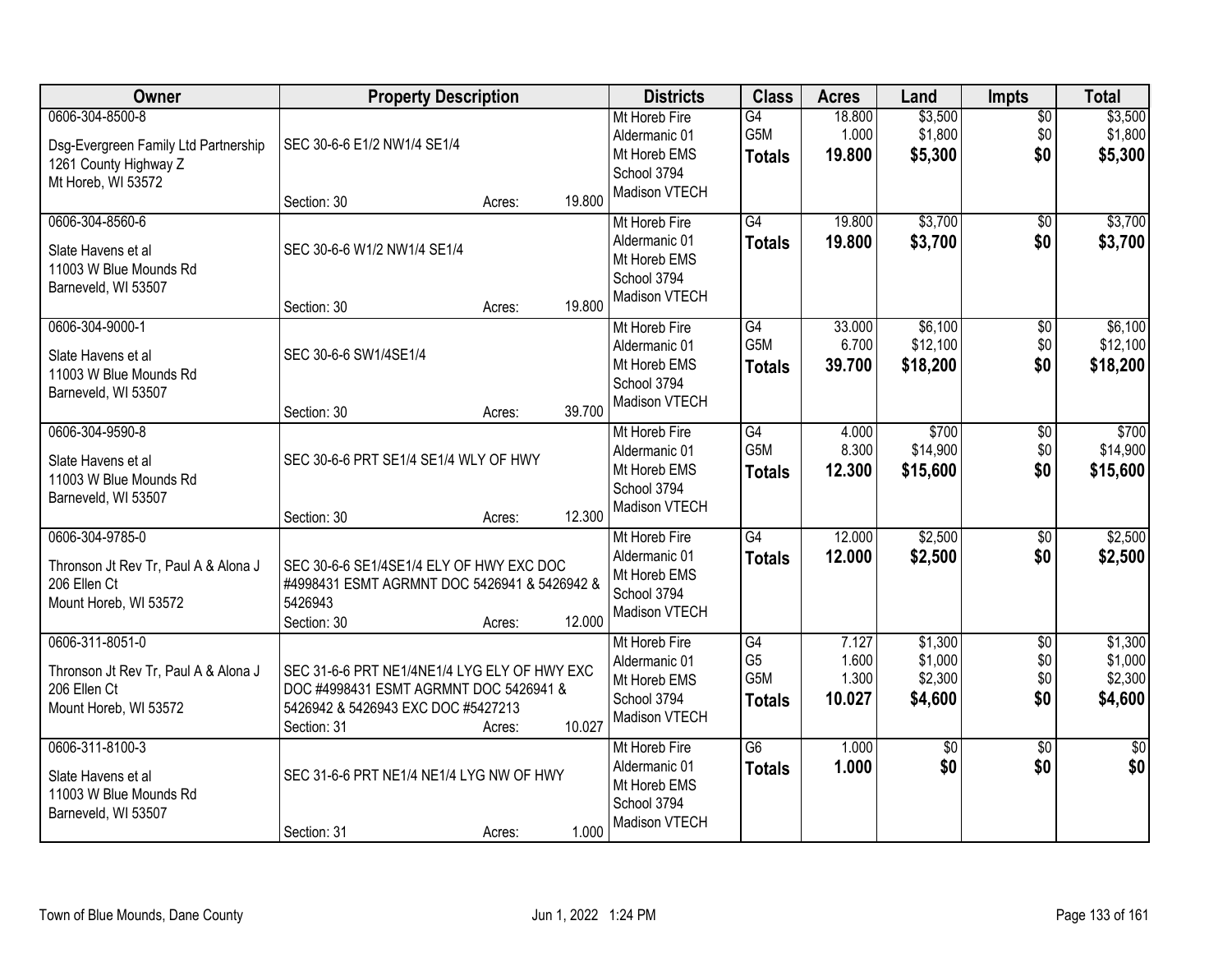| Owner                                                                                                             | <b>Property Description</b>                                                                                                                                                       | <b>Districts</b>                                                                               | <b>Class</b>                                 | <b>Acres</b>                        | Land                                        | Impts                                | <b>Total</b>                                |
|-------------------------------------------------------------------------------------------------------------------|-----------------------------------------------------------------------------------------------------------------------------------------------------------------------------------|------------------------------------------------------------------------------------------------|----------------------------------------------|-------------------------------------|---------------------------------------------|--------------------------------------|---------------------------------------------|
| 0606-311-8500-9<br>Slate Havens et al<br>11003 W Blue Mounds Rd<br>Barneveld, WI 53507                            | SEC 31-6-6 PRT NW1/4 NE1/4 LYG NW OF HWY SUBJ<br>TO ESMT TO MT HOREB TELE CO IN R3558/19<br>37.100<br>Section: 31<br>Acres:                                                       | Mt Horeb Fire<br>Aldermanic 01<br>Mt Horeb EMS<br>School 3794<br>Madison VTECH                 | G4<br>G <sub>5</sub><br>G5M<br><b>Totals</b> | 14.000<br>4.000<br>19.100<br>37.100 | \$3,500<br>\$12,000<br>\$34,400<br>\$49,900 | $\overline{50}$<br>\$0<br>\$0<br>\$0 | \$3,500<br>\$12,000<br>\$34,400<br>\$49,900 |
| 0606-311-8850-6<br>Thronson Jt Rev Tr, Paul A & Alona J<br>206 Ellen Ct<br>Mount Horeb, WI 53572                  | SEC 31-6-6 PRT NW1/4NE1/4 ELY OF HWY ESMT<br>AGRMNT DOC 5426941 & 5426942 & 5426943<br>3.000<br>Section: 31<br>Acres:                                                             | Mt Horeb Fire<br>Aldermanic 01<br>Mt Horeb EMS<br>School 3794<br>Madison VTECH                 | $\overline{G4}$<br><b>Totals</b>             | 3.000<br>3.000                      | \$600<br>\$600                              | $\overline{30}$<br>\$0               | \$600<br>\$600                              |
| 0606-311-9000-2<br>Renee K. Anderson<br>Spencer D. Anderson<br>1782 County Highway Z<br>Blue Mounds, WI 53517     | 1782 County Highway Z<br>SEC 31-6-6 SW1/4NE1/4 EXC .0144 ACRE FOR CTH<br>IN R927/698 & SUBJ TO ESMT TO MT HOREB TELE<br>CO IN R3414/35-2/23/82<br>39.900<br>Section: 31<br>Acres: | Trash/recyle<br>Mt Horeb Fire<br>Aldermanic 01<br>Mt Horeb EMS<br>School 3794<br>Madison VTECH | G1<br>G <sub>4</sub><br><b>Totals</b>        | 1.000<br>38.900<br>39.900           | \$85,000<br>\$11,500<br>\$96,500            | \$286,600<br>\$0<br>\$286,600        | \$371,600<br>\$11,500<br>\$383,100          |
| 0606-311-9500-7<br>Renee K. Anderson<br>Spencer D. Anderson<br>1782 County Highway Z<br>Blue Mounds, WI 53517     | SEC 31-6-6 SE1/4 NE1/4<br>39.900<br>Section: 31<br>Acres:                                                                                                                         | Mt Horeb Fire<br>Aldermanic 01<br>Mt Horeb EMS<br>School 3794<br>Madison VTECH                 | G4<br>G <sub>5</sub><br><b>Totals</b>        | 34.000<br>5.900<br>39.900           | \$6,700<br>\$17,700<br>\$24,400             | $\overline{50}$<br>\$0<br>\$0        | \$6,700<br>\$17,700<br>\$24,400             |
| 0606-312-8000-3<br>Royce L. Hendrickson<br>Joann M. Hendrickson<br>2951 County Highway F<br>Blue Mounds, WI 53517 | SEC 31-6-6 N 30 A NE1/4 NW1/4<br>30.000<br>Section: 31<br>Acres:                                                                                                                  | Mt Horeb Fire<br>Aldermanic 01<br>Mt Horeb EMS<br>School 0287<br>SW WI VTECH                   | G4<br>G <sub>5</sub><br>G5M<br><b>Totals</b> | 6.420<br>8.100<br>15.480<br>30.000  | \$1,200<br>\$4,900<br>\$27,900<br>\$34,000  | $\overline{50}$<br>\$0<br>\$0<br>\$0 | \$1,200<br>\$4,900<br>\$27,900<br>\$34,000  |
| 0606-312-8220-7<br>Dwight D. Anderson<br>11020 Anderson Farm Rd<br>Blue Mounds, WI 53517                          | SEC 31-6-6 S 9.8 A OF NE1/4 NW1/4<br>9.800<br>Section: 31<br>Acres:                                                                                                               | Mt Horeb Fire<br>Aldermanic 01<br>Mt Horeb EMS<br>School 0287<br>SW WI VTECH                   | G4<br>G5M<br><b>Totals</b>                   | 7.000<br>2.800<br>9.800             | \$500<br>\$5,000<br>\$5,500                 | $\overline{50}$<br>\$0<br>\$0        | \$500<br>\$5,000<br>\$5,500                 |
| 0606-312-8501-0<br>Royce L. Hendrickson<br>Joann M. Hendrickson<br>2951 County Highway F<br>Blue Mounds, WI 53517 | SEC 31-6-6 FR NW1/4 NW1/4 EXC CSM 806 SUBJ TO<br>ESMT TO D GRANBERG IN R5062/26 & ALSO EXC<br>DOC #3168891<br>35.460<br>Section: 31<br>Acres:                                     | Mt Horeb Fire<br>Aldermanic 01<br>Mt Horeb EMS<br>School 0287<br>SW WI VTECH                   | G4<br>G5M<br><b>Totals</b>                   | 27.460<br>8.000<br>35.460           | \$4,700<br>\$14,400<br>\$19,100             | \$0<br>\$0<br>\$0                    | \$4,700<br>\$14,400<br>\$19,100             |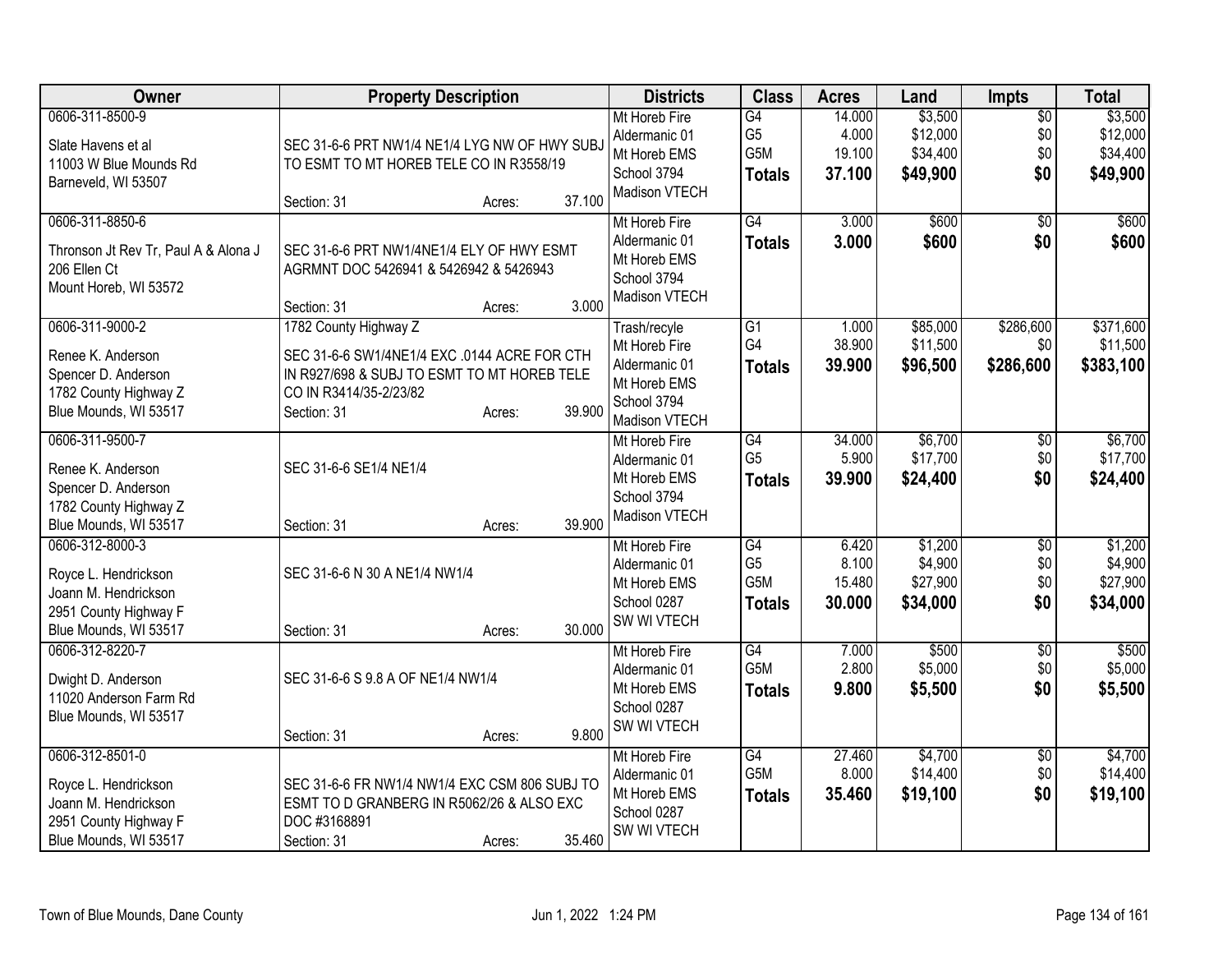| Owner                                  | <b>Property Description</b>                                                               | <b>Districts</b>               | <b>Class</b>    | <b>Acres</b> | Land     | <b>Impts</b>    | <b>Total</b> |
|----------------------------------------|-------------------------------------------------------------------------------------------|--------------------------------|-----------------|--------------|----------|-----------------|--------------|
| 0606-312-8740-8                        | 1830 Barber Rd                                                                            | Trash/recyle                   | G1              | 0.690        | \$70,900 | \$164,300       | \$235,200    |
| Brenda A. Vogt et al<br>1830 Barber Rd | LOT 1 CSM 806 CS4/17-4/26/72 DESCR AS SEC<br>31-6-6 PRT NW1/4 .69 ACRE SUBJ TO ESMT TO MT | Mt Horeb Fire<br>Aldermanic 01 | <b>Totals</b>   | 0.690        | \$70,900 | \$164,300       | \$235,200    |
| Blue Mounds, WI 53517                  | HOREB TELE CO IN R3650/46 ALSO ESMT IN<br>0.690<br>Section: 31<br>Acres:                  | Mt Horeb EMS<br>School 3794    |                 |              |          |                 |              |
| 0606-312-8770-0                        |                                                                                           | Madison VTECH<br>Mt Horeb Fire | $\overline{G1}$ | 0.920        | \$41,700 | \$6,300         | \$48,000     |
|                                        |                                                                                           | Aldermanic 01                  | <b>Totals</b>   | 0.920        | \$41,700 | \$6,300         | \$48,000     |
| Brenda A. Vogt et al                   | SEC 31-6-6 PRT W1/2 NW1/4 DESCR AS COM AT NW                                              | Mt Horeb EMS                   |                 |              |          |                 |              |
| 1830 Barber Rd                         | COR OF SD SEC 31 TH S ALG CTY LN 1164.00 FT TH                                            | School 0287                    |                 |              |          |                 |              |
| Blue Mounds, WI 53517                  | S74DEG03'44"E 183.29 FT TO NE COR OF CSM 806 &<br>0.920<br>Section: 31<br>Acres:          | SW WI VTECH                    |                 |              |          |                 |              |
| 0606-312-9001-0                        |                                                                                           | Mt Horeb Fire                  | G4              | 20.540       | \$3,800  | $\overline{50}$ | \$3,800      |
| Royce L. Hendrickson                   | SEC 31-6-6 FR SW1/4 NW1/4 EXC S 15 ACRES & CSM                                            | Aldermanic 01                  | <b>Totals</b>   | 20.540       | \$3,800  | \$0             | \$3,800      |
| Joann M. Hendrickson                   | 806 SUBJ TO ESMT IN R5062/26 & ALSO EXC DOC                                               | Mt Horeb EMS                   |                 |              |          |                 |              |
| 2951 County Highway F                  | #3168891                                                                                  | School 0287                    |                 |              |          |                 |              |
| Blue Mounds, WI 53517                  | 20.540<br>Section: 31<br>Acres:                                                           | SW WI VTECH                    |                 |              |          |                 |              |
| 0606-312-9201-0                        |                                                                                           | Mt Horeb Fire                  | $\overline{G4}$ | 7.506        | \$1,400  | $\overline{50}$ | \$1,400      |
| Dwight D. Anderson                     | SEC 31-6-6 S 15.0 A OF FR SW1/4 NW1/4 SUBJ TO                                             | Aldermanic 01                  | <b>Totals</b>   | 7.506        | \$1,400  | \$0             | \$1,400      |
| 11020 Anderson Farm Rd                 | ESMT TO MT HOREB TELE CO IN R3650/52 EXC CSM                                              | Mt Horeb EMS                   |                 |              |          |                 |              |
| Blue Mounds, WI 53517                  | 11549                                                                                     | School 0287                    |                 |              |          |                 |              |
|                                        | 7.506<br>Section: 31<br>Acres:                                                            | SW WI VTECH                    |                 |              |          |                 |              |
| 0606-312-9220-0                        | 1795 Barber Rd                                                                            | Trash/recyle                   | $\overline{G1}$ | 2.000        | \$91,500 | \$328,500       | \$420,000    |
| Zachary H. Johnson                     | LOT 1 CSM 11549 CS70/214&215-10/6/2005 DESCR                                              | Mt Horeb Fire                  | G4              | 3.494        | \$900    | \$0             | \$900        |
| 1795 Barber Rd                         | AS SEC 31-6-6 PRT SW1/4NW1/4 (7.494 ACRES)                                                | Aldermanic 01                  | G5M             | 2.000        | \$3,600  | \$0             | \$3,600      |
| Blue Mounds, WI 53517                  |                                                                                           | Mt Horeb EMS                   | <b>Totals</b>   | 7.494        | \$96,000 | \$328,500       | \$424,500    |
|                                        | 7.494<br>Section: 31<br>Acres:                                                            | School 0287                    |                 |              |          |                 |              |
| 0606-312-9501-0                        | 10978 Anderson Farm Rd                                                                    | SW WI VTECH                    | G4              | 35.430       | \$4,900  | \$0             | \$4,900      |
|                                        |                                                                                           | Trash/recyle<br>Mt Horeb Fire  | G5M             | 1.570        | \$2,800  | \$0             | \$2,800      |
| Dwight D. Anderson                     | SEC 31-6-6 SE1/4 NW1/4 EXC CSM 15091                                                      | Aldermanic 01                  | G7              | 0.800        | \$35,200 | \$79,600        | \$114,800    |
| 11020 Anderson Farm Rd                 |                                                                                           | Mt Horeb EMS                   | <b>Totals</b>   | 37.800       | \$42,900 | \$79,600        | \$122,500    |
| Blue Mounds, WI 53517                  |                                                                                           | School 0287                    |                 |              |          |                 |              |
|                                        | 37.800<br>Section: 31<br>Acres:                                                           | SW WI VTECH                    |                 |              |          |                 |              |
| 0606-312-9660-0                        | 11020 Anderson Farm Rd                                                                    | Trash/recyle                   | G1              | 2.000        | \$91,500 | \$330,000       | \$421,500    |
| Dwight D. Anderson                     | LOT 1 CSM 15091 CS106/334&335-4/3/2019 DESCR                                              | Mt Horeb Fire                  | <b>Totals</b>   | 2.000        | \$91,500 | \$330,000       | \$421,500    |
| 11020 Anderson Farm Rd                 | AS SEC 31-6-6 PRT SE1/4NW1/4 (2.000 ACRES)                                                | Aldermanic 01                  |                 |              |          |                 |              |
| Blue Mounds, WI 53517                  |                                                                                           | Mt Horeb EMS                   |                 |              |          |                 |              |
|                                        | 2.000<br>Section: 31<br>Acres:                                                            | School 0287<br>SW WI VTECH     |                 |              |          |                 |              |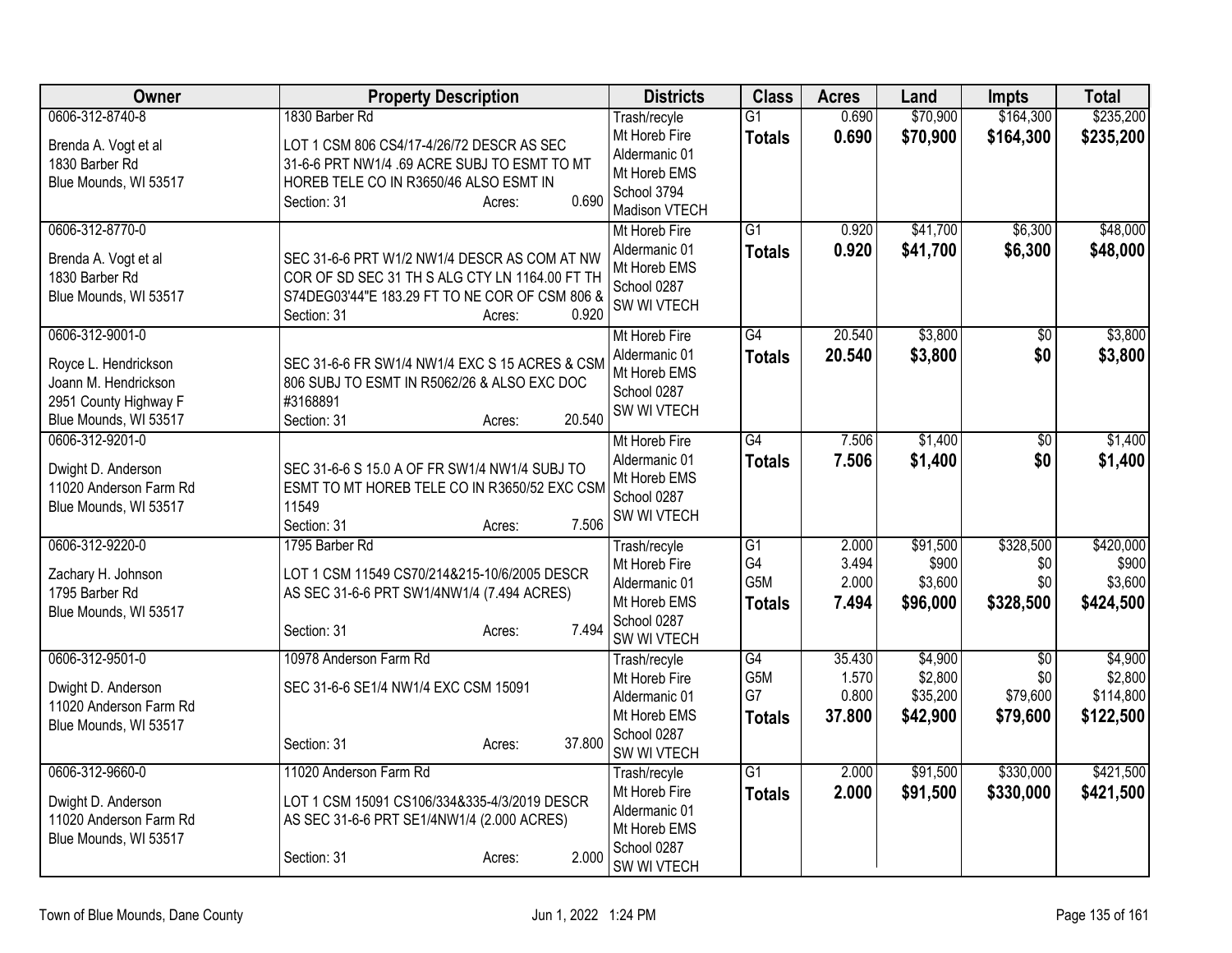| <b>Owner</b>          | <b>Property Description</b>                      | <b>Districts</b>              | <b>Class</b>          | <b>Acres</b>   | Land                | Impts           | <b>Total</b>         |
|-----------------------|--------------------------------------------------|-------------------------------|-----------------------|----------------|---------------------|-----------------|----------------------|
| 0606-313-8000-2       | 1736 Barber Rd                                   | Trash/recyle                  | G4                    | 28.360         | \$6,000             | $\overline{50}$ | \$6,000              |
| Paul E. Underwood     | SEC 31-6-6 NE1/4SW1/4 EXC HWY                    | Mt Horeb Fire                 | G5                    | 6.840          | \$20,500            | \$0             | \$20,500             |
| Susan H. Underwood    |                                                  | Aldermanic 01                 | G5M                   | 3.000          | \$5,400             | \$0             | \$5,400              |
| 1736 Barber Rd        |                                                  | Mt Horeb EMS                  | G7                    | 2.000          | \$46,000            | \$135,700       | \$181,700            |
| Blue Mounds, WI 53517 | 40.200<br>Section: 31<br>Acres:                  | School 3794                   | <b>Totals</b>         | 40.200         | \$77,900            | \$135,700       | \$213,600            |
|                       |                                                  | Madison VTECH                 |                       |                |                     |                 |                      |
| 0606-313-8500-7       | 1736 Barber Rd                                   | Mt Horeb Fire                 | $\overline{G4}$       | 28.000         | \$6,100             | $\overline{30}$ | \$6,100              |
| Paul E. Underwood     | SEC 31-6-6 FR NW1/4 SW1/4 EXC HWY                | Aldermanic 01                 | G <sub>5</sub> M      | 8.400          | \$15,100            | \$0             | \$15,100             |
| Susan H. Underwood    |                                                  | Mt Horeb EMS                  | <b>Totals</b>         | 36.400         | \$21,200            | \$0             | \$21,200             |
| 1736 Barber Rd        |                                                  | School 3794                   |                       |                |                     |                 |                      |
| Blue Mounds, WI 53517 | 36.400<br>Section: 31<br>Acres:                  | Madison VTECH                 |                       |                |                     |                 |                      |
| 0606-313-9280-2       | 1651 Kestrel Ln                                  | Trash/recyle                  | $\overline{G1}$       | 2.000          | \$91,500            | \$181,800       | \$273,300            |
|                       |                                                  | Mt Horeb Fire                 | G4                    | 2.180          | \$200               | \$0             | \$200                |
| Joseph Hansen         | LOT 1 CSM 5431 CS24/383-12/16/87 F/K/A ALL LOT 1 | Aldermanic 01                 | <b>Totals</b>         | 4.180          | \$91,700            | \$181,800       | \$273,500            |
| Theresa Morgan        | CSM 5171 CS23/230&231-2/9/87 DESCR AS SEC        | Mt Horeb EMS                  |                       |                |                     |                 |                      |
| 1651 Kestral Ln       | 31-6-6 PRT SW1/4SW1/4 & SEC 6-5-6 PRT            | School 3794                   |                       |                |                     |                 |                      |
| Blue Mounds, WI 53517 | 4.180<br>Section: 31<br>Acres:                   | Madison VTECH                 |                       |                |                     |                 |                      |
| 0606-313-9350-0       |                                                  | Mt Horeb Fire                 | $\overline{G4}$       | 10.327         | \$1,900             | $\overline{30}$ | \$1,900              |
|                       |                                                  | Aldermanic 01                 | G5M                   | 10.220         | \$18,400            | \$0             | \$18,400             |
| Joseph Hansen         | LOT 1 CSM 9613 CS55/144&145-3/2/2000 DESCR AS    | Mt Horeb EMS                  | <b>Totals</b>         | 20.547         | \$20,300            | \$0             | \$20,300             |
| Theresa Morgan        | SEC 31-6-6 PRT SW1/4SW1/4 (20.547 ACRES INCL     | School 3794                   |                       |                |                     |                 |                      |
| 1651 Kestral Ln       | R/W                                              | Madison VTECH                 |                       |                |                     |                 |                      |
| Blue Mounds, WI 53517 | 20.547<br>Section: 31<br>Acres:                  |                               |                       |                |                     |                 |                      |
| 0606-313-9360-0       | 1690 Kestrel Ln                                  | Trash/recyle                  | $\overline{G1}$<br>G4 | 1.000<br>8.197 | \$85,000<br>\$1,500 | \$258,900       | \$343,900<br>\$1,500 |
| Amanda L. Laurenzi    | LOT 1 CSM 10588 CS62/342&343-11/12/2002 F/K/A    | Mt Horeb Fire                 |                       |                |                     | \$0             |                      |
| 1690 Kestrel Ln       | LOT 2 CSM 9613 CS55/144&145-3/2/2000 DESCR AS    | Aldermanic 01<br>Mt Horeb EMS | <b>Totals</b>         | 9.197          | \$86,500            | \$258,900       | \$345,400            |
| Blue Mounds, WI 53517 | SEC 31-6-6 PRT SW1/4SW1/4 (9.197 ACRES INCL      | School 3794                   |                       |                |                     |                 |                      |
|                       | Section: 31<br>9.197<br>Acres:                   | Madison VTECH                 |                       |                |                     |                 |                      |
| 0606-313-9380-0       | 1640 Kestrel Ln                                  | Mt Horeb Fire                 | G4                    | 1.923          | \$500               | $\overline{50}$ | \$500                |
|                       |                                                  | Aldermanic 01                 |                       | 1.923          | \$500               | \$0             | \$500                |
| Lorenz Tr             | LOT 2 CSM 10588 CS62/342&343-11/12/2002 F/K/A    | Mt Horeb EMS                  | <b>Totals</b>         |                |                     |                 |                      |
| 1640 Kestrel Ln       | LOT 2 CSM 9613 CS55/144&145-3/2/2000 DESCR AS    | School 3794                   |                       |                |                     |                 |                      |
| Blue Mounds, WI 53517 | SEC 31-6-6 PRT SW1/4SW1/4 (1.923 ACRES INCL      | Madison VTECH                 |                       |                |                     |                 |                      |
|                       | 1.923<br>Section: 31<br>Acres:                   |                               |                       |                |                     |                 |                      |
| 0606-313-9510-3       | 1670 Barber Rd                                   | Trash/recyle                  | $\overline{G1}$       | 1.000          | \$85,000            | \$308,400       | \$393,400            |
| Keith W. Gerard       | LOT 1 CSM 6899 CS34/226&227-10/14/92 DESCR AS    | Mt Horeb Fire                 | G <sub>5</sub>        | 0.868          | \$2,600             | \$0             | \$2,600              |
| Hertha K. Gerard      | SEC 31-6-6 PRT SW1/4SE1/4 & PRT SE1/4SW1/4       | Aldermanic 01                 | W <sub>8</sub>        | 15.000         | (\$54,000)          | \$0             | \$0                  |
| 1670 Barber Rd        | (16.868 ACRES)                                   | Mt Horeb EMS                  | <b>Totals</b>         | 16.868         | \$87,600            | \$308,400       | \$396,000            |
| Blue Mounds, WI 53517 | 16.868<br>Section: 31                            | School 3794                   |                       |                |                     |                 |                      |
|                       | Acres:                                           | Madison VTECH                 |                       |                |                     |                 |                      |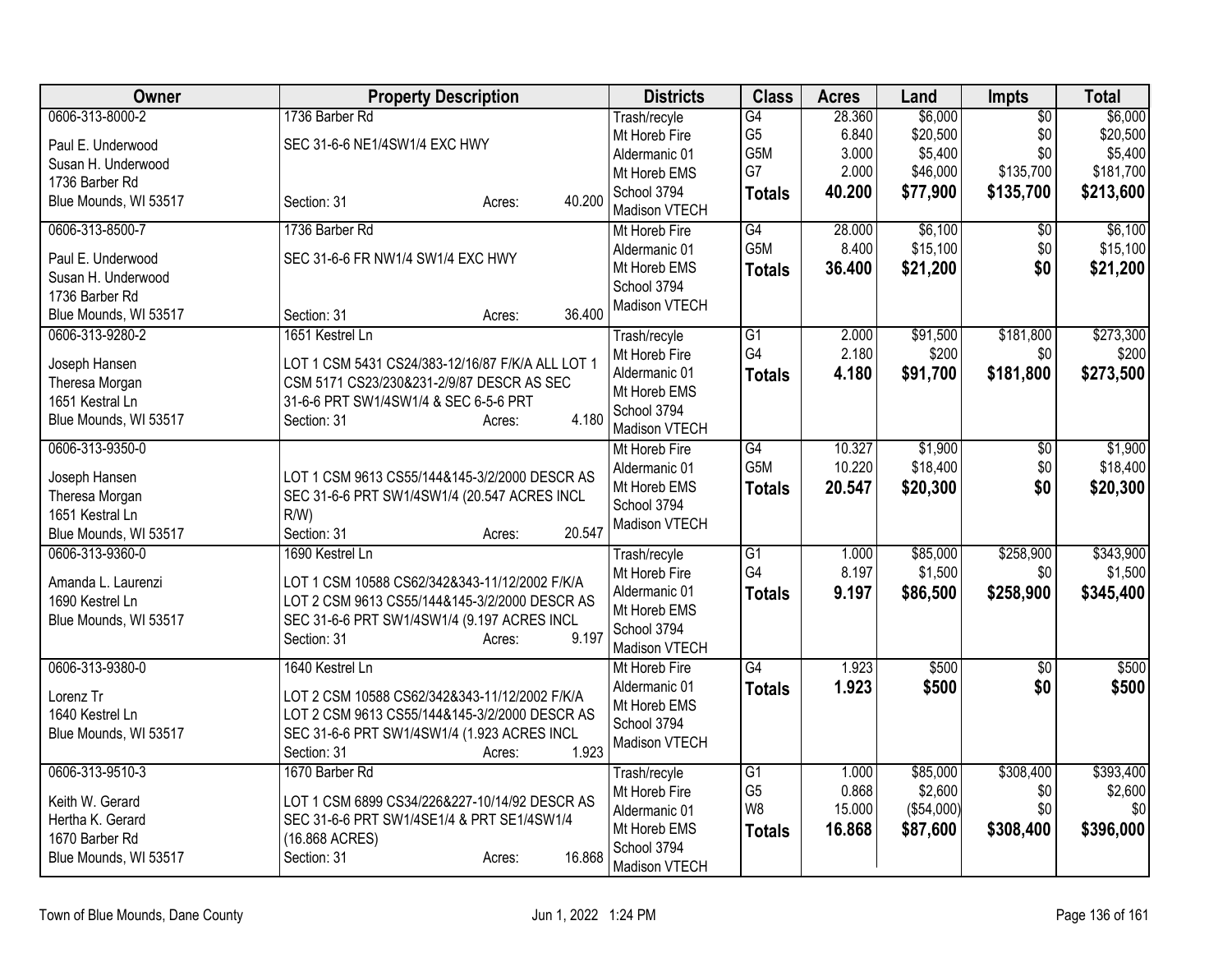| G1<br>Trash/recyle<br>G4<br>7.774<br>\$2,000<br>\$2,000<br>Mt Horeb Fire<br>\$0<br>LOT 1 CSM 3489 CS14/50-6/4/80 DESCR AS SEC<br>Terrell M. Kjersten<br>G5M<br>\$1,800<br>1.000<br>\$1,800<br>\$0<br>Aldermanic 01<br>Laurie A. Kjersten<br>31-6-6 PRT SE1/4SW1/4 CONT 10.774 ACRES INCL<br>Mt Horeb EMS<br>10.774<br>\$95,300<br>\$212,700<br>\$308,000<br><b>Totals</b><br>1700 Barber Rd<br>RD R/W<br>School 3794<br>10.774<br>Blue Mounds, WI 53517<br>Section: 31<br>Acres:<br>Madison VTECH<br>\$142,800<br>\$234,300<br>0606-313-9680-8<br>1665 Barber Rd<br>$\overline{G1}$<br>2.000<br>\$91,500<br>Trash/recyle<br>G4<br>9.290<br>\$1,700<br>\$0<br>Mt Horeb Fire<br>Debra K. Rochon<br>SEC 31-6-6 SE1/4 SW1/4 SWLY OF HWY<br>G <sub>5</sub><br>2.710<br>\$8,100<br>\$0<br>Aldermanic 01<br>1665 Barber Rd<br>\$101,300<br>\$142,800<br>\$244,100<br>Mt Horeb EMS<br><b>Totals</b><br>14.000<br>Blue Mounds, WI 53517<br>School 3794<br>14.000<br>Section: 31<br>Acres:<br>Madison VTECH<br>0606-314-8000-1<br>G4<br>28.300<br>\$5,500<br>\$5,500<br>Mt Horeb Fire<br>\$0<br>G5M<br>3.800<br>\$6,800<br>\$0<br>Aldermanic 01<br>Daniel S. Atkins<br>SEC 31-6-6 NE1/4 SE1/4 EXC BEG 1010.63 FT S OF<br>Mt Horeb EMS<br>32.100<br>\$12,300<br>\$0<br><b>Totals</b><br>517 Halfmile Rd<br>SEC E1/4 COR TH N86DEGW 349.74 FT TH N34DEGW<br>School 3794<br>Verona, WI 53593<br>439.38 FT TH S86DEGW 300.52 FT TH S27DEGE TO S<br>Madison VTECH<br>32.100<br>Section: 31<br>Acres:<br>\$5,100<br>0606-314-8330-2<br>Mt Horeb Fire<br>$\overline{G5}$<br>1.700<br>\$5,100<br>\$0<br>G <sub>6</sub><br>9.780<br>\$35,200<br>\$0<br>Aldermanic 01<br>Van Valkenburg Rev Tr, Charles W &<br>SEC 31-6-6 PRT E1/2 SE1/4 COM SEC E1/4 COR TH S<br>Mt Horeb EMS<br>11.480<br>\$40,300<br>\$0<br><b>Totals</b><br>Judith A<br>1010.63 FT TO POB TH S 371.58 FT TH S 81.41 FT TO<br>School 3794<br>10656 Mayflower Rd<br>C/L CTH E TH ALG SD C/L S32DEGW 20.05 FT TH<br>Madison VTECH<br>11.500<br>Blue Mounds, WI 53517<br>Section: 31<br>Acres:<br>$\overline{G4}$<br>\$1,900<br>0606-314-8500-6<br>Mt Horeb Fire<br>10.000<br>\$1,900<br>$\overline{50}$<br>G <sub>5</sub><br>1.000<br>\$600<br>\$0<br>Aldermanic 01<br>Daniel S. Atkins<br>SEC 31-6-6 PRT NW1/4 SE1/4 E 495 FT THF 15<br>G5M<br>\$7,200<br>\$0<br>4.000<br>Mt Horeb EMS<br>517 Halfmile Rd<br>ACRES ALSO R/W OVER S 24.75 FT SD 1/41/4 RNG<br>15.000<br>\$9,700<br>\$0<br>\$9,700<br>School 3794<br><b>Totals</b><br>Verona, WI 53593<br>FR SW COR SD 15 ACRES WLY TO CTH Z C/L<br>Madison VTECH<br>15.000<br>Section: 31<br>Acres:<br>0606-314-8550-6<br>G4<br>\$1,800<br>\$1,800<br>Mt Horeb Fire<br>24.000<br>$\overline{50}$<br>G5M<br>\$2,200<br>1.200<br>\$0<br>Aldermanic 01<br>Paul E. Underwood<br>SEC 31-6-6 NW1/4 SE1/4 EXC E 15 ACRES & EXC R/W<br>Mt Horeb EMS<br>25.200<br>\$4,000<br>\$0<br>\$4,000<br><b>Totals</b><br>Susan H. Underwood<br>BEG SW COR SD E 15 ACRES TH W TO C/L RD TH N<br>School 3794<br>1.5 RODS THE TO W LN SDE 15 ACRES THIS TO<br>1736 Barber Rd<br>Madison VTECH<br>25.200<br>Blue Mounds, WI 53517<br>Section: 31<br>Acres:<br>G4<br>\$1,900<br>\$1,900<br>0606-314-9001-8<br>1637 County Highway E<br>10.400<br>$\overline{50}$<br>Trash/recyle<br>G5M<br>10.600<br>\$19,100<br>\$0<br>Mt Horeb Fire<br>Daniel S. Atkins<br>SEC 31-6-6 PRT SW1/4 SE1/4 LYG E CTH Z C/L EXC<br>G7<br>0.600<br>\$30,400<br>\$77,200<br>\$107,600<br>Aldermanic 01<br>R11489/43 SUBJ TO SHARED DRIVEWAY AGRMT IN<br>517 Half Mile Rd<br>Mt Horeb EMS<br>21.600<br>\$51,400<br>\$77,200<br>\$128,600<br><b>Totals</b><br>DOC #4750532 & 4955592<br>Verona, WI 53593<br>School 3794<br>21.600<br>Section: 31<br>Acres:<br>Madison VTECH | Owner           | <b>Property Description</b> | <b>Districts</b> | <b>Class</b> | <b>Acres</b> | Land     | <b>Impts</b> | <b>Total</b> |
|---------------------------------------------------------------------------------------------------------------------------------------------------------------------------------------------------------------------------------------------------------------------------------------------------------------------------------------------------------------------------------------------------------------------------------------------------------------------------------------------------------------------------------------------------------------------------------------------------------------------------------------------------------------------------------------------------------------------------------------------------------------------------------------------------------------------------------------------------------------------------------------------------------------------------------------------------------------------------------------------------------------------------------------------------------------------------------------------------------------------------------------------------------------------------------------------------------------------------------------------------------------------------------------------------------------------------------------------------------------------------------------------------------------------------------------------------------------------------------------------------------------------------------------------------------------------------------------------------------------------------------------------------------------------------------------------------------------------------------------------------------------------------------------------------------------------------------------------------------------------------------------------------------------------------------------------------------------------------------------------------------------------------------------------------------------------------------------------------------------------------------------------------------------------------------------------------------------------------------------------------------------------------------------------------------------------------------------------------------------------------------------------------------------------------------------------------------------------------------------------------------------------------------------------------------------------------------------------------------------------------------------------------------------------------------------------------------------------------------------------------------------------------------------------------------------------------------------------------------------------------------------------------------------------------------------------------------------------------------------------------------------------------------------------------------------------------------------------------------------------------------------------------------------------------------------------------------------------------------------------------------------------------------------------------------------------------------------------------------------------------------------------------------------------------------------------------------------------------------------------------------------------------------------------------------------------------------------------------------------------------------------------------------------------------------------------------------------------------|-----------------|-----------------------------|------------------|--------------|--------------|----------|--------------|--------------|
|                                                                                                                                                                                                                                                                                                                                                                                                                                                                                                                                                                                                                                                                                                                                                                                                                                                                                                                                                                                                                                                                                                                                                                                                                                                                                                                                                                                                                                                                                                                                                                                                                                                                                                                                                                                                                                                                                                                                                                                                                                                                                                                                                                                                                                                                                                                                                                                                                                                                                                                                                                                                                                                                                                                                                                                                                                                                                                                                                                                                                                                                                                                                                                                                                                                                                                                                                                                                                                                                                                                                                                                                                                                                                                                           | 0606-313-9550-5 | 1700 Barber Rd              |                  |              | 2.000        | \$91,500 | \$212,700    | \$304,200    |
| \$12,300<br>\$40,300                                                                                                                                                                                                                                                                                                                                                                                                                                                                                                                                                                                                                                                                                                                                                                                                                                                                                                                                                                                                                                                                                                                                                                                                                                                                                                                                                                                                                                                                                                                                                                                                                                                                                                                                                                                                                                                                                                                                                                                                                                                                                                                                                                                                                                                                                                                                                                                                                                                                                                                                                                                                                                                                                                                                                                                                                                                                                                                                                                                                                                                                                                                                                                                                                                                                                                                                                                                                                                                                                                                                                                                                                                                                                                      |                 |                             |                  |              |              |          |              |              |
|                                                                                                                                                                                                                                                                                                                                                                                                                                                                                                                                                                                                                                                                                                                                                                                                                                                                                                                                                                                                                                                                                                                                                                                                                                                                                                                                                                                                                                                                                                                                                                                                                                                                                                                                                                                                                                                                                                                                                                                                                                                                                                                                                                                                                                                                                                                                                                                                                                                                                                                                                                                                                                                                                                                                                                                                                                                                                                                                                                                                                                                                                                                                                                                                                                                                                                                                                                                                                                                                                                                                                                                                                                                                                                                           |                 |                             |                  |              |              |          |              |              |
|                                                                                                                                                                                                                                                                                                                                                                                                                                                                                                                                                                                                                                                                                                                                                                                                                                                                                                                                                                                                                                                                                                                                                                                                                                                                                                                                                                                                                                                                                                                                                                                                                                                                                                                                                                                                                                                                                                                                                                                                                                                                                                                                                                                                                                                                                                                                                                                                                                                                                                                                                                                                                                                                                                                                                                                                                                                                                                                                                                                                                                                                                                                                                                                                                                                                                                                                                                                                                                                                                                                                                                                                                                                                                                                           |                 |                             |                  |              |              |          |              |              |
| \$1,700<br>\$8,100<br>\$6,800<br>\$35,200<br>\$600<br>\$7,200<br>\$2,200                                                                                                                                                                                                                                                                                                                                                                                                                                                                                                                                                                                                                                                                                                                                                                                                                                                                                                                                                                                                                                                                                                                                                                                                                                                                                                                                                                                                                                                                                                                                                                                                                                                                                                                                                                                                                                                                                                                                                                                                                                                                                                                                                                                                                                                                                                                                                                                                                                                                                                                                                                                                                                                                                                                                                                                                                                                                                                                                                                                                                                                                                                                                                                                                                                                                                                                                                                                                                                                                                                                                                                                                                                                  |                 |                             |                  |              |              |          |              |              |
|                                                                                                                                                                                                                                                                                                                                                                                                                                                                                                                                                                                                                                                                                                                                                                                                                                                                                                                                                                                                                                                                                                                                                                                                                                                                                                                                                                                                                                                                                                                                                                                                                                                                                                                                                                                                                                                                                                                                                                                                                                                                                                                                                                                                                                                                                                                                                                                                                                                                                                                                                                                                                                                                                                                                                                                                                                                                                                                                                                                                                                                                                                                                                                                                                                                                                                                                                                                                                                                                                                                                                                                                                                                                                                                           |                 |                             |                  |              |              |          |              |              |
|                                                                                                                                                                                                                                                                                                                                                                                                                                                                                                                                                                                                                                                                                                                                                                                                                                                                                                                                                                                                                                                                                                                                                                                                                                                                                                                                                                                                                                                                                                                                                                                                                                                                                                                                                                                                                                                                                                                                                                                                                                                                                                                                                                                                                                                                                                                                                                                                                                                                                                                                                                                                                                                                                                                                                                                                                                                                                                                                                                                                                                                                                                                                                                                                                                                                                                                                                                                                                                                                                                                                                                                                                                                                                                                           |                 |                             |                  |              |              |          |              |              |
|                                                                                                                                                                                                                                                                                                                                                                                                                                                                                                                                                                                                                                                                                                                                                                                                                                                                                                                                                                                                                                                                                                                                                                                                                                                                                                                                                                                                                                                                                                                                                                                                                                                                                                                                                                                                                                                                                                                                                                                                                                                                                                                                                                                                                                                                                                                                                                                                                                                                                                                                                                                                                                                                                                                                                                                                                                                                                                                                                                                                                                                                                                                                                                                                                                                                                                                                                                                                                                                                                                                                                                                                                                                                                                                           |                 |                             |                  |              |              |          |              |              |
|                                                                                                                                                                                                                                                                                                                                                                                                                                                                                                                                                                                                                                                                                                                                                                                                                                                                                                                                                                                                                                                                                                                                                                                                                                                                                                                                                                                                                                                                                                                                                                                                                                                                                                                                                                                                                                                                                                                                                                                                                                                                                                                                                                                                                                                                                                                                                                                                                                                                                                                                                                                                                                                                                                                                                                                                                                                                                                                                                                                                                                                                                                                                                                                                                                                                                                                                                                                                                                                                                                                                                                                                                                                                                                                           |                 |                             |                  |              |              |          |              |              |
|                                                                                                                                                                                                                                                                                                                                                                                                                                                                                                                                                                                                                                                                                                                                                                                                                                                                                                                                                                                                                                                                                                                                                                                                                                                                                                                                                                                                                                                                                                                                                                                                                                                                                                                                                                                                                                                                                                                                                                                                                                                                                                                                                                                                                                                                                                                                                                                                                                                                                                                                                                                                                                                                                                                                                                                                                                                                                                                                                                                                                                                                                                                                                                                                                                                                                                                                                                                                                                                                                                                                                                                                                                                                                                                           |                 |                             |                  |              |              |          |              |              |
|                                                                                                                                                                                                                                                                                                                                                                                                                                                                                                                                                                                                                                                                                                                                                                                                                                                                                                                                                                                                                                                                                                                                                                                                                                                                                                                                                                                                                                                                                                                                                                                                                                                                                                                                                                                                                                                                                                                                                                                                                                                                                                                                                                                                                                                                                                                                                                                                                                                                                                                                                                                                                                                                                                                                                                                                                                                                                                                                                                                                                                                                                                                                                                                                                                                                                                                                                                                                                                                                                                                                                                                                                                                                                                                           |                 |                             |                  |              |              |          |              |              |
|                                                                                                                                                                                                                                                                                                                                                                                                                                                                                                                                                                                                                                                                                                                                                                                                                                                                                                                                                                                                                                                                                                                                                                                                                                                                                                                                                                                                                                                                                                                                                                                                                                                                                                                                                                                                                                                                                                                                                                                                                                                                                                                                                                                                                                                                                                                                                                                                                                                                                                                                                                                                                                                                                                                                                                                                                                                                                                                                                                                                                                                                                                                                                                                                                                                                                                                                                                                                                                                                                                                                                                                                                                                                                                                           |                 |                             |                  |              |              |          |              |              |
|                                                                                                                                                                                                                                                                                                                                                                                                                                                                                                                                                                                                                                                                                                                                                                                                                                                                                                                                                                                                                                                                                                                                                                                                                                                                                                                                                                                                                                                                                                                                                                                                                                                                                                                                                                                                                                                                                                                                                                                                                                                                                                                                                                                                                                                                                                                                                                                                                                                                                                                                                                                                                                                                                                                                                                                                                                                                                                                                                                                                                                                                                                                                                                                                                                                                                                                                                                                                                                                                                                                                                                                                                                                                                                                           |                 |                             |                  |              |              |          |              |              |
|                                                                                                                                                                                                                                                                                                                                                                                                                                                                                                                                                                                                                                                                                                                                                                                                                                                                                                                                                                                                                                                                                                                                                                                                                                                                                                                                                                                                                                                                                                                                                                                                                                                                                                                                                                                                                                                                                                                                                                                                                                                                                                                                                                                                                                                                                                                                                                                                                                                                                                                                                                                                                                                                                                                                                                                                                                                                                                                                                                                                                                                                                                                                                                                                                                                                                                                                                                                                                                                                                                                                                                                                                                                                                                                           |                 |                             |                  |              |              |          |              |              |
|                                                                                                                                                                                                                                                                                                                                                                                                                                                                                                                                                                                                                                                                                                                                                                                                                                                                                                                                                                                                                                                                                                                                                                                                                                                                                                                                                                                                                                                                                                                                                                                                                                                                                                                                                                                                                                                                                                                                                                                                                                                                                                                                                                                                                                                                                                                                                                                                                                                                                                                                                                                                                                                                                                                                                                                                                                                                                                                                                                                                                                                                                                                                                                                                                                                                                                                                                                                                                                                                                                                                                                                                                                                                                                                           |                 |                             |                  |              |              |          |              |              |
|                                                                                                                                                                                                                                                                                                                                                                                                                                                                                                                                                                                                                                                                                                                                                                                                                                                                                                                                                                                                                                                                                                                                                                                                                                                                                                                                                                                                                                                                                                                                                                                                                                                                                                                                                                                                                                                                                                                                                                                                                                                                                                                                                                                                                                                                                                                                                                                                                                                                                                                                                                                                                                                                                                                                                                                                                                                                                                                                                                                                                                                                                                                                                                                                                                                                                                                                                                                                                                                                                                                                                                                                                                                                                                                           |                 |                             |                  |              |              |          |              |              |
| \$19,100                                                                                                                                                                                                                                                                                                                                                                                                                                                                                                                                                                                                                                                                                                                                                                                                                                                                                                                                                                                                                                                                                                                                                                                                                                                                                                                                                                                                                                                                                                                                                                                                                                                                                                                                                                                                                                                                                                                                                                                                                                                                                                                                                                                                                                                                                                                                                                                                                                                                                                                                                                                                                                                                                                                                                                                                                                                                                                                                                                                                                                                                                                                                                                                                                                                                                                                                                                                                                                                                                                                                                                                                                                                                                                                  |                 |                             |                  |              |              |          |              |              |
|                                                                                                                                                                                                                                                                                                                                                                                                                                                                                                                                                                                                                                                                                                                                                                                                                                                                                                                                                                                                                                                                                                                                                                                                                                                                                                                                                                                                                                                                                                                                                                                                                                                                                                                                                                                                                                                                                                                                                                                                                                                                                                                                                                                                                                                                                                                                                                                                                                                                                                                                                                                                                                                                                                                                                                                                                                                                                                                                                                                                                                                                                                                                                                                                                                                                                                                                                                                                                                                                                                                                                                                                                                                                                                                           |                 |                             |                  |              |              |          |              |              |
|                                                                                                                                                                                                                                                                                                                                                                                                                                                                                                                                                                                                                                                                                                                                                                                                                                                                                                                                                                                                                                                                                                                                                                                                                                                                                                                                                                                                                                                                                                                                                                                                                                                                                                                                                                                                                                                                                                                                                                                                                                                                                                                                                                                                                                                                                                                                                                                                                                                                                                                                                                                                                                                                                                                                                                                                                                                                                                                                                                                                                                                                                                                                                                                                                                                                                                                                                                                                                                                                                                                                                                                                                                                                                                                           |                 |                             |                  |              |              |          |              |              |
|                                                                                                                                                                                                                                                                                                                                                                                                                                                                                                                                                                                                                                                                                                                                                                                                                                                                                                                                                                                                                                                                                                                                                                                                                                                                                                                                                                                                                                                                                                                                                                                                                                                                                                                                                                                                                                                                                                                                                                                                                                                                                                                                                                                                                                                                                                                                                                                                                                                                                                                                                                                                                                                                                                                                                                                                                                                                                                                                                                                                                                                                                                                                                                                                                                                                                                                                                                                                                                                                                                                                                                                                                                                                                                                           |                 |                             |                  |              |              |          |              |              |
|                                                                                                                                                                                                                                                                                                                                                                                                                                                                                                                                                                                                                                                                                                                                                                                                                                                                                                                                                                                                                                                                                                                                                                                                                                                                                                                                                                                                                                                                                                                                                                                                                                                                                                                                                                                                                                                                                                                                                                                                                                                                                                                                                                                                                                                                                                                                                                                                                                                                                                                                                                                                                                                                                                                                                                                                                                                                                                                                                                                                                                                                                                                                                                                                                                                                                                                                                                                                                                                                                                                                                                                                                                                                                                                           |                 |                             |                  |              |              |          |              |              |
|                                                                                                                                                                                                                                                                                                                                                                                                                                                                                                                                                                                                                                                                                                                                                                                                                                                                                                                                                                                                                                                                                                                                                                                                                                                                                                                                                                                                                                                                                                                                                                                                                                                                                                                                                                                                                                                                                                                                                                                                                                                                                                                                                                                                                                                                                                                                                                                                                                                                                                                                                                                                                                                                                                                                                                                                                                                                                                                                                                                                                                                                                                                                                                                                                                                                                                                                                                                                                                                                                                                                                                                                                                                                                                                           |                 |                             |                  |              |              |          |              |              |
|                                                                                                                                                                                                                                                                                                                                                                                                                                                                                                                                                                                                                                                                                                                                                                                                                                                                                                                                                                                                                                                                                                                                                                                                                                                                                                                                                                                                                                                                                                                                                                                                                                                                                                                                                                                                                                                                                                                                                                                                                                                                                                                                                                                                                                                                                                                                                                                                                                                                                                                                                                                                                                                                                                                                                                                                                                                                                                                                                                                                                                                                                                                                                                                                                                                                                                                                                                                                                                                                                                                                                                                                                                                                                                                           |                 |                             |                  |              |              |          |              |              |
|                                                                                                                                                                                                                                                                                                                                                                                                                                                                                                                                                                                                                                                                                                                                                                                                                                                                                                                                                                                                                                                                                                                                                                                                                                                                                                                                                                                                                                                                                                                                                                                                                                                                                                                                                                                                                                                                                                                                                                                                                                                                                                                                                                                                                                                                                                                                                                                                                                                                                                                                                                                                                                                                                                                                                                                                                                                                                                                                                                                                                                                                                                                                                                                                                                                                                                                                                                                                                                                                                                                                                                                                                                                                                                                           |                 |                             |                  |              |              |          |              |              |
|                                                                                                                                                                                                                                                                                                                                                                                                                                                                                                                                                                                                                                                                                                                                                                                                                                                                                                                                                                                                                                                                                                                                                                                                                                                                                                                                                                                                                                                                                                                                                                                                                                                                                                                                                                                                                                                                                                                                                                                                                                                                                                                                                                                                                                                                                                                                                                                                                                                                                                                                                                                                                                                                                                                                                                                                                                                                                                                                                                                                                                                                                                                                                                                                                                                                                                                                                                                                                                                                                                                                                                                                                                                                                                                           |                 |                             |                  |              |              |          |              |              |
|                                                                                                                                                                                                                                                                                                                                                                                                                                                                                                                                                                                                                                                                                                                                                                                                                                                                                                                                                                                                                                                                                                                                                                                                                                                                                                                                                                                                                                                                                                                                                                                                                                                                                                                                                                                                                                                                                                                                                                                                                                                                                                                                                                                                                                                                                                                                                                                                                                                                                                                                                                                                                                                                                                                                                                                                                                                                                                                                                                                                                                                                                                                                                                                                                                                                                                                                                                                                                                                                                                                                                                                                                                                                                                                           |                 |                             |                  |              |              |          |              |              |
|                                                                                                                                                                                                                                                                                                                                                                                                                                                                                                                                                                                                                                                                                                                                                                                                                                                                                                                                                                                                                                                                                                                                                                                                                                                                                                                                                                                                                                                                                                                                                                                                                                                                                                                                                                                                                                                                                                                                                                                                                                                                                                                                                                                                                                                                                                                                                                                                                                                                                                                                                                                                                                                                                                                                                                                                                                                                                                                                                                                                                                                                                                                                                                                                                                                                                                                                                                                                                                                                                                                                                                                                                                                                                                                           |                 |                             |                  |              |              |          |              |              |
|                                                                                                                                                                                                                                                                                                                                                                                                                                                                                                                                                                                                                                                                                                                                                                                                                                                                                                                                                                                                                                                                                                                                                                                                                                                                                                                                                                                                                                                                                                                                                                                                                                                                                                                                                                                                                                                                                                                                                                                                                                                                                                                                                                                                                                                                                                                                                                                                                                                                                                                                                                                                                                                                                                                                                                                                                                                                                                                                                                                                                                                                                                                                                                                                                                                                                                                                                                                                                                                                                                                                                                                                                                                                                                                           |                 |                             |                  |              |              |          |              |              |
|                                                                                                                                                                                                                                                                                                                                                                                                                                                                                                                                                                                                                                                                                                                                                                                                                                                                                                                                                                                                                                                                                                                                                                                                                                                                                                                                                                                                                                                                                                                                                                                                                                                                                                                                                                                                                                                                                                                                                                                                                                                                                                                                                                                                                                                                                                                                                                                                                                                                                                                                                                                                                                                                                                                                                                                                                                                                                                                                                                                                                                                                                                                                                                                                                                                                                                                                                                                                                                                                                                                                                                                                                                                                                                                           |                 |                             |                  |              |              |          |              |              |
|                                                                                                                                                                                                                                                                                                                                                                                                                                                                                                                                                                                                                                                                                                                                                                                                                                                                                                                                                                                                                                                                                                                                                                                                                                                                                                                                                                                                                                                                                                                                                                                                                                                                                                                                                                                                                                                                                                                                                                                                                                                                                                                                                                                                                                                                                                                                                                                                                                                                                                                                                                                                                                                                                                                                                                                                                                                                                                                                                                                                                                                                                                                                                                                                                                                                                                                                                                                                                                                                                                                                                                                                                                                                                                                           |                 |                             |                  |              |              |          |              |              |
|                                                                                                                                                                                                                                                                                                                                                                                                                                                                                                                                                                                                                                                                                                                                                                                                                                                                                                                                                                                                                                                                                                                                                                                                                                                                                                                                                                                                                                                                                                                                                                                                                                                                                                                                                                                                                                                                                                                                                                                                                                                                                                                                                                                                                                                                                                                                                                                                                                                                                                                                                                                                                                                                                                                                                                                                                                                                                                                                                                                                                                                                                                                                                                                                                                                                                                                                                                                                                                                                                                                                                                                                                                                                                                                           |                 |                             |                  |              |              |          |              |              |
|                                                                                                                                                                                                                                                                                                                                                                                                                                                                                                                                                                                                                                                                                                                                                                                                                                                                                                                                                                                                                                                                                                                                                                                                                                                                                                                                                                                                                                                                                                                                                                                                                                                                                                                                                                                                                                                                                                                                                                                                                                                                                                                                                                                                                                                                                                                                                                                                                                                                                                                                                                                                                                                                                                                                                                                                                                                                                                                                                                                                                                                                                                                                                                                                                                                                                                                                                                                                                                                                                                                                                                                                                                                                                                                           |                 |                             |                  |              |              |          |              |              |
|                                                                                                                                                                                                                                                                                                                                                                                                                                                                                                                                                                                                                                                                                                                                                                                                                                                                                                                                                                                                                                                                                                                                                                                                                                                                                                                                                                                                                                                                                                                                                                                                                                                                                                                                                                                                                                                                                                                                                                                                                                                                                                                                                                                                                                                                                                                                                                                                                                                                                                                                                                                                                                                                                                                                                                                                                                                                                                                                                                                                                                                                                                                                                                                                                                                                                                                                                                                                                                                                                                                                                                                                                                                                                                                           |                 |                             |                  |              |              |          |              |              |
|                                                                                                                                                                                                                                                                                                                                                                                                                                                                                                                                                                                                                                                                                                                                                                                                                                                                                                                                                                                                                                                                                                                                                                                                                                                                                                                                                                                                                                                                                                                                                                                                                                                                                                                                                                                                                                                                                                                                                                                                                                                                                                                                                                                                                                                                                                                                                                                                                                                                                                                                                                                                                                                                                                                                                                                                                                                                                                                                                                                                                                                                                                                                                                                                                                                                                                                                                                                                                                                                                                                                                                                                                                                                                                                           |                 |                             |                  |              |              |          |              |              |
|                                                                                                                                                                                                                                                                                                                                                                                                                                                                                                                                                                                                                                                                                                                                                                                                                                                                                                                                                                                                                                                                                                                                                                                                                                                                                                                                                                                                                                                                                                                                                                                                                                                                                                                                                                                                                                                                                                                                                                                                                                                                                                                                                                                                                                                                                                                                                                                                                                                                                                                                                                                                                                                                                                                                                                                                                                                                                                                                                                                                                                                                                                                                                                                                                                                                                                                                                                                                                                                                                                                                                                                                                                                                                                                           |                 |                             |                  |              |              |          |              |              |
|                                                                                                                                                                                                                                                                                                                                                                                                                                                                                                                                                                                                                                                                                                                                                                                                                                                                                                                                                                                                                                                                                                                                                                                                                                                                                                                                                                                                                                                                                                                                                                                                                                                                                                                                                                                                                                                                                                                                                                                                                                                                                                                                                                                                                                                                                                                                                                                                                                                                                                                                                                                                                                                                                                                                                                                                                                                                                                                                                                                                                                                                                                                                                                                                                                                                                                                                                                                                                                                                                                                                                                                                                                                                                                                           |                 |                             |                  |              |              |          |              |              |
|                                                                                                                                                                                                                                                                                                                                                                                                                                                                                                                                                                                                                                                                                                                                                                                                                                                                                                                                                                                                                                                                                                                                                                                                                                                                                                                                                                                                                                                                                                                                                                                                                                                                                                                                                                                                                                                                                                                                                                                                                                                                                                                                                                                                                                                                                                                                                                                                                                                                                                                                                                                                                                                                                                                                                                                                                                                                                                                                                                                                                                                                                                                                                                                                                                                                                                                                                                                                                                                                                                                                                                                                                                                                                                                           |                 |                             |                  |              |              |          |              |              |
|                                                                                                                                                                                                                                                                                                                                                                                                                                                                                                                                                                                                                                                                                                                                                                                                                                                                                                                                                                                                                                                                                                                                                                                                                                                                                                                                                                                                                                                                                                                                                                                                                                                                                                                                                                                                                                                                                                                                                                                                                                                                                                                                                                                                                                                                                                                                                                                                                                                                                                                                                                                                                                                                                                                                                                                                                                                                                                                                                                                                                                                                                                                                                                                                                                                                                                                                                                                                                                                                                                                                                                                                                                                                                                                           |                 |                             |                  |              |              |          |              |              |
|                                                                                                                                                                                                                                                                                                                                                                                                                                                                                                                                                                                                                                                                                                                                                                                                                                                                                                                                                                                                                                                                                                                                                                                                                                                                                                                                                                                                                                                                                                                                                                                                                                                                                                                                                                                                                                                                                                                                                                                                                                                                                                                                                                                                                                                                                                                                                                                                                                                                                                                                                                                                                                                                                                                                                                                                                                                                                                                                                                                                                                                                                                                                                                                                                                                                                                                                                                                                                                                                                                                                                                                                                                                                                                                           |                 |                             |                  |              |              |          |              |              |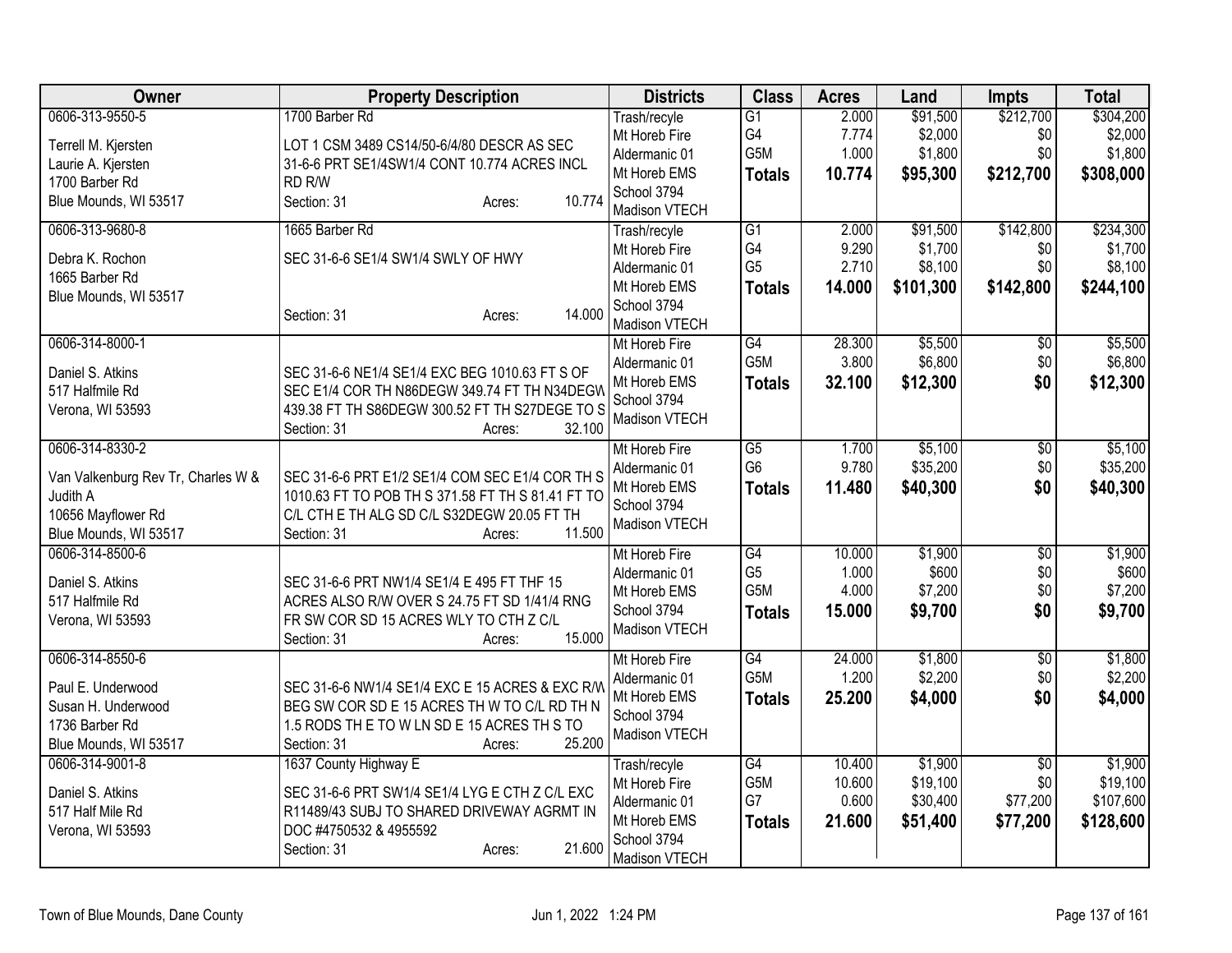| Owner                                                                                                     | <b>Property Description</b>                                                                                                                                                                           | <b>Districts</b>                                                                               | <b>Class</b>                                  | <b>Acres</b>                        | Land                                         | <b>Impts</b>                         | <b>Total</b>                                  |
|-----------------------------------------------------------------------------------------------------------|-------------------------------------------------------------------------------------------------------------------------------------------------------------------------------------------------------|------------------------------------------------------------------------------------------------|-----------------------------------------------|-------------------------------------|----------------------------------------------|--------------------------------------|-----------------------------------------------|
| 0606-314-9081-2<br>Zachary Morris<br>Camie Morris<br>5137 Juneau Rd<br>Madison, WI 53705                  | LOT 1 CSM 6977 CS35/66&67-12/30/92 DESCR AS<br>SEC 31-6-6 PRT SW1/4SE1/4 (12.19 ACRES) SUBJ TO<br>CONSERVATION ESMT IN DOC 4408434<br>12.190<br>Section: 31<br>Acres:                                 | Mt Horeb Fire<br>Aldermanic 01<br>Mt Horeb EMS<br>School 3794<br>Madison VTECH                 | $\overline{G5}$<br><b>Totals</b>              | 12.190<br>12.190                    | \$36,600<br>\$36,600                         | $\overline{50}$<br>\$0               | \$36,600<br>\$36,600                          |
| 0606-314-9320-2<br>Daniel S. Atkins<br>517 Half Mile Rd<br>Verona, WI 53593                               | SEC 31-6-6 PRT SW1/4SE1/4 COM SE COR SD SEC<br>31 TH W 1650 FT TO POB TH N 300 FT TH W 300 FT<br>TH S 300 FT TH E 300 FT TO POB SUBJ TO SHARED<br>2.070<br>Section: 31<br>Acres:                      | Mt Horeb Fire<br>Aldermanic 01<br>Mt Horeb EMS<br>School 3794<br>Madison VTECH                 | G1<br><b>Totals</b>                           | 2.070<br>2.070                      | \$13,500<br>\$13,500                         | \$7,100<br>\$7,100                   | \$20,600<br>\$20,600                          |
| 0606-314-9551-0<br>Daniel S. Atkins<br>517 Half Mile Rd<br>Verona, WI 53593                               | SEC 31-6-6 SE1/4 SE1/4 EXC E 231 FT OF W 396 FT<br>OF S 99 FT EXC BEG NE COR SD1/41/4 TH S TO C/L<br>CTH E TH ALG SD C/L S32DEGW 20.05 FT TH<br>30.830<br>Section: 31<br>Acres:                       | Mt Horeb Fire<br>Aldermanic 01<br>Mt Horeb EMS<br>School 3794<br>Madison VTECH                 | G4<br>G <sub>5</sub><br>G5M<br><b>Totals</b>  | 5.000<br>23.830<br>2.000<br>30.830  | \$900<br>\$45,500<br>\$3,600<br>\$50,000     | $\overline{50}$<br>\$0<br>\$0<br>\$0 | \$900<br>\$45,500<br>\$3,600<br>\$50,000      |
| 0606-314-9650-0<br>Jacob Valentine IV<br>3819 Monona Dr 27<br>Monona, WI 53714                            | LOT 1 CSM 13063 CS83/284&285-3/9/2011 DESCR AS<br>SEC 31-6-6 PRT SE1/4SE1/4 (5.07 ACRES) TOG<br>W/SHARED DRIVEWAY AGRMT IN DOC #4750532 &<br>5.070<br>Section: 31<br>Acres:                           | Mt Horeb Fire<br>Aldermanic 01<br>Mt Horeb EMS<br>School 3794<br>Madison VTECH                 | G4<br>G <sub>5</sub><br><b>Totals</b>         | 3.070<br>2.000<br>5.070             | \$800<br>\$6,000<br>\$6,800                  | \$0<br>\$0<br>\$0                    | \$800<br>\$6,000<br>\$6,800                   |
| 0606-314-9770-8<br>Matt Mezera<br>1641 County Highway E<br>Blue Mounds, WI 53517                          | 1641 County Highway E<br>SEC 31-6-6 PRT SE1/4 SE1/4 COM 165 FT E OF SW<br>COR TH N 99 FT TH E 231 FT TH S 99 FT TH W 231<br>FT TO POB<br>0.500<br>Section: 31<br>Acres:                               | Trash/recyle<br>Mt Horeb Fire<br>Aldermanic 01<br>Mt Horeb EMS<br>School 3794<br>Madison VTECH | $\overline{G1}$<br><b>Totals</b>              | 0.500<br>0.500                      | \$62,300<br>\$62,300                         | \$192,700<br>\$192,700               | \$255,000<br>\$255,000                        |
| 0606-321-8000-2<br>James J. Holmes<br><b>Christine Holmes</b><br>10475 Blue Rock Rd<br>Mt Horeb, WI 53572 | SEC 32-6-6 NE1/4 NE1/4 SUBJ TO CONSERVATION<br>ESMT IN DOC #4092866 & DOC 4408433 AND<br>STREAMBANK ESMT IN DOC 4712841<br>39.000<br>Section: 32<br>Acres:                                            | Mt Horeb Fire<br>Aldermanic 01<br>Mt Horeb EMS<br>School 3794<br>Madison VTECH                 | G4<br>G <sub>5</sub><br>G5M<br><b>Totals</b>  | 25.700<br>1.300<br>12.000<br>39.000 | \$5,700<br>\$1,500<br>\$21,600<br>\$28,800   | $\overline{50}$<br>\$0<br>\$0<br>\$0 | \$5,700<br>\$1,500<br>\$21,600<br>\$28,800    |
| 0606-321-8502-0<br>Richard A. Weis<br>Patricia M. Weis<br>1793 County Highway E<br>Blue Mounds, WI 53517  | 1793 County Highway E<br>SEC 32-6-6 PRT W1/2NE1/4 & SEC 29-6-6 PRT<br>SW1/4SE1/4 DESCR AS COM AT N1/4 COR OF SEC 3:<br>TH S0DEG02'15"W 1314.20 FT TO NE COR OF CSM<br>47.670<br>Section: 29<br>Acres: | Trash/recyle<br>Mt Horeb Fire<br>Aldermanic 01<br>Mt Horeb EMS<br>School 3794<br>Madison VTECH | $\overline{G1}$<br>G4<br>G5M<br><b>Totals</b> | 2.000<br>29.200<br>16.470<br>47.670 | \$91,500<br>\$7,400<br>\$29,600<br>\$128,500 | \$254,000<br>\$0<br>\$0<br>\$254,000 | \$345,500<br>\$7,400<br>\$29,600<br>\$382,500 |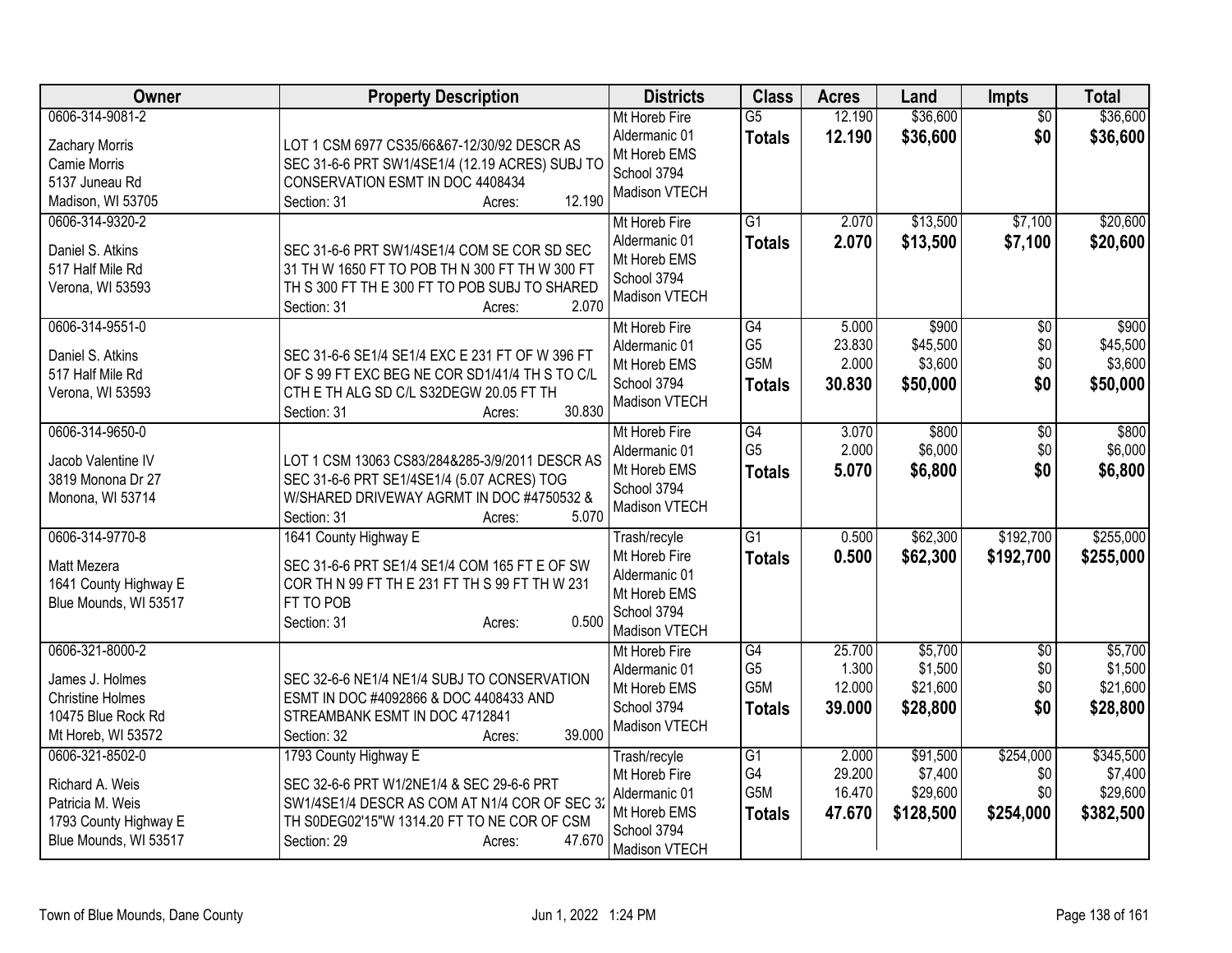| <b>Owner</b>                             | <b>Property Description</b>                              | <b>Districts</b>               | <b>Class</b>          | <b>Acres</b>    | Land                 | <b>Impts</b>     | <b>Total</b>         |
|------------------------------------------|----------------------------------------------------------|--------------------------------|-----------------------|-----------------|----------------------|------------------|----------------------|
| 0606-321-8545-0                          | 1791 County Highway E                                    | Trash/recyle<br>Mt Horeb Fire  | $\overline{G1}$<br>G4 | 5.000<br>12.510 | \$111,000<br>\$2,300 | \$457,500<br>\$0 | \$568,500<br>\$2,300 |
| Andrew J. Kurth                          | SEC 32-6-6 NW1/4NE1/4 EXC CSM 5414 & ALSO EXC            | Aldermanic 01                  | <b>Totals</b>         | 17.510          | \$113,300            | \$457,500        | \$570,800            |
| Nicole L. Kurth<br>1791 County Highway E | DOC #3264588 TOG W/DRIVEWAY ESMT IN DOC<br>#3264589      | Mt Horeb EMS                   |                       |                 |                      |                  |                      |
| Blue Mounds, WI 53517                    | Section: 32<br>39.300<br>Acres:                          | School 3794                    |                       |                 |                      |                  |                      |
|                                          |                                                          | Madison VTECH                  |                       |                 |                      |                  |                      |
| 0606-321-9001-9                          | 1821 County Highway E                                    | Trash/recyle                   | $\overline{G4}$       | 7.000           | \$1,300              | $\overline{50}$  | \$1,300              |
| Glenn D. Baldwin                         | LOT 1 CSM 5414 CS24/340&342-11/25/87 DESCR AS            | Mt Horeb Fire<br>Aldermanic 01 | G <sub>5</sub><br>G5M | 7.370<br>5.096  | \$4,400<br>\$9,200   | \$0<br>\$0       | \$4,400<br>\$9,200   |
| Sharon R. Baldwin                        | SEC 32-6-6 PRT SW1/4NE1/4, PRT SE1/4NE1/4 & PRT          | Mt Horeb EMS                   | G7                    | 0.710           | \$33,000             | \$111,200        | \$144,200            |
| 1821 County Highway E                    | NW1/4NE1/4 20.176 ACRES                                  | School 3794                    | <b>Totals</b>         | 20.176          | \$47,900             | \$111,200        | \$159,100            |
| Blue Mounds, WI 53517                    | 20.176<br>Section: 32<br>Acres:                          | Madison VTECH                  |                       |                 |                      |                  |                      |
| 0606-321-9200-8                          | 1805 County Highway E                                    | Trash/recyle                   | $\overline{G1}$       | 5.380           | \$113,500            | \$363,900        | \$477,400            |
| Michael S. Freitag                       | LOT 2 CSM 5414 CS24/340&342-11/25/87 DESCR AS            | Mt Horeb Fire                  | <b>Totals</b>         | 5.380           | \$113,500            | \$363,900        | \$477,400            |
| Laurie M. Freitag                        | SEC 32-6-6 PRT SW1/4NE1/4, PRT SE1/4NE1/4 & PRT          | Aldermanic 01                  |                       |                 |                      |                  |                      |
| 1805 County Highway E                    | NW1/4NE1/4 5.380 ACRES                                   | Mt Horeb EMS                   |                       |                 |                      |                  |                      |
| Blue Mounds, WI 53517                    | 5.380<br>Section: 32<br>Acres:                           | School 3794<br>Madison VTECH   |                       |                 |                      |                  |                      |
| 0606-321-9250-8                          | 1814 County Highway E                                    | Mt Horeb Fire                  | G4                    | 2.400           | \$700                | $\overline{50}$  | \$700                |
|                                          |                                                          | Aldermanic 01                  | G <sub>5</sub>        | 8.910           | \$5,300              | \$0              | \$5,300              |
| Poiesis Creations, LLC                   | SEC 32-6-6 SW1/4NE1/4 EXC BEG SW COR TH E 49.5           | Mt Horeb EMS                   | <b>Totals</b>         | 11.310          | \$6,000              | \$0              | \$6,000              |
| 10657 Mayflower Rd                       | FT TH N 330 FT TO HWY TH W ALG HWY TO W LN TH            | School 3794                    |                       |                 |                      |                  |                      |
| Blue Mounds, WI 53517                    | S TO POB & EXC CSM 5414 & EXC TH PRT LYG S & E<br>21.550 | Madison VTECH                  |                       |                 |                      |                  |                      |
| 0606-321-9501-4                          | Section: 32<br>Acres:<br>1814 County Hwy E               | Mt Horeb Fire                  | $\overline{G1}$       | 1.000           | \$85,000             | $\overline{50}$  | \$85,000             |
|                                          |                                                          | Aldermanic 01                  | G4                    | 7.100           | \$2,100              | \$0              | \$2,100              |
| Poiesis Creations, LLC                   | SEC 32-6-6 SE1/4NE1/4 EXC CSM 5414 & EXC TH              | Mt Horeb EMS                   | G <sub>5</sub>        | 5.750           | \$3,400              | \$0              | \$3,400              |
| 10657 Mayflower Rd                       | PRT LYG S & E OF CREEK                                   | School 3794                    | <b>Totals</b>         | 13.850          | \$90,500             | \$0              | \$90,500             |
| Blue Mounds, WI 53517                    | 17.000                                                   | Madison VTECH                  |                       |                 |                      |                  |                      |
| 0606-321-9740-5                          | Section: 32<br>Acres:<br>10576 Mayflower Rd              | Trash/recyle                   | $\overline{G1}$       | 1.000           | \$85,000             | \$297,300        | \$382,300            |
|                                          |                                                          | Mt Horeb Fire                  | G <sub>5</sub>        | 11.580          | \$21,700             | \$0              | \$21,700             |
| Jonasburg Living Tr                      | SEC 32-6-6 PRT S1/2 NE1/4 LYG S & E OF CRK RNG           | Aldermanic 01                  | G <sub>6</sub>        | 10.120          | \$36,400             | \$0              | \$36,400             |
| 10576 Mayflower Rd                       | SWLY THRU SD S1/2 NE1/4                                  | Mt Horeb EMS                   | <b>Totals</b>         | 22.700          | \$143,100            | \$297,300        | \$440,400            |
| Mt Horeb, WI 53572                       | 22.700<br>Section: 32                                    | School 3794                    |                       |                 |                      |                  |                      |
|                                          | Acres:                                                   | Madison VTECH                  |                       |                 |                      |                  |                      |
| 0606-322-8000-1                          |                                                          | Mt Horeb Fire                  | G4                    | 8.060           | \$1,500              | $\overline{50}$  | \$1,500              |
| Andrew J. Kurth                          | SEC 32-6-6 NE1/4NW1/4 EXC W 15 ACRES THF                 | Aldermanic 01                  | G5M                   | 17.440          | \$31,400             | \$0              | \$31,400             |
| Nicole L. Kurth                          |                                                          | Mt Horeb EMS                   | <b>Totals</b>         | 25.500          | \$32,900             | \$0              | \$32,900             |
| 1791 County Highway E                    |                                                          | School 3794<br>Madison VTECH   |                       |                 |                      |                  |                      |
| Blue Mounds, WI 53517                    | 25.500<br>Section: 32<br>Acres:                          |                                |                       |                 |                      |                  |                      |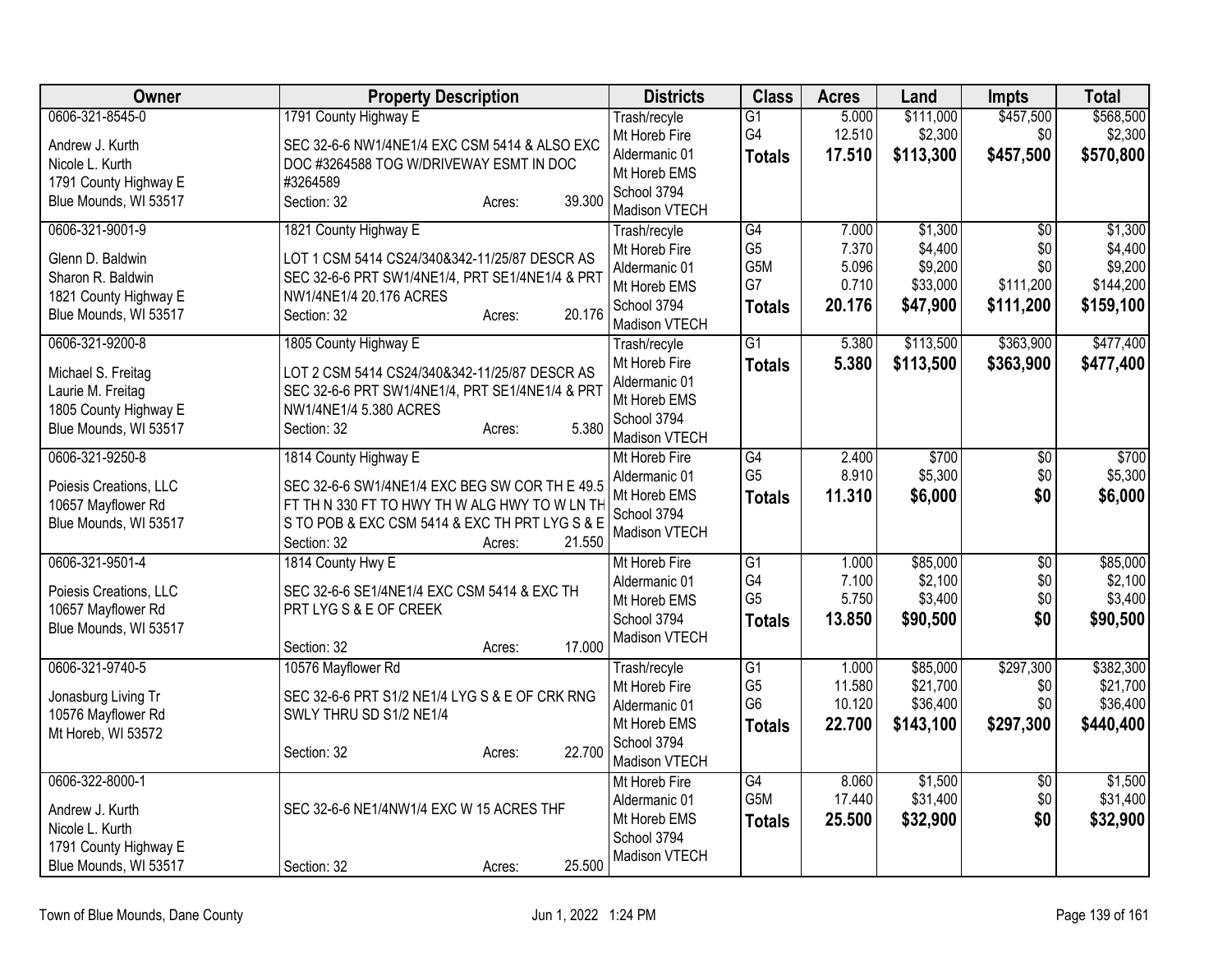| <b>Owner</b>                                                                                                 | <b>Property Description</b>                                                                                                                                                                                | <b>Districts</b>                                                                               | <b>Class</b>                                                               | <b>Acres</b>                               | Land                                                     | <b>Impts</b>                                | <b>Total</b>                                             |
|--------------------------------------------------------------------------------------------------------------|------------------------------------------------------------------------------------------------------------------------------------------------------------------------------------------------------------|------------------------------------------------------------------------------------------------|----------------------------------------------------------------------------|--------------------------------------------|----------------------------------------------------------|---------------------------------------------|----------------------------------------------------------|
| 0606-322-9001-8<br>Kristen Colletti<br>3136 Hickory Ridge Rd<br>Madison, WI 53719                            | SEC 32-6-6 PRT SW1/4NW1/4 & SE1/4NW1/4 &<br>NW1/4SW1/4 DESCR AS BEG W1/4 COR SEC 32 TH<br>ALG W LN SEC 32 S00DEG3'35"E 248.92 FT TO NW<br>60.460<br>Section: 32<br>Acres:                                  | Mt Horeb Fire<br>Aldermanic 01<br>Mt Horeb EMS<br>School 3794<br>Madison VTECH                 | G4<br>G <sub>5</sub> M<br><b>Totals</b>                                    | 55.040<br>5.420<br>60.460                  | \$11,700<br>\$9,800<br>\$21,500                          | $\overline{50}$<br>\$0<br>\$0               | \$11,700<br>\$9,800<br>\$21,500                          |
| 0606-322-9501-3<br>Shane P. Zenz<br>Roberta K. Zenz<br>1787 County Highway E<br>Blue Mounds, WI 53517        | 1787 County Highway E<br>LOT 1 CSM 5413 CS24/338&339-11/25/87 DESCR AS<br>SEC 32-6-6 PRT SE1/4NW1/4 & PRT NE1/4SW1/4<br>21.458 ACRES SUBJ TO INGRESS-EGRESS ESMT IN<br>21.450<br>Section: 32<br>Acres:     | Trash/recyle<br>Mt Horeb Fire<br>Aldermanic 01<br>Mt Horeb EMS<br>School 3794<br>Madison VTECH | G1<br>G <sub>5</sub><br>G <sub>6</sub><br><b>Totals</b>                    | 1.000<br>5.000<br>15.458<br>21.458         | \$85,000<br>\$15,000<br>\$55,600<br>\$155,600            | \$266,800<br>\$0<br>\$0<br>\$266,800        | \$351,800<br>\$15,000<br>\$55,600<br>\$422,400           |
| 0606-322-9755-0<br>Kristen Colletti<br>3136 Hickory Ridge Rd<br>Madison, WI 53719                            | SEC 32-6-6 PRT SW1/4NW1/4, PRT SE1/4NW1/4 &<br>PRT NW1/4SW1/4 DESCR AS COM AT W1/4 COR OF<br>SD SEC 32 TH S00DEG03?35"E ALG W LN OF SW1/<br>3.123<br>Section: 32<br>Acres:                                 | Mt Horeb Fire<br>Aldermanic 01<br>Mt Horeb EMS<br>School 3794<br>Madison VTECH                 | $\overline{G4}$<br>G <sub>5</sub><br><b>Totals</b>                         | 2.123<br>1.000<br>3.123                    | \$400<br>\$600<br>\$1,000                                | $\overline{50}$<br>\$0<br>\$0               | \$400<br>\$600<br>\$1,000                                |
| 0606-323-8002-8<br>Douglas P. Johnson<br>Cindy A. Johnson<br>10691 Mayflower Rd<br>Blue Mounds, WI 53517     | 10691 Mayflower Rd<br>LOT 1 CSM 8094 CS43/151&153-2/13/96 DESCR AS<br>SEC 32-6-6 PRT SE1/4NW1/4, NE1/4SW1/4 &<br>NW1/4SE1/4 (16.872 ACRES INCL R/W) PRT OF<br>16.872<br>Section: 32<br>Acres:              | Trash/recyle<br>Mt Horeb Fire<br>Aldermanic 01<br>Mt Horeb EMS<br>School 3794<br>Madison VTECH | $\overline{G1}$<br>G <sub>5</sub><br>G <sub>6</sub><br><b>Totals</b>       | 1.000<br>12.000<br>3.872<br>16.872         | \$85,000<br>\$24,000<br>\$13,900<br>\$122,900            | \$128,000<br>\$0<br>\$0<br>\$128,000        | \$213,000<br>\$24,000<br>\$13,900<br>\$250,900           |
| 0606-323-8051-0<br>Delmar J. Siltala<br>Melanie A. Siltala<br>1765 County Highway E<br>Blue Mounds, WI 53517 | 1765 County Highway E<br>LOT 1 CSM 9925 CS57/308&309-1/9/2001 DESCR AS<br>SEC 32-6-6 PRT SW1/4NW1/4, SE1/4NW1/4,<br>NE1/4SW1/4 & NW1/4SW1/4 (14.113 ACRES INCL R/W<br>14.113<br>Section: 32<br>Acres:      | Trash/recyle<br>Mt Horeb Fire<br>Aldermanic 01<br>Mt Horeb EMS<br>School 3794<br>Madison VTECH | $\overline{G1}$<br>G4<br>G <sub>5</sub><br>G <sub>6</sub><br><b>Totals</b> | 5.000<br>3.430<br>1.683<br>4.000<br>14.113 | \$111,000<br>\$1,000<br>\$5,000<br>\$14,400<br>\$131,400 | \$172,900<br>\$0<br>\$0<br>\$0<br>\$172,900 | \$283,900<br>\$1,000<br>\$5,000<br>\$14,400<br>\$304,300 |
| 0606-323-8200-0<br>Karls Living Tr<br>10795 N Perry Rd<br>Blue Mounds, WI 53517                              | SEC 32-6-6 NE1/4 SW1/4 EXC HWY EXC CSM 5413 &<br>CSM 8094 & EXC CSM 9925<br>19.130<br>Section: 32<br>Acres:                                                                                                | Mt Horeb Fire<br>Aldermanic 01<br>Mt Horeb EMS<br>School 3794<br>Madison VTECH                 | G4<br>G <sub>5</sub><br>G5M<br><b>Totals</b>                               | 11.900<br>5.100<br>1.630<br>18.630         | \$2,200<br>\$3,100<br>\$2,900<br>\$8,200                 | $\overline{50}$<br>\$0<br>\$0<br>\$0        | \$2,200<br>\$3,100<br>\$2,900<br>\$8,200                 |
| 0606-323-8740-0<br>Paul G. Lackner<br>Lori A. Lackner<br>1731 County Highway E<br>Blue Mounds, WI 53517      | 1731 County Highway E<br>LOT 1 CSM 14135 CS95/183&186-12/7/2015 F/K/A<br>LOTS 1 & 2 CSM 8095 CS43/154&155-2/13/96 DESCR<br>AS SEC 32-6-6 PRT NW1/4SW1/4 (5.50 ACRES EXCL<br>5.500<br>Section: 32<br>Acres: | Trash/recyle<br>Mt Horeb Fire<br>Aldermanic 01<br>Mt Horeb EMS<br>School 3794<br>Madison VTECH | $\overline{G1}$<br><b>Totals</b>                                           | 5.500<br>5.500                             | \$114,200<br>\$114,200                                   | \$316,400<br>\$316,400                      | \$430,600<br>\$430,600                                   |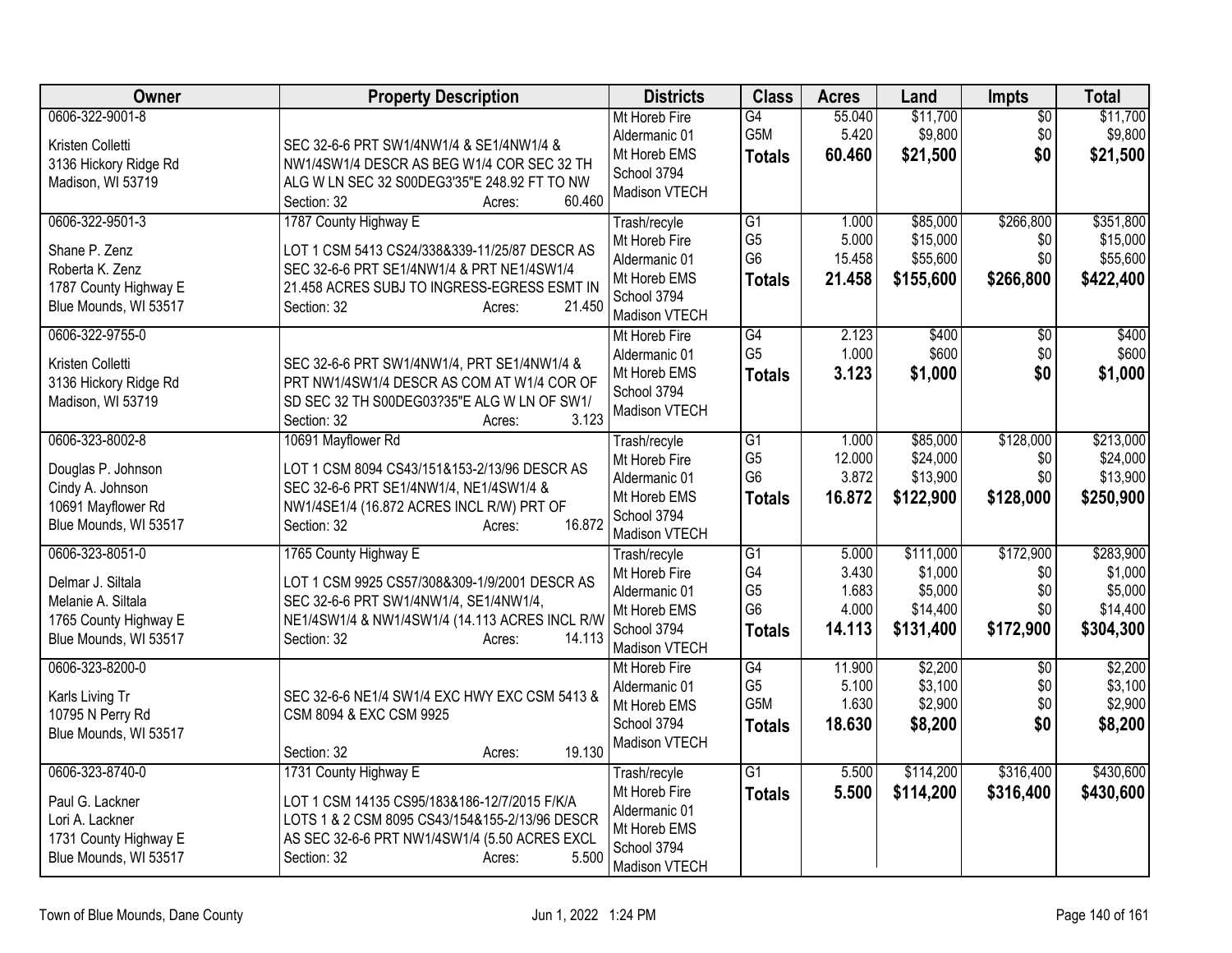| Owner                                  | <b>Property Description</b>                                                                    | <b>Districts</b>               | <b>Class</b>         | <b>Acres</b>    | Land                 | <b>Impts</b>     | <b>Total</b>          |
|----------------------------------------|------------------------------------------------------------------------------------------------|--------------------------------|----------------------|-----------------|----------------------|------------------|-----------------------|
| 0606-323-8780-0                        | 1735 County Hwy E                                                                              | Mt Horeb Fire                  | $\overline{G1}$      | 5.150           | \$112,000            | \$286,000        | \$398,000             |
| Greg Dombrowski<br>9026 Royal Oaks Cir | LOT 2 CSM 14135 CS95/183&186-12/7/2015 F/K/A<br>LOTS 1 & 2 CSM 8095 CS43/154&155-2/13/96 DESCR | Aldermanic 01<br>Mt Horeb EMS  | <b>Totals</b>        | 5.150           | \$112,000            | \$286,000        | \$398,000             |
| Verona, WI 53593                       | AS SEC 32-6-6 PRT NW1/4SW1/4 (5.15 ACRES EXCL<br>5.150<br>Section: 32<br>Acres:                | School 3794<br>Madison VTECH   |                      |                 |                      |                  |                       |
| 0606-323-8810-0                        |                                                                                                | Mt Horeb Fire<br>Aldermanic 01 | G4<br>G <sub>5</sub> | 7.656<br>5.400  | \$1,400<br>\$3,200   | \$0<br>\$0       | \$1,400<br>\$3,200    |
| Karls Living Tr                        | SEC 32-6-6 NW1/4SW1/4 EXC CSM 8095 & EXC                                                       | Mt Horeb EMS                   | <b>Totals</b>        | 13.056          | \$4,600              | \$0              | \$4,600               |
| 10795 N Perry Rd                       | 2779850 & EXC CSM 9925 SUBJ TO STREAMBANK                                                      | School 3794                    |                      |                 |                      |                  |                       |
| Blue Mounds, WI 53517                  | ESMT IN DOC #4706678 & ALSO EXC LANDS DESCR<br>13.056<br>Section: 32<br>Acres:                 | Madison VTECH                  |                      |                 |                      |                  |                       |
| 0606-323-9002-6                        | 10696 N Perry Rd                                                                               | Trash/recyle                   | G4                   | 36.890          | \$7,600              | $\overline{50}$  | \$7,600               |
| Karls Living Tr                        | SEC 5-5-6 PRT NE1/4NW1/4 & SEC 32-6-6 PRT S1/2                                                 | Mt Horeb Fire                  | G <sub>5</sub>       | 30.190          | \$47,400             | \$0              | \$47,400              |
| 10795 N Perry Rd                       | SW1/4 DESCR AS COM SW COR SEC 32 TH N ALG W                                                    | Aldermanic 01<br>Mt Horeb EMS  | G5M<br>G7            | 8.100<br>1.820  | \$14,600<br>\$44,900 | \$0<br>\$136,700 | \$14,600<br>\$181,600 |
| Blue Mounds, WI 53517                  | LN TO C/L N PERRY RD & POB TH E ALG SD C/L TO                                                  | School 3794                    | <b>Totals</b>        | 77.000          | \$114,500            | \$136,700        | \$251,200             |
|                                        | 77.000<br>Section: 32<br>Acres:                                                                | Madison VTECH                  |                      |                 |                      |                  |                       |
| 0606-323-9250-6                        |                                                                                                | Mt Horeb Fire                  | $\overline{G1}$      | 1.000           | \$6,500              | $\overline{50}$  | \$6,500               |
| Karls Living Tr                        | SEC 32-6-6 PRT S1/2 SW1/4 S OF NORTH PERRY RD                                                  | Aldermanic 01                  | G4                   | 3.000           | \$800                | \$0              | \$800                 |
| 10795 N Perry Rd                       | SUBJ TO ESMT AGRMT IN DOC #5592078                                                             | Mt Horeb EMS                   | <b>Totals</b>        | 4.000           | \$7,300              | \$0              | \$7,300               |
| Blue Mounds, WI 53517                  |                                                                                                | School 3794                    |                      |                 |                      |                  |                       |
|                                        | 4.000<br>Section: 32<br>Acres:                                                                 | Madison VTECH                  |                      |                 |                      |                  |                       |
| 0606-324-8015-0                        | 1748 Reisell Rd                                                                                | Mt Horeb Fire                  | G4                   | 52.382          | \$6,800              | \$0              | \$6,800               |
| Reisdorf Investments, LLC              | SEC 32-6-6 PRT N1/2 SE1/4 & SEC 33-6-6 PRT W1/2                                                | Aldermanic 01                  | G <sub>5</sub>       | 2.600           | \$1,600              | \$0              | \$1,600               |
| 1714 Reisell Rd                        | SW1/4 DESCR AS COM AT SE COR OF SEC 32 TH                                                      | Mt Horeb EMS<br>School 3794    | G5M<br>G7            | 16.320<br>0.400 | \$29,400<br>\$16,000 | \$0<br>\$17,300  | \$29,400<br>\$33,300  |
| Blue Mounds, WI 53517                  | S89DEG10'58"E 1320.17 FT TH N0DEG06'18"E                                                       | Madison VTECH                  | <b>Totals</b>        | 71.702          | \$53,800             | \$17,300         | \$71,100              |
|                                        | 71.702<br>Section: 32<br>Acres:                                                                |                                |                      |                 |                      |                  |                       |
| 0606-324-8110-6                        |                                                                                                | Mt Horeb Fire                  | G4                   | 0.100           | \$100                | $\overline{50}$  | \$100                 |
| Van Valkenburg Rev Tr, Charles W &     | SEC 32-6-6 PRT NE1/4 SE1/4 LYG N OF MAYFLOWER                                                  | Aldermanic 01<br>Mt Horeb EMS  | <b>Totals</b>        | 0.100           | \$100                | \$0              | \$100                 |
| Judith A                               | <b>RD</b>                                                                                      | School 3794                    |                      |                 |                      |                  |                       |
| 10656 Mayflower Rd                     |                                                                                                | Madison VTECH                  |                      |                 |                      |                  |                       |
| Blue Mounds, WI 53517                  | 0.100<br>Section: 32<br>Acres:                                                                 |                                |                      |                 |                      |                  |                       |
| 0606-324-8330-0                        |                                                                                                | Mt Horeb Fire<br>Aldermanic 01 | $\overline{G4}$      | 1.000           | \$300                | \$0              | \$300                 |
| Reisdorf Investments, LLC              | SEC 32-6-6 PRT NE1/4SE1/4 & SEC 33-6-6 PRT                                                     | Mt Horeb EMS                   | <b>Totals</b>        | 1.000           | \$300                | \$0              | \$300                 |
| 1714 Reisell Rd                        | NW1/4SW1/4 DESCR AS COM SE COR SEC 32 TH                                                       | School 3794                    |                      |                 |                      |                  |                       |
| Blue Mounds, WI 53517                  | S89DEG10'58"E 1320.17 FT TH N0DEG06'18"E                                                       | Madison VTECH                  |                      |                 |                      |                  |                       |
|                                        | 1.000<br>Section: 32<br>Acres:                                                                 |                                |                      |                 |                      |                  |                       |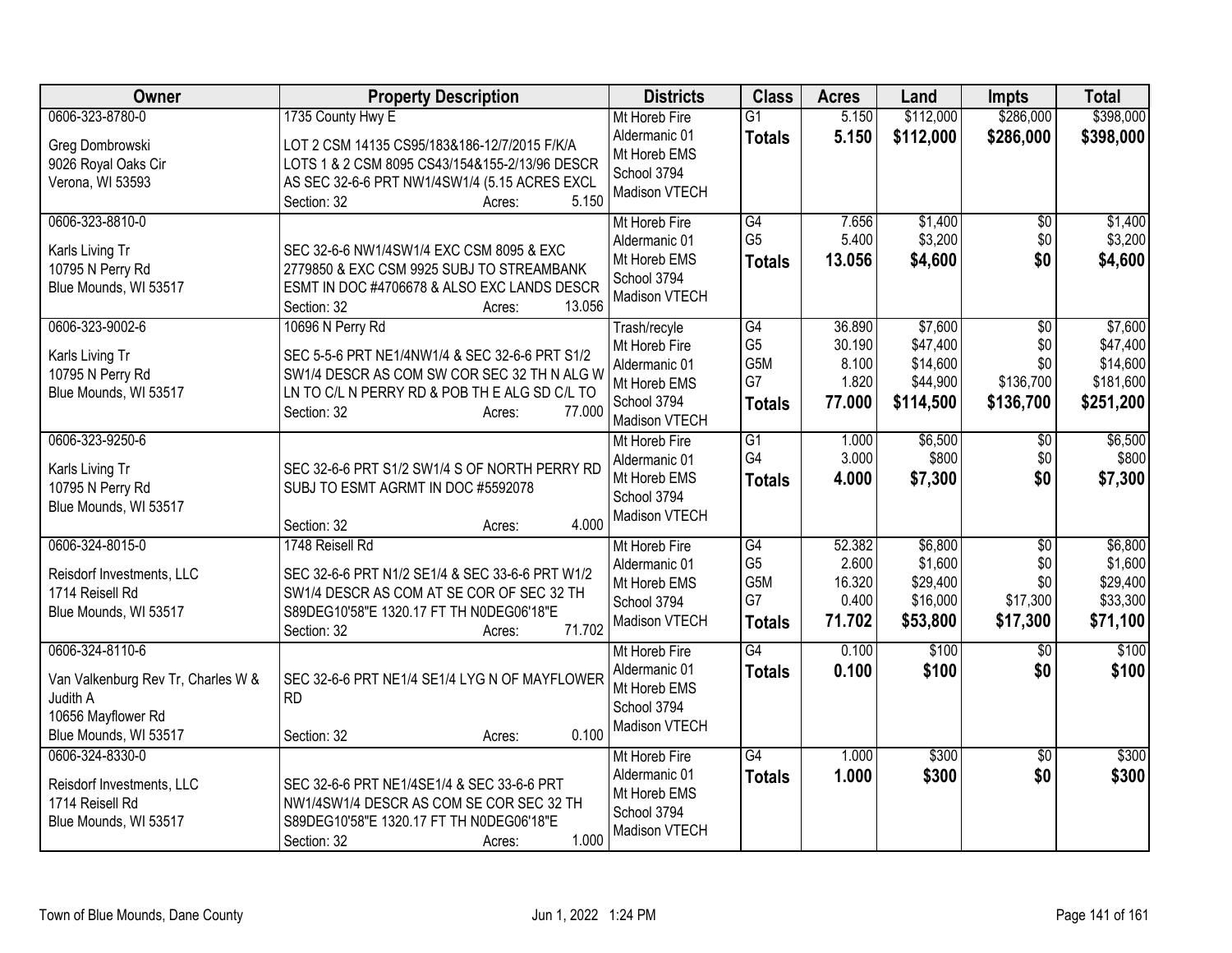| Owner                              | <b>Property Description</b>                      | <b>Districts</b>              | <b>Class</b>                     | <b>Acres</b>   | Land                 | <b>Impts</b> | <b>Total</b>         |
|------------------------------------|--------------------------------------------------|-------------------------------|----------------------------------|----------------|----------------------|--------------|----------------------|
| 0606-324-8500-4                    | 10656 Mayflower Rd                               | Trash/recyle                  | $\overline{G1}$                  | 5.200          | \$112,300            | \$139,200    | \$251,500            |
| Van Valkenburg Rev Tr, Charles W & | SEC 32-6-6 PRT NW1/4 SE1/4 LYG N OF MAYFLOWEF    | Mt Horeb Fire                 | <b>Totals</b>                    | 5.200          | \$112,300            | \$139,200    | \$251,500            |
| Judith A                           | <b>RD</b>                                        | Aldermanic 01                 |                                  |                |                      |              |                      |
| 10656 Mayflower Rd                 |                                                  | Mt Horeb EMS                  |                                  |                |                      |              |                      |
| Blue Mounds, WI 53517              | 5.200<br>Section: 32<br>Acres:                   | School 3794                   |                                  |                |                      |              |                      |
|                                    |                                                  | Madison VTECH                 |                                  |                |                      |              |                      |
| 0606-324-8661-0                    | 10657 Mayflower Rd                               | Trash/recyle                  | $\overline{G1}$                  | 1.000          | \$85,000             | \$314,700    | \$399,700            |
| Isabelle Tochon                    | LOT 1 CSM 8177 CS44/55&56-4/18/96 DESCR AS SEC   | Mt Horeb Fire                 | G <sub>5</sub><br>G <sub>6</sub> | 3.749<br>3.690 | \$11,200<br>\$13,300 | \$0<br>\$0   | \$11,200<br>\$13,300 |
| Francois V. Tochon                 | 32-6-6 PRT NW1/4SE1/4 (8.439 ACRES)              | Aldermanic 01<br>Mt Horeb EMS |                                  | 8.439          |                      |              |                      |
| 10657 Mayflower Rd                 |                                                  | School 3794                   | <b>Totals</b>                    |                | \$109,500            | \$314,700    | \$424,200            |
| Blue Mounds, WI 53517              | 8.439<br>Section: 32<br>Acres:                   | Madison VTECH                 |                                  |                |                      |              |                      |
| 0606-324-9004-0                    | <b>Reisell Rd</b>                                | Mt Horeb Fire                 | $\overline{G4}$                  | 72.200         | \$13,900             | \$0          | \$13,900             |
|                                    |                                                  | Aldermanic 01                 | G <sub>5</sub>                   | 10.260         | \$30,800             | \$0          | \$30,800             |
| Reisell, LLC                       | SEC 32-6-6 PRT SE1/4 & SEC 33-6-6 PRT W1/2 SW1/4 | Mt Horeb EMS                  | G5M                              | 7.140          | \$12,900             | \$0          | \$12,900             |
| 1719 Reisell Rd                    | DESCR AS BEG AT S1/4 COR OF SD SEC 32 TH         | School 3794                   | G7                               | 1.700          | \$10,200             | \$90,900     | \$101,100            |
| Blue Mounds, WI 53517              | N0DEG02'15"E 1314.20 FT TH N89DEG53'42"E 330.00  | Madison VTECH                 | W <sub>8</sub>                   | 41.000         | (\$147,600)          | \$0          | \$0                  |
|                                    | 132.300<br>Section: 32<br>Acres:                 |                               | <b>Totals</b>                    | 132.300        | \$67,800             | \$90,900     | \$158,700            |
| 0606-324-9175-0                    | 10649 Mayflower Rd                               | Trash/recyle                  | $\overline{G1}$                  | 1.000          | \$85,000             | \$404,700    | \$489,700            |
| Jaika Makos                        | LOT 1 CSM 14330 CS98/19&21-9/7/2016 DESCR AS     | Mt Horeb Fire                 | G <sub>4</sub>                   | 1.400          | \$300                | \$0          | \$300                |
| Benjamin M. Makos                  | SEC 32-6-6 PRT NW1/4SE1/4 (2.4 ACRES INCL R/W)   | Aldermanic 01                 | <b>Totals</b>                    | 2.400          | \$85,300             | \$404,700    | \$490,000            |
| 10649 Mayflower Rd                 |                                                  | Mt Horeb EMS                  |                                  |                |                      |              |                      |
| Blue Mounds, WI 53517              | 2.400<br>Section: 32<br>Acres:                   | School 3794                   |                                  |                |                      |              |                      |
|                                    |                                                  | Madison VTECH                 |                                  |                |                      |              |                      |
| 0606-324-9575-0                    | 1714 Reisell Rd                                  | Trash/recyle                  | $\overline{G1}$                  | 2.493          | \$94,700             | \$376,000    | \$470,700            |
| Craig W. Reisdorf                  | LOT 2 CSM 9844 CS57/93&94-10/13/2000 DESCR AS    | Mt Horeb Fire                 | <b>Totals</b>                    | 2.493          | \$94,700             | \$376,000    | \$470,700            |
| Julie A. Reisdorf                  | SEC 32-6-6 PRT E1/2SE1/4 (2.493 ACRES) TOG       | Aldermanic 01                 |                                  |                |                      |              |                      |
| 1714 Reisell Rd                    | W/ESMT IN DOC #3326717                           | Mt Horeb EMS                  |                                  |                |                      |              |                      |
| Blue Mounds, WI 53517              | 2.493<br>Section: 32<br>Acres:                   | School 3794                   |                                  |                |                      |              |                      |
| 0606-324-9590-0                    | 1719 Reisell Rd                                  | Madison VTECH<br>Trash/recyle | $\overline{G1}$                  | 2.560          | \$95,100             | \$136,700    | \$231,800            |
|                                    |                                                  | Mt Horeb Fire                 | <b>Totals</b>                    | 2.560          | \$95,100             | \$136,700    | \$231,800            |
| Michael J. Farrell                 | LOT 1 CSM 9844 CS57/93&94-10/13/2000 DESCR AS    | Aldermanic 01                 |                                  |                |                      |              |                      |
| Carla J. Farrell                   | SEC 32-6-6 PRT E1/2SE1/4 (2.560 ACRES) SUBJ TO   | Mt Horeb EMS                  |                                  |                |                      |              |                      |
| 1719 Reisell Rd                    | ESMT IN DOC #3326717                             | School 3794                   |                                  |                |                      |              |                      |
| Blue Mounds, WI 53517              | 2.560<br>Section: 32<br>Acres:                   | Madison VTECH                 |                                  |                |                      |              |                      |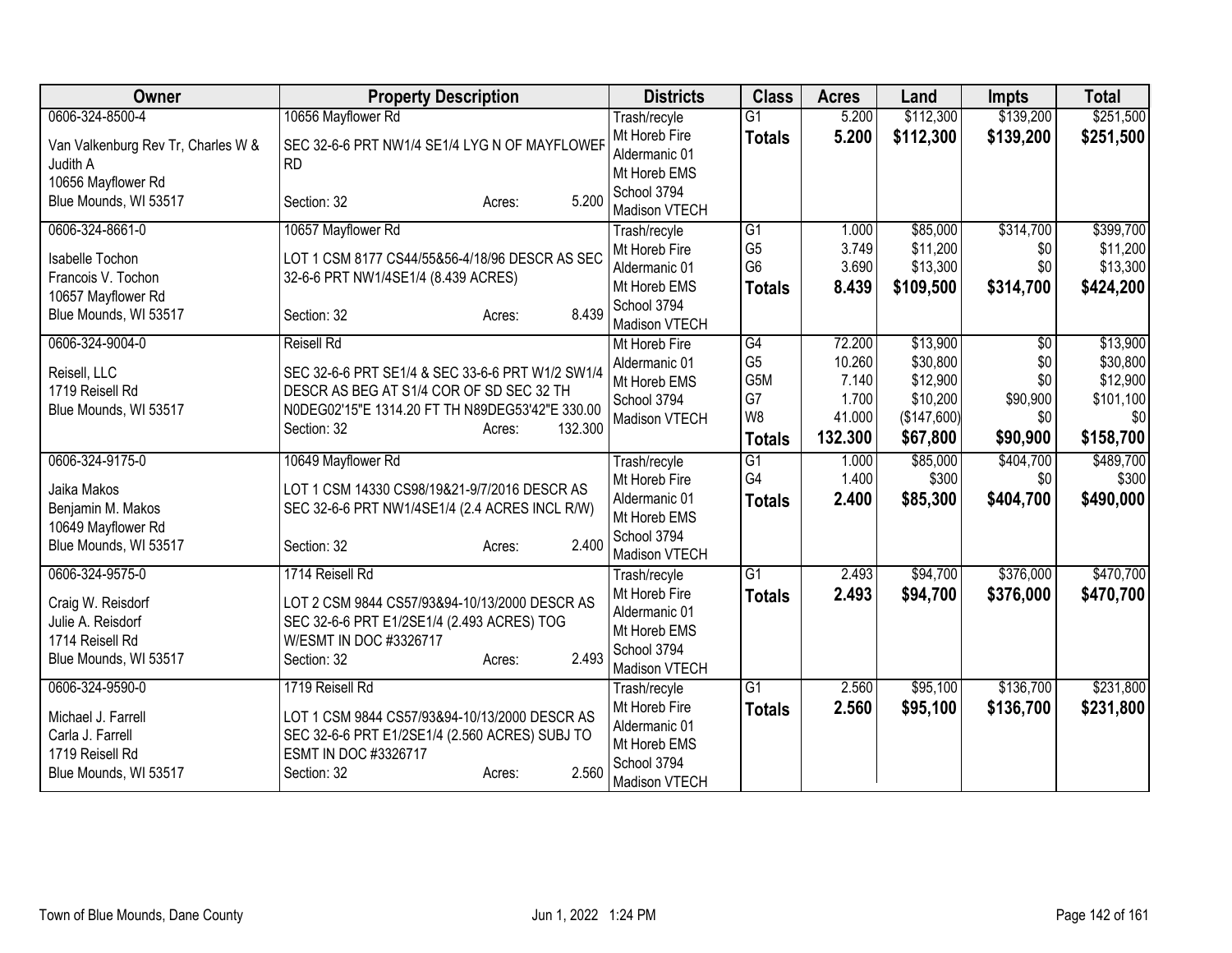| Owner                                                                                                     | <b>Property Description</b>                                                                                                                                                             | <b>Districts</b>                                                                               | <b>Class</b>                                | <b>Acres</b>                     | Land                                     | <b>Impts</b>                                   | <b>Total</b>                             |
|-----------------------------------------------------------------------------------------------------------|-----------------------------------------------------------------------------------------------------------------------------------------------------------------------------------------|------------------------------------------------------------------------------------------------|---------------------------------------------|----------------------------------|------------------------------------------|------------------------------------------------|------------------------------------------|
| 0606-324-9960-0<br>Michael J. Lavell<br>Beatriz I. Lavell<br>1716 Reisell Rd<br>Blue Mounds, WI 53517     | 1716 Reisell Rd<br>LOT 1 CSM 10276 CS60/186&187-12/27/2001 DESCR<br>AS SEC 32-6-6 PRT E1/2SE1/4 & SEC 33-6-6 PRT<br>SW1/4SW1/4 (4.461 ACRES INCL R/W)<br>4.610<br>Section: 32<br>Acres: | Trash/recyle<br>Mt Horeb Fire<br>Aldermanic 01<br>Mt Horeb EMS<br>School 3794<br>Madison VTECH | $\overline{G1}$<br><b>Totals</b>            | 4.610<br>4.610                   | \$108,500<br>\$108,500                   | \$334,700<br>\$334,700                         | \$443,200<br>\$443,200                   |
| 0606-331-8002-0<br>Thomas Hansen<br>Bellerue Bruin-Hansen<br>10295 Blue Rock Rd<br>Mt Horeb, WI 53572     | SEC 33-6-6 NE1/4 NE1/4 EXC W 1.0 A & ALSO EXC<br>CSM 11026 & ALSO EXC CSM 12939<br>4.730<br>Section: 33<br>Acres:                                                                       | Mt Horeb Fire<br>Aldermanic 01<br>Mt Horeb EMS<br>School 3794<br>Madison VTECH                 | G4<br>G <sub>5</sub><br>G7<br><b>Totals</b> | 2.730<br>1.400<br>0.600<br>4.730 | \$500<br>\$4,200<br>\$14,400<br>\$19,100 | $\overline{50}$<br>\$0<br>\$16,600<br>\$16,600 | \$500<br>\$4,200<br>\$31,000<br>\$35,700 |
| 0606-331-8010-0<br>Thomas Hansen<br>Bellerue Bruin-Hansen<br>10295 Blue Rock Rd<br>Mt Horeb, WI 53572     | LOT 1 CSM 12939 CS82/212&214-7/20/2010 DESCR<br>AS SEC 33-6-6 PRT NE1/4NE1/4 (14.74 ACRES EXCL<br>$R/W$ )<br>14.740<br>Section: 33<br>Acres:                                            | Mt Horeb Fire<br>Aldermanic 01<br>Mt Horeb EMS<br>School 3794<br>Madison VTECH                 | G4<br><b>Totals</b>                         | 14.740<br>14.740                 | \$3,000<br>\$3,000                       | $\overline{50}$<br>\$0                         | \$3,000<br>\$3,000                       |
| 0606-331-8050-0<br>David M. Drake<br>Beth A. Lindl<br>10329 Blue Rock Rd<br>Mt Horeb, WI 53572            | 10329 Blue Rock Rd<br>LOT 1 CSM 11026 CS66/126&128-4/8/2004 DESCR AS<br>SEC 33-6-6 PRT NE1/4NE1/4 (19.53 ACRES EXCL<br>$R/W$ )<br>19.530<br>Section: 33<br>Acres:                       | Trash/recyle<br>Mt Horeb Fire<br>Aldermanic 01<br>Mt Horeb EMS<br>School 3794<br>Madison VTECH | $\overline{G1}$<br>G4<br><b>Totals</b>      | 2.000<br>17.530<br>19.530        | \$91,500<br>\$3,200<br>\$94,700          | \$415,500<br>\$0<br>\$415,500                  | \$507,000<br>\$3,200<br>\$510,200        |
| 0606-331-8120-5<br>James J. Holmes<br><b>Christine Holmes</b><br>10475 Blue Rock Rd<br>Mt Horeb, WI 53572 | SEC 33-6-6 W 33 FT OF NE1/4 NE1/4<br>1.000<br>Section: 33<br>Acres:                                                                                                                     | Mt Horeb Fire<br>Aldermanic 01<br>Mt Horeb EMS<br>School 3794<br>Madison VTECH                 | $\overline{G6}$<br><b>Totals</b>            | 1.000<br>1.000                   | \$3,600<br>\$3,600                       | \$0<br>\$0                                     | \$3,600<br>\$3,600                       |
| 0606-331-8500-5<br>James J. Holmes<br><b>Christine Holmes</b><br>10475 Blue Rock Rd<br>Mt Horeb, WI 53572 | SEC 33-6-6 NW1/4NE1/4<br>40.100<br>Section: 33<br>Acres:                                                                                                                                | Mt Horeb Fire<br>Aldermanic 01<br>Mt Horeb EMS<br>School 3794<br>Madison VTECH                 | G4<br>G5M<br><b>Totals</b>                  | 19.400<br>20.700<br>40.100       | \$3,600<br>\$37,300<br>\$40,900          | $\sqrt{6}$<br>\$0<br>\$0                       | \$3,600<br>\$37,300<br>\$40,900          |
| 0606-331-9000-8<br>James J. Holmes<br><b>Christine Holmes</b><br>10475 Blue Rock Rd<br>Mt Horeb, WI 53572 | SEC 33-6-6 SW1/4 NE1/4<br>40.100<br>Section: 33<br>Acres:                                                                                                                               | Mt Horeb Fire<br>Aldermanic 01<br>Mt Horeb EMS<br>School 3794<br>Madison VTECH                 | G4<br>G5M<br><b>Totals</b>                  | 35.000<br>5.100<br>40.100        | \$6,500<br>\$9,200<br>\$15,700           | $\overline{60}$<br>\$0<br>\$0                  | \$6,500<br>\$9,200<br>\$15,700           |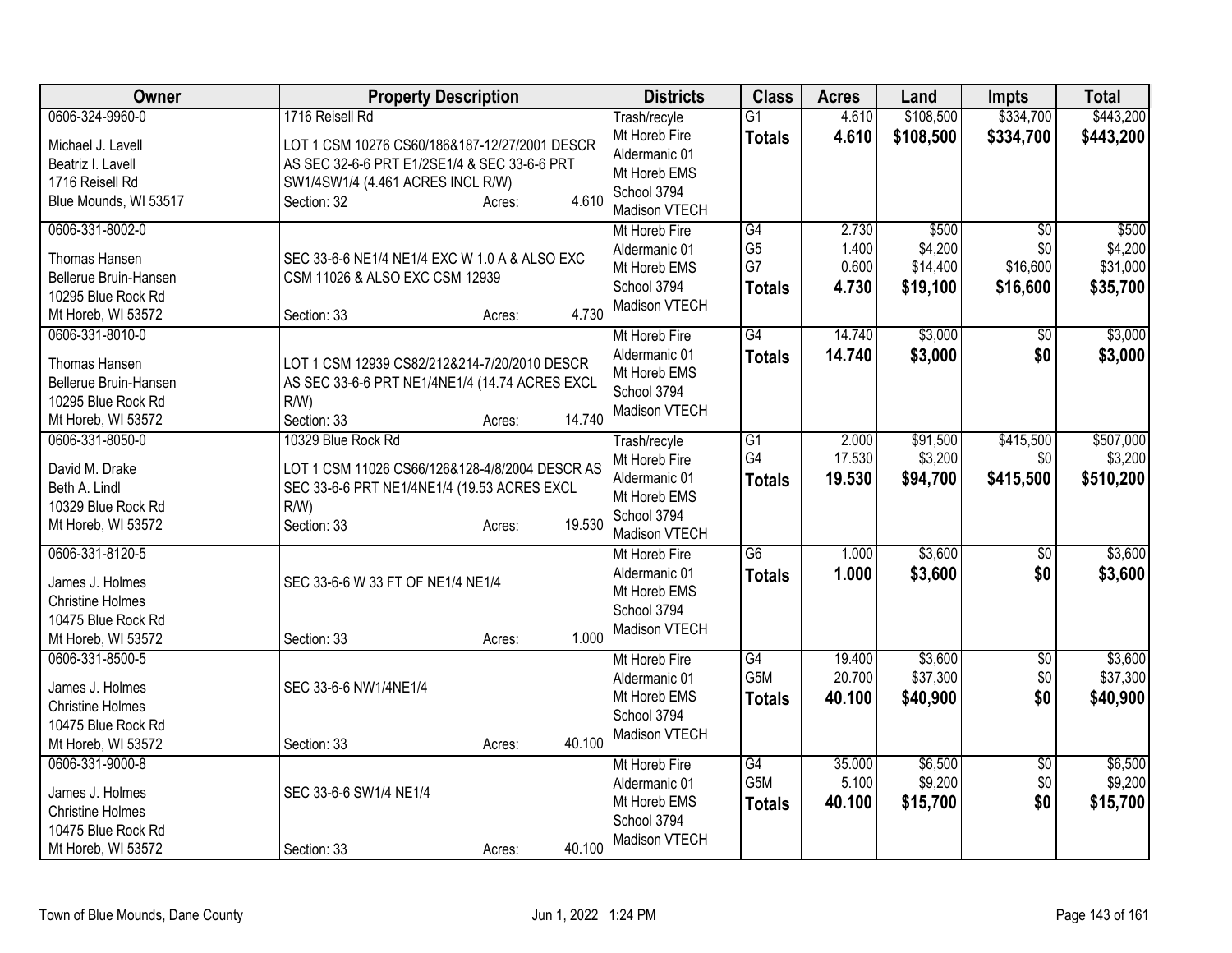| \$4,700<br>0606-331-9501-2<br>$\overline{G4}$<br>23.200<br>$\overline{50}$<br>Mt Horeb Fire<br>G <sub>5</sub><br>4.000<br>\$2,400<br>\$0<br>Aldermanic 01<br>SEC 33-6-6 SE1/4NE1/4 EXC CSM 9279<br><b>Ball Irrev Tr</b><br>G5M<br>3.100<br>\$5,600<br>\$5,600<br>\$0<br>Mt Horeb EMS<br>10316 Mayflower Rd<br>30.300<br>\$12,700<br>\$0<br>School 3794<br>\$12,700<br><b>Totals</b><br>Mt Horeb, WI 53572<br>Madison VTECH<br>30.300<br>Section: 33<br>Acres:<br>10318 Mayflower Rd<br>0606-331-9700-1<br>G4<br>9.060<br>\$2,000<br>Trash/recyle<br>\$0<br>G5M<br>6.140<br>\$11,100<br>\$0<br>Mt Horeb Fire<br>Christopher R. Hofmann<br>LOT 1 CSM 9279 CS52/250&251-4/29/99 DESCR AS<br>G7<br>\$155,100<br>1.000<br>\$40,000<br>Aldermanic 01<br>Kathy R. Hofmann<br>SEC 33-6-6 PRT SE1/4NE1/4 & NE1/4SE1/4 (16.2<br>16.200<br>\$53,100<br>\$155,100<br>Mt Horeb EMS<br><b>Totals</b><br>10318 Mayflower Rd<br>ACRES)<br>School 3794<br>16.200<br>Section: 33<br>Mt Horeb, WI 53572<br>Acres:<br>Madison VTECH<br>0606-332-8000-9<br>\$6,600<br>\$6,600<br>10475 Blue Rock Rd<br>G4<br>36.540<br>$\overline{50}$<br>Trash/recyle<br>G5M<br>1.790<br>\$3,200<br>\$0<br>\$3,200<br>Mt Horeb Fire<br>SEC 33-6-6 NE1/4 NW1/4<br>James J. Holmes<br>G7<br>1.870<br>\$45,200<br>\$156,000<br>\$201,200<br>Aldermanic 01<br><b>Christine Holmes</b><br>\$55,000<br>40.200<br>\$156,000<br>\$211,000<br>Mt Horeb EMS<br><b>Totals</b><br>10475 Blue Rock Rd<br>School 3794<br>40.200<br>Mt Horeb, WI 53572<br>Section: 33<br>Acres:<br>Madison VTECH<br>$\overline{G4}$<br>0.250<br>\$100<br>\$100<br>0606-332-8520-0<br>\$0<br>Mt Horeb Fire<br>G <sub>5</sub><br>0.750<br>\$400<br>\$400<br>\$0<br>Aldermanic 01<br>SEC 33-6-6 NW1/4 NW1/4 NLY OF BLUE ROCK RD 1<br>Kahl Living Tr<br>\$500<br>Mt Horeb EMS<br>1.000<br>\$500<br>\$0 | Owner            | <b>Property Description</b> | <b>Districts</b> | <b>Class</b>  | <b>Acres</b> | Land | <b>Impts</b> | <b>Total</b> |
|---------------------------------------------------------------------------------------------------------------------------------------------------------------------------------------------------------------------------------------------------------------------------------------------------------------------------------------------------------------------------------------------------------------------------------------------------------------------------------------------------------------------------------------------------------------------------------------------------------------------------------------------------------------------------------------------------------------------------------------------------------------------------------------------------------------------------------------------------------------------------------------------------------------------------------------------------------------------------------------------------------------------------------------------------------------------------------------------------------------------------------------------------------------------------------------------------------------------------------------------------------------------------------------------------------------------------------------------------------------------------------------------------------------------------------------------------------------------------------------------------------------------------------------------------------------------------------------------------------------------------------------------------------------------------------------------------------------------------------------------------------------------------------------------------------------------------------|------------------|-----------------------------|------------------|---------------|--------------|------|--------------|--------------|
|                                                                                                                                                                                                                                                                                                                                                                                                                                                                                                                                                                                                                                                                                                                                                                                                                                                                                                                                                                                                                                                                                                                                                                                                                                                                                                                                                                                                                                                                                                                                                                                                                                                                                                                                                                                                                                 |                  |                             |                  |               |              |      |              | \$4,700      |
|                                                                                                                                                                                                                                                                                                                                                                                                                                                                                                                                                                                                                                                                                                                                                                                                                                                                                                                                                                                                                                                                                                                                                                                                                                                                                                                                                                                                                                                                                                                                                                                                                                                                                                                                                                                                                                 |                  |                             |                  |               |              |      |              | \$2,400      |
|                                                                                                                                                                                                                                                                                                                                                                                                                                                                                                                                                                                                                                                                                                                                                                                                                                                                                                                                                                                                                                                                                                                                                                                                                                                                                                                                                                                                                                                                                                                                                                                                                                                                                                                                                                                                                                 |                  |                             |                  |               |              |      |              |              |
|                                                                                                                                                                                                                                                                                                                                                                                                                                                                                                                                                                                                                                                                                                                                                                                                                                                                                                                                                                                                                                                                                                                                                                                                                                                                                                                                                                                                                                                                                                                                                                                                                                                                                                                                                                                                                                 |                  |                             |                  |               |              |      |              |              |
|                                                                                                                                                                                                                                                                                                                                                                                                                                                                                                                                                                                                                                                                                                                                                                                                                                                                                                                                                                                                                                                                                                                                                                                                                                                                                                                                                                                                                                                                                                                                                                                                                                                                                                                                                                                                                                 |                  |                             |                  |               |              |      |              |              |
|                                                                                                                                                                                                                                                                                                                                                                                                                                                                                                                                                                                                                                                                                                                                                                                                                                                                                                                                                                                                                                                                                                                                                                                                                                                                                                                                                                                                                                                                                                                                                                                                                                                                                                                                                                                                                                 |                  |                             |                  |               |              |      |              | \$2,000      |
|                                                                                                                                                                                                                                                                                                                                                                                                                                                                                                                                                                                                                                                                                                                                                                                                                                                                                                                                                                                                                                                                                                                                                                                                                                                                                                                                                                                                                                                                                                                                                                                                                                                                                                                                                                                                                                 |                  |                             |                  |               |              |      |              | \$11,100     |
|                                                                                                                                                                                                                                                                                                                                                                                                                                                                                                                                                                                                                                                                                                                                                                                                                                                                                                                                                                                                                                                                                                                                                                                                                                                                                                                                                                                                                                                                                                                                                                                                                                                                                                                                                                                                                                 |                  |                             |                  |               |              |      |              | \$195,100    |
|                                                                                                                                                                                                                                                                                                                                                                                                                                                                                                                                                                                                                                                                                                                                                                                                                                                                                                                                                                                                                                                                                                                                                                                                                                                                                                                                                                                                                                                                                                                                                                                                                                                                                                                                                                                                                                 |                  |                             |                  |               |              |      |              | \$208,200    |
|                                                                                                                                                                                                                                                                                                                                                                                                                                                                                                                                                                                                                                                                                                                                                                                                                                                                                                                                                                                                                                                                                                                                                                                                                                                                                                                                                                                                                                                                                                                                                                                                                                                                                                                                                                                                                                 |                  |                             |                  |               |              |      |              |              |
|                                                                                                                                                                                                                                                                                                                                                                                                                                                                                                                                                                                                                                                                                                                                                                                                                                                                                                                                                                                                                                                                                                                                                                                                                                                                                                                                                                                                                                                                                                                                                                                                                                                                                                                                                                                                                                 |                  |                             |                  |               |              |      |              |              |
|                                                                                                                                                                                                                                                                                                                                                                                                                                                                                                                                                                                                                                                                                                                                                                                                                                                                                                                                                                                                                                                                                                                                                                                                                                                                                                                                                                                                                                                                                                                                                                                                                                                                                                                                                                                                                                 |                  |                             |                  |               |              |      |              |              |
|                                                                                                                                                                                                                                                                                                                                                                                                                                                                                                                                                                                                                                                                                                                                                                                                                                                                                                                                                                                                                                                                                                                                                                                                                                                                                                                                                                                                                                                                                                                                                                                                                                                                                                                                                                                                                                 |                  |                             |                  |               |              |      |              |              |
|                                                                                                                                                                                                                                                                                                                                                                                                                                                                                                                                                                                                                                                                                                                                                                                                                                                                                                                                                                                                                                                                                                                                                                                                                                                                                                                                                                                                                                                                                                                                                                                                                                                                                                                                                                                                                                 |                  |                             |                  |               |              |      |              |              |
|                                                                                                                                                                                                                                                                                                                                                                                                                                                                                                                                                                                                                                                                                                                                                                                                                                                                                                                                                                                                                                                                                                                                                                                                                                                                                                                                                                                                                                                                                                                                                                                                                                                                                                                                                                                                                                 |                  |                             |                  |               |              |      |              |              |
|                                                                                                                                                                                                                                                                                                                                                                                                                                                                                                                                                                                                                                                                                                                                                                                                                                                                                                                                                                                                                                                                                                                                                                                                                                                                                                                                                                                                                                                                                                                                                                                                                                                                                                                                                                                                                                 |                  |                             |                  |               |              |      |              |              |
|                                                                                                                                                                                                                                                                                                                                                                                                                                                                                                                                                                                                                                                                                                                                                                                                                                                                                                                                                                                                                                                                                                                                                                                                                                                                                                                                                                                                                                                                                                                                                                                                                                                                                                                                                                                                                                 |                  |                             |                  |               |              |      |              |              |
|                                                                                                                                                                                                                                                                                                                                                                                                                                                                                                                                                                                                                                                                                                                                                                                                                                                                                                                                                                                                                                                                                                                                                                                                                                                                                                                                                                                                                                                                                                                                                                                                                                                                                                                                                                                                                                 |                  |                             |                  |               |              |      |              |              |
|                                                                                                                                                                                                                                                                                                                                                                                                                                                                                                                                                                                                                                                                                                                                                                                                                                                                                                                                                                                                                                                                                                                                                                                                                                                                                                                                                                                                                                                                                                                                                                                                                                                                                                                                                                                                                                 |                  |                             |                  |               |              |      |              |              |
|                                                                                                                                                                                                                                                                                                                                                                                                                                                                                                                                                                                                                                                                                                                                                                                                                                                                                                                                                                                                                                                                                                                                                                                                                                                                                                                                                                                                                                                                                                                                                                                                                                                                                                                                                                                                                                 | 120 Jennifer Cir | <b>ACRE</b>                 |                  | <b>Totals</b> |              |      |              |              |
| School 3794<br>Mount Horeb, WI 53572                                                                                                                                                                                                                                                                                                                                                                                                                                                                                                                                                                                                                                                                                                                                                                                                                                                                                                                                                                                                                                                                                                                                                                                                                                                                                                                                                                                                                                                                                                                                                                                                                                                                                                                                                                                            |                  |                             |                  |               |              |      |              |              |
| Madison VTECH<br>1.000<br>Section: 33<br>Acres:                                                                                                                                                                                                                                                                                                                                                                                                                                                                                                                                                                                                                                                                                                                                                                                                                                                                                                                                                                                                                                                                                                                                                                                                                                                                                                                                                                                                                                                                                                                                                                                                                                                                                                                                                                                 |                  |                             |                  |               |              |      |              |              |
| 0606-332-8630-7<br>G4<br>18.000<br>\$3,900<br>Mt Horeb Fire<br>\$0                                                                                                                                                                                                                                                                                                                                                                                                                                                                                                                                                                                                                                                                                                                                                                                                                                                                                                                                                                                                                                                                                                                                                                                                                                                                                                                                                                                                                                                                                                                                                                                                                                                                                                                                                              |                  |                             |                  |               |              |      |              | \$3,900      |
| G5M<br>21.100<br>\$38,000<br>\$0<br>Aldermanic 01<br>James J. Holmes<br>SEC 33-6-6 NW1/4 NW1/4 EXC PRT N OF HWY SUBJ                                                                                                                                                                                                                                                                                                                                                                                                                                                                                                                                                                                                                                                                                                                                                                                                                                                                                                                                                                                                                                                                                                                                                                                                                                                                                                                                                                                                                                                                                                                                                                                                                                                                                                            |                  |                             |                  |               |              |      |              | \$38,000     |
| \$0<br>39.100<br>\$41,900<br>Mt Horeb EMS<br><b>Totals</b><br>TO CONSERVATION ESMT IN DOC #4092866 & DOC<br><b>Christine Holmes</b>                                                                                                                                                                                                                                                                                                                                                                                                                                                                                                                                                                                                                                                                                                                                                                                                                                                                                                                                                                                                                                                                                                                                                                                                                                                                                                                                                                                                                                                                                                                                                                                                                                                                                             |                  |                             |                  |               |              |      |              | \$41,900     |
| School 3794<br>4408433 AND STREAMBANK ESMT IN DOC 4712841<br>10475 Blue Rock Rd                                                                                                                                                                                                                                                                                                                                                                                                                                                                                                                                                                                                                                                                                                                                                                                                                                                                                                                                                                                                                                                                                                                                                                                                                                                                                                                                                                                                                                                                                                                                                                                                                                                                                                                                                 |                  |                             |                  |               |              |      |              |              |
| Madison VTECH<br>39.100<br>Mt Horeb, WI 53572<br>Section: 33<br>Acres:                                                                                                                                                                                                                                                                                                                                                                                                                                                                                                                                                                                                                                                                                                                                                                                                                                                                                                                                                                                                                                                                                                                                                                                                                                                                                                                                                                                                                                                                                                                                                                                                                                                                                                                                                          |                  |                             |                  |               |              |      |              |              |
| 0606-332-9000-7<br>27.000<br>\$5,000<br>G4<br>$\overline{50}$<br>Mt Horeb Fire                                                                                                                                                                                                                                                                                                                                                                                                                                                                                                                                                                                                                                                                                                                                                                                                                                                                                                                                                                                                                                                                                                                                                                                                                                                                                                                                                                                                                                                                                                                                                                                                                                                                                                                                                  |                  |                             |                  |               |              |      |              | \$5,000      |
| G5M<br>13.000<br>\$23,400<br>\$0<br>Aldermanic 01                                                                                                                                                                                                                                                                                                                                                                                                                                                                                                                                                                                                                                                                                                                                                                                                                                                                                                                                                                                                                                                                                                                                                                                                                                                                                                                                                                                                                                                                                                                                                                                                                                                                                                                                                                               |                  |                             |                  |               |              |      |              | \$23,400     |
| SEC 33-6-6 SW1/4 NW1/4<br>James J. Holmes<br>\$28,400<br>\$0<br>Mt Horeb EMS<br>40.000<br><b>Totals</b>                                                                                                                                                                                                                                                                                                                                                                                                                                                                                                                                                                                                                                                                                                                                                                                                                                                                                                                                                                                                                                                                                                                                                                                                                                                                                                                                                                                                                                                                                                                                                                                                                                                                                                                         |                  |                             |                  |               |              |      |              | \$28,400     |
| <b>Christine Holmes</b><br>School 3794                                                                                                                                                                                                                                                                                                                                                                                                                                                                                                                                                                                                                                                                                                                                                                                                                                                                                                                                                                                                                                                                                                                                                                                                                                                                                                                                                                                                                                                                                                                                                                                                                                                                                                                                                                                          |                  |                             |                  |               |              |      |              |              |
| 10475 Blue Rock Rd<br>Madison VTECH                                                                                                                                                                                                                                                                                                                                                                                                                                                                                                                                                                                                                                                                                                                                                                                                                                                                                                                                                                                                                                                                                                                                                                                                                                                                                                                                                                                                                                                                                                                                                                                                                                                                                                                                                                                             |                  |                             |                  |               |              |      |              |              |
| 40.000<br>Mt Horeb, WI 53572<br>Section: 33<br>Acres:                                                                                                                                                                                                                                                                                                                                                                                                                                                                                                                                                                                                                                                                                                                                                                                                                                                                                                                                                                                                                                                                                                                                                                                                                                                                                                                                                                                                                                                                                                                                                                                                                                                                                                                                                                           |                  |                             |                  |               |              |      |              |              |
| \$3,900<br>0606-332-9500-2<br>G4<br>21.000<br>Mt Horeb Fire<br>$\sqrt{6}$                                                                                                                                                                                                                                                                                                                                                                                                                                                                                                                                                                                                                                                                                                                                                                                                                                                                                                                                                                                                                                                                                                                                                                                                                                                                                                                                                                                                                                                                                                                                                                                                                                                                                                                                                       |                  |                             |                  |               |              |      |              | \$3,900      |
| G5M<br>18.900<br>\$34,000<br>\$0<br>Aldermanic 01<br>SEC 33-6-6 SE1/4 NW1/4 EXC COM SE COR TH N 41.<br>James J. Holmes                                                                                                                                                                                                                                                                                                                                                                                                                                                                                                                                                                                                                                                                                                                                                                                                                                                                                                                                                                                                                                                                                                                                                                                                                                                                                                                                                                                                                                                                                                                                                                                                                                                                                                          |                  |                             |                  |               |              |      |              | \$34,000     |
| \$0<br>Mt Horeb EMS<br>39.900<br>\$37,900<br><b>Totals</b><br>FT TH SW TO PT ON S LN 66 FT W OF SE COR TH E<br><b>Christine Holmes</b>                                                                                                                                                                                                                                                                                                                                                                                                                                                                                                                                                                                                                                                                                                                                                                                                                                                                                                                                                                                                                                                                                                                                                                                                                                                                                                                                                                                                                                                                                                                                                                                                                                                                                          |                  |                             |                  |               |              |      |              | \$37,900     |
| School 3794<br>66 FT TO POB<br>10475 Blue Rock Rd                                                                                                                                                                                                                                                                                                                                                                                                                                                                                                                                                                                                                                                                                                                                                                                                                                                                                                                                                                                                                                                                                                                                                                                                                                                                                                                                                                                                                                                                                                                                                                                                                                                                                                                                                                               |                  |                             |                  |               |              |      |              |              |
| Madison VTECH<br>39.900<br>Mt Horeb, WI 53572<br>Section: 33<br>Acres:                                                                                                                                                                                                                                                                                                                                                                                                                                                                                                                                                                                                                                                                                                                                                                                                                                                                                                                                                                                                                                                                                                                                                                                                                                                                                                                                                                                                                                                                                                                                                                                                                                                                                                                                                          |                  |                             |                  |               |              |      |              |              |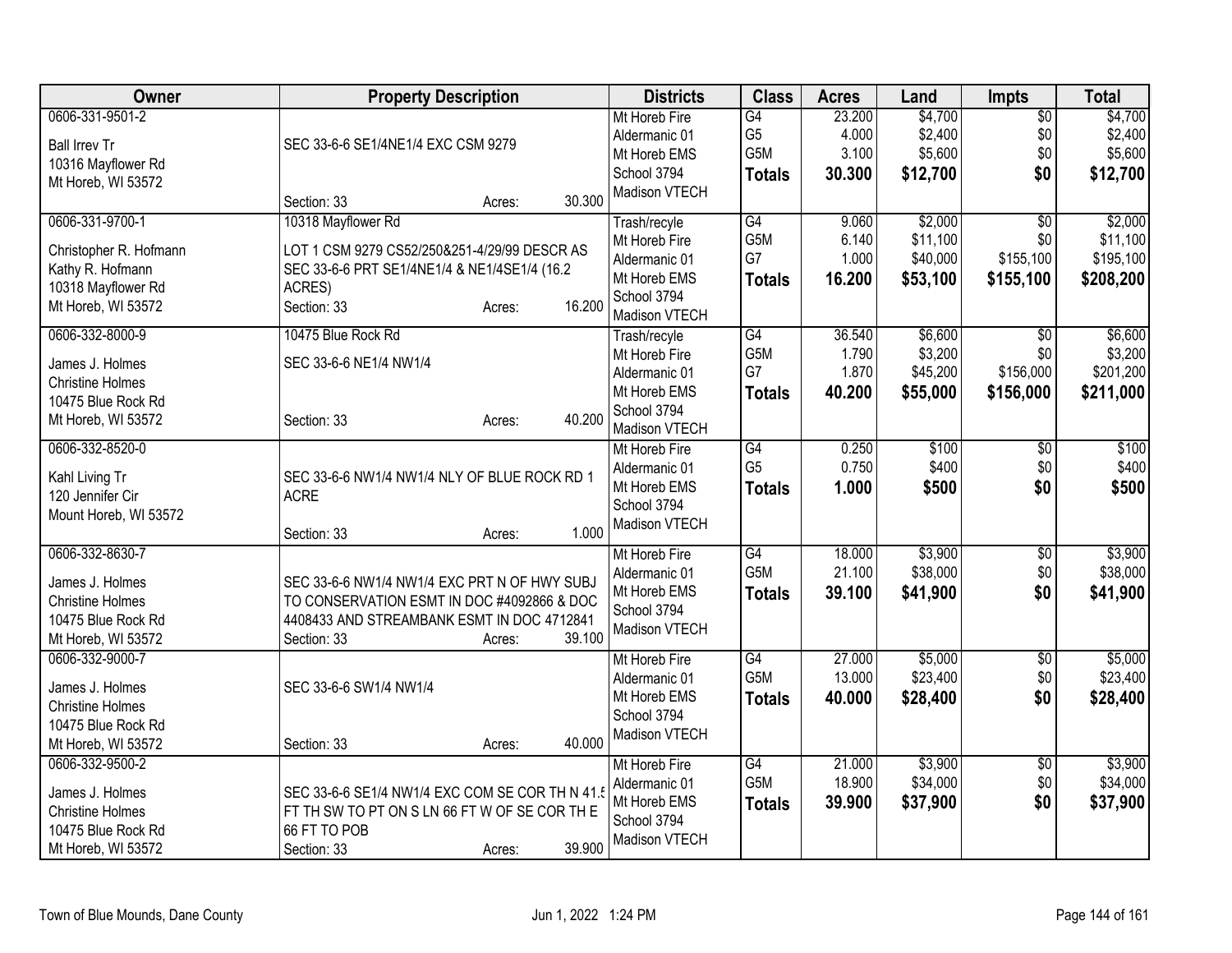| Owner                                                                                                 | <b>Property Description</b>                                                                                                                                   | <b>Districts</b>                                                                               | <b>Class</b>                                  | <b>Acres</b>                        | Land                                         | <b>Impts</b>                         | <b>Total</b>                                  |
|-------------------------------------------------------------------------------------------------------|---------------------------------------------------------------------------------------------------------------------------------------------------------------|------------------------------------------------------------------------------------------------|-----------------------------------------------|-------------------------------------|----------------------------------------------|--------------------------------------|-----------------------------------------------|
| 0606-332-9870-5<br>Dennis J. Kahl<br>Cynthia L. Kahl<br>10426 Mayflower Rd<br>Mt Horeb, WI 53572      | SEC 33-6-6 PRT SE1/4NW1/4 COM SE COR TH N<br>41.25 FT TH SW TO PT ON S LN 66 FT W OF SE COR<br>THE TO POB<br>0.200<br>Section: 33<br>Acres:                   | Mt Horeb Fire<br>Aldermanic 01<br>Mt Horeb EMS<br>School 3794<br>Madison VTECH                 | $\overline{G4}$<br><b>Totals</b>              | 0.200<br>0.200                      | \$100<br>\$100                               | $\overline{50}$<br>\$0               | \$100<br>\$100                                |
| 0606-333-8000-8<br>Dennis J. Kahl<br>Cynthia L. Kahl<br>10426 Mayflower Rd<br>Mt Horeb, WI 53572      | 10426 Mayflower Rd<br>SEC 33-6-6 NE1/4 SW1/4<br>39.600<br>Section: 33<br>Acres:                                                                               | Trash/recyle<br>Mt Horeb Fire<br>Aldermanic 01<br>Mt Horeb EMS<br>School 3794<br>Madison VTECH | G4<br>G5M<br>G7<br><b>Totals</b>              | 27.250<br>11.000<br>1.350<br>39.600 | \$4,100<br>\$19,800<br>\$42,100<br>\$66,000  | \$0<br>\$0<br>\$153,300<br>\$153,300 | \$4,100<br>\$19,800<br>\$195,400<br>\$219,300 |
| 0606-333-8501-0<br>Reisdorf Investments, LLC<br>1714 Reisell Rd<br>Blue Mounds, WI 53517              | SEC 33-6-6 NW1/4SW1/4 EXC COM AT SE COR OF<br>SEC 32 TH S89DEG10'58"E 1320.17 FT TH<br>N0DEG06'18"E 1302.13 FT TO NE COR OF<br>0.050<br>Section: 33<br>Acres: | Mt Horeb Fire<br>Aldermanic 01<br>Mt Horeb EMS<br>School 3794<br>Madison VTECH                 | $\overline{G6}$<br><b>Totals</b>              | 0.050<br>0.050                      | \$100<br>\$100                               | $\overline{50}$<br>\$0               | \$100<br>\$100                                |
| 0606-333-9500-1<br>Dennis J. Kahl<br>Cynthia L. Kahl<br>10426 Mayflower Rd<br>Mt Horeb, WI 53572      | SEC 33-6-6 SE1/4 SW1/4<br>39.500<br>Section: 33<br>Acres:                                                                                                     | Mt Horeb Fire<br>Aldermanic 01<br>Mt Horeb EMS<br>School 3794<br>Madison VTECH                 | G4<br>G5M<br><b>Totals</b>                    | 32.000<br>7.500<br>39.500           | \$6,100<br>\$13,500<br>\$19,600              | $\overline{50}$<br>\$0<br>\$0        | \$6,100<br>\$13,500<br>\$19,600               |
| 0606-334-8003-4<br><b>Ball Irrev Tr</b><br>10316 Mayflower Rd<br>Mt Horeb, WI 53572                   | SEC 33-6-6 NE1/4SE1/4 EXC S 165 FT & EXC CSM<br>8214 & EXC CSM 9027 & EXC CSM 9279<br>1.700<br>Section: 33<br>Acres:                                          | Mt Horeb Fire<br>Aldermanic 01<br>Mt Horeb EMS<br>School 3794<br>Madison VTECH                 | $\overline{G5}$<br><b>Totals</b>              | 1.700<br>1.700                      | \$500<br>\$500                               | $\overline{50}$<br>\$0               | \$500<br>\$500                                |
| 0606-334-8165-9<br>Jason T. Rogers<br>Bobbie S. Rogers<br>10317 Mayflower Rd<br>Mount Horeb, WI 53572 | LOT 1 CSM 8214 CS44/137&138-5/17/96 DESCR AS<br>SEC 33-6-6 PRT NE1/4SE1/4 (2.361 ACRES INCL R/W)<br>2.361<br>Section: 33<br>Acres:                            | Mt Horeb Fire<br>Aldermanic 01<br>Mt Horeb EMS<br>School 3794<br>Madison VTECH                 | $\overline{G4}$<br><b>Totals</b>              | 2.361<br>2.361                      | \$700<br>\$700                               | $\overline{30}$<br>\$0               | \$700<br>\$700                                |
| 0606-334-8190-8<br>Jason T. Rogers<br>Bobbie S. Rogers<br>10317 Mayflower Rd<br>Mount Horeb, WI 53572 | 10317 Mayflower Rd<br>LOT 1 CSM 9027 CS50/240&241-9/14/98 DESCR AS<br>SEC 33-6-6 PRT NE1/4SE1/4 (22.661 ACRES)<br>22.661<br>Section: 33<br>Acres:             | Trash/recyle<br>Mt Horeb Fire<br>Aldermanic 01<br>Mt Horeb EMS<br>School 3794<br>Madison VTECH | $\overline{G1}$<br>G4<br>G5M<br><b>Totals</b> | 1.000<br>12.661<br>9.000<br>22.661  | \$85,000<br>\$2,300<br>\$16,200<br>\$103,500 | \$285,700<br>\$0<br>\$0<br>\$285,700 | \$370,700<br>\$2,300<br>\$16,200<br>\$389,200 |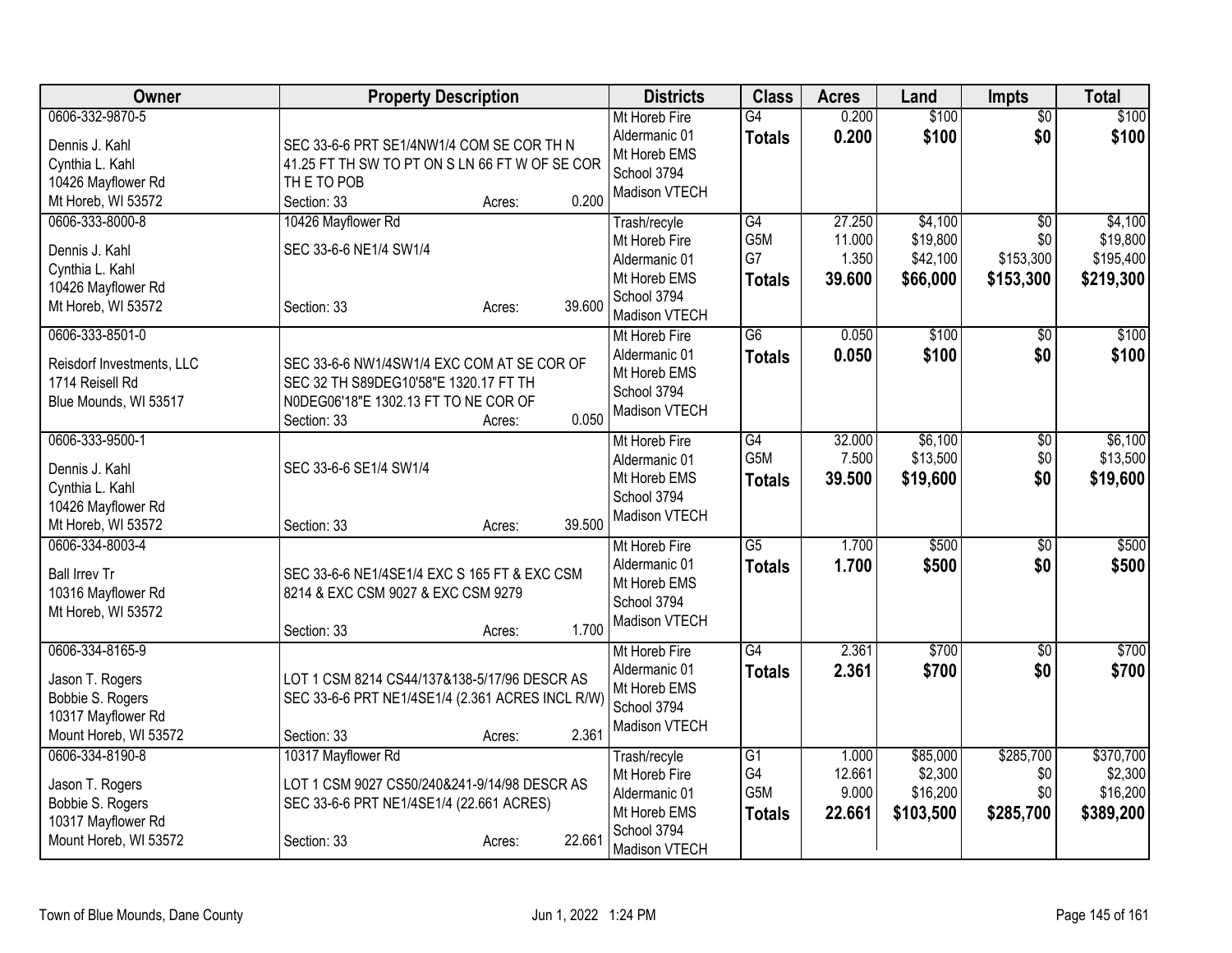| \$700<br>0606-334-8240-7<br>3.900<br>Mt Horeb Fire<br>$\overline{G4}$<br>$\overline{50}$                                                                    |          |
|-------------------------------------------------------------------------------------------------------------------------------------------------------------|----------|
|                                                                                                                                                             | \$700    |
| G5M<br>1.000<br>\$1,800<br>\$0<br>Aldermanic 01<br>SEC 33-6-6 S 165 FT OF NE1/4 SE1/4<br>Grant C. Johnson                                                   | \$1,800  |
| Mt Horeb EMS<br>4.900<br>\$2,500<br>\$0<br><b>Totals</b><br>Susan D. Johnson                                                                                | \$2,500  |
| School 3794<br>10231 Mayflower Rd                                                                                                                           |          |
| Madison VTECH<br>4.900<br>Mt Horeb, WI 53572<br>Section: 33<br>Acres:                                                                                       |          |
| \$500<br>0606-334-8500-2<br>G4<br>2.000<br>Mt Horeb Fire<br>\$0                                                                                             | \$500    |
| G <sub>5</sub> M<br>9.000<br>\$16,200<br>\$0<br>Aldermanic 01<br>James J. Holmes                                                                            | \$16,200 |
| SEC 33-6-6 PRT NW1/4SE1/4 LYG NLY OF HWY C/L 9<br>\$0<br>Mt Horeb EMS<br>11.000<br>\$16,700<br><b>Totals</b><br><b>Christine Holmes</b><br><b>ACRES M/L</b> | \$16,700 |
| School 3794<br>10475 Blue Rock Rd                                                                                                                           |          |
| Madison VTECH<br>11.000<br>Section: 33<br>Mt Horeb, WI 53572<br>Acres:                                                                                      |          |
| \$2,200<br>0606-334-8670-7<br>Mt Horeb Fire<br>G4<br>10.000<br>$\overline{50}$                                                                              | \$2,200  |
| G <sub>5</sub> M<br>18.700<br>\$33,700<br>\$0<br>Aldermanic 01                                                                                              | \$33,700 |
| SEC 33-6-6 PRT NW1/4 SE1/4 LYG S OF HWY C/L<br>Dennis J. Kahl<br>Mt Horeb EMS<br>28.700<br>\$35,900<br>\$0<br>Totals                                        | \$35,900 |
| Cynthia L. Kahl<br>School 3794                                                                                                                              |          |
| 10426 Mayflower Rd<br>Madison VTECH                                                                                                                         |          |
| 28.700<br>Mt Horeb, WI 53572<br>Section: 33<br>Acres:                                                                                                       |          |
| \$43,900<br>0606-334-9000-5<br>$\overline{G6}$<br>12.200<br>Mt Horeb Fire<br>\$0                                                                            | \$43,900 |
| \$0<br>Aldermanic 01<br>12.200<br>\$43,900<br><b>Totals</b><br>Dennis J. Kahl<br>SEC 33-6-6 SW1/4 SE1/4 COM NW COR TH SELY TO                               | \$43,900 |
| Mt Horeb EMS<br>Cynthia L. Kahl<br>PT ON E LN 825 FT S OF NE COR N TO NE COR W                                                                              |          |
| School 3794<br>TO POB<br>10426 Mayflower Rd                                                                                                                 |          |
| Madison VTECH<br>Mt Horeb, WI 53572<br>Section: 33<br>12.200<br>Acres:                                                                                      |          |
| $\overline{G4}$<br>25.000<br>\$4,600<br>0606-334-9030-9<br>Mt Horeb Fire<br>\$0                                                                             | \$4,600  |
| G <sub>5</sub> M<br>2.300<br>\$4,100<br>\$0<br>Aldermanic 01                                                                                                | \$4,100  |
| Arthur L. Post Jr<br>SEC 33-6-6 PRT SW1/4 SE1/4 COM NW COR TH S TO<br>27.300<br>\$0<br>Mt Horeb EMS<br>\$8,700<br><b>Totals</b>                             | \$8,700  |
| Lilliam M. Post<br>SW COR THE TO SE COR THN 495 FT THNWLY TO<br>School 3794<br>POB                                                                          |          |
| 1625 State Highway 78<br>Madison VTECH<br>27.300                                                                                                            |          |
| Mt Horeb, WI 53572<br>Section: 33<br>Acres:<br>G4<br>\$5,500<br>0606-334-9500-0<br>29.600                                                                   | \$5,500  |
| $\overline{60}$<br>Mt Horeb Fire<br>G5M<br>\$18,000<br>10.000<br>\$0<br>Aldermanic 01                                                                       | \$18,000 |
| Grant C. Johnson<br>SEC 33-6-6 SE1/4 SE1/4<br>Mt Horeb EMS<br>39.600<br>\$0                                                                                 |          |
| \$23,500<br><b>Totals</b><br>Susan D. Johnson<br>School 3794                                                                                                | \$23,500 |
| 10231 Mayflower Rd<br>Madison VTECH                                                                                                                         |          |
| 39.600<br>Mt Horeb, WI 53572<br>Section: 33<br>Acres:                                                                                                       |          |
| 0606-341-8001-7<br>G4<br>\$5,900<br>Mt Horeb Fire<br>29.340<br>\$0                                                                                          | \$5,900  |
| G5M<br>10.000<br>\$18,000<br>\$0<br>Aldermanic 01<br>SEC 34-6-6 NE1/4 NE1/4 EXC R22877/72<br>Jones Irrev Tr                                                 | \$18,000 |
| \$0<br>Mt Horeb EMS<br>39.340<br>\$23,900<br><b>Totals</b><br>1876 Syvrud Rd                                                                                | \$23,900 |
| School 3794<br>Mt Horeb, WI 53572                                                                                                                           |          |
| Madison VTECH<br>39.340<br>Section: 34<br>Acres:                                                                                                            |          |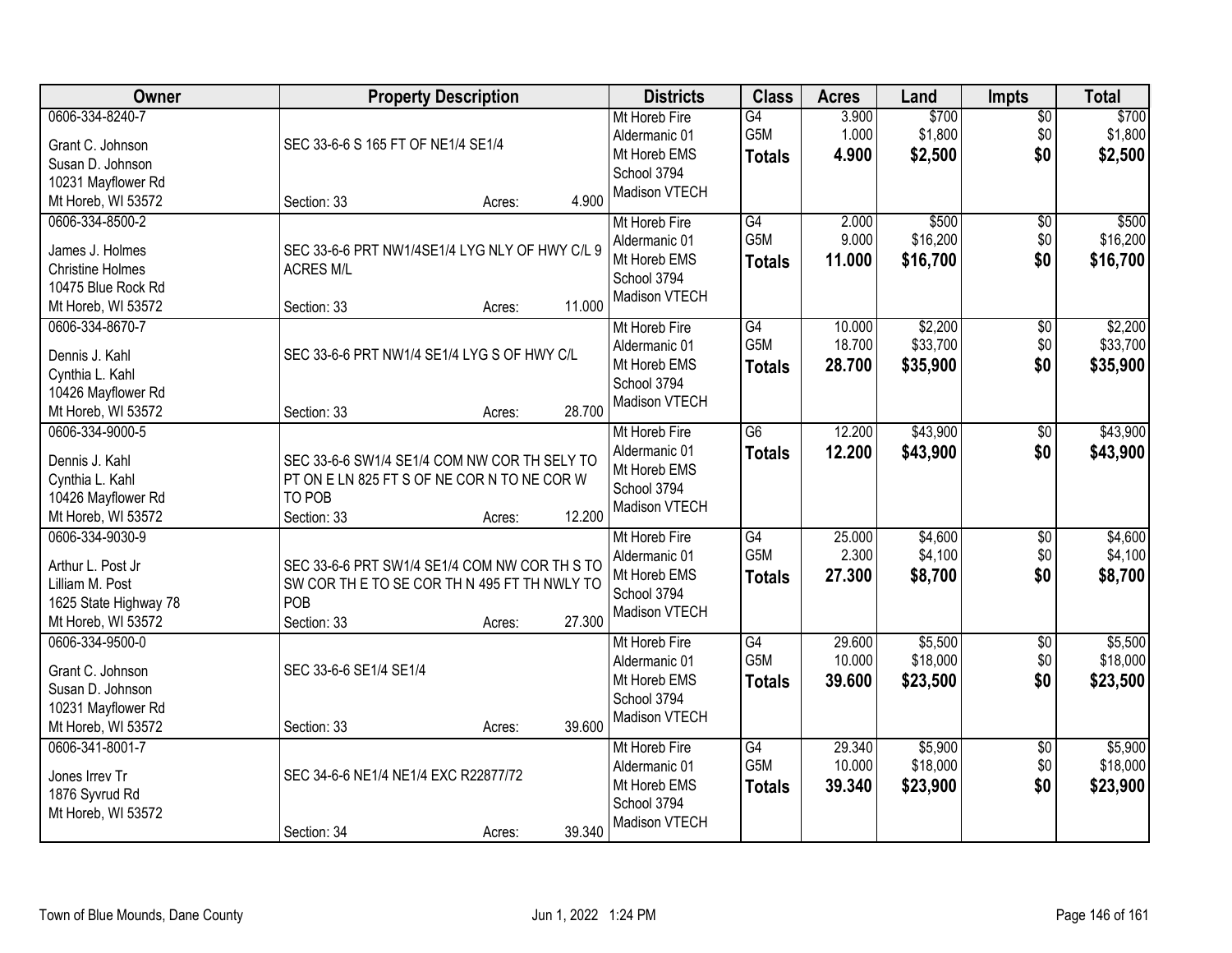| Owner                                                                                       | <b>Property Description</b>                                                                                                                                                          | <b>Districts</b>                                                                               | <b>Class</b>                     | <b>Acres</b>                       | Land                                      | Impts                                            | <b>Total</b>                                |
|---------------------------------------------------------------------------------------------|--------------------------------------------------------------------------------------------------------------------------------------------------------------------------------------|------------------------------------------------------------------------------------------------|----------------------------------|------------------------------------|-------------------------------------------|--------------------------------------------------|---------------------------------------------|
| 0606-341-8421-9<br>Jones Irrev Tr<br>1876 Syvrud Rd<br>Mt Horeb, WI 53572                   | 1876 Syvrud Rd<br>LOT 1 CSM 7336 CS37/247&248-1/5/94 DESCR AS<br>SEC 34-6-6 PRT NE1/4NE1/4 & SEC 35-6-6 PRT<br>NW1/4NW1/4 (CONT 3.00 ACRES TO R/W)<br>3.000<br>Section: 34<br>Acres: | Trash/recyle<br>Mt Horeb Fire<br>Aldermanic 01<br>Mt Horeb EMS<br>School 3794<br>Madison VTECH | G1<br>G4<br><b>Totals</b>        | 1.000<br>2.000<br>3.000            | \$85,000<br>\$600<br>\$85,600             | \$267,600<br>\$0<br>\$267,600                    | \$352,600<br>\$600<br>\$353,200             |
| 0606-341-8500-3<br>Jelle Sunny Ridge, LLC<br>2000 State Highway 78<br>Mount Horeb, WI 53572 | SEC 34-6-6 NW1/4NE1/4 EXC COM SE COR SD 1/41/4<br>TH N 330 FT TH SW 346.5 FT TH E 66 FT TO POB<br>39.800<br>Section: 34<br>Acres:                                                    | Mt Horeb Fire<br>Aldermanic 01<br>Mt Horeb EMS<br>School 3794<br>Madison VTECH                 | G4<br>G5M<br><b>Totals</b>       | 37.800<br>2.000<br>39.800          | \$7,300<br>\$3,600<br>\$10,900            | $\overline{60}$<br>\$0<br>\$0                    | \$7,300<br>\$3,600<br>\$10,900              |
| 0606-341-8870-6<br>Jones Irrev Tr<br>1876 Syvrud Rd<br>Mt Horeb, WI 53572                   | SEC 34-6-6 PRT NW1/4 NE1/4 COM SE COR TH N 330<br>FT TH SW 346.5 FT TH E 66 FT TO POB .25 ACRE<br>0.300<br>Section: 34<br>Acres:                                                     | Mt Horeb Fire<br>Aldermanic 01<br>Mt Horeb EMS<br>School 3794<br>Madison VTECH                 | G6<br><b>Totals</b>              | 0.250<br>0.250                     | \$900<br>\$900                            | $\overline{50}$<br>\$0                           | \$900<br>\$900                              |
| 0606-341-9001-0<br>Jones Irrev Tr<br>1876 Syvrud Rd<br>Mt Horeb, WI 53572                   | SEC 34-6-6 E1/2 SW1/4 NE1/4 EXC DOC #5032910<br>14.720<br>Section: 34<br>Acres:                                                                                                      | Mt Horeb Fire<br>Aldermanic 01<br>Mt Horeb EMS<br>School 3794<br>Madison VTECH                 | G4<br>G5M<br><b>Totals</b>       | 10.870<br>3.850<br>14.720          | \$2,000<br>\$6,900<br>\$8,900             | $\overline{50}$<br>\$0<br>\$0                    | \$2,000<br>\$6,900<br>\$8,900               |
| 0606-341-9060-4<br>Hefty Living Tr<br>1924 State Highway 78<br>Mt Horeb, WI 53572           | SEC 34-6-6 W1/2 SW1/4NE1/4<br>20.200<br>Section: 34<br>Acres:                                                                                                                        | Mt Horeb Fire<br>Aldermanic 01<br>Mt Horeb EMS<br>School 3794<br>Madison VTECH                 | G4<br>G5M<br><b>Totals</b>       | 17.000<br>3.200<br>20.200          | \$3,200<br>\$5,800<br>\$9,000             | \$0<br>\$0<br>\$0                                | \$3,200<br>\$5,800<br>\$9,000               |
| 0606-341-9501-0<br>Jones Irrev Tr<br>1876 Syvrud Rd<br>Mt Horeb, WI 53572                   | 1809 Syvrud Rd<br>SEC 34-6-6 SE1/4 NE1/4 EXC DOC #5032910<br>25.180<br>Section: 34<br>Acres:                                                                                         | Mt Horeb Fire<br>Aldermanic 01<br>Mt Horeb EMS<br>School 3794<br>Madison VTECH                 | G4<br>G5M<br><b>Totals</b>       | 18.180<br>7.000<br>25.180          | \$4,600<br>\$12,600<br>\$17,200           | \$0<br>\$0<br>\$0                                | \$4,600<br>\$12,600<br>\$17,200             |
| 0606-341-9661-0<br>Roger Jones<br>c/o Wendell Jones                                         | 1809 Syvrud Rd<br>LOT 1 CSM 13644 CS89/248&249-1/10/2014 DESCR<br>AS SEC 34-6-6 PRT SE1/4NE1/4 & PRT SW1/4NE1/4<br>(20.575 ACRES)<br>20.575<br>Section: 34<br>Acres:                 | Trash/recyle<br>Mt Horeb Fire<br>Aldermanic 01<br>Mt Horeb EMS<br>School 3794<br>Madison VTECH | G4<br>G5M<br>G7<br><b>Totals</b> | 11.495<br>7.390<br>1.690<br>20.575 | \$900<br>\$13,300<br>\$44,100<br>\$58,300 | $\overline{50}$<br>\$0<br>\$148,900<br>\$148,900 | \$900<br>\$13,300<br>\$193,000<br>\$207,200 |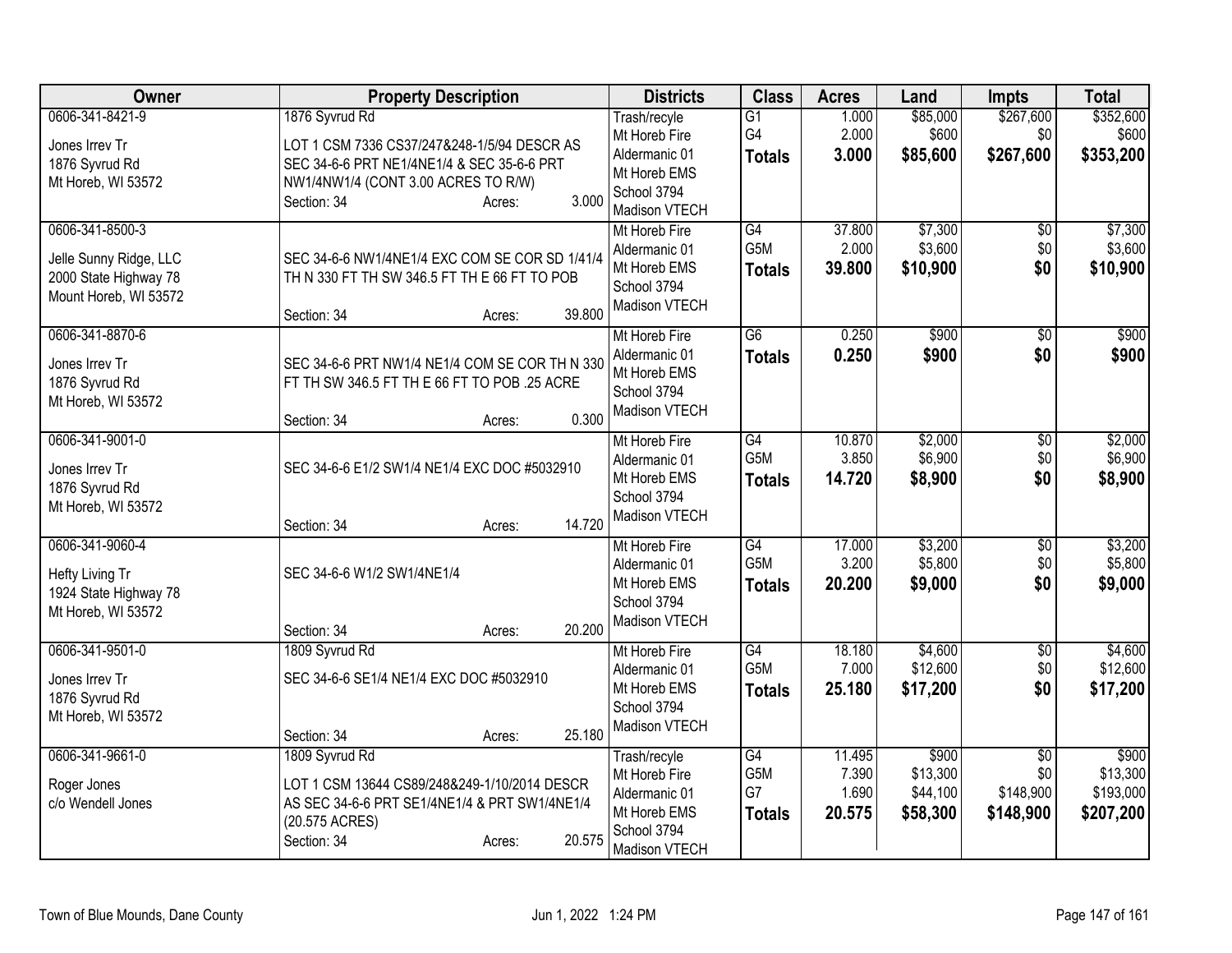| Owner                                                                                                        | <b>Property Description</b>                                                                                                                                                            | <b>Districts</b>                                                                               | <b>Class</b>                                                    | <b>Acres</b>                                 | Land                                                   | Impts                                                   | <b>Total</b>                                            |
|--------------------------------------------------------------------------------------------------------------|----------------------------------------------------------------------------------------------------------------------------------------------------------------------------------------|------------------------------------------------------------------------------------------------|-----------------------------------------------------------------|----------------------------------------------|--------------------------------------------------------|---------------------------------------------------------|---------------------------------------------------------|
| 0606-342-8001-0<br>Hefty Living Tr<br>1924 State Highway 78<br>Mt Horeb, WI 53572                            | SEC 34-6-6 NE1/4NW1/4 EXC PRT LYG W OF STH 78<br>21.570<br>Section: 34<br>Acres:                                                                                                       | Mt Horeb Fire<br>Aldermanic 01<br>Mt Horeb EMS<br>School 3794<br>Madison VTECH                 | G4<br>G5M<br><b>Totals</b>                                      | 15.570<br>6.000<br>21.570                    | \$3,200<br>\$10,800<br>\$14,000                        | \$0<br>\$0<br>\$0                                       | \$3,200<br>\$10,800<br>\$14,000                         |
| 0606-342-8090-0<br>Leroy J. Rhyner et al<br>c/o Kim Ball<br>1805 State Highway 78 S<br>Mount Horeb, WI 53572 | 1869 State Highway 78<br>LOT 1 CSM 12063 CS74/193&195-2/12/2007 DESCR<br>AS SEC 27-6-6 PRT SE1/4SW1/4 & SEC 34-6-6 PRT<br>E1/2 NW1/4 (23.516 ACRES)<br>23.516<br>Section: 27<br>Acres: | Trash/recyle<br>Mt Horeb Fire<br>Aldermanic 01<br>Mt Horeb EMS<br>School 3794<br>Madison VTECH | G1<br>G4<br>Totals                                              | 1.000<br>22.516<br>23.516                    | \$85,000<br>\$5,700<br>\$90,700                        | \$273,500<br>\$0<br>\$273,500                           | \$358,500<br>\$5,700<br>\$364,200                       |
| 0606-342-8500-2<br>Thomas Hansen<br>Bellerue Bruijn-Hansen<br>10295 Blue Rock Rd<br>Mt Horeb, WI 53572       | 10295 Blue Rock Rd<br>SEC 34-6-6 NW1/4 NW1/4<br>40.200<br>Section: 34<br>Acres:                                                                                                        | Trash/recyle<br>Mt Horeb Fire<br>Aldermanic 01<br>Mt Horeb EMS<br>School 3794<br>Madison VTECH | G4<br>G <sub>5</sub><br>G5M<br>G7<br><b>Totals</b>              | 32.200<br>3.000<br>4.200<br>0.800<br>40.200  | \$6,200<br>\$9,000<br>\$7,600<br>\$35,200<br>\$58,000  | $\overline{50}$<br>\$0<br>\$0<br>\$132,700<br>\$132,700 | \$6,200<br>\$9,000<br>\$7,600<br>\$167,900<br>\$190,700 |
| 0606-342-8590-0<br>Jason L. Ball<br>Kimberly A. Ball<br>1805 State Highway 78<br>Mt Horeb, WI 53572          | 1805 State Highway 78<br>LOT 2 CSM 12063 CS74/193&195-2/12/2007 DESCR<br>AS SEC 27-6-6 PRT SE1/4SW1/4 & SEC 34-6-6 PRT<br>E1/2 NW1/4 (23.596 ACRES)<br>23.596<br>Section: 34<br>Acres: | Trash/recyle<br>Mt Horeb Fire<br>Aldermanic 01<br>Mt Horeb EMS<br>School 3794<br>Madison VTECH | $\overline{G1}$<br>G4<br><b>Totals</b>                          | 2.000<br>21.596<br>23.596                    | \$91,500<br>\$5,500<br>\$97,000                        | \$305,700<br>\$0<br>\$305,700                           | \$397,200<br>\$5,500<br>\$402,700                       |
| 0606-342-9000-5<br><b>Ball Irrev Tr</b><br>10316 Mayflower Rd<br>Mt Horeb, WI 53572                          | 10316 Mayflower Rd<br>SEC 34-6-6 SW1/4 NW1/4<br>40.100<br>Section: 34<br>Acres:                                                                                                        | Trash/recyle<br>Mt Horeb Fire<br>Aldermanic 01<br>Mt Horeb EMS<br>School 3794<br>Madison VTECH | $\overline{G1}$<br>G4<br>G <sub>5</sub><br>G5M<br><b>Totals</b> | 1.000<br>22.900<br>15.200<br>1.000<br>40.100 | \$85,000<br>\$4,200<br>\$9,100<br>\$1,800<br>\$100,100 | \$347,300<br>\$0<br>\$0<br>\$0<br>\$347,300             | \$432,300<br>\$4,200<br>\$9,100<br>\$1,800<br>\$447,400 |
| 0606-342-9501-0<br>Hefty Living Tr<br>1924 State Highway 78<br>Mt Horeb, WI 53572                            | SEC 34-6-6 SE1/4NW1/4 EXC PRT LYG WLY OF STH<br>78<br>21.260<br>Section: 34<br>Acres:                                                                                                  | Mt Horeb Fire<br>Aldermanic 01<br>Mt Horeb EMS<br>School 3794<br>Madison VTECH                 | $\overline{G4}$<br><b>Totals</b>                                | 21.260<br>21.260                             | \$4,700<br>\$4,700                                     | $\overline{50}$<br>\$0                                  | \$4,700<br>\$4,700                                      |
| 0606-343-8000-6<br>Jones Irrev Tr<br>1876 Syvrud Rd<br>Mt Horeb, WI 53572                                    | SEC 34-6-6 NE1/4 SW1/4 EXC CSM 2471 SUBJ TO<br>ACCESS ESMT IN DOC 3724527<br>37.100<br>Section: 34<br>Acres:                                                                           | Mt Horeb Fire<br>Aldermanic 01<br>Mt Horeb EMS<br>School 3794<br>Madison VTECH                 | G4<br><b>Totals</b>                                             | 37.100<br>37.100                             | \$6,900<br>\$6,900                                     | $\overline{50}$<br>\$0                                  | \$6,900<br>\$6,900                                      |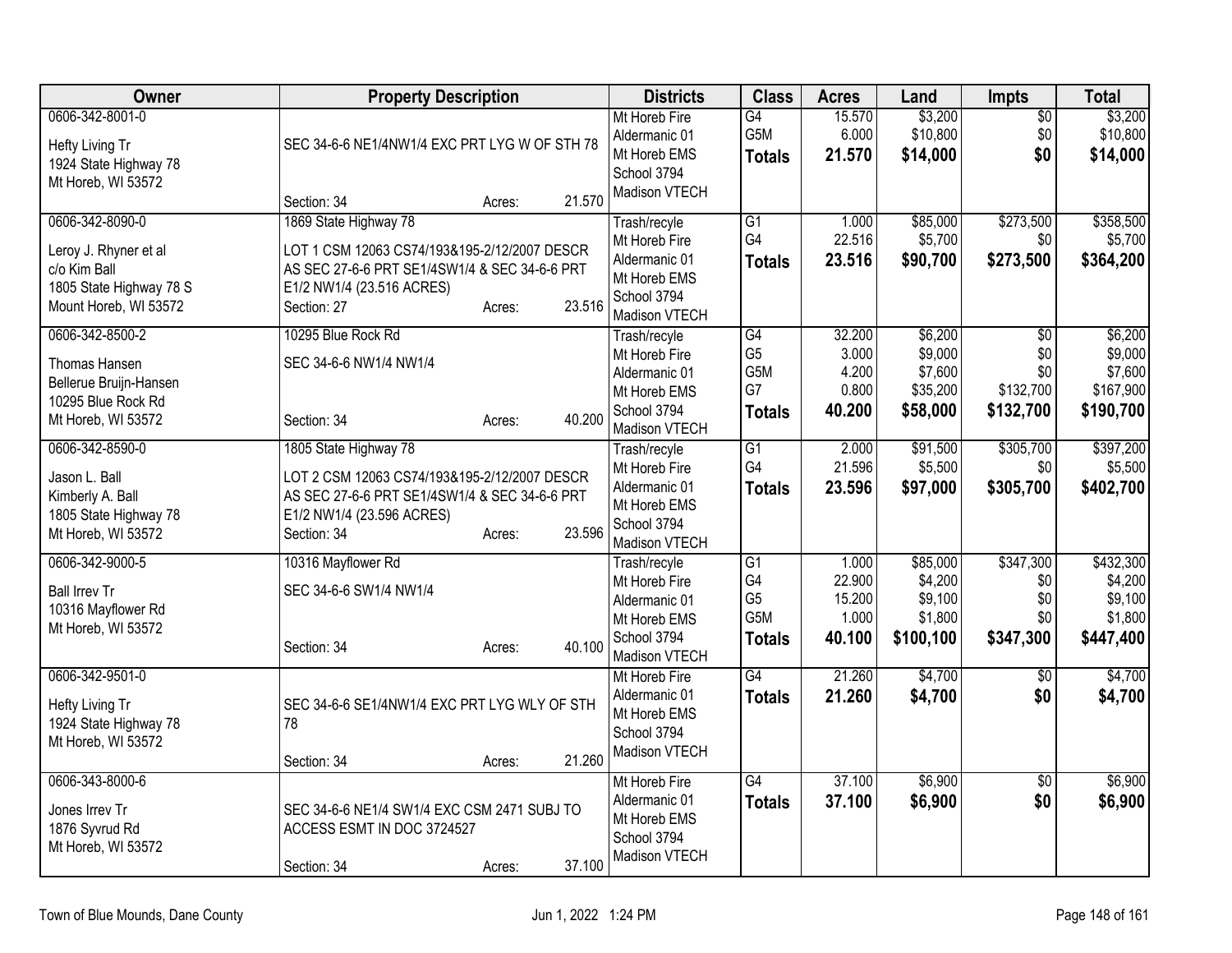| <b>Owner</b>                                                                                              | <b>Property Description</b>                                                                                                                                                                          | <b>Districts</b>                                                                               | <b>Class</b>                                 | <b>Acres</b>                      | Land                                       | <b>Impts</b>                         | <b>Total</b>                                 |
|-----------------------------------------------------------------------------------------------------------|------------------------------------------------------------------------------------------------------------------------------------------------------------------------------------------------------|------------------------------------------------------------------------------------------------|----------------------------------------------|-----------------------------------|--------------------------------------------|--------------------------------------|----------------------------------------------|
| 0606-343-8070-2                                                                                           | 1761 State Highway 78                                                                                                                                                                                | Trash/recyle                                                                                   | $\overline{G1}$                              | 3.214                             | \$99,400                                   | \$177,000                            | \$276,400                                    |
| David L. Rosol<br>Sharon M. Rosol<br>1761 State Highway 78                                                | LOT 1 CSM 2471 CS9/397-7/6/77 DESCR AS SEC<br>34-6-6 PRT NE1/4SW1/4 (3.214 ACRES INCL R/W)                                                                                                           | Mt Horeb Fire<br>Aldermanic 01<br>Mt Horeb EMS<br>School 3794                                  | <b>Totals</b>                                | 3.214                             | \$99,400                                   | \$177,000                            | \$276,400                                    |
| Mt Horeb, WI 53572                                                                                        | 3.214<br>Section: 34<br>Acres:                                                                                                                                                                       | Madison VTECH                                                                                  |                                              |                                   |                                            |                                      |                                              |
| 0606-343-8500-1                                                                                           | 10231 Mayflower Rd                                                                                                                                                                                   | Trash/recyle                                                                                   | G4                                           | 25.120                            | \$4,700                                    | $\overline{50}$                      | \$4,700                                      |
| Grant C. Johnson<br>Susan D. Johnson<br>10231 Mayflower Rd<br>Mt Horeb, WI 53572                          | SEC 34-6-6 NW1/4 SW1/4<br>40.100<br>Section: 34<br>Acres:                                                                                                                                            | Mt Horeb Fire<br>Aldermanic 01<br>Mt Horeb EMS<br>School 3794<br>Madison VTECH                 | G <sub>5</sub><br>G5M<br>G7<br><b>Totals</b> | 9.000<br>4.880<br>1.100<br>40.100 | \$5,400<br>\$8,800<br>\$40,600<br>\$59,500 | \$0<br>\$0<br>\$239,800<br>\$239,800 | \$5,400<br>\$8,800<br>\$280,400<br>\$299,300 |
| 0606-343-9000-4<br>Jones Irrev Tr<br>1876 Syvrud Rd<br>Mt Horeb, WI 53572                                 | SEC 34-6-6 PRT SW1/4 SW1/4 COM SE COR TH W<br>379.5 FT TH NELY TO PT ON N LN 1122 FT E OF NW<br>COR THE TO NE COR THIS TO POB 8 ACRES M/L<br>8.800<br>Section: 34<br>Acres:                          | Mt Horeb Fire<br>Aldermanic 01<br>Mt Horeb EMS<br>School 3794<br>Madison VTECH                 | G4<br>G <sub>5</sub> M<br><b>Totals</b>      | 7.240<br>0.760<br>8.000           | \$1,300<br>\$1,400<br>\$2,700              | \$0<br>\$0<br>\$0                    | \$1,300<br>\$1,400<br>\$2,700                |
| 0606-343-9020-0<br>Grant C. Johnson<br>Susan D. Johnson<br>10231 Mayflower Rd<br>Mt Horeb, WI 53572       | SEC 34-6-6 SW1/4SW1/4 COM SW COR TH E 940.5 F<br>TH NELY TO PT ON N LN 1122 FT E OF NW COR TH<br>W TO NW COR TH S TO POB EXC R881/72<br>29.200<br>Section: 34<br>Acres:                              | Mt Horeb Fire<br>Aldermanic 01<br>Mt Horeb EMS<br>School 3794<br>Madison VTECH                 | $\overline{G4}$<br>G5M<br><b>Totals</b>      | 28.360<br>0.840<br>29.200         | \$5,300<br>\$1,500<br>\$6,800              | $\overline{50}$<br>\$0<br>\$0        | \$5,300<br>\$1,500<br>\$6,800                |
| 0606-343-9330-5<br>Lucas R. Farrell<br>1639 State Highway 78<br>Mt Horeb, WI 53572                        | 1639 State Highway 78<br>SEC 34-6-6 PRT SW1/4SW1/4 COM SEC SW COR TH<br>N86DEGE 790.5 FT TO POB TH N2DEGE 286.85 FT<br>TH N86DEGE 152.75 FT TH S2DEGW 286.85 FT TH<br>1.000<br>Section: 34<br>Acres: | Trash/recyle<br>Mt Horeb Fire<br>Aldermanic 01<br>Mt Horeb EMS<br>School 3794<br>Madison VTECH | $\overline{G1}$<br><b>Totals</b>             | 1.000<br>1.000                    | \$85,000<br>\$85,000                       | \$80,000<br>\$80,000                 | \$165,000<br>\$165,000                       |
| 0606-343-9501-8<br>Jones Irrev Tr<br>1876 Syvrud Rd<br>Mt Horeb, WI 53572                                 | SEC 34-6-6 SE1/4 SW1/4 EXC COM 594 FT E & 594 FT<br>S OF NW COR THE 115.5 FT TH S 181.5 FT TH W<br>189.75 FT TH NELY TO POB ALSO EXC STH 78 EXC<br>39.330<br>Section: 34<br>Acres:                   | Mt Horeb Fire<br>Aldermanic 01<br>Mt Horeb EMS<br>School 3794<br>Madison VTECH                 | G4<br><b>Totals</b>                          | 39.330<br>39.330                  | \$7,500<br>\$7,500                         | \$0<br>\$0                           | \$7,500<br>\$7,500                           |
| 0606-343-9805-1<br>Steve W. Grabandt<br>Brenda K. Grabandt<br>1664 State Highway 78<br>Mt Horeb, WI 53572 | 1664 State Highway 78<br>SEC 34-6-6 PRT SE1/4 SW1/4 COM 594 FT E & 594 FT<br>S OF NW COR THE 115.5 FT TH S 181.5 FT TH W<br>189.75 FT TH NELY TO POB<br>0.500<br>Section: 34<br>Acres:               | Trash/recyle<br>Mt Horeb Fire<br>Aldermanic 01<br>Mt Horeb EMS<br>School 3794<br>Madison VTECH | $\overline{G1}$<br><b>Totals</b>             | 0.500<br>0.500                    | \$62,300<br>\$62,300                       | \$130,300<br>\$130,300               | \$192,600<br>\$192,600                       |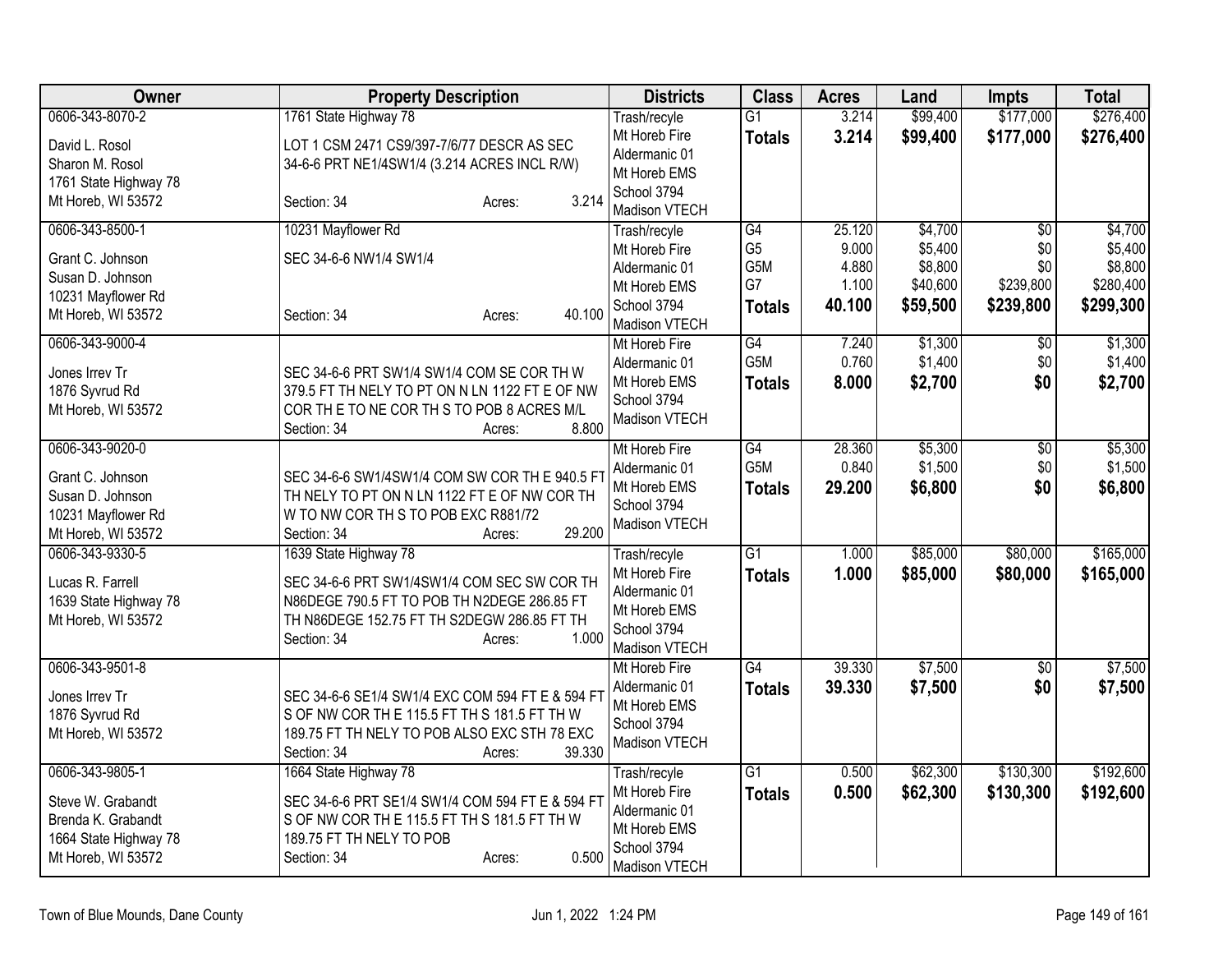| Owner                                                                                                | <b>Property Description</b>                                                                                                                                                                                | <b>Districts</b>                                                                               | <b>Class</b>                                             | <b>Acres</b>                                | Land                                                   | <b>Impts</b>                                            | <b>Total</b>                                             |
|------------------------------------------------------------------------------------------------------|------------------------------------------------------------------------------------------------------------------------------------------------------------------------------------------------------------|------------------------------------------------------------------------------------------------|----------------------------------------------------------|---------------------------------------------|--------------------------------------------------------|---------------------------------------------------------|----------------------------------------------------------|
| 0606-344-8000-5<br>Jones Family Dairy, LLC<br>1762 State Highway 78<br>Mt Horeb, WI 53572            | 1762 State Highway 78<br>SEC 34-6-6 NE1/4 SE1/4 EXC COM SW COR TH N 198<br>FT SE TO PT ON S LN 940.5 FT E OF POB W TO POB<br>TOG W/ACCESS ESMT IN DOC 3724527<br>38.000<br>Section: 34<br>Acres:           | Mt Horeb Fire<br>Aldermanic 01<br>Mt Horeb EMS<br>School 3794<br>Madison VTECH                 | G4<br>G <sub>5</sub><br>G5M<br>G7<br><b>Totals</b>       | 27.710<br>2.100<br>5.850<br>2.340<br>38.000 | \$5,400<br>\$1,300<br>\$10,500<br>\$48,000<br>\$65,200 | $\overline{50}$<br>\$0<br>\$0<br>\$677,300<br>\$677,300 | \$5,400<br>\$1,300<br>\$10,500<br>\$725,300<br>\$742,500 |
| 0606-344-8231-6<br>Jones Family Dairy, LLC<br>1762 State Highway 78<br>Mt Horeb, WI 53572            | SEC 34-6-6 PRT NE1/4 SE1/4 COM SW COR, TH N 198<br>FT TH SE TO PT ON S LN 940.5 FT E OF POB TH W<br>TO POB EXC PRT SE1/4 & PRT CSM 3905 COM SEC<br>0.500<br>Section: 34<br>Acres:                          | Mt Horeb Fire<br>Aldermanic 01<br>Mt Horeb EMS<br>School 3794<br>Madison VTECH                 | $\overline{G6}$<br><b>Totals</b>                         | 0.500<br>0.500                              | \$1,800<br>\$1,800                                     | \$0<br>\$0                                              | \$1,800<br>\$1,800                                       |
| 0606-344-8501-9<br>Jones Irrev Tr<br>1876 Syvrud Rd<br>Mt Horeb, WI 53572                            | 1762 State Highway 78<br>SEC 34-6-6 NW1/4 SE1/4 EXC PRT SE1/4 & PRT CSM<br>3905 COM SEC S1/4 COR TH N64DEG16'09"E 1643.95<br>FT TH N50DEG40'00"E 45.83 FT TO POB TH<br>39.200<br>Section: 34<br>Acres:     | Mt Horeb Fire<br>Aldermanic 01<br>Mt Horeb EMS<br>School 3794<br>Madison VTECH                 | G4<br>G <sub>5</sub><br><b>Totals</b>                    | 35.000<br>4.200<br>39.200                   | \$7,000<br>\$2,500<br>\$9,500                          | \$0<br>\$0<br>\$0                                       | \$7,000<br>\$2,500<br>\$9,500                            |
| 0606-344-9002-1<br>Jones Irrev Tr<br>1876 Syvrud Rd<br>Mt Horeb, WI 53572                            | SEC 34-6-6 PRT SW1/4 SE1/4 LYG NWLY OF HWY<br>EXC PRT SE1/4 & CSM 3905 COM SEC S1/4 COR TH<br>N64DEG16'09"E 1643.95 FT TH N50DEG40'00"E 45.83<br>13.000<br>Section: 34<br>Acres:                           | Mt Horeb Fire<br>Aldermanic 01<br>Mt Horeb EMS<br>School 3794<br>Madison VTECH                 | G4<br>G <sub>5</sub><br><b>Totals</b>                    | 12.000<br>1.000<br>13.000                   | \$2,200<br>\$100<br>\$2,300                            | $\overline{50}$<br>\$0<br>\$0                           | \$2,200<br>\$100<br>\$2,300                              |
| 0606-344-9100-2<br>Patrick K. Farrell<br>Connie S. Farrell<br>10147 Thunder Rd<br>Mt Horeb, WI 53572 | LOT 1 CSM 7542 CS39/115&116-8/9/94 F/K/A LOT 1<br>CSM 7308 CS37/179&180-12/8/93 F/K/A LOT 1 CSM<br>3905 CS16/131-3/29/82 DESCR AS SEC 34-6-6 PRT<br>3.208<br>Section: 34<br>Acres:                         | Mt Horeb Fire<br>Aldermanic 01<br>Mt Horeb EMS<br>School 3794<br>Madison VTECH                 | $\overline{G1}$<br><b>Totals</b>                         | 3.208<br>3.208                              | \$99,400<br>\$99,400                                   | $\overline{50}$<br>\$0                                  | \$99,400<br>\$99,400                                     |
| 0606-344-9150-2<br>Patrick K. Farrell<br>Connie S. Farrell<br>10147 Thunder Rd<br>Mt Horeb, WI 53572 | 10147 Thunder Rd<br>LOT 2 CSM 7542 CS39/115&116-8/9/94 F/K/A LOT 1<br>CSM 7308 CS37/179&180-12/8/93 F/K/A LOT 1 CSM<br>3905 CS16/131-3/29/82 DESCR AS SEC 34-6-6 PRT<br>10.158<br>Section: 34<br>Acres:    | Trash/recyle<br>Mt Horeb Fire<br>Aldermanic 01<br>Mt Horeb EMS<br>School 3794<br>Madison VTECH | $\overline{G1}$<br>G4<br>G <sub>5</sub><br><b>Totals</b> | 1.000<br>1.000<br>8.158<br>10.158           | \$85,000<br>\$300<br>\$24,500<br>\$109,800             | \$235,400<br>\$0<br>\$0<br>\$235,400                    | \$320,400<br>\$300<br>\$24,500<br>\$345,200              |
| 0606-344-9201-0<br>John S. Nast<br><b>Annette Nast</b><br>4050 Hield Rd NW<br>Palm Bay, FL 32907     | 10118 Blue Valley Rd<br>LOT 3 CSM 7542 CS39/115&116-8/9/94 F/K/A LOT 1<br>CSM 7308 CS37/179&180-12/8/93 F/K/A LOT 1 CSM<br>3905 CS16/131-3/29/82 DESCR AS SEC 34-6-6 PRT<br>4.043<br>Section: 34<br>Acres: | Trash/recyle<br>Mt Horeb Fire<br>Aldermanic 01<br>Mt Horeb EMS<br>School 3794<br>Madison VTECH | $\overline{G1}$<br><b>Totals</b>                         | 4.043<br>4.043                              | \$104,800<br>\$104,800                                 | \$375,200<br>\$375,200                                  | \$480,000<br>\$480,000                                   |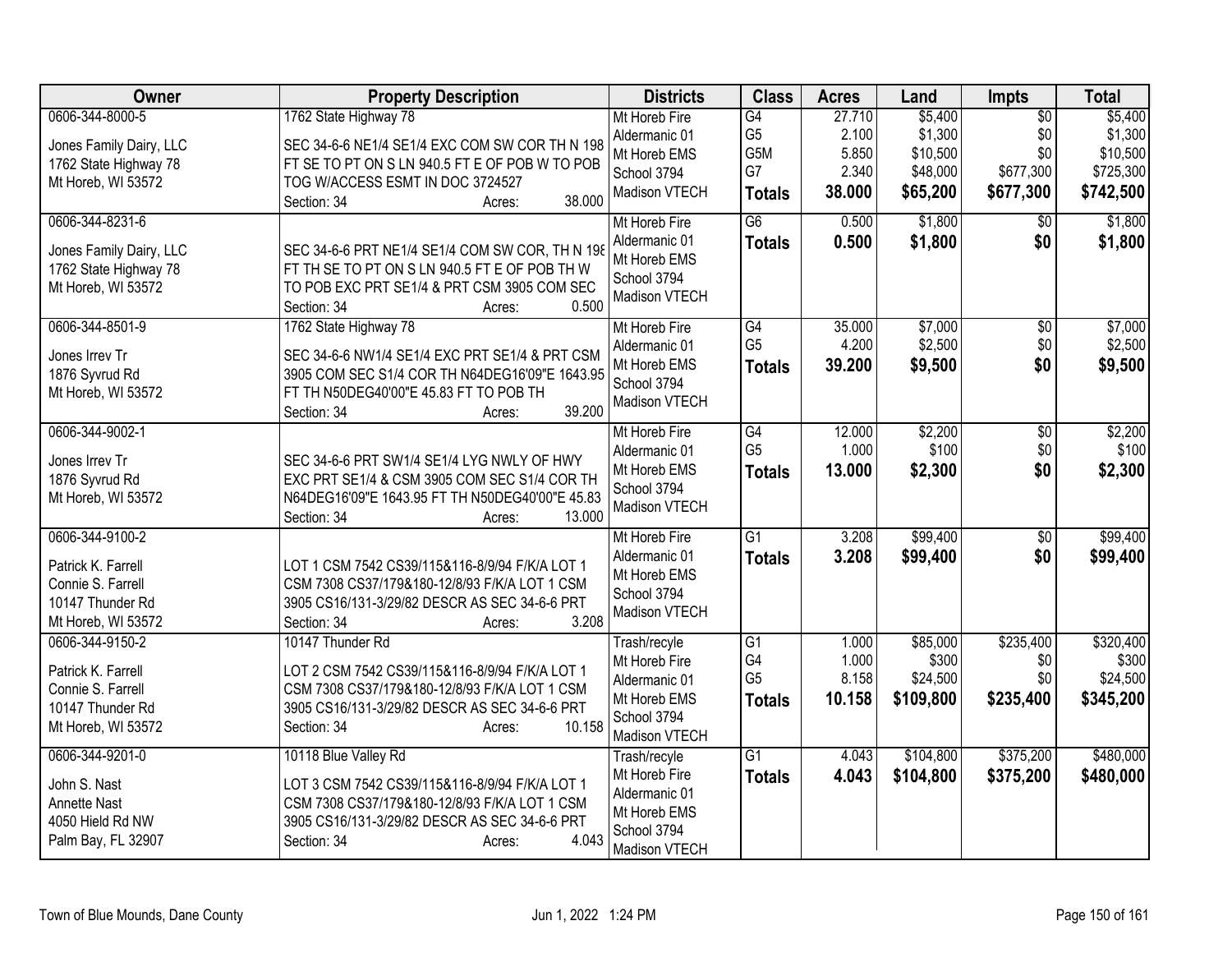| Owner                                                                                                           | <b>Property Description</b>                                                                                                                                                                             | <b>Districts</b>                                                                               | <b>Class</b>                                       | <b>Acres</b>                                 | Land                                                  | <b>Impts</b>                                            | <b>Total</b>                                            |
|-----------------------------------------------------------------------------------------------------------------|---------------------------------------------------------------------------------------------------------------------------------------------------------------------------------------------------------|------------------------------------------------------------------------------------------------|----------------------------------------------------|----------------------------------------------|-------------------------------------------------------|---------------------------------------------------------|---------------------------------------------------------|
| 0606-344-9250-1<br>Albert M. Bilsie<br>Nancy J. Bilsie<br>10173 Blue Valley Rd<br>Mt Horeb, WI 53572            | SEC 34-6-6 PRT SW1/4SE1/4 DESCR AS COM 82.5 FT<br>E OF SW COR SW1/4SE1/4 SEC 34 TH E 1237.5 FT TO<br>SE COR SW1/4SE1/4 SD SEC 34 TH N 544.5 FT TH<br>8.000<br>Section: 34<br>Acres:                     | Mt Horeb Fire<br>Aldermanic 01<br>Mt Horeb EMS<br>School 3794<br>Madison VTECH                 | $\overline{G4}$<br><b>Totals</b>                   | 8.000<br>8.000                               | \$600<br>\$600                                        | $\overline{50}$<br>\$0                                  | \$600<br>\$600                                          |
| 0606-344-9500-8<br>Robert J. Bilsie<br>Carla M. Bilsie<br>1067 County Rd Jg<br>Mount Horeb, WI 53572            | SEC 34-6-6 SE1/4 SE1/4 SELY OF HWY<br>31.000<br>Section: 34<br>Acres:                                                                                                                                   | Mt Horeb Fire<br>Aldermanic 01<br>Mt Horeb EMS<br>School 3794<br>Madison VTECH                 | G4<br>G5M<br><b>Totals</b>                         | 24.000<br>7.000<br>31.000                    | \$3,200<br>\$12,600<br>\$15,800                       | \$0<br>\$0<br>\$0                                       | \$3,200<br>\$12,600<br>\$15,800                         |
| 0606-344-9531-1<br><b>Terry Spangler</b><br>Elizabeth A. Spangler<br>10082 Blue Valley Rd<br>Mt Horeb, WI 53572 | 10082 Blue Valley Rd<br>SEC 34-6-6 PRT SE1/4 & PRT LOT 1 CSM 3905<br>CS16/131-3/29/82 DESCR AS COM SEC S1/4 COR TH<br>N64DEG16'09"E 1643.95 FT TH N50DEG40'00"E 45.83<br>7.930<br>Section: 34<br>Acres: | Trash/recyle<br>Mt Horeb Fire<br>Aldermanic 01<br>Mt Horeb EMS<br>School 3794<br>Madison VTECH | G1<br>G <sub>6</sub><br><b>Totals</b>              | 2.000<br>5.930<br>7.930                      | \$91,500<br>\$21,300<br>\$112,800                     | \$239,700<br>\$0<br>\$239,700                           | \$331,200<br>\$21,300<br>\$352,500                      |
| 0606-344-9631-0<br>Jones Irrev Tr<br>1876 Syvrud Rd<br>Mt Horeb, WI 53572                                       | SEC 34-6-6 PRT SE1/4SE1/4 LYG NWLY OF HWY EXC<br>CSM 3905 EXC PRT SE1/4 & PRT CSM 3905 COM<br>SEC S1/4 COR TH N64DEG16'09"E 1643.95 FT TH<br>1.610<br>Section: 34<br>Acres:                             | Mt Horeb Fire<br>Aldermanic 01<br>Mt Horeb EMS<br>School 3794<br>Madison VTECH                 | $\overline{G4}$<br><b>Totals</b>                   | 1.610<br>1.610                               | \$500<br>\$500                                        | $\overline{50}$<br>\$0                                  | \$500<br>\$500                                          |
| 0606-344-9646-3<br>Jones Irrev Tr<br>1876 Syvrud Rd<br>Mt Horeb, WI 53572                                       | LOT 1 CSM 3905 CS16/131-3/29/82 SEC 34-6-6 PRT<br>SE1/4SE1/4 EXC R993/367 EXC CSM 7308<br>0.000<br>Section: 34<br>Acres:                                                                                | Mt Horeb Fire<br>Aldermanic 01<br>Mt Horeb EMS<br>School 3794<br>Madison VTECH                 | Assessed with                                      |                                              |                                                       |                                                         |                                                         |
| 0606-351-8001-5<br>Jeffery A. Sutter<br>Candace J. Sutter<br>1921 E Blue Mound Rd<br>Mt Horeb, WI 53572         | SEC 35-6-6 NE1/4NE1/4 EXC R8601/17 & EXC CSM<br>8941<br>3.270<br>Section: 35<br>Acres:                                                                                                                  | Mt Horeb Fire<br>Aldermanic 01<br>Mt Horeb EMS<br>School 3794<br>Madison VTECH                 | $\overline{G4}$<br><b>Totals</b>                   | 3.270<br>3.270                               | \$600<br>\$600                                        | $\overline{50}$<br>\$0                                  | \$600<br>\$600                                          |
| 0606-351-8020-2<br>Jeffrey A. Sutter<br>Candace J. Sutter<br>1921 E Blue Mounds Rd<br>Mt Horeb, WI 53572        | 1921 E Blue Mounds Rd<br>SEC 35-6-6 PRT NE1/4NE1/4 & SEC 36-6-6 PRT<br>NW1/4NW1/4 COM NE COR SD SEC 35 TH<br>N87DEG23'30"W 214.99 FT TO POB TH CON<br>42.280<br>Section: 35<br>Acres:                   | Trash/recyle<br>Mt Horeb Fire<br>Aldermanic 01<br>Mt Horeb EMS<br>School 3794<br>Madison VTECH | G4<br>G <sub>5</sub><br>G5M<br>G7<br><b>Totals</b> | 1.000<br>19.184<br>21.100<br>1.000<br>42.284 | \$200<br>\$11,500<br>\$38,000<br>\$40,000<br>\$89,700 | $\overline{50}$<br>\$0<br>\$0<br>\$284,400<br>\$284,400 | \$200<br>\$11,500<br>\$38,000<br>\$324,400<br>\$374,100 |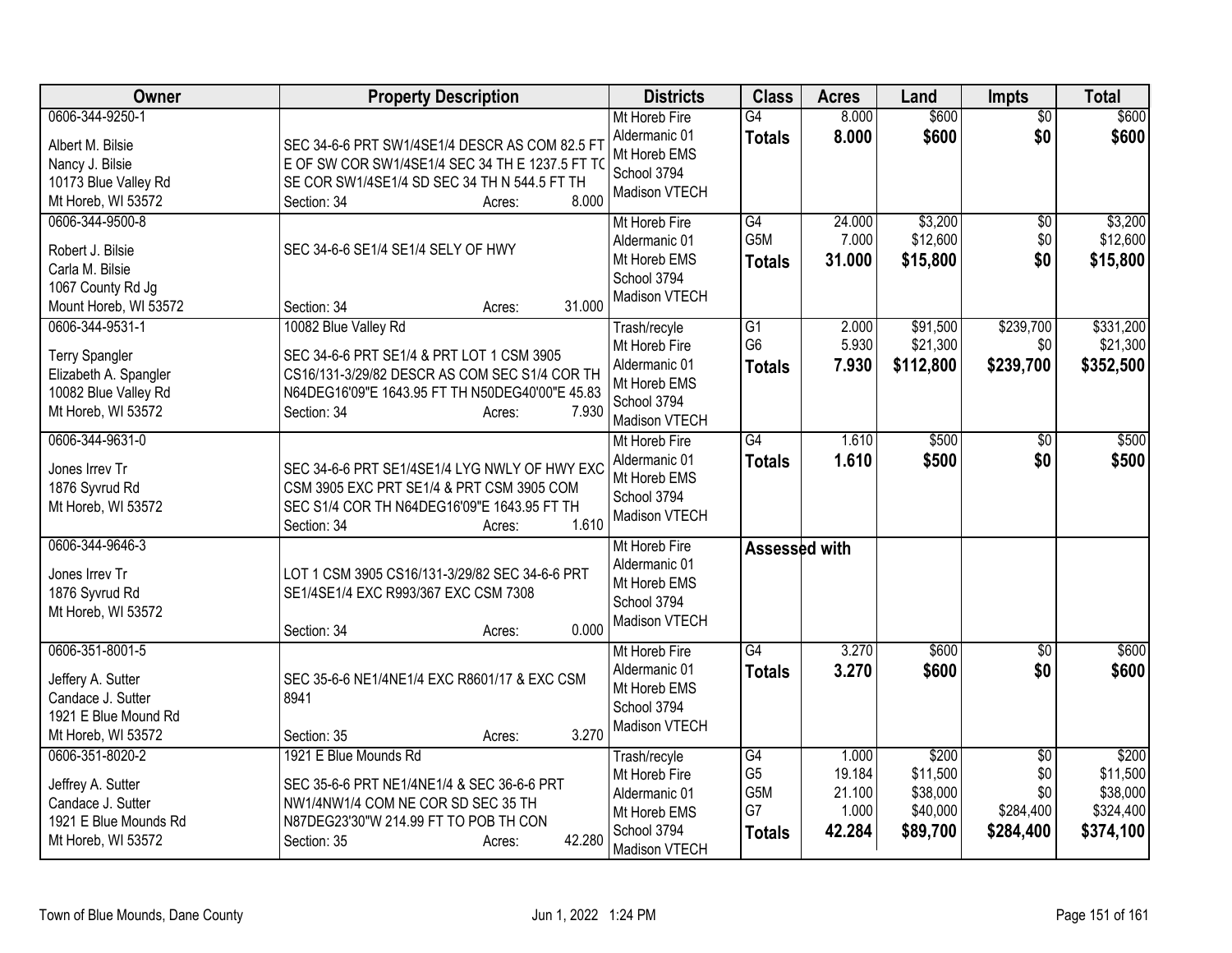| Owner                                                                                                    | <b>Property Description</b>                                                                                                                                     | <b>Districts</b>                                                                      | <b>Class</b>                                 | <b>Acres</b>                       | Land                                      | <b>Impts</b>                         | <b>Total</b>                              |
|----------------------------------------------------------------------------------------------------------|-----------------------------------------------------------------------------------------------------------------------------------------------------------------|---------------------------------------------------------------------------------------|----------------------------------------------|------------------------------------|-------------------------------------------|--------------------------------------|-------------------------------------------|
| 0606-351-8430-6<br>Jeffrey A. Sutter<br>Candace J. Sutter<br>1921 E Blue Mounds Rd<br>Mt Horeb, WI 53572 | LOT 1 CSM 8941 CS50/38&39-6/12/98 DESCR AS SEC<br>35-6-6 PRT NE1/4NE1/4 & SEC 36-6-6 PRT<br>NW1/4NW1/4 (5.538 ACRES INCL R/W)<br>5.538<br>Section: 35<br>Acres: | Mt Horeb Fire<br>Aldermanic 01<br>Mt Horeb EMS<br>School 3794<br>Madison VTECH        | G4<br><b>Totals</b>                          | 5.538<br>5.538                     | \$1,000<br>\$1,000                        | $\overline{50}$<br>\$0               | \$1,000<br>\$1,000                        |
| 0606-351-8500-1<br>Reeson Living Tr, Darlene K<br>1983 E Blue Mounds Rd<br>Mt Horeb, WI 53572            | SEC 35-6-6 PRT NW1/4NE1/4 N 10 ACRES THF EXC<br>W 1052.75 FT CONT 2.0 ACRES<br>2.000<br>Section: 35<br>Acres:                                                   | Mt Horeb Fire<br>Aldermanic 01<br>Mt Horeb EMS<br>School 3794<br>Madison VTECH        | $\overline{G6}$<br><b>Totals</b>             | 2.000<br>2.000                     | \$7,200<br>\$7,200                        | \$0<br>\$0                           | \$7,200<br>\$7,200                        |
| 0606-351-8530-5<br>Thomas R. Sutter<br>Kathryn E. Sutter<br>9768 Blue Valley Rd<br>Mt Horeb, WI 53572    | SEC 35-6-6 PRT NW1/4NE1/4 W 1052.75 FT OF THE N<br>10 ACRES<br>8.000<br>Section: 35<br>Acres:                                                                   | Mt Horeb Fire<br>Aldermanic 01<br>Mt Horeb EMS<br>School 3794<br><b>Madison VTECH</b> | G4<br>G5M<br><b>Totals</b>                   | 7.500<br>0.500<br>8.000            | \$1,400<br>\$900<br>\$2,300               | \$0<br>\$0<br>\$0                    | \$1,400<br>\$900<br>\$2,300               |
| 0606-351-8660-8<br>Thomas R. Sutter<br>Kathryn E. Sutter<br>9768 Blue Valley Rd<br>Mt Horeb, WI 53572    | SEC 35-6-6 S 30 A OF NW1/4 NE1/4<br>30.000<br>Section: 35<br>Acres:                                                                                             | Mt Horeb Fire<br>Aldermanic 01<br>Mt Horeb EMS<br>School 3794<br>Madison VTECH        | G4<br>G5M<br><b>Totals</b>                   | 24.000<br>6.000<br>30.000          | \$4,400<br>\$10,800<br>\$15,200           | \$0<br>\$0<br>\$0                    | \$4,400<br>\$10,800<br>\$15,200           |
| 0606-351-9000-4<br>Thomas R. Sutter<br>Kathryn E. Sutter<br>9768 Blue Valley Rd<br>Mt Horeb, WI 53572    | SEC 35-6-6 SW1/4NE1/4<br>40.100<br>Section: 35<br>Acres:                                                                                                        | Mt Horeb Fire<br>Aldermanic 01<br>Mt Horeb EMS<br>School 3794<br>Madison VTECH        | G4<br>G <sub>5</sub> M<br><b>Totals</b>      | 29.000<br>11.100<br>40.100         | \$5,800<br>\$20,000<br>\$25,800           | $\overline{50}$<br>\$0<br>\$0        | \$5,800<br>\$20,000<br>\$25,800           |
| 0606-351-9500-9<br>Thomas R. Sutter<br>Kathryn E. Sutter<br>9768 Blue Valley Rd<br>Mt Horeb, WI 53572    | SEC 35-6-6 SE1/4NE1/4<br>40.300<br>Section: 35<br>Acres:                                                                                                        | Mt Horeb Fire<br>Aldermanic 01<br>Mt Horeb EMS<br>School 3794<br>Madison VTECH        | G4<br>G5M<br><b>Totals</b>                   | 30.000<br>10.300<br>40.300         | \$3,000<br>\$18,500<br>\$21,500           | $\sqrt{6}$<br>\$0<br>\$0             | \$3,000<br>\$18,500<br>\$21,500           |
| 0606-352-8501-9<br>Jones Irrev Tr<br>1876 Syvrud Rd<br>Mt Horeb, WI 53572                                | SEC 35-6-6 NW1/4 NW1/4 EXC R22877/72<br>39.670<br>Section: 35<br>Acres:                                                                                         | Mt Horeb Fire<br>Aldermanic 01<br>Mt Horeb EMS<br>School 3794<br>Madison VTECH        | G4<br>G <sub>5</sub><br>G5M<br><b>Totals</b> | 30.630<br>5.040<br>4.000<br>39.670 | \$6,400<br>\$3,000<br>\$7,200<br>\$16,600 | $\overline{50}$<br>\$0<br>\$0<br>\$0 | \$6,400<br>\$3,000<br>\$7,200<br>\$16,600 |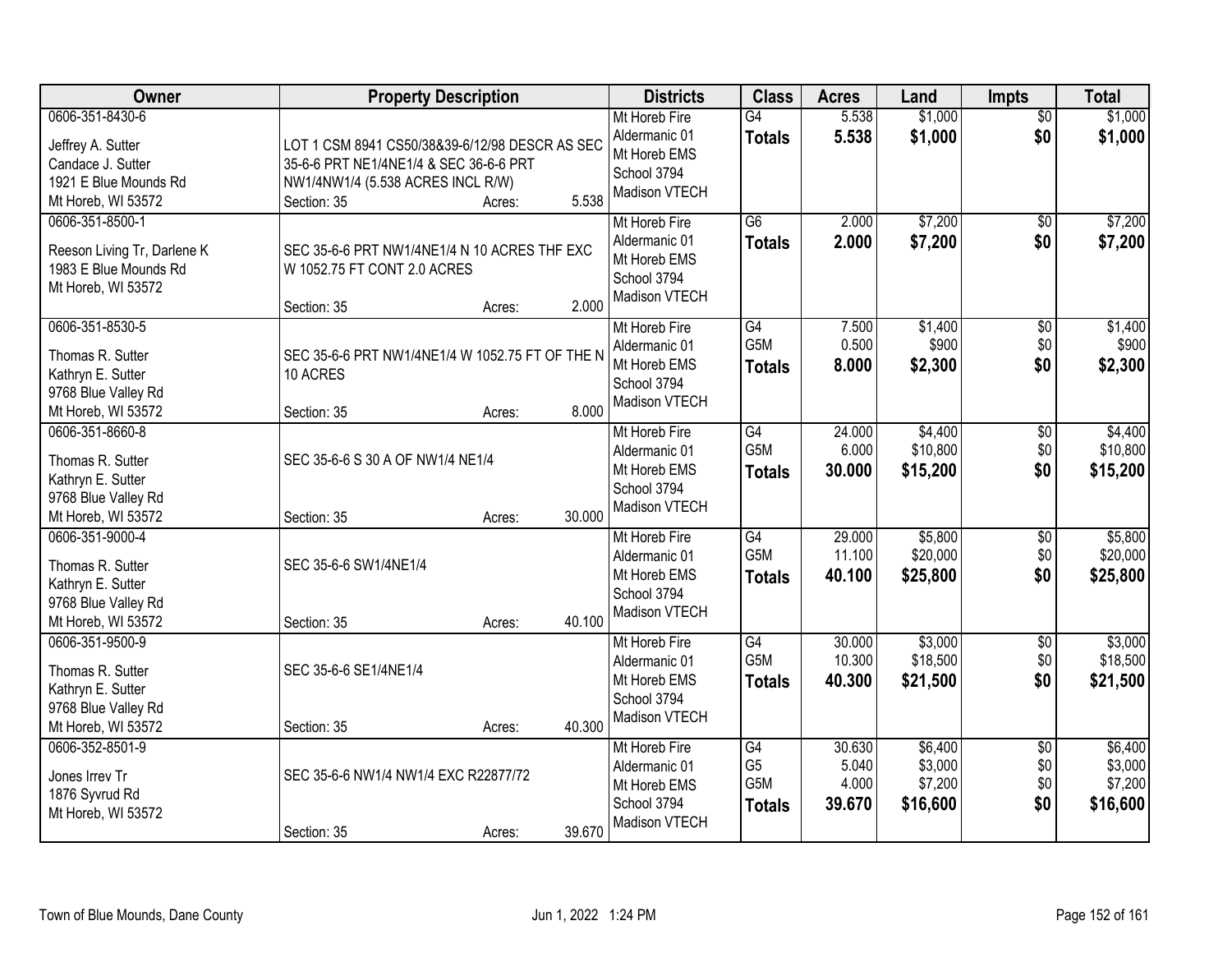| Owner                                                                                               | <b>Property Description</b>                                                                                                                                                                    | <b>Districts</b>                                                                               | <b>Class</b>                                       | <b>Acres</b>                       | Land                                      | Impts                                | <b>Total</b>                               |
|-----------------------------------------------------------------------------------------------------|------------------------------------------------------------------------------------------------------------------------------------------------------------------------------------------------|------------------------------------------------------------------------------------------------|----------------------------------------------------|------------------------------------|-------------------------------------------|--------------------------------------|--------------------------------------------|
| 0606-352-9001-2<br>Jones Irrev Tr<br>1876 Syvrud Rd<br>Mt Horeb, WI 53572                           | SEC 35-6-6 SW1/4NW1/4 SUBJ TO ESMT TO MT<br>HOREB TELE CO IN R3414/12-2/23/82 EXC CSM 8425<br>22.380<br>Section: 35<br>Acres:                                                                  | Mt Horeb Fire<br>Aldermanic 01<br>Mt Horeb EMS<br>School 3794<br>Madison VTECH                 | G4<br>G <sub>5</sub><br>G5M<br><b>Totals</b>       | 13.170<br>6.090<br>3.120<br>22.380 | \$2,900<br>\$3,700<br>\$5,600<br>\$12,200 | $\overline{50}$<br>\$0<br>\$0<br>\$0 | \$2,900<br>\$3,700<br>\$5,600<br>\$12,200  |
| 0606-352-9210-9<br>Jones Irrev Tr<br>1876 Syvrud Rd<br>Mt Horeb, WI 53572                           | LOT 1 CSM 8425 CS46/16&17-12/5/96 DESCR AS SEC<br>35-6-6 PRT SW1/4NW1/4 (4.395 ACRES)<br>4.395<br>Section: 35<br>Acres:                                                                        | Mt Horeb Fire<br>Aldermanic 01<br>Mt Horeb EMS<br>School 3794<br>Madison VTECH                 | G1<br>G4<br><b>Totals</b>                          | 2.395<br>2.000<br>4.395            | \$94,100<br>\$600<br>\$94,700             | \$0<br>\$0<br>\$0                    | \$94,100<br>\$600<br>\$94,700              |
| 0606-352-9230-5<br>Jones Irrev Tr<br>1876 Syvrud Rd<br>Mt Horeb, WI 53572                           | LOT 2 CSM 8425 CS46/16&17-12/5/96 DESCR AS SEC<br>35-6-6 PRT SW1/4NW1/4 (6.847 ACRES)<br>6.847<br>Section: 35<br>Acres:                                                                        | Mt Horeb Fire<br>Aldermanic 01<br>Mt Horeb EMS<br>School 3794<br>Madison VTECH                 | G1<br>G <sub>6</sub><br><b>Totals</b>              | 2.000<br>4.847<br>6.847            | \$91,500<br>\$17,400<br>\$108,900         | \$0<br>\$0<br>\$0                    | \$91,500<br>\$17,400<br>\$108,900          |
| 0606-352-9250-1<br>Jones Irrev Tr<br>1876 Syvrud Rd<br>Mt Horeb, WI 53572                           | LOT 3 CSM 8425 CS46/16&17-12/5/96 DESCR AS SEC<br>35-6-6 PRT SW1/4NW1/4 (6.381 ACRES)<br>6.381<br>Section: 35<br>Acres:                                                                        | Mt Horeb Fire<br>Aldermanic 01<br>Mt Horeb EMS<br>School 3794<br>Madison VTECH                 | $\overline{G1}$<br>G <sub>6</sub><br><b>Totals</b> | 2.000<br>4.381<br>6.381            | \$91,500<br>\$15,800<br>\$107,300         | $\overline{50}$<br>\$0<br>\$0        | \$91,500<br>\$15,800<br>\$107,300          |
| 0606-352-9500-8<br>Dreger Tr<br>2334 State Highway 78<br>Mt Horeb, WI 53572                         | SEC 35-6-6 SE1/4 NW1/4 ALG WITH ESMT FOR<br><b>INGRESS &amp; EGRESS IN R9777/21-26</b><br>40.100<br>Section: 35<br>Acres:                                                                      | Mt Horeb Fire<br>Aldermanic 01<br>Mt Horeb EMS<br>School 3794<br>Madison VTECH                 | G4<br>G <sub>5</sub> M<br><b>Totals</b>            | 21.000<br>19.100<br>40.100         | \$3,900<br>\$34,400<br>\$38,300           | $\overline{50}$<br>\$0<br>\$0        | \$3,900<br>\$34,400<br>\$38,300            |
| 0606-353-8000-4<br>David W. King<br>Mary K. King<br>1720 Syvrud Rd<br>Mt Horeb, WI 53572            | 1720 Syvrud Rd<br>LOT 2 CSM 3852 CS16/45-12/14/81 DESCR AS SEC<br>35-6-6 PRT NE1/4SW1/4 10.56 ACRES EXCL HWY<br>ALSO ADJ N 1/2 SYVRUD RD LYG ALG SWLY LN SD<br>10.600<br>Section: 35<br>Acres: | Trash/recyle<br>Mt Horeb Fire<br>Aldermanic 01<br>Mt Horeb EMS<br>School 3794<br>Madison VTECH | G1<br>G <sub>6</sub><br><b>Totals</b>              | 1.000<br>9.560<br>10.560           | \$85,000<br>\$34,400<br>\$119,400         | \$293,800<br>\$0<br>\$293,800        | \$378,800<br>\$34,400<br>\$413,200         |
| 0606-353-8080-8<br>Richard J. Castello<br>Sarah K. Castello<br>1724 Syvrud Rd<br>Mt Horeb, WI 53572 | 1724 Syvrud Rd<br>LOT 3 CSM 3852 CS16/45-12/14/81 DESCR AS SEC<br>35-6-6 PRT NE1/4SW1/4 10.5 ACRES EXCL HWY<br>10.500<br>Section: 35<br>Acres:                                                 | Trash/recyle<br>Mt Horeb Fire<br>Aldermanic 01<br>Mt Horeb EMS<br>School 3794<br>Madison VTECH | G <sub>1</sub><br>G4<br>G5M<br><b>Totals</b>       | 1.000<br>4.000<br>5.500<br>10.500  | \$85,000<br>\$300<br>\$9,900<br>\$95,200  | \$280,600<br>\$0<br>\$0<br>\$280,600 | \$365,600<br>\$300<br>\$9,900<br>\$375,800 |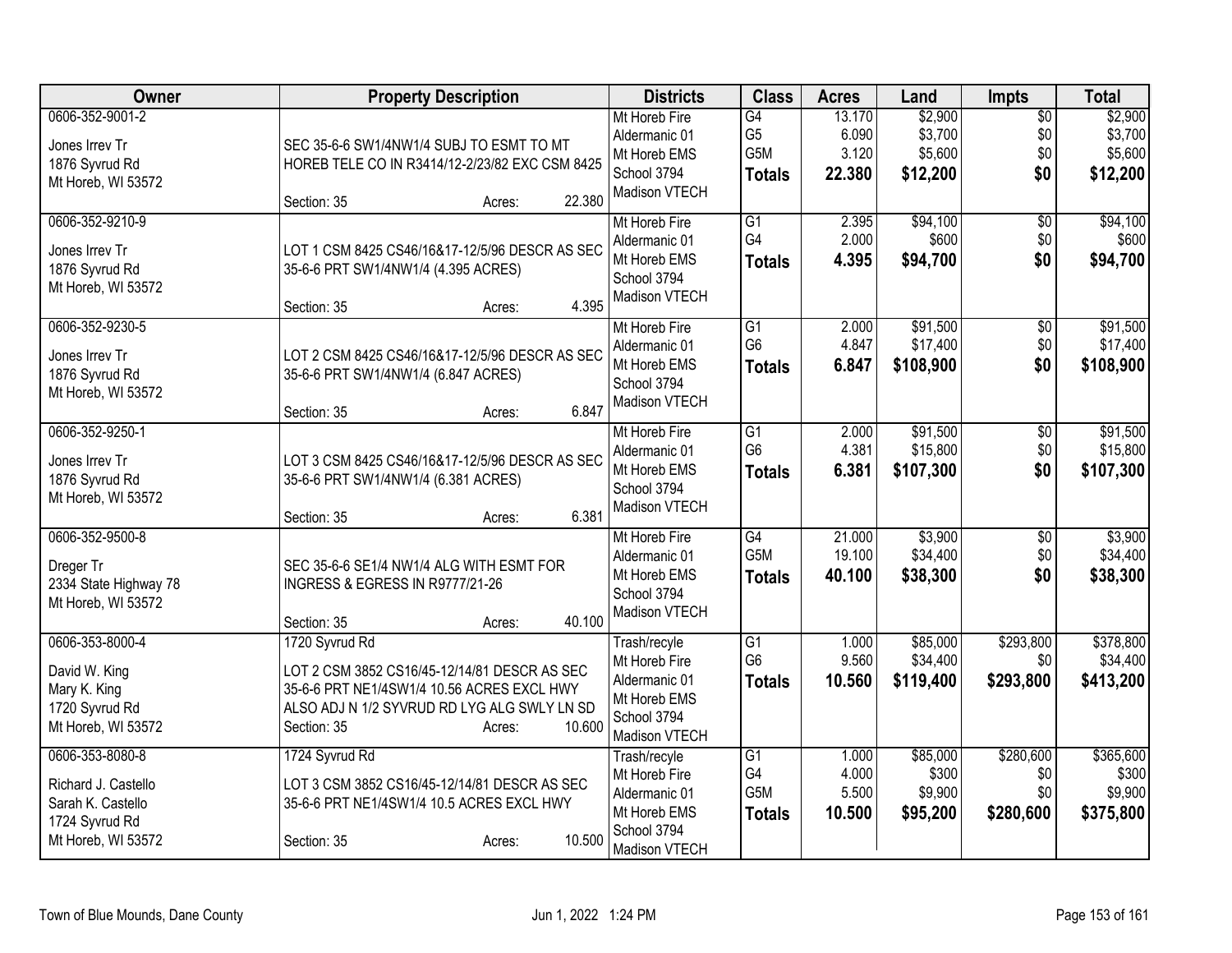| Owner                   | <b>Property Description</b>                    | <b>Districts</b>              | <b>Class</b>    | <b>Acres</b> | Land      | <b>Impts</b>    | <b>Total</b> |
|-------------------------|------------------------------------------------|-------------------------------|-----------------|--------------|-----------|-----------------|--------------|
| 0606-353-8200-2         | 9950 Blue Valley Rd                            | Trash/recyle                  | $\overline{G1}$ | 1.000        | \$85,000  | \$220,900       | \$305,900    |
| Jeanne G. Foster        | LOT 4 CSM 3852 CS16/45 R3282/57-12/14/81 DESCR | Mt Horeb Fire                 | G4              | 3.000        | \$200     | \$0             | \$200        |
| 9950 Blue Valley Rd     | AS SEC 35-6-6 PRT NE1/4SW1/4 6.04 ACRES EXCL   | Aldermanic 01                 | G5M             | 2.040        | \$3,700   | \$0             | \$3,700      |
| Mt Horeb, WI 53572      | HWY SUBJ TO ESMT TO MT HOREB TELE CO IN        | Mt Horeb EMS                  | <b>Totals</b>   | 6.040        | \$88,900  | \$220,900       | \$309,800    |
|                         | 6.040<br>Section: 35<br>Acres:                 | School 3794                   |                 |              |           |                 |              |
|                         |                                                | Madison VTECH                 |                 |              |           |                 |              |
| 0606-353-8380-5         | 9902 Blue Valley Rd                            | Trash/recyle                  | G1              | 5.000        | \$111,000 | \$177,500       | \$288,500    |
| Lydia F. Haynes         | LOT 1 CSM 3852 CS16/45 R3282/57-12/14/81 DESCR | Mt Horeb Fire                 | G <sub>6</sub>  | 5.700        | \$20,500  | \$0             | \$20,500     |
| 9902 Blue Valley Rd     | AS SEC 35-6-6 PRT NE1/4SW1/4 10.68 ACRES EXCL  | Aldermanic 01                 | <b>Totals</b>   | 10.700       | \$131,500 | \$177,500       | \$309,000    |
| Mount Horeb, WI 53572   | HWY SUBJ TO ESMT TO MT HOREB TELE CO IN        | Mt Horeb EMS                  |                 |              |           |                 |              |
|                         | 10.700<br>Section: 35<br>Acres:                | School 3794<br>Madison VTECH  |                 |              |           |                 |              |
| 0606-353-8500-9         | 1764 Syvrud Rd                                 |                               | G <sub>1</sub>  | 3.000        | \$98,000  | \$256,300       | \$354,300    |
|                         |                                                | Trash/recyle<br>Mt Horeb Fire |                 |              |           |                 |              |
| Daniel E. Lease         | SEC 35-6-6 PRT NW1/4SW1/4 DESCR AS COM AT      | Aldermanic 01                 | <b>Totals</b>   | 3.000        | \$98,000  | \$256,300       | \$354,300    |
| Jodie L. Lease          | S1/4 COR OF SD SEC 35 TH N0DEG36'36"E 2645.50  | Mt Horeb EMS                  |                 |              |           |                 |              |
| 1764 Syvrud Rd          | FT TH N89DEG29'56"W 1321.96 FT TO NE COR OF    | School 3794                   |                 |              |           |                 |              |
| Mt Horeb, WI 53572      | 3.000<br>Section: 35<br>Acres:                 | Madison VTECH                 |                 |              |           |                 |              |
| 0606-353-8580-3         |                                                | Mt Horeb Fire                 | G4              | 14.000       | \$4,000   | $\overline{50}$ | \$4,000      |
|                         |                                                | Aldermanic 01                 | G5M             | 0.500        | \$900     | \$0             | \$900        |
| Jones Irrev Tr          | SEC 35-6-6 NW1/4SW1/4 SLY OF HWY EXC R606/485  | Mt Horeb EMS                  | <b>Totals</b>   | 14.500       | \$4,900   | \$0             | \$4,900      |
| 1876 Syvrud Rd          | SUBJ TO ESMT TO MT HOREB TELE CO IN            | School 3794                   |                 |              |           |                 |              |
| Mt Horeb, WI 53572      | R3414/12-2/23/82 & R3669/77-6/28/82            | Madison VTECH                 |                 |              |           |                 |              |
|                         | 14.500<br>Section: 35<br>Acres:                |                               |                 |              |           |                 |              |
| 0606-353-8670-4         |                                                | Mt Horeb Fire                 | G1              | 2.000        | \$91,500  | $\overline{50}$ | \$91,500     |
| John R. Kehres          | LOT 1 CSM 4683 CS20/280-6/19/85 DESCR AS SEC   | Aldermanic 01                 | G <sub>5</sub>  | 2.000        | \$6,000   | \$0             | \$6,000      |
| 38900 Chagrin Blvd      | 35-6-6 PRT NW1/4SW1/4 623,132 SQ FT            | Mt Horeb EMS                  | G <sub>6</sub>  | 10.310       | \$37,100  | \$0             | \$37,100     |
| Chagrin Falls, OH 44022 |                                                | School 3794                   | <b>Totals</b>   | 14.310       | \$134,600 | \$0             | \$134,600    |
|                         | 14.100<br>Section: 35<br>Acres:                | Madison VTECH                 |                 |              |           |                 |              |
| 0606-353-8780-1         | 10012 Blue Valley Rd                           | Trash/recyle                  | $\overline{G1}$ | 5.000        | \$111,000 | \$293,900       | \$404,900    |
| Molly M. Gribb          | LOT 2 CSM 4683 CS20/280-6/19/85 DESCR AS SEC   | Mt Horeb Fire                 | G <sub>6</sub>  | 5.522        | \$19,900  | \$0             | \$19,900     |
| William H. Holder       | 35-6-6 PRT NW1/4SW1/4 458,354 SQ FT            | Aldermanic 01                 | <b>Totals</b>   | 10.522       | \$130,900 | \$293,900       | \$424,800    |
| 10012 Blue Valley Rd    |                                                | Mt Horeb EMS                  |                 |              |           |                 |              |
| Mounnt Horeb, WI 53572  | 10.200<br>Section: 35<br>Acres:                | School 3794                   |                 |              |           |                 |              |
|                         |                                                | Madison VTECH                 |                 |              |           |                 |              |
| 0606-353-9001-0         | 9963 Blue Valley Rd                            | Trash/recyle                  | G4              | 24.850       | \$2,800   | $\overline{30}$ | \$2,800      |
| Robert J. Bilsie        | SEC 35-6-6 SW1/4SW1/4 EXC COM 330 FT W OF SE   | Mt Horeb Fire                 | G5M             | 7.000        | \$12,600  | \$0             | \$12,600     |
| Carla M. Bilsie         | COR TH E 330 FT TH N 495 FT TH SWLY TO POB     | Mt Horeb EMS                  | G7              | 3.750        | \$56,500  | \$76,300        | \$132,800    |
| 1067 County Rd Jg       | SUBJ TO ESMT TO MT HOREB TELE CO IN            | School 3794                   | <b>Totals</b>   | 35.600       | \$71,900  | \$76,300        | \$148,200    |
| Mount Horeb, WI 53572   | 0.000<br>Section: 35<br>Acres:                 | Madison VTECH                 |                 |              |           |                 |              |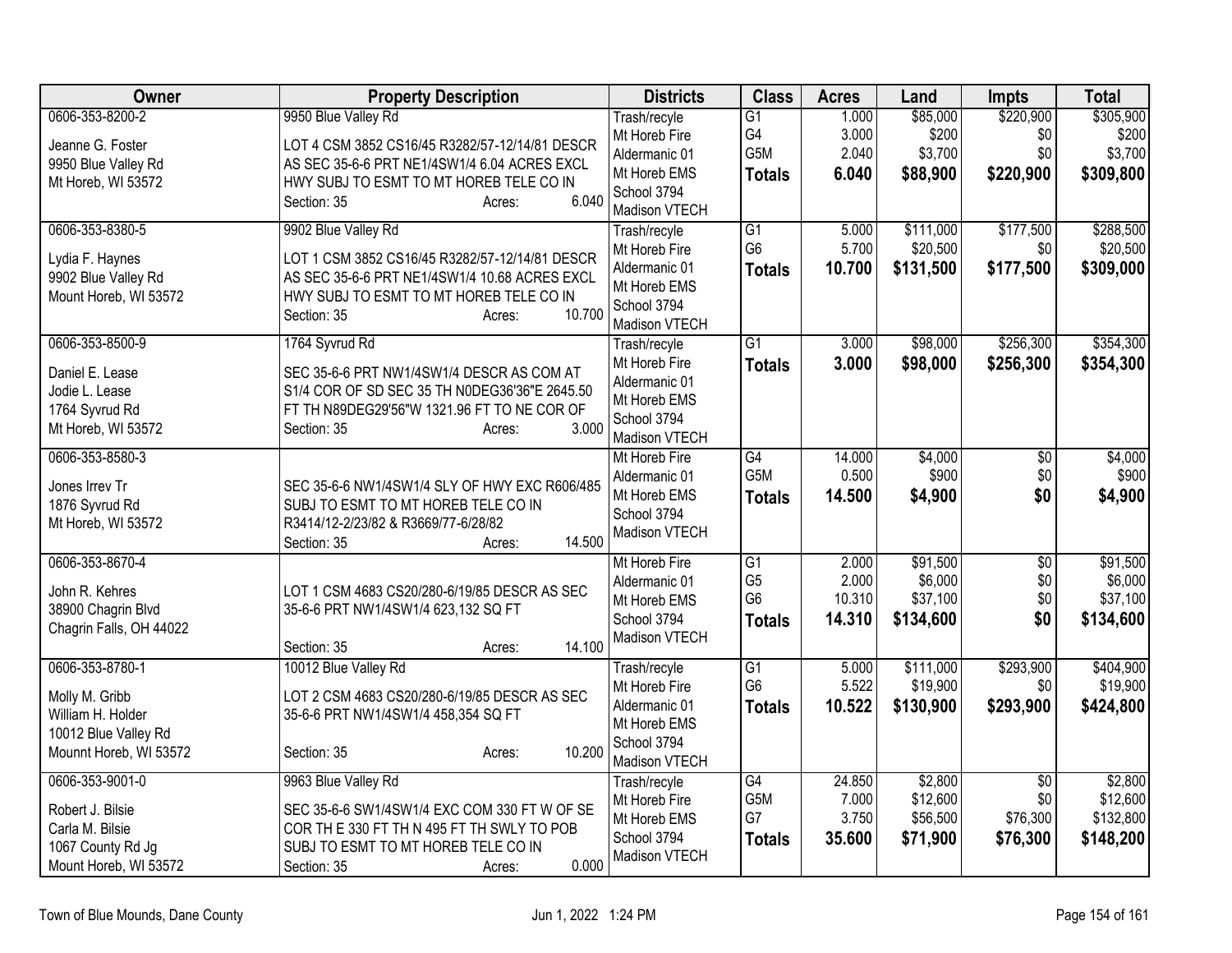| Owner                                    | <b>Property Description</b>                    | <b>Districts</b>            | <b>Class</b>     | <b>Acres</b> | Land     | <b>Impts</b>    | <b>Total</b> |
|------------------------------------------|------------------------------------------------|-----------------------------|------------------|--------------|----------|-----------------|--------------|
| 0606-353-9110-0                          | 9963 Blue Valley Rd                            | Trash/recyle                | G4               | 2.500        | \$500    | $\overline{50}$ | \$500        |
| Robert J. Bilsie                         | LOT 1 CSM 15853 CS116/38-39 11/6/2021 F/K/ASEC | Mt Horeb Fire               | <b>Totals</b>    | 2.500        | \$500    | \$0             | \$500        |
| Carla M. Bilsie                          | 35-6-6 SW1/4SW1/4 EXC COM 330 FT W OF SE COR   | Mt Horeb EMS<br>School 3794 |                  |              |          |                 |              |
| 1067 County Rd Jg                        | TH E 330 FT TH N 495 FT TH SWLY TO POB SUBJ TO | Madison VTECH               |                  |              |          |                 |              |
| Mount Horeb, WI 53572                    | 2.500<br>Section: 35<br>Acres:                 |                             |                  |              |          |                 |              |
| 0606-353-9340-1                          |                                                | Mt Horeb Fire               | G4               | 2.000        | \$300    | $\overline{30}$ | \$300        |
| Thomas R. Sutter                         | SEC 35-6-6 PRT SW1/4 SW1/4 COM 330 FT W OF SE  | Aldermanic 01               | <b>Totals</b>    | 2.000        | \$300    | \$0             | \$300        |
| Kathryn E. Sutter                        | COR TH E 330 FT TH N 495 FT TH SWLY TO POB     | Mt Horeb EMS                |                  |              |          |                 |              |
| 9768 Blue Valley Rd                      |                                                | School 3794                 |                  |              |          |                 |              |
| Mt Horeb, WI 53572                       | 2.000<br>Section: 35<br>Acres:                 | Madison VTECH               |                  |              |          |                 |              |
| 0606-353-9500-7                          |                                                | Mt Horeb Fire               | G4               | 21.100       | \$4,100  | \$0             | \$4,100      |
|                                          |                                                | Aldermanic 01               | G5M              | 17.200       | \$31,000 | \$0             | \$31,000     |
| Thomas R. Sutter                         | SEC 35-6-6 SE1/4SW1/4 EXC CSM 1271             | Mt Horeb EMS                | <b>Totals</b>    | 38.300       | \$35,100 | \$0             | \$35,100     |
| Kathryn E. Sutter<br>9768 Blue Valley Rd |                                                | School 3794                 |                  |              |          |                 |              |
| Mt Horeb, WI 53572                       | 38.300<br>Section: 35<br>Acres:                | Madison VTECH               |                  |              |          |                 |              |
| 0606-353-9550-7                          | 9925 Blue Valley Rd                            | Trash/recyle                | $\overline{G1}$  | 1.900        | \$90,800 | \$133,500       | \$224,300    |
|                                          |                                                | Mt Horeb Fire               | <b>Totals</b>    | 1.900        | \$90,800 | \$133,500       | \$224,300    |
| Thomas J. Miller                         | LOT 1 CSM 1271 CS5/199&200-9/6/73 DESCR AS SEC | Aldermanic 01               |                  |              |          |                 |              |
| 9925 Blue Valley Rd                      | 35-6-6 PRT SE1/4SW1/4 1.88 ACRES               | Mt Horeb EMS                |                  |              |          |                 |              |
| Mt Horeb, WI 53572                       |                                                | School 3794                 |                  |              |          |                 |              |
|                                          | 1.880<br>Section: 35<br>Acres:                 | Madison VTECH               |                  |              |          |                 |              |
| 0606-354-8000-3                          | 9768 Blue Valley Rd                            | Trash/recyle                | G4               | 31.170       | \$6,000  | \$0             | \$6,000      |
| Thomas R. Sutter                         | SEC 35-6-6 NE1/4SE1/4                          | Mt Horeb Fire               | G5M              | 4.000        | \$7,200  | \$0             | \$7,200      |
| Kathryn E. Sutter                        |                                                | Aldermanic 01               | G7               | 2.600        | \$49,600 | \$214,400       | \$264,000    |
| 9768 Blue Valley Rd                      |                                                | Mt Horeb EMS                | <b>Totals</b>    | 37.770       | \$62,800 | \$214,400       | \$277,200    |
| Mt Horeb, WI 53572                       | 40.000<br>Section: 35<br>Acres:                | School 3794                 |                  |              |          |                 |              |
|                                          |                                                | Madison VTECH               |                  |              |          |                 |              |
| 0606-354-8500-8                          |                                                | Mt Horeb Fire               | G4               | 31.000       | \$7,700  | $\sqrt{6}$      | \$7,700      |
| Thomas R. Sutter                         | SEC 35-6-6 NW1/4SE1/4                          | Aldermanic 01               | G <sub>5</sub> M | 9.100        | \$16,400 | \$0             | \$16,400     |
| Kathryn E. Sutter                        |                                                | Mt Horeb EMS                | <b>Totals</b>    | 40.100       | \$24,100 | \$0             | \$24,100     |
| 9768 Blue Valley Rd                      |                                                | School 3794                 |                  |              |          |                 |              |
| Mt Horeb, WI 53572                       | 40.100<br>Section: 35<br>Acres:                | Madison VTECH               |                  |              |          |                 |              |
| 0606-354-9091-2                          | 9865 Blue Valley Rd                            | Trash/recyle                | $\overline{G1}$  | 1.000        | \$85,000 | \$57,100        | \$142,100    |
| Vernie J. Miller                         | SEC 35-6-6 PRT SW1/4SE1/4 COM NW COR SD        | Mt Horeb Fire               | <b>Totals</b>    | 1.000        | \$85,000 | \$57,100        | \$142,100    |
| Cheryl D. Miller                         | SW1/4SE1/4 ALSO BEING SE COR LOT 1 CSM 3852    | Aldermanic 01               |                  |              |          |                 |              |
| 9865 Blue Valley Rd                      | THE ALG N LN SD SW1/4SE1/4 247.77 FT TO POB TH | Mt Horeb EMS                |                  |              |          |                 |              |
| Mt Horeb, WI 53572                       | 1.020<br>Section: 35<br>Acres:                 | School 3794                 |                  |              |          |                 |              |
|                                          |                                                | Madison VTECH               |                  |              |          |                 |              |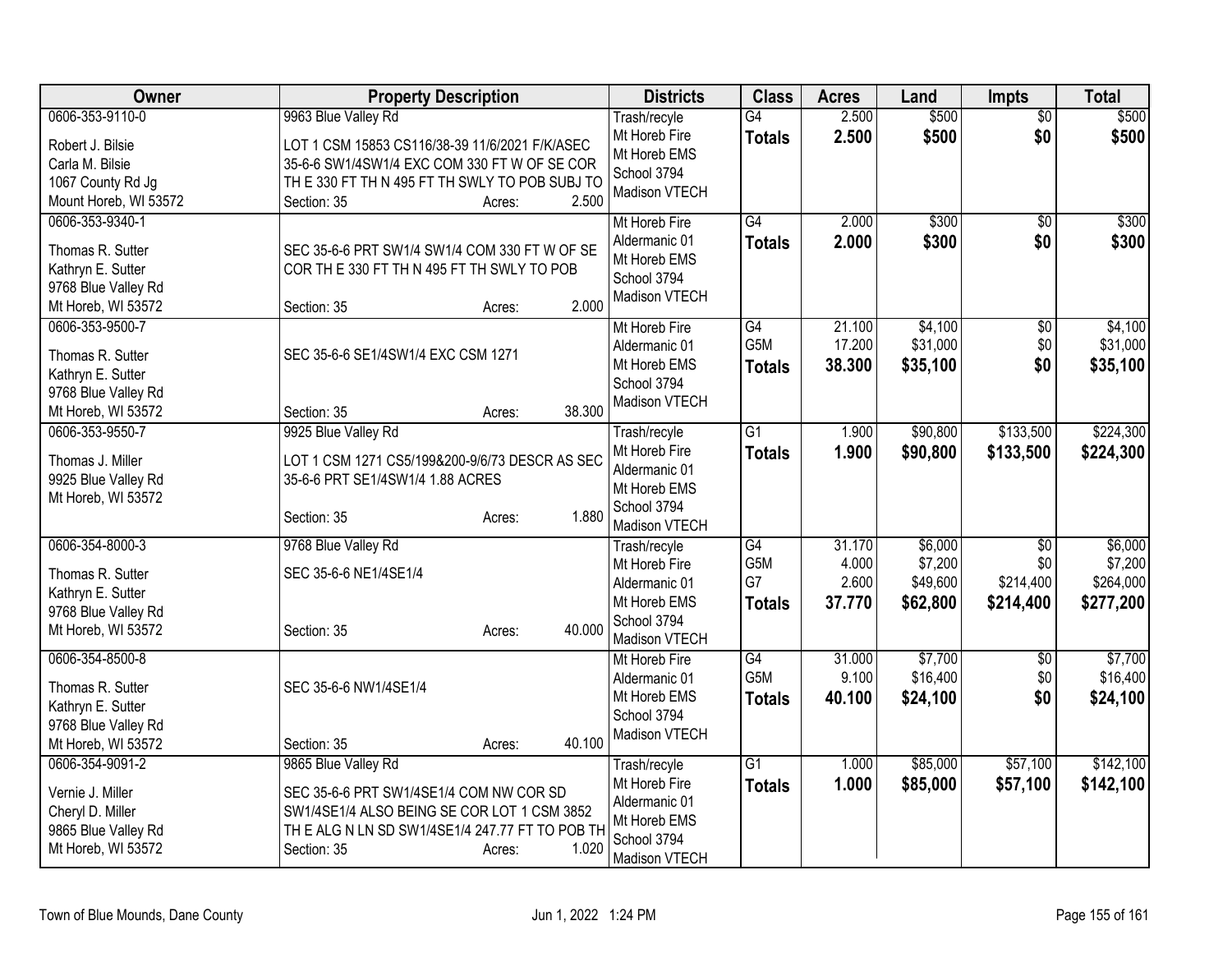| <b>Owner</b>           | <b>Property Description</b>                          | <b>Districts</b> | <b>Class</b>    | <b>Acres</b> | Land      | <b>Impts</b>    | <b>Total</b> |
|------------------------|------------------------------------------------------|------------------|-----------------|--------------|-----------|-----------------|--------------|
| 0606-354-9860-0        | 9873 Blue Valley Rd                                  | Trash/recyle     | $\overline{G1}$ | 5.000        | \$111,000 | \$202,000       | \$313,000    |
| Kyle J. Lafond         | LOT 1 CSM 15114 CS107/79&81-4/29/2019 F/K/A LOT      | Mt Horeb Fire    | G4              | 38.890       | \$8,300   | \$0             | \$8,300      |
| 9873 Blue Valley Rd    | 1 CSM 14779 CS103/133&135-4/20/2018 F/K/A LOT 1      | Aldermanic 01    | G <sub>5</sub>  | 12.000       | \$7,200   | \$0             | \$7,200      |
|                        |                                                      | Mt Horeb EMS     | G5M             | 9.000        | \$16,200  | \$0             | \$16,200     |
| Mount Horeb, WI 53572  | CSM 10333 CS61/4&5-2/22/2002 & ALSO INCL &<br>64.890 | School 3794      | <b>Totals</b>   | 64.890       | \$142,700 | \$202,000       | \$344,700    |
|                        | Section: 35<br>Acres:                                | Madison VTECH    |                 |              |           |                 |              |
| 0606-354-9890-0        | Sutter Rd                                            | Mt Horeb Fire    | G4              | 5.000        | \$1,000   | $\overline{50}$ | \$1,000      |
| Craig M. Vesely        | LOT 2 CSM 15114 CS107/79&81-4/29/2019 F/K/A LOT      | Aldermanic 01    | G <sub>5</sub>  | 1.000        | \$100     | \$0             | \$100        |
| Nicole L. Vesely       | 1 CSM 14779 CS103/133&135-4/20/2018 F/K/A LOT 1      | Mt Horeb EMS     | <b>Totals</b>   | 6.000        | \$1,100   | \$0             | \$1,100      |
| 1817 Tyrol Ter         | CSM 10333 CS61/4&5-2/22/2002 & ALSO INCL &           | School 3794      |                 |              |           |                 |              |
| Mt Horeb, WI 53572     | 6.000<br>Section: 35<br>Acres:                       | Madison VTECH    |                 |              |           |                 |              |
| 0606-354-9920-0        | Sutter <sub>Rd</sub>                                 | Mt Horeb Fire    | $\overline{G4}$ | 5.000        | \$1,500   | $\overline{30}$ | \$1,500      |
|                        | LOT 3 CSM 15114 CS107/79&81-4/29/2019 F/K/A LOT      | Aldermanic 01    | <b>Totals</b>   | 5.000        | \$1,500   | \$0             | \$1,500      |
| Craig M. Vesely        |                                                      | Mt Horeb EMS     |                 |              |           |                 |              |
| Nicole L. Vesely       | 1 CSM 14779 CS103/133&135-4/20/2018 F/K/A LOT 1      | School 3794      |                 |              |           |                 |              |
| 1817 Tyrol Ter         | CSM 10333 CS61/4&5-2/22/2002 & ALSO INCL &           | Madison VTECH    |                 |              |           |                 |              |
| Mt Horeb, WI 53572     | 5.000<br>Section: 35<br>Acres:                       |                  |                 |              |           |                 |              |
| 0606-361-8000-4        | 1900 County Highway Jg                               | Trash/recyle     | G4              | 36.510       | \$4,700   | $\overline{50}$ | \$4,700      |
| Michael R. Walsh       | SEC 36-6-6 NE1/4 NE1/4 ALSO 33 FT WIDE R/W THRU      | Mt Horeb Fire    | G <sub>5</sub>  | 2.490        | \$7,500   | \$0             | \$7,500      |
| Yvonne M. Walsh        | N1/4 AS DESCR IN D556/545                            | Aldermanic 01    | G5M             | 1.000        | \$1,800   | \$0             | \$1,800      |
| 1900 County Highway Jg |                                                      | Mt Horeb EMS     | G7              | 0.400        | \$16,000  | \$118,700       | \$134,700    |
| Mt Horeb, WI 53572     | 40.400<br>Section: 36<br>Acres:                      | School 3794      | <b>Totals</b>   | 40.400       | \$30,000  | \$118,700       | \$148,700    |
|                        |                                                      | Madison VTECH    |                 |              |           |                 |              |
| 0606-361-8500-9        | 1886 County Highway Jg                               | Trash/recyle     | $\overline{G4}$ | 18.680       | \$3,500   | $\overline{50}$ | \$3,500      |
| John F. Erb            | SEC 36-6-6 NW1/4NE1/4                                | Mt Horeb Fire    | G <sub>5</sub>  | 7.120        | \$21,400  | \$0             | \$21,400     |
| Diane E. Erb           |                                                      | Aldermanic 01    | G5M             | 14.000       | \$25,200  | \$0             | \$25,200     |
| 1886 County Highway Jg |                                                      | Mt Horeb EMS     | G7              | 0.500        | \$46,800  | \$21,500        | \$68,300     |
| Mt Horeb, WI 53572     | 40.300<br>Section: 36<br>Acres:                      | School 3794      | <b>Totals</b>   | 40.300       | \$96,900  | \$21,500        | \$118,400    |
|                        |                                                      | Madison VTECH    |                 |              |           |                 |              |
| 0606-361-9035-0        | 1809 County Highway Jg                               | Mt Horeb Fire    | G4              | 15.800       | \$1,200   | \$0             | \$1,200      |
| Post Investments, LLC  | LOT 1 CSM 12923 CS82/136&137-6/23/2010 DESCR         | Aldermanic 01    | G5M             | 9.296        | \$16,700  | \$0             | \$16,700     |
| 7103 Spring Hill Dr    | AS SEC 36-6-6 PRT SW1/4NE1/4 & PRT SE1/4NE1/4        | Mt Horeb EMS     | G7              | 0.200        | \$18,700  | \$4,100         | \$22,800     |
| Middleton, WI 53562    | (25.296 ACRES)                                       | School 3794      | <b>Totals</b>   | 25.296       | \$36,600  | \$4,100         | \$40,700     |
|                        | 25.296<br>Section: 36<br>Acres:                      | Madison VTECH    |                 |              |           |                 |              |
| 0606-361-9130-5        |                                                      | Mt Horeb Fire    | $\overline{G4}$ | 11.000       | \$2,000   | \$0             | \$2,000      |
|                        |                                                      | Aldermanic 01    | G5M             | 3.100        | \$5,600   | \$0             | \$5,600      |
| Robert M. Skogen       | SEC 36-6-6 SW1/4 NE1/4 SWLY OF HWY                   | Mt Horeb EMS     |                 | 14.100       |           | \$0             |              |
| 9562 Blue Valley Rd    |                                                      | School 3794      | <b>Totals</b>   |              | \$7,600   |                 | \$7,600      |
| Mt Horeb, WI 53572     |                                                      |                  |                 |              |           |                 |              |
|                        | 14.100<br>Section: 36<br>Acres:                      | Madison VTECH    |                 |              |           |                 |              |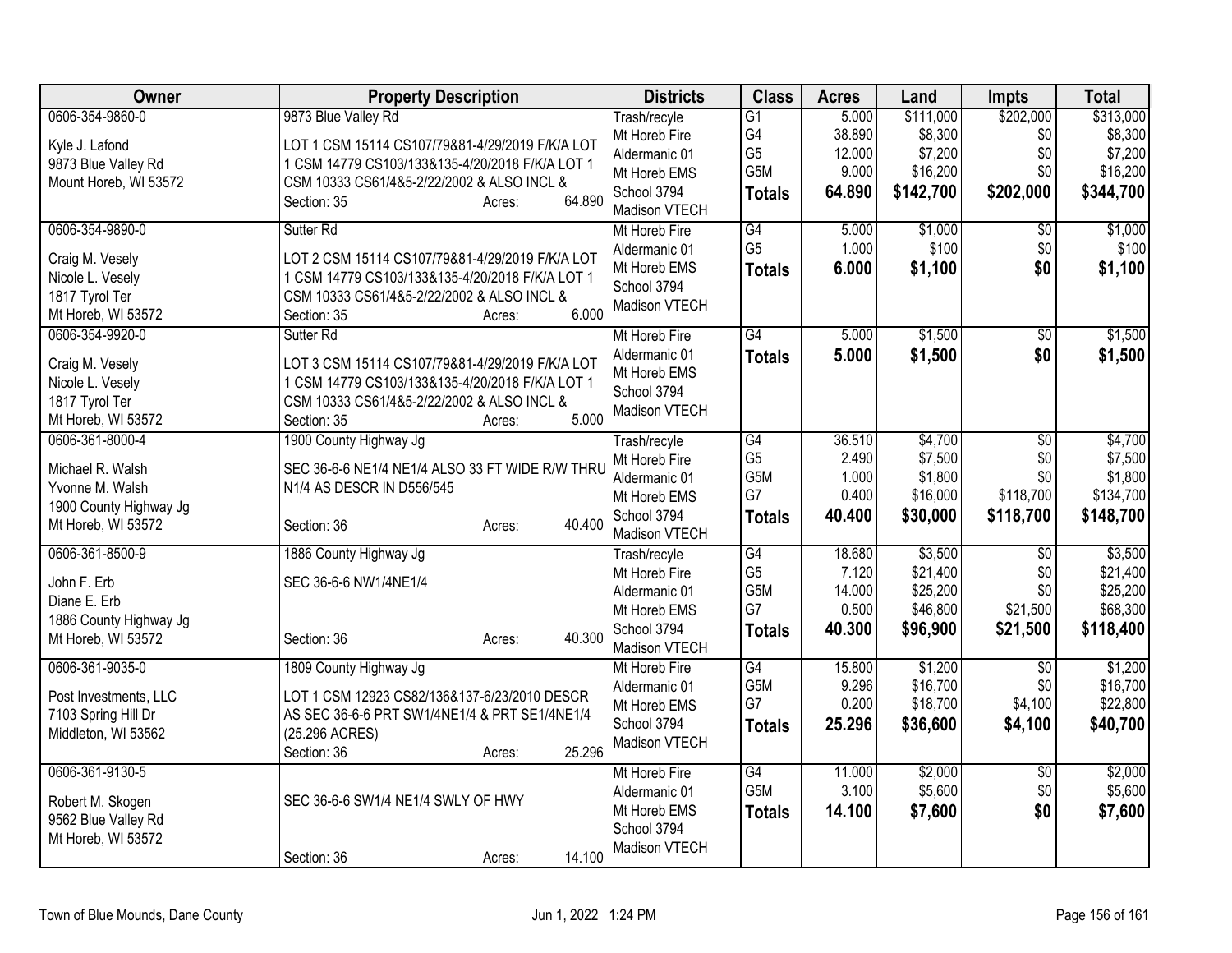| Owner                                                                                                    | <b>Property Description</b>                                                                                                                                                                                                                | <b>Districts</b>                                                                               | <b>Class</b>                                                         | <b>Acres</b>                                | Land                                                  | <b>Impts</b>                                        | <b>Total</b>                                          |
|----------------------------------------------------------------------------------------------------------|--------------------------------------------------------------------------------------------------------------------------------------------------------------------------------------------------------------------------------------------|------------------------------------------------------------------------------------------------|----------------------------------------------------------------------|---------------------------------------------|-------------------------------------------------------|-----------------------------------------------------|-------------------------------------------------------|
| 0606-361-9500-7<br>A&H Farms, LLC<br>572 Old Indian Mound Trl<br>Sun Prairie, WI 53590                   | SEC 36-6-6 SE1/4 NE1/4 ALSO THAT PRT SW1/4NE1/4<br>NELY OF CTH JG EXC R2384/77 & EXC THAT PRT SW<br>OF CTH JG                                                                                                                              | Mt Horeb Fire<br>Aldermanic 01<br>Mt Horeb EMS<br>School 3794<br>Madison VTECH                 | G4<br>G <sub>5</sub><br>G5M<br>G7<br><b>Totals</b>                   | 27.600<br>3.360<br>2.540<br>0.500<br>34.000 | \$5,700<br>\$2,000<br>\$4,600<br>\$28,000<br>\$40,300 | $\overline{50}$<br>\$0<br>\$0<br>\$3,000<br>\$3,000 | \$5,700<br>\$2,000<br>\$4,600<br>\$31,000<br>\$43,300 |
| 0606-361-9690-8<br>Korey R. Ace<br>1798 County Highway Jg<br>Mt Horeb, WI 53572                          | 34.000<br>Section: 36<br>Acres:<br>1798 County Highway Jg<br>SEC 36-6-6 PRT S1/2 NE1/4 COM SEC E1/4 COR TH<br>S87DEGW 927 FT M/L TO POB TH N12DEGW 8.4 FT<br>TH ALG CRV L/C N33DEGW 383.09 FT TH N55DEGW<br>4.300<br>Section: 36<br>Acres: | Trash/recyle<br>Mt Horeb Fire<br>Aldermanic 01<br>Mt Horeb EMS<br>School 3794<br>Madison VTECH | $\overline{G1}$<br>G <sub>5</sub><br>G <sub>6</sub><br><b>Totals</b> | 1.000<br>1.000<br>2.300<br>4.300            | \$85,000<br>\$600<br>\$8,300<br>\$93,900              | \$140,200<br>\$0<br>\$0<br>\$140,200                | \$225,200<br>\$600<br>\$8,300<br>\$234,100            |
| 0606-362-8000-3<br>John F. Erb<br>Diane E. Erb<br>1886 County Highway Jg<br>Mt Horeb, WI 53572           | SEC 36-6-6 PRT NE1/4NW1/4 NELY OF HWY<br>18.200<br>Section: 36<br>Acres:                                                                                                                                                                   | Mt Horeb Fire<br>Aldermanic 01<br>Mt Horeb EMS<br>School 3794<br>Madison VTECH                 | $\overline{G4}$<br>G <sub>5</sub><br>G5M<br><b>Totals</b>            | 6.070<br>3.930<br>8.200<br>18.200           | \$1,100<br>\$11,800<br>\$14,800<br>\$27,700           | $\overline{50}$<br>\$0<br>\$0<br>\$0                | \$1,100<br>\$11,800<br>\$14,800<br>\$27,700           |
| 0606-362-8110-0<br>Lawrence D. Hefty<br>Patricia J. Hefty<br>1898 E Blue Mounds Rd<br>Mt Horeb, WI 53572 | 1898 E Blue Mounds Rd<br>SEC 36-6-6 PRT NE1/4NW1/4 SWLY OF HWY 22<br>ACRES M/L SUBJ TO ESMT TO MT HOREB TELE CO<br>IN R3413/85-2/23/82<br>22.000<br>Section: 36<br>Acres:                                                                  | Trash/recyle<br>Mt Horeb Fire<br>Aldermanic 01<br>Mt Horeb EMS<br>School 3794<br>Madison VTECH | G4<br>G5M<br>G7<br><b>Totals</b>                                     | 19.100<br>2.000<br>0.900<br>22.000          | \$3,500<br>\$3,600<br>\$37,600<br>\$44,700            | $\overline{50}$<br>\$0<br>\$124,500<br>\$124,500    | \$3,500<br>\$3,600<br>\$162,100<br>\$169,200          |
| 0606-362-8502-6<br>Jeffery A. Sutter<br>Candace J. Sutter<br>1921 E Blue Mound Rd<br>Mt Horeb, WI 53572  | SEC 36-6-6 NW1/4NW1/4 EXC R8601/17 & EXC CSM<br>8041 & EXC CSM 8941<br>23.000<br>Section: 35<br>Acres:                                                                                                                                     | Mt Horeb Fire<br>Aldermanic 01<br>Mt Horeb EMS<br>School 3794<br>Madison VTECH                 | $\overline{G4}$<br><b>Totals</b>                                     | 23.000<br>23.000                            | \$5,900<br>\$5,900                                    | $\overline{50}$<br>\$0                              | \$5,900<br>\$5,900                                    |
| 0606-362-8800-5<br>Douglas Cushman<br>1839 E Blue Mounds Rd<br>Mt Horeb, WI 53572                        | 1839 E Blue Mounds Rd<br>LOT 1 CSM 8041 CS43/27&28-12/13/95 DESCR AS<br>SEC 36-6-6 PRT NW1/4NW1/4 (5.351 ACRES INCL<br>$R/W$ )<br>5.351<br>Section: 36<br>Acres:                                                                           | Trash/recyle<br>Mt Horeb Fire<br>Aldermanic 01<br>Mt Horeb EMS<br>School 3794<br>Madison VTECH | $\overline{G1}$<br><b>Totals</b>                                     | 5.351<br>5.351                              | \$113,300<br>\$113,300                                | \$321,800<br>\$321,800                              | \$435,100<br>\$435,100                                |
| 0606-362-9250-0<br>Pamela A. Pennington<br>Barbara J. Beghin<br>201 Island Dr<br>Madison, WI 53705       | LOT 1 CSM 13606 CS89/119&120-10/18/2013 DESCR<br>AS SEC 36-6-6 PRT NW1/4SW1/4 & PRT SW1/4NW1/4<br>(32.354 ACRES EXCL R/W)<br>32.354<br>Section: 36<br>Acres:                                                                               | Mt Horeb Fire<br>Aldermanic 01<br>Mt Horeb EMS<br>School 3794<br>Madison VTECH                 | $\overline{G4}$<br>G <sub>5</sub> M<br><b>Totals</b>                 | 21.354<br>11.000<br>32.354                  | \$4,200<br>\$19,800<br>\$24,000                       | \$0<br>\$0<br>\$0                                   | \$4,200<br>\$19,800<br>\$24,000                       |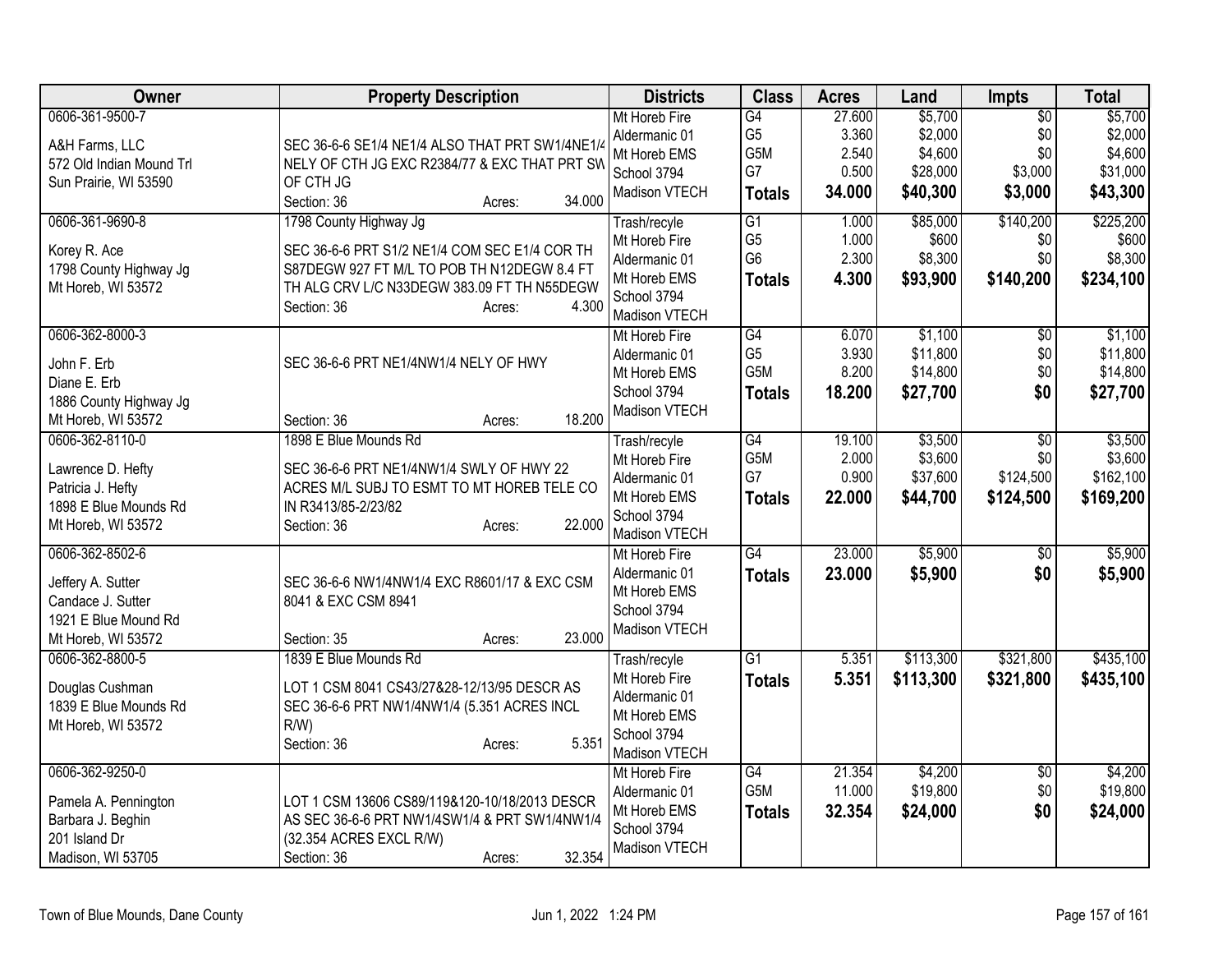| Owner                                                                                                 | <b>Property Description</b>                                                                                                                                                                                    | <b>Districts</b>                                                                               | <b>Class</b>                                  | <b>Acres</b>                        | Land                                         | <b>Impts</b>                                   | <b>Total</b>                                  |
|-------------------------------------------------------------------------------------------------------|----------------------------------------------------------------------------------------------------------------------------------------------------------------------------------------------------------------|------------------------------------------------------------------------------------------------|-----------------------------------------------|-------------------------------------|----------------------------------------------|------------------------------------------------|-----------------------------------------------|
| 0606-362-9510-4<br>Robert M. Skogen<br>9562 Blue Valley Rd<br>Mt Horeb, WI 53572                      | SEC 36-6-6 THAT PRT SE1/4NW1/4 LYG ELY OF FOLI<br>DESCR LN COM W 1/4 COR TH N89DEG44'14"E ALG<br>S LN NW1/4 SD SEC 36 2256.84 FT TO POB TH<br>17.900<br>Section: 36<br>Acres:                                  | Mt Horeb Fire<br>Aldermanic 01<br>Mt Horeb EMS<br>School 3794<br>Madison VTECH                 | $\overline{G4}$<br>G5M<br><b>Totals</b>       | 6.000<br>11.900<br>17,900           | \$1,100<br>\$21,400<br>\$22,500              | $\overline{50}$<br>\$0<br>\$0                  | \$1,100<br>\$21,400<br>\$22,500               |
| 0606-362-9580-0<br>John L. Pohle<br>Therese A. Pohle<br>1824 E Blue Mounds Rd<br>Mt Horeb, WI 53572   | 1824 E Blue Mounds Rd<br>LOT 1 CSM 6650 CS32/337&338-2/6/92 F/K/A PRT LOT<br>1 CSM 6367 CS31/28&29-4/3/91 & F/K/A LOT 1 CSM<br>6207 CS30/43-9/17/90 DESCR AS SEC 36-6-6 PRT<br>8.730<br>Section: 36<br>Acres:  | Trash/recyle<br>Mt Horeb Fire<br>Aldermanic 01<br>Mt Horeb EMS<br>School 3794<br>Madison VTECH | $\overline{G1}$<br><b>Totals</b>              | 8.730<br>8.730                      | \$135,200<br>\$135,200                       | \$346,800<br>\$346,800                         | \$482,000<br>\$482,000                        |
| 0606-362-9590-8<br>Irene J. Schmidt<br>Brian K. Werner<br>1820 E Blue Mounds Rd<br>Mt Horeb, WI 53572 | 1820 E Blue Mounds Rd<br>LOT 2 CSM 6650 CS32/337&338-2/6/92 F/K/A PRT LOT<br>1 CSM 6367 CS31/28&29-4/3/91 & F/K/A LOT 1 CSM<br>6207 CS30/43-9/17/90 DESCR AS SEC 36-6-6 PRT<br>22.140<br>Section: 36<br>Acres: | Trash/recyle<br>Mt Horeb Fire<br>Aldermanic 01<br>Mt Horeb EMS<br>School 3794<br>Madison VTECH | $\overline{G1}$<br>G4<br>G5M<br><b>Totals</b> | 1.000<br>10.200<br>10.940<br>22.140 | \$85,000<br>\$1,900<br>\$19,700<br>\$106,600 | \$320,400<br>\$0<br>\$0<br>\$320,400           | \$405,400<br>\$1,900<br>\$19,700<br>\$427,000 |
| 0606-363-8001-0<br>Robert M. Skogen<br>9562 Blue Valley Rd<br>Mt Horeb, WI 53572                      | <b>Blue Valley Rd</b><br>SEC 36-6-6 E1/2 NE1/4SW1/4 EXC PRT S OF BLUE<br><b>VALLEY RD</b><br>7.700<br>Section: 36<br>Acres:                                                                                    | Mt Horeb Fire<br>Aldermanic 01<br>Mt Horeb EMS<br>School 3794<br>Madison VTECH                 | G4<br><b>Totals</b>                           | 7.700<br>7.700                      | \$1,400<br>\$1,400                           | $\sqrt{6}$<br>\$0                              | \$1,400<br>\$1,400                            |
| 0606-363-8040-0<br>Richard A. Skogen<br>9701 Blue Valley Rd<br>Mt Horeb, WI 53572                     | <b>Blue Valley Rd</b><br>SEC 36-6-6 W3/4 OF PRT OF NE1/4SW1/4 LYG N OF<br><b>BLUE VALLEY RD</b><br>23.000<br>Section: 36<br>Acres:                                                                             | Mt Horeb Fire<br>Aldermanic 01<br>Mt Horeb EMS<br>School 3794<br>Madison VTECH                 | G4<br>G5M<br><b>Totals</b>                    | 22.000<br>1.000<br>23.000           | \$2,800<br>\$1,800<br>\$4,600                | \$0<br>\$0<br>\$0                              | \$2,800<br>\$1,800<br>\$4,600                 |
| 0606-363-8090-0<br>Richard A. Skogen<br>Donna M. Skogen<br>9701 Blue Valley Rd<br>Mt Horeb, WI 53572  | 9627 Blue Valley Rd<br>SEC 36-6-6 E1/2 NE1/4SW1/4 & E 264 FT OF W1/2<br>NE1/4SW1/4 EXCL PRT LYG N OF BLUE VALLEY RD<br>5.000<br>Section: 36<br>Acres:                                                          | Mt Horeb Fire<br>Aldermanic 01<br>Mt Horeb EMS<br>School 3794<br>Madison VTECH                 | G4<br>G5M<br>G7<br><b>Totals</b>              | 4.000<br>0.500<br>0.500<br>5.000    | \$700<br>\$900<br>\$28,000<br>\$29,600       | $\overline{50}$<br>\$0<br>\$28,500<br>\$28,500 | \$700<br>\$900<br>\$56,500<br>\$58,100        |
| 0606-363-8230-0<br>Richard A. Skogen<br>9701 Blue Valley Rd<br>Mt Horeb, WI 53572                     | <b>Blue Valley Rd</b><br>SEC 36-6-6 PRT W1/2 NE1/4SW1/4 LYG S OF BLUE<br>VALLEY RD EXC E 264 FT THF<br>2.100<br>Section: 36<br>Acres:                                                                          | Mt Horeb Fire<br>Aldermanic 01<br>Mt Horeb EMS<br>School 3794<br>Madison VTECH                 | $\overline{G4}$<br><b>Totals</b>              | 2.100<br>2.100                      | \$400<br>\$400                               | $\overline{50}$<br>\$0                         | \$400<br>\$400                                |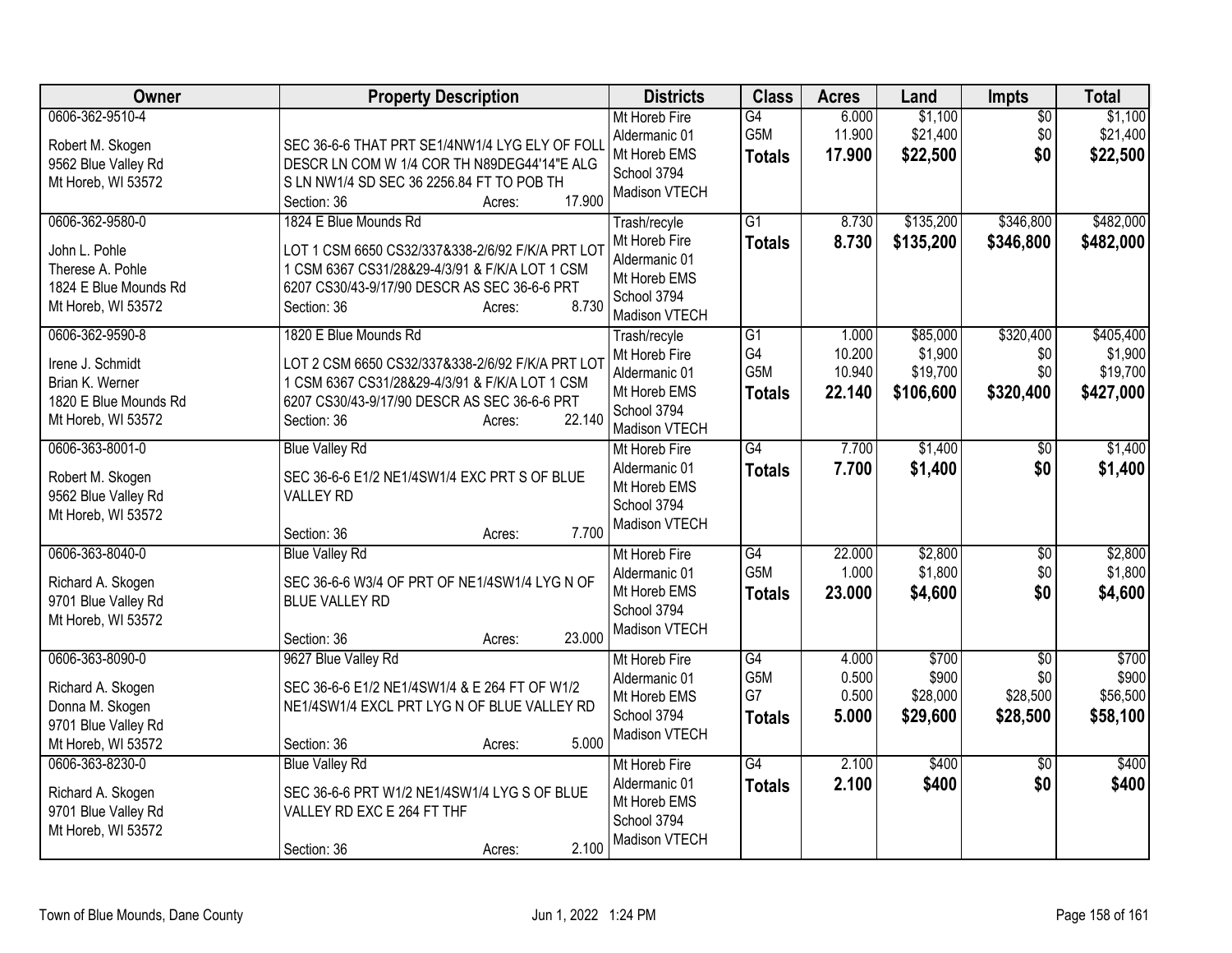| Owner                               | <b>Property Description</b>                                                                  | <b>Districts</b>               | <b>Class</b>                      | <b>Acres</b>   | Land                | <b>Impts</b>    | <b>Total</b>     |
|-------------------------------------|----------------------------------------------------------------------------------------------|--------------------------------|-----------------------------------|----------------|---------------------|-----------------|------------------|
| 0606-363-8555-2                     | 9736 Blue Valley Rd                                                                          | Mt Horeb Fire                  | $\overline{G7}$                   | 3.000          | \$18,000            | \$19,600        | \$37,600         |
| Donna M. Skogen                     | SEC 36-6-6 PRT NW1/4SW1/4 COM SW COR SD 1/41/                                                | Aldermanic 01                  | <b>Totals</b>                     | 3.000          | \$18,000            | \$19,600        | \$37,600         |
| Michael M. Skogen                   | TH NELY ALG C/L BLUE VALLEY RD 915.75 FT TO                                                  | Mt Horeb EMS                   |                                   |                |                     |                 |                  |
| 9630 Blue Valley Rd                 | POB TH NWLY 301 FT ALG FENCE TH NELY ALG                                                     | School 3794                    |                                   |                |                     |                 |                  |
| Mount Horeb, WI 53572               | 3.000<br>Section: 36<br>Acres:                                                               | Madison VTECH                  |                                   |                |                     |                 |                  |
| 0606-363-8625-0                     | 9736 Blue Valley Rd                                                                          | Trash/recyle                   | $\overline{G1}$                   | 2.000          | \$91,500            | \$231,900       | \$323,400        |
| Robin H. Marohn                     | LOT 2 CSM 13606 CS89/119&120-10/18/2013 DESCR                                                | Mt Horeb Fire                  | G4                                | 8.000          | \$2,000             | \$0             | \$2,000          |
| Pamela A. Pennington                | AS SEC 36-6-6 PRT NW1/4SW1/4 & PRT SW1/4NW1/4                                                | Aldermanic 01                  | G <sub>5</sub>                    | 1.413          | \$4,200             | \$0             | \$4,200          |
| 201 Island Dr                       | (14.413 ACRES EXCL R/W) & ALSO INCL                                                          | Mt Horeb EMS                   | G <sub>5</sub> M                  | 3.000          | \$5,400             | \$0             | \$5,400          |
| Madison, WI 53705                   | 15.313<br>Section: 36<br>Acres:                                                              | School 3794                    | <b>Totals</b>                     | 14.413         | \$103,100           | \$231,900       | \$335,000        |
|                                     |                                                                                              | Madison VTECH                  |                                   |                |                     |                 |                  |
| 0606-363-8760-3                     | 9701 Blue Valley Rd                                                                          | Trash/recyle                   | $\overline{G4}$<br>G <sub>5</sub> | 2.360<br>1.400 | \$700               | $\overline{30}$ | \$700<br>\$4,200 |
| Richard A. Skogen                   | SEC 36-6-6 PRT NW1/4SW1/4 BEG SE COR TH N TO                                                 | Mt Horeb Fire<br>Aldermanic 01 | G5M                               | 15.440         | \$4,200<br>\$27,800 | \$0<br>\$0      | \$27,800         |
| 9701 Blue Valley Rd                 | NE COR TH SWLY 981.75 FT TH SELY 301 FT TO C/L                                               | Mt Horeb EMS                   | G7                                | 1.000          | \$40,000            | \$114,700       | \$154,700        |
| Mt Horeb, WI 53572                  | EAST BLUE VALLEY RD TH SWLY 915.75 FT TO SW                                                  | School 3794                    | <b>Totals</b>                     | 20.200         | \$72,700            | \$114,700       | \$187,400        |
|                                     | 20.200<br>Section: 36<br>Acres:                                                              | Madison VTECH                  |                                   |                |                     |                 |                  |
| 0606-363-9000-0                     |                                                                                              | Mt Horeb Fire                  | $\overline{G4}$                   | 37.500         | \$7,400             | \$0             | \$7,400          |
|                                     |                                                                                              | Aldermanic 01                  | G5M                               | 3.000          | \$5,400             | \$0             | \$5,400          |
| Richard A. Skogen                   | SEC 36-6-6 SW1/4 SW1/4                                                                       | Mt Horeb EMS                   | <b>Totals</b>                     | 40.500         | \$12,800            | \$0             | \$12,800         |
| 9701 Blue Valley Rd                 |                                                                                              | School 3794                    |                                   |                |                     |                 |                  |
| Mt Horeb, WI 53572                  | 40.500<br>Section: 36<br>Acres:                                                              | <b>Madison VTECH</b>           |                                   |                |                     |                 |                  |
| 0606-363-9500-5                     | 9627 Blue Valley Rd                                                                          | Trash/recyle                   | $\overline{G4}$                   | 14.200         | \$1,300             | $\sqrt{6}$      | \$1,300          |
|                                     |                                                                                              | Mt Horeb Fire                  | G5M                               | 5.000          | \$9,000             | \$0             | \$9,000          |
| Richard A. Skogen                   | SEC 36-6-6 E1/2 SE1/4 SW1/4                                                                  | Aldermanic 01                  | G7                                | 1.000          | \$6,000             | \$82,500        | \$88,500         |
| Donna M. Skogen                     |                                                                                              | Mt Horeb EMS                   | <b>Totals</b>                     | 20.200         | \$16,300            | \$82,500        | \$98,800         |
| 9701 Blue Valley Rd                 |                                                                                              | School 3794                    |                                   |                |                     |                 |                  |
| Mt Horeb, WI 53572                  | 20.200<br>Section: 36<br>Acres:                                                              | Madison VTECH                  |                                   |                |                     |                 |                  |
| 0606-363-9560-3                     |                                                                                              | Mt Horeb Fire                  | G4                                | 17.200         | \$2,000             | \$0             | \$2,000          |
| Richard A. Skogen                   | SEC 36-6-6 W1/2 SE1/4 SW1/4                                                                  | Aldermanic 01                  | G5M                               | 3.000          | \$5,400             | \$0             | \$5,400          |
| 9701 Blue Valley Rd                 |                                                                                              | Mt Horeb EMS                   | <b>Totals</b>                     | 20.200         | \$7,400             | \$0             | \$7,400          |
| Mt Horeb, WI 53572                  |                                                                                              | School 3794                    |                                   |                |                     |                 |                  |
|                                     | 20.200<br>Section: 36<br>Acres:                                                              | Madison VTECH                  |                                   |                |                     |                 |                  |
| 0606-364-8100-0                     | 9562 Blue Valley Rd                                                                          | Trash/recyle                   | G4                                | 1.000          | \$200               | \$0             | \$200            |
|                                     |                                                                                              | Mt Horeb Fire                  | G <sub>6</sub>                    | 5.900          | \$21,200            | \$0             | \$21,200         |
| Robert M. Skogen<br>Donna M. Skogen | SEC 36-6-6 PRT NE1/4SE1/4 PRT N 22 ACRES LYG W<br>OF CTH JG REF LN DESCR IN M290/584 SUBJ TO | Aldermanic 01                  | G7                                | 0.100          | \$9,400             | \$136,200       | \$145,600        |
| 9562 Blue Valley Rd                 | MINERAL CLAIM BY FEDERAL LAND BANK OF ST                                                     | Mt Horeb EMS                   | <b>Totals</b>                     | 7.000          | \$30,800            | \$136,200       | \$167,000        |
| Mt Horeb, WI 53572                  | 7.000<br>Section: 36<br>Acres:                                                               | School 3794                    |                                   |                |                     |                 |                  |
|                                     |                                                                                              | Madison VTECH                  |                                   |                |                     |                 |                  |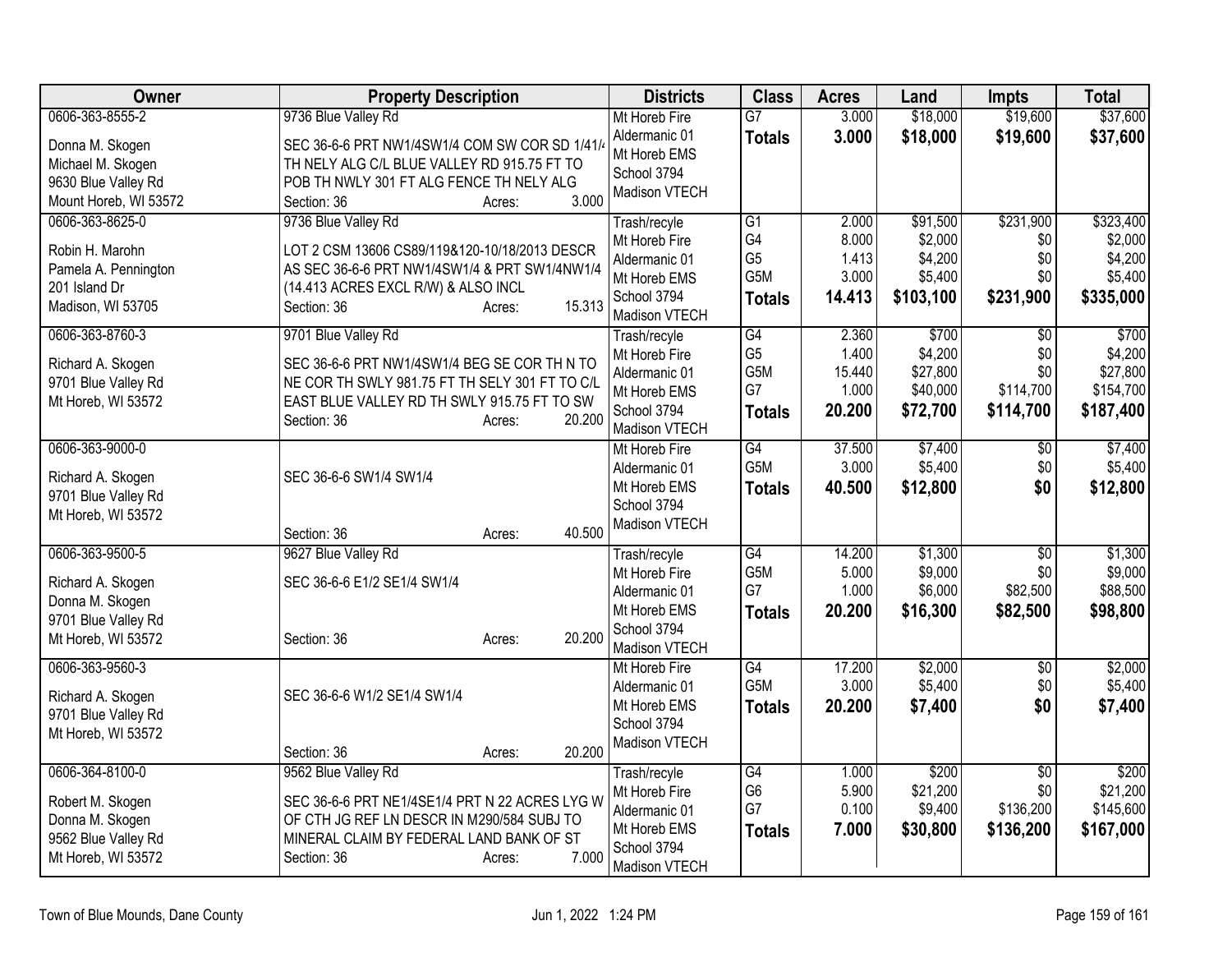| Owner                                                                                                             | <b>Property Description</b>                                                                                                                                                                                            | <b>Districts</b>                                                               | <b>Class</b>                                              | <b>Acres</b>                                | Land                                                  | <b>Impts</b>                                        | <b>Total</b>                                           |
|-------------------------------------------------------------------------------------------------------------------|------------------------------------------------------------------------------------------------------------------------------------------------------------------------------------------------------------------------|--------------------------------------------------------------------------------|-----------------------------------------------------------|---------------------------------------------|-------------------------------------------------------|-----------------------------------------------------|--------------------------------------------------------|
| 0606-364-8200-9<br>Robert M. Skogen<br>9562 Blue Valley Rd<br>Mt Horeb, WI 53572                                  | SEC 36-6-6 PRT NE1/4 SE1/4 W OF BLUE MOUNDS<br><b>RD</b>                                                                                                                                                               | Mt Horeb Fire<br>Aldermanic 01<br>Mt Horeb EMS<br>School 3794<br>Madison VTECH | $\overline{G4}$<br><b>Totals</b>                          | 6.100<br>6.100                              | \$1,500<br>\$1,500                                    | $\overline{50}$<br>\$0                              | \$1,500<br>\$1,500                                     |
| 0606-364-8215-0<br>Robert M. Skogen<br>Donna M. Skogen<br>9562 Blue Valley Rd<br>Mount Horeb, WI 53572            | 6.100<br>Section: 36<br>Acres:<br>SEC 36-6-6 PRT NE1/4SE1/4 DESCR AS COM AT E1/4<br>COR OF SD SEC 36 TH S0DEG55'55"E 730.90 FT ALG<br>E LN OF SD SE1/4 TH S89DEG17'42"W 928.30 FT TO<br>1.143<br>Section: 36<br>Acres: | Mt Horeb Fire<br>Aldermanic 01<br>Mt Horeb EMS<br>School 3794<br>Madison VTECH | $\overline{G6}$<br><b>Totals</b>                          | 1.143<br>1.143                              | \$4,100<br>\$4,100                                    | $\overline{50}$<br>\$0                              | \$4,100<br>\$4,100                                     |
| 0606-364-8301-0<br>Tallard Farms and Land, LLC<br>2419 County Highway Jg<br>Mount Horeb, WI 53572                 | SEC 36-6-6 PRT E1/2 SE1/4 & SEC 31-6-7 PRT W1/2<br>SW1/4 DESCR AS COM AT SW COR OF SD SEC 31 TI<br>N89DEG21'36"E 194.83 FT ALG S LN OF SW1/4 OF SD<br>Section: 36<br>27.057<br>Acres:                                  | Mt Horeb Fire<br>Aldermanic 01<br>Mt Horeb EMS<br>School 3794<br>Madison VTECH | G4<br>G <sub>5</sub><br>G5M<br>G7<br><b>Totals</b>        | 21.960<br>3.700<br>0.857<br>0.540<br>27.057 | \$4,500<br>\$2,200<br>\$1,500<br>\$28,900<br>\$37,100 | \$0<br>\$0<br>\$0<br>\$7,000<br>\$7,000             | \$4,500<br>\$2,200<br>\$1,500<br>\$35,900<br>\$44,100  |
| 0606-364-8455-0<br>Scott S. Wittenwyler<br>Beth A. Wittenwyler<br>1738 County Highway Jg<br>Mount Horeb, WI 53572 | 1738 County Highway Jg<br>LOT 1 CSM 12951 CS82/248&249-7/28/2010 DESCR<br>AS SEC 36-6-6 PRT NE1/4SE1/4 (6.464 ACRES EXCL<br>R/W) TOG W/JT DRIVEWAY ESMT & AGRMT IN DOC<br>6.464<br>Section: 36<br>Acres:               | Mt Horeb Fire<br>Aldermanic 01<br>Mt Horeb EMS<br>School 3794<br>Madison VTECH | $\overline{G5}$<br>G <sub>6</sub><br>G7<br><b>Totals</b>  | 4.834<br>0.630<br>1.000<br>6.464            | \$14,500<br>\$2,300<br>\$40,000<br>\$56,800           | \$0<br>\$0<br>\$285,900<br>\$285,900                | \$14,500<br>\$2,300<br>\$325,900<br>\$342,700          |
| 0606-364-8480-0<br>Wittenwyler Rev Tr, Mathew & April<br>1766 County Highway Jg<br>Mount Horeb, WI 53572          | County Hwy Jg<br>LOT 2 CSM 12951 CS82/248&249-7/28/2010 DESCR<br>AS SEC 36-6-6 PRT NE1/4SE1/4 (7.434 ACRES EXCL<br>R/W) SUBJ TO & TOG W/JT DRIVEWAY ESMT &<br>7.434<br>Section: 36<br>Acres:                           | Mt Horeb Fire<br>Aldermanic 01<br>Mt Horeb EMS<br>School 3794<br>Madison VTECH | $\overline{G4}$<br>G <sub>5</sub><br>G5M<br><b>Totals</b> | 5.174<br>1.160<br>1.100<br>7.434            | \$1,000<br>\$700<br>\$2,000<br>\$3,700                | \$0<br>\$0<br>\$0<br>\$0                            | \$1,000<br>\$700<br>\$2,000<br>\$3,700                 |
| 0606-364-8501-0<br>Robert M. Skogen<br>9562 Blue Valley Rd<br>Mt Horeb, WI 53572                                  | 9630 Blue Valley Rd<br>SEC 36-6-6 NW1/4 SE1/4 LYG N OF BLUE VALLEY RD<br>28.000<br>Section: 36<br>Acres:                                                                                                               | Mt Horeb Fire<br>Aldermanic 01<br>Mt Horeb EMS<br>School 3794<br>Madison VTECH | G4<br>G <sub>5</sub><br>G5M<br>G7<br><b>Totals</b>        | 16.360<br>1.000<br>9.730<br>0.910<br>28.000 | \$3,100<br>\$100<br>\$17,500<br>\$37,800<br>\$58,500  | $\sqrt{$0}$<br>\$0<br>\$0<br>\$161,000<br>\$161,000 | \$3,100<br>\$100<br>\$17,500<br>\$198,800<br>\$219,500 |
| 0606-364-8730-0<br>Richard A. Skogen<br>Donna M. Skogen<br>9701 Blue Valley Rd<br>Mt Horeb, WI 53572              | <b>Blue Valley Rd</b><br>SEC 36-6-6 NW1/4 SE1/4 LYG S OF BLUE VALLEY RD<br>9.900<br>Section: 36<br>Acres:                                                                                                              | Mt Horeb Fire<br>Aldermanic 01<br>Mt Horeb EMS<br>School 3794<br>Madison VTECH | G4<br>G7<br><b>Totals</b>                                 | 9.650<br>0.250<br>9.900                     | \$1,800<br>\$6,000<br>\$7,800                         | $\overline{30}$<br>\$5,000<br>\$5,000               | \$1,800<br>\$11,000<br>\$12,800                        |